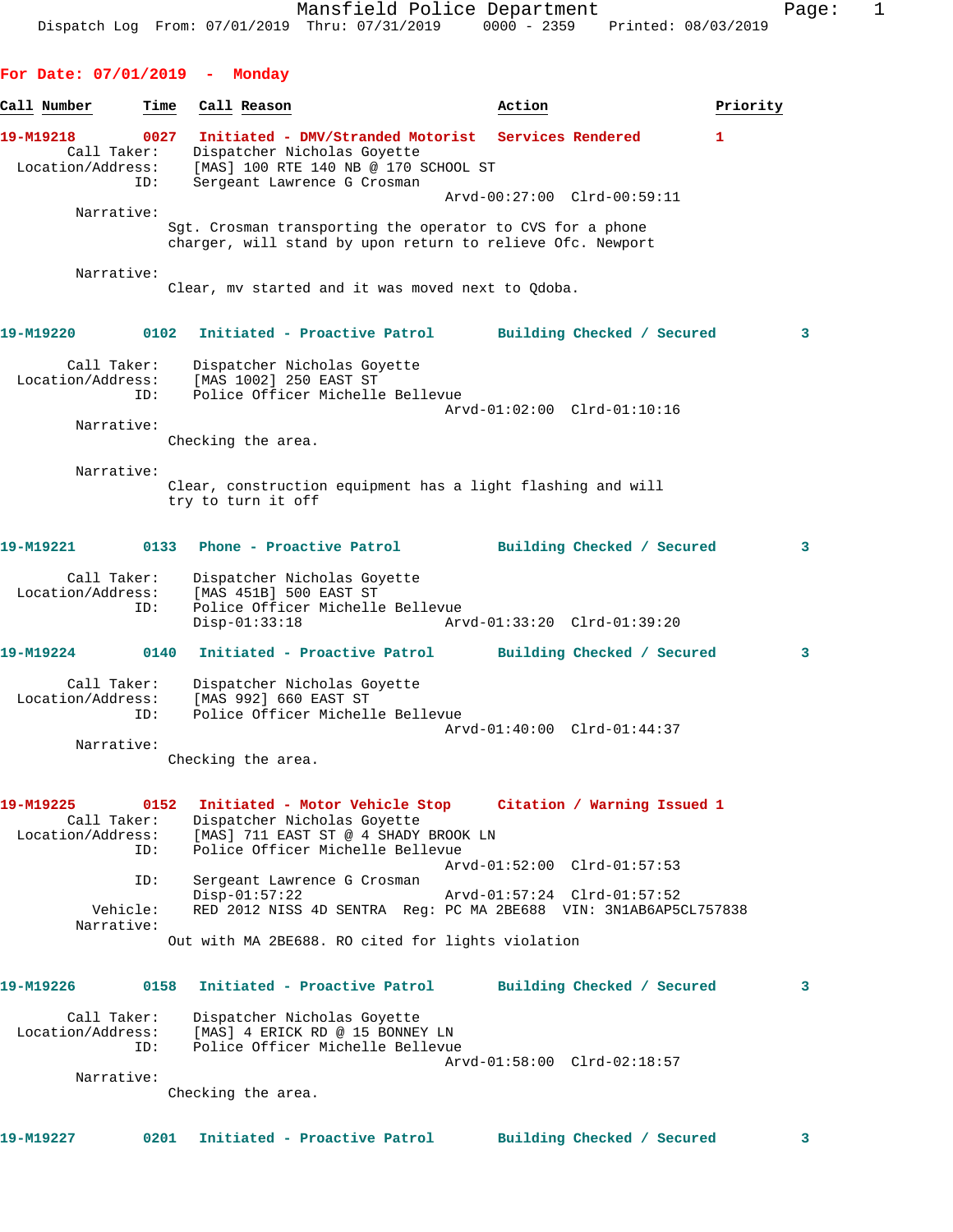Mansfield Police Department Fage: 2 Dispatch Log From: 07/01/2019 Thru: 07/31/2019 0000 - 2359 Printed: 08/03/2019 Call Taker: Dispatcher Nicholas Goyette<br>Location/Address: [MAS 65] 30 CHAUNCY ST ess: [MAS 65] 30 CHAUNCY ST<br>ID: Sergeant Lawrence G Cro Sergeant Lawrence G Crosman Arvd-02:01:00 Clrd-02:06:43 Narrative: Checking the area. **19-M19228 0205 Initiated - Proactive Patrol Building Checked / Secured 3** Call Taker: Dispatcher Nicholas Goyette<br>Location/Address: [MAS 840] 280 SCHOOL ST [MAS 840] 280 SCHOOL ST ID: Police Officer Meghan Birnie Arvd-02:05:00 Clrd-02:19:37<br>ID: Sergeant Lawrence G Crosman Sergeant Lawrence G Crosman Disp-02:12:56 Arvd-02:15:36 Clrd-02:18:45 Narrative: Checking the area. Narrative: Ofc. Birnie reporting an open door behind Omaha Steaks, investigating Narrative: Both units clear, door has been secured **19-M19229 0211 Initiated - Proactive Patrol Building Checked / Secured 3** Call Taker: Dispatcher Nicholas Goyette Location/Address: [MAS] 1 MANSFIELD AVE ID: Sergeant Lawrence G Crosman Arvd-02:11:00 Clrd-02:12:50 Narrative: Checking the area. **19-M19230 0221 Initiated - Proactive Patrol Building Checked / Secured 3** Call Taker: Dispatcher Nicholas Goyette Location/Address: [MAS] COPELAND DR<br>ID: Sergeant Lawrence Sergeant Lawrence G Crosman Arvd-02:21:00 Clrd-02:38:58 Narrative: Checking the area. **19-M19231 0226 Initiated - Investigation - Police Building Checked / Secured 1** Call Taker: Dispatcher Nicholas Goyette Location/Address: [MAS 322] 31 HAMPSHIRE ST ID: Police Officer Meghan Birnie Arvd-02:26:00 Clrd-02:35:22 Narrative: Checking the area **19-M19232 0235 Initiated - Investigation - Police Building Checked / Secured 1** Call Taker: Dispatcher Nicholas Goyette Location/Address: [MAS 411] 60 FORBES BLVD ID: Police Officer Meghan Birnie Arvd-02:35:00 Clrd-02:43:58 Narrative: Checking the area **19-M19233 0252 Initiated - Motor Vehicle Stop Verbal Warning 1**  Call Taker: Dispatcher Nicholas Goyette Location/Address: [MAS 65] 30 CHAUNCY ST ID: Sergeant Lawrence G Crosman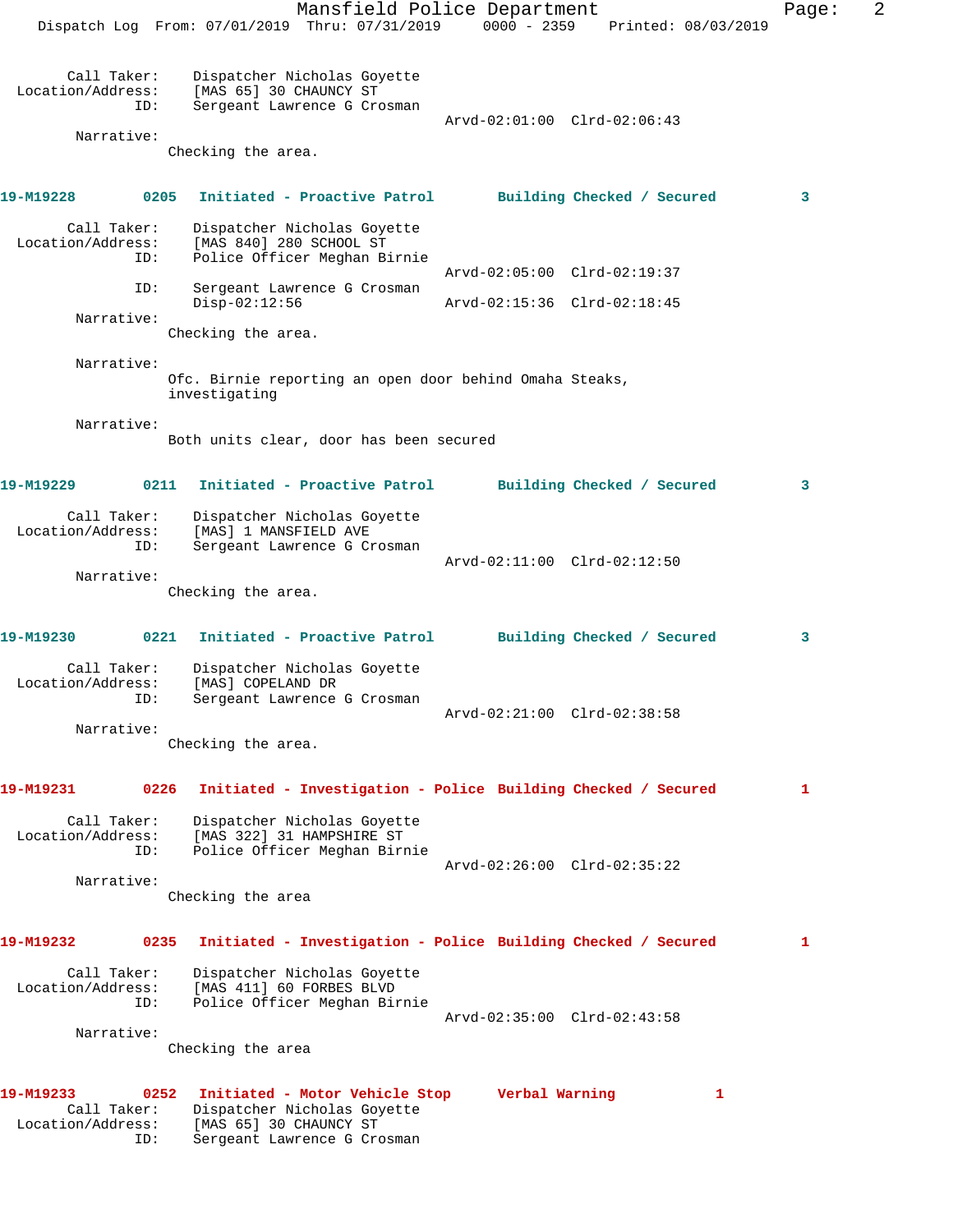|                                                                    | Mansfield Police Department<br>Dispatch Log From: 07/01/2019 Thru: 07/31/2019                                    | $0000 - 2359$                                              | Printed: 08/03/2019          | Page: | 3 |
|--------------------------------------------------------------------|------------------------------------------------------------------------------------------------------------------|------------------------------------------------------------|------------------------------|-------|---|
| ID:<br>Vehicle:<br>Narrative:                                      | Police Officer Michelle Bellevue<br>$Disp-02:52:52$<br>RED 2005 TOYT RV4 Req: PC RI GI610 VIN: JTEHD20V650067610 | Arvd-02:52:00 Clrd-02:57:18<br>Arvd-02:53:30 Clrd-02:57:21 |                              |       |   |
|                                                                    | Out with RI GI610. Verbal to the RO for speed                                                                    |                                                            |                              |       |   |
| 19-M19234<br>0300                                                  | Initiated - Pharmacy Inspection Building Checked / Secured                                                       |                                                            |                              | 1     |   |
| Call Taker:<br>Location/Address:<br>ID:                            | Dispatcher Nicholas Goyette<br>[MAS 834] 261 CHAUNCY ST<br>Sergeant Robert S Pierce                              | Arvd-03:00:00 Clrd-03:07:48                                |                              |       |   |
| Narrative:                                                         |                                                                                                                  |                                                            |                              |       |   |
|                                                                    | Checking the pharmacy.                                                                                           |                                                            |                              |       |   |
| 19-M19235                                                          | 0331 Initiated - Proactive Patrol Building Checked / Secured                                                     |                                                            |                              | 3     |   |
| Call Taker:<br>Location/Address:<br>ID:                            | Dispatcher Nicholas Goyette<br>[MAS 840] 280 SCHOOL ST<br>Sergeant Robert S Pierce                               |                                                            |                              |       |   |
| Narrative:                                                         |                                                                                                                  | $Arvd-03:31:00$ $Clrd-03:37:02$                            |                              |       |   |
|                                                                    | Checking the area.                                                                                               |                                                            |                              |       |   |
| 19-M19236<br>0333                                                  | Initiated - Proactive Patrol Building Checked / Secured                                                          |                                                            |                              | 3     |   |
| Call Taker:<br>Location/Address:<br>ID:                            | Dispatcher Nicholas Goyette<br>[MAS 907E] 390 WEST ST<br>Police Officer Meghan Birnie                            |                                                            |                              |       |   |
| Narrative:                                                         |                                                                                                                  | Arvd-03:33:00 Clrd-03:39:53                                |                              |       |   |
|                                                                    | Checking the area.                                                                                               |                                                            |                              |       |   |
| 19-11039                                                           | 0558 Radio - Building Check                                                                                      |                                                            | Building Checked / Secured   | 3     |   |
| Call Taker:<br>Location/Address:<br>Narrative:                     | Support Staff Amanda Crisfulla<br>[MAS H6025] 50 PILGRIM RD                                                      |                                                            |                              |       |   |
|                                                                    | Ofc. reports checking the area                                                                                   |                                                            |                              |       |   |
| 19-11043<br>0600<br>Call Taker:<br>Location/Address:<br>Narrative: | Radio - Selective Enforcement/RADAR Services Rendered<br>Support Staff Amanda Crisfulla<br>[MAS] OTIS ST         |                                                            | 3                            |       |   |
|                                                                    | Traffic enforcement in the area.                                                                                 |                                                            |                              |       |   |
| 19-11041<br>0606<br>Call Taker:<br>Location/Address:<br>Narrative: | Radio - Selective Enforcement/RADAR Services Rendered<br>Support Staff Amanda Crisfulla<br>[MAS] ESSEX ST        |                                                            | 3                            |       |   |
|                                                                    | Traffic enforcement in the area.                                                                                 |                                                            |                              |       |   |
| 19-11048<br>0629<br>Call Taker:<br>Location/Address:<br>Narrative: | Radio - Well Being Check<br>Support Staff Amanda Crisfulla                                                       |                                                            | Transported to Hospital<br>3 |       |   |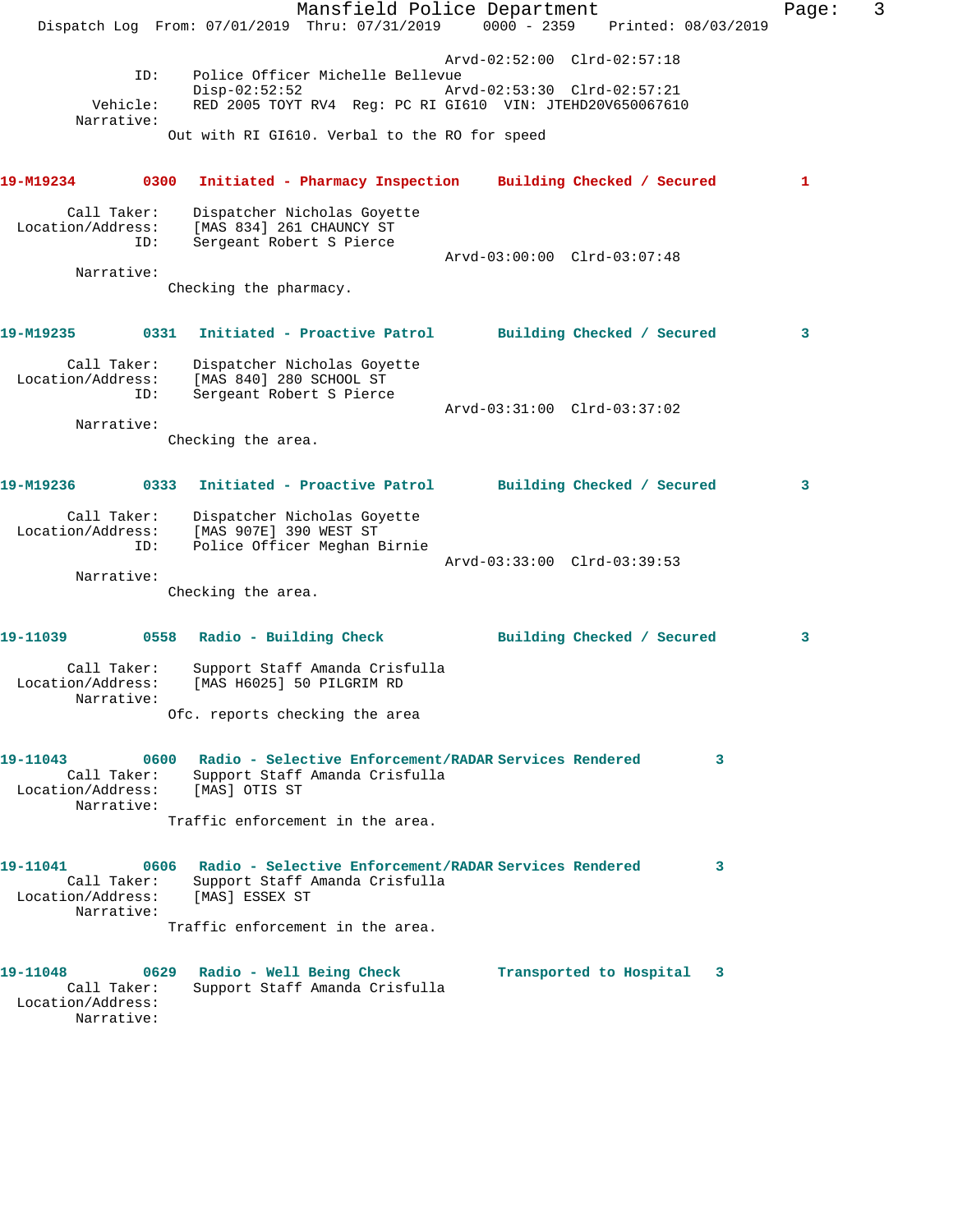Mansfield Police Department Fage: 4 Dispatch Log From: 07/01/2019 Thru: 07/31/2019 0000 - 2359 Printed: 08/03/2019 Refer To Incident: 19MAS-545-OF **19-11044 0632 Radio - Selective Enforcement/RADAR Verbal Warning 3**  Call Taker: Support Staff Amanda Crisfulla Location/Address: [MAS] 154 COPELAND DR @ 12 GILES PL Vehicle: GRY 2013 FORD EDGE Reg: PAS MA 963MV1 VIN: 2FMDK4JC7DBE09625 Narrative: Traffic enforcement in the area. MA 963MV1. Verbal red light violation **19-11049 0750 Radio - Motor Veh Acc - Dam. -\$1k Accident Report 2**  Call Taker: Support Staff Amanda Crisfulla Location/Address: [MAS] 377 CHAUNCY ST @ 100 FORBES BLVD Vehicle: WHI 2012 NISS 4D ALTIMA Reg: PC MA 7ZCD40 VIN: 1N4AL2AP0CC167423 Narrative: Officers responding for the two car MVA with no reported injuries. MA 7ZCD40 and RI QA253 (RP) involved MVS Refer To Accident: 19MAS-237-AC Refer To Accident: 19MAS-241-AC **19-11051 0829 Radio - Suspicious Actv / Persn / Veh Services Rendered 2**  Call Taker: Support Staff Amanda Crisfulla Location/Address: [MAS 253] 330 PRATT ST Apt. #A Narrative: Rp calling to report a male party in a hammock on the property that will not leave. Ofc Souza reports he is on his way **19-11053 0917 Radio - Selective Enforcement/RADAR Citation / Warning Issued 3**  Call Taker: Support Staff Amanda Crisfulla Location/Address: [MAS] 562 MAPLE ST @ 3 JENNIFER DR Vehicle: Reg: PAS MA 7CW356 Narrative: Traffic enforcement in the area. Narrative: MA 7CW356, RO cited for speed 19-11094 1016 Initiated - Foot Patrol - Walk & Talk Services Rendered **3**  Call Taker: JEFFREY KEEFE Location/Address: [MAS 982] 111 HOPE ST Narrative: OFC SOUZA ON A WALK THROUGH OF THE AREA. 19-11095 1024 Initiated - Foot Patrol - Walk & Talk Services Rendered **3**  Call Taker: JEFFREY KEEFE Location/Address: [MAS 840F160] 280 SCHOOL ST Apt. #F160 Narrative: OFC PENNIE CHECKING THE AREA. **19-11098 1033 Initiated - Proactive Patrol Services Rendered 3**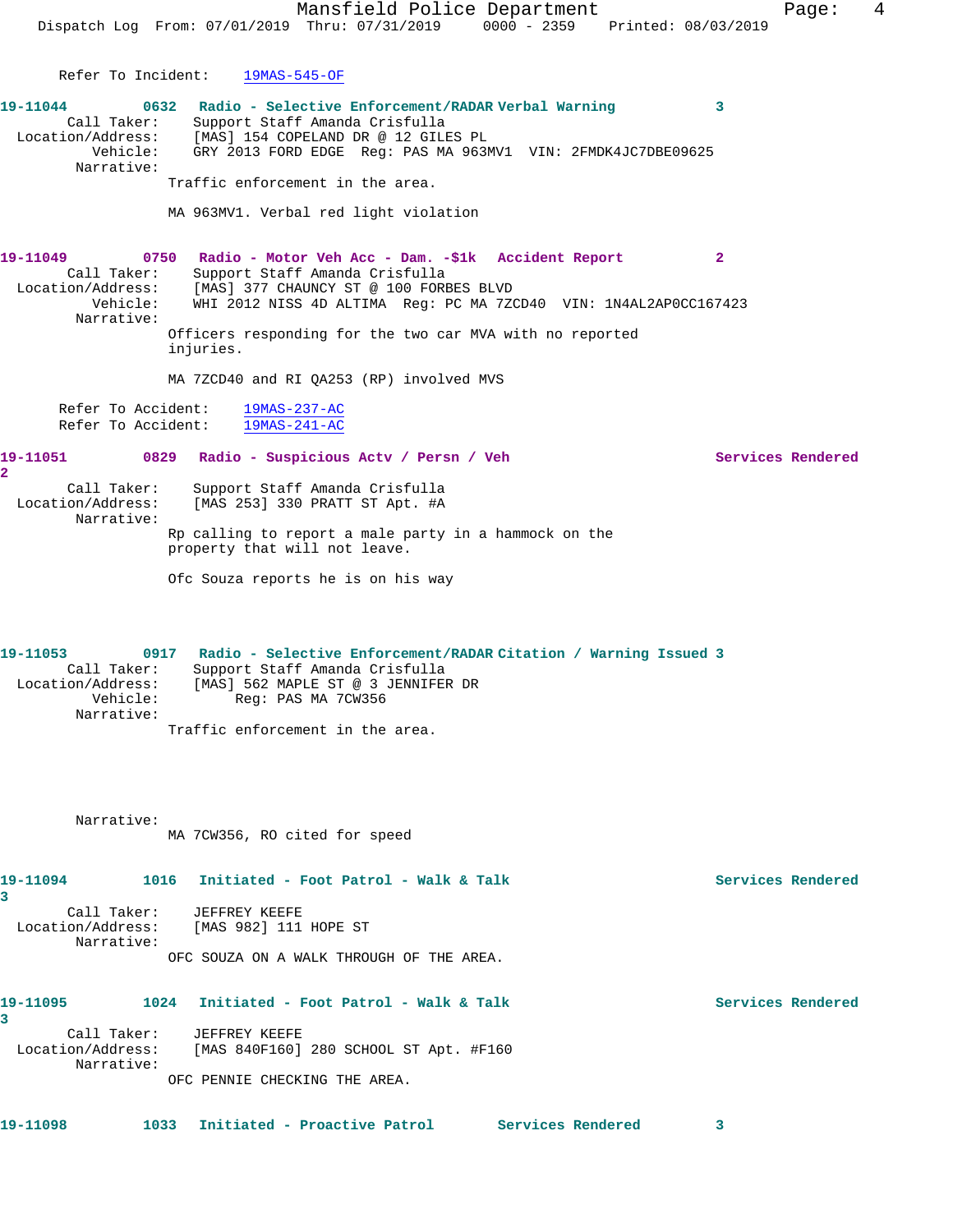Mansfield Police Department Fage: 5 Dispatch Log From: 07/01/2019 Thru: 07/31/2019 0000 - 2359 Printed: 08/03/2019 Call Taker: JEFFREY KEEFE Vicinity of: [MAS 281A] 1 CROCKER ST Narrative: OFC BOLDRIGHINI CHECKING THE LOTS. **19-11100 1037 Initiated - Proactive Patrol Services Rendered 3**  Call Taker: JEFFREY KEEFE Vicinity of: [MAS] COBB ST Narrative: OFC SOUZA **19-11104 1039 Initiated - Follow up Investigation Spoken To 3**  Call Taker: JEFFREY KEEFE<br>Location/Address: [MAS 945] 8 CO [MAS 945] 8 COTTAGE ST Narrative: SGT THIBAULT ON A FOLLOW UP TO STOLEN PLATES. **19-11107 1056 Walk-In - Assist Citizen - P S A Services Rendered 3**  Call Taker: JEFFREY KEEFE Location/Address: Narrative: **19-11118 1129 Initiated - Selective Enforcement/RADAR Services Rendered 3**  Call Taker: JEFFREY KEEFE Vicinity of: [MAS] 99 COPELAND DR @ 235 CHAUNCY ST Narrative: CLEAR NO VIOLATIONS. **19-11120 1135 Initiated - Selective Enforcement/RADAR Citation / Warning Issued 3**  Call Taker: JEFFREY KEEFE Vicinity of: [MAS 960A] 792 WEST ST Apt. #A Vehicle: Vehicle: GRY 2007 NISS SD ALTIMA Reg: PC MA 1BA578 VIN: 1N4AL21E77C235804 Vehicle: RED 2019 MITS SD ECLIPS Reg: PC MA 6MA789 VIN: JA4AT5AA8KZ002670 Narrative: AT 1145 ON 7/1/2019 MA PC 1BA578 CITATION ISSUED FOR SPEED. Narrative: AT 1150 ON 7/1/2019 MA PC 6MA789. VERBAL WARNING FOR SPEED. **19-11132 1146 Initiated - Selective Enforcement/RADAR Services Rendered 3**  Call Taker: JEFFREY KEEFE Vicinity of: [MAS H9922] 600 WEST ST Narrative: CLEAR NO VIOLATIONS. **19-11134 1233 911 - Suicide (attempted) Transported to Hospital 1**  Call Taker: JEFFREY KEEFE Location/Address: [MAS 418C] 25 FRANCIS AVE Apt. #16 Narrative: ON 7/1/2019 AT 1237 E911 CALLER REPORTING SHE FOUND HER HUSBAND IN THE BEDROOM HANGING. HE IS NOT BREATHING. CALLER IS ATTEMPTING TO CUT HIM DOWN AT THIS TIME. Narrative: ON 7/1/2019 AT 1237 CPR IS IN PROGRESS Narrative: ON 7/1/2019 AT 1312 MFD TRANSPORTING TO STURDY.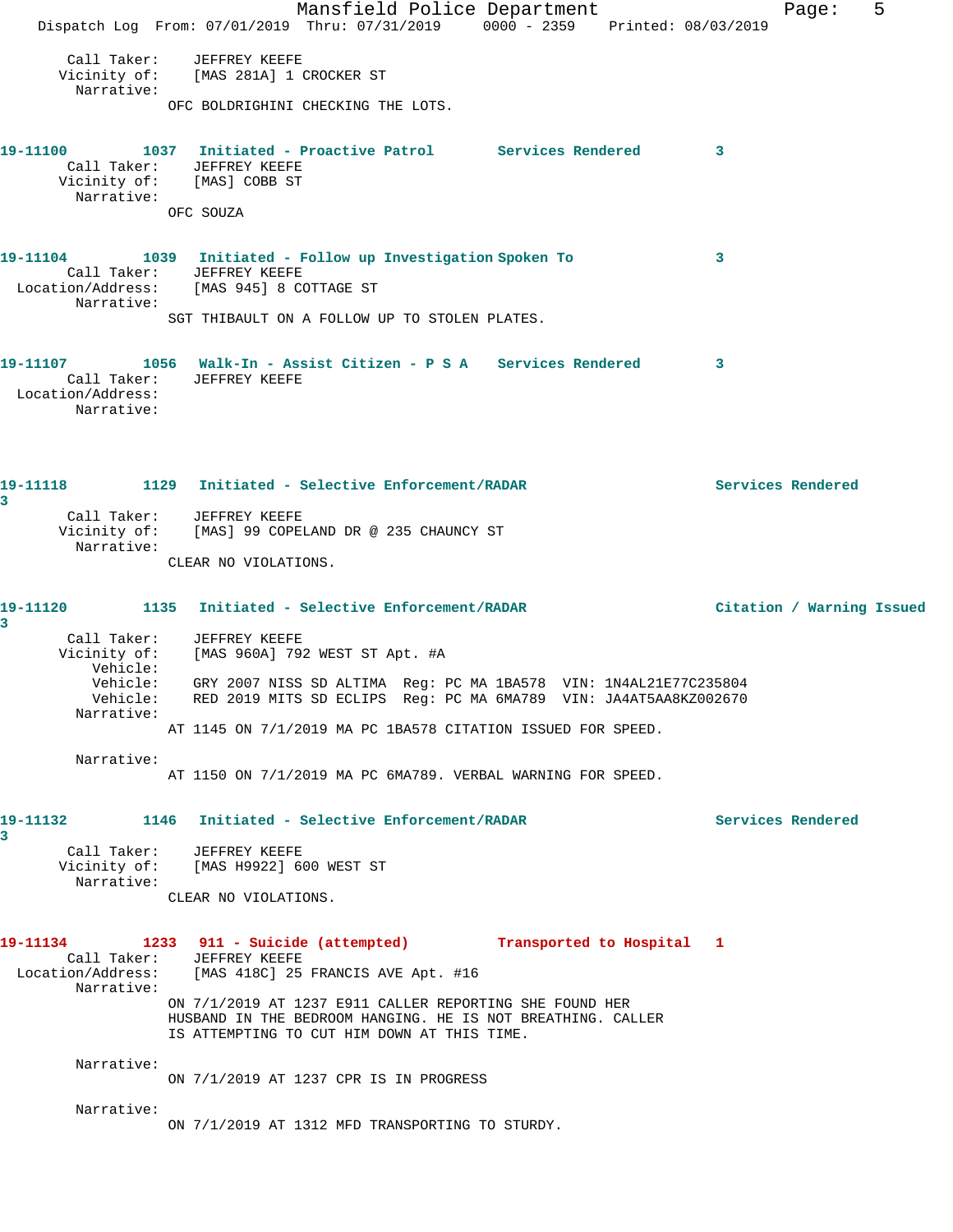Mansfield Police Department Fage: 6 Dispatch Log From: 07/01/2019 Thru: 07/31/2019 0000 - 2359 Printed: 08/03/2019 Refer To Incident: 19MAS-549-OF **19-11137 1248 Initiated - Animal Complaints Services Rendered 3**  Call Taker: JEFFREY KEEFE Vicinity of: [MAS] NORTH ST Narrative: REPORT OF TWO DOGS LOOSE IN THE AREA OF THE EASTON TOWN LINE. Narrative: ON 7/1/2019 AT 1310 REPORT OF DOGS RETURNING HOME. **19-11140 1302 Initiated - Motor Vehicle Stop Citation / Warning Issued 3**  Call Taker: JEFFREY KEEFE Location/Address: [MAS 181A] 150 OAKLAND ST Vehicle: BLK 2009 TOYT SD CAMRYS Reg: PC MA 3985RP VIN: 4T1BE46K49U314780 Narrative: VERBAL WARNING GIVEN TO MA REG 3985RP. **19-11143 1328 Phone - Motor Vehicle Stop Citation / Warning Issued 3**  Call Taker: LINDSAY MITCHELL Location/Address: [MAS] 99 COPELAND DR @ 235 CHAUNCY ST Vehicle: WHI 2018 ROGUE SPORT Reg: PC RI RR201 VIN: JN1BJ1CR9JW251929 Narrative: Citation issued for red light violation **19-11145 1335 911 - 911 Hang-ups & Verifications Confirmed misdial/Accdntl Call 2** Call Taker: LINDSAY MITCHELL Location/Address: [MAS] 20 CABOT BLVD Narrative: 1337 911 open line. Upon call back delivery driver 1345 Ofc Pennie confirmed accidental dial by UPS driver **19-11146 1356 Phone - School Officer Activity Not Home / No Answer 3**  Call Taker: LINDSAY MITCHELL Location/Address: [MAS] 151 NORTH MAIN ST Narrative: 1358 Ofc Azevedo and Ofc Monterroso following up with parent and child 1404 No one home at this time **19-11148 1358 Radio - Motor Vehicle Stop Citation / Warning Issued 3**  Call Taker: LINDSAY MITCHELL Location/Address: [MAS] 266 NORTH MAIN ST Vehicle: GRN 2006 TOYT AVALON Reg: PC MA 916YCX VIN: 4T1BK36B66U155548 Narrative: Citation issued for speed **19-11149 1359 Initiated - Selective Enforcement/RADAR Services Rendered 3**  Call Taker: LINDSAY MITCHELL Location/Address: [MAS] 86 EASTMAN ST @ 2 STURBRIDGE DR

Arvd-13:59:00 Clrd-14:28:09

Traffic enforcement in the area.

ID: Police Officer Matthew A Souza

Narrative:

Narrative:

Clear no violations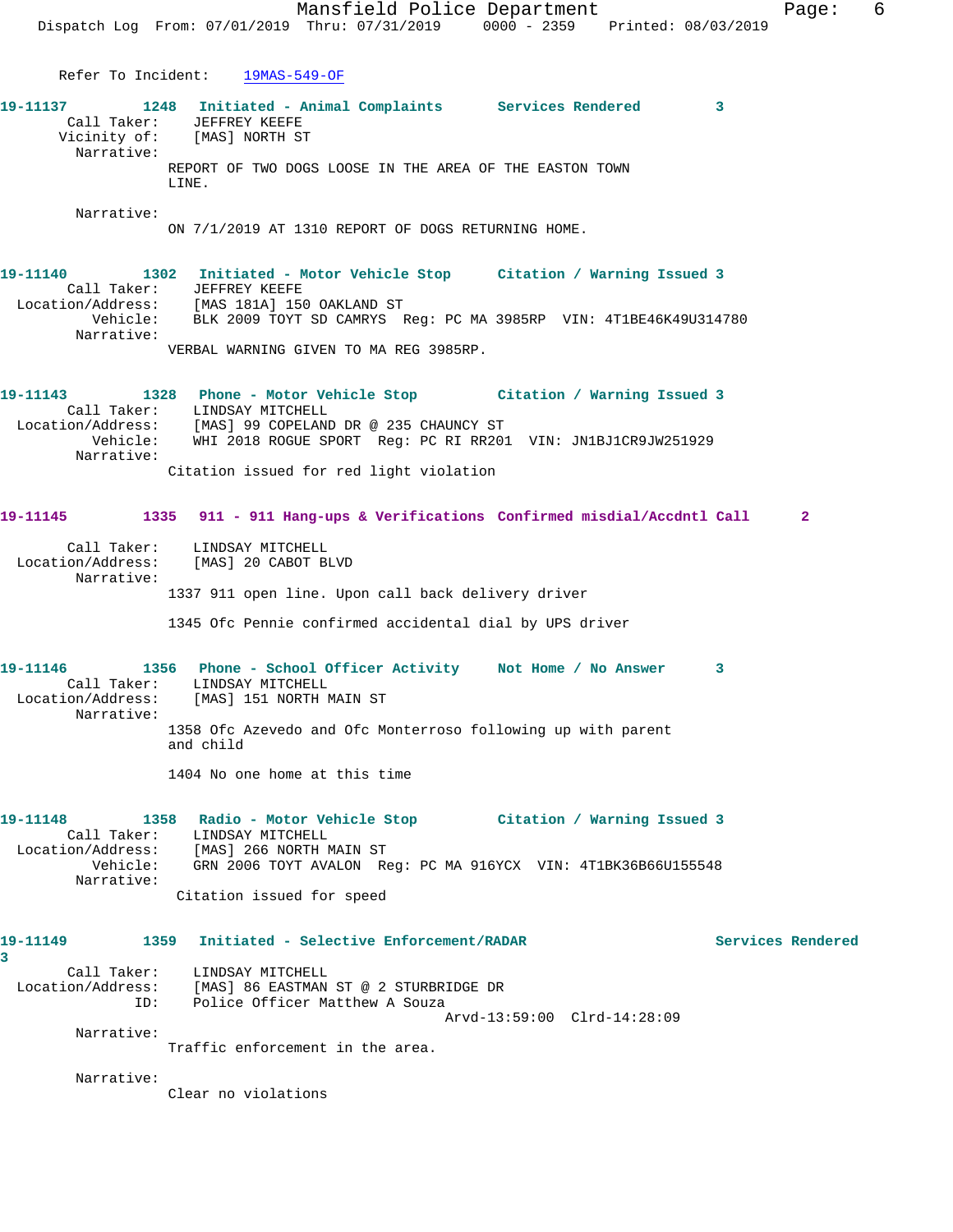Mansfield Police Department Fage: 7 Dispatch Log From: 07/01/2019 Thru: 07/31/2019 0000 - 2359 Printed: 08/03/2019 19-11150 1412 Phone - Suspicious Actv / Persn / Veh MSPR Form 2 Call Taker: LINDSAY MITCHELL Location/Address: [MAS] 25 COBB ST Vehicle: WHI 1994 TOYT CAMRY Reg: PC MA 2YJ288 VIN: 4T1GK12C9RU022084 Narrative: 1413 requesting an officer to take a report of an abandoned vehicle in the rear of the building party advised **19-11130 1428 Radio - Assist Fire Department Services Rendered 3**  Call Taker: JAMES VIERA<br>Location/Address: [MAS 9] 25 0 [MAS 9] 25 COBB ST Apt. #C105 Narrative: PTLM BOLDRIGHINI ASSISTING WITH MEDICAL. **19-11138 1441 Phone - 911 Hang-ups & Verifications Gone on Arrival 2**  Call Taker: JAMES VIERA Location/Address: [MAS 782] 792 SOUTH MAIN ST Narrative: 1443 - RP STATED HE POCKET DIALED 911, HE IS LEAVING THE OFFICE FOR THE DAY, WILL BE OUTSIDE STANDING NEXT TO THE UPS AND FEDEX BOXES. 1456 - OFC PENNIE REPORTING NOBODY IN THE AREA. HE WILL DOUBLE CHECK WITH THE BUSINESSES. **19-11152 1504 Phone - Child Safety Seat Program Services Rendered 3**  Call Taker: JAMES VIERA Location/Address: [MAS 1] 50 WEST ST Vehicle: WHI 2012 DODG VN GRAND CARAVAN Reg: PC RI GB399 VIN: 2C4RDGBG4CR328188 Narrative: 1505 - OFC BOLDRIGHINI INSTALLING A CAR SEAT. 1528 - 3 SEATS INSTALLED. **19-11125 1554 911 - 911 Hang-ups & Verifications Confirmed misdial/Accdntl Call 2** Call Taker: LINDSAY MITCHELL Location/Address: [MAS 840I120] 280 SCHOOL ST Apt. #I120 Narrative: 1557 911 Accidental call by Dan in LP. Officers responding Clear, confirmed accidental **19-11128 1614 Phone - 911 Hang-ups & Verifications Confirmed misdial/Accdntl Call 2**  Call Taker: LINDSAY MITCHELL Location/Address: [MAS H3990] 15 JENNIFER DR Narrative: 1632 911 hang up call from this location. Caller sounded confused. Stated he was home then mentioned Easton to dispatch. 1643 Clear-confirmed accidental **19-11133 1615 Phone - Disturbance / Gathering Services Rendered 1**  Call Taker: LINDSAY MITCHELL<br>Location/Address: [MAS H4565A] 46 ( [MAS H4565A] 46 CROCKER ST Narrative: RP not on location requesting an Officer to the scene for his neighbors that are moving out and causing a problem. RP states there is possible drug activity at this location and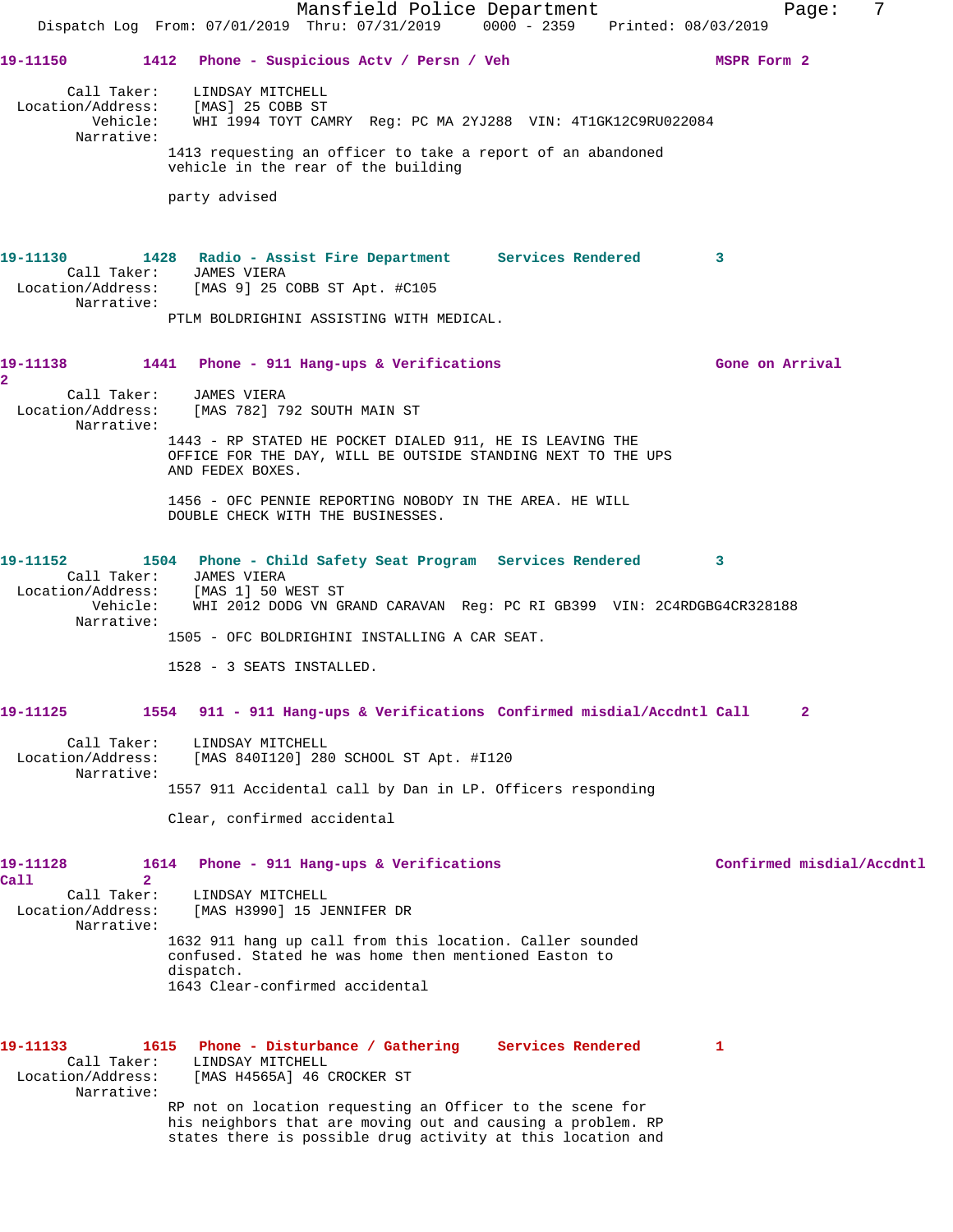Mansfield Police Department Form Page: 8 Dispatch Log From: 07/01/2019 Thru: 07/31/2019 0000 - 2359 Printed: 08/03/2019 is concened when he returns to his residence there is goig to be an issues **19-11135 1625 Phone - Well Being Check False / Accidental Alarm 3**  Call Taker: LINDSAY MITCHELL Location/Address: [MAS H4565A] 46 CROCKER ST Narrative: Alarm company rear door alarm 1643 Confirmed accitdnal **19-11074 1628 Phone - Motor Veh Acc - w/Injury Accident Report 1**  Call Taker: LINDSAY MITCHELL Location/Address: [MAS] 200 CHAUNCY ST @ 234 CENTRAL ST ID: Police Officer David J Pepicelli Disp-16:28:00 Arvd-16:30:12 Clrd-16:50:57 Vehicle: RED 2012 HOND ACCORD Reg: PC MA 8JA654 VIN: 1HGCS2B8XCA007320 Towed: For: Accident By: Achins Garage To: Achins Garage Released To: SCHWARTZ On: 07/02/2019 @ 1506 Vehicle: Reg: PC FL JLQS33 Towed: For: Accident By: Achins Garage To: Achins Garage Released To: CLINE On: 07/02/2019 @ 1519 Narrative: 1634 911 CALLER REPORTING HER SON WAS JUST INVOLVED IN A MINOR MVA, no injuries Central St called for the tow Lt Archer reports they will need a tow for both Narrative: Lt Bain transported 1 female to 8 Cottage St SM 9600 @ 1652 EM 9602 @ 1659 Refer To Accident: 19MAS-238-AC **19-11034 1714 Phone - Motor Veh Acc - No Injury Services Rendered 1**  Call Taker: CARLY MORIARTY<br>ion/Address: [MAS] 375 WEST ST @ 300 RTE 140 SB Location/Address: [MAS] 375 WEST ST @ 300 RTE 140 SB ID: Police Officer David J Pepicelli Disp-17:20:01 Arvd-17:21:52 Clrd-18:09:00 ID: Police Officer Danielle C Titus Disp-17:20:06 Arvd-17:21:50 Clrd-18:08:56 Vehicle: GRY 2018 HOND CIVIC Reg: PC MA 1BLW73 VIN: 2HGFC4B58JH308159 Vehicle: BLU 2011 HOND CR-V Reg: PC MA 9FP128 VIN: 5J6RE4H35BL042870 Narrative: Ofc Pepicelli reports he is assisting with a paper exchange **19-11038 1801 Radio - Building Check Building Checked / Secured 3** Call Taker: Support Staff Amanda Crisfulla Location/Address: [MAS] 125 HIGH ST Narrative: Ofc. reports checking the area **19-11040 1809 Initiated - Selective Enforcement/RADAR Citation / Warning Issued 3**  Call Taker: APRIL LEHANE Location/Address: [MAS] 55 OTIS ST @ 3 PHEASANT HOLLOW DR ID: Police Officer David J Pepicelli Arvd-18:09:00 Clrd-19:04:03 Vehicle: GRY 2018 MAZD CX-5 Reg: PC MA 9FA639 VIN: JM3KFBDM3J0462562 Narrative: Traffic enforcement in the area. Narrative: MA PC 9FA639 citation issued for speed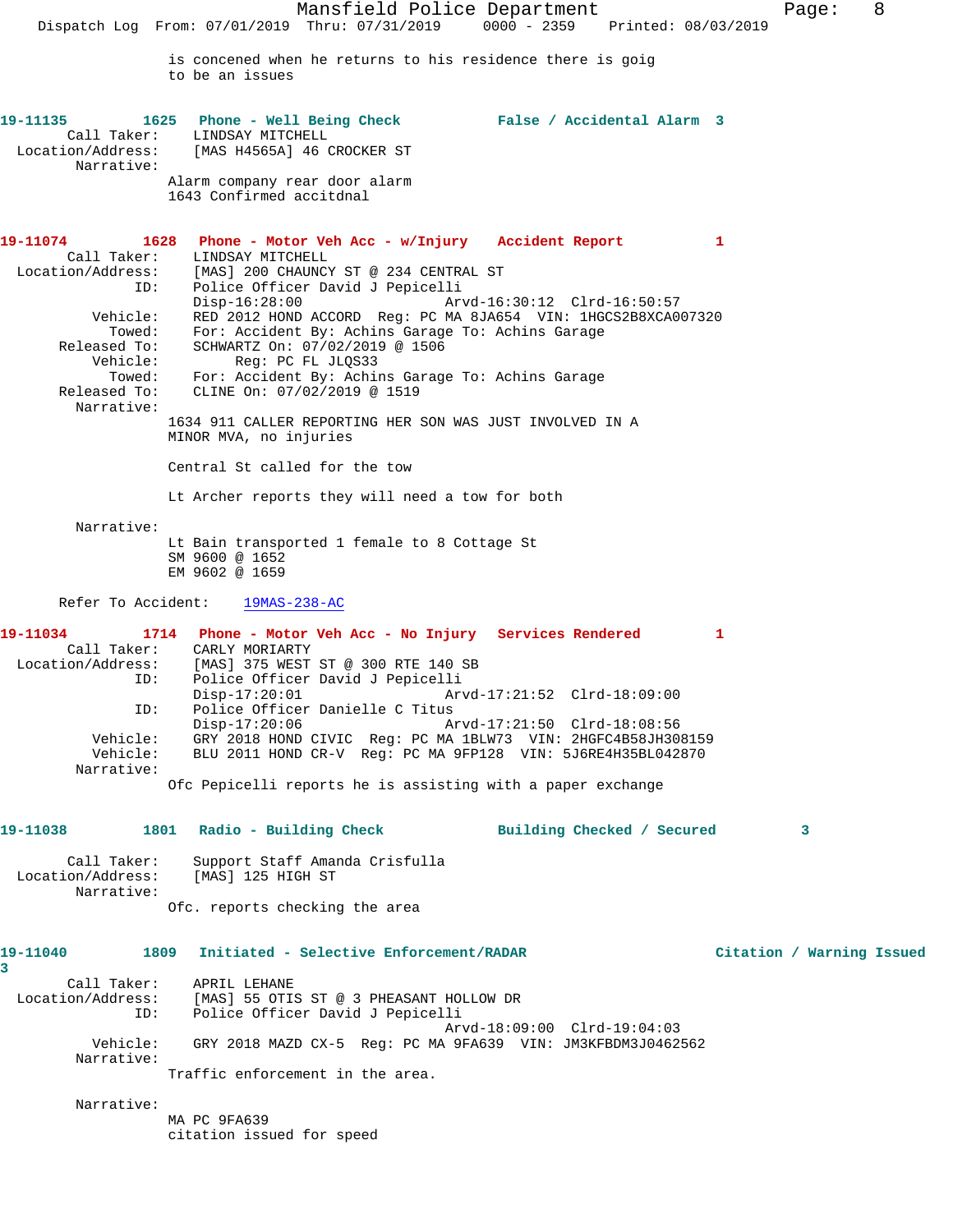Mansfield Police Department Fage: 9 Dispatch Log From: 07/01/2019 Thru: 07/31/2019 0000 - 2359 Printed: 08/03/2019 **19-11042 1810 Radio - Selective Enforcement/RADAR Services Rendered 3**  Call Taker: Support Staff Amanda Crisfulla Location/Address: [MAS] ELM ST Narrative: Traffic enforcement in the area. **19-11046 1822 Walk-In - Digital/Electronic Crime Services Rendered 3**  Call Taker: APRIL LEHANE Location/Address: [MAS H3532] 5 HARTFORD RD ID: Police Officer Jay J Sparrow Disp-18:24:41 Arvd-18:37:01 Clrd-19:31:24 Narrative: rp in the lobby to report credit card fraud Refer To Incident: 19MAS-547-OF **19-11047 1838 Initiated - Selective Enforcement/RADAR Services Rendered 3**  Call Taker: LINDSAY MITCHELL Vicinity of: [MAS] SPRING ST ID: Police Officer Danielle C Titus Arvd-18:38:00 Clrd-19:15:51 Narrative: Traffic enforcement in the area. Narrative: Clear, no violations **19-11057 2032 Initiated - Proactive Patrol Services Rendered 3**  Call Taker: JAMES VIERA Vicinity of: [MAS] RIVER ST ID: Police Officer Danielle C Titus Arvd-20:32:00 Clrd-20:40:04 Narrative: Checking the area. **19-11058 2039 911 - Neighbor Dispute Spoken To 3**  Call Taker: JAMES VIERA Location/Address: [MAS H3637] 15 EVANS CIR ID: Police Officer Danielle C Titus Disp-20:41:59 Arvd-20:42:12 Clrd-21:05:45 ID: Police Officer Joshua S Ellender Disp-20:41:59 Arvd-20:42:43 Clrd-21:05:41<br>ID: Police Officer Jay J Sparrow Police Officer Jay J Sparrow<br>Disp-20:41:59 Disp-20:41:59 Arvd-20:42:33 Clrd-21:05:49<br>ID: Sergeant Jeffrey G Bombard Sergeant Jeffrey G Bombard Arvd-20:46:11 Clrd-21:04:00 Narrative: CALLER STATES 2 FEMALES WERE ON HIS PROPERTY THREATENING HIM. ONE FEMALE STATED SHE HAD A FIREARM BUT NONE WAS SHOWN. THEY LEFT THROUGH THE WOODS TOWARD FRANCIS AVE. Narrative: PTLM TITUS SPOKE WITH A FEMALE WHO WAS INVOLVED. THE 2 FEMALES HAD BEEN SMOKING CIGARETTES. THE OTHER FEMALE WAS THE ONE WHO STATED SHE HAD A WEAPON. FEMALE THAT PTLM TITUS SPOKE WITH DID NOT KNOW NAME OF OTHER FEMALE. Narrative: SEE PTLM SPARROW'S REPORT. Refer To Incident: 19MAS-546-OF **19-11059 2042 911 - 911 Hang-ups & Verifications Confirmed misdial/Accdntl Call 2** Call Taker: JEFFREY KEEFE Location/Address: [MAS 4] 31 HAMPSHIRE ST Apt. #139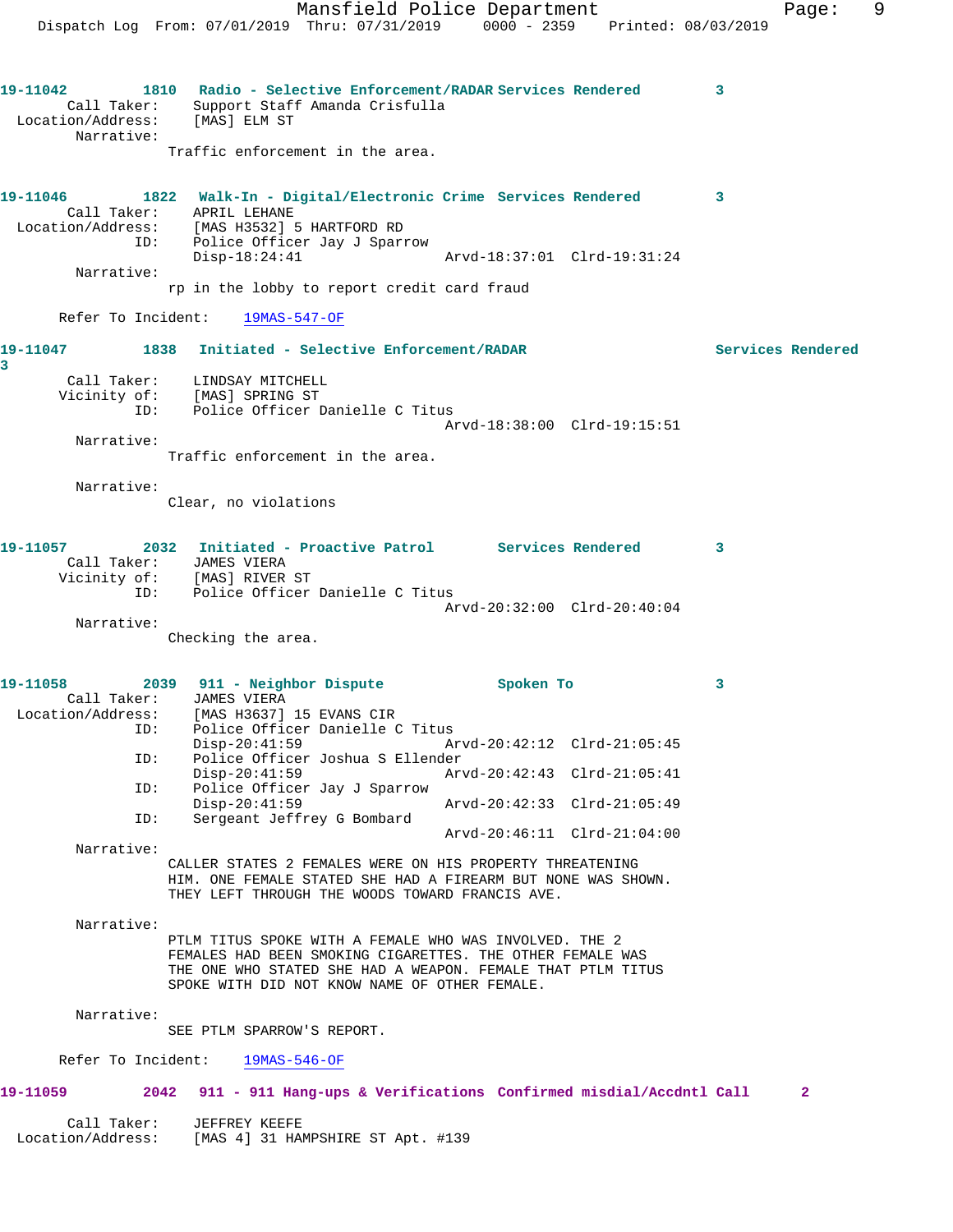Mansfield Police Department Fage: 10 Dispatch Log From: 07/01/2019 Thru: 07/31/2019 0000 - 2359 Printed: 08/03/2019 ID: Police Officer David J Pepicelli Disp-20:45:08 Arvd-20:53:25 Clrd-20:58:50 Narrative: E911 CALL HANG UP FROM MANSFIELD 31 HAMPSHIRE RD THE HOLIDAY INN. PTL PEPICELLI IS RESPONDING. Narrative: M13 CONFIRMED ACCIDENTAL. **19-11060 2105 Phone - Neighbor Dispute Services Rendered 3**  Call Taker: JEFFREY KEEFE Location/Address: [MAS 1] 50 WEST ST ID: Police Officer Danielle C Titus Disp-21:24:00 Arvd-21:24:34 Clrd-22:08:27 Narrative: CP INTO THE LOBBY TO REPORT A DISPUTE BETWEEN LANDLORD AND TENANT. Narrative: Party advised **19-11062 2105 Walk-In - General Info Spoken To 3**  Call Taker: Support Staff Amanda Crisfulla Location: [MAS] Narrative: Rp into lobby requesting to speak with an Officer regarding what she believes to be an eviction letter her landlord gave her. Narrative: Ofc. Titus spoke with rp. Party was advised of rights and the eviction process. **19-11061 2106 911 - Suspicious Actv / Persn / Veh Services Rendered 2**  Call Taker: JAMES VIERA Location/Address: [MAS] FRUIT ST ID: Police Officer Michael N Fenore<br>Disp-21:11:00 Ar Disp-21:11:00 Arvd-21:13:00 Clrd-21:17:00 Narrative: CALLER REPORTS HEARING SOMEONE USING A CHAINSAW IN THE WOODS AT THE AIRPORT END OF THE BIKE PATH. Narrative: PTLM FENORE REPORTS MALE WHO WHO LIVES IN THE AREA WAS CLEARING SOME BRUSH FROM THE EDGE OF THE BIKE PATH. **19-11064 2130 Initiated - Building Check Services Rendered 3**  Call Taker: JAMES VIERA Location/Address: [MAS H4856] 125 FRUIT ST ID: Police Officer Jay J Sparrow Arvd-21:30:00 Clrd-21:41:47 Narrative: PTLM SPARROW CLEAR. CHECKED SECURE BY HAND. **19-11066 2141 Initiated - Proactive Patrol Building Checked / Secured 3** Call Taker: LINDSAY MITCHELL Location/Address: [MAS] 57 PILGRIM RD ID: Police Officer Jay J Sparrow Arvd-21:41:00 Clrd-21:47:51 Narrative: Checking the area. **19-11075 2240 Initiated - Building Check Services Rendered 3**  Call Taker: JAMES VIERA Location/Address: [MAS 987A] 125 HIGH ST Apt. #1-4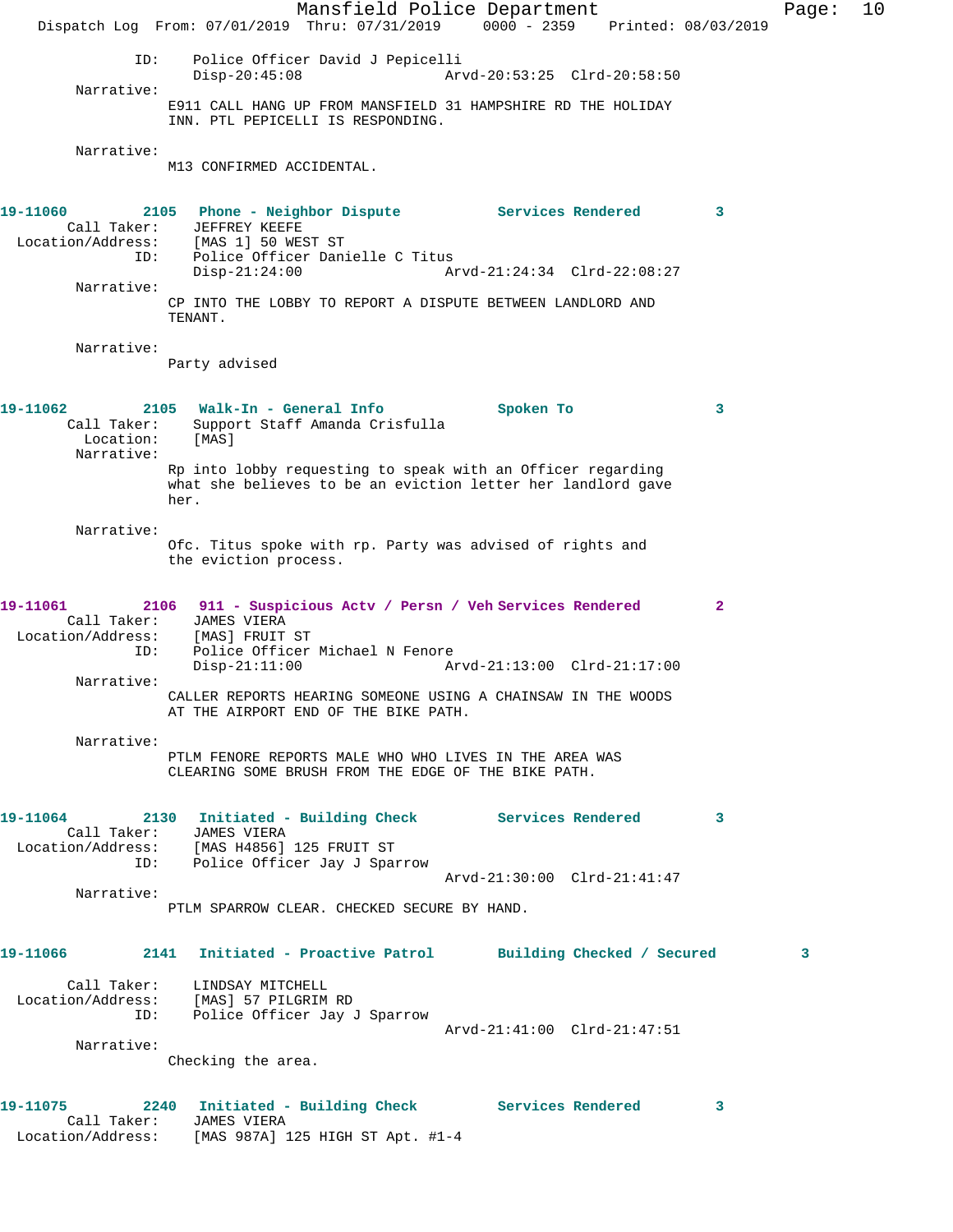Mansfield Police Department Fage: 11 Dispatch Log From: 07/01/2019 Thru: 07/31/2019 0000 - 2359 Printed: 08/03/2019 ID: Police Officer Danielle C Titus Arvd-22:40:00 Clrd-22:43:51 Narrative: CHECKING AREA. **19-11078 2253 Initiated - Building Check Services Rendered 3**  Call Taker: JAMES VIERA Location/Address: [MAS] 3 CHAUNCY ST ID: Police Officer Danielle C Titus Arvd-22:53:00 Clrd-22:58:35 Narrative: PTLM TITUS CHECKING ON MA REG 7XR575. Narrative: INDIVIDUALS CHECK OK. CLEAR OF THE CHECK. **19-11079 2307 Initiated - Building Check Services Rendered 3**  Call Taker: JAMES VIERA Location/Address: [MAS 451B] 500 EAST ST ID: Police Officer Jay J Sparrow Arvd-23:07:00 Clrd-23:11:53 Narrative: PTLM SPARROW OFF CHECKING PUBLIC SAFETY BUILDING. **19-11080 2314 911 - Erratic Oper MV / Road Rage Services Rendered 3**  Call Taker: JAMES VIERA Location/Address: [MAS] 300 RTE 140 SB @ 375 WEST ST ID: Police Officer Joshua S Ellender Disp-23:16:37 Arvd-23:19:33 Clrd-23:25:39 ID: Police Officer David J Pepicelli Disp-23:16:37 Arvd-23:19:37 Clrd-23:25:43 Narrative: ERRATIC OPERATION. MA REG 62W660 ON A BLACK ACURA. Narrative: PTLM ELLENDER REPORTS WEST STREET CHECKS NEGATIVE. PTLM PEPICELLI REPORTS NEGATIVE TO NORTH ATTLEBORO LINE. **19-11081 2357 Walk-In - Harass. Electronic Communicat Incident Report 3**  Call Taker: Support Staff Derek M Stark Location/Address: [MAS H4565] 44 CROCKER ST ID: Police Officer Michelle Bellevue Disp-00:12:05 Arvd-00:12:07 Clrd-07/02/2019 @ 00:45:03 Narrative: Walk in party looking to speak with officer about ongoing harassment from neighbor, also wanted to report suspicious drug activity. Narrative: Ofc. Bellevue spoke with involved and advised of ongoing issues. Party is in the process of moving out and wants this interaction documented. Report to follow. Refer To Incident: 19MAS-548-OF **For Date: 07/02/2019 - Tuesday 19-11082 0009 Initiated - Assist Fire Department Referred to Other Agency 3**  Call Taker: LINDSAY MITCHELL Location/Address: [MAS 427A] 23 ERICK RD Apt. #28 ID: Police Officer Christopher D Sorge Arvd-00:09:00 Clrd-00:26:22 Narrative:

RP reports smoke in the hallway on the 1st floor

Narrative: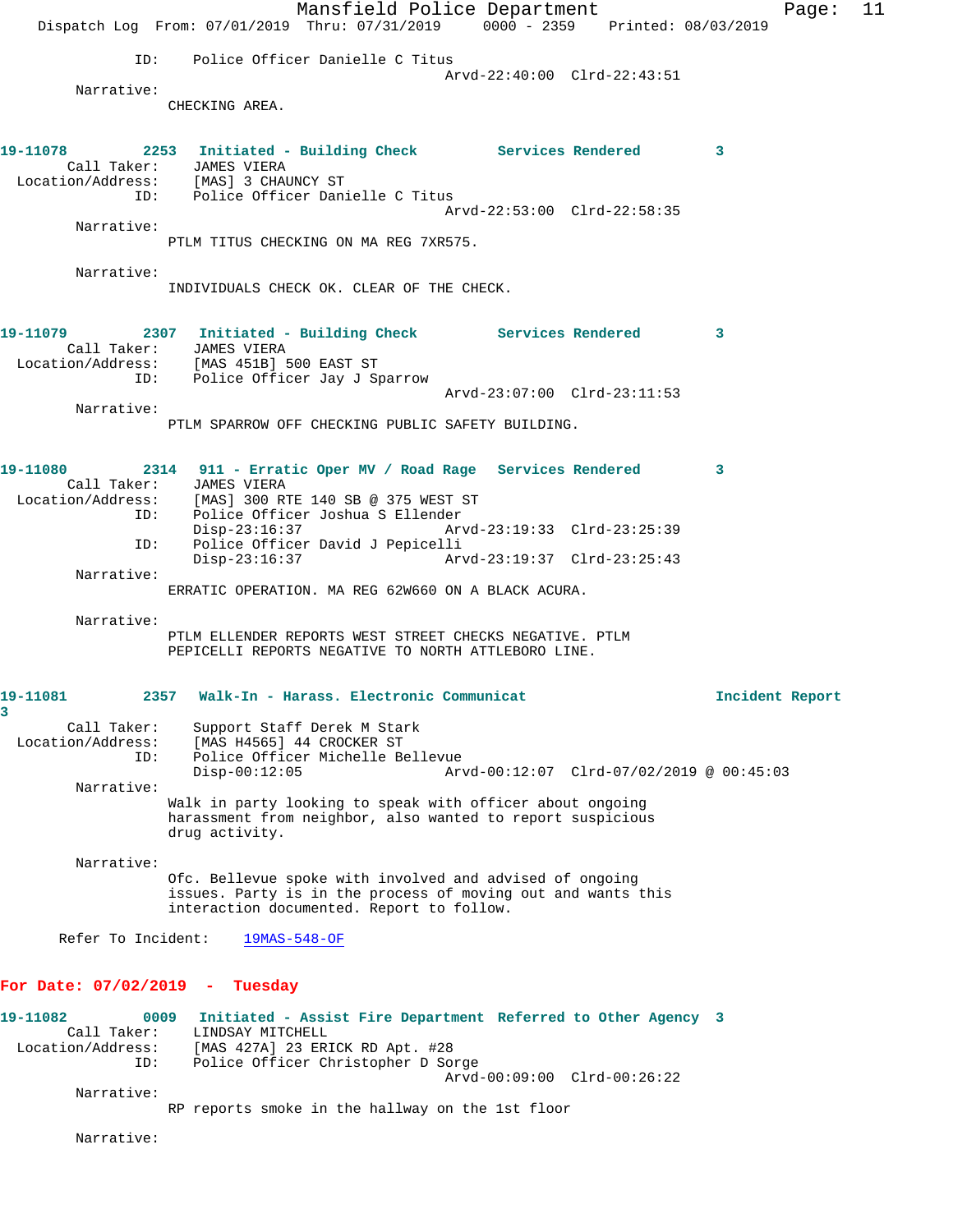CLEAR, FOOD ON THE STOVE.

| 19-11085          | 0103     |                    | Initiated - Motor Vehicle Stop     |  |                                                      | Verbal Warning                                                |  |
|-------------------|----------|--------------------|------------------------------------|--|------------------------------------------------------|---------------------------------------------------------------|--|
| Call Taker:       |          | <b>JAMES VIERA</b> |                                    |  |                                                      |                                                               |  |
| Location/Address: |          |                    | [MAS 262] 60 OAKLAND ST            |  |                                                      |                                                               |  |
|                   | ID:      |                    | Police Officer Christopher D Sorge |  |                                                      |                                                               |  |
|                   |          |                    |                                    |  |                                                      | Arvd-01:03:00 Clrd-01:07:16                                   |  |
|                   | Vehicle: |                    |                                    |  |                                                      | BLU 2006 HOND RIDGEL Req: PC MA 7FP883 VIN: 2HJYK16546H504685 |  |
| Narrative:        |          |                    |                                    |  |                                                      |                                                               |  |
|                   |          |                    |                                    |  |                                                      | PTLM SORGE OFF WITH MA REG 7FP883 ON A BLUE HONDA RIDGELINE.  |  |
|                   |          |                    |                                    |  |                                                      |                                                               |  |
| Narrative:        |          |                    |                                    |  |                                                      |                                                               |  |
|                   |          |                    |                                    |  | CLEAR, VERBAL WARNING FOR FAILURE TO USE HEADLIGHTS. |                                                               |  |

**19-11087 0115 Initiated - Motor Vehicle Stop Verbal Warning 3**  Call Taker: JAMES VIERA Location/Address: [MAS] 525 NORTH MAIN ST @ 8 COUNTY ST ID: Police Officer Christopher D Sorge Arvd-01:15:00 Clrd-01:18:30 Vehicle: GRY 2010 HYUN ELANTR Reg: PC MA 49J470 VIN: KMHDU4AD9AU940947 Narrative: PTLM SORGE OFF WITH MA REG 49J470 ON A SILVER HYUNDAI SEDAN.

Narrative:

CLEAR, VERBAL WARNING TO THE RO FOR DEFECTIVE EQUIPMENT.

| 19-11088          | 0121 | Initiated - Building Check     |                             | Building Checked / Secured |  |
|-------------------|------|--------------------------------|-----------------------------|----------------------------|--|
| Call Taker:       |      | JAMES VIERA                    |                             |                            |  |
| Location/Address: |      | [MAS 2] 60 FORBES BLVD         |                             |                            |  |
|                   | ID:  | Police Officer Andrew J Kelley |                             |                            |  |
|                   |      |                                | Arvd-01:21:00 Clrd-01:25:48 |                            |  |
| Narrative:        |      |                                |                             |                            |  |
|                   |      | CLEAR.                         |                             |                            |  |

**19-11089 0124 Initiated - Building Check Building Checked / Secured 3** Call Taker: JAMES VIERA

 Location/Address: [MAS 417] 9 FRANCIS AVE ID: Police Officer Michelle Bellevue Arvd-01:24:00 Clrd-01:39:17 Narrative:

CLEAR.

**19-11090 0126 Initiated - Motor Vehicle Stop Vehicle Towed 3**  Call Taker: JAMES VIERA Location/Address: [MAS] 314 COPELAND DR. @ 298 CENTRAL ST ID: Police Officer Andrew J Kelley Arvd-01:26:00 Clrd-02:00:37 ID: Sergeant Robert S Pierce Disp-01:28:19 Arvd-01:28:27 Clrd-02:00:42 Vehicle: GRY 2015 TOYT SW VENZA Reg: PC MA 6GGJ40 VIN: 4T3BA3BB7FU075532 Towed: For: Unlicensed Operation By: Achins Garage To: Achins Garage Released To: NASIR On: 07/03/2019 @ 1347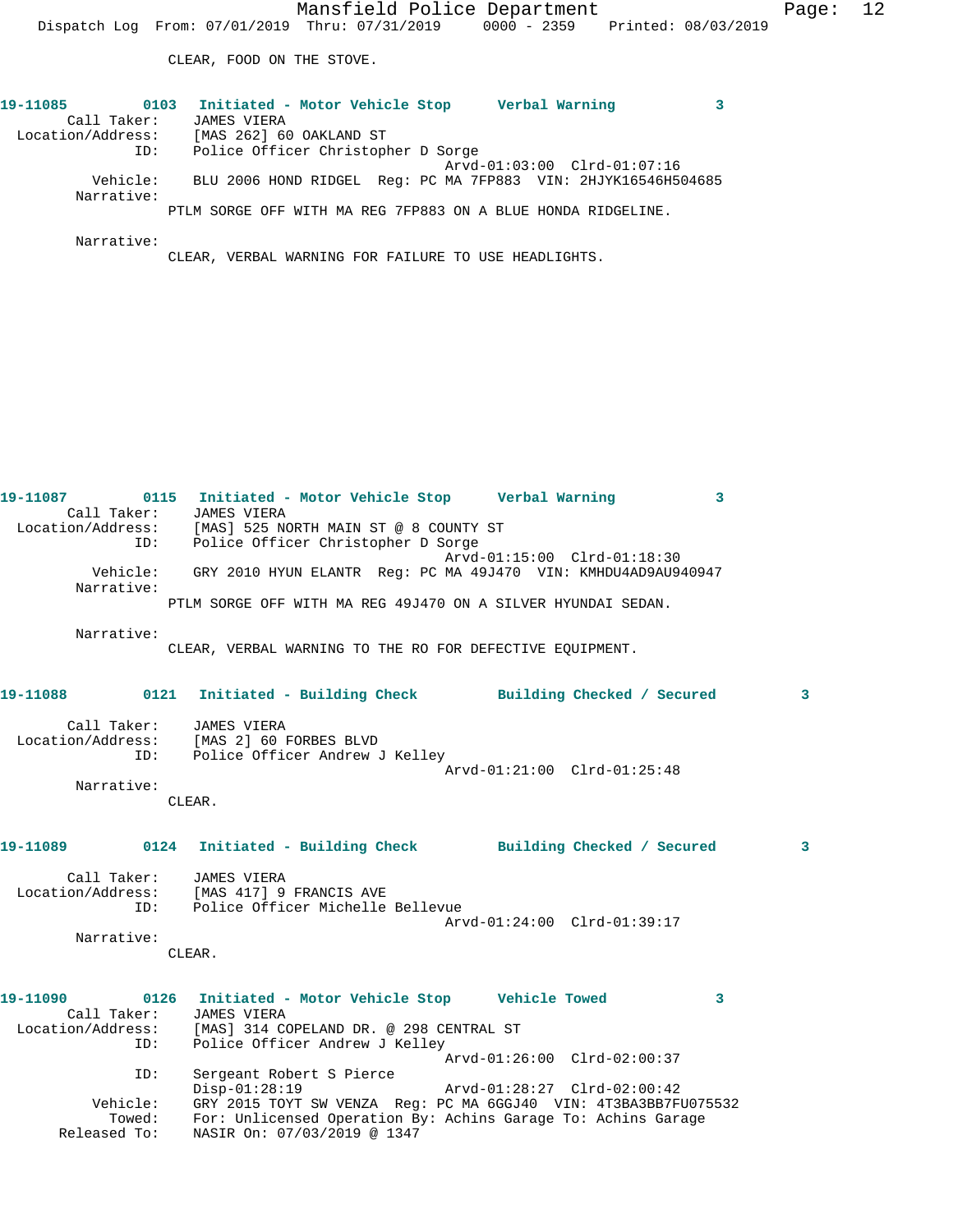|                  | Mansfield Police Department<br>Dispatch Log From: 07/01/2019 Thru: 07/31/2019 0000 - 2359 Printed: 08/03/2019                                                                        | Page: | 13 |
|------------------|--------------------------------------------------------------------------------------------------------------------------------------------------------------------------------------|-------|----|
| Narrative:       | Vehicle: BGE 2001 BUIC SD REG Reg: PC RI AB931 VIN: 2G4WB52K511148971                                                                                                                |       |    |
|                  | PTLM KELLEY OFF WITH MA REG 6GGJ40.                                                                                                                                                  |       |    |
| Narrative:       | PTLM KELLEY REPORTS OPERATOR STATES LICENSE IS SUSPENDED. HE<br>CAME UP WITH NO RECORD FOUND. REQUESTING WRECKER.                                                                    |       |    |
| Narrative:       | ACHINS ADVISED AND ENROUTE.                                                                                                                                                          |       |    |
| Narrative:       | PTLM KELLEY REPORTS OPERATOR IS BEING PICKED UP ROADSIDE BY<br>HER BOYFRIEND WHO IS OPERATING RI REG AB931.                                                                          |       |    |
| Narrative:       |                                                                                                                                                                                      |       |    |
|                  | BOTH UNITS CLEAR, ACHINS HAS THE VEHICLE.                                                                                                                                            |       |    |
|                  | Refer To Summons: 19MAS-295-AR<br>Summons: GHORI, ZERFISHAN KAUSAR<br>Address: 121 LAWNDALE RD MANSFIELD, MA<br>Age: 27                                                              |       |    |
| Aqe:<br>Charges: | UNLICENSED OPERATION OF MV<br>MARKED LANES VIOLATION                                                                                                                                 |       |    |
|                  | 19-11099 0201 Initiated - Building Check Building Checked / Secured                                                                                                                  | 3     |    |
|                  | Call Taker: JAMES VIERA<br>Location/Address: [MAS 281A] 1 CROCKER ST<br>ID: Police Officer Michelle Bellevue                                                                         |       |    |
| Narrative:       | Arvd-02:01:00 Clrd-02:05:45                                                                                                                                                          |       |    |
|                  | CLEAR.                                                                                                                                                                               |       |    |
|                  | 19-11101 0204 Initiated - Building Check Building Checked / Secured                                                                                                                  | 3     |    |
| Call Taker:      | JAMES VIERA<br>Location/Address: [MAS 992] 660 EAST ST<br>ID: Police Officer Christopher D Sorge                                                                                     |       |    |
| Narrative:       | Arvd-02:04:00 Clrd-02:10:54<br>CLEAR.                                                                                                                                                |       |    |
|                  | 19-11113 0227 Initiated - Proactive Patrol Services Rendered 3<br>Call Taker: LINDSAY MITCHELL<br>Location/Address: [MAS 1002] 250 EAST ST<br>ID: Police Officer Christopher D Sorge |       |    |
|                  | Arvd-02:27:00 Clrd-02:34:08                                                                                                                                                          |       |    |
| Narrative:       | Out checking the area                                                                                                                                                                |       |    |
| Narrative:       |                                                                                                                                                                                      |       |    |
|                  | CLEAR.                                                                                                                                                                               |       |    |
|                  | 19-11114 0235 Initiated - Building Check Building Checked / Secured                                                                                                                  | 3     |    |
|                  | Call Taker: JAMES VIERA<br>Location/Address: [MAS 451B] 500 EAST ST<br>ID: Police Officer Christopher D Sorge                                                                        |       |    |
| Narrative:       | Arvd-02:35:00 Clrd-02:40:45<br>CLEAR.                                                                                                                                                |       |    |
|                  |                                                                                                                                                                                      |       |    |
|                  | 19-11115      0304  Initiated - Building Check      Building Checked / Secured                                                                                                       | 3     |    |
|                  | Call Taker: JAMES VIERA<br>Location/Address: [MAS 834] 261 CHAUNCY ST                                                                                                                |       |    |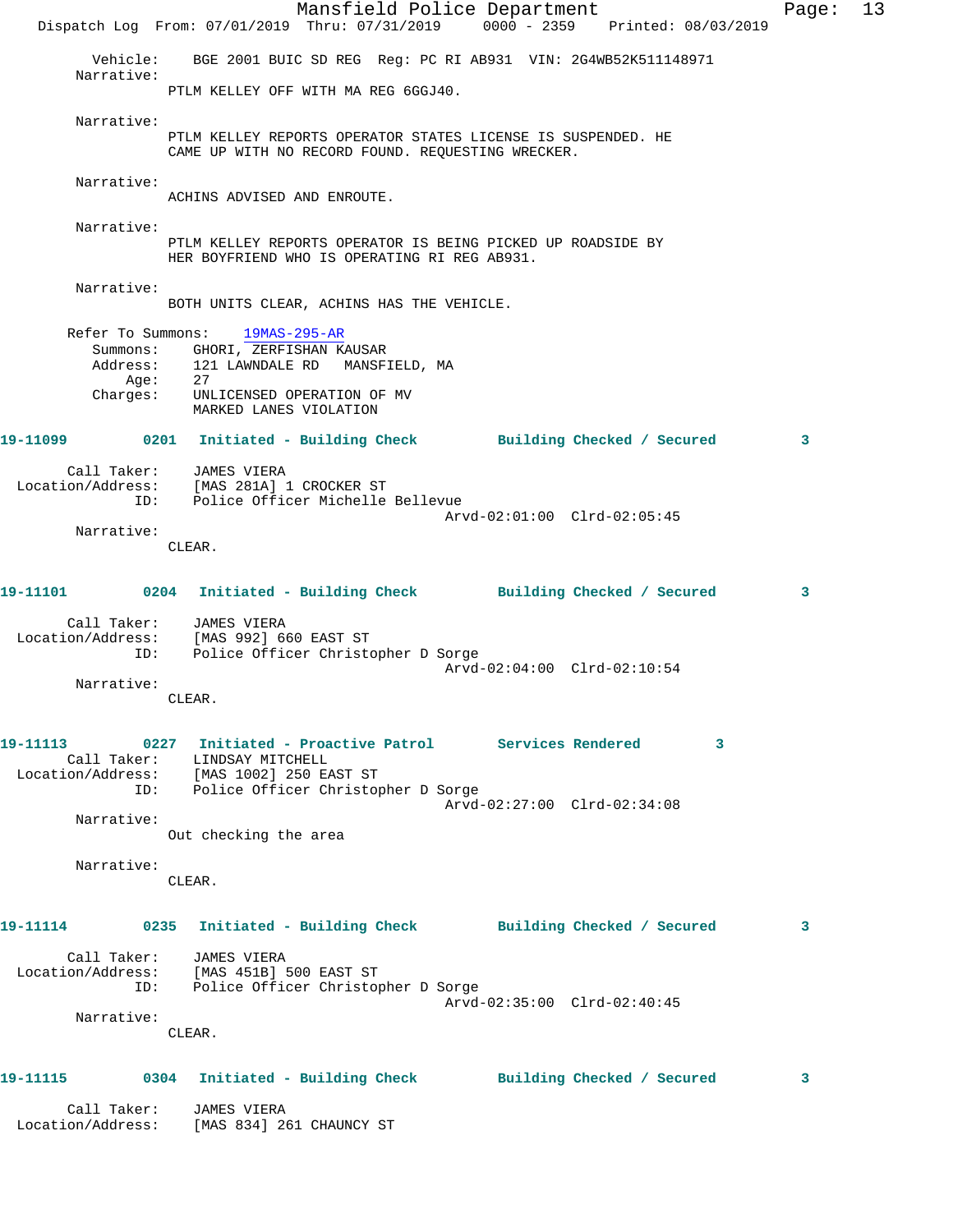|                                                                                                                       | Dispatch Log From: 07/01/2019 Thru: 07/31/2019 0000 - 2359 Printed: 08/03/2019                                                                                                                                                                         | Mansfield Police Department                                                 |  |                             |              | Page: | 14 |
|-----------------------------------------------------------------------------------------------------------------------|--------------------------------------------------------------------------------------------------------------------------------------------------------------------------------------------------------------------------------------------------------|-----------------------------------------------------------------------------|--|-----------------------------|--------------|-------|----|
| ID:                                                                                                                   |                                                                                                                                                                                                                                                        | Sergeant Robert S Pierce                                                    |  |                             |              |       |    |
| Narrative:                                                                                                            |                                                                                                                                                                                                                                                        |                                                                             |  |                             |              |       |    |
|                                                                                                                       | CLEAR.                                                                                                                                                                                                                                                 |                                                                             |  |                             |              |       |    |
| 19-11116 0314 Initiated - Building Check Building Checked / Secured                                                   |                                                                                                                                                                                                                                                        |                                                                             |  |                             |              | 3     |    |
| Call Taker:<br>Location/Address: [MAS 840] 280 SCHOOL ST                                                              | JAMES VIERA<br>ID: Police Officer Andrew J Kelley                                                                                                                                                                                                      |                                                                             |  |                             |              |       |    |
| Narrative:                                                                                                            |                                                                                                                                                                                                                                                        |                                                                             |  | Arvd-03:14:00 Clrd-03:26:10 |              |       |    |
|                                                                                                                       | CLEAR.                                                                                                                                                                                                                                                 |                                                                             |  |                             |              |       |    |
| 19-11121      0326   Initiated - Building Check      Building Checked / Secured                                       |                                                                                                                                                                                                                                                        |                                                                             |  |                             |              | 3     |    |
| Location/Address: [MAS 907E] 390 WEST ST                                                                              | Call Taker: JAMES VIERA<br>ID: Police Officer Andrew J Kelley                                                                                                                                                                                          |                                                                             |  |                             |              |       |    |
|                                                                                                                       |                                                                                                                                                                                                                                                        |                                                                             |  | Arvd-03:26:00 Clrd-03:38:49 |              |       |    |
| Narrative:                                                                                                            | CLEAR.                                                                                                                                                                                                                                                 |                                                                             |  |                             |              |       |    |
| 19-11122 0339 Initiated - Building Check Building Checked / Secured                                                   |                                                                                                                                                                                                                                                        |                                                                             |  |                             |              | 3     |    |
| Call Taker: JAMES VIERA<br>Location/Address: [MAS 4] 31 HAMPSHIRE ST                                                  | ID: Police Officer Andrew J Kelley                                                                                                                                                                                                                     |                                                                             |  | Arvd-03:39:00 Clrd-03:42:35 |              |       |    |
| Narrative:                                                                                                            |                                                                                                                                                                                                                                                        |                                                                             |  |                             |              |       |    |
|                                                                                                                       | CLEAR.                                                                                                                                                                                                                                                 |                                                                             |  |                             |              |       |    |
| 19-11123 0340 911 - Assist Fire Department Referred to Other Agency 3<br>Location/Address: [MAS H1117] 511 GILBERT ST | Call Taker: JAMES VIERA                                                                                                                                                                                                                                |                                                                             |  |                             |              |       |    |
|                                                                                                                       | ID:                                                                                                                                                                                                                                                    | Police Officer Andrew J Kelley<br>Disp-03:42:35 Arvd-03:49:32 Clrd-03:57:55 |  |                             |              |       |    |
| Narrative:                                                                                                            | Vehicle: GRY 2007 NISS SD ALTIMA Reg: PC MA 1BA578 VIN: 1N4AL21E77C235804                                                                                                                                                                              |                                                                             |  |                             |              |       |    |
|                                                                                                                       | ASSIST MFD WITH MEDICAL.                                                                                                                                                                                                                               |                                                                             |  |                             |              |       |    |
| Narrative:                                                                                                            | CLEAR. PATIENT WILL BE TRANSPORTED TO STURDY.                                                                                                                                                                                                          |                                                                             |  |                             |              |       |    |
| 19-11126 0349 Phone - Assist Fire Department Services Rendered<br>Location/Address: [MAS H3855] 10 ELIZABETH RD       | Call Taker: LINDSAY MITCHELL                                                                                                                                                                                                                           |                                                                             |  |                             | $\mathbf{3}$ |       |    |
| Narrative:                                                                                                            | Ofc Sparrow responding                                                                                                                                                                                                                                 |                                                                             |  |                             |              |       |    |
| 19-11141 0435 911 - Noise Complaint Services Rendered<br>Location/Address: [MAS H4565A] 46 CROCKER ST                 | Call Taker: JAMES VIERA                                                                                                                                                                                                                                |                                                                             |  |                             | $\mathbf{2}$ |       |    |
|                                                                                                                       | ID: Police Officer Christopher D Sorge<br>$Disp-04:37:38$<br>ID:                                                                                                                                                                                       | Police Officer Michelle Bellevue                                            |  | Arvd-04:39:14 Clrd-04:55:45 |              |       |    |
| Narrative:                                                                                                            | $Disp-04:37:38$                                                                                                                                                                                                                                        |                                                                             |  | Arvd-04:40:55 Clrd-04:55:15 |              |       |    |
|                                                                                                                       | CALLER REPORTS NEIGHBOR FROM #46 CROCKER IS BANGING ON THE<br>OUTSIDE DOOR TO THE APARTMENT BUILDING.                                                                                                                                                  |                                                                             |  |                             |              |       |    |
| Narrative:                                                                                                            |                                                                                                                                                                                                                                                        |                                                                             |  |                             |              |       |    |
|                                                                                                                       | UNABLE TO MAKE CONTACT WITH RESIDENT FROM #46 CROCKER. PTLM<br>BELLEVUE REPORTS RP WAS ADVISED TO CALL WHEN SHE COMES BACK<br>TO FINISH MOVING TO CALL FOR AN OFFICER TO STAND BY TO AVOID<br>BREACH OF THE PEACE. SHE WILL BE ADDING A LINE TO 19MAS- |                                                                             |  |                             |              |       |    |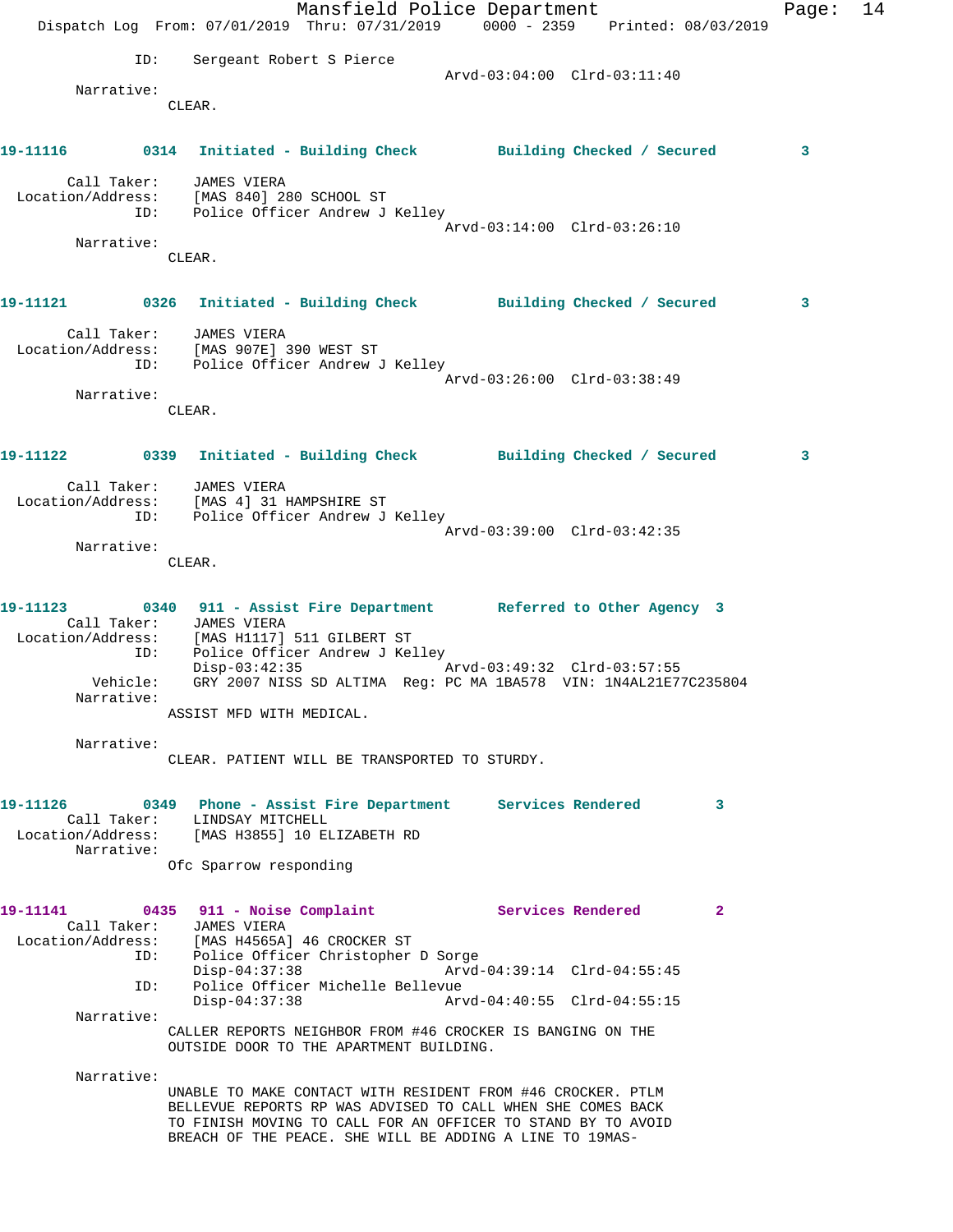Mansfield Police Department Fage: 15 Dispatch Log From: 07/01/2019 Thru: 07/31/2019 0000 - 2359 Printed: 08/03/2019 548OF FROM EARLIER IN THE SHIFT. BOTH UNITS CLEAR. **19-11156 0552 Initiated - Selective Enforcement/RADAR Services Rendered 3**  Call Taker: JAMES VIERA Location/Address: [MAS] 792 WEST ST ID: Police Officer Andrew J Kelley Arvd-05:52:00 Clrd-06:37:20 Narrative: PTLM KELLEY OFF FOR RADAR. Narrative: PTLM KELLEY CLEAR. 19-11158 **0605** Initiated - Traffic Enforcement / Activity **Services Rendered 2**  Call Taker: JAMES VIERA Location/Address: [MAS] 173 CHAUNCY ST @ 12 PERKINS AVE ID: Police Officer Michelle Bellevue Arvd-06:05:00 Clrd-06:37:04 Narrative: OFC BELLEVUE OFF FOR TRAFFIC ENFORCEMENT. Narrative: OFC BELLEVUE CLEAR. ZERO. 19-11160 **0617** Initiated - Traffic Enforcement / Activity **Services Rendered 2**  Call Taker: JAMES VIERA Location/Address: [MAS] 400 RTE 140 NB @ 287 CHAUNCY ST ID: Sergeant Robert S Pierce Arvd-06:17:00 Clrd-06:41:56 Narrative: TRAFFIC ENFORCEMENT. Narrative: CLEAR. **19-11166 0825 Phone - Disturbance / Gathering Incident Report 1**  Call Taker: APRIL LEHANE Location/Address: [MAS 411] 60 FORBES BLVD ID: Police Officer Michael T Fitzgerald<br>Disp-08:26:27 Arvd-0 Disp-08:26:27 Arvd-08:29:46 Clrd-08:50:35 ID: Police Officer Patrick J Pennie Disp-08:26:40 Arvd-08:30:25 Clrd-08:50:33<br>ID: Detective Gregory S Martell Detective Gregory S Martell<br>Disp-08:30:18 Disp-08:30:18 Arvd-08:30:23 Clrd-08:50:30 ID: Police Officer Matthew A Souza Disp-08:30:30 Arvd-08:30:32 Clrd-08:33:35 ID: Detective Anthony R Lattanzio<br>Disp-08:30:35 Disp-08:30:35 Arvd-08:30:37 Clrd-08:55:18 Narrative: 911 call from front desk, reporting a fight in back parking lot by pool. One black male two females. Narrative: See report for further. Refer To Incident: 19MAS-550-OF **19-11167 0831 Phone - Suspicious Actv / Persn / Veh Services Rendered 2**  Call Taker: APRIL LEHANE Location/Address: [MAS H4308] 9 NORTH WHITE PINE LN ID: Police Officer Nicole M Boldrighini

Disp-08:33:28 Arvd-08:40:32 Clrd-08:55:22

ID: Police Officer Matthew A Souza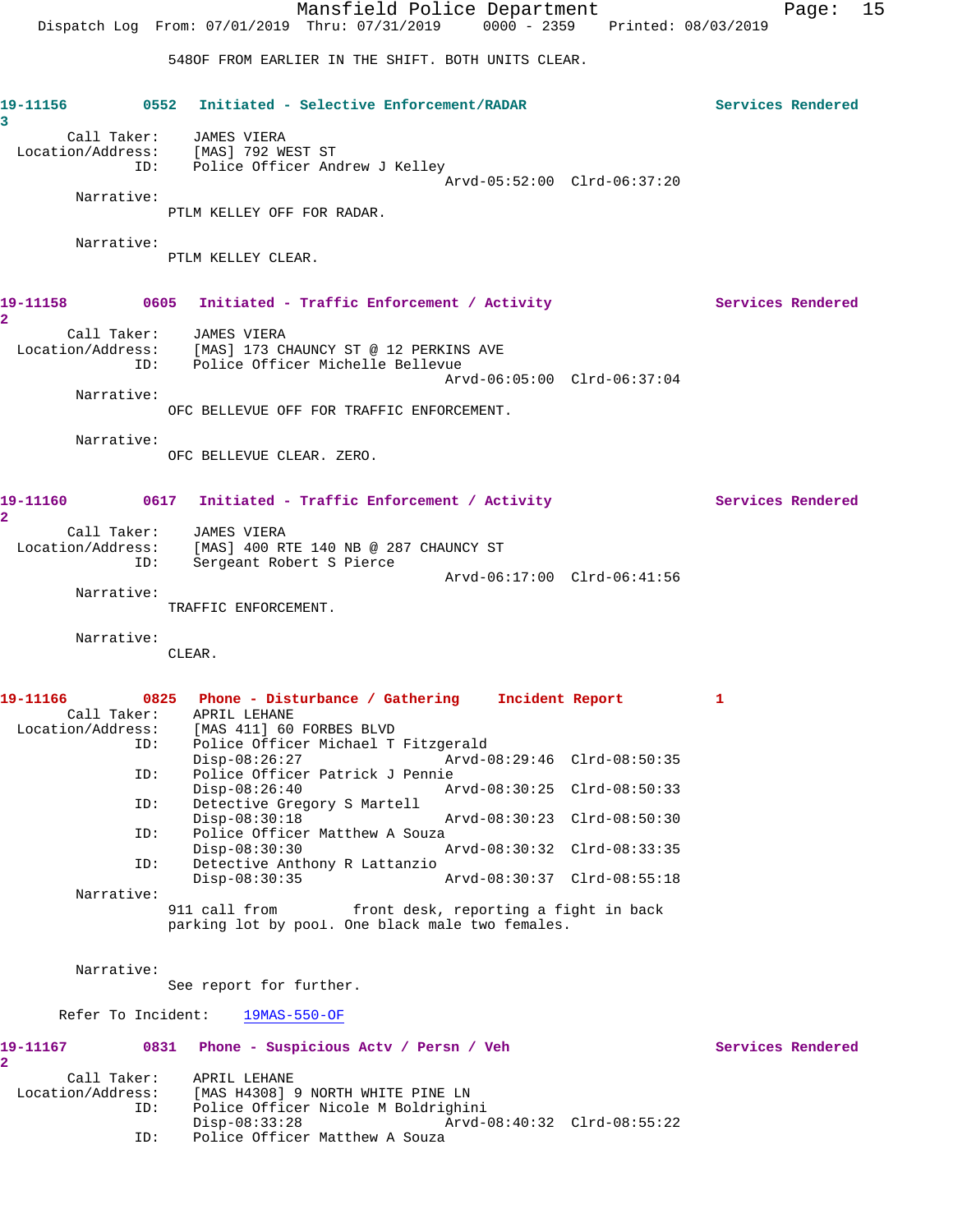Mansfield Police Department Fage: 16 Dispatch Log From: 07/01/2019 Thru: 07/31/2019 0000 - 2359 Printed: 08/03/2019 Disp-08:33:39 Arvd-08:40:34 Clrd-08:50:36 Narrative: RP is reporting a white male and one black male walking through yard with high visibilty vests Narrative: Officers checked the area and there are workers from Columbia Gas in the area. **19-11193 0855 Phone - Animal Complaints Unfounded/Unverifed 3**  Call Taker: Support Staff Matthew Todesco Location/Address: [MAS] 1792 WEST ST ID: animal control Jeffrey S Collins Disp-08:55:00 Arvd-09:00:44 Clrd-09:25:07 Narrative: DPW reports a dead cat and kitten on the side of the roadway. They request Animal Control check the area for more kittens. ACO Collins responding to check the area. ACO Collins reports he is clear, there were no kittens in the area. **19-11171 0900 Initiated - Selective Enforcement/RADAR Citation / Warning Issued 3**  Call Taker: TARA LAKO Location/Address: [MAS] 562 MAPLE ST @ 3 JENNIFER LN ID: Police Officer Nicole M Boldrighini Arvd-09:00:00 Clrd-09:30:41 Vehicle: GRY 2014 HOND ACCORD Reg: PC MA 8AC759 VIN: 1HGCR3F9XEA038655 Vehicle: BLK 2011 NISS UT ROGUE Reg: PC MA 6MGW10 VIN: JN8AS5MV2BW312472 Narrative: Traffic enforcement in the area. Narrative: Out with MA 8AC759, citation issued for speed and failure to wear a seatbelt Narrative: Out with MA 6MGW10 **19-11174 0927 Phone - Assist Fire Department Referred to Other Agency 3**  Call Taker: TARA LAKO Location/Address: [MAS 411] 60 FORBES BLVD ID: Police Officer Michael T Fitzgerald Disp-09:28:35 Arvd-09:32:56 Clrd-09:36:24 Narrative: Ofc Fitzgerald responding with MFD for the master box activation **19-11177 0947 Phone - Assist Fire Department Referred to Other Agency 3**  Call Taker: TARA LAKO Location/Address: [MAS 411] 60 FORBES BLVD ID: Police Officer Michael T Fitzgerald Arvd-09:52:59 Clrd-09:55:30 Narrative: Ofc Fitzgerald responding with MFD for the Master Box activations. Clear with a faulty detector **19-11180 1005 Phone - Motor Veh Acc - No Injury Accident Report 1**  Call Taker: TARA LAKO Location/Address: [MAS 963D1] 242 NORTH MAIN ST ID: Police Officer Patrick J Pennie Arvd-10:10:06 Clrd-10:39:19 Vehicle: GRY 2011 TOYT TACOMA Reg: PC MA 247GY9 VIN: 5TFUX4EN6BX004637 Vehicle: GRY 2017 TOYT COROLL Reg: PC MA 58D580 VIN: 5YFBURHE3HP615080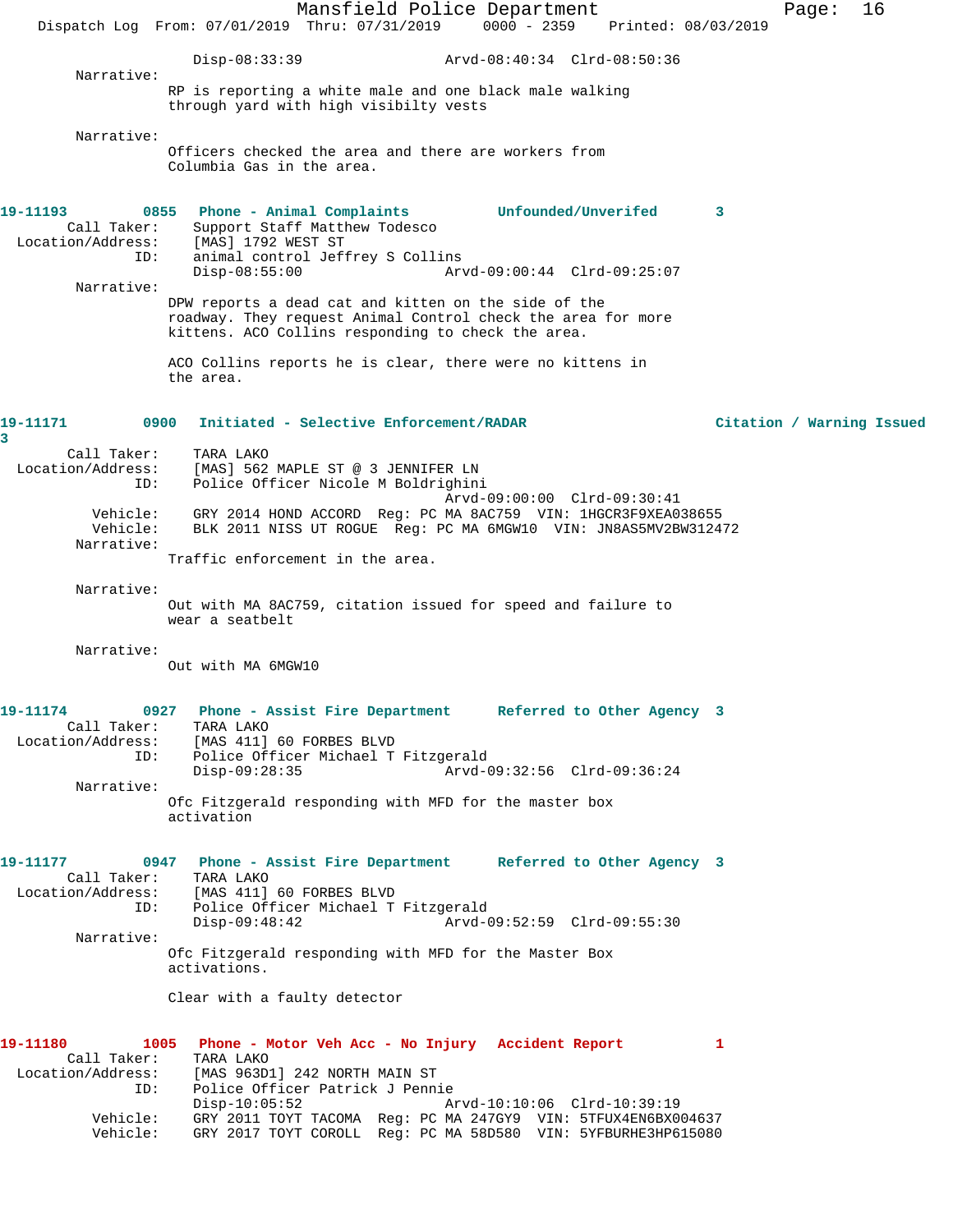|                                                       | Dispatch Log From: 07/01/2019 Thru: 07/31/2019 0000 - 2359 Printed: 08/03/2019                                                         | Mansfield Police Department                                |                            | 17<br>Page:       |
|-------------------------------------------------------|----------------------------------------------------------------------------------------------------------------------------------------|------------------------------------------------------------|----------------------------|-------------------|
| Towed:<br>Released To:<br>Narrative:                  | For: Accident By: Achins Garage To: Achins Garage<br>WEBSTER On: 07/02/2019 @ 1543                                                     |                                                            |                            |                   |
|                                                       | Ofc Pennie responding for the minor MVA, no injuries<br>reported                                                                       |                                                            |                            |                   |
| Narrative:                                            | CENTRAL STREET ENROUTE FOR THE TOW                                                                                                     |                                                            |                            |                   |
| Narrative:                                            | Ofc Fitzgerald reports Central St has the vehicle                                                                                      |                                                            |                            |                   |
| Refer To Accident:                                    | $19MAS - 239 - AC$                                                                                                                     |                                                            |                            |                   |
| 19-11184<br>3                                         | 1049 Initiated - Selective Enforcement/RADAR                                                                                           |                                                            |                            | Services Rendered |
| ID:                                                   | Call Taker: TARA LAKO<br>Location/Address: [MAS] 115 ESSEX ST @ 1 HERITAGE LN<br>Police Officer Nicole M Boldrighini                   | Arvd-10:49:00 Clrd-11:07:50                                |                            |                   |
| Narrative:                                            | Traffic enforcement in the area.                                                                                                       |                                                            |                            |                   |
| 19–11185<br>3                                         | 1051 Initiated - Selective Enforcement/RADAR                                                                                           |                                                            |                            | Services Rendered |
| Call Taker:<br>ID:                                    | TARA LAKO<br>Location/Address: [MAS] 99 COPELAND DR @ 235 CHAUNCY ST<br>Police Officer Patrick J Pennie                                | Arvd-10:51:00 Clrd-11:10:22                                |                            |                   |
| Narrative:                                            | Traffic enforcement in the area.                                                                                                       |                                                            |                            |                   |
| 19-11188<br>3                                         | 1057 Initiated - Selective Enforcement/RADAR                                                                                           |                                                            |                            | Services Rendered |
| Call Taker:<br>Location/Address: [MAS] OTIS ST<br>ID: | TARA LAKO<br>Police Officer Michael T Fitzgerald                                                                                       | Arvd-10:57:00 Clrd-11:12:07                                |                            |                   |
| Narrative:                                            | Traffic enforcement in the area.                                                                                                       |                                                            |                            |                   |
| 19–11189<br>Call Taker:<br>Location/Address:<br>ID:   | 1105 Initiated - Motor Vehicle Stop Summons<br>TARA LAKO<br>[MAS] 91 BRANCH ST @ 30 BAYBROOK FARM RD<br>Police Officer David W Kinahan |                                                            | 3                          |                   |
| ID:                                                   | Police Officer Nicole M Boldrighini<br>$Disp-11:08:01$                                                                                 | Arvd-11:05:00 Clrd-12:01:22<br>Arvd-11:11:59 Clrd-12:01:18 |                            |                   |
| Vehicle:<br>Narrative:                                | BLU 1998 MAZD PROTEG Req: PC MA 752VA3 VIN: JM1BC1417W0177839<br>Out with MA 752VA3, showing EXP. Operator is unlicensed.              |                                                            |                            |                   |
| Narrative:                                            | Ofc Kinahan requesting a tow, Achin's is en route                                                                                      |                                                            |                            |                   |
| Narrative:                                            | Ofc Kinahan reports Achin's is on scene                                                                                                |                                                            |                            |                   |
| Narrative:                                            | Ofc Boldrighini reports Achin's has the vehicle.                                                                                       |                                                            |                            |                   |
| Refer To Summons:<br>Summons:<br>Address:<br>Aqe:     | $19MAS - 296 - AR$<br>TURNER, ERIC D<br>102 ROSSETER ST Apt. #2 BOSTON, MA<br>31                                                       |                                                            |                            |                   |
| Charges:                                              | LICENSE SUSPENDED, OP MV WITH                                                                                                          |                                                            |                            |                   |
| 19–11190                                              | 1107 Phone - Alarm - Burglar                                                                                                           |                                                            | Building Checked / Secured | 1                 |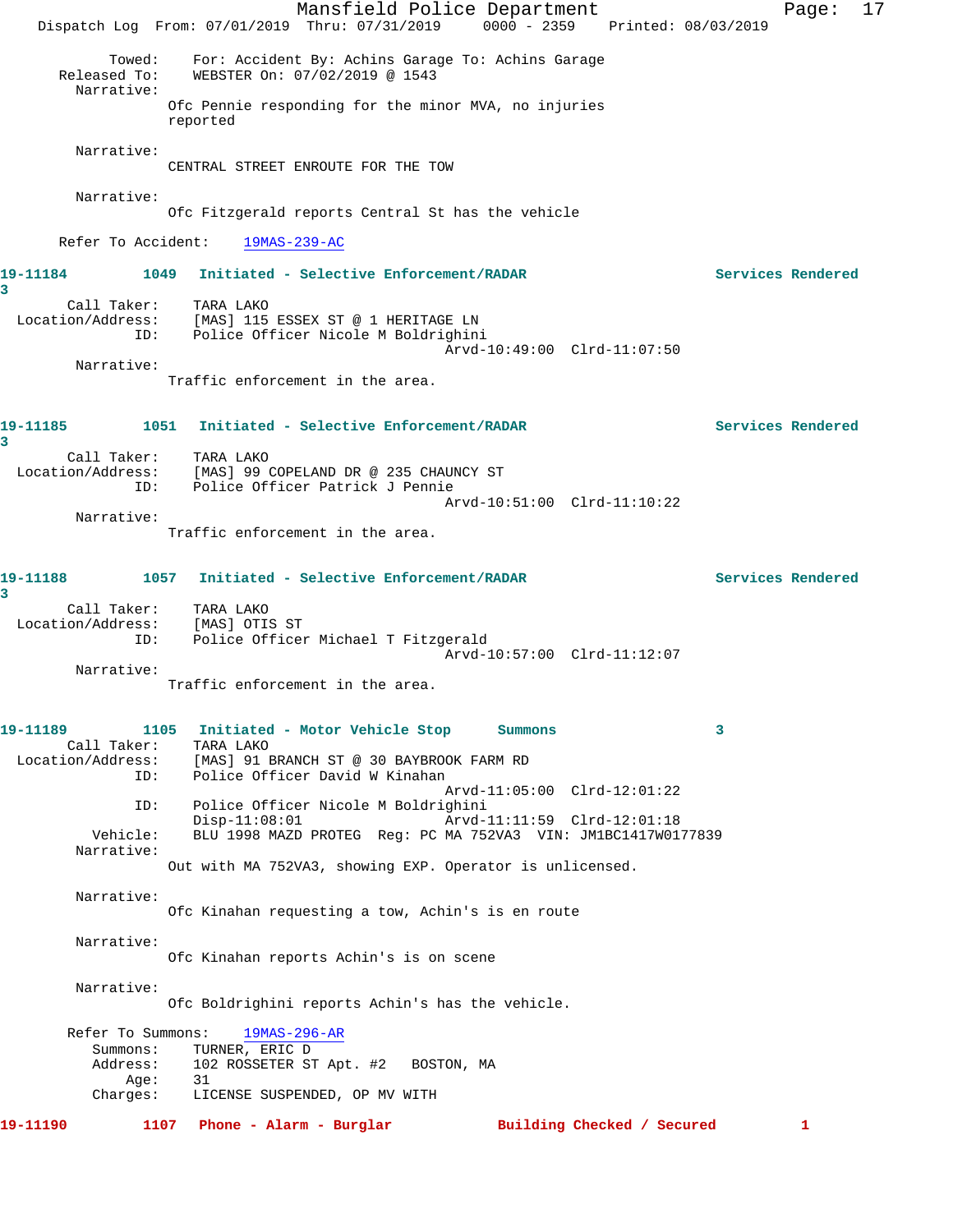Mansfield Police Department Fage: 18 Dispatch Log From: 07/01/2019 Thru: 07/31/2019 0000 - 2359 Printed: 08/03/2019 Call Taker: APRIL LEHANE<br>Location/Address: [MAS H482] 18 [MAS H482] 189 STEARNS AVE ID: Police Officer Patrick J Pennie Disp-11:10:39 Arvd-11:16:45 Clrd-11:19:38<br>TD: Police Officer Matthew A Souza Police Officer Matthew A Souza<br>Disp-11:10:50 A Disp-11:10:50 Arvd-11:17:49 Clrd-11:19:36 Narrative: living room and dining room motion Narrative: Ofc Pennie reports checks handtight, card to be issued **19-11191 1112 Phone - Assist Fire Department Services Rendered 3**  Call Taker: TARA LAKO Location/Address: [MAS H6316] 57 TREMONT ST ID: Deputy Chief Michael E Ellsworth Disp-11:13:26 Clrd-11:26:05 ID: Police Officer Michael T Fitzgerald Disp-11:13:51 Arvd-11:19:57 Clrd-11:26:07 Narrative: Ofc Fitzgerald responding with MFD for the CO detector, no ill effects **19-11194 1133 Initiated - Proactive Patrol Building Checked / Secured 3** Call Taker: TARA LAKO Location/Address: [MAS 840] 280 SCHOOL ST ID: Police Officer Matthew A Souza Arvd-11:33:00 Clrd-12:02:43 Narrative: Checking the area. **19-11196 1215 Initiated - Motor Vehicle Stop Citation / Warning Issued 3**  Call Taker: TARA LAKO Location/Address: [MAS 159] 1004 EAST ST ID: Police Officer Nicole M Boldrighini Arvd-12:15:00 Clrd-12:30:12 Vehicle: GRY 2007 BMW X3 Reg: PAS MA RW8784 VIN: WBXPC93417WF12016 Narrative: Out with MA RW8784, showing EXP Narrative: Will be attempting to renew online Narrative: Ofc Boldrighini reports able to renew roadside, RO was inside the vehicle as a passenger, issued citation for unregistered and equipment violation **19-11198 1225 Phone - Road Hazards Services Rendered 3**  Call Taker: APRIL LEHANE Location/Address: [MAS] RESERVOIR ST @ RTE 140 NB ID: Police Officer Michael T Fitzgerald Disp-12:26:43 Arvd-12:35:23 Clrd-12:44:30 Narrative: Norton PD received a call from a resident reporting a bag of cans in the roadway Narrative: Ofc Fitzgerald was able to pick up the items and will be returning to the station to drop them off in the dumpster **19-11199 1257 Initiated - Proactive Patrol Building Checked / Secured 3** Call Taker: CARLY MORIARTY Location/Address: [MAS 281A] 1 CROCKER ST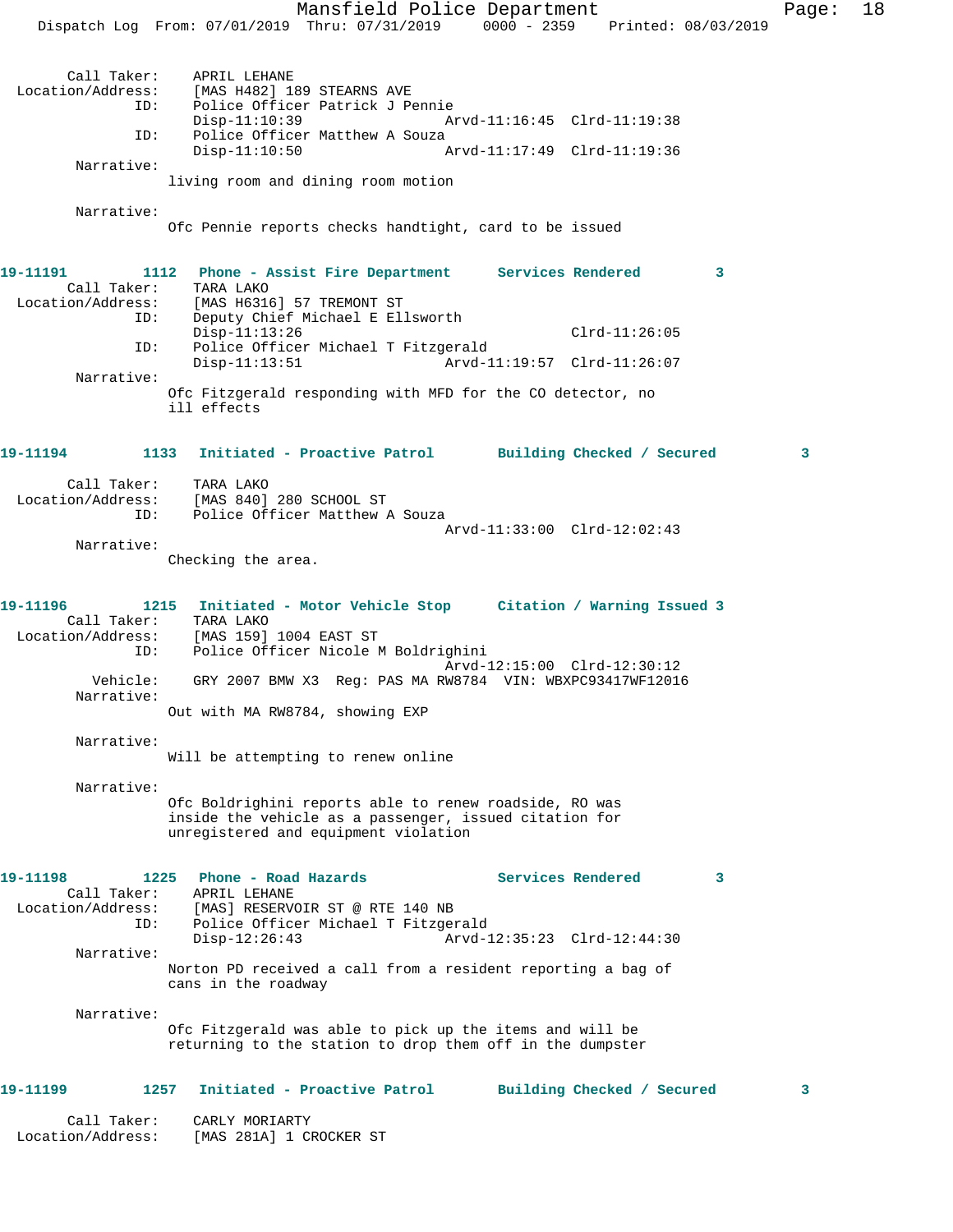Mansfield Police Department Fage: 19 Dispatch Log From: 07/01/2019 Thru: 07/31/2019 0000 - 2359 Printed: 08/03/2019 ID: Police Officer Patrick J Pennie Arvd-12:57:00 Clrd-13:01:02 Narrative: Checking the area. **19-11200 1320 Walk-In - Identity Theft Spoken To 1**  Call Taker: Support Staff Matthew Todesco Location/Address: [MAS 304B] 1 MANSFIELD AVE ID: Police Officer Nicole M Boldrighini Disp-13:22:48 Arvd-13:26:42 Clrd-13:48:31 Narrative: RP reports his soon to be ex wife is using his bank account, Ofc Boldrgihin responding. Narrative: Ofc Boldrighini reports party was advised, no criminal complaint at this time. Narrative: Ofc Boldrgihni is clear there was no crime committed. **19-11201 1332 Phone - Disturbance / Gathering Services Rendered 1**  Call Taker: TARA LAKO Location/Address: [MAS 900A] 242 CHAUNCY ST Apt. #1 ID: Police Officer Michael T Fitzgerald Disp-13:35:17 Clrd-13:36:04 ID: Police Officer Patrick J Pennie Disp-13:35:24 Arvd-13:40:51 Clrd-13:51:37 ID: Police Officer Matthew A Souza<br>Disp-13:35:46 Disp-13:35:46 Arvd-13:36:37 Clrd-13:51:41<br>Vehicle: WHI 2009 HOND ACCORD Reg: PC MA 492GE3 VIN: 1HGCP36889A0. WHI 2009 HOND ACCORD Reg: PC MA 492GE3 VIN: 1HGCP36889A027303 Narrative: RP reports being at the Bank of America ATM when a male party approached her regarding her parking. Narrative: OIC Ofc Souza reports speaking with the RP who states the male party approached her regarding her parking in a space illegally, no threats made. Narrative: OIC Ofc Souza spoke with the male party who denies saying anything racial, both units clear. Refer To Field Int: 19MAS-33-FI **19-11204 1359 Initiated - Assist Citizen - P S A Services Rendered 3**  Call Taker: TARA LAKO Location/Address: [MAS 1] 50 WEST ST ID: Police Officer Nicole M Boldrighini Arvd-13:59:00 Clrd-14:01:05 Narrative: Ofc Boldrighini reports into the lobby to pick up his bicycle and red duffel bag. **19-11206 1423 Initiated - Motor Vehicle Stop Verbal Warning 3**  Call Taker: CARLY MORIARTY Location/Address: [MAS] 1 CHAUNCY ST @ 101 CHILSON AVE ID: Police Officer David W Kinahan Arvd-14:23:00 Clrd-14:24:06 Vehicle: GRY 2006 HOND ACCORD Reg: PC MA 7FV373 VIN: 1HGCM56326A153127 Narrative: MVS-VERBAL WARNING **19-11208 1426 Initiated - Motor Vehicle Stop Citation / Warning Issued 3** 

Call Taker: TARA LAKO

Location/Address: [MAS 894] 905 SOUTH MAIN ST Apt. #C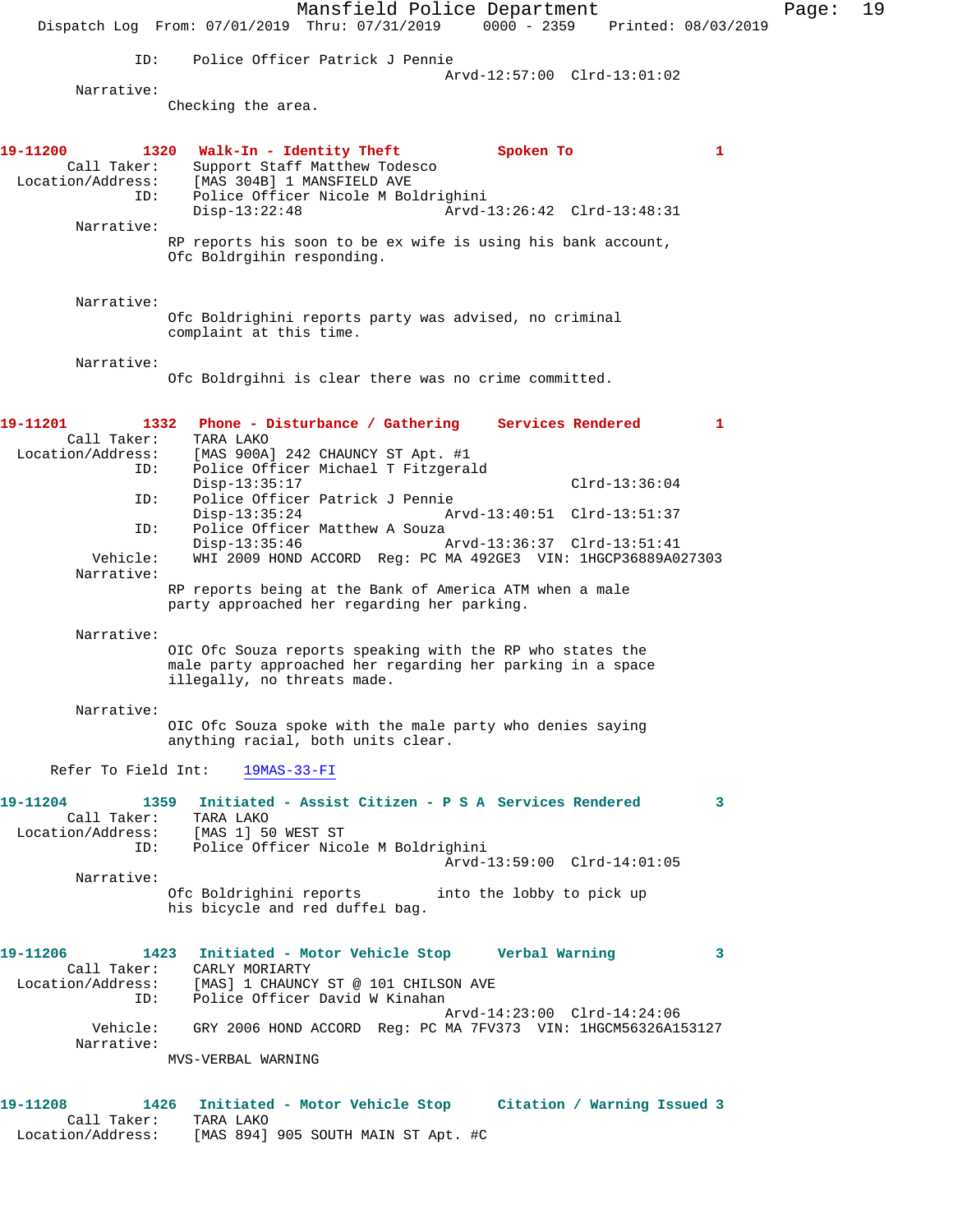|                          |                                                                                | Mansfield Police Department                                     |                             |   | Page: | 20 |
|--------------------------|--------------------------------------------------------------------------------|-----------------------------------------------------------------|-----------------------------|---|-------|----|
|                          | Dispatch Log From: 07/01/2019 Thru: 07/31/2019 0000 - 2359 Printed: 08/03/2019 |                                                                 |                             |   |       |    |
| ID:                      |                                                                                | Police Officer Michael T Fitzgerald                             | Arvd-14:28:00 Clrd-14:29:39 |   |       |    |
| Vehicle:<br>Narrative:   |                                                                                | GRY 2010 CHEV TRAVER Req: PC MA 779SV3 VIN: 1GNLVEED7AJ257439   |                             |   |       |    |
|                          |                                                                                | Out with MA 779SV3, citation issued for defective equipment     |                             |   |       |    |
| 19-11211                 | 1435 Phone - Motor Veh Acc - No Injury Accident Report                         |                                                                 |                             | 1 |       |    |
| Call Taker:              | TARA LAKO                                                                      |                                                                 |                             |   |       |    |
| Location/Address:<br>ID: | [MAS 834] 261 CHAUNCY ST                                                       | Police Officer Patrick J Pennie                                 |                             |   |       |    |
|                          | $Disp-14:36:34$                                                                |                                                                 | Arvd-14:39:59 Clrd-14:52:15 |   |       |    |
| Vehicle:                 |                                                                                | GRN 2006 HOND UT PILOT Reg: PC MA 38Z780 VIN: 2HKYF18766H518781 |                             |   |       |    |
| Narrative:               |                                                                                |                                                                 |                             |   |       |    |
|                          |                                                                                | Employee reports a female just drove her vehicle into one of    |                             |   |       |    |
|                          |                                                                                | the poles near the drive thru pharmacy, no injuries reported    |                             |   |       |    |
|                          |                                                                                |                                                                 |                             |   |       |    |
| Narrative:               |                                                                                |                                                                 |                             |   |       |    |
|                          |                                                                                | Ofc Pennie reports no injuries reported, no tows needed.        |                             |   |       |    |
|                          | Refer To Accident: 19MAS-240-AC                                                |                                                                 |                             |   |       |    |
| 19-11213                 | 1449 Phone - Disturbance / Gathering Arrest(s) Made                            |                                                                 |                             | 1 |       |    |
| Call Taker:              | CARLY MORIARTY                                                                 |                                                                 |                             |   |       |    |
| Location/Address:        |                                                                                |                                                                 |                             |   |       |    |
| ID:                      |                                                                                | Police Officer Matthew A Souza                                  |                             |   |       |    |
|                          |                                                                                | Disp-14:51:35 Arvd-14:56:51 Clrd-15:18:52                       |                             |   |       |    |
| ID:                      |                                                                                | Police Officer Patrick J Pennie                                 |                             |   |       |    |
|                          | $Disp-14:52:23$                                                                |                                                                 |                             |   |       |    |
| ID:                      |                                                                                | Police Officer Michael T Fitzgerald                             |                             |   |       |    |
|                          | $Disp-14:52:46$                                                                |                                                                 | Arvd-14:55:18 Clrd-15:18:45 |   |       |    |
| ID:                      |                                                                                | Police Officer Nicole M Boldrighini                             |                             |   |       |    |
|                          | $Disp-14:55:05$                                                                |                                                                 | Arvd-14:55:10 Clrd-15:18:50 |   |       |    |

Refer To Arrest:  $\frac{19MAS-297-AR}{}$  Arrest: Address: Age: 37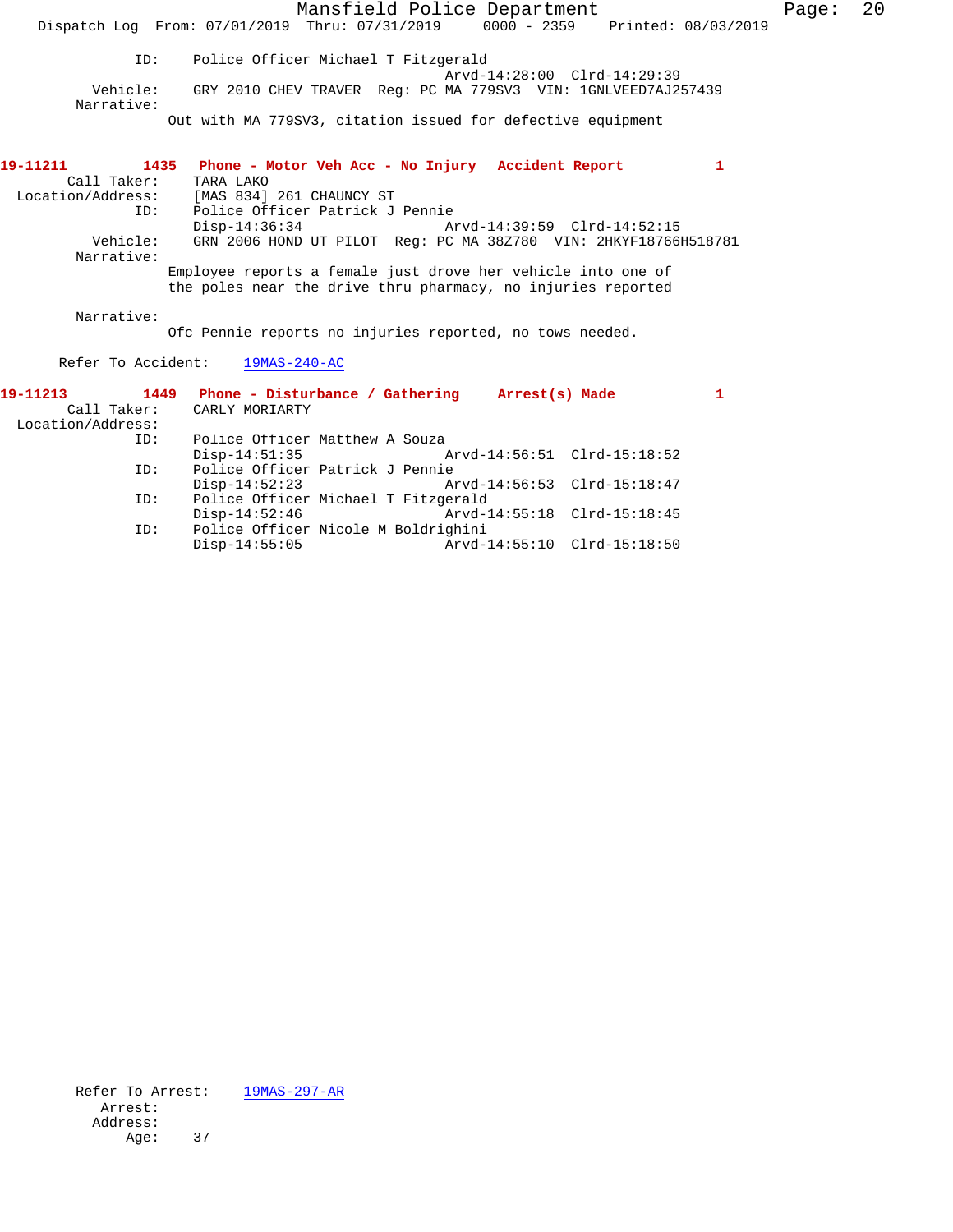Mansfield Police Department Fage: 21 Dispatch Log From: 07/01/2019 Thru: 07/31/2019 0000 - 2359 Printed: 08/03/2019 Charges: A&B ON +60/DISABLED A&B ON FAMILY / HOUSEHOLD MEMBER **19-11224 1651 Walk-In - Harass. Electronic Communicat Services Rendered 3**  Call Taker: Support Staff Derek M Stark Location/Address: [MAS H3360] 348 MILL ST ID: Police Officer David J Pepicelli<br>Disp-17:14:39 Ary<br>ID: Police Office: Will: Disp-17:14:39 Arvd-17:14:43 Clrd-18:15:10 Police Officer William C Trudell Arvd-17:54:00 Clrd-17:57:23 Narrative: Walk in to MPD lobby wishing to speak with officer about a very obscene phone message that was left with "very disturbing language". Narrative: Ofc. Pepicelli reporting that the party does not know the male who called her. She was concerned about the comments and threat made by the caller. She does not know the male and she was advised. **19-11227 1726 Initiated - Motor Vehicle Stop Citation / Warning Issued 3**  Call Taker: TARA LAKO Location/Address: [MAS] SCHOOL ST ID: Police Officer Danielle C Titus Arvd-17:26:00 Clrd-17:33:33 Vehicle: GRY 2015 JEEP UT GRAND Reg: PC MA 9316CD VIN: 1C4RJFBG5FC190547 Narrative: Out with MA 9316CD, citation issued for marked lanes violation **19-11229 1755 Initiated - Selective Enforcement/RADAR Citation / Warning Issued 3**  Call Taker: TARA LAKO Location/Address: [MAS] 1 SCHOOL ST @ 167 WEST ST ID: Police Officer Jay J Sparrow Arvd-17:55:00 Clrd-18:38:44 Vehicle: BLK 2012 MAZD MAZDA5 Reg: PC MA 554TN1 VIN: JM1CW2BLXC0133903 Narrative: Traffic enforcement in the area. Narrative: Out with MA 554TN1 in front of 71 School St, citation issued for red light violation Narrative: Ofc Sparrow reports clear with one citation **19-11230 1803 Initiated - Proactive Patrol Building Checked / Secured 3** Call Taker: TARA LAKO Location/Address: [MAS 1002] 250 EAST ST ID: Police Officer William C Trudell Arvd-18:03:00 Clrd-18:06:56 Narrative: Checking the area. **19-11231 1814 Initiated - Selective Enforcement/RADAR Citation / Warning Issued 3**  Call Taker: TARA LAKO Location/Address: [MAS] 44 MILL ST @ 5 EPHRIAM DR ID: Police Officer William C Trudell Arvd-18:14:00 Clrd-18:39:26 Vehicle: BLK 2007 VOLK NEWGTI Reg: PC MA 8RN741 VIN: WVWHV71KX7W258501 Vehicle: BRO 1998 PONT TRANSA Reg: PC MA 152YX4 VIN: 2G2FV22G3W2223694 Narrative: Traffic enforcement in the area.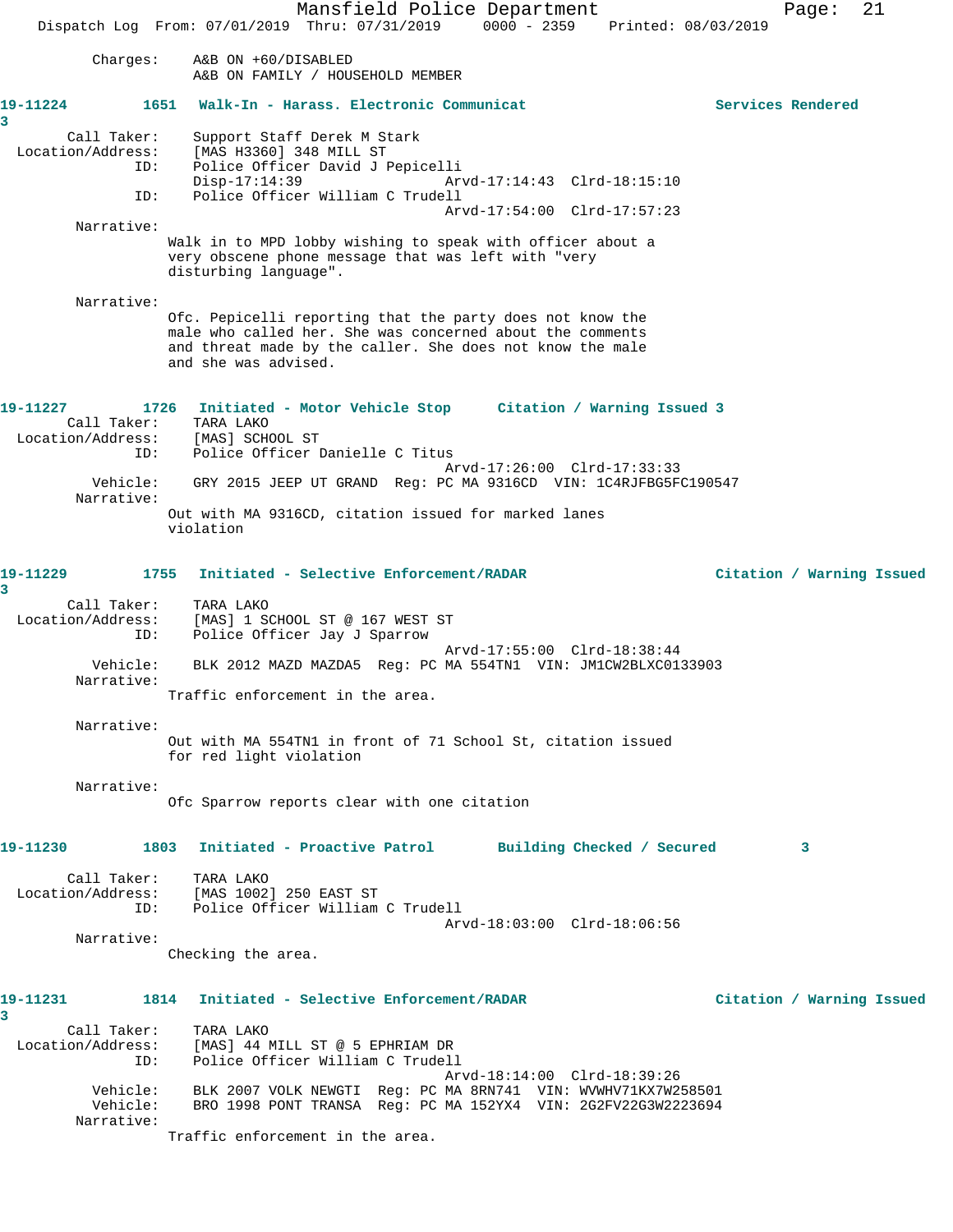Mansfield Police Department Fage: 22 Dispatch Log From: 07/01/2019 Thru: 07/31/2019 0000 - 2359 Printed: 08/03/2019 Narrative: Out with MA 8RN741, verbal warning for speed Narrative: Out with a DMV, MA 152YX4. Ofc Trudell was able to move the vehicle off the roadway onto Ephriam Dr, operator is waiting on AAA. **19-11232 1833 Initiated - Selective Enforcement/RADAR Services Rendered 3**  Call Taker: TARA LAKO Location/Address: [MAS] WEST ST ID: Police Officer Danielle C Titus Arvd-18:33:00 Clrd-19:10:23 Narrative: Traffic enforcement in the area. Narrative: Clear, no violations **19-11237 1912 Initiated - Building Check Building Checked / Secured 3** Call Taker: JAMES VIERA Location/Address: [MAS 907E] 390 WEST ST ID: Police Officer Danielle C Titus Arvd-19:12:00 Clrd-19:16:58 Narrative: CLEAR. **19-11241 1958 Initiated - Motor Vehicle Stop Verbal Warning 3**  Call Taker: JAMES VIERA Location/Address: [MAS] 1 CHAUNCY ST @ 101 CHILSON AVE ID: Police Officer David J Pepicelli  $Arvd-19:58:00$  Clrd-20:02:41<br>Vehicle: Req: RP MA 6193A Reg: RP MA 6193A Narrative: OFC PEPICELLI WAS OFF AT CANNON FUELS WITH MA REPAIR REG 6193A FOR SPEEDING IN THE AREA OF CHAUNCY @ CHILSON. **19-11242 2003 Initiated - Proactive Patrol Services Rendered 3**  Call Taker: LINDSAY MITCHELL Location/Address: [MAS 43] 137 MILL ST ID: Police Officer William C Trudell Arvd-20:03:00 Clrd-20:17:09 Narrative: Checking the area. **19-11245 2013 Phone - Suspicious Actv / Persn / Veh Services Rendered 2**  Call Taker: LINDSAY MITCHELL<br>Location/Address: [MAS 143B] 131 CO [MAS 143B] 131 COPELAND DR ID: Police Officer David J Pepicelli Disp-20:15:30 Arvd-20:18:48 Clrd-20:21:13 ID: Police Officer Danielle C Titus Disp-20:15:33 Arvd-20:22:09 Clrd-20:34:06<br>ID: Sergeant Jeffrey G Bombard Sergeant Jeffrey G Bombard<br>Disp-20:19:29 Disp-20:19:29 Arvd-20:19:31 Clrd-20:22:19<br>TD: Police Officer David J Pepicelli Police Officer David J Pepicelli<br>Disp-20:21:41 Arv Disp-20:21:41 Arvd-20:21:44 Clrd-20:34:05 Vehicle: WHI 2017 HYUN Accent Se Reg: PC CT AK33663 VIN: KMHCT4AE0HU366627 Narrative: RP reports a white male with short hair, sitting on the picnic bench. Narrative: Male gone prior to Officers arrival. Officers checking the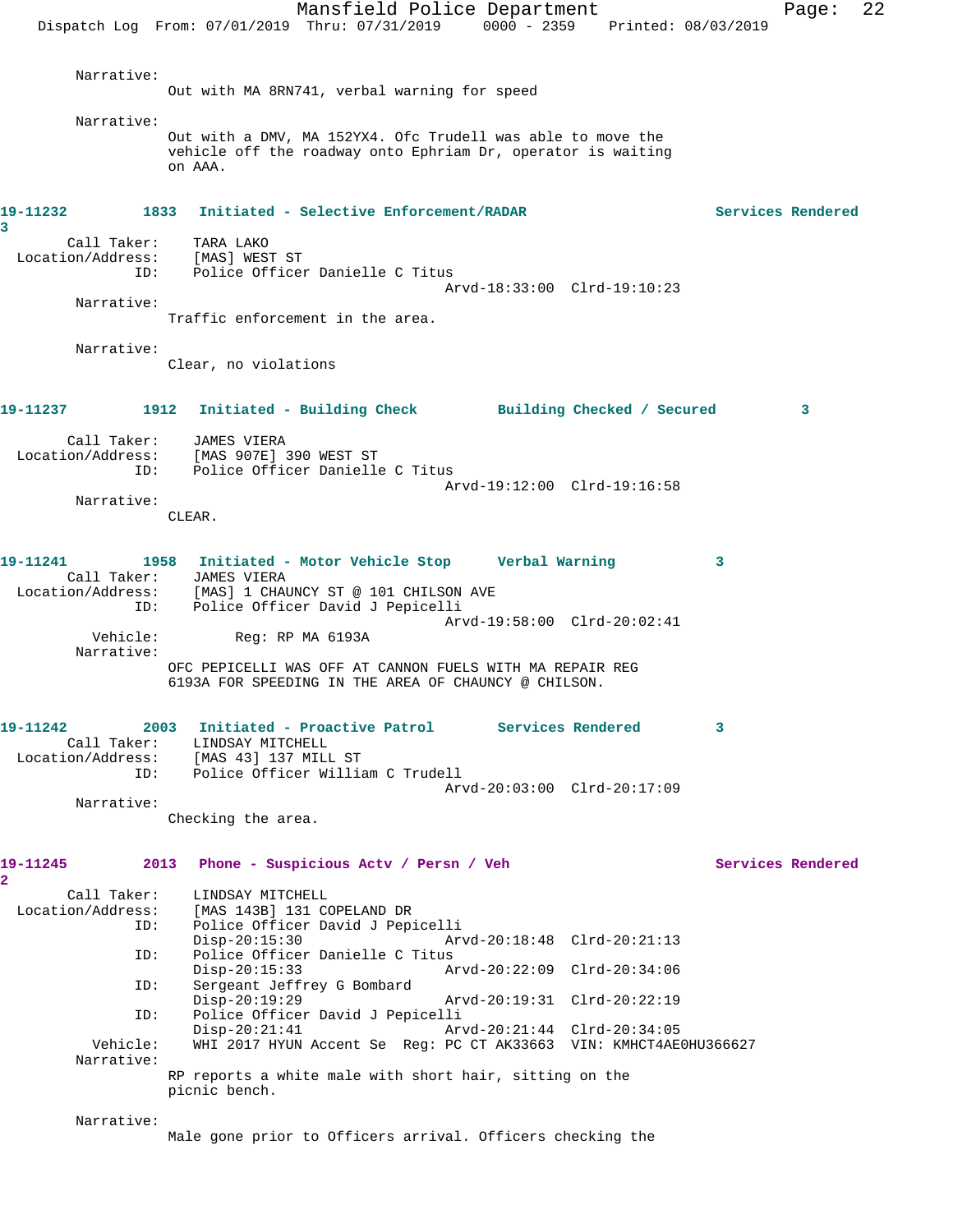Mansfield Police Department Page: 23 Dispatch Log From: 07/01/2019 Thru: 07/31/2019 0000 - 2359 Printed: 08/03/2019 area. Narrative: Ofc Titus checking on a MV in the back lot of the abandoned building next to Harborone. No registration status listed. Ofc Pepicelli on location. Operator was eating Wendys, no issues. Unable to locate the male party **19-11247 2023 Initiated - Building Check Services Rendered 3**  Call Taker: JAMES VIERA Location/Address: [MAS 895] 175 FRUIT ST ID: Police Officer William C Trudell Arvd-20:23:00 Clrd-20:27:55 Narrative: OFC TRUDELL CHECKING ANIMAL SHELTER AND DPW. **19-11248 2038 Initiated - Building Check Building Checked / Secured 3** Call Taker: JAMES VIERA Location/Address: [MAS 840] 280 SCHOOL ST ID: Police Officer Danielle C Titus Arvd-20:38:00 Clrd-20:51:00 Narrative: CLEAR. AREA CHECKED. **19-11250 2039 Initiated - Building Check Building Checked / Secured 3** Call Taker: JAMES VIERA Location/Address: [MAS 417] 9 FRANCIS AVE ID: Police Officer William C Trudell Arvd-20:39:00 Clrd-20:52:02 Narrative: CLEAR. AREA CHECKED. **19-11252 2049 911 - Suspicious Actv / Persn / Veh Services Rendered 2**  Call Taker: LINDSAY MITCHELL Location/Address: [MAS H1288] 10 EPHRIAM DR ID: Police Officer Jay J Sparrow Disp-20:53:13 Clrd-20:58:51 ID: Police Officer William C Trudell Disp-20:53:16 Arvd-20:57:28 Clrd-20:58:49<br>Vehicle: WHI 2011 HYUN UT VERACR Req: PC MA 1RY898 VIN: KM8NUDCC5 WHI 2011 HYUN UT VERACR Reg: PC MA 1RY898 VIN: KM8NUDCC5BU173401 Narrative: RP reports 2 MVs pulled over the side of the roadway, occupants were yelling. Vehicles involved are a yellow firebird and a white suv. Ofc Trudell reports the firebird was a DMV earlier. Officers out to check the area. Narrative: Ofc Trudell spoke to the operator who states he was yelling at AAA on the phone. He waiting 2 hours for a tow. AAA just showed up **19-11258 2134 911 - Assist Fire Department Services Rendered 3**  Call Taker: JAMES VIERA Location/Address: [MAS H9877] 19 JENNIFER DR ID: Police Officer William C Trudell<br>Disp-21:36:39 Arv Disp-21:36:39 Arvd-21:43:18 Clrd-22:02:57 Narrative: ASSIST MFD WITH SMOKE DETECTOR ACTIVATION. Narrative: CLEAR, UNABLE TO LOCATE DETECTOR.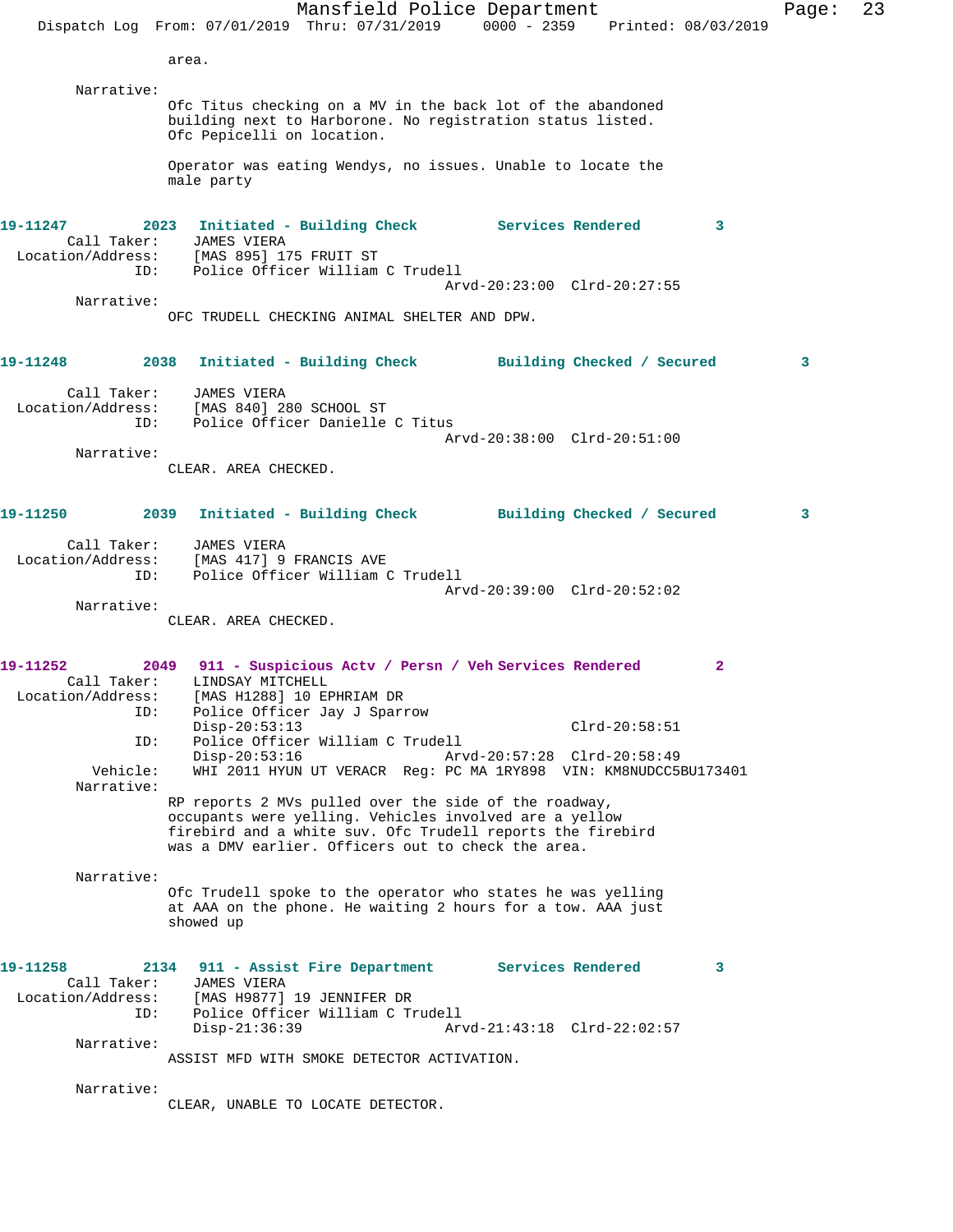|                        |                    |                                                                          | Mansfield Police Department<br>Dispatch Log From: 07/01/2019 Thru: 07/31/2019 0000 - 2359 Printed: 08/03/2019                                                    |                             |                                          | Page:        | 24 |
|------------------------|--------------------|--------------------------------------------------------------------------|------------------------------------------------------------------------------------------------------------------------------------------------------------------|-----------------------------|------------------------------------------|--------------|----|
|                        |                    |                                                                          | 19-11260 2150 Initiated - Building Check Building Checked / Secured                                                                                              |                             |                                          | 3            |    |
|                        |                    | Call Taker: JAMES VIERA<br>Location/Address: [MAS 202] 16 OLD COLONY WAY | ID: Police Officer David J Pepicelli                                                                                                                             |                             |                                          |              |    |
|                        |                    |                                                                          |                                                                                                                                                                  | Arvd-21:50:00 Clrd-22:00:22 |                                          |              |    |
|                        | Narrative:         | AREA CHECKED.                                                            |                                                                                                                                                                  |                             |                                          |              |    |
|                        |                    |                                                                          | 19-11262 2241 Initiated - Building Check Building Checked / Secured                                                                                              |                             |                                          | 3            |    |
|                        |                    | Call Taker: JAMES VIERA<br>ID: Police Officer Jay J Sparrow              | Location/Address: [MAS 226E] 125 HIGH ST Apt. #1-4                                                                                                               |                             |                                          |              |    |
|                        |                    |                                                                          |                                                                                                                                                                  | Arvd-22:41:00 Clrd-22:46:04 |                                          |              |    |
|                        | Narrative:         | BUILDING CHECK.                                                          |                                                                                                                                                                  |                             |                                          |              |    |
|                        | Narrative:         | CLEAR.                                                                   |                                                                                                                                                                  |                             |                                          |              |    |
|                        |                    |                                                                          | 19-11263 2243 Initiated - Building Check Building Checked / Secured                                                                                              |                             |                                          | 3            |    |
|                        |                    | Call Taker: JAMES VIERA<br>Location/Address: [MAS 2] 60 FORBES BLVD      | ID: Police Officer Danielle C Titus                                                                                                                              |                             |                                          |              |    |
|                        | Narrative:         |                                                                          |                                                                                                                                                                  | Arvd-22:43:00 Clrd-22:51:05 |                                          |              |    |
|                        |                    | CHECKING AREA.                                                           |                                                                                                                                                                  |                             |                                          |              |    |
|                        | Narrative:         | CLEAR.                                                                   |                                                                                                                                                                  |                             |                                          |              |    |
|                        |                    |                                                                          | 19-11264 2251 Initiated - Building Check Building Checked / Secured                                                                                              |                             |                                          | 3            |    |
|                        |                    | Call Taker: JAMES VIERA                                                  | Location/Address: [MAS 4] 31 HAMPSHIRE ST<br>ID: Police Officer Danielle C Titus                                                                                 | Arvd-22:51:00 Clrd-22:49:00 |                                          |              |    |
|                        | Narrative:         |                                                                          |                                                                                                                                                                  |                             |                                          |              |    |
|                        |                    | BUILDING CHECK.                                                          |                                                                                                                                                                  |                             |                                          |              |    |
|                        | Narrative:         | CLEAR.                                                                   |                                                                                                                                                                  |                             |                                          |              |    |
| 19-11267               | 2350               |                                                                          | Walk-In - Harass. Electronic Communicat                                                                                                                          |                             | Incident Report                          |              |    |
| 3<br>Location/Address: | Call Taker:<br>ID: |                                                                          | Support Staff Katherine Gillis<br>[MAS H4447] 47 OAKLAND ST Apt. #2<br>Support Staff Katherine Gillis<br>Disp-23:53:40 Enrt-23:53:40 Arvd-23:53:54 Clrd-23:54:58 |                             |                                          |              |    |
|                        | ID:                | $Disp-00:00:19$                                                          | Police Officer Michelle Bellevue                                                                                                                                 |                             | Arvd-00:59:22 Clrd-07/03/2019 @ 01:00:00 |              |    |
|                        | Narrative:         |                                                                          | Rp walked into the station requesting to speak with an<br>officer about harassment. RP reports the other person is<br>claiming that the RP owes him money.       |                             |                                          |              |    |
|                        | Narrative:         | REPORT TAKEN.                                                            |                                                                                                                                                                  |                             |                                          |              |    |
|                        | Refer To Incident: | $19MAS-551-OF$                                                           |                                                                                                                                                                  |                             |                                          |              |    |
| 19-11268               | 2358               |                                                                          | 911 - 911 Hang-ups & Verifications Confirmed misdial/Accdntl Call                                                                                                |                             |                                          | $\mathbf{2}$ |    |
| Location/Address:      | Call Taker:        | LINDSAY MITCHELL<br>[MAS 401A] 360 FORBES BLVD                           |                                                                                                                                                                  |                             |                                          |              |    |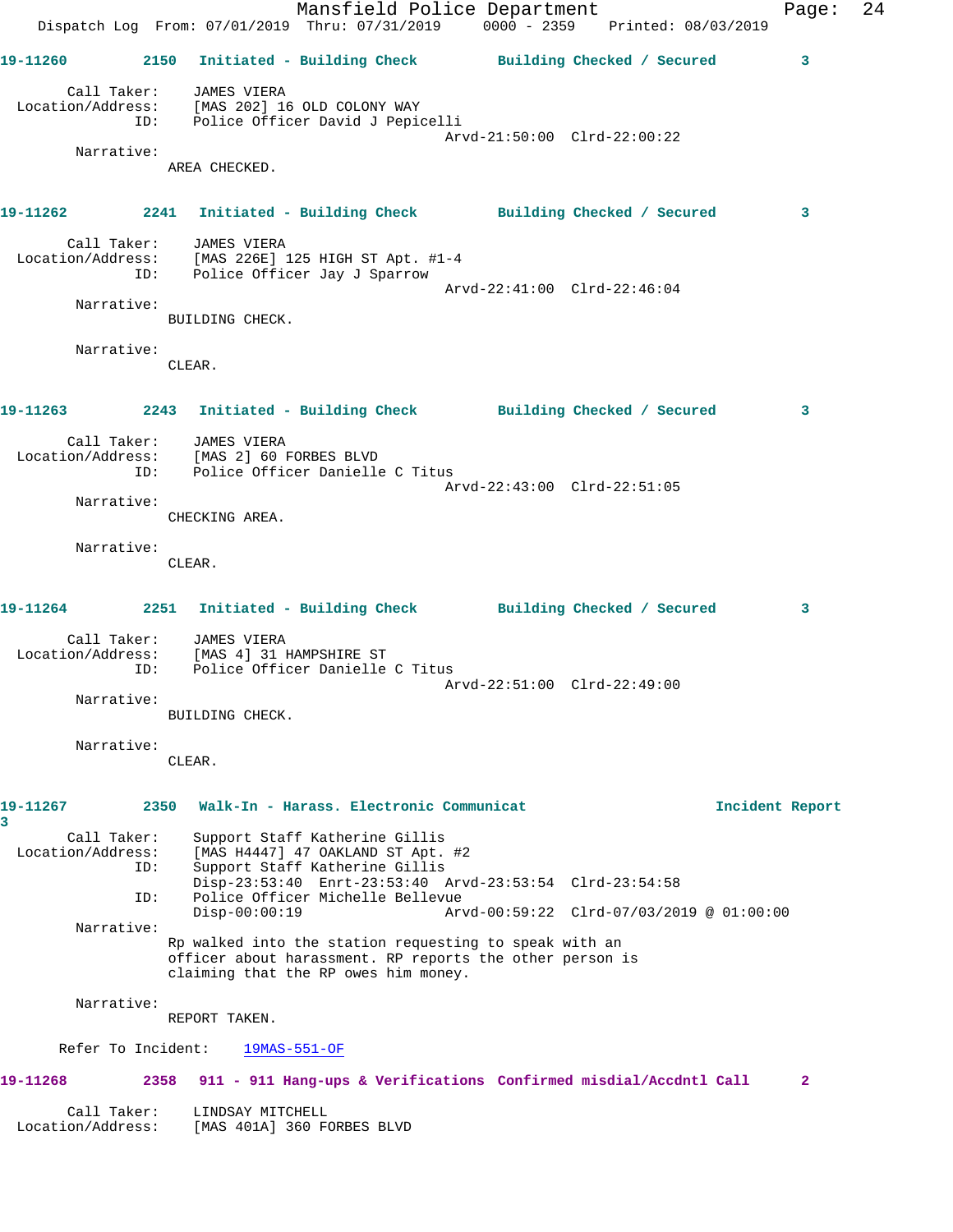Mansfield Police Department Fage: 25 Dispatch Log From: 07/01/2019 Thru: 07/31/2019 0000 - 2359 Printed: 08/03/2019 ID: Police Officer Christopher D Sorge<br>Disp-00:00:01 Arvd- Disp-00:00:01 Arvd-00:06:01 Clrd-07/03/2019 @ 00:10:04 Narrative: Received a 911 call, caller reports it was accidental Narrative:

CLEAR, CONFIRMED ACCIDENTAL.

## **For Date: 07/03/2019 - Wednesday**

Refer To Incident: 19MAS-552-OF

| 0058              |                  |                                                                                                                                                                         |                                                                                                                                             |
|-------------------|------------------|-------------------------------------------------------------------------------------------------------------------------------------------------------------------------|---------------------------------------------------------------------------------------------------------------------------------------------|
| Call Taker:       | LINDSAY MITCHELL |                                                                                                                                                                         |                                                                                                                                             |
| Location/Address: |                  |                                                                                                                                                                         |                                                                                                                                             |
| ID:               |                  |                                                                                                                                                                         |                                                                                                                                             |
|                   | $Disp-00:58:00$  |                                                                                                                                                                         |                                                                                                                                             |
| ID:               |                  |                                                                                                                                                                         |                                                                                                                                             |
|                   | $Disp-00:58:00$  |                                                                                                                                                                         |                                                                                                                                             |
| ID:               |                  |                                                                                                                                                                         |                                                                                                                                             |
|                   | $Disp-00:58:00$  |                                                                                                                                                                         |                                                                                                                                             |
| ID:               |                  |                                                                                                                                                                         |                                                                                                                                             |
|                   | $Disp-00:58:00$  |                                                                                                                                                                         |                                                                                                                                             |
| Narrative:        |                  |                                                                                                                                                                         |                                                                                                                                             |
|                   |                  | Phone - Disturbance / Gathering<br>Police Officer Andrew J Kelley<br>Police Officer Michelle Bellevue<br>Sergeant Robert S Pierce<br>Police Officer Christopher D Sorge | Incident Report<br>Arvd-01:02:27 Clrd-01:17:55<br>Arvd-01:03:15 Clrd-01:18:00<br>Arvd-01:02:26 Clrd-01:18:02<br>Arvd-01:02:28 Clrd-01:17:58 |

**19-11277 0121 Initiated - Building Check Building Checked / Secured 3** Call Taker: JEFFREY KEEFE Vicinity of: [MAS 2] 60 FORBES BLVD ID: Police Officer Christopher D Sorge Arvd-01:21:00 Clrd-01:26:06 Narrative: PTL SORGE CONDUCTED A BUILDING CHECK OF 60 FORBES BLVD RED ROOF INN. **19-11278 0128 Initiated - Building Check Building Checked / Secured 3** Call Taker: JAMES VIERA Location/Address: [MAS 1002] 250 EAST ST ID: Police Officer Michelle Bellevue Arvd-01:28:00 Clrd-01:38:27 Narrative: CHECKING THE AREA. Narrative: CLEAR, AREA CHECKED. **19-11283 0137 Initiated - Building Check Building Checked / Secured 3** Call Taker: JAMES VIERA Location/Address: [MAS 927] 50 PLYMOUTH ST ID: Police Officer Christopher D Sorge Arvd-01:37:00 Clrd-01:53:09 Narrative: CHECKING THE AREA. Narrative: CLEAR, AREA CHECKED.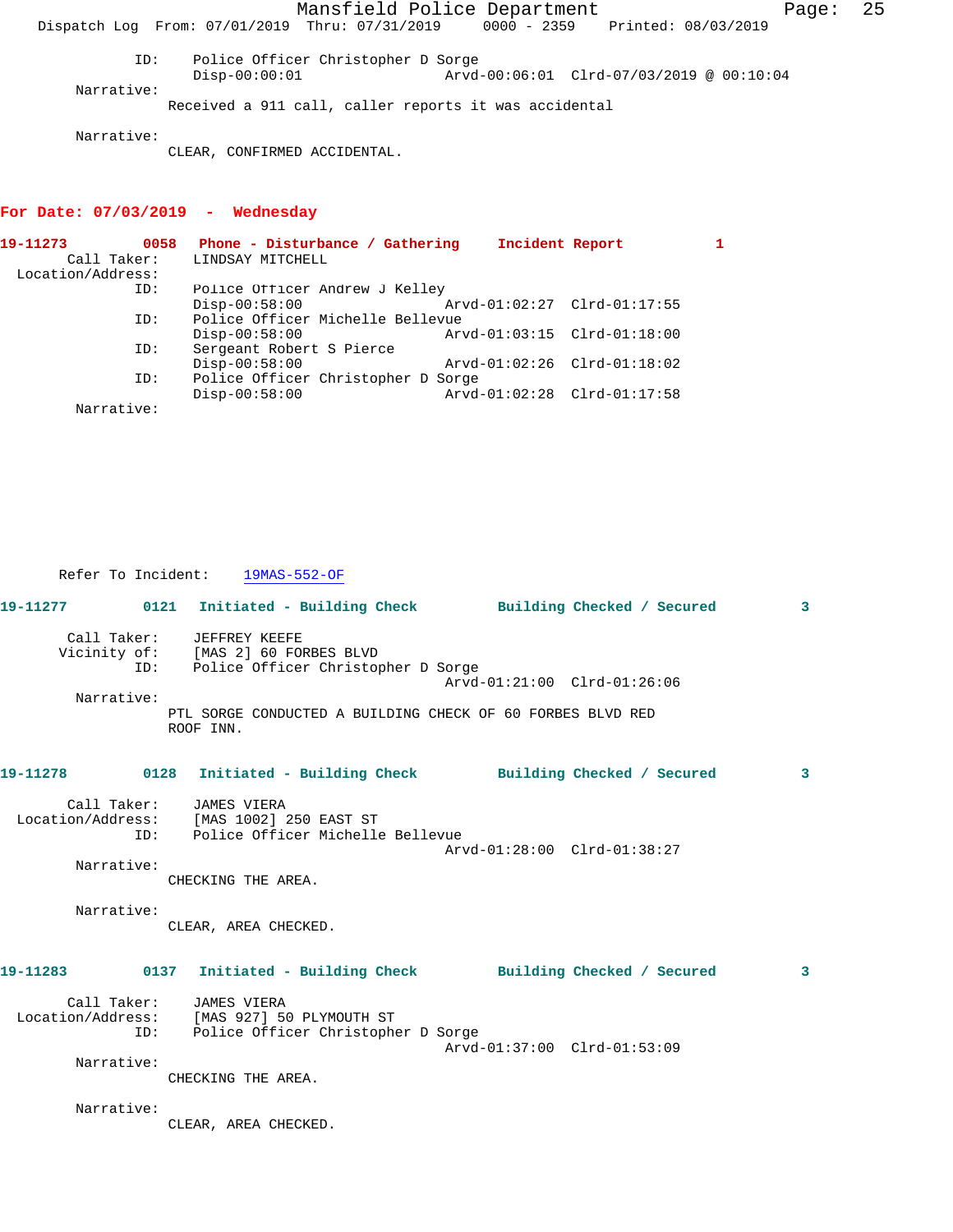Mansfield Police Department Fage: 26 Dispatch Log From: 07/01/2019 Thru: 07/31/2019 0000 - 2359 Printed: 08/03/2019 **19-11288 0153 Initiated - Building Check Building Checked / Secured 3** Call Taker: JAMES VIERA Location/Address: [MAS] 30 CHAUNCY ST ID: Police Officer Andrew J Kelley Arvd-01:53:00 Clrd-02:05:29 Narrative: CHECKING THE AREA. Narrative: CLEAR, AREA CHECKED. **19-11292 0205 Initiated - Building Check Building Checked / Secured 3** Call Taker: JAMES VIERA Location/Address: [MAS 907E] 390 WEST ST ID: Police Officer Christopher D Sorge Arvd-02:05:00 Clrd-02:09:22 Narrative: CHECKING THE AREA. Narrative: CLEAR, AREA CHECKED. **19-11293 0209 Initiated - Building Check Building Checked / Secured 3** Call Taker: JAMES VIERA Location/Address: [MAS 4] 31 HAMPSHIRE ST ID: Police Officer Christopher D Sorge Arvd-02:09:00 Clrd-02:16:28 Narrative: CLEAR, AREA CHECKED. **19-11295 0211 Initiated - Building Check Building Checked / Secured 3** Call Taker: JAMES VIERA Location/Address: [MAS 451B] 500 EAST ST ID: Police Officer Michelle Bellevue Arvd-02:11:00 Clrd-02:19:30 Narrative: CLEAR, AREA CHECKED. **19-11298 0221 Initiated - Building Check Building Checked / Secured 3** Call Taker: JAMES VIERA Location/Address: [MAS] 4 ERICK RD @ 15 BONNEY LN ID: Police Officer Michelle Bellevue Arvd-02:21:00 Clrd-02:37:49 Narrative: CLEAR, AREA CHECKED. **19-11299 0228 Initiated - Building Check Citation / Warning Issued 3**  Call Taker: JAMES VIERA Location/Address: [MAS 304B] 1 MANSFIELD AVE ID: Police Officer Andrew J Kelley Arvd-02:28:00 Clrd-02:38:39 Narrative: CLEAR, 3 PARKING TICKETS ISSUED. **19-11300 0243 Initiated - Proactive Patrol Services Rendered 3**  Call Taker: LINDSAY MITCHELL Location/Address: [MAS] COPELAND DR ID: Police Officer Andrew J Kelley

Arvd-02:43:00 Clrd-02:57:03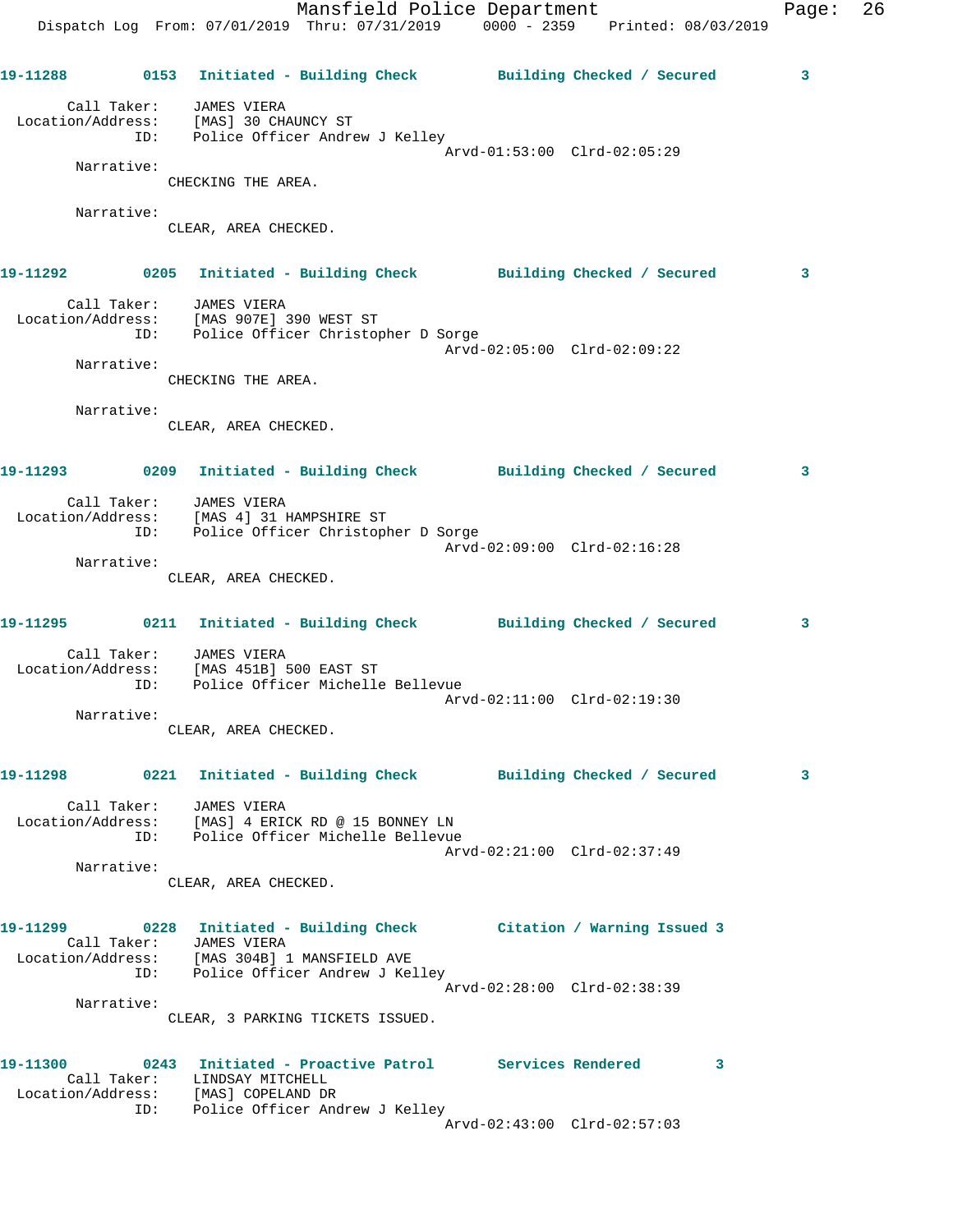Mansfield Police Department Page: 27 Dispatch Log From: 07/01/2019 Thru: 07/31/2019 0000 - 2359 Printed: 08/03/2019 Narrative: Checking the area. Narrative: CLEAR, AREA CHECKED. **19-11302 0257 Initiated - Building Check Building Checked / Secured 3** Call Taker: JAMES VIERA Location/Address: [MAS 840] 280 SCHOOL ST ID: Police Officer Christopher D Sorge Arvd-02:57:00 Clrd-03:12:50 Narrative: CHECKING THE AREA. Narrative: CLEAR, AREA CHECKED. **19-11304 0302 Initiated - Building Check Building Checked / Secured 3** Call Taker: JAMES VIERA Location/Address: [MAS 992] 660 EAST ST ID: Police Officer Michelle Bellevue Arvd-03:02:00 Clrd-03:03:09 Narrative: AREA CHECKED. **19-11305 0306 Initiated - Building Check Building Checked / Secured 3** Call Taker: JAMES VIERA Location/Address: [MAS 834] 261 CHAUNCY ST ID: Sergeant Robert S Pierce Arvd-03:06:00 Clrd-03:11:06 Narrative: CLEAR, AREA CHECKED. **19-11306 0313 Initiated - Proactive Patrol Services Rendered 3**  Call Taker: JAMES VIERA Location/Address: [MAS 900A] 242 CHAUNCY ST Apt. #1 ID: Police Officer Andrew J Kelley Arvd-03:13:00 Clrd-03:19:47 Narrative: CLEAR, AREA CHECKED. **19-11307 0355 Phone - Alarm - Burglar Building Checked / Secured 1** Call Taker: LINDSAY MITCHELL Location/Address: [MAS H1854] 750 WARE ST ID: Police Officer Michelle Bellevue Disp-03:58:04 Arvd-04:02:26 Clrd-04:08:11 ID: Police Officer Andrew J Kelley<br>Disp-03:58:10 A Disp-03:58:10 Arvd-04:01:43 Clrd-04:08:08 Narrative: Officers responding for a garage entry door motion Narrative: OFC KELLEY REPORTS MA REG 2PCA41 IN THE DRIVEWAY. Narrative: BOTH UNITS CLEAR, RESIDENCE CHECKS TIGHT. OFC KELLEY LEAVING AN ALARM CARD. **19-11310 0425 Initiated - Alarm - Burglar Building Checked / Secured 1** Call Taker: JAMES VIERA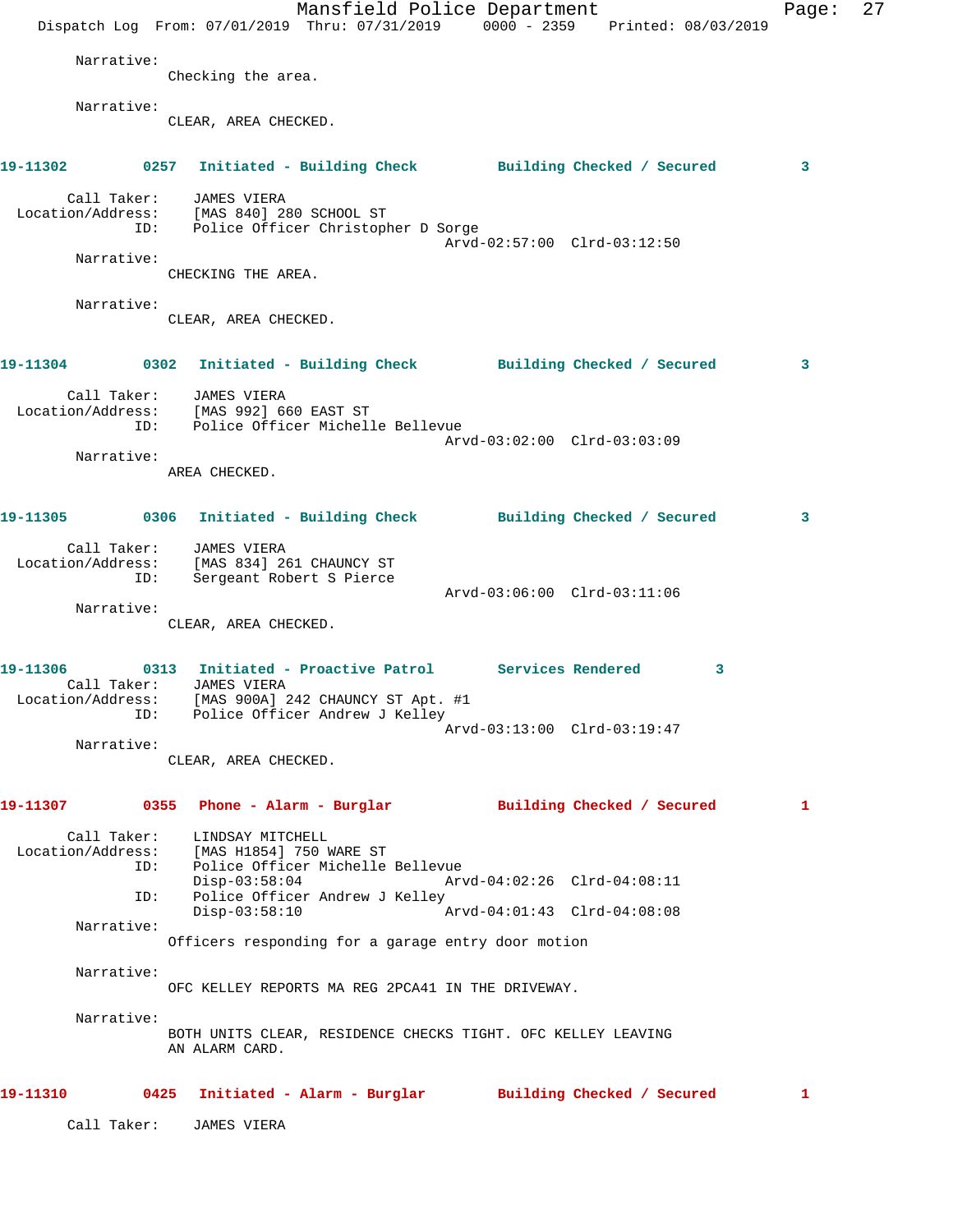Mansfield Police Department Fage: 28 Dispatch Log From: 07/01/2019 Thru: 07/31/2019 0000 - 2359 Printed: 08/03/2019 Location/Address: [MAS 16] 46 CHAUNCY ST ID: Police Officer Michelle Bellevue Arvd-04:25:00 Clrd-04:30:08 ID: Police Officer Andrew J Kelley<br>Disp-04:27:16 A Disp-04:27:16 Arvd-04:29:05 Clrd-04:38:26 Narrative: OFC BELLEVUE CHECKING ON AN OUTDOOR AUDIBLE ALARM. Narrative: ATTEMPTING TO CONTACT REP PER OFC BELLEVUE. Narrative: BOTH UNITS CLEAR. Narrative: OWNER WILL CONTACT SOMEONE TO SILENCE ALARM. **19-11312 0516 Initiated - Motor Vehicle Stop Verbal Warning 3**  Call Taker: LINDSAY MITCHELL Location/Address: [MAS 802A] 428 ELM ST<br>ID: Police Officer Christo Police Officer Christopher D Sorge Arvd-05:16:00 Clrd-05:31:01 ID: Police Officer Andrew J Kelley Disp-05:17:29 Arvd-05:20:01 Clrd-05:31:01 Vehicle: TAN 2005 HOND ODY Reg: PAS VT HLD601 VIN: 5FNRL38435B012644 Narrative: Out with VT HLD601. Ofc Sorge requesting another unit Narrative: Verbal for marked lanes **19-11313 0532 Initiated - Serve Warrant Not Home / No Answer 3**  Call Taker: JAMES VIERA<br>Location/Address: [MAS H4192] ess: [MAS H4192] 40 SURREY DR<br>ID: Police Officer Christophe Police Officer Christopher D Sorge Arvd-05:32:00 Clrd-05:40:21 ID: Police Officer Andrew J Kelley<br>Disp-05:33:39 Disp-05:33:39 Arvd-05:34:58 Clrd-05:40:18 Narrative: OFFICERS RESPONDING TO ATTEMPT TO SERVE Narrative: MA REG 566XX3 ON A MINI COOPER IN THE DRIVEWAY. Narrative: OFFICERS CLEAR, MALES WIFE STATES HE LEAVES FOR WORK AT 0430. **19-11314 0532 911 - 911 Hang-ups & Verifications Confirmed misdial/Accdntl Call 2** Call Taker: LINDSAY MITCHELL<br>Location/Address: [MAS 907] 390 WES Location/Address: [MAS 907] 390 WEST ST Apt. #A Police Officer Michelle Bellevue Disp-05:38:01 Clrd-05:38:54 ID: Police Officer Christopher D Sorge Disp-05:40:38 Arvd-05:45:45 Clrd-05:46:49 Narrative: 911 hang up. On the call back spoke to an employee in the lumber yard who reports accidental. Narrative: OFC SORGE CLEAR. SPOKE WITH MULTIPLE EMPLOYEES WHO REPORT NO ISSUES. 19-11315 0613 Initiated - Traffic Enforcement / Activity **Services Rendered 2**  Call Taker: JAMES VIERA Location/Address: [MAS] ESSEX ST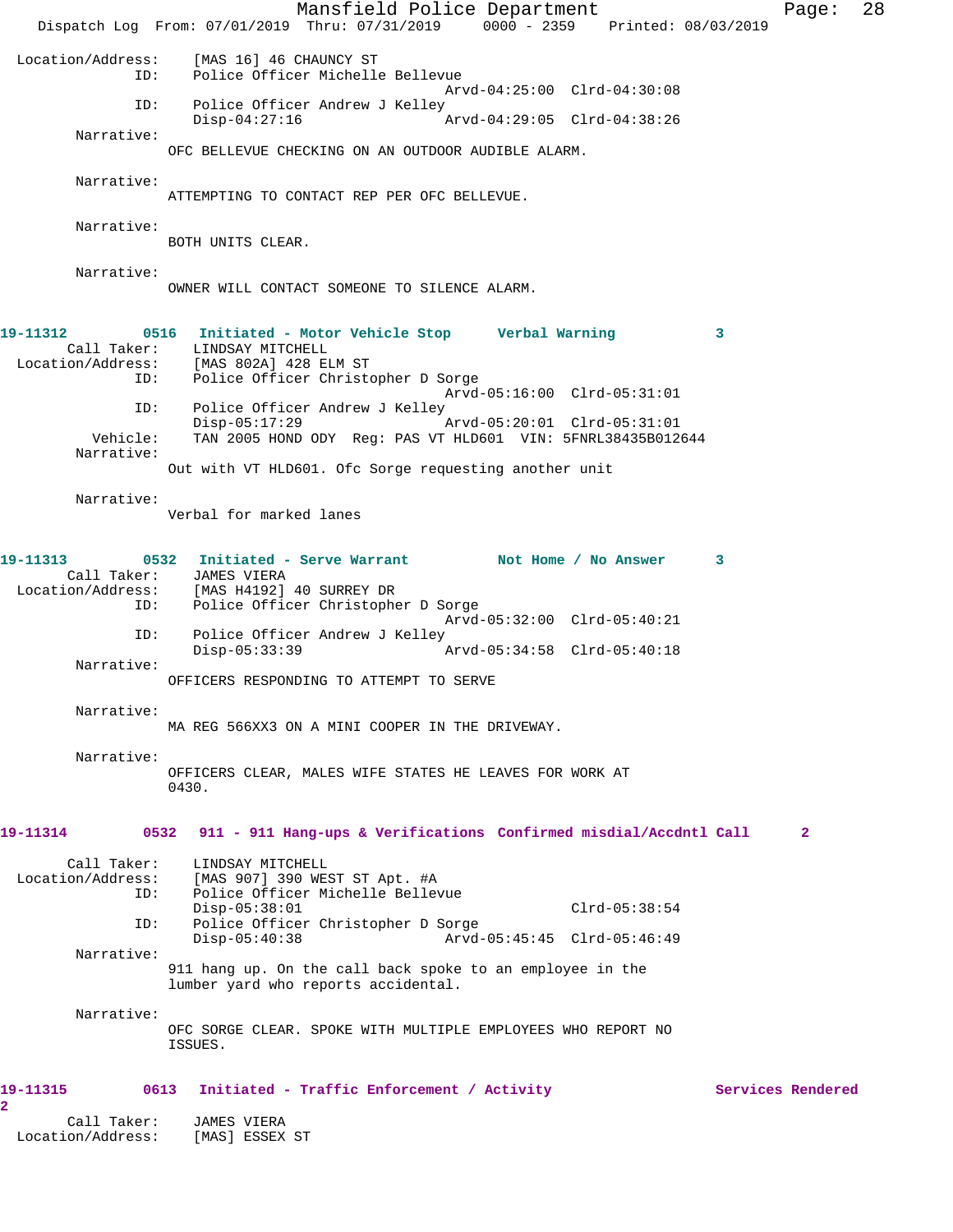|                                                     | Dispatch Log From: 07/01/2019 Thru: 07/31/2019                                                                                                                                                              | Mansfield Police Department | $0000 - 2359$ | Printed: 08/03/2019         |   | Page:             | 29 |
|-----------------------------------------------------|-------------------------------------------------------------------------------------------------------------------------------------------------------------------------------------------------------------|-----------------------------|---------------|-----------------------------|---|-------------------|----|
| ID:                                                 | Police Officer Michelle Bellevue                                                                                                                                                                            |                             |               |                             |   |                   |    |
| Narrative:                                          | TRAFFIC ENFORCEMENT.                                                                                                                                                                                        |                             |               | Arvd-06:13:00 Clrd-06:44:08 |   |                   |    |
| Narrative:                                          | CLEAR, NO VIOLATIONS.                                                                                                                                                                                       |                             |               |                             |   |                   |    |
| 19–11318<br>0621<br>3                               | Initiated - Selective Enforcement/RADAR                                                                                                                                                                     |                             |               |                             |   | Services Rendered |    |
| Call Taker:<br>Location/Address:<br>ID:             | <b>JAMES VIERA</b><br>[MAS] NORTH MAIN ST<br>MANSFIELD ANDREW J KELLEY                                                                                                                                      |                             |               | Arvd-06:21:00 Clrd-06:33:00 |   |                   |    |
| ID:                                                 | MANSFIELD ANDREW J KELLEY<br>$Disp-06:41:04$                                                                                                                                                                |                             |               | Arvd-06:41:16 Clrd-06:44:23 |   |                   |    |
| Narrative:                                          | Selective enforcement.                                                                                                                                                                                      |                             |               |                             |   |                   |    |
| Narrative:                                          | CLEAR.                                                                                                                                                                                                      |                             |               |                             |   |                   |    |
| 19-11269<br>Call Taker:<br>Location/Address:<br>ID: | 0630 Phone - Message Delivery<br>Support Staff Katherine Gillis<br>[MAS H2674] 1143 EAST ST<br>Police Officer Michelle Bellevue                                                                             |                             |               | Services Rendered           | 3 |                   |    |
| Narrative:                                          | $Disp-07:03:43$<br>Officer Silvia from Fall River PD called to request an                                                                                                                                   |                             |               | Arvd-07:11:35 Clrd-07:15:31 |   |                   |    |
|                                                     | officer to attempt to raised the involved party regarding an<br>attaching plates investigation. RP requested that an officer<br>goes by in the morning and have the involved party contact<br>Fall River PD |                             |               |                             |   |                   |    |
| Narrative:                                          | PTL BELLEVUE RESPONDED TO THE RESIDENCE.                                                                                                                                                                    |                             |               |                             |   |                   |    |
| Narrative:                                          | NO ANSWER AT THE HOME                                                                                                                                                                                       |                             |               |                             |   |                   |    |
| 19-11319<br>ID:                                     | 0633 Initiated - Motor Vehicle Stop Citation / Warning Issued 3<br>Call Taker: JAMES VIERA<br>Vicinity of: [MAS 8] CHAUNCY ST<br>MANSFIELD ANDREW J KELLEY                                                  |                             |               |                             |   |                   |    |
| ID:                                                 | Police Officer Christopher D Sorge                                                                                                                                                                          |                             |               | Arvd-06:33:00 Clrd-06:41:04 |   |                   |    |
| Vehicle:<br>Narrative:                              | $Disp-06:33:58$<br>RED 2008 INFI G37JOU Req: PC MA 9MT513 VIN: JNKCV64E28M114138                                                                                                                            |                             |               | Arvd-06:34:01 Clrd-06:41:35 |   |                   |    |
|                                                     | MV STOP MA REG 9MT513 ON A RED INFINITI G37.                                                                                                                                                                |                             |               |                             |   |                   |    |
| Narrative:                                          | CITATION ISSUED FOR SPEED.                                                                                                                                                                                  |                             |               |                             |   |                   |    |
| $\mathbf{2}$                                        | 19-11321               0641     Initiated - Traffic Enforcement / Activity                                                                                                                                  |                             |               |                             |   | Services Rendered |    |
| ID:                                                 | Call Taker: JAMES VIERA<br>Location/Address: [MAS] 792 WEST ST<br>Police Officer Christopher D Sorge                                                                                                        |                             |               | Arvd-06:41:00 Clrd-07:00:58 |   |                   |    |
| Narrative:                                          | SELECTIVE ENFORCEMENT.                                                                                                                                                                                      |                             |               |                             |   |                   |    |
| Narrative:                                          | NO VIOLATIONS                                                                                                                                                                                               |                             |               |                             |   |                   |    |
| 19-11322                                            | 0650 Initiated - Motor Vehicle Stop Citation / Warning Issued 3                                                                                                                                             |                             |               |                             |   |                   |    |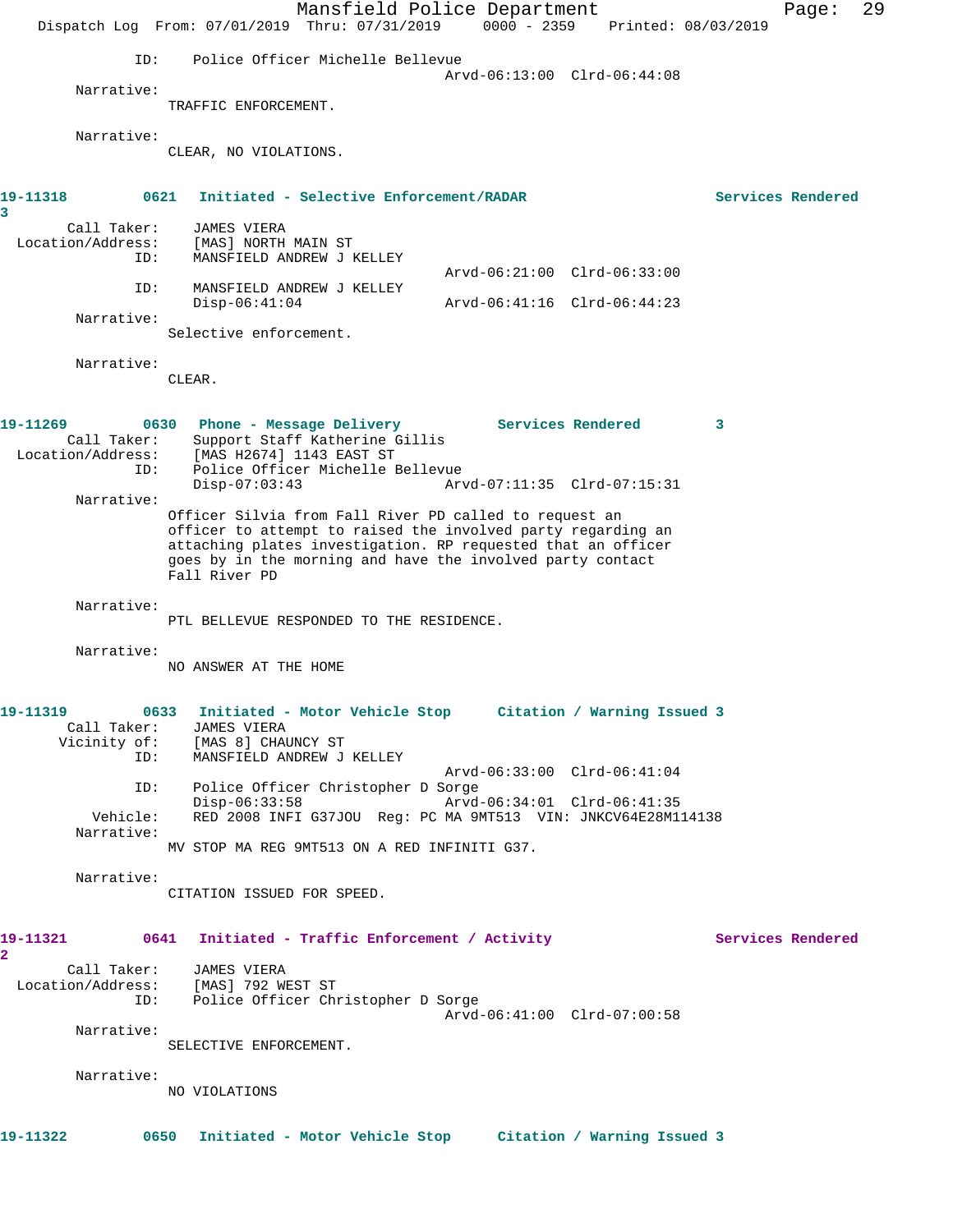Mansfield Police Department Fage: 30 Dispatch Log From: 07/01/2019 Thru: 07/31/2019 0000 - 2359 Printed: 08/03/2019 Call Taker: MEGHAN MILLS Location/Address: [MAS] SOUTH ST ID: MANSFIELD ANDREW J KELLEY Arvd-06:50:00 Clrd-06:56:11 Vehicle: GRY 2014 JEEP LL WRANGL Reg: PC MA 4CN976 VIN: 1C4BJWDG2EL125362 Narrative: PTL KELLEY OFF WITH MA REG 4CN976 ON SOUTH ST BY THE S CURVES Narrative: CITATION ISSUED FOR SPEED **19-11323 0656 Phone - Assist Law Enfrc Agncy Cancelled Enroute 3**  Call Taker: Kieran M Ruth Location/Address: [MAS H2674] 1143 EAST ST Narrative: DUPLICATE CALL ENTRY. SEE OTHER RESPONSE. **19-11326 0804 911 - Assist Fire Department Services Rendered 3**  Call Taker: DAVID SULLIVAN Location/Address: [MAS] 25 COBB ST Apt. #F103 ID: Police Officer Michael T Fitzgerald Disp-08:10:13 Arvd-08:13:04 Clrd-08:17:32 Narrative: MEDICAL ALARM COMPANY REPORTING A PERSON FALLEN. POS LIFT ASSIST. Narrative: UNIT CLEARED SERVICES RENDERED. **19-11327 0818 Radio - Traffic / Roadway Complaint Services Rendered 2**  Call Taker: DAVID SULLIVAN Location/Address: [MAS] 363 NORTH MAIN ST @ 54 CHAUNCY ST ESS. ITHOU JOURNAL ARRIVERS ID: Police Officer Nicole M Boldrighini Disp-08:19:45 Arvd-08:23:17 Clrd-08:30:27 ID: Police Officer Michael T Fitzgerald<br>Disp-08:19:45 Arvd-0 Arvd-08:23:20 Clrd-08:30:34 Narrative: UNITS ASSISTING LIGHT AND POWER. Narrative: PROBELM WAS RECTIFIED. **19-11329 0831 Phone - Alarm - Vehicle Investigated - No Report 2**  Call Taker: Kieran M Ruth Vicinity of: [MAS] 214 RUMFORD AVE ID: Police Officer Nicole M Boldrighini Disp-08:34:06 Clrd-08:35:08 ID: Police Officer Michael T Fitzgerald Disp-08:35:03 Arvd-08:38:32 Clrd-08:48:08 Vehicle: WHI 2011 HOND UT PILOT Reg: PC MA 1KB295 VIN: 5FNYF4H51BB037829 Narrative: WHITE HONDA PILOT VEHICLE ALARM SOUNDING. Narrative: OFFICER RESPONDED TO REG OWNERS HOME NO ANWSER VEHICLE ALARM MAY CONTINUE TO SOUND. **19-11332 0859 Initiated - Traffic Enforcement / Activity Citation / Warning Issued 2**  Call Taker: DAVID SULLIVAN Location/Address: [MAS] 533 ELM ST @ 1 OAK ST ID: Police Officer Nicole M Boldrighini Arvd-08:59:00 Clrd-09:31:19 Vehicle: BLK 2015 KIA FORTE Reg: PC MA 6NR142 VIN: KNAFX4A65F5423133 Narrative: PTL OFF WITH MA REG 6NR142.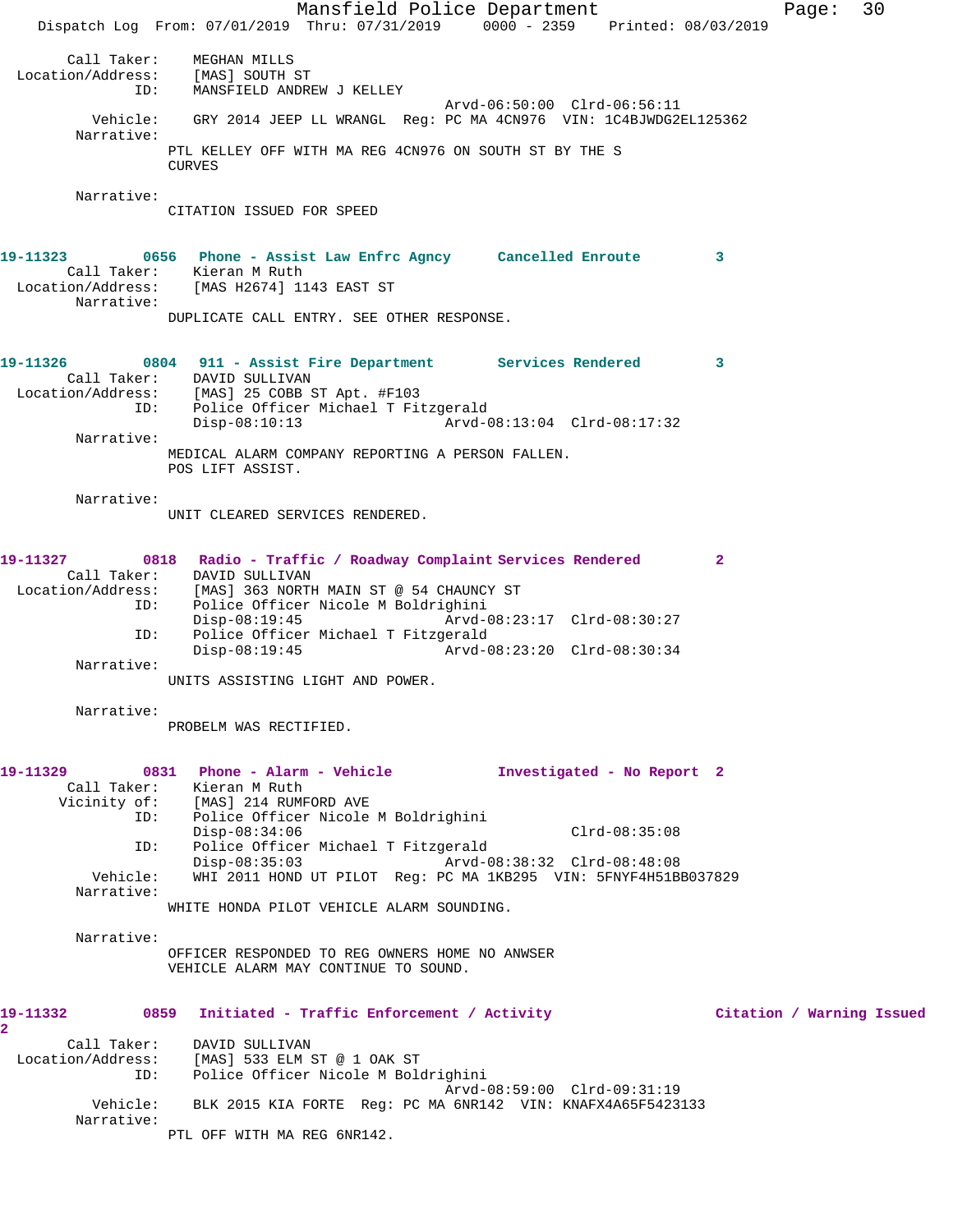Mansfield Police Department Fage: 31 Dispatch Log From: 07/01/2019 Thru: 07/31/2019 0000 - 2359 Printed: 08/03/2019 **19-11333 0915 Phone - Follow up Investigation Spoken To 3**  Call Taker: DAVID SULLIVAN Location/Address: [MAS 434] 13 BONNEY LN ID: Police Officer Patrick J Pennie<br>Disp-09:16:40 Ar Arvd-09:19:33 Clrd-09:35:34 Narrative: FOLLOW UP INVESTIGATION FROM PREVIOUS CALL. Narrative: PTL REPORTS VEHICLE FROM LAST NIGHTS ARREST WAS LEFT ON SCENE. SPOKE TO PARTIES ON SCENE. **19-11334 0916 Initiated - Traffic Enforcement / Activity Citation / Warning Issued 2**  Call Taker: DAVID SULLIVAN Location/Address: [MAS] 173 CHAUNCY ST @ 12 PERKINS AVE ID: Police Officer Michael T Fitzgerald Arvd-09:16:00 Clrd-09:32:25 Vehicle: BRO 2006 TOYT CAMRY Reg: PC MA 8WJ826 VIN: 4T1BF30K86U635930 Narrative: OFFICER CONDUCTING TRAFFIC ENFORCEMENT. Narrative: OFF WITH MA REG 8WJ826. 19-11335 **1nitiated - Traffic Enforcement / Activity** Services Rendered **2**  Call Taker: DAVID SULLIVAN Location/Address: [MAS 982] 111 HOPE ST ID: Police Officer Patrick J Pennie Arvd-09:55:00 Clrd-10:52:58 Narrative: PTL OUT IN AREA FOR TRAFFICE ENFORCEMENT. **19-11336 1011 Initiated - Traffic Enforcement / Activity Investigated - No Action Req. 2**  Call Taker: DAVID SULLIVAN Location/Address: [MAS] RESERVOIR ST ID: Police Officer Nicole M Boldrighini Arvd-10:11:00 Clrd-10:12:30 **19-11337 1012 Initiated - Assist Citizen - P S A Services Rendered 3**  Call Taker: DAVID SULLIVAN Location/Address: [MAS 434] 13 BONNEY LN ID: Police Officer Nicole M Boldrighini Arvd-10:12:00 Clrd-10:37:23 Narrative: PTL TO TRANSPORT PARTY. Narrative: PARTY DECLINED TRANSPORTATION TO COURT AT THIS TIME. PARTY WAS ADVISED TO CALL BACK IF CHANGES MIND. **19-11343 1053 Initiated - Community Policing Services Rendered 3**  Call Taker: DAVID SULLIVAN Location/Address: [MAS] COBB ST ID: Police Officer Patrick J Pennie Arvd-10:53:00 Clrd-11:20:54 ID: Police Officer Michael T Fitzgerald Disp-10:57:02 Arvd-10:57:12 Clrd-11:20:50 Narrative: WALK THRU OF AREA.

**19-11345 1106 Initiated - Building Check Services Rendered 3**  Call Taker: DAVID SULLIVAN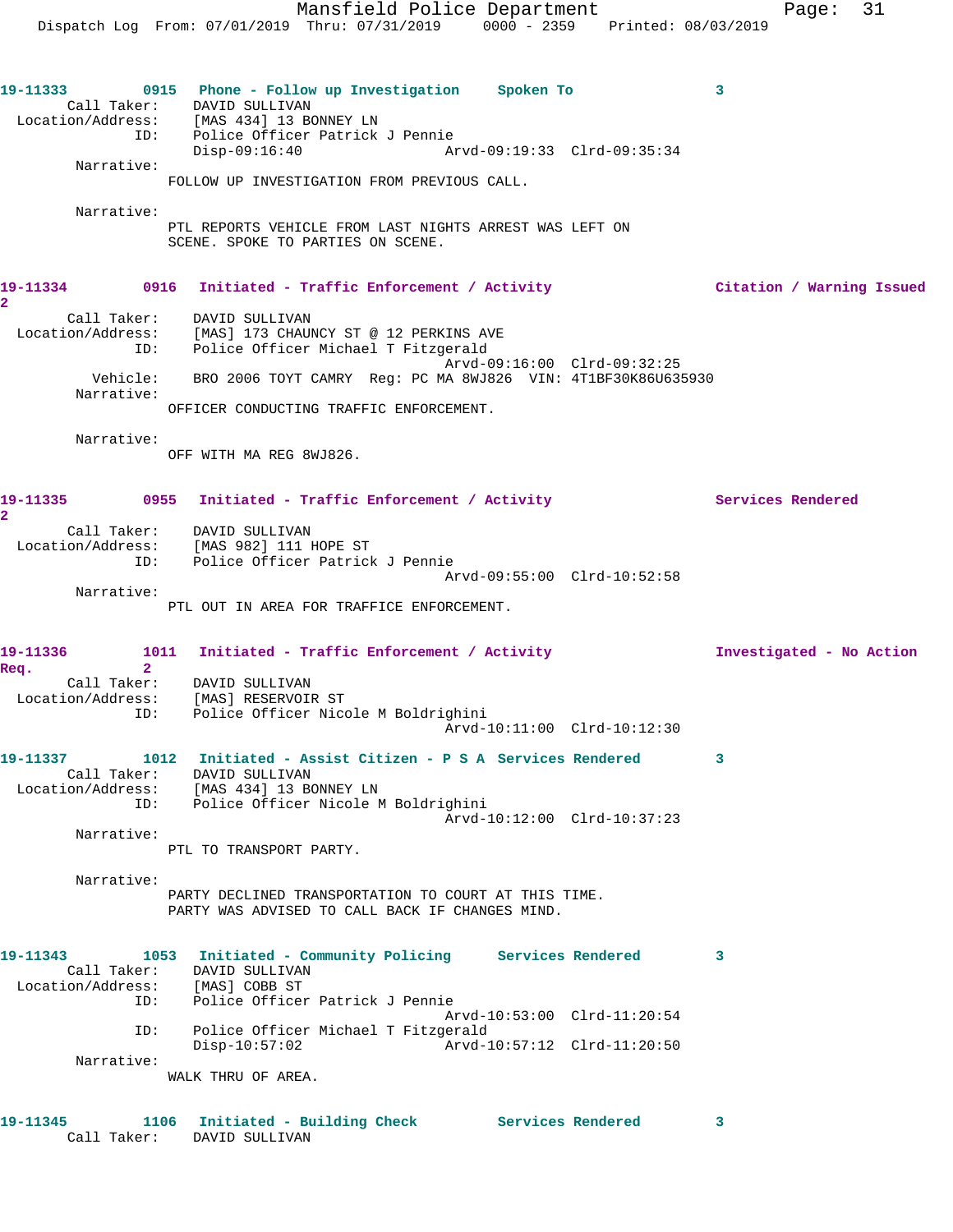Mansfield Police Department Page: 32 Dispatch Log From: 07/01/2019 Thru: 07/31/2019 0000 - 2359 Printed: 08/03/2019 Location/Address: [MAS 840] 280 SCHOOL ST ID: Police Officer Nicole M Boldrighini Arvd-11:06:00 Clrd-11:26:53 Narrative: PTL OFF CHECKING THE AREA. **19-11348 1142 Initiated - Motor Vehicle Stop Citation / Warning Issued 3**  Call Taker: DAVID SULLIVAN Location/Address: [MAS H3992] 287 CHAUNCY ST Apt. #A101 ID: Police Officer Nicole M Boldrighini Arvd-11:42:00 Clrd-11:47:38 Vehicle: BLK 2016 HYUN SANTAF Reg: PC MA 8GS489 VIN: 5XYZUDLB2GG313569 Narrative: PTL OFF WITH MA REG 8GS489. **19-11349 1145 Walk-In - Banking - Finance Offense Investigated - No Report 3**  Call Taker: MEGHAN MILLS Location/Address: [MAS 840B] 280 SCHOOL ST Apt. #B ID: Police Officer Nicole M Boldrighini Disp-11:48:58 Arvd-12:11:54 Clrd-12:11:58 Narrative: WALK IN TO MANSFIELD POLICE REPORTING A BANKING FRAUD AT TD BANK, 280 SCHOOL ST. **19-11350 1209 911 - 911 Hang-ups & Verifications Services Rendered 2**  Call Taker: DAVID SULLIVAN Location/Address: [MAS 840D115A] 280 SCHOOL ST Apt. #D115 ID: Police Officer Michael T Fitzgerald Disp-12:14:39 Arvd-12:19:37 Clrd-12:19:44 Narrative: 911 HANG UP. REDIALED TO CALLER. STATED ACCIDENTAL. WAS AT WORK - THIS LOCATION. Narrative: CONFIRMED ACCIDENTAL. **19-11351 1210 911 - 911 Hang-ups & Verifications Services Rendered 2**  Call Taker: Kieran M Ruth Location/Address: [MAS H6355] 10 VICTORIA LN ID: Police Officer Nicole M Boldrighini Disp-12:13:42 Arvd-12:18:08 Clrd-12:36:21<br>ID: Sergeant Brian P Thibault Sergeant Brian P Thibault Disp-12:18:19 Arvd-12:28:47 Clrd-12:36:17 ID: Police Officer Michael T Fitzgerald  $Arvd-12:25:06$  Clrd-12:36:26 Narrative: Ofc. Boldrighini out for a 911 abandoned call Narrative: FOLLOW UP CALL POS ELECTRICAL FIRE AT THE LOCATION. Narrative: PTL REPORTS HOME EVACUATED. Narrative: UNITS RELEASED BY THE FIRE DEPT. 19-11353 1241 Initiated - Traffic Enforcement / Activity **Services Rendered 2**  Call Taker: DAVID SULLIVAN Vicinity of: [MAS] OTIS ST<br>TD: Police Officer Police Officer Nicole M Boldrighini Arvd-12:41:00 Clrd-13:11:20 Narrative: PTL CONDUCTING TRAFFIC ENFORCEMENT IN THIS AREA.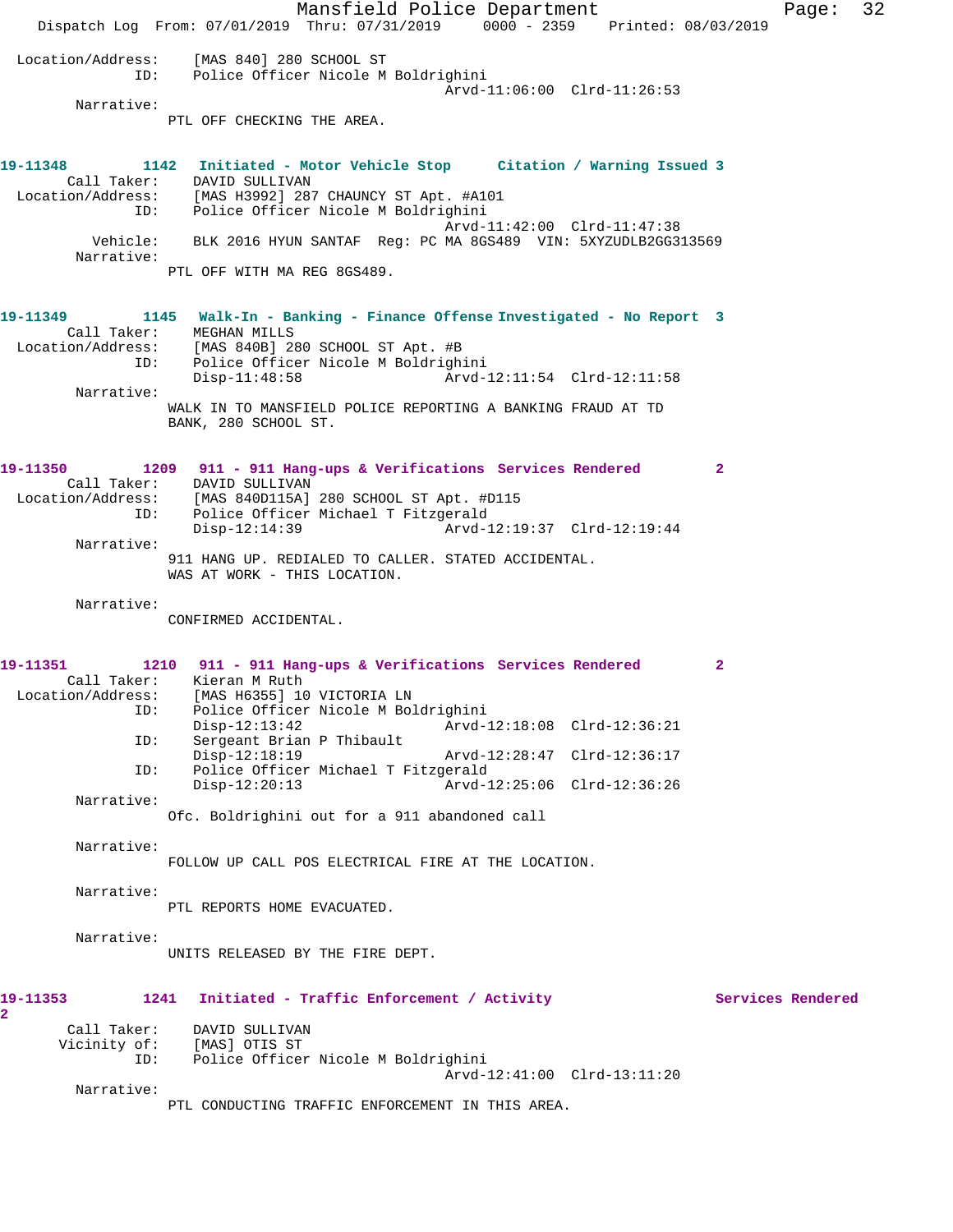Mansfield Police Department Fage: 33 Dispatch Log From: 07/01/2019 Thru: 07/31/2019 0000 - 2359 Printed: 08/03/2019 **19-11356 1252 Initiated - Building Check Services Rendered 3**  Call Taker: DAVID SULLIVAN Location/Address: [MAS 65] 30 CHAUNCY ST ID: Police Officer Michael T Fitzgerald Arvd-12:52:00 Clrd-12:56:21 Narrative: PTL OFF CHECKING THE AREA. 19-11358 1258 Initiated - Traffic Enforcement / Activity **Services Rendered 2**  Call Taker: DAVID SULLIVAN Location/Address: [MAS] NORTH MAIN ST ID: Police Officer Michael T Fitzgerald Arvd-12:58:00 Clrd-13:29:13 Narrative: TRAFFIC ENFORCEMENT IN THE AREA. **19-11359 1303 Initiated - Traffic Enforcement / Activity Services Rendered 2**  Call Taker: DAVID SULLIVAN Location/Address: [MAS] 112 FRANKLIN ST @ 2 PINE NEEDLE LN ID: Police Officer Patrick J Pennie Arvd-13:03:00 Clrd-13:29:25 Narrative: CONDUCTING TRAFFIC ENFORCEMENT IN THIS AREA. **19-11362 1347 Initiated - Motor Vehicle Stop Spoken To 3**  Call Taker: DAVID SULLIVAN Location/Address: [MAS] 43 NORTH MAIN ST @ 13 PARK ST ID: Sergeant Brian P Thibault Arvd-13:47:00 Clrd-13:50:42 Vehicle: GRY 2017 TOYT IM Reg: PC MA 6FB425 VIN: JTNKARJE0HJ535206 Narrative: PTL OFF WITH MA REG 6 FB 425. Narrative: OPERATOR WAS SPOKEN TO. **19-11363 1423 Radio - Traffic Enforcement / Activity Services Rendered 2**  Call Taker: DAVID SULLIVAN Vicinity of: [MAS 334] 2 PARK ROW ID: Police Officer Michael T Fitzgerald Disp-14:24:52 Arvd-14:27:37 Clrd-14:47:21 Narrative: PTL IN AREA FOR TRAFFIC CONTROL. **19-11364 1434 Initiated - Building Check Services Rendered 3**  Call Taker: DAVID SULLIVAN Location/Address: [MAS 907E] 390 WEST ST ID: Police Officer Nicole M Boldrighini Arvd-14:34:00 Clrd-14:35:18 Narrative: PTL OFF IN AREA. 19-11365 1505 911 - Alarm - Burglar **Services Rendered** 1 Call Taker: DAVID SULLIVAN Location/Address: [MAS H9864] 201 COPELAND DR ID: Police Officer Nicole M Boldrighini Disp-15:09:32 Arvd-15:13:07 Clrd-15:17:38 ID: Police Officer Michael T Fitzgerald Disp-15:09:32 Arvd-15:13:44 Clrd-15:17:41 Narrative: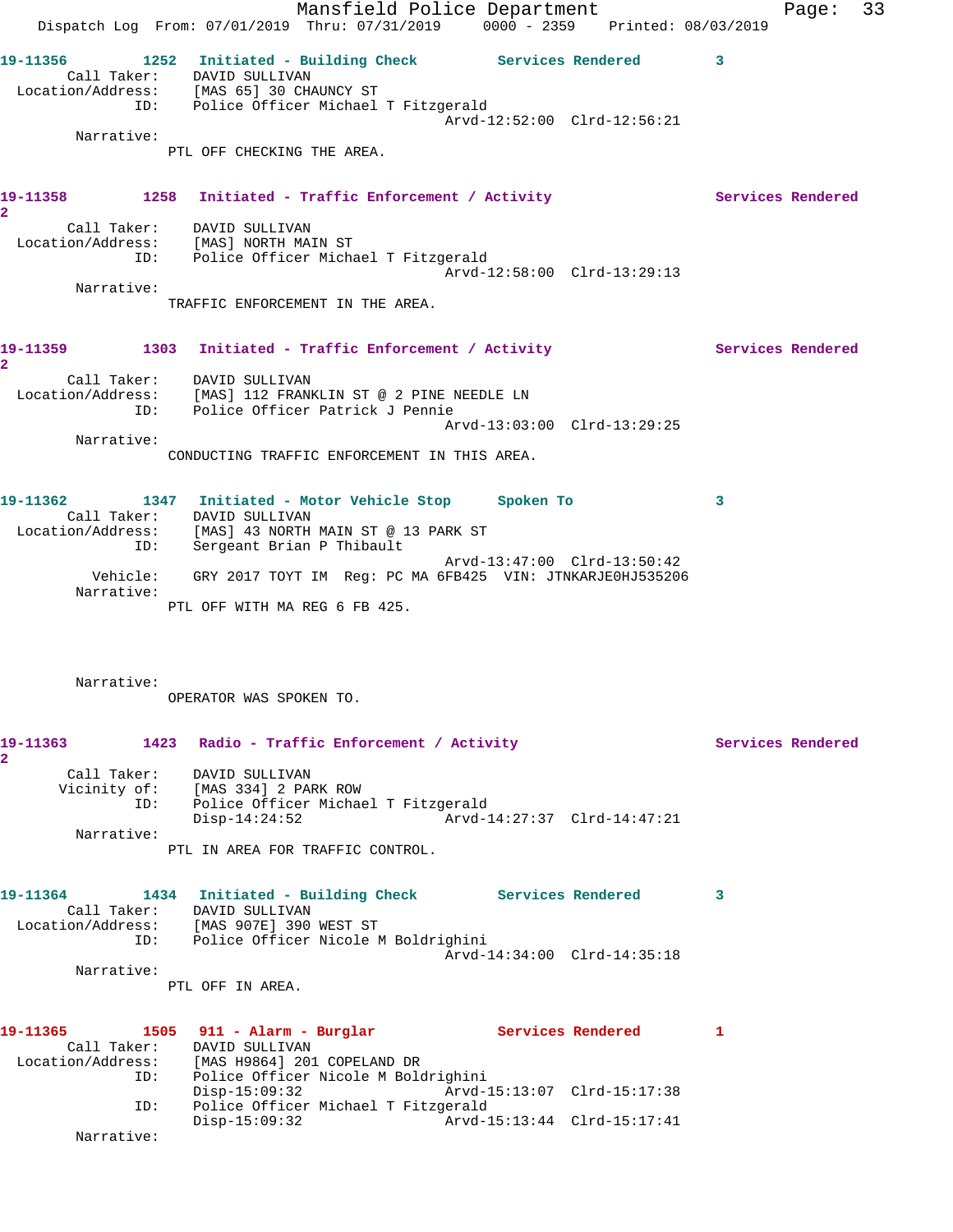Mansfield Police Department Fage: 34 Dispatch Log From: 07/01/2019 Thru: 07/31/2019 0000 - 2359 Printed: 08/03/2019 BURGLAR ALARM FROM ADT RIGHT FRONT ENTRY DOORS. Narrative: PTL CHECKED BUILDING FOUND UNSECURED DOOR TO COMMON HALLWAY. ALARM COMPANY ATTEMPTING TO NOTIFY A REP. **19-11368 1523 Initiated - Motor Vehicle Stop Citation / Warning Issued 3**  Call Taker: DAVID SULLIVAN Location/Address: [MAS] 287 CHAUNCY ST @ 400 RTE 140 NB ID: Police Officer Michael T Fitzgerald Arvd-15:23:00 Clrd-15:31:14 Vehicle: BLK 2009 HOND UT CRV Reg: PC MA 143BL2 VIN: JHLRE48749C009347 **19-11369 1531 Initiated - Motor Vehicle Stop Citation / Warning Issued 3**  Call Taker: DAVID SULLIVAN Location/Address: [MAS] 71 COPELAND DR @ 10 CREEDEN ST ID: Police Officer Michael T Fitzgerald Arvd-15:31:00 Clrd-15:35:21 Vehicle: WHI 2017 VOLK PASSAT Reg: PAS MA BC1070 VIN: 1VWBT7A31HC039236 Narrative: PTL OFF WITH MA REG BC1070. **19-11370 1536 Initiated - Assist Law Enfrc Agncy Services Rendered 3**  Call Taker: DAVID SULLIVAN Location: [MAS] TOWN OF PLYMOUTH ID: Detective Gregory S Martell Arvd-15:36:00 Clrd-07/04/2019 @ 00:18:37 Narrative: OUT OF TOWN METRO CALL OUT. **19-11374 1623 911 - Assist Fire Department Services Rendered 3**  Call Taker: DAVID SULLIVAN Location/Address: [MAS H1536] 11 SOUTH ST ID: Police Officer Jay J Sparrow Disp-16:26:03 Arvd-16:36:13 Clrd-16:50:05 Narrative: ASSIST THE FIRE DEPT. **19-11379 1728 Initiated - Building Check Services Rendered 3**  Call Taker: DAVID SULLIVAN Location/Address: [MAS 840] 280 SCHOOL ST ID: Police Officer Jay J Sparrow Arvd-17:28:00 Clrd-17:36:47 Narrative: AREA CHECK. **19-11381 1734 Initiated - Motor Vehicle Stop Citation / Warning Issued 3**  Call Taker: DAVID SULLIVAN Location/Address: [MAS] 821 MAPLE ST @ 3 KELI LN ID: Police Officer Nicole P Newport Arvd-17:34:00 Clrd-17:41:23 Vehicle: GRY 2007 TOYT CAMRY Reg: PC MA 9NW184 VIN: 4T1BK46K97U516472 Narrative: PTL OUT WITH MA REG 9 NW 184. **19-11383 1742 Initiated - Traffic Enforcement / Activity Services Rendered 2**  Call Taker: DAVID SULLIVAN Location/Address: [MAS] 562 MAPLE ST @ 3 JENNIFER DR ID: Police Officer Nicole P Newport Arvd-17:42:00 Clrd-17:43:40 Narrative: PTL SET UP FOR TRAFFIC ENFORCEMENT.

**19-11384 1803 Initiated - Selective Enforcement/RADAR Citation / Warning Issued**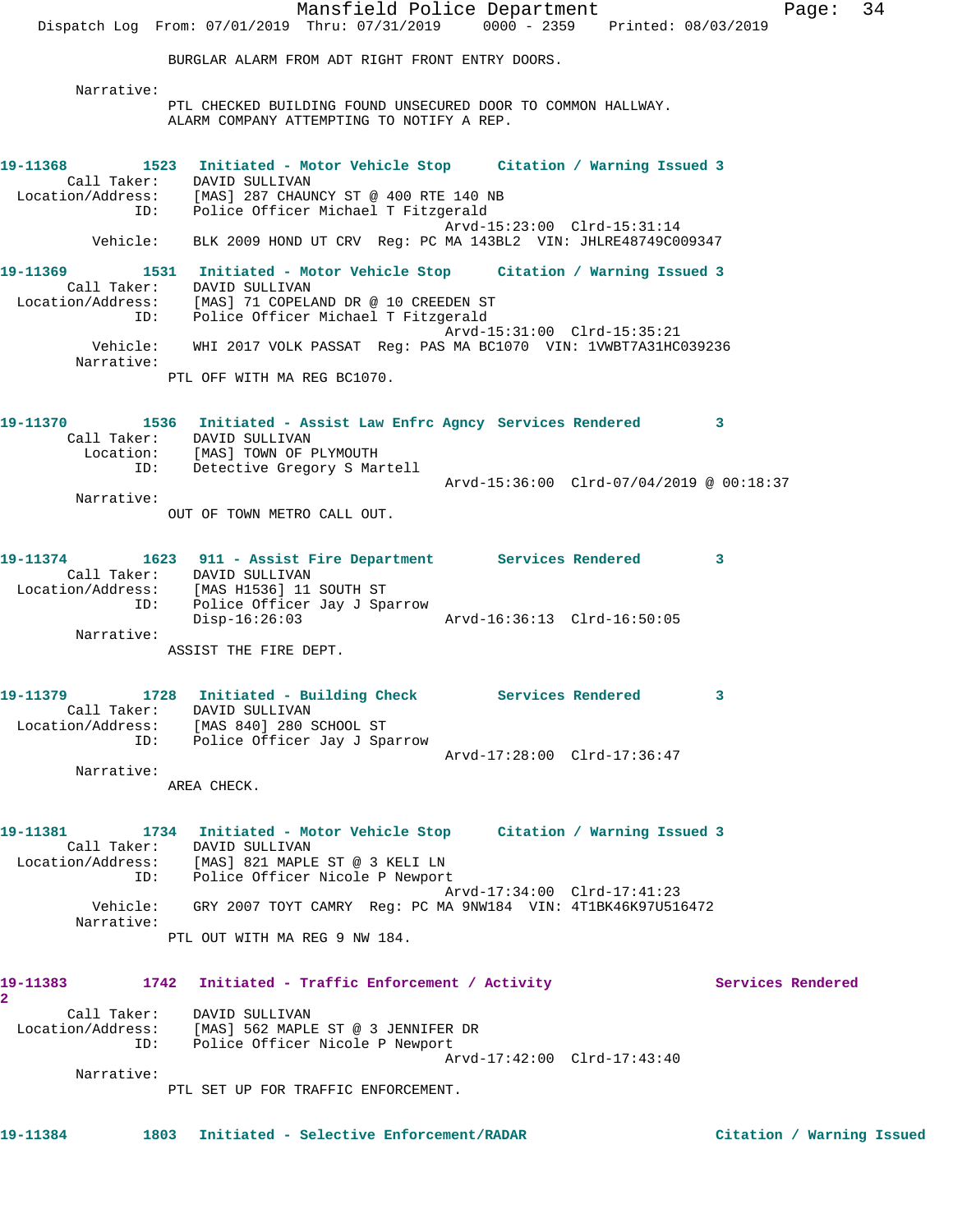Mansfield Police Department Fage: 35 Dispatch Log From: 07/01/2019 Thru: 07/31/2019 0000 - 2359 Printed: 08/03/2019 **3**  Call Taker: Kieran M Ruth Vicinity of: [MAS] 600 WEST ST ID: Police Officer Jay J Sparrow Arvd-18:03:00 Clrd-18:51:24 Vehicle: BLK 2004 GMC SIERRA Reg: PC MA 751LB9 VIN: 1GTHK29244E397007 Narrative: Traffic enforcement in the area. Narrative: Out with MA 751LB9. Operator cited for speed. Clear of the location, one violation **19-11388 1848 911 - 911 Hang-ups & Verifications Confirmed misdial/Accdntl Call 2** Call Taker: GARIN EISELE Location/Address: [MAS H3195] 7 DANE ST ID: Police Officer Danielle C Titus<br>Disp-18:54:08 A Disp-18:54:08 Arvd-18:58:24 Clrd-19:05:41 Vehicle: BLK 2017 JEEP UT GRAND Reg: PC MA 7CV451 VIN: 1C4RJFBG6HC632559 Vehicle: GRY 2016 MAZD 6 Reg: PC MA 8KR462 VIN: JM1GJ1V56G1427855 Narrative: ACCIDENTAL 911 M15 TO CONFIRM Narrative: Ofc. Titus clear, the parties have since left the area. **19-11395 2148 Initiated - Building Check Building Checked / Secured 3** Call Taker: NICHOLAS GOYETTE Location/Address: [MAS 281A] 1 CROCKER ST ID: Police Officer Danielle C Titus Arvd-21:48:00 Clrd-22:00:11 Narrative: Checking the area **19-11396 2150 Initiated - Building Check Building Checked / Secured 3** Call Taker: NICHOLAS GOYETTE Location/Address: [MAS 322] 31 HAMPSHIRE ST ID: Police Officer Jay J Sparrow Arvd-21:50:00 Clrd-21:56:12 Narrative: Checking the area **19-11397 2153 Phone - Fireworks / Explosives Viols. Unfounded/Unverifed 2**  Call Taker: Support Staff Derek M Stark Vicinity of: [MAS] 119 PARK ST @ 4 WILLIS ST<br>ID: Police Officer Danielle C Titus Police Officer Danielle C Titus<br>Disp-22:00:26 Am Disp-22:00:26 Arvd-22:00:59 Clrd-22:08:40 ID: Police Officer Jay J Sparrow<br>Disp-22:00:30 Disp-22:00:30 Arvd-22:02:00 Clrd-22:08:42 Narrative: Caller who would not provide name reporting neighbors are setting off fireworks, would appreciate if this type of "nonsense" would cease. Narrative: Clear, nothing in the area **19-11400 2216 Phone - Assist Fire Department Unfounded/Unverifed 3**  Call Taker: NICHOLAS GOYETTE Location/Address: [MAS 65] 30 CHAUNCY ST ID: Police Officer Danielle C Titus<br>Disp-22:16:00 A Arvd-22:18:54 Clrd-22:23:50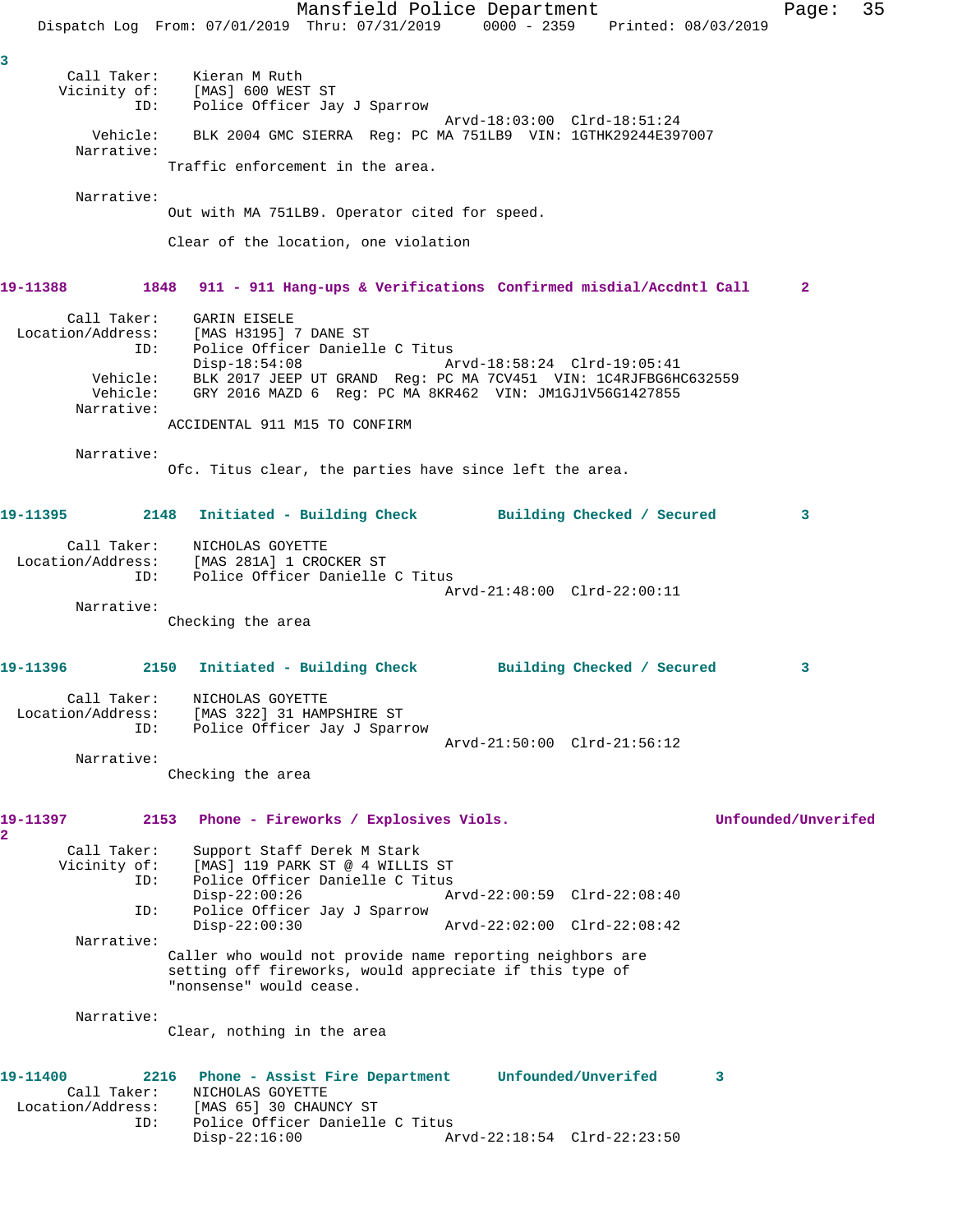|                                  | Dispatch Log From: 07/01/2019 Thru: 07/31/2019 0000 - 2359 Printed: 08/03/2019 | Mansfield Police Department |                             |                            |   | Page: | 36 |
|----------------------------------|--------------------------------------------------------------------------------|-----------------------------|-----------------------------|----------------------------|---|-------|----|
|                                  |                                                                                |                             |                             |                            |   |       |    |
| ID:                              | Sergeant Lawrence G Crosman<br>$Disp-22:16:00$                                 |                             | Arvd-22:18:54 Clrd-22:23:54 |                            |   |       |    |
| ID:                              | Police Officer Jay J Sparrow                                                   |                             |                             |                            |   |       |    |
|                                  | $Disp-22:16:00$                                                                |                             | Arvd-22:18:54 Clrd-22:23:49 |                            |   |       |    |
| Vehicle:<br>Narrative:           | GRY 2006 CHEV AVEO Reg: PC MA 1WMJ11 VIN: KL1TG66656B650342                    |                             |                             |                            |   |       |    |
|                                  | Officers responding for the report of a mv with two                            |                             |                             |                            |   |       |    |
|                                  | occupants inside that do not appear to be responsive                           |                             |                             |                            |   |       |    |
| Narrative:                       |                                                                                |                             |                             |                            |   |       |    |
|                                  | Sgt. Crosman reports all checks ok, no medical issues and                      |                             |                             |                            |   |       |    |
|                                  | the occupants work nearby with two children in the back                        |                             |                             |                            |   |       |    |
| 19-11401                         | 2223 Initiated - Building Check Building Checked / Secured                     |                             |                             |                            |   | 3     |    |
| Call Taker:                      | NICHOLAS GOYETTE                                                               |                             |                             |                            |   |       |    |
|                                  | Location/Address: [MAS 987A] 125 HIGH ST Apt. #1-4                             |                             |                             |                            |   |       |    |
| ID:                              | Police Officer Danielle C Titus                                                |                             |                             |                            |   |       |    |
| Narrative:                       |                                                                                |                             | Arvd-22:23:00 Clrd-22:26:29 |                            |   |       |    |
|                                  | Checking the area                                                              |                             |                             |                            |   |       |    |
|                                  |                                                                                |                             |                             |                            |   |       |    |
| 19-11403                         | 2225 Initiated - Building Check Services Rendered                              |                             |                             |                            | 3 |       |    |
| Call Taker:                      | NICHOLAS GOYETTE                                                               |                             |                             |                            |   |       |    |
|                                  | Location/Address: [MAS 411] 60 FORBES BLVD                                     |                             |                             |                            |   |       |    |
| ID:                              | Police Officer Jay J Sparrow                                                   |                             |                             |                            |   |       |    |
| Narrative:                       |                                                                                |                             | Arvd-22:25:00 Clrd-22:28:25 |                            |   |       |    |
|                                  | Checking the area                                                              |                             |                             |                            |   |       |    |
|                                  |                                                                                |                             |                             |                            |   |       |    |
| 19-11404                         | 2229 Initiated - Building Check Building Checked / Secured                     |                             |                             |                            |   | 3     |    |
| Call Taker:                      | NICHOLAS GOYETTE                                                               |                             |                             |                            |   |       |    |
| Location/Address:                | [MAS 820C] 31 PLYMOUTH ST                                                      |                             |                             |                            |   |       |    |
| ID:                              | Officer Brendan Fayles                                                         |                             | Arvd-22:29:00 Clrd-23:01:15 |                            |   |       |    |
| Narrative:                       |                                                                                |                             |                             |                            |   |       |    |
|                                  | Ofc. Fayles and Ofc. Seaward checking Radford                                  |                             |                             |                            |   |       |    |
|                                  |                                                                                |                             |                             |                            |   |       |    |
| 19-11406                         | 2251<br>Phone - Disturbance / Gathering                                        |                             | Spoken To                   |                            | 1 |       |    |
| Call Taker:<br>Location/Address: | NICHOLAS GOYETTE<br>[MAS H6698] 89 EAST ST                                     |                             |                             |                            |   |       |    |
| ID:                              | Police Officer Danielle C Titus                                                |                             |                             |                            |   |       |    |
|                                  | $Disp-22:53:09$                                                                |                             | Arvd-22:55:06 Clrd-23:12:56 |                            |   |       |    |
| ID:                              | Police Officer Jay J Sparrow<br>$Disp-22:53:09$                                |                             | Arvd-22:55:51 Clrd-23:12:57 |                            |   |       |    |
| ID:                              | Sergeant Lawrence G Crosman                                                    |                             |                             |                            |   |       |    |
|                                  | $Disp-23:06:36$                                                                |                             | Arvd-23:06:38 Clrd-23:11:03 |                            |   |       |    |
| Narrative:                       | Officers responding for the neighbor dispute, appears to be                    |                             |                             |                            |   |       |    |
|                                  | verbal at this time                                                            |                             |                             |                            |   |       |    |
|                                  |                                                                                |                             |                             |                            |   |       |    |
| Narrative:                       | Ofc. Titus reports the other involved party is inside 81                       |                             |                             |                            |   |       |    |
|                                  | East st, attempting to raise him now                                           |                             |                             |                            |   |       |    |
| Narrative:                       |                                                                                |                             |                             |                            |   |       |    |
|                                  | Officers clear. Ofc. Titus reports the operator of the mv                      |                             |                             |                            |   |       |    |
|                                  | was confused on which house to stop at and the motocyclist                     |                             |                             |                            |   |       |    |
|                                  | behind him thought he was slamming on the brakes. All                          |                             |                             |                            |   |       |    |
|                                  | parties advised and all is calm.                                               |                             |                             |                            |   |       |    |
|                                  |                                                                                |                             |                             |                            |   |       |    |
| 19-11407                         | Initiated - Building Check<br>2317                                             |                             |                             | Building Checked / Secured |   | 3     |    |
| Call Taker:                      | NICHOLAS GOYETTE                                                               |                             |                             |                            |   |       |    |
| Location/Address:                | [MAS 280] 440 FORBES BLVD                                                      |                             |                             |                            |   |       |    |
| ID:                              | Police Officer Jay J Sparrow                                                   |                             |                             |                            |   |       |    |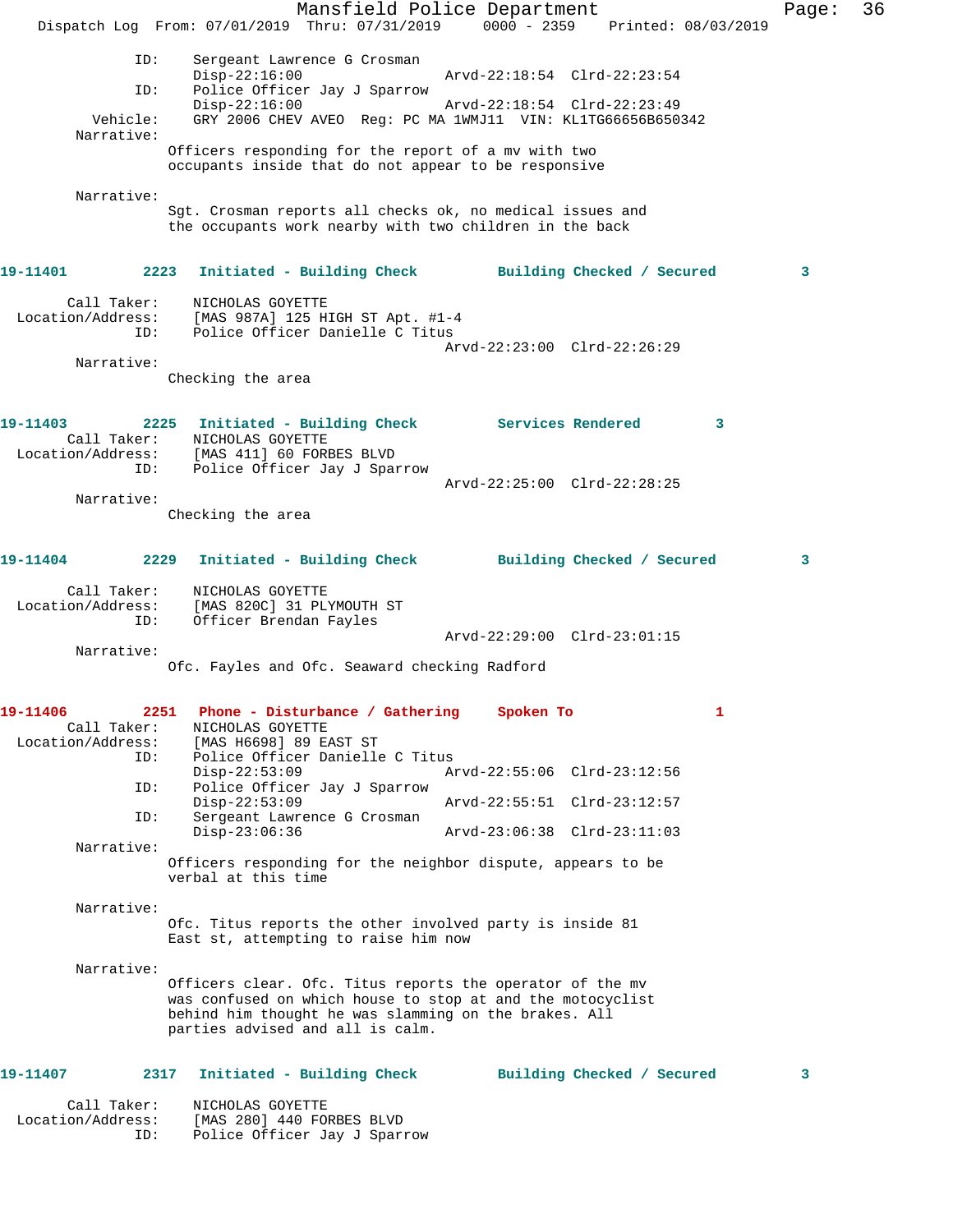|                            | Mansfield Police Department<br>Dispatch Log From: 07/01/2019 Thru: 07/31/2019 0000 - 2359 Printed: 08/03/2019 |                             | Page:          | 37 |
|----------------------------|---------------------------------------------------------------------------------------------------------------|-----------------------------|----------------|----|
|                            |                                                                                                               | Arvd-23:17:00 Clrd-23:22:55 |                |    |
| Narrative:                 | Checking the area                                                                                             |                             |                |    |
| 19-11408                   | 2319 Initiated - Building Check Building Checked / Secured                                                    |                             | 3              |    |
| Call Taker:<br>ID:         | NICHOLAS GOYETTE<br>Location/Address: [MAS] 30 CHAUNCY ST<br>Police Officer Danielle C Titus                  | Arvd-23:19:00 Clrd-23:21:54 |                |    |
| Narrative:                 |                                                                                                               |                             |                |    |
|                            | Checking the area                                                                                             |                             |                |    |
| 19-11409<br>$\mathbf{2}^-$ | 2332 Phone - Fireworks / Explosives Viols.                                                                    |                             | Peace Restored |    |
| Call Taker:                | NICHOLAS GOYETTE                                                                                              |                             |                |    |
|                            | Vicinity of: [MAS] DRAPER AVE                                                                                 |                             |                |    |
| ID:                        | Police Officer Danielle C Titus<br>$Disp-23:33:29$                                                            | Arvd-23:34:59 Clrd-23:37:42 |                |    |
| ID:                        | Sergeant Lawrence G Crosman                                                                                   |                             |                |    |
|                            | $Disp-23:33:29$                                                                                               |                             |                |    |
| Narrative:                 |                                                                                                               |                             |                |    |
|                            | Several calls reporting loud fireworks in the area                                                            |                             |                |    |
| Narrative:                 |                                                                                                               |                             |                |    |
|                            | Sqt. Crosman reports all is quiet, checked thea surrounding                                                   |                             |                |    |

area as well

## **For Date: 07/04/2019 - Thursday**

| 19-11411                |           | 0030 Phone - Assist Fire Department Referred to Other Agency 3<br>Call Taker: NICHOLAS GOYETTE<br>Location/Address: [MAS 447H] 26 BICENTENNIAL CT<br>ID: Police Officer Christopher D Sorge<br>$Disp-00:31:00$ |  | Arvd-00:33:59 Clrd-00:42:57 |   |
|-------------------------|-----------|----------------------------------------------------------------------------------------------------------------------------------------------------------------------------------------------------------------|--|-----------------------------|---|
| Narrative:              | sounding. | Ofc. Sorge responding to assist MFD with an audible alarm                                                                                                                                                      |  |                             |   |
|                         | needed    | Clear, involved party pulled an assist alarm, no assistance                                                                                                                                                    |  |                             |   |
| 19-11412                |           | 0032 Initiated - Building Check Building Checked / Secured                                                                                                                                                     |  |                             | 3 |
| Call Taker:             |           | NICHOLAS GOYETTE<br>Location/Address: [MAS 820C] 31 PLYMOUTH ST<br>ID: Police Officer Patrick J Pennie                                                                                                         |  | Arvd-00:32:00 Clrd-00:37:33 |   |
| Narrative:              |           | Checking the area                                                                                                                                                                                              |  |                             |   |
| 19-11413<br>Call Taker: | ID:       | 0053 Initiated - Motor Vehicle Stop Citation / Warning Issued 3<br>NICHOLAS GOYETTE<br>Location/Address: [FOX] 192 MECHANIC ST @ 4 BEACH ST<br>Patrolman RYAN P MCGRATH                                        |  |                             |   |
|                         |           |                                                                                                                                                                                                                |  | Arvd-00:53:00 Clrd-01:27:27 |   |
| ID:<br>ID:              |           | Patrolman SCOTT J DION<br>$Disp-01:00:18$<br>Police Officer Christopher D Sorge                                                                                                                                |  | Arvd-01:00:20 Clrd-01:20:18 |   |
| ID:                     |           | $Disp-01:09:00$<br>Police Officer Meghan Birnie                                                                                                                                                                |  | $Clrd-01:11:54$             |   |
| ID:                     |           | $Disp-01:09:00$<br>Sergeant Robert S Pierce                                                                                                                                                                    |  | $Clrd-01:11:59$             |   |
| Vehicle:<br>Narrative:  |           | $Disp-01:09:00$<br>BLK 2002 NISS Req: DL RI 83B VIN: JN1DA31D82T439999                                                                                                                                         |  | $Clrd-01:11:57$             |   |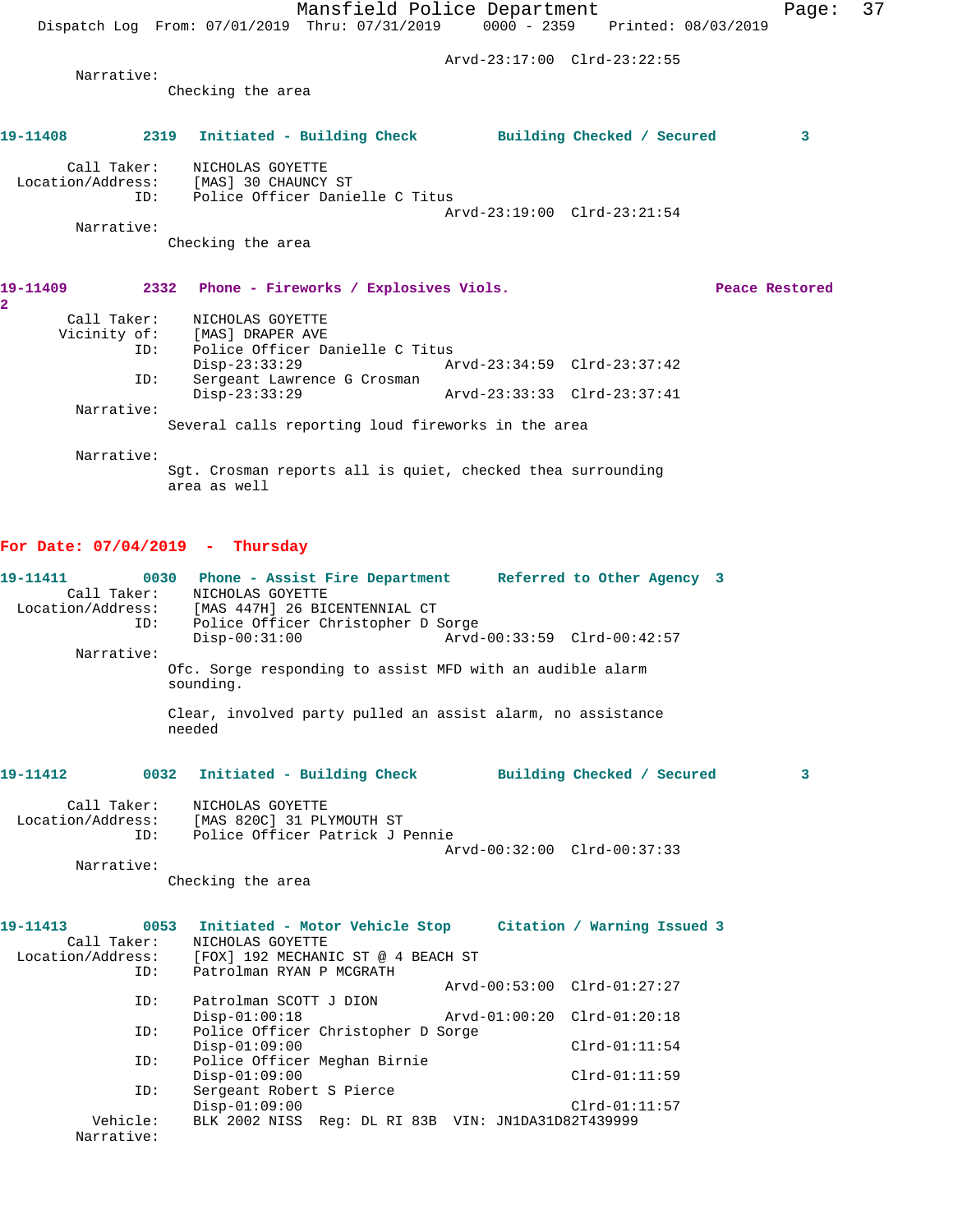Mansfield Police Department Fage: 38 Dispatch Log From: 07/01/2019 Thru: 07/31/2019 0000 - 2359 Printed: 08/03/2019 Out with RI DL 83B. OLN showing suspended Narrative: Operator cited for suspended OLN and lights violation. Ofc. Dion transporting the operator and passenger to FPD to await Uber. S/M 13317.1 E/M 13319 Refer To Incident: 19FOX-768-OF **19-11414 0108 911 - Burglary ( B & E ) Services Rendered 2**  GARIN EISELE Location/Address: Police Officer Christopher D Sorge<br>Disp-01:08:00 Arvd-Disp-01:08:00 <br>ID: Police Officer Meghan Birnie<br>D: Police Officer Meghan Birnie Police Officer Meghan Birnie<br>Disp-01:08:00 Disp-01:08:00 Arvd-01:12:56 Clrd-01:32:18<br>ID: Sergeant Robert S Pierce Sergeant Robert S Pierce<br>Disp-01:08:00 Disp-01:08:00 Arvd-01:12:54 Clrd-01:32:19

Narrative:

Refer To Incident: 19MAS-554-OF

|                   | 19-11417 0134 Initiated - Investigations Building Checked / Secured                                                                |                             |  | $\overline{3}$          |
|-------------------|------------------------------------------------------------------------------------------------------------------------------------|-----------------------------|--|-------------------------|
|                   | Call Taker: NICHOLAS GOYETTE<br>Location/Address: [MAS 411] 60 FORBES BLVD<br>ID: Police Officer Andrew J Kelley                   | Arvd-01:34:00 Clrd-01:47:21 |  |                         |
| Narrative:        | Checking the area                                                                                                                  |                             |  |                         |
|                   | 19-11418 		 0136 Initiated - Building Check 		 Building Checked / Secured                                                          |                             |  | $\mathbf{3}$            |
| ID:<br>Narrative: | Call Taker: NICHOLAS GOYETTE<br>Location/Address: [MAS 992] 660 EAST ST<br>Police Officer Christopher D Sorge<br>Checking the area | Arvd-01:36:00 Clrd-01:37:56 |  |                         |
|                   | 19-11420 		 0142 Initiated - Building Check 		 Building Checked / Secured                                                          |                             |  | $\overline{\mathbf{3}}$ |
| Narrative:        | Call Taker: NICHOLAS GOYETTE<br>Location/Address: [MAS 281A] 1 CROCKER ST<br>ID: Police Officer Meghan Birnie<br>Checking the area | Arvd-01:42:00 Clrd-01:46:15 |  |                         |
|                   |                                                                                                                                    |                             |  | $\overline{\mathbf{3}}$ |
|                   | Call Taker: NICHOLAS GOYETTE<br>Location/Address: [MAS 820C] 31 PLYMOUTH ST<br>ID: Officer Joshua Knowles                          | Arvd-01:47:00 Clrd-01:49:14 |  |                         |
| Narrative:        | Checking the area                                                                                                                  |                             |  |                         |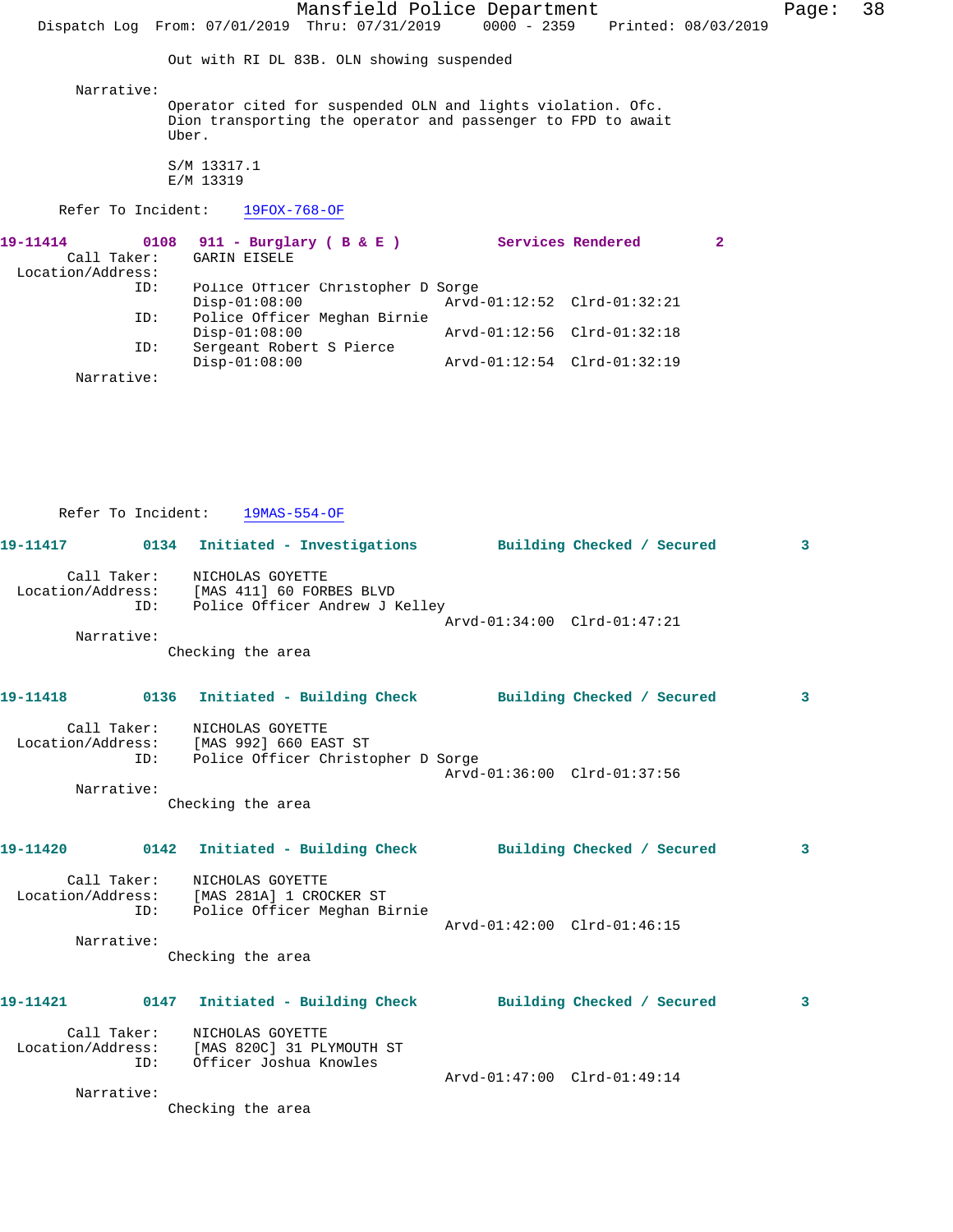Mansfield Police Department Fage: 39 Dispatch Log From: 07/01/2019 Thru: 07/31/2019 0000 - 2359 Printed: 08/03/2019 **19-11425 0150 Initiated - Building Check Building Checked / Secured 3** Call Taker: NICHOLAS GOYETTE Location/Address: [MAS 322] 31 HAMPSHIRE ST ID: Police Officer Andrew J Kelley Arvd-01:50:00 Clrd-01:56:32 Narrative: Checking the area **19-11424 0151 Initiated - Motor Vehicle Stop Citation / Warning Issued 3**  Call Taker: NICHOLAS GOYETTE Location/Address: [MAS 834] 261 CHAUNCY ST ID: Police Officer Christopher D Sorge Arvd-01:51:00 Clrd-01:57:59 ID: Police Officer Meghan Birnie Disp-01:56:38 Arvd-01:56:42 Clrd-01:57:58 Vehicle: BRO 2007 HOND ACCORD Reg: PC MA 5PT621 VIN: 1HGCM56837A174484 Narrative: Out with MA 5PT621. RO cited for defective equipment and given in hand to the operator **19-11426 0200 Initiated - Building Check Building Checked / Secured 3** Call Taker: NICHOLAS GOYETTE Vicinity of: [MAS] 254 CHAUNCY ST ID: Police Officer Meghan Birnie Arvd-02:00:00 Clrd-02:05:55 Narrative: Checking the area **19-11428 0204 Initiated - Motor Vehicle Stop Citation / Warning Issued 3**  Call Taker: NICHOLAS GOYETTE Location/Address: [MAS] 30 CHAUNCY ST ID: Police Officer Christopher D Sorge Arvd-02:04:00 Clrd-02:10:19 ID: Police Officer Meghan Birnie Disp-02:08:20 Arvd-02:08:22 Clrd-02:10:17<br>Vehicle: BLK 2015 NISS ALTIMA Reg: PC MA 5MW897 VIN: 1N4AL3AP1FC10 BLK 2015 NISS ALTIMA Reg: PC MA 5MW897 VIN: 1N4AL3AP1FC103871 Narrative: Out with MA 5MW897. RO cited for speed **19-11430 0209 Initiated - Motor Vehicle Stop Citation / Warning Issued 3**  Call Taker: NICHOLAS GOYETTE Location/Address: [MAS] 200 RTE 140 SB @ 90 NORFOLK ST ID: Police Officer Andrew J Kelley Arvd-02:09:00 Clrd-02:14:31 Vehicle: WHI 2012 LEXS UT RX450H Reg: PC MA 353TZ1 VIN: JTJBC1BA1C2433778 Narrative: Out with MA 353TZ1. RO cited for defective equipment **19-11432 0215 Initiated - Motor Vehicle Stop Verbal Warning 3**  Call Taker: NICHOLAS GOYETTE Location/Address: [MAS 1002] 250 EAST ST ID: Police Officer Christopher D Sorge Arvd-02:15:00 Clrd-02:17:56 Vehicle: GRY 2010 TOYT PRIUS Reg: PC MA 3ZWE70 VIN: JTDKN3DU8A0009927 Narrative: Out with MA 32WE70. Verbal for defective equipment **19-11437 0227 Phone - Suspicious Actv / Persn / Veh Investigated - No Action Req. 2**  Call Taker: NICHOLAS GOYETTE Vicinity of: [MAS H2844] 620 WARE ST ID: Police Officer Christopher D Sorge Disp-02:28:00 Arvd-02:35:20 Clrd-02:35:26

ID: Sergeant Robert S Pierce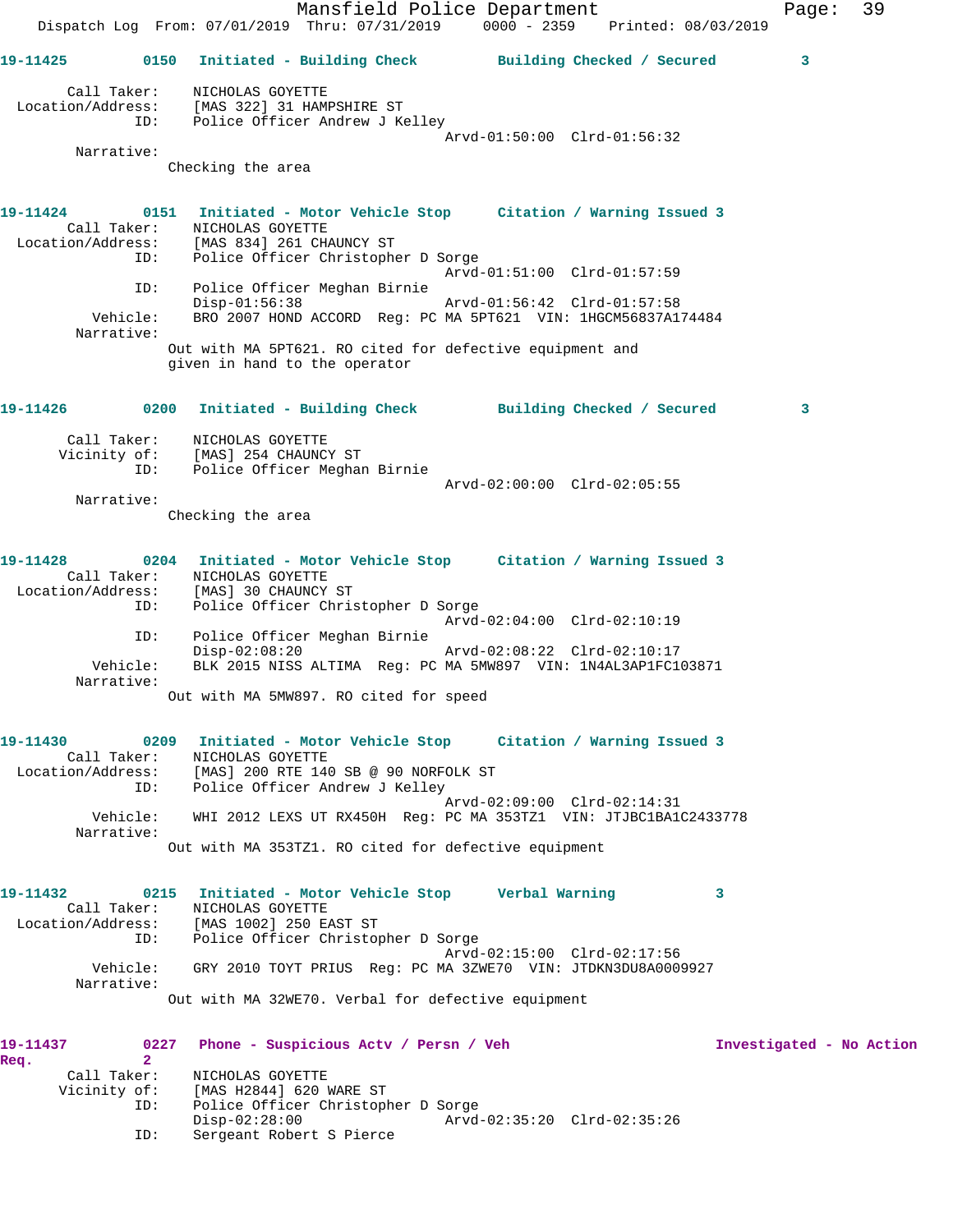Mansfield Police Department Fage: 40 Dispatch Log From: 07/01/2019 Thru: 07/31/2019 0000 - 2359 Printed: 08/03/2019 Disp-02:28:00 Arvd-02:35:21 Clrd-02:35:25 Narrative: Officers responding for the report of a male party on a rider mower traveling up and down the roadway Narrative: RP called back to report this may be the DPW line painting, officers to confirm Narrative: Clear, confirmed to be the DPW **19-11436 0229 Initiated - Building Check Building Checked / Secured 3** Call Taker: NICHOLAS GOYETTE Location/Address: [MAS 987A] 125 HIGH ST Apt. #1-4 ID: Police Officer Meghan Birnie Arvd-02:29:00 Clrd-02:31:13 **19-11439 0237 Initiated - Building Check Building Checked / Secured 3** Call Taker: NICHOLAS GOYETTE Location/Address: [MAS 139] 265 FRUIT ST ID: Police Officer Christopher D Sorge Arvd-02:37:00 Clrd-02:52:54 Narrative: Checking the area **19-11440 0239 Initiated - Building Check Building Checked / Secured 3** Call Taker: NICHOLAS GOYETTE Location/Address: [MAS 907E] 390 WEST ST ID: Police Officer Andrew J Kelley Arvd-02:39:00 Clrd-02:40:44 **19-11443 0243 Initiated - Building Check Building Checked / Secured 3** Call Taker: NICHOLAS GOYETTE Location/Address: [MAS 281A] 1 CROCKER ST ID: Police Officer Meghan Birnie Arvd-02:43:00 Clrd-02:52:26 Narrative: Checking the area **19-11444 0253 Initiated - Building Check Building Checked / Secured 3** Call Taker: NICHOLAS GOYETTE Location/Address: [MAS 982] 111 HOPE ST ID: Police Officer Christopher D Sorge Arvd-02:53:00 Clrd-03:04:44 Narrative: Checking the area **19-11445 0301 Radio - Building Check Building Checked / Secured 3** Call Taker: GARIN EISELE Location/Address: [MAS 834] 261 CHAUNCY ST ress: الساحة الحمد العام العام .<br>ID: Sergeant Robert S Pierce<br>Disp-03:02:21 Disp-03:02:21 Arvd-03:02:27 Clrd-03:02:31 **19-11449 0312 Initiated - Building Check Building Checked / Secured 3** Call Taker: NICHOLAS GOYETTE Location/Address: [MAS 840] 280 SCHOOL ST ID: Police Officer Andrew J Kelley Arvd-03:12:00 Clrd-03:25:59 Vehicle: WHI 2011 FORD TAURUS Reg: PC MA 9HT119 VIN: 1FAHP2HW3BG159095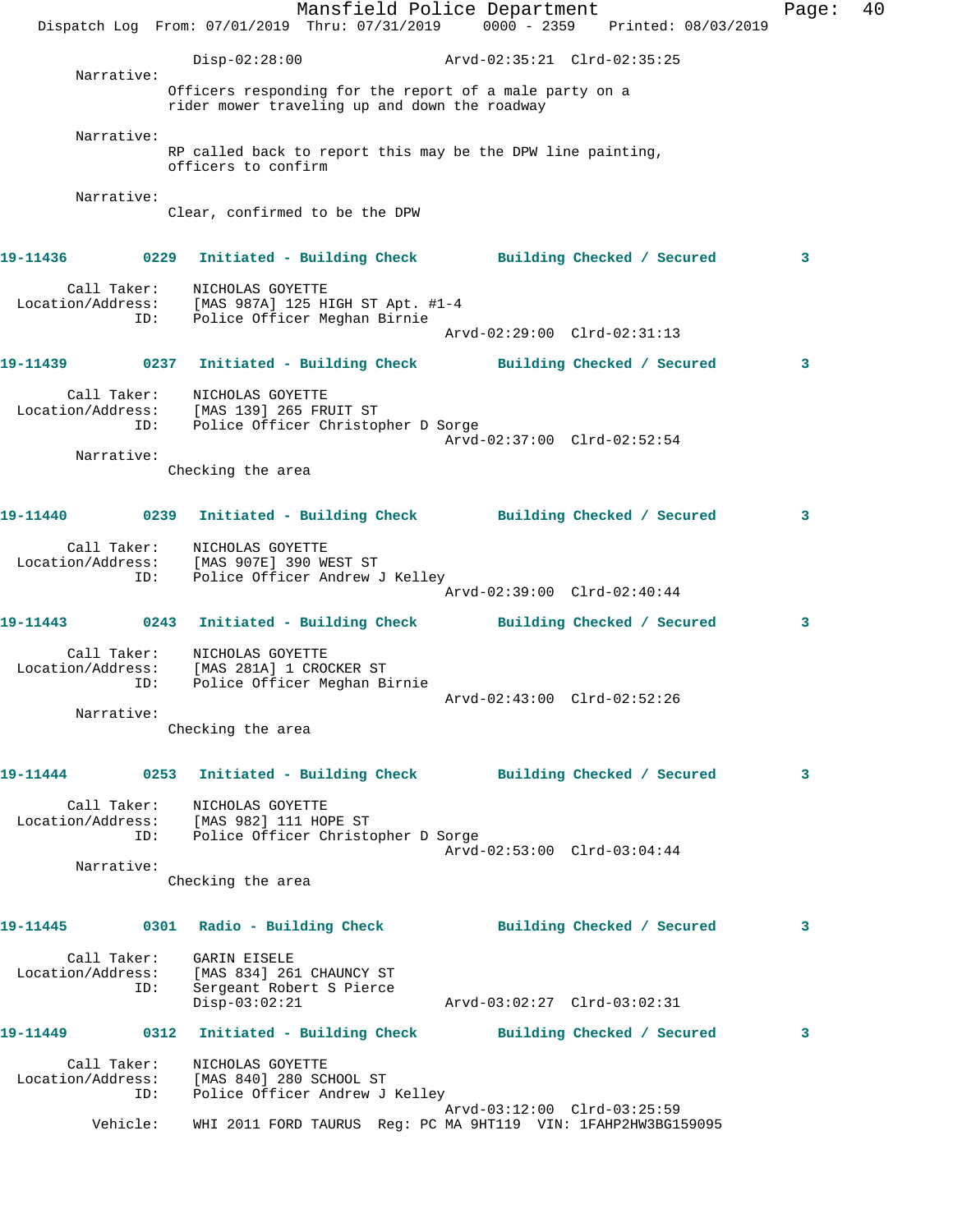| Narrative:<br>Checking the area<br>Narrative:<br>Ofc. Kelley reports speaking with a party playing Pokemon GO<br>in the lot, will be clearing shortly<br>19-11450 0321<br>Initiated - Building Check Building Checked / Secured<br>3<br>Call Taker:<br>NICHOLAS GOYETTE<br>Location/Address: [MAS] 4 ERICK RD @ 15 BONNEY LN<br>Police Officer Christopher D Sorge<br>ID:<br>Arvd-03:21:00 Clrd-03:26:32<br>Narrative:<br>Checking the area<br>19-11451 		 0359 Initiated - Building Check 		 Building Checked / Secured<br>3<br>Call Taker: NICHOLAS GOYETTE<br>Location/Address: [MAS 820C] 31 PLYMOUTH ST<br>Police Officer Patrick J Pennie<br>ID:<br>Arvd-03:59:00 Clrd-04:05:04<br>Narrative:<br>Checking the area<br>19-11454      0455   Initiated - Building Check      Building Checked / Secured<br>3<br>Call Taker:<br>MICHOLAS GOYETTE<br>Location/Address: [MAS 820C] 31 PLYMOUTH ST<br>Officer Joshua Knowles<br>ID:<br>Arvd-04:55:00 Clrd-05:16:47<br>Narrative:<br>Checking the area<br>3<br>Call Taker: NICHOLAS GOYETTE<br>Location/Address:<br>[MAS 820C] 31 PLYMOUTH ST<br>ID: Police Officer Patrick J Pennie<br>Arvd-05:59:00 Clrd-06:05:25<br>Narrative:<br>Checking the area<br>19-11457    0600    Initiated - Selective Enforcement/RADAR<br>Building Checked / Secured<br>3<br>Call Taker: NICHOLAS GOYETTE<br>Location/Address: [MAS] RESERVOIR ST<br>ID: Police Officer Andrew J Kelley<br>Arvd-06:00:00 Clrd-06:36:30<br>Narrative:<br>Traffic enforcement in the area.<br>0606 Initiated - Selective Enforcement/RADAR<br>19-11458<br>Building Checked / Secured<br>3<br>Call Taker: NICHOLAS GOYETTE<br>Location/Address: [MAS] 500 EAST ST<br>ID: Police Officer Christopher D Sorge<br>Arvd-06:06:00 Clrd-06:49:18<br>Narrative:<br>Traffic enforcement in the area.<br>Narrative:<br>No violations | Dispatch Log From: 07/01/2019 Thru: 07/31/2019 0000 - 2359 Printed: 08/03/2019 | Mansfield Police Department |  |  | Page: | 41 |  |
|----------------------------------------------------------------------------------------------------------------------------------------------------------------------------------------------------------------------------------------------------------------------------------------------------------------------------------------------------------------------------------------------------------------------------------------------------------------------------------------------------------------------------------------------------------------------------------------------------------------------------------------------------------------------------------------------------------------------------------------------------------------------------------------------------------------------------------------------------------------------------------------------------------------------------------------------------------------------------------------------------------------------------------------------------------------------------------------------------------------------------------------------------------------------------------------------------------------------------------------------------------------------------------------------------------------------------------------------------------------------------------------------------------------------------------------------------------------------------------------------------------------------------------------------------------------------------------------------------------------------------------------------------------------------------------------------------------------------------------------------------------------------------------------------------------------------------------------|--------------------------------------------------------------------------------|-----------------------------|--|--|-------|----|--|
|                                                                                                                                                                                                                                                                                                                                                                                                                                                                                                                                                                                                                                                                                                                                                                                                                                                                                                                                                                                                                                                                                                                                                                                                                                                                                                                                                                                                                                                                                                                                                                                                                                                                                                                                                                                                                                        |                                                                                |                             |  |  |       |    |  |
|                                                                                                                                                                                                                                                                                                                                                                                                                                                                                                                                                                                                                                                                                                                                                                                                                                                                                                                                                                                                                                                                                                                                                                                                                                                                                                                                                                                                                                                                                                                                                                                                                                                                                                                                                                                                                                        |                                                                                |                             |  |  |       |    |  |
|                                                                                                                                                                                                                                                                                                                                                                                                                                                                                                                                                                                                                                                                                                                                                                                                                                                                                                                                                                                                                                                                                                                                                                                                                                                                                                                                                                                                                                                                                                                                                                                                                                                                                                                                                                                                                                        |                                                                                |                             |  |  |       |    |  |
|                                                                                                                                                                                                                                                                                                                                                                                                                                                                                                                                                                                                                                                                                                                                                                                                                                                                                                                                                                                                                                                                                                                                                                                                                                                                                                                                                                                                                                                                                                                                                                                                                                                                                                                                                                                                                                        |                                                                                |                             |  |  |       |    |  |
|                                                                                                                                                                                                                                                                                                                                                                                                                                                                                                                                                                                                                                                                                                                                                                                                                                                                                                                                                                                                                                                                                                                                                                                                                                                                                                                                                                                                                                                                                                                                                                                                                                                                                                                                                                                                                                        |                                                                                |                             |  |  |       |    |  |
|                                                                                                                                                                                                                                                                                                                                                                                                                                                                                                                                                                                                                                                                                                                                                                                                                                                                                                                                                                                                                                                                                                                                                                                                                                                                                                                                                                                                                                                                                                                                                                                                                                                                                                                                                                                                                                        |                                                                                |                             |  |  |       |    |  |
|                                                                                                                                                                                                                                                                                                                                                                                                                                                                                                                                                                                                                                                                                                                                                                                                                                                                                                                                                                                                                                                                                                                                                                                                                                                                                                                                                                                                                                                                                                                                                                                                                                                                                                                                                                                                                                        |                                                                                |                             |  |  |       |    |  |
|                                                                                                                                                                                                                                                                                                                                                                                                                                                                                                                                                                                                                                                                                                                                                                                                                                                                                                                                                                                                                                                                                                                                                                                                                                                                                                                                                                                                                                                                                                                                                                                                                                                                                                                                                                                                                                        |                                                                                |                             |  |  |       |    |  |
|                                                                                                                                                                                                                                                                                                                                                                                                                                                                                                                                                                                                                                                                                                                                                                                                                                                                                                                                                                                                                                                                                                                                                                                                                                                                                                                                                                                                                                                                                                                                                                                                                                                                                                                                                                                                                                        |                                                                                |                             |  |  |       |    |  |
|                                                                                                                                                                                                                                                                                                                                                                                                                                                                                                                                                                                                                                                                                                                                                                                                                                                                                                                                                                                                                                                                                                                                                                                                                                                                                                                                                                                                                                                                                                                                                                                                                                                                                                                                                                                                                                        |                                                                                |                             |  |  |       |    |  |
|                                                                                                                                                                                                                                                                                                                                                                                                                                                                                                                                                                                                                                                                                                                                                                                                                                                                                                                                                                                                                                                                                                                                                                                                                                                                                                                                                                                                                                                                                                                                                                                                                                                                                                                                                                                                                                        |                                                                                |                             |  |  |       |    |  |
|                                                                                                                                                                                                                                                                                                                                                                                                                                                                                                                                                                                                                                                                                                                                                                                                                                                                                                                                                                                                                                                                                                                                                                                                                                                                                                                                                                                                                                                                                                                                                                                                                                                                                                                                                                                                                                        |                                                                                |                             |  |  |       |    |  |
|                                                                                                                                                                                                                                                                                                                                                                                                                                                                                                                                                                                                                                                                                                                                                                                                                                                                                                                                                                                                                                                                                                                                                                                                                                                                                                                                                                                                                                                                                                                                                                                                                                                                                                                                                                                                                                        |                                                                                |                             |  |  |       |    |  |
|                                                                                                                                                                                                                                                                                                                                                                                                                                                                                                                                                                                                                                                                                                                                                                                                                                                                                                                                                                                                                                                                                                                                                                                                                                                                                                                                                                                                                                                                                                                                                                                                                                                                                                                                                                                                                                        |                                                                                |                             |  |  |       |    |  |
|                                                                                                                                                                                                                                                                                                                                                                                                                                                                                                                                                                                                                                                                                                                                                                                                                                                                                                                                                                                                                                                                                                                                                                                                                                                                                                                                                                                                                                                                                                                                                                                                                                                                                                                                                                                                                                        |                                                                                |                             |  |  |       |    |  |
|                                                                                                                                                                                                                                                                                                                                                                                                                                                                                                                                                                                                                                                                                                                                                                                                                                                                                                                                                                                                                                                                                                                                                                                                                                                                                                                                                                                                                                                                                                                                                                                                                                                                                                                                                                                                                                        |                                                                                |                             |  |  |       |    |  |
|                                                                                                                                                                                                                                                                                                                                                                                                                                                                                                                                                                                                                                                                                                                                                                                                                                                                                                                                                                                                                                                                                                                                                                                                                                                                                                                                                                                                                                                                                                                                                                                                                                                                                                                                                                                                                                        |                                                                                |                             |  |  |       |    |  |
|                                                                                                                                                                                                                                                                                                                                                                                                                                                                                                                                                                                                                                                                                                                                                                                                                                                                                                                                                                                                                                                                                                                                                                                                                                                                                                                                                                                                                                                                                                                                                                                                                                                                                                                                                                                                                                        |                                                                                |                             |  |  |       |    |  |
|                                                                                                                                                                                                                                                                                                                                                                                                                                                                                                                                                                                                                                                                                                                                                                                                                                                                                                                                                                                                                                                                                                                                                                                                                                                                                                                                                                                                                                                                                                                                                                                                                                                                                                                                                                                                                                        |                                                                                |                             |  |  |       |    |  |
|                                                                                                                                                                                                                                                                                                                                                                                                                                                                                                                                                                                                                                                                                                                                                                                                                                                                                                                                                                                                                                                                                                                                                                                                                                                                                                                                                                                                                                                                                                                                                                                                                                                                                                                                                                                                                                        |                                                                                |                             |  |  |       |    |  |
|                                                                                                                                                                                                                                                                                                                                                                                                                                                                                                                                                                                                                                                                                                                                                                                                                                                                                                                                                                                                                                                                                                                                                                                                                                                                                                                                                                                                                                                                                                                                                                                                                                                                                                                                                                                                                                        |                                                                                |                             |  |  |       |    |  |
|                                                                                                                                                                                                                                                                                                                                                                                                                                                                                                                                                                                                                                                                                                                                                                                                                                                                                                                                                                                                                                                                                                                                                                                                                                                                                                                                                                                                                                                                                                                                                                                                                                                                                                                                                                                                                                        |                                                                                |                             |  |  |       |    |  |
|                                                                                                                                                                                                                                                                                                                                                                                                                                                                                                                                                                                                                                                                                                                                                                                                                                                                                                                                                                                                                                                                                                                                                                                                                                                                                                                                                                                                                                                                                                                                                                                                                                                                                                                                                                                                                                        |                                                                                |                             |  |  |       |    |  |
|                                                                                                                                                                                                                                                                                                                                                                                                                                                                                                                                                                                                                                                                                                                                                                                                                                                                                                                                                                                                                                                                                                                                                                                                                                                                                                                                                                                                                                                                                                                                                                                                                                                                                                                                                                                                                                        |                                                                                |                             |  |  |       |    |  |
|                                                                                                                                                                                                                                                                                                                                                                                                                                                                                                                                                                                                                                                                                                                                                                                                                                                                                                                                                                                                                                                                                                                                                                                                                                                                                                                                                                                                                                                                                                                                                                                                                                                                                                                                                                                                                                        |                                                                                |                             |  |  |       |    |  |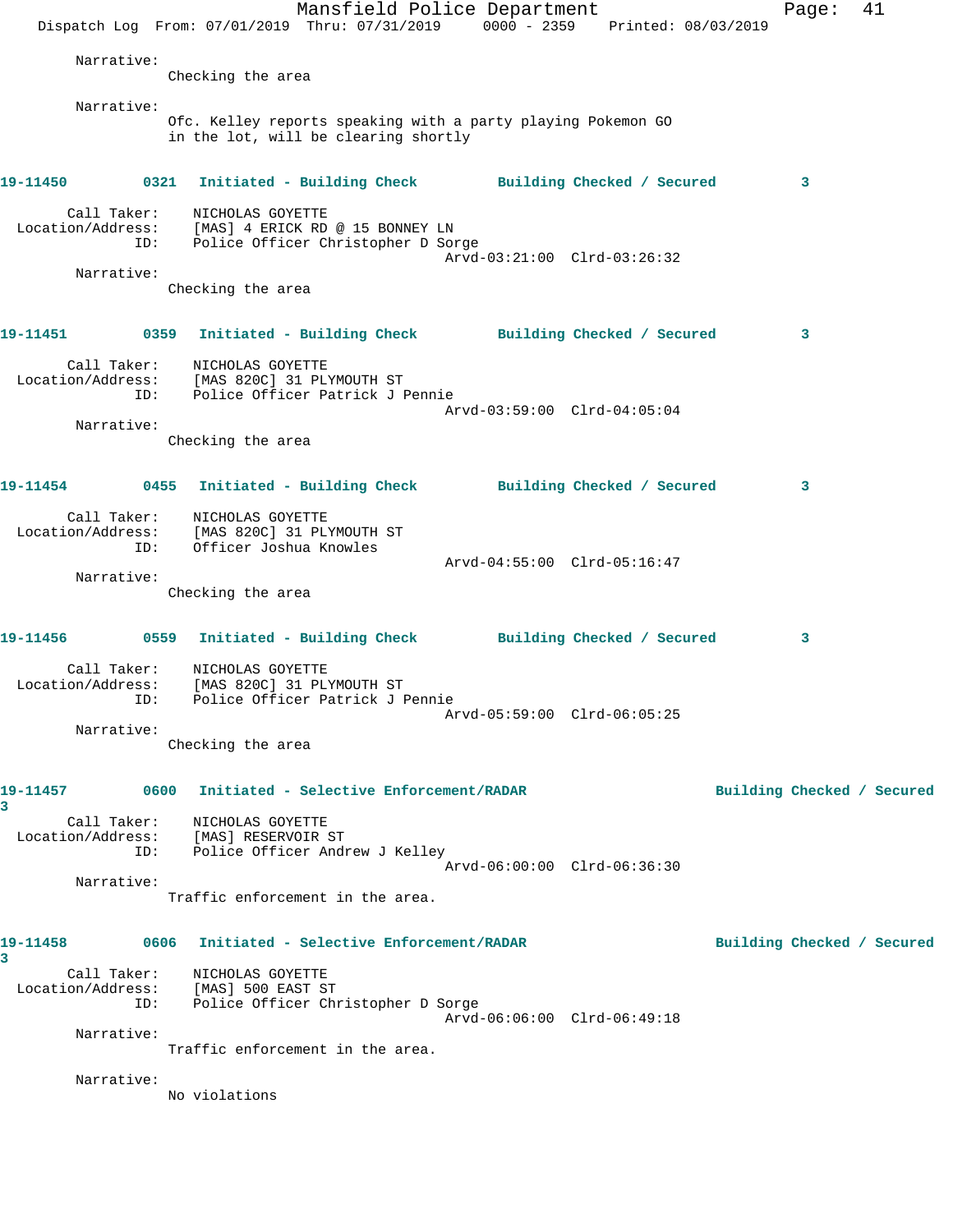Mansfield Police Department Fage: 42 Dispatch Log From: 07/01/2019 Thru: 07/31/2019 0000 - 2359 Printed: 08/03/2019 **19-11459 0608 Initiated - Selective Enforcement/RADAR Building Checked / Secured 3**  Call Taker: NICHOLAS GOYETTE Location/Address: [MAS] HOPE ST ID: Police Officer Meghan Birnie Arvd-06:08:00 Clrd-06:36:58 Narrative: Traffic enforcement in the area. **19-11460 0645 Radio - Proactive Patrol Building Checked / Secured 3** Call Taker: Kieran M Ruth Location/Address: [MAS 820C] 31 PLYMOUTH ST Narrative: Ofc. Mello checking the front. **19-11462 0713 Radio - Building Check Building Checked / Secured 3** Call Taker: Kieran M Ruth Location/Address: [MAS 820C] 31 PLYMOUTH ST ID: Police Officer Patrick J Pennie Disp-07:14:00 Arvd-07:16:11 Clrd-07:32:25 **19-11465 0826 Walk-In - Child Safety Seat Program Services Rendered 3**  Call Taker: Support Staff Matthew Todesco Location/Address: [MAS 153] 50 WEST ST ID: Police Officer Nicole M Boldrighini Disp-08:40:23 Arvd-08:42:16 Clrd-08:44:18 Patrolman David Schepis Vehicle: BLK 2016 HOND UT CRV Reg: PC MA 4304NM VIN: 5J6RM4H39GL140682 Narrative: Ofc. Boldrighini is off installing a child safety seat. Narrative: 1 seat installed **19-11467 0852 Initiated - Proactive Patrol Building Checked / Secured 3** Call Taker: Kieran M Ruth Location/Address: [MAS 411] 60 FORBES BLVD ID: Police Officer Michael T Fitzgerald Arvd-08:52:00 Clrd-08:56:58 Narrative: Ofc. Fitzgerald checking the area **19-11468 0854 Initiated - Proactive Patrol Building Checked / Secured 3** Call Taker: Kieran M Ruth Location/Address: [MAS 417] 9 FRANCIS AVE ID: Police Officer Joshua S Ellender Arvd-08:54:00 Clrd-09:11:35 Narrative: Checking the area. **19-11469 0900 Initiated - Selective Enforcement/RADAR Building Checked / Secured 3**  Call Taker: Kieran M Ruth Location/Address: [MAS] TREMONT ST ID: Police Officer Michael T Fitzgerald Arvd-09:00:00 Clrd-09:28:30 Narrative: Traffic enforcement in the area. Narrative: No violations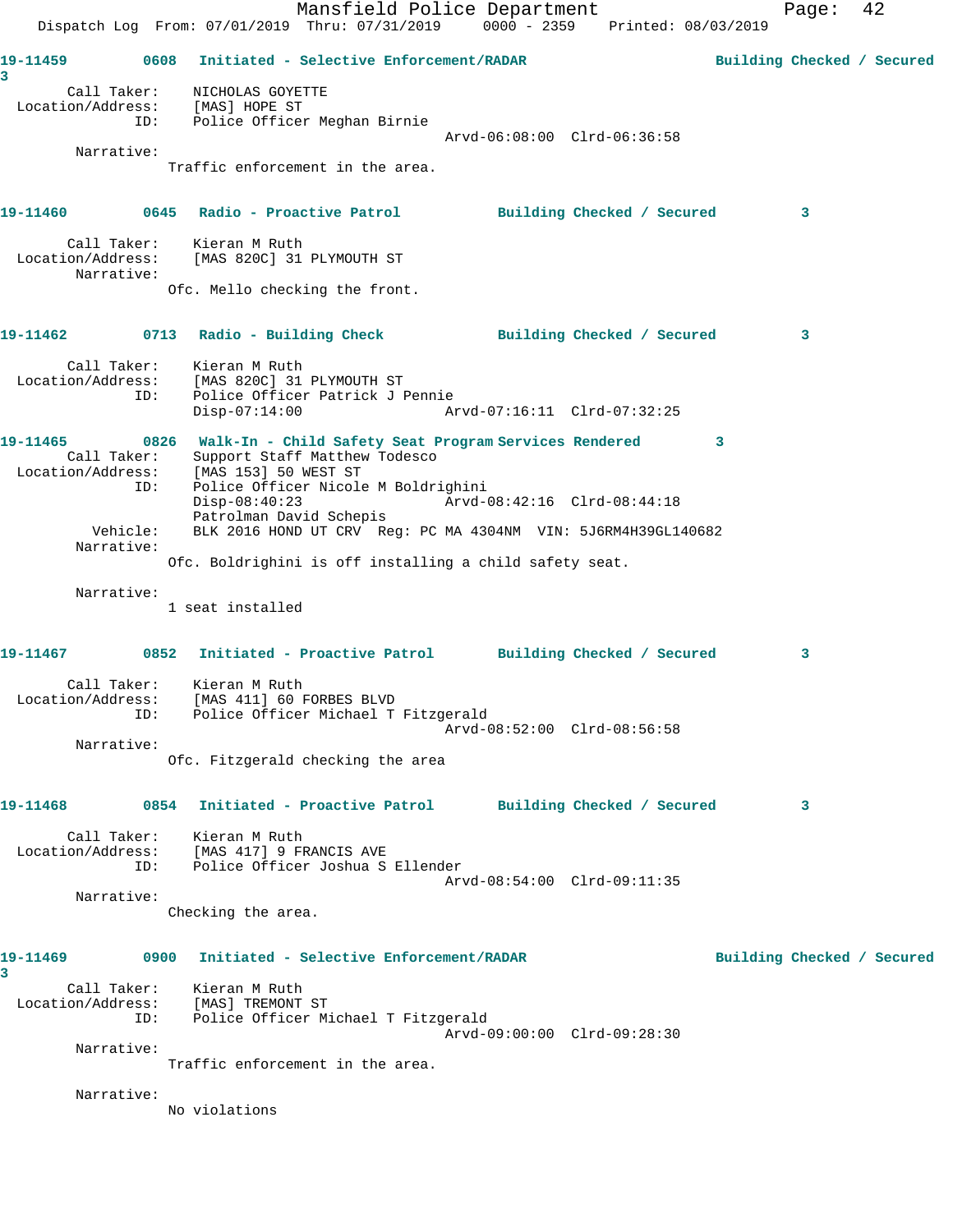|                                                                                  |                                                                                  | Mansfield Police Department                                                                   |  |                             | Page:                     | 43 |
|----------------------------------------------------------------------------------|----------------------------------------------------------------------------------|-----------------------------------------------------------------------------------------------|--|-----------------------------|---------------------------|----|
|                                                                                  | Dispatch Log From: 07/01/2019 Thru: 07/31/2019 0000 - 2359 Printed: 08/03/2019   |                                                                                               |  |                             |                           |    |
|                                                                                  |                                                                                  |                                                                                               |  |                             |                           |    |
| 19-11470      0903 Initiated - Proactive Patrol     Building Checked / Secured   |                                                                                  |                                                                                               |  |                             | 3                         |    |
| Call Taker:                                                                      | Kieran M Ruth                                                                    |                                                                                               |  |                             |                           |    |
| Location/Address: [MAS 820C] 31 PLYMOUTH ST                                      |                                                                                  |                                                                                               |  |                             |                           |    |
| ID:                                                                              |                                                                                  | Sergeant Jeffrey G Bombard                                                                    |  | Arvd-09:03:00 Clrd-09:15:10 |                           |    |
| Narrative:                                                                       |                                                                                  |                                                                                               |  |                             |                           |    |
|                                                                                  | Checking the front and back                                                      |                                                                                               |  |                             |                           |    |
| 19-11471      0925   Initiated - Proactive Patrol     Building Checked / Secured |                                                                                  |                                                                                               |  |                             |                           |    |
|                                                                                  |                                                                                  |                                                                                               |  |                             | 3                         |    |
|                                                                                  | Call Taker: Kieran M Ruth                                                        |                                                                                               |  |                             |                           |    |
| Location/Address: [MAS 451B] 500 EAST ST<br>ID:                                  |                                                                                  | Police Officer Nicole M Boldrighini                                                           |  |                             |                           |    |
|                                                                                  |                                                                                  |                                                                                               |  | Arvd-09:25:00 Clrd-09:31:49 |                           |    |
| Narrative:                                                                       | Patrolman David Schepis                                                          |                                                                                               |  |                             |                           |    |
|                                                                                  | Checking the area.                                                               |                                                                                               |  |                             |                           |    |
|                                                                                  |                                                                                  |                                                                                               |  |                             |                           |    |
| 19-11475    1050    Initiated - Selective Enforcement/RADAR                      |                                                                                  |                                                                                               |  |                             | Citation / Warning Issued |    |
| 3                                                                                | Call Taker: Kieran M Ruth                                                        |                                                                                               |  |                             |                           |    |
| Location/Address: [MAS] 562 MAPLE ST @ 3 JENNIFER DR                             |                                                                                  |                                                                                               |  |                             |                           |    |
| ID:                                                                              |                                                                                  | Police Officer Nicole M Boldrighini                                                           |  |                             |                           |    |
|                                                                                  | Patrolman David Schepis                                                          |                                                                                               |  | Arvd-10:50:00 Clrd-11:53:37 |                           |    |
| ID:                                                                              | Patrolman JAMES J HEADD                                                          |                                                                                               |  |                             |                           |    |
| Vehicle:                                                                         | $Disp-11:10:50$<br>GRY 2007 JEEP PATRIO Reg: PC MA 7DC199 VIN: 1J8FT28W57D399022 |                                                                                               |  | Arvd-11:10:54 Clrd-11:18:44 |                           |    |
| Narrative:                                                                       |                                                                                  |                                                                                               |  |                             |                           |    |
|                                                                                  | Traffic enforcement in the area.                                                 |                                                                                               |  |                             |                           |    |
| Narrative:                                                                       |                                                                                  |                                                                                               |  |                             |                           |    |
|                                                                                  | Out with MA/7DC199, cited for speed                                              |                                                                                               |  |                             |                           |    |
|                                                                                  |                                                                                  |                                                                                               |  |                             |                           |    |
| 19-11476 1050 Initiated - Proactive Patrol Building Checked / Secured            |                                                                                  |                                                                                               |  |                             | 3                         |    |
| Call Taker:                                                                      | Kieran M Ruth                                                                    |                                                                                               |  |                             |                           |    |
| Location/Address: [MAS 840] 280 SCHOOL ST                                        |                                                                                  | Police Officer Michael T Fitzgerald                                                           |  |                             |                           |    |
| ID:                                                                              |                                                                                  |                                                                                               |  | Arvd-10:50:00 Clrd-11:06:46 |                           |    |
| Narrative:                                                                       |                                                                                  |                                                                                               |  |                             |                           |    |
|                                                                                  | Checking the area.                                                               |                                                                                               |  |                             |                           |    |
| 19-11478                                                                         | 1106 Initiated - Proactive Patrol                                                |                                                                                               |  | Building Checked / Secured  | 3                         |    |
|                                                                                  |                                                                                  |                                                                                               |  |                             |                           |    |
| Call Taker:<br>Location/Address:                                                 | Kieran M Ruth<br>[MAS 820C] 31 PLYMOUTH ST                                       |                                                                                               |  |                             |                           |    |
| ID:                                                                              |                                                                                  | Sergeant Jeffrey G Bombard                                                                    |  |                             |                           |    |
|                                                                                  |                                                                                  |                                                                                               |  | Arvd-11:06:00 Clrd-11:18:31 |                           |    |
| Narrative:                                                                       | Checking the area.                                                               |                                                                                               |  |                             |                           |    |
|                                                                                  |                                                                                  |                                                                                               |  |                             |                           |    |
| 19-11479                                                                         | 1124                                                                             | Initiated - Selective Enforcement/RADAR                                                       |  |                             | Citation / Warning Issued |    |
| 3                                                                                |                                                                                  |                                                                                               |  |                             |                           |    |
| Call Taker:<br>Location/Address:                                                 | Kieran M Ruth<br>[MAS] 235 CHAUNCY ST @ 99 COPELAND DR                           |                                                                                               |  |                             |                           |    |
| ID:                                                                              |                                                                                  | Police Officer Joshua S Ellender                                                              |  |                             |                           |    |
|                                                                                  |                                                                                  |                                                                                               |  | Arvd-11:24:00 Clrd-11:51:29 |                           |    |
| Vehicle:<br>Vehicle:                                                             |                                                                                  | WHI 2006 TOYT COROLL Reg: PC MA 6YBG90 VIN: 2T1BR32E76C566356<br>2016 ACUR SW Reg: PA HJG0855 |  |                             |                           |    |
| Narrative:                                                                       |                                                                                  |                                                                                               |  |                             |                           |    |
|                                                                                  | Traffic enforcement in the area.                                                 |                                                                                               |  |                             |                           |    |
| Narrative:                                                                       |                                                                                  |                                                                                               |  |                             |                           |    |
|                                                                                  | Out with MA/6YBG90, cited for failure to stop and failure to                     |                                                                                               |  |                             |                           |    |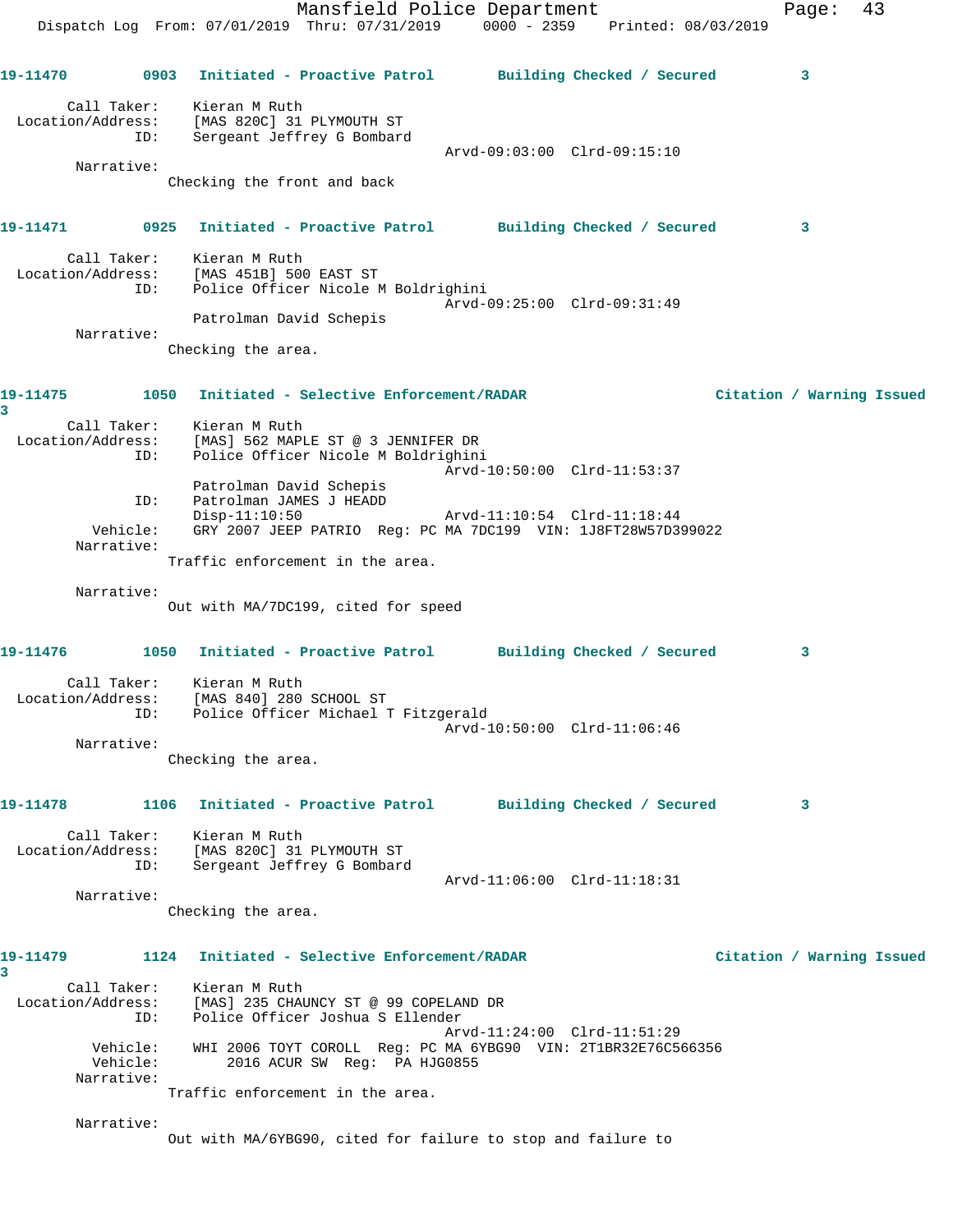Mansfield Police Department Fage: 44 Dispatch Log From: 07/01/2019 Thru: 07/31/2019 0000 - 2359 Printed: 08/03/2019 slow. Narrative: Out with PA/HJG0855, cited for failure to stop and slow **19-11481 1249 Phone - Erratic Oper MV / Road Rage Unfounded/Unverifed 3**  Call Taker: Kieran M Ruth Vicinity of: [MAS H6459] 804 WARE ST<br>ID: Police Officer Nicole M Police Officer Nicole M Boldrighini<br>Disp-12:51:28 Arvd-1 Arvd-12:58:49 Clrd-13:05:44 Patrolman David Schepis Narrative: Ofc. Boldrighini out for the report of a dirt bike going up and down the street with a male operator not wearing a helmut Narrative: Ofc. Shepis reports the area checks negative for the vehicle **19-11482 1301 Initiated - Proactive Patrol Building Checked / Secured 3** Call Taker: Kieran M Ruth Location/Address: [MAS 820C] 31 PLYMOUTH ST ID: Sergeant Jeffrey G Bombard Arvd-13:01:00 Clrd-13:13:15 Narrative: Checking the area. **19-11484 1313 Phone - Hazardous Condition - Wire Dwn Referred to Other Agency 1**  Call Taker: DAVID SULLIVAN Location/Address: [MAS] BALCOM DR @ JEWELL ST Police Officer Michael T Fitzgerald Disp-13:17:56 Arvd-13:21:13 Clrd-13:21:50 Narrative: LOW HANGING WIRE IN ROADWAY. Narrative: Ofc. Fitzgerald reports the wire is approximately 20-25 feet off the ground. MELD will be notified **19-11489 1343 Phone - Suspicious Actv / Persn / Veh Services Rendered 2**  Call Taker: Kieran M Ruth<br>Location/Address: [MAS 43] 137 M ess: [MAS 43] 137 MILL ST<br>ID: Police Officer Nicole Police Officer Nicole M Boldrighini<br>Disp-13:46:52 Arvd- Disp-13:46:52 Arvd-13:48:20 Clrd-14:07:07 Patrolman David Schepis ID: Police Officer Joshua S Ellender Disp-13:46:52 Arvd-13:51:00 Clrd-14:07:07<br>Vehicle: WHI 2007 CHRY TOWN Req: PC MA 1ERD16 VIN: 1A4GJ45R97B245 WHI 2007 CHRY TOWN Reg: PC MA 1ERD16 VIN: 1A4GJ45R97B245799 Narrative: Ofc. Boldrighini/Shepis and Ellender out to assist in removing an unwanted guest Narrative: Ofc. Shepis reports the party is leaving the premises willingly, just awaiting AAA for a tow of a vehicle MA/1ERD16 **19-11493 1416 Initiated - Proactive Patrol Building Checked / Secured 3** Call Taker: Kieran M Ruth Location/Address: [MAS 417] 9 FRANCIS AVE IMAS 4171 2 FAUNCER 100<br>Police Officer Joshua S Ellender Arvd-14:16:00 Clrd-14:26:50 Narrative: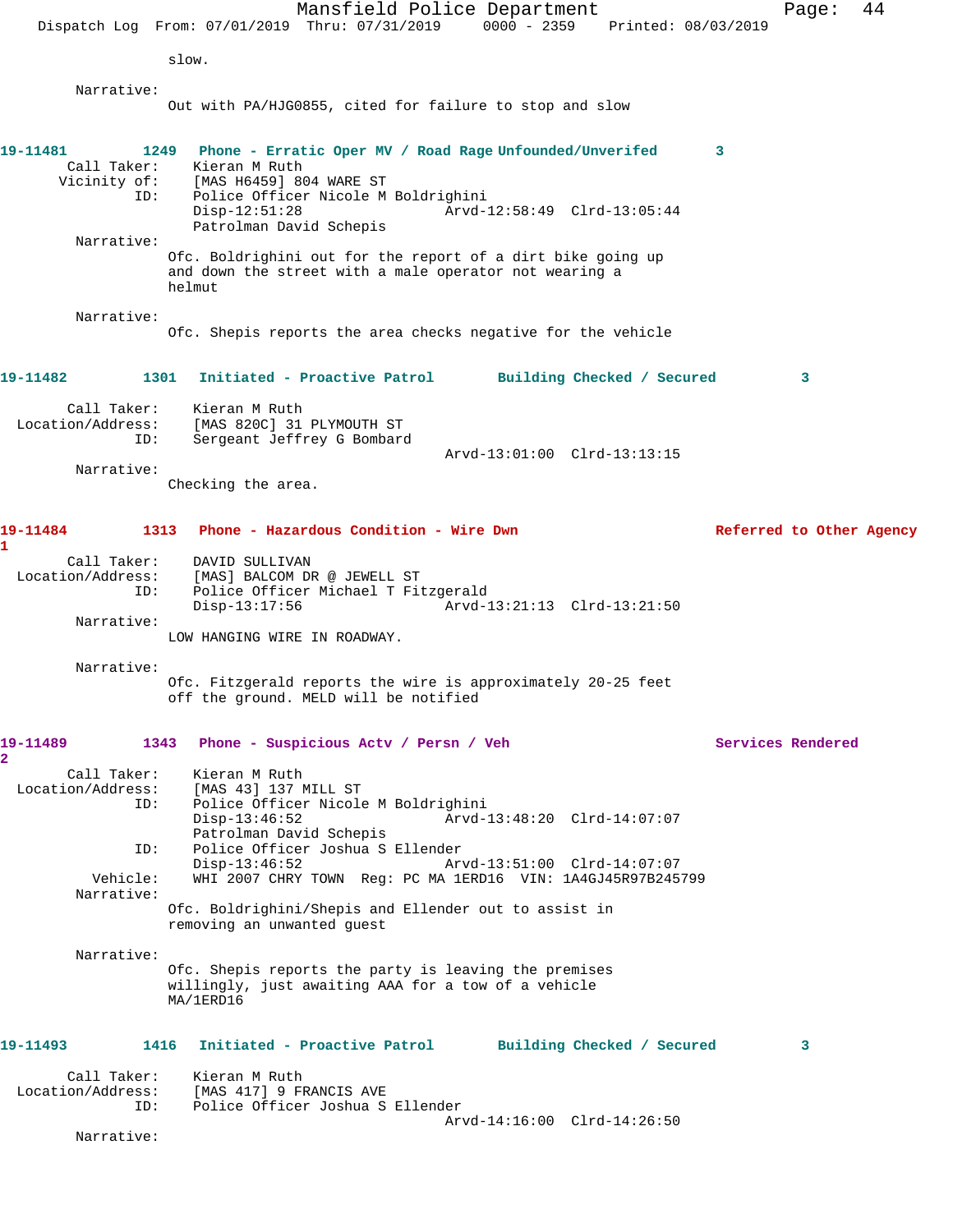Mansfield Police Department Fage: 45 Dispatch Log From: 07/01/2019 Thru: 07/31/2019 0000 - 2359 Printed: 08/03/2019 Checking the area. **19-11495 1427 Initiated - Proactive Patrol Building Checked / Secured 3** Call Taker: Kieran M Ruth Location/Address: [MAS 840] 280 SCHOOL ST ID: Police Officer Michael T Fitzgerald Arvd-14:27:00 Clrd-14:38:38 Narrative: Checking the area. **19-11496 1448 911 - Assist Fire Department Referred to Other Agency 3**  Call Taker: Kieran M Ruth Location/Address: ID: Police Officer Nicole M Boldrighini Disp-14:59:17 Arvd-14:59:26 Clrd-15:10:30 Patrolman David Schepis<br>TD: Police Officer Joshua S Police Officer Joshua S Ellender<br>Disp-14:59:23 Arv

Narrative:

Location/Address: [MAS 820C] 31 PLYMOUTH ST

Disp-14:59:23 Arvd-14:59:26 Clrd-15:10:30

**19-11497 1458 Phone - Motor Veh Acc - No Injury Services Rendered 1**  Call Taker: Kieran M Ruth Location/Address: [MAS] 287 CHAUNCY ST @ 400 RTE 140 NB ID: Police Officer Michael T Fitzgerald Disp-14:59:35 Arvd-15:00:46 Clrd-15:20:26 Vehicle: BLK 2011 NISS SENTA Reg: PC MA 49PK74 VIN: 3N1AB6AP9BL608542 Vehicle: GRY 2008 HOND Civic Hybrid Reg: PC CT 513WZL VIN: JHMFA36248S024933 Narrative: Ofc. Fizgerald out for a reported MVA with no injuries Narrative: Ofc. Fitzgerald reports no damage to either vehicle. **19-11499 1515 Initiated - Proactive Patrol Building Checked / Secured 3** Call Taker: Kieran M Ruth Location/Address: [MAS 820C] 31 PLYMOUTH ST ID: Sergeant Jeffrey G Bombard Arvd-15:15:00 Clrd-15:25:54 Narrative: Checking the area. **19-11500 1517 Phone - Child Safety Seat Program Services Rendered 3**  Call Taker: Kieran M Ruth Location/Address: [MAS 153] 50 WEST ST ID: Police Officer Nicole M Boldrighini Disp-15:18:26 Arvd-15:28:43 Clrd-15:29:46 Patrolman David Schepis Vehicle: GRY 2013 TOYT CAMRY Reg: PC MA 894VR3 VIN: 4T1BF1FK7DU681208 Narrative: Ofc. Boldrighini installing a child safety seat. Narrative: 1 seat installed **19-11502 1602 Radio - Proactive Patrol Services Rendered 3**  Call Taker: Kieran M Ruth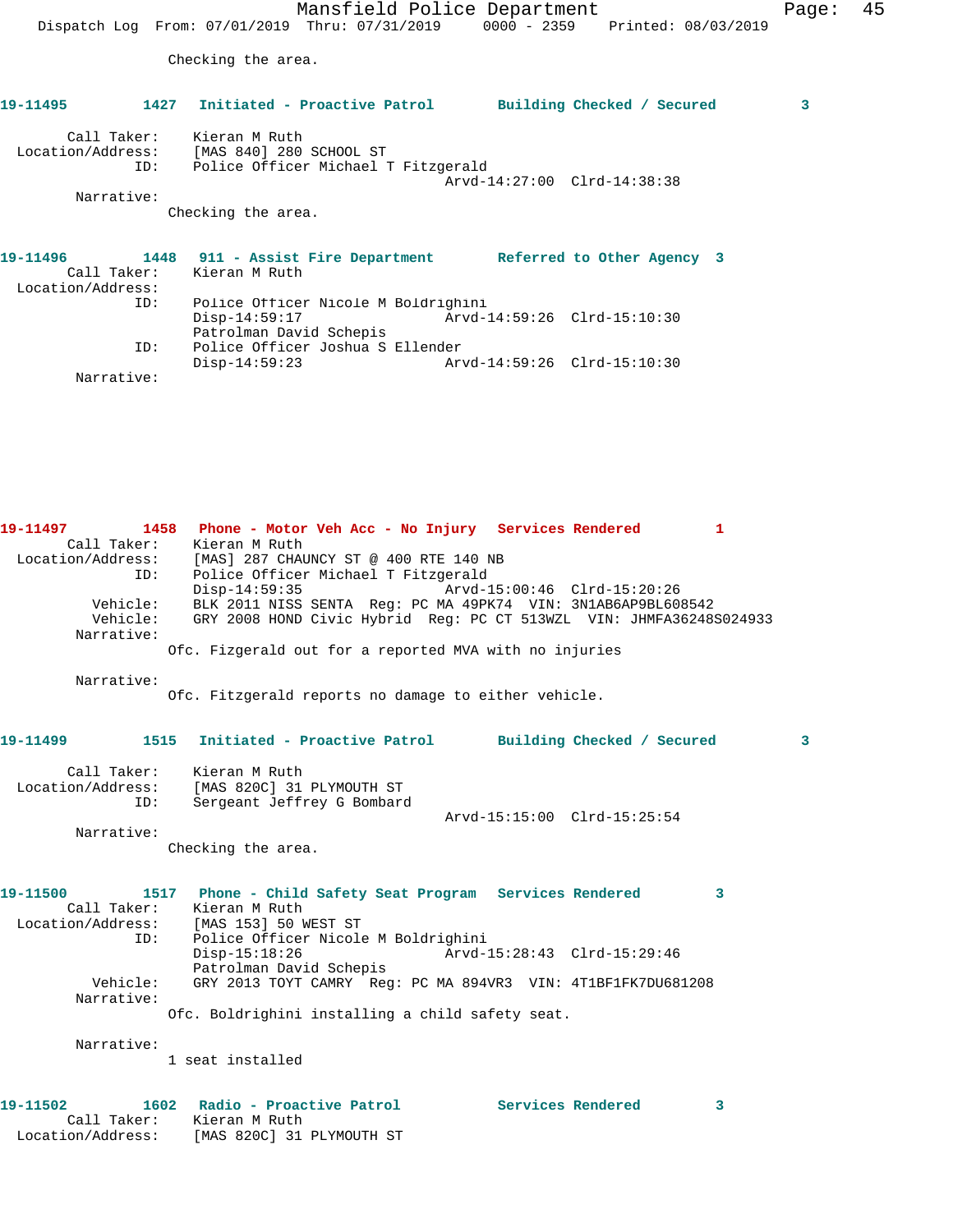Mansfield Police Department Page: 46 Dispatch Log From: 07/01/2019 Thru: 07/31/2019 0000 - 2359 Printed: 08/03/2019 ID: Support Staff Philip D Seaward<br>Disp-16:03:00 P Disp-16:03:00 Arvd-16:04:25 Clrd-16:10:00<br>ID: Support Staff Derek M Stark Support Staff Derek M Stark<br>Disp-16:04:21 Disp-16:04:21 Arvd-16:04:25 Clrd-16:09:41 Narrative: Checking the area. 19-11503 1645 Phone - Suspicious Actv / Persn / Veh Referred to Other Agency **2**  Call Taker: Kieran M Ruth<br>Location/Address: [MAS 847] RIVI [MAS 847] RIVER ST ID: Police Officer Christopher D Sorge Disp-16:47:42 Arvd-16:51:33 Clrd-17:06:49<br>ID: Police Officer Michael T Fitzgerald Police Officer Michael T Fitzgerald<br>Disp-16:47:45 Arvd-1 Arvd-16:49:43 Clrd-17:06:49 ID: Police Officer Joshua S Ellender Disp-16:49:38 Arvd-16:49:52 Clrd-17:06:49 Narrative: Ofc. Fitzgerald and Sorge out for the report of a W/M wearing a black shirt and khaki shorts down on the ground after jumping some fences Narrative: Ofc. Ellender requesting a rescue to the location Narrative: Ofc. Fitzgerald reports the party will be voluntarily transported to Sturdy Narrative: Ofc. Ellender has taken possession of the parties property. Refer To Summons: 19MAS-298-AR Summons: ZALEWSKI, STANLEY J IV<br>Address: 791 PIPER RD W SPRING 791 PIPER RD W SPRINGFIELD, MA<br>35 Age:<br>:Charges DRUG, POSSESS CLASS A DRUG, POSSESS CLASS B DRUG, POSSESS CLASS E **19-11505 1715 911 - 911 Hang-ups & Verifications Confirmed misdial/Accdntl Call 2** Call Taker: MEGHAN MILLS Location/Address: [MAS 4] 31 HAMPSHIRE ST Police Officer Joshua S Ellender<br>Disp-17:17:49 Ar Arvd-17:19:26 Clrd-17:28:33 Narrative: E911 HANG UP FROM 31 HAMPSHIRE ST THE HOLIDAY INN. Narrative: FRONT DESK REPORTS CALL CAME FROM THE POOL AREA, BUT UNKNOWN IF THERE ARE ANY ISSUES Narrative: Ofc. Ellender reports speaking to the front desk that states a 2 year old picked up a phone that atomatically dials 911. No issues at this time **19-11507 1733 Phone - Alarm - Burglar False / Accidental Alarm 1**  Kieran M Ruth Location/Address: [MAS H278] 2 VAN GEMERT DR ID: Police Officer Joshua S Ellender Disp-17:35:01 Arvd-17:39:04 Clrd-17:47:11<br>TD: Sergeant Lawrence G Crosman Sergeant Lawrence G Crosman Disp-17:35:07 Clrd-17:47:16 Narrative: Sgt. Crosman and Ofc. Ellender out for the dining room motion alarm Narrative: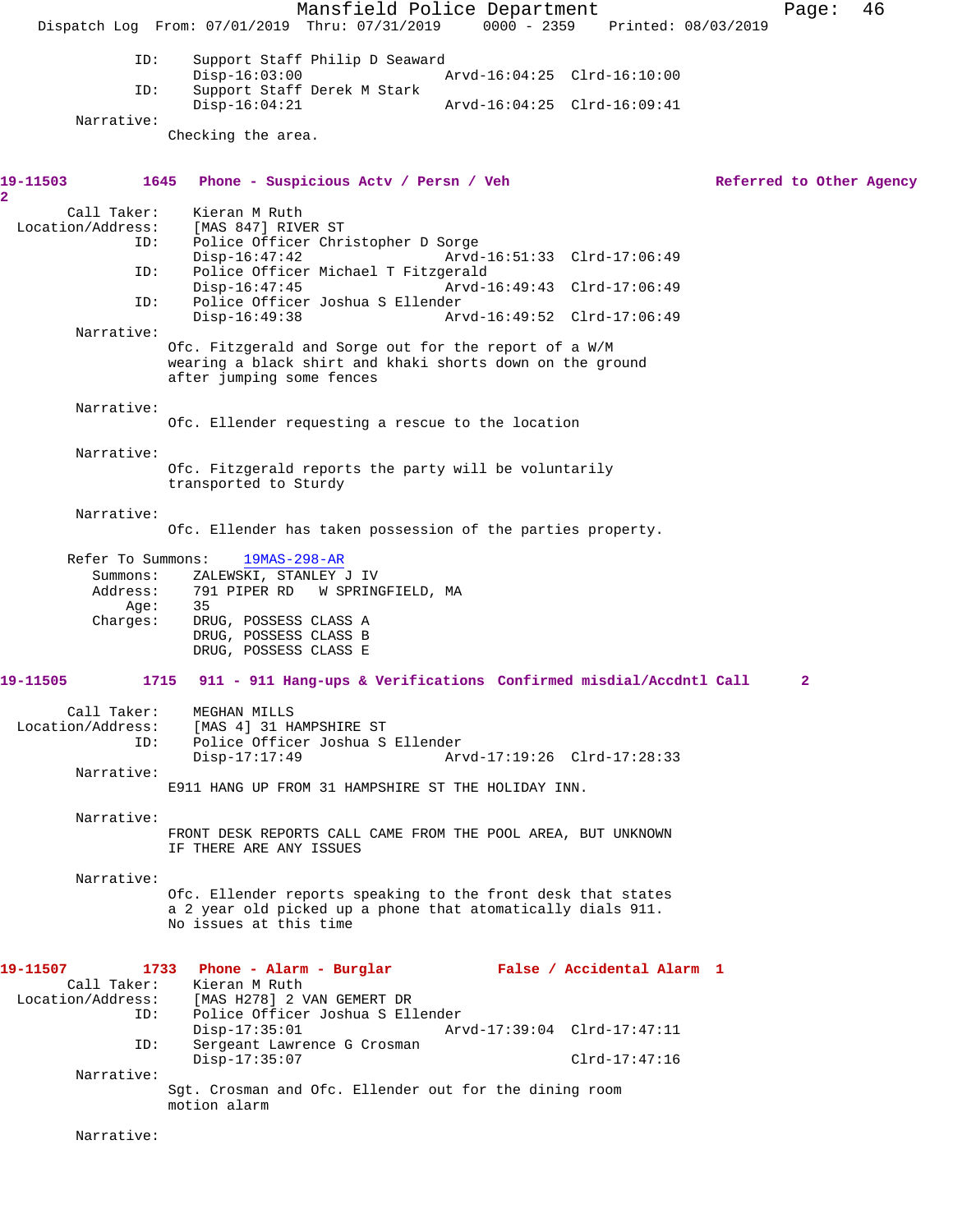Mansfield Police Department Fage: 47 Dispatch Log From: 07/01/2019 Thru: 07/31/2019 0000 - 2359 Printed: 08/03/2019 Ofc. Ellender reports the residence checks secure, a card will be issued **19-11511 1800 Radio - Proactive Patrol Building Checked / Secured 3** Call Taker: Kieran M Ruth Location/Address: [MAS 820C] 31 PLYMOUTH ST Support Staff Philip D Seaward<br>Disp-18:01:00 7 Disp-18:01:00 <br>TD: Support Staff Derek M Stark<br>TD: Support Staff Derek M Stark Support Staff Derek M Stark<br>Disp-18:02:03 Disp-18:02:03 Arvd-18:02:06 Clrd-18:12:22 Narrative: Checking the area. **19-11516 1842 Other - Assist Fire Department Referred to Other Agency 3**  Call Taker: NICHOLAS GOYETTE Location/Address: [MAS 840A] 280 SCHOOL ST Apt. #A ID: Police Officer Joshua S Ellender Disp-18:43:27 Arvd-18:45:00 Clrd-18:49:23 Narrative: Ofc. Ellender responding to assist MFD with a master box alarm activation Narrative: Clear for a 911 hangup **19-11517 1847 Phone - 911 Hang-ups & Verifications Confirmed misdial/Accdntl Call 2**  NICHOLAS GOYETTE Location/Address: [MAS H1091] 632 NORTH MAIN ST ID: Sergeant Lawrence G Crosman Disp-18:50:10 Arvd-18:53:08 Clrd-18:58:20<br>ID: Police Officer Joshua S Ellender Police Officer Joshua S Ellender<br>Disp-18:50:10 Ar Disp-18:50:10 Arvd-18:53:09 Clrd-18:58:19 Narrative: Officers responding for a 911 hangup. Zone pings within 16 meters of the residence, no success on callback Narrative: Sgt. Crosman reports units clear. The residents were able to be raised and they did not call 911, no issues in the area **19-11520 1923 Phone - Follow up Investigation Services Rendered 3**  Call Taker: NICHOLAS GOYETTE<br>Location/Address: [MAS H1886] 41 N ess: [MAS H1886] 41 NORTH ST<br>ID: Police Officer Michael ' Police Officer Michael T Fitzgerald<br>Disp-19:29:35 Arvd-1 Disp-19:29:35 Arvd-19:40:42 Clrd-19:50:42 ID: Police Officer Christopher D Sorge Disp-19:32:13 Arvd-19:50:40 Clrd-19:50:44 Narrative: Officers out to 41 North St to speak with the RP about the erratic operator from earlier and that it is located at 92 North. Clear, mv is no longer in the area and the residence does not have a mv matching the description registred to it **19-11525 2020 Initiated - Proactive Patrol Building Checked / Secured 3** Call Taker: NICHOLAS GOYETTE Location/Address: [MAS 411] 60 FORBES BLVD ID: Police Officer Joshua S Ellender Arvd-20:20:00 Clrd-20:33:32 Narrative: Checking the area.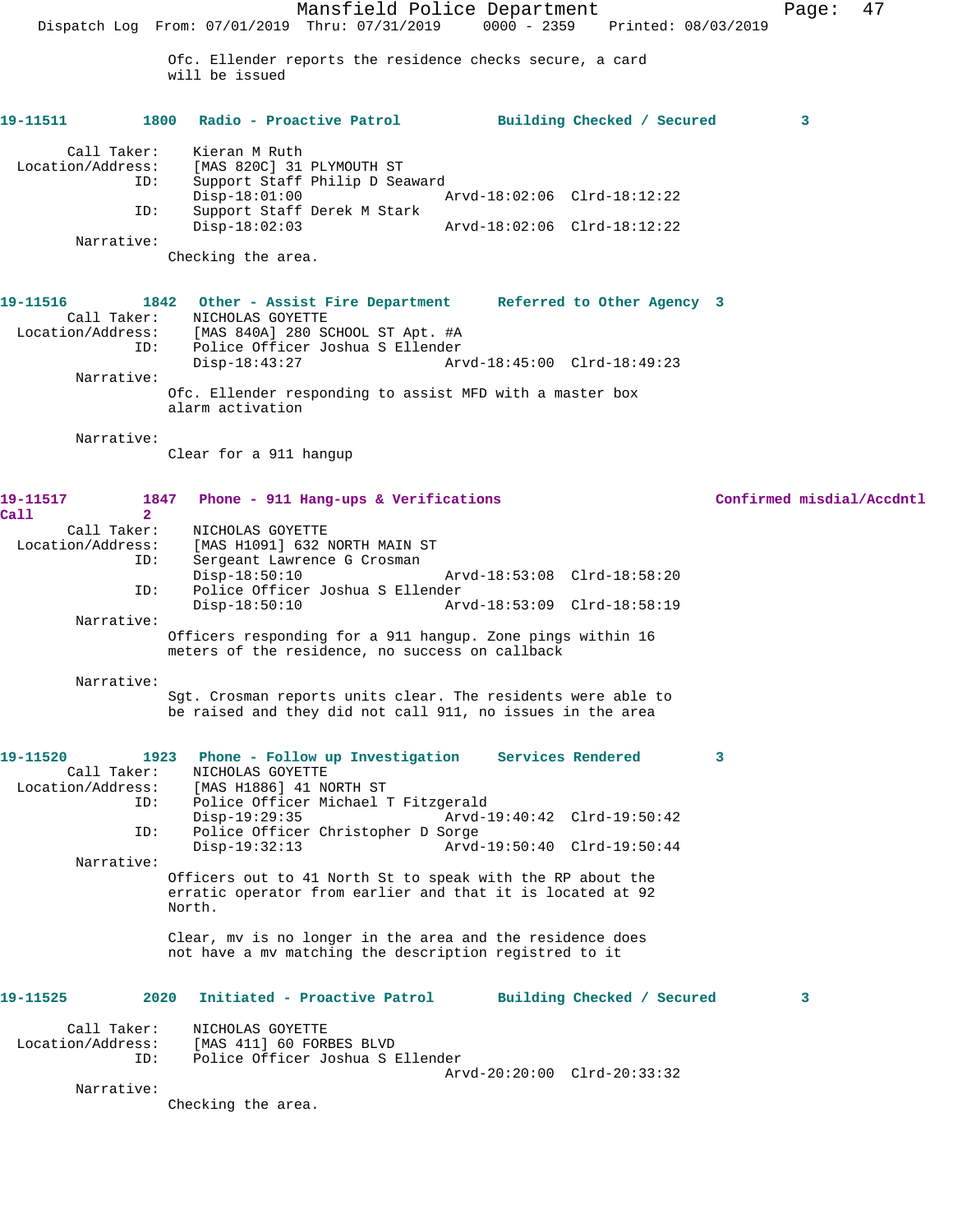Mansfield Police Department Fage: 48 Dispatch Log From: 07/01/2019 Thru: 07/31/2019 0000 - 2359 Printed: 08/03/2019 **19-11527 2031 Initiated - Proactive Patrol Building Checked / Secured 3** Call Taker: NICHOLAS GOYETTE Location/Address: [MAS 451B] 500 EAST ST ID: Police Officer Michael T Fitzgerald Arvd-20:31:00 Clrd-20:34:04 Narrative: Checking the area. **19-11528 2035 Initiated - Proactive Patrol Building Checked / Secured 3** Call Taker: NICHOLAS GOYETTE Location/Address: [MAS 417] 9 FRANCIS AVE ID: Police Officer Michael T Fitzgerald Arvd-20:35:00 Clrd-20:45:28 Narrative: Checking the area. **19-11533 2059 Phone - Fireworks / Explosives Viols. Unfounded/Unverifed 2**  Call Taker: NICHOLAS GOYETTE Location/Address: [MAS] 11 ROBINSON CT ID: Police Officer Joshua S Ellender Disp-21:14:24 Arvd-21:19:17 Clrd-21:24:15 Narrative: Ofc. Ellender responding for the report of fireworks in the area Narrative: RP reposrts fireworks are going off at her neighbors house on Robinson CT and are scaring her dogs. Narrative: Clear, nothing in the area **19-11534 2100 Initiated - Fireworks / Explosives Viols. Spoken To 2** Call Taker: NICHOLAS GOYETTE Vicinity of: [MAS] EDDY ST @ EAST ST ID: Police Officer Michael T Fitzgerald Arvd-21:00:00 Clrd-21:04:30 Narrative: Ofc. Fitzgerald spoke to a party regarding the use of fireworks and they were advised of their behavior **19-11536 2110 Initiated - Proactive Patrol Building Checked / Secured 3** Call Taker: NICHOLAS GOYETTE Location/Address: [MAS 322] 31 HAMPSHIRE ST ID: Police Officer Joshua S Ellender Arvd-21:10:00 Clrd-21:14:11 Narrative: Checking the area. **19-11537 2120 Phone - Fireworks / Explosives Viols. Spoken To 2** Call Taker: NICHOLAS GOYETTE Location/Address: [MAS] 20 WEBB PL Police Officer Christopher D Sorge<br>Disp-21:21:01 Arvd- Disp-21:21:01 Arvd-21:23:28 Clrd-21:27:10 Narrative: Report of fireworks in the area Narrative: Clear, fireworks were coming from Union st and they were advised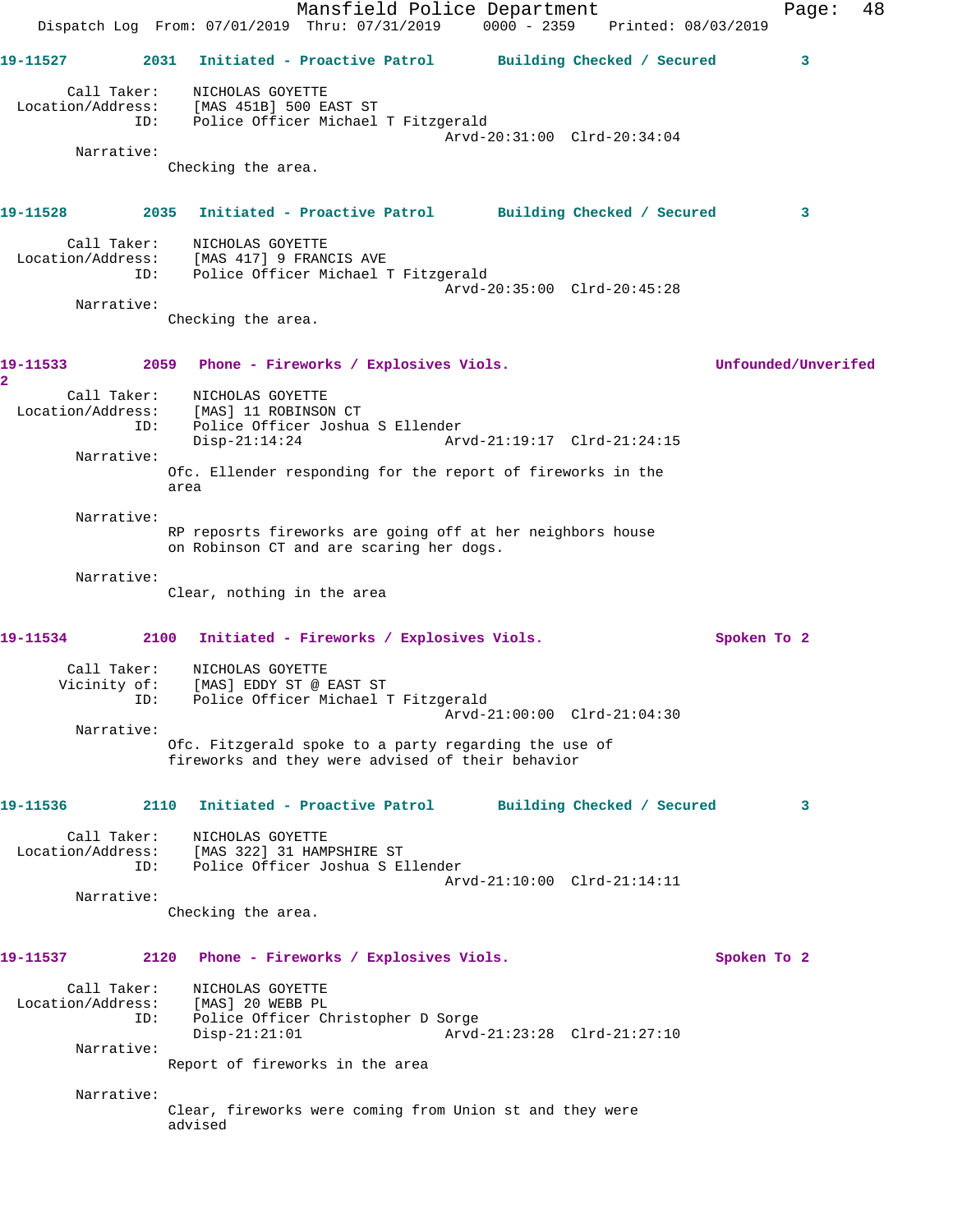Mansfield Police Department Page: 49 Dispatch Log From: 07/01/2019 Thru: 07/31/2019 0000 - 2359 Printed: 08/03/2019 **19-11539 2125 911 - Fireworks / Explosives Viols. Spoken To 2**  Call Taker: PATRICK FEENEY Vicinity of: [MAS H5505] 425 GILBERT ST ID: Police Officer Joshua S Ellender Disp-21:26:08 Arvd-21:28:25 Clrd-21:42:20 Narrative: 911 caller reports neighbor is shooting off fireworks. States it 2 houses down from the bridge on Gilbert. Narrative: Ofc. Ellender out speaking with 421 Gilbert St

 Narrative: Clear, spoke to the resident who did not deny setting off fireworks.

### **19-11540 2130 Initiated - Fireworks / Explosives Viols. Spoken To 2**

 Call Taker: NICHOLAS GOYETTE Location/Address: [MAS H1987] 32 BRANCH ST ID: Sergeant Lawrence G Crosman Arvd-21:30:00 Clrd-21:30:59

Narrative:

Sgt. Crosman reports speaking with the resident at 32 Branch St. They were setting up a fireworks display in the roadway and were advised.

#### **19-11541 2134 Initiated - Fireworks / Explosives Viols. Services Rendered 2**  Call Taker: NICHOLAS GOYETTE Location/Address: [MAS] UNION ST EXT<br>ID: Police Officer Chr. Police Officer Christopher D Sorge Arvd-21:34:00 Clrd-21:41:00

Narrative:

Out in the area for fireworks being set off

# **19-11543 2139 911 - Suspicious Actv / Persn / Veh Investigated - No Action Req. 2** Call Taker: GARIN EISELE Location/Address: [MAS 825P] 25 COBB ST Apt. #H103 ID: Police Officer Christopher D Sorge

 Disp-21:41:11 Arvd-21:42:55 Clrd-21:47:04 ID: Police Officer Michael T Fitzgerald Disp-21:41:14 Arvd-21:42:52 Clrd-21:47:01 Narrative: 911 caller reports hearing some type of banging on her

window/wall; she is not sure if someone is there, she does not see anyone there.

 Narrative: OFFICERS ON LOCATION SPOKE TO PARTY ADVISED THE BANGING NOISE IS COMING FROM THE LEGAL FIREWORKS IN SHARON

 Narrative: Clear, fireworks were the cause of the noise.

# **19-11544 2140 Initiated - Fireworks / Explosives Viols. Spoken To 2**

 Call Taker: NICHOLAS GOYETTE Location/Address: [MAS] 4 WESTVIEW DR ID: Sergeant Lawrence G Crosman Arvd-21:40:00 Clrd-21:47:53

Narrative:

Sgt. Crosman spoke to the residents about setting up a fireworks display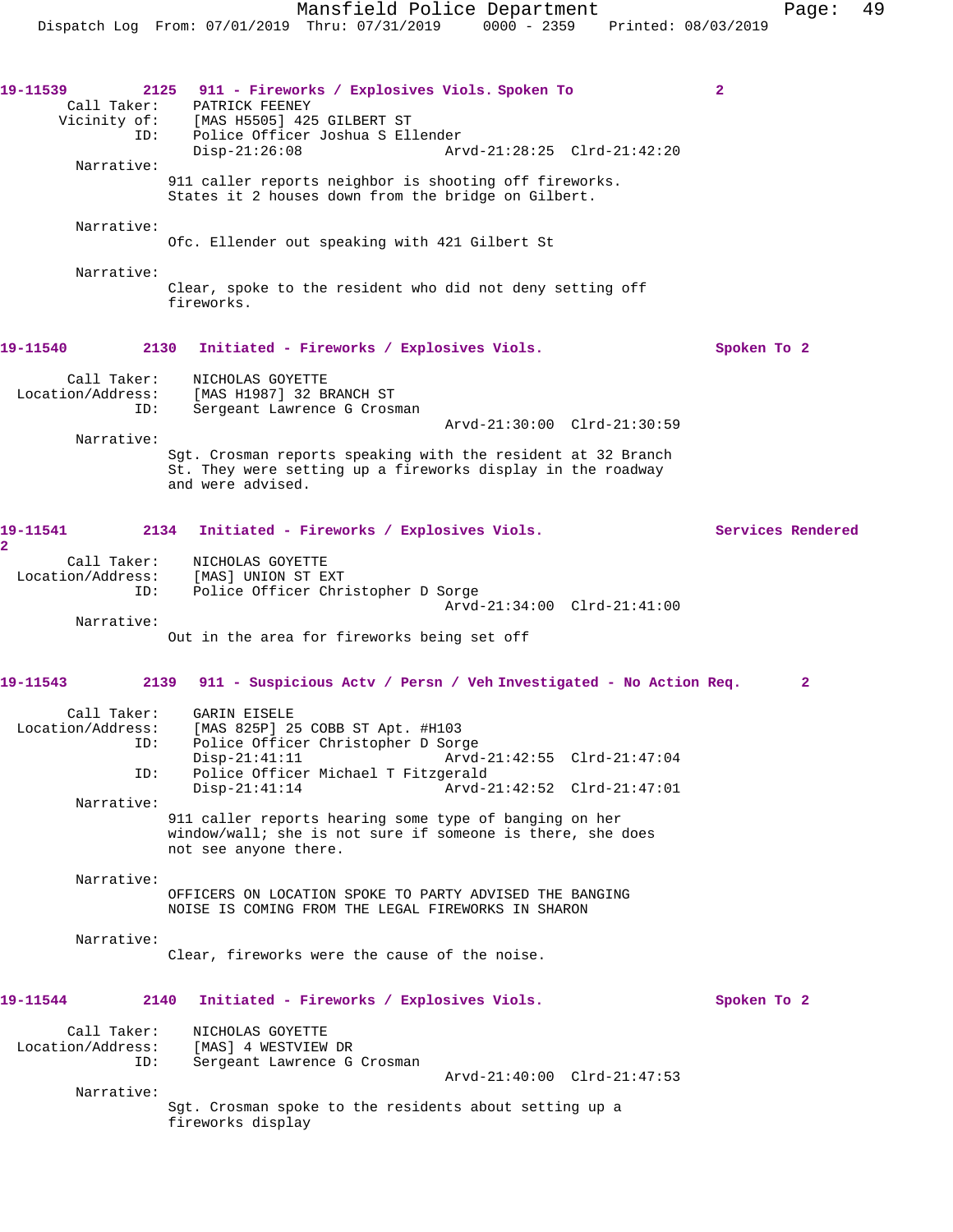**19-11546 2212 Initiated - Proactive Patrol Building Checked / Secured 3** Call Taker: NICHOLAS GOYETTE Location/Address: [MAS 280] 440 FORBES BLVD ID: Police Officer Joshua S Ellender Arvd-22:12:00 Clrd-22:15:44 Narrative: Checking the area. **19-11547 2239 911 - Suspicious Actv / Persn / Veh Services Rendered 2**  Call Taker: PATRICK FEENEY Location/Address: [MAS] 280 OTIS ST ID: Police Officer Joshua S Ellender Disp-22:41:00 Arvd-22:47:54 Clrd-22:51:00 ID: Police Officer Christopher D Sorge Disp-22:45:23 Arvd-22:47:56 Clrd-22:51:02 Narrative: 911 caller reports that his neighbors havent been home for several weeks, but all of a sudden there is a light on in the home. Narrative: RP reports no one has been seen coming or going, no m/v's in the area. Narrative:<br>Clear, is home and all checks ok. **19-11548 2309 Phone - 911 Hang-ups & Verifications Unfounded/Unverifed 2**  Call Taker: NICHOLAS GOYETTE Location/Address: [MAS 43] 137 MILL ST<br>ID: Police Officer Michae Police Officer Michael T Fitzgerald Disp-23:11:03 Arvd-23:13:23 Clrd-23:25:09 ID: Police Officer Christopher D Sorge<br>Disp-23:11:09 Arvd-Arvd-23:16:05 Clrd-23:25:11 Narrative: Officers responding for the 911 hangup Narrative: Ofc. Fitzgerald reports people outside in the area of the wireless 911 ping, nobody reports any issues. Officers to check the area Narrative: Clear, nothing showing and occupants on site report no issues. **For Date: 07/05/2019 - Friday**

### **19-11553 0023 Alarm - Alarm - Burglar False / Accidental Alarm 1**  Call Taker: GARIN EISELE Location/Address: [MAS 848] 560 WEST ST ID: Police Officer Michelle Bellevue Disp-00:24:32 Arvd-00:32:17 Clrd-00:34:28 ID: Sergeant Lawrence G Crosman Disp-00:24:32 Arvd-00:29:27 Clrd-00:34:26 Narrative: M1 M3 RESPONDING OVERHEAD DOOR #54 ZONE 79 ALARM Narrative:

Sgt. Crosman reports a Penske truck parked that appears to have been there for a while. An adubile alarm is sounding but units have no access to the building, no rep responding. Clear, card to issue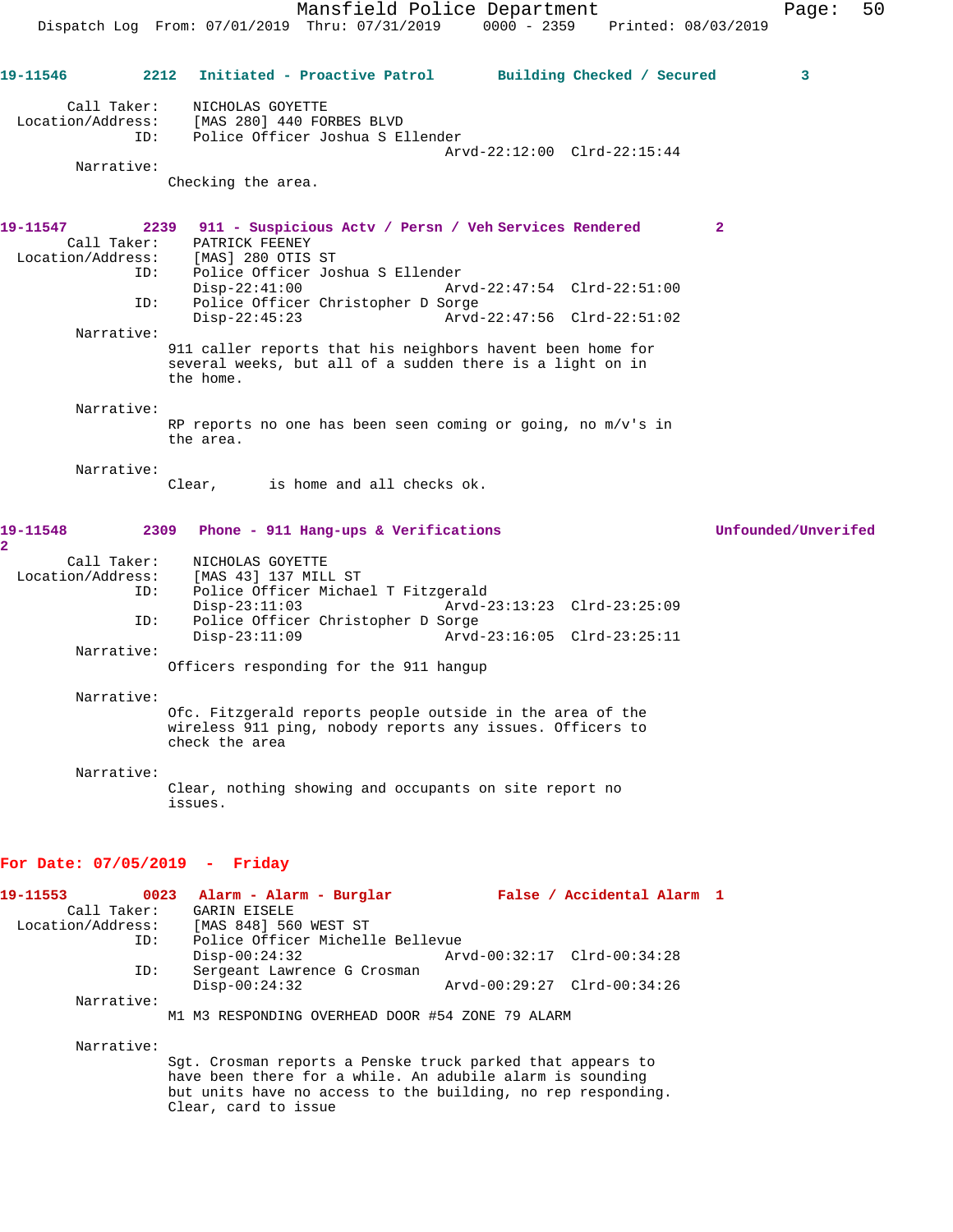|                               |                        | Dispatch Log From: 07/01/2019 Thru: 07/31/2019 0000 - 2359 Printed: 08/03/2019                    | Mansfield Police Department                               |                             |   | Page: | 51 |
|-------------------------------|------------------------|---------------------------------------------------------------------------------------------------|-----------------------------------------------------------|-----------------------------|---|-------|----|
| 19-11554                      |                        | 0046 Initiated - Proactive Patrol Building Checked / Secured                                      |                                                           |                             |   | 3     |    |
| Location/Address:             | Call Taker:            | NICHOLAS GOYETTE<br>[MAS 253] 330 PRATT ST Apt. #A                                                |                                                           |                             |   |       |    |
|                               | ID:                    | Patrolman David Schepis                                                                           |                                                           | Arvd-00:46:00 Clrd-00:48:18 |   |       |    |
|                               |                        |                                                                                                   | Police Officer Christopher D Sorge                        |                             |   |       |    |
|                               | Narrative:             | Checking the area.                                                                                |                                                           |                             |   |       |    |
| 19-11555 (1994)               |                        | 0053 Initiated - Proactive Patrol Building Checked / Secured                                      |                                                           |                             |   | 3     |    |
| Location/Address:             | Call Taker:<br>ID:     | NICHOLAS GOYETTE<br>[MAS] 1 MANSFIELD AVE<br>Sergeant Lawrence G Crosman                          |                                                           |                             |   |       |    |
|                               |                        |                                                                                                   |                                                           | Arvd-00:53:00 Clrd-00:57:21 |   |       |    |
|                               | Narrative:             | Checking the area.                                                                                |                                                           |                             |   |       |    |
| 19-11556 - 19                 |                        | 0057 Initiated - Proactive Patrol Building Checked / Secured                                      |                                                           |                             |   | 3     |    |
| Location/Address:             | Call Taker:            | NICHOLAS GOYETTE<br>[MAS] FRANCIS AVE                                                             |                                                           |                             |   |       |    |
|                               | ID:                    | Patrolman David Schepis                                                                           |                                                           | Arvd-00:57:00 Clrd-01:04:15 |   |       |    |
|                               |                        |                                                                                                   | Police Officer Christopher D Sorge                        |                             |   |       |    |
|                               | Narrative:             | Checking the area.                                                                                |                                                           |                             |   |       |    |
| 19-11557                      | 0058                   |                                                                                                   | Initiated - Proactive Patrol Building Checked / Secured   |                             |   | 3     |    |
| Location/Address:             | Call Taker:<br>ID:     | NICHOLAS GOYETTE<br>[MAS] 30 CHAUNCY ST<br>Sergeant Lawrence G Crosman                            |                                                           |                             |   |       |    |
|                               |                        |                                                                                                   |                                                           | Arvd-00:58:00 Clrd-01:00:47 |   |       |    |
|                               | Narrative:             | Checking the area.                                                                                |                                                           |                             |   |       |    |
| 19-11558                      |                        | 0100 Initiated - Proactive Patrol Building Checked / Secured                                      |                                                           |                             |   |       |    |
|                               | Call Taker:<br>ID:     | NICHOLAS GOYETTE<br>Location/Address: [MAS 202] 16 OLD COLONY WAY<br>Sergeant Lawrence G Crosman  |                                                           |                             |   |       |    |
|                               | Narrative:             |                                                                                                   |                                                           | Arvd-01:00:00 Clrd-01:06:11 |   |       |    |
|                               |                        | Standing by in the area                                                                           |                                                           |                             |   |       |    |
|                               | Narrative:             | Clear, all is quiet                                                                               |                                                           |                             |   |       |    |
| 19-11559<br>Location/Address: | Call Taker:            | 0105 Initiated - Investigations Services Rendered<br>NICHOLAS GOYETTE<br>[MAS 2] 60 FORBES BLVD   |                                                           |                             | 3 |       |    |
|                               | ID:                    |                                                                                                   | Police Officer Michelle Bellevue                          | Arvd-01:05:00 Clrd-01:22:53 |   |       |    |
|                               | ID:                    | $Disp-01:36:10$                                                                                   | Police Officer Michelle Bellevue                          | Arvd-01:36:12 Clrd-01:45:00 |   |       |    |
|                               | Vehicle:<br>Narrative: |                                                                                                   | GRY 2000 LEXS GS Req: PC MA 7XP415 VIN: JT8BD68S5Y0108548 |                             |   |       |    |
|                               |                        | Checking the area.                                                                                |                                                           |                             |   |       |    |
|                               | Narrative:             |                                                                                                   |                                                           |                             |   |       |    |
|                               |                        | Ofc. Bellevue reports seizing plates for REVO/INSC.<br>Notification left on the my for the owner. |                                                           |                             |   |       |    |
| 19-11560                      |                        | 0112 Initiated - Motor Vehicle Stop                                                               |                                                           | Citation / Warning Issued 3 |   |       |    |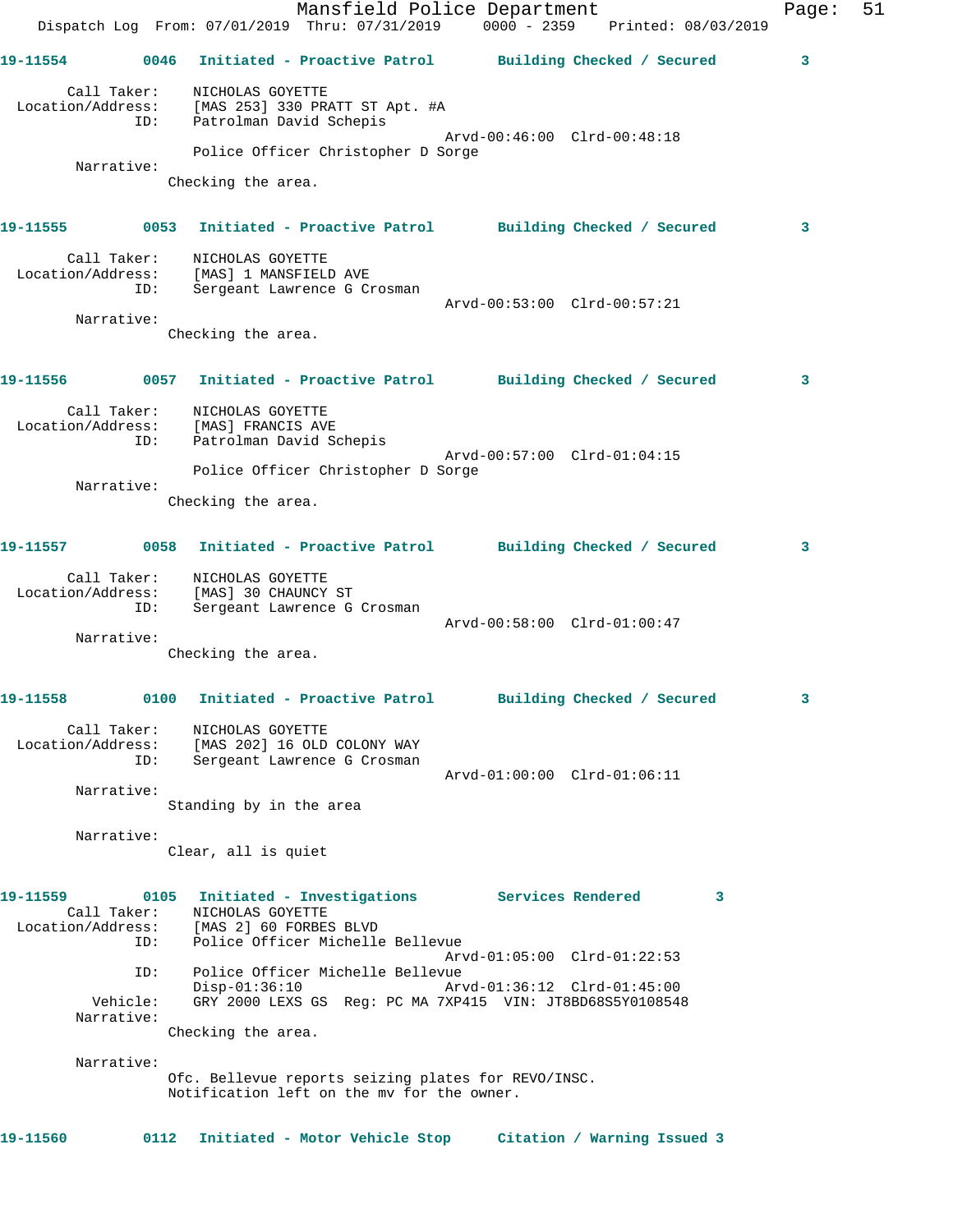|                                         | Mansfield Police Department<br>Dispatch Log From: 07/01/2019 Thru: 07/31/2019 0000 - 2359 Printed: 08/03/2019     |                             |                            | Page: | 52 |
|-----------------------------------------|-------------------------------------------------------------------------------------------------------------------|-----------------------------|----------------------------|-------|----|
|                                         |                                                                                                                   |                             |                            |       |    |
| Call Taker:<br>Location/Address:<br>ID: | NICHOLAS GOYETTE<br>[MAS] 30 CHAUNCY ST<br>Patrolman David Schepis                                                |                             |                            |       |    |
|                                         | Police Officer Christopher D Sorge                                                                                | Arvd-01:12:00 Clrd-01:18:53 |                            |       |    |
| Vehicle:<br>Narrative:                  | GRY 2011 HYUN SONATA Req: PC MA 6CZ652 VIN: 5NPEB4ACXBH139543                                                     |                             |                            |       |    |
|                                         | Out with MA 6CZ652. RO cited for defective equipment and<br>given in hand to the operator                         |                             |                            |       |    |
| 19-11562                                | 0135 Initiated - Proactive Patrol Building Checked / Secured                                                      |                             |                            | 3     |    |
| ID:                                     | Call Taker: NICHOLAS GOYETTE<br>Location/Address: [MAS 170] 255 HOPE ST<br>Patrolman David Schepis                |                             |                            |       |    |
|                                         |                                                                                                                   | Arvd-01:35:00 Clrd-01:44:16 |                            |       |    |
| Narrative:                              | Police Officer Christopher D Sorge                                                                                |                             |                            |       |    |
|                                         | Checking the area.                                                                                                |                             |                            |       |    |
|                                         | 19-11566 0149 Initiated - Proactive Patrol Building Checked / Secured                                             |                             |                            | 3     |    |
| Call Taker:                             | NICHOLAS GOYETTE<br>Location/Address: [MAS] 4 ERICK RD @ 15 BONNEY LN                                             |                             |                            |       |    |
| ID:                                     | Patrolman David Schepis                                                                                           | Arvd-01:49:00 Clrd-01:51:49 |                            |       |    |
|                                         | Police Officer Christopher D Sorge                                                                                |                             |                            |       |    |
| Narrative:                              | Checking the area.                                                                                                |                             |                            |       |    |
|                                         |                                                                                                                   |                             |                            | 3     |    |
| ID:                                     | Call Taker: NICHOLAS GOYETTE<br>Location/Address: [MAS 253A] 330 PRATT ST Apt. #B<br>Sergeant Lawrence G Crosman  |                             |                            |       |    |
|                                         |                                                                                                                   | Arvd-01:50:00 Clrd-01:51:14 |                            |       |    |
| Narrative:                              | Checking the area.                                                                                                |                             |                            |       |    |
| 19-11570                                | 0216 Initiated - Investigations                                                                                   |                             | Building Checked / Secured | 3     |    |
|                                         | Call Taker: PATRICK FEENEY                                                                                        |                             |                            |       |    |
| ID:                                     | Location/Address: [MAS 4] 31 HAMPSHIRE ST<br>ID: Police Officer Michelle<br>Police Officer Michelle Bellevue      |                             |                            |       |    |
|                                         |                                                                                                                   | Arvd-02:16:00 Clrd-02:22:33 |                            |       |    |
| 19-11571                                | 0227 Initiated - Investigations Building Checked / Secured                                                        |                             |                            | 3     |    |
| Call Taker:                             | NICHOLAS GOYETTE<br>Location/Address: [FOX 14] 4 FISHER ST                                                        |                             |                            |       |    |
| ID:                                     | Police Officer Michelle Bellevue                                                                                  | Arvd-02:27:00 Clrd-02:45:08 |                            |       |    |
| Narrative:                              |                                                                                                                   |                             |                            |       |    |
|                                         | Checking the area                                                                                                 |                             |                            |       |    |
| 19-11572                                | 0245 Initiated - Investigations Building Checked / Secured                                                        |                             |                            | 3     |    |
|                                         | Call Taker: NICHOLAS GOYETTE<br>Location/Address: [FOX 838] 2 FOXBOROUGH BLVD<br>Police Officer Michelle Bellevue |                             |                            |       |    |
| ID:                                     |                                                                                                                   | Arvd-02:45:00 Clrd-02:48:02 |                            |       |    |
| Narrative:                              | Checking the area                                                                                                 |                             |                            |       |    |
| 19-11573                                | 0257 Initiated - Proactive Patrol                                                                                 |                             | Building Checked / Secured | 3     |    |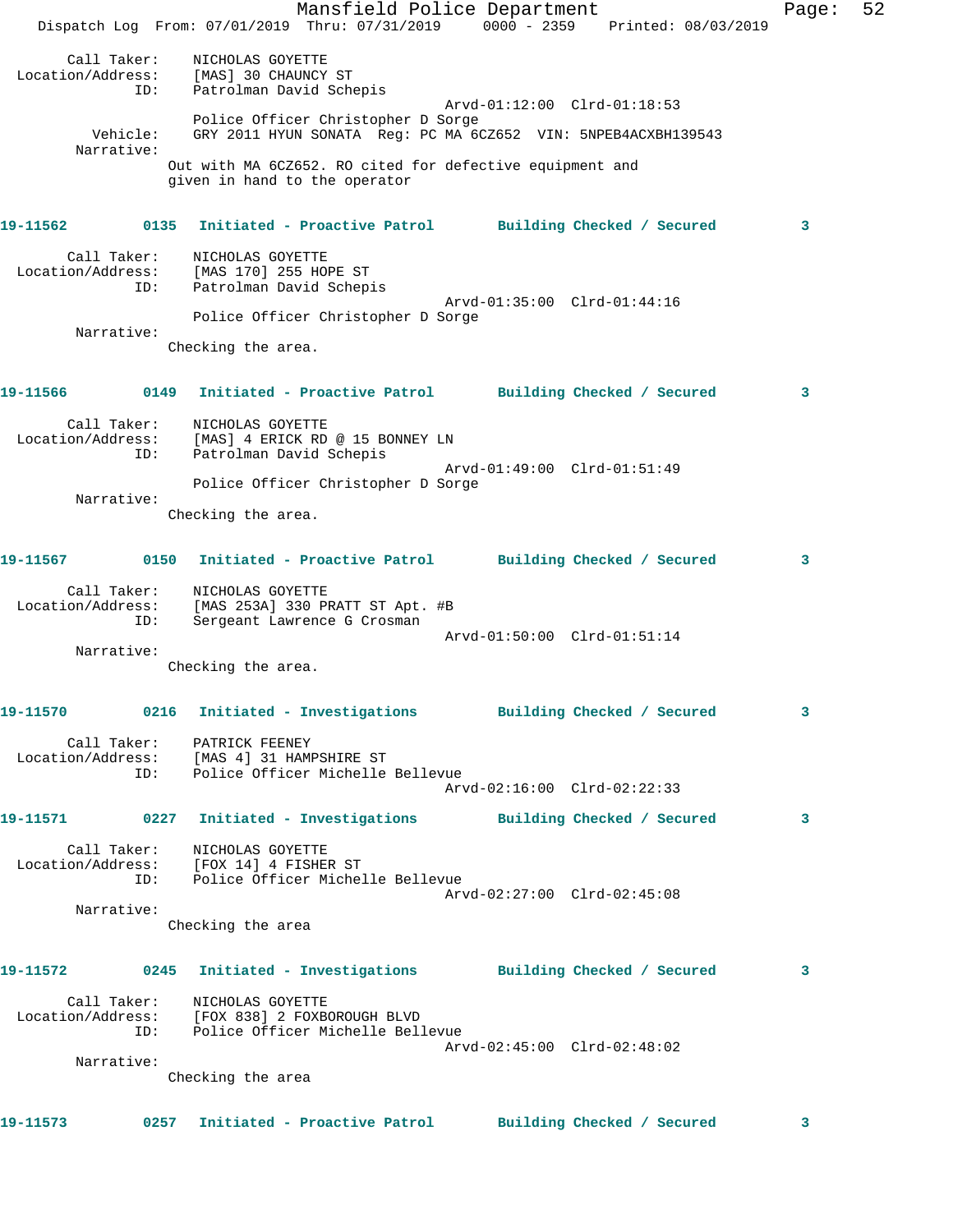Mansfield Police Department Fage: 53 Dispatch Log From: 07/01/2019 Thru: 07/31/2019 0000 - 2359 Printed: 08/03/2019 Call Taker: NICHOLAS GOYETTE Location/Address: [MAS 280] 440 FORBES BLVD ID: Police Officer Michelle Bellevue Arvd-02:57:00 Clrd-02:59:49 Narrative: Checking the area. **19-11574 0302 Initiated - Proactive Patrol Building Checked / Secured 3** Call Taker: NICHOLAS GOYETTE Location/Address: [MAS 840] 280 SCHOOL ST ID: Police Officer Michelle Bellevue Arvd-03:02:00 Clrd-03:07:38 Narrative: Checking the area. **19-11579 0309 Initiated - Proactive Patrol Building Checked / Secured 3** Call Taker: NICHOLAS GOYETTE Location/Address: [MAS 451B] 500 EAST ST ID: Patrolman David Schepis Arvd-03:09:00 Clrd-03:15:24 Police Officer Christopher D Sorge Narrative: Checking the area. **19-11580 0347 Phone - Assist Fire Department Referred to Other Agency 3**  Call Taker: NICHOLAS GOYETTE Location/Address: [MAS H9943] 372 FRANKLIN ST ID: Patrolman David Schepis Disp-03:55:20 Arvd-04:00:10 Clrd-04:11:12 Police Officer Christopher D Sorge Narrative: Ofc. Sorge responding to assist MFD with a smoke/CO detector activation. Alarm has since silenced, no ill effects **19-11582 0543 Phone - Alarm - Burglar False / Accidental Alarm 1**  Call Taker: NICHOLAS GOYETTE Location/Address: [MAS] 255 EAST ST ID: Patrolman David Schepis Disp-05:45:14 Arvd-05:47:29 Clrd-05:51:48 Police Officer Christopher D Sorge Narrative: Officers responding for the commercial burglary alarm. Narrative: 1st floor motion section a, rear room section a, 2nd floor motion section b. Narrative: Ofc. Sorge reports all doors check handtight and secure. No cars in the parking lot and no apparent issues. Clear. **19-11584 0624 Initiated - Selective Enforcement/RADAR Services Rendered 3**  Call Taker: NICHOLAS GOYETTE Location/Address: [MAS] 946 EAST ST @ 1 MILL ST ESS: INNSISTE THE CONFERN OF THE PATROLLARY SCHEP'S Arvd-06:24:00 Clrd-07:10:57 Police Officer Christopher D Sorge Narrative: Traffic enforcement in the area.

**19-11592 0907 Phone - Motor Veh Acc - No Injury Investigated - Report Taken 1**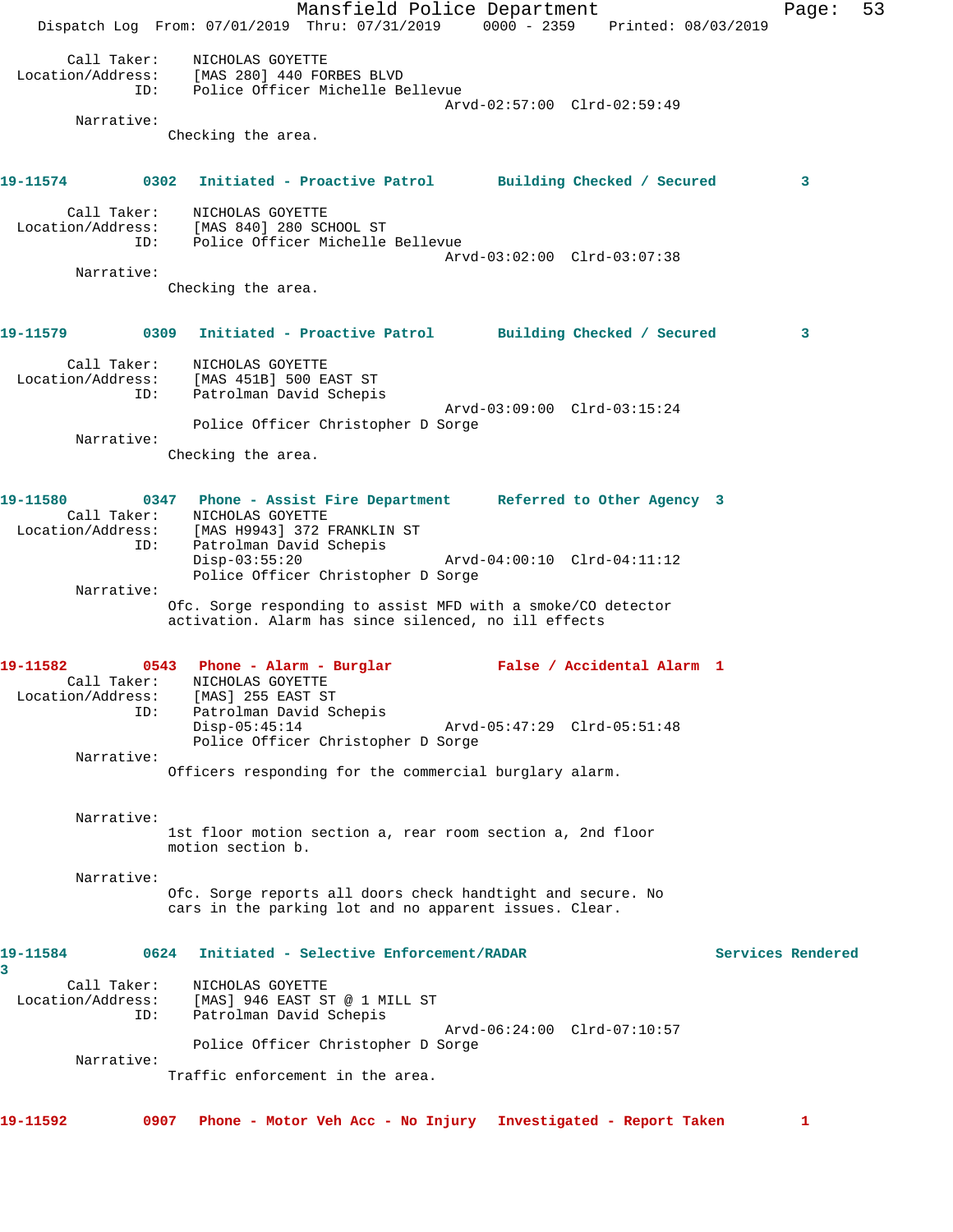Mansfield Police Department Fage: 54 Dispatch Log From: 07/01/2019 Thru: 07/31/2019 0000 - 2359 Printed: 08/03/2019 Call Taker: Kieran M Ruth Location/Address: [MAS 907A] 390 WEST ST Apt. #B ID: Police Officer Matthew A Souza Disp-09:08:51 Arvd-09:14:28 Clrd-09:32:43 Vehicle: YEL 2013 VOLK BEETLE Reg: PC MA 2SB760 VIN: 3VWJL7AT1DM609952 Vehicle: WHI 2011 ISU TK ISU NPR Reg: CO RI 71465 VIN: JALC4W166B7001668 Narrative: Ofc. Souza out for a minor MVA in the parking lot Refer To Accident: 19MAS-242-AC **19-11593 0908 Initiated - Building Check Services Rendered 3**  Call Taker: DAVID SULLIVAN Location/Address: [MAS 417] 9 FRANCIS AVE ID: Police Officer Joshua S Ellender Arvd-09:08:00 Clrd-09:17:57 Narrative: PTL OFF WITH AREA CHECK. **19-11596 0935 Initiated - Traffic Enforcement / Activity Services Rendered 2**  Call Taker: DAVID SULLIVAN Vicinity of: [MAS 960A] 792 WEST ST Apt. #A ID: Police Officer Matthew A Souza Arvd-09:35:00 Clrd-09:49:39 Narrative: PTLM OFF RADAR IN THE AREA. 19-11597 **0939** Initiated - Traffic Enforcement / Activity **Services Rendered 2**  Call Taker: DAVID SULLIVAN Vicinity of: [MAS] 1350 EAST ST @ 20 NORTH ST ID: Police Officer Joshua S Ellender Arvd-09:39:00 Clrd-09:44:43 Narrative: PTL OFF IN AREA FOR TRAFFIC ENFORCEMENT. **19-11598 0942 911 - Motor Veh Acc - w/Injury Investigated - Report Taken 1** Call Taker: DAVID SULLIVAN Location/Address: [MAS] 801 WARE ST @ 320 ESSEX ST ID: Police Officer John R Armstrong Disp-09:45:15 Arvd-09:49:34 Clrd-10:19:34 ID: Police Officer Joshua S Ellender Disp-09:45:15 Arvd-09:47:51 Clrd-10:16:45 Vehicle: BLK 2008 SUZI GSX650 Reg: MC MA 2G9035 VIN: JS1GP74A082102298 Towed: For: Accident By: Achins Garage To: Achins Garage Released To: HORN On: 07/06/2019 @ 0756 Narrative: CP REPORTING A MOTORCYCLE COLLIDED WITH A TREE, OPERATOR ON THE GROUND WITH INJURIES. MANSFIELD FIRE EN ROUTE. Narrative: ACHINS REQUESTED TO TOW AND ON SCENE NOW. Narrative: PTL SPOKE WITH MPD TRAFFIC RECON OFFICER ADVISED THE PARTY WAS T/P TO GOOD SAMARITAN HOSP. OFFICER ELLENDER ADVISED PARENTS OF THE ACCIDENT. Refer To Accident: 19MAS-243-AC **19-11603 1028 Initiated - Building Check Services Rendered 3**  Call Taker: DAVID SULLIVAN Location/Address: [MAS 840F160] 280 SCHOOL ST Apt. #F160 ID: Police Officer Matthew A Souza Arvd-10:28:00 Clrd-10:57:51 Narrative: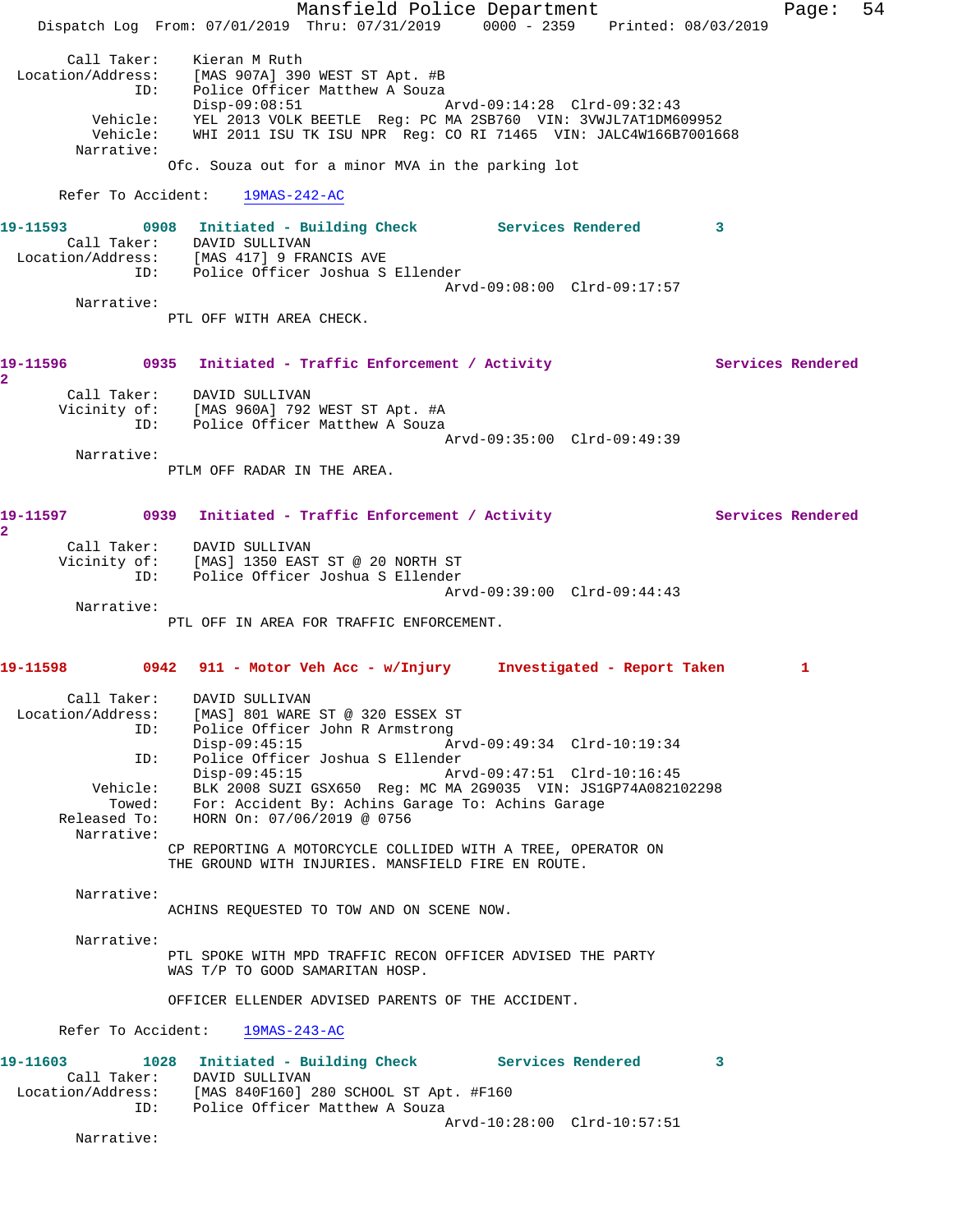Mansfield Police Department Fage: 55 Dispatch Log From: 07/01/2019 Thru: 07/31/2019 0000 - 2359 Printed: 08/03/2019 PTL OFF FOR AREA CHECK. **19-11606 1056 911 - Assist Fire Department Services Rendered 3**  Call Taker: DAVID SULLIVAN Location/Address: [MAS 900E002] 242 CHAUNCY ST Apt. #5 ID: Police Officer Matthew A Souza<br>51 Disp-11:00:51 Disp-11:00:51 Arvd-11:04:24 Clrd-11:06:07 Narrative: ASSIST FIRE DEPT WITH MEDICAL EMERGENCY. **19-11608 1107 Initiated - Motor Veh Acc - No Injury Investigated - Report Taken 1**  Call Taker: DAVID SULLIVAN Location/Address: [MAS 900E002] 242 CHAUNCY ST Apt. #5 ID: Police Officer Matthew A Souza Arvd-11:07:00 Clrd-11:19:49 ID: Police Officer John R Armstrong Arvd-11:18:00 Clrd-11:19:52 ID: Police Officer John R Armstrong Disp-11:30:01 Arvd-11:30:06 Clrd-11:41:36 Vehicle: RED 2010 FORD AM E450 Reg: DC MA 442A VIN: 1FDXE4FP1ADA40380 Vehicle: BLK 2019 MERZ SD E450W4 Reg: PC MA 399JL0 VIN: WDDZF6JB6KA515628 Narrative: PTLM OFF WITH VEH THAT BACKED INTO RESCUE 33. Refer To Accident: 19MAS-244-AC **19-11609 1124 911 - Assist Fire Department Services Rendered 3**  Call Taker: DAVID SULLIVAN Location/Address: [MAS 862A] 1108 SCHOOL ST ID: Police Officer Matthew A Souza  $Disp-11:28:51$  Narrative: ASSIST THE FIRE DEPT. **19-11610 1137 Initiated - Disabled Motor Vehicle Services Rendered 3**  Call Taker: DAVID SULLIVAN Vicinity of: [MAS] RESERVOIR ST ID: Sergeant Brian P Thibault Arvd-11:37:00 Clrd-11:48:02 Vehicle: BLK 2005 KIA SEDONA Reg: PC MA 7XP356 VIN: KNDUP132456699640 Narrative: PTL OFF WITH A DMV IN THE AREA. Narrative: UNOCCUPIED VEHICLE IN BREAK DOWN LANE. OFFICER REQUESTS CONTACT NORTON PD ATTEMPT NOTIFICATION TO THE REGISTERED OWNER. VEHICLE NEEDS TO BE MOVED ASAP. Narrative: NORTON PD ADVISED WILL CALL IF LOCATED. **19-11614 1156 Radio - Motor Veh Acc - No Injury Investigated - Report Taken 1** Call Taker: DAVID SULLIVAN Location/Address: [MAS 944C100] 905 SOUTH MAIN ST Apt. #100 ID: Police Officer Matthew A Souza Disp-11:59:18 Arvd-12:02:19 Clrd-12:18:20 Vehicle: BLK 2015 1500 Reg: PC MA 6FD931 VIN: 1C6RR7LT1FS556947 Vehicle: BRO 2012 LINC MKX Reg: PC MA 4684XS VIN: 2LMDJ8JK7CBL15944 Narrative: PTL REPORTS MVA NO INJURY Refer To Accident: 19MAS-245-AC

19-11616 1220 Other - Xfinity Event Services Rendered 2 Call Taker: Executive Lieutenant Francis W Archer JR Location/Address: [MAS 108B] 885 SOUTH MAIN ST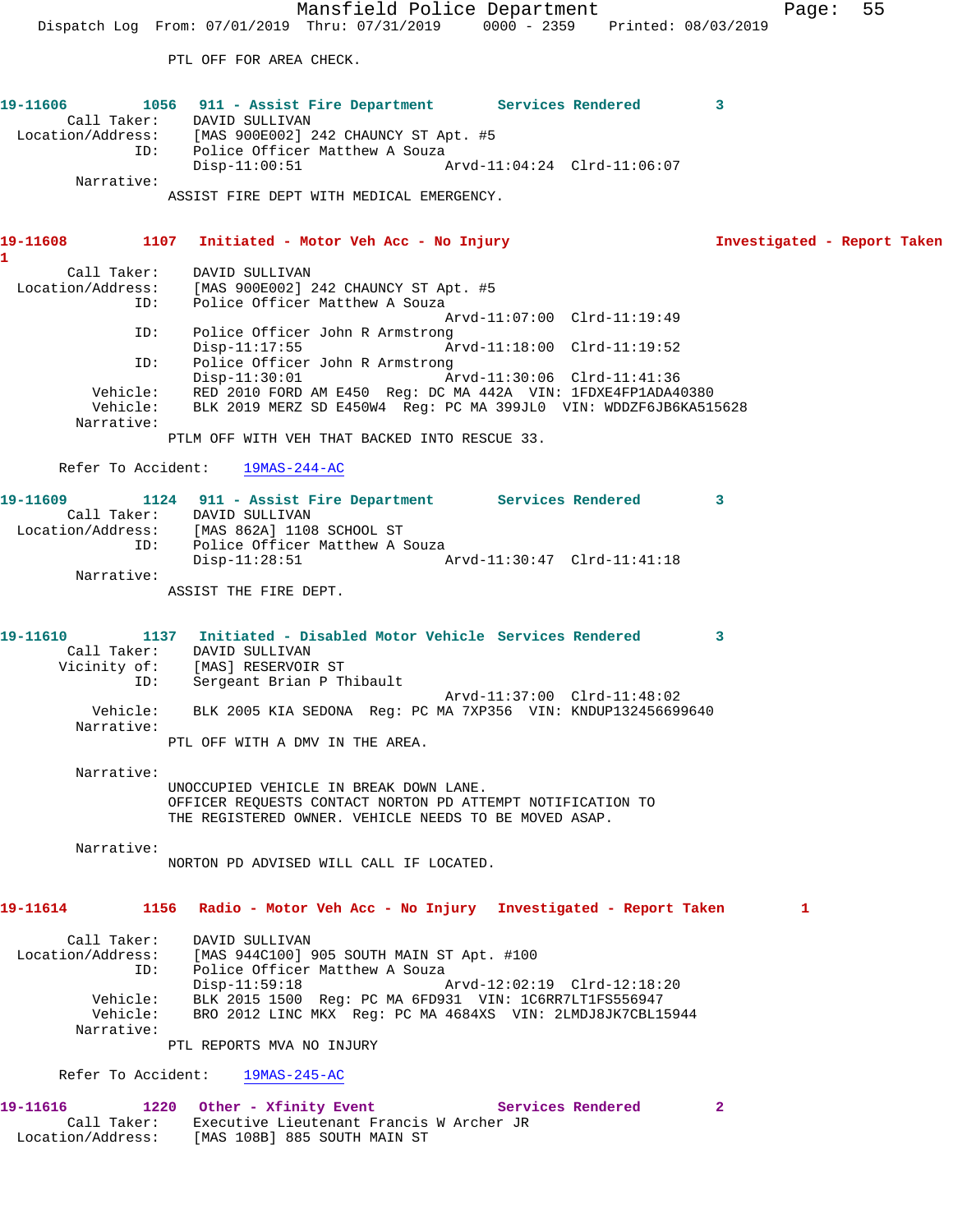Mansfield Police Department Page: 56 Dispatch Log From: 07/01/2019 Thru: 07/31/2019 Narrative: The following log activity is for the Disrupt Festival/ Rockstar Energy Show beginning at 12pm xfinity Center. Narrative: All personnel on duty and at assigned posts by 1215hrs. Narrative: 12:30pm - EOD and Sgt. Baker beginning EOD Sweep 13:00 - EOD and Sgt. Baker report sweep complete Narrative: Security reports all bags and personal belongins are being allowed in today. - Sgt. Baker, Venue Command, was advised of this change. Narrative: Ofc. Littig reports checing the rear of the venue and the fencing. Reports all is secure. Narrative: Xfinity Center General manager reports 441 people have entered the facility. Narrative: Management reports 626 through the gate at 1515 Management reports 766 through the gate at 1553 Narrative: Lt Archer reports 1,082 through the gate at 1639 Narrative: Ofc Lally reports a large group on the lawn. The group followed a band member onto the lawn. All parties are off the lawn with no issues Narrative: Sgt Thibault reports 1496 through the gate Narrative: Interior will be responding to assist EMS with a male party passed out on the lawn. Interior will be clear EMS reports Narrative: Ofc Kinahan reports the street will be in the venue at this time Narrative: Ofc Kinahan reports he is on a MV Stop With an Expired Reg MA/PC 6CK875 Narrative: Lt Archer reports 1786 through the door Narrative: Lt Archer reports 1901 through the gate Narrative: Ofc Armstrong reports he is off with a male party in lot 5 who has been driving around on a gas powered bicycle. Narrative: Ofc O'mally to the station for prisoner watch Narrative: T1 en route to the station Narrative: T1 reports off at the station Narrative: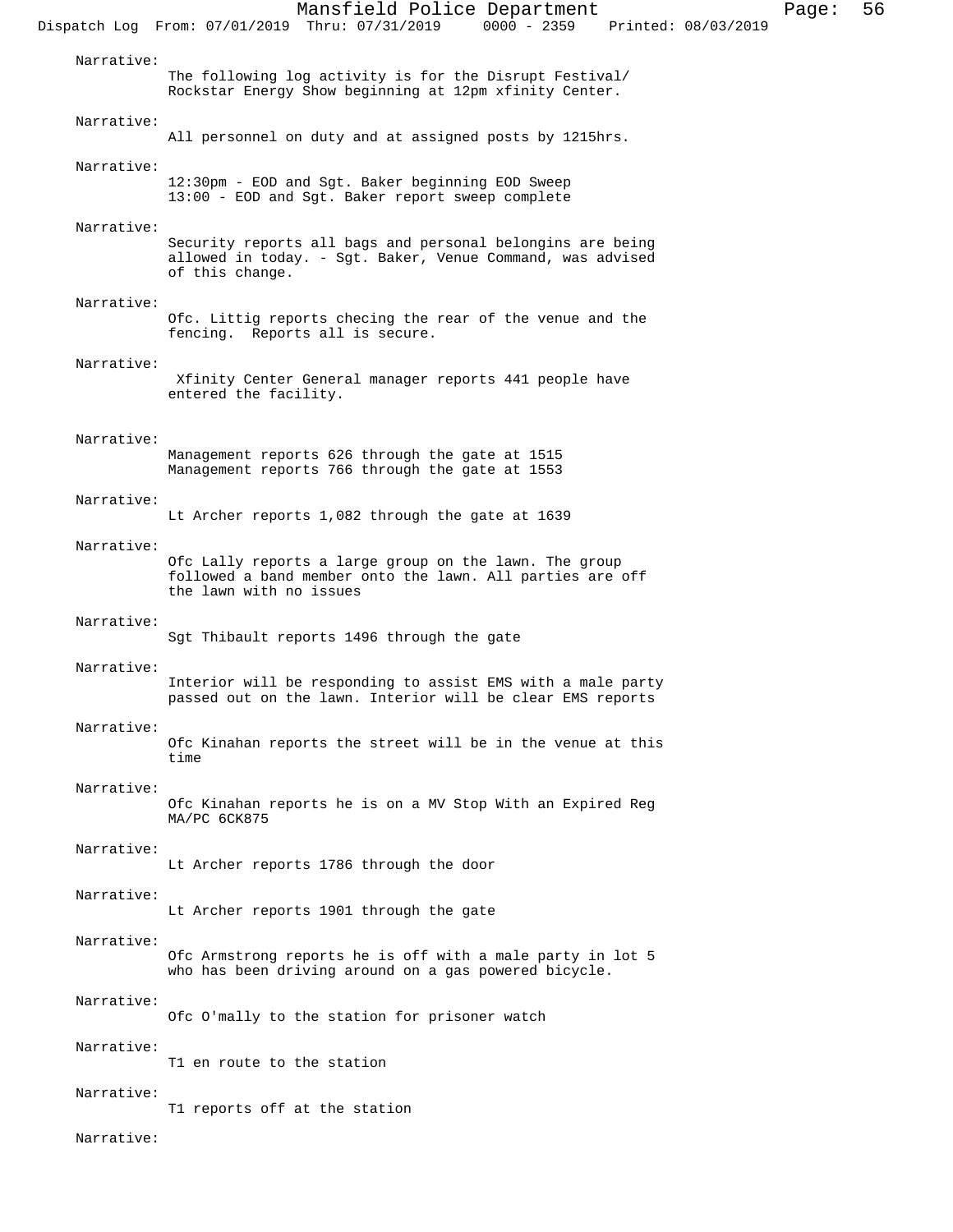Mansfield Police Department Page: 57 Dispatch Log From: 07/01/2019 Thru: 07/31/2019 0000 - 2359 Printed: 08/03/2019 Lt Archer reports 2003 through the gate Narrative: Control reports a 911 hang up on the left side of the stage. Officers are responding to check the area. Narrative: Dispatch contacted CP at 2130hrs to report receiving a cell phone 911 hang up call. Dispatch advised CP that the call coordinates put the phone at/around 110' to the left of the main stage. All interior assets were deployed to search for caller. Interior teams were unable to locate the caller or any issues. Units cleared. Narrative: Detail securing from the venue; event concluded, no more services required. Refer To P/C: 19MAS-301-AR P/C: MILLS, ROBERT L Address: 86 SUCH DR ATTLEBORO, MA Age:<br>:Charges PROTECTIVE CUSTODY **19-11619 1302 911 - Assist Fire Department Services Rendered 3**  Call Taker: DAVID SULLIVAN Location/Address: [MAS] 25 COBB ST Apt. #238 ID: Police Officer Matthew A Souza Disp-13:04:51 Arvd-13:11:14 Clrd-13:18:34 Narrative: ASSIST RESCUE ON LOCATION. 19-11620 1344 Initiated - Traffic Enforcement / Activity **Services Rendered 2**  Call Taker: DAVID SULLIVAN Vicinity of: [MAS] 1350 EAST ST @ 20 NORTH ST ID: Police Officer Joshua S Ellender Arvd-13:44:00 Clrd-14:29:26 Narrative: PTLM OFF IN AREA FOR TRAFFIC ENFORCEMENT **19-11622 1437 Initiated - Motor Vehicle Stop Citation / Warning Issued 3**  Call Taker: DAVID SULLIVAN Vicinity of: [MAS 83A] 60 MAPLE ST ID: Police Officer Joshua S Ellender Arvd-14:37:00 Clrd-14:45:21 Vehicle: BRO 2007 HOND CIVIC Reg: PC MA 6XY488 VIN: 1HGFA16557L013224 **19-11623 1446 911 - Alarm - Burglar Investigated - No Report 1**  Call Taker: DAVID SULLIVAN<br>Location/Address: [MAS 12] 250 E ess: [MAS 12] 250 EAST ST<br>TD: Police Officer Joshua Police Officer Joshua S Ellender Disp-14:50:17 Arvd-14:53:58 Clrd-14:56:51 ID: Police Officer Matthew A Souza Disp-14:50:23 Arvd-14:54:34 Clrd-14:56:55 Narrative: B URGLAR ALARM FOR DOOR 9 EAST GYM CORRIDOR Narrative: PTLM REPORTS STUDENTS AND STAFF ON LOCATION. NO PROBLEM. **19-11624 1517 Initiated - Motor Vehicle Stop Spoken To 3**  Call Taker: DAVID SULLIVAN Location/Address: [MAS] 777 WEST ST @ 100 HAMPSHIRE ST ID: Police Officer David M Sennott Arvd-15:17:00 Clrd-15:22:58 Vehicle: GRY 2014 VOLK PASSAT Reg: PC MA 8RY537 VIN: 1VWAT7A3XEC121019 Narrative: PTLM OFF WITH MA REG 8 RY 537.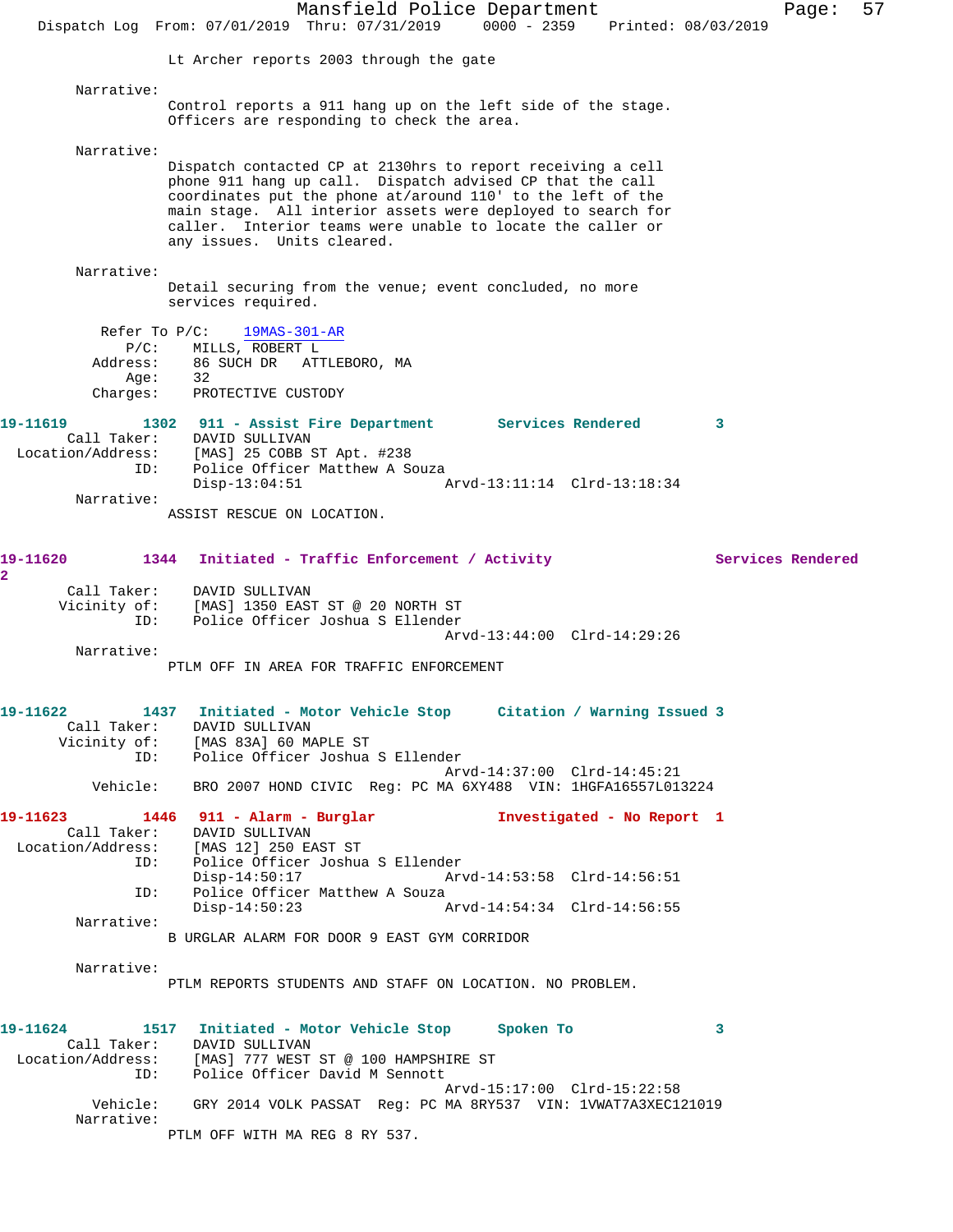**19-11627 1533 911 - Assist Fire Department Transported to Hospital 3**  Call Taker: DAVID SULLIVAN Location/Address: [MAS 836A] 300 BRANCH ST ID: Police Officer Joshua S Ellender<br>Disp-15:34:31 Arv Disp-15:34:31 Arvd-15:38:05 Clrd-15:44:30 Narrative: ASSIST FIRE DEPT. **19-11628 1536 Walk-In - Assist Citizen - P S A Services Rendered 3**  Call Taker: Communication Manager MEGHAN MILLS Location/Address: [MAS 8] 377 CHAUNCY ST ID: Police Officer Matthew A Souza<br>Disp-15:39:02 Disp-15:39:02 Arvd-15:48:22 Clrd-15:49:29 Narrative: WALK IN TO THE LOBBY REQUESTING TO SPEAK TO AN OFFICER REGARDING AN ACCIDENT HE WITNESSED YESTERDAY AT STOP AND **SHOP 19-11629 1542 911 - Motor Veh Acc - No Injury Investigated - Report Taken 1** Call Taker: Communication Manager MEGHAN MILLS Location/Address: [MAS H1590] 54 SAMOSET AVE ID: Police Officer Joshua S Ellender Disp-15:44:48 Arvd-15:47:10 Clrd-16:28:37 ID: Sergeant Lawrence G Crosman Disp-16:18:41 Arvd-16:18:50 Clrd-16:26:31 Vehicle: BLK 2004 TOYT TACOMA Reg: PC MA 427BW2 VIN: 5TEHN72N84Z340279 Towed: For: Accident By: Achins Garage To: Achins Garage Released To: ALLAN On: 07/06/2019 @ 1426 Narrative: CP REPORTS A TWO CAR MVA IN THE AREA OF 54 SAMOSET AVE, NO REPORTED INJURY Narrative: PTL ON SCENE REPORTS ONE CAR INTO POLE. MANSFIELD FIRE DEPARTMENT EN ROUTE Narrative: PTL REQUEST ELECTRIC LIGHT DEPT RESPOND FOR THE POLE. Narrative: ACHINS ON SCENE Refer To Accident: 19MAS-246-AC Refer To Summons: 19MAS-299-AR Summons: JIL, ALLAN D Address: 51 CHARLOTTE AVE NORTON, MA Age: 71 Charges: NEGLIGENT OPERATION OF MOTOR VEHICLE **19-11630 1543 911 - Burglary ( B & E ) Investigated - No Report 2**  Call Taker: DAVID SULLIVAN Location/Address: [MAS H3489] 140 GILBERT ST ID: Police Officer David M Sennott<br>Disp-15:45:49 Disp-15:45:49 Arvd-15:51:06 Clrd-15:59:05 ID: Police Officer Michael N Fenore<br>Disp-15:45:56 Ar Disp-15:45:56 Arvd-15:51:09 Clrd-15:59:07 Narrative: MALE WHITE T SHIRT JEAN SHORTS Narrative: PTLM SPOKE WITH PROPERTY OWNERS ON SITE. ALL MISUNDERSTANDING. RESIDENT OPER BUICK ENCLAVE BLACK. **19-11631 1726 Phone - Suspicious Actv / Persn / Veh Investigated - No Report**

**2**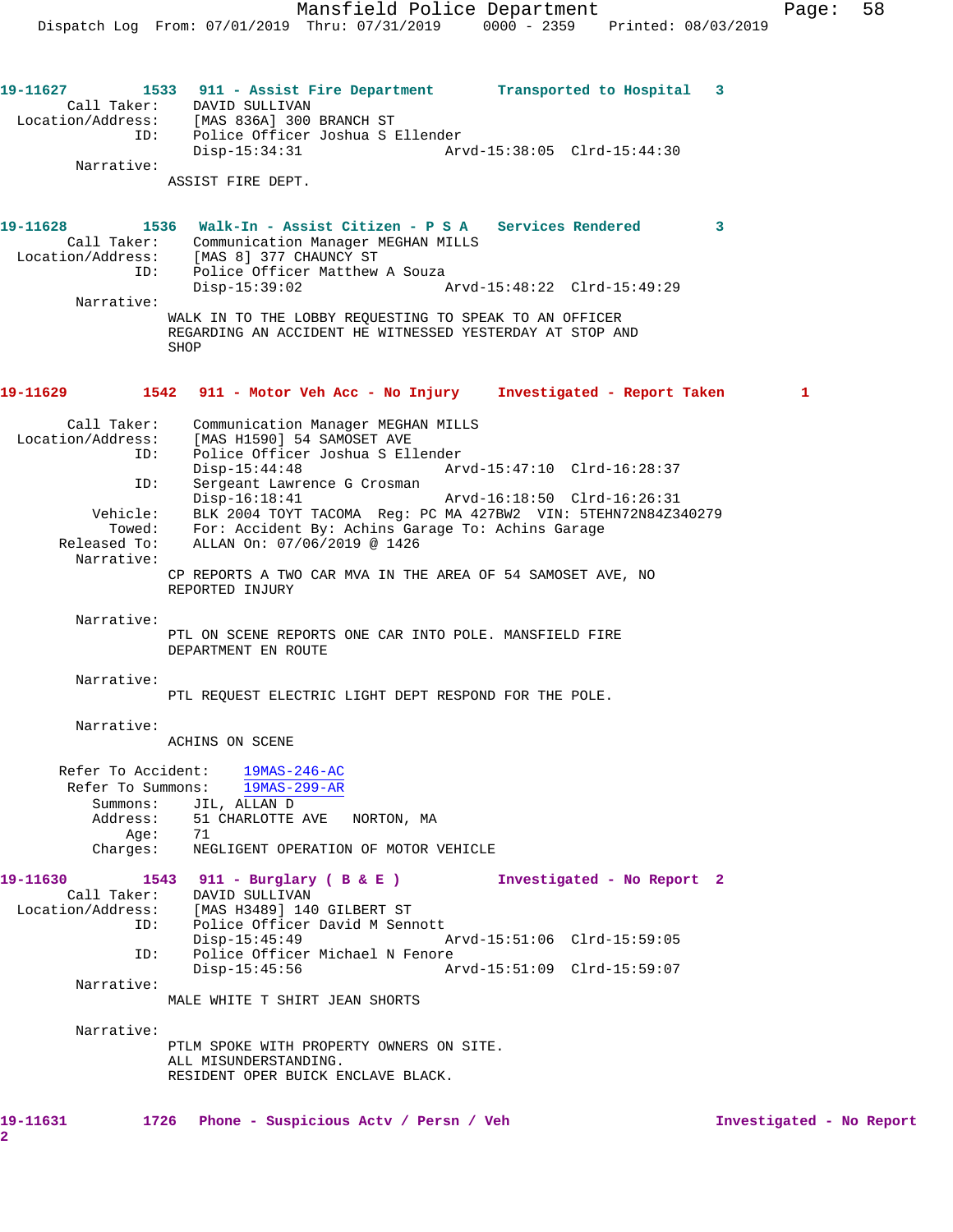Mansfield Police Department Fage: 59 Dispatch Log From: 07/01/2019 Thru: 07/31/2019 0000 - 2359 Printed: 08/03/2019 Call Taker: Kieran M Ruth<br>Location/Address: [MAS H616] 31 [MAS H616] 31 CLINTON ST ID: Sergeant Lawrence G Crosman Disp-17:30:04 Arvd-17:32:42 Clrd-17:42:14<br>ID: Police Officer Nicole P Newport Police Officer Nicole P Newport Disp-17:30:04 Arvd-17:32:46 Clrd-17:42:19<br>TD: Police Officer Nicole P Newport Police Officer Nicole P Newport<br>Disp-17:42:39 A Disp-17:42:39 Arvd-17:42:44 Clrd-17:46:55 Vehicle: BLK 2002 FORD ESCAPE Reg: PC MA 4DR173 VIN: 1FMYU041X2KD53147 Vehicle: GRY 2009 CHEV IMPALA Reg: PC MA 338CB4 VIN: 2G1WB57N091191139 Narrative: A neighbor called in reporting parties exiting the back of the residence, one of the parties being the daughter of the resident. Narrative: OFFICERS INVESTIGATED THE HOME. OFFICERS UNABLE TO VERIFY WITH ANY REPORTING PARTY. NO CONTACTS AVAILABLE TO REACH THE HOMEOWNERS **19-11636 1809 Initiated - Traffic Enforcement / Activity Citation / Warning Issued 2**  Call Taker: DAVID SULLIVAN Vicinity of: [MAS] 300 MILL ST ID: Police Officer Nicole P Newport Arvd-18:09:00 Clrd-18:57:31 Vehicle: WHI 2017 JEEP UT GRANDC Reg: PC MA 7PT938 VIN: 1C4RJFBG9HC778518 Narrative: PTL OFF IN AREA TRAFFIC ENFORCEMENT. **19-11639 1913 Initiated - Motor Vehicle Stop Vehicle Towed 3**  Call Taker:<br>Location/Address: Location/Address: [MAS] 660 EAST ST @ 25 FRANKLIN ST ID: Police Officer Joshua S Ellender Arvd-19:13:00 Clrd-19:17:32 Vehicle: RED 2009 SUZI VL800 Reg: MC MA 9X1452 VIN: JS1VS55A392106808 **19-11642 1932 911 - Assist Fire Department Transported to Hospital 3**  Call Taker: GARIN EISELE Location/Address: [MAS H4968] 120 SPRING ST ID: Sergeant Lawrence G Crosman<br>Disp-19:33:19 Disp-19:33:19 Arvd-19:34:44 Clrd-19:41:45 Narrative: 911 caller reports that her mother is bleeding. Fire notified. Narrative: M8 standing by for traffic. Narrative: M8 clear; fd transporting to the hospital. **19-11644 2009 Walk-In - Burglary ( B & E ) Services Rendered 2**  Call Taker: Support Staff Katherine Gillis<br>Location/Address: [MAS] 373 WILLOW ST ess: [MAS] 373 WILLOW ST<br>ID: Police Officer Joshu ID: Police Officer Joshua S Ellender Disp-20:25:18 Arvd-20:25:21 Clrd-20:36:47 Narrative: RP reports that he would like to speak to an officer about a break in that happened at his house early this week. Narrative: RP brought in addtional evidence that he would like to show an officer to add to the previous report. Narrative: M2 spoke to the RP; provided with paperwork to help with his case. M2 clear.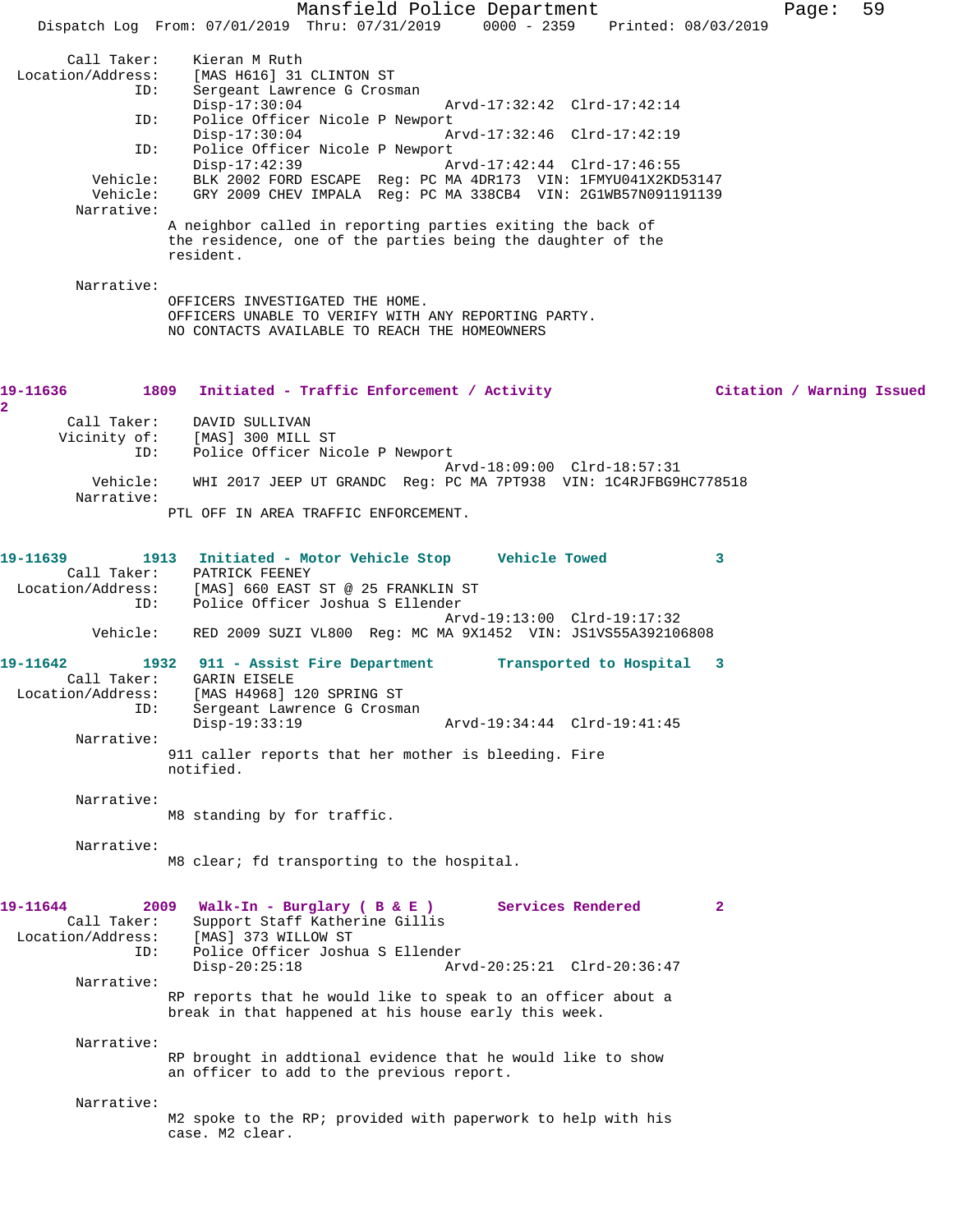| 19-11648          |     | 2057 911 - Disturbance / Gathering                      | Investigated - No Action Req. |  |   | 1 |
|-------------------|-----|---------------------------------------------------------|-------------------------------|--|---|---|
| Call Taker:       |     | GARIN EISELE                                            |                               |  |   |   |
| Narrative:        |     | Location/Address: [MAS H3992] 287 CHAUNCY ST Apt. #A101 |                               |  |   |   |
|                   |     | DUPLICATE CALL                                          |                               |  |   |   |
| 19-11649          |     | 2058 911 - Disturbance / Gathering                      | Incident Report               |  | 1 |   |
|                   |     | Call Taker: PATRICK FEENEY                              |                               |  |   |   |
| Location/Address: |     |                                                         |                               |  |   |   |
|                   | ID: | Sergeant Lawrence G Crosman                             |                               |  |   |   |
|                   |     | $Disp-20:58:48$                                         | Arvd-21:07:04 Clrd-21:07:07   |  |   |   |
|                   | ID: | Police Officer Joshua S Ellender                        |                               |  |   |   |
|                   |     | $Disp-21:07:04$                                         | Arvd-21:07:06 Clrd-21:21:16   |  |   |   |
|                   | ID: | Sergeant Lawrence G Crosman                             |                               |  |   |   |
|                   |     |                                                         |                               |  |   |   |

Narrative:

Refer To Incident: 19MAS-555-OF

Location/Address: [MAS 840] 280 SCHOOL ST

| 19-11650<br>2126<br>Call Taker:<br>Location/Address:<br>TD: | Walk-In - Investigations<br>Support Staff Katherine Gillis<br>[MAS] 10 CONNORS AVE Apt. #H102<br>Police Officer Joshua S Ellender | Spoken To                   | $\mathbf{3}$            |
|-------------------------------------------------------------|-----------------------------------------------------------------------------------------------------------------------------------|-----------------------------|-------------------------|
|                                                             | $Disp-21:35:17$                                                                                                                   | Arvd-21:35:21 Clrd-22:20:58 |                         |
| Narrative:                                                  |                                                                                                                                   |                             |                         |
|                                                             | RP reporting asking to speak with officer about advice.                                                                           |                             |                         |
| Narrative:                                                  |                                                                                                                                   |                             |                         |
|                                                             | M2 reports Rp was spoken with and advised.                                                                                        |                             |                         |
| 2131<br>19-11651                                            | Phone - Assist-Law Enforce Invest Services Rendered                                                                               |                             | $\overline{\mathbf{3}}$ |
| Call Taker:                                                 | Support Staff Katherine Gillis                                                                                                    |                             |                         |
| Location/Address:                                           | [MAS H4338] 48 COURT ST                                                                                                           |                             |                         |
| ID:                                                         | Sergeant Lawrence G Crosman                                                                                                       |                             |                         |
|                                                             | $Disp-22:07:00$                                                                                                                   | Arvd-22:17:32 Clrd-22:25:11 |                         |
| Vehicle:<br>Narrative:                                      | Req: PC MA 78GN72                                                                                                                 |                             |                         |
|                                                             | Officer Curran from the North Attleborough Police asked if                                                                        |                             |                         |
|                                                             | an officer can go to 48 Court St and speak with involved                                                                          |                             |                         |
|                                                             | party. Officer Curran wants the involved party to please                                                                          |                             |                         |
|                                                             | call him at 508-695-1212 in regards to a harassment                                                                               |                             |                         |
|                                                             | investigation.                                                                                                                    |                             |                         |
| Narrative:                                                  |                                                                                                                                   |                             |                         |
|                                                             | M8 reports that is not home; spoke with the landlord,                                                                             |                             |                         |
|                                                             | she will attempt to pass the message along.                                                                                       |                             |                         |
|                                                             | North Attleboro notified.                                                                                                         |                             |                         |
| 19-11652                                                    | 2159<br>Initiated - Building Check                                                                                                | Building Checked / Secured  | з                       |
|                                                             |                                                                                                                                   |                             |                         |
| Call Taker:                                                 | PATRICK FEENEY                                                                                                                    |                             |                         |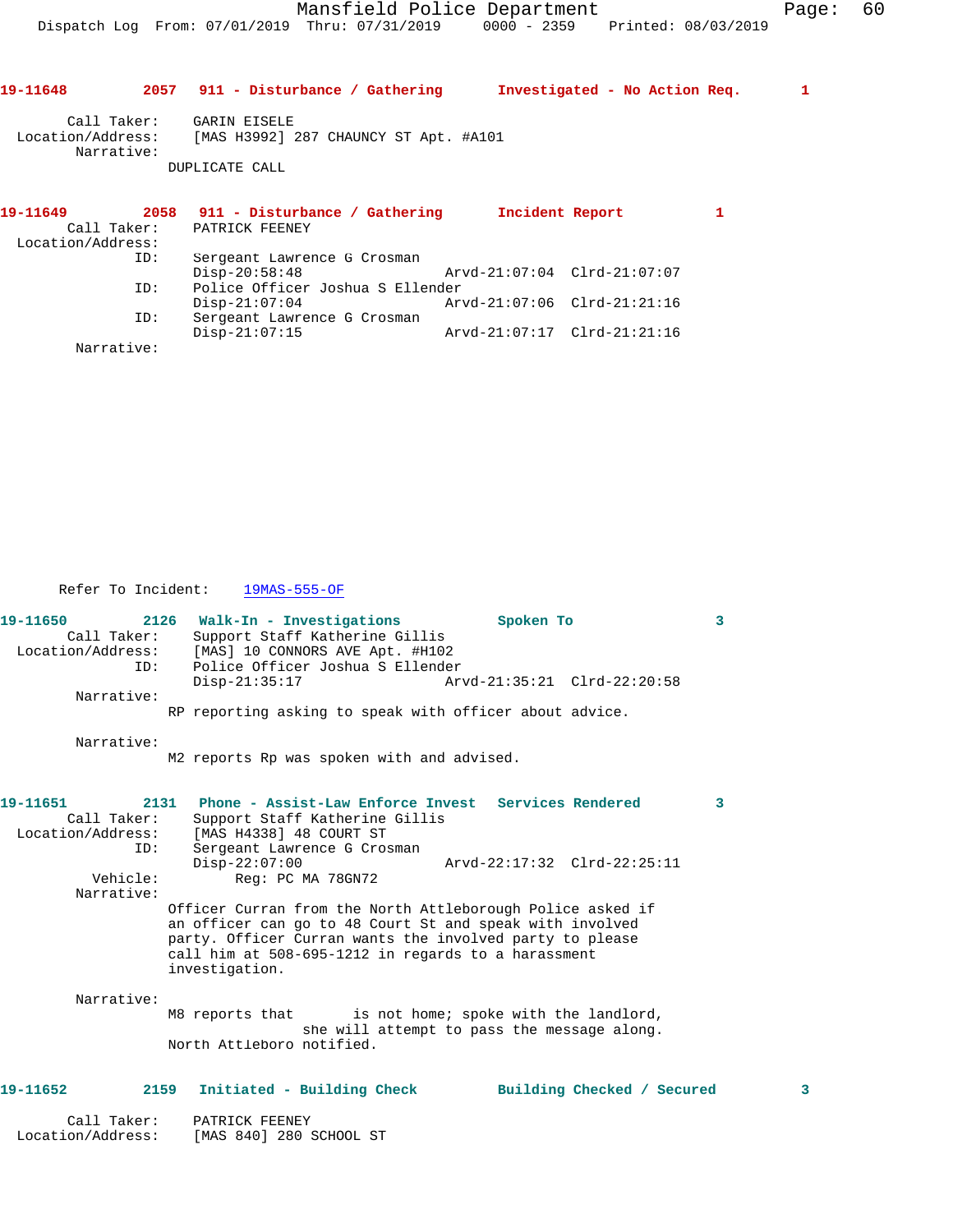Mansfield Police Department Fage: 61 Dispatch Log From: 07/01/2019 Thru: 07/31/2019 0000 - 2359 Printed: 08/03/2019

 ID: Sergeant Lawrence G Crosman Arvd-21:59:00 Clrd-22:06:46 **19-11653 2235 Phone - Alarm - Burglar False / Accidental Alarm 1**  Call Taker: NICHOLAS GOYETTE<br>Location/Address: [MAS H61] 81 ELY: ess: [MAS H61] 81 ELYSE RD<br>ID: Police Officer Nicole Police Officer Nicole P Newport<br>Disp-22:38:51 A Disp-22:38:51 Arvd-22:53:09 Clrd-22:58:07<br>ID: Sergeant Jeffrey G Bombard Sergeant Jeffrey G Bombard<br>Disp-22:39:53 Disp-22:39:53 Arvd-22:47:03 Clrd-22:58:07<br>ID: Sergeant Lawrence G Crosman

Sergeant Lawrence G Crosman

Disp-22:49:30 Clrd-22:53:53<br>ID: Police Officer Joshua S Ellender Police Officer Joshua S Ellender<br>Disp-22:53:49 Arv Disp-22:53:49 Arvd-22:53:51 Clrd-22:58:07 Narrative: burg alarm: glass break detector

Narrative:

M1 reports that there is a beer can in the yard; poss. kids may have been in the home. Alarm co called to reports homeowner contacted them, thinks the cat inside set it off. Alarm co requested cancel, units already on scene.

Narrative:

M1 reports that the home checks secure.

| 19-11655     |            | 2244 Phone - Well Being Check    |  | Services Rendered           |  |
|--------------|------------|----------------------------------|--|-----------------------------|--|
| Call Taker:  |            | PATRICK FEENEY                   |  |                             |  |
| Vicinity of: |            | [MAS 305] 64 COPELAND DR         |  |                             |  |
|              | ID:        | Sergeant Lawrence G Crosman      |  |                             |  |
|              |            | $Disp-22:45:07$                  |  | Arvd-22:45:13 Clrd-22:47:10 |  |
|              | ID:        | Police Officer Joshua S Ellender |  |                             |  |
|              |            | $Disp-22:45:07$                  |  | Arvd-22:45:12 Clrd-22:47:10 |  |
|              | Narrative: |                                  |  |                             |  |
|              |            | party passed out in a m/v.       |  |                             |  |

Narrative:

M8 reports party checks ok; passed various tests. Party states he simply fell asleep, had a long day at work. Is on his way to order his food now.

#### **For Date: 07/06/2019 - Saturday**

|            | 19-11663 6030 Initiated - Building Check Building Checked / Secured                                          |                             |   | $\overline{3}$ |
|------------|--------------------------------------------------------------------------------------------------------------|-----------------------------|---|----------------|
|            | Call Taker: PATRICK FEENEY<br>Location/Address: [MAS 820C] 31 PLYMOUTH ST<br>ID: Mansfield RAYMOND E MAIGRET |                             |   |                |
|            |                                                                                                              | Arvd-00:30:00 Clrd-00:31:57 |   |                |
|            | 19-11664  0055 911 - Well Being Check   Protective Custody                                                   |                             | 3 |                |
|            | Call Taker: PATRICK FEENEY                                                                                   |                             |   |                |
|            | Vicinity of: [MAS] 10 EAST ST @ 4 SOUTH MAIN ST                                                              |                             |   |                |
|            | ID: Police Officer Michelle Bellevue                                                                         |                             |   |                |
|            | $\rho_{\text{1sp}-00}:57:39$ $\rho_{\text{1s}-01}:03:02$ $\text{C1rd}-02:53:50$                              |                             |   |                |
| ID:        | Sergeant Lawrence G Crosman                                                                                  |                             |   |                |
|            | $Disp-01:04:51$                                                                                              |                             |   |                |
| ID:        | Sergeant Jeffrey G Bombard                                                                                   |                             |   |                |
|            | $Disp-01:09:14$                                                                                              | $Clrd-01:11:09$             |   |                |
| Narrative: |                                                                                                              |                             |   |                |
|            | M1/M4 out with party in front of Barrows Insurance.                                                          |                             |   |                |
| Narrative: |                                                                                                              |                             |   |                |
|            | M1 reports party is PC'd                                                                                     |                             |   |                |
| Narrative: |                                                                                                              |                             |   |                |
|            | Party was released to a friend,                                                                              |                             |   |                |

Refer To P/C: 19MAS-302-AR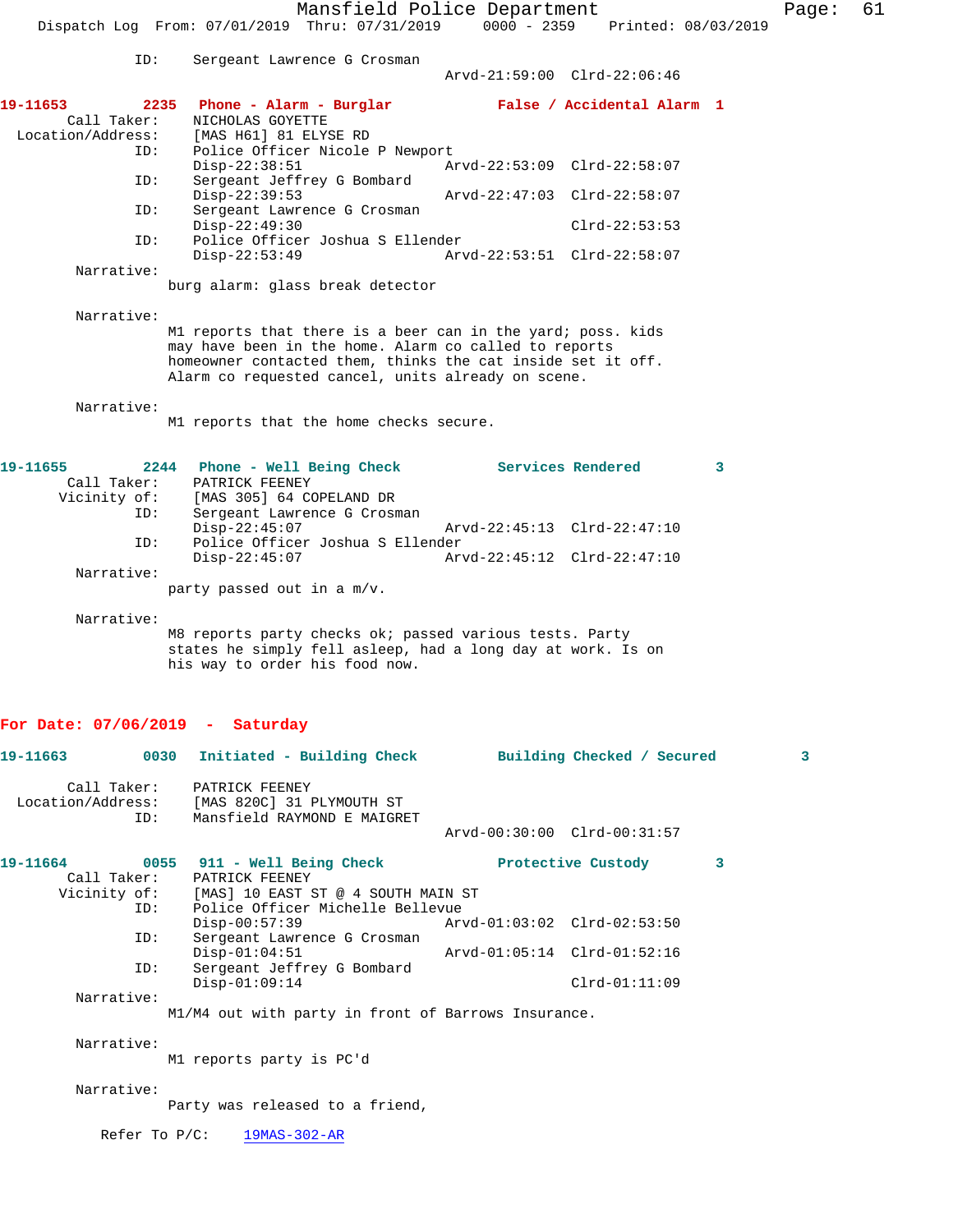Mansfield Police Department Fage: 62 Dispatch Log From: 07/01/2019 Thru: 07/31/2019 0000 - 2359 Printed: 08/03/2019 P/C: POKOTILOV, JEFFREY CHANCE Address: 674 ELM ST MANSFIELD, MA Age: 18 Charges: PROTECTIVE CUSTODY 19-11665 0130 Phone - Suspicious Actv / Persn / Veh Building Checked / Secured **2**  Call Taker: NICHOLAS GOYETTE Location/Address: [MAS 921] 277 NORTH MAIN ST ID: Sergeant Jeffrey G Bombard [MAS 921] 277 NUNILL ....<br>Sergeant Jeffrey G Bombard<br>Disp-01:31:17 Arvd-01:36:32 Clrd-01:49:05 ID: Patrolman David Schepis Disp-01:37:22 Arvd-01:39:33 Clrd-01:49:05 Narrative: Sgt. Bombard out to check on an open door reported by a walk-in Narrative: M8 confirmed the open door; M12 to back up, check the interior. Narrative: M8 reports that the bldg checks clear; unable to secure to the door; the door has no locking mechanism. **19-11666 0152 Initiated - Building Check Building Checked / Secured 3** Call Taker: PATRICK FEENEY Location/Address: [MAS 417] 9 FRANCIS AVE ID: Patrolman David Schepis Arvd-01:52:00 Clrd-01:58:34 **19-11667 0203 Initiated - Building Check Building Checked / Secured 3** Call Taker: PATRICK FEENEY Location/Address: [MAS 124] 241 FRANCIS AVE ID: Patrolman David Schepis Arvd-02:03:00 Clrd-02:03:44 **Note MAS 0203** Note Taker: GARIN EISELE 911 phase 2 300 plus feet no answer on call or call back **19-11668 0205 Initiated - Building Check Building Checked / Secured 3** Call Taker: PATRICK FEENEY Location/Address: [MAS 820C] 31 PLYMOUTH ST ID: Mansfield RAYMOND E MAIGRET Arvd-02:05:00 Clrd-02:17:43 **19-11672 0228 Initiated - Building Check Building Checked / Secured 3** Call Taker: PATRICK FEENEY Location/Address: [MAS] 4 ERICK RD @ 15 BONNEY LN ID: Patrolman David Schepis Arvd-02:28:00 Clrd-02:38:27 **19-11677 0254 Initiated - Building Check Building Checked / Secured 3** Call Taker: PATRICK FEENEY Location/Address: [MAS 65] 30 CHAUNCY ST ID: Police Officer Michelle Bellevue Arvd-02:54:00 Clrd-02:54:18 **19-11678 0255 Initiated - Building Check Building Checked / Secured 3** Call Taker: PATRICK FEENEY Location/Address: [MAS 417] 9 FRANCIS AVE ID: Police Officer Michelle Bellevue Arvd-02:55:00 Clrd-03:02:58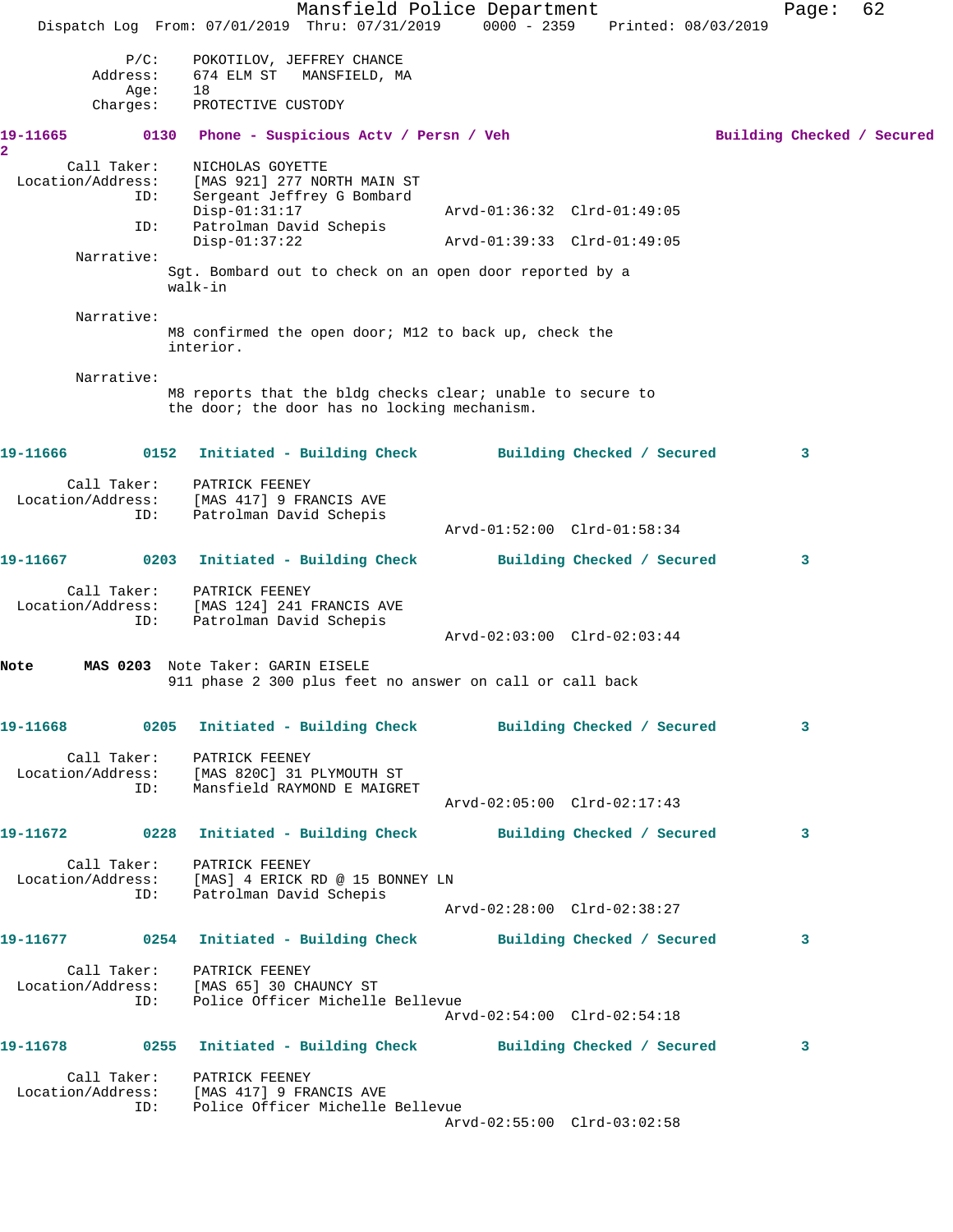|                   |     | Dispatch Log From: 07/01/2019 Thru: 07/31/2019 0000 - 2359 Printed: 08/03/2019                                                                                          | Mansfield Police Department |   | Page: | 63 |
|-------------------|-----|-------------------------------------------------------------------------------------------------------------------------------------------------------------------------|-----------------------------|---|-------|----|
|                   |     | 19-11679 		 0300 Initiated - Building Check 		 Building Checked / Secured                                                                                               |                             |   | 3     |    |
|                   | ID: | Call Taker: PATRICK FEENEY<br>Location/Address: [MAS 1002] 250 EAST ST<br>Patrolman David Schepis                                                                       | Arvd-03:00:00 Clrd-03:23:50 |   |       |    |
|                   |     | 19-11684 0322 Initiated - Building Check Building Checked / Secured                                                                                                     |                             |   | 3     |    |
|                   |     | Call Taker: PATRICK FEENEY<br>Location/Address: [MAS 281A] 1 CROCKER ST<br>ID: Police Officer Michelle Bellevue                                                         | Arvd-03:22:00 Clrd-03:23:30 |   |       |    |
|                   |     | 19-11685 0323 Initiated - Building Check Building Checked / Secured                                                                                                     |                             |   | 3     |    |
|                   |     | Call Taker: PATRICK FEENEY<br>Location/Address: [MAS 992] 660 EAST ST<br>ID: Patrolman David Schepis                                                                    | Arvd-03:23:00 Clrd-03:25:11 |   |       |    |
|                   |     | 19-11686 0324 Initiated - Building Check Building Checked / Secured                                                                                                     |                             |   | 3     |    |
|                   | ID: | Call Taker: PATRICK FEENEY<br>Location/Address: [MAS 4] 31 HAMPSHIRE ST<br>Sergeant Jeffrey G Bombard                                                                   | Arvd-03:24:00 Clrd-03:30:41 |   |       |    |
|                   |     | 19-11687 0331 Initiated - Building Check Building Checked / Secured                                                                                                     |                             |   | 3     |    |
| Location/Address: | ID: | Call Taker: PATRICK FEENEY<br>[MAS 2] 60 FORBES BLVD<br>Sergeant Jeffrey G Bombard                                                                                      | Arvd-03:31:00 Clrd-03:35:57 |   |       |    |
|                   | ID: | 19-11688 0338 Initiated - Investigations Services Rendered<br>Call Taker: PATRICK FEENEY<br>Location/Address: [FOX 838] 2 FOXBOROUGH BLVD<br>Sergeant Jeffrey G Bombard |                             | 3 |       |    |
|                   |     |                                                                                                                                                                         | Arvd-03:38:00 Clrd-03:41:03 |   |       |    |
|                   | ID: | Call Taker: PATRICK FEENEY<br>Location/Address: [FOX 49] 35 FOXBOROUGH BLVD<br>Sergeant Jeffrey G Bombard                                                               |                             | 3 |       |    |
|                   |     | 19-11692 		 0349 Initiated - Building Check 		 Building Checked / Secured                                                                                               | Arvd-03:41:00 Clrd-03:45:37 |   | 3     |    |
|                   |     |                                                                                                                                                                         |                             |   |       |    |
|                   | ID: | Call Taker: PATRICK FEENEY<br>Location/Address: [MAS 253] 330 PRATT ST Apt. #A<br>Patrolman David Schepis                                                               | Arvd-03:49:00 Clrd-03:50:29 |   |       |    |
|                   |     | 19-11693 0354 Initiated - Building Check Building Checked / Secured                                                                                                     |                             |   | 3     |    |
|                   | ID: | Call Taker: PATRICK FEENEY<br>Location/Address: [MAS 840] 280 SCHOOL ST<br>Sergeant Jeffrey G Bombard                                                                   | Arvd-03:54:00 Clrd-04:09:01 |   |       |    |
|                   |     | 19-11694 0402 Initiated - Building Check Building Checked / Secured                                                                                                     |                             |   | 3     |    |
|                   | ID: | Call Taker: PATRICK FEENEY<br>Location/Address: [MAS 820C] 31 PLYMOUTH ST<br>Mansfield RAYMOND E MAIGRET                                                                | Arvd-04:02:00 Clrd-04:18:10 |   |       |    |
|                   |     |                                                                                                                                                                         |                             |   | 3     |    |
|                   |     | Call Taker: PATRICK FEENEY<br>Location/Address: [MAS 1002] 250 EAST ST                                                                                                  |                             |   |       |    |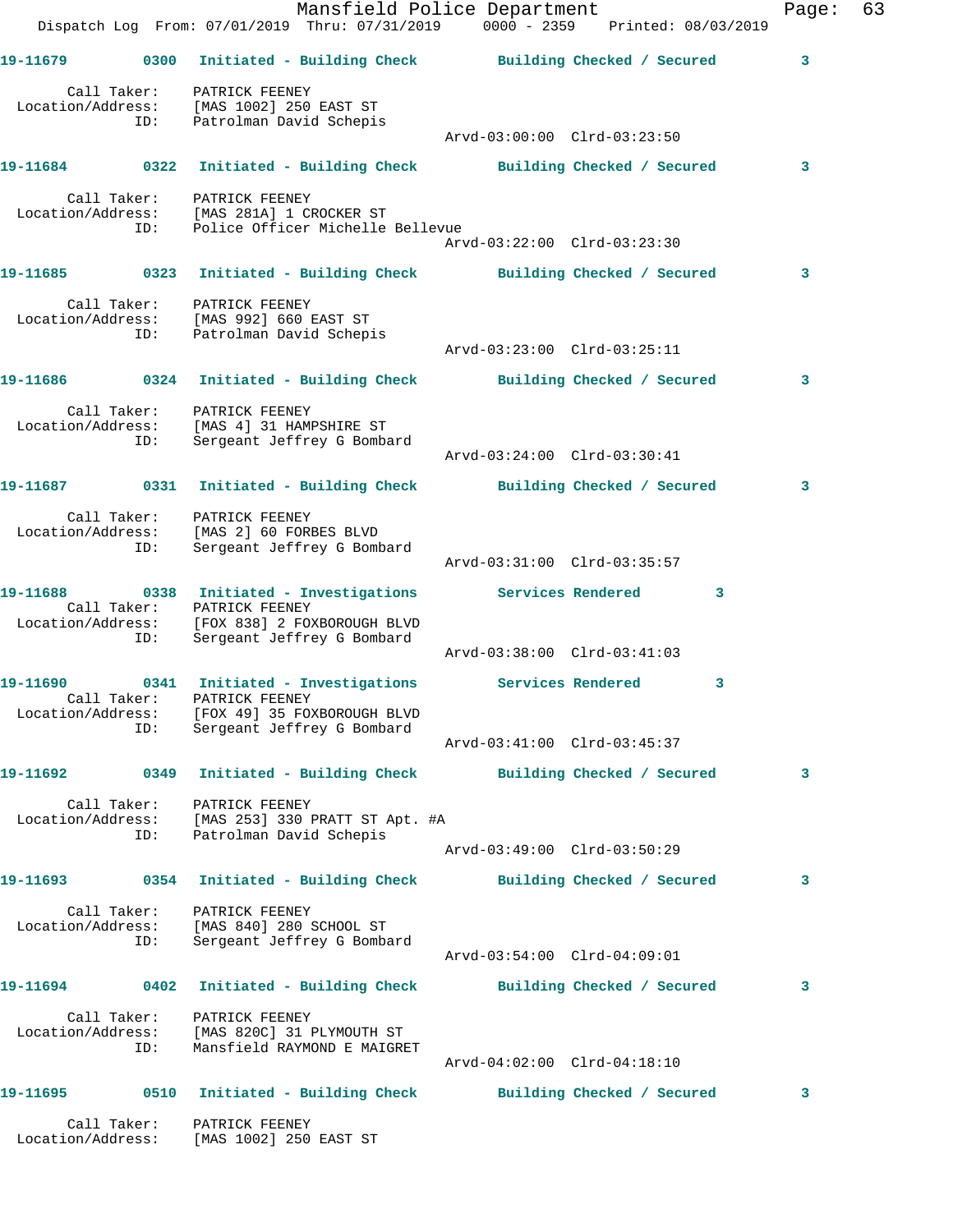Mansfield Police Department Page: 64 Dispatch Log From: 07/01/2019 Thru: 07/31/2019 0000 - 2359 Printed: 08/03/2019 ID: Police Officer Nicole P Newport Arvd-05:10:00 Clrd-05:17:51 **19-11697 0521 Initiated - Building Check Building Checked / Secured 3** Call Taker: PATRICK FEENEY Location/Address: [MAS] FRUIT ST ID: Patrolman David Schepis Arvd-05:21:00 Clrd-05:22:55 **19-11698 0528 Initiated - Building Check Building Checked / Secured 3** Call Taker: PATRICK FEENEY Location/Address: [MAS] HOPE ST ID: Patrolman David Schepis Arvd-05:28:00 Clrd-05:31:34 **19-11701 0606 Initiated - Building Check Building Checked / Secured 3** Call Taker: PATRICK FEENEY Location/Address: [MAS 820C] 31 PLYMOUTH ST ID: Mansfield RAYMOND E MAIGRET Arvd-06:06:00 Clrd-06:23:14 19-11702 0611 Initiated - Traffic Enforcement / Activity **Services Rendered 2**  Call Taker: PATRICK FEENEY Location/Address: [MAS] 436 SOUTH MAIN ST @ 3 MICHAEL LN ID: Police Officer Michelle Bellevue Arvd-06:11:00 Clrd-06:29:31 **19-11703 0619 Initiated - Selective Enforcement/RADAR Services Rendered 3**  Call Taker: PATRICK FEENEY Location/Address: [MAS] ESSEX ST ID: Patrolman David Schepis Arvd-06:19:00 Clrd-08:08:07 Vehicle: WHI 2018 MERZ CLA45 Reg: PC MA 8SV547 VIN: WDDSJ5CB7JN507178 **19-11705 0625 Initiated - Selective Enforcement/RADAR Services Rendered 3**  Call Taker: PATRICK FEENEY Location/Address: [MAS H1725] 500 ELM ST ID: Sergeant Jeffrey G Bombard Arvd-06:25:00 Clrd-06:29:17 **19-11706 0625 Alarm - Alarm - Burglar False / Accidental Alarm 1**  Call Taker: PATRICK FEENEY Location/Address: [MAS 197] 111 PLYMOUTH ST ID: Sergeant Jeffrey G Bombard Disp-06:29:17 Arvd-06:33:24 Clrd-06:42:41 ID: Police Officer Michelle Bellevue Disp-06:29:43 Arvd-06:34:11 Clrd-06:42:41 ID: Sergeant Lawrence G Crosman Disp-06:36:11 Arvd-06:36:14 Clrd-06:42:41 Narrative: zone 75, door 26 motion. Narrative: Building checks hand tight. All units clear. **19-11710 0758 Initiated - Building Check Services Rendered 3**  Call Taker: DAVID SULLIVAN Location/Address: [MAS 820C] 31 PLYMOUTH ST ID: Officer Robert C Martin Arvd-07:58:00 Clrd-08:13:01 Narrative: PTL ON SCENE AREA CHECK **19-11715 0916 911 - 911 Hang-ups & Verifications Confirmed misdial/Accdntl Call 2**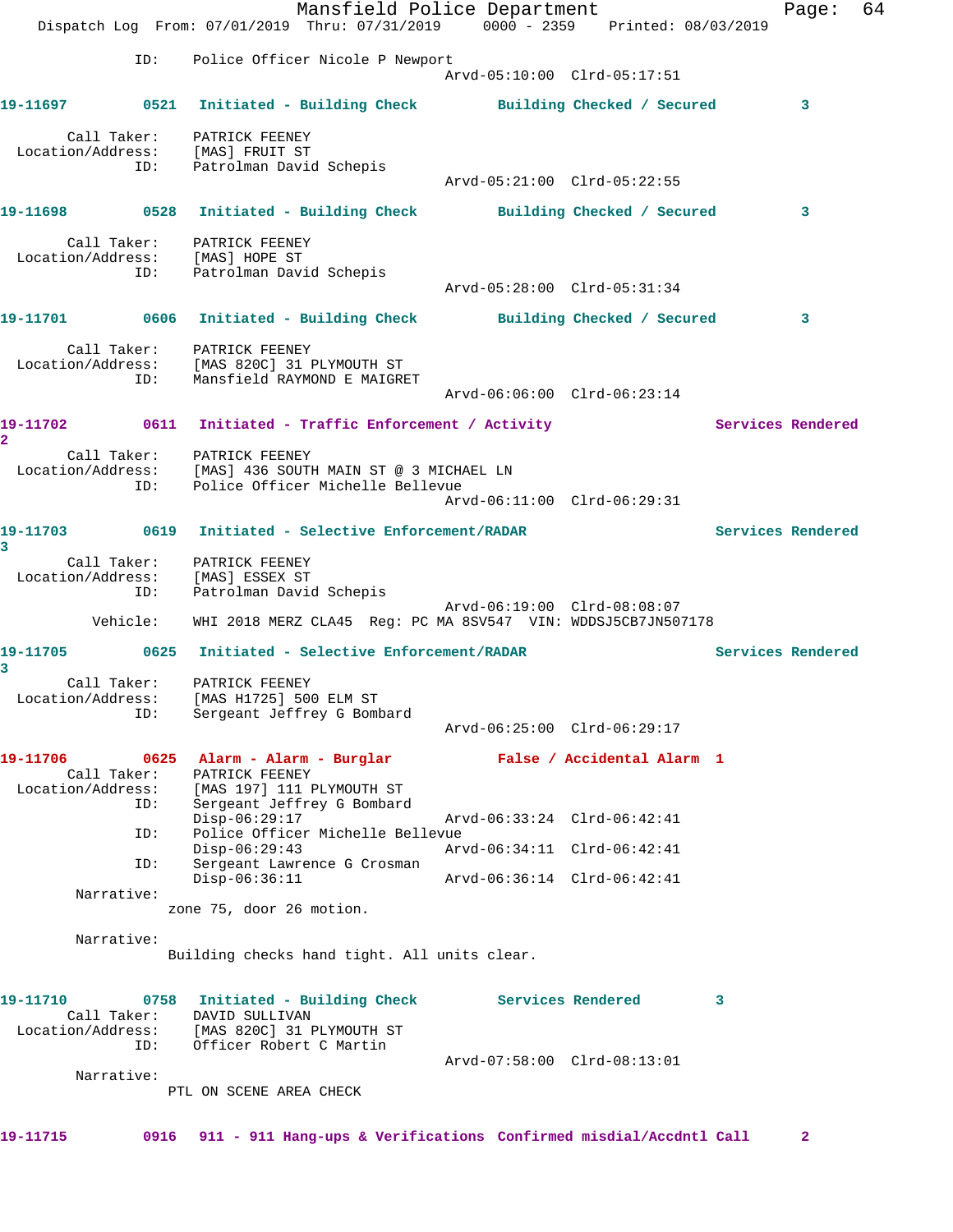Mansfield Police Department Fage: 65 Dispatch Log From: 07/01/2019 Thru: 07/31/2019 0000 - 2359 Printed: 08/03/2019 Call Taker: DAVID SULLIVAN Location/Address: [MAS 43] 137 MILL ST ID: Police Officer Matthew A Souza Disp-09:19:09 Arvd-09:26:50 Clrd-09:37:07 ID: Police Officer John R Armstrong<br>Disp-09:26:41 Ar Disp-09:26:41 Arvd-09:27:36 Clrd-09:37:07 Narrative: REPORTED ACCIDENTAL 911 FROM LOCATION CAMP SITE T5 Narrative: CONFRIMED ACCIDENTAL BY CHILD 19-11716 0924 Phone - Animal Complaints Services Rendered 3 Call Taker: Kieran M Ruth Location/Address: [MAS H4061] 62 YORK RD ID: Police Officer Joshua S Ellender Disp-09:25:59 Arvd-09:41:40 Clrd-09:49:54 Narrative: Ofc. Ellender out to assist the homeowner with the removal of a snake from his patio Narrative: PTLM REPORTS SNAKE DECEASED - NO HAZARDS. **19-11717 0924 911 - 911 Hang-ups & Verifications Confirmed misdial/Accdntl Call 2** Call Taker: DAVID SULLIVAN Location/Address: [MAS 43] 137 MILL ST ID: Sergeant Brian P Thibault Disp-09:33:07 Arvd-09:33:13 Clrd-09:37:36 Narrative: 911 ACCIDENTAL FROM A MALE SITE 102 Narrative: CONFIRMED ACCIDENTAL BY CHILD **19-11719 1009 Initiated - Building Check Building Checked / Secured 3** Call Taker: DAVID SULLIVAN Location/Address: [MAS 820C] 31 PLYMOUTH ST ID: Officer Robert C Martin Arvd-10:09:00 Clrd-10:21:24 Narrative: PTLM MAKING ROUNDS. **19-11721 1011 Phone - Motor Veh Acc - Hit & Run Investigated - Report Taken 1** Call Taker: Officer Robert Haynes Location/Address: [MAS 834] 261 CHAUNCY ST ID: Police Officer John R Armstrong Disp-10:26:21 Arvd-10:31:01 Clrd-10:54:41 Vehicle: BLK 2016 FORD EDGE Reg: PC MA 6XW294 VIN: 2FMPK4J89GBB44140 Vehicle: BRO 2011 COROLL Reg: PC MA 5LA932 VIN: 2T1BU4EE3BC611643 Narrative: Caller reported someone hit his car and left. He has plate number of car that left. Would like officer to come to CVS. Refer To Incident: 19MAS-556-OF **19-11723 1103 Initiated - Selective Enforcement/RADAR Services Rendered 3**  Call Taker: Kieran M Ruth Location/Address: [MAS] 562 MAPLE ST @ 3 JENNIFER DR ID: Police Officer Matthew A Souza Arvd-11:03:00 Clrd-11:46:13 Narrative: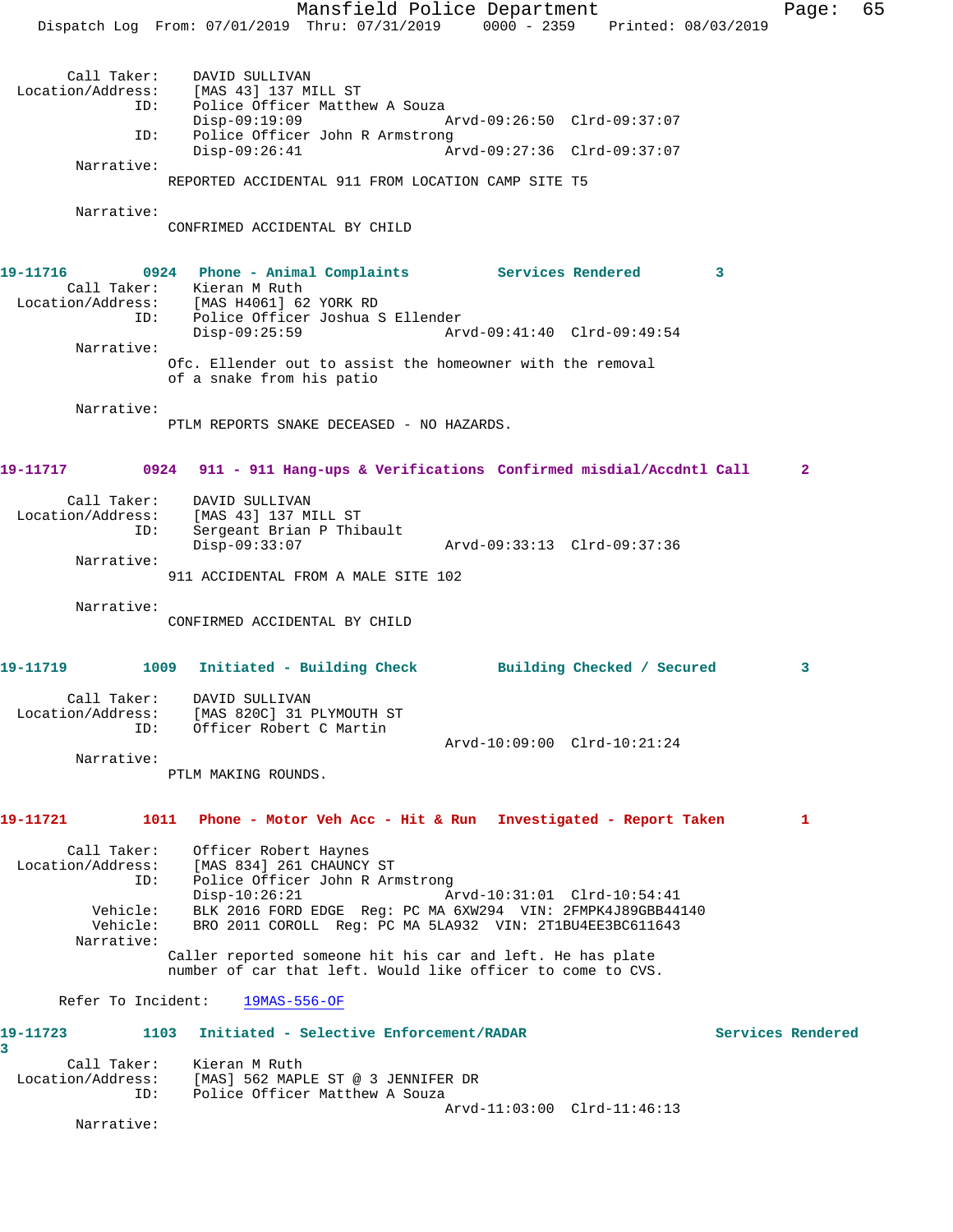Mansfield Police Department Fage: 66 Dispatch Log From: 07/01/2019 Thru: 07/31/2019 0000 - 2359 Printed: 08/03/2019 Traffic enforcement in the area. **19-11725 1131 911 - Assist Fire Department Services Rendered 3**  Call Taker: DAVID SULLIVAN Location/Address: [MAS H6608] 119 CHAUNCY ST Apt. #B ID: Police Officer John R Armstrong<br>Disp-11:32:06 Ar Disp-11:32:06 Arvd-11:35:10 Clrd-11:41:29 Narrative: ASSIST FIRE DEPARTMENT WITH ACTIVE CO ALARM Narrative: PTL ON SCENE APPEARS TO BE DUPLEX OCCUPANCY. 119 B CHAUNCY ST. **19-11728 1142 Walk-In - Larceny under \$1200 Investigated - Report Taken 2** Call Taker: Officer Robert Haynes Location/Address: [MAS H925] 71 PRATT ST Apt. #2 ID: Police Officer John R Armstrong<br>Disp-11:51:29 Am Disp-11:51:29 Arvd-11:54:34 Clrd-12:24:42 Narrative: Walk in reports larceny from March of amazon package Refer To Incident: 19MAS-557-OF **19-11727 1143 Initiated - Building Check Services Rendered 3**  Call Taker: DAVID SULLIVAN Location/Address: [MAS 820C] 31 PLYMOUTH ST ID: Officer Robert C Martin Arvd-11:43:00 Clrd-13:00:45 Narrative: OFFICER MAKING ROUNDS **19-11732 1258 Initiated - Traffic Enforcement / Activity Verbal Warning 2**  Call Taker: DAVID SULLIVAN Vicinity of: [MAS] 86 EASTMAN ST @ 2 STURBRIDGE DR ID: Police Officer Matthew A Souza Arvd-12:58:00 Clrd-13:39:55 Vehicle: Reg: PC MA 7TL380 Narrative: OFFICER OFF IN AREA FOR TRAFFIC CONTROL. Narrative: OFF WITH MA REG 7TL380 THIS LOCATION. **19-11733 1301 Initiated - Building Check Services Rendered 3**  Call Taker: DAVID SULLIVAN Location/Address: [MAS 840] 280 SCHOOL ST ID: Police Officer Joshua S Ellender Arvd-13:01:00 Clrd-13:11:04 Narrative: PTLM CHECKING THE AREA. **19-11735 1349 911 - Animal Complaints Services Rendered 3**  Call Taker: DAVID SULLIVAN Location/Address: [MAS] 200 CHAUNCY ST ID: Police Officer Joshua S Ellender Disp-13:52:07 Arvd-13:54:26 Clrd-14:15:13 Vehicle: BLU 2000 FORD F150 Reg: PC MA 9HX988 VIN: 1FTRX18L6YNA94794 Narrative: REPORTS OF 2 DOGS AT ROADSIDE "APPEAR DISTRESSED" IN NEED OF WATER ETC. Narrative: OFFICER OUT BY THE TOWN LINE WITH 2 DOGS APPEAR TO NEED ASSISTANCE DUE TO HEAT.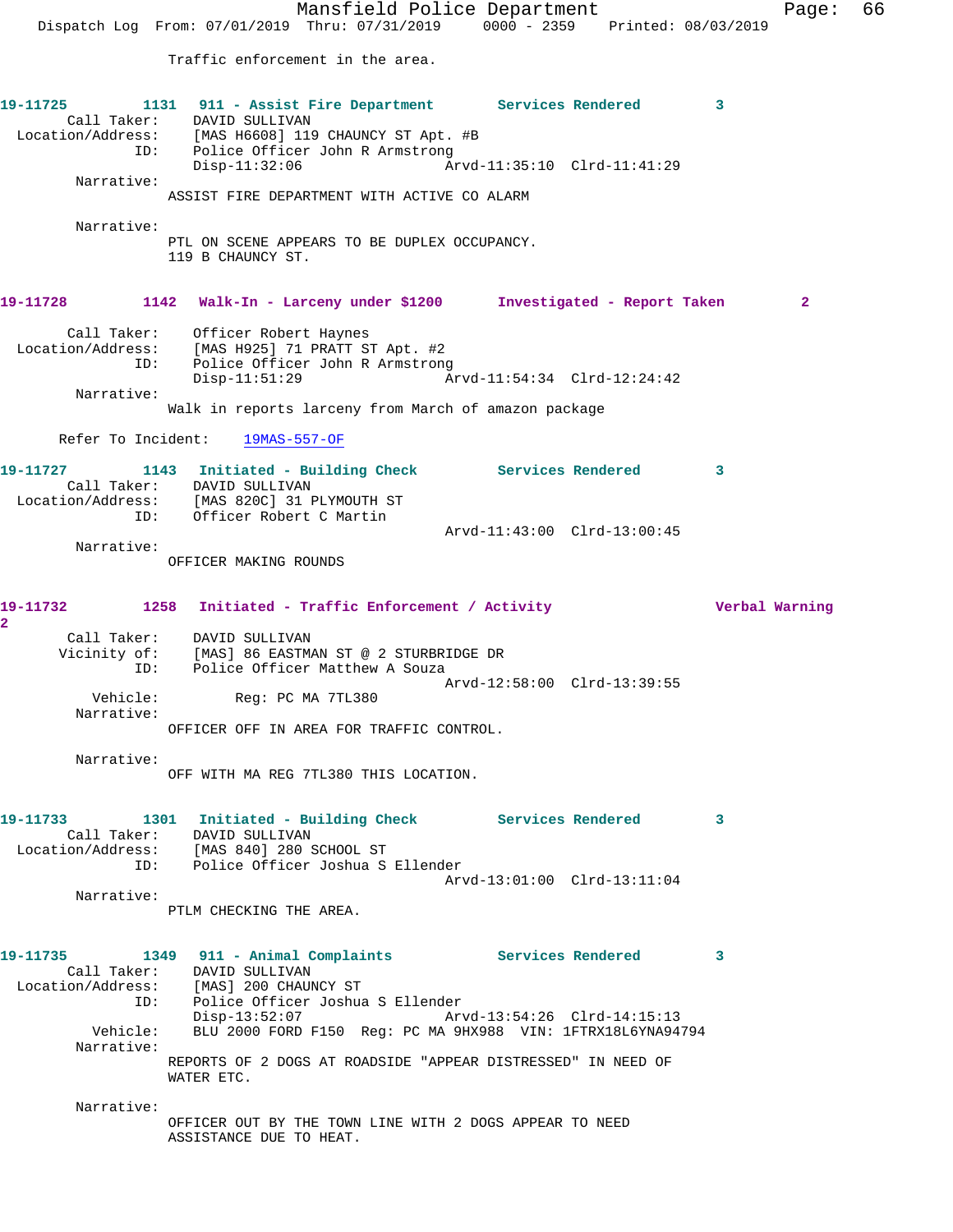Mansfield Police Department Fage: 67 Dispatch Log From: 07/01/2019 Thru: 07/31/2019 0000 - 2359 Printed: 08/03/2019 Narrative: MACO DID NOT ANSWER TELEPHONE. M1 HAS CONTACT WITH MACO DOG OWNERS IN THE MPD STATION - RESPONDING UP. Narrative: DOGS TURNED OVER TO OWNERS WERE ADVISED TO SEEK VET CARE FOR THE DOGS. **19-11736 1352 Initiated - Building Check Services Rendered 3**  Call Taker: DAVID SULLIVAN Location/Address: [MAS 820C] 31 PLYMOUTH ST ID: Officer Robert C Martin Arvd-13:52:00 Clrd-14:11:53 Narrative: OFFICER PERFORMING CHECK OF SITE. 19-11737 1354 Phone - Road Hazards **Services Rendered** 3 Call Taker: Kieran M Ruth Location/Address: [MAS] 25 FRANKLIN ST @ 660 EAST ST ID: Sergeant Brian P Thibault Disp-13:55:13 Arvd-13:57:34 Clrd-14:04:56 Narrative: Sgt. Thibault out for traffic lights not cycling Narrative: PER SGT LIGHTS ARE CYCLING NORMALLY. **19-11739 1412 911 - 911 Hang-ups & Verifications Services Rendered 2**  Call Taker: Kieran M Ruth Location/Address: [MAS 907] 390 WEST ST Apt. #A ID: Police Officer John R Armstrong Disp-14:17:57 Arvd-14:20:59 Clrd-14:25:00 Narrative: 911 accidental verification Narrative: PTLM CHECKED THE STORE NO PROBLEM FOUND. **19-11741 1453 Initiated - Selective Enforcement/RADAR Services Rendered 3**  Call Taker: DAVID SULLIVAN Vicinity of: [MAS] 126 NORTH MAIN ST @ 10 VILLA ST ID: Police Officer John R Armstrong Arvd-14:53:00 Clrd-14:58:30 Narrative: OFFICER OFF IN AREA SELECTIVE ENFORCEMENT 19-11742 1456 Phone - Alarm - Burglar **Spoken To** 1 Call Taker: Kieran M Ruth Location/Address: [MAS H5341] 4 ERICK RD Apt. #95 ID: Police Officer Matthew A Souza<br>Disp-14:58:19 A Disp-14:58:19 Arvd-15:02:34 Clrd-15:07:36 ID: Police Officer Joshua S Ellender Disp-14:58:19 Clrd-14:58:26<br>ID: Police Officer John R Armstrong Clrd-14:58:26 Police Officer John R Armstrong<br>Disp-14:58:40 Ar Disp-14:58:40 Arvd-15:02:36 Clrd-15:07:25 Narrative: ADT called in a garage front door alarm Narrative: PTLM REPORTS ACCIDENTAL HOMEOWNWE IS ON SCENE **19-11744 1512 911 - Assist Fire Department Services Rendered 3**  Call Taker: DAVID SULLIVAN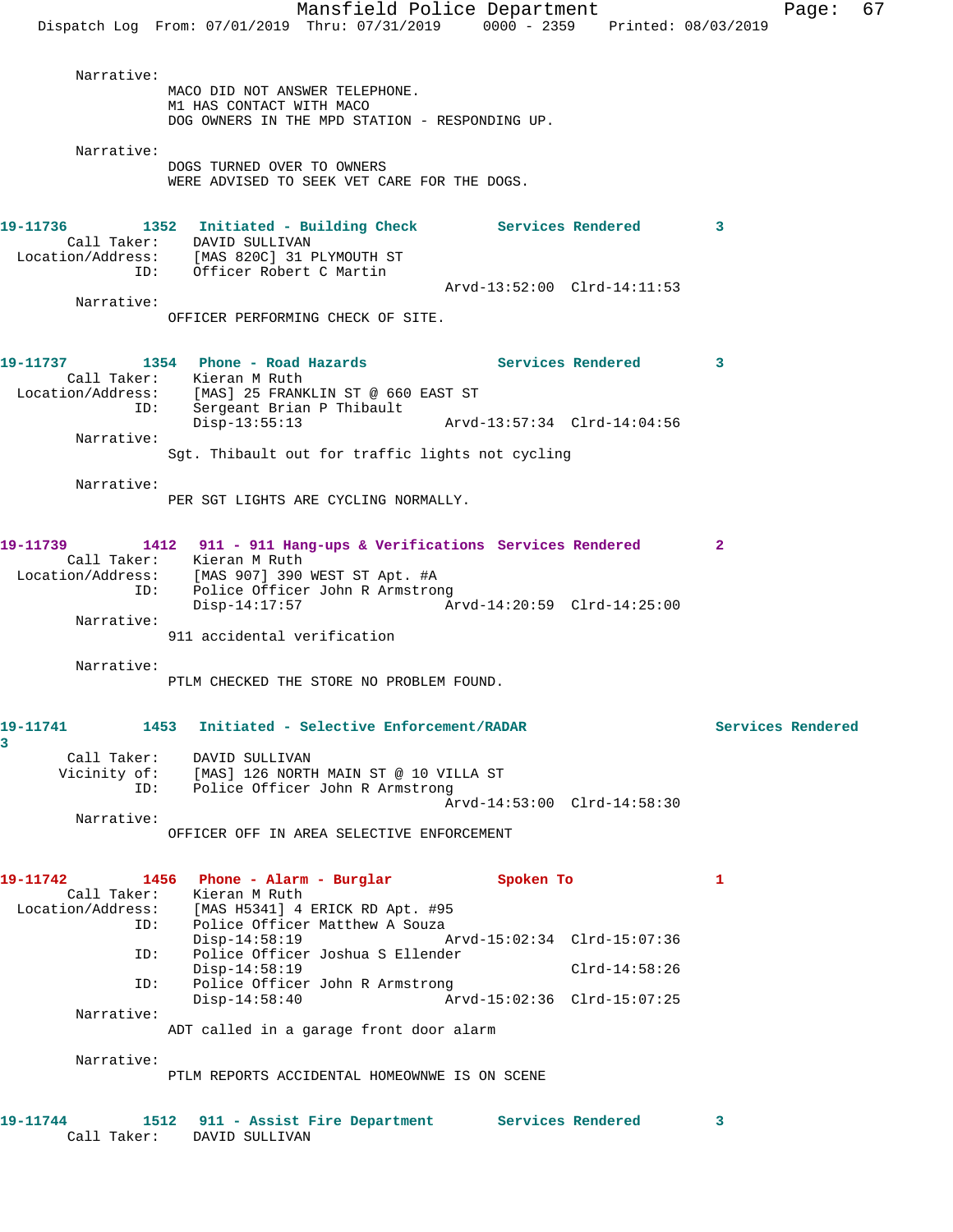Mansfield Police Department Franch Page: 68 Dispatch Log From: 07/01/2019 Thru: 07/31/2019 0000 - 2359 Printed: 08/03/2019 Location/Address: [MAS H2551] 55 SMILEY AVE ID: Police Officer Matthew A Souza Disp-15:14:11 Clrd-15:14:30 ID: Police Officer John R Armstrong Disp-15:14:26 Arvd-15:16:40 Clrd-15:30:34 Narrative: ASSIST FIRE DEPT. 19-11747 1710 Phone - Inspections **Referred to Other Agency** 3 Call Taker: DAVID SULLIVAN Location/Address: [MAS 1007] 80 HAMPDEN RD Narrative: FIRE WATCH DETAIL CHECK IN. **19-11748 1716 Initiated - Selective Enforcement/RADAR Citation / Warning Issued 3**  Call Taker: DAVID SULLIVAN Location/Address: [MAS] 2 STURBRIDGE DR @ 86 EASTMAN ST ID: Police Officer Joshua S Ellender Arvd-17:16:00 Clrd-17:57:22 Vehicle: WHI 2002 FORD RANGER Reg: PC MA 1VX846 VIN: 1FTYR44U82PA56629 Vehicle: GRY 2007 NISS UT PATHFI Reg: PC MA 8MJF70 VIN: 5N1AR18W77C646293 Narrative: PTLM OFF IN AREA FOR SELECTIVE ENFORCEMENT Narrative: OFF WITH 1VX846 MA REG Narrative: OFF WITH 8MJF70. **19-11749 1726 Initiated - Building Check Services Rendered 3**  Call Taker: DAVID SULLIVAN Location/Address: [MAS 840] 280 SCHOOL ST ID: Police Officer Nicole P Newport Arvd-17:26:00 Clrd-17:37:05 Narrative: PTL OFF FOR AREA CHECK. **19-11750 1737 Initiated - Motor Vehicle Stop Citation / Warning Issued 3**  Call Taker: DAVID SULLIVAN Vicinity of: [MAS 840] 280 SCHOOL ST ID: Police Officer Andrew J Kelley Arvd-17:37:00 Clrd-17:44:13 ID: Police Officer Nicole P Newport Disp-17:38:36 Arvd-17:38:40 Clrd-17:44:16 Vehicle: BLK 2012 SUBA FOREST Reg: PC MA 5SK714 VIN: JF2SHADC2CH415114 Narrative: OFF WITH MA REG 5SK714. **19-11751 1745 Initiated - Assist Law Enfrc Agncy Services Rendered 3**  Call Taker: DAVID SULLIVAN Location/Address: [MAS] SCHOOL ST ID: Police Officer Nicole P Newport Arvd-17:45:00 Clrd-17:46:43 Narrative: OFF WITH AMTRAK POLICE BY THE BRIDGE. **19-11752 1752 Initiated - Selective Enforcement/RADAR Services Rendered 3**  Call Taker: DAVID SULLIVAN Vicinity of: [MAS H9922] 600 WEST ST ID: Police Officer Nicole P Newport Arvd-17:52:00 Clrd-18:23:18 Narrative: OUT IN AREA SELECTIVE ENFORCEMENT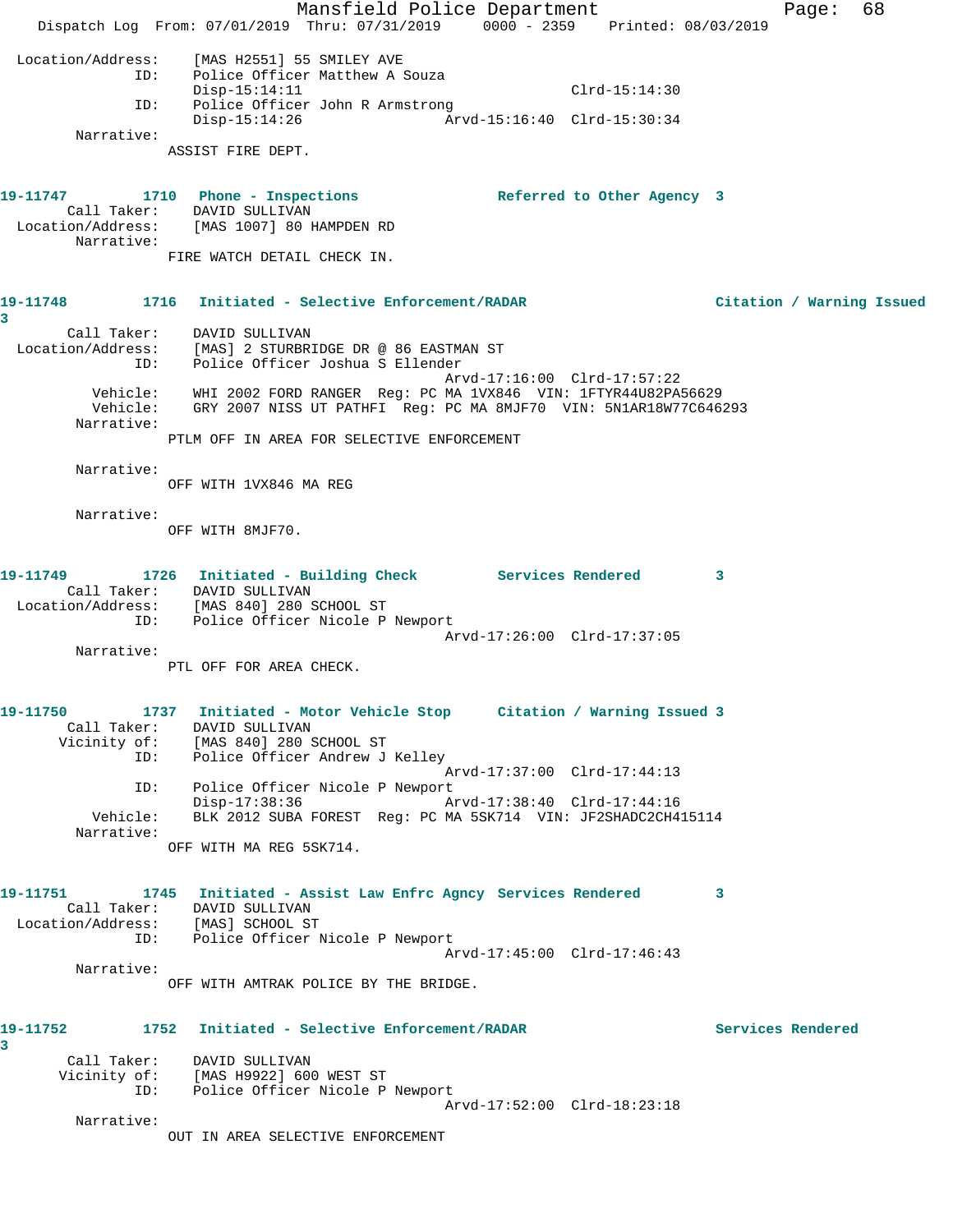**19-11754 1812 Initiated - Selective Enforcement/RADAR Services Rendered 3**  Call Taker: DAVID SULLIVAN Location/Address: [MAS] NORTH MAIN ST ID: Police Officer Andrew J Kelley Arvd-18:12:00 Clrd-18:33:25 Narrative: OFF IN AREA SELECTIVE TRAFFIC. 19-11755 1813 Initiated - Building Check Services Rendered 3 Call Taker: DAVID SULLIVAN Location/Address: [MAS 820C] 31 PLYMOUTH ST ID: Sergeant Thomas R Connor Arvd-18:13:00 Clrd-18:16:37 Narrative: DETAIL OFFICER MAKING HIS ROUNDS **19-11759 1906 Phone - Assist Law Enfrc Agncy Services Rendered 3**  Call Taker: Support Staff Amanda Crisfulla Location/Address: [MAS] 1143 EAST ST ID: Police Officer Joshua S Ellender Disp-19:12:24 Arvd-19:17:52 Clrd-20:02:10 Narrative: Fall River PD requesting notification to involved party regarding a car sale Narrative: M2 assisted the resident in calling Fall River PD. FPD Ofc was tied up and they were not able to speak directly. Incident possibly involving an issue with the family. **19-11761 1913 Initiated - Building Check Building Checked / Secured 3** Call Taker: PATRICK FEENEY Location/Address: [MAS 281A] 1 CROCKER ST ID: Police Officer Andrew J Kelley Arvd-19:13:00 Clrd-19:14:03 19-11763 1920 Initiated - Foot Patrol - Walk & Talk **Building Checked / Secured 3**  Call Taker: PATRICK FEENEY Location/Address: [MAS 4] 31 HAMPSHIRE ST ID: Police Officer Nicole P Newport Arvd-19:20:00 Clrd-19:36:08 **19-11766 2014 Phone - Assist Fire Department Services Rendered 3**  Call Taker: GARIN EISELE Location/Address: [MAS H1140] 182 EAST ST ID: Police Officer Joshua S Ellender Disp-20:16:43 Arvd-20:26:07 Clrd-20:47:39 ID: Police Officer Andrew J Kelley Disp-20:18:52 Arvd-20:18:54 Clrd-20:29:34 **19-11767 2047 Initiated - Building Check Building Checked / Secured 3** Call Taker: PATRICK FEENEY Location/Address: [MAS] COPELAND DR ID: Police Officer Andrew J Kelley Arvd-20:47:00 Clrd-21:11:27 **19-11771 2109 Phone - Fireworks / Explosives Viols. Unfounded/Unverifed 2**  Call Taker: GARIN EISELE Location/Address: [MAS] 71 UNION ST ID: Police Officer Andrew J Kelley<br>Disp-21:11:27 Arvd-21:13:32 Clrd-21:30:59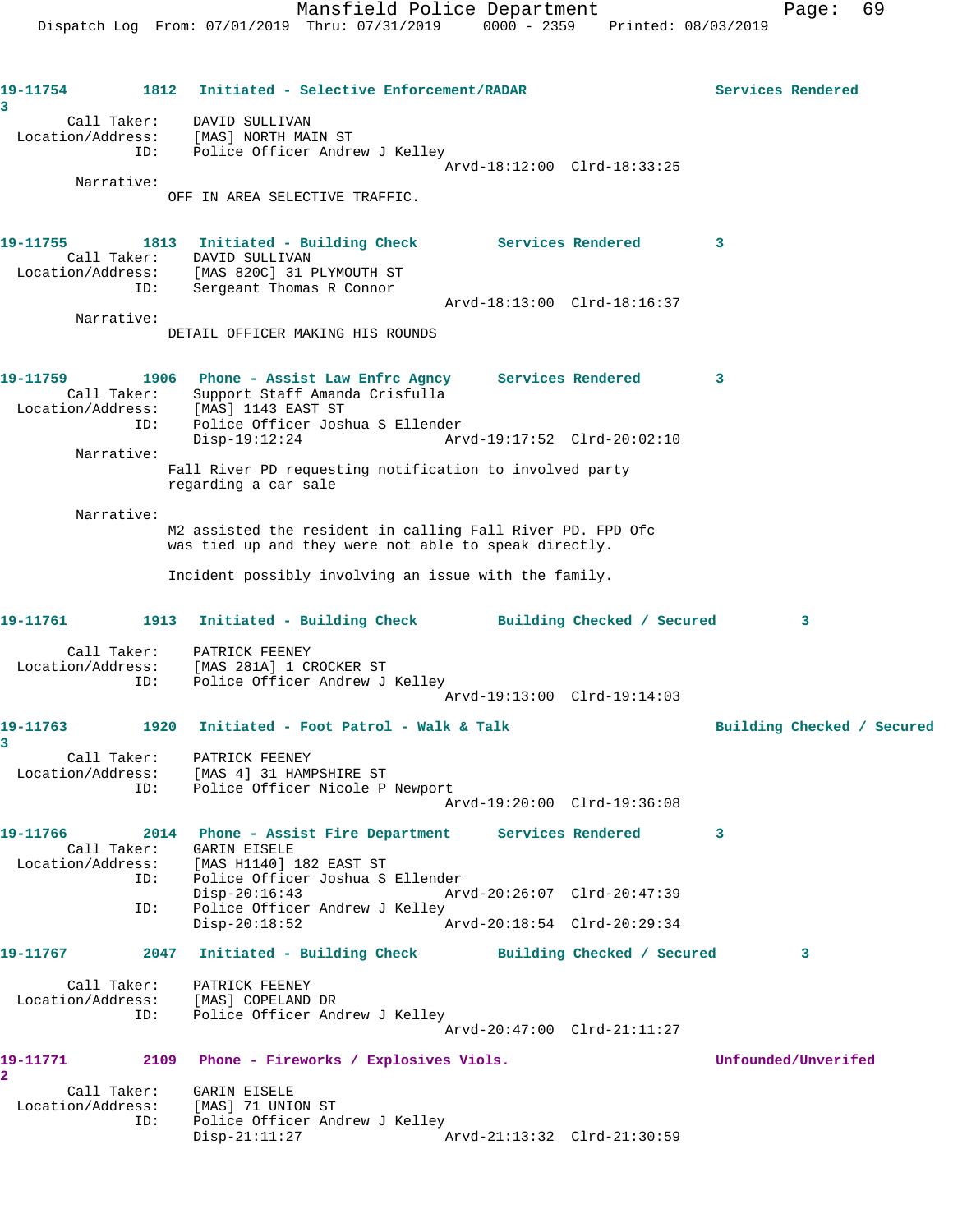Mansfield Police Department Fage: 70 Dispatch Log From: 07/01/2019 Thru: 07/31/2019 0000 - 2359 Printed: 08/03/2019 Narrative: caller reporting fireworks in the area Narrative: M10 reports that there were no fireworks being set off upon arrival. All was quiet in the area. **19-11772 2129 Initiated - Building Check Building Checked / Secured 3** Call Taker: PATRICK FEENEY Location/Address: [MAS 820C] 31 PLYMOUTH ST ID: Sergeant Thomas R Connor Arvd-21:29:00 Clrd-21:30:48 **19-11774 2137 Phone - Suspicious Actv / Persn / Veh Investigated - No Report 2**  Call Taker: NICHOLAS GOYETTE Location/Address: [MAS H1586] 4 FRUIT ST ID: Police Officer Andrew J Kelley Disp-21:39:36 Arvd-21:42:25 Clrd-21:54:58 ID: Police Officer Nicole P Newport Arvd-21:42:45 Clrd-21:54:58 Narrative: RP calling to report finding his front door open and oven warm and is requesting officers for a walk-through Narrative: Rp's waiting for PD arrival outside in their m/v's Black SUV and grey Buick SUV. Narrative: M10 reprots that the house checks ok on the inside; unknown cause of the door being open and the stove being on; poss. electrical issue. RP satisfied. **19-11776 2226 911 - 911 Hang-ups & Verifications Confirmed misdial/Accdntl Call 2** Call Taker: PATRICK FEENEY Location/Address: [MAS H940] 60 KING ST ID: Police Officer Andrew J Kelley<br>Disp-22:28:35 Disp-22:28:35 Arvd-22:33:57 Clrd-22:34:42 Narrative: 911 call from the cell phone; accidental by the sos button on the iphone. Unit to confirm. Narrative: M10 confirmed the accidental; spoke with the resident. **19-11777 2237 Initiated - Building Check Building Checked / Secured 3** Call Taker: PATRICK FEENEY Location/Address: [MAS 900A] 242 CHAUNCY ST Apt. #1 ID: Police Officer Andrew J Kelley Arvd-22:37:00 Clrd-22:56:14 **19-11778 2238 Initiated - Building Check Building Checked / Secured 3** Call Taker: PATRICK FEENEY Location/Address: [MAS 2] 60 FORBES BLVD Police Officer Nicole P Newport Arvd-22:38:00 Clrd-22:42:04 **19-11780 2245 Initiated - Building Check Building Checked / Secured 3** Call Taker: PATRICK FEENEY Location/Address: [MAS 927] 50 PLYMOUTH ST ID: Police Officer Nicole P Newport Arvd-22:45:00 Clrd-22:52:43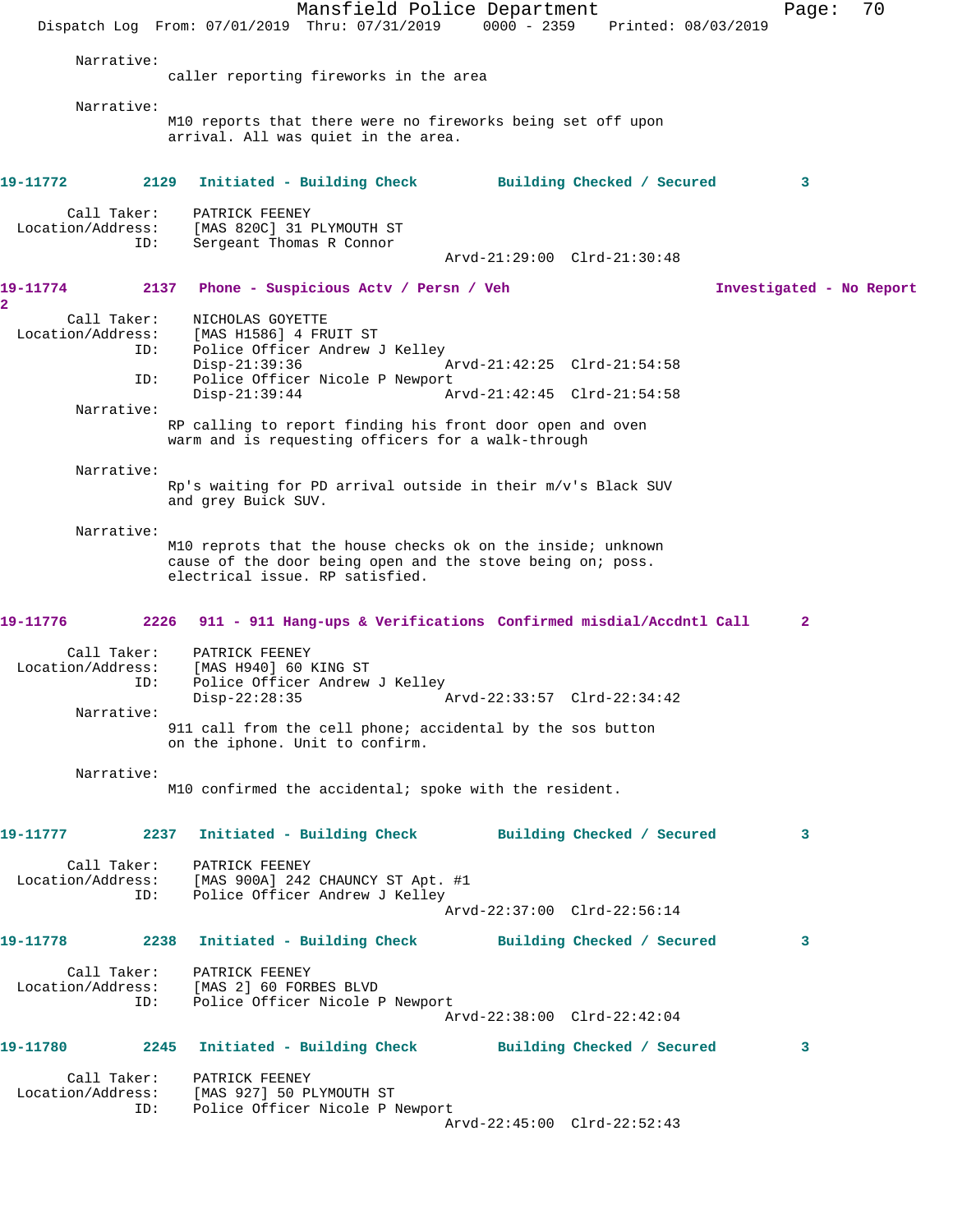Mansfield Police Department Fage: 71 Dispatch Log From: 07/01/2019 Thru: 07/31/2019 0000 - 2359 Printed: 08/03/2019 **19-11781 2250 Alarm - Alarm - Burglar False / Accidental Alarm 1**  Call Taker: GARIN EISELE Location/Address: [MAS H9864] 201 COPELAND DR ID: Police Officer Nicole P Newport Disp-22:53:59 Arvd-22:57:38 Clrd-23:01:03 ID: Police Officer Joshua S Ellender Disp-22:53:59 Clrd-22:56:12 ID: Police Officer Andrew J Kelley Disp-22:56:23 Arvd-22:56:25 Clrd-23:01:03 Narrative: Zone 10 room 9 Narrative: M14 reports that the bldg checks hand tight; both units clear. **19-11783 2303 Initiated - Motor Vehicle Stop Verbal Warning 3**  Call Taker: PATRICK FEENEY Location/Address: [MAS] 789 EAST ST @ 86 EASTMAN ST ID: Police Officer Joshua S Ellender Arvd-23:03:00 Clrd-23:11:29 Vehicle: Reg: PC CT 13141 Vehicle: BLU 2010 2D COOPER/COOPER-S Reg: PC NY ZGM6764 VIN: WMWMF7C57ATX45776 **19-11784 2307 Initiated - Building Check Building Checked / Secured 3** Call Taker: PATRICK FEENEY Location/Address: [MAS 834] 261 CHAUNCY ST ID: Police Officer Andrew J Kelley Arvd-23:07:00 Clrd-23:08:36 **19-11786 2314 Initiated - Suspicious Actv / Persn / Veh Spoken To 2** Call Taker: PATRICK FEENEY Location/Address: [MAS 982] 111 HOPE ST ID: Police Officer Joshua S Ellender Arvd-23:14:00 Clrd-23:17:04 Vehicle: WHI 2014 KIA 4D OPTIMA Reg: PC MA 882PX5 VIN: 5XXGN4A77EG287409 Narrative: Checking on a m/v parked in the lot. Narrative: Parties check out, were talking. They were advised that the park is closed and sent on their way. **19-11787 2328 Initiated - Building Check Building Checked / Secured 3** Call Taker: PATRICK FEENEY Location/Address: [MAS 820C] 31 PLYMOUTH ST ID: Sergeant Thomas R Connor Arvd-23:28:00 Clrd-23:32:40 **19-11788 2332 Initiated - Building Check Services Rendered 3**  Call Taker: PATRICK FEENEY Vicinity of: [MAS] 30 CHAUNCY ST ID: Police Officer Andrew J Kelley Arvd-23:32:00 Clrd-07/07/2019 @ 00:08:34 **For Date: 07/07/2019 - Sunday 19-11799 0101 Initiated - Building Check Building Checked / Secured 3** Call Taker: PATRICK FEENEY Location/Address: [MAS 1002] 250 EAST ST ID: Police Officer Michelle Bellevue Arvd-01:01:00 Clrd-01:07:18 **19-11800 0103 Initiated - Disturbance / Gathering Services Rendered 1**  Call Taker: PATRICK FEENEY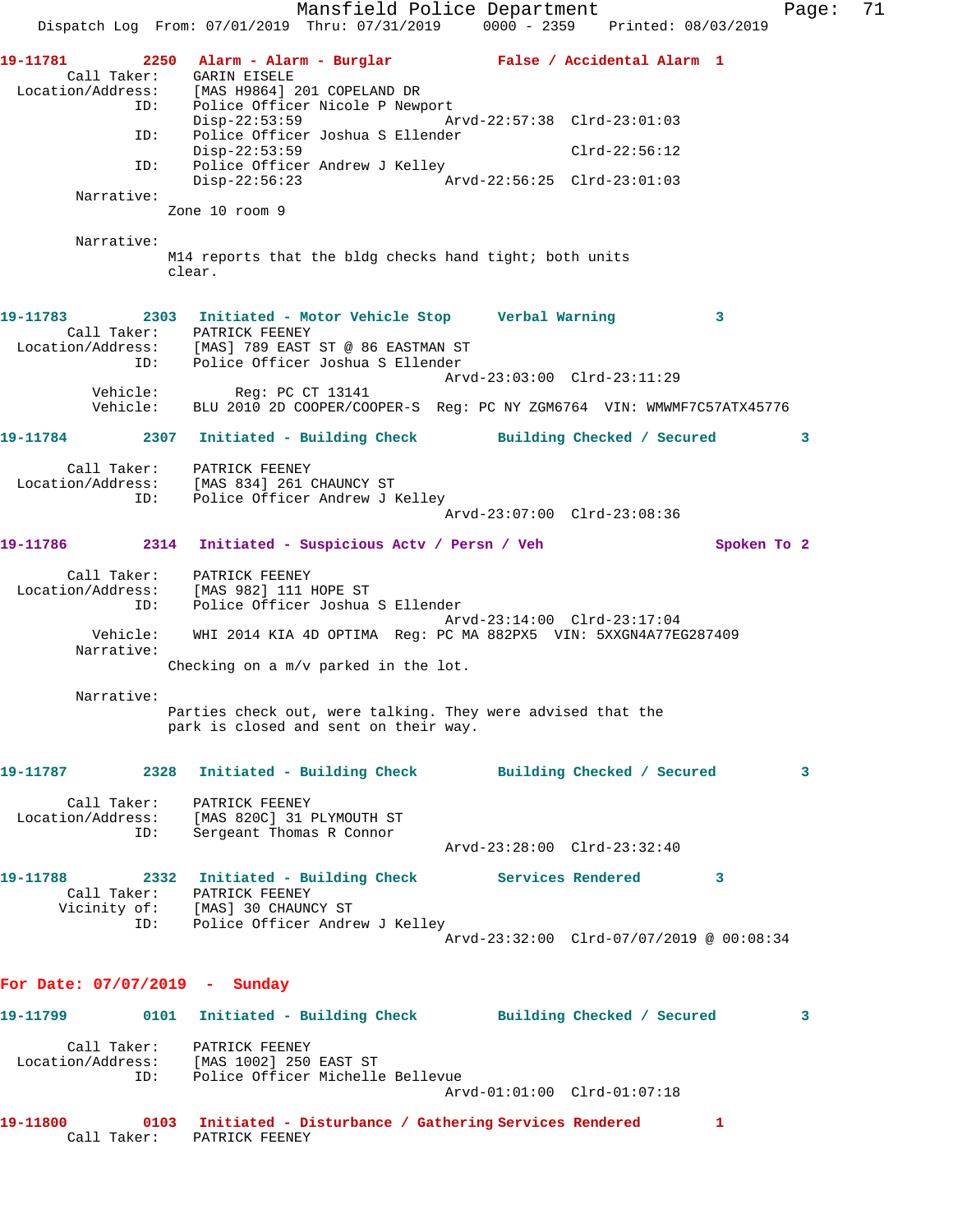Mansfield Police Department Fage: 72 Dispatch Log From: 07/01/2019 Thru: 07/31/2019 0000 - 2359 Printed: 08/03/2019 Location/Address: [MAS 202] 16 OLD COLONY WAY ID: Detective Gregory S Martell Arvd-01:03:00 Clrd-01:10:49 Narrative: M12 out monitoring a group gathered outside. Narrative: Parties dispersed without incident. **19-11801 0106 Initiated - Building Check Building Checked / Secured 3** Call Taker: PATRICK FEENEY Location/Address: [MAS 840] 280 SCHOOL ST ID: Police Officer Andrew J Kelley Arvd-01:06:00 Clrd-01:21:17 **19-11803 0109 Initiated - Building Check Building Checked / Secured 3** Call Taker: PATRICK FEENEY Location/Address: [MAS 992] 660 EAST ST ID: Police Officer Michelle Bellevue Arvd-01:09:00 Clrd-01:11:23 **19-11804 0109 911 - Assist Fire Department Services Rendered 3**  Call Taker: PATRICK FEENEY Location/Address: [MAS H2574] 393 FRANKLIN ST ID: Police Officer Michelle Bellevue Disp-01:12:38 Clrd-01:12:00 ID: Police Officer Michelle Bellevue Disp-01:13:03 Arvd-01:15:51 Clrd-01:20:02 Narrative: 911 caller reports that her husband is having trouble breathing; was coughing a lot. FD notified. Narrative: M4 reports FD on scene evaluating the patient. **19-11805 0112 Initiated - Building Check Building Checked / Secured 3** Call Taker: PATRICK FEENEY Location/Address: [MAS] 15 BONNEY LN @ 4 ERICK RD ID: Police Officer Michelle Bellevue Arvd-01:12:00 Clrd-01:13:03 **19-11806 0123 Initiated - Building Check Building Checked / Secured 3** Call Taker: PATRICK FEENEY Location/Address: [MAS 451B] 500 EAST ST ID: Police Officer Michelle Bellevue Arvd-01:23:00 Clrd-01:29:44 **19-11808 0125 Initiated - Motor Vehicle Stop Citation / Warning Issued 3**  Call Taker: PATRICK FEENEY Location/Address: [MAS] RTE 140 SB ID: Detective Gregory S Martell Arvd-01:25:00 Clrd-01:32:14 ID: Police Officer Andrew J Kelley<br>Disp-01:31:16 Disp-01:31:16 Arvd-01:31:18 Clrd-01:32:14 Vehicle: BLU 2009 HOND CIVIC Reg: PC MA 9AL557 VIN: 2HGFA165X9H534875 **19-11807 0126 Phone - Alarm - Burglar False / Accidental Alarm 1**  Call Taker: NICHOLAS GOYETTE Location/Address: [MAS H1854] 750 WARE ST ID: Police Officer Michelle Bellevue Disp-01:29:55 Arvd-01:36:21 Clrd-01:46:45 ID: Sergeant Lawrence G Crosman Disp-01:32:30 Arvd-01:36:20 Clrd-01:46:45 Vehicle: BLU 2019 FORD FUSION Reg: PC MA 2PCA41 VIN: 3FA6P0LU5KR217623 Narrative: residential burg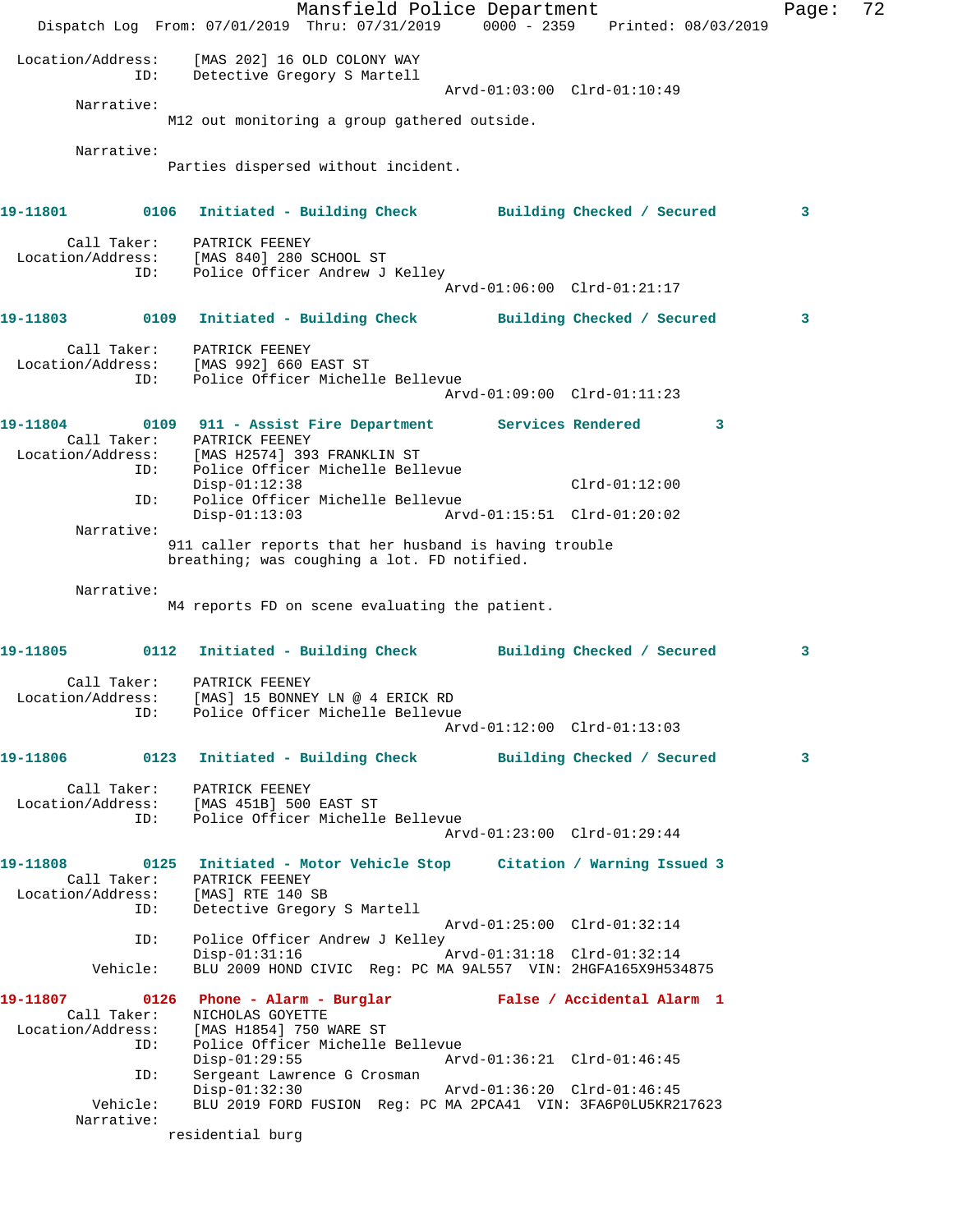Mansfield Police Department Fage: 73 Dispatch Log From: 07/01/2019 Thru: 07/31/2019 0000 - 2359 Printed: 08/03/2019 perimter from garage entry door no answer at premises Narrative: M4 reports the bldg is tight. **19-11809 0135 Initiated - Building Check Building Checked / Secured 3** Call Taker: PATRICK FEENEY Location/Address: [MAS 4] 31 HAMPSHIRE ST ID: Police Officer Andrew J Kelley Arvd-01:35:00 Clrd-01:44:39 **19-11812 0201 Initiated - Proactive Patrol Building Checked / Secured 3** Call Taker: NICHOLAS GOYETTE Location/Address: [MAS 411] 60 FORBES BLVD ID: Police Officer Andrew J Kelley Arvd-02:01:00 Clrd-02:07:24 Narrative: Checking the area. **19-11813 0211 Initiated - Building Check Building Checked / Secured 3** Call Taker: PATRICK FEENEY Location/Address: [MAS 1015] 30 CHAUNCY ST ID: Detective Gregory S Martell Arvd-02:11:00 Clrd-02:15:23 **19-11814 0215 Initiated - Building Check Building Checked / Secured 3** Call Taker: PATRICK FEENEY Location/Address: [MAS 820C] 31 PLYMOUTH ST ID: Police Officer John R Armstrong Arvd-02:15:00 Clrd-02:29:16 **19-11816 0225 Initiated - Building Check Building Checked / Secured 3** Call Taker: PATRICK FEENEY Location/Address: [MAS 281A] 1 CROCKER ST ID: Detective Gregory S Martell Arvd-02:25:00 Clrd-02:32:39 **19-11818 0311 Initiated - Building Check Building Checked / Secured 3** Call Taker: PATRICK FEENEY Location/Address: [MAS 907E] 390 WEST ST ID: Police Officer Andrew J Kelley Arvd-03:11:00 Clrd-04:38:40 **19-11821 0440 Initiated - Building Check Building Checked / Secured 3** Call Taker: PATRICK FEENEY Location/Address: [MAS 820C] 31 PLYMOUTH ST ID: Police Officer John R Armstrong Arvd-04:40:00 Clrd-04:52:52 **19-11824 0601 Initiated - Selective Enforcement/RADAR Services Rendered 3**  Call Taker: PATRICK FEENEY Location/Address: [MAS] ESSEX ST ID: Police Officer Michelle Bellevue Arvd-06:01:00 Clrd-06:52:24 Narrative: No violations. **19-11827 0621 Initiated - Selective Enforcement/RADAR Services Rendered 3**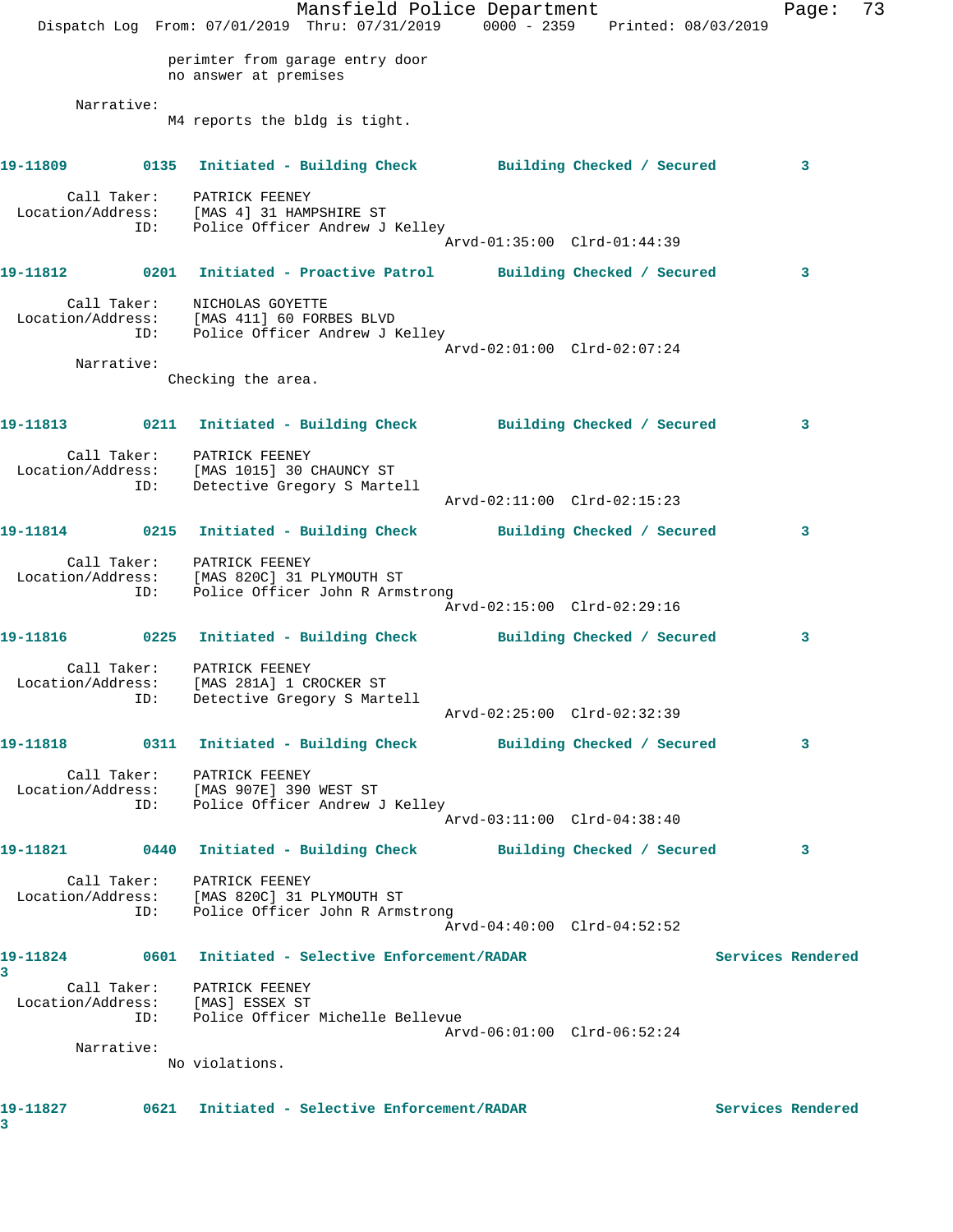Mansfield Police Department Page: 74 Dispatch Log From: 07/01/2019 Thru: 07/31/2019 0000 - 2359 Printed: 08/03/2019 Call Taker: PATRICK FEENEY Location/Address: [MAS] 225 TREMONT ST @ 100 WILLIAMS ST ID: Police Officer Andrew J Kelley Arvd-06:21:00 Clrd-06:37:20 Narrative: No violations observed; avg. speed 31 mph. **19-11831 0706 Initiated - Proactive Patrol Building Checked / Secured 3** Call Taker: TARA LAKO Location/Address: [MAS 820C] 31 PLYMOUTH ST ID: Police Officer John R Armstrong Arvd-07:06:00 Clrd-07:19:11 Narrative: Checking the area. **19-11830 0708 Initiated - Selective Enforcement/RADAR Services Rendered 3**  Call Taker: TARA LAKO Location/Address: [MAS] NORTH MAIN ST ID: Detective Gregory S Martell Arvd-07:08:00 Clrd-07:28:54 Narrative: Traffic enforcement in the area. Narrative: No violations **19-11834 0835 Phone - Alarm - Burglar False / Accidental Alarm 1**  Call Taker: TARA LAKO Location/Address: [MAS 907D] 390 WEST ST Apt. #D ID: Police Officer Matthew A Souza<br>Disp-08:36:59 Disp-08:36:59 Arvd-08:42:44 Clrd-08:44:19 ID: Police Officer Michael N Fenore<br>Disp-08:37:02 A Disp-08:37:02 Arvd-08:41:07 Clrd-08:44:21 Vehicle: WHI 2008 NISS Sentra 2.0/2.0s/2.0sl Reg: PC CT AL10387 VIN: 3N1AB61EX8L612154 Vehicle: BLK 2016 MAZD CX5 Reg: PC MA 9WH900 VIN: JM3KE4DY2G0751278 Narrative: Alarm company responding for the right lobby front door as well as multiple alarm soundings, alarm company still attempting to contact a rep. Narrative: Ofc Fenore reports CT AL10387 and MA 9WH900 in the lot. Ofc Fenore reports staff on scene opening up for the day. The broom was leaning up against the key pad which entered in the wrong code. **19-11835 0906 Initiated - Selective Enforcement/RADAR Citation / Warning Issued 3**  Call Taker: TARA LAKO Location/Address: [MAS] 792 WEST ST ID: Police Officer Matthew A Souza Arvd-09:06:00 Clrd-10:03:58 Vehicle: GRY 2004 JEEP LIBERT Reg: PC MA 645MC0 VIN: 1J4GL48K84W314298 Narrative: Traffic enforcement in the area. Narrative: Out with MA 645MC0 in front of 885 West, citation issued for speed Narrative: Ofc Souza reports top speed 48mph **19-11841 0955 Initiated - Fingerprinting - non crimnl Services Rendered**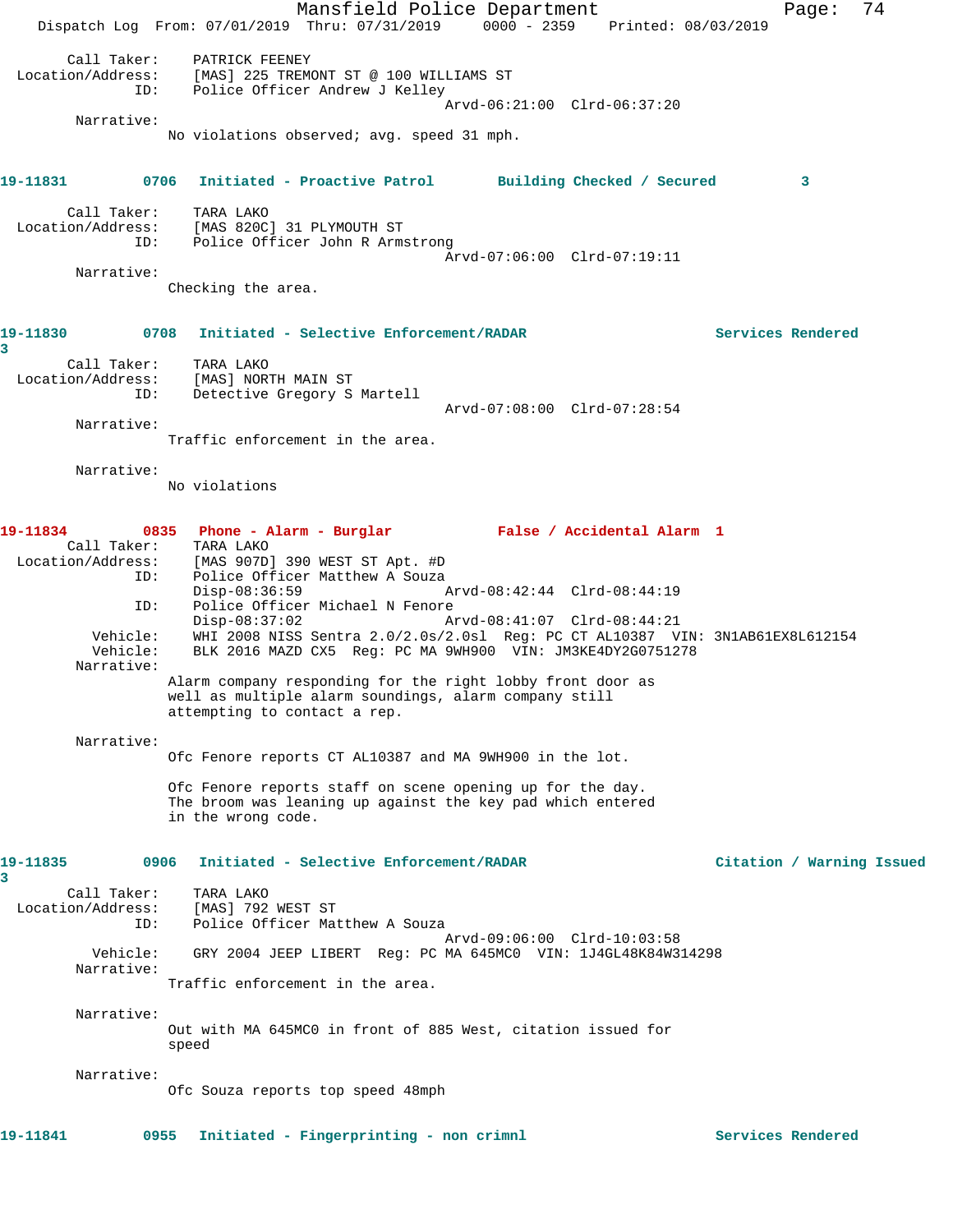Mansfield Police Department Fage: 75 Dispatch Log From: 07/01/2019 Thru: 07/31/2019 0000 - 2359 Printed: 08/03/2019 **3**  Call Taker: Sergeant Brian P Thibault Location/Address: [MAS 153] 50 WEST ST ID: Sergeant Brian P Thibault Arvd-09:55:00 Clrd-10:21:25 Narrative: Sgt. Thibault assisting with civilian fingerprints. **19-11846 1006 Radio - Proactive Patrol Building Checked / Secured 3** Call Taker: TARA LAKO Location/Address: [MAS 820C] 31 PLYMOUTH ST ID: Sergeant Thomas R Connor Disp-10:06:52 Arvd-10:15:17 Clrd-10:15:48 Narrative: Checking the area. **19-11845 1012 Initiated - Proactive Patrol Building Checked / Secured 3** Call Taker: TARA LAKO Location/Address: [MAS] BRANCH ST ID: Police Officer Michael N Fenore<br>Arvd-10:12:00 Clrd-10:20:24 Arvd-10:12:00 Clrd-10:20:24 ID: Sergeant Thomas R Connor Disp-10:13:16 Arvd-10:13:20 Clrd-10:13:34 Narrative: Checking the area. **19-11847 1019 Initiated - Proactive Patrol Building Checked / Secured 3** Call Taker: TARA LAKO Location/Address: [MAS 840] 280 SCHOOL ST ID: Police Officer Matthew A Souza Arvd-10:19:00 Clrd-10:57:48 Narrative: Checking the area. **19-11848 1021 Initiated - Fingerprinting - non crimnl Services Rendered 3**  Call Taker: Sergeant Brian P Thibault Location/Address: [MAS 153] 50 WEST ST ID: Sergeant Brian P Thibault Arvd-10:21:00 Clrd-10:42:32 Narrative: Sgt. Thibault assisting with civilian fingerprints. **19-11852 1118 Initiated - Motor Vehicle Stop Citation / Warning Issued 3**  Call Taker: TARA LAKO Location/Address: [MAS 907] 390 WEST ST Apt. #A ID: Sergeant Brian P Thibault Arvd-11:18:00 Clrd-11:21:18 Vehicle: GRY 2016 HYUN UT TUCSON Reg: PC MA 7ZF247 VIN: KM8J3CA4XGU159833 Narrative: Out with MA 7ZF247, verbal warning for red light violation, offense occurred 140N at Norfolk St **19-11853 1119 Phone - Animal Complaints Spoken To 3**  Call Taker: Support Staff Philip D Seaward Location/Address: [MAS H3375] 62 PRATT ST ID: Police Officer John R Armstrong Disp-11:48:44 Arvd-11:48:46 Clrd-11:50:19 Narrative: RP called to report a sick raccoon in a tree behind his home and requested an officer respond to determine the need for an animal control response.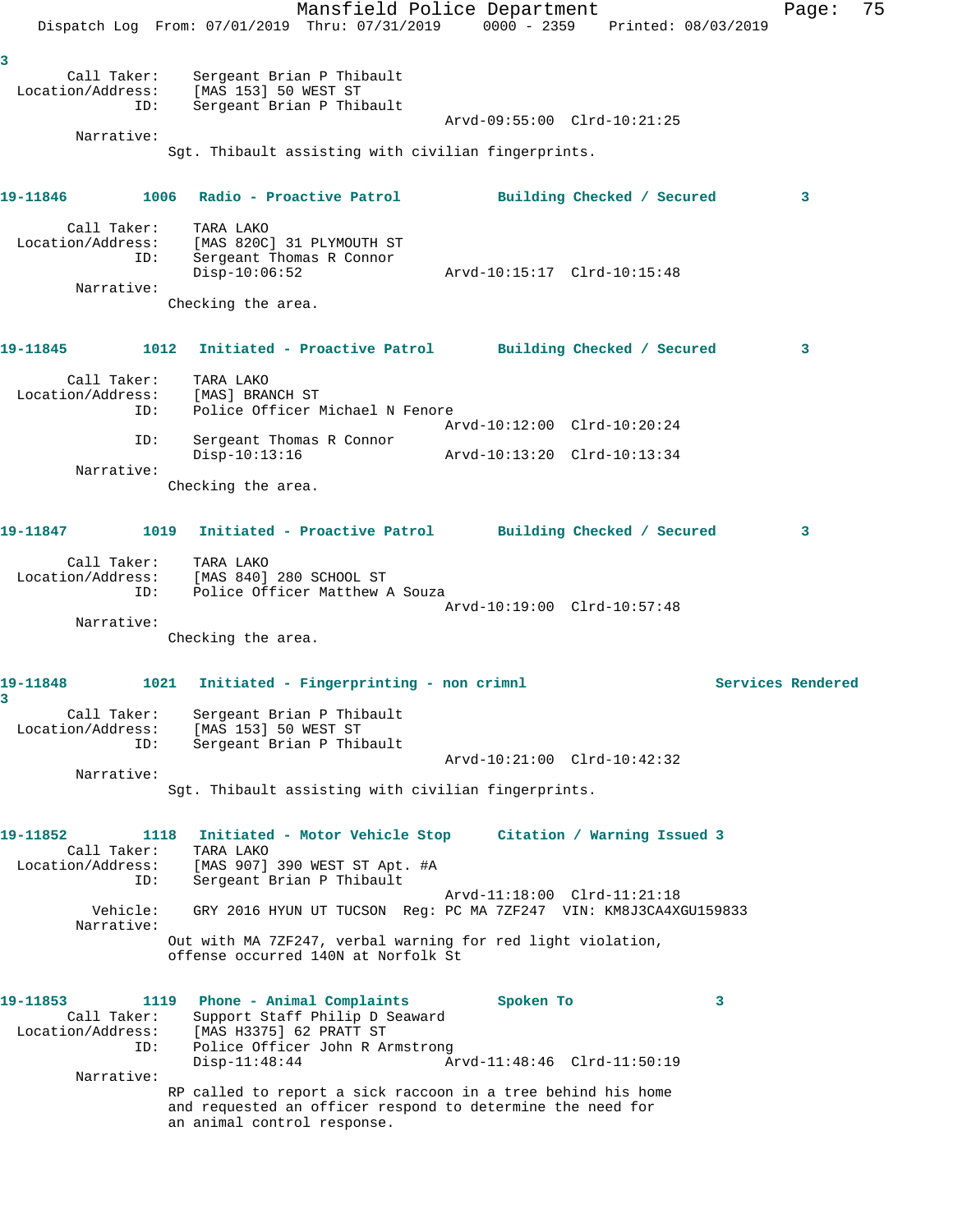Narrative:

Ofc Armstrong reports the raccoon is about 25-30 feet up in the tree and not moving. Homeowners were advised to call back if it comes down and is an issue.

| 19-11855          | 1137 | Phone - Threats - Harm Others   | Incident Report             |                             | $\mathbf{2}$ |
|-------------------|------|---------------------------------|-----------------------------|-----------------------------|--------------|
| Call Taker:       |      | TARA LAKO                       |                             |                             |              |
| Location/Address: |      |                                 |                             |                             |              |
|                   | ID:  | Sergeant Brian P Thibault       |                             |                             |              |
|                   |      | $Disp-11:40:22$                 |                             | $Clrd-11:44:27$             |              |
|                   | ID:  | Police Officer Michael N Fenore |                             |                             |              |
|                   |      | $Disp-11:44:38$                 | Arvd-11:52:14 Clrd-13:03:12 |                             |              |
|                   | ID:  | Sergeant Brian P Thibault       |                             |                             |              |
|                   |      | $Disp-12:11:09$                 |                             | Arvd-12:26:40 Clrd-13:03:10 |              |
| Narrative:        |      |                                 |                             |                             |              |

Refer To Incident: 19MAS-559-OF

**19-11858 1213 911 - Motor Veh Acc - No Injury Accident Report 1**  Call Taker: CARLY MORIARTY Location/Address: [MAS] 100 RTE 140 SB @ 280 SCHOOL ST ID: Police Officer John R Armstrong Disp-12:17:19 Arvd-12:17:22 Clrd-12:45:59 Vehicle: BLU 2014 SUBA FOREST Reg: PC MA 4LBL70 VIN: JF2SJAEC3EH521626 Vehicle: GRY 2007 HOND ACCORD Reg: PC MA 5SK967 VIN: 1HGCM66597A104869 Narrative: MVA NO INJURIES REPORTED

Narrative:

Refer To Accident: 19MAS-247-AC

| 19-11859                         | 1300 | Initiated - Proactive Patrol                                       |  |                             | Building Checked / Secured |  | 3 |
|----------------------------------|------|--------------------------------------------------------------------|--|-----------------------------|----------------------------|--|---|
| Call Taker:<br>Location/Address: | ID:  | TARA LAKO<br>[MAS 820C] 31 PLYMOUTH ST<br>Sergeant Thomas R Connor |  | Arvd-13:00:00 Clrd-13:12:04 |                            |  |   |
| Narrative:                       |      | Checking the area.                                                 |  |                             |                            |  |   |

**19-11862 1357 Initiated - Selective Enforcement/RADAR Citation / Warning Issued**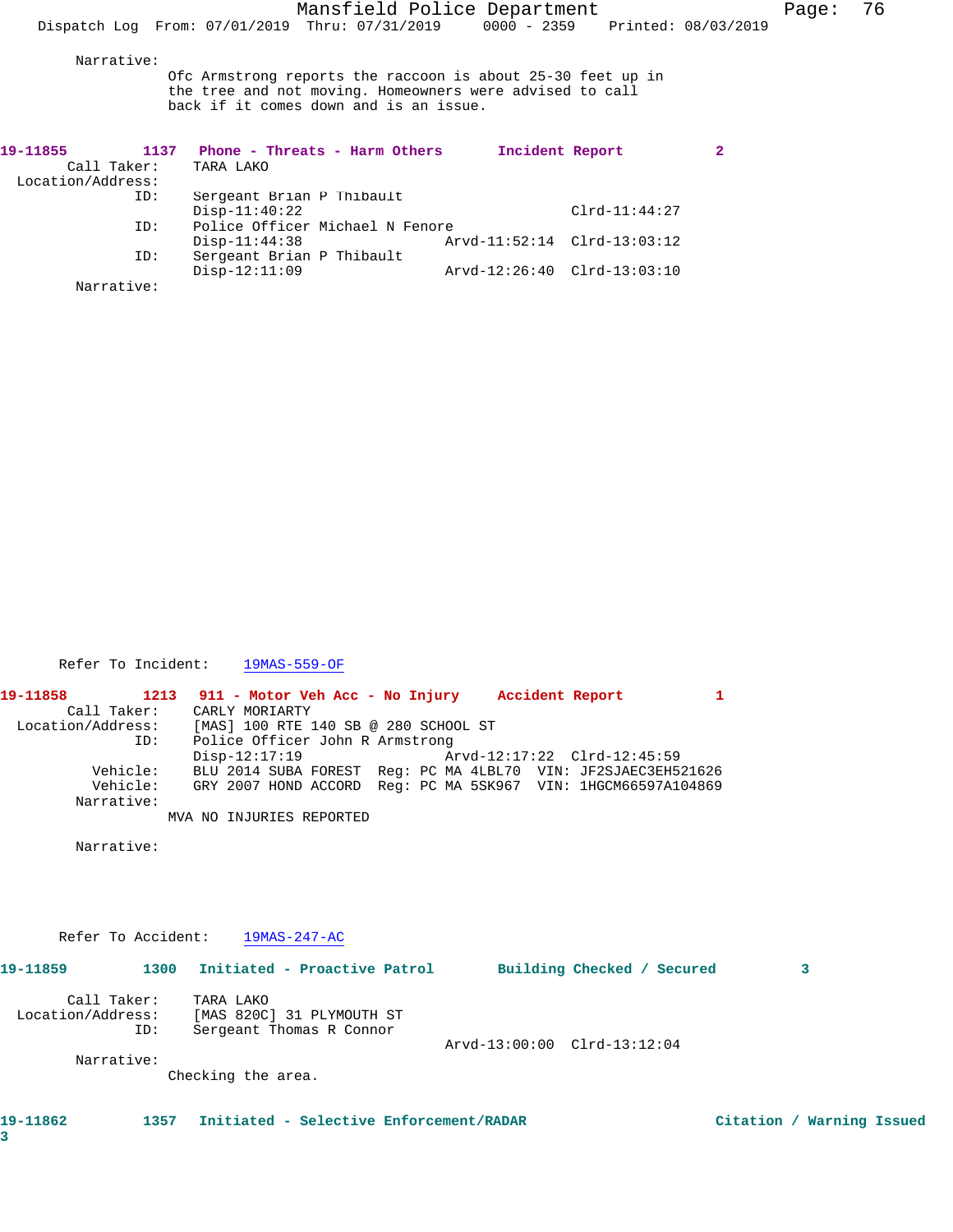Mansfield Police Department Page: 77 Dispatch Log From: 07/01/2019 Thru: 07/31/2019 0000 - 2359 Printed: 08/03/2019 Call Taker: TARA LAKO Location/Address: [MAS] RESERVOIR ST ID: Police Officer Matthew A Souza Arvd-13:57:00 Clrd-14:25:07 Vehicle: WHI 2017 HYUN SONATA Reg: PC MA 795SS2 VIN: 5NPE34AF4HH588362 Narrative: Traffic enforcement in the area. Narrative: Out with MA 795SS2, citation issued for speed **19-11863 1404 Initiated - Proactive Patrol Building Checked / Secured 3** Call Taker: TARA LAKO Location/Address: [MAS 451B] 500 EAST ST ID: Sergeant Brian P Thibault Arvd-14:04:00 Clrd-14:12:25 Narrative: Checking the area. **19-11867 1455 Initiated - Selective Enforcement/RADAR Citation / Warning Issued 3**  Call Taker: TARA LAKO Location/Address: [MAS] 562 MAPLE ST @ 3 JENNIFER DR ID: Police Officer John R Armstrong Arvd-14:55:00 Clrd-15:14:18 Vehicle: BLU 2015 LEXS RX350 Reg: PC MA 8SC192 VIN: 2T2BK1BAXFC312318 Narrative: Traffic enforcement in the area. Narrative: Out with MA 8SC192, citation issued for speed **19-11868 1459 Initiated - Selective Enforcement/RADAR Citation / Warning Issued 3**  Call Taker: TARA LAKO Location/Address: [MAS] 2 NORTH MAIN ST @ 15 WEST ST ID: Police Officer Michael N Fenore Arvd-14:59:00 Clrd-15:18:29 Vehicle: BLK 2010 TOYT VENZA Reg: PC MA 399SV3 VIN: 4T3BA3BBXAU012014 Narrative: Traffic enforcement in the area. Narrative: Out with MA 399SV3, School @ Coral, citation issued for red light violation **19-11869 1500 Initiated - Motor Vehicle Stop Citation / Warning Issued 3**  Call Taker: TARA LAKO Location/Address: [MAS] CHAUNCY ST ID: Sergeant Brian P Thibault Arvd-15:00:00 Clrd-15:07:40 Vehicle: WHI 2011 NISS ALTIMA Reg: PC MA 175ME4 VIN: 1N4BL2AP8BN424450 Narrative: Out with MA 175ME4, citation issued for failure to stop, Copeland and Chauncy **19-11871 1529 Phone - Animal Complaints Services Rendered 3**  Call Taker: APRIL LEHANE Location/Address: [MAS 417A] 1 FRANCIS AVE ID: Police Officer John R Armstrong<br>Disp-15:31:23 Ar Arvd-15:38:12 Clrd-15:44:25 Narrative: rp is reporting a mother and baby raccoon stuck in dumpster. Dumpster is in 2nd lot. RP tries putting a stick in the dumpster but, they have not been able to get out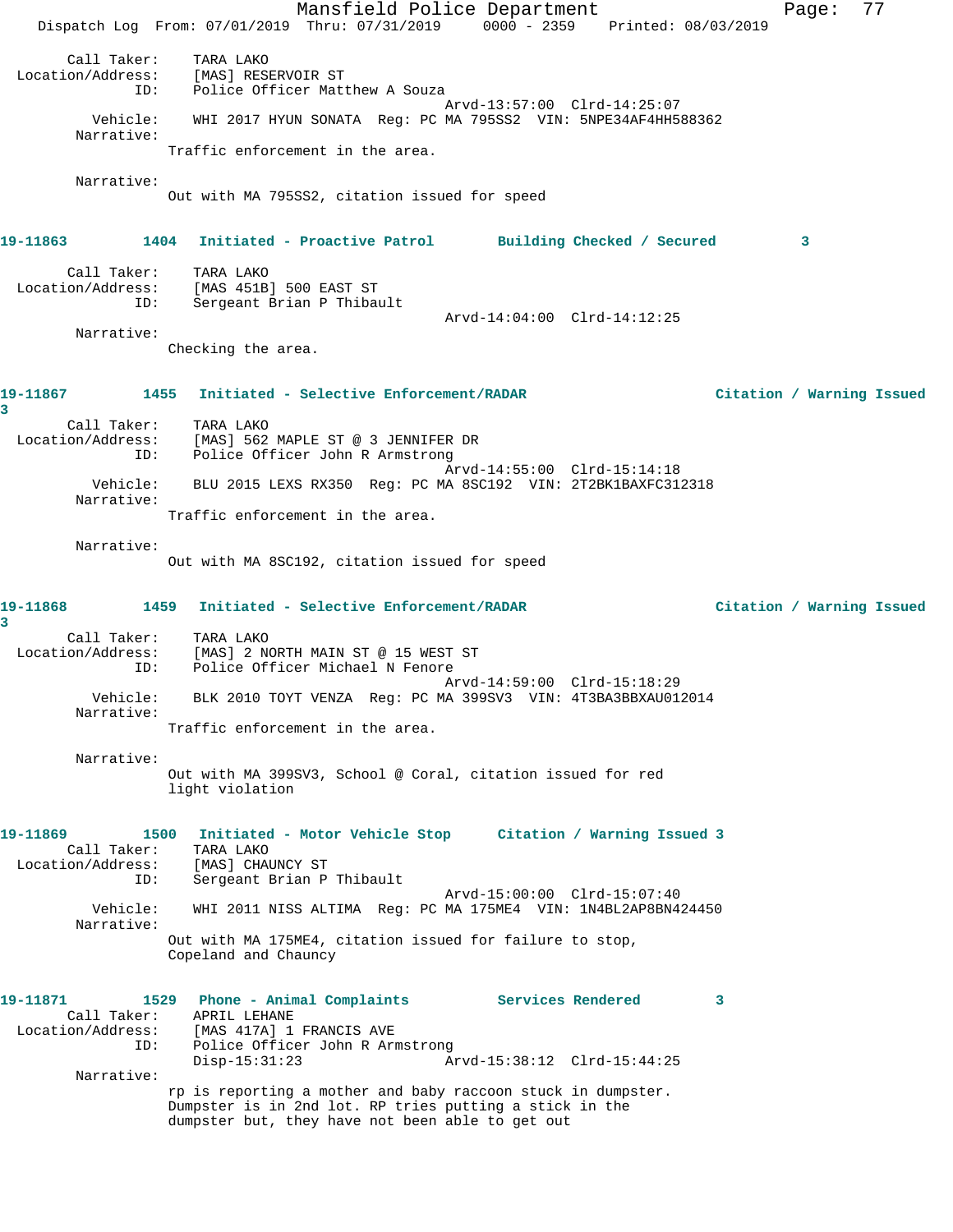|                                         | Mansfield Police Department<br>Dispatch Log From: 07/01/2019 Thru: 07/31/2019 0000 - 2359 Printed: 08/03/2019                                                                          |                                                            | 78<br>Page:               |
|-----------------------------------------|----------------------------------------------------------------------------------------------------------------------------------------------------------------------------------------|------------------------------------------------------------|---------------------------|
| Narrative:                              | Ofc Armstrong there are 2 small raccoons in the corner of<br>the dumpster, they do not appear to be in any distress.<br>Message was left for ACO Collins.                              |                                                            |                           |
| Narrative:                              | ACO Collins called, he will check it tomorrow                                                                                                                                          |                                                            |                           |
| 19–11873                                | 1542 Initiated - Proactive Patrol Building Checked / Secured                                                                                                                           |                                                            | 3                         |
| Call Taker:<br>Location/Address:<br>ID: | TARA LAKO<br>[MAS 820C] 31 PLYMOUTH ST<br>Sergeant Thomas R Connor                                                                                                                     | Arvd-15:42:00 Clrd-15:47:55                                |                           |
| Narrative:                              |                                                                                                                                                                                        |                                                            |                           |
|                                         | Checking the area.                                                                                                                                                                     |                                                            |                           |
| 19-11874                                | 1615 Phone - Alarm - Burglar                                                                                                                                                           | Building Checked / Secured                                 | 1                         |
| Call Taker:<br>ID:                      | APRIL LEHANE<br>Location/Address: [MAS H2632] 83 SOUTH ST<br>Police Officer Danielle C Titus                                                                                           |                                                            |                           |
| ID:                                     | $Disp-16:17:15$<br>Police Officer Joshua S Ellender<br>$Disp-16:17:20$                                                                                                                 | Arvd-16:25:12 Clrd-16:31:27<br>Arvd-16:25:14 Clrd-16:31:29 |                           |
| Narrative:                              | BACK DOOR TAMPER ALARM CALLED IN BY ALARM COMPANY. NO<br>CONTACT MADE WITH HOMEOWNER                                                                                                   |                                                            |                           |
| Narrative:                              | UNITS SPEAKING WITH THE HOMEOWNER, CHECKED SECURE                                                                                                                                      |                                                            |                           |
| 19–11875<br>Call Taker:<br>ID:          | 1623 911 - Assist Fire Department Referred to Other Agency 3<br>CARLY MORIARTY<br>Location/Address: [MAS 932] 12 PRATT ST Apt. #201<br>Police Officer Jay J Sparrow<br>$Disp-16:25:19$ | Arvd-16:31:43 Clrd-16:52:31                                |                           |
| Narrative:                              | Ofc Sparrow responding for the 51 yof suffering a seizure                                                                                                                              |                                                            |                           |
| Narrative:                              | Ofc Sparrow reports MFD will be transporting to Sturdy                                                                                                                                 |                                                            |                           |
| 19-11877<br>3                           | 1713<br>Initiated - Selective Enforcement/RADAR                                                                                                                                        |                                                            | Citation / Warning Issued |
| Call Taker:<br>Location/Address:<br>ID: | TARA LAKO<br>[MAS] RESERVOIR ST<br>Police Officer Joshua S Ellender                                                                                                                    | Arvd-17:13:00 Clrd-17:50:39                                |                           |
| Vehicle:<br>Vehicle:<br>Narrative:      | GRY 2019 CHEV TRAX Reg: PC MA 2LBP51 VIN: 3GNCJNSB9KL256687<br>GRY 2003 FORD TAURUS Reg: PC MA 4RK272 VIN: 1FAFP55233A151996<br>Traffic enforcement in the area.                       |                                                            |                           |
| Narrative:                              |                                                                                                                                                                                        |                                                            |                           |
|                                         | Out with MA 2LBP51 in front of 72 Reservoir St, citation<br>issued for speed                                                                                                           |                                                            |                           |
| Narrative:                              | Out with MA 4RK272 at the town line, citation issued for<br>speed                                                                                                                      |                                                            |                           |
| Narrative:                              | Ofc Ellender reports 2 citations issued, average speed<br>39mph, top speed 55mph                                                                                                       |                                                            |                           |
| 19-11878                                | Initiated - Proactive Patrol<br>1722                                                                                                                                                   | Building Checked / Secured                                 | 3                         |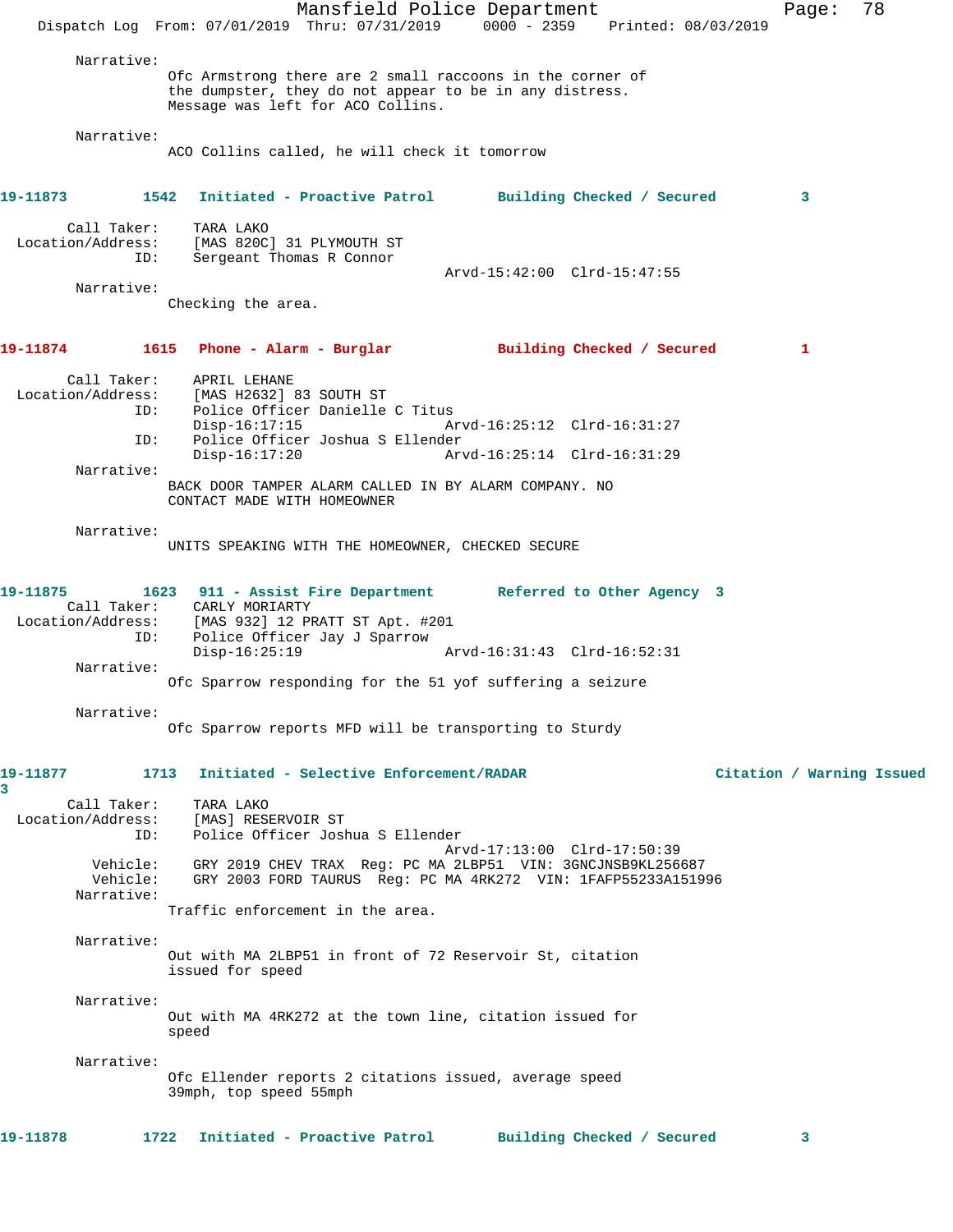Mansfield Police Department Fage: 79 Dispatch Log From: 07/01/2019 Thru: 07/31/2019 0000 - 2359 Printed: 08/03/2019 Call Taker: TARA LAKO Location/Address: [MAS 820C] 31 PLYMOUTH ST ID: Police Officer Andrew J Kelley Arvd-17:22:00 Clrd-17:28:18 Narrative: Checking the area. **19-11880 1739 Walk-In - Larceny over \$1200 Services Rendered 2**  Call Taker: APRIL LEHANE Location/Address: [MAS 292A] 88 CHILSON AVE ID: Police Officer Danielle C Titus Disp-17:40:33 Arvd-17:49:11 Clrd-18:05:14 ID: Police Officer Jay J Sparrow<br>Disp-17:55:57 Disp-17:55:57 Arvd-17:56:00 Clrd-18:05:47 Narrative: Rp into the station to report a stolen cell phone Narrative: Ofc Titus reports the phone is pinging in the area of 88 Chilson Ave, Ofc Sparrow responding to the Flannel Cow to the check the area for the phone Narrative: Ofc Sparrow reports he has the phone and will be bringing it back to the station Narrative: Phone was found and returned. **19-11881 1758 Phone - Suspicious Actv / Persn / Veh Services Rendered 2**  Call Taker: TARA LAKO<br>Location/Address: [MAS U3] ( Location (Address: [MAS U3] COPELAND DR<br>ID: Police Officer Jay J Police Officer Jay J Sparrow<br>Disp-18:06:09 Disp-18:06:09 Arvd-18:11:28 Clrd-18:13:07 ID: Police Officer Danielle C Titus Disp-18:06:09 Arvd-18:11:35 Clrd-18:13:09 Narrative: RP reports a gray Jeep Cherokee parked on top of the railroad overpass Narrative: Ofc Titus reports a large amount of vehicles are parked on George St, it appears they belong to 48-50 George St who are having a get together. **19-11884 1818 Initiated - Selective Enforcement/RADAR Citation / Warning Issued** Call Taker: LINDSAY MITCHELL Location/Address: [MAS] 562 MAPLE ST @ 3 JENNIFER DR ID: Police Officer Jay J Sparrow Arvd-18:18:00 Clrd-18:50:55 Vehicle: BLK 2013 TOYT UT HIGHLA Reg: PC MA 198DH7 VIN: 5TDBK3EH5DS238965 Vehicle: GRY 2007 LEXS GX Reg: PC MA 5611SA VIN: JTJBT20XX70128231 Narrative: Traffic enforcement in the area. Narrative: Out with MA 198DH7 in front of 555 Maple St, citation issued for speed Narrative: Out with MA 5611SA in front of 555 Maple St, citation issued for speed **19-11885 1826 Initiated - Selective Enforcement/RADAR Citation / Warning Issued**

**3** 

**3**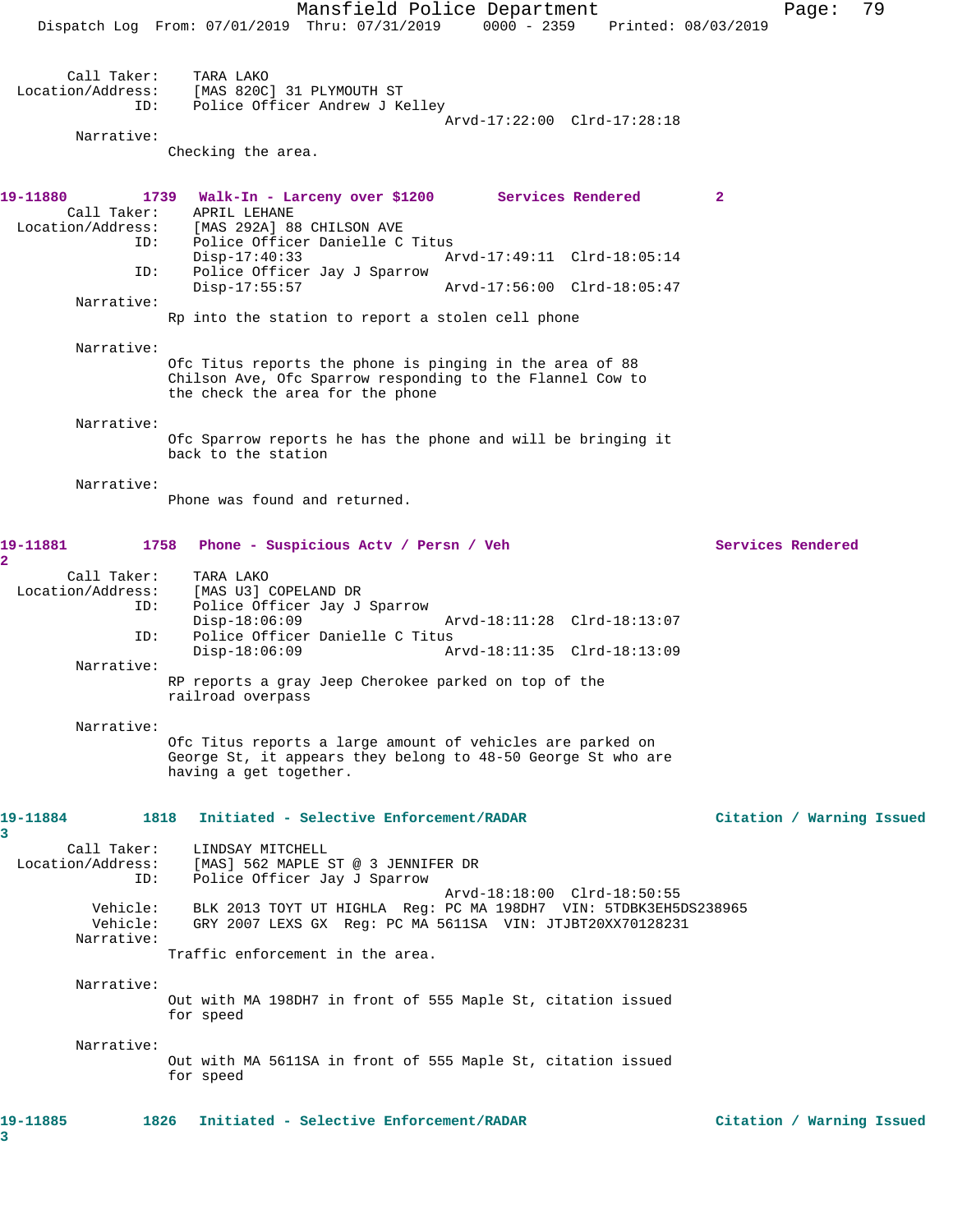Mansfield Police Department Fage: 80 Dispatch Log From: 07/01/2019 Thru: 07/31/2019 0000 - 2359 Printed: 08/03/2019 Call Taker: TARA LAKO Location/Address: [MAS] 20 COPELAND DR @ 167 WEST ST ID: Police Officer Danielle C Titus Arvd-18:26:00 Clrd-19:17:04 Vehicle: GRY 2014 JEEP GRANDC Reg: PAR MA 101X VIN: 1C4RJFBG7EC215088 Vehicle: BLK 2016 CHEV CRUZE Reg: PC MA 9FS729 VIN: 1G1BE5SM8G7268439 Narrative: Traffic enforcement in the area. Narrative: Out with MA 101X, failure to stop Narrative: Out with MA 9FS729, cited for failure to stop at a red light Narrative: Clear, 2 violations. **19-11886 1829 Initiated - Proactive Patrol Services Rendered 3**  Call Taker: TARA LAKO Location/Address: [MAS 840] 280 SCHOOL ST ID: Police Officer Joshua S Ellender Arvd-18:29:00 Clrd-19:01:29 Narrative: Checking the area. **19-11891 1900 Initiated - Proactive Patrol Building Checked / Secured 3** Call Taker: LINDSAY MITCHELL Location/Address: [MAS 820C] 31 PLYMOUTH ST ID: Police Officer Andrew J Kelley Arvd-19:00:00 Clrd-19:21:43 Narrative: Checking the area. 19-11890 1901 Initiated - Building Check Services Rendered 3 Call Taker: JAMES VIERA Location/Address: [MAS 2] 60 FORBES BLVD ID: Police Officer Joshua S Ellender Arvd-19:01:00 Clrd-19:42:24 Narrative: Checking the area. **19-11893 1943 Phone - Suspicious Actv / Persn / Veh Services Rendered 2**  Call Taker: LINDSAY MITCHELL<br>Location/Address: [MAS H3357] 35 T [MAS H3357] 35 THORNTON RD ID: Police Officer Joshua S Ellender Disp-19:44:03 Arvd-19:48:12 Clrd-19:54:47 ID: Police Officer Jay J Sparrow Disp-19:44:03 Arvd-19:50:05 Clrd-19:54:52 Vehicle: GRN 2005 HOND ACCORD Reg: PC MA 3BTW10 VIN: 1HGCM55705A043759 Vehicle: BLU 2012 FORD FOCUS Reg: PC MA 2BTW10 VIN: 1FAHP3H24CL424134 Narrative: RP called the Police front desk to report a suspicious MV, operator is removing things from the woodline placing them inside his MV. Officers responding. Narrative: VEHICLE DESCRIBED AS A BLUE OR BLACK HONDA, POSSIBLE REG OF 38TW10. Narrative: CORRECTION ON REG, 2BTW10. Narrative: Ofc Ellender reports the party in question resides at 20 Thorton and he was picking up his camping equipment. No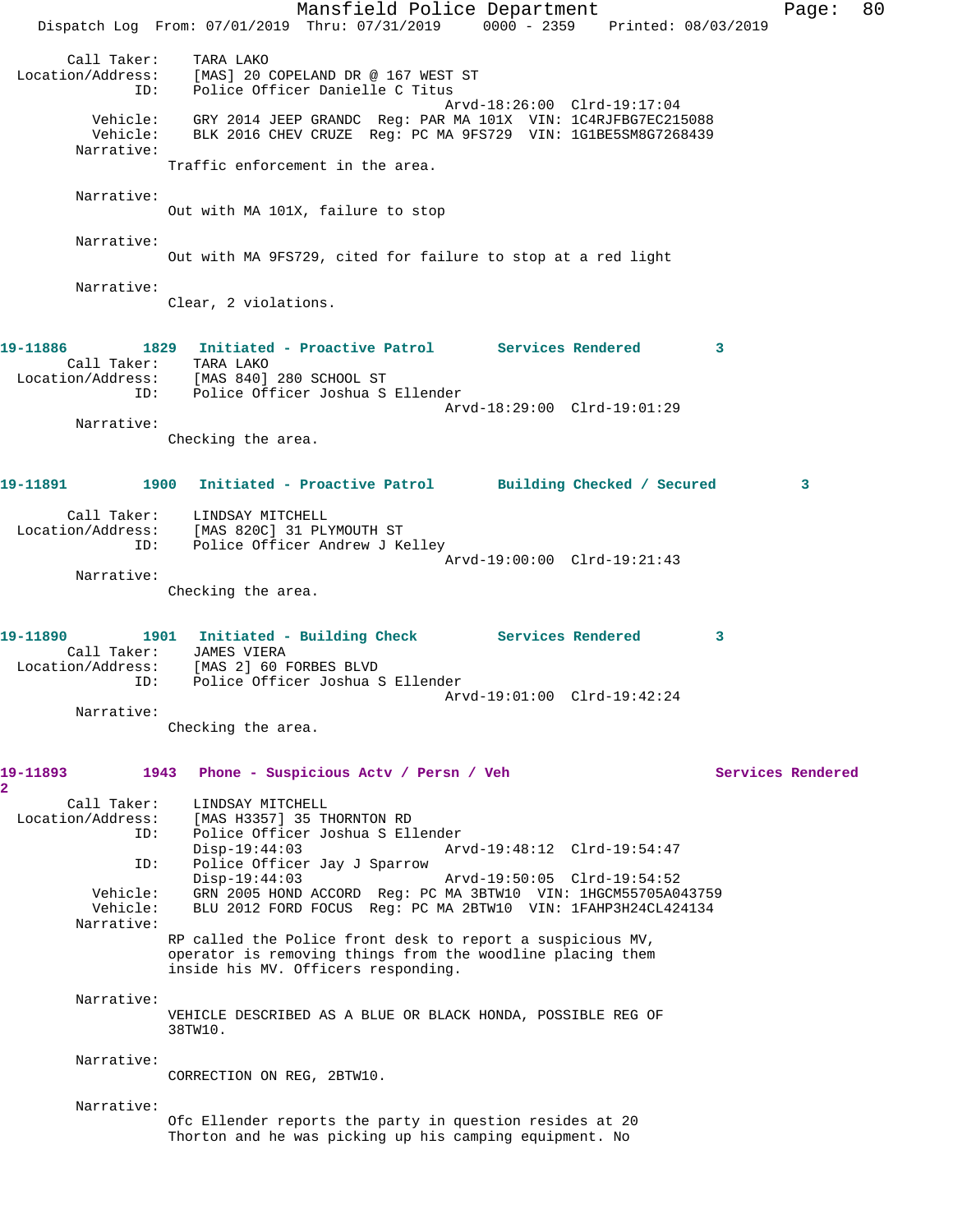Mansfield Police Department Fage: 81 Dispatch Log From: 07/01/2019 Thru: 07/31/2019 0000 - 2359 Printed: 08/03/2019 issues. Ofc Ellender is advising the RP Narrative: OFC ELLENDER WILL SPEAK WITH THE RP. MALE WAS USING HIS CAR TO TAKE CAMPING GEAR HOME DOWN THE STREET INSTEAD OF WALKING BACK AND FORTH. HE HAS BEEN CAMPING OUT IN THOSE WOODS SINCE HE WAS A CHILD. Narrative: BOTH UNITS CLEAR. **19-11896 2018 Initiated - Motor Vehicle Stop Citation / Warning Issued 3**  Call Taker: JAMES VIERA Location/Address: [MAS] 85 OAKLAND ST @ 11 SHIELDS ST ID: Police Officer Jay J Sparrow Arvd-20:18:00 Clrd-20:22:35 ID: Police Officer Danielle C Titus Disp-20:21:21 Arvd-20:21:26 Clrd-20:27:38 Vehicle: GRY 2015 TOYT CAMRY Reg: PC MA 4LX854 VIN: 4T1BF1FK3FU924337 Narrative: MV STOP MA REG 4LX854 ON A SILVER TOYOTA. Narrative: CITATION ISSUED TO BLACK FEMALE FOR SPEED. **19-11897 2034 Phone - Assist Citizen - P S A Services Rendered 3**  Call Taker: LINDSAY MITCHELL Location/Address: [MAS H6205] 26 SHAWMUT AVE ID: Police Officer Michael N Fenore<br>Disp-20:36:43 Disp-20:36:43 Arvd-20:38:39 Clrd-20:55:45 ID: Police Officer Danielle C Titus Disp-20:34:00 Arvd-20:37:13 Clrd-20:55:38<br>ID: Police Officer Joshua S Ellender Police Officer Joshua S Ellender<br>Disp-20:34:00 Ar Disp-20:34:00 Arvd-20:39:02 Clrd-20:55:41 Narrative: RP called seeking advice Narrative: OFC FENORE REPORTS ALL UNITS CLEAR. THEY SPOKE WITH MALE. HE IS EMOTIONAL OVER A YARD SALE AND HAD TOO MUCH TO DRINK. HIS FATHER IS THERE AND WILL WATCH HIM. **19-11898 2040 Phone - Well Being Check Services Rendered 3**  Call Taker: LINDSAY MITCHELL Location/Address: [MAS] 3 CHARLENE DR ID: Police Officer Jay J Sparrow Disp-20:41:34 Arvd-20:48:33 Clrd-21:07:07 Narrative: RP believes his daughter is being held against her will in Fall River Narrative: PTLM SPARROW CLEAR. HE WILL BE RETURNING TO THE STATION AND CONTACTING FALL RIVER POLICE TO DO A WELL BEING CHECK. DAUGHTER HAD SENT A TEXT EARLIER TODAT STATING SHE WOULD BE HOME AROUND 115-130 AND SHE HAS NOT RETURNED. Narrative: RP CALLED BACK REQUESTING TO SPEAK TO PTLM SPARROW. HE MADE CONTACT WITH HIS DAUGHTER. PTLM SPARROW REPORTS FEMALE IS FINE AND IS HEADED HOME AT THIS TIME. **19-11901 2059 Initiated - Building Check Building Checked / Secured 3** Call Taker: JAMES VIERA Location/Address: [MAS 4] 31 HAMPSHIRE ST<br>ID: Police Officer Joshua S Police Officer Joshua S Ellender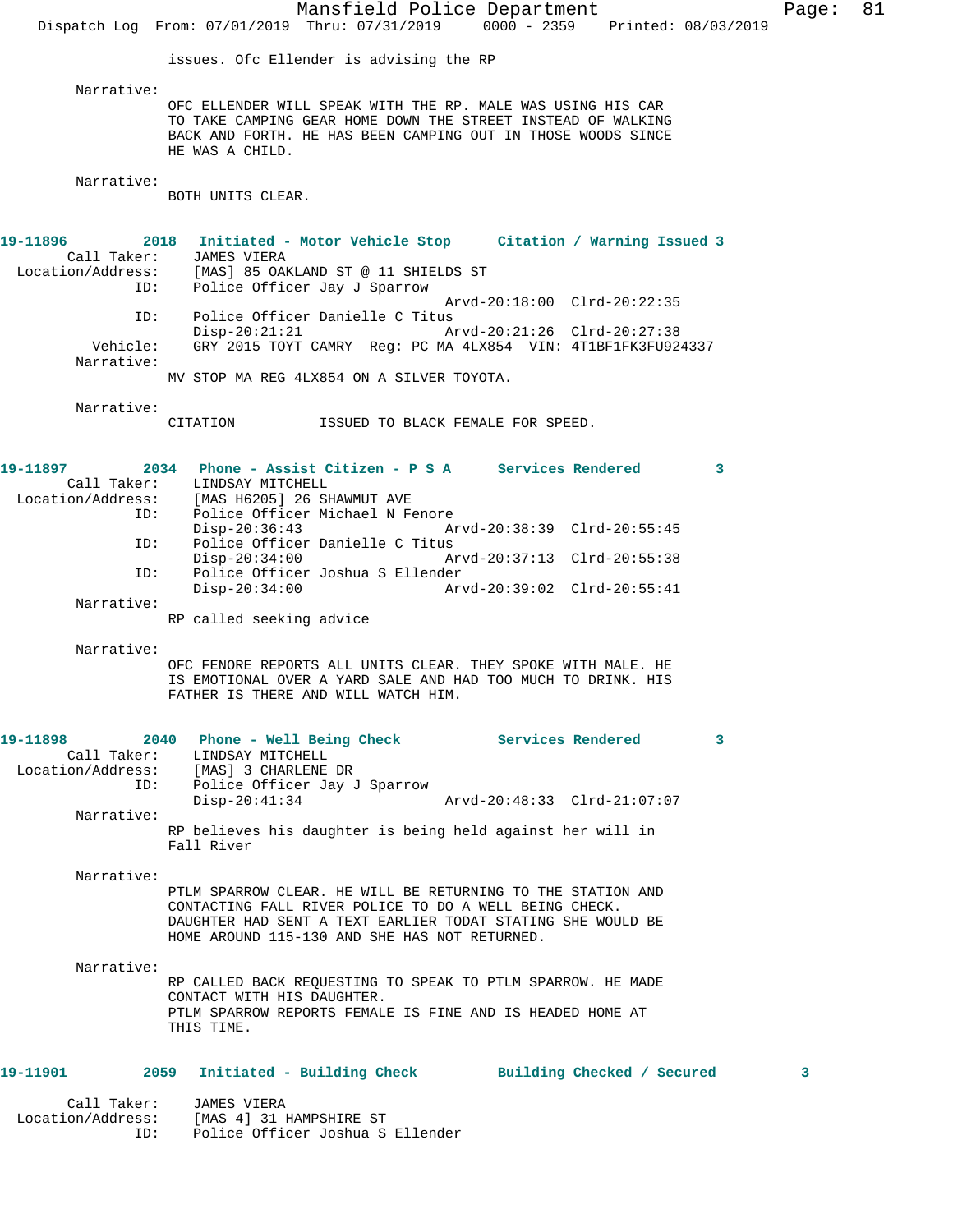|                                                                                | Dispatch Log From: 07/01/2019 Thru: 07/31/2019 0000 - 2359 Printed: 08/03/2019                               | Mansfield Police Department                                  |                                                            |   | Page:               | 82 |
|--------------------------------------------------------------------------------|--------------------------------------------------------------------------------------------------------------|--------------------------------------------------------------|------------------------------------------------------------|---|---------------------|----|
|                                                                                |                                                                                                              |                                                              | Arvd-20:59:00 Clrd-21:05:42                                |   |                     |    |
| Narrative:                                                                     | CHECKING THE AREA.                                                                                           |                                                              |                                                            |   |                     |    |
|                                                                                |                                                                                                              |                                                              |                                                            |   |                     |    |
| Narrative:                                                                     | CLEAR.                                                                                                       |                                                              |                                                            |   |                     |    |
| 19-11902 2100 Initiated - Building Check Building Checked / Secured            |                                                                                                              |                                                              |                                                            |   | 3                   |    |
|                                                                                | Call Taker: JAMES VIERA<br>Location/Address: [MAS 820C] 31 PLYMOUTH ST<br>ID: Police Officer Andrew J Kelley |                                                              | Arvd-21:00:00 Clrd-21:14:28                                |   |                     |    |
| Narrative:                                                                     | CHECKING BUILDING.                                                                                           |                                                              |                                                            |   |                     |    |
| Narrative:                                                                     | CLEAR, BUILDING CHECKED.                                                                                     |                                                              |                                                            |   |                     |    |
| 19-11903  2103  Initiated - Proactive Patrol  Services Rendered                | Call Taker: JAMES VIERA<br>Location/Address: [MAS 281A] 1 CROCKER ST                                         |                                                              |                                                            | 3 |                     |    |
|                                                                                | ID: Police Officer Danielle C Titus                                                                          |                                                              | Arvd-21:03:00 Clrd-21:13:47                                |   |                     |    |
| Narrative:                                                                     | CHECKING THE AREA.                                                                                           |                                                              |                                                            |   |                     |    |
| Narrative:                                                                     | CLEAR, AREA CHECKED.                                                                                         |                                                              |                                                            |   |                     |    |
|                                                                                |                                                                                                              |                                                              |                                                            |   |                     |    |
| 19-11904 2120 Phone - Fireworks / Explosives Viols.<br>$\overline{\mathbf{2}}$ |                                                                                                              |                                                              |                                                            |   | Unfounded/Unverifed |    |
| Call Taker:<br>ID:                                                             | JAMES VIERA<br>Location/Address: [MAS] BUCKSKIN DR<br>$Disp-21:21:29$                                        | Police Officer Joshua S Ellender                             |                                                            |   |                     |    |
| Narrative:                                                                     | AMANDA FROM MANSFIELD FRONT DESK REPORTS RECEIVING A CALL<br>FOR A FIREWORKS COMPLAINT.                      |                                                              |                                                            |   |                     |    |
| Narrative:                                                                     | CLEAR, NO FIREWORKS SINCE ARRIVAL.                                                                           |                                                              |                                                            |   |                     |    |
|                                                                                |                                                                                                              |                                                              |                                                            |   | 3                   |    |
| Call Taker:                                                                    | JAMES VIERA<br>Location/Address: [MAS 814] 50 WEST CHURCH ST<br>ID: Police Officer Danielle C Titus          |                                                              | Arvd-21:38:00 Clrd-21:42:05                                |   |                     |    |
| Narrative:                                                                     | CHECKING THE AREA.                                                                                           |                                                              |                                                            |   |                     |    |
| Narrative:                                                                     | CLEAR, BUILDING CHECKED.                                                                                     |                                                              |                                                            |   |                     |    |
| 19-11906<br>2                                                                  | 2143 Initiated - Suspicious Actv / Persn / Veh                                                               |                                                              |                                                            |   | Services Rendered   |    |
| Call Taker:<br>ID:                                                             | JAMES VIERA<br>Location/Address: [MAS 934] RUMFORD AVE                                                       | Police Officer Danielle C Titus                              |                                                            |   |                     |    |
| ID:<br>Vehicle:                                                                | Police Officer Jay J Sparrow<br>$Disp-21:44:27$                                                              | GRY 2013 FORD FOCUS Reg: PC MA 9BS375 VIN: 1FADP3K26DL110736 | Arvd-21:43:00 Clrd-21:51:01<br>Arvd-21:44:31 Clrd-21:51:14 |   |                     |    |
| Vehicle:<br>Narrative:                                                         | OFC TITUS CHECKING MA REG 9BS375. OFC SPARROW ALSO OFF.                                                      | RED 2011 KIA OPTIMA Reg: PC MA 7DD199 VIN: KNAGM4A72B5100027 |                                                            |   |                     |    |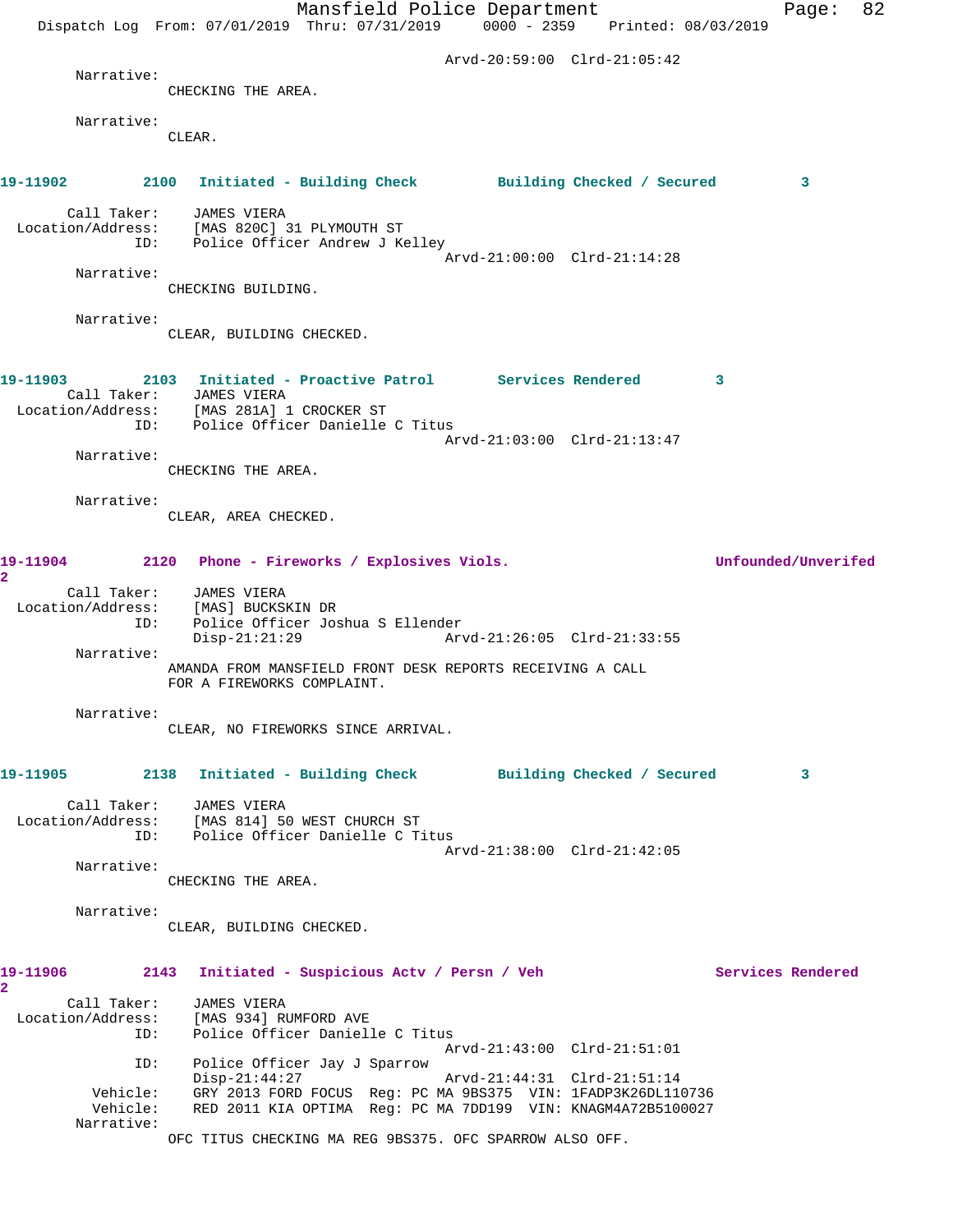Mansfield Police Department Fage: 83 Dispatch Log From: 07/01/2019 Thru: 07/31/2019 0000 - 2359 Printed: 08/03/2019 Narrative: INDIVIDUAL WAS ATTEMPTING TO FISH. HE IS LEAVING FOR THE NIGHT. A SECOND VEHICLE, MA REG 7DD199 IS JUST PARKED BY THE WATER. BOTH UNITS CLEAR. **19-11907 2204 Phone - Building Check Services Rendered 3**  Call Taker: JAMES VIERA Location/Address: [MAS 1007] 80 HAMPDEN RD Narrative: FIRE WATCH CLEAR. **19-11908 2217 Initiated - Building Check Building Checked / Secured 3** Call Taker: JAMES VIERA Location/Address: [MAS 1002] 250 EAST ST ID: Police Officer Jay J Sparrow Arvd-22:17:00 Clrd-22:27:37 Narrative: OFC SPARROW CHECKING SCHOOLS. Narrative: CLEAR, AREA CHECKED. **19-11909 2228 Initiated - Building Check Building Checked / Secured 3** Call Taker: JAMES VIERA Location/Address: [MAS] 30 CHAUNCY ST ID: Police Officer Danielle C Titus Arvd-22:28:00 Clrd-22:31:31 Narrative: CHECKING THE AREA. Narrative: CLEAR, CHECKED. **19-11910 2238 Initiated - Protective Custody Protective Custody 1**  Call Taker: JAMES VIERA Location/Address: [MAS 153] 50 WEST ST ID: Police Officer Joshua S Ellender Arvd-22:38:00 Clrd-23:39:08 ID: Police Officer Danielle C Titus Arvd-22:50:47 Clrd-23:38:55 Narrative: OFC ELLENDER WITH A WALK-IN PC. Narrative: Refer To P/C: 19MAS-303-AR P/C: METRANO, CHRISTOPHER MP Address: 26 SHAWMUT AVE MANSFIELD, MA Age: 42 Charges: PROTECTIVE CUSTODY **19-11911 2303 Initiated - Building Check Building Checked / Secured 3** Call Taker: JAMES VIERA Location/Address: [MAS 820C] 31 PLYMOUTH ST ID: Police Officer Andrew J Kelley Arvd-23:03:00 Clrd-23:18:44 Narrative: OFC KELLEY CHECKING THE AREA. Narrative: CLEAR, AREA CHECKED.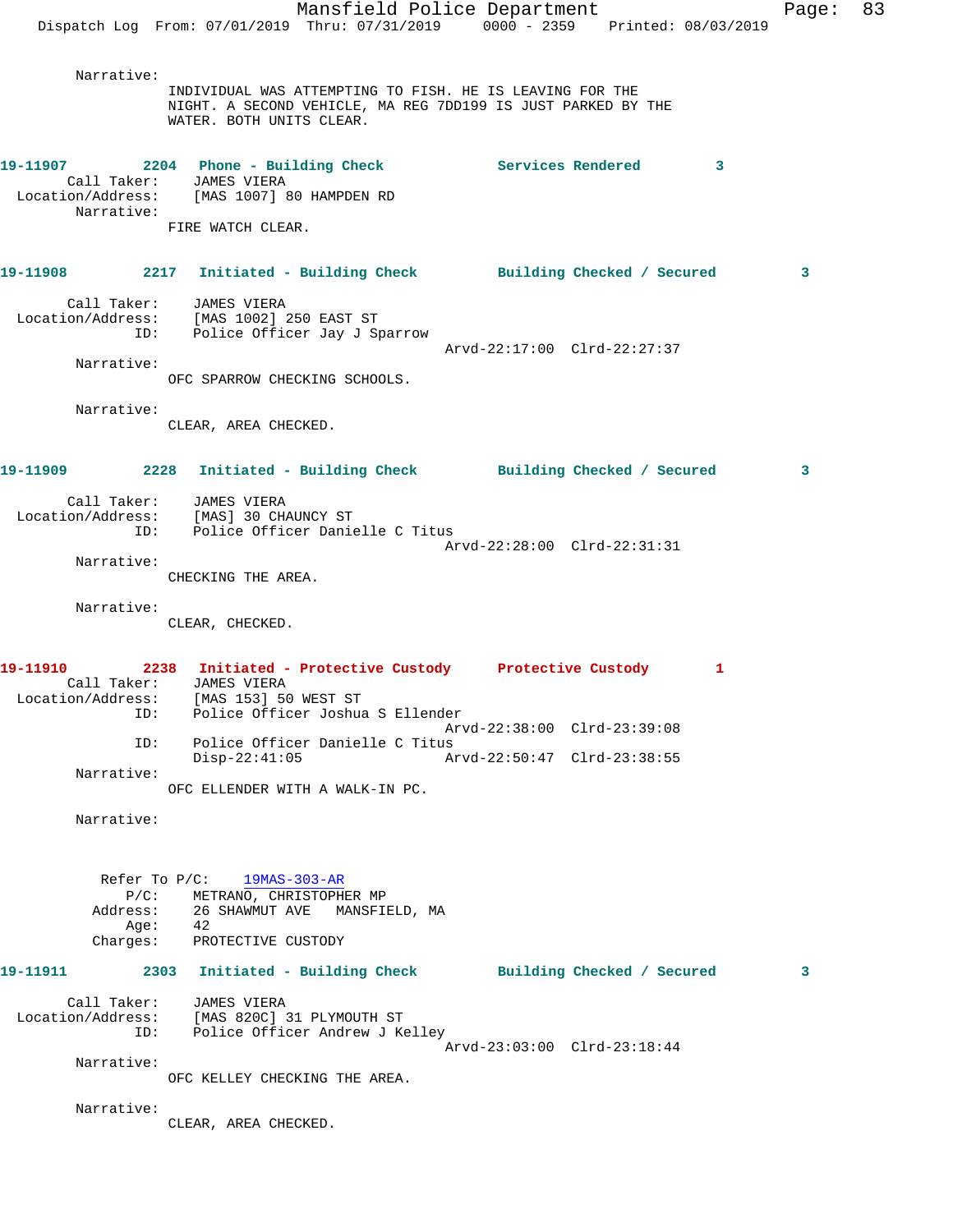19-11912 **2303** Phone - Building Check Services Rendered 3 Call Taker: LINDSAY MITCHELL Location/Address: [MAS 1007] 80 HAMPDEN RD Narrative: Fire watch checked in

| 19-11913          | 2354        | Phone - Assist Fire Department    |  | Services Rendered |  |
|-------------------|-------------|-----------------------------------|--|-------------------|--|
|                   | Call Taker: | LINDSAY MITCHELL                  |  |                   |  |
| Location/Address: |             | [MAS H3280] 360 MILL ST           |  |                   |  |
|                   | ID:         | Police Officer Jay J Sparrow      |  |                   |  |
|                   |             | $Disp-23:57:45$                   |  | $Clrd-23:58:28$   |  |
|                   | Narrative:  |                                   |  |                   |  |
|                   |             | Alarm sounding, possible CO alarm |  |                   |  |

Narrative:

Re routed to another call. MFD on location.

#### **For Date: 07/08/2019 - Monday**

|            | 19-11914      0001   Phone - Alarm - Burglar        Building Checked / Secured                                   |                                         |                            | $\mathbf{1}$ |
|------------|------------------------------------------------------------------------------------------------------------------|-----------------------------------------|----------------------------|--------------|
|            | Call Taker: LINDSAY MITCHELL<br>Location/Address: [MAS 156] 27 ANGELL ST<br>ID: Police Officer Michelle Bellevue |                                         |                            |              |
|            | $Disp-00:01:00$                                                                                                  | $Arvd - 00:04:50 \quad CLrd - 00:11:00$ |                            |              |
| ID:        | Police Officer Christopher D Sorge<br>$Disp-00:01:00$                                                            |                                         |                            |              |
| Narrative: |                                                                                                                  |                                         |                            |              |
|            | Alarm company called to report a rear perimiter alarm. Ofc<br>Sorge and Bellevue responding                      |                                         |                            |              |
| Narrative: | Clear, building checks secure                                                                                    |                                         |                            |              |
|            |                                                                                                                  |                                         | Building Checked / Secured | 1            |
|            | Call Taker: JEFFREY KEEFE                                                                                        |                                         |                            |              |
|            | Location/Address: [MAS H4698] 40 ANGELINA LN                                                                     |                                         |                            |              |
| ID:        | Police Officer Christopher D Sorge                                                                               |                                         |                            |              |
|            | Disp-00:26:41 Arvd-00:31:01 Clrd-00:38:12                                                                        |                                         |                            |              |
| ID:        | Police Officer Michelle Bellevue<br>Disp-00:26:50 Arvd-00:32:42 Clrd-00:38:15                                    |                                         |                            |              |
| Narrative: |                                                                                                                  |                                         |                            |              |
|            | ALARM NEW ENGLAND REPORTED A RESIDENTIAL BURGLAR ALARM AT 40                                                     |                                         |                            |              |

ANGELINA LN REPORTED AS BASEMENT DOOR.

 Narrative: OFC SORGE REPORTS 2 VEHICLES IN THE DRIVEWAY, MA REG'S 677FYL AND 25RY85. RESIDENCE CHECKS TIGHT AND NO ANSWER AT THE DOOR.

#### **19-11917 0044 911 - 911 Hang-ups & Verifications Services Rendered 2**  Call Taker: JAMES VIERA Location/Address: [MAS 43] 137 MILL ST ID: Police Officer Christopher D Sorge Disp-00:46:32 Arvd-00:52:06 Clrd-00:59:39<br>ID: Police Officer Michelle Bellevue Police Officer Michelle Bellevue<br>Disp-00:46:32 Arv Disp-00:46:32 Arvd-00:52:08 Clrd-00:59:42 Narrative: NO ANSWER ON CALLBACK.

Narrative:

FRONT DESK AT THE CAMPGROUND WAS ADVISED.

Narrative:

OFC SORGE ADVISES THEY SPOKE WITH A MALE RETURNING FROM THE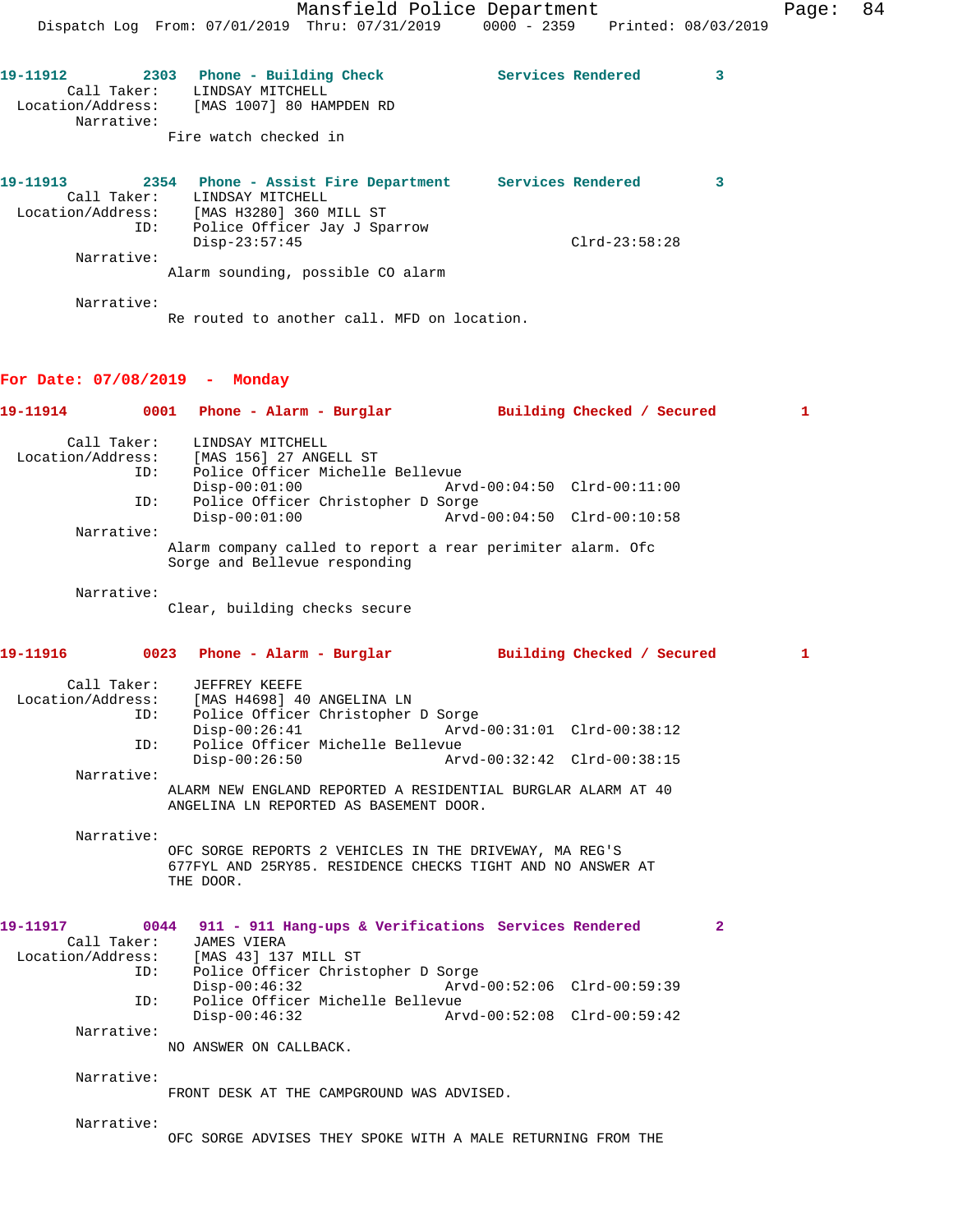Mansfield Police Department Page: 85 Dispatch Log From: 07/01/2019 Thru: 07/31/2019 0000 - 2359 Printed: 08/03/2019 BATHROOM IN THE AREA WHERE THE CALL PINGED AND HE STATED HE DIDN'T SEE ANYONE. THEY WILL BE CHECKING THE REST OF THE AREA. Narrative: CLEAR, AREA CHECKED. **19-11918 0058 Initiated - Motor Vehicle Stop Citation / Warning Issued 3**  Call Taker: JAMES VIERA Location/Address: [MAS 253B] 330 PRATT ST Apt. #C ID: Police Officer Andrew J Kelley Arvd-00:58:00 Clrd-01:14:58 ID: Police Officer Christopher D Sorge Disp-00:59:54 Clrd-01:06:26 ID: Sergeant Robert S Pierce Disp-01:00:01 Arvd-01:00:05 Clrd-01:06:20<br>Vehicle: WHI 2015 CHRY 200LIM Reg: PC MA 8HL271 VIN: 1C3CCCAB9FN7 Vehicle: WHI 2015 CHRY 200LIM Reg: PC MA 8HL271 VIN: 1C3CCCAB9FN722234 Narrative: MV STOP MA REG 8HL271 ON A WHITE CHRYSLER. Narrative: SGT PIERCE CLEAR. OFC KELLEY WILL BE CITING. VEHICLE WILL BE A DMV IN THE CHURCH LOT. MOTHER AND CHILD HAVE A RIDE ON THE WAY. Narrative: OFC KELLEY CLEAR, CITATION ISSUED. Refer To Summons: 19MAS-304-AR Summons: BATES, BURNETTA M Address: 48 DEANNA RD BROCKTON, MA Age: 35<br>Charges: UNI UNINSURED MOTOR VEHICLE REGISTRATION SUSPENDED, OP MV WITH **19-11919 0110 Initiated - Proactive Patrol Services Rendered 3**  Call Taker: JAMES VIERA Location/Address: [MAS 202] 16 OLD COLONY WAY ID: Police Officer Michelle Bellevue Arvd-01:10:00 Clrd-01:20:20 Narrative: CHECKING THE AREA. Narrative: CLEAR, THEY ARE JUST CLEARING THE SIDEWALK NOW. SHE WILL CHECK BACK. **19-11921 0112 Initiated - Proactive Patrol Services Rendered 3**  Call Taker: JAMES VIERA Location/Address: [MAS 992] 660 EAST ST ID: Police Officer Christopher D Sorge Arvd-01:12:00 Clrd-01:15:31 Narrative: CHECKING THE AREA. Narrative: CLEAR, CHECKED. **19-11923 0120 Initiated - Noise Complaint Gone on Arrival 2**  Call Taker: JAMES VIERA Location/Address: [MAS 139] 265 FRUIT ST ID: Sergeant Robert S Pierce Arvd-01:20:00 Clrd-01:23:28 Narrative: SGT PIERCE REPORTS HE CHECKED ON A NOISE COMPLAINT HE RECEIVED FROM A RESIDENT REPORTING A PLANE TAKING OFF OR LANDING. HE REPORTS THE RUNWAY LIGHTS ARE ON BUT THERE IS NO PLANE. HE WILL FOLLOW UP IN THE MORNING.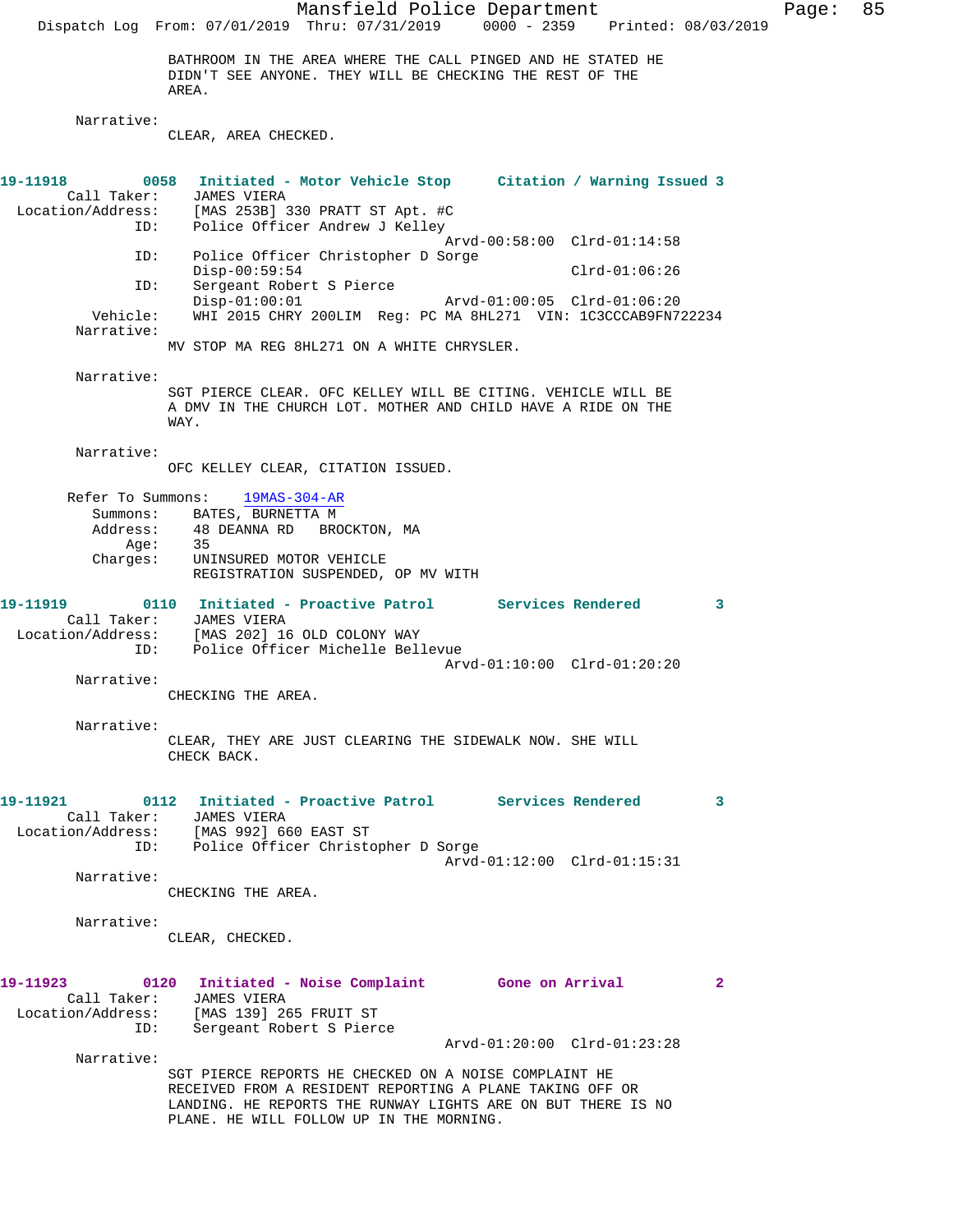**19-11925 0121 Initiated - Proactive Patrol Services Rendered 3**  Call Taker: JAMES VIERA Location/Address: [MAS 417] 9 FRANCIS AVE ID: Police Officer Michelle Bellevue Arvd-01:21:00 Clrd-01:28:28 Narrative: CHECKING THE AREA. Narrative: CLEAR, CHECKED. **19-11926 0126 Initiated - Motor Vehicle Stop Verbal Warning 3**  Call Taker: JAMES VIERA Location/Address: [MAS] 307 NORTH MAIN ST @ 8 PLEASANT ST ID: Sergeant Robert S Pierce Arvd-01:26:00 Clrd-01:28:50 Vehicle: WHI 2014 HYUN SONATA Reg: PC MA 32N490 VIN: KMHEC4A40EA113689 Narrative: SGT PIERCE REPORTS HE WAS OFF WITH MA REG 32N490. VERBAL WARNING ISSUED TO THE RO, A WHITE FEMALE FOR ONE WAY VIOLATION. **19-11927 0132 Initiated - Motor Vehicle Stop Verbal Warning 3**  Call Taker: JAMES VIERA Location/Address: [MAS 985B] 5 NORTH MAIN ST ID: Police Officer Christopher D Sorge Arvd-01:32:00 Clrd-01:35:27 Vehicle: RED 2012 TOYT PRIUS Reg: PC MA 2SA274 VIN: JTDKDTB34C1008302 Narrative: MV STOP IN THE LOT, MA REG 2SA274. VERBAL WARNING TO THE RO FOR DEFECTIVE EQUIPMENT. **19-11928 0135 Initiated - Motor Vehicle Stop Citation / Warning Issued 3**  Call Taker: JAMES VIERA Location/Address: [MAS] 145 SCHOOL ST @ 231 SPRING ST ID: Police Officer Christopher D Sorge Arvd-01:35:00 Clrd-01:40:02 ID: Police Officer Christopher D Sorge Disp-01:39:52 Arvd-01:39:57 Clrd-01:40:39 Vehicle: RED 2015 HOND CRV Reg: PC MA 244ZPY VIN: 2HKRM4H53FH625670 Narrative: MV STOP, MA REG244ZPY. Narrative: CLEAR, CITATION ISSUED TO THE RO FOR FAILURE TO INSPECT. **19-11929 0152 Initiated - Proactive Patrol Services Rendered 3**  Call Taker: JAMES VIERA Location/Address: [MAS] 530 EAST ST ID: Police Officer Christopher D Sorge Arvd-01:52:00 Clrd-01:53:01 Narrative: CLEARING FOR ANOTHER CALL. **19-11930 0153 Phone - Disturbance / Gathering Investigated - Report Taken 1** Call Taker: JAMES VIERA Location/Address: ID: Police Officer Christopher D Sorge Disp-01:54:20 Arvd-01:54:54 Clrd-02:10:30 ID: Police Officer Michelle Bellevue Disp-01:54:20 Arvd-01:56:50 Clrd-02:10:33<br>ID: Sergeant Robert S Pierce Sergeant Robert S Pierce<br>Disp-01:58:42 Disp-01:58:42 Arvd-02:00:03 Clrd-02:10:36<br>Vehicle: BRO 2008 FORD F250 Req: PAS MA FW2394 VIN: 1FTSX21528EB7

BRO 2008 FORD F250 Reg: PAS MA FW2394 VIN: 1FTSX21528EB70496

Narrative: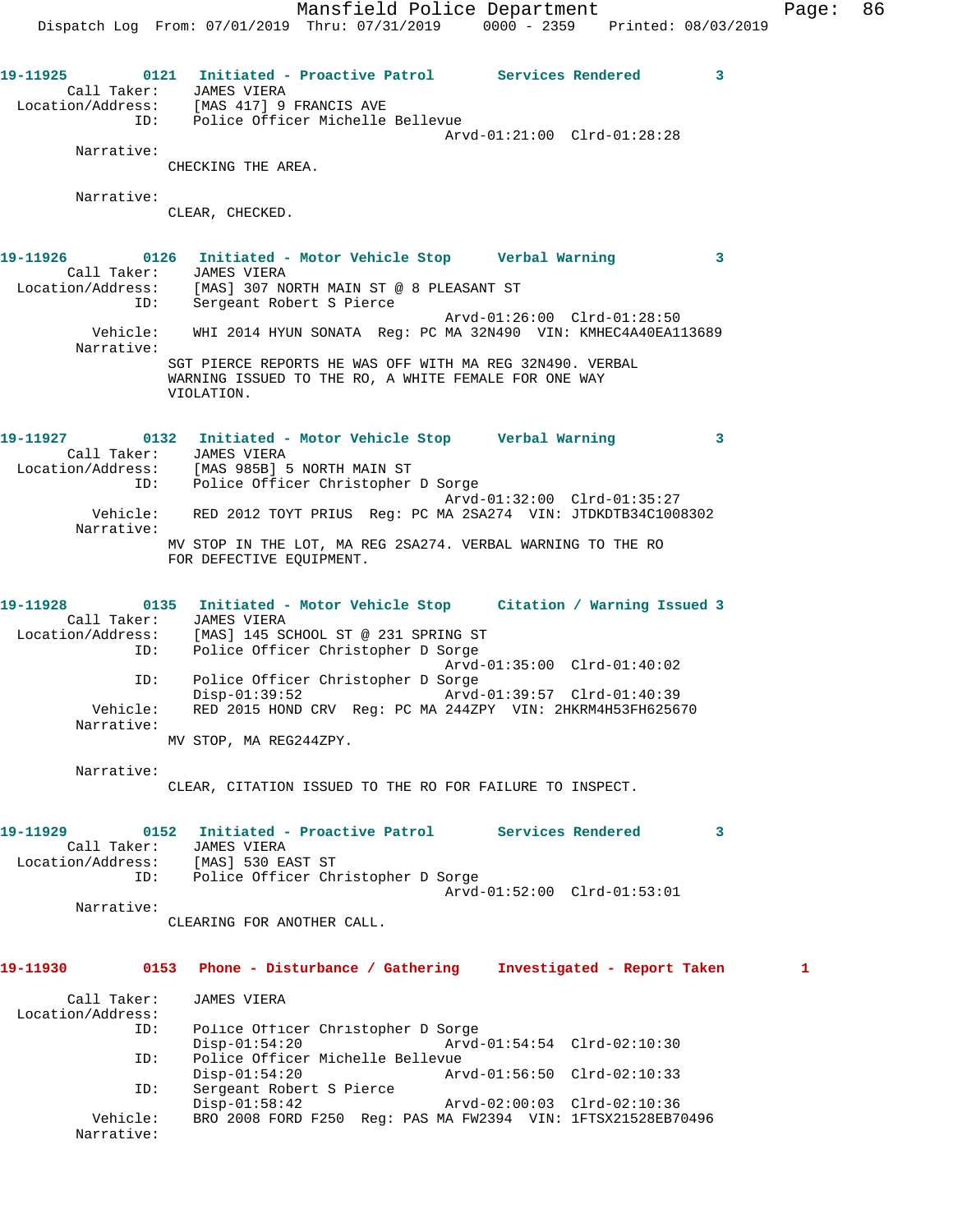Refer To Incident: 19MAS-560-OF **19-11931 0240 Initiated - Building Check Services Rendered 3**  Call Taker: JEFFREY KEEFE Vicinity of: [MAS 2] 60 FORBES BLVD ID: Police Officer Andrew J Kelley Arvd-02:40:00 Clrd-02:49:13 Narrative: PTL KELLEY IS CONDUCTING A CHECK OF THE RED ROOF INN 60 FORBES BLVD. **19-11933 0249 Initiated - Building Check Building Checked / Secured 3** Call Taker: LINDSAY MITCHELL Location/Address: [MAS 322] 31 HAMPSHIRE ST ID: Police Officer Andrew J Kelley Arvd-02:49:00 Clrd-02:53:42 Narrative: Check of the area Narrative: CLEAR, CHECKED. **19-11937 0324 Initiated - Proactive Patrol Services Rendered 3**  Call Taker: JAMES VIERA Location/Address: [MAS 834] 261 CHAUNCY ST ID: Sergeant Robert S Pierce Arvd-03:24:00 Clrd-03:27:15 Narrative: CHECKING THE AREA. Narrative: CLEAR, AREA CHECKED. **19-11938 0325 Initiated - Proactive Patrol Services Rendered 3**  Call Taker: JAMES VIERA Location/Address: [MAS 907E] 390 WEST ST ID: Police Officer Andrew J Kelley Arvd-03:25:00 Clrd-03:32:49 Narrative: CHECKING THE AREA. Narrative: CLEAR, AREA CHECKED. **19-11942 0602 Radio - Selective Enforcement/RADAR Services Rendered 3**  Call Taker: CARLY MORIARTY Location/Address: [MAS] 1 MILL ST @ 946 EAST ST ID: Police Officer Christopher D Sorge Disp-06:02:45 Arvd-06:03:10 Clrd-06:36:18 Narrative: TRAFFIC ENFORCEMENT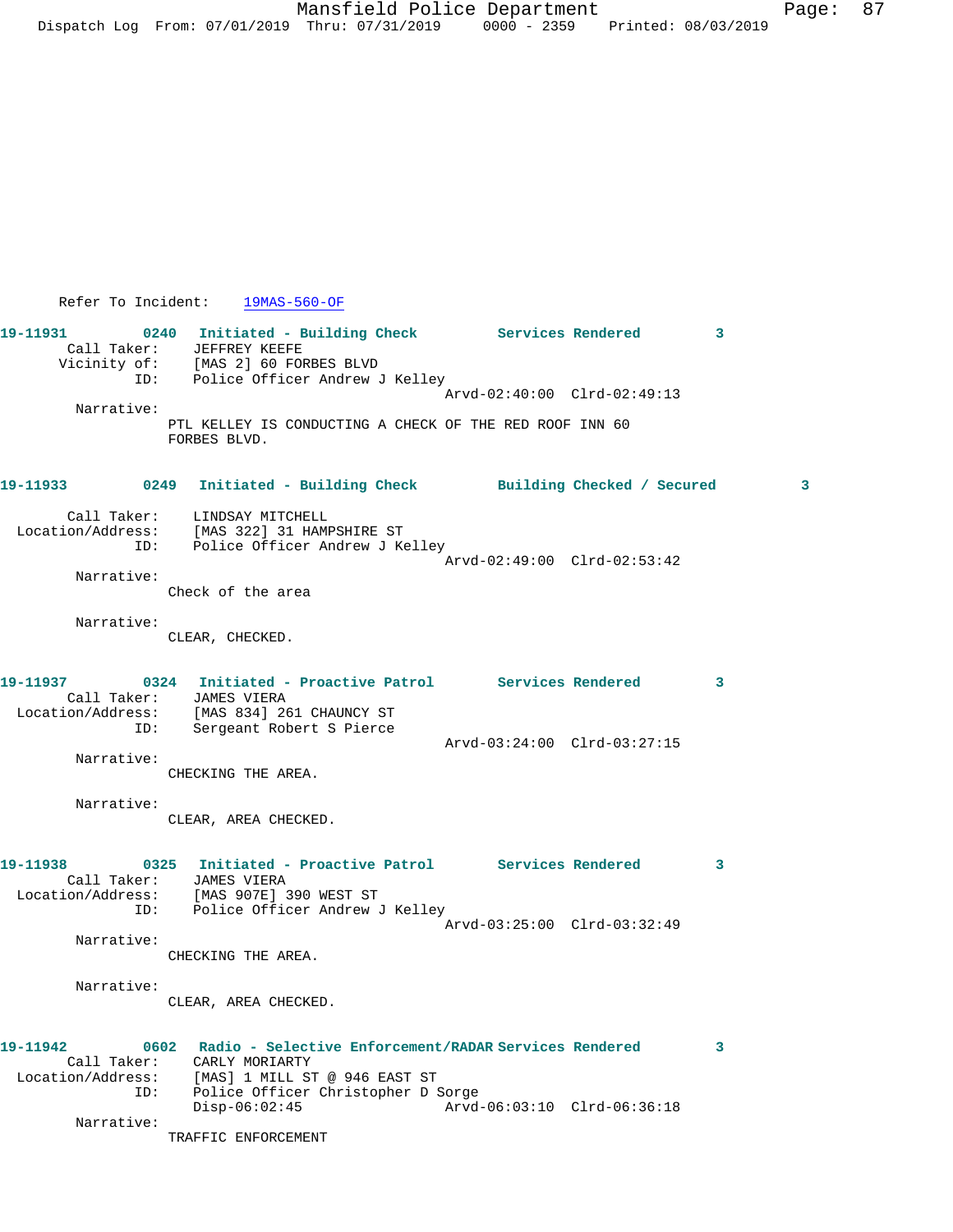Narrative:

CLEAR, NO VIOLATIONS.

| 19-11963    | 0922 Phone - Alarm - Burglar<br>Building Checked / Secured                                         | 1 |
|-------------|----------------------------------------------------------------------------------------------------|---|
|             | Call Taker: APRIL LEHANE                                                                           |   |
|             | Location/Address: [MAS H2217] 1441 WEST ST                                                         |   |
| TD:         | Police Officer Matthew A Souza                                                                     |   |
|             | $Disp-09:25:33$                                                                                    |   |
| ID:         | Sergeant Thomas R Connor<br>$Disp-09:25:59$<br>$Clrd-09:32:43$                                     |   |
| Vehicle:    | BLK 2013 FORD F150 Req: PC MA 12WM01 VIN: 1FTFX1EF9DFA56384                                        |   |
| Narrative:  |                                                                                                    |   |
|             | 1ST floor motion                                                                                   |   |
| Narrative:  |                                                                                                    |   |
|             | Ofc Souza reports one vehicle in the driveway                                                      |   |
| Narrative:  |                                                                                                    |   |
|             | Ofc Souza reports house is secured. Unable to reach anyone<br>at the residence                     |   |
|             |                                                                                                    |   |
| 19–11968    | 1000 Initiated - Motor Vehicle Stop Citation / Warning Issued 3                                    |   |
| Call Taker: | APRIL LEHANE                                                                                       |   |
|             | Location/Address: [MAS] 234 CENTRAL ST @ 200 CHAUNCY ST<br>ID: Police Officer Michael T Fitzgerald |   |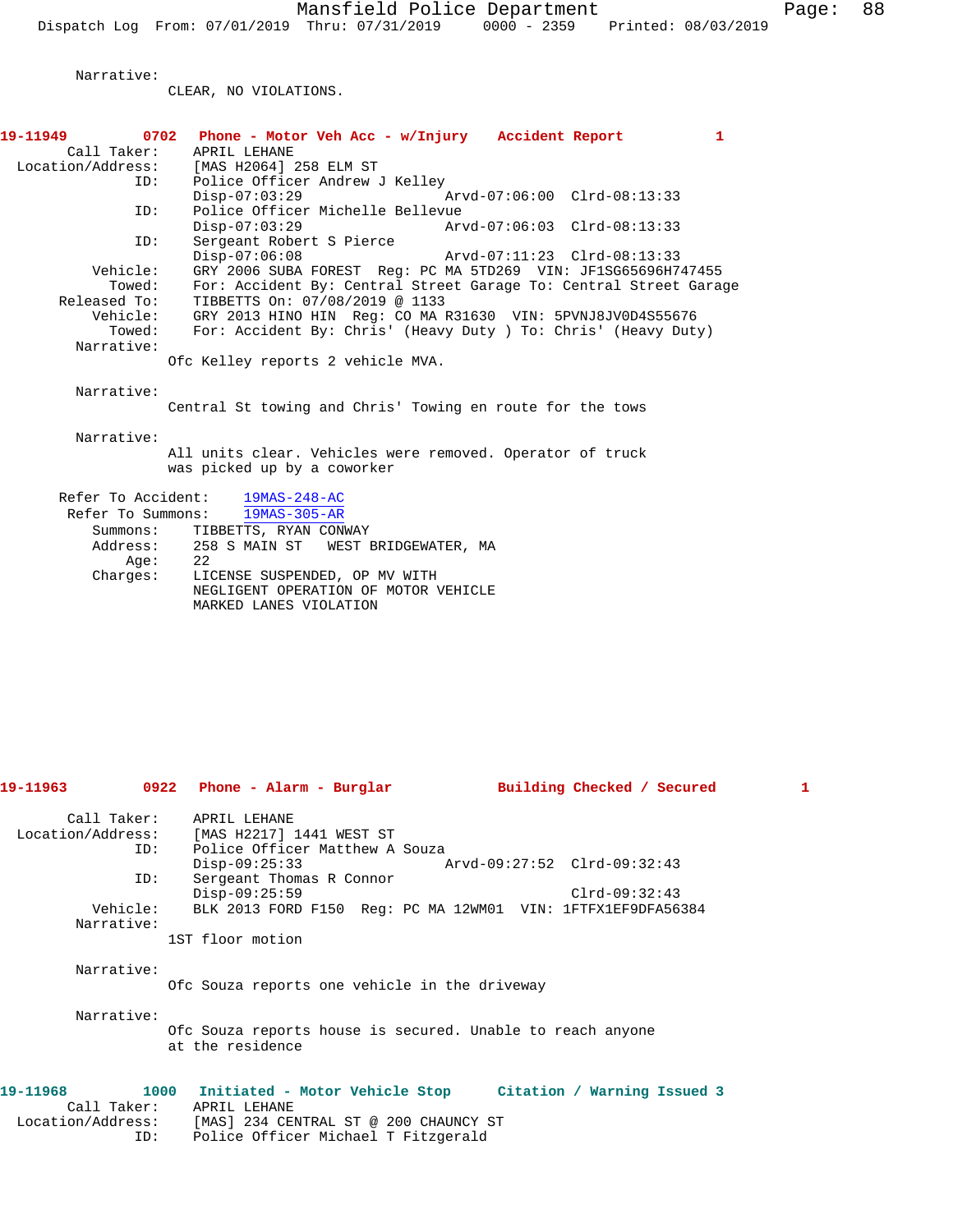Mansfield Police Department Page: 89 Dispatch Log From: 07/01/2019 Thru: 07/31/2019 0000 - 2359 Printed: 08/03/2019 Arvd-10:00:00 Clrd-10:04:55 Vehicle: RED 2013 CHEV SONIC Reg: PC MA 788LV7 VIN: 1G1JE5SH5D4124312 Narrative: MVS-CITATION ISSUED FOR FAILURE TO INSPECT **19-11969 1009 Initiated - Motor Vehicle Stop Citation / Warning Issued 3**  Call Taker: APRIL LEHANE Location/Address: [MAS] RTE 140 SB ID: Police Officer Michael T Fitzgerald Arvd-10:09:00 Clrd-10:13:18 Vehicle: WHI 2013 VOLK JETTA Reg: PC MA 2EE138 VIN: 3VWDP7AJ3DM407419 Narrative: citation issued for failure to inspect **19-11972 1044 Initiated - Proactive Patrol Building Checked / Secured 3** Call Taker: APRIL LEHANE Location/Address: [MAS 840] 280 SCHOOL ST ID: Police Officer Matthew A Souza Arvd-10:44:00 Clrd-11:20:27 Narrative: Checking the area. **19-11978 1234 Initiated - Traffic Enforcement / Activity Citation / Warning Issued 2**  Call Taker: CARLY MORIARTY Location/Address: [MAS] 1 SCHOOL ST @ 167 WEST ST ID: Sergeant Thomas R Connor Arvd-12:34:00 Clrd-12:36:41 ID: Police Officer David M Sennott Disp-12:36:47 Arvd-12:36:51 Clrd-13:23:31 Vehicle: WHI 2017 FORD FOCUS Reg: PC MA 8VDN40 VIN: 1FADP3K21HL316441 Narrative: TRAFFIC ENFORCEMENT Narrative: . **19-11981 1322 911 - 911 Hang-ups & Verifications Confirmed misdial/Accdntl Call 2** Call Taker: CARLY MORIARTY Location/Address: [MAS 195A] 254 CHAUNCY ST ID: Police Officer David M Sennott<br>Disp-13:24:07 A Disp-13:24:07 Arvd-13:27:40 Clrd-13:30:44 Narrative: Ofc. Sennott out confirmation of an accidental 911 call Narrative: clear confirmed accidental **19-11983 1326 Initiated - Motor Vehicle Stop Summons 3**  Call Taker: APRIL LEHANE Location/Address: [MAS 982] 111 HOPE ST ID: Police Officer John R Armstrong Arvd-13:26:00 Clrd-13:49:20 ID: Detective Anthony R Lattanzio Disp-13:27:39 Arvd-13:27:43 Clrd-13:44:26<br>Vehicle: BLK 2002 DODG DAKOTA Reg: PC MA 6LC995 VIN: 1B7FL36X12S5 BLK 2002 DODG DAKOTA Reg: PC MA 6LC995 VIN: 1B7FL36X12S502725 Towed: For: Unregistered/Uninsured By: Central Street Garage To: Central Street Garage Released To: PEREIRA On: 07/08/2019 @ 1656 Narrative: Ofc Armstrong out with a vehicle Revoked/insurance. Central St called for the tow Narrative: Central St on scene. Operator is walking home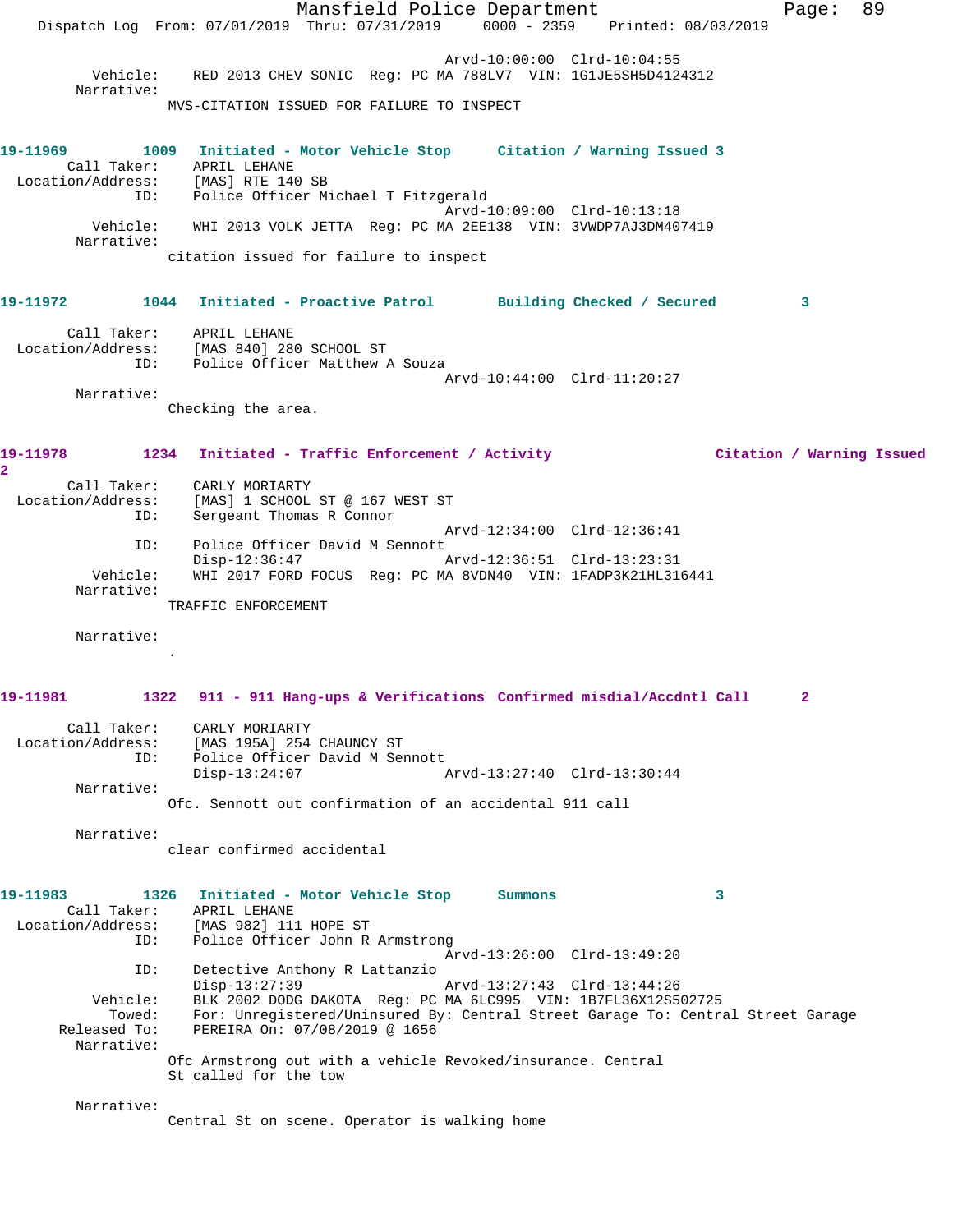Mansfield Police Department Page: 90 Dispatch Log From: 07/01/2019 Thru: 07/31/2019 0000 - 2359 Printed: 08/03/2019 Narrative: Central St has the vehicle. Operator walked back and is now asking for a ride to Erick Rd. Summons to be issued Narrative: sm:76455 @1343 Narrative: em 76457 at 1348 Refer To Summons: 19MAS-307-AR Summons: PEREIRA, PAULA M<br>Address: 17 ERICK RD Apt. 17 ERICK RD Apt. #25 MANSFIELD, MA Age: 48 Charges: UNINSURED MOTOR VEHICLE **19-11985 1357 Phone - Motor Veh Acc - No Injury Accident Report 1**  Call Taker: CARLY MORIARTY Location/Address: [MAS] 300 RTE 140 NB @ 375 WEST ST ID: Police Officer David W Kinahan Disp-13:58:08 Arvd-14:05:17 Clrd-14:27:18 ID: Police Officer Matthew A Souza<br>Disp-13:58:37 Disp-13:58:37 Arvd-14:00:59 Clrd-14:27:26<br>TD: Sergeant Thomas R Connor Sergeant Thomas R Connor<br>Disp-13:58:45 Disp-13:58:45 Arvd-14:01:22 Clrd-14:26:18 ID: Lieutenant Roy D Bain JR Disp-14:01:14 Arvd-14:01:24 Clrd-14:26:15 Vehicle: BLK 2013 GMC SIERRA Reg: CO MA K41173 VIN: 1GTR2VE72DZ406612 Towed: For: Accident By: Central Street Garage To: Central Street Garage Released To: JODICE On: 07/18/2019 @ 1632 Vehicle: WHI 2000 NISS FRONTI Reg: PC MA 6BN834 VIN: 1N6ED26Y0YC402286 Towed: For: Accident By: Central Street Garage To: Central Street Garage Released To: MONTGOMERY On: 07/09/2019 @ 0939 Narrative: MVA NO INJURIES REPORTED Narrative: Lt Bain requesting tow for both vehicles Narrative: Narrative: Central St on scene Narrative: Refer To Accident: 19MAS-249-AC **19-11987 1429 Phone - Assist Fire Department Services Rendered 3**  Call Taker: TARA LAKO Location/Address: [MAS 857] 590 ELM ST ID: Police Officer Matthew A Souza<br>Disp-14:30:40 Disp-14:30:40 Arvd-14:34:17 Clrd-14:37:19 Narrative: assist MFD with a fire alarm activation **19-11991 1509 Initiated - Motor Vehicle Stop Verbal Warning 3**  Call Taker: CARLY MORIARTY Location/Address: [MAS 173] 72 PRATT ST ID: Police Officer John R Armstrong Arvd-15:09:00 Clrd-15:10:07 Vehicle: RED 2008 NISS 4D VERSA Reg: PC MA 9ALJ20 Narrative: MVS-VERBAL WARNING FOR ISSUE WITH INSURANCE **19-11992 1513 Initiated - Proactive Patrol Building Checked / Secured 3**

Call Taker: CARLY MORIARTY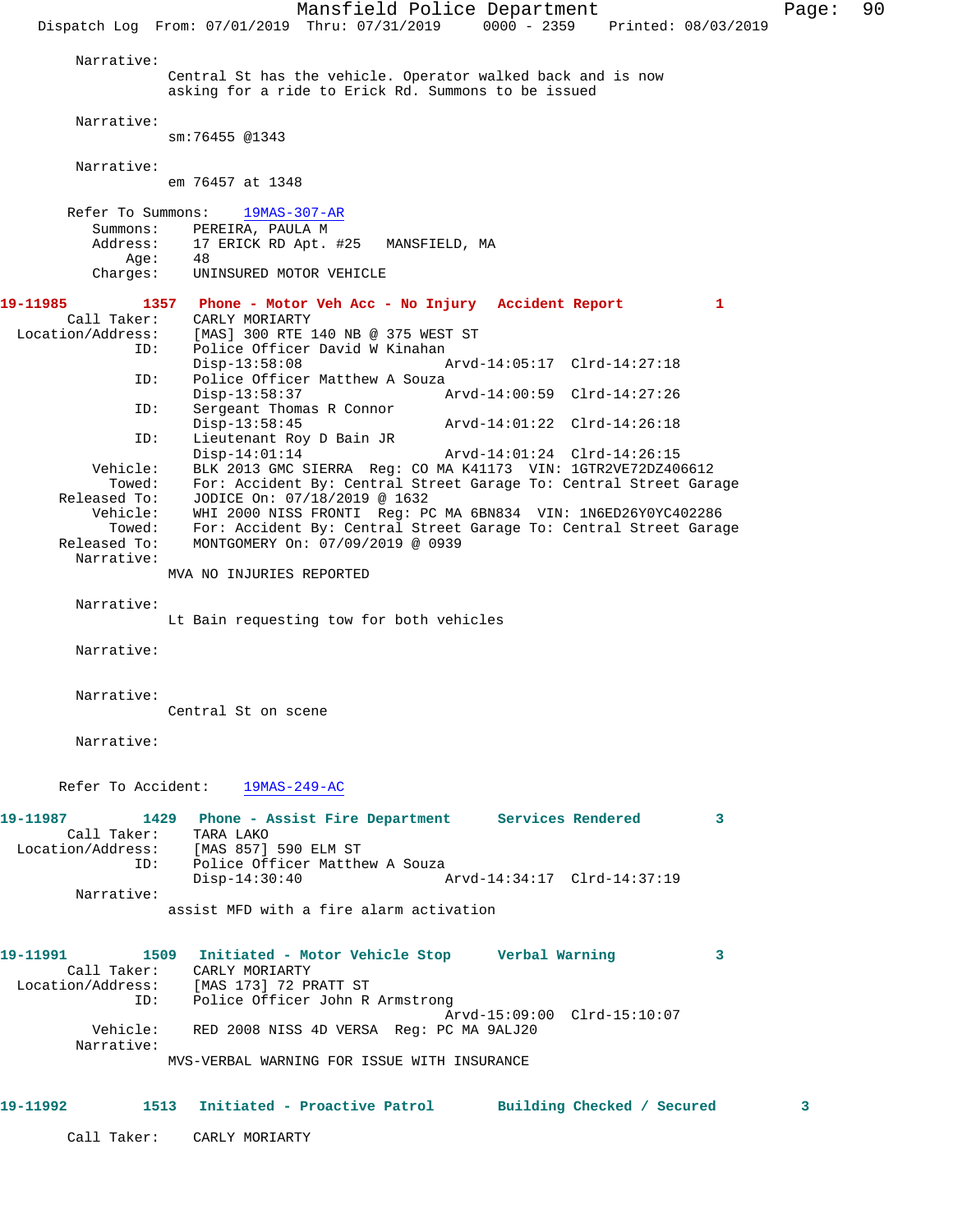Mansfield Police Department Fage: 91 Dispatch Log From: 07/01/2019 Thru: 07/31/2019 0000 - 2359 Printed: 08/03/2019 Location/Address: [MAS 2] 60 FORBES BLVD ID: Police Officer John R Armstrong Arvd-15:13:00 Clrd-15:34:02 Narrative: CHECK OF THE HOTELS **19-11997 1700 Phone - Motor Veh Acc - No Injury Unfounded/Unverifed 1**  Call Taker: APRIL LEHANE<br>Location/Address: [MAS] 300 RTI [MAS] 300 RTE 140 SB @ 375 WEST ST ID: Police Officer Danielle C Titus<br>Disp-17:01:25 Disp-17:01:25 Arvd-17:03:07 Clrd-17:08:58 ID: Police Officer Jay J Sparrow Disp-17:01:25 Arvd-17:04:14 Clrd-17:08:58 Narrative: 911 caller heard a crash in the area Narrative: Officers checked the area nothing found **19-11998 1731 911 - 911 Hang-ups & Verifications Confirmed misdial/Accdntl Call 2** Call Taker: CARLY MORIARTY<br>Location/Address: [MAS 834] 261 0 [MAS 834] 261 CHAUNCY ST ID: Police Officer David J Pepicelli Disp-17:32:17 Arvd-17:34:37 Clrd-17:38:37<br>TD: Police Officer Jav J Sparrow Police Officer Jay J Sparrow<br>Disp-17:32:28 Disp-17:32:28 Arvd-17:34:35 Clrd-17:38:37 Narrative: 911 call from this number no response on other end. Unable to reach anyone on call back Narrative: Ofc Pepicelli spoke with the pharmacy. They stated they are having issues with phone system **19-12001 1751 Phone - Well Being Check Gone on Arrival 3**  Call Taker: APRIL LEHANE Location/Address: [MAS 100] 30 CHAUNCY ST ID: Police Officer Jay J Sparrow Disp-17:52:42 Arvd-17:52:44 Clrd-17:55:57 Vehicle: RED 2000 MITS GALANT Reg: PC MA 322MP9 VIN: 4A3AA46GXYE048386 Narrative: 911 caller reporting a child left unattended in a vehicle Narrative: While officer was en route the mother came back out of store and left. **19-12003 1756 Initiated - Motor Vehicle Stop Verbal Warning 3**  Call Taker: APRIL LEHANE Location/Address: [MAS] 363 NORTH MAIN ST @ 54 CHAUNCY ST ID: Police Officer David W Kinahan Arvd-17:56:00 Clrd-17:58:48 Vehicle: GRY 2011 TOYT COROLL Reg: PC MA 1PER24 VIN: 2T1BU4EEXBC728362 Narrative: verbal warning red light violation **19-12008 1813 Other - Parking Violations Services Rendered 3**  Call Taker: Support Staff Derek M Stark Location/Address: [MAS 12] 250 EAST ST ID: Police Officer Jay J Sparrow Disp-18:18:05 Arvd-18:26:08 Clrd-18:26:31 Vehicle: GRY 2011 TOYT COROLL Reg: PC MA 894VM5 VIN: JTDBU4EEXB9153461 Narrative: Det. Wright reporting high school staff is attempting to repaint the parking lot and a vehicle is parked in the way.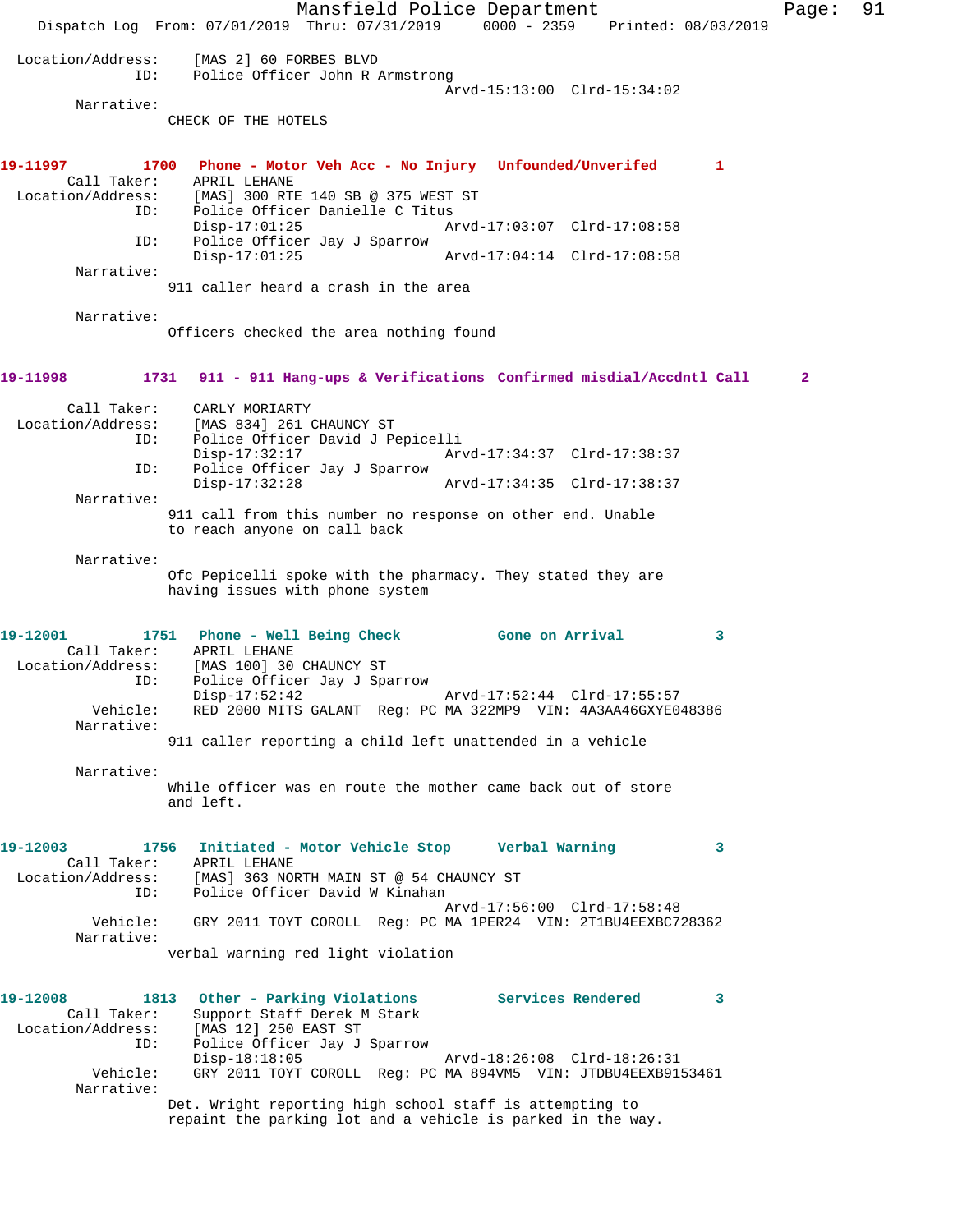Mansfield Police Department Page: 92 Dispatch Log From: 07/01/2019 Thru: 07/31/2019 0000 - 2359 Printed: 08/03/2019

Narrative:

Ofc Sparrow spoke with the staff. They are trying to decide if they need the vehicle towed or not

| 19-12010<br>Call Taker:<br>Location/Address: | 1820 Phone - Well Being Check<br>APRIL LEHANE<br>[MAS H1950] 105 BALCOM ST                                                                                                                                                                                                       | Unfounded/Unverifed                                           | 3 |
|----------------------------------------------|----------------------------------------------------------------------------------------------------------------------------------------------------------------------------------------------------------------------------------------------------------------------------------|---------------------------------------------------------------|---|
| ID:                                          | Sergeant Jeffrey G Bombard                                                                                                                                                                                                                                                       |                                                               |   |
|                                              | $Disp-18:25:00$                                                                                                                                                                                                                                                                  | Arvd-18:31:51 Clrd-18:41:34                                   |   |
| ID:                                          | Police Officer Jay J Sparrow<br>$Disp-18:27:42$                                                                                                                                                                                                                                  | Arvd-18:31:53 Clrd-18:41:34                                   |   |
| Narrative:                                   |                                                                                                                                                                                                                                                                                  |                                                               |   |
|                                              | 911 caller reporting her boyfriend and her were arguing. He<br>then asked her to call police for help. She thinks be may<br>need an evaluation                                                                                                                                   |                                                               |   |
| Narrative:                                   |                                                                                                                                                                                                                                                                                  |                                                               |   |
|                                              | Officers spoke with his mother. He left the residence about<br>an hour ago and was not in any distress. Sgt Bombard<br>reported that the RP has a past history of calling 911 when<br>she cannot reach him. There is no evidence of him wanting to<br>harm himself at this time. |                                                               |   |
| 19-12011                                     | 1856                                                                                                                                                                                                                                                                             | Phone - Motor Veh Acc - No Injury Investigated - Report Taken | 1 |
| Call Taker:                                  | LINDSAY MITCHELL                                                                                                                                                                                                                                                                 |                                                               |   |
| Location/Address:                            | [MAS 451B] 500 EAST ST<br>Police Officer Danielle C Titus                                                                                                                                                                                                                        |                                                               |   |
| ID:                                          | $Disp-18:59:28$                                                                                                                                                                                                                                                                  | Arvd-19:00:59 Clrd-19:21:18                                   |   |
| ID:                                          | Police Officer Jay J Sparrow                                                                                                                                                                                                                                                     |                                                               |   |
|                                              | $Disp-19:02:25$                                                                                                                                                                                                                                                                  | Arvd-19:02:30 Clrd-19:28:06                                   |   |
| Vehicle:<br>Towed:                           | GRY 2015 HYUN SD ELANTR Reg: PC MA 618MD6 VIN: 5NPDH4AE3FH579816<br>For: Accident By: Central Street Garage To: Central Street Garage                                                                                                                                            |                                                               |   |
| Vehicle:                                     | GRN 2007 MERC SD MILAN Reg: PC MA 296ER6 VIN: 3MEHM07147R616329                                                                                                                                                                                                                  |                                                               |   |
| Towed:                                       | For: Accident By: Central Street Garage To: Central Street Garage                                                                                                                                                                                                                |                                                               |   |
| Released To:                                 | CARLOW On: 07/09/2019 @ 1637                                                                                                                                                                                                                                                     |                                                               |   |
| Narrative:                                   | 2 car MVA, unknown injuries                                                                                                                                                                                                                                                      |                                                               |   |
| Narrative:                                   |                                                                                                                                                                                                                                                                                  |                                                               |   |
|                                              | ONE VEHICLE WAS TOWED FROM THE SCENE.                                                                                                                                                                                                                                            |                                                               |   |
| Refer To Accident:                           | $19MAS-250-AC$                                                                                                                                                                                                                                                                   |                                                               |   |
| 19-12015                                     | 2017 911 - Disabled Motor Vehicle                                                                                                                                                                                                                                                | <b>Services Rendered</b>                                      | 3 |
| Call Taker:<br>Vicinity of:                  | JEFFREY KEEFE<br>[MAS H4070] 863 SCHOOL ST                                                                                                                                                                                                                                       |                                                               |   |
| ID:                                          | Police Officer Danielle C Titus                                                                                                                                                                                                                                                  |                                                               |   |
|                                              | $Disp-20:19:25$                                                                                                                                                                                                                                                                  | Arvd-20:26:18 Clrd-20:51:19                                   |   |
| Vehicle:<br>Narrative:                       | BLK 1992 MAZD SD MIATA Req: PC MA 835CA7 VIN: JM1NA3513N1314572                                                                                                                                                                                                                  |                                                               |   |
|                                              | RP REPORTS A DMV IN THE AREA OF SCHOOL ST AT OLD ELM.                                                                                                                                                                                                                            |                                                               |   |
| Narrative:                                   |                                                                                                                                                                                                                                                                                  |                                                               |   |
|                                              | Officers were able to get the MV back on its way. Clear.                                                                                                                                                                                                                         |                                                               |   |
| 19-12016                                     | 2034 911 - Erratic Oper MV / Road Rage Cancelled Enroute                                                                                                                                                                                                                         |                                                               | 3 |
| Call Taker:                                  | JEFFREY KEEFE                                                                                                                                                                                                                                                                    |                                                               |   |
| Vicinity of:<br>ID:                          | [MAS 37] 670 EAST ST<br>Police Officer Jay J Sparrow                                                                                                                                                                                                                             |                                                               |   |
|                                              | $Disp-20:35:41$                                                                                                                                                                                                                                                                  | $Clrd-20:42:02$                                               |   |
| ID:                                          | Sergeant Jeffrey G Bombard                                                                                                                                                                                                                                                       |                                                               |   |
|                                              | Disp-20:36:08                                                                                                                                                                                                                                                                    | $Clrd-20:41:58$                                               |   |

Vehicle: YEL 2005 CHEV SD IMPALA Reg: PC MA 132JA9 VIN: 2G1WF52E059336137

RP REPORTS AN ERRATIC OPERATOR IN THE AREA OF BRISTOL

Narrative:

LIQUORS.

Narrative: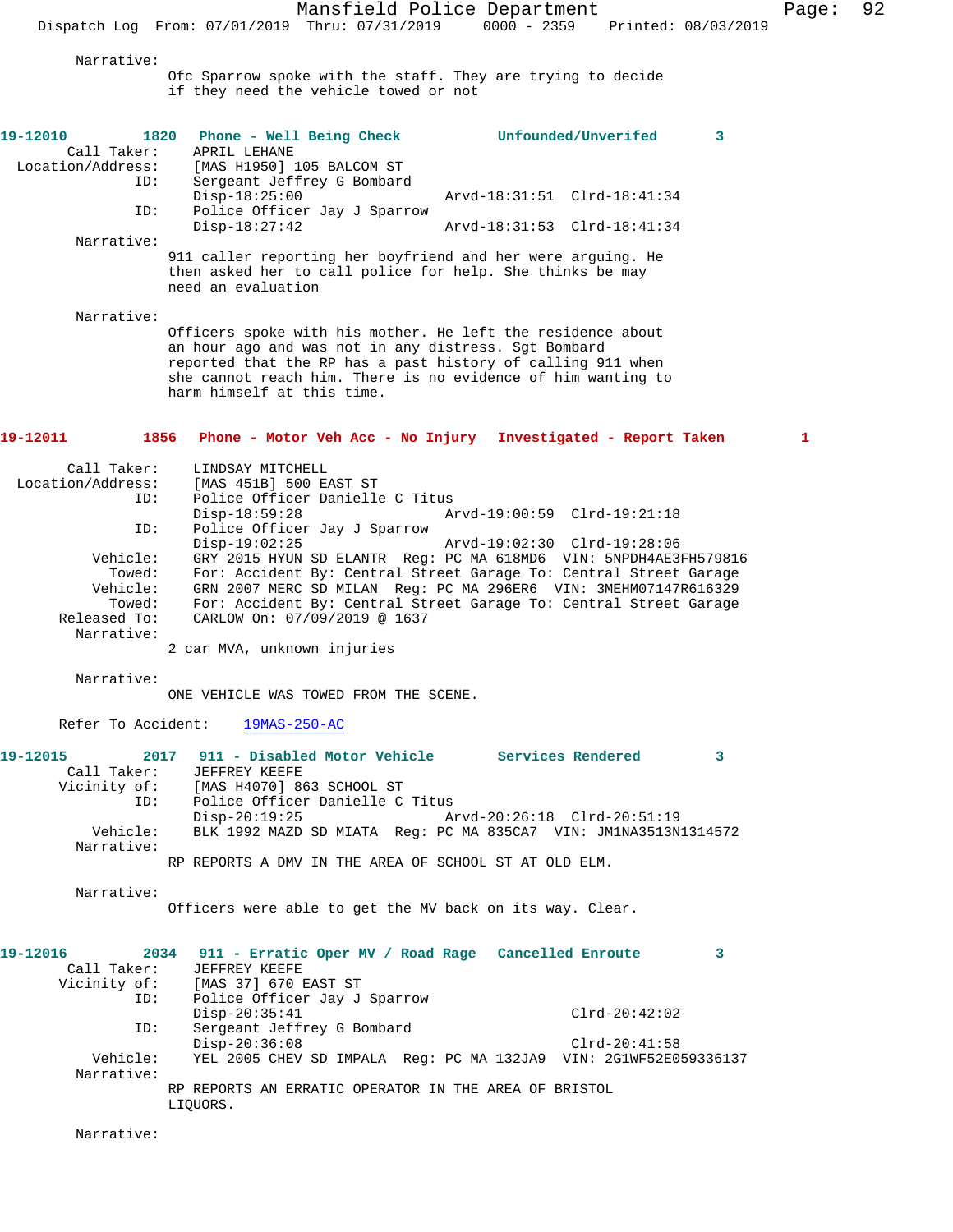|                               |                           |                                                                                     | Mansfield Police Department<br>Dispatch Log From: 07/01/2019 Thru: 07/31/2019 0000 - 2359 Printed: 08/03/2019 |                                          |                   |                            |   | Page: | 93 |
|-------------------------------|---------------------------|-------------------------------------------------------------------------------------|---------------------------------------------------------------------------------------------------------------|------------------------------------------|-------------------|----------------------------|---|-------|----|
|                               |                           | Easton.                                                                             | Units unable to locate MV prior to entering the Town of                                                       |                                          |                   |                            |   |       |    |
|                               |                           | EPD advised.                                                                        |                                                                                                               |                                          |                   |                            |   |       |    |
| 19-12020                      |                           | 2049 911 - Alarm - Burglar                                                          |                                                                                                               |                                          |                   | Building Checked / Secured |   | 1     |    |
| Location/Address:             | Call Taker:<br>ID:        | <b>JAMES VIERA</b><br>[MAS H4429] 14 JASON LN                                       | Police Officer Danielle C Titus                                                                               |                                          |                   |                            |   |       |    |
|                               |                           | $Disp-20:51:42$                                                                     |                                                                                                               | Arvd-20:52:14 Clrd-21:10:51              |                   |                            |   |       |    |
|                               | ID:                       | $Disp-20:51:42$                                                                     | Sergeant Jeffrey G Bombard                                                                                    |                                          |                   | $Clrd-20:52:02$            |   |       |    |
|                               | ID:                       | $Disp-20:54:49$                                                                     | Sergeant Jeffrey G Bombard                                                                                    |                                          |                   |                            |   |       |    |
|                               | Narrative:                | 2 INTERIOR MOTION ALARMS.                                                           |                                                                                                               |                                          |                   |                            |   |       |    |
|                               | Narrative:                | a check of the interior.                                                            | Officers made contact with homeowner remotely. He requested                                                   |                                          |                   |                            |   |       |    |
|                               |                           | Residence checks ok. Clear.                                                         |                                                                                                               |                                          |                   |                            |   |       |    |
| 19-12025                      |                           |                                                                                     | 2121 Initiated - Building Check Building Checked / Secured                                                    |                                          |                   |                            |   | 3     |    |
|                               | Call Taker:<br>ID:        | JEFFREY KEEFE<br>Vicinity of: [MAS 2] 60 FORBES BLVD                                | Police Officer Danielle C Titus                                                                               |                                          |                   |                            |   |       |    |
|                               | Narrative:                |                                                                                     |                                                                                                               | Arvd-21:21:00 Clrd-21:23:24              |                   |                            |   |       |    |
|                               |                           | BUILDING CHECKS OKAY.                                                               |                                                                                                               |                                          |                   |                            |   |       |    |
| 19-12026                      |                           |                                                                                     | 2123 Initiated - Building Check Building Checked / Secured                                                    |                                          |                   |                            |   | 3     |    |
|                               | Call Taker:<br>ID:        | JEFFREY KEEFE<br>Vicinity of: [MAS 4] 31 HAMPSHIRE ST                               | Police Officer Danielle C Titus                                                                               | Arvd-21:23:00 Clrd-21:33:24              |                   |                            |   |       |    |
|                               | Narrative:                |                                                                                     |                                                                                                               |                                          |                   |                            |   |       |    |
|                               |                           | BUILDING CHECKS OKAY.                                                               |                                                                                                               |                                          |                   |                            |   |       |    |
| 19-12029                      | Location/Address:         | Call Taker: LINDSAY MITCHELL                                                        | 2138 Initiated - Building Check Services Rendered<br>[MAS 987A] 125 HIGH ST Apt. #1-4                         |                                          |                   |                            | 3 |       |    |
|                               | ID:                       |                                                                                     | Police Officer Jay J Sparrow                                                                                  | Arvd-21:38:00 Clrd-21:45:21              |                   |                            |   |       |    |
|                               | Narrative:                | BUILDING CHECKS OKAY.                                                               |                                                                                                               |                                          |                   |                            |   |       |    |
| 19-12031                      | Call Taker:<br>Narrative: | 2200 Radio - Building Check<br>JEFFREY KEEFE<br>Vicinity of: [MAS 907E] 390 WEST ST |                                                                                                               |                                          | Services Rendered |                            | 3 |       |    |
|                               |                           | BUILDING CHECKS OKAY.                                                               |                                                                                                               |                                          |                   |                            |   |       |    |
| 19-12034<br>Location/Address: | Call Taker:<br>ID:        | [OTH] RANDOLPH                                                                      | 2302 Phone - Metro LEC Activation<br>Support Staff Derek M Stark<br>Police Officer Joshua S Ellender          |                                          | Services Rendered |                            | 1 |       |    |
|                               | ID:                       | $Disp-23:08:22$                                                                     | Police Officer David M Sennott                                                                                | Arvd-23:35:12 Clrd-07/09/2019 @ 01:59:00 |                   |                            |   |       |    |
|                               |                           | $Disp-23:08:31$                                                                     |                                                                                                               | Arvd-23:35:14 Clrd-07/09/2019 @ 01:15:33 |                   |                            |   |       |    |
|                               | ID:<br>ID:                | Patrolman David Schepis<br>$Disp-23:08:36$<br>Lieutenant Roy D Bain JR              |                                                                                                               | Arvd-23:35:16 Clrd-07/09/2019 @ 01:58:53 |                   |                            |   |       |    |
|                               |                           |                                                                                     |                                                                                                               |                                          |                   |                            |   |       |    |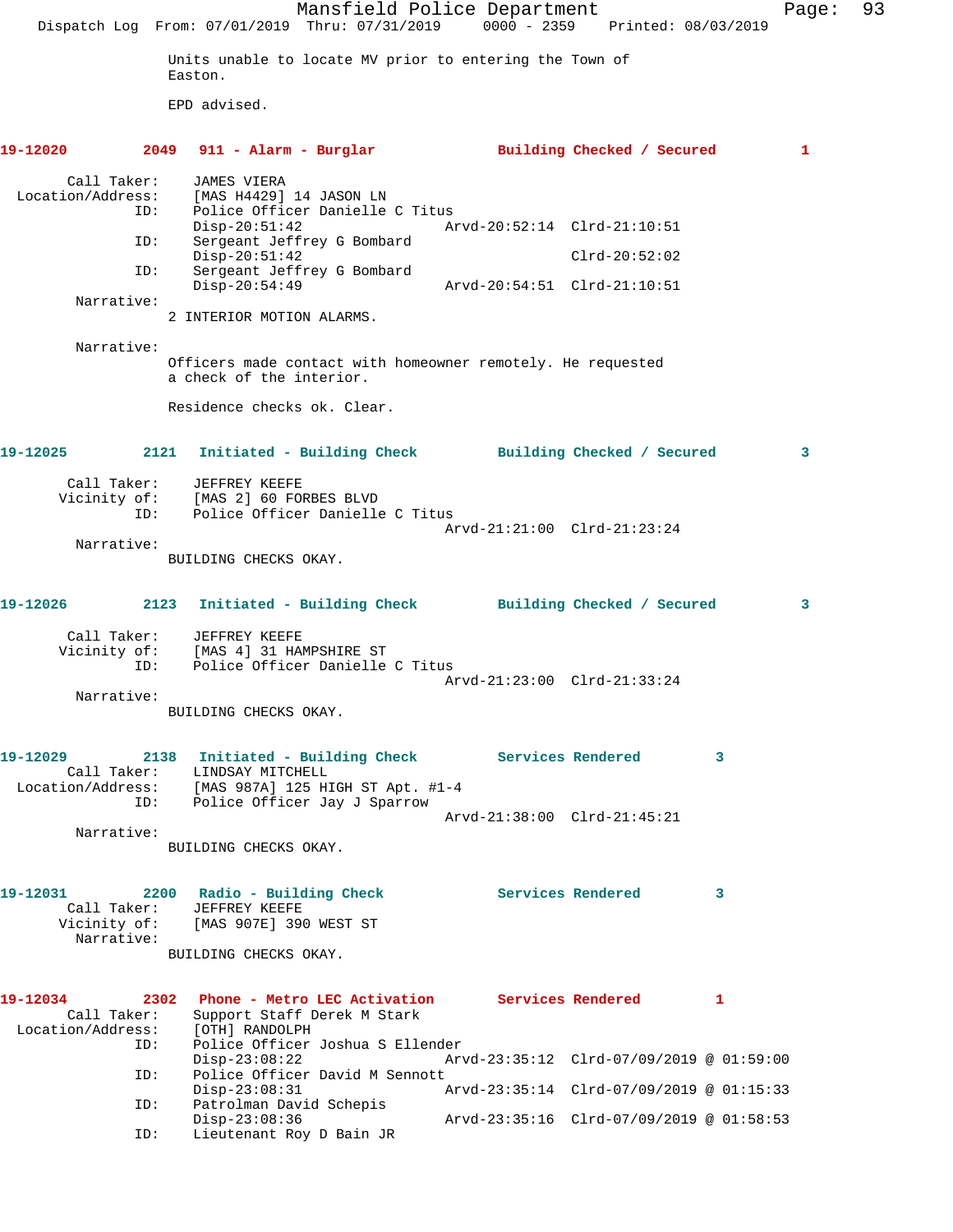|                |                                  |                                                                  | Mansfield Police Department<br>Dispatch Log From: 07/01/2019 Thru: 07/31/2019 0000 - 2359 Printed: 08/03/2019 |                                          |   | Page:               | 94 |
|----------------|----------------------------------|------------------------------------------------------------------|---------------------------------------------------------------------------------------------------------------|------------------------------------------|---|---------------------|----|
|                | ID:                              | $Disp-23:17:26$                                                  | Support Staff Philip D Seaward                                                                                | Arvd-23:35:18 Clrd-07/09/2019 @ 01:57:47 |   |                     |    |
|                |                                  | $Disp-23:25:39$                                                  |                                                                                                               | Aryd-23:35:20 Clrd-07/09/2019 @ 01:58:57 |   |                     |    |
|                | Narrative:                       | barricaded suspect.                                              | Ofc. Ellender, Ofc. Sennott and Ofc. Shepis enroute for                                                       |                                          |   |                     |    |
|                | Narrative:                       | Officers clear, back in town.                                    |                                                                                                               |                                          |   |                     |    |
| 19-12036<br>2. |                                  |                                                                  | 2338 Phone - Suspicious Actv / Persn / Veh                                                                    |                                          |   | Unfounded/Unverifed |    |
|                | Call Taker:<br>Location/Address: | LINDSAY MITCHELL                                                 |                                                                                                               |                                          |   |                     |    |
|                | ID:                              | Patrolman SCOTT J DION<br>$Disp-23:46:46$<br>Matthew J DiMartino |                                                                                                               | $Clrd-23:46:50$                          |   |                     |    |
|                | Narrative:                       |                                                                  |                                                                                                               |                                          |   |                     |    |
|                |                                  |                                                                  |                                                                                                               |                                          |   |                     |    |
| 19-12037       | Call Taker:                      | JEFFREY KEEFE                                                    | 2352 Initiated - Disturbance / Gathering Unfounded/Unverifed                                                  |                                          | 1 |                     |    |

| Location/Address: | [MAS H1666] 64 CROCKER ST                                    |
|-------------------|--------------------------------------------------------------|
| TD:               | Police Officer Danielle C Titus                              |
|                   | Arvd-23:52:00 Clrd-23:59:01                                  |
| Narrative:        |                                                              |
|                   | CP IS REPORTING A DISTURBANCE IN FRONT OF 64 CROKER ST. SAME |
|                   | VEHICLE REPORTED AS THE PREVEOUS CALL.                       |

Narrative:

NOTHING FOUND.

### **For Date: 07/09/2019 - Tuesday**

| 19-12040<br>0105 | Initiated - Building Check         |                             | Building Checked / Secured | 3 |
|------------------|------------------------------------|-----------------------------|----------------------------|---|
| Call Taker:      | JEFFREY KEEFE                      |                             |                            |   |
| Vicinity of:     | [MAS] 30 CHAUNCY ST                |                             |                            |   |
| ID:              | Police Officer Christopher D Sorge |                             |                            |   |
|                  |                                    | Arvd-01:05:00 Clrd-01:14:40 |                            |   |
| Narrative:       |                                    |                             |                            |   |
|                  | BUILDING CHECKS OKAY.              |                             |                            |   |
|                  |                                    |                             |                            |   |

| 19-12041          | 0119        | Initiated - Building Check         |                             | Building Checked / Secured | 3 |
|-------------------|-------------|------------------------------------|-----------------------------|----------------------------|---|
|                   | Call Taker: | JEFFREY KEEFE                      |                             |                            |   |
| Location/Address: |             | [MAS 2] 60 FORBES BLVD             |                             |                            |   |
|                   | ID:         | Police Officer Christopher D Sorge |                             |                            |   |
|                   |             |                                    | Arvd-01:19:00 Clrd-01:23:48 |                            |   |
|                   | Narrative:  |                                    |                             |                            |   |
|                   |             | BUILDING CHECKS OKAY.              |                             |                            |   |
| 19-12043          | 0123        | Initiated - Building Check         |                             | Building Checked / Secured | 3 |
|                   | Call Taker: | JEFFREY KEEFE                      |                             |                            |   |
| Location/Address: |             | [MAS 4] 31 HAMPSHIRE ST            |                             |                            |   |
|                   | ID:         | Police Officer Christopher D Sorge |                             |                            |   |
|                   |             |                                    | Arvd-01:23:00 Clrd-01:29:24 |                            |   |

Narrative:

BUILDING CHECKS SECURE.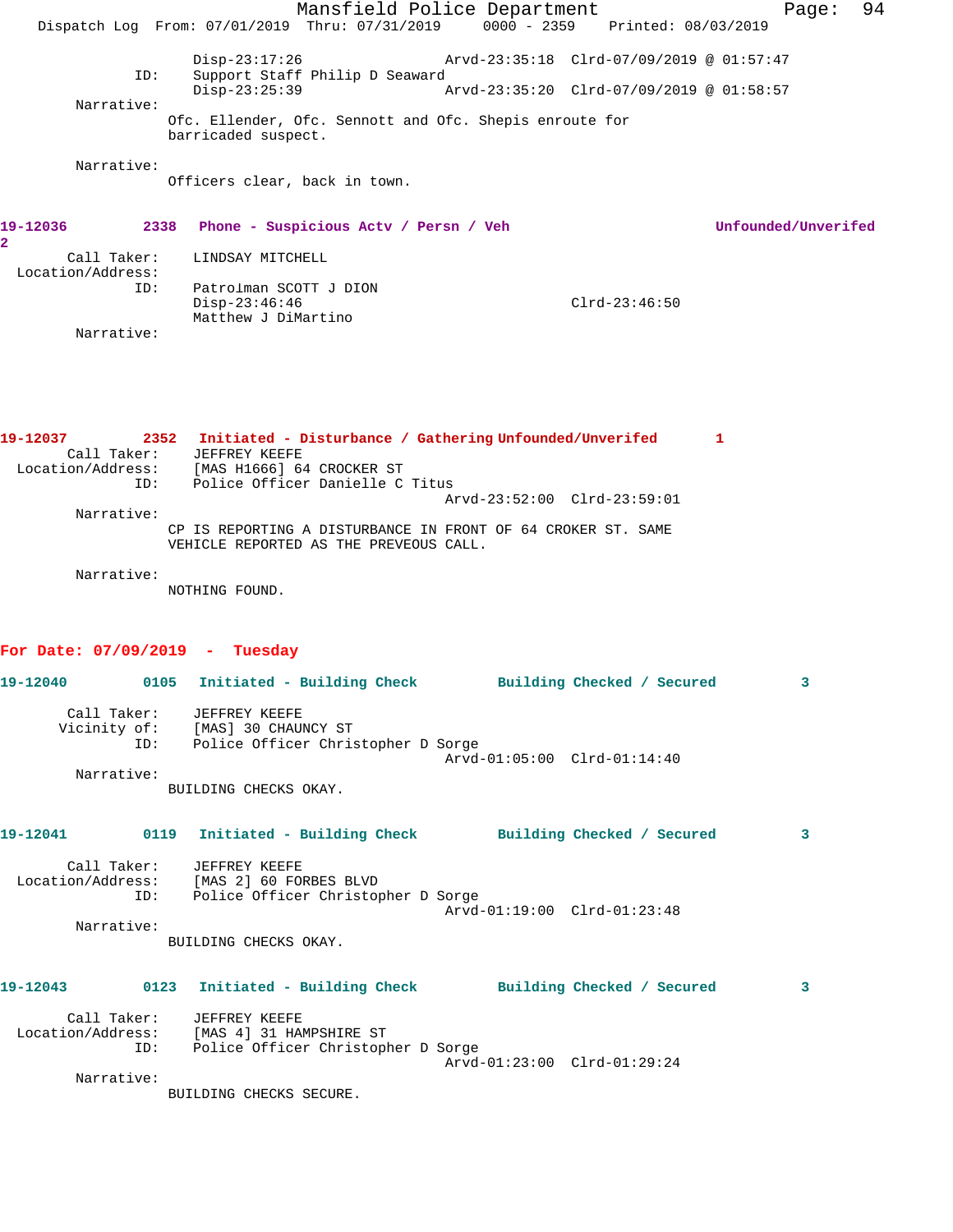Mansfield Police Department Fage: 95 Dispatch Log From: 07/01/2019 Thru: 07/31/2019 0000 - 2359 Printed: 08/03/2019 Call Taker: JEFFREY KEEFE Vicinity of: [MAS 1002] 250 EAST ST ID: Police Officer Michelle Bellevue Arvd-01:27:00 Clrd-01:33:48 Narrative: CHECKING ON THE SCHOOLS. Narrative: Clear, area checked. **19-12046 0134 Initiated - Building Check Building Checked / Secured 3** Call Taker: JAMES VIERA Location/Address: [MAS 451B] 500 EAST ST ID: Police Officer Michelle Bellevue Arvd-01:34:00 Clrd-01:36:50 Narrative: Clear, area checked. **19-12048 0142 Initiated - Motor Vehicle Stop Citation / Warning Issued 3**  Call Taker: JEFFREY KEEFE Vicinity of: [MAS 834] 261 CHAUNCY ST ID: Police Officer Christopher D Sorge Arvd-01:42:00 Clrd-01:56:44 Vehicle: WHI 1999 FORD PK F150 Reg: PAS MA BR67MM VIN: 1FTRF17WXXNC08938 Narrative: PTL SORGE IS OFF WITH A MOTOR VEHICLE STOP BY CVS. Narrative: CITATION ISSUED. **19-12049 0147 Initiated - Motor Vehicle Stop Citation / Warning Issued 3**  Call Taker: JEFFREY KEEFE Location/Address: [MAS] 28 SCHOOL ST @ 67 CORAL ST ID: Sergeant Robert S Pierce Arvd-01:47:00 Clrd-01:53:03 Vehicle: WHI 2017 NISS SD NPR Reg: CO RI 75624 VIN: 54DC4W1B7HS802416 **19-12055 0209 Initiated - Motor Vehicle Stop Citation / Warning Issued 3**  Call Taker: JEFFREY KEEFE Vicinity of: [MAS 240A] 189 CHAUNCY ST ID: Police Officer Christopher D Sorge Arvd-02:09:00 Clrd-02:11:55 Vehicle: BRO 1999 FORD SD TAURUS Reg: PC MA 51F950 VIN: 1FAFP53S7XA193869 Narrative: PTL SORGE WITH A MV STOP. **19-12058 0211 Initiated - Motor Vehicle Stop Services Rendered 3**  Call Taker: LINDSAY MITCHELL Location/Address: [MAS 260] 70 COPELAND DR ID: Police Officer Christopher D Sorge Arvd-02:11:00 Clrd-02:28:20 ID: Sergeant Robert S Pierce Disp-02:12:53 Arvd-02:12:56 Clrd-02:13:30 ID: Police Officer Michelle Bellevue Disp-02:13:22 Arvd-02:13:29 Clrd-02:28:24<br>Vehicle: BLK 2013 ACUR ILX Reg: PC MA 9AV997 VIN: 19VDE1F79DE0035 BLK 2013 ACUR ILX Reg: PC MA 9AV997 VIN: 19VDE1F79DE003532 Towed: For: Unlicensed Operation By: Central Street Garage To: Central Street Garage Released To: TEIXEIRA On: 07/09/2019 @ 1841 Narrative: Central St enroute, suspended license Narrative: PTL SORGE IS TRANSPORTING THE OPERATOR TO HIS BUISNESS AT THE END OF PLYMOUTH ST. Refer To Summons: 19MAS-308-AR Summons: TEIXEIRA, FABIO BRANDAO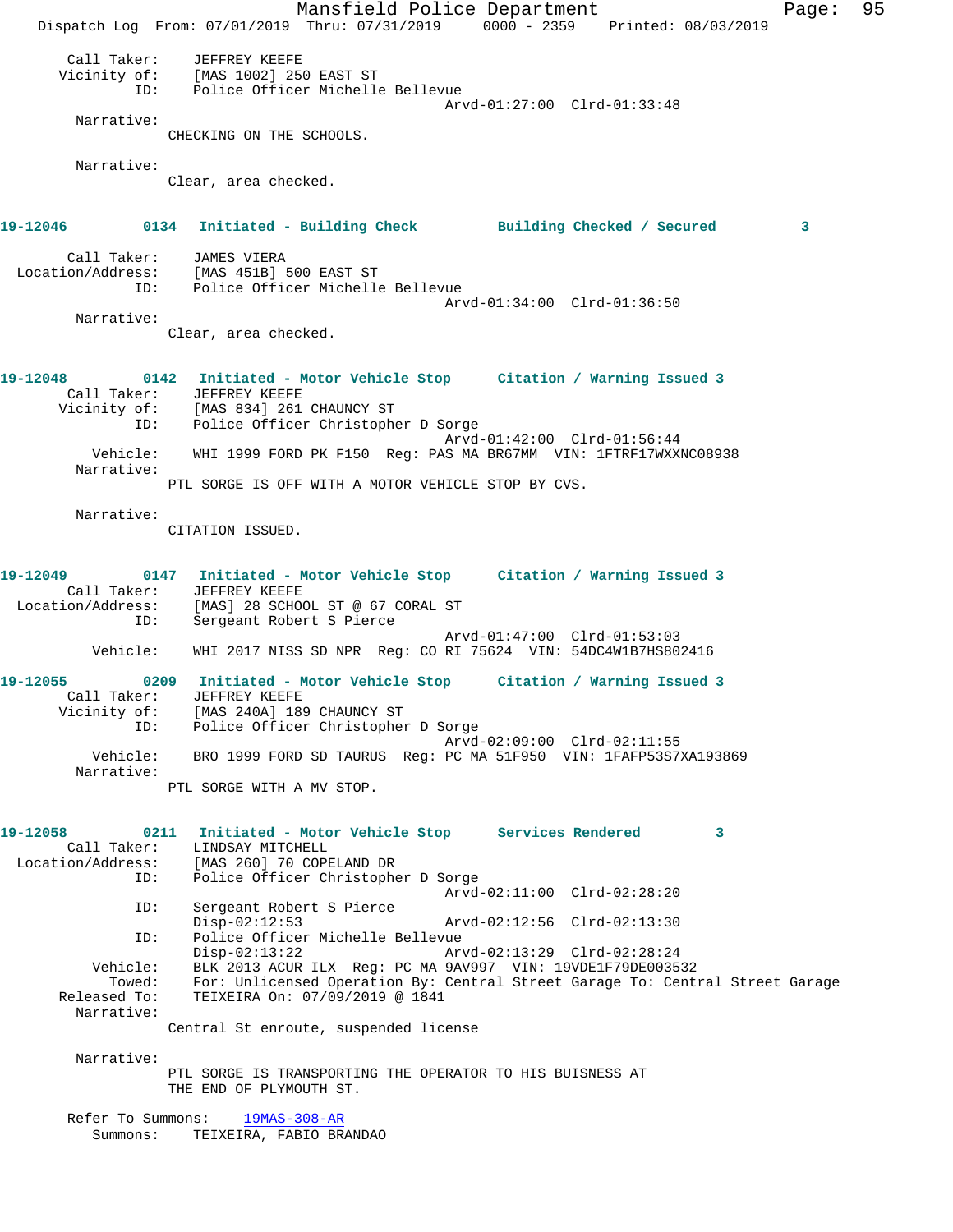Mansfield Police Department Fage: 96 Dispatch Log From: 07/01/2019 Thru: 07/31/2019 0000 - 2359 Printed: 08/03/2019 Address: 23 LONGFELLOW Apt. #3 DORCHESTER, MA<br>Age: 35 Age: 35 Charges: LICENSE SUSPENDED, OP MV WITH **19-12062 0219 911 - Suspicious Actv / Persn / Veh Unfounded/Unverifed 2**  Call Taker: JEFFREY KEEFE Vicinity of: [MAS] 41 NORTH MAIN ST<br>ID: Sergeant Robert S Pierce<br>Disp-02:21:24<br>The Marvd-02:26:45 Clrd-02:27:53<br>The Marvd-02:26:45 Clrd-02:27:53 ID: Sergeant Robert S Pierce Disp-02:21:24 Arvd-02:26:45 Clrd-02:27:53 Vehicle: 2016 HYUN TT TT UNIT Reg: TL TN U603622 VIN: 3H3V532CXGT473212 Narrative: CP REPORTED A TT UNIT IN THE AREA OF 41 NORTH MAIN ST. Narrative: NO OPERATOR VEHICLE IS PARKED LEGALLY. **19-12066 0234 Initiated - Building Check Building Checked / Secured 3** Call Taker: JAMES VIERA Location/Address: [MAS] 4 ERICK RD @ 15 BONNEY LN ID: Police Officer Michelle Bellevue Arvd-02:34:00 Clrd-02:42:47 Narrative: Ofc Bellevue checking the area. **19-12067 0243 Phone - Disturbance / Gathering Building Checked / Secured 1** Call Taker: LINDSAY MITCHELL Location/Address: [MAS H9937] 5 FOREST HEIGHTS DR ID: Sergeant Robert S Pierce Disp-02:43:00 Arvd-02:46:39 Clrd-02:50:47 ID: Police Officer Christopher D Sorge Disp-02:43:00 Arvd-02:45:11 Clrd-02:50:45 Narrative: First floor motion, no keyholder responding Narrative: Checks secure **19-12069 0245 Initiated - Proactive Patrol Services Rendered 3**  Call Taker: JAMES VIERA Location/Address: [MAS 992] 660 EAST ST ID: Police Officer Michelle Bellevue Arvd-02:45:00 Clrd-02:48:44 Narrative: Area checked. **19-12068 0318 Radio - Building Check Building Checked / Secured 3** Call Taker: JEFFREY KEEFE Location/Address: [MAS 834] 261 CHAUNCY ST Narrative: checks secure **19-12073 0604 Radio - Selective Enforcement/RADAR Citation / Warning Issued 3**  Call Taker: CARLY MORIARTY Location/Address: [MAS] 99 COPELAND DR @ 235 CHAUNCY ST ID: Police Officer Christopher D Sorge Disp-06:06:31 Arvd-06:06:38 Clrd-06:43:44 Vehicle: GRN 1999 DODG PK RAM250 Reg: PAV MA TTT VIN: 2B7JB21Y4XK511685 Narrative: TRAFFIC ENFORCEMENT AT THE INTERSECTION Narrative: MV STOP MADE AT TEDESCHI. VEHICLE IS SHOWING REVOKED. Narrative: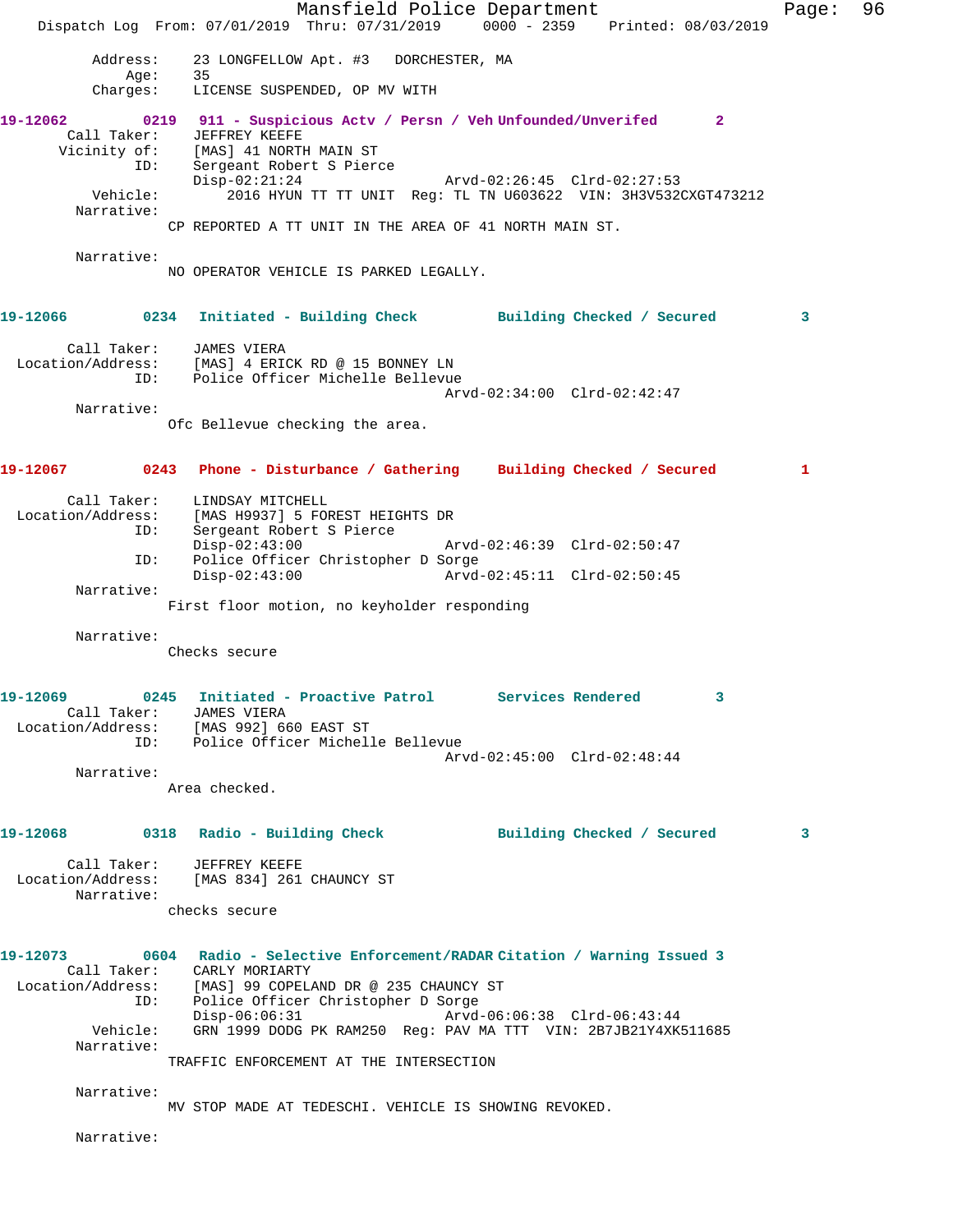PLATES SEIZED.

## **19-12081 0834 Phone - Motor Veh Acc - No Injury Services Rendered 1**  Call Taker: TARA LAKO Location/Address: [MAS 812B] 243 CHAUNCY ST ID: Police Officer David W Kinahan<br>Disp-08:36:30 Mrvd-08:51:16 Clrd-09:02:14 Disp-08:36:30<br>ID: Police Officer Michael T Fit ID: Police Officer Michael T Fitzgerald Disp-08:36:47 Arvd-08:40:53 Clrd-09:02:16 Vehicle: WHI 2012 CHEV SILVER Reg: CO MA S66399 VIN: 3GCPKSE7XCG120625 Vehicle: 2016 INTL TT GVW/080000 Reg: AP TN F0797HY VIN: 3HSDJAPR4GN461414 Vehicle: 2016 INTL TT GVW/080000 Reg: AF<br>Vehicle: WHI 2016 TL VAN Reg: TL TN U603622 Narrative: Minor MVA reported, no injuries Narrative: Paper exchange only **19-12082 0844 Walk-In - Follow up Investigation Incident Report 3**  Call Taker: Support Staff Matthew Todesco Location/Address: [MAS H622] 11 SMITH RD ID: Police Officer Jay J Sparrow<br>Disp-08:49:15 Arvd-08:56:32 Clrd-09:21:33 Narrative: RP into the station for a follow up of a stolen dog. Refer To Incident: 19MAS-563-OF **19-12087 0928 Walk-In - Threats - Harm Real Property Civil Matter 2**  Call Taker: Support Staff Matthew Todesco Location/Address: [MAS] 54 NORTH MAIN ST ID: Police Officer Michael T Fitzgerald Disp-09:30:00 Arvd-09:32:27 Clrd-09:45:31 Narrative: RP reports she is being harassed. Narrative: Ofc Fitzgerald reports this is a civil issue, RP is not happy that her vehicle is unable to be serviced today. **19-12089 1044 Initiated - Proactive Patrol Building Checked / Secured 3** Call Taker: TARA LAKO Location/Address: [MAS 840] 280 SCHOOL ST ID: Police Officer Jay J Sparrow Arvd-10:44:00 Clrd-10:56:55 Narrative: Checking the area. **19-12093 1131 Initiated - Selective Enforcement/RADAR Services Rendered 3**  Call Taker: TARA LAKO Location/Address: [MAS] 562 MAPLE ST @ 3 JENNIFER DR ID: Police Officer Andrew J Kelley Arvd-11:31:00 Clrd-11:40:23 Narrative: Traffic enforcement in the area. **19-12094 1137 Alarm - Assist Fire Department Referred to Other Agency 3**  Call Taker: CARLY MORIARTY Location/Address: [MAS 271] 390 OAKLAND ST ID: Police Officer Michael T Fitzgerald Disp-11:38:55 Clrd-11:43:51 ID: Police Officer Andrew J Kelley Disp-11:40:35 Arvd-11:42:31 Clrd-11:52:40

Narrative: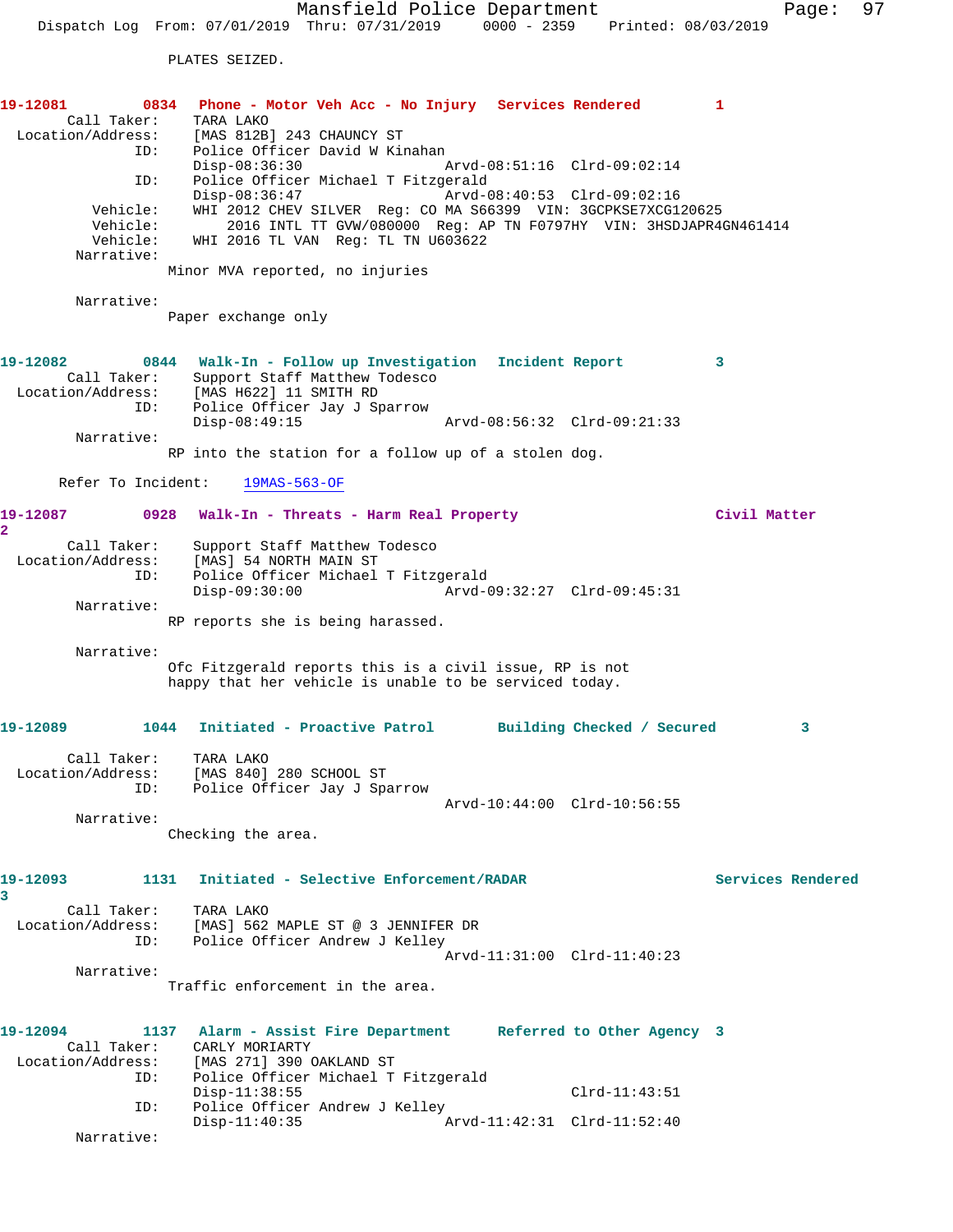Mansfield Police Department Fage: 98 Dispatch Log From: 07/01/2019 Thru: 07/31/2019 0000 - 2359 Printed: 08/03/2019 ASSISTING FD WITH A MASTERBOX ACTIVATION **19-12095 1141 Initiated - Selective Enforcement/RADAR Services Rendered 3**  Call Taker: TARA LAKO Location/Address: [MAS] WEST ST ID: Police Officer Jay J Sparrow Arvd-11:41:00 Clrd-12:10:48 Narrative: Traffic enforcement in the area. **19-12102 1214 Initiated - Selective Enforcement/RADAR Verbal Warning 3**  Call Taker: TARA LAKO Location/Address: [MAS] NORTH MAIN ST ID: Police Officer Michael T Fitzgerald Arvd-12:14:00 Clrd-12:26:56 Vehicle: WHI 2018 NISS FRONTI Reg: PC MA 9ARA20 VIN: 1N6AD0EV8JN744847 Narrative: Traffic enforcement in the area. Narrative: 1 violation issued for speed 19-12105 1222 Phone - 911 Hang-ups & Verifications **1222 Confirmed misdial/Accdntl**<br>Call 2 **Call 2**  Call Taker: TARA LAKO Location/Address: [MAS 840I120] 280 SCHOOL ST Apt. #I120 ID: Police Officer Michael T Fitzgerald Disp-12:27:03 Arvd-12:29:58 Clrd-12:32:42 Vehicle: GRY 2006 TOYT UT 4RUNNE Reg: PC MA 8KC452 VIN: JTEBU14R868074977 Narrative: Accidental 911, MPD to confirm Narrative: Ofc Fitzgerald confirmed accidental **19-12106 1235 Initiated - Motor Vehicle Stop Citation / Warning Issued 3**  Call Taker: TARA LAKO Location/Address: [MAS] 491 MAPLE ST @ 421 FRANKLIN ST ID: Police Officer Andrew J Kelley Arvd-12:35:00 Clrd-12:42:04 Vehicle: BLK 2005 TL Reg: PC RI FG685 VIN: 19UUA66235A048038 Narrative: citation issued for speed **19-12109 1300 Initiated - Proactive Patrol Building Checked / Secured 3** Call Taker: CARLY MORIARTY Location/Address: [MAS 1002] 250 EAST ST ID: Police Officer Andrew J Kelley Arvd-13:00:00 Clrd-13:17:06 Narrative: CHECKING THE SCHOOL **19-12116 1415 Radio - Road Hazards Services Rendered 3**  Call Taker: TARA LAKO<br>Location/Address: [MAS] 395 [MAS] 395 SOUTH MAIN ST @ 396 WILLOW ST ID: Police Officer Jay J Sparrow<br>Disp-14:17:18 Disp-14:17:18 Arvd-14:17:21 Clrd-14:21:14 Narrative: Detail Ofc Pepicelli reporting a traffic backup for unknown reason. Narrative: Ofc Sparrow reports checking the area, negative findings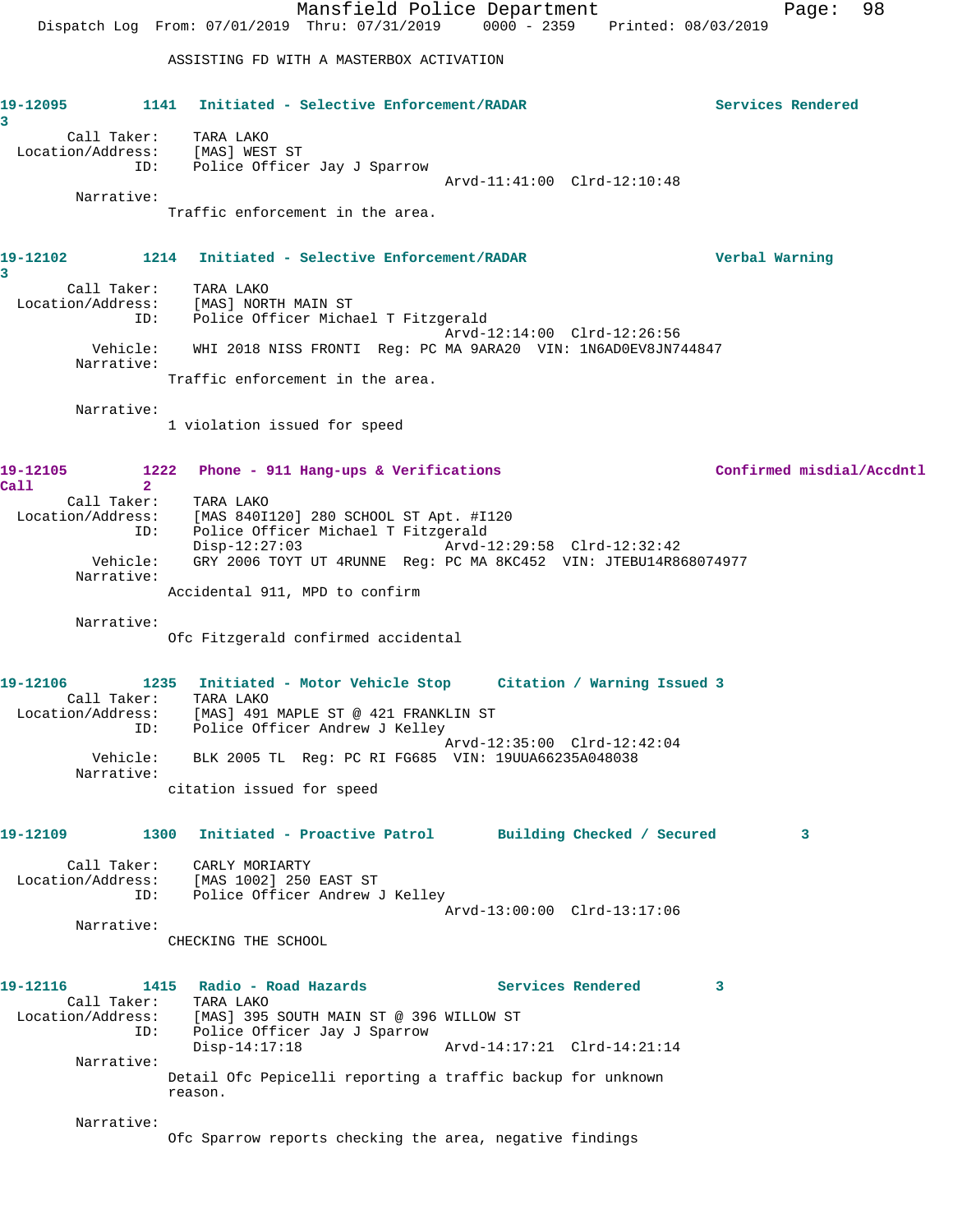| 19-12118                                            | 1424<br>Phone - Suspicious Actv / Persn / Veh                                                                                                                                                             | Spoken To 2               |
|-----------------------------------------------------|-----------------------------------------------------------------------------------------------------------------------------------------------------------------------------------------------------------|---------------------------|
| Call Taker:<br>Location/Address:<br>ID:             | TARA LAKO<br>[MAS H5555] 1 HIDDEN LN<br>Police Officer Jay J Sparrow<br>$Disp-14:27:33$<br>Arvd-14:34:12 Clrd-14:47:58                                                                                    |                           |
| ID:<br>ID:                                          | Detective Christopher P Walsh<br>$Disp-14:27:57$<br>Arvd-14:34:45 Clrd-14:43:53<br>Police Officer David W Kinahan                                                                                         |                           |
|                                                     | Arvd-14:32:13 Clrd-14:47:56<br>$Disp-14:28:24$                                                                                                                                                            |                           |
| Narrative:                                          | RP states a white male with a white 1/s shirt and black<br>pants and brownish hair opened her screen door and attempted<br>to open her front door. RP states the male left the area<br>towards Brown Ave. |                           |
| Narrative:                                          | Units checked the area and surrounding streets, negative<br>findings                                                                                                                                      |                           |
| Narrative:                                          | Ofc Kinahan spoke with a person in the area who reported<br>they spoke with a gentleman from Edward Jones selling<br>investments.                                                                         |                           |
| 19-12121<br>3                                       | 1455<br>Initiated - Selective Enforcement/RADAR                                                                                                                                                           | Citation / Warning Issued |
| Call Taker:<br>Location/Address:<br>ID:             | TARA LAKO<br>[MAS] 55 OTIS ST @ 3 PHEASANT HOLLOW DR<br>Police Officer Jay J Sparrow                                                                                                                      |                           |
| Vehicle:<br>Narrative:                              | Arvd-14:55:00 Clrd-15:22:58<br>GRY 2014 JEEP UT WRANGL Req: PAS MA JF816R VIN: 1C4BJWDG6EL276950                                                                                                          |                           |
|                                                     | Traffic enforcement in the area.                                                                                                                                                                          |                           |
| Narrative:                                          | Citation issued                                                                                                                                                                                           |                           |
| 19-12125<br>Call Taker:<br>Location/Address:<br>ID: | 1515<br>Initiated - Motor Vehicle Stop<br>Citation / Warning Issued 3<br>TARA LAKO<br>[MAS] 100 CHAUNCY ST @ 20 WINTHROP AVE<br>Police Officer Andrew J Kelley                                            |                           |

 Narrative: Citation issued for failure to stop .

 Arvd-15:15:00 Clrd-15:18:31 Vehicle: GRY 2014 CHRY 300 Reg: PC MA 5CW646 VIN: 2C3CCARG6EH384139

| 19-12128          |             | 1545 911 - Motor Veh Acc - No Injury  |  | Accident Report             |                 |  |
|-------------------|-------------|---------------------------------------|--|-----------------------------|-----------------|--|
|                   | Call Taker: | CARLY MORIARTY                        |  |                             |                 |  |
| Location/Address: |             | [MAS] 400 RTE 140 NB @ 287 CHAUNCY ST |  |                             |                 |  |
|                   | ID:         | Police Officer Andrew J Kelley        |  |                             |                 |  |
|                   |             | $Disp-15:46:51$                       |  |                             | $Clrd-15:48:16$ |  |
|                   | ID:         | Police Officer Jay J Sparrow          |  |                             |                 |  |
|                   |             | $Disp-15:47:07$                       |  | Arvd-15:50:43 Clrd-16:15:59 |                 |  |
|                   | ID:         | Police Officer Michael T Fitzgerald   |  |                             |                 |  |
|                   |             |                                       |  |                             |                 |  |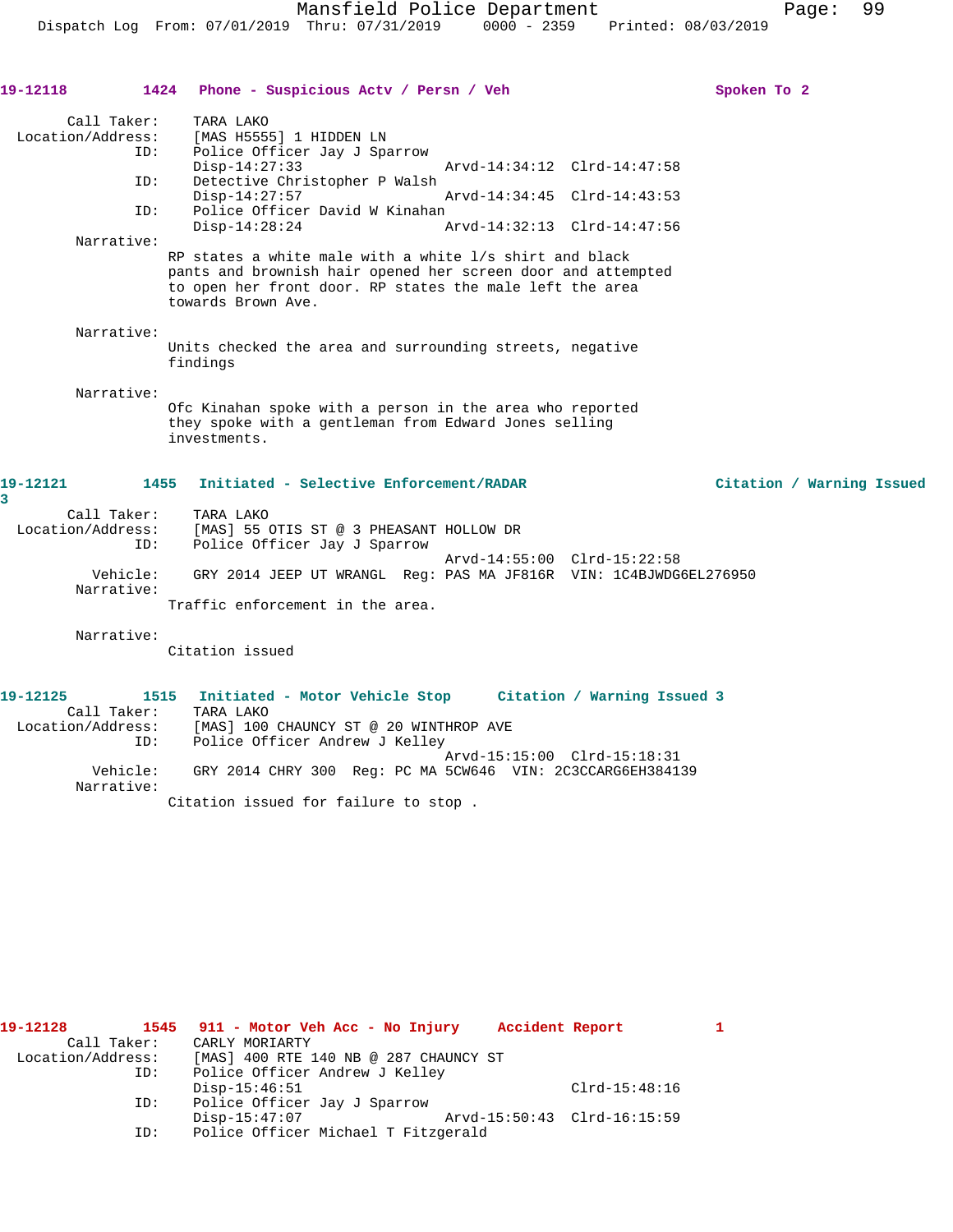Mansfield Police Department Page: 100 Dispatch Log From: 07/01/2019 Thru: 07/31/2019 0000 - 2359 Printed: 08/03/2019 Disp-15:47:34 Arvd-15:51:33 Clrd-16:01:19<br>Vehicle: TAN 2005 TOYT 4D COROLLA Reg: PC RI HE563 Vehicle: TAN 2005 TOYT 4D COROLLA Reg: PC RI HE563 Vehicle: RED 2014 KIA LL SORENTO Reg: PC MA 7BS119 Narrative: MVA NO PI REPORTED-UNITS RESPONDING Refer To Accident: 19MAS-251-AC **19-12130 1617 Phone - Parking Violations Gone on Arrival 3**  Call Taker: TARA LAKO<br>Location/Address: [MAS 805A] [MAS 805A] 457 NORTH MAIN ST ID: Police Officer William C Trudell<br>Disp-16:20:04 Arv Disp-16:20:04 Arvd-16:29:11 Clrd-16:29:51 Narrative: RP reports 2 Gordon Foods trucks parked in front of his store exchanging goods from one to the other Narrative: Ofc Trudell reports no trucks in the area, have moved along prior to arrival **19-12136 1716 Phone - Hazardous Condition - Wire Dwn Referred to Other Agency 1**  Call Taker: TARA LAKO Location/Address: [MAS] 66 CENTRAL ST ID: Police Officer William C Trudell Disp-17:18:23 Arvd-17:19:24 Clrd-17:34:51 Narrative: RP reports a branch has landed on wires and is starting to pull from the residence. MFD responding and MELD has been paged **19-12139 1724 Initiated - Selective Enforcement/RADAR Citation / Warning Issued 3**  Call Taker: TARA LAKO<br>Location/Address: [MAS] ECO [MAS] 562 MAPLE ST @ 3 JENNIFER DR ID: Police Officer Nicole P Newport Vehicle: Reg: PC MA 2THZ11 Arvd-17:24:00 Clrd-18:29:09 Vehicle: Reg: PC MA 2THZ11<br>Vehicle: Reg: PC MA 6DPE40 Reg: PC MA 6DPE40 Vehicle: Reg: PC MA 91758 Narrative: Traffic enforcement in the area. Narrative: 2 citations issued for speed, 1 verbal for speed Narrative: Average speed 40mph, top speed 48mph **19-12140 1730 Phone - Assist Fire Department Referred to Other Agency 3**  Call Taker: TARA LAKO<br>Location/Address: [MAS H149! [MAS H1495] 42 UNION ST ID: Police Officer William C Trudell Disp-17:34:59 Arvd-17:38:01 Clrd-17:54:23 ID: Police Officer Jay J Sparrow Disp-17:37:57 Arvd-17:37:59 Clrd-17:54:28 Narrative: Neighbor reporting black smoke coming from the chimney, does not believe anyone to be home at the residence Narrative: MFD reports issue with the oil burner **19-12141 1730 Initiated - Selective Enforcement/RADAR Services Rendered 3**  Call Taker: TARA LAKO Location/Address: [MAS] WEST ST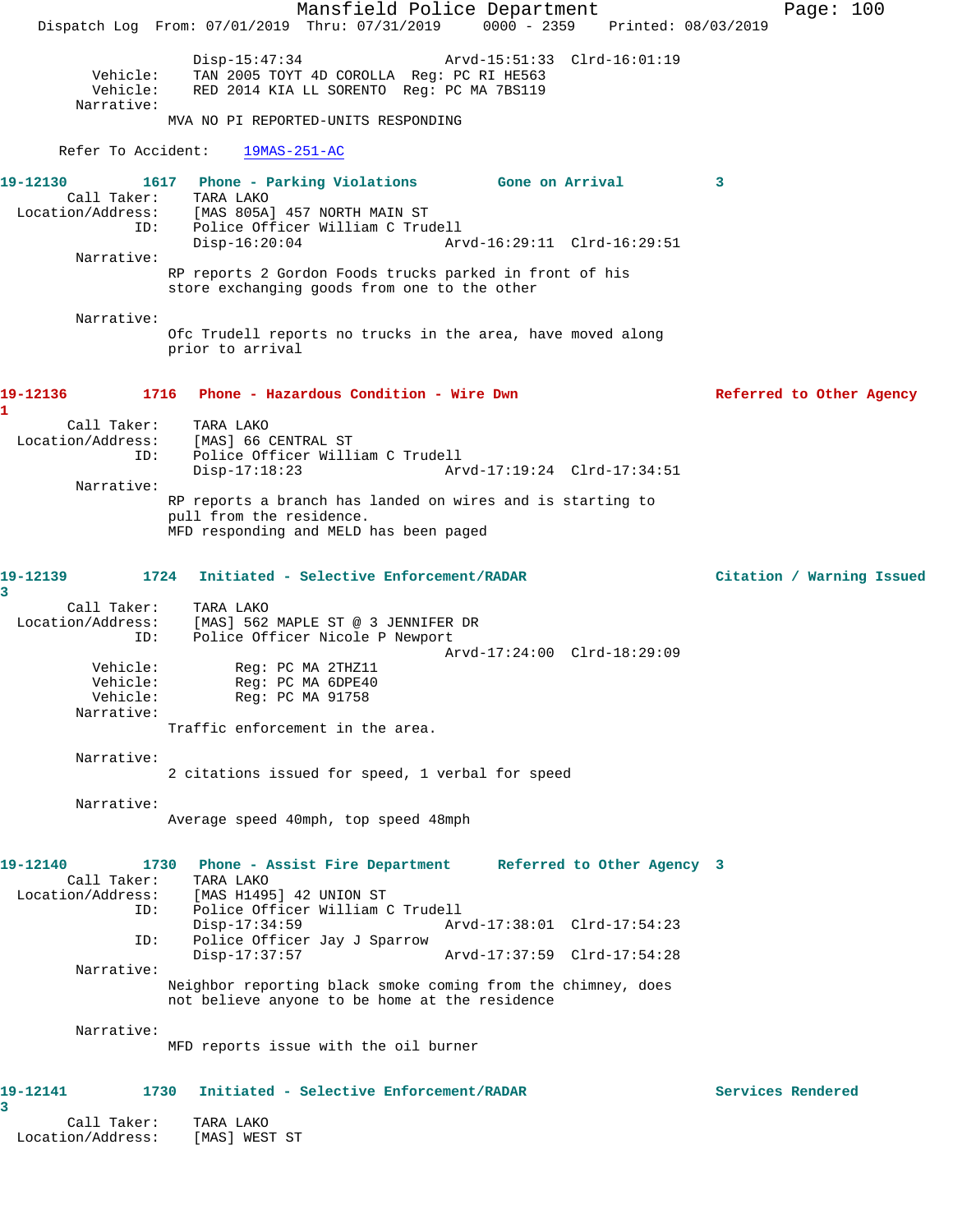Mansfield Police Department Page: 101 Dispatch Log From: 07/01/2019 Thru: 07/31/2019 0000 - 2359 Printed: 08/03/2019 ID: Police Officer Danielle C Titus Arvd-17:30:00 Clrd-18:19:03 Narrative: Traffic enforcement in the area. Narrative: No citations, average speed 36mph, top speed 40mph **19-12146 1836 Initiated - Proactive Patrol Services Rendered 3**  Call Taker: TARA LAKO Location/Address: [MAS] 4 ERICK RD @ 15 BONNEY LN ID: Police Officer Nicole P Newport Arvd-18:36:00 Clrd-18:47:59 Narrative: Checking the area. **19-12148 1845 Phone - Parking Violations Services Rendered 3**  Call Taker: LINDSAY MITCHELL Location/Address: [MAS H1195] 2 LINDEN ST ID: Police Officer Nicole P Newport Disp-18:48:11 Arvd-18:55:39 Clrd-18:58:54 Narrative: Parking violations due to Family Fun night Narrative: Party advised of other parking options **19-12149 1845 Phone - Erratic Oper MV / Road Rage Unfounded/Unverifed 3**  Call Taker: Support Staff Derek M Stark Location/Address: [MAS] RTE 495 SB Narrative: Caller reporting very aggresive driver that exited Rte 495SB onto Rte 140 NB. MA-8RE228 is vehicle involved and vehicles operation was high rate of speed and cutting in and out of traffic. Narrative: CALL PUT OUT TO MANSFIELD AND FOXBOROUGH. UNFOUNDED. **19-12150 1902 Phone - Disturbance / Gathering Spoken To 1**  Call Taker: Support Staff Derek M Stark Location/Address: [MAS 455] 30 WEBB PL ID: Police Officer William C Trudell Arvd-19:15:59 Clrd-19:23:24 Narrative: Caller reporting he is at 30 Webb Place to complete a private sale of a vehicle. Seller refusing to give the title to him. Narrative: PARTY WAS ADVISED OF OPTIONS. **19-12154 1930 Radio - Community Policing Services Rendered 3**  Call Taker: JEFFREY KEEFE Vicinity of: [MAS 12] 250 EAST ST Narrative: COMMUNITY POLICING WITH THE BAND AND COLOR GUARD. **19-12152 1937 Phone - Animal Complaints Services Rendered 3**  Call Taker: LINDSAY MITCHELL Location/Address: [MAS 422] 15 PARK ST ID: Police Officer William C Trudell Police Officer William C Trudell<br>Disp-19:38:05 Arvd-19:41:34 Clrd-19:43:33 Vehicle: BLK 2012 NISS 4D SENTRA 12112 Reg: PC MA 4CVL50 VIN: 3N1AB6AP2CL781658 Narrative: Dog left inside a MV, windows up.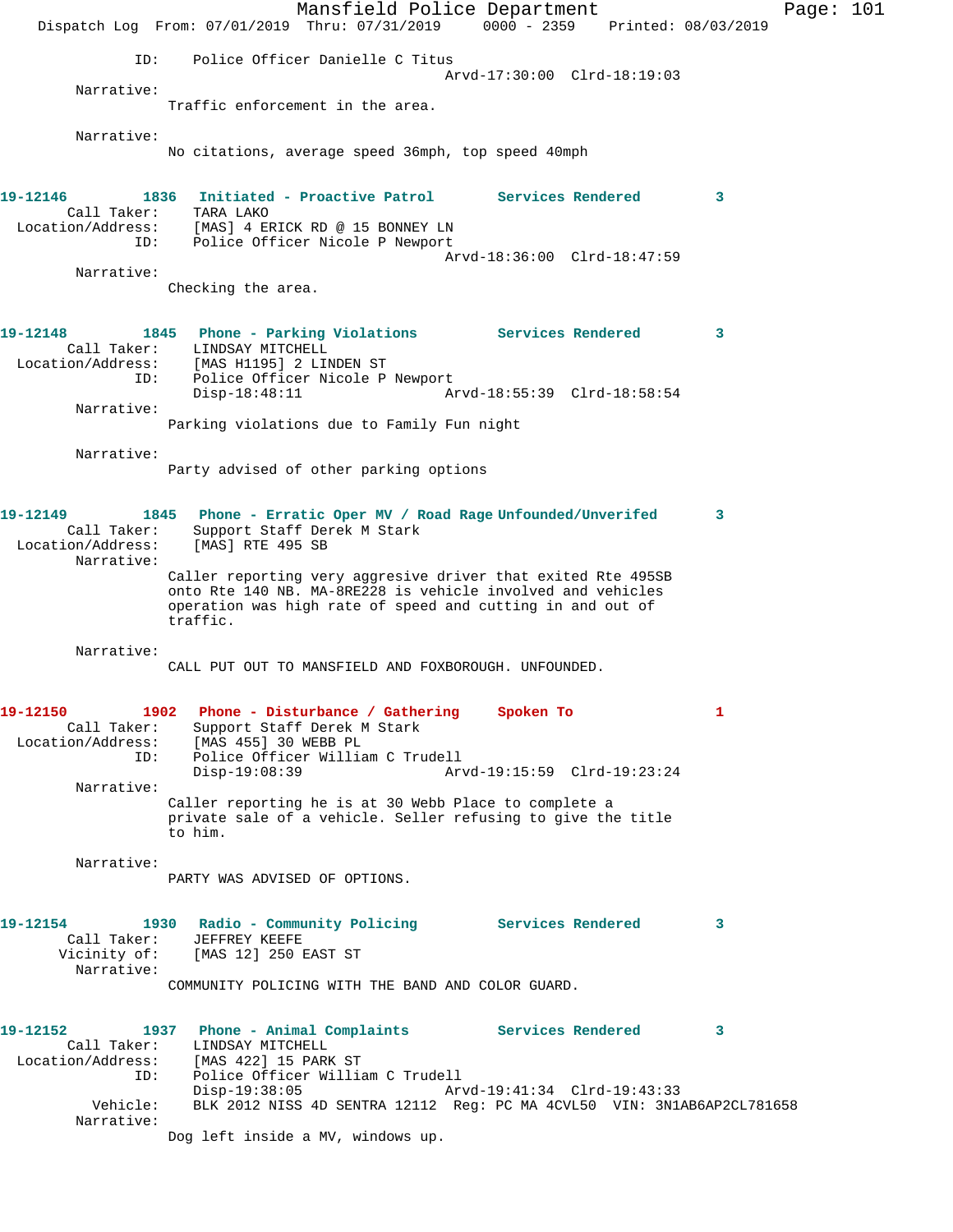Narrative:

Checked the well being of the dog, checks ok. Windows are cracked/vehicle is in the shade **19-12156 2054 Initiated - Disabled Motor Vehicle Services Rendered 3**  Call Taker: JEFFREY KEEFE Vicinity of: [MAS 165] 91 CHAUNCY ST<br>ID: Police Officer William Police Officer William C Trudell Arvd-20:54:00 Clrd-21:09:58 ID: Police Officer William C Trudell Arvd-21:10:09 Clrd-21:22:55 Vehicle: Reg: CO MA T99169 Narrative: COMMERCIAL VEHICLE IS LEAKING FLUID IN FRONT OF STATION JEEP AND SHOULD BE MOVED. Narrative: THE OWNER IS HAVING IT TOWED. **19-12158 2101 Phone - Road Hazards Services Rendered 3**  Call Taker: LINDSAY MITCHELL Vicinity of: [MAS] SOUTH MAIN ST Narrative: Report of a Yield Sign down, MA highway notified. Ofc Sparrow checked the area, no sign **19-12163 2125 Phone - Follow up Investigation Services Rendered 3**  Call Taker: Support Staff Derek M Stark Location/Address: [MAS 455] 30 WEBB PL Apt. #1 Police Officer William C Trudell<br>Disp-21:29:30 Arv Disp-21:29:30 Arvd-21:36:37 Clrd-22:00:39<br>ID: Police Officer Danielle C Titus Police Officer Danielle C Titus<br>Disp-21:35:45 A Disp-21:35:45 Arvd-21:36:39 Clrd-21:42:32 Narrative: Caller looking to speak with officer regarding earlier incident. Wanted to note her side of the sale issues and disclose possible harassment from male involved. Narrative: Civil matter advised of her rights. **19-12165 2134 Phone - Road Hazards Services Rendered 3**  Call Taker: Support Staff Derek M Stark Location/Address: [MAS] SOUTH MAIN ST @ RTE 495 NB ID: Police Officer Jay J Sparrow Disp-21:39:46 Arvd-21:46:36 Clrd-21:50:51 Narrative: Caller reporting she just ran over some sort of metal sign in the roadway that gave her a flat. Narrative: Nothing found in the roadway. **19-12167 2140 Phone - Alarm - Burglar Building Checked / Secured 1** Call Taker: LINDSAY MITCHELL<br>Location/Address: [MAS 197] 111 PL [MAS 197] 111 PLYMOUTH ST ID: Police Officer Nicole P Newport Disp-21:42:16 Arvd-21:47:23 Clrd-21:55:17<br>ID: Sergeant Lawrence G Crosman Sergeant Lawrence G Crosman Disp-21:42:26 Clrd-21:42:36 ID: Police Officer Danielle C Titus Disp-21:42:47 Arvd-21:47:12 Clrd-21:55:27 Narrative: Storage tenant alarm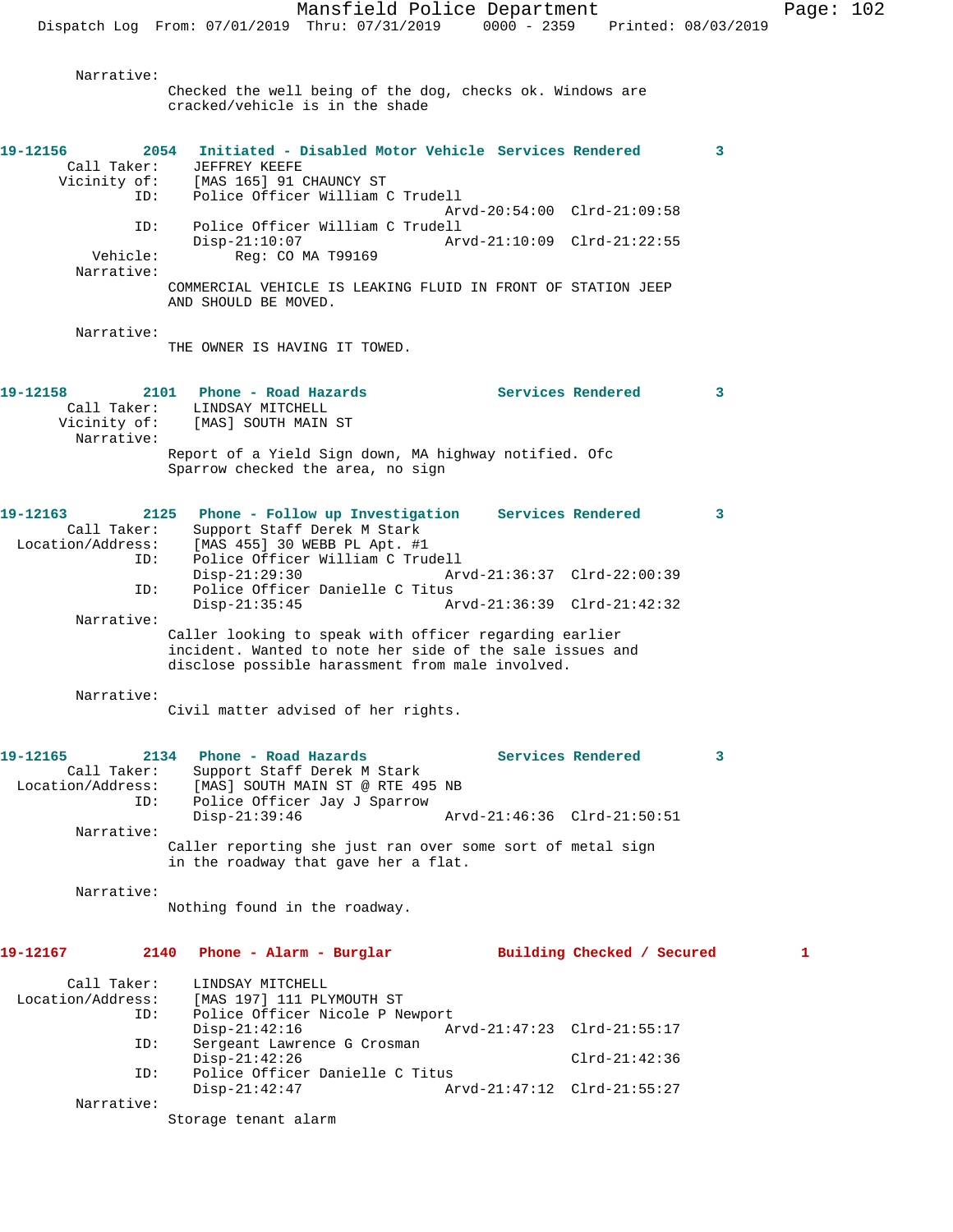Narrative:

Card issued

| 2145 Phone - Well Being Check |                                                                     | 3                                                                                                                                                                                                                     |
|-------------------------------|---------------------------------------------------------------------|-----------------------------------------------------------------------------------------------------------------------------------------------------------------------------------------------------------------------|
| Call Taker: LINDSAY MITCHELL  |                                                                     |                                                                                                                                                                                                                       |
|                               |                                                                     |                                                                                                                                                                                                                       |
| Sergeant Lawrence G Crosman   |                                                                     |                                                                                                                                                                                                                       |
| $Disp-21:45:00$               |                                                                     |                                                                                                                                                                                                                       |
| Police Officer Jay J Sparrow  |                                                                     |                                                                                                                                                                                                                       |
| $Disp-21:45:00$               |                                                                     |                                                                                                                                                                                                                       |
|                               |                                                                     |                                                                                                                                                                                                                       |
| $Disp-22:06:18$               |                                                                     |                                                                                                                                                                                                                       |
| Police Officer Jay J Sparrow  |                                                                     |                                                                                                                                                                                                                       |
| $Disp-22:28:28$               |                                                                     |                                                                                                                                                                                                                       |
|                               |                                                                     |                                                                                                                                                                                                                       |
| $Disp-22:33:05$               |                                                                     |                                                                                                                                                                                                                       |
| Police Officer Jay J Sparrow  |                                                                     |                                                                                                                                                                                                                       |
| $Disp-22:52:31$               |                                                                     |                                                                                                                                                                                                                       |
|                               |                                                                     |                                                                                                                                                                                                                       |
|                               | Police Officer Danielle C Titus<br>Police Officer William C Trudell | Investigated - Report Taken<br>Arvd-21:56:34 Clrd-22:58:49<br>Arvd-21:56:33 Clrd-22:28:00<br>Arvd-22:06:21 Clrd-22:38:49<br>Arvd-22:28:31 Clrd-22:38:55<br>Arvd-22:33:06 Clrd-22:58:53<br>Arvd-22:52:33 Clrd-23:24:00 |

Refer To Incident: 19MAS-565-OF

| 19-12173          | 2316        | Phone - Assist Fire Department   |  | Services Rendered           |  |
|-------------------|-------------|----------------------------------|--|-----------------------------|--|
|                   | Call Taker: | JEFFREY KEEFE                    |  |                             |  |
| Location/Address: |             | [MAS H3969] 5 BUNGAY ST          |  |                             |  |
|                   | TD:         | Police Officer William C Trudell |  |                             |  |
|                   |             | $Disp-23:24:48$                  |  | Arvd-23:30:51 Clrd-23:39:16 |  |
|                   | Narrative:  |                                  |  |                             |  |

ASSISTING MFD WITH A M/E.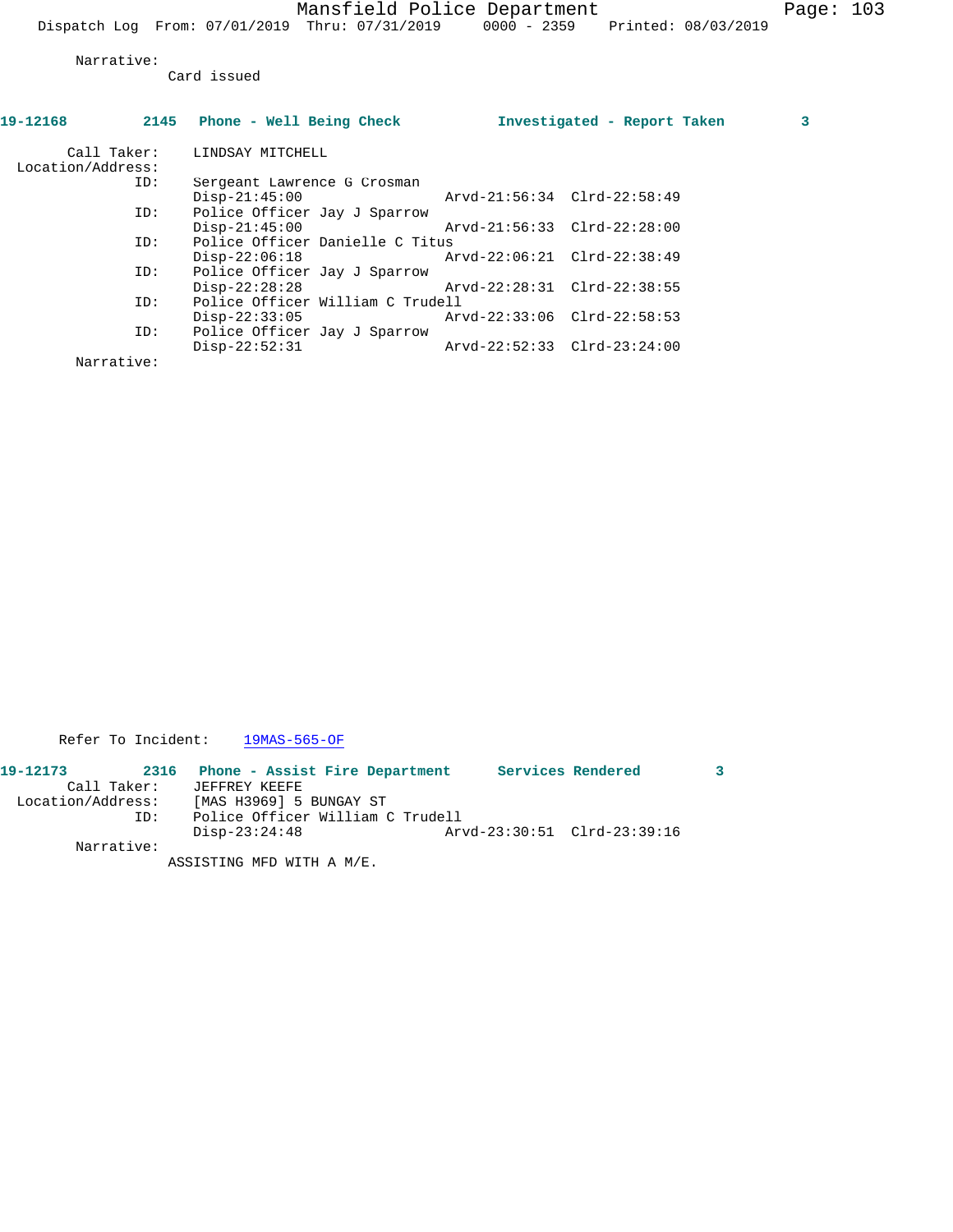# **For Date: 07/10/2019 - Wednesday**

| 19-12176          |             | 0027 Phone - Harass. Electronic Communicat                                                                                  |                             |                   | Services Rendered |              |
|-------------------|-------------|-----------------------------------------------------------------------------------------------------------------------------|-----------------------------|-------------------|-------------------|--------------|
| 3                 | Call Taker: | JEFFREY KEEFE                                                                                                               |                             |                   |                   |              |
| Location/Address: |             | [MAS H1745] 195 TREMONT ST Apt. #1                                                                                          |                             |                   |                   |              |
|                   | ID:         | Patrolman David Schepis                                                                                                     |                             |                   |                   |              |
|                   | ID:         | $Disp-00:36:27$<br>Sergeant Robert S Pierce                                                                                 | Arvd-00:50:16 Clrd-01:00:25 |                   |                   |              |
|                   |             | $Disp-00:36:56$                                                                                                             |                             | $Clrd-00:47:38$   |                   |              |
|                   | ID:         | Police Officer Andrew J Kelley                                                                                              |                             |                   |                   |              |
|                   | ID:         | $Disp-00:50:05$<br>Police Officer Andrew J Kelley                                                                           |                             |                   |                   |              |
|                   |             | $Disp-01:24:40$                                                                                                             |                             |                   |                   |              |
|                   | Narrative:  |                                                                                                                             |                             |                   |                   |              |
|                   |             | CP REPORTED HARRASING TEXT MESSEGES.                                                                                        |                             |                   |                   |              |
|                   | Narrative:  |                                                                                                                             |                             |                   |                   |              |
|                   |             | CONTACT WAS MADE WITH THE RP.                                                                                               |                             |                   |                   |              |
|                   | Narrative:  |                                                                                                                             |                             |                   |                   |              |
|                   |             | MALE PARTY WAS ADVISED OF HIS OPTIONS.                                                                                      |                             |                   |                   |              |
|                   |             |                                                                                                                             |                             |                   |                   |              |
|                   | Narrative:  |                                                                                                                             |                             |                   |                   |              |
|                   |             | FEMALE PARTY WAS ADVISED.                                                                                                   |                             |                   |                   |              |
|                   |             |                                                                                                                             |                             |                   |                   |              |
| 19-12177          |             | 0045 Phone - Assist Fire Department Services Rendered<br>Call Taker: LINDSAY MITCHELL                                       |                             | $\sim$ 3          |                   |              |
|                   |             |                                                                                                                             |                             |                   |                   |              |
|                   |             | Location/Address: [MAS H2104] 44 HARVESTWOOD LN<br>ID: Police Officer Christopher D 9<br>Police Officer Christopher D Sorge |                             |                   |                   |              |
|                   |             | $Disp-00:46:49$                                                                                                             | Arvd-00:52:24 Clrd-00:56:16 |                   |                   |              |
|                   |             |                                                                                                                             |                             | Services Rendered | $\mathbf{3}$      |              |
|                   |             | Call Taker: JEFFREY KEEFE                                                                                                   |                             |                   |                   |              |
|                   |             | Vicinity of: [MAS 417] 9 FRANCIS AVE                                                                                        |                             |                   |                   |              |
|                   |             | 19-12180 		 0103 Initiated - Building Check 		 Building Checked / Secured                                                   |                             |                   |                   | 3            |
|                   |             |                                                                                                                             |                             |                   |                   |              |
|                   |             | Call Taker: JEFFREY KEEFE<br>Vicinity of: [MAS 992] 660 EAST ST                                                             |                             |                   |                   |              |
|                   | ID:         | Police Officer Christopher D Sorge                                                                                          |                             |                   |                   |              |
|                   |             |                                                                                                                             | Arvd-01:03:00 Clrd-01:15:38 |                   |                   |              |
|                   |             |                                                                                                                             |                             |                   |                   | $\mathbf{1}$ |
|                   |             | Call Taker: JEFFREY KEEFE                                                                                                   |                             |                   |                   |              |
| Location/Address: |             | [MAS H5845] 58 MONAHAN LN                                                                                                   |                             |                   |                   |              |
|                   | ID:         | Police Officer Christopher D Sorge                                                                                          |                             |                   |                   |              |
|                   | ID:         | $Disp-01:15:53$<br>Sergeant Robert S Pierce                                                                                 | Arvd-01:23:47 Clrd-01:25:54 |                   |                   |              |
|                   |             | $Disp-01:16:01$                                                                                                             |                             | $Clrd-01:18:58$   |                   |              |
|                   |             |                                                                                                                             |                             |                   |                   |              |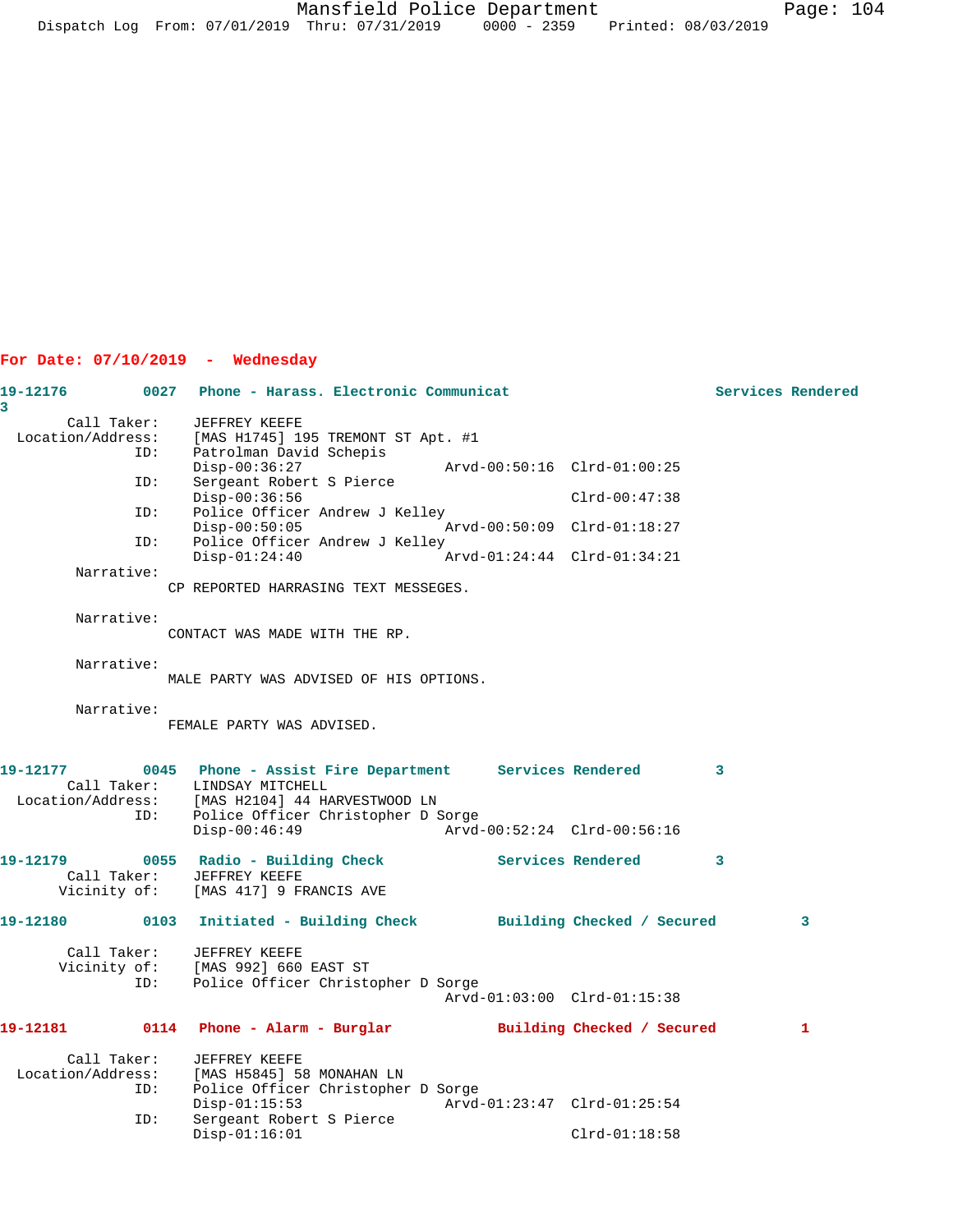Mansfield Police Department Page: 105 Dispatch Log From: 07/01/2019 Thru: 07/31/2019 0000 - 2359 Printed: 08/03/2019 ID: Patrolman David Schepis Disp-01:19:14 Clrd-01:23:52 Narrative: Ofc Sorge spoke to the homeowner, accidental **19-12183 0135 Initiated - Building Check Building Checked / Secured 3** Call Taker: JEFFREY KEEFE Vicinity of: [MAS 982] 111 HOPE ST ID: Police Officer Christopher D Sorge Arvd-01:35:00 Clrd-01:45:42 **19-12184 0136 Initiated - Building Check Building Checked / Secured 3** Call Taker: LINDSAY MITCHELL Location/Address: [MAS] 1 MANSFIELD AVE ID: Patrolman David Schepis Arvd-01:36:00 Clrd-01:38:30 **19-12186 0140 Initiated - Building Check Building Checked / Secured 3** Call Taker: JEFFREY KEEFE Vicinity of: [MAS 2] 60 FORBES BLVD ID: Police Officer Andrew J Kelley Arvd-01:40:00 Clrd-01:45:27 **19-12188 0152 Initiated - Proactive Patrol Building Checked / Secured 3** Call Taker: LINDSAY MITCHELL Location/Address: [MAS 451B] 500 EAST ST ID: Police Officer Christopher D Sorge Arvd-01:52:00 Clrd-02:02:18 Narrative: Checking the area. **19-12189 0152 Initiated - Building Check Building Checked / Secured 3** Call Taker: JEFFREY KEEFE Location/Address: [MAS 4] 31 HAMPSHIRE ST ID: Police Officer Andrew J Kelley Arvd-01:52:00 Clrd-02:02:36 **19-12191 0213 Initiated - Building Check Building Checked / Secured 3** Call Taker: JEFFREY KEEFE Vicinity of: [MAS H4118] 89 OLD FARM RD ID: Sergeant Lawrence G Crosman Arvd-02:13:00 Clrd-02:28:59 **19-12192 0217 Initiated - Building Check Building Checked / Secured 3** Call Taker: JEFFREY KEEFE Vicinity of: [MAS 834] 261 CHAUNCY ST ID: Sergeant Robert S Pierce Arvd-02:17:00 Clrd-02:27:43 **19-12194 0231 Initiated - Building Check Building Checked / Secured 3** Call Taker: JEFFREY KEEFE Vicinity of: [MAS 997] 9 BONNEY LN ID: Police Officer Christopher D Sorge Arvd-02:31:00 Clrd-02:35:53 **19-12196 0244 Initiated - Building Check Building Checked / Secured 3** Call Taker: JEFFREY KEEFE Location/Address: [MAS 907E] 390 WEST ST ID: Police Officer Andrew J Kelley Arvd-02:44:00 Clrd-02:50:55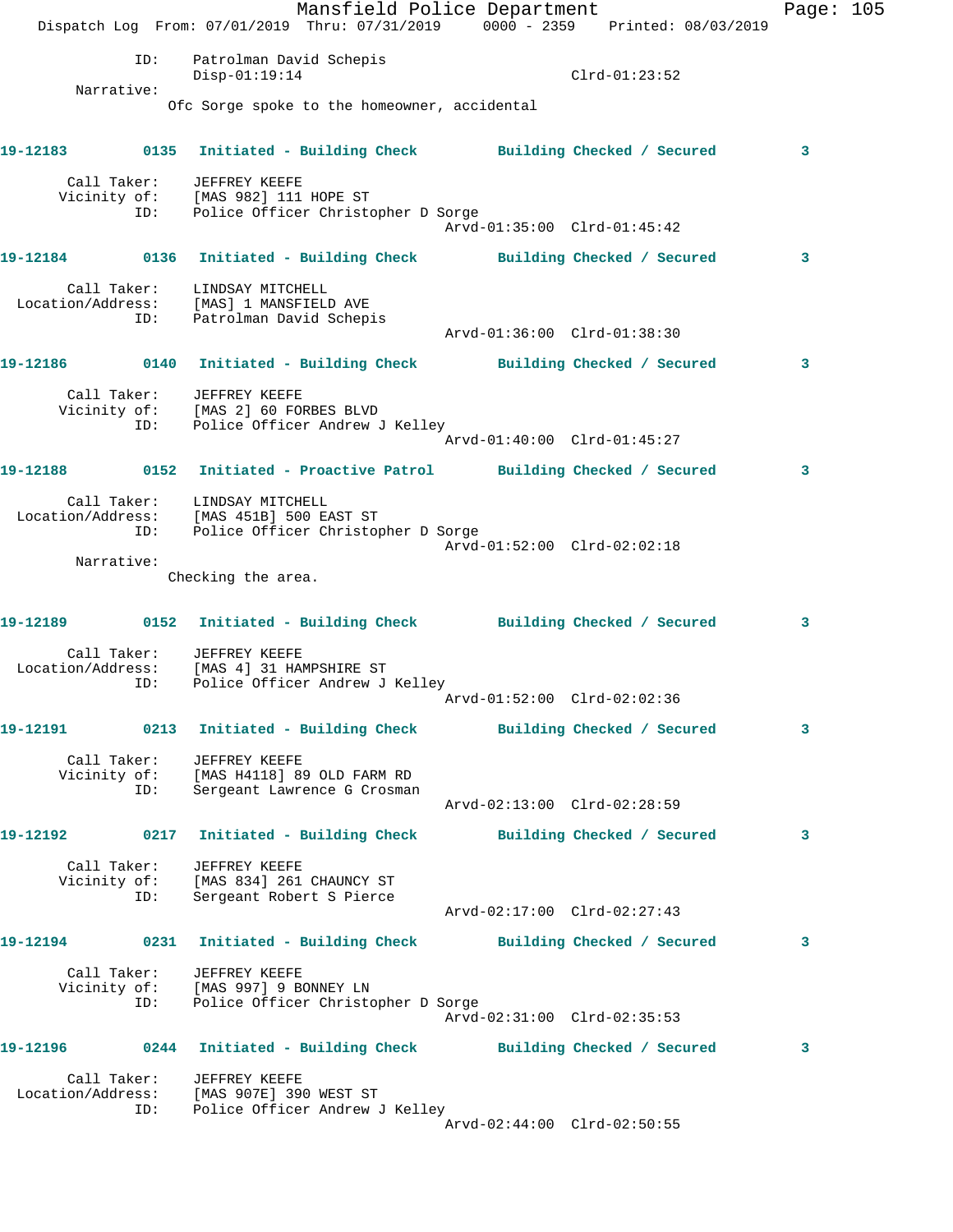Mansfield Police Department Fage: 106 Dispatch Log From: 07/01/2019 Thru: 07/31/2019 0000 - 2359 Printed: 08/03/2019 **19-12197 0245 Initiated - Building Check Building Checked / Secured 3** Call Taker: JEFFREY KEEFE Vicinity of: [MAS 814] 50 WEST CHURCH ST ID: Patrolman David Schepis Arvd-02:45:00 Clrd-02:47:45 **19-12198 0252 Initiated - Building Check Citation / Warning Issued 3**  Call Taker: JEFFREY KEEFE Vicinity of: [MAS 65] 30 CHAUNCY ST ID: Patrolman David Schepis Arvd-02:52:00 Clrd-02:55:01 **19-12199 0308 Initiated - Building Check Building Checked / Secured 3** Call Taker: JEFFREY KEEFE Vicinity of: [MAS 840] 280 SCHOOL ST ID: Police Officer Christopher D Sorge Arvd-03:08:00 Clrd-03:20:06 **19-12200 0340 Initiated - Suspicious Actv / Persn / Veh Services Rendered 2**  Call Taker: JEFFREY KEEFE Vicinity of: [MAS] 43 NORTH MAIN ST @ 13 PARK ST ID: Police Officer Christopher D Sorge Arvd-03:40:00 Clrd-03:51:08 ID: Patrolman David Schepis Disp-03:43:11 Arvd-03:43:13 Clrd-03:47:01 Narrative: M12 IS OFF WITH SUSP PARTY ON NORTH MAIN ST BY PARK. Narrative: M12 IS TRANSPORTING THE PARTY TO CLINTON ST. sm:18192.1 **19-12202 0556 Initiated - Selective Enforcement/RADAR Services Rendered 3**  Call Taker: JEFFREY KEEFE Vicinity of: [MAS] 173 CHAUNCY ST @ 12 PERKINS AVE ID: Patrolman David Schepis Arvd-05:56:00 Clrd-06:21:44 Narrative: SELECTIVE ENFORCEMENT **19-12203 0558 Initiated - Selective Enforcement/RADAR Spoken To 3** Call Taker: JEFFREY KEEFE Location/Address: [MAS] EASTMAN ST ID: Police Officer Christopher D Sorge Arvd-05:58:00 Clrd-06:23:53<br>Vehicle: Reg: PC MA BF6033 Reg: PC MA BF6033 Narrative: SELECTIVE ENFORCEMENT Narrative: MV STOP ON EASTMAN BF6033 CLEAR VERBAL FOR DEFECTIVE. **19-12204 0628 Initiated - Motor Vehicle Stop Citation / Warning Issued 3**  Call Taker: JEFFREY KEEFE Vicinity of: [MAS 1017] RTE 140 SB ID: Police Officer Andrew J Kelley Arvd-06:28:00 Clrd-06:41:12 Vehicle: BLK 2015 MERZ CLA250 Reg: PC MA 5811HX Narrative: MV STOP ON THE S CURVES **19-12211 0836 Phone - Disturbance / Gathering Referred to Other Agency 1**  Call Taker: APRIL LEHANE Location/Address: [MAS] GILBERT ST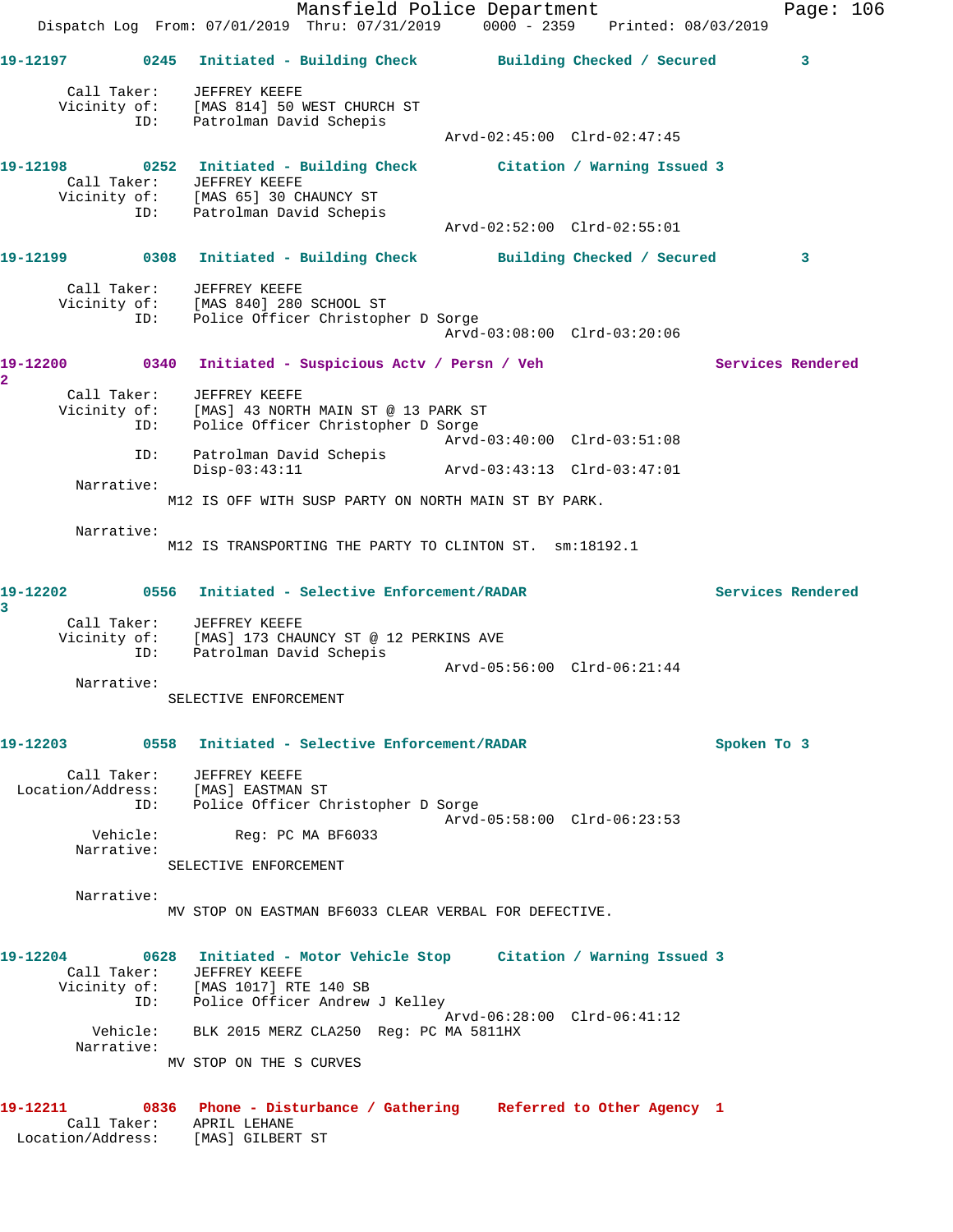Mansfield Police Department Page: 107 Dispatch Log From: 07/01/2019 Thru: 07/31/2019 0000 - 2359 Printed: 08/03/2019 ID: Police Officer Michael T Fitzgerald  $X$ Arvd-08:44:18 Clrd-08:49:00 Narrative: RP hears what sounds like explosions coming from the well. Water Dept advised and will be responding Narrative: Ofc Fitzgerald reports the noise was from a generator backfiring. They have a mechanic on the way for repair **19-12212 0841 Phone - Alarm - Burglar Building Checked / Secured 1** Call Taker: TARA LAKO<br>Location/Address: [MAS 840J] ess: [MAS 840J110A] 280 SCHOOL ST Apt. #J110<br>ID: Police Officer John R Armstrong Police Officer John R Armstrong Disp-08:44:22 Arvd-08:46:21 Clrd-08:50:54<br>TD: Sergeant Thomas R Connor Sergeant Thomas R Connor<br>Disp-08:44:29 Disp-08:44:29 Arvd-08:46:19 Clrd-08:50:54 Narrative: Alarm company reporting zone 5 for glass break, unable to reach anyone via phone Narrative: Officer Armstrong reports business is secured. Card to be issued **19-12220 1006 Other - Disabled Motor Vehicle Services Rendered 3**  Call Taker: Location/Address: [MAS] 100 RTE 140 NB @ 170 SCHOOL ST ID: Police Officer Michael T Fitzgerald Arvd-10:08:01 Clrd-10:29:49 Narrative: M4 OFF WITH A DMV-VEHICLE OVER HEATING, FD ON SCENE AS WELL Narrative: Achins on scene for the tow **19-12222 1013 Phone - Assist Fire Department Services Rendered 3**  Call Taker: APRIL LEHANE Location/Address: [MAS 995] 22 OTIS ST ID: Police Officer David W Kinahan<br>Disp-10:14:39 Disp-10:14:39 Arvd-10:18:04 Clrd-10:25:31 Vehicle: GRY 2014 FORD ESCAPE Reg: PC MA 589RS7 VIN: 1FMCU9G96EUA56708 Narrative: assist MFD with lockout Narrative: entry gained **19-12223 1022 911 - 911 Hang-ups & Verifications Confirmed misdial/Accdntl Call 2** Call Taker: CARLY MORIARTY Location/Address: [MAS H6627] 186 WEST ST ID: Police Officer Michael T Fitzgerald Disp-10:29:58 Arvd-10:31:54 Clrd-10:34:04 Narrative: ACCIDENTAL 911 Narrative: confirmed accidental **19-12229 1053 Phone - Lost / Found Property Spoken To 3**  Call Taker: APRIL LEHANE Location/Address: [MAS 840I140C] 280 SCHOOL ST Apt. #I140 ID: Police Officer Michael T Fitzgerald<br>Disp-10:54:16 Arvd-1 Disp-10:54:16 Arvd-10:58:28 Clrd-11:10:36 Narrative: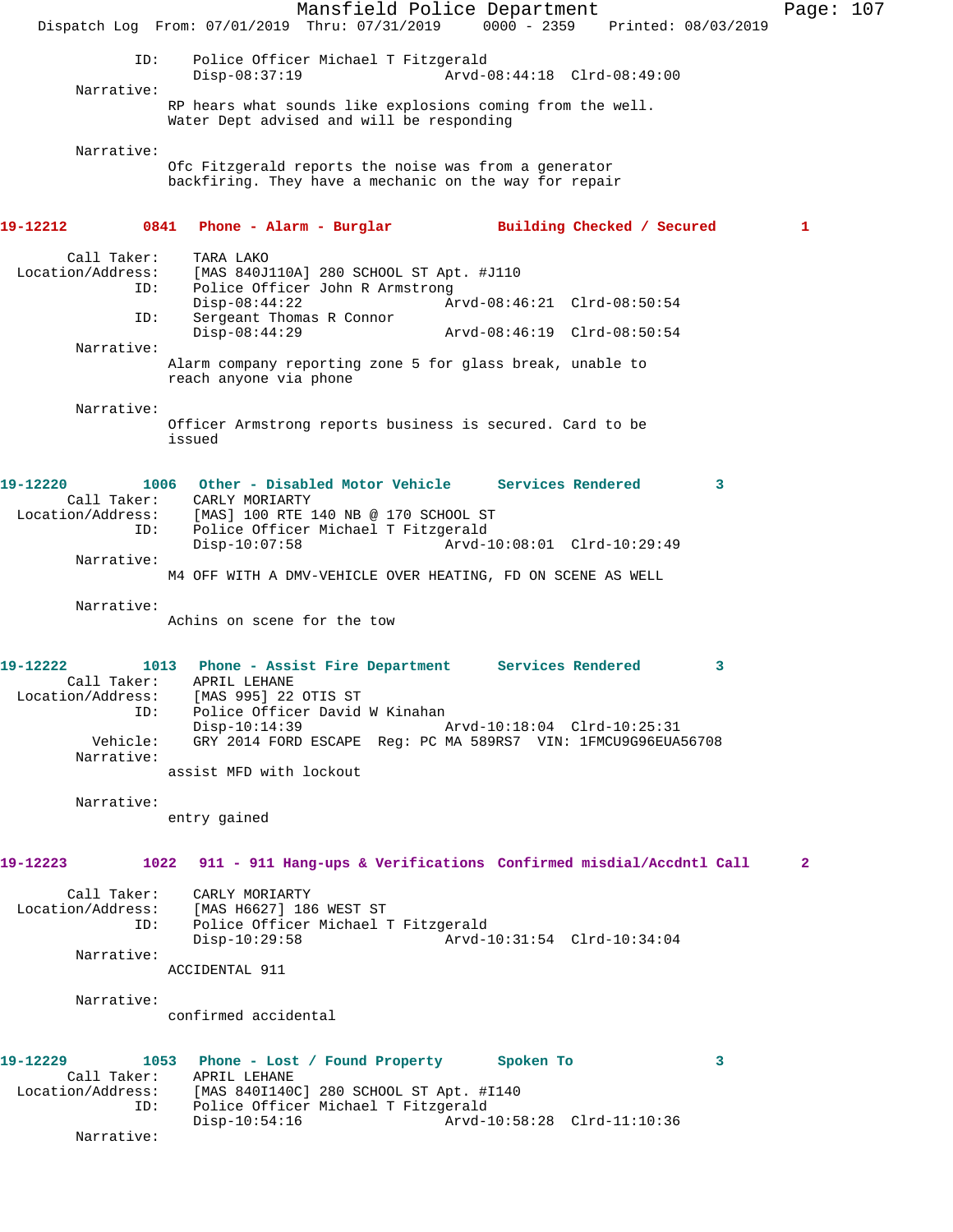|                                    |                                                                                | Mansfield Police Department |   | Page: $108$               |  |
|------------------------------------|--------------------------------------------------------------------------------|-----------------------------|---|---------------------------|--|
|                                    | Dispatch Log From: 07/01/2019 Thru: 07/31/2019 0000 - 2359 Printed: 08/03/2019 |                             |   |                           |  |
|                                    |                                                                                |                             |   |                           |  |
|                                    | RP reports he lost his passport                                                |                             |   |                           |  |
| Narrative:                         |                                                                                |                             |   |                           |  |
|                                    | rp was advised of what to do                                                   |                             |   |                           |  |
|                                    |                                                                                |                             |   |                           |  |
|                                    |                                                                                |                             |   |                           |  |
| 1122<br>19-12236<br>$\mathbf{2}^-$ | Initiated - Traffic Enforcement / Activity                                     |                             |   | Citation / Warning Issued |  |
| Call Taker:                        | APRIL LEHANE                                                                   |                             |   |                           |  |
|                                    | Vicinity of: [MAS] 600 WEST ST                                                 |                             |   |                           |  |
| ID:                                | Police Officer Michael T Fitzgerald                                            |                             |   |                           |  |
|                                    |                                                                                | Arvd-11:22:00 Clrd-11:48:24 |   |                           |  |
| Vehicle:                           | GRY 2013 AUDI Q5 Reg: PC MA 1RP311 VIN: WA1LFAFP7DA021749                      |                             |   |                           |  |
| Vehicle:                           | BLU 2005 TOYT CAMRY Req: PC MA 32L280 VIN: 4T1BE32K35U598106                   |                             |   |                           |  |
| Narrative:                         |                                                                                |                             |   |                           |  |
|                                    | 2 citations issued for speed                                                   |                             |   |                           |  |
|                                    |                                                                                |                             |   |                           |  |
| 19-12237                           | 1149 Phone - Serve Warrant                                                     | <b>Services Rendered</b>    | 3 |                           |  |
| Call Taker: APRIL LEHANE           |                                                                                |                             |   |                           |  |
| Location/Address:                  |                                                                                |                             |   |                           |  |
| ID:                                | Police Officer John R Armstrong                                                |                             |   |                           |  |
|                                    | $Disp-11:55:44$                                                                |                             |   |                           |  |

Disp-11:55:50 Arvd-11:58:05 Clrd-12:11:41

Disp-11:55:56 Arvd-11:58:11 Clrd-12:10:16

ID: Police Officer David W Kinahan<br>Disp-11:55:56 A Narrative:

ID: Sergeant Thomas R Connor

| $\overline{2}$ |                           |                                                                                                                                                                                               |                                                            |             | Services Rendered |
|----------------|---------------------------|-----------------------------------------------------------------------------------------------------------------------------------------------------------------------------------------------|------------------------------------------------------------|-------------|-------------------|
|                | Call Taker:<br>ID:<br>ID: | APRIL LEHANE<br>Location/Address: [MAS] 100 RTE 140 SB @ 280 SCHOOL ST<br>Police Officer Michael T Fitzgerald<br>Disp-11:56:41 Arvd-12:00:01 Clrd-12:21:45<br>Police Officer Michael N Fenore |                                                            |             |                   |
|                |                           | $Disp-11:56:57$<br>Police Officer David M Sennott                                                                                                                                             | Arvd-12:00:03 Clrd-12:10:40                                |             |                   |
|                | Narrative:                | rp called reporting a white male with a backpack in the<br>area. Male has long brown hair in a ponytail. RP described<br>his as disheveled                                                    |                                                            |             |                   |
|                | Narrative:                | Ofc Fitzgerald will be giving male curtesy transport to<br>Target Easton                                                                                                                      |                                                            |             |                   |
| 19-12244       |                           | 1312 Phone - Suspicious Acty / Persn / Veh                                                                                                                                                    |                                                            | Spoken To 2 |                   |
|                | ID:<br>ID:                | Call Taker: APRIL LEHANE<br>Location/Address: [MAS 304B] 1 MANSFIELD AVE<br>Sergeant Thomas R Connor<br>$Disp-13:13:49$<br>Detective Gregory S Martell<br>$Disp-13:13:56$                     | Arvd-13:17:40 Clrd-13:27:25<br>Arvd-13:18:47 Clrd-13:27:25 |             |                   |
|                | Narrative:                | RP is reporting a male urinating on the building                                                                                                                                              |                                                            |             |                   |
|                | Narrative:                | Male denies urinating on building. He was asked to leave the<br>property                                                                                                                      |                                                            |             |                   |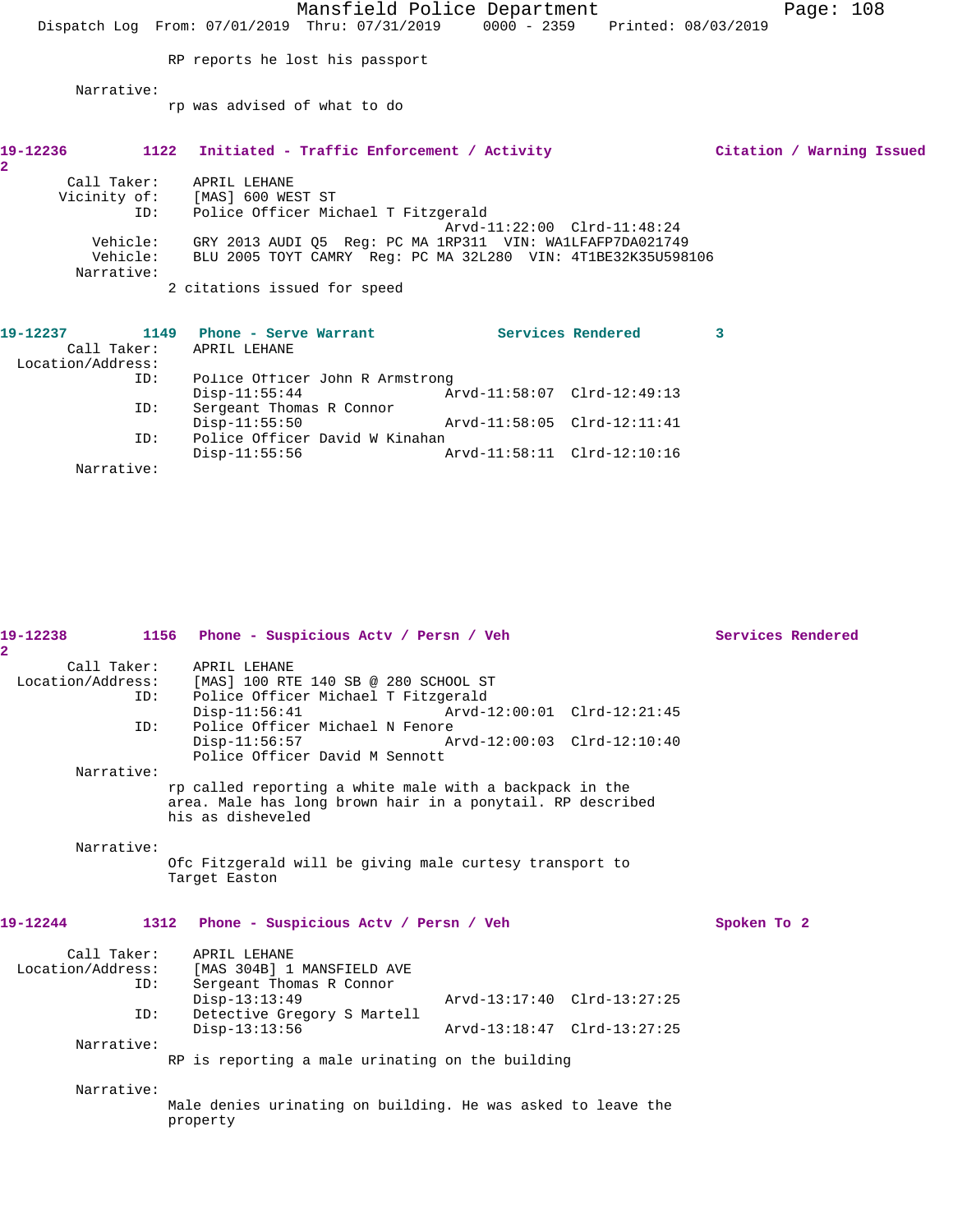Mansfield Police Department Page: 109 Dispatch Log From: 07/01/2019 Thru: 07/31/2019 0000 - 2359 Printed: 08/03/2019 **19-12248 1404 Phone - Animal Complaints Gone on Arrival 3**  Call Taker: Support Staff Matthew Todesco Location/Address: [MAS 219] 12 GILES PL ID: Animal Control Steven Simonds Disp-14:08:44 Arvd-14:12:43 Clrd-14:16:53<br>Vehicle: GRY 2010 NISS ALTIMA Reg: PC MA 722EF1 VIN: 1N4AL2AP6AC1! Vehicle: GRY 2010 NISS ALTIMA Reg: PC MA 722EF1 VIN: 1N4AL2AP6AC153930 Narrative: Passer by reports a dog in a locked car. Narrative: vehicle gone on arrival **19-12249 1409 Initiated - Proactive Patrol Building Checked / Secured 3** Call Taker: APRIL LEHANE Location/Address: [MAS 840] 280 SCHOOL ST ID: Police Officer Michael T Fitzgerald Arvd-14:09:00 Clrd-14:14:50 Narrative: Checking the area. **19-12250 1415 Initiated - Follow up Investigation Referred to Other Agency 3**  Call Taker: APRIL LEHANE Location/Address: [MAS 840I120] 280 SCHOOL ST Apt. #I120 ID: Police Officer Michael T Fitzgerald Arvd-14:15:00 Clrd-15:11:44 Narrative: rp in the lobby to speak with Ofc Fitzgerald **19-12259 1530 Phone - Follow up Investigation Spoken To 3**  Call Taker: Support Staff Katherine Gillis Location/Address: [MAS 840] 280 SCHOOL ST ID: Police Officer Michael T Fitzgerald Disp-15:38:03 Arvd-15:38:09 Clrd-15:58:16 Narrative: RP would like to talk to an officer about an accident that happened at 280 school street. **19-12258 1531 911 - 911 Hang-ups & Verifications Spoken To 2**  Call Taker: CARLY MORIARTY Location/Address: [MAS H1061] 46 OLD NORTH TRL ID: Sergeant Thomas R Connor Disp-15:32:37 Arvd-15:38:39 Clrd-15:40:12<br>ID: Police Officer John R Armstrong Police Officer John R Armstrong<br>Disp-15:32:42 Ar Disp-15:32:42 Arvd-15:38:37 Clrd-15:40:16 Narrative: 911 ABANDONED CALL, NO ANSWER ON CALL BACK Narrative: Homeowner called back. He stated it was a misdial Narrative: clear- confirmed accidental **19-12261 1556 Phone - Xfinity Event Services Rendered 2**  Call Taker: Support Staff Matthew Todesco Location/Address: [MAS 108B] 885 SOUTH MAIN ST Vehicle: GRY 2005 FORD F150 Reg: PC MA 987MG4 VIN: 1FTPW145X5KE83310 Vehicle: BRO 1997 TOYT SD CAMRY Reg: PC MA 17T180 VIN: 4T1BF22K2VU920600 Vehicle: Reg: PC MA 347YL6 Vehicle: Reg: PC MA 9LV125 Narrative: All incident, accident, and arrest numbers are associated Blink 182 Lil Wayne concert.

Narrative: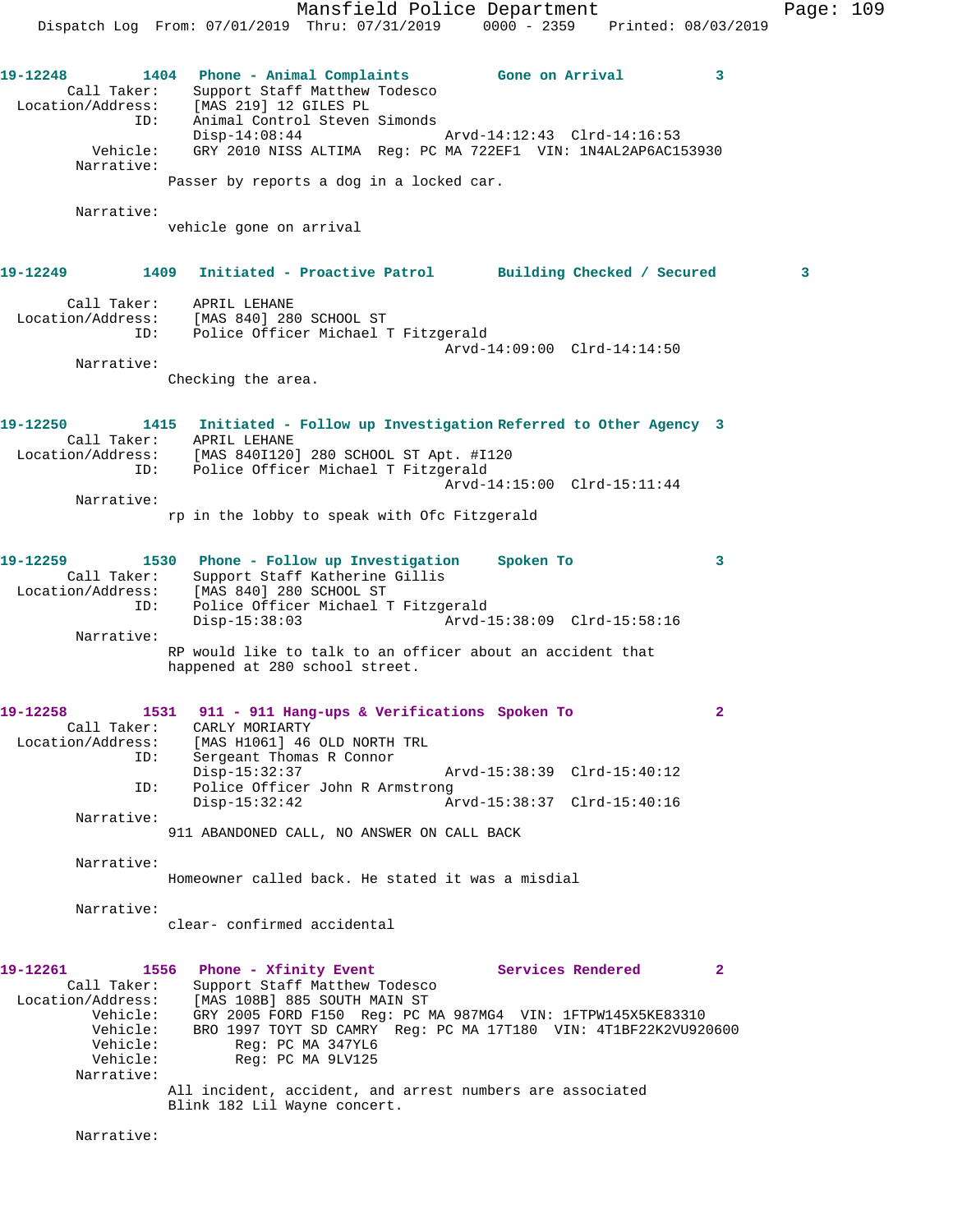Lot 9 row 2 Ofc Walsh reports advising LAPPEN to leave the property for selling tee shirts

Sgt Connor reports alcohol seizure from MA/PC 987MG4

Sgt Connor requests a security supervisor for an issue with the above location the last row of lot 9

Sgt Connor reports the above group was ejected from the property by security. Sgt Connor reports there was an African American male who refused to ID himself to police. Sgt Connor reports the group had alcohol in a group mixed with under aged youths. Officers tried to work with the group but they would not put the alcohol away. The unidentified male asked for officers information to file a complaint.

### Narrative:

Main Gate reports the ramp is backing up.

# Narrative:

1445 Through the door@ 1849

### Narrative:

Sgt Connor reports the soft push in the lots

1703 there was 2705 through the door

#### Narrative:

Ofc Walsh reports finding a plate with a key attached MA/PC 615KBK. The plate and key were brought to lost and found

Cart 2 requests security to the 3rd row of lot 10 for someone selling tee shirts.

### Narrative:

Sgt Thibault reports 1723 through the gate.

### Narrative:

Sgt Connor reports the lot officers will be conducting the hard push at this time

### Narrative:

Venue officers responding with EMS for a report of a male party who has passed out in the area

### Narrative:

Sgt Thibault reports 9100 through the door @ 2007

#### Narrative:

Sgt Thibault reports 10298 through the door.

## Narrative:

Control reporting parking complaints regarding Hall St. & Juniper Rd. Line car and Traffic Supervisor responding

## Narrative:

Red Team requests AAA for jumpstart in Row 1 of Lot 12, AAA enroute

#### Narrative:

Sgt Thibault reports 10845 through the door.

### Narrative:

Blue team responding to the truck and bus lot for a female who has climbed on top of a truck

Officers are checking the area for a blond and a brunette in black dresses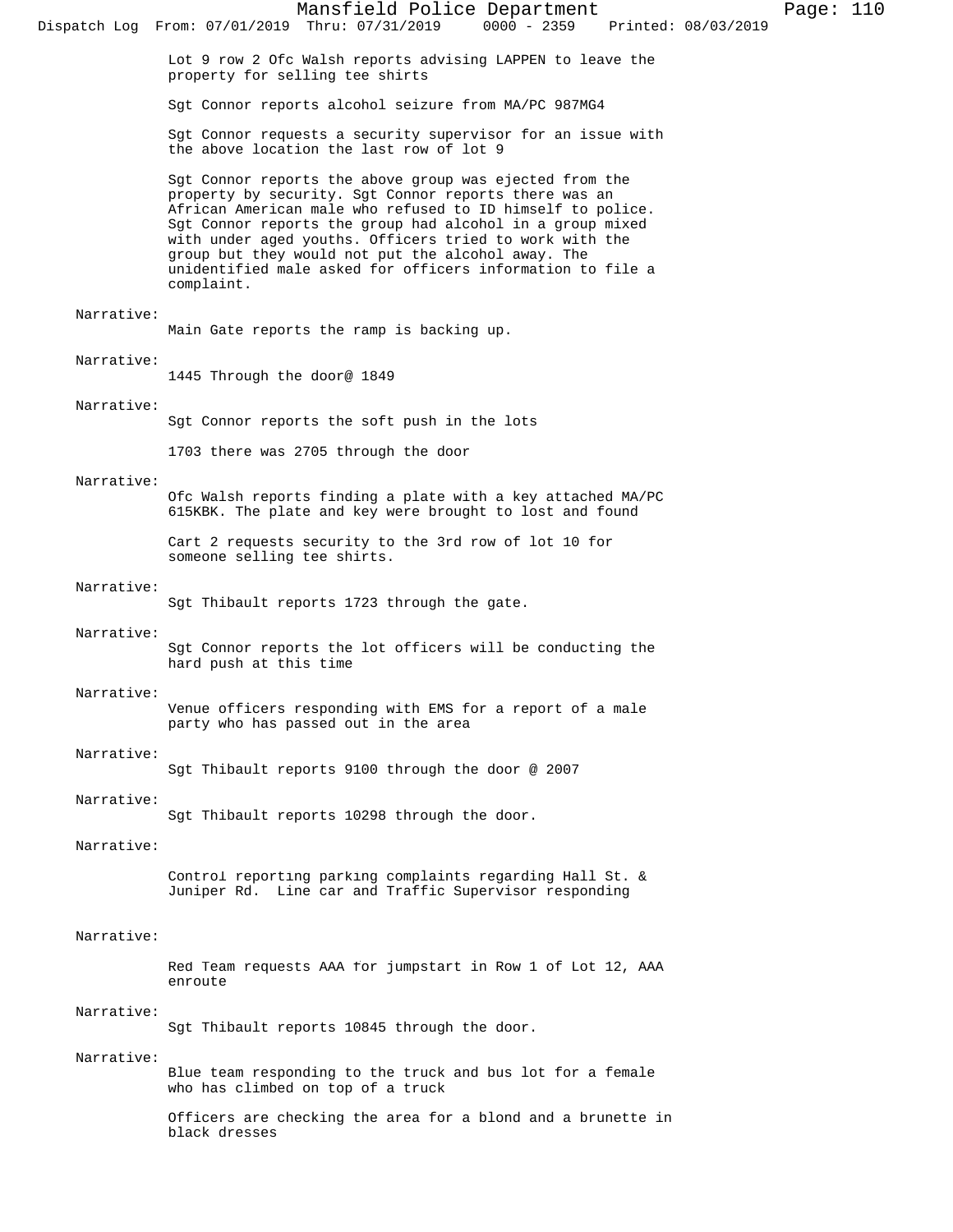Officers are going to be clear, the females are no longer in the area. Narrative: Interior requests EMS for a passed out female, MFD en route. Narrative: Sgt Thibault reports 10997 through the door. Narrative: Interior officers are responding to the upper lot side "Grab N GO" for a passed out female. Officers report they are clear, EMS has the female and will treat her. Narrative: Interior officers request another EMS response for an intoxicated female. Ofc Armstrong reports a male party RI?OLN 340476 was trespassed from the property Narrative: Officer responding to the guest Kiosk to take a report of a missing person Narrative: Ofc Kerr reports was trespassed from the property Narrative: House lights on at 2251 hrs. Escort out underway at 2254 hrs. Narrative: Lt Archer reports the escort has been completed. Ofc Kinahan reports he is off with a DMV in the area. MA/PC

#### Narrative:

Narrative:

will be towed by Achin's for a Triple A tow

Sgt Thibault reports 11017 for a finale

Det Wright reports reports a security guard grabbed a female walking into traffic. The female advised Det Wright but did not want to file a complaint. Security was advised of the complaint.

#### Narrative:

Control reports Lot 11 by the wood line a highly intoxicated male trying to get into his car, officers en route

#### Narrative:

Blue team reports the intoxicated people have a sober ride.

Ofc Kinahan is responding to a minor MVA on South Main St

#### Narrative:

Lot officers are starting to move the cars along

Parking reports no more Uber's will not be allowed onto the property.

#### Narrative:

Ofc Walsh reports a minor two car MVA involving RI/PC II176 and RI/PC 624867 Ofc Kinahan reports he is clear with a paper exchange.

#### Narrative: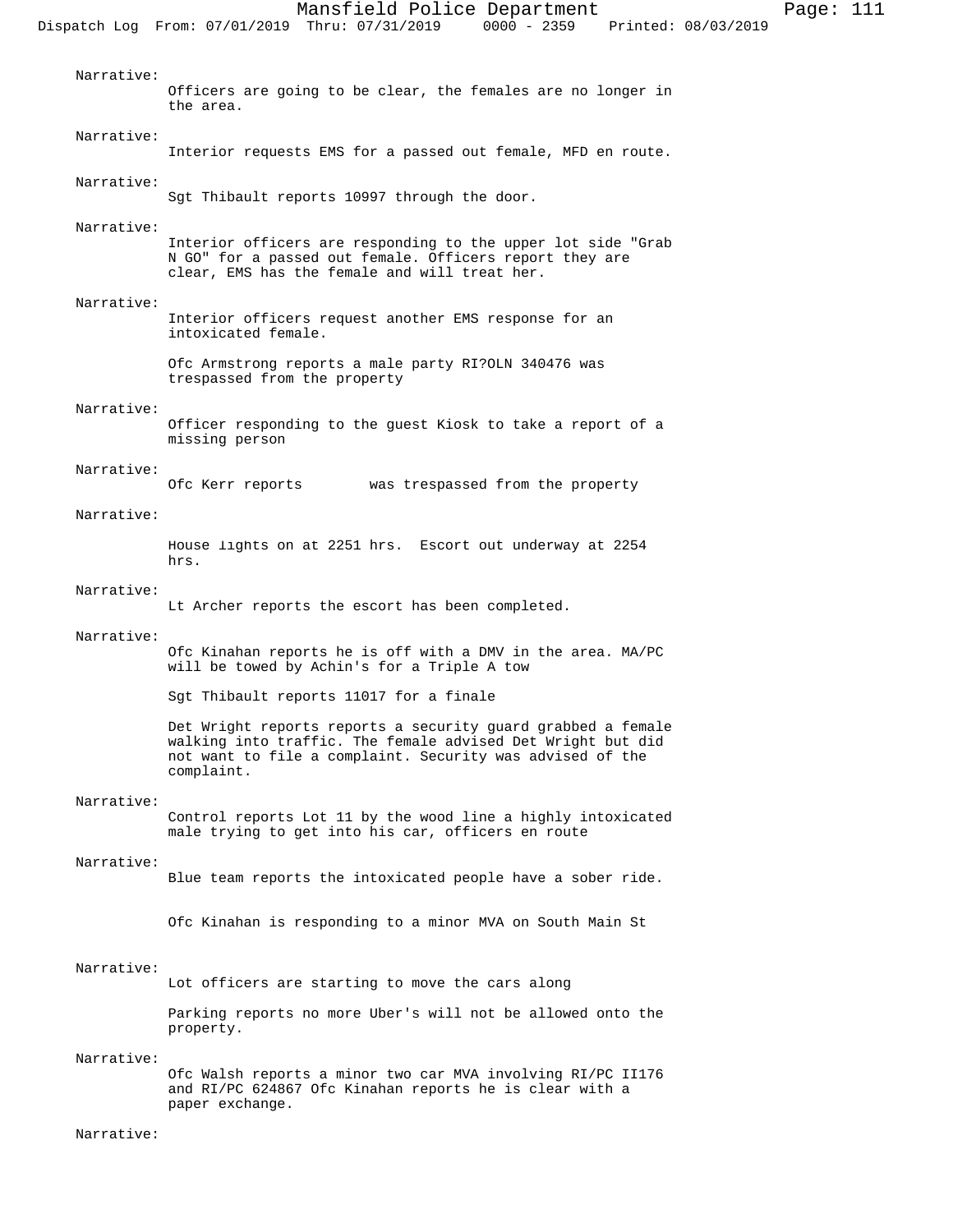Mansfield Police Department Page: 112 Dispatch Log From: 07/01/2019 Thru: 07/31/2019 0000 - 2359 Printed: 08/03/2019 Detail has ended at 0000 HRS Narrative: MULTIPLE OFFICERS LOOKING FOR A MISSING FEMALE FROM THE EVENT. LAST SEEN AT 2240 IN THE LOT POSSIBLY GETTING INTO AN UBER. LAST SEEN WEARING A BLACK TOP WITH A PINK FANNY PACK. TAXI SERVICES HAVE BEEN CONTACTED AS WELL. Narrative: WAS ENTERED MISSING AT THIS TIME. Refer To Incident: 19MAS-569-OF **19-12267 1722 Initiated - Motor Vehicle Stop Verbal Warning 3**  Call Taker: APRIL LEHANE Vicinity of: [MAS] 700 WEST ST ID: Police Officer Joshua S Ellender Arvd-17:22:00 Clrd-17:25:47 Vehicle: RED 2016 1500 Reg: PAS MA VTLC89 VIN: 1C6RR6LM9GS404225 Narrative: verbal warning for speed **19-12268 1726 Initiated - Motor Vehicle Stop Citation / Warning Issued 3**  Call Taker: APRIL LEHANE Vicinity of: [MAS] 792 WEST ST ID: Police Officer Joshua S Ellender Arvd-17:26:00 Clrd-17:32:52 Vehicle: BLK 2013 CHEV MALIBU Reg: PC MA 71TJ59 VIN: 1G11C5SA7DF194097 Narrative: citation issued for speed **19-12269 1729 Initiated - Proactive Patrol Building Checked / Secured 3** Call Taker: APRIL LEHANE Location/Address: [MAS 1002] 250 EAST ST ID: Police Officer William C Trudell Arvd-17:29:00 Clrd-17:32:55 Narrative: Checking the area. **19-12270 1734 Initiated - Traffic Enforcement / Activity Arrest(s) Made 2**  Call Taker: APRIL LEHANE Vicinity of: [MAS H4477] 85 TREMONT ST<br>TD: Police Officer Joshua S.E. Police Officer Joshua S Ellender Arvd-17:34:00 Clrd-18:32:25 ID: Police Officer Jay J Sparrow Disp-17:58:15 Arvd-17:58:18 Clrd-18:25:30 Vehicle: BLK 2009 BMW MC K1200LT Reg: MC NH U3277 VIN: WB10559A39ZL74960 Towed: For: Unlicensed Operation By: Central Street Garage To: Central Street Garage<br>Released To: CZYRKLIS On: 07/11/2019 @ 1730 CZYRKLIS On: 07/11/2019 @ 1730 Narrative: Ofc Ellender has one male in custody suspended license Narrative: Central St on scene for the tow Narrative: Central St has the vehicle Narrative: PRISONER HAS BEEN RELEASED. Refer To Arrest: 19MAS-309-AR Arrest: CZYRKLIS, EDWARD H SR Address: 11 STONYFIELD RD NORTON, MA Age: 59 Charges: LICENSE SUSPENDED FOR OUI, OPER MV WITH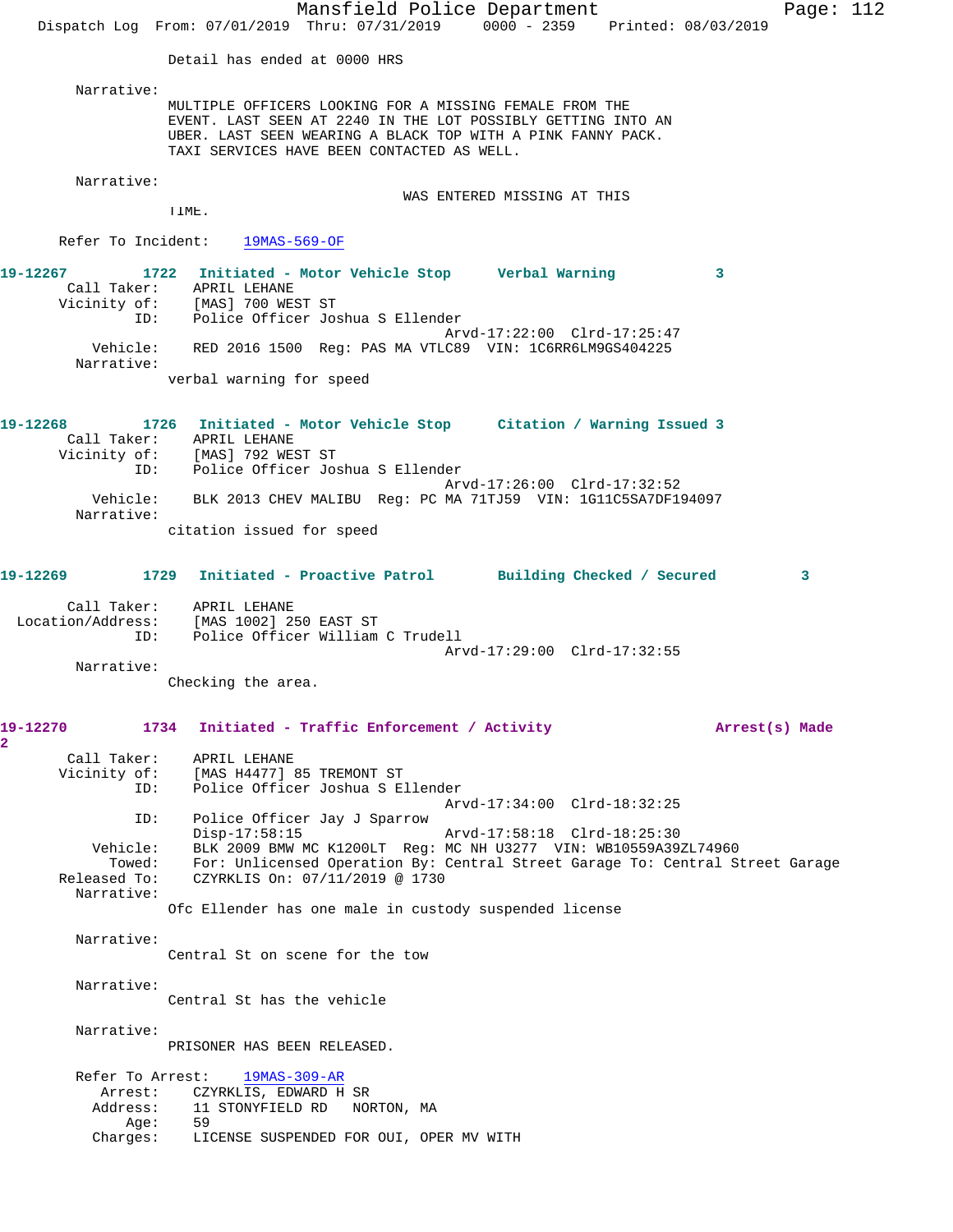Mansfield Police Department Page: 113 Dispatch Log From: 07/01/2019 Thru: 07/31/2019 0000 - 2359 Printed: 08/03/2019 SPEEDING IN VIOL SPECIAL REGULATION **19-12271 1738 Initiated - Traffic Enforcement / Activity Citation / Warning Issued 2**  Call Taker: APRIL LEHANE Location/Address: [MAS] 44 MILL ST @ 5 EPHRIAM DR ID: Police Officer William C Trudell Arvd-17:38:00 Clrd-18:14:27 Vehicle: BLK 2015 NISS ALTIMA Reg: PC MA 9AF281 VIN: 1N4AL3AP0FN879137 Vehicle: GRY 2019 TOYT UT RAV4 Reg: PC MA 2CSS51 VIN: JTMG1RFV3KJ003782 Vehicle: GRY 2005 STRN ION Reg: PC MA 949TP1 VIN: 1G8AG52F85Z130524 Narrative: citation issued for speed Narrative: verbal warning for speed Narrative: citation issued for speed Narrative: clear- High of 37mph Average of 28mph **19-12272 1742 Initiated - Proactive Patrol Building Checked / Secured 3** Call Taker: APRIL LEHANE Location/Address: [MAS 840] 280 SCHOOL ST ID: Police Officer Jay J Sparrow Arvd-17:42:00 Clrd-17:53:10 Narrative: Checking the area. **19-12273 1815 Initiated - Proactive Patrol Incident Report 3**  Call Taker: APRIL LEHANE Location/Address: [MAS 43] 137 MILL ST Apt. #S58 ID: Police Officer William C Trudell Arvd-18:15:00 Clrd-18:49:05 Narrative: Checking the area. Narrative: Ofc Trudell reports he was just flagged down to report a parent was yelling at their child Narrative: Ofc Trudell reports there was another person who flagged him down to report the same issue Narrative: Ofc Trudell reports the special needs child was acting out knocking over a cooler. The father was then yelling at the child. Refer To Incident: 19MAS-566-OF **19-12275 1827 Initiated - Selective Enforcement/RADAR Citation / Warning Issued 3**  Call Taker: TARA LAKO Location/Address: [MAS] WEST ST ID: Police Officer Jay J Sparrow Arvd-18:27:00 Clrd-18:54:06 Vehicle: GRY 2019 VOLK JETTA Reg: PC MA 164WX7 VIN: 3VWCB7BU4KM168964 Narrative: Traffic enforcement in the area. Narrative: citation issued for speed Narrative: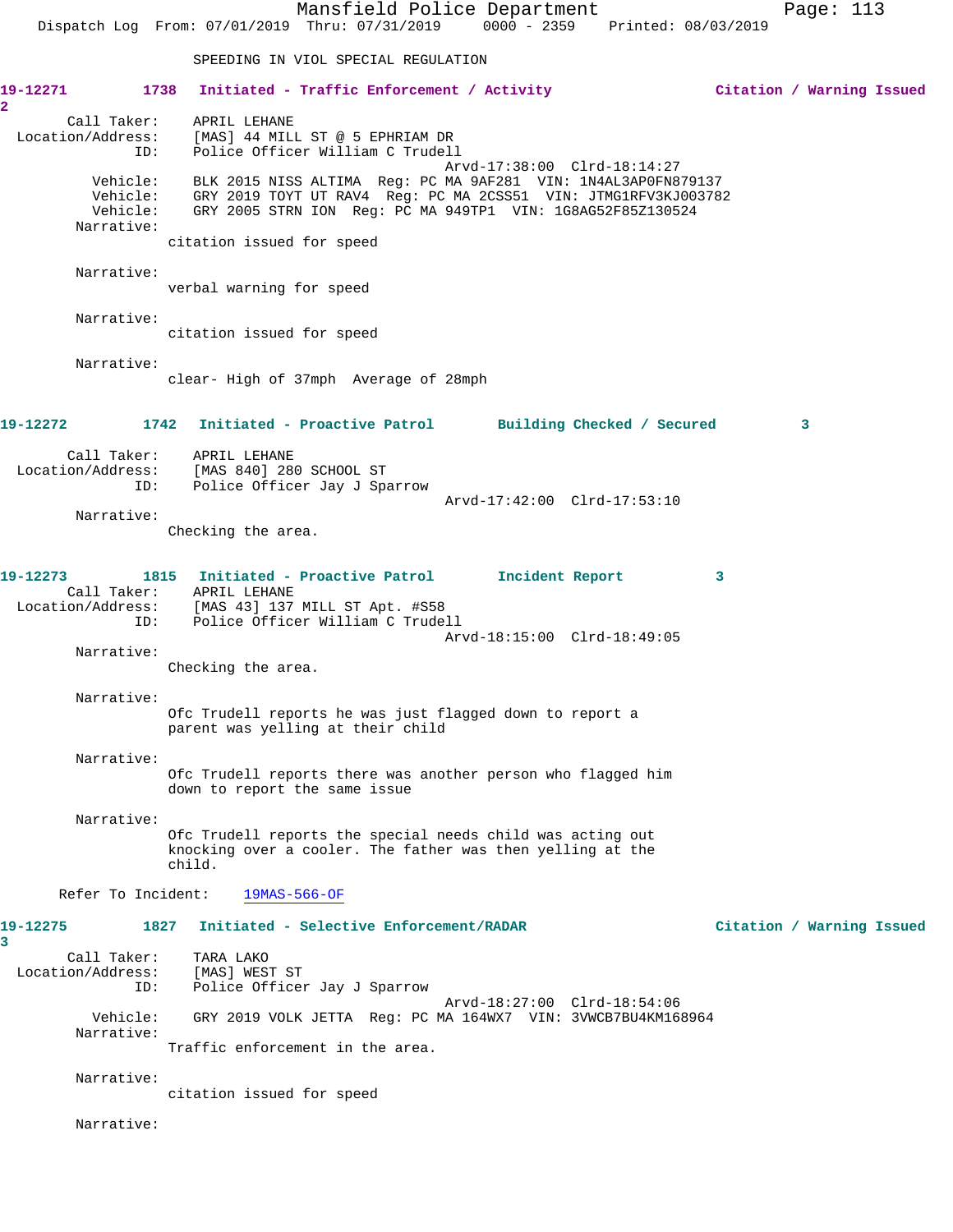# **19-12280 1937 911 - Burglary ( B & E ) Investigated - Report Taken 2** Call Taker: JAMES VIERA Location/Address: ID: Sergeant Lawrence G Crosman Disp-19:41:19 Arvd-19:47:55 Clrd-20:02:13 Narrative:

Refer To Incident: 19MAS-567-OF **19-12281 2014 Initiated - Building Check Building Checked / Secured 3** Call Taker: JEFFREY KEEFE Vicinity of: ID: Police Officer William C Trudell Arvd-20:14:00 Clrd-20:23:38 Narrative:

| 19-12282                                     | ID: | 2029 Phone - Parking Violations Unfounded/Unverifed<br>Call Taker: LINDSAY MITCHELL<br>Location/Address: [MAS H4713] 61 HALL ST<br>Police Officer William C Trudell |                             | 3  |   |
|----------------------------------------------|-----|---------------------------------------------------------------------------------------------------------------------------------------------------------------------|-----------------------------|----|---|
|                                              | ID: | $Disp-20:30:32$<br>Sergeant Lawrence G Crosman                                                                                                                      | Arvd-20:33:54 Clrd-20:36:03 |    |   |
|                                              |     | $Disp-20:36:01$                                                                                                                                                     |                             |    |   |
| Narrative:                                   |     | Due to concert traffic                                                                                                                                              |                             |    |   |
| Narrative:                                   |     | checked the area, all vehicles parked legally. No signs<br>posted                                                                                                   |                             |    |   |
| 19-12284                                     |     | 2039 Initiated - Building Check Building Checked / Secured                                                                                                          |                             |    | 3 |
|                                              | ID: | Call Taker: LINDSAY MITCHELL<br>Location/Address: [MAS 895] 175 FRUIT ST<br>Police Officer William C Trudell                                                        |                             |    |   |
|                                              |     |                                                                                                                                                                     | Arvd-20:39:00 Clrd-20:50:25 |    |   |
| 19-12286<br>Call Taker:<br>Location/Address: |     | 2050 911 - Disturbance / Gathering Services Rendered<br>JAMES VIERA                                                                                                 |                             | 1. |   |
|                                              | ID: | Police Officer Nicole P Newport<br>$Disp-20:53:09$                                                                                                                  |                             |    |   |
|                                              | ID: | Sergeant Lawrence G Crosman<br>$Disp-20:53:15$                                                                                                                      | Arvd-20:53:24 Clrd-21:03:23 |    |   |
|                                              | ID: | Police Officer William C Trudell<br>$Disp-20:54:45$                                                                                                                 |                             |    |   |
| Vehicle:                                     |     |                                                                                                                                                                     |                             |    |   |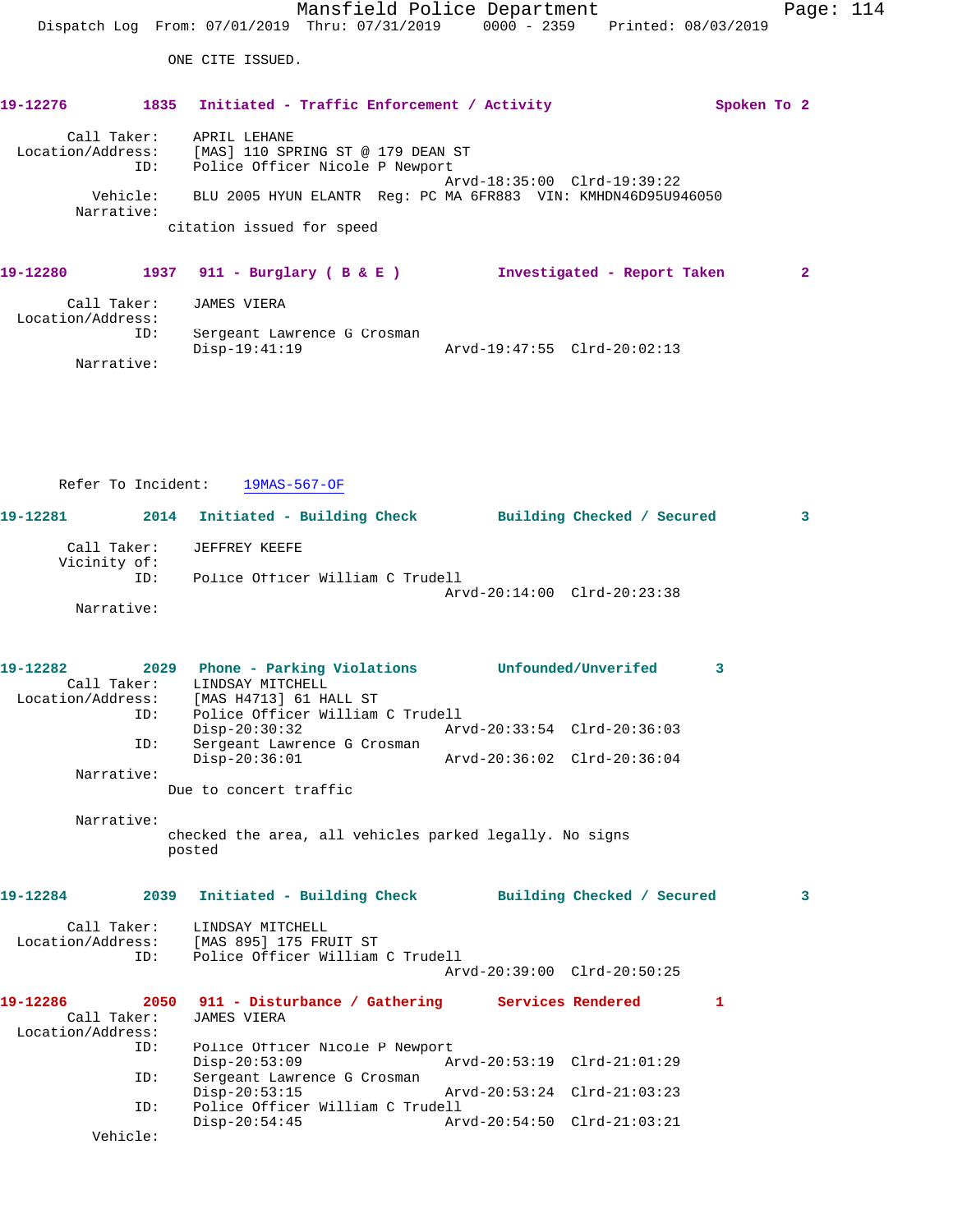Mansfield Police Department Fage: 115 Dispatch Log From: 07/01/2019 Thru: 07/31/2019 0000 - 2359 Printed: 08/03/2019

 Vehicle: Narrative:

| 19-12296                      |                            | 2225 Initiated - Building Check Building Checked / Secured                                                                                                                |                             |   | 3 |
|-------------------------------|----------------------------|---------------------------------------------------------------------------------------------------------------------------------------------------------------------------|-----------------------------|---|---|
|                               | Call Taker:<br>ID:         | JEFFREY KEEFE<br>Vicinity of: [MAS 840] 280 SCHOOL ST<br>TD: Police Officer Joshua S<br>Police Officer Joshua S Ellender                                                  | Arvd-22:25:00 Clrd-22:37:13 |   |   |
| 19-12297                      |                            | 2229 Walk-In - Follow up Investigation Civil Matter<br>Support Staff Katherine Gillis<br>Call Taker: Support Staff Katherine<br>Location/Address: [MAS] 177 NORTH MAIN ST |                             | 3 |   |
|                               | ID:                        | Police Officer Nicole P Newport<br>$Disp-22:33:59$                                                                                                                        | Arvd-22:50:33 Clrd-23:37:42 |   |   |
|                               | Narrative:                 | RP would like to speak to an officer in regards to an<br>incident that happened earlier tonight with her landlord.                                                        |                             |   |   |
|                               | Narrative:                 | LANDLORD CONTACTED PARTY ADVISED.                                                                                                                                         |                             |   |   |
| 19-12298                      |                            | 2233 911 - Assist Fire Department Services Rendered<br>Call Taker: JEFFREY KEEFE<br>Vicinity of: [MAS 960B] 792 WEST ST Apt. #B<br>ID: Police Officer Joshua S Ellender   |                             | 3 |   |
|                               | Narrative:                 | $Disp-22:37:23$                                                                                                                                                           |                             |   |   |
|                               |                            | ASSIST MFD WITH ODOR OF GAS.                                                                                                                                              |                             |   |   |
|                               |                            | 19-12299 2253 Initiated - Building Check Building Checked / Secured                                                                                                       |                             |   | 3 |
|                               | ID:                        | Call Taker: JEFFREY KEEFE<br>Vicinity of: [MAS 4] 31 HAMPSHIRE ST<br>Police Officer Joshua S Ellender                                                                     |                             |   |   |
|                               |                            |                                                                                                                                                                           | Arvd-22:53:00 Clrd-22:56:34 |   |   |
| 19-12300                      | 2256<br>Call Taker:<br>ID: | Initiated - Building Check Building Checked / Secured<br>JEFFREY KEEFE<br>Vicinity of: [MAS 2] 60 FORBES BLVD<br>Police Officer Joshua S Ellender                         |                             |   | 3 |
| 19-12301                      |                            | 2311 Initiated - Proactive Patrol Building Checked / Secured                                                                                                              | Arvd-22:56:00 Clrd-23:07:53 |   | 3 |
| Location/Address:             | Call Taker:<br>ID:         | LINDSAY MITCHELL<br>[MAS 280] 440 FORBES BLVD<br>Police Officer Joshua S Ellender                                                                                         | Arvd-23:11:00 Clrd-23:19:37 |   |   |
|                               |                            | For Date: $07/11/2019$ - Thursday                                                                                                                                         |                             |   |   |
| 19-12306<br>Location/Address: | Call Taker:                | 0029 Radio - Escort / Transport<br>JEFFREY KEEFE<br>[MAS] 600 SOUTH MAIN ST @ 8 HALL ST                                                                                   | Services Rendered           | 3 |   |

 Disp-00:31:42 Arvd-00:31:45 Clrd-00:39:16 Narrative:

TRANSPORT TO RED ROOF.

ID: Patrolman David Schepis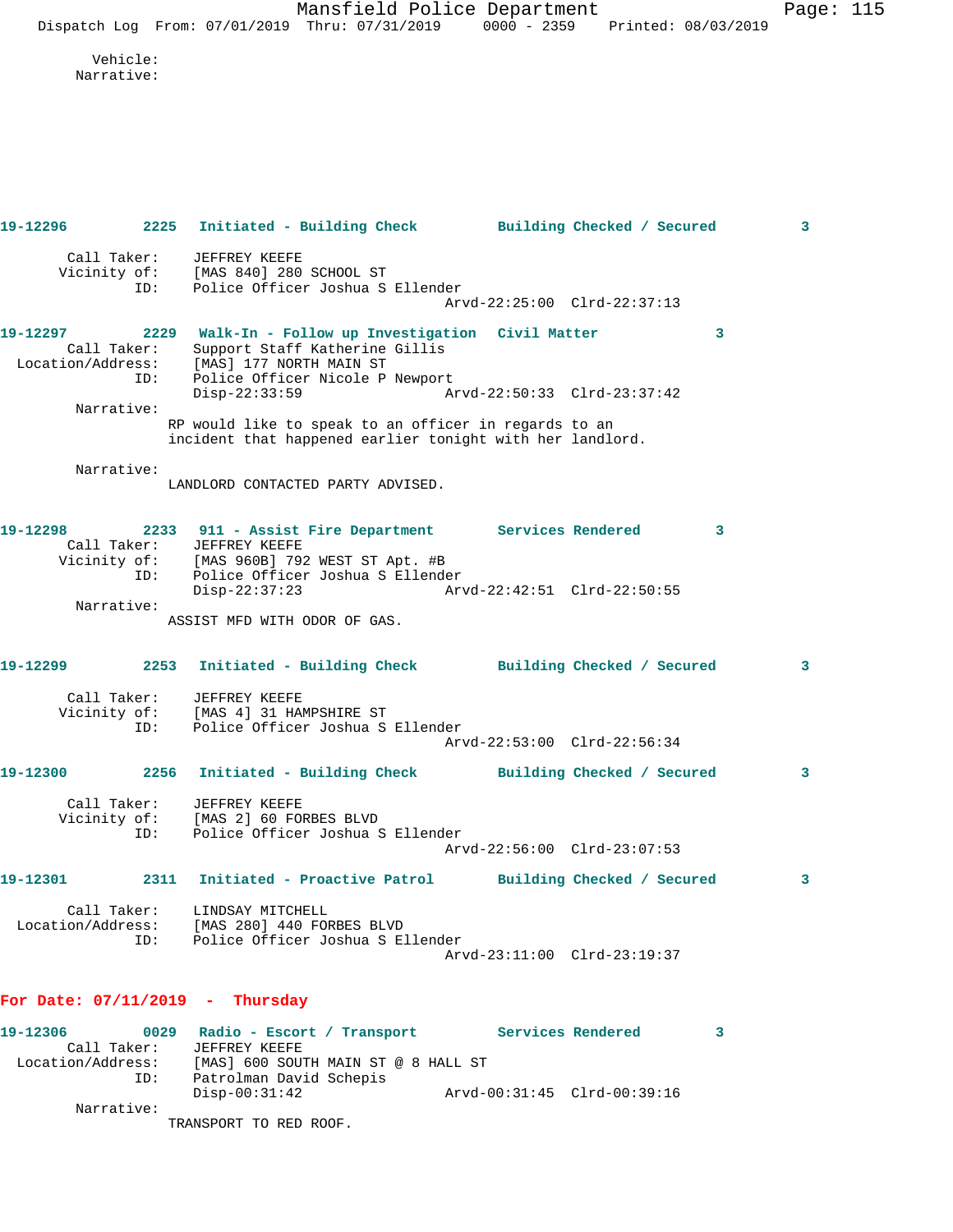19-12308 0053 Phone - Well Being Check Services Rendered 3 Call Taker: LINDSAY MITCHELL Location/Address: [MAS 108B] 885 SOUTH MAIN ST ID: Patrolman David Schepis Disp-01:00:23 Arvd-01:00:28 Clrd-01:14:27 ID: Police Officer Christopher D Sorge<br>Disp-01:00:23 Arvd-01:04:06 Clrd-01:14:24 Disp-01:00:23 Arvd-01:04:06 Clrd-01:14:24 Vehicle: WHI 2017 JEEP WRANGL Reg: PC MA 7EB964 VIN: 1C4BJWDG0HL639571 Narrative: Female doesn't feel safe going with the male she is with. Officers responding Narrative: Speaking with the parties at the Clemmey lot Narrative: Ofc Schepis transporting female to station to be picked up by a friend, starting mileage - 10643. Male party is on his way. Narrative: Off at station, ending mileage - 10646 **19-12310 0116 Initiated - Proactive Patrol Services Rendered 3**  Call Taker: JAMES VIERA Location/Address: [MAS 281A] 1 CROCKER ST ID: Police Officer Christopher D Sorge Arvd-01:16:00 Clrd-01:17:19 **19-12311 0116 Initiated - Proactive Patrol Building Checked / Secured 3** Call Taker: Police Officer Christopher D Sorge Location/Address: [MAS 1015] 30 CHAUNCY ST ID: Police Officer Christopher D Sorge Arvd-01:17:19 Clrd-01:21:55 Narrative: Checking the area. **19-12312 0116 Initiated - Proactive Patrol Building Checked / Secured 3** Call Taker: Police Officer Andrew J Kelley Location/Address: [MAS 417] 9 FRANCIS AVE ID: Police Officer Andrew J Kelley Arvd-01:18:52 Clrd-01:19:35 Narrative: CHECKING THE AREA. **19-12314 0124 Initiated - Proactive Patrol Building Checked / Secured 3** Call Taker: Police Officer Andrew J Kelley Location/Address: [MAS 418] 21 FRANCIS AVE ID: Police Officer Andrew J Kelley Arvd-01:26:14 Clrd-01:26:38 Narrative: Checking the area. **19-12316 0126 Initiated - Motor Vehicle Stop Services Rendered 3**  Call Taker: JEFFREY KEEFE Vicinity of: [MAS 907] 390 WEST ST Apt. #A ID: Patrolman David Schepis Arvd-01:26:00 Clrd-01:29:00 Vehicle: WHI 1989 DODG SD ARIES Reg: PC MA 4EC795 VIN: 1B3BK46K4KC449963 Narrative: MV STOP IN THE LOT. PARTY CHECKS OKAY. **19-12315 0127 Initiated - Proactive Patrol Services Rendered 3**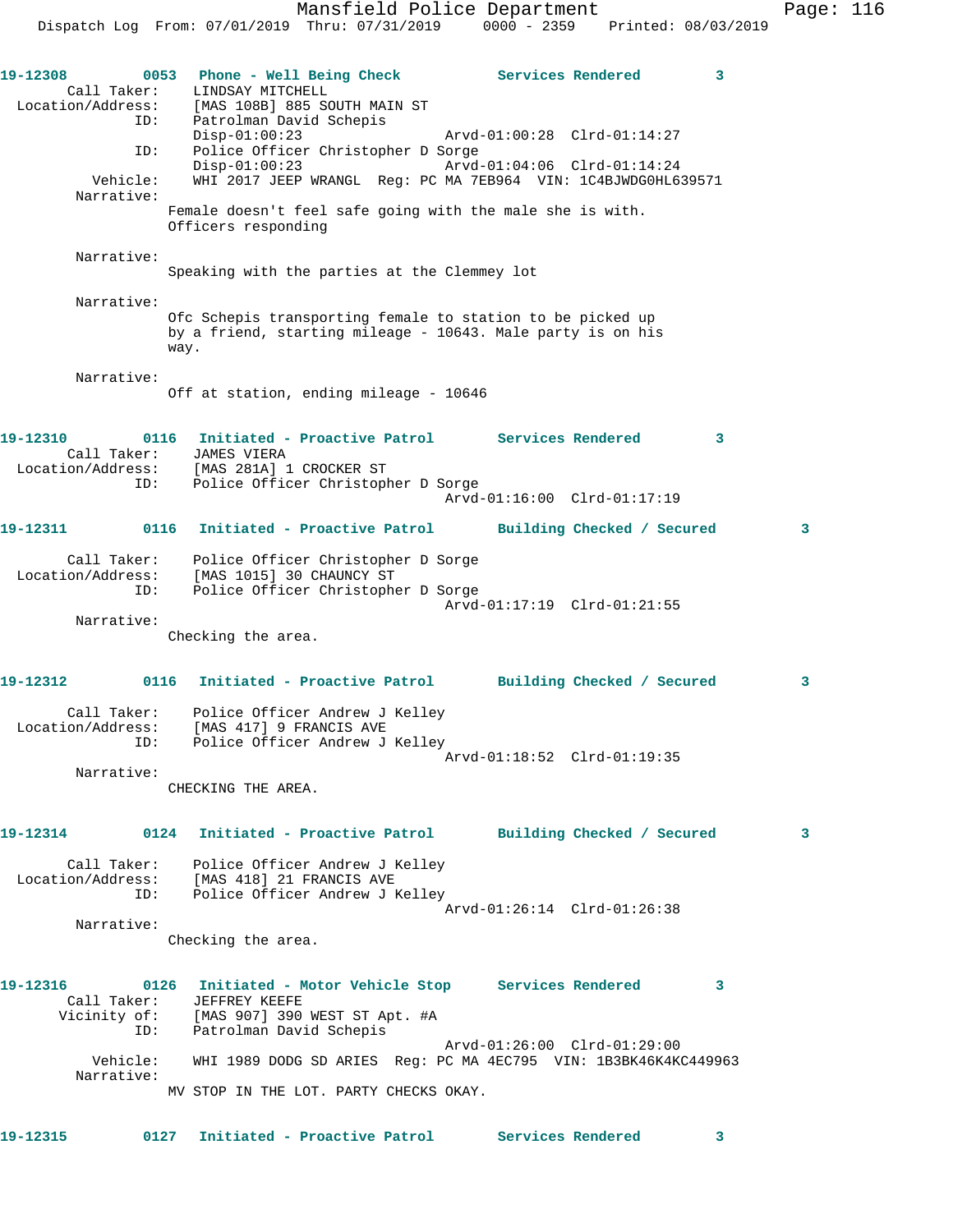Mansfield Police Department Page: 117 Dispatch Log From: 07/01/2019 Thru: 07/31/2019 0000 - 2359 Printed: 08/03/2019 Call Taker: JAMES VIERA Location/Address: [MAS 982] 111 HOPE ST ID: Police Officer Christopher D Sorge Arvd-01:27:00 Clrd-01:29:07 **19-12317 0137 Phone - Traffic Cntrl / Dirctn Services Rendered 3**  Call Taker: JAMES VIERA Location/Address: [MAS] 10 PLYMOUTH ST @ 464 SCHOOL ST ID: Patrolman David Schepis Disp-01:39:01 Arvd-01:39:07 Clrd-01:39:10 ID: Executive Lieutenant Francis W Archer JR<br>Disp-01:40:00 Arvd-01:40: Disp-01:40:00 Arvd-01:40:59 Clrd-01:41:01 Narrative: Road cones have been picked up. **19-12319 0142 Initiated - Building Check Building Checked / Secured 3** Call Taker: JAMES VIERA Location/Address: [MAS] 4 ERICK RD @ 15 BONNEY LN ID: Police Officer Andrew J Kelley Arvd-01:42:00 Clrd-01:49:09 19-12320 0143 Initiated - Suspicious Actv / Persn / Veh Services Rendered **2**  Call Taker: JEFFREY KEEFE Vicinity of: [MAS] DRAPER AVE ID: Police Officer Christopher D Sorge Arvd-01:43:00 Clrd-01:47:42 Vehicle: GRY 2017 CHEV LL TRAX Reg: PC MA 385PK1 VIN: 3GNCJPSB4HL231426 Narrative: SUSP VEHICLE WAS INVOLVED IN A MINOR MVA AND HAS A FLAT. Narrative: RO CALLED AAA. CHECKS OKAY. **19-12325 0206 Initiated - Building Check Services Rendered 3**  Call Taker: JEFFREY KEEFE Vicinity of: ID: Patrolman David Schepis Arvd-02:06:00 Clrd-02:08:57 **19-12327 0213 Initiated - Building Check Services Rendered 3**  Call Taker: JEFFREY KEEFE Location: [MAS] NORTH MAIN ST ID: Police Officer Christopher D Sorge Arvd-02:13:00 Clrd-02:17:12 **19-12328 0229 Initiated - Proactive Patrol Services Rendered 3**  Call Taker: JAMES VIERA Location/Address: [MAS 992] 660 EAST ST ID: Police Officer Andrew J Kelley Arvd-02:29:00 Clrd-02:36:47 **19-12330 0230 Initiated - Building Check Building Checked / Secured 3** Call Taker: JAMES VIERA Location/Address: [MAS] 792 WEST ST ID: Patrolman David Schepis Arvd-02:30:00 Clrd-02:34:50 **19-12331 0235 Initiated - Proactive Patrol Services Rendered 3**  Call Taker: JAMES VIERA Location/Address: [MAS] COPELAND DR ID: Police Officer Christopher D Sorge Arvd-02:35:00 Clrd-02:40:51 **19-12332 0241 Initiated - Building Check Building Checked / Secured 3** Call Taker: JAMES VIERA Location/Address: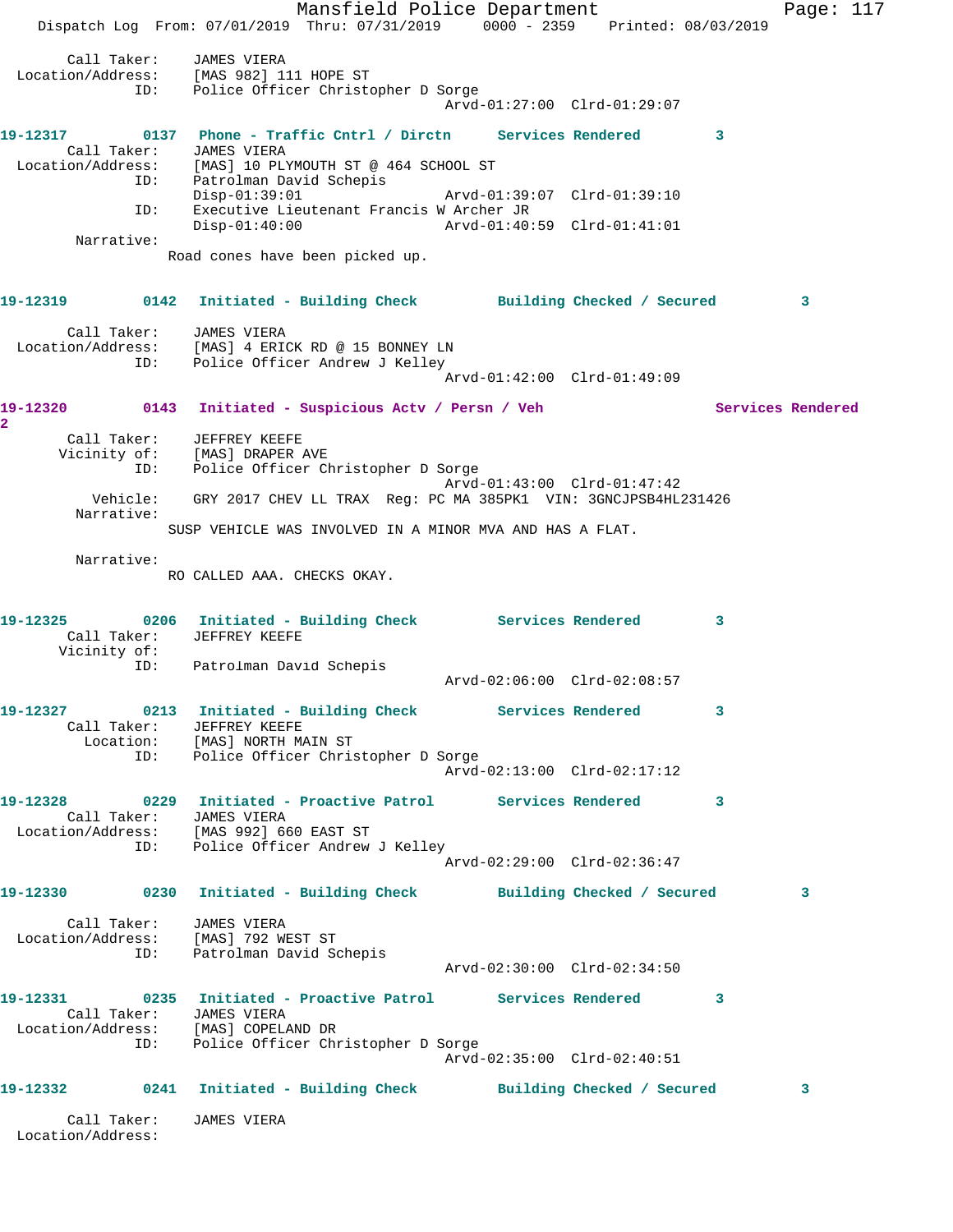|                                                                                                                                              |                                                           | Mansfield Police Department<br>Dispatch Log From: 07/01/2019 Thru: 07/31/2019 0000 - 2359 Printed: 08/03/2019 |                             | Page: 118                  |  |
|----------------------------------------------------------------------------------------------------------------------------------------------|-----------------------------------------------------------|---------------------------------------------------------------------------------------------------------------|-----------------------------|----------------------------|--|
| ID:                                                                                                                                          |                                                           | Police Officer Christopher D Sorge                                                                            | Arvd-02:41:00 Clrd-02:45:21 |                            |  |
| 19-12334 0249 Initiated - Building Check Building Checked / Secured                                                                          |                                                           |                                                                                                               |                             | 3                          |  |
| Location/Address: [MAS 2] 60 FORBES BLVD<br>ID: Police Officer Andrew J Kelley                                                               | Call Taker: JAMES VIERA                                   |                                                                                                               |                             |                            |  |
|                                                                                                                                              |                                                           |                                                                                                               | Arvd-02:49:00 Clrd-02:54:51 |                            |  |
| 19-12335 0250 Initiated - Building Check Building Checked / Secured                                                                          |                                                           |                                                                                                               |                             | 3                          |  |
| Call Taker: JEFFREY KEEFE<br>Location/Address: [MAS 2] 60 FORBES BLVD<br>ID:                                                                 |                                                           | Police Officer Christopher D Sorge                                                                            | Arvd-02:50:00 Clrd-02:53:48 |                            |  |
| 19-12338      0304  Initiated - Proactive Patrol     Building Checked / Secured                                                              |                                                           |                                                                                                               |                             | 3                          |  |
| Location/Address: [MAS 847] RIVER ST<br>ID: Police Officer Christopher D Sorge                                                               | Call Taker: JEFFREY KEEFE                                 |                                                                                                               | Arvd-03:04:00 Clrd-03:09:45 |                            |  |
| 19-12340 0405 Initiated - Proactive Patrol Building Checked / Secured                                                                        |                                                           |                                                                                                               |                             | $\mathbf{3}$               |  |
| Location/Address: [MAS 451B] 500 EAST ST                                                                                                     |                                                           | Call Taker: Police Officer Christopher D Sorge<br>ID: Police Officer Christopher D Sorge                      | Arvd-04:07:01 Clrd-04:07:22 |                            |  |
| Narrative:                                                                                                                                   |                                                           |                                                                                                               |                             |                            |  |
|                                                                                                                                              | Checking the area.                                        |                                                                                                               |                             |                            |  |
| 19-12341 0518 Phone - Alarm - Burglar Services Rendered<br>Location/Address: [MAS 332] 240 EAST ST<br>ID: Police Officer Christopher D Sorge | Call Taker: JEFFREY KEEFE                                 |                                                                                                               |                             | -1                         |  |
| ID:                                                                                                                                          | $Disp-05:22:01$                                           | Police Officer Andrew J Kelley                                                                                | Arvd-05:22:12 Clrd-05:24:51 |                            |  |
| Narrative:                                                                                                                                   | Disp-05:22:06                                             |                                                                                                               | Arvd-05:22:15 Clrd-05:24:54 |                            |  |
|                                                                                                                                              | ALARM FOR REAR AUDITORY EXIT.                             |                                                                                                               |                             |                            |  |
| Narrative:                                                                                                                                   |                                                           | JANITOR ON SCENE IS FIXING THE ALARM.                                                                         |                             |                            |  |
| 19-12342                                                                                                                                     |                                                           | 0539 Phone - Alarm - Burglar               Building Checked / Secured                                         |                             | 1                          |  |
| Call Taker:<br>Location/Address: [MAS H6524] 440 WILLIAMS ST<br>ID:<br>ID:                                                                   | JEFFREY KEEFE<br>Patrolman David Schepis<br>Disp-05:42:30 | Police Officer Christopher D Sorge                                                                            | Arvd-05:46:20 Clrd-05:48:40 |                            |  |
|                                                                                                                                              | $Disp-05:42:42$                                           |                                                                                                               | Arvd-05:48:38 Clrd-05:48:40 |                            |  |
| Narrative:                                                                                                                                   | ALARM ACTIVATION ENTRY EXIT.                              |                                                                                                               |                             |                            |  |
| Narrative:                                                                                                                                   | BUILDING CHECKS SECURE.                                   |                                                                                                               |                             |                            |  |
| 19-12345<br>3                                                                                                                                | 0611                                                      | Initiated - Selective Enforcement/RADAR                                                                       |                             | Building Checked / Secured |  |
| Location/Address: [MAS] OAKLAND ST<br>ID:                                                                                                    | Call Taker: MEGHAN MILLS                                  | Police Officer Christopher D Sorge                                                                            |                             |                            |  |
| Narrative:                                                                                                                                   |                                                           |                                                                                                               | Arvd-06:11:00 Clrd-06:41:12 |                            |  |
|                                                                                                                                              | no violations                                             |                                                                                                               |                             |                            |  |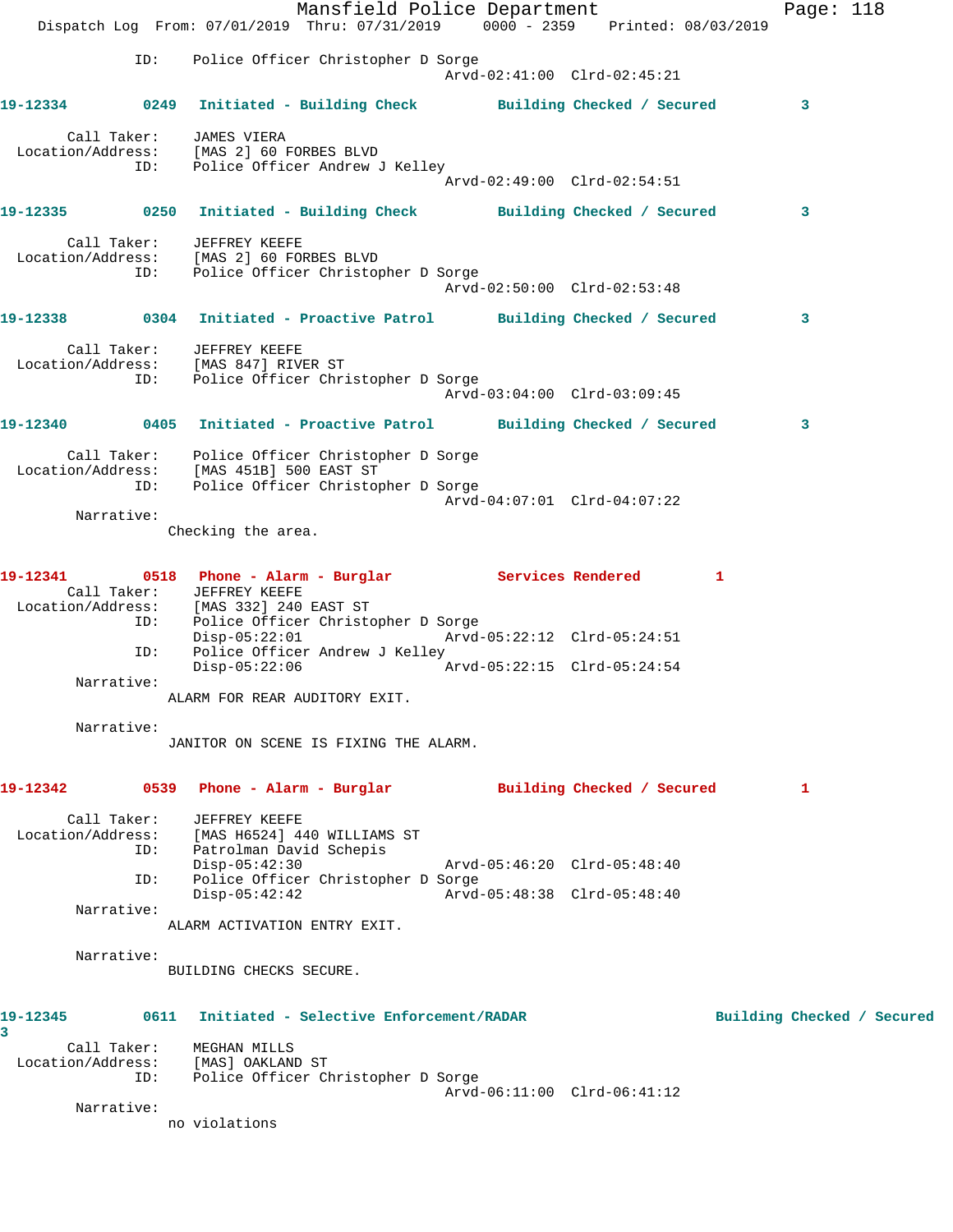| 19-12347          |     | 0629 Phone - Assist Fire Department |                             | Referred to Other Agency 3 |  |
|-------------------|-----|-------------------------------------|-----------------------------|----------------------------|--|
| Call Taker:       |     | JEFFREY KEEFE                       |                             |                            |  |
| Location/Address: |     | [MAS 120] 71 HAMPDEN RD             |                             |                            |  |
|                   | ID: | Patrolman David Schepis             |                             |                            |  |
|                   |     | $Disp-06:30:48$                     | Arvd-06:38:40 Clrd-06:50:08 |                            |  |
| Narrative:        |     |                                     |                             |                            |  |

ASSIST MFD WITH MASTER BOX.

|                   |            |                                                                                                                                            |                             | 3                          |
|-------------------|------------|--------------------------------------------------------------------------------------------------------------------------------------------|-----------------------------|----------------------------|
|                   | ID:        | Call Taker: Sergeant Lawrence G C<br>Location/Address: [MAS 982] 111 HOPE ST<br>Sergeant Lawrence G Crosman<br>Sergeant Lawrence G Crosman | Arvd-06:58:47 Clrd-06:59:55 |                            |
| Narrative:        |            |                                                                                                                                            |                             |                            |
|                   |            | Checking the area.                                                                                                                         |                             |                            |
| 19-12353          |            | 0833 Alarm - Assist Fire Department Referred to Other Agency 3                                                                             |                             |                            |
| Location/Address: |            | Call Taker: MEGHAN MILLS<br>[MAS H9864] 201 COPELAND DR                                                                                    |                             |                            |
|                   | ID:        | Police Officer Matthew A Souza<br>Disp-08:34:38                                                                                            | Arvd-08:41:30 Clrd-08:42:47 |                            |
|                   | Narrative: |                                                                                                                                            |                             |                            |
|                   |            | off with MFD for alarm                                                                                                                     |                             |                            |
|                   | Narrative: |                                                                                                                                            |                             |                            |
|                   |            | Clear                                                                                                                                      |                             |                            |
|                   |            | 19-12356 0912 Initiated - Proactive Patrol Building Checked / Secured                                                                      |                             | $\overline{\phantom{a}}$ 3 |
|                   |            | Call Taker: Kieran M Ruth<br>Location/Address: [MAS 322] 31 HAMPSHIRE ST<br>ID: Police Officer John R Armstrong                            |                             |                            |
|                   | Narrative: |                                                                                                                                            | Arvd-09:12:00 Clrd-09:16:49 |                            |
|                   |            | Checking the area.                                                                                                                         |                             |                            |
|                   |            | 19-12357 0918 Initiated - Proactive Patrol Building Checked / Secured                                                                      |                             | $\overline{\mathbf{3}}$    |
|                   |            | Call Taker: Kieran M Ruth<br>Location/Address: [MAS 411] 60 FORBES BLVD                                                                    |                             |                            |
|                   | ID:        | Police Officer John R Armstrong                                                                                                            |                             |                            |
|                   |            |                                                                                                                                            | Arvd-09:18:00 Clrd-09:21:52 |                            |
| Narrative:        |            | Checking the area.                                                                                                                         |                             |                            |
|                   |            |                                                                                                                                            |                             |                            |
| 19-12360          |            | 0934 Initiated - Motor Vehicle Stop Citation / Warning Issued 3                                                                            |                             |                            |
| Location/Address: |            | Call Taker: Kieran M Ruth<br>[MAS] MAPLE ST                                                                                                |                             |                            |
|                   | ID:        | Police Officer Michael T Fitzgerald                                                                                                        |                             |                            |
|                   |            |                                                                                                                                            | Arvd-09:34:00 Clrd-09:44:25 |                            |
| Narrative:        | Vehicle:   | BLK 2018 SUBA Impreza Req: PC CT AM12348 VIN: 4S3GTAA63J3714574                                                                            |                             |                            |
|                   |            | MV stop                                                                                                                                    |                             |                            |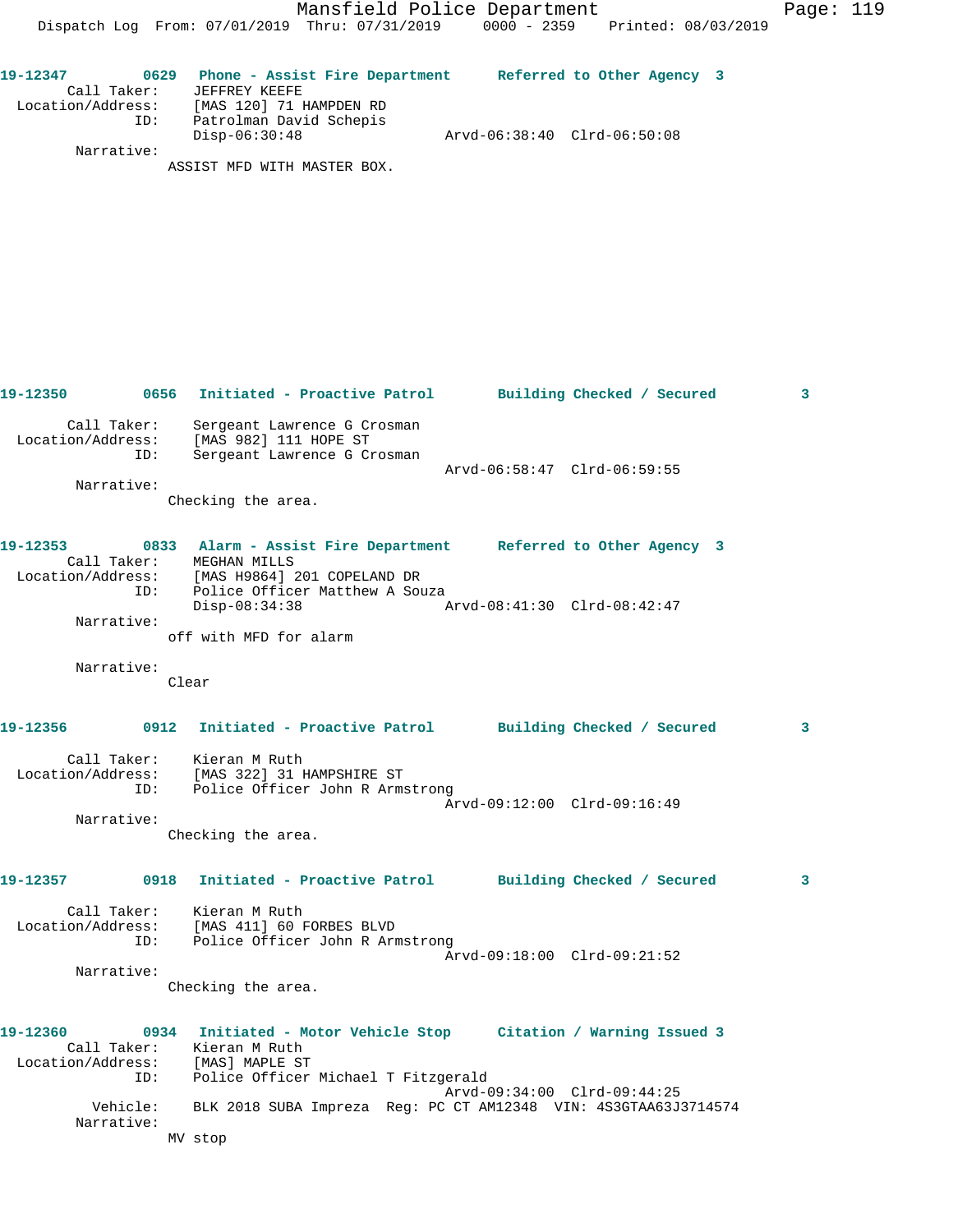Narrative:

Cited **19-12364 1000 Initiated - Motor Vehicle Stop Verbal Warning 3**  Call Taker: Kieran M Ruth Location/Address: [MAS 131] 141 NORTH MAIN ST ID: Police Officer Michael T Fitzgerald Arvd-10:00:00 Clrd-10:10:29 Vehicle: RED 2010 SUBA UT FOREST Reg: PC MA 923JA3 VIN: JF2SH6CC5AH780012 Narrative: MV stop Narrative: Verbal **19-12365 1005 Initiated - Follow up Investigation Not Home / No Answer 3**  Call Taker: Kieran M Ruth Location/Address: [MAS H5503] 395 GILBERT ST ID: Police Officer John R Armstrong Arvd-10:05:00 Clrd-10:05:58 Narrative: Out on a follow up **19-12371 1050 Initiated - Proactive Patrol Building Checked / Secured 3** Call Taker: Kieran M Ruth Location/Address: [MAS] COBB ST ID: Police Officer Matthew A Souza Arvd-10:50:00 Clrd-10:51:18 Narrative: Checking the area. **19-12374 1109 Radio - Disabled Motor Vehicle Services Rendered 3**  Call Taker: Kieran M Ruth Location/Address: [MAS] RTE 140 NB ID: Police Officer John R Armstrong Disp-11:10:33 Arvd-11:17:00 Clrd-11:31:40 Vehicle: BLK 2014 GMC TERRAI Reg: PC MA 234ZZ2 VIN: 2GKFLVEK6E6307653 Narrative: DMV reported blocking lanes Narrative: Vehicle out of gas **19-12375 1115 Radio - Follow up Investigation Not Home / No Answer 3**  Call Taker: Kieran M Ruth Location/Address: [MAS 1] 50 WEST ST ID: Sergeant Thomas R Connor Disp-11:16:14 Arvd-11:17:06 Clrd-11:17:45 Narrative: Sgt. Connor reports Revere PD did not locate the party at the residence Narrative: MALDEN PD SENT LOCATE ON MISSING FEMALE. **19-12376 1131 Radio - Follow up Investigation Services Rendered 3**  Call Taker: Kieran M Ruth Location/Address: [MAS H1526] 6 HIDDEN LN ID: Police Officer John R Armstrong Disp-11:34:29 Arvd-11:43:33 Clrd-11:43:38 Vehicle: BLK 2018 TR UTILIT Reg: TRN MA E14398 VIN: 4YMBU0512JV039365 Narrative: Attempting to return a found plate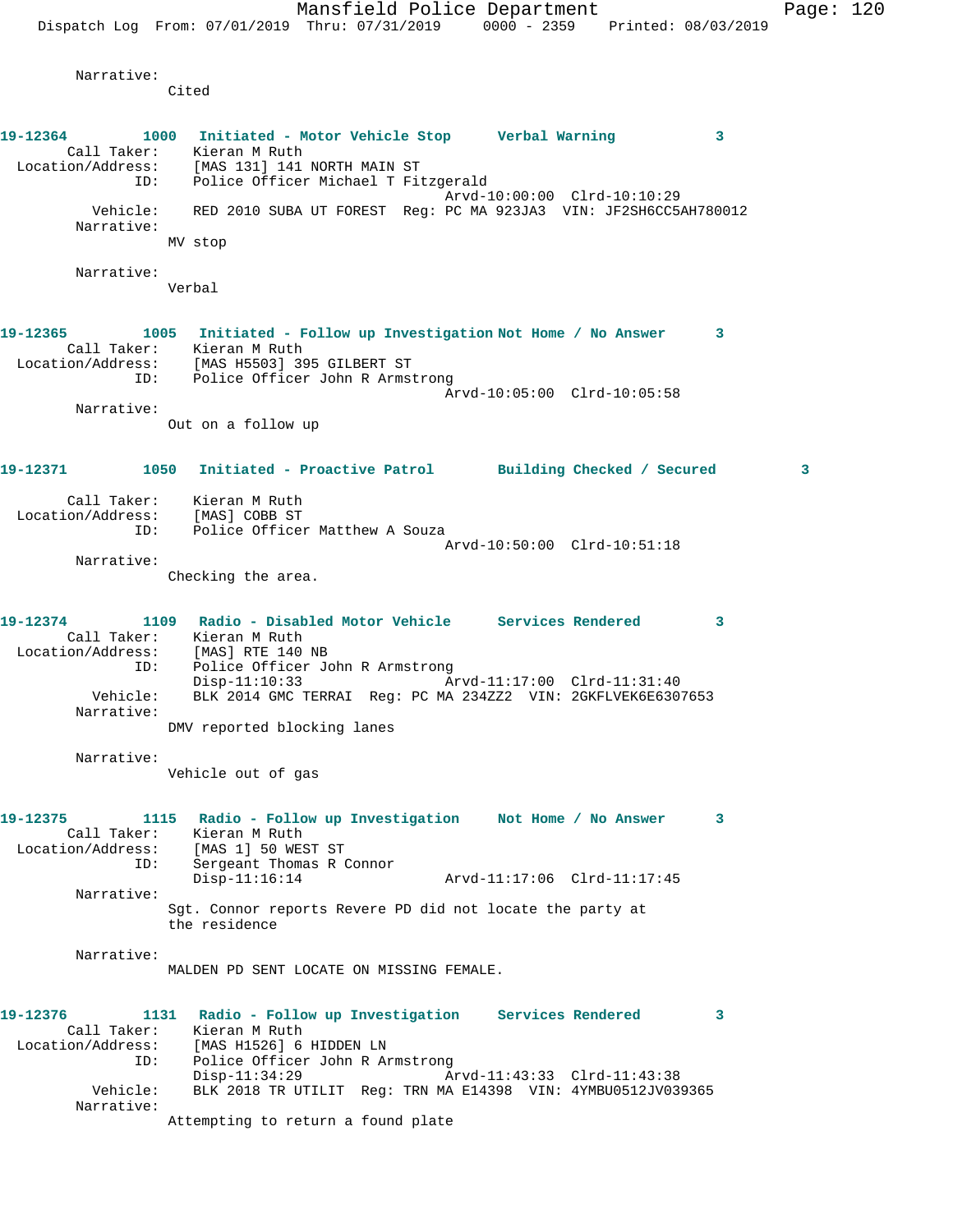Mansfield Police Department Page: 121 Dispatch Log From: 07/01/2019 Thru: 07/31/2019 0000 - 2359 Printed: 08/03/2019 Narrative: Plate left on the trailer **19-12377 1154 Initiated - Proactive Patrol Building Checked / Secured 3** Call Taker: Kieran M Ruth Location/Address: [MAS 840] 280 SCHOOL ST ID: Police Officer John R Armstrong Arvd-11:54:00 Clrd-12:00:41 Narrative: Checking the area. **19-12378 1208 Initiated - Motor Vehicle Stop Citation / Warning Issued 3**  Call Taker: Kieran M Ruth Location/Address: [MAS] 411 NORTH MAIN ST @ 1 OAKLAND ST ID: Police Officer Michael T Fitzgerald Arvd-12:08:00 Clrd-12:12:00 Vehicle: BLU 2003 FORD RANGER Reg: PC MA 8GE349 VIN: 1FTZR45E03TA20728 Narrative: MV stop Narrative: Cited **19-12381 1220 Phone - Assist Fire Department Referred to Other Agency 3**  Call Taker: Kieran M Ruth Location/Address: [MAS 825] 25 COBB ST Apt. #L222 ID: Police Officer Michael T Fitzgerald Disp-12:22:43 Arvd-12:24:28 Clrd-12:42:45 Narrative: Out to assist MFD Narrative: MFD transporting to Norwood **19-12384 1300 Initiated - Motor Vehicle Stop Citation / Warning Issued 3**  Call Taker: Kieran M Ruth Location/Address: [MAS] 449 NORTH MAIN ST @ 5 FULLER PL ID: Police Officer Michael T Fitzgerald Arvd-13:00:00 Clrd-13:11:30 Vehicle: GRY 2008 LINC MKZ Reg: PC MA 6CV987 VIN: 3LNHM26T08R634310 Narrative: MV stop **19-12385 1305 Walk-In - Identity Theft Incident Report 1**  Call Taker: Support Staff Matthew Todesco Location/Address: [MAS H2897] 4 NECCO RD ID: Police Officer Michael T Fitzgerald Arvd-13:21:57 Clrd-13:28:48 Narrative: RP into the station to report an ID theft. Refer To Incident: 19MAS-570-OF **19-12386 1313 911 - Assist Fire Department Referred to Other Agency 3**  Call Taker: MEGHAN MILLS Location/Address: [MAS H5938] 172 OLD ELM ST ID: Police Officer John R Armstrong Disp-13:17:39 Arvd-13:21:01 Clrd-13:42:25 Narrative: MFD FOR THE FALL **19-12391 1444 Phone - Assault - Othr.Public Serv. Incident Report 1**  Call Taker: Support Staff Matthew Todesco Location/Address: [MAS 219] 12 GILES PL ID: Police Officer John R Armstrong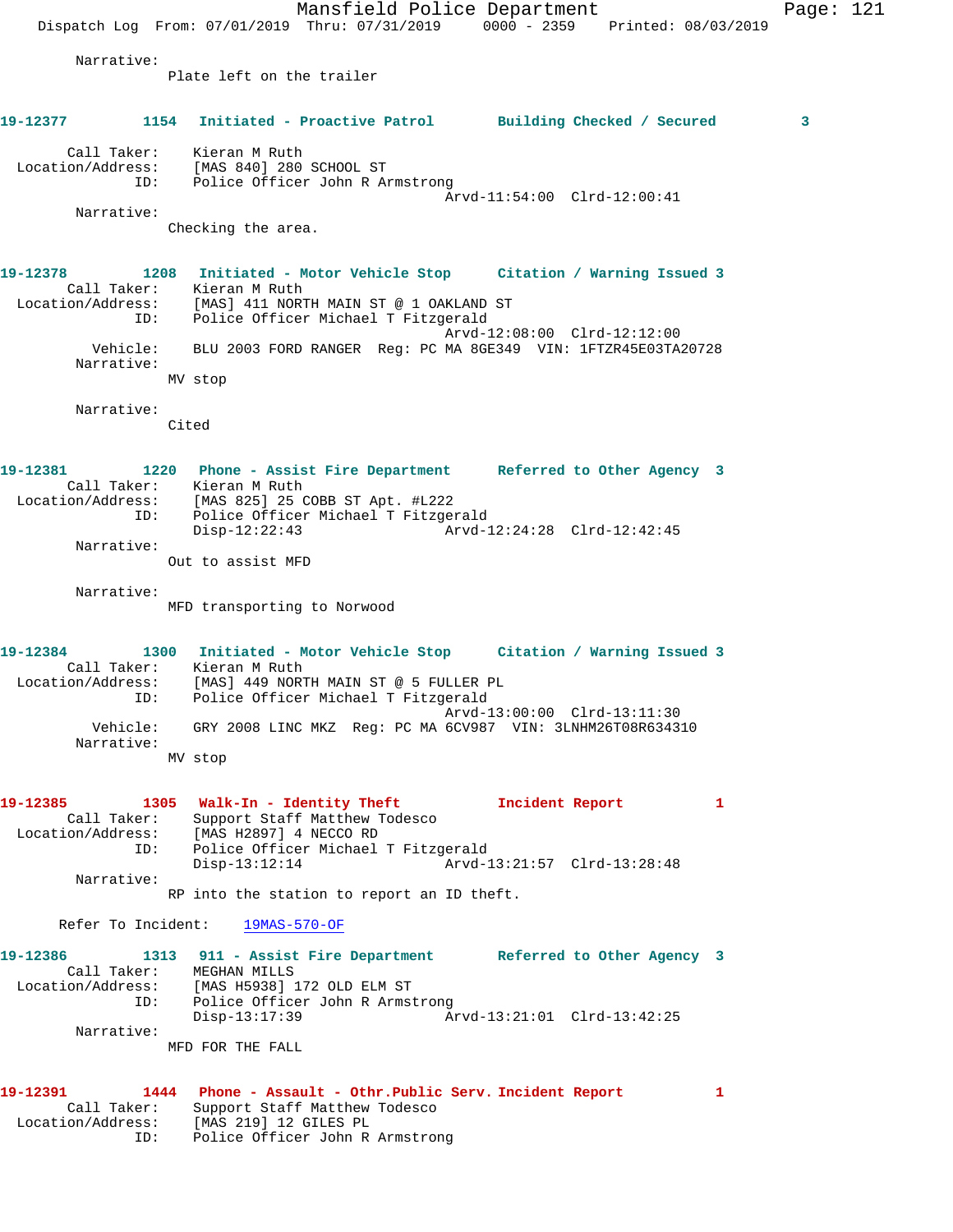Mansfield Police Department Page: 122 Dispatch Log From: 07/01/2019 Thru: 07/31/2019 0000 - 2359 Printed: 08/03/2019 Disp-14:46:51 Arvd-14:52:54 Clrd-15:06:19 Narrative: Rp report one of his letter carriers was pushed by the homeowner of 39 Church St. Narrative: No charges to be filed just documentation Refer To Incident: 19MAS-571-OF **19-12393 1457 911 - Motor Veh Acc - No Injury Accident Report 1**  Call Taker: DAVID SULLIVAN Location/Address: [MAS] 575 WEST ST @ 260 FORBES BLVD ID: Police Officer Matthew A Souza<br>Disp-14:58:57 Disp-14:58:57 Arvd-15:02:30 Clrd-15:30:21 ID: Police Officer David W Kinahan Disp-14:59:04 Arvd-15:06:15 Clrd-15:35:08<br>ID: Police Officer John R Armstrong ID: Police Officer John R Armstrong Disp-15:06:29 Arvd-15:06:32 Clrd-15:10:07 Vehicle: GRY 2013 TOYT TUNDRA Reg: PC MA 85CX49 VIN: 5TFUM5F12DX046574 Vehicle: SIL 2008 HOND 2D CIVIC LX Reg: PC NH 4327365 VIN: 2HGFG12668H526526 Narrative: 2 CAR MVA NO REPPORTED INJURY. Refer To Accident: 19MAS-253-AC **19-12397 1527 911 - Assist Fire Department Referred to Other Agency 3**  Call Taker: MEGHAN MILLS<br>Location/Address: [MAS 411] 60 [MAS 411] 60 FORBES BLVD ID: Police Officer John R Armstrong Disp-15:29:25 Clrd-15:30:04 ID: Police Officer Matthew A Souza Disp-15:30:33 Arvd-15:34:01 Clrd-15:47:09 ID: Police Officer John R Armstrong<br>Disp-15:30:41 Ar Disp-15:30:41 Arvd-15:42:05 Clrd-15:47:09 Narrative: MFD FOR INTOXICATED PERSON **19-12398 1528 Phone - Well Being Check Unfounded/Unverifed 3**  Call Taker: Kieran M Ruth Location/Address: [MAS 2] SEAN DR ess: [MAS 2] SEAN DR<br>ID: Police Officer John R Armstrong Disp-15:30:04 Clrd-15:30:41 ID: Police Officer Michael T Fitzgerald Disp-15:42:12 Arvd-15:43:51 Clrd-15:47:37 Narrative: Well being check on a child who's mother crossed the street vehicles to lock up brakes Narrative: No one walking in the area **19-12401 1655 Initiated - Follow up Investigation Not Home / No Answer 3**  Call Taker: Kieran M Ruth Location/Address: [MAS H2289] 39 MARSHALL AVE ID: Police Officer Joshua S Ellender Arvd-16:55:00 Clrd-16:58:32 Narrative: Out to advise a party about a summons **19-12402 1700 Initiated - Selective Enforcement/RADAR Citation / Warning Issued 3**  Call Taker: Kieran M Ruth Location/Address: [MAS] 436 SOUTH MAIN ST @ 3 MICHAEL LN ID: Police Officer Joshua S Ellender Arvd-17:00:00 Clrd-17:44:44 Vehicle: WHI 2017 TOYT COROLL Reg: PC MA 8GLL60 VIN: 2T1BURHE6HC766110 Narrative: Traffic enforcement in the area.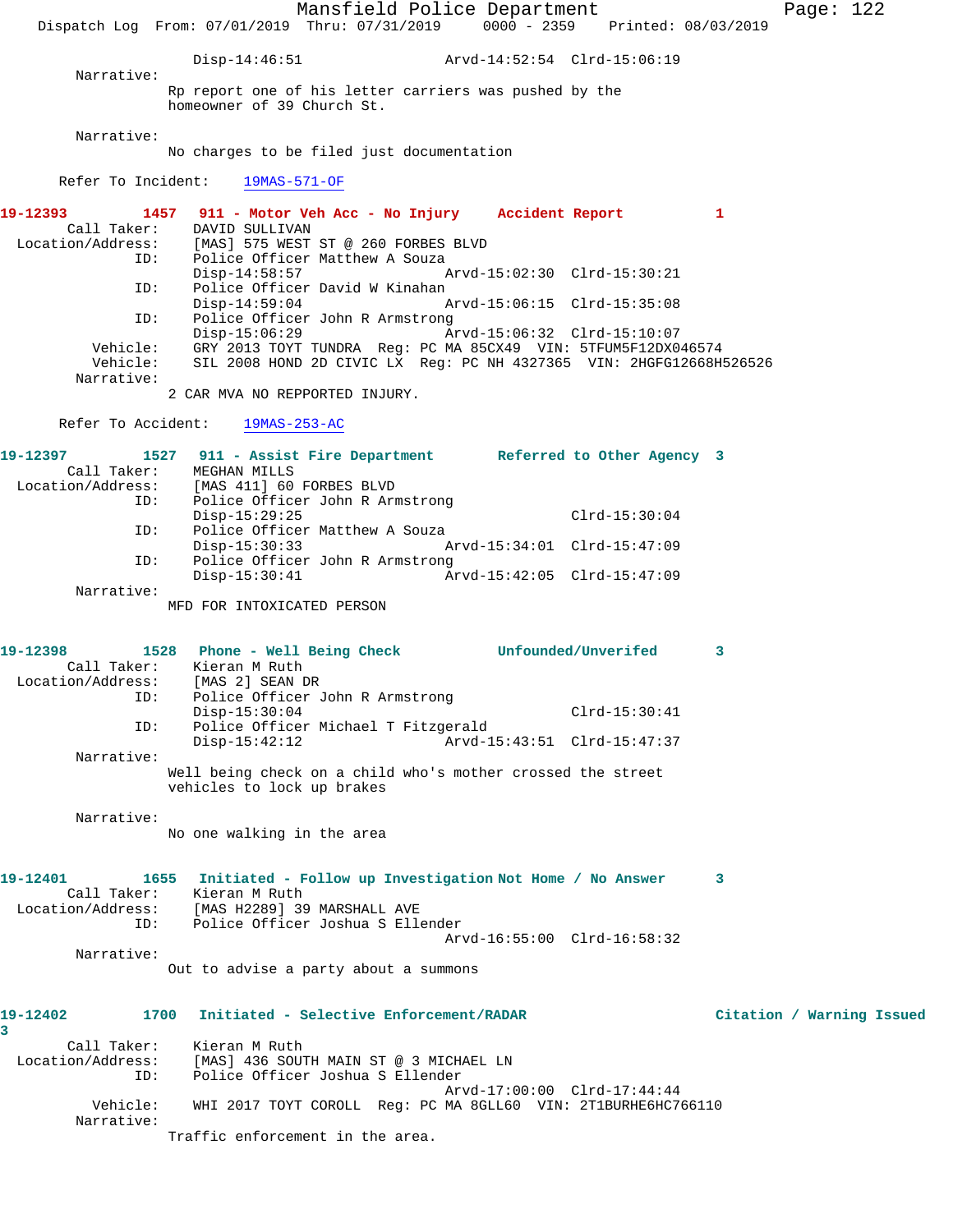Narrative:

1 citation

**19-12405 1724 Phone - Motor Veh Acc - No Injury Accident Report 1**  Call Taker: Kieran M Ruth Location/Address: [MAS] 200 RTE 140 SB @ 90 NORFOLK ST ID: Police Officer William C Trudell Disp-17:25:19 Arvd-17:31:34 Clrd-18:06:13 ID: Police Officer Nicole P Newport<br>Disp-17:25:24 Am Disp-17:25:24 Arvd-17:28:28 Clrd-18:06:13 Vehicle: GRY 2015 HYUN SANTAF Reg: PC MA 9AL684 VIN: 5XYZUDLB2FG276411 Vehicle: BLK 2004 FORD RANGER Reg: PC MA 3CE779 VIN: 1FTZR15E74PB06143 Narrative: Out for a minor MVA Narrative: Cited for following too close Refer To Accident: 19MAS-254-AC **19-12408 1746 Walk-In - Follow up Investigation Services Rendered 3**  Call Taker: Support Staff Katherine Gillis Location/Address: [MAS H5917] 1 OAKLAND ST Apt. #1 Narrative: RP would like to speak with Ofc. Pepicelli in regards to an incident that occurred previous this week. Narrative: Ofc. Pepicelli spoke to the RP who was satisfied, clear **19-12407 1747 Radio - Follow up Investigation Service of Court Papers 3**  Call Taker: Kieran M Ruth Location/Address: [MAS H2289] 39 MARSHALL AVE Narrative: Out for a follow up Narrative: Citation given to the parties mother **19-12409 1817 Walk-In - Lockouts Services Rendered 3**  Call Taker: Support Staff Katherine Gillis Location/Address: [MAS H4160] 19 RIVERSIDE DR ID: Police Officer William C Trudell Disp-18:23:52 Clrd-18:24:52<br>ID: Police Officer Joshua S Ellender Clrd-18:24:52 Police Officer Joshua S Ellender<br>Disp-18:24:48 Arw Arvd-18:30:06 Clrd-18:35:53 Narrative: RP locking herself of her residences requesting assistance. Narrative: Gained access **19-12414 1859 Initiated - Selective Enforcement/RADAR Citation / Warning Issued 3**  Call Taker: NICHOLAS GOYETTE Location/Address: [MAS] HOPE ST ID: Police Officer David J Pepicelli Arvd-18:59:00 Clrd-19:59:22 Vehicle: BLU 2003 TOYT UT HIGHLA Reg: PAS MA NEBT90 VIN: JTEGF21A730083023 Vehicle: BLK 2012 GMC SIERRA Reg: PC MA 2JCB81 VIN: 1GTR2VE78CZ323409 Narrative: Traffic enforcement in the area. Narrative:

Out with MA NEBT90. RO cited for speed at Church @ Hope

Narrative: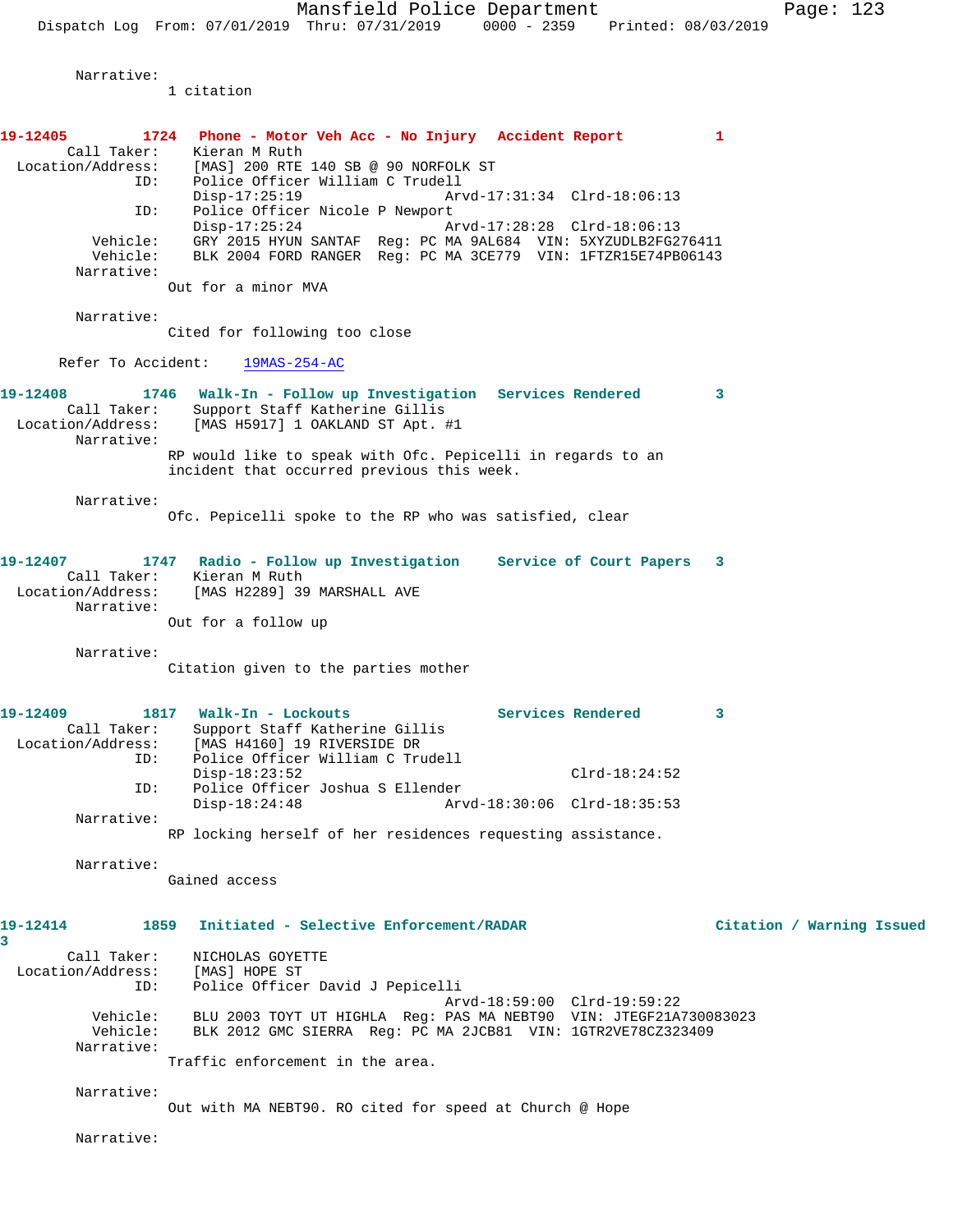Mansfield Police Department Page: 124 Dispatch Log From: 07/01/2019 Thru: 07/31/2019 0000 - 2359 Printed: 08/03/2019 Out with 2JBC81. RO cited for speed. Clear, highest speed of 44 and average of 34 **19-12416 2001 Initiated - Follow up Investigation Services Rendered 3**  Call Taker: NICHOLAS GOYETTE Location/Address: [MAS] 732 NORTH MAIN ST ID: Detective Anthony R Lattanzio Arvd-20:01:00 Clrd-23:24:31 Narrative: Out with a follow up **19-12417 2009 Initiated - Well Being Check Spoken To 3**  Call Taker: NICHOLAS GOYETTE Location/Address: [MAS] 1 NORTH MAIN ST ID: Sergeant Jeffrey G Bombard Arvd-20:09:00 Clrd-20:26:01 ID: Police Officer William C Trudell Disp-20:10:03 Arvd-20:13:18 Clrd-20:26:03<br>ID: Police Officer Joshua S Ellender Police Officer Joshua S Ellender<br>Disp-20:10:11 Ar Disp-20:10:11 Arvd-20:11:29 Clrd-20:22:14 Narrative: Sgt. Bombard received a direct report of a b/m party 'speaking all sorts of gibberish' near the gazebo and would like a well being on check. Ofc. Ellender and Ofc. Trudell en route. Narrative: Units clear, Ofc. Ellender reports the party was fixing his moped and was advised of the complaint. The reason for the well being check was his aggravation towards his moped needing repairs. **19-12422 2029 Initiated - Proactive Patrol Building Checked / Secured 3** Call Taker: NICHOLAS GOYETTE Location/Address: [MAS 840] 280 SCHOOL ST ID: Police Officer William C Trudell Arvd-20:29:00 Clrd-21:00:52 Narrative: Checking the area. **19-12423 2059 Initiated - Proactive Patrol Building Checked / Secured 3** Call Taker: NICHOLAS GOYETTE Location/Address: [MAS 139] 265 FRUIT ST ID: Police Officer David J Pepicelli Arvd-20:59:00 Clrd-21:03:36 Narrative: Checking the area. **19-12424 2103 Initiated - Proactive Patrol Building Checked / Secured 3** Call Taker: NICHOLAS GOYETTE Location/Address: [MAS 895] 175 FRUIT ST ID: Police Officer David J Pepicelli Arvd-21:03:00 Clrd-21:10:26 Narrative: Checking the area. **19-12425 2116 Initiated - Proactive Patrol Building Checked / Secured 3** Call Taker: NICHOLAS GOYETTE Location/Address: [MAS 1002] 250 EAST ST ID: Police Officer David J Pepicelli Arvd-21:16:00 Clrd-21:31:52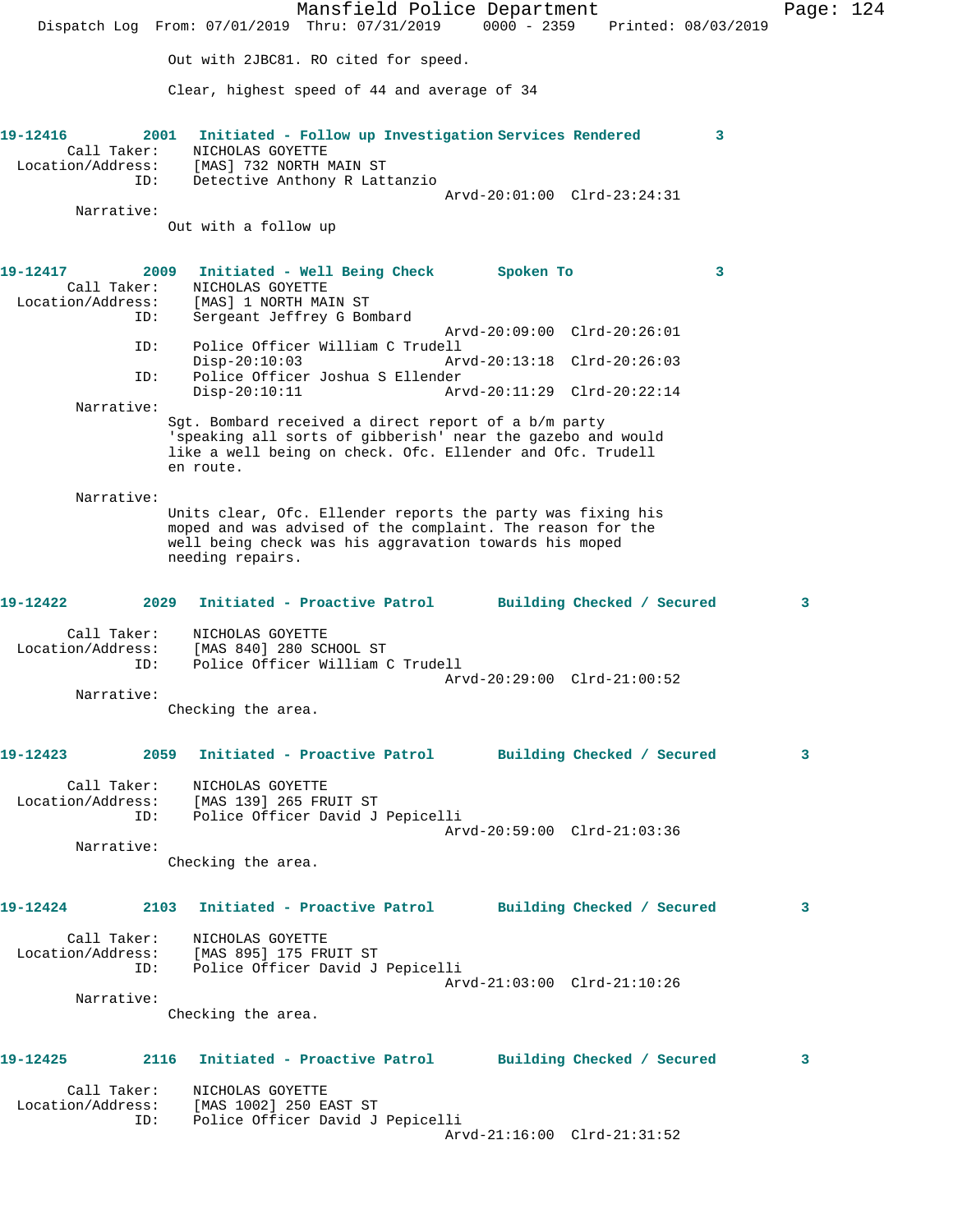Mansfield Police Department Page: 125 Dispatch Log From:  $07/01/2019$  Thru:  $07/31/2019$  0000 - 2359 Printed: 08/03/2019 Narrative: Checking the area. **19-12427 2134 Initiated - Proactive Patrol Building Checked / Secured 3** Call Taker: NICHOLAS GOYETTE Location/Address: [MAS 202] 16 OLD COLONY WAY ID: Police Officer David J Pepicelli Arvd-21:34:00 Clrd-21:35:04 Narrative: Checking the area, all quiet **19-12428 2139 Initiated - Proactive Patrol Building Checked / Secured 3** Call Taker: NICHOLAS GOYETTE Location/Address: [MAS] 660 EAST ST @ 25 FRANKLIN ST ID: Police Officer David J Pepicelli Arvd-21:39:00 Clrd-21:49:55 Narrative: Checking the area. **19-12429 2151 Initiated - Proactive Patrol Building Checked / Secured 3** Call Taker: NICHOLAS GOYETTE Location/Address: [MAS 1016] 4 ERICK RD ID: Police Officer David J Pepicelli Arvd-21:51:00 Clrd-22:11:31 Narrative: Checking the area. **19-12432 2221 Initiated - Proactive Patrol Building Checked / Secured 3** Call Taker: NICHOLAS GOYETTE Location/Address: [MAS 927] 50 PLYMOUTH ST ID: Police Officer William C Trudell Arvd-22:21:00 Clrd-22:24:17 Narrative: Checking the area. **For Date: 07/12/2019 - Friday 19-12437 0125 Initiated - Proactive Patrol Building Checked / Secured 3**

 Call Taker: NICHOLAS GOYETTE Location/Address: [MAS 907E] 390 WEST ST ID: Police Officer Meghan Birnie Arvd-01:25:00 Clrd-01:31:12 Narrative:

Checking the area.

| 19-12438                         | 0127 | Initiated - Proactive Patrol              |                             | Building Checked / Secured |  |
|----------------------------------|------|-------------------------------------------|-----------------------------|----------------------------|--|
| Call Taker:<br>Location/Address: |      | NICHOLAS GOYETTE<br>[MAS 1016] 4 ERICK RD |                             |                            |  |
|                                  | ID:  | Patrolman David Schepis                   |                             |                            |  |
|                                  |      |                                           | Arvd-01:27:00 Clrd-01:35:04 |                            |  |
| Narrative:                       |      |                                           |                             |                            |  |
|                                  |      | Checking the area.                        |                             |                            |  |

## **19-12440 0137 Initiated - Proactive Patrol Building Checked / Secured 3**

 Call Taker: NICHOLAS GOYETTE Location/Address: [MAS 411] 60 FORBES BLVD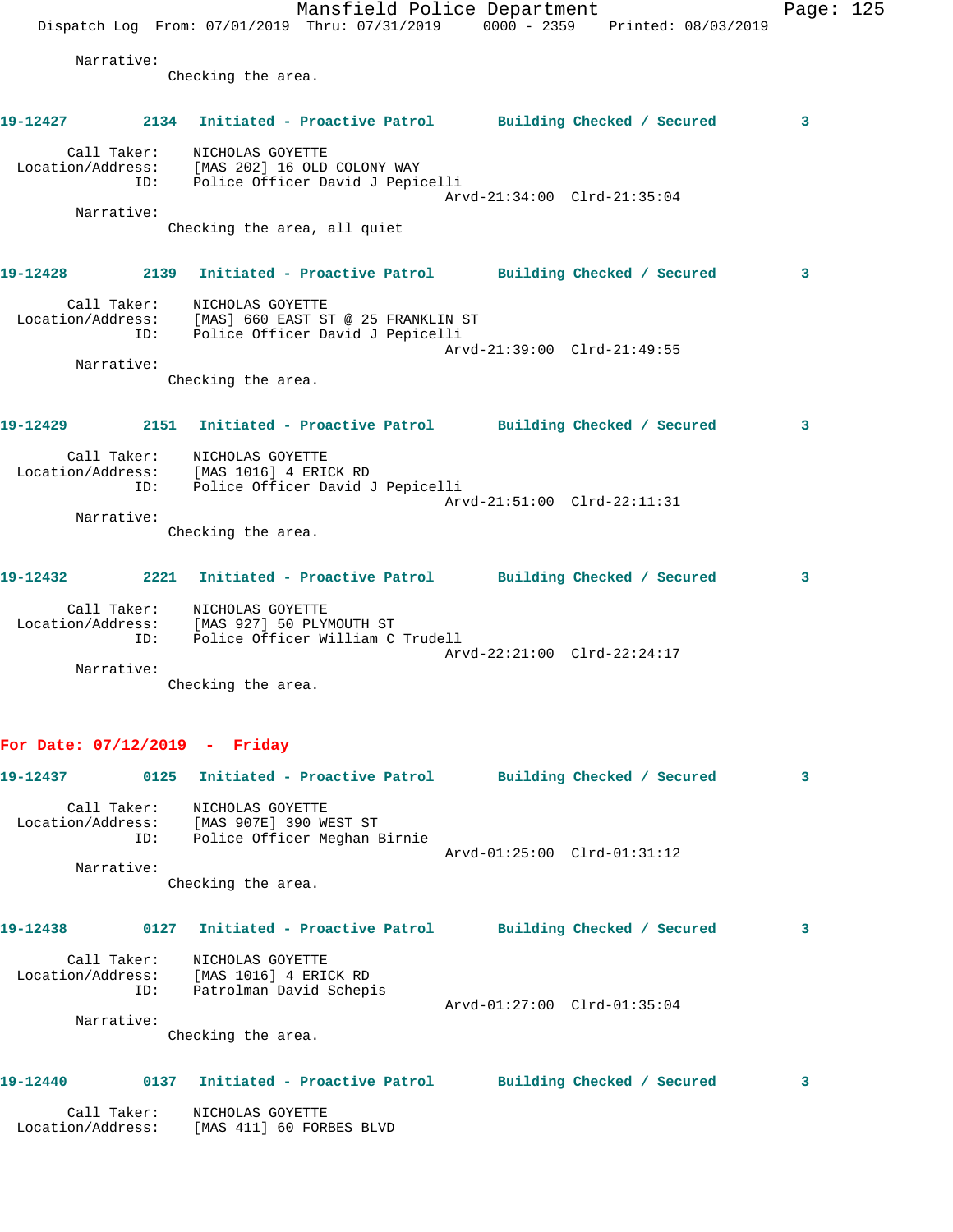Mansfield Police Department Fage: 126 Dispatch Log From: 07/01/2019 Thru: 07/31/2019 0000 - 2359 Printed: 08/03/2019 ID: Police Officer Meghan Birnie Arvd-01:37:00 Clrd-01:39:42 Narrative: Checking the area. **19-12441 0138 Phone - Alarm - Burglar False / Accidental Alarm 1**  Call Taker: NICHOLAS GOYETTE Location/Address: [MAS 9A] 55 CABOT BLVD ID: Police Officer Meghan Birnie Disp-01:39:49 Arvd-01:44:20 Clrd-01:52:21 ID: Sergeant Lawrence G Crosman<br>Disp-01:39:54 Disp-01:39:54 Arvd-01:44:18 Clrd-01:52:19 Narrative: Alarm company reporting a commercial burglary alarm. Zone: group 1 west/center off the plan door. Narrative: Clear, all checks secure **19-12448 0159 Initiated - Proactive Patrol Building Checked / Secured 3** Call Taker: NICHOLAS GOYETTE Location/Address: [MAS 417] 9 FRANCIS AVE ID: Patrolman David Schepis Arvd-01:59:00 Clrd-02:03:56 Narrative: Checking the area. **19-12449 0209 Initiated - Proactive Patrol Building Checked / Secured 3** Call Taker: Sergeant Lawrence G Crosman Location: [MAS] COPELAND DRIVE BUSINESSES ID: Sergeant Lawrence G Crosman Arvd-02:12:39 Clrd-02:22:36 Narrative: Checking the area. **19-12450 0215 Initiated - Proactive Patrol Building Checked / Secured 3** Call Taker: NICHOLAS GOYETTE Location/Address: [MAS 253] 330 PRATT ST Apt. #A ID: Patrolman David Schepis Arvd-02:15:00 Clrd-02:17:34 Narrative: Checking the area. **19-12451 0243 Initiated - Proactive Patrol Building Checked / Secured 3** Call Taker: NICHOLAS GOYETTE Location/Address: [MAS 840] 280 SCHOOL ST ID: Police Officer Meghan Birnie Arvd-02:43:00 Clrd-02:57:18 Narrative: Checking the area. **19-12452 0255 Initiated - Proactive Patrol Building Checked / Secured 3** Call Taker: NICHOLAS GOYETTE Location/Address: [MAS 37] 670 EAST ST ID: Patrolman David Schepis Arvd-02:55:00 Clrd-02:57:22 Narrative: Checking the area. **19-12454 0306 Initiated - Building Check Building Checked / Secured 3**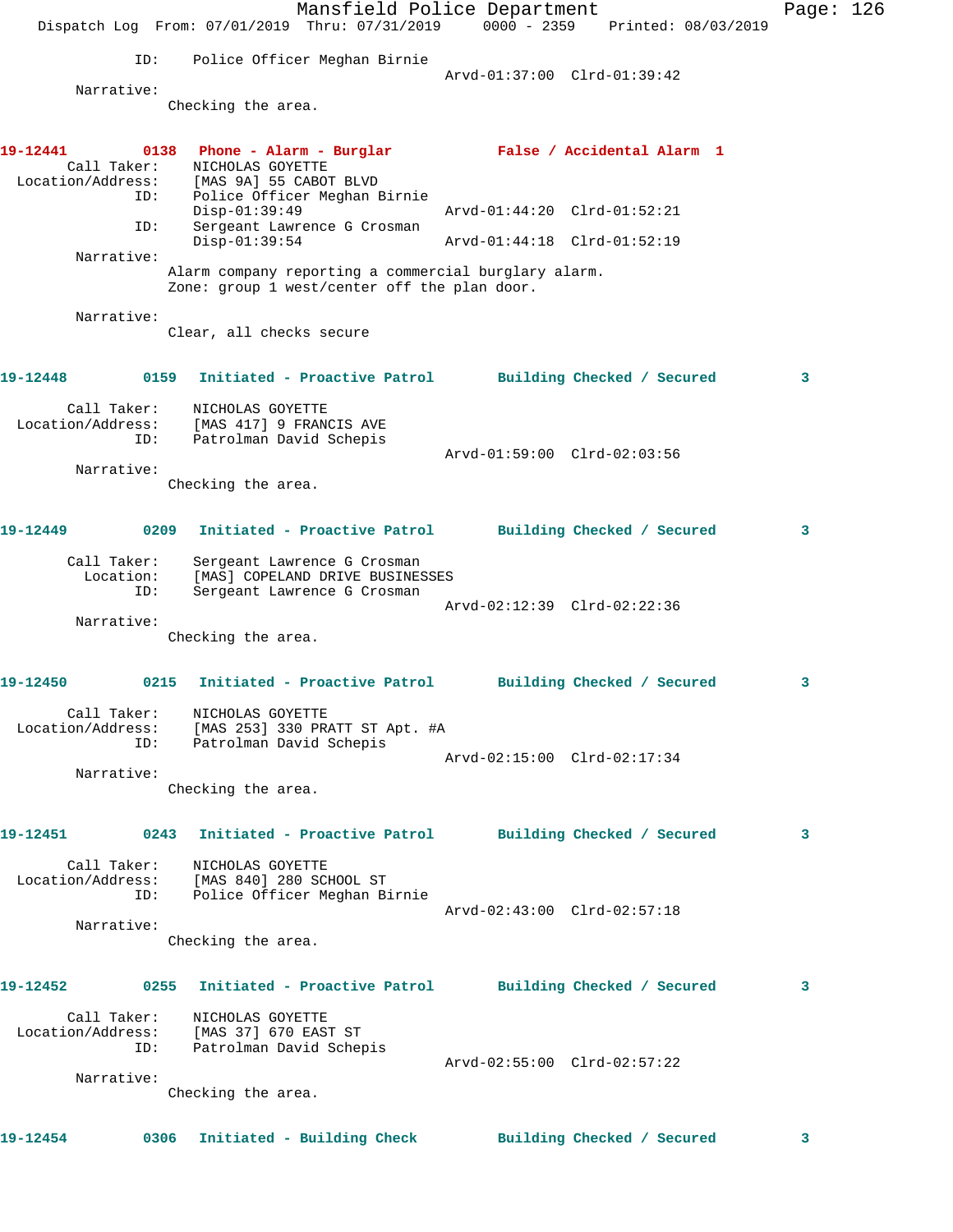Mansfield Police Department Page: 127 Dispatch Log From: 07/01/2019 Thru: 07/31/2019 0000 - 2359 Printed: 08/03/2019 Call Taker: PATRICK FEENEY Location/Address: [MAS 65] 30 CHAUNCY ST ID: Patrolman David Schepis Arvd-03:06:00 Clrd-03:11:49 **19-12456 0311 Initiated - Proactive Patrol Building Checked / Secured 3** Call Taker: NICHOLAS GOYETTE Location/Address: [MAS 255] 377 CHAUNCY ST ID: Police Officer Meghan Birnie Arvd-03:11:00 Clrd-03:13:41 Narrative: Checking the area. **19-12457 0314 Initiated - Proactive Patrol Building Checked / Secured 3** Call Taker: NICHOLAS GOYETTE Location/Address: [MAS 1002] 250 EAST ST ID: Patrolman David Schepis Arvd-03:14:00 Clrd-03:20:30 Narrative: Checking the area. **19-12458 0321 Initiated - Proactive Patrol Building Checked / Secured 3** Call Taker: NICHOLAS GOYETTE Location/Address: [MAS 987A] 125 HIGH ST Apt. #1-4 ID: Sergeant Lawrence G Crosman Arvd-03:21:00 Clrd-03:25:23 Narrative: Checking the area. **19-12460 0409 Phone - Assist Citizen - P S A Services Rendered 3**  Call Taker: NICHOLAS GOYETTE Location/Address: [MAS 411] 60 FORBES BLVD ID: Police Officer Meghan Birnie Disp-04:10:11 Arvd-04:15:50 Clrd-04:21:09 Vehicle: BRO 2003 GMC UT ENVOY Reg: PC MA 4HR758 VIN: 1GKDT13S932126446 Narrative: Out to assist with a possible dmv needing a jump Narrative: Clear, party on his way **19-12462 0607 Initiated - Selective Enforcement/RADAR Services Rendered 3**  Call Taker: NICHOLAS GOYETTE Location/Address: [MAS] RESERVOIR ST ID: Police Officer Meghan Birnie Arvd-06:07:00 Clrd-06:35:59 Narrative: Traffic enforcement in the area. Narrative: No violations observed. **19-12463 0628 Initiated - Selective Enforcement/RADAR Services Rendered 3**  Call Taker: NICHOLAS GOYETTE Location/Address: [MAS] ESSEX ST ID: Patrolman David Schepis Arvd-06:28:00 Clrd-07:00:33 Narrative: Traffic enforcement in the area.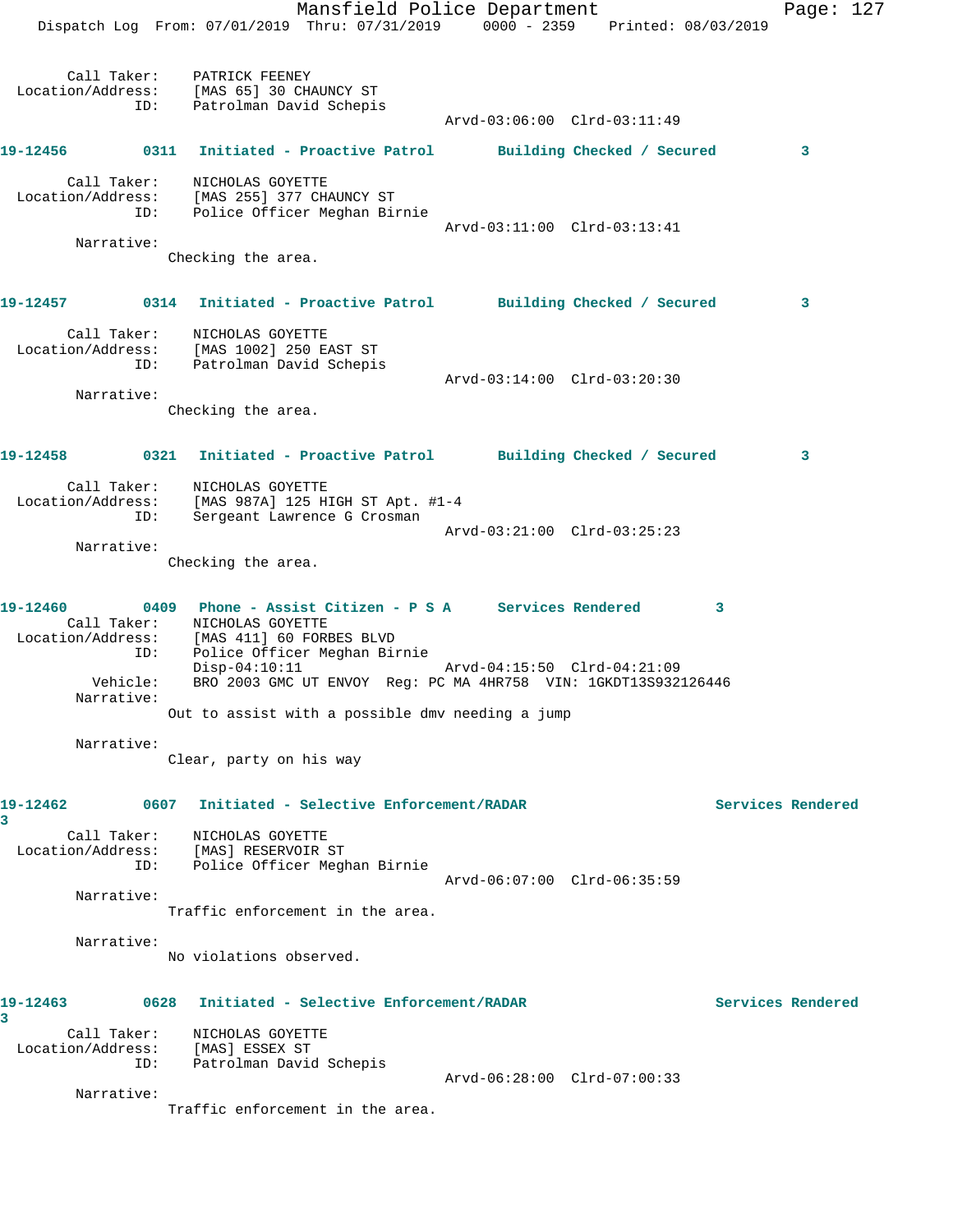Mansfield Police Department Page: 128 Dispatch Log From:  $07/01/2019$  Thru:  $07/31/2019$  0000 - 2359 Printed: 08/03/2019 Narrative: no violations **19-12468 0809 Walk-In - Assist Citizen - P S A Spoken To 3**  Call Taker: Kieran M Ruth Location/Address: ID: Police Officer John R Armstrong Disp-08:12:28 Arvd-08:12:33 Clrd-08:15:23 Narrative: **19-12471 0919 Initiated - Selective Enforcement/RADAR Citation / Warning Issued 3**  Call Taker: Kieran M Ruth Location/Address: [MAS] 562 MAPLE ST @ 3 JENNIFER DR ID: Police Officer Matthew A Souza Arvd-09:19:00 Clrd-10:01:56 Vehicle: BLK 2015 INFI QX60 Reg: PC MA 23DR82 VIN: 5N1AL0MM8FC524928 Narrative: Traffic enforcement in the area. Narrative: Cited for speed **19-12475 0955 Initiated - Proactive Patrol Building Checked / Secured 3** Call Taker: Kieran M Ruth Location/Address: [MAS 840] 280 SCHOOL ST ID: Police Officer John R Armstrong Arvd-09:55:00 Clrd-09:59:29 Narrative: Checking the area. **19-12476 1013 Initiated - Proactive Patrol Building Checked / Secured 3** Call Taker: Sergeant Lawrence G Crosman Location: [MAS] MBTA PARKING LOTS ID: Sergeant Lawrence G Crosman Arvd-10:15:31 Clrd-10:28:54 Narrative: Checking the area. **19-12477 1013 911 - Suspicious Actv / Persn / Veh Incident Report 2**  Call Taker: DAVID SULLIVAN Location/Address: [MAS 64B] 9 HAMPSHIRE ST ID: Police Officer John R Armstrong Disp-10:18:25 Arvd-10:22:24 Clrd-10:57:28 Vehicle: GRY 2018 HYUN Reg: PAV VA UTS7433 VIN: 5NPD84LF7JH296737 Narrative: R/P REPORTING A W/M, 5-08, 160, SHORT BLK HAIR. WAS OPER A GRAY HYUNDAI MA REG. VEH AND PARTY HAVE LEFT AREA AT THIS TIME. Refer To Incident: 19MAS-573-OF **19-12478 1033 Initiated - School Officer Activity Incident Report 3**  Call Taker: Kieran M Ruth Location/Address: [MAS H545] 53 EDDY ST ID: Detective Kenneth E Wright Arvd-10:33:00 Clrd-10:49:58 ID: Detective Derek M McCune<br>Disp-10:34:39 Disp-10:34:39 Arvd-10:34:42 Clrd-10:49:58 Narrative: Out to speak with a student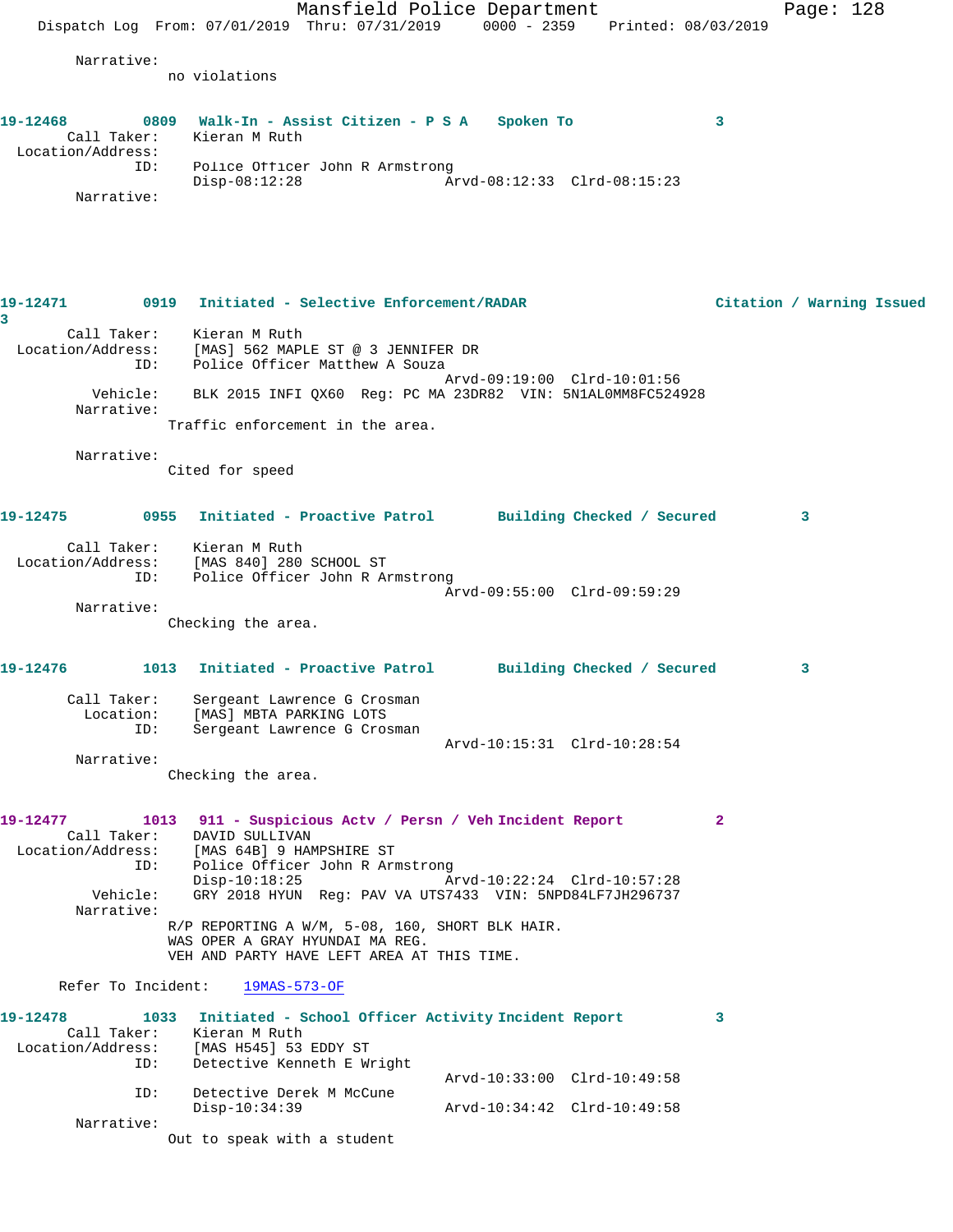|                                                                      | Mansfield Police Department<br>Page: 129<br>Dispatch Log From: 07/01/2019 Thru: 07/31/2019 0000 - 2359 Printed: 08/03/2019                                                                                                                                                                                                           |
|----------------------------------------------------------------------|--------------------------------------------------------------------------------------------------------------------------------------------------------------------------------------------------------------------------------------------------------------------------------------------------------------------------------------|
| Narrative:                                                           | Student spoken to                                                                                                                                                                                                                                                                                                                    |
| Refer To Incident:                                                   | 19MAS-574-OF                                                                                                                                                                                                                                                                                                                         |
| 19-12481<br>Location/Address:<br>ID:                                 | 1112 Initiated - Follow up Investigation Assisted Party<br>3<br>Call Taker: Kieran M Ruth<br>[MAS 153] 50 WEST ST<br>Police Officer John R Armstrong<br>Arvd-11:12:00 Clrd-12:15:24                                                                                                                                                  |
| Narrative:                                                           | In for a follow up                                                                                                                                                                                                                                                                                                                   |
| 19-12482<br>1131<br>ID:                                              | Initiated - SPEED SIGNS DEPLOYED Services Rendered<br>$\mathbf{2}$<br>Call Taker: Police Officer David W Kinahan<br>Vicinity of: [MAS H2667] 59 SCHOOL ST<br>Police Officer David W Kinahan<br>Arvd-11:36:41 Clrd-11:48:43                                                                                                           |
| Narrative:                                                           | Officer Kinahan Deploying Speed Signs to the area of 59<br>School St.                                                                                                                                                                                                                                                                |
| 19-12483<br>Call<br>$\mathbf{2}^{\circ}$<br>Location/Address:<br>ID: | Confirmed misdial/Accdntl<br>1142 Phone - 911 Hang-ups & Verifications<br>Call Taker: Kieran M Ruth<br>[MAS 219] 12 GILES PL<br>Sergeant Lawrence G Crosman<br>Arvd-11:53:10 Clrd-11:57:00<br>$Disp-11:45:38$                                                                                                                        |
| Narrative:                                                           | Out for an open 911 call. No issues reported on call back                                                                                                                                                                                                                                                                            |
| Narrative:                                                           | Confirmed accidental                                                                                                                                                                                                                                                                                                                 |
| 19-12484<br>Call Taker:<br>Location/Address:<br>ID:                  | Unfounded/Unverifed<br>1208 Walk-In - Animal Complaints<br>3<br>Support Staff Matthew Todesco<br>[MAS] BRANCH ST<br>animal control Jeffrey S Collins<br>$Disp-12:10:46$                                                                                                                                                              |
| Narrative:                                                           | RP reports a small dog walking in the direction of South<br>Main St.                                                                                                                                                                                                                                                                 |
| Vehicle:<br>Narrative:                                               | 19-12487 1319 Phone - Parking Violations Citation / Warning Issued 3<br>Call Taker: Kieran M Ruth<br>Location/Address: [MAS H1071] 42 SOUTH MAIN ST<br>ID: Animal Control Steven Simonds<br>Disp-13:20:32<br>Arvd-13:29:36 Clrd-13:31:45<br>BLK 2013 TOYT CAMRYS Reg: PC MA 181YC7 VIN: 4T4BF1FK7DR331406<br>Out for a parking issue |
| Narrative:                                                           | Vehicle ticketed                                                                                                                                                                                                                                                                                                                     |
| 19-12488<br>Vehicle:                                                 | 1331 Initiated - Parking Violations Citation / Warning Issued 3<br>Call Taker: Kieran M Ruth<br>Vicinity of: [MAS 202] 16 OLD COLONY WAY<br>ID: Animal Control Steven Simonds<br>Arvd-13:31:00 Clrd-13:33:36<br>WHI 2016 MERZ E400A Req: PAV MA WJD VIN: WDDKK6FF8GF327907                                                           |
| Narrative:                                                           | Parking violation                                                                                                                                                                                                                                                                                                                    |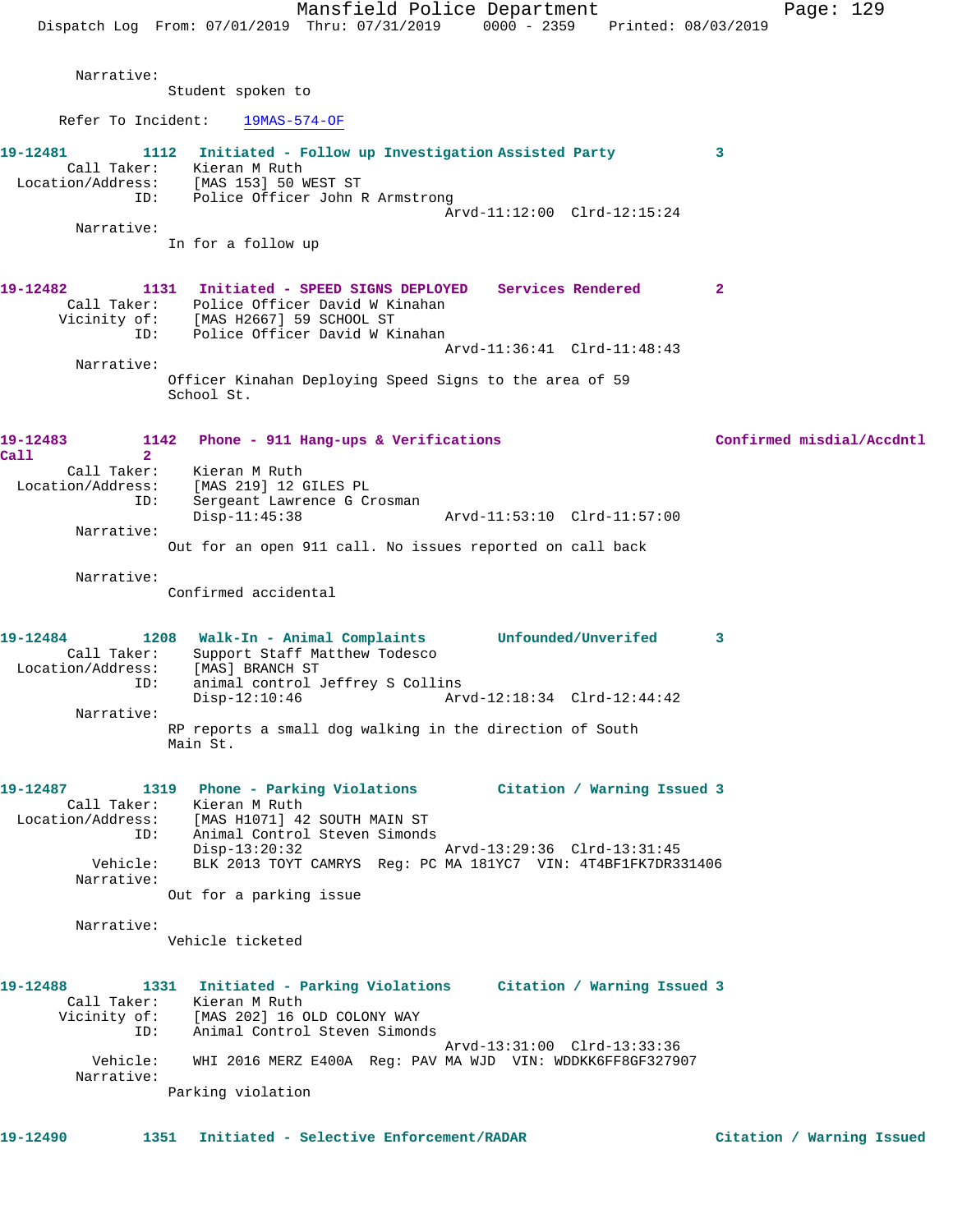Mansfield Police Department Page: 130 Dispatch Log From: 07/01/2019 Thru: 07/31/2019 0000 - 2359 Printed: 08/03/2019 **3**  Call Taker: Kieran M Ruth Location/Address: [MAS] 150 OAKLAND ST ID: Police Officer Matthew A Souza Arvd-13:51:00 Clrd-14:38:53 Vehicle: BRO 2005 TOYT CAMRY Reg: PC MA 8KS136 VIN: JTDBE32K553009017 Narrative: Traffic enforcement in the area. Narrative: MA/8KS136, cited for speed **19-12494 1405 Phone - Assist Fire Department Referred to Other Agency 3**  Call Taker: Kieran M Ruth Location/Address: [MAS 10] 885 S MAIN ST ID: Police Officer John R Armstrong Disp-14:05:57 Arvd-14:10:55 Clrd-14:20:43 Narrative: Assisting MFD with an alarm **19-12498 1442 Initiated - Motor Vehicle Stop Verbal Warning 3**  Call Taker: Kieran M Ruth Location/Address: [MAS] 449 NORTH MAIN ST @ 5 FULLER PL ID: Police Officer Matthew A Souza Arvd-14:42:00 Clrd-14:46:19 Vehicle: BLU 2015 HOND CIVIC Reg: PC MA 9NZ915 VIN: 19XFB2F50FE240751 Narrative: MV stop Narrative: Verbal warning **19-12500 1457 Initiated - Disabled Motor Vehicle Services Rendered 3**  Call Taker: Kieran M Ruth Location/Address: [MAS] 449 FRUIT ST @ 2 SHORT ST ID: Detective Kenneth E Wright Arvd-14:57:00 Clrd-15:01:54 Vehicle: GRY 2013 FORD FOCUS Reg: PC MA 2DCA51 VIN: 1FADP3E29DL304933 Narrative: Out with a DMV, out of gas. No hazard, AAA en route **19-12501 1459 Alarm - Assist Fire Department Referred to Other Agency 3**  Call Taker: Kieran M Ruth Location/Address: [MAS 434] 13 BONNEY LN ID: Police Officer Matthew A Souza Disp-15:00:27 Arvd-15:00:31 Clrd-15:14:45 **19-12502 1504 Initiated - Disturbance / Gathering Dispersed Gathering 1**  Call Taker: MEGHAN MILLS Location/Address: [MAS 894] 905 SOUTH MAIN ST Apt. #C ID: Sergeant Brian P Thibault Arvd-15:04:00 Clrd-15:20:17 ID: Police Officer John R Armstrong Disp-15:07:08 Arvd-15:07:11 Clrd-15:20:17 Narrative: M1 RESPONDING TO ASSIST M15 IN MOVING PATRONS OUT OF THE PARKING LOT. **19-12507 1548 Radio - Motor Veh Acc - Ped / Bicy Incident Report 1**  Call Taker: Kieran M Ruth Location/Address: [MAS H919] 519 FRUIT ST Police Officer Matthew A Souza<br>Disp-15:49:19 A Disp-15:49:19 Arvd-15:49:22 Clrd-16:00:11 Refer To Incident: 19MAS-576-OF **19-12508 1553 Walk-In - Animal Complaints Incident Report 3**  Call Taker: Support Staff Philip D Seaward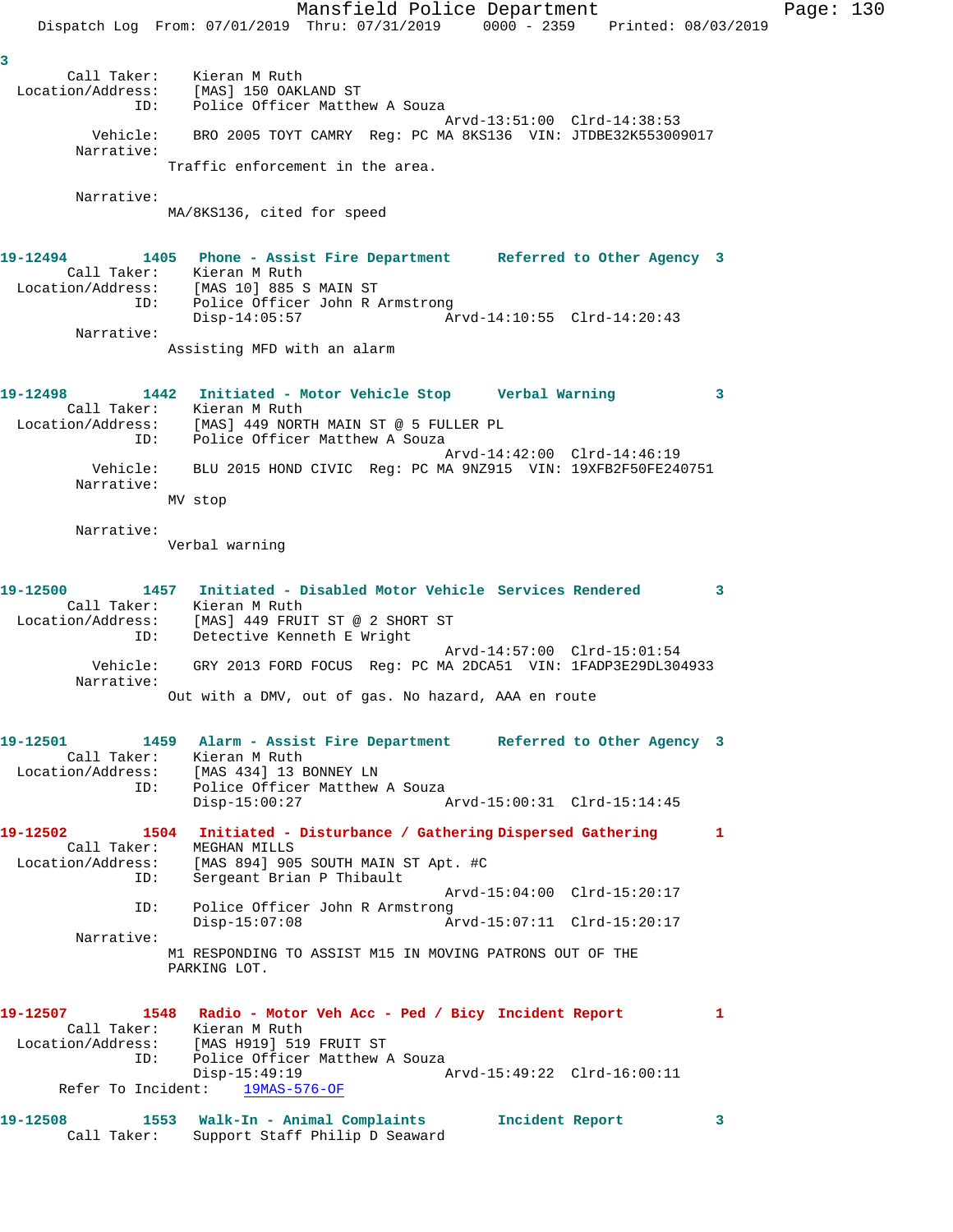Mansfield Police Department Page: 131 Dispatch Log From: 07/01/2019 Thru: 07/31/2019 0000 - 2359 Printed: 08/03/2019 Location/Address: [MAS H3664] 194 CENTRAL ST animal control Jeffrey S Collins<br>Disp-15:57:09 Arv Disp-15:57:09 Arvd-15:57:27 Clrd-15:57:30 Narrative: ACO1 requesting OF Refer To Incident: 19MAS-575-OF **19-12509 1558 Radio - Xfinity Event Arrest(s) Made 2**  Call Taker: Support Staff Matthew Todesco<br>Location/Address: [MAS 108B] 885 SOUTH MAIN ST [MAS 108B] 885 SOUTH MAIN ST Vehicle: GRY 2016 FORD EXPLOR Reg: PC MA 4WL451 VIN: 1FM5K8B88GGC00560 Narrative: All incidents, arrests, and accident numbers are associated with the Florida Georgia Line show. Sgt Connor reports the interior sweep @ 1629 Narrative: Ofc Kinahan reports the Xfinity owned tent in the Souza lot came loose and hit MA/PC 4WL451. Report was taken Narrative: ACC reports requests a alcohol pick up from the second row of Lot C Narrative: 1705 - ABCC reports Lot C row 7 a alcohol seizure Narrative: Red team reports last row of lot 9 for alcohol seizure from MA/PC 5SM662 MA/PC 8ZPV60 MA/PC 9WV945 MA/PC 2RP723 Narrative: ABCC requests a alcohol seizure Lot 9 Row 2 ABCC reports a alcohol seizure Lot 6 row 5 Narrative: ABCC reports alcohol seizure Lot 6 row 5 Red Team reports alcohol seizure lot 10 row 1 Narrative: Blue team reports alcohol seizure MA/PC 54DJ86 Lot B row 3 Narrative: ABCC reports alcohol seizure Lot B row 3 Narrative: Ofc Armstrong reports the back of Lot 6 there was an alcohol seizure from a group of youths with their parents from MA/PC 18VX58 Narrative: Blue team reports Lot 9 row 3 alcohol seizure from MA/PC 5VJ599 Narrative: Red team reports Lot 9 row 1 alcohol seizure Lor 9 row 1 from MA/PC NAWSUT ABCC requests a alcohol pick up Lot B row 7 on the wood line Narrative: Blue team reports Lot 6 last row form MA/PC 3PE389 Narrative: Ofc Armstrong requests a Xfinity response to Lot 10 for water pouring into the lot ABCC requests a alcohol pick up Lot 8 row 8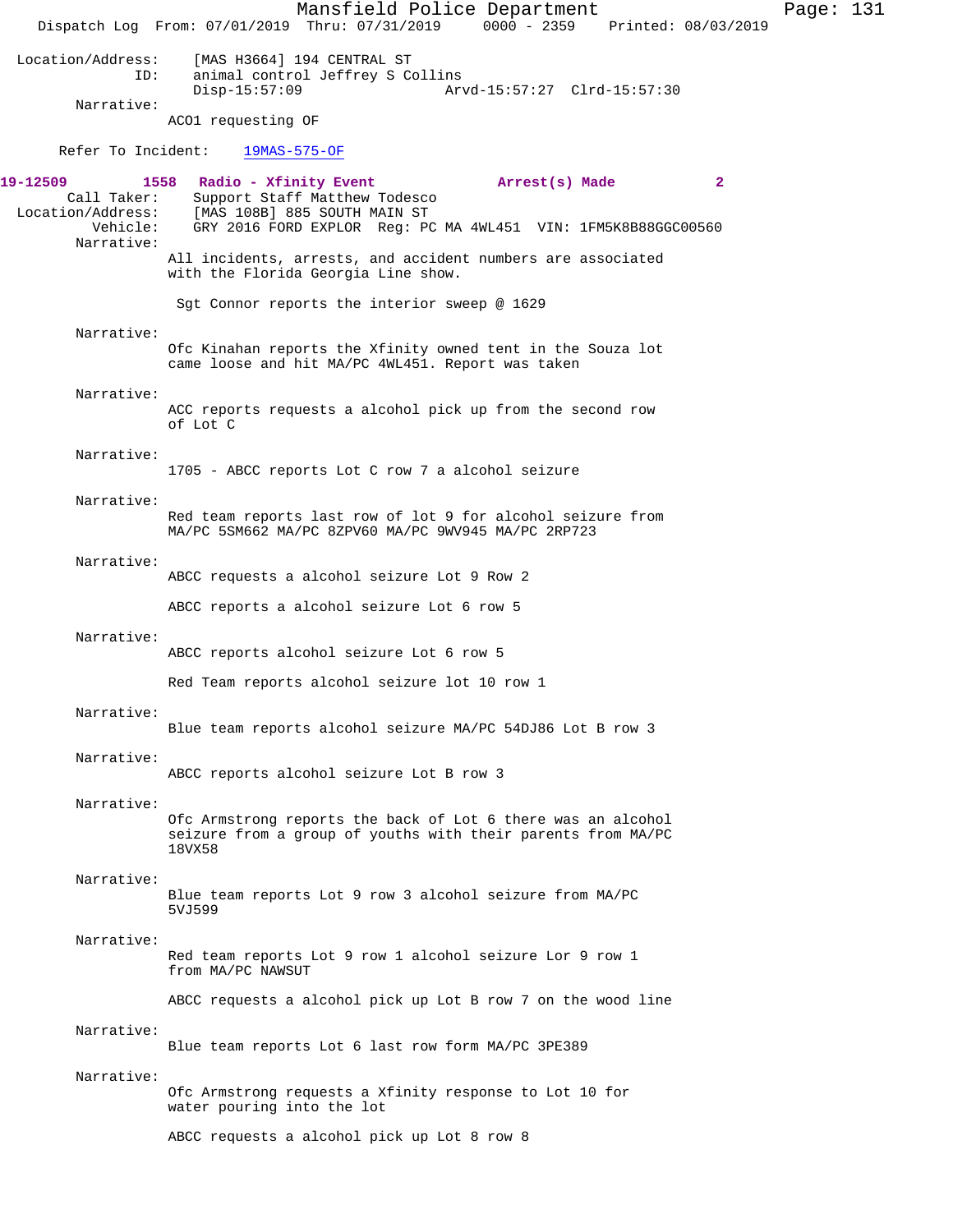Narrative: Red team reports two underage invitee's one male and one female from the first row of lot 9. Narrative: Blue team requests a alcohol pick up Lot 7 row 1 from MA/CO T54238 ABCC reports a alcohol seizure from Lot B row 9 Narrative: White team reports Lot C row 5 for a alcohol pick up. they also report a lot of underage parties leaving for the night. ABCC reports an alcohol seizure Lot B row 9 Narrative: Blue team reports lot 5 row 2 for a alcohol seizure from MA/PC 892SYI Lt Archer reports 1756 through the gate at 1823 Narrative: White reports alcohol seizure from Lot C row 4 from RI/CO 139152 and RI/PC 26100 Narrative: Ofc Fenore reports Alcohol seizure from Lot 4 row 1 from MA/PC 69H350 ABCC reports a alcohol seizure from Lot B row 5 Mansfield Control reports South Main is backed up to Willow St. Narrative: Ofc Kinahan reports the hard roadblock is now set up at South Main St at 495 White team reports a alcohol seizure lot 9 row 3 Narrative: Red team reports alcohol seizure MA/PC 527CW4 the VIP lot row 3 Narrative: Ofc Armstrong reports en route to the compound with one male in custody. Narrative: Bike teams are starting the soft push in. Narrative: ABCC reports an alcohol pick up Lot B last row on the wood side. Narrative: Cart 2 reports an alcohol seizure from MA/PC 140688 lot 10 last row Narrative: Ofc Kinahan is working on getting traffic to clear up Narrative: Ofc Sgt Bombard requests Street Command to Fruit St to assist with traffic. Street Command is unable to respond as he is blocking the bridge. Narrative:

Lt Archer reports 13034 through the door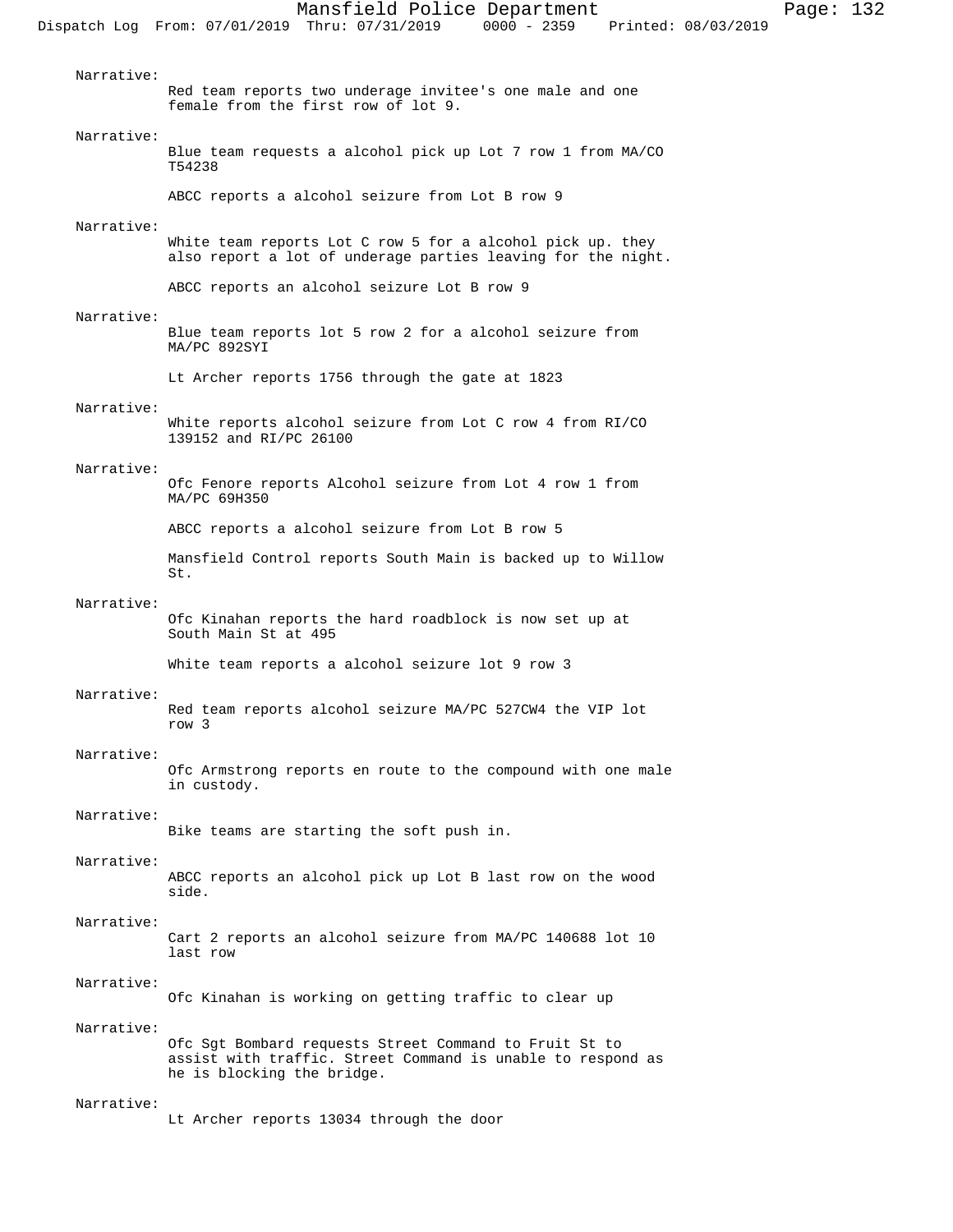Mansfield Police Department Page: 133 Dispatch Log From: 07/01/2019 Thru: 07/31/2019 Officers dispatched to EMS, Ofc Appel reports a male party was involved in an altercation and does not want any further police assistance. Narrative: Center field squad is responding to a reported fight on the lawn behind section 10 Narrative: 15001 through the gate at 1951 HRS Ofc Armstrong reports lots are starting the hard push into the venue Narrative: Venue is with EOD on an investigation for a pos hit. Narrative: Det Lattanzio reports he three trespassed from the property Ofc Kinahan reports a DMV on the off ramp tow advised and will be responding Lawn requests EMS to the top of 5 for a passed out female Narrative: Ofc Seaward reports he is off at the station with one arrest. Narrative: Venue reports they are clearing the gate personal for a lot of activity on the inside Ofc Matrell reports one PC en route to the Compound from Lot 10 row 2 Narrative: EMS requests an officer for a PC. Narrative: Sgt Connor is checking the right side of the stage for accidental 911 call Sgt Connor is now responding to the center of the lawn for the 911 hang up. Narrative: Abandoned 911 call, call back made; spoke to states all is ok, far right middle screen. CP notified. Party wearing a light blue Barstool SPorts T shirt, advised to flag down ofcs. Narrative: Officers checked the lawn in the area ofd section 12 for the report of a passed out. Officers are clear, the call was unfounded. Sgt Connor is clear from the area he was unable to locate the 911 caller. Narrative: Officers are responding to the staff gate for a upset patron Narrative: Officers are responding to the limo lot for a report of a car running but locked up. Narrative: Lawn officers are bringing a hysterical female and a male

party to the compound to investigate

Narrative: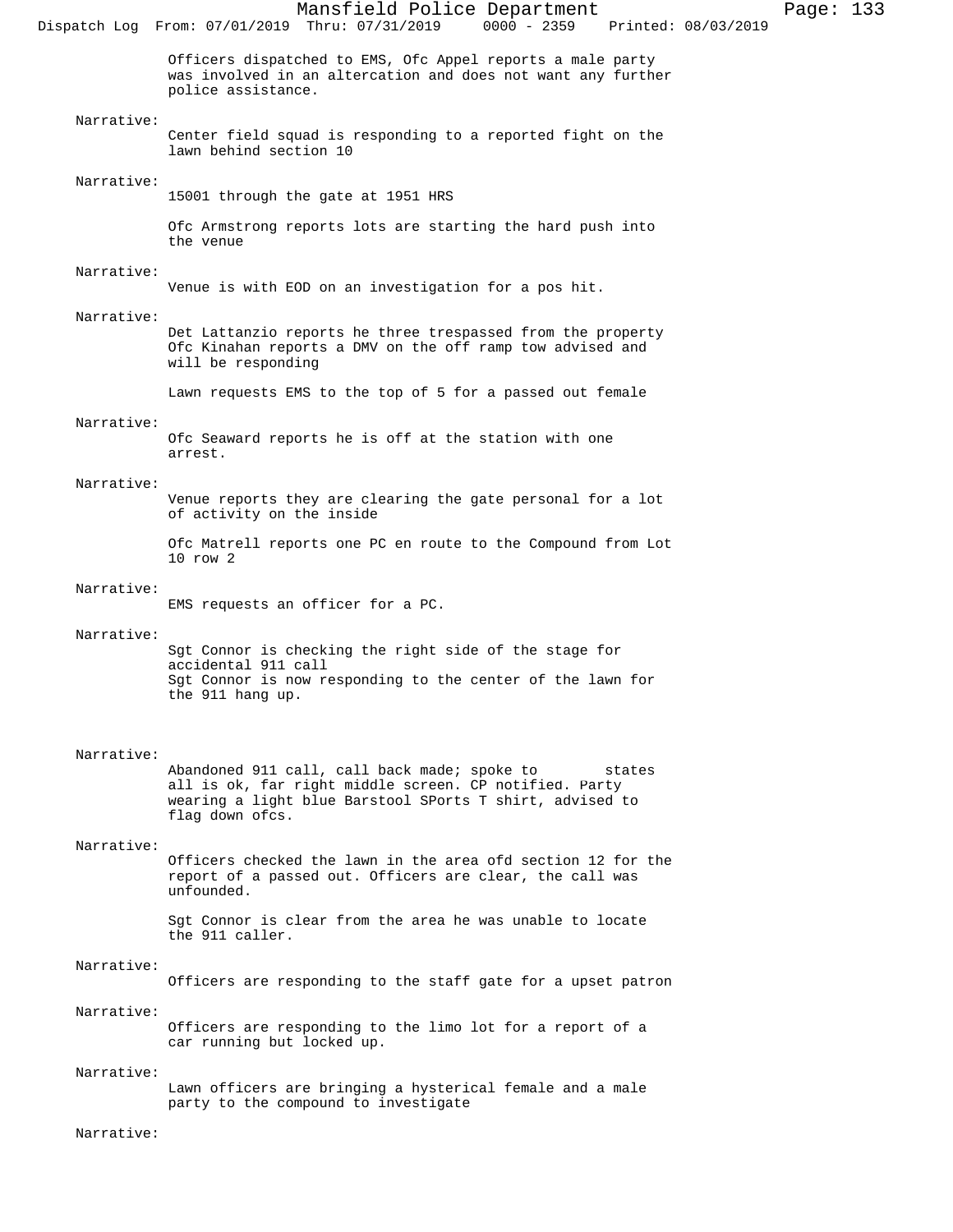Mansfield Police Department Page: 134 Dispatch Log From: 07/01/2019 Thru: 07/31/2019 Venue officers are checking the area of the lawn by section 4 for a reported male female argument. Lawn pole 14 EMS en route for the report of an intoxicated 14 year old female. Narrative: Ofc Seaward transporting to the station 119656 @ 2114 Narrative: Ofc Connor en route to section 10 row F for a 911 hang up Sgt Connor reports he is clear, no one flagged him down. Narrative: S36755475 transported to the hospital Narrative: Ofc Seaward reports he is off at the station ending miles/time 11968.4/2121 Narrative: Squad 3 requests EMS by light pole 10 for an intoxicated female. Narrative: Ofc Armstrong reports he is transporting one into the compound in protective custody Red team is responding to EMS for a unruly party Narrative: interior officers responding to the opening of section 3 for an intoxicated female Narrative: Sgt Connor requests security for matter in the area of pole 6. Ofc Connor reports he spoke with Sarah Meleski. He stated it was a confusing story about identification Narrative: Squad 3 seperated MA and a verbal argument Narrative: Ofc Seaward reports transporting one female to the station starting miles/time 11971.3/2209 Narrative: Sgt Connor requests EMS to pole 14 for an intoxicated male party Narrative: Ofc Kiff transporting one to the station starting miles/time 9737/2219 Narrative: Red team to the front gate for a reported domestic Interior requests EMS by pole 5 for an intoxicated female Ofc Seaward reports off at the station ending miles/time 11974/2219 Narrative: Sgt Connor is responding to Section 3 to meet the lead

usher.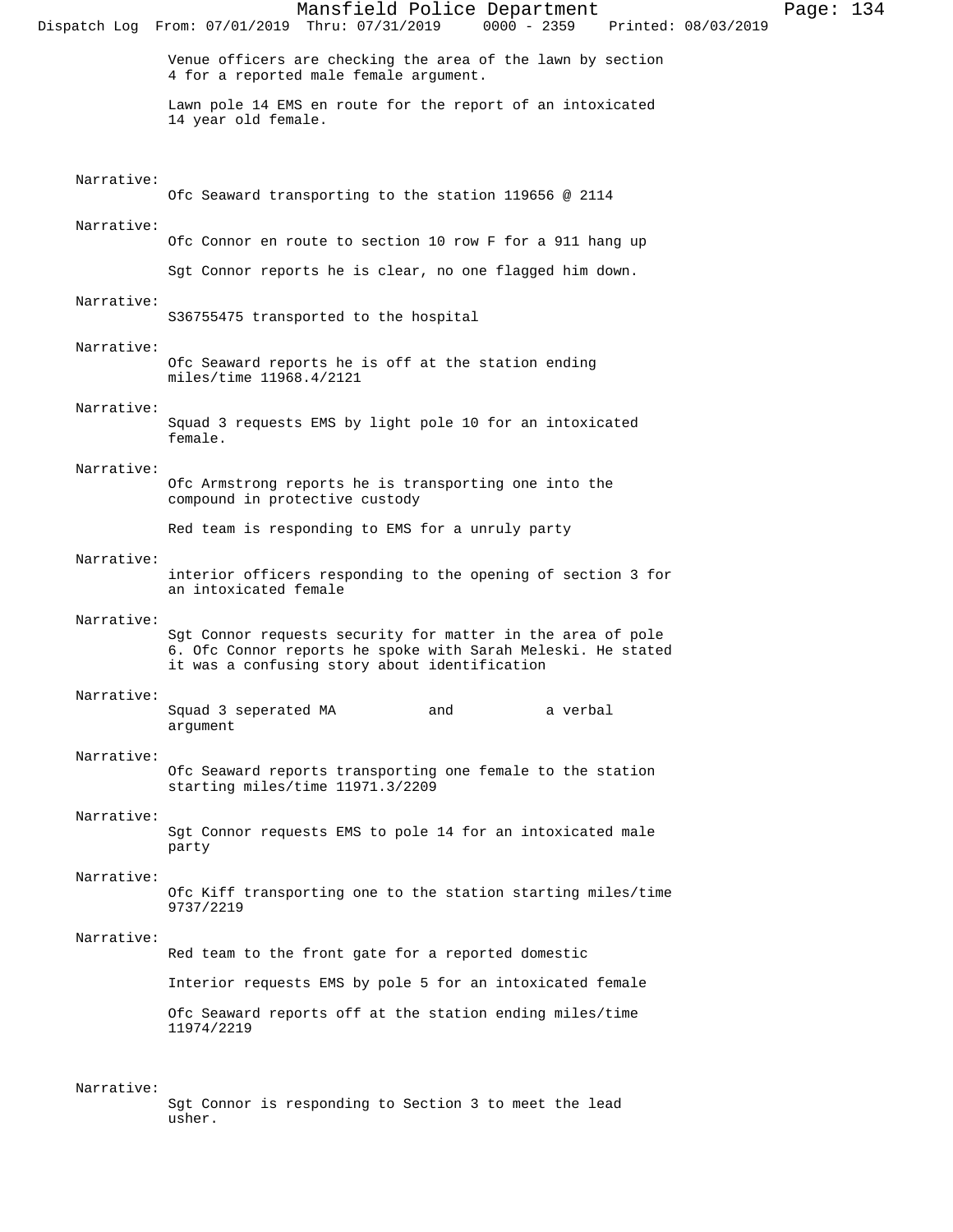Mansfield Police Department Page: 135 Dispatch Log From: 07/01/2019 Thru: 07/31/2019 Ofc Martell is responding to lot 10 for a minor MVA. He reports the plates are MA/PC 8AP859 and MA/PC 3DP437 Ofc Armstrong is responding to the front gate for a unruly patron. The Male was spoken to and dvised of the complaint. he is clear. Narrative: Lt Archer reports 19132 is the final Narrative: Ofc Martell reports the unruly male is now in custody. Narrative: Ofc Lattanzio reports PC 316 was released to MA OLN S54747270 Narrative: Ofc Kinahan requests assistance to the pumphouse with patrons Narrative: 2255 house lights Narrative: Ofc Kinahan reports the Uber lot is full at this time Narrative: Ofc Seaward reports on location the station ending miles 11979.7/2309 Narrative: Red team responding to the first row of lot 10 for the report of a stolen Yeti cooler. Officers are clear they located the cooler. Narrative: Officers are responding to EMS for a past assault. Narrative: White team requests EMS for an intoxicated female. MFD en route. Ofc McCune reports RI transported to Sturdy Blue team checked the area for a 911 accidental. Area checks negative. Narrative: Red team responding to lot 12 for a minor MVA a P/U truck and a gray Nissan. red Team reports the MVA was under 1000 and they assisted with a paper exchange. Narrative: Bike teams are starting the push Cart 1 requests EMS to the VIP lot for a diabetic who needs his sugar checked. Ofc Sorge reports he is clear, MFD is transporting the male for an evaluation Narrative: Lt Bain reports PC 320-AR released to FL DL Narrative: Ofc Armstrong reports the front lots are empty as well as

the back lots, the ABC's are going empty now

#### Narrative:

Officers responding to Lot B for the report of a fight.

Narrative: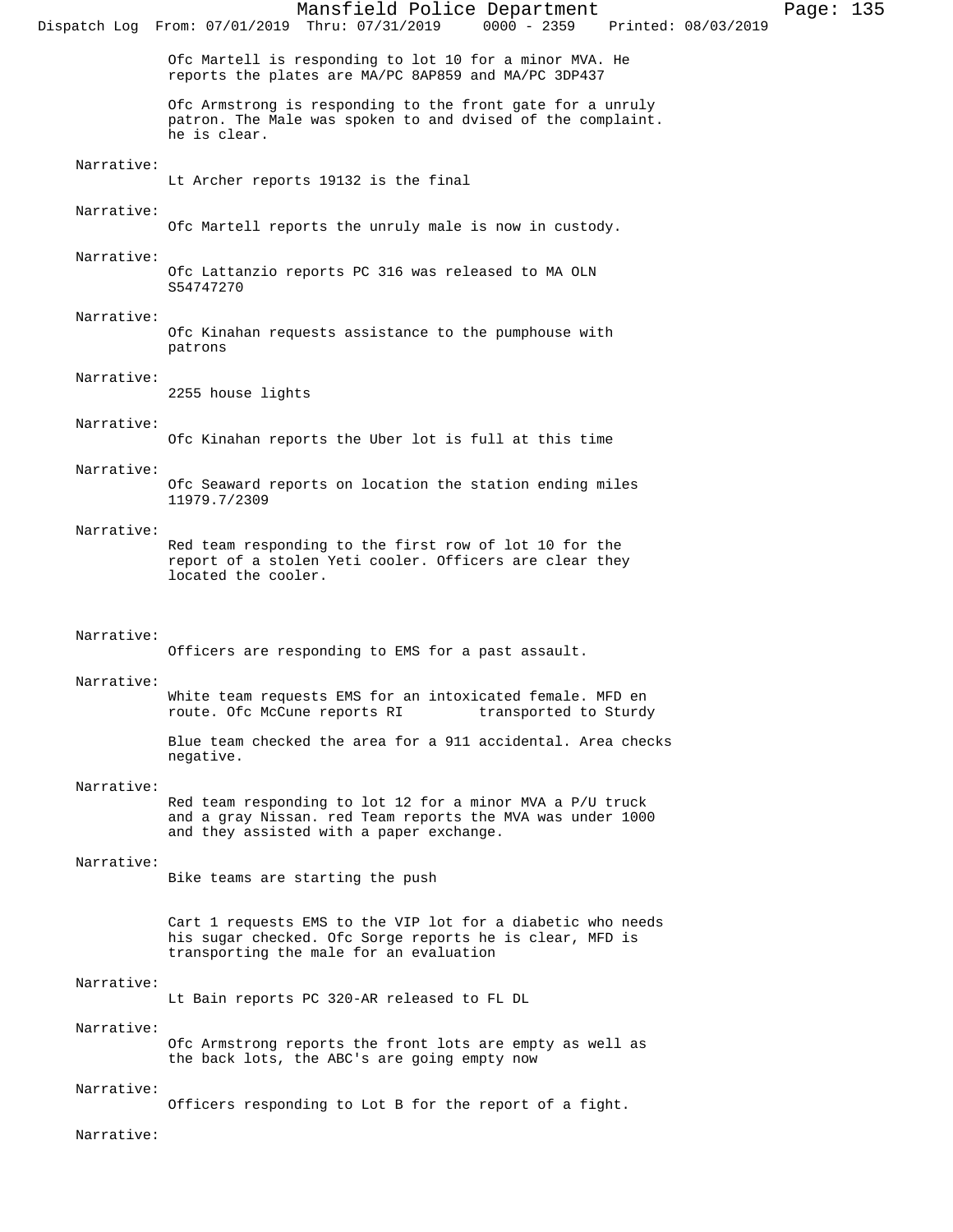Mansfield Police Department Page: 136 Dispatch Log From: 07/01/2019 Thru: 07/31/2019 0000 - 2359 Printed: 08/03/2019 The parties involved in the fight do not want top press<br>charges, they were MA and MA charges. they were MA Refer To Arrest: 19MAS-311-AR Arrest: PENNEY, JUSTIN Address: 10 APPLE HILL LN STONEHAM, MA Age: 20 Charges: LIQUOR, PERSON UNDER 21 POSSESS Refer To P/C: 19MAS-312-AR P/C: CARBONE, MEREDITH KATELYN<br>Address: 98 BOUNDARY ST BROCKTON 98 BOUNDARY ST BROCKTON, MA Age: 21 Charges: PROTECTIVE CUSTODY Refer To P/C: 19MAS-313-AR P/C: JASINSKI, RACHEL M Address: 121 BACON ST BROCKTON, MA Age: 19 Charges: PROTECTIVE CUSTODY Refer To P/C: 19MAS-314-AR P/C: MILLER, DEBORAH Address: 87 OURSTAGE RD CHELMSFORD, MA Age: 22 Refer To Arrest: 19MAS-315-AR Arrest: DEBONIS, ADAM<br>Address: 33 HARRIMANHIC 33 HARRIMANHICK RAYMOND, NH Age: 25 Charges: Disorderly Conduct RESIST ARREST Refer To P/C: 19MAS-316-AR P/C: CAZEAULT, JACQUELINE Address: 162 WOPPINGTON KINGSTOWN, MA Age: 18 Charges: PROTECTIVE CUSTODY Refer To P/C: 19MAS-317-AR P/C: COKONIS, ALYSSA M<br>Address: 7 BENEFIT ST ATT 7 BENEFIT ST ATTLEBORO, MA Age: 24 Charges: PROTECTIVE CUSTODY Refer To P/C: 19MAS-318-AR P/C: BROWN, MEGAN Address: 378 PARKER ST GARDNER, MA Age: 25 Charges: PROTECTIVE CUSTODY Refer To P/C: 19MAS-319-AR P/C: COLE, MARLA ANN Address: 272 MAIN ST Apt. #3 FREEMONT, NH Age: 48 Charges: PROTECTIVE CUSTODY Refer To P/C: 19MAS-320-AR P/C: CHEVES, TRACEY 37 FOREST VIEW DR NORTH PROVIDENCE, RI Age: 57 Charges: PROTECTIVE CUSTODY Refer To Arrest: 19MAS-321-AR Arrest: HOQUE, ADITYA Address: 147 WORSTER DR MARLBOROUGH, MA Age: 19<br>Charges: DIS DISORDERLY CONDUCT RESIST ARREST RMV DOCUMENT, FORGE/MISUSE Refer To Incident: 19MAS-577-OF Refer To Incident: 19MAS-579-OF Refer To Incident: 19MAS-581-OF Refer To Incident: 19MAS-582-OF **19-12511 1635 Walk-In - Suspicious Actv / Persn / Veh Summons 2**

 Call Taker: Support Staff Amanda Crisfulla Location/Address: [MAS 418B] 23 FRANCIS AVE Apt. #12 Police Officer Joshua S Ellender<br>Disp-16:49:52 Ar Arvd-16:49:56 Clrd-17:41:48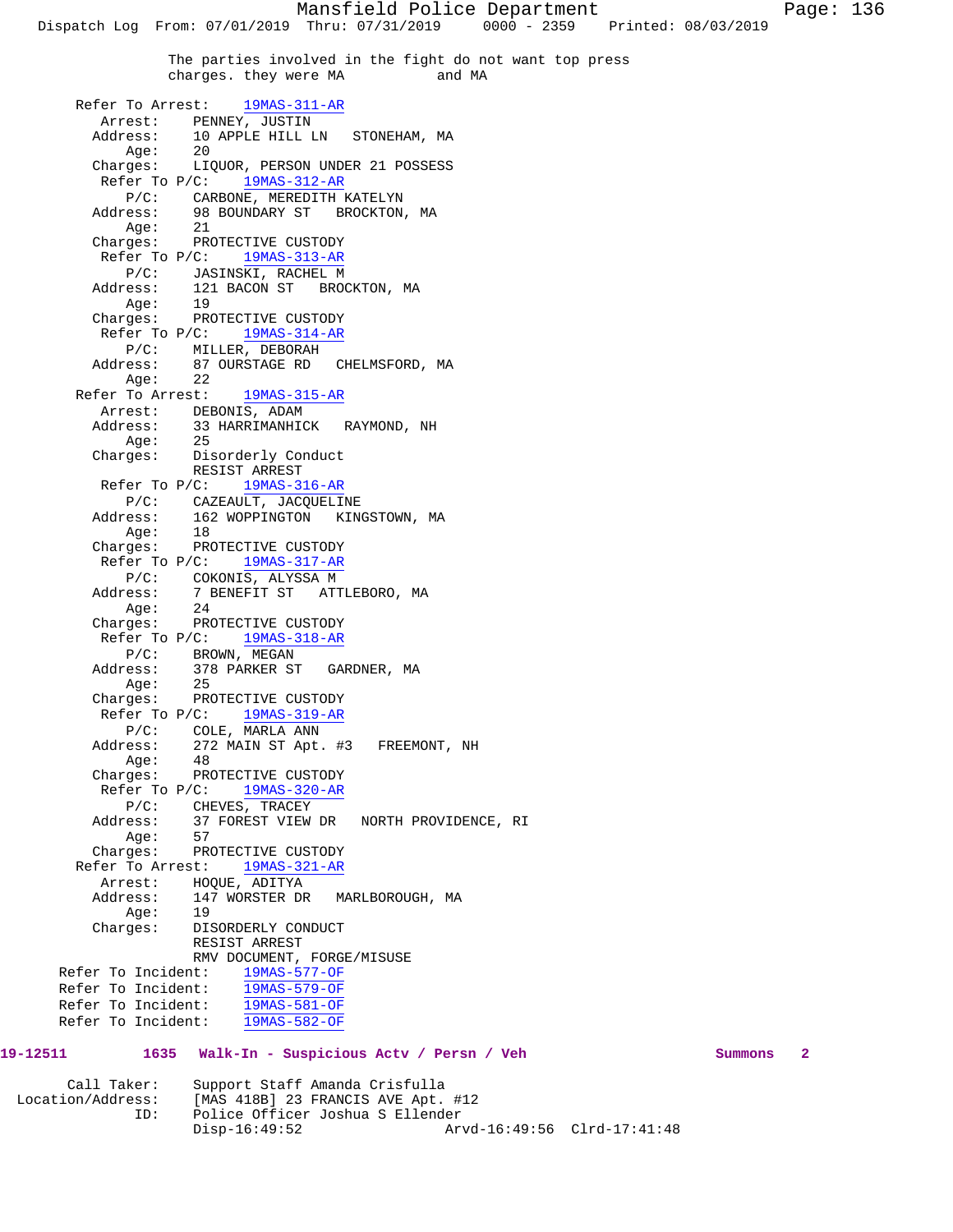Mansfield Police Department Page: 137 Dispatch Log From: 07/01/2019 Thru: 07/31/2019 0000 - 2359 Printed: 08/03/2019 ID: Sergeant Jeffrey G Bombard Disp-17:15:41 Clrd-17:18:10 ID: Sergeant Robert S Pierce Disp-17:19:59 Arvd-17:20:03 Clrd-17:41:53 Narrative: RP reports his MV was stolen. Wants to speak with an Ofc. Narrative: Summons to be issued Refer To Summons: 19MAS-310-AR Summons: WILLIAMS, VANESSA D<br>Address: 23 FRANCIS AVE Apt. 23 FRANCIS AVE Apt. #12 MANSFIELD, MA Age: 28 Charges: TITLE, FALSE STATEMENT IN APPLIC FOR MV Refer To Incident: 19MAS-580-OF **19-12512 1658 Walk-In - Motor Veh Acc - Hit & Run Incident Report 1**  Call Taker: Support Staff Amanda Crisfulla Location/Address: [MAS] 427 WEST ST @ 5 WALNUT ST ID: Police Officer Nicole P Newport<br>Disp-17:02:49 A: Disp-17:02:49 Arvd-17:12:19 Clrd-17:32:48 Vehicle: BRO 2003 CHEV 1500 Reg: PC MA 217KZ2 VIN: 2GCEK19V631279015 Vehicle: GRY 2003 FORD 4D FOCUS Reg: PC MA 951NH2 VIN: 1FAFP34P03W126493 Narrative: RP in lobby to report she was involved in a hit and run accident Narrative: Property damage Refer To Accident: 19MAS-259-AC **19-12513 1703 Radio - Motor Vehicle Stop Citation / Warning Issued 3**  Call Taker: Kieran M Ruth Location/Address: [MAS] 200 CHAUNCY ST @ 234 CENTRAL ST Police Officer David J Pepicelli<br>Disp-17:03:43 Ar Disp-17:03:43 Arvd-17:03:50 Clrd-17:09:46 Vehicle: WHI 2016 SUBA SW OUTBAC Reg: PC MA 9LV195 VIN: 4S4BSALC0G3210018 Narrative: MV stop Narrative: Cited **19-12515 1719 Radio - Selective Enforcement/RADAR Citation / Warning Issued 3**  Call Taker: Kieran M Ruth Location/Address: [MAS] THOMAS ST<br>ID: Police Officer I ID: Police Officer David J Pepicelli Disp-17:26:08 Arvd-17:26:13 Clrd-18:20:24 Vehicle: GRY 2017 MAZD UT CX3 Reg: PC MA 6TB116 VIN: JM1DKFC74H0174642 Vehicle: RED 2004 CHEV PK SILVER Reg: PC MA 5JJ636 VIN: 1GCHK29U74E315210 Narrative: Traffic enforcement in the area. Narrative: Out with MA/6TB116, cited Narrative: off with ma reg 5jj636, shows expi Narrative: 5jj636 renewed online cited **19-12521 1819 911 - Motor Veh Acc - No Injury Accident Report 1**  Call Taker: GARIN EISELE<br>Location/Address: [MAS H3680] 3 [MAS H3680] 3 STURBRIDGE DR ID: Police Officer Joshua S Ellender Disp-18:22:14 Arvd-18:26:15 Clrd-18:47:29 Vehicle: GRY 2006 CHEV SD MALIBU Reg: PC MA 1HY237 VIN: 1G1ZU53876F230482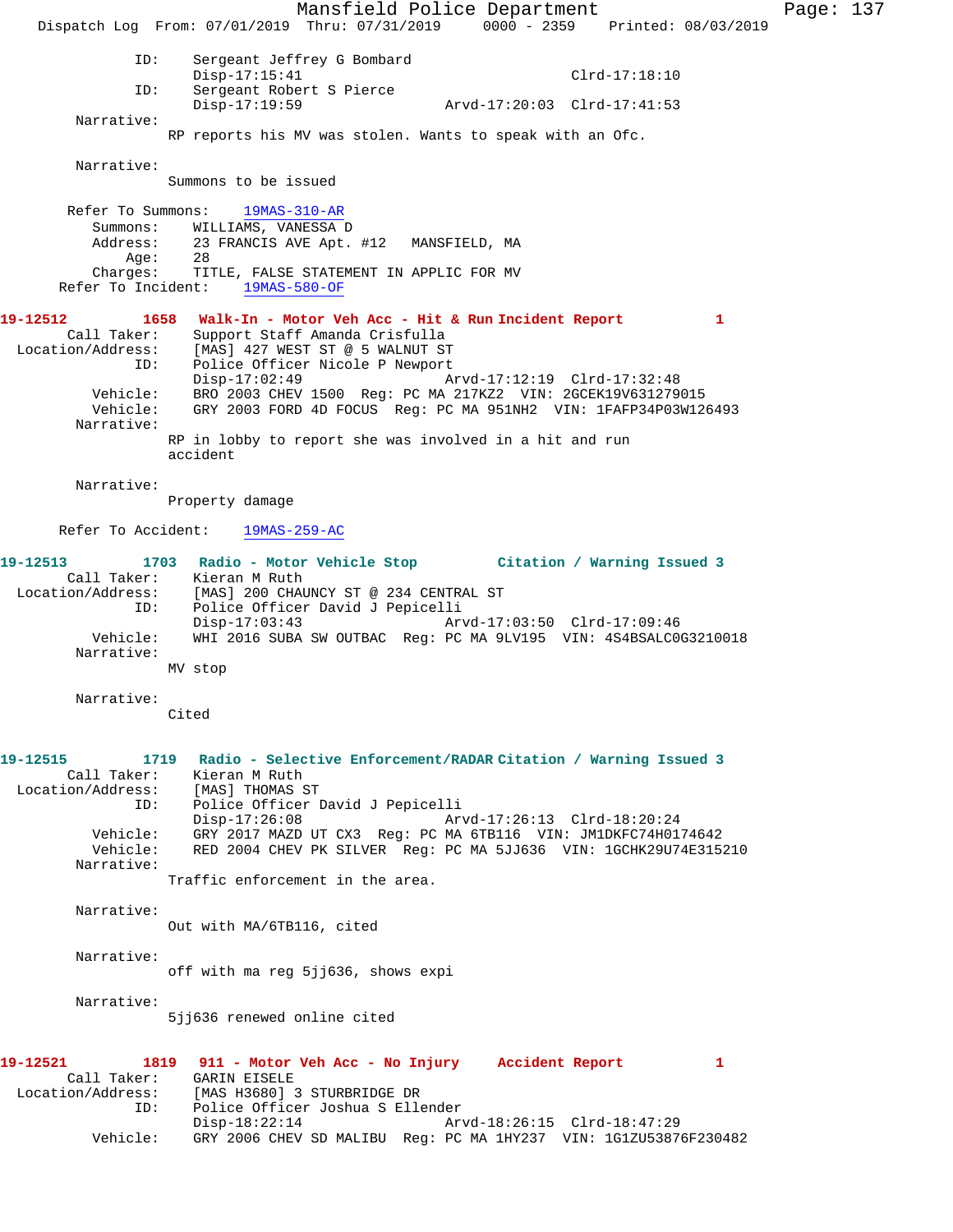Mansfield Police Department Page: 138 Dispatch Log From: 07/01/2019 Thru: 07/31/2019 0000 - 2359 Printed: 08/03/2019 Vehicle: BLK 2014 FORD F350 W3B Reg: CO MA L20895 VIN: 1FT8W3B65EEB56257 Narrative: Out for an minor MVA Narrative: Citation for following to close Refer To Accident: 19MAS-255-AC **19-12522 1822 Initiated - Selective Enforcement/RADAR Verbal Warning 3**  Call Taker: Kieran M Ruth Location/Address: [MAS] SPRING ST ID: Sergeant Robert S Pierce Arvd-18:22:00 Clrd-18:44:36 Vehicle: BLU 2011 HOND SD CIVIC Reg: PC MA 598YS2 VIN: 2HGFA1F37BH509792 Narrative: Traffic enforcement in the area. Narrative: Out with MA/598YS2 **19-12524 1829 911 - ACO Activity Services Rendered 3**  Call Taker: DAVID SULLIVAN Location/Address: [MAS 879] 18 PLEASANT ST ID: Police Officer David J Pepicelli<br>Disp-19:13:50 Arv Disp-19:13:50 Arvd-19:14:04 Clrd-19:23:10 Narrative: DIRECT TO THE ANIMAL SHELTER - ACO NOT IN THE BUILDING CALLER IS OUTSIDE THE APT BUILDING STRAY DOG NO COLLAR - PARTY IS STANDING BY WITH THE DOG. Narrative: Front desk staff contacting the shelter. Aco Collins contacted desk; en route. Narrative: M13 reports that the dog was picked up by ACO; being taken to the shelter. **19-12523 1830 Initiated - Motor Vehicle Stop Citation / Warning Issued 3**  Call Taker: Kieran M Ruth Location/Address: [MAS] RESERVOIR ST ID: Police Officer Nicole P Newport Arvd-18:30:00 Clrd-18:37:02 Vehicle: GRY 2017 HYUN UT TUCSON Reg: PC MA 297LB9 VIN: KM8J3CA41HU320569 Narrative: Out with MA/297LB9 Narrative: Cited for speed **19-12526 1839 Alarm - Assist Fire Department Referred to Other Agency 3**  Call Taker: GARIN EISELE Location/Address: [MAS 434] 13 BONNEY LN ID: Police Officer David J Pepicelli Disp-18:40:40 Arvd-18:42:38 Clrd-18:48:49 Narrative: assist fire for masterbox **19-12527 1841 911 - Suspicious Actv / Persn / Veh Services Rendered 2**  Call Taker: GARIN EISELE Location/Address: [MAS 255] 377 CHAUNCY ST<br>ID: Police Officer Nicole P 1 Police Officer Nicole P Newport Disp-18:44:24 Arvd-18:47:40 Clrd-19:03:12 ID: Sergeant Robert S Pierce Disp-18:44:36 Arvd-18:44:44 Clrd-19:03:15 Narrative: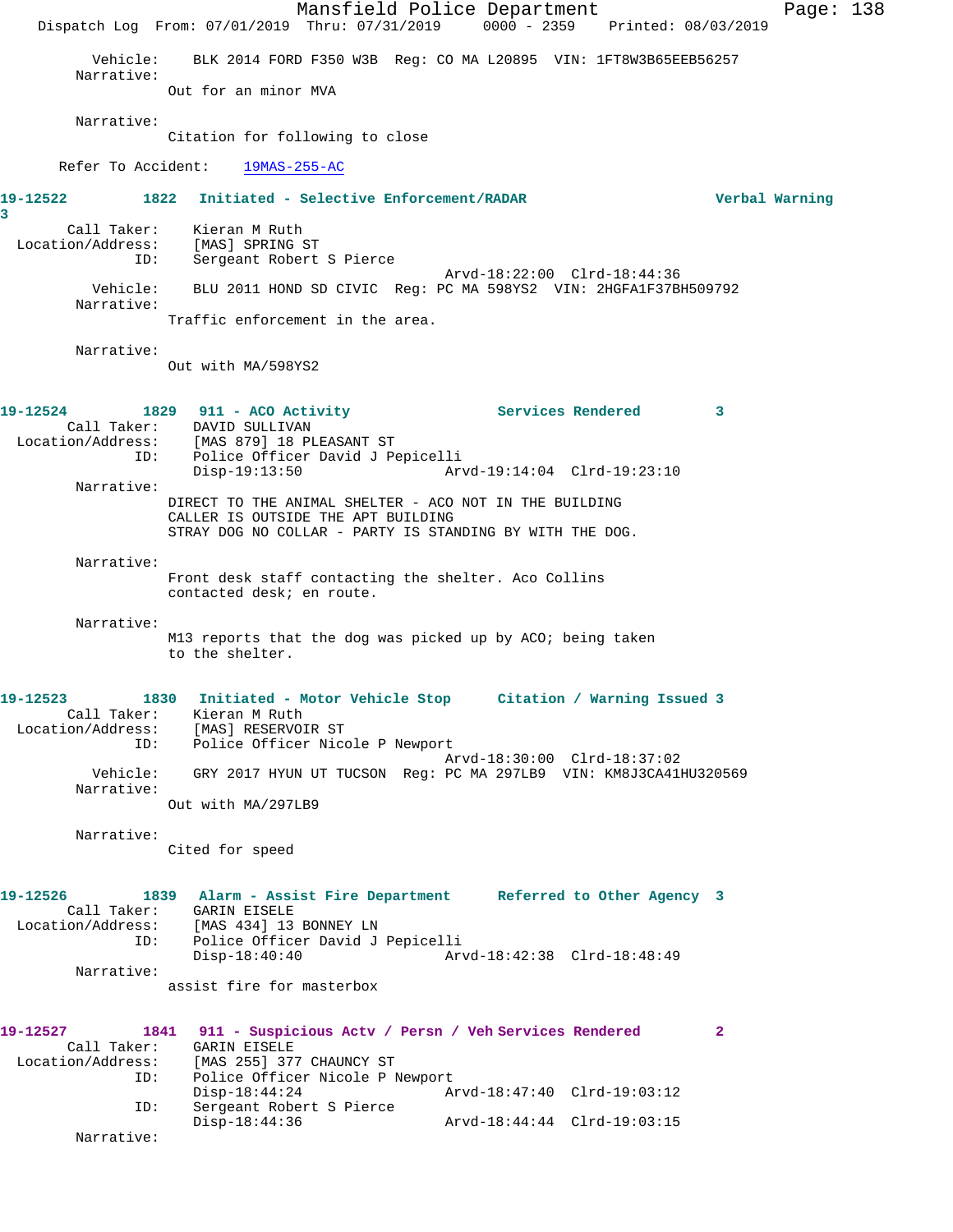|                                                                                                     | Mansfield Police Department<br>Dispatch Log From: 07/01/2019 Thru: 07/31/2019<br>$0000 - 2359$<br>Printed: 08/03/2019                                                                                                                                                                                                         | Page: 139         |
|-----------------------------------------------------------------------------------------------------|-------------------------------------------------------------------------------------------------------------------------------------------------------------------------------------------------------------------------------------------------------------------------------------------------------------------------------|-------------------|
|                                                                                                     | caller reporting male walking around wearing red hat, grey<br>shirt, scaring customers and acting odd                                                                                                                                                                                                                         |                   |
| Narrative:                                                                                          | M14 reports party has left the property; apparently was<br>suffering an allergic reaction and left the area in an uber<br>headed home.                                                                                                                                                                                        |                   |
| Narrative:                                                                                          | M14 reports management satisfied; all units clear.                                                                                                                                                                                                                                                                            |                   |
| 19-12529                                                                                            | 1903<br>Initiated - Building Check Building Checked / Secured                                                                                                                                                                                                                                                                 | 3                 |
| Call Taker:<br>Location/Address:<br>ID:                                                             | PATRICK FEENEY<br>[MAS 2] 60 FORBES BLVD<br>Police Officer Nicole P Newport<br>Arvd-19:03:00 Clrd-19:21:30                                                                                                                                                                                                                    |                   |
| 19-12532<br>Location/Address:<br>ID:                                                                | 1914 Initiated - Traffic Cntrl / Dirctn Services Rendered<br>3<br>Call Taker: PATRICK FEENEY<br>[MAS] 35 FRUIT ST @ 3 MEADOW LN<br>Police Officer Joshua S Ellender<br>Arvd-19:14:00 Clrd-19:49:47                                                                                                                            |                   |
| 19-12534                                                                                            | 1931 911 - 911 Hang-ups & Verifications Confirmed misdial/Accdntl Call                                                                                                                                                                                                                                                        | $\mathbf{2}$      |
| Call Taker:<br>Location/Address:<br>ID:<br>Narrative:                                               | PATRICK FEENEY<br>[MAS H2652] 64 BIRD RD<br>Police Officer David J Pepicelli<br>$Disp-19:34:16$<br>Arvd-19:42:12 Clrd-19:45:14                                                                                                                                                                                                |                   |
|                                                                                                     | 911 hangup from the cell phone; no answer on the call backs.                                                                                                                                                                                                                                                                  |                   |
| Narrative:                                                                                          | History shows multiple medicals for eld. fem.; falls etc.                                                                                                                                                                                                                                                                     |                   |
| Narrative:                                                                                          | M13 reports that he spoke with the resident;<br>was<br>accidental, working in the shop and didnt realize he<br>activated the phone.                                                                                                                                                                                           |                   |
| 19-12535<br>1936<br>Call Taker:<br>Location/Address:<br>ID:<br>Vehicle:<br>Narrative:<br>Narrative: | 911 - Assist Citizen - P S A Services Rendered<br>3<br><b>GARIN EISELE</b><br>[MAS 840I120] 280 SCHOOL ST Apt. #I120<br>Police Officer Nicole P Newport<br>$Disp-19:41:10$<br>Arvd-19:43:49 Clrd-19:56:32<br>BLU 2011 CHEV MALIBU Req: PC MA 926YS1 VIN: 1G1ZB5E15BF125620<br>Located the m/v near the LL Bean; Rp satisfied. |                   |
|                                                                                                     | elderly mlae cannot locate his vehicle a blue chevy malibu                                                                                                                                                                                                                                                                    |                   |
| 19-12536<br>1950<br>2.<br>Call Taker:<br>Location/Address:<br>ID:                                   | Phone - Suspicious Acty / Persn / Veh<br>PATRICK FEENEY<br>[MAS 840A] 280 SCHOOL ST Apt. #A<br>Police Officer Joshua S Ellender<br>$Disp-19:52:43$<br>Arvd-19:53:15 Clrd-20:14:15                                                                                                                                             | Services Rendered |
| Vehicle:<br>Narrative:                                                                              | GRY 2019 FORD F250 Req: PC MA 1DRV35 VIN: 1FT7W2B68KEF16896<br>Called into the front desk; manager from the establishment<br>reports a male party took an alcoholic bev. from the bldg<br>and got into a truck with his 2 young children.                                                                                     |                   |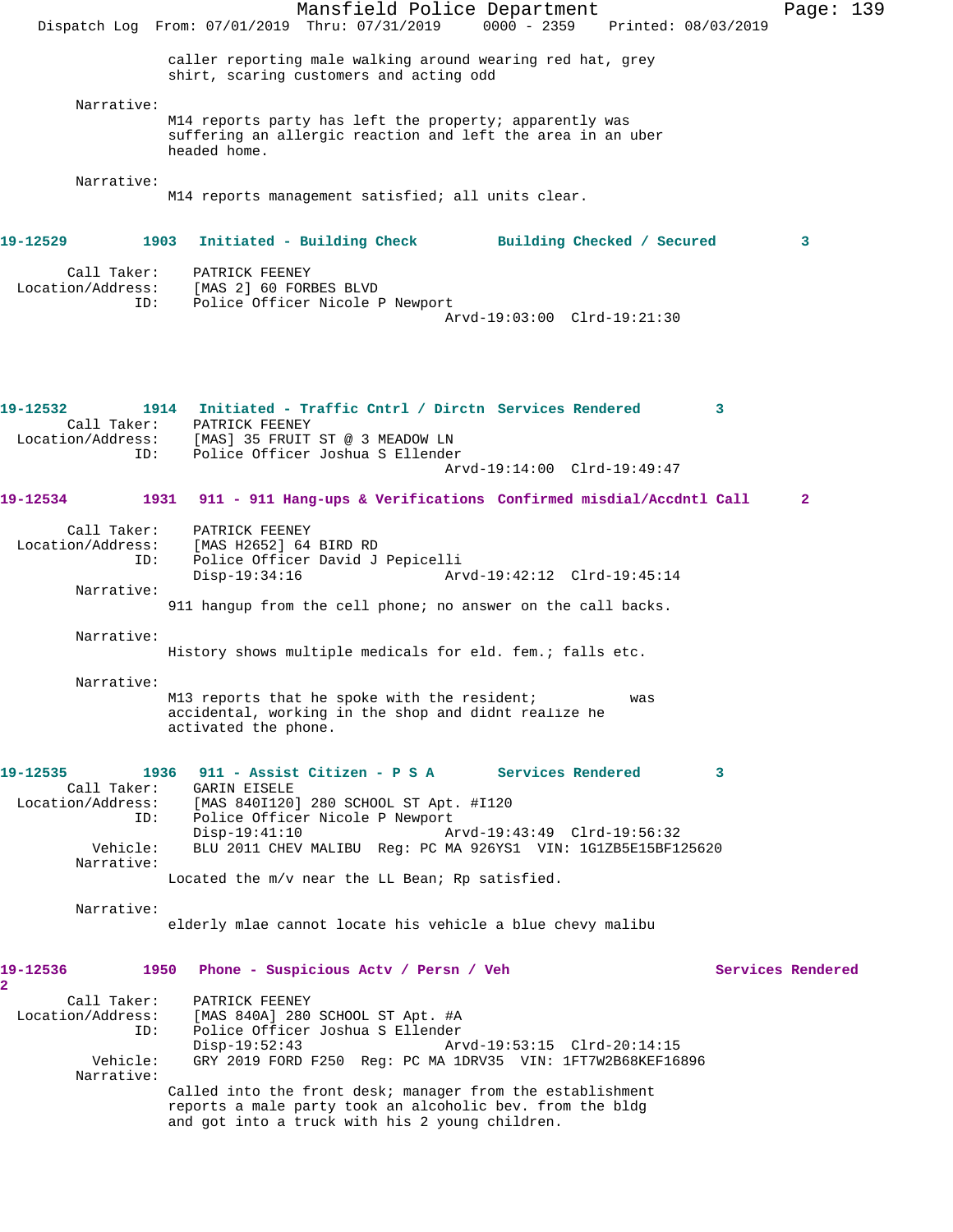Mansfield Police Department Page: 140 Dispatch Log From: 07/01/2019 Thru: 07/31/2019 0000 - 2359 Printed: 08/03/2019 Narrative: M2 reports that nothing was showing on approach to the location; MSP notified. **19-12538 2000 Walk-In - Motor Veh Acc - Hit & Run Incident Report 1**  Call Taker: Support Staff Amanda Crisfulla Location/Address: [MAS] WEST ST ID: Police Officer Nicole P Newport<br>Disp-20:06:01 A Disp-20:06:01 Arvd-20:06:04 Clrd-20:24:59 Narrative: Rp into lobby requesting to speak with Ofc regarding possible hit and run incident that occured on West st Narrative: Ofc. Newport spoke with RP admitting to be the other party involved in the hit and run accident that occurred on West street. No damage on his truck, with a small scratch on the other parties vehicle. Says if other party wants to go through insurance he will cooperate. **19-12537 2003 911 - 911 Hang-ups & Verifications Confirmed misdial/Accdntl Call 2** Call Taker: PATRICK FEENEY Location/Address: [MAS] 25 COBB ST Apt. #R104<br>ID: Sergeant Robert S Pierce Sergeant Robert S Pierce Disp-20:04:31 Arvd-20:06:54 Clrd-20:27:44 Narrative: 911 caller reports that she is unable to get in touch with her daughter in Sherborn; RP then abruptly hung up; no answer on the call backs. Narrative: M15 reports that the party checks ok; is just highly emotional over not being bale to get in touch with her daughter in Sherborn Ct, message left on her cell & home phone to contact her mom. Narrative: RP called back to report the number given to her does not work, she was given CT State Police # and will try that, she was advised to call again if there are further issues **19-12541 2139 Initiated - ACO Activity Services Rendered 3**  Call Taker: PATRICK FEENEY<br>Vicinity of: [MAS 244A] 4 SO [MAS 244A] 4 SOUTH MAIN ST ID: Support Staff Amanda Crisfulla Arvd-21:39:00 Clrd-22:01:33 Narrative: Walk-in turns over a recovered dog, long haired dauchand. No tags. **19-12544 2212 Initiated - Building Check Building Checked / Secured 3** Call Taker: PATRICK FEENEY<br>: Location/Address: [MAS 840] 280 ess: [MAS 840] 280 SCHOOL ST<br>ID: Sergeant Robert S Pierce Sergeant Robert S Pierce Arvd-22:12:00 Clrd-22:22:33 **19-12546 2229 Initiated - Building Check Building Checked / Secured 3** Call Taker: PATRICK FEENEY Location/Address: [MAS 1016] 4 ERICK RD ID: Police Officer Joshua S Ellender Arvd-22:29:00 Clrd-22:30:01 **19-12547 2241 Initiated - Motor Vehicle Stop Citation / Warning Issued 3**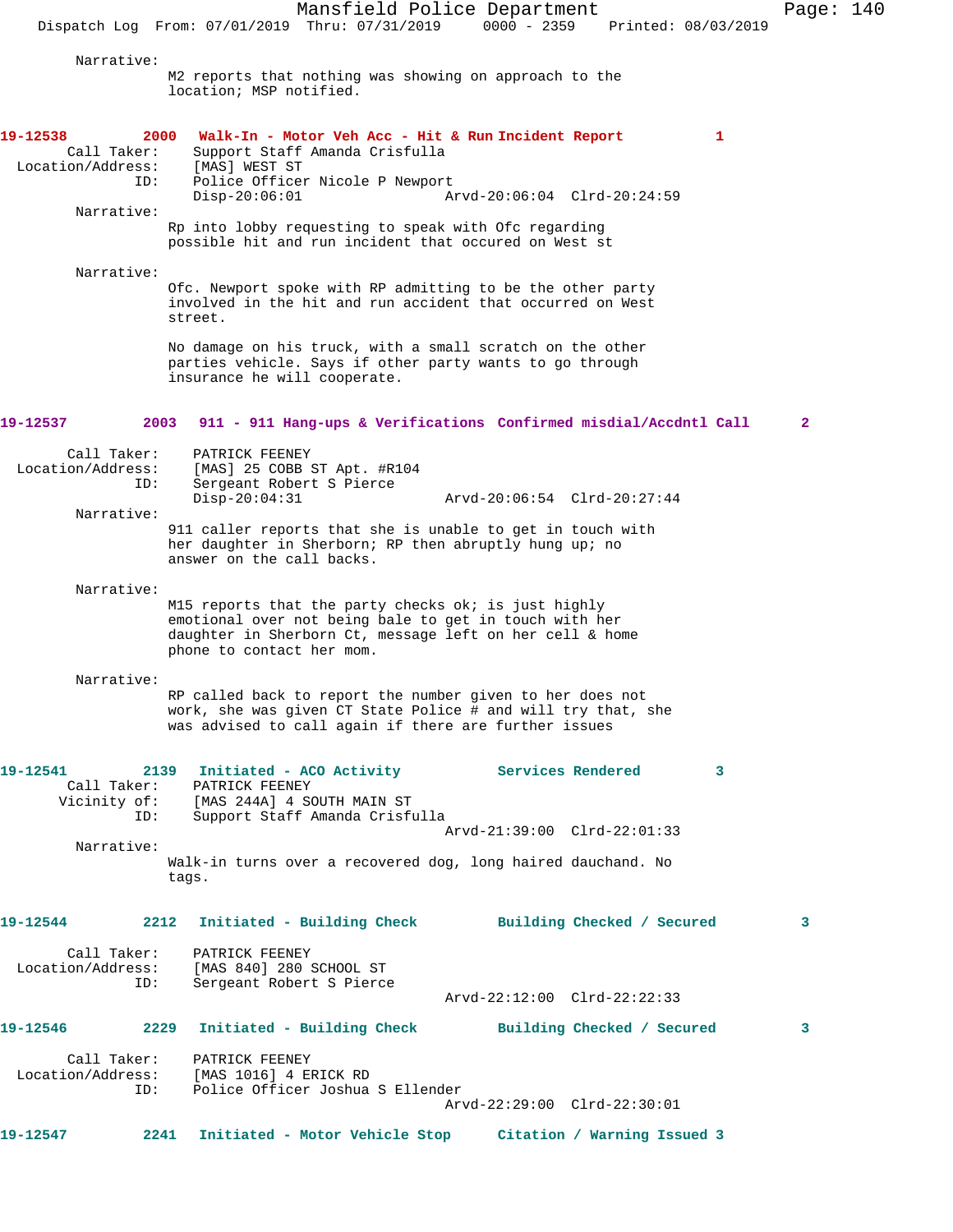|                                                               | Mansfield Police Department<br>Dispatch Log From: 07/01/2019 Thru: 07/31/2019 0000 - 2359 Printed: 08/03/2019                                                                |                                                            |                 | Page: 141                 |
|---------------------------------------------------------------|------------------------------------------------------------------------------------------------------------------------------------------------------------------------------|------------------------------------------------------------|-----------------|---------------------------|
|                                                               |                                                                                                                                                                              |                                                            |                 |                           |
| Call Taker:<br>Location/Address:<br>ID:                       | PATRICK FEENEY<br>[MAS] 1405 WEST ST @ 2 MORGAN RD<br>Police Officer Nicole P Newport                                                                                        |                                                            |                 |                           |
| ID:                                                           | Police Officer David J Pepicelli<br>$Disp-22:45:21$                                                                                                                          | Arvd-22:41:00 Clrd-23:02:12<br>Arvd-22:45:28 Clrd-22:56:45 |                 |                           |
| Vehicle:                                                      | 2012 OPTIMA Reg: PC RI VV559 VIN: 5XXGM4A77CG022201                                                                                                                          |                                                            |                 |                           |
| 2254<br>19-12548<br>$\overline{2}$<br>Call                    | Phone - 911 Hang-ups & Verifications                                                                                                                                         |                                                            |                 | Confirmed misdial/Accdntl |
|                                                               | Call Taker: NICHOLAS GOYETTE<br>Location/Address: [MAS H3350] 30 BELLA VISTA AVE<br>ID: Police Officer Joshua S Ellende<br>Police Officer Joshua S Ellender<br>Disp-22:56:17 |                                                            | $Clrd-23:03:49$ |                           |
| ID:                                                           | Police Officer David J Pepicelli<br>$Disp-22:56:50$                                                                                                                          |                                                            | $Clrd-23:03:49$ |                           |
| ID:                                                           | Sergeant Robert S Pierce<br>$Disp-23:00:54$                                                                                                                                  | Arvd-23:00:56 Clrd-23:03:49                                |                 |                           |
| Narrative:                                                    |                                                                                                                                                                              |                                                            |                 |                           |
|                                                               | Accidental dial on the cell phone; all checks ok.                                                                                                                            |                                                            |                 |                           |
|                                                               | 19-12550 2309 Initiated - Building Check Building Checked / Secured                                                                                                          |                                                            |                 | $\mathbf{3}$              |
| Call Taker: PATRICK FEENEY<br>Location/Address: [MAS] HOPE ST |                                                                                                                                                                              |                                                            |                 |                           |
| ID:                                                           | Police Officer Joshua S Ellender                                                                                                                                             | Arvd-23:09:00 Clrd-23:10:15                                |                 |                           |
|                                                               | 19-12551 2315 Initiated - Building Check Building Checked / Secured                                                                                                          |                                                            |                 | 3                         |
| ID:                                                           | Call Taker: PATRICK FEENEY<br>Location/Address: [MAS 982] 111 HOPE ST<br>Police Officer Joshua S Ellender                                                                    |                                                            |                 |                           |
|                                                               |                                                                                                                                                                              | Arvd-23:15:00 Clrd-23:15:29                                |                 |                           |
| 19-12552                                                      | 2315 Initiated - Building Check Building Checked / Secured                                                                                                                   |                                                            |                 | 3                         |
| Location/Address:<br>ID:                                      | Call Taker: PATRICK FEENEY<br>[MAS] 255 HOPE ST<br>Police Officer Joshua S Ellender                                                                                          |                                                            |                 |                           |
| Vehicle:<br>Vehicle:<br>Narrative:                            | BLU 2002 TOYT CAMRY Reg: PC MA 6LK275 VIN: 4T1BE32K62U618621<br>BLU 2008 TOYT PRIUS Reg: PC MA 4VB812 VIN: JTDKB20U187806563                                                 | Arvd-23:15:00 Clrd-23:16:39                                |                 |                           |
|                                                               | 2 m/v parked in the lot; unoccupied.                                                                                                                                         |                                                            |                 |                           |
| For Date: $07/13/2019$ - Saturday                             |                                                                                                                                                                              |                                                            |                 |                           |
| 19-12554<br>0024                                              | Initiated - Proactive Patrol Building Checked / Secured                                                                                                                      |                                                            |                 | 3                         |
| Call Taker:<br>Location/Address:<br>ID:                       | NICHOLAS GOYETTE<br>[MAS 820C] 31 PLYMOUTH ST<br>Officer Raymond E Maigret                                                                                                   |                                                            |                 |                           |
| Narrative:                                                    |                                                                                                                                                                              | Arvd-00:24:00 Clrd-00:39:36                                |                 |                           |
|                                                               | Checking the area.                                                                                                                                                           |                                                            |                 |                           |
| 19-12557<br>0054                                              | Radio - Suspicious Actv / Persn / Veh                                                                                                                                        |                                                            |                 | Services Rendered         |

**2** 

Call Taker: PATRICK FEENEY<br>Vicinity of: [MAS] 800 SOUTH of: [MAS] 800 SOUTH MAIN ST<br>ID: Police Officer Meghan Bi Police Officer Meghan Birnie<br>Disp-00:56:20 Disp-00:56:20 Arvd-01:05:26 Clrd-01:10:56 Patrolman David Schepis<br>Disp-00:56:20 Disp-00:56:20 Arvd-01:00:47 Clrd-01:10:56 Narrative: report of a male party asleep in the grass by the bldgs there.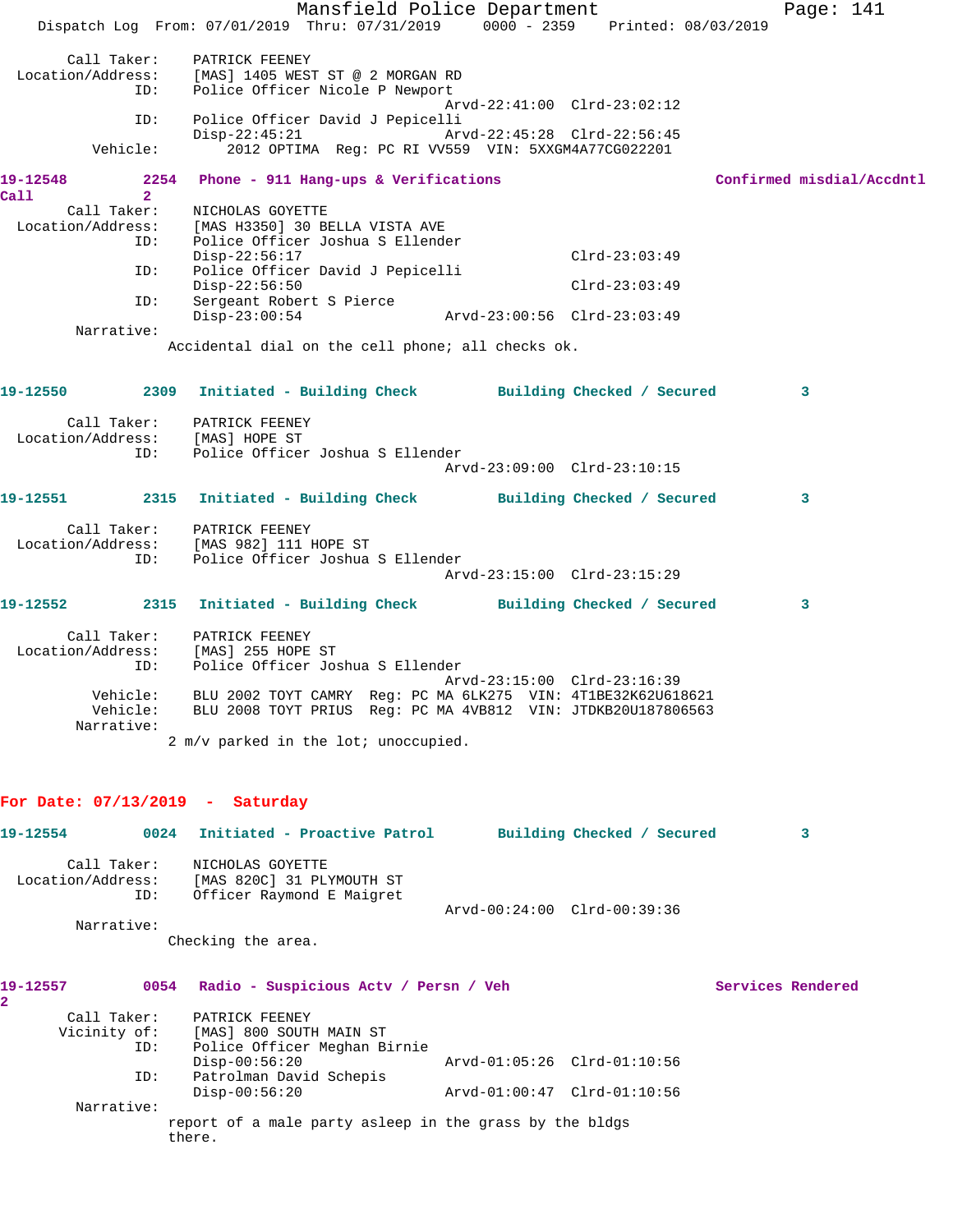Mansfield Police Department Form Page: 142 Dispatch Log From: 07/01/2019 Thru: 07/31/2019 0000 - 2359 Printed: 08/03/2019 Narrative: M2 reports party has a ride en route; ofc's standing by with him until they arrive. Narrative: party was picked up. **19-12560 0115 911 - Well Being Check Services Rendered 3**  Call Taker: PATRICK FEENEY Location/Address: [MAS] FRANCIS AVE ID: Police Officer Michelle Bellevue Disp-01:17:33 Arvd-01:24:46 Clrd-01:28:58 Vehicle: WHI 2019 SUBA 4D LEGACY Reg: PC VA UTD6359 VIN: 4S3BNAN65K3020257 Narrative: Sirius XM reports SOS button activation inside the m/v. no response from inside. Narrative: M3 reports all checks ok inside; party hit it by accident. **19-12563 0129 Initiated - Building Check Building Checked / Secured 3** Call Taker: PATRICK FEENEY Location/Address: [MAS 1015] 30 CHAUNCY ST ID: Patrolman David Schepis Arvd-01:29:00 Clrd-01:33:35 **19-12564 0133 Initiated - Building Check Building Checked / Secured 3** Call Taker: PATRICK FEENEY Location/Address: [MAS 840] 280 SCHOOL ST ID: Patrolman David Schepis Arvd-01:33:00 Clrd-01:41:09 **19-12565 0134 Initiated - Building Check Building Checked / Secured 3** Call Taker: PATRICK FEENEY Location/Address: [MAS 992] 660 EAST ST ID: Police Officer Michelle Bellevue Arvd-01:34:00 Clrd-01:37:55 **19-12566 0137 Initiated - Building Check Building Checked / Secured 3** Call Taker: PATRICK FEENEY Location/Address: [MAS 281A] 1 CROCKER ST ID: Police Officer Meghan Birnie Arvd-01:37:00 Clrd-01:40:11 **19-12568 0143 Initiated - Building Check Building Checked / Secured 3** Call Taker: PATRICK FEENEY Location/Address: [MAS 1002] 250 EAST ST ID: Police Officer Michelle Bellevue Arvd-01:43:00 Clrd-01:54:26 **19-12570 0143 Initiated - Building Check Building Checked / Secured 3** Call Taker: PATRICK FEENEY Location/Address: [MAS 907E] 390 WEST ST ID: Patrolman David Schepis Arvd-01:43:00 Clrd-01:46:24 **19-12574 0152 911 - Erratic Oper MV / Road Rage Verbal Warning 3**  Call Taker: PATRICK FEENEY Location/Address: [MAS] 272 CHAUNCY ST @ 400 RTE 140 SB ID: Police Officer Meghan Birnie Disp-01:54:25 Arvd-01:55:27 Clrd-02:03:10 ID: Police Officer Michelle Bellevue Disp-01:54:37 Arvd-01:54:39 Clrd-02:03:10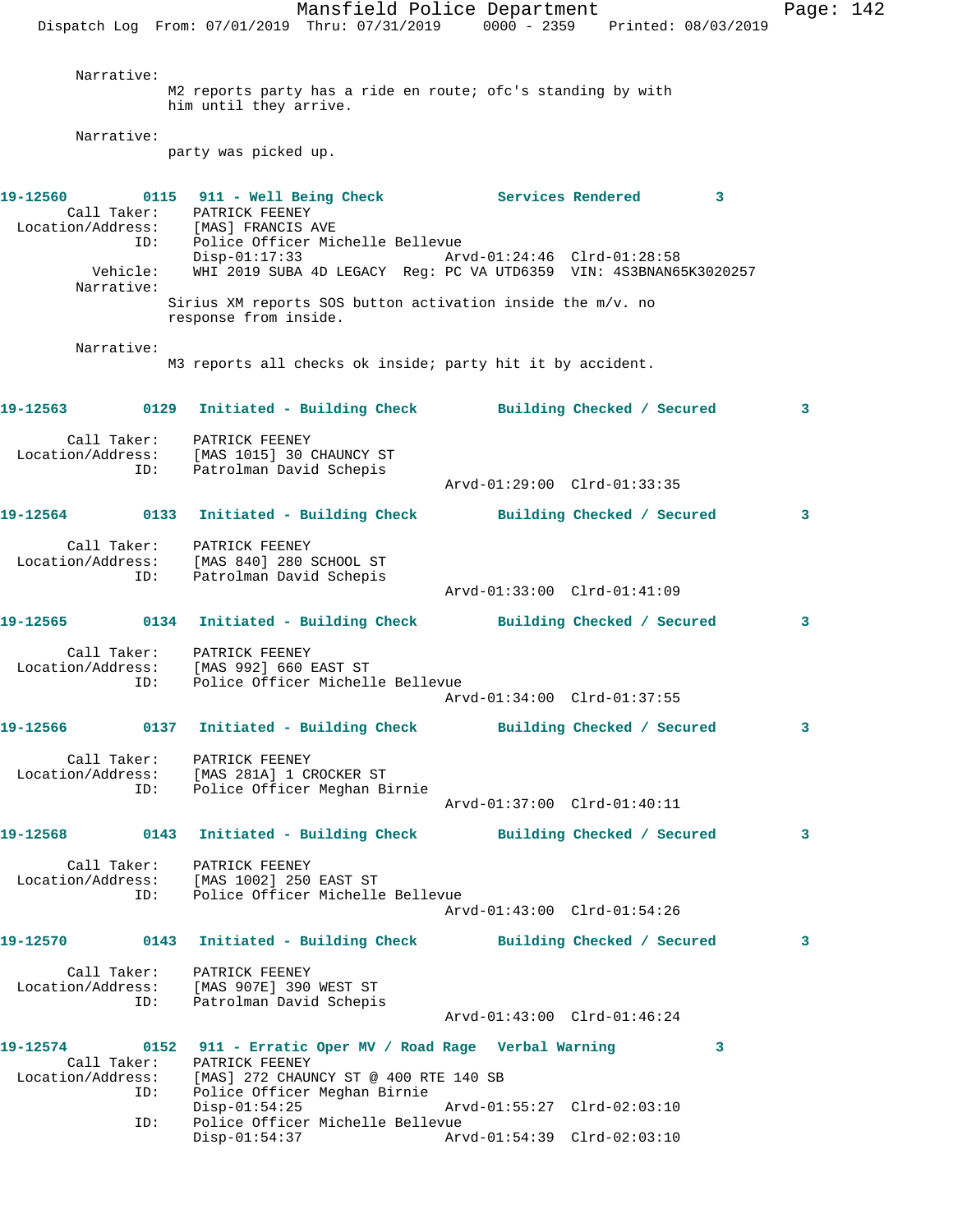Mansfield Police Department Fage: 143 Dispatch Log From: 07/01/2019 Thru: 07/31/2019 0000 - 2359 Printed: 08/03/2019 ID: Sergeant Robert S Pierce<br>
Displaysion Revolution Clrd-02:03:10 Disp-01:56:05 Arvd-01:56:06 Clrd-02:03:10 Vehicle: BLK 2015 CHEV K15BLA Reg: PC MA 1WVV11 VIN: 1GNSKKKC6FR743005 Narrative: Caller reports poss. intox oper. Black Chevy SUV; all over the road and weaving on the highway. Narrative: Units have the m/v stopped east at Pratt. Narrative: M4 reports party checks out; not intox. **19-12575 0157 Initiated - Building Check Building Checked / Secured 3** Call Taker: PATRICK FEENEY Location/Address: [MAS 820C] 31 PLYMOUTH ST ID: Officer Raymond E Maigret Arvd-01:57:00 Clrd-02:12:30 **19-12577 0204 Initiated - Building Check Building Checked / Secured 3** Call Taker: PATRICK FEENEY Location/Address: [MAS 451B] 500 EAST ST ID: Police Officer Michelle Bellevue Arvd-02:04:00 Clrd-02:09:58 **19-12579 0207 Initiated - Building Check Building Checked / Secured 3** Call Taker: PATRICK FEENEY Location/Address: [MAS] 792 WEST ST ID: Patrolman David Schepis Arvd-02:07:00 Clrd-02:10:50 **19-12580 0209 Initiated - Building Check Building Checked / Secured 3** Call Taker: PATRICK FEENEY Location/Address: [MAS 195A] 254 CHAUNCY ST ID: Police Officer Meghan Birnie Arvd-02:09:00 Clrd-02:12:35 **19-12583 0219 Initiated - Building Check Building Checked / Secured 3** Call Taker: PATRICK FEENEY Location/Address: [MAS 204] 26 OTIS ST ID: Patrolman David Schepis Arvd-02:19:00 Clrd-02:19:44 **19-12586 0226 Initiated - Building Check Building Checked / Secured 3** Call Taker: PATRICK FEENEY Location/Address: [MAS 226E] 125 HIGH ST Apt. #1-4 ID: Police Officer Meghan Birnie Arvd-02:26:00 Clrd-02:29:08 **19-12588 0228 Initiated - Building Check Building Checked / Secured 3** Call Taker: PATRICK FEENEY Location/Address: [MAS 1016] 4 ERICK RD ID: Police Officer Michelle Bellevue Arvd-02:28:00 Clrd-02:37:44 **19-12590 0247 Initiated - Building Check Building Checked / Secured 3** Call Taker: PATRICK FEENEY Location/Address: [MAS 2] 60 FORBES BLVD ID: Patrolman David Schepis Arvd-02:47:00 Clrd-02:49:09 **19-12591 0250 Initiated - Building Check Building Checked / Secured 3**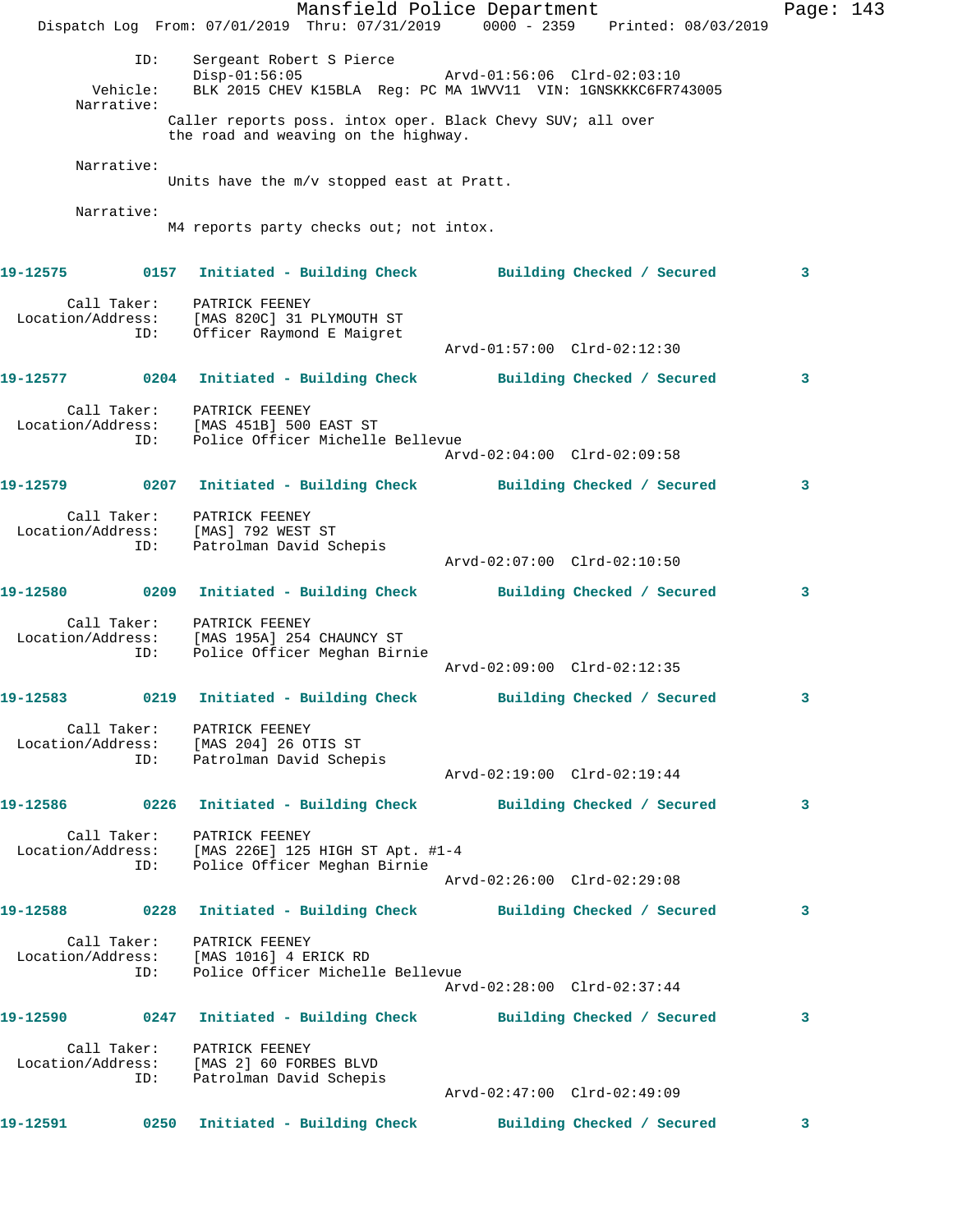Dispatch Log From: 07/01/2019 Thru: 07/31/2019 0000 - 2359 Printed: 08/03/2019 Call Taker: PATRICK FEENEY Location/Address: [MAS 281A] 1 CROCKER ST ID: Police Officer Meghan Birnie Arvd-02:50:00 Clrd-02:58:32 **19-12592 0251 Initiated - Building Check Building Checked / Secured 3** Call Taker: PATRICK FEENEY Location/Address: [MAS 4] 31 HAMPSHIRE ST ID: Patrolman David Schepis Arvd-02:51:00 Clrd-02:56:01 **19-12595 0303 Initiated - Building Check Building Checked / Secured 3** Call Taker: PATRICK FEENEY Location/Address: [MAS 834] 261 CHAUNCY ST ID: Sergeant Robert S Pierce Arvd-03:03:00 Clrd-03:08:41 **19-12597 0315 Phone - Erratic Oper MV / Road Rage Unfounded/Unverifed 3**  Call Taker: Support Staff Derek M Stark Location/Address: [MAS] PRATT ST ID: Police Officer Meghan Birnie Disp-03:19:07 Arvd-03:20:52 Clrd-03:26:06 Narrative: Caller reporting erratic operation of a light color Toyota Corolla, vehicle is all over the road and it passed caller. **19-12599 0323 Phone - Alarm - Burglar False / Accidental Alarm 1**  Call Taker: NICHOLAS GOYETTE Location/Address: [MAS H9864] 201 COPELAND DR ID: Patrolman David Schepis Disp-03:26:05 Arvd-03:26:53 Clrd-03:31:08<br>Disp-03:26:17 Arvd-03:28:20 Clrd-03:31:08<br>Disp-03:26:17 Police Officer Meghan Birnie Disp-03:26:17 Arvd-03:28:20 Clrd-03:31:08 Narrative: room 1 interior door, zone 2 no rep Narrative: Building exterior checked. Building appears secure. Narrative: alarm co called to report an addtional trip; zone 3 hallway motion, Units updated. Narrative: Units back off at Primrose. Narrative: M2 reports audible is sounding, some lights are on inside but all the doors are locked. No windows are open or broken. 2nd check of the exterior yields negative results; unable to gain access to the building. Both units clear. **19-12601 0413 Initiated - Building Check Building Checked / Secured 3** Call Taker: PATRICK FEENEY Location/Address: [MAS 820C] 31 PLYMOUTH ST ID: Officer Raymond E Maigret Arvd-04:13:00 Clrd-04:13:51 **19-12602 0527 Alarm - Assist Fire Department Services Rendered 3**  Call Taker: PATRICK FEENEY Location/Address: [MAS] 71 HAMPDEN RD ID: Patrolman David Schepis Disp-05:29:29 Arvd-05:32:35 Clrd-05:46:01 Narrative: fire alarm activation.

Mansfield Police Department Page: 144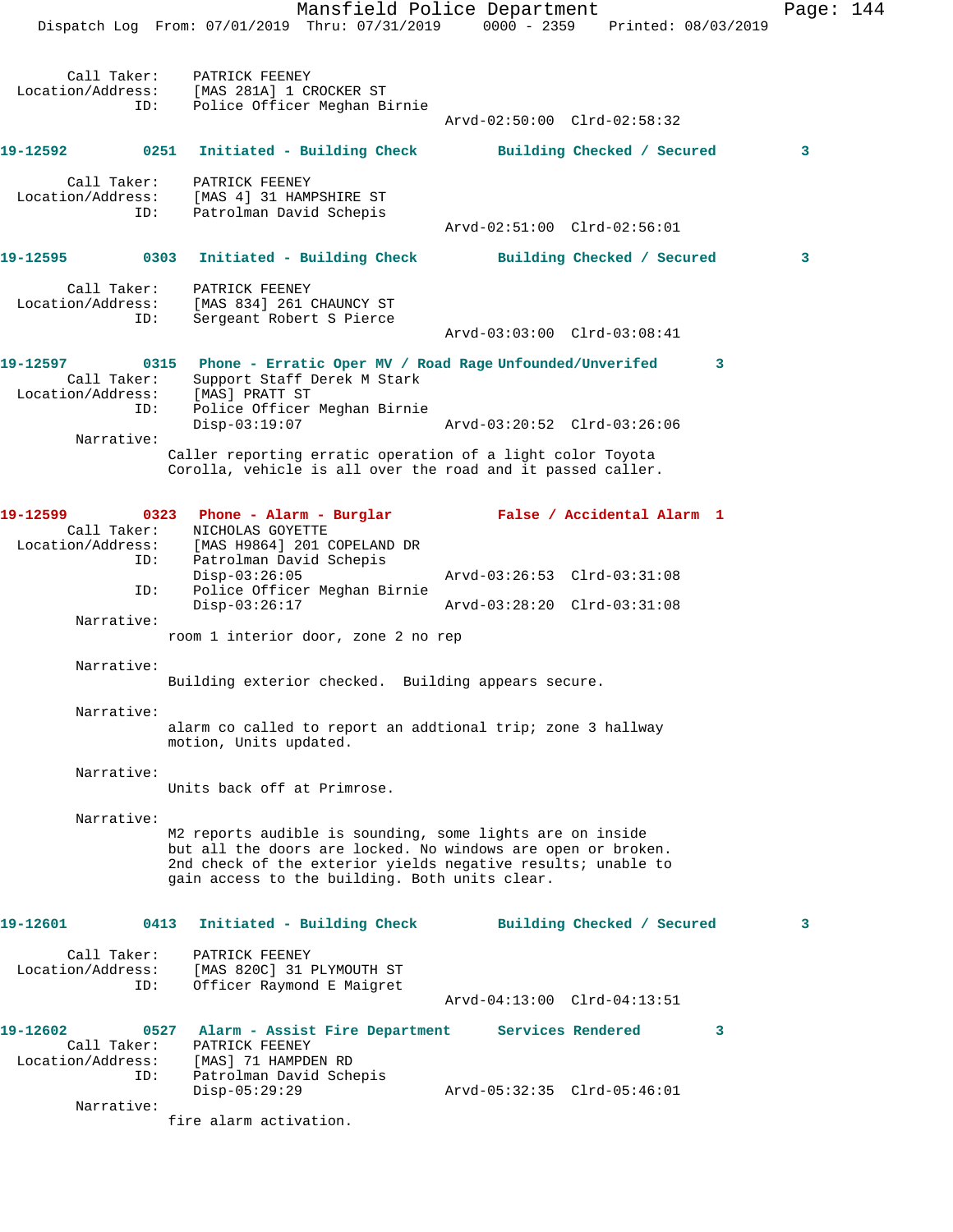|                                                                                                                  |                                                                                      | Mansfield Police Department<br>Dispatch Log From: 07/01/2019 Thru: 07/31/2019 0000 - 2359 Printed: 08/03/2019                                        |                             |                   | Page: $145$       |
|------------------------------------------------------------------------------------------------------------------|--------------------------------------------------------------------------------------|------------------------------------------------------------------------------------------------------------------------------------------------------|-----------------------------|-------------------|-------------------|
| Narrative:                                                                                                       |                                                                                      |                                                                                                                                                      |                             |                   |                   |
|                                                                                                                  | All units clear; faulty system.                                                      |                                                                                                                                                      |                             |                   |                   |
| 19-12603<br>2                                                                                                    |                                                                                      | 0606 Initiated - Traffic Enforcement / Activity                                                                                                      |                             | Services Rendered |                   |
| Location/Address:<br>ID:                                                                                         | Call Taker: PATRICK FEENEY<br>[MAS] HOPE ST<br>Police Officer Meghan Birnie          |                                                                                                                                                      |                             |                   |                   |
| Narrative:                                                                                                       |                                                                                      |                                                                                                                                                      | Arvd-06:06:00 Clrd-06:30:19 |                   |                   |
|                                                                                                                  |                                                                                      | no violations observed; top speed was 32 mph.                                                                                                        |                             |                   |                   |
| 19-12604<br>3                                                                                                    |                                                                                      | 0608 Initiated - Selective Enforcement/RADAR                                                                                                         |                             |                   | Services Rendered |
| Location/Address: [MAS] ELM ST<br>ID: Patrolman David Schepis                                                    | Call Taker: NICHOLAS GOYETTE                                                         |                                                                                                                                                      |                             |                   |                   |
| Narrative:                                                                                                       |                                                                                      |                                                                                                                                                      | Arvd-06:08:00 Clrd-06:41:13 |                   |                   |
|                                                                                                                  |                                                                                      | Traffic enforcement in the area.                                                                                                                     |                             |                   |                   |
| 19-12605 0608 Initiated - Selective Enforcement/RADAR<br>3                                                       |                                                                                      |                                                                                                                                                      |                             |                   | Services Rendered |
| Location/Address: [MAS] 228 PRATT ST @ 6 BICENTENNIAL CT<br>ID:                                                  | Call Taker: NICHOLAS GOYETTE                                                         | Police Officer Michelle Bellevue                                                                                                                     |                             |                   |                   |
| Narrative:                                                                                                       |                                                                                      | Traffic enforcement in the area.                                                                                                                     | Arvd-06:08:00 Clrd-06:39:38 |                   |                   |
| 19-12606 0613 Initiated - Building Check Building Checked / Secured                                              |                                                                                      |                                                                                                                                                      |                             |                   | 3                 |
| Location/Address:<br>ID:                                                                                         | Call Taker: PATRICK FEENEY<br>[MAS 820C] 31 PLYMOUTH ST<br>Officer Raymond E Maigret |                                                                                                                                                      | Arvd-06:13:00 Clrd-06:29:01 |                   |                   |
|                                                                                                                  |                                                                                      |                                                                                                                                                      |                             |                   |                   |
| 19-12612<br>Location/Address: [MAS 153] 50 WEST ST<br>ID:                                                        | Call Taker: Officer KYLE J MELLO                                                     | 0833 Walk-In - Child Safety Seat Program Services Rendered<br>Police Officer Nicole M Boldrighini<br>Disp-08:36:06    Arvd-08:36:10    Clrd-08:54:46 |                             | 3                 |                   |
| Vehicle:<br>Narrative:                                                                                           |                                                                                      | GRY 2018 BMW 430XI Reg: PC MA 638TP1 VIN: WBA4J3C56JBG91287                                                                                          |                             |                   |                   |
|                                                                                                                  |                                                                                      | Ofc. Boldrighini installing a child safety seat.                                                                                                     |                             |                   |                   |
| 19-12613 0903 Initiated - Building Check Services Rendered<br>Location/Address: [MAS 820C] 31 PLYMOUTH ST<br>ID: | Call Taker: DAVID SULLIVAN                                                           | Police Officer Joshua S Ellender                                                                                                                     |                             | 3                 |                   |
| Narrative:                                                                                                       |                                                                                      |                                                                                                                                                      | Arvd-09:03:00 Clrd-09:18:01 |                   |                   |
|                                                                                                                  | HOURLY BUILDING CHECK                                                                |                                                                                                                                                      |                             |                   |                   |
| 19-12614<br>3                                                                                                    |                                                                                      | 0916 Initiated - Selective Enforcement/RADAR                                                                                                         |                             |                   | Services Rendered |
| Location/Address: [MAS] 99 COPELAND DR @ 235 CHAUNCY ST<br>ID:                                                   | Call Taker: DAVID SULLIVAN                                                           | Police Officer Nicole M Boldrighini                                                                                                                  | Arvd-09:16:00 Clrd-09:32:00 |                   |                   |
| Narrative:                                                                                                       |                                                                                      |                                                                                                                                                      |                             |                   |                   |
|                                                                                                                  |                                                                                      | OFFICER ON LOCATION FOR RADAR/TRAFFIC ENFORCEMENT.                                                                                                   |                             |                   |                   |
| 19-12615                                                                                                         | Call Taker: MEGHAN MILLS                                                             | 0930 Initiated - Motor Vehicle Stop     Citation / Warning Issued 3                                                                                  |                             |                   |                   |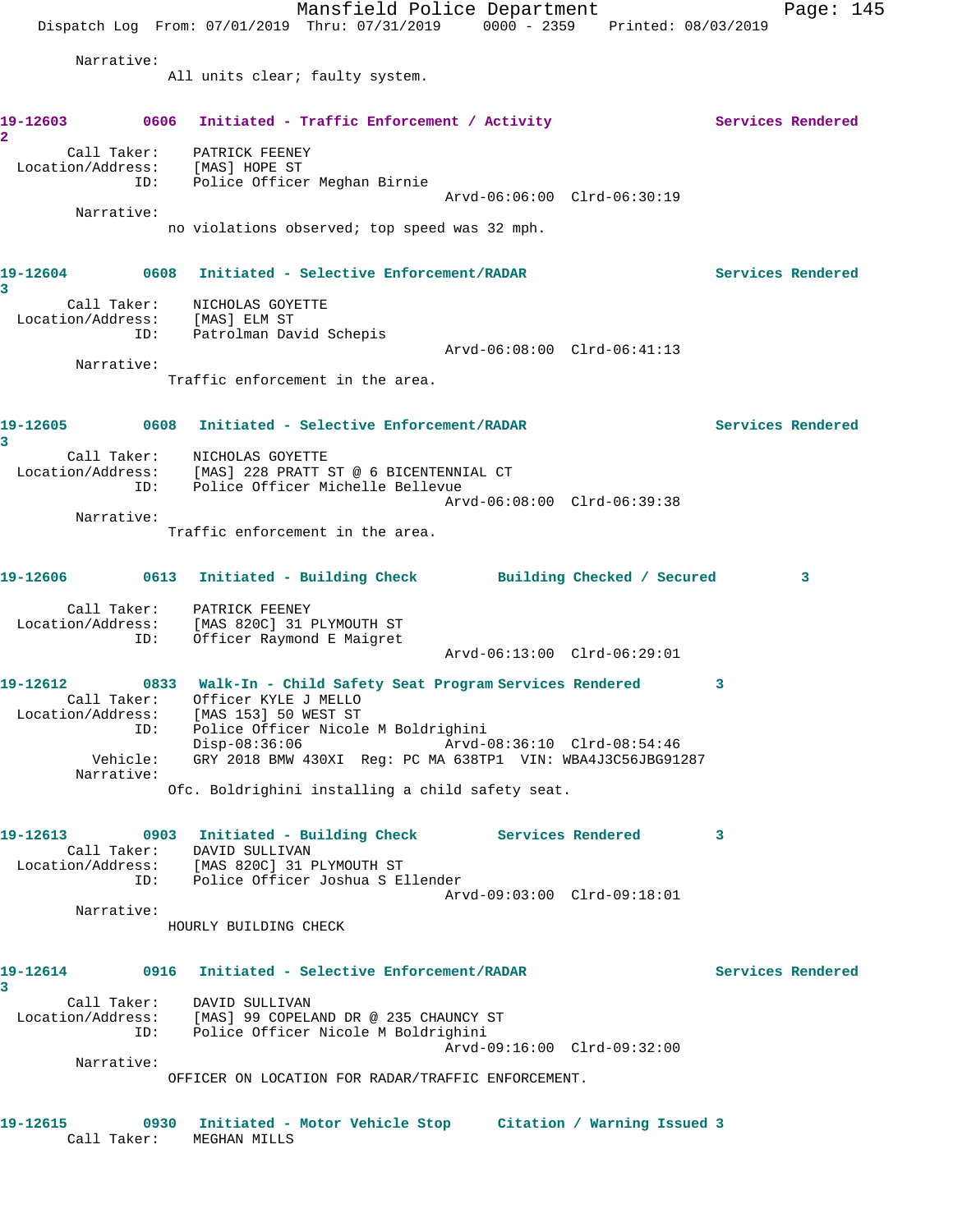Mansfield Police Department Fage: 146 Dispatch Log From: 07/01/2019 Thru: 07/31/2019 0000 - 2359 Printed: 08/03/2019 Location/Address: [MAS] 1 CHAUNCY ST @ 101 CHILSON AVE ID: Police Officer John R Armstrong Arvd-09:30:00 Clrd-09:45:09 ID: Police Officer Nicole M Boldrighini Disp-09:32:10 Arvd-09:32:13 Clrd-09:45:13 Vehicle: WHI 2014 HOND SD CIVIC Reg: PC MA 6WJ829 VIN: 19XFB2F91EE203290 Towed: For: Unregistered/Uninsured By: Central Street Garage To: Central Street Garage Released To: ARINDAL On: 07/15/2019 @ 1243 ARINDAL On: 07/15/2019 @ 1243 Narrative: off with ma 6wj829 Narrative: central st en route, revo/insc Narrative: CITATION ISSUED CENTRAL ST HAS THE VEHICLE. Refer To Summons: 19MAS-322-AR Summons: ARINDAL, LOVENSO Address: 932 SUMNER ST STOUGHTON, MA Age: 25<br>Charges: UNI UNINSURED MOTOR VEHICLE UNREGISTERED MOTOR VEHICLE **19-12616 0935 Initiated - Selective Enforcement/RADAR Citation / Warning Issued 3**  Call Taker: Kieran M Ruth Location/Address: [MAS] 600 WEST ST ID: Police Officer Matthew A Souza Arvd-09:35:00 Clrd-10:24:30 Vehicle: RED 2017 CHEV CRUZE Reg: PC MA 9WW191 VIN: 1G1BC5SMXH7124253 Narrative: Traffic enforcement in the area. **19-12618 1018 Initiated - Building Check Services Rendered 3**  Call Taker: DAVID SULLIVAN Location/Address: [MAS 281A] 1 CROCKER ST ID: Police Officer Nicole M Boldrighini Arvd-10:18:00 Clrd-10:29:13 Narrative: PTL CONDUCTING AREA CHECK **19-12619 1021 Walk-In - Follow up Investigation Investigated - Report Taken 3** Call Taker: DAVID SULLIVAN<br>Location/Address: [MAS 1] 50 WEST ess: [MAS 1] 50 WEST ST<br>ID: Police Officer Nico Police Officer Nicole M Boldrighini<br>Disp-10:29:28 Arvd-1 Disp-10:29:28 Arvd-10:32:43 Clrd-10:34:09 ID: Police Officer Nicole M Boldrighini Disp-10:34:09 Arvd-10:35:32 Clrd-10:46:43 Narrative: WALK IN FOLLOW UP TO EARLIER REPORT. Narrative: PARTY CAME INTO LOBBY REQUESTING POLICE REPORT MADE ON 7/12/2019 IN REGARDS TO MOBILE PHONE NUMBER TRANSFERED TO ANOTHER MOBILE COMPANY WITHOUT HER CONSENT. Narrative: KATHERINE LANEY REQ REPORT TO REFLECT HER CELL PHONE WAS CHANGED FROM METRO PCS TO T MOBILE WITH OUT HER CONSENT. Refer To Incident: 19MAS-585-OF **19-12622 1050 Initiated - Follow up Investigation Services Rendered 3**  Call Taker: Kieran M Ruth Location/Address: [FOX] 29 COUNTY ST ID: Police Officer Michael N Fenore Arvd-10:50:00 Clrd-12:12:43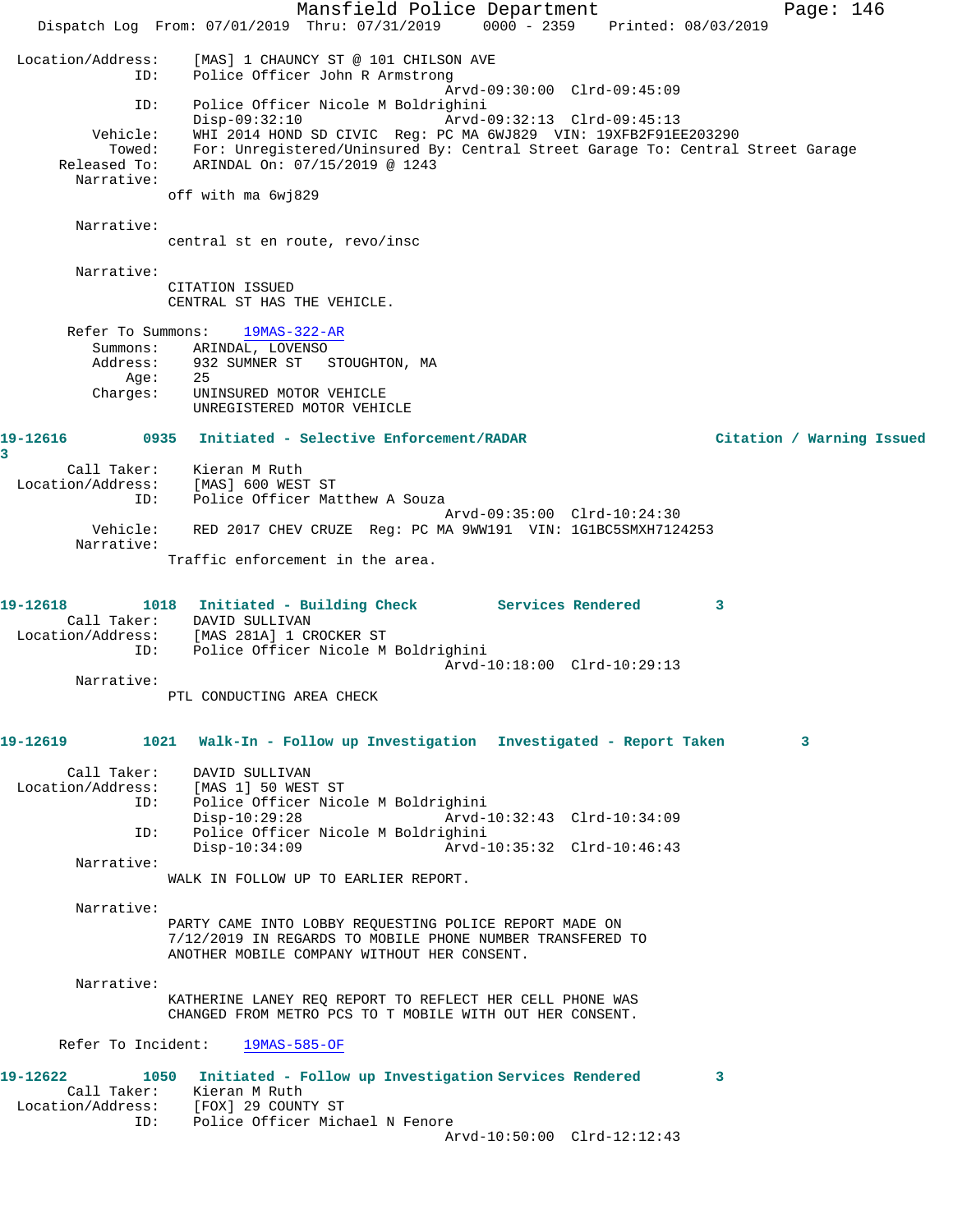Mansfield Police Department Page: 147 Dispatch Log From: 07/01/2019 Thru: 07/31/2019 0000 - 2359 Printed: 08/03/2019 Police Officer David M Sennott Narrative: Out for a follow up **19-12627 1119 Initiated - Building Check Services Rendered 3**  Call Taker: DAVID SULLIVAN Location/Address: [MAS 840] 280 SCHOOL ST ID: Police Officer Matthew A Souza Arvd-11:19:00 Clrd-11:52:27 Narrative: AREA CHECK **19-12629 1121 Phone - Assist Fire Department Services Rendered 3**  Call Taker: DAVID SULLIVAN Location/Address: [MAS 438] 27 EAST ST ID: Police Officer Nicole M Boldrighini Disp-11:28:09 Arvd-11:29:41 Clrd-11:39:02 Narrative: BOX ALARM **19-12630 1150 911 - 911 Hang-ups & Verifications Unfounded/Unverifed 2**  Call Taker: DAVID SULLIVAN Location/Address: [MAS 908] 310 NORTH MAIN ST ID: Police Officer Nicole M Boldrighini Disp-11:52:20 Arvd-11:55:02 Clrd-11:55:22 ID: Police Officer Matthew A Souza Disp-11:52:44 Clrd-11:55:12 Narrative: 911 STATIC LINE SHOWING Narrative: UNFOUNDED - BLDG DEMOLISHED **19-12632 1213 Initiated - Suspicious Actv / Persn / Veh Investigated - No Report 2**  Call Taker: DAVID SULLIVAN Location/Address: [MAS] PILGRIM RD ID: Police Officer John R Armstrong Arvd-12:13:00 Clrd-12:26:12 ID: Police Officer Nicole M Boldrighini Disp-12:14:03 Arvd-12:23:55 Clrd-12:26:07 Narrative: SUSP CONDITION AT POSIBLE VACANT HOME. Narrative: FOUND OPEN DOOR OFFICERS CONDUCTED CHECK OF HOUSE - NOTHING FOUND OFFICERS LOCATED A CONTACT NUMBER POSTED ON A WINDOW WILL ATTEMPT TO CALL Narrative: LOCK WAS BROKEN OFF THE DOOR NUMB ER TO PROPERTY MANAGEMENT COMPANY FROM GEORGIA WAS NOT A GOOD NUMBER. WILL REQUEST CHECKS DURING NIGHTTIME HOURS. **19-12633 1244 Initiated - Building Check Services Rendered 3**  Call Taker: DAVID SULLIVAN Location/Address: [MAS 982] 111 HOPE ST ID: Police Officer Nicole M Boldrighini Arvd-12:44:00 Clrd-12:56:32 Narrative: CONDUCTING AREA CHECK. **19-12634 1321 911 - Assist Fire Department Investigated - No Report 3**  Call Taker: DAVID SULLIVAN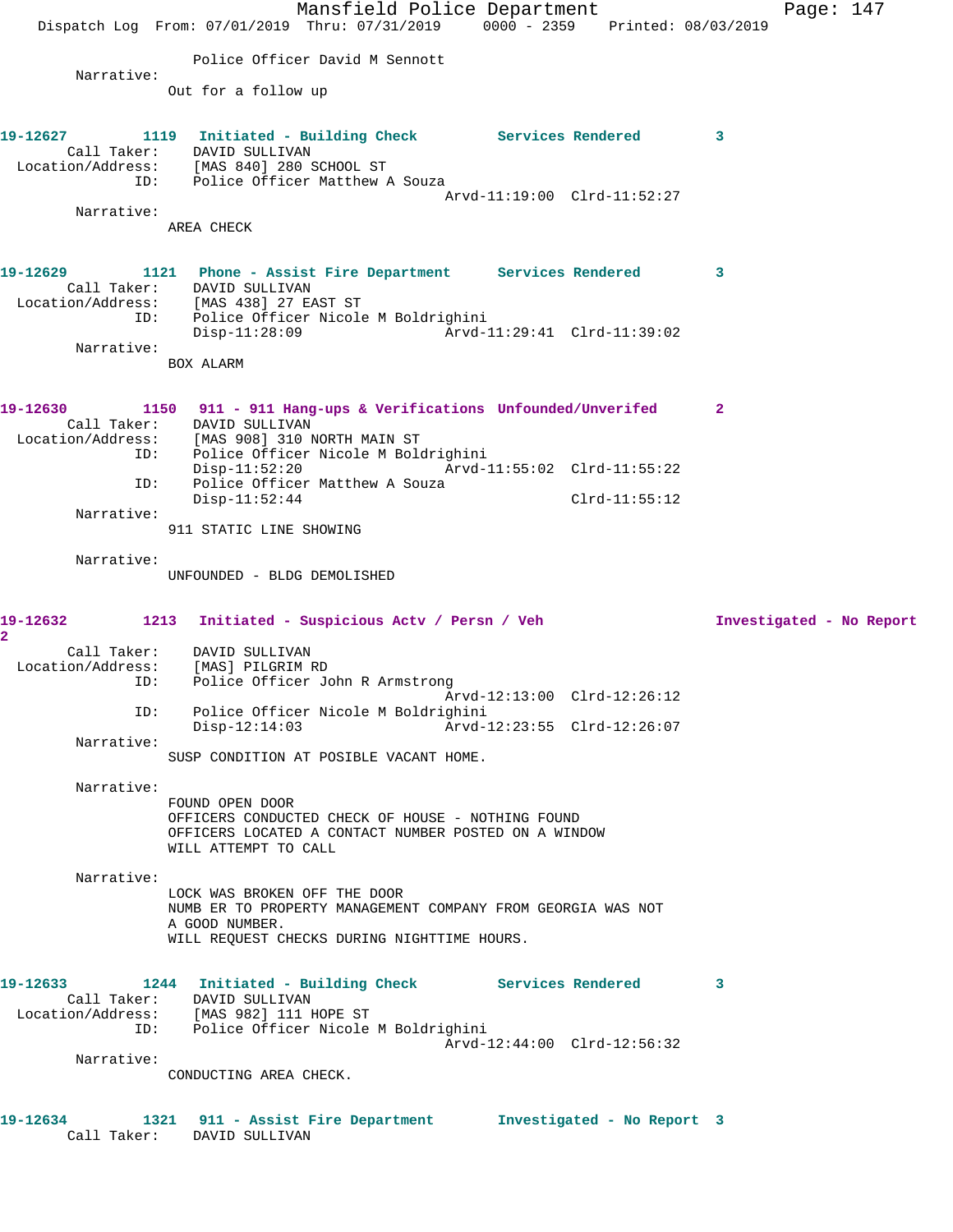Mansfield Police Department Page: 148 Dispatch Log From: 07/01/2019 Thru: 07/31/2019 0000 - 2359 Printed: 08/03/2019 Location/Address: [MAS] 86 EASTMAN ST @ 0 AUTUMN LN Police Officer Nicole M Boldrighini<br>Disp-13:23:28 Arvd- Disp-13:23:28 Arvd-13:29:07 Clrd-13:34:57 ID: Police Officer Matthew A Souza<br>Disp-13:23:46 A Disp-13:23:46 Arvd-13:27:02 Clrd-13:35:01 Narrative: ASSIT FIRE - PASSER BY REPORTING MAN DOWN SIDEWALK Narrative: OFFICERS CHECKED AREA FOUND PARTY ON PILGRIM. PARTY STATED WAS JUST TAKING A REST NO MEDICAL NEEDS. **19-12635 1326 Initiated - Building Check Services Rendered 3**  Call Taker: DAVID SULLIVAN Location/Address: [MAS 820C] 31 PLYMOUTH ST ID: Police Officer Joshua S Ellender Arvd-13:26:00 Clrd-15:11:00 Narrative: AREA CHECK **19-12636 1351 Initiated - Building Check Services Rendered 3**  Call Taker: DAVID SULLIVAN Location/Address: [MAS 1002] 250 EAST ST ID: Police Officer Nicole M Boldrighini Arvd-13:51:00 Clrd-14:01:52 Narrative: CHECKING THE SCHOOL. **19-12637 1359 Phone - Motor Veh Acc - No Injury Investigated - No Report 1**  Call Taker: DAVID SULLIVAN Location/Address: [MAS 255] 377 CHAUNCY ST ID: Police Officer Matthew A Souza Disp-14:02:33 Arvd-14:05:52 Clrd-14:18:02 Vehicle: BLK 2010 INFI G37 Reg: PC MA 3TGN60 VIN: JN1CV6AR0AM451344 Vehicle: RED 2016 MAZD 6 Reg: PC MA 2DN811 VIN: JM1GJ1V50G1481748 Narrative: BLACK INFINITY AND RED MAZDA NOW BY THE HANDICAPPED PARKING AREA. Narrative: NO REPORT - PAPER EXCHANGE ONLY **19-12638 1422 911 - Motor Veh Acc - No Injury Investigated - Report Taken 1** Call Taker: DAVID SULLIVAN Location/Address: [MAS] 54 CHAUNCY ST @ 363 NORTH MAIN ST ID: Police Officer Nicole M Boldrighini Disp-14:23:41 Arvd-14:24:31 Clrd-14:48:29 ID: Police Officer John R Armstrong<br>Disp-14:24:09 Ar Disp-14:24:09 Arvd-14:25:33 Clrd-14:48:32 Vehicle: GRY 2018 FORD ESCAPE Reg: PC MA 9AX419 VIN: 1FMCU9HD7JUC98422 Vehicle: GRY 2015 HYUN SONATA Reg: PC MA 9CP994 VIN: KMHEC4A48FA130807 Refer To Accident: 19MAS-256-AC 19-12639 1430 Radio - Xfinity Event **19-12639** Services Rendered 2 Call Taker: Support Staff Matthew Todesco Location/Address: [MAS 108B] 885 SOUTH MAIN ST Vehicle: BLU 2005 FORD UT ESCAPE Reg: PC MA 6KC747 VIN: 1FMYU92Z05KB13820 Towed: For: Disabled Vehicle By: Achins Garage To: Achins Garage Vehicle: WHI 2013 BUIC VERANO Reg: PC MA 9BZ878 VIN: 1G4PR5SK3D4114293 Narrative: All incident, accident, and arrest numbers are associated with the Kidz Bop Show Narrative: Ofc Stark reports he was handed a license a BJ's card and a credit card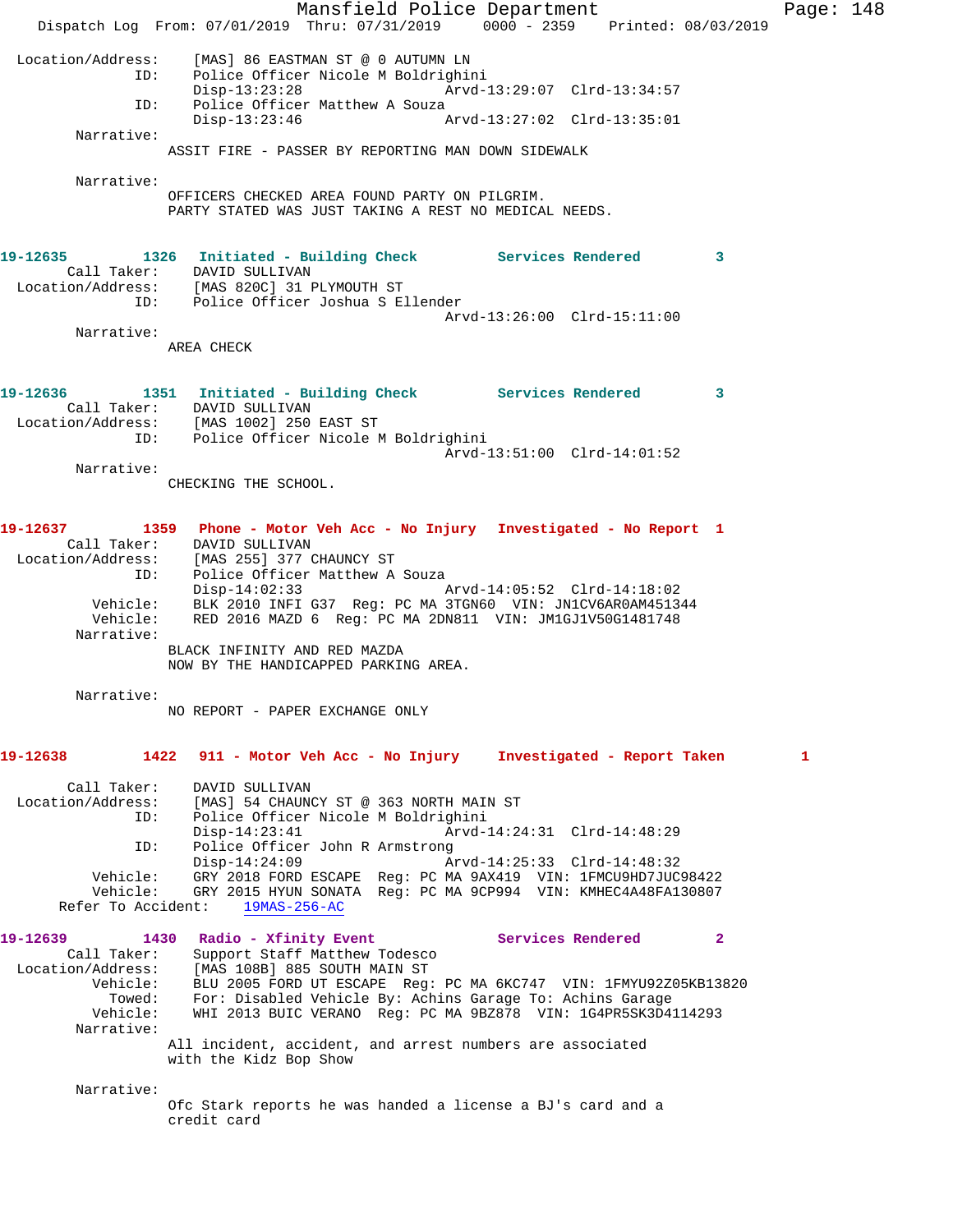Mansfield Police Department Page: 149 Dispatch Log From: 07/01/2019 Thru: 07/31/2019 0000 - 2359 Printed: 08/03/2019 Narrative: EOD is conducting the sweep at this time. Narrative: Sgt Thibault reports 2460 through the door. Narrative: Det Kerr reports MA/PC 9BZ878 just dropped off traffic cones she found at Emmas in Norton. Narrative: Sgt Thibault reports 3204 through the gate Narrative: Sgt. Thibault reports 6400 through the gate Narrative: Control reports a 911 accidental call 7 meters from the left of the stage, officers are investigating. Ofc Bennett reports the caller was in Section 13 and there are no issues. All units are clear Narrative: Ofc Seaward reports the water in the hand washing station, in the mens bathroom was reported to be scalding hot. Xfinity staff advised. Narrative: Final number through the door 6780 Narrative: House lights at 1955 Narrative: Interior will be responding with EMS to the lot side stair case with a poss broken ankle Narrative: Ofc Kiff reports the Buzz bus did not stop for Ofc Kiff when directed to. **19-12641 1502 Phone - Alarm - Burglar Investigated - No Report 1**  Call Taker: DAVID SULLIVAN Location/Address: [MAS 191] 71 MAPLE ST ID: Police Officer Nicole M Boldrighini Disp-15:04:28 Arvd-15:08:56 Clrd-15:10:19<br>ID: Police Officer Matthew A Souza Police Officer Matthew A Souza Disp-15:04:28 Clrd-15:05:39 ID: Police Officer John R Armstrong<br>Disp-15:05:35 Ar Disp-15:05:35 Arvd-15:08:50 Clrd-15:10:22 Narrative: ALARM CO REPORTS REAR DOOR. Narrative: BLDG APPEARED SECURE 19-12643 1525 Initiated - Building Check Services Rendered 3 Call Taker: DAVID SULLIVAN<br>Location/Address: [MAS 820C] 31 1<br>ID: Police Officer [MAS 820C] 31 PLYMOUTH ST Police Officer Joshua S Ellender Arvd-15:25:00 Clrd-15:39:58 Narrative: AREA CHECK. **19-12646 1613 Phone - Alarm - Burglar Investigated - No Report 1**  Call Taker: DAVID SULLIVAN Location/Address: [MAS 191] 71 MAPLE ST ID: Police Officer Danielle C Titus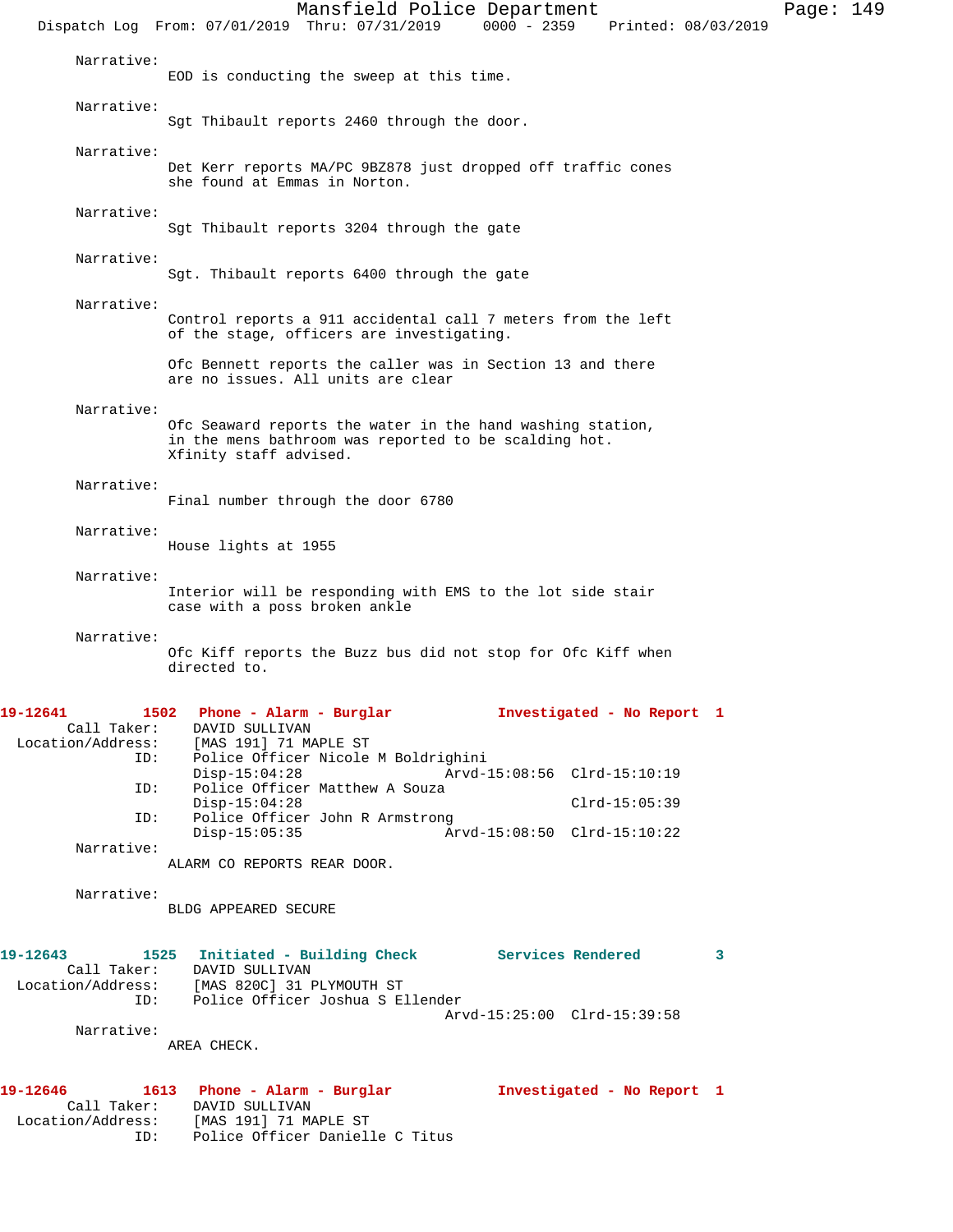Mansfield Police Department Fage: 150 Dispatch Log From: 07/01/2019 Thru: 07/31/2019 0000 - 2359 Printed: 08/03/2019 Disp-16:19:37 Arvd-16:25:28 Clrd-16:34:03 ID: Police Officer Joshua S Ellender Disp-16:19:43 Arvd-16:24:44 Clrd-16:34:00 Narrative: REAR DOOR BURGLAR ALARM. Narrative: NO ISSUES FOUND **19-12647 1631 911 - Alarm - Burglar Investigated - No Report 1**  Call Taker: DAVID SULLIVAN Location/Address: [MAS H6552] 47 WILSON PL<br>ID: Police Officer Christopher Police Officer Christopher D Sorge<br>Disp-16:35:20 Arvd- Disp-16:35:20 Arvd-16:38:02 Clrd-16:43:59 ID: Police Officer Danielle C Titus<br>Disp-16:35:29 Mrvd-16:37:59 Clrd-16:44:03  $Disp-16:35:29$  Vehicle: GRY 2006 TOYT TACOMA Reg: PC MA 9740FN VIN: 5TELU42N56Z174527 Narrative: BURGLAR ALARM FOR BASEMENT DOORS Narrative: BUILDING CHECKED OK. 19-12648 1636 Initiated - Building Check Services Rendered 3 Call Taker: DAVID SULLIVAN Location/Address: ID: Police Officer Joshua S Ellender Arvd-16:36:00 Clrd-16:37:29 Narrative: **19-12649 1642 Initiated - Selective Enforcement/RADAR Services Rendered 3**  Call Taker: DAVID SULLIVAN Location/Address: [MAS] 400 WARE ST ID: Police Officer Joshua S Ellender Arvd-16:42:00 Clrd-17:15:11 Narrative: SELECTIVE ENFORCEMENT IN THE AREA. **19-12650 1645 911 - Motor Veh Acc - Hit & Run Investigated - No Report 1**  Call Taker: DAVID SULLIVAN Location/Address: [MAS 255] 377 CHAUNCY ST ID: Police Officer Christopher D Sorge Disp-16:47:07 Arvd-16:48:02 Clrd-17:14:24 Vehicle: GRY 2016 CHEV EQUINO Reg: PC MA 4SN585 VIN: 2GNFLGE37G6293174 Vehicle: BLK 2017 CHEV SILVER Reg: PC MA 3XEA90 VIN: 1GC1KVEG2HF130064 Refer To Accident: 19MAS-265-AC

**19-12651 1651 Phone - Harass. Electronic Communicat Investigated - No Report 3**  Call Taker: Kieran M Ruth Location/Address: Police Officer Danielle C Titus Disp-17:09:54 Arvd-17:20:36 Clrd-17:36:21 ID: Police Officer Christopher D Sorge Disp-17:15:43 Arvd-17:17:31 Clrd-17:36:29 Narrative:

Narrative: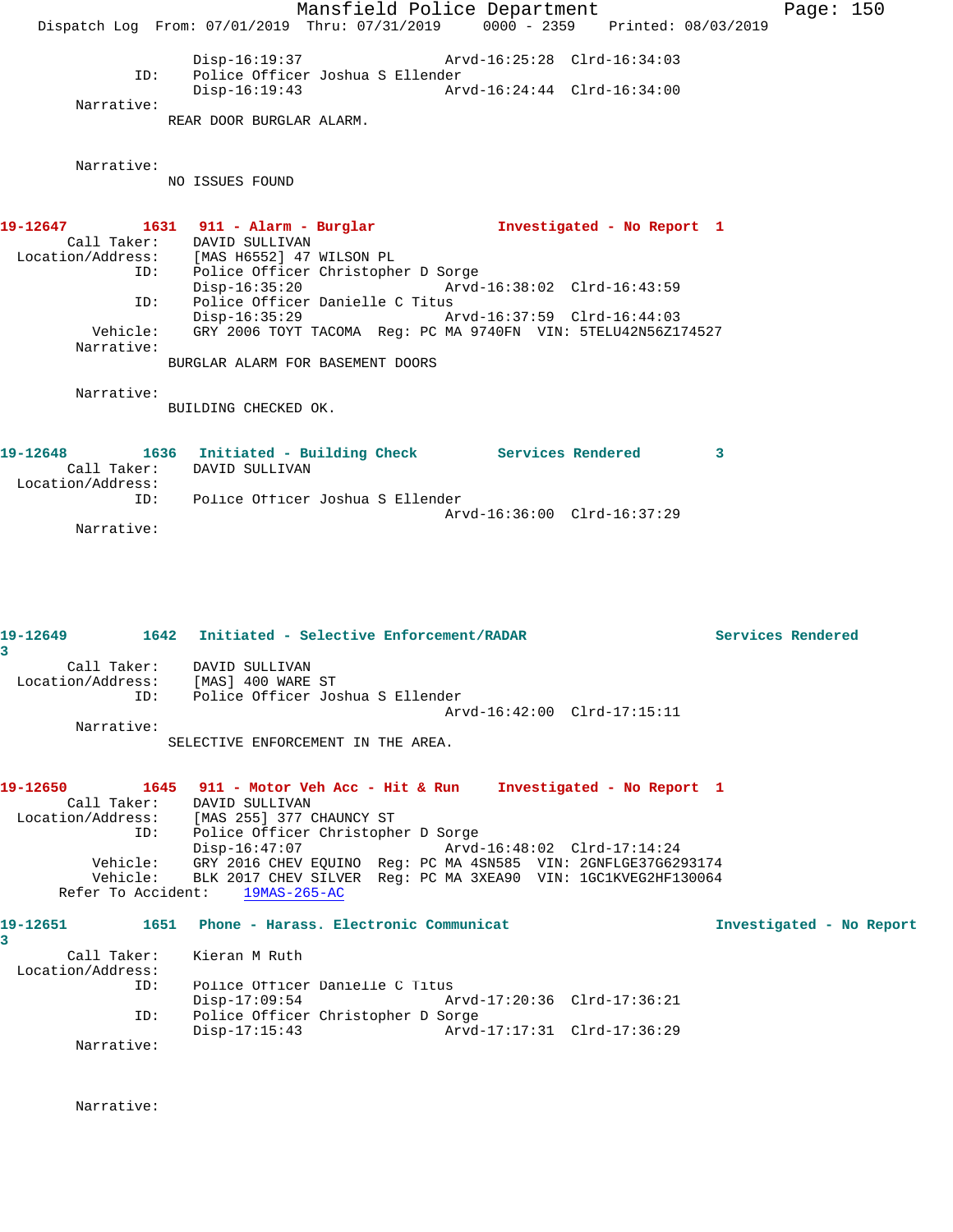**19-12654 1740 911 - Assist Fire Department Services Rendered 3**  Call Taker: DAVID SULLIVAN Location/Address: [MAS H2341] 9 BOUNDRY RD ID: Police Officer Danielle C Titus Disp-17:41:18 Arvd-17:46:46 Clrd-18:03:32 Narrative: ASSIST FD **19-12655 1741 911 - 911 Hang-ups & Verifications Investigated - No Report 2**  Call Taker: MEGHAN MILLS Location/Address: [MAS H1263] 952 WEST ST ID: Police Officer Christopher D Sorge Disp-17:42:44 Arvd-17:44:19 Clrd-17:46:51 Narrative: accidental 911 call Narrative: CONFIRMED ACCIDENTAL. **19-12658 1753 Initiated - Building Check Services Rendered 3**  Call Taker: DAVID SULLIVAN Location/Address: [MAS 820C] 31 PLYMOUTH ST ID: Police Officer Michael T Fitzgerald Arvd-17:53:00 Clrd-18:03:22 Narrative: AREA CHECK **19-12659 1803 911 - 911 Hang-ups & Verifications Investigated - No Report 2**  Call Taker: DAVID SULLIVAN Location/Address: [MAS H1850] 37 BIRD RD ID: Police Officer Joshua S Ellender Disp-18:07:22 Arvd-18:16:59 Clrd-18:33:52 ID: Police Officer Danielle C Titus<br>Disp-18:21:23 hrvd-18:27:38 Clrd-18:33:49 Disp-18:21:23 Arvd-18:27:38 Clrd-18:33:49 Vehicle: WHI 2014 TOYT COROLL Reg: PC MA 5WG149 VIN: 5YFBPRHE2EP147149 Vehicle: BLK 2014 CHEV EQUINO Reg: PC MA 6TN571 VIN: 2GNFLFEK5E6216608 Vehicle: GRY 2018 TOYT CAMRY Reg: PC MA 7TY388 VIN: 4T1B11HK8JU018995 Narrative: CONFIRM ACCIDENTAL 911 Narrative: UPON ARRIVAL OFFICERS HAD NO RESPONSE AT THE DOOR. INVESTIGATED MADE ENTRY INTO HOME. NOTHING FOUND. **Note MAS 1831** Note Taker: Kieran M Ruth Accidental 911 phase 1 call, no radius given. No answer on call back **19-12660 1841 Initiated - Selective Enforcement/RADAR Verbal Warning 3**  Call Taker: DAVID SULLIVAN Location/Address: [MAS] 47 OAKLAND ST @ 57 CHARLES ST ID: Police Officer Danielle C Titus Arvd-18:41:00 Clrd-19:14:50 Vehicle: WHI 2013 TOYT COROLL Reg: PC MA 699SD1 VIN: 2T1BU4EE7DC077503 Narrative: SELECTIVE ENFORCEMENT IN THE AREA. Narrative: Out with MA 699SD1. Verbal to the RO for speed

Narrative: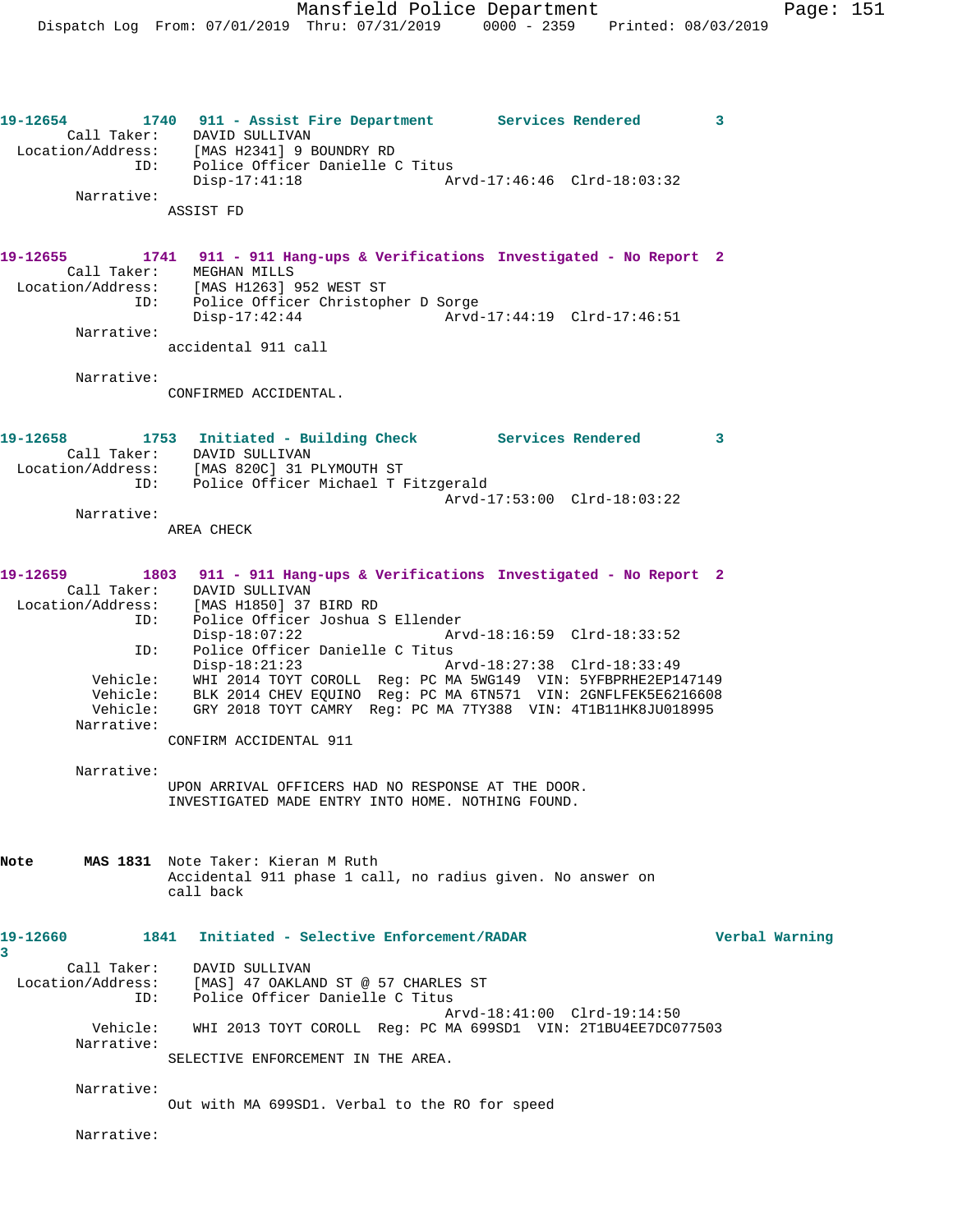|                                         | Mansfield Police Department<br>Dispatch Log From: 07/01/2019 Thru: 07/31/2019<br>$0000 - 2359$<br>Printed: 08/03/2019                   | Page: $152$               |
|-----------------------------------------|-----------------------------------------------------------------------------------------------------------------------------------------|---------------------------|
|                                         | Clear with one violation. Average speed of 35 and a high of<br>46                                                                       |                           |
| 19-12664                                | 1949<br>Initiated - Proactive Patrol<br>Building Checked / Secured                                                                      | 3                         |
| Call Taker:<br>Location/Address:<br>ID: | Police Officer Christopher D Sorge<br>[MAS 927] 50 PLYMOUTH ST<br>Police Officer Christopher D Sorge                                    |                           |
| Narrative:                              | Arvd-19:49:44 Clrd-19:53:39<br>Checking the area.                                                                                       |                           |
| 19-12666<br>2                           | 1955<br>Initiated - Suspicious Actv / Persn / Veh                                                                                       | Services Rendered         |
| Call Taker:<br>Location/Address:<br>ID: | NICHOLAS GOYETTE<br>[FOX] 50 WEST ST<br>Police Officer Joshua S Ellender                                                                |                           |
| ID:                                     | Arvd-19:55:00 Clrd-20:40:29<br>Police Officer Danielle C Titus<br>$Disp-20:06:04$<br>Arvd-20:06:07 Clrd-20:13:44                        |                           |
| Narrative:                              | Ofc. Ellender speaking with a party in the lobby stating 'he<br>is tired of being on the run for two months' and needs help<br>detoxing |                           |
| Narrative:                              | Ofc. Ellender transporting the party to Sturdy Memorial                                                                                 |                           |
| Narrative:                              | Ofc. Ellender reports Santiago is in the care of Sturdy.                                                                                |                           |
| 19-12669                                | 2040<br>Initiated - Proactive Patrol Building Checked / Secured                                                                         | 3                         |
| Call Taker:<br>Location/Address:<br>ID: | NICHOLAS GOYETTE<br>[MAS 820C] 31 PLYMOUTH ST<br>Sergeant KENNETH FITZGERALD JR<br>Arvd-20:40:00 Clrd-20:40:57                          |                           |
| ID:<br>Narrative:                       | Police Officer Michael T Fitzgerald<br>$Disp-20:40:32$<br>Arvd-20:40:38 Clrd-20:54:39                                                   |                           |
|                                         | Checking the area.                                                                                                                      |                           |
| 19-12670<br>$\overline{2}$<br>Call      | 2042<br>Phone - 911 Hang-ups & Verifications                                                                                            | Confirmed misdial/Accdntl |
| Call Taker:<br>Location/Address:<br>ID: | NICHOLAS GOYETTE<br>[MAS H3410] 23 FISHER LN<br>Police Officer Christopher D Sorge<br>$Disp-20:43:44$<br>Arvd-20:48:43 Clrd-20:52:06    |                           |
| ID:<br>Narrative:                       | Police Officer Danielle C Titus<br>$Disp-20:43:48$<br>$Clrd-20:45:22$                                                                   |                           |
|                                         | Open line 911 call, officers responding.<br>Party named Tanya answered on callback, all appears okay,                                   |                           |
|                                         | Ofc. Sorge to confirm                                                                                                                   |                           |
| 19-12671                                | 2054 Initiated - Proactive Patrol Building Checked / Secured                                                                            | 3                         |
| Call Taker:<br>Location/Address:<br>ID: | NICHOLAS GOYETTE<br>[MAS 281A] 1 CROCKER ST<br>Police Officer Danielle C Titus<br>Arvd-20:54:00 Clrd-21:05:58                           |                           |
| Narrative:                              | Checking the area.                                                                                                                      |                           |
| Note                                    | MAS 2108 Note Taker: PATRICK FEENEY                                                                                                     |                           |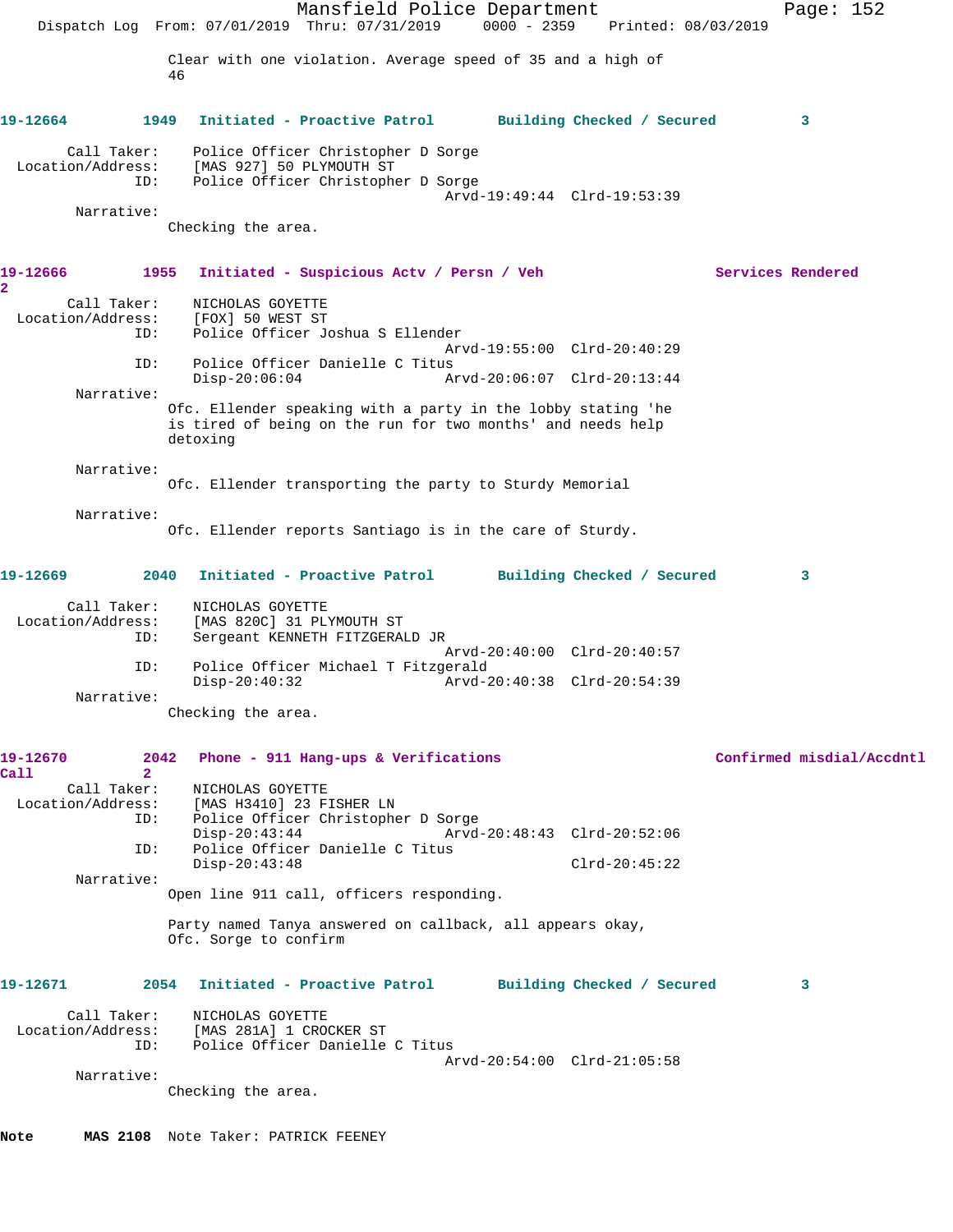Mansfield Police Department Page: 153 Dispatch Log From: 07/01/2019 Thru: 07/31/2019 Phase 1 911 hangup from a cell phone. multiple call backs attempted with negative results, voicemail only on call backs. Bounced off the tower at 241 Francis Ave in Mansfield with no radius. **19-12674 2124 Phone - Erratic Oper MV / Road Rage Arrest(s) Made 3**  Call Taker: NICHOLAS GOYETTE<br>.on/Address: [MAS] EASTMAN ST Location/Address: ID: Police Officer Joshua S Ellender Disp-21:25:02 Arvd-21:28:03 Clrd-22:01:19<br>ID: Police Officer Christopher D Sorge Police Officer Christopher D Sorge<br>Disp-21:28:07 Arvd Disp-21:28:07 Arvd-21:28:09 Clrd-07/14/2019 @ 00:00:23<br>TD: Police Officer David J Pepicelli Police Officer David J Pepicelli Disp-21:30:25 Arvd-21:41:06 Clrd-07/14/2019 @ 00:00:28 ID: Police Officer Danielle C Titus Disp-21:31:27 Arvd-21:31:31 Clrd-22:01:17<br>Vehicle: BLK 2003 CADI UT ESCALA Req: PC MA 8XN387 VIN: 1GYEC63T5 ehicle: BLK 2003 CADI UT ESCALA Reg: PC MA 8XN387 VIN: 1GYEC63T53R117783<br>Towed: For: Unlicensed Operation By: Central Street Garage To: Central St For: Unlicensed Operation By: Central Street Garage To: Central Street Garage Released To: LUM On: 07/17/2019 @ 0946 Narrative: Easton PD reporting MA 8XN387 traveling down Eastman St into town, operating erratically Narrative: Ofc. Sorge behind the mv passing 86 Ware St Narrative: Ofc. Sorge reprots mv struck curb, failure to stop and is purusing at 20mph. Narrative: m2 out in the area 200 Branch St; oper at gunpoint. Narrative: M12 awaiting second unit, M15 in the area Narrative: Ofc. Sorge reports one in custody, tow notified Narrative: Ofc. Sorge reports speaking with the homeowner at 396 Branch St, mv is parked in the driveway awaiting tow. Narrative: Ofc. Sorge and Ofc. Pepicelli transporting the prisoner to the station for booking. Ofc. Ellender nad Ofc. Titus standing by for the tow Narrative: Ofc. Ellender reports tow is on scene Narrative: Ofc. Ellender reports Central St has the mv. A backpack containing medications was removed and will be returned to the suspect Narrative: Clerk Hazeldine was contacted along with Board of Probation and a non-bailable warrant was issued. Refer To Arrest: 19MAS-324-AR Arrest: LUM, ERIC DANIEL Address: 1 ANDREA WAY RANDOLPH, MA :Age<br>:Charges DRUG, POSSESS CLASS A NEGLIGENT OPERATION OF MOTOR VEHICLE STOP FOR POLICE, FAIL MARKED LANES VIOLATION LICENSE REVOKED AS HTO, OPERATE MV WITH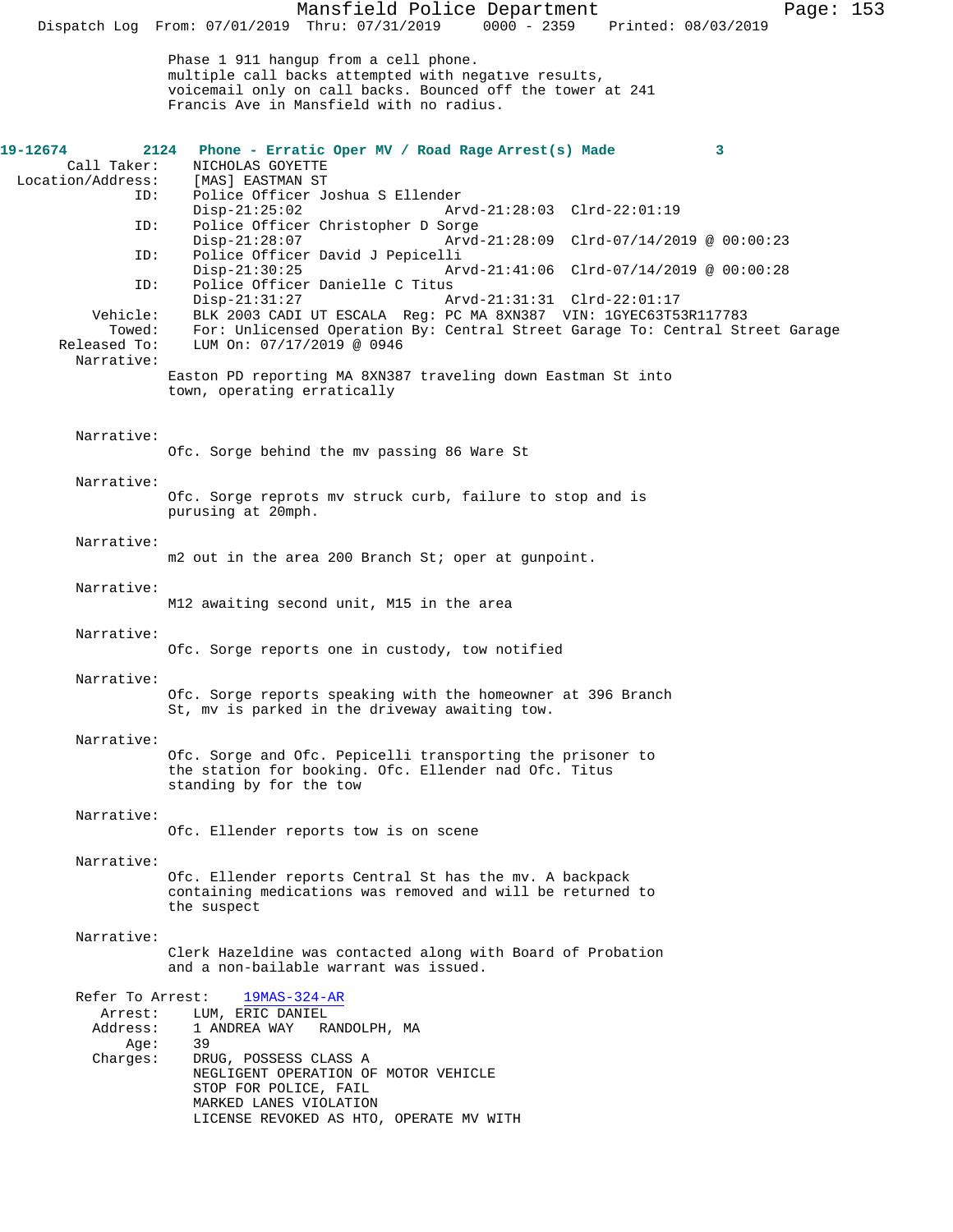|                                         | Mansfield Police Department<br>Dispatch Log From: 07/01/2019 Thru: 07/31/2019 0000 - 2359 Printed: 08/03/2019                                                                                                                                                                                                                                                              |   | Page: 154 |
|-----------------------------------------|----------------------------------------------------------------------------------------------------------------------------------------------------------------------------------------------------------------------------------------------------------------------------------------------------------------------------------------------------------------------------|---|-----------|
| Note                                    | MAS 2125 Note Taker: PATRICK FEENEY<br>Recieved a 911 hangup from<br>; On 2nd call back<br>the caller answered. Spoke with<br>states<br>all is ok, it was a misdial, no need for pd/fd/ems.<br>Contacted Village Manor staff to have them check on her.<br>Staff reports that The Checks ok; was trying to call<br>her daughter. M1 notified and satified with the result. |   |           |
| 19-12678                                | Initiated - Proactive Patrol Building Checked / Secured<br>2148                                                                                                                                                                                                                                                                                                            | 3 |           |
| Call Taker:<br>ID:                      | NICHOLAS GOYETTE<br>Location/Address: [MAS 820C] 31 PLYMOUTH ST<br>Police Officer Michael T Fitzgerald<br>Arvd-21:48:00 Clrd-21:59:52                                                                                                                                                                                                                                      |   |           |
| Narrative:                              | Checking the area.                                                                                                                                                                                                                                                                                                                                                         |   |           |
| 19-12682 2001                           | 2322<br>Initiated - Proactive Patrol Building Checked / Secured                                                                                                                                                                                                                                                                                                            | 3 |           |
| Call Taker:<br>ID:                      | NICHOLAS GOYETTE<br>Location/Address: [MAS 820C] 31 PLYMOUTH ST<br>Police Officer Michael T Fitzgerald<br>Arvd-23:22:00 Clrd-23:33:25                                                                                                                                                                                                                                      |   |           |
| Narrative:                              | Checking the area.                                                                                                                                                                                                                                                                                                                                                         |   |           |
| For Date: $07/14/2019$ - Sunday         |                                                                                                                                                                                                                                                                                                                                                                            |   |           |
| Note                                    | MAS 0034 Note Taker: PATRICK FEENEY<br>911 hangup; Caller stated it was accidental and hung up and<br>with negative results, voicemail only.                                                                                                                                                                                                                               |   |           |
| 19-12688<br>Call Taker:<br>ID:          | 0106 Initiated - Proactive Patrol<br><b>Spoken To</b><br>NICHOLAS GOYETTE<br>Location/Address: [MAS 840] 280 SCHOOL ST<br>Police Officer Danielle C Titus                                                                                                                                                                                                                  | 3 |           |
| ID:                                     | Arvd-01:06:00 Clrd-01:15:44<br>Sergeant Robert S Pierce                                                                                                                                                                                                                                                                                                                    |   |           |
| Vehicle:<br>Narrative:                  | $Disp-01:11:09$<br>Arvd-01:13:36 Clrd-01:15:46<br>GRY 2007 SANTA FE Req: PC RI YB193 VIN: 5NMSG13D77H013752                                                                                                                                                                                                                                                                |   |           |
| Narrative:                              | Checking the area.                                                                                                                                                                                                                                                                                                                                                         |   |           |
| Narrative:                              | Checking on a mv, RI YB193 in front of SuperCuts                                                                                                                                                                                                                                                                                                                           |   |           |
|                                         | Clear, party just got out of work and was sleeping                                                                                                                                                                                                                                                                                                                         |   |           |
| 19-12692                                | 0211<br>Initiated - Proactive Patrol<br>Building Checked / Secured                                                                                                                                                                                                                                                                                                         | 3 |           |
| Call Taker:<br>Location/Address:<br>ID: | NICHOLAS GOYETTE<br>[MAS 820C] 31 PLYMOUTH ST<br>Sergeant Lawrence G Crosman                                                                                                                                                                                                                                                                                               |   |           |
| Narrative:                              | Arvd-02:11:00 Clrd-02:24:53<br>Checking the area.                                                                                                                                                                                                                                                                                                                          |   |           |
|                                         |                                                                                                                                                                                                                                                                                                                                                                            |   |           |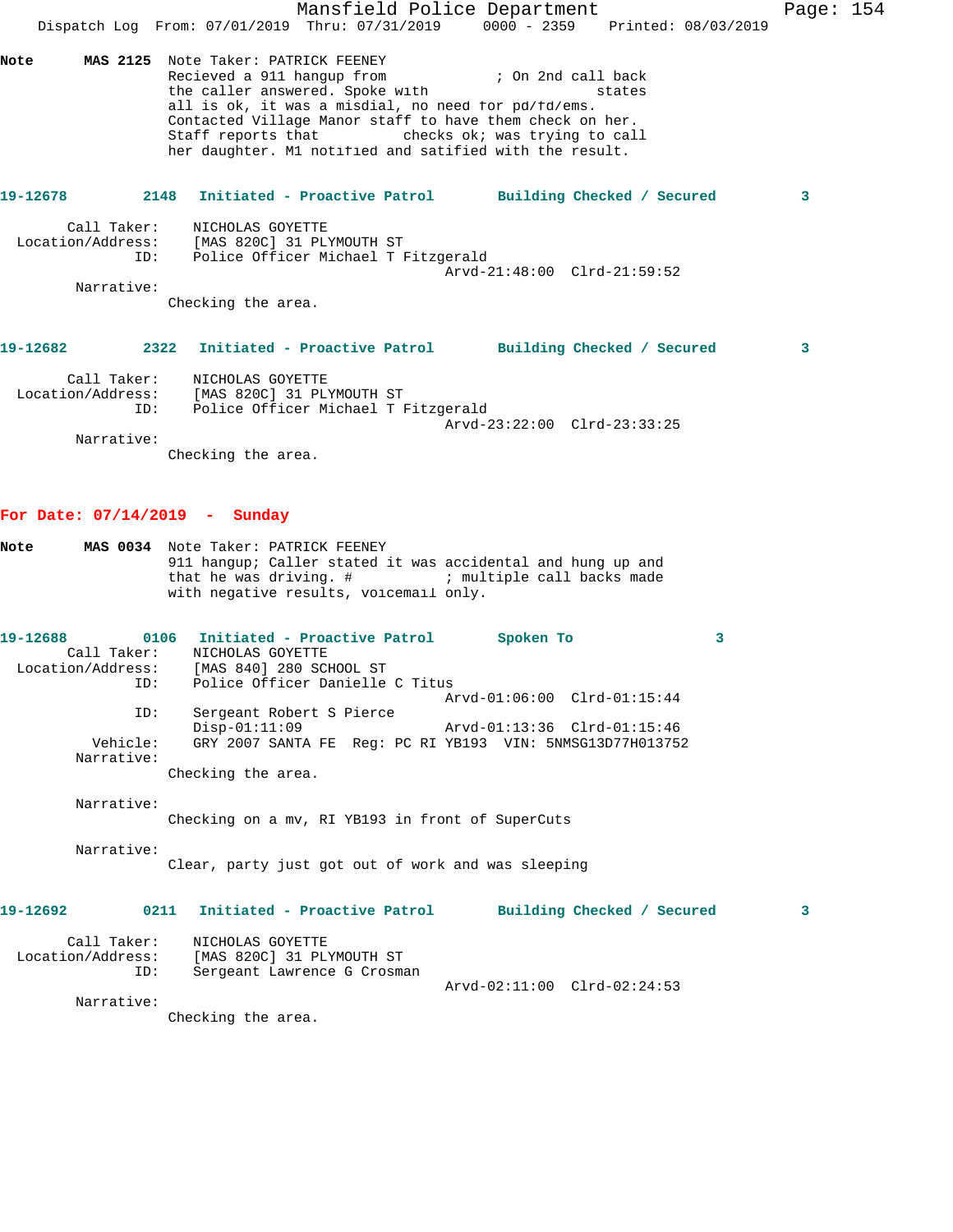| 19-12693          | 0241        | Phone - Assist Fire Department   | Referred to Other Agency 3  |  |  |
|-------------------|-------------|----------------------------------|-----------------------------|--|--|
|                   | Call Taker: | NICHOLAS GOYETTE                 |                             |  |  |
| Location/Address: |             | [MAS 873] 34 WEBB PL Apt. #4     |                             |  |  |
|                   | ID:         | Police Officer Michelle Bellevue |                             |  |  |
|                   |             | $Disp-02:47:13$                  | Arvd-02:47:16 Clrd-02:47:37 |  |  |
|                   | Narrative:  |                                  |                             |  |  |
|                   |             | Out to assist MFD                |                             |  |  |

| 19-12695   | 0320 Phone - Mutual Aid                                            | False / Accidental Alarm 1 |
|------------|--------------------------------------------------------------------|----------------------------|
|            | Call Taker: NICHOLAS GOYETTE                                       |                            |
|            | Location/Address: [FOX 51] 4 FISHER ST                             |                            |
|            | ID: Police Officer Danielle C Titus                                |                            |
|            | $Disp-03:21:35$                                                    |                            |
| ID:        | Police Officer Michelle Bellevue                                   |                            |
|            | $Disp-03:21:40$                                                    |                            |
| Vehicle:   | WHI 2018 DODG LL CARAVAN Req: BU NY JAJ9595 VIN: 2C4RDGEG9JR327725 |                            |
| Narrative: |                                                                    |                            |
|            | Alarm company reporting a commercial burgular alarm.               |                            |
|            | Zone: store motion.                                                |                            |
|            |                                                                    |                            |
|            | Mansfield units responding mutual aid                              |                            |
|            |                                                                    |                            |
| Narrative: |                                                                    |                            |
|            | Ofc. Titus reports one my in the parking lot. Occupants            |                            |
|            | pulled off to the side and were unaware of the alarm.              |                            |
|            | Continuing on the check                                            |                            |
|            |                                                                    |                            |
| Narrative: |                                                                    |                            |
|            | Clear, building checks handtight                                   |                            |
|            |                                                                    |                            |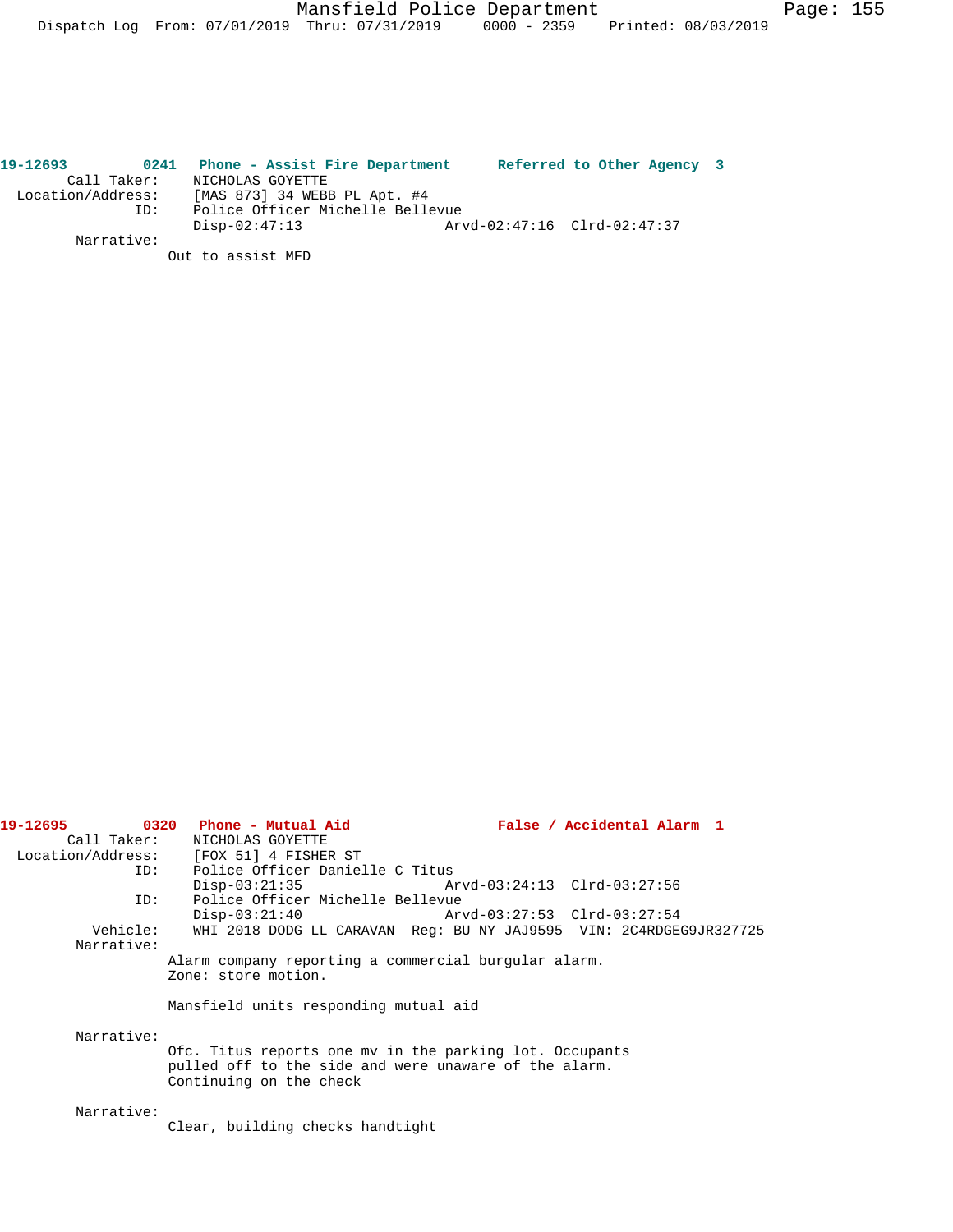Mansfield Police Department Page: 156 Dispatch Log From: 07/01/2019 Thru: 07/31/2019 0000 - 2359 Printed: 08/03/2019 **19-12696 0330 Initiated - Building Check Building Checked / Secured 3** Call Taker: PATRICK FEENEY Location/Address: [MAS 2] 60 FORBES BLVD ID: Police Officer Danielle C Titus Arvd-03:30:00 Clrd-03:33:32 **19-12697 0341 Initiated - Proactive Patrol Building Checked / Secured 3** Call Taker: NICHOLAS GOYETTE Location/Address: [MAS 1016] 4 ERICK RD ID: Police Officer Michelle Bellevue Arvd-03:41:00 Clrd-03:47:43 Narrative: Checking the area. **19-12698 0349 Initiated - Proactive Patrol Building Checked / Secured 3** Call Taker: NICHOLAS GOYETTE Location/Address: [MAS 992] 660 EAST ST ID: Police Officer Michelle Bellevue Arvd-03:49:00 Clrd-03:52:32 Vehicle: GRY 2001 MERC SABLE Reg: PC MA 8810BN VIN: 1MEFM55S91A647349 Vehicle: BLU 2007 TOYT HIGHLA Reg: PC MA 24LR75 VIN: JTEHP21A670231332 Narrative: Checking the area, two mvs parked in the lot. Toyota interior light is on, nothing appears disturbed **19-12699 0353 Initiated - Proactive Patrol Building Checked / Secured 3** Call Taker: NICHOLAS GOYETTE Location/Address: [MAS 451B] 500 EAST ST ID: Police Officer Michelle Bellevue Arvd-03:53:00 Clrd-04:06:15 Narrative: Checking the area.

## **19-12701 0423 Initiated - Proactive Patrol Building Checked / Secured 3**

| Call Taker:<br>Location/Address:<br>ID: | NICHOLAS GOYETTE<br>[MAS 820C] 31 PLYMOUTH ST<br>Sergeant Lawrence G Crosman |                             |
|-----------------------------------------|------------------------------------------------------------------------------|-----------------------------|
| Narrative:                              |                                                                              | Arvd-04:23:00 Clrd-04:35:38 |
|                                         |                                                                              |                             |

Checking the area.

**19-12702 0545 Phone - Assist Fire Department Referred to Other Agency 3**  Call Taker: NICHOLAS GOYETTE Location/Address: [MAS 1007A3] 77 SOUTH MAIN ST Apt. #3 ID: Police Officer Michelle Bellevue Disp-05:47:28 Arvd-05:49:51 Clrd-06:00:39 Narrative: Ofc. Bellevue responding to assist MFD with an alarm sounding

Narrative:

Clear, MFD to handle

**19-12703 0621 Initiated - Proactive Patrol Building Checked / Secured 3** Call Taker: NICHOLAS GOYETTE Location/Address: [MAS 820C] 31 PLYMOUTH ST ID: Sergeant Lawrence G Crosman Arvd-06:21:00 Clrd-06:43:40

Narrative: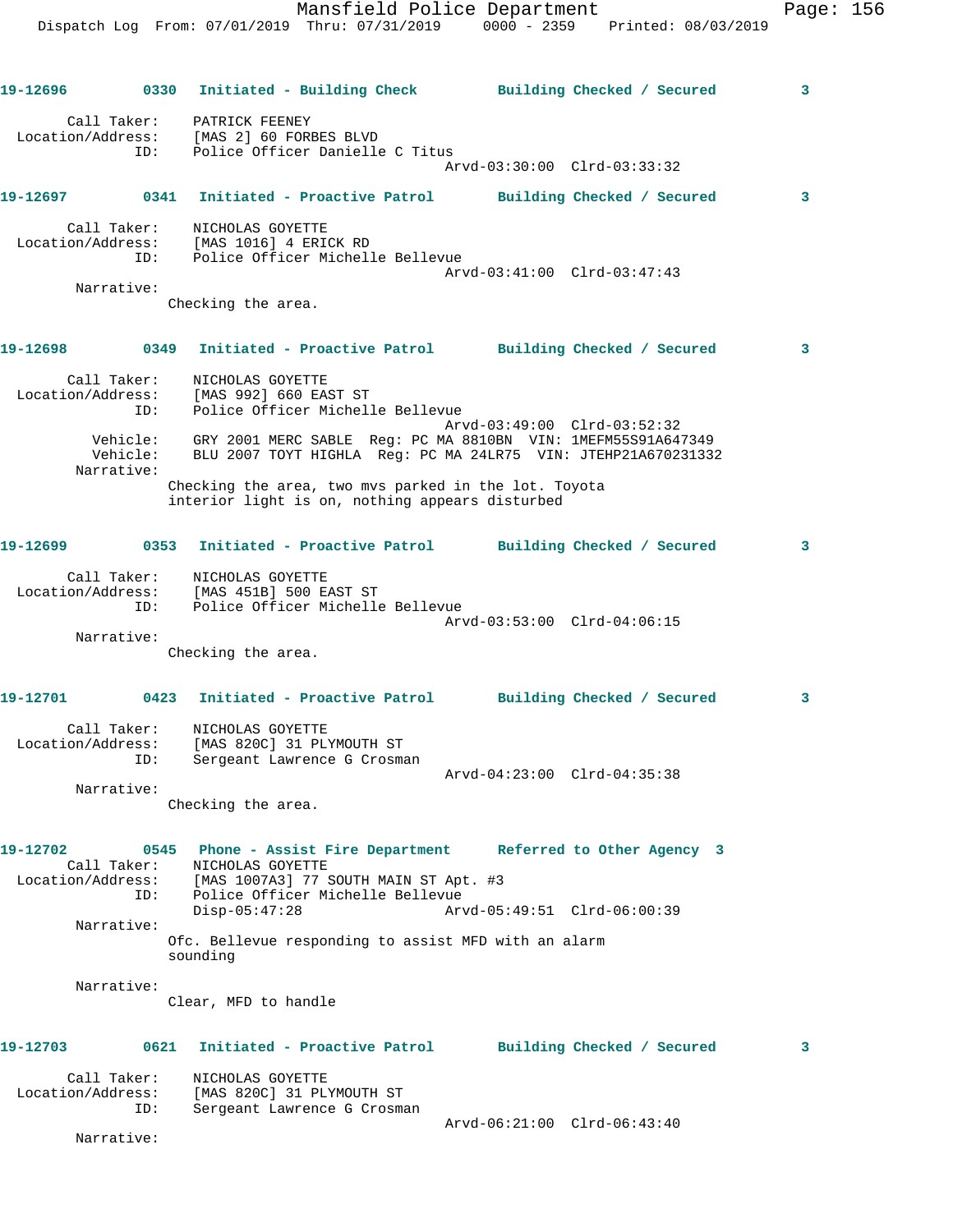Checking the area.

| 19-12704<br>ID:                                     | 0622 Phone - Assist Fire Department Referred to Other Agency 3<br>Call Taker: NICHOLAS GOYETTE<br>Location/Address: [MAS 1007A3] 77 SOUTH MAIN ST Apt. #3<br>Police Officer Michelle Bellevue |                             |                           |
|-----------------------------------------------------|-----------------------------------------------------------------------------------------------------------------------------------------------------------------------------------------------|-----------------------------|---------------------------|
| Narrative:                                          | $Disp-06:23:31$                                                                                                                                                                               | Arvd-06:24:35 Clrd-06:33:16 |                           |
|                                                     | Ofc. Bellevue responding to assist MFD with the smoke<br>detector sounding                                                                                                                    |                             |                           |
| 19-12705                                            | 0716 Initiated - Building Check Services Rendered 3                                                                                                                                           |                             |                           |
|                                                     | Call Taker: DAVID SULLIVAN<br>Location/Address: [MAS 4] 31 HAMPSHIRE ST<br>ID: Police Officer Danielle C Titus                                                                                |                             |                           |
|                                                     |                                                                                                                                                                                               | Arvd-07:16:00 Clrd-07:23:57 |                           |
| Narrative:                                          | AREA CHECK                                                                                                                                                                                    |                             |                           |
| 19-12706                                            | 0720 Initiated - Building Check Services Rendered<br>Call Taker: DAVID SULLIVAN<br>Location/Address: [MAS 1002] 250 EAST ST<br>ID: Police Officer Michelle Bellevue                           |                             | 3                         |
|                                                     |                                                                                                                                                                                               | Arvd-07:20:00 Clrd-07:26:44 |                           |
| Narrative:                                          | AREA CHECK                                                                                                                                                                                    |                             |                           |
| 19-12709<br>ID:                                     | 0827 Walk-In - Child Safety Seat Program Services Rendered<br>Call Taker: Officer Dallas O'Brien<br>Location/Address: [MAS 1] 50 WEST ST<br>Police Officer Nicole M Boldrighini               |                             | 3                         |
|                                                     | Disp-08:31:49                                                                                                                                                                                 |                             |                           |
| Narrative:                                          | Ofc. Boldrighini installing a child safety seat.                                                                                                                                              |                             |                           |
| Narrative:                                          | one seat was installed.                                                                                                                                                                       |                             |                           |
| 19-12710<br>Call Taker:<br>Location/Address:<br>ID: | 0918 Initiated - Building Check Services Rendered<br>DAVID SULLIVAN<br>[MAS 820C] 31 PLYMOUTH ST<br>Police Officer Joshua S Ellender                                                          |                             | 3                         |
| Narrative:                                          |                                                                                                                                                                                               | Arvd-09:18:00 Clrd-09:41:44 |                           |
|                                                     | AREA CHECK.                                                                                                                                                                                   |                             |                           |
|                                                     |                                                                                                                                                                                               |                             |                           |
| 19-12712<br>3                                       | 0927 Initiated - Selective Enforcement/RADAR                                                                                                                                                  |                             | Citation / Warning Issued |
| Call Taker:<br>Location/Address:<br>ID:             | DAVID SULLIVAN<br>[MAS] 87 ESSEX ST @ 4 JONATHAN RD<br>Police Officer Nicole M Boldrighini                                                                                                    | Arvd-09:27:00 Clrd-10:01:38 |                           |
| Vehicle:<br>Narrative:                              | WHI 2015 CHEV UT EQUINO Req: PAR MA 2362 VIN: 1GNFLFEK2FZ110977                                                                                                                               |                             |                           |
|                                                     | IN THE AREA FOR SELECTIVE ENFORCEMENT,                                                                                                                                                        |                             |                           |

Narrative:

OFF WITH MA PC REG 2362.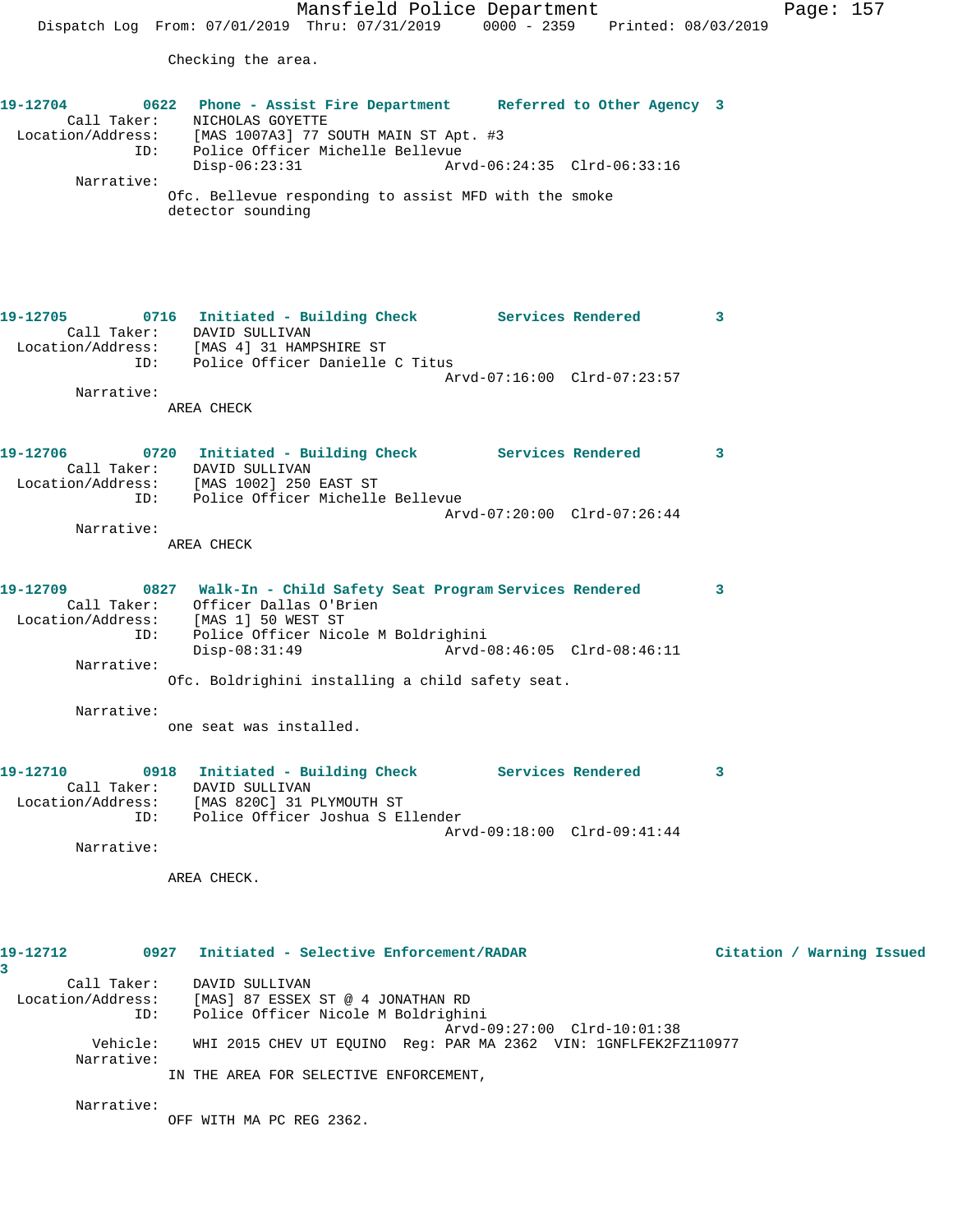**19-12714 0941 Initiated - Selective Enforcement/RADAR Citation / Warning Issued 3**  Call Taker: DAVID SULLIVAN Vicinity of: [MAS] NORTH MAIN ST ID: Police Officer Michael T Fitzgerald Arvd-09:41:00 Clrd-10:11:36 Vehicle: GRY 2015 MITS MIRAGE Reg: PC MA 26XD73 VIN: ML32A3HJ7FH046331 Narrative: SELECTIVE ENFORCEMENT Narrative: OFF WITH MA REG 26XD73. **19-12715 1000 Initiated - Selective Enforcement/RADAR Services Rendered 3**  Call Taker: DAVID SULLIVAN Vicinity of: [MAS] 165 OTIS ST @ 6 PLANTINGFIELD RD ID: Police Officer Matthew A Souza Arvd-10:00:00 Clrd-10:28:06 Narrative: SELECTIVE ENFORCEMENT IN THE AREA. Narrative: NO VIOLATIONS. **19-12717 1022 Walk-In - Fingerprinting - non crimnl Services Rendered 3**  Call Taker: Officer Dallas O'Brien Location/Address: [MAS 1] 50 WEST ST ID: Sergeant Brian P Thibault Disp-10:23:29 Arvd-10:23:33 Clrd-10:48:52 Narrative: RP into the lobby for finger prints, Sgt. Thiabult to assist **19-12718 1024 Initiated - Building Check Services Rendered 3**  Call Taker: DAVID SULLIVAN Location/Address: [MAS 982] 111 HOPE ST ID: Police Officer Nicole M Boldrighini Arvd-10:24:00 Clrd-10:34:44 Narrative: AREA CHECK **19-12719 1038 Initiated - Building Check Services Rendered 3**  Call Taker: DAVID SULLIVAN Location/Address: [MAS 840] 280 SCHOOL ST ID: Police Officer Matthew A Souza Arvd-10:38:00 Clrd-11:02:09 Narrative: AREA CHECK. **19-12721 1058 Initiated - Building Check Services Rendered 3**  Call Taker: DAVID SULLIVAN Location/Address: [MAS 820C] 31 PLYMOUTH ST ID: Police Officer Joshua S Ellender Arvd-10:58:00 Clrd-11:32:24 Narrative: AREA CHECK **19-12722 1105 Initiated - Building Check Services Rendered 3**  Call Taker: DAVID SULLIVAN Location/Address: [MAS 997] 9 BONNEY LN ID: Police Officer Nicole M Boldrighini Arvd-11:05:00 Clrd-11:20:00 Narrative: AREA CHECK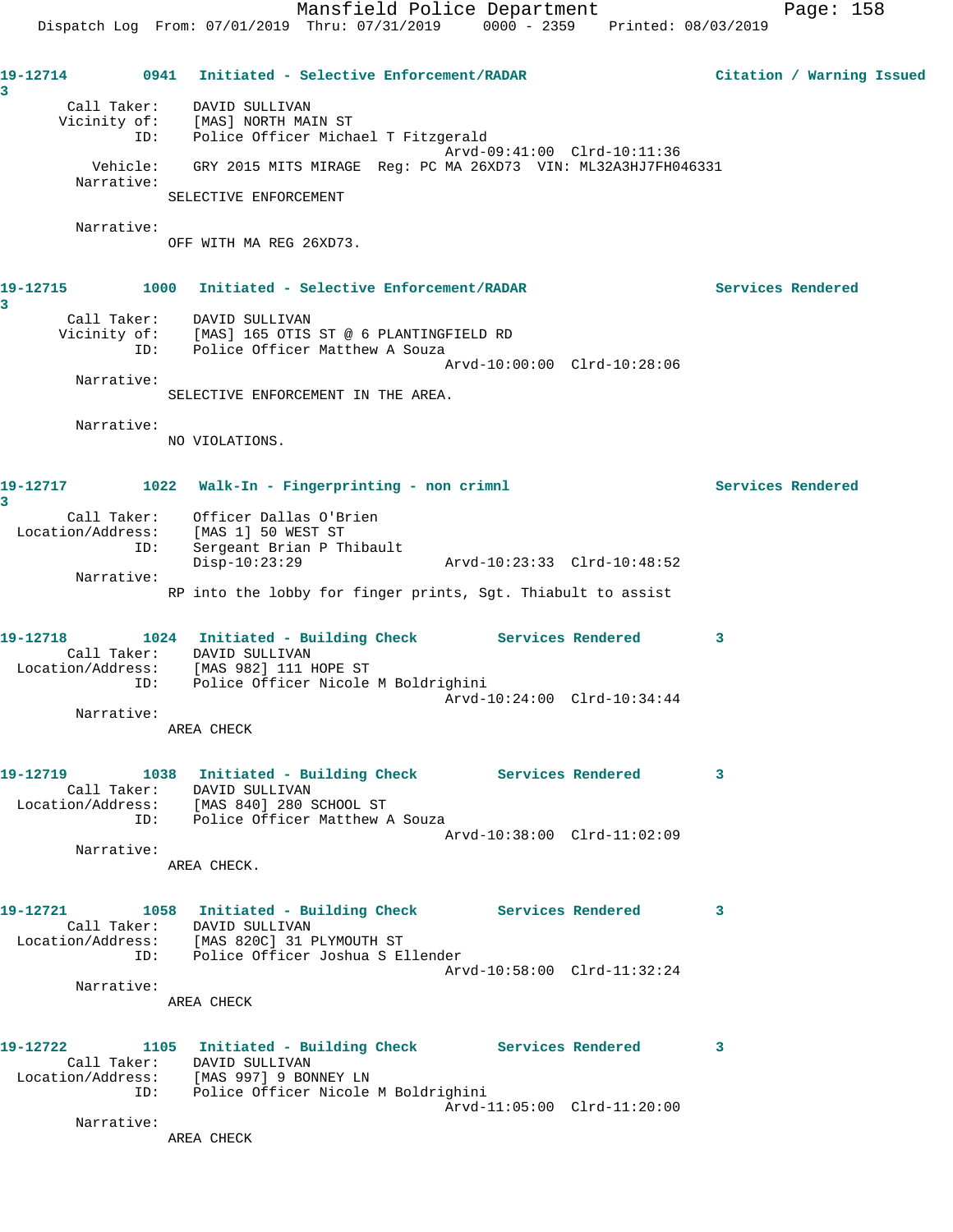**19-12724 1114 Initiated - Selective Enforcement/RADAR Services Rendered 3**  Call Taker: DAVID SULLIVAN Location/Address: [MAS 960] 792 WEST ST ID: Police Officer Matthew A Souza Arvd-11:14:00 Clrd-11:29:41 **19-12725 1117 Initiated - Disabled Motor Vehicle Services Rendered 3**  Call Taker: DAVID SULLIVAN Location/Address: [MAS] 280 SCHOOL ST ID: Sergeant Thomas R Connor Arvd-11:17:00 Clrd-11:20:15 Narrative: AREA CHECK Narrative: NO ISSUES - NEW DRIVER WITH MANUAL TRANSMISSION **19-12726 1130 Initiated - Building Check Services Rendered 3**  Call Taker: DAVID SULLIVAN Location/Address: [MAS 840] 280 SCHOOL ST ID: Sergeant Thomas R Connor Arvd-11:30:00 Clrd-11:31:38 Narrative: AREA CHECK **19-12728 1202 911 - 911 Hang-ups & Verifications Investigated - No Report 2**  Call Taker: DAVID SULLIVAN Location/Address: [MAS H4161] 20 SMILEY AVE ID: Police Officer Nicole M Boldrighini Disp-12:04:01 Clrd-12:05:03<br>
Disp-12:04:01 Clrd-12:05:03<br>
Disp-12:04:59 Arvd-12:07:37 Clrd-12:08:10 ID: Sergeant Thomas R Connor Disp-12:04:59 Arvd-12:07:37 Clrd-12:08:10 Narrative: 911 OPEN LINE - CONVERSATION IN BACKGROUND Narrative: CONFIRMED ACCIDENTAL BY THE HOMEOWNER. **19-12729 1238 Initiated - Selective Enforcement/RADAR Citation / Warning Issued 3**  Call Taker: DAVID SULLIVAN Location/Address: [MAS] 436 SOUTH MAIN ST @ 3 MICHAEL LN ID: Police Officer Michael T Fitzgerald Arvd-12:38:00 Clrd-13:17:33 Vehicle: RED 2009 TOYT YARIS Reg: PC MA 821FH4 VIN: JTDKT903195254346 Vehicle: GRN 2004 HOND ACCORD Reg: PC MA 1PBY44 VIN: 1HGCM56834A000278 Narrative: SELECTIVE ENFORCEMENT IN AREA Narrative: OFF WITH MA REG 821 FH4. Narrative: OFF WITH 1PBY44. **19-12731 1255 Initiated - Selective Enforcement/RADAR Citation / Warning Issued 3**  Call Taker: DAVID SULLIVAN Location/Address: [MAS] 562 MAPLE ST @ 3 JENNIFER DR ID: Police Officer Nicole M Boldrighini Arvd-12:55:00 Clrd-13:25:41 Vehicle: BLK 2005 GMC UT ENVOY Reg: PC MA 1JT521 VIN: 1GKDT13S752389344 Vehicle: BLK 2018 FORD F150 Reg: PAS MA RS60MY VIN: 1FTEW1EG7JFE32647 Narrative:

SELECTIVE ENFORCEMENT IN THE AREA.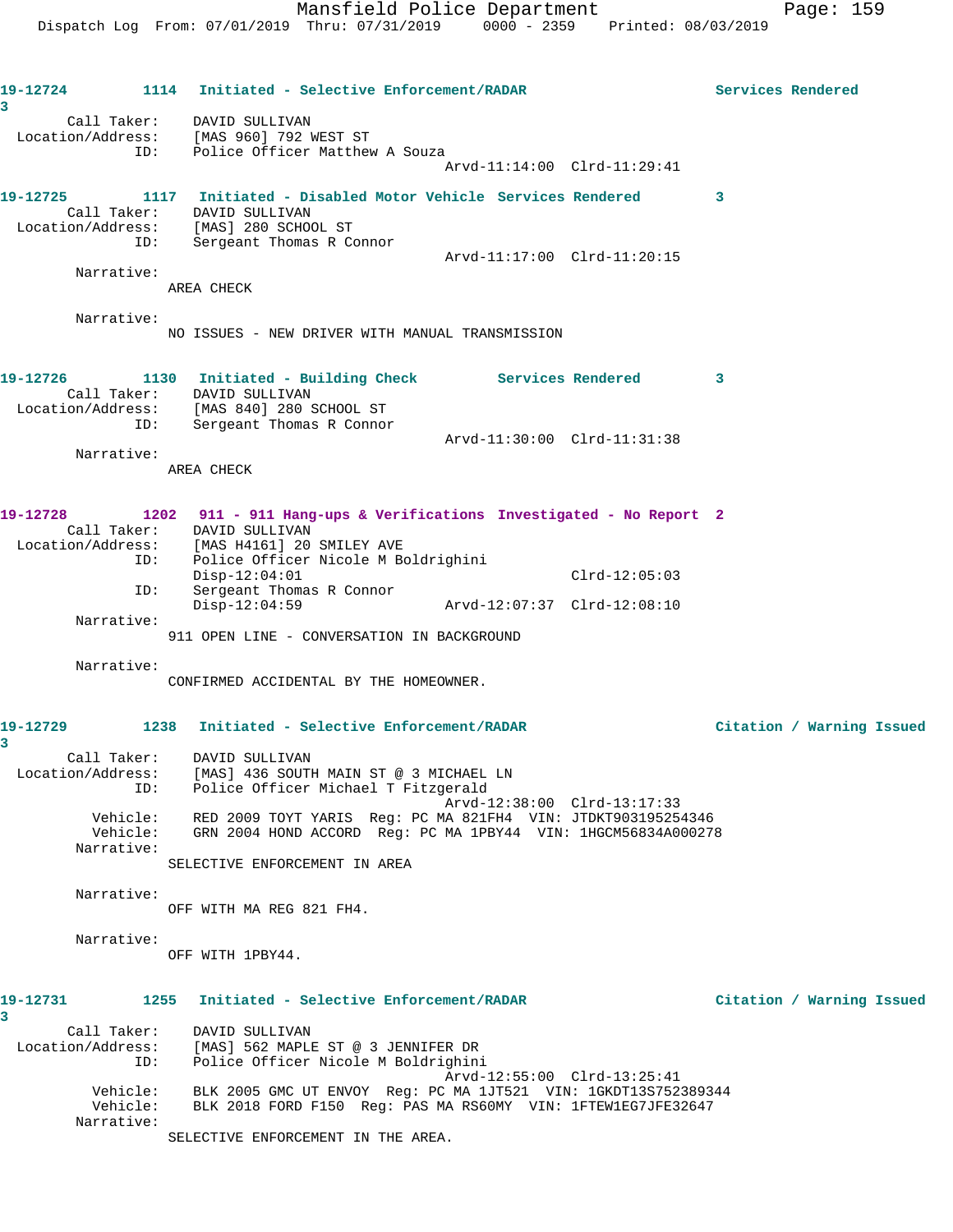**2** 

 Narrative: OFF WITH MA REG 1JT521. **19-12732 1258 Initiated - Suspicious Actv / Persn / Veh Investigated - No Report** Call Taker: DAVID SULLIVAN Location/Address: [MAS 820C] 31 PLYMOUTH ST<br>TD: Police Officer Matthew A 3 Police Officer Matthew A Souza Arvd-12:58:00 Clrd-13:10:15 ID: Police Officer Joshua S Ellender Disp-13:00:25 Arvd-13:00:31 Clrd-13:10:07 Vehicle: GRY 2006 CHEV AVALAN Reg: PC MA 8575NK VIN: 3GNEK12Z26G127104 Narrative: DETAIL REPORTS SUSP VEHICLE INTO THE PROPERTY, **19-12733 1305 Phone - Assist-Law Enforce Invest Investigated - No Report 3**  Call Taker: Officer Dallas O'Brien<br>Location/Address: [MAS 1019] 792 WEST ST Location/Address: [MAS 1019] 792 WEST ST Apt. #F303 Police Officer Michael T Fitzgerald<br>Disp-13:23:01 Arvd-1 Disp-13:23:01 Arvd-13:28:20 Clrd-13:35:16 ID: Police Officer Matthew A Souza Disp-13:23:07 Arvd-13:28:23 Clrd-13:56:11 ID: Sergeant Thomas R Connor Disp-13:23:15 Arvd-13:30:11 Clrd-13:56:06 Vehicle: BLU 2017 FORD FUSION Reg: PC MA 7RZ384 VIN: 3FA6P0LU9HR374242 Narrative: Request from Lancaster PD to attempt to locate two missing juveniles. Possibly at this location, recently photos show them at pool. Officers will check pool and apartment. Narrative: OFFICERS CHECKED APTS C311 AND C101 AS WELL. ALL NEGATIVE RESULTS. WILL ADVISE LANCASTER PD. **19-12734 1312 911 - Intoxicated Person Investigated - Report Taken 1** Call Taker: DAVID SULLIVAN Location/Address: [MAS H5442] 66 FRUIT ST ID: Police Officer Nicole M Boldrighini Disp-13:35:38 Arvd-13:39:03 Clrd-13:52:30<br>TD: Police Officer Michael T Fitzgerald Police Officer Michael T Fitzgerald Disp-13:35:49 Arvd-13:41:13 Clrd-13:52:35<br>TD: Lieutenant Roy D Bain JR Lieutenant Roy D Bain JR<br>Disp-13:38:21 Disp-13:38:21 Arvd-13:38:24 Clrd-13:52:39 Narrative: LORRAINE COMMAUGHTON 81YO WITH ALTZHEIMERS RESIDENT CALLER VERY CONCERNED FOR THE ELDERLY PARTIES SAFETY WITH JOHN ON SITE. Narrative: OFFICER WILL CONTACT ELDER SERVICES FOR THE ELDERLY FEMALE RESIDENT HERE. Refer To Incident: 19MAS-587-OF

**19-12737 1351 Phone - Animal Complaints Investigated - No Report 3**  Call Taker: Kieran M Ruth Location/Address: [MAS H2632] 83 SOUTH ST ID: Police Officer Matthew A Souza<br>Disp-13:58:49 Disp-13:58:49 Arvd-14:02:53 Clrd-14:09:51 Narrative:

RP reporting a barking dog in the area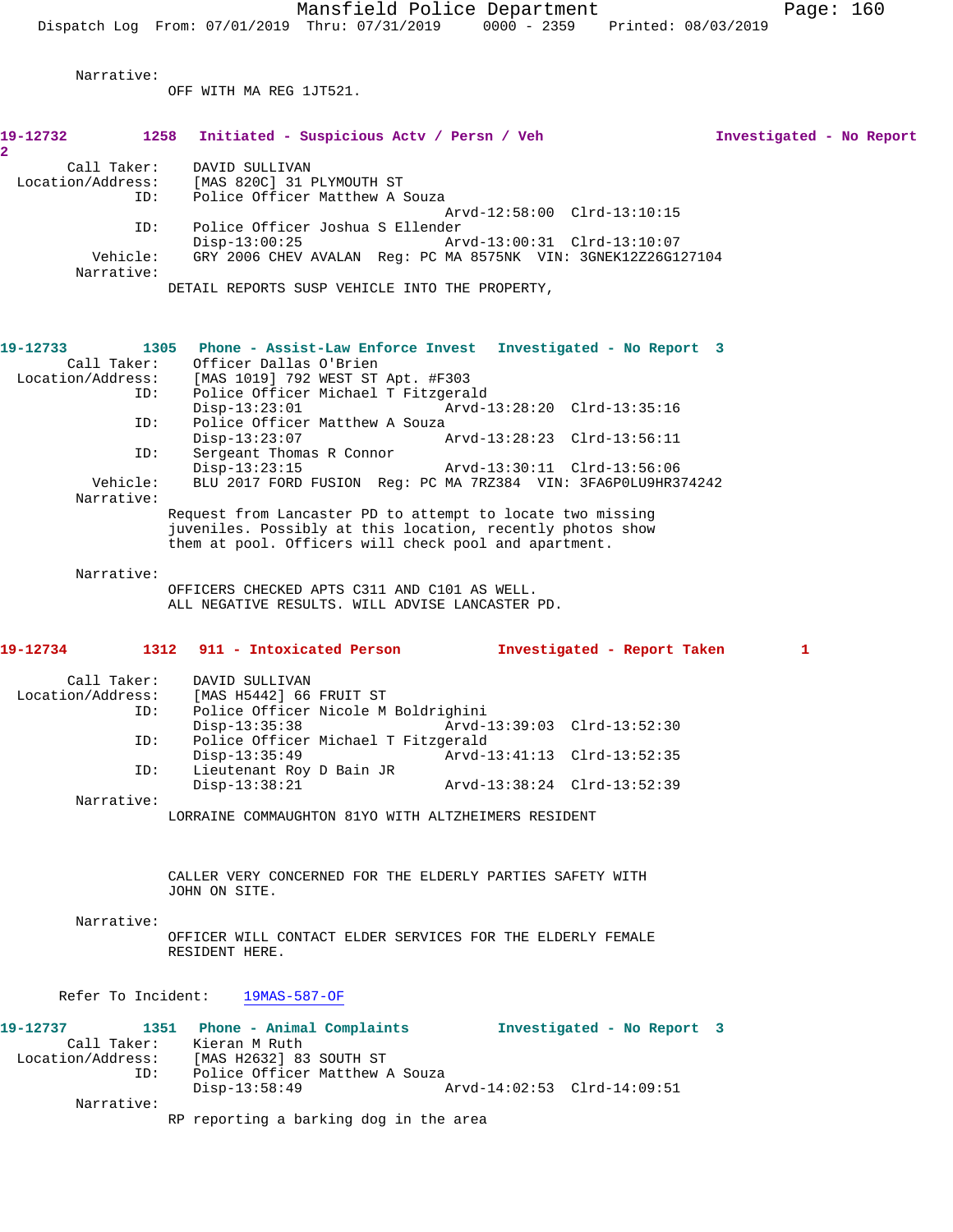Narrative:

ALL SILENT IN THE AREA.

| 19-12739<br>Call Taker:<br>Location/Address:<br>Vehicle: | 1400<br>Radio - Xfinity Event<br>Arrest(s) Made<br>$\mathbf{2}$<br>Support Staff Matthew Todesco<br>[MAS 108B] 885 SOUTH MAIN ST<br>GRY 2011 GMC SIERRA Reg: PC MA 9KN885 VIN: 1GTR2VE30BZ297822 |
|----------------------------------------------------------|--------------------------------------------------------------------------------------------------------------------------------------------------------------------------------------------------|
| Vehicle:<br>Vehicle:<br>Vehicle:<br>Narrative:           | BLK 2012 NISS ALTIMA Reg: PC MA 7GF885 VIN: 1N4AL2AP2CC190394<br>BLK 2014 HOND CIVIC Reg: PC MA VIN: 2HGFB2F89EH502135<br>Req: PC MA 9FK457                                                      |
|                                                          | All incident, accident, and arrest numbers are associated<br>with the Wiz Khalifa Show.                                                                                                          |
| Narrative:                                               | Lt Archer and Ofc Kinahan are having a discussion with<br>Xfinity management about the end of the show Uber pick up's<br>and ride share pick up's.                                               |
| Narrative:                                               | Doors are open at 1600                                                                                                                                                                           |
| Narrative:                                               |                                                                                                                                                                                                  |
|                                                          | Ofc Martell reports First row of Lot 9 alcohol seizure from<br>MA/PC 9KN885. Ofc Martell requests MFD response for a grill<br>fire.                                                              |
| Narrative:                                               | Red Team reports Lot 9 Row 1 alcohol seizure from MA/PC<br>7GF885                                                                                                                                |
| Narrative:                                               | Red Team reports alcohol seizure Lot 9 row 1 from MA/PC<br>418SW1                                                                                                                                |
| Narrative:                                               | Main Gate was open at 1701 HRS                                                                                                                                                                   |
| Narrative:                                               | ABCC requests an alcohol pick up Lot 9 last row                                                                                                                                                  |
| Narrative:                                               | Red Team is off Lot 8 close to the access road. Det Martell<br>reports the female is "out cold"                                                                                                  |
|                                                          | Sqt Thibault reports he is walking one underage male to the<br>Compound                                                                                                                          |
| Narrative:                                               | White Team reports alcohol seizure Lot 9 row 3 from MA/PC<br>1DBP73                                                                                                                              |
|                                                          | Blue team reports alcohol seizure from MA/PC 6NG822                                                                                                                                              |
|                                                          | White team reports alcohol seizure from CT/PC AL89273                                                                                                                                            |
| Narrative:                                               | Red Team reports alcohol seizure from MA/PC 9FK457                                                                                                                                               |
| Narrative:                                               | White team reports alcohol seizure from the crosswalk                                                                                                                                            |
| Narrative:                                               | Control reports a white Niss Altima MA/PC 6BD539 driver is<br>drinking while driving, White team is off with the MV on the<br>main driveway. Ofc Sorge reports the report is confirmed.          |
|                                                          | was advised and the<br>The operator reports MA/OLN<br>alcohol was seized.                                                                                                                        |
| Narrative:                                               |                                                                                                                                                                                                  |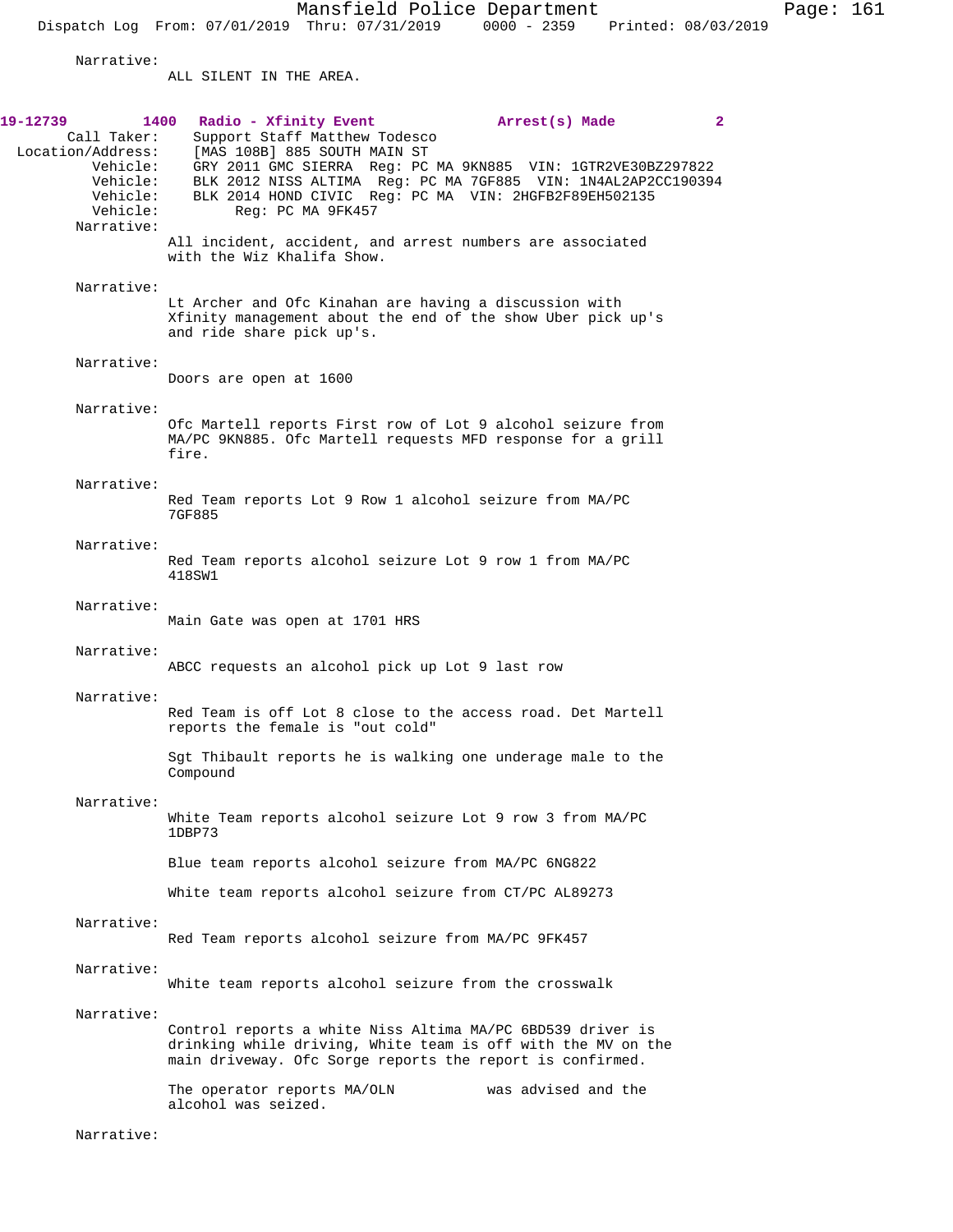Mansfield Police Department Page: 162 Dispatch Log From: 07/01/2019 Thru: 07/31/2019 Red Team alcohol seizure Lot 7 row 2 from MA/PC 8HH71 Narrative: White team reports alcohol seizure from three adult males in the crosswalk. Narrative: Cart 2 reports alcohol seizure from MA/PC RSX37 in the VIP lot Narrative: Blue team reports an alcohol seizure Lot 10 row 1 from MA/PC 7AY749 and MA/PC 1TF176 Narrative: White team reports alcohol seizure from the crosswalk in Lot 5 Narrative: White Team crosswalk of lot 5 Ofc Walsh reports alcohol seizure from Lot 6 row 3 MA/PC 8XP297 FATTOLNE, Jake Narrative: Cart 1 reports alcohol seizure lot 6 row 3 from MA/PC 860YE0 Narrative: Cart 1 en route to Lot 6 row 1 for a male invitee who will be trespassed from the property. Narrative: Blue team reports Lot 10 row 1 alcohol seizure MA/PC 8xj619 MFD Fire Chief requests EOD to the Compound for some fireworks. Ofc Birnie reports trespassed from the property Narrative: White team reports alcohol seizure from lot 10 from 9 males walking around. Narrative: Blue team reports alcohol seizure Lot 6 row 3 from MA/PC 6BG271 Narrative: White team reports 10 nips seized from the Lot 3 crosswalk Narrative: Blue team reports alcohol seizure lot 6 last row from MA/PC 338CL2 White team reports alcohol seizure from 3 females and 2 males Narrative: Cart 1 reports the crosswalk of lot 4 an alcohol seizure from patrons Narrative: Det Martell reports he is in the first row of the VIP lot and will be transporting two underage male invitees to the Compound. Narrative: White team reports alcohol seizure in the crosswalk of Lot 3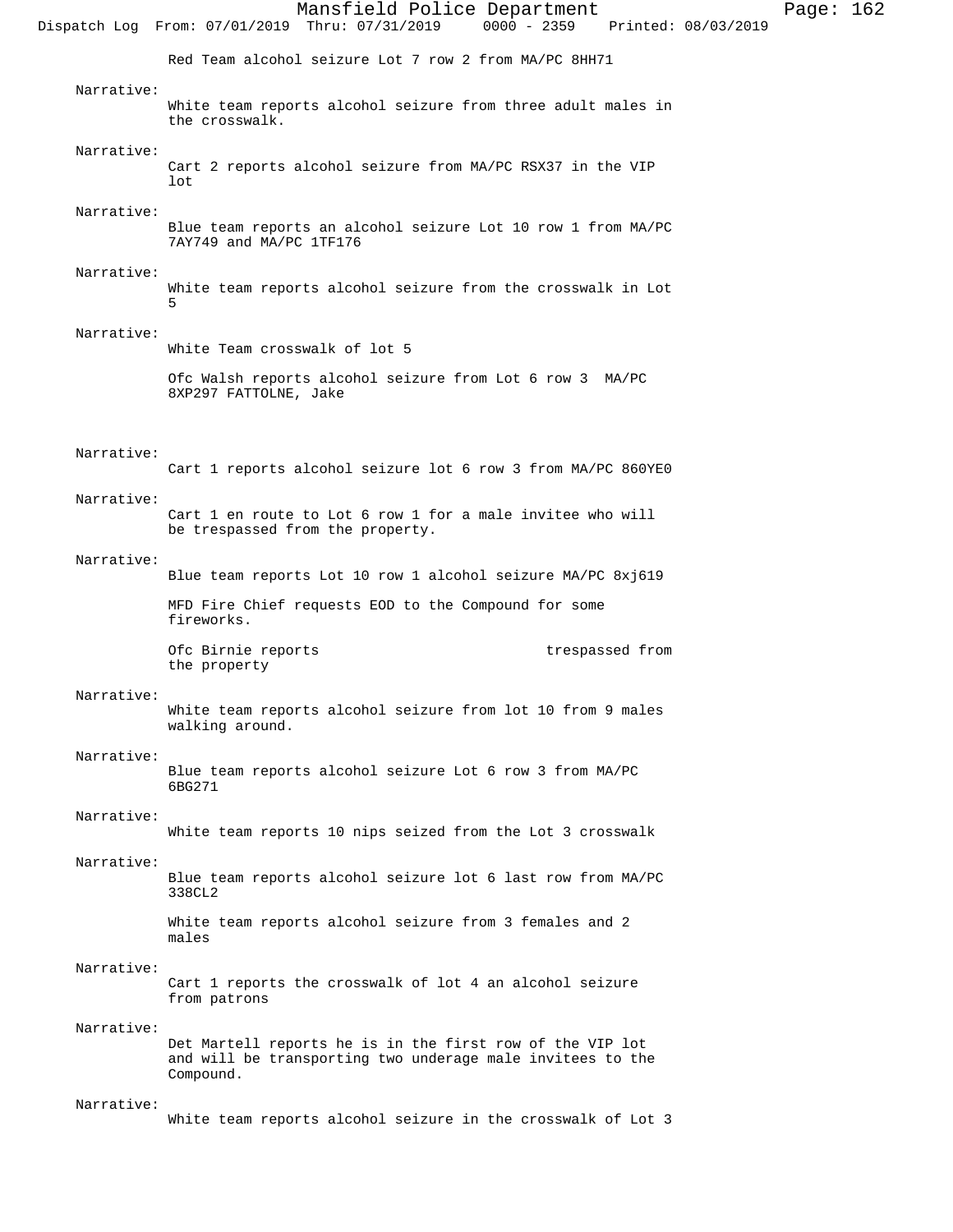Lt Archer reports 6509 through the door Blue team spoke with an erratic operator of MA/PC 1GXH55 White team reports 40 Nips seized from 4 males in the crosswalk of Lot 3 Blue team reports an alcohol seizure Lot 5 last row from MA/PC 5TZ77 White team reports alcohol seizure from 3 males from Lot 3 crosswalk At this time there has been 9 trespasses Narrative: Cart 1 will be responding to Lot 11 row 2 for a report of underage drinking. Narrative: Interior will be responding to the opening of Section 1 for a person passing out. Narrative: Sgt Thibault reports Dep Hicky was injured (shoulder injury) during a foot chase. Narrative: Red team reports alcohol seizure Lot 11 row 3 from MA/PC 1EGF90 Blue team reports alcohol seizure from the last row of Lot 5 from MA/PC 5AH535 Narrative: Red team reports lot 10 row 4 alcohol seizure from MA/PC 8ALT20 Narrative: Sgt Thibauilt reports there is a team by section 1 at this time Narrative: Cart 1 reports Lot 5 row 3 alcohol seizure from MA/PC 7YV588 White team reports alcohol seizure Lot 3 from MA/PC 7GF121 Narrative: Lot Command reports the hard push as just started Narrative: Ofc Sorge reports en route with one PC Red team reports lot 10 row 4 alcohol seizure from VA/PC XNC9679 Narrative: Lt Archer reports 9058 through the gate at 1706 HRS White team reports on in PC from the Uber lot MA/S84864458 Lot Command reports a good steady drop off, that ended at 1918 HRS Narrative: Lt Archer reports 9537 through the gate at 1921 Narrative:

Dispatch Log From: 07/01/2019 Thru: 07/31/2019

Mansfield Police Department Page: 163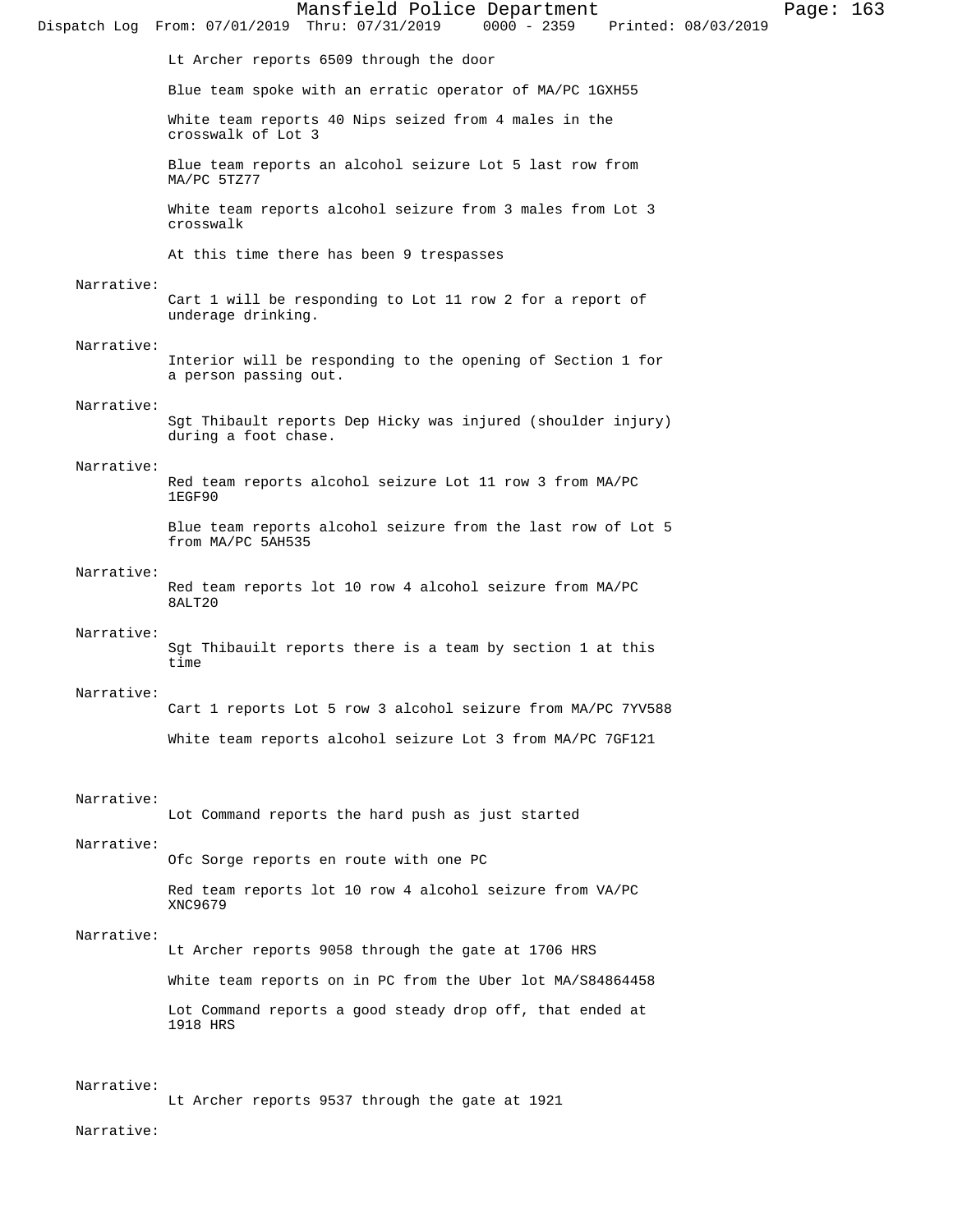Mansfield Police Department Page: 164 Dispatch Log From: 07/01/2019 Thru: 07/31/2019 Lt Archer requests a medic to the compound Narrative: Lawn by pole 1 for a highly intoxicated party with EMS Narrative: Transport is transporting several males and females starting miles/time 15598.5/1935 Narrative: All units are headed inside Narrative: Lawn units are responding to the compound with one PC Interior units responding to pole 14 for a male party passed out. Narrative: Lt Archer reports 9967 through the door. Narrative: Ofc O'Mally reports 5 more trespasses Interior officer requests EMS to the lawn in the area of pole 4 for an intoxicated male Narrative: the transport is off at Attleboro PD ending miles/time 15606.5/1951 Narrative: Ofc Littig transporting one to 50 West St starting miles/time 9760/2004 Ofc Littig is off at 50 west St ending miles/time 9763/2009 Narrative: Sgt Thibault reports he is walking on underage male invitee to the compound Narrative: Lt Archer reports 10683 through the door. Narrative: Interior reports they are responding to section 6 on the lawn. Officers report they are investigating further there is no fight in the area. Officers are clear, the fight has resolved it self Narrative: Officers responding to EMS for a PC Narrative: Call from Security for assistance at the front gate/kiosk for an unruly patron. Lt. Bain, Ofc. Boldrighini, Martell en route. Narrative: Squad 1 responding to the patio gate for a party refusing to leave The male was escorted off the property, they are clear.

Narrative:

Ofc Armstrong reports a female will be transported to the hospital with two officers on board.

Narrative: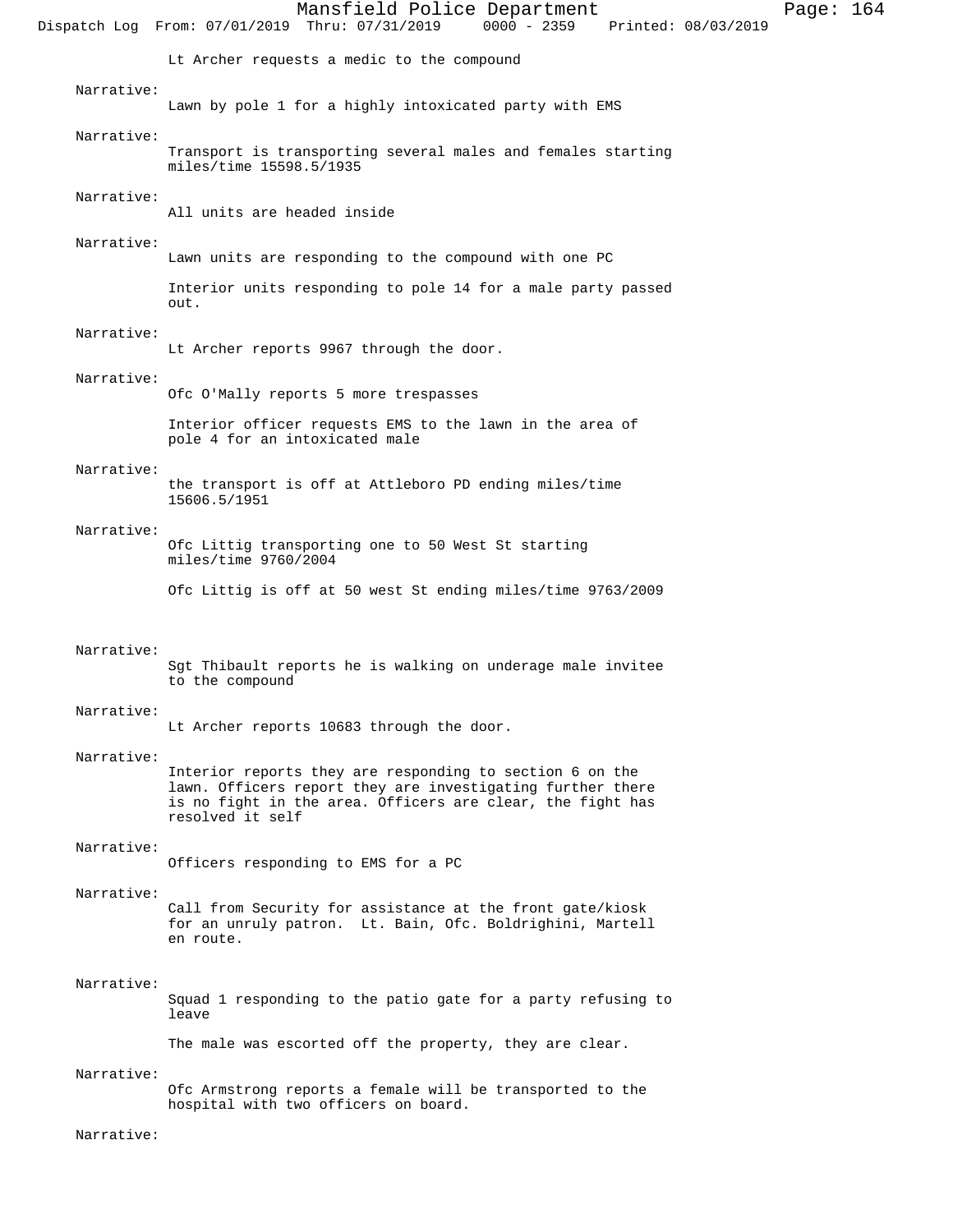Mansfield Police Department Page: 165 Dispatch Log From: 07/01/2019 Thru: 07/31/2019 T1 transporting one male to 50 West St starting miles/time 15614.6/2108 Narrative: Lt Archer reports 10851 through the door. Narrative: Sgt Thibault reports he is investigating a poss ankle injury. EMS is responding Narrative: Noise complaint from Norton resident over music volume, Edward Street off North Worcester Street Norton. Narrative: Lawn officers request EMS to the lawn in the area of pole 6 Narrative: Interior officers are responding to the opening of section 1 for a disruptive paty Narrative: T1 transporting one male one female to 50 West St starting miles/time 15620.2/2209 Sgt Thibault reports coming down with one in custody Narrative: T1 off at 50 West St ending miles/time 15623.1/2218 Narrative: Officers are off with a female party who is bleeding from the head after being assaulted. MFD is en route. The parties are ME 7853337 and ME 2990341 Officers are clear with a report taken and the female was transported to Sturdy Narrative: EMS called for a officer, officers responding Narrative: Officers are responding to the lawn for a "huge" fight. Officers are investigating. Officers are clear, the call was unfounded. Narrative: Officers are responding to the cross isle for a reported fight. Sgt Thibault reports negative findings, he is clear. Narrative: Sgt Thibault reports house lights at 2244 Narrative: Blue team is responding for the report of a B&E into a M/V a black Toyota. Ofc Fenore reports the car in question was MA/PC 9WM514. Det Walsh filed a report. Narrative: Officers are responding to the opening of the VIP lot for the report of an unruly party. Red team is clear they were canceled by security Narrative: T1 is responding to pick up the parties who will not be picked up. Narrative: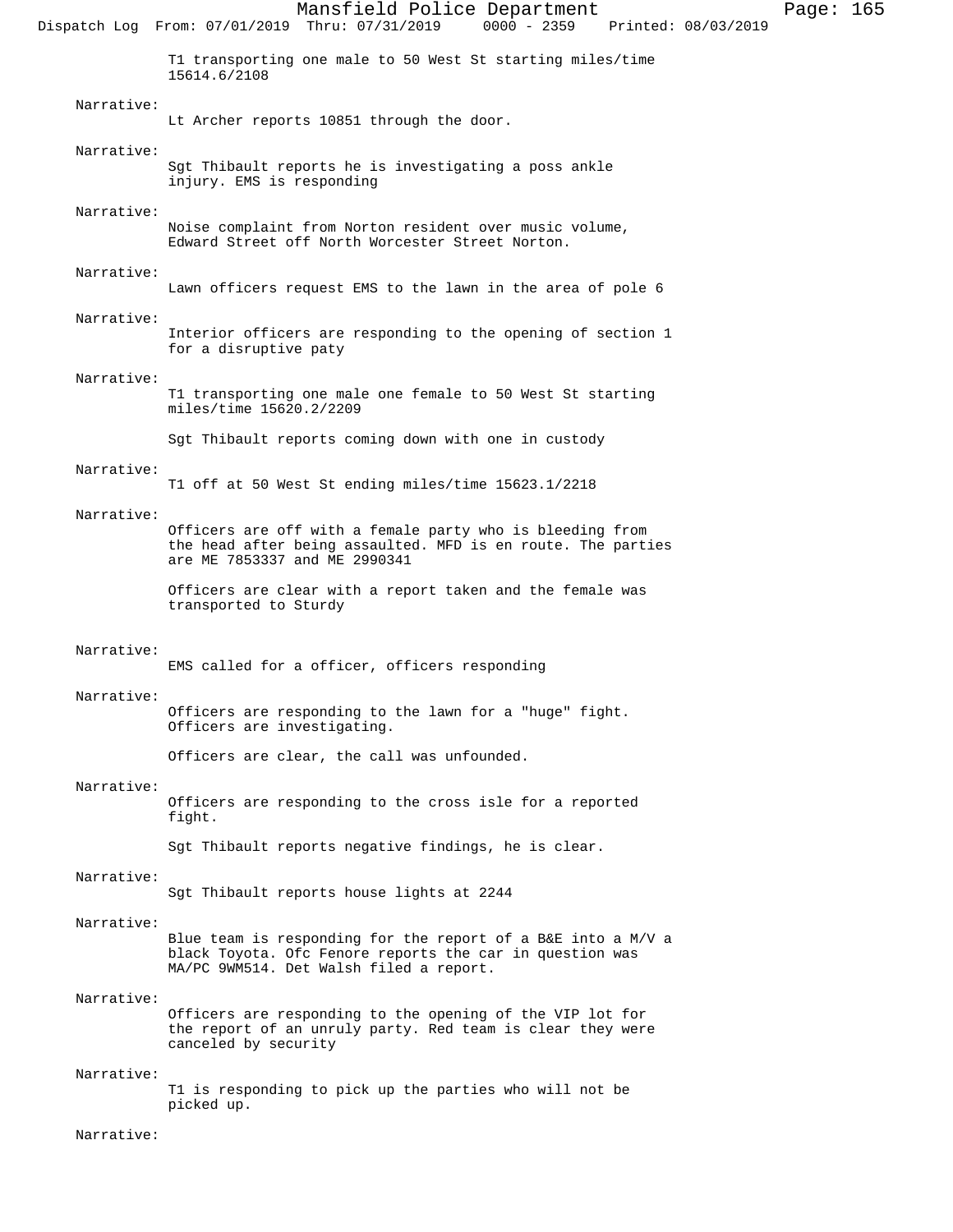Mansfield Police Department Page: 166 Dispatch Log From: 07/01/2019 Thru: 07/31/2019 0000 - 2359 Printed: 08/03/2019 T1 is transporting one male to 50 West St from Attleboro PD starting miles/time 1634.0/2340 Narrative: Det Matrtell reports he has one PC from lot 9. Detail is clear at 2347 Refer To Accident: 19MAS-257-AC Refer To P/C: 19MAS-326-AR P/C: CARROLL, AARON Address: 475 CABOT ST BEVERLY, MA Age: 19 Charges: PROTECTIVE CUSTODY Refer To P/C: 19MAS-327-AR P/C: OCHENDUSZKO, ERIKA E Address: 293 SUMMER ST ROCKLAND, MA Age: 19 Charges: PROTECTIVE CUSTODY Refer To P/C: 19MAS-328-AR P/C: MASCIARELLI, STEFANO Address: 9 SYMPHONY DR EASTON, MA Age: 20 Charges: PROTECTIVE CUSTODY Refer To P/C: 19MAS-329-AR P/C: HUGHES, MATTHEW Address: 823 HIGHLAND ST HOLLISTON, MA Age: 19 Charges: PROTECTIVE CUSTODY Refer To P/C: 19MAS-330-AR P/C: DEGRENIER, BAILEY Address: 1 BIG ROCK LN BEVERLY, MA Age: 20 Charges: PROTECTIVE CUSTODY Refer To Arrest: 19MAS-331-AR Juvenile Arrest<br>Age: 17 Age: 17 Charges: Disorderly Conduct LIQUOR, PERSON UNDER 21 POSSESS Refer To P/C: 19MAS-332-AR P/C: D'AMORE, MICHAEL Address: 5 GILWOOD AVE CHELMSFORD, MA Age: 18 Charges: PROTECTIVE CUSTODY Refer To P/C: 19MAS-333-AR P/C: MORTON, OWEN Address: 7 TURNER RD WELLESLEY, MA Age: 18 Charges: PROTECTIVE CUSTODY Refer To P/C:  $\frac{19MAS-334-AR}{}$ P/C: STROM, CAYLEB Address: 67 BARROWS RD EAST FALMOUTH, MA Age: 22 Charges: PROTECTIVE CUSTODY Refer To P/C: 19MAS-335-AR P/C: GODFREY, NOAH<br>Address: 6 CHAPIN LN 6 CHAPIN LN BOURNE, MA Age: 20 Charges: PROTECTIVE CUSTODY Refer To P/C: 19MAS-337-AR P/C: WHITLOW, NATHANIEL Address: 178 LIONS MOUTH RD AMESBURY, MA Age: 23<br>Charges: PRC PROTECTIVE CUSTODY Refer To P/C:  $\frac{19MAS-338-AR}{}$  P/C: LEWIS, MADISON Address: 81 CONGRESS ST AMESBURY, MA Age: 23 Charges: PROTECTIVE CUSTODY Refer To Summons: 19MAS-339-AR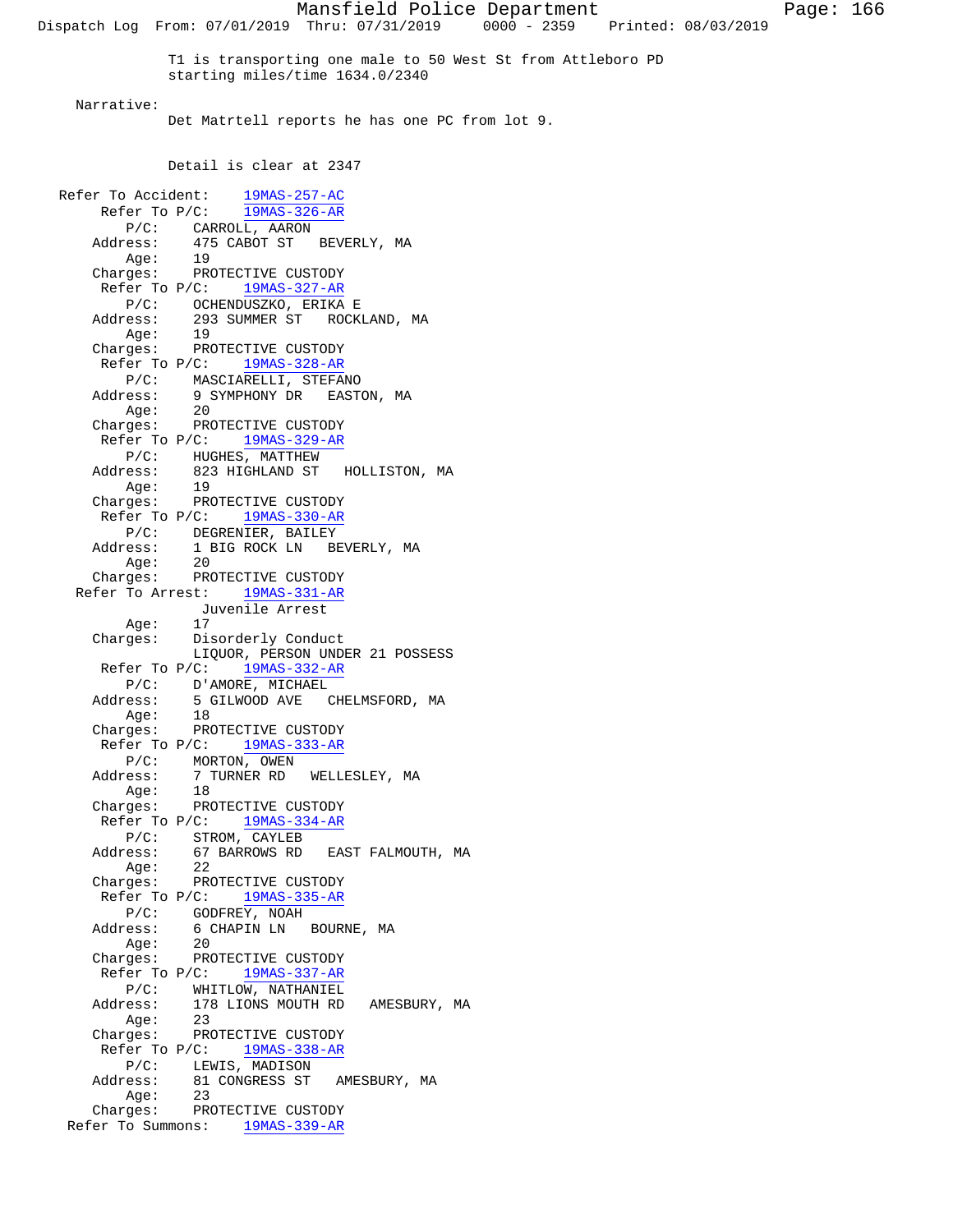Mansfield Police Department Page: 167 Dispatch Log From: 07/01/2019 Thru: 07/31/2019 0000 - 2359 Printed: 08/03/2019 Summons: CARTER, AUTUMN Address: 16 ADAM ST BOSTON, MA Age: 20 Charges: DISORDERLY CONDUCT RESIST ARREST A&B ON POLICE OFFICER Refer To Summons: 19MAS-340-AR Summons: CAPPA, CAMDEN Address: 125 STANDISH ST PEMBROKE, MA Age: 19 Charges: Disorderly Conduct RESIST ARREST Refer To P/C: 19MAS-341-AR P/C: GILLESPIE, SONJAI Address: 9 HAYDEN CT CUMBERLAND, RI Age: 25 Charges: PROTECTIVE CUSTODY Refer To Incident: 19MAS-589-OF Refer To Incident: 19MAS-590-OF **19-12740 1423 Initiated - Suspicious Actv / Persn / Veh Investigated - No Report 2**  Call Taker: DAVID SULLIVAN Location/Address: [MAS 944C100] 905 SOUTH MAIN ST Apt. #100 ID: Police Officer Matthew A Souza Arvd-14:23:00 Clrd-14:26:16 Vehicle: GRY 2018 TOYT CAMRY Reg: PC MA 5XF446 VIN: JTNB11HK0J3014882 Narrative: CHECKING SUSP VEHICLE Narrative: MA REG 5XF446 PARKED UNOCCUPIED. APPEARS TO BE A CLEANING CREW. **19-12741 1429 911 - Suspicious Actv / Persn / Veh Spoken To 2**  Call Taker: DAVID SULLIVAN Location/Address: [MAS H5017] 49 ANGELINA LN ESS. IMAS AUGLITI IS ANVILLIMATED:<br>ID: Police Officer Nicole M Boldrighini Disp-14:31:26 Clrd-14:32:29 ID: Police Officer Michael T Fitzgerald Disp-14:32:25 Arvd-14:35:46 Clrd-14:43:06 Narrative: R/P REQ POLICE TO VIEW DAMAGE TO BIRD FEEDERS IN REAR YARD. CONCERNED THAT IT MAY BE AN ANIMAL. Narrative: OFFIC ER SPOKE TO HOMEOWNER ABOUT THE BIRD FEEDERS IN REAR YARD. ONE MAY HAVE BEEN KNOKED OVER. WILL LOOK INTO PURCHASING OUTSIDE CAMERAS. **19-12745 1458 Walk-In - Child Safety Seat Program Services Rendered 3**  Call Taker: Officer Dallas O'Brien Location/Address: [MAS 1] 50 WEST ST ID: Police Officer Nicole M Boldrighini Arvd-15:06:00 Clrd-15:14:16 Vehicle: GRY 2014 LEXS UT RX350 Reg: PC MA 628YM2 VIN: 2T2BK1BA6EC239253 Narrative: CHILD SAFETY SEAT INSTALL. Narrative: Car Seat Inspection w/ Officer Boldrighini **19-12747 1526 Walk-In - Harass. Electronic Communicat Investigated - No Report 3**  Call Taker: Officer Dallas O'Brien Location/Address: [MAS 1] 50 WEST ST ID: Police Officer Michael T Fitzgerald Disp-15:34:25 Clrd-15:35:51 ID: Police Officer Matthew A Souza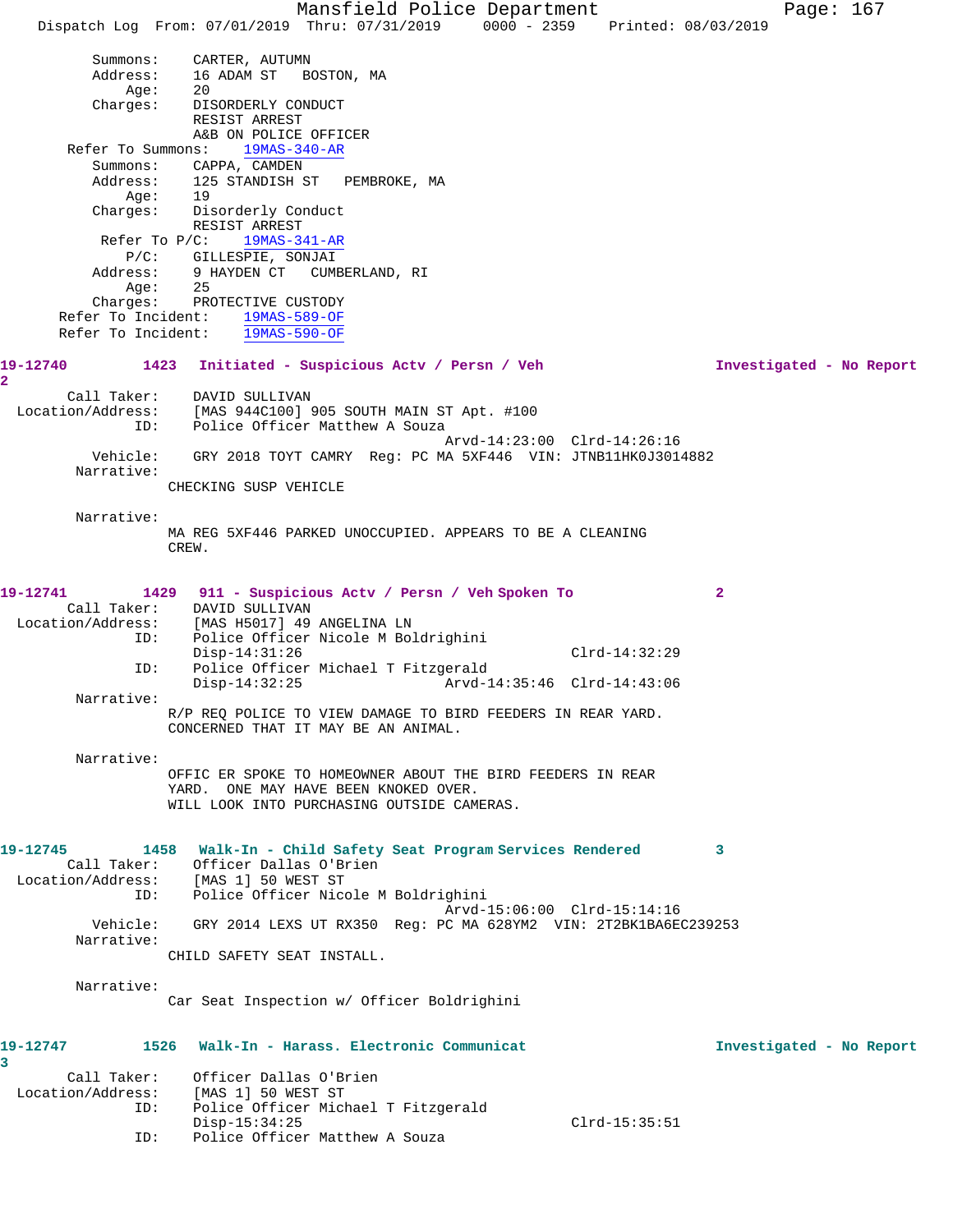Mansfield Police Department Fage: 168 Dispatch Log From: 07/01/2019 Thru: 07/31/2019 0000 - 2359 Printed: 08/03/2019 Disp-15:35:40 Arvd-15:42:36 Clrd-15:50:13 Narrative: Complaint of harassment via electronic communication (dating website) Narrative: ADVISED TO RETURN TO R/PS HOME TOWN AND MAKE REPORT THERE. **19-12746 1529 Initiated - Building Check Services Rendered 3**  Call Taker: DAVID SULLIVAN Location/Address: [MAS 820C] 31 PLYMOUTH ST ID: Police Officer Joshua S Ellender Arvd-15:29:00 Clrd-15:30:21 Narrative: AREA CHECK **19-12750 1648 Phone - Animal Complaints Investigated - No Report 3**  Call Taker: Kieran M Ruth Vicinity of: [MAS 840F130] 280 SCHOOL ST Apt. #F130 ID: Police Officer David J Pepicelli Disp-16:51:50 Arvd-16:58:52 Clrd-17:23:23 Vehicle: BLU 2016 LEXS UT RX350 Reg: PC MA 6LL392 VIN: 2T2BZMCA8GC052952 Narrative: Caller reports a dog left in a vehicle Narrative: OFFICER REPORTS VEHICLE WINDOWS ARE DOWN ABOUT 5" EACH WINDOW. THERE IS A BOWL OF WATER IN THE FRONT SEAT. AND THE ANIMAL DOES NOT APPEAR TO BE IN DISTRESS AT ALL. NO OBVIOUS PANTING ETC. OFFICER WILL ATTEMPT TO LOCATE OWNER IN LL BEAN. Narrative: OFFICER LOCATED THE OPERATOR OF THE VEHICLE INSIDE THE STORE. **19-12751 1706 Initiated - Selective Enforcement/RADAR Services Rendered 3**  Call Taker: DAVID SULLIVAN Vicinity of: [MAS] 562 MAPLE ST @ 3 JENNIFER DR ID: Police Officer William C Trudell Arvd-17:06:00 Clrd-18:00:33 Vehicle: WHI 2018 TOYT HIGHLA Reg: PAS MA VTLX42 VIN: 5TDBZRFH4JS901189 Narrative: SELECTIVE ENFORCEMENT IN THE AREA Narrative: OFF IN AREA OF 565 MAPLE WITH MA VET LX 42 **19-12753 1726 911 - Erratic Oper MV / Road Rage Services Rendered 3**  Call Taker: DAVID SULLIVAN Location/Address: [MAS 108B] 885 SOUTH MAIN ST Narrative: R/P ERRATIC OPERATOR REPORTING MA REG 6BD539 WHITE NISSAN ALTIMA' TURNED INTO THE XFINITY CENTER R/P STATED OPERATOR WAS DRINKING AND DRIVING. MESSAGE WAS GIVEN TO XFIN DETAIL. **19-12755 1757 Walk-In - Motor Veh Acc - Hit & Run Spoken To 1**  Call Taker: Support Staff Derek M Stark Location/Address: [MAS 840J100] 280 SCHOOL ST Apt. #J100 ID: Police Officer David J Pepicelli Disp-18:01:03 Arvd-18:10:23 Clrd-18:29:09 Vehicle: BLK 2009 FORD UT ESCAPE Reg: PC MA 5TL489 VIN: 1FMCU93G89KA14756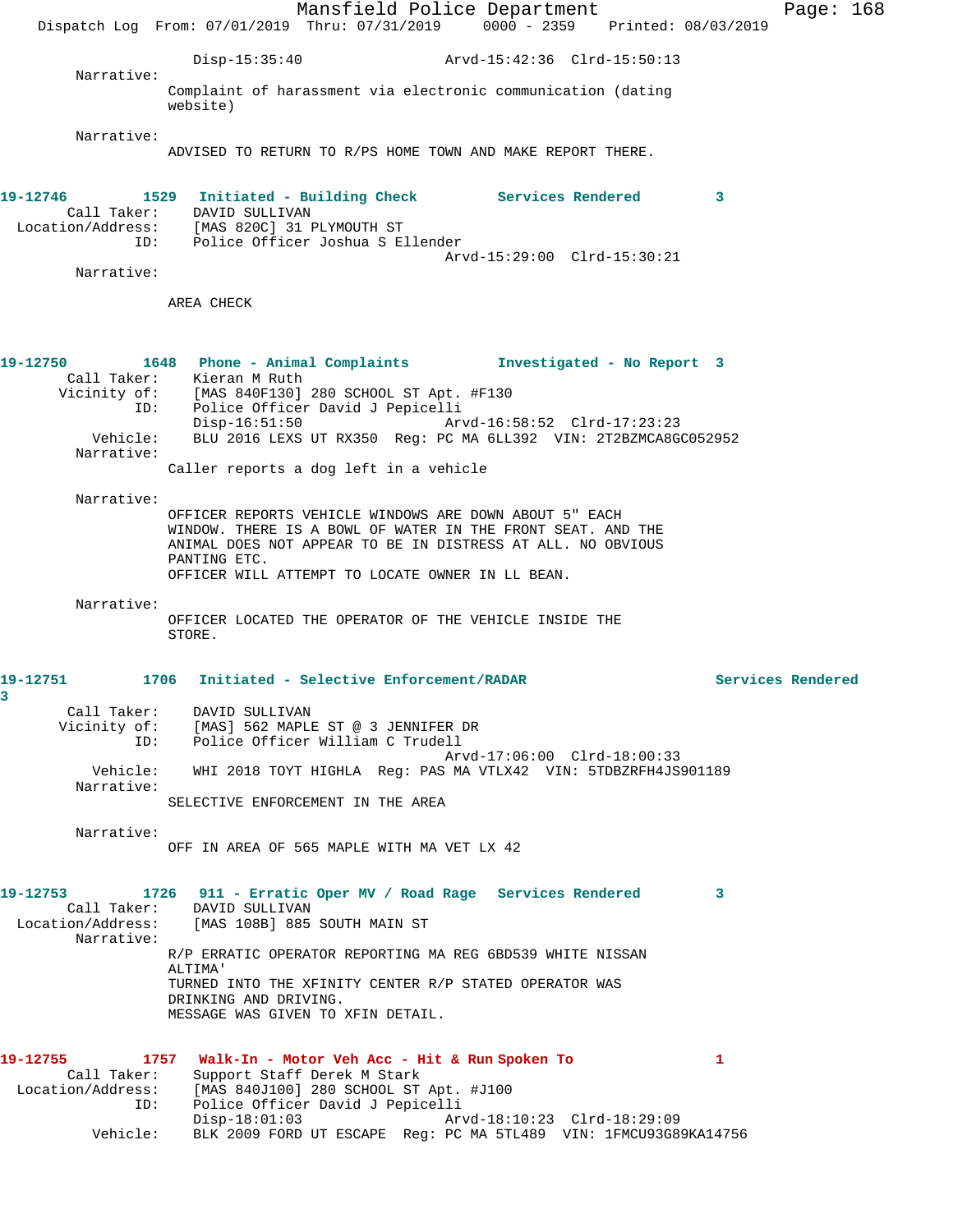|                                                            | Dispatch Log From: 07/01/2019 Thru: 07/31/2019 0000 - 2359 Printed: 08/03/2019                                                                                                                       | Mansfield Police Department |                             |                            |   | Page: 169         |  |
|------------------------------------------------------------|------------------------------------------------------------------------------------------------------------------------------------------------------------------------------------------------------|-----------------------------|-----------------------------|----------------------------|---|-------------------|--|
| Narrative:                                                 | Walk in reporting she left Mansfield Crossing and noticed<br>her car was struck and the rear tail-light and bumper are<br>damaged. Would like to file hit & run report.                              |                             |                             |                            |   |                   |  |
| Narrative:                                                 | Ofc. Pepicelli reporting that damage is minimal and that the<br>party is going to take care of the issue themselves.                                                                                 |                             |                             |                            |   |                   |  |
| 19-12757<br>Call Taker:<br>Location/Address:<br>Narrative: | 1800 Walk-In - Assist Citizen - P S A Services Rendered<br>Support Staff Derek M Stark<br>[MAS 153] 50 WEST ST                                                                                       |                             |                             |                            | 3 |                   |  |
|                                                            | Walk in party brought in model rockets and is looking to<br>dispose of the incendiary devices that are in them. MFD took<br>items and rendered safe. Party did not want to leave his<br>information. |                             |                             |                            |   |                   |  |
| 19-12756<br>3                                              | 1803 Initiated - Selective Enforcement/RADAR                                                                                                                                                         |                             |                             |                            |   | Services Rendered |  |
| Call Taker:<br>Vicinity of:<br>ID:                         | DAVID SULLIVAN<br>[MAS] 110 SPRING ST @ 179 DEAN ST<br>Police Officer Jay J Sparrow                                                                                                                  |                             |                             |                            |   |                   |  |
|                                                            |                                                                                                                                                                                                      |                             | Arvd-18:03:00 Clrd-18:32:05 |                            |   |                   |  |
| Narrative:                                                 | SELECTIVE ENFORCEMENT IN AREA                                                                                                                                                                        |                             |                             |                            |   |                   |  |
| Narrative:                                                 | LIGHT TRAFFIC - NO CITATIONS.                                                                                                                                                                        |                             |                             |                            |   |                   |  |
| 19-12761                                                   | 1839 Radio - Building Check                                                                                                                                                                          |                             |                             | Building Checked / Secured |   | 3                 |  |
| Call Taker:<br>Location/Address:<br>ID:                    | GARIN EISELE<br>[MAS 840] 280 SCHOOL ST<br>Police Officer David J Pepicelli<br>$Disp-18:40:00$                                                                                                       |                             | Arvd-18:40:08 Clrd-19:00:21 |                            |   |                   |  |
| 19-12768                                                   | 1945<br>Initiated - Building Check                                                                                                                                                                   |                             |                             | Building Checked / Secured |   | 3                 |  |
|                                                            | Call Taker: PATRICK FEENEY<br>Location/Address: [MAS 1015] 30 CHAUNCY ST<br>ID: Police Officer David J Pepicelli                                                                                     |                             | Arvd-19:45:00 Clrd-19:50:47 |                            |   |                   |  |
|                                                            | 19-12769 1953 Initiated - Building Check Building Checked / Secured                                                                                                                                  |                             |                             |                            |   | 3                 |  |
|                                                            | Call Taker: PATRICK FEENEY<br>Location/Address: [MAS 1002] 250 EAST ST<br>ID: Police Officer David J Pepicelli                                                                                       |                             | Arvd-19:53:00 Clrd-20:08:31 |                            |   |                   |  |
| ID:                                                        | 19-12771 2037 Phone - Follow up Investigation Services Rendered<br>Call Taker: Support Staff Derek M Stark<br>Location/Address: [MAS 153] 50 WEST ST<br>Police Officer Danielle C Titus              |                             |                             |                            | 3 |                   |  |
|                                                            | $Disp-20:41:50$                                                                                                                                                                                      |                             | Arvd-20:44:59 Clrd-21:45:23 |                            |   |                   |  |
| Narrative:                                                 | Ofc. Titus conducting follow-up with DCF.                                                                                                                                                            |                             |                             |                            |   |                   |  |
|                                                            | 19-12776 2145 Initiated - Building Check Building Checked / Secured                                                                                                                                  |                             |                             |                            |   | 3                 |  |
|                                                            | Call Taker: PATRICK FEENEY<br>Location/Address: [MAS 987A] 125 HIGH ST Apt. #1-4<br>ID: Police Officer Jay J Sparrow                                                                                 |                             |                             |                            |   |                   |  |
|                                                            |                                                                                                                                                                                                      |                             | Arvd-21:45:00 Clrd-21:49:00 |                            |   |                   |  |
| 19-12777                                                   | 2147 Initiated - Building Check Building Checked / Secured                                                                                                                                           |                             |                             |                            |   | 3                 |  |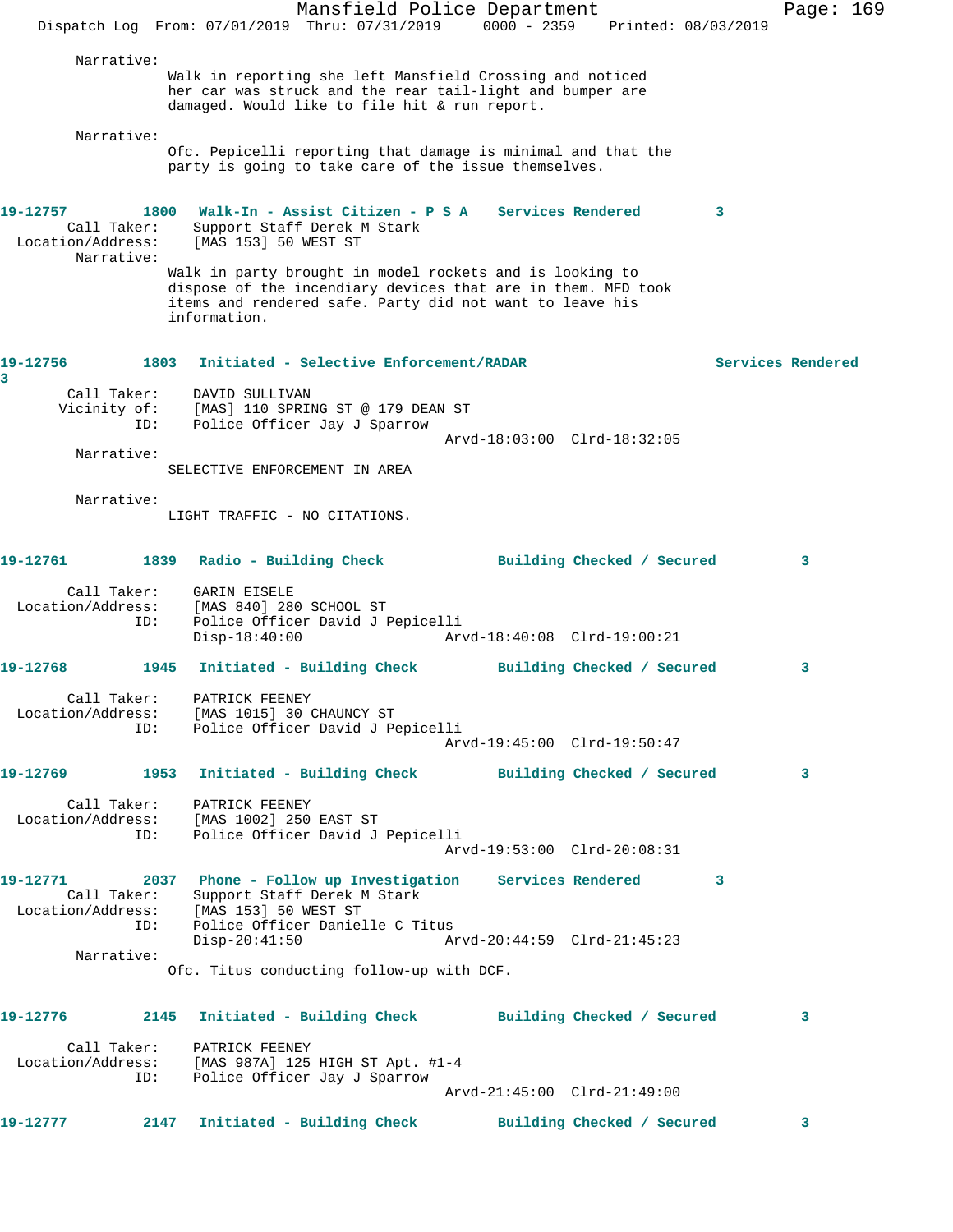Mansfield Police Department Page: 170 Dispatch Log From: 07/01/2019 Thru: 07/31/2019 0000 - 2359 Printed: 08/03/2019 Call Taker: PATRICK FEENEY<br>Location/Address: [MAS 4] 31 HAM! ess: [MAS 4] 31 HAMPSHIRE ST<br>ID: Police Officer David J I Police Officer David J Pepicelli Arvd-21:47:00 Clrd-21:50:42 ID: Police Officer Danielle C Titus Disp-21:50:39 Arvd-21:50:41 Clrd-22:12:10 Narrative: Also walking the interior. Narrative: spoke with 2 parties inside the bldg; were asking about the area. **19-12778 2150 Initiated - Building Check Building Checked / Secured 3** Call Taker: PATRICK FEENEY Location/Address: [MAS 202] 16 OLD COLONY WAY ID: Police Officer David J Pepicelli Arvd-21:50:00 Clrd-22:11:16 **19-12781 2205 Initiated - Building Check Building Checked / Secured 3** Call Taker: PATRICK FEENEY Location/Address: [MAS 895] 175 FRUIT ST ID: Police Officer William C Trudell Arvd-22:05:00 Clrd-22:08:06 **19-12785 2218 Initiated - Building Check Building Checked / Secured 3** Call Taker: PATRICK FEENEY Location/Address: [MAS 840] 280 SCHOOL ST ID: Police Officer Danielle C Titus Arvd-22:18:00 Clrd-22:22:00<br>TD: Police Officer Danielle C Titus Police Officer Danielle C Titus<br>Disp-22:25:04 A Disp-22:25:04 Arvd-22:25:55 Clrd-22:25:56 **19-12786 2222 Initiated - Suspicious Actv / Persn / Veh Spoken To 2** Call Taker: PATRICK FEENEY Location/Address: [MAS 840I120] 280 SCHOOL ST Apt. #I120 ID: Police Officer Danielle C Titus Arvd-22:22:00 Clrd-22:25:04 Vehicle: BLK 2016 KIA FORTE Reg: PC MA 8WM484 VIN: KNAFX4A69G5574719 Narrative: Checking on a m/v behind the bldg. Narrative: 2 Female parties in the m/v waiting to pick up a friend from the concert, advised. **19-12787 2223 Initiated - Building Check Building Checked / Secured 3** Call Taker: PATRICK FEENEY Location/Address: [MAS 451B] 500 EAST ST ID: Police Officer William C Trudell Arvd-22:23:00 Clrd-22:26:12 **19-12788 2224 Phone - Disturbance / Gathering Spoken To 1**  Call Taker: NICHOLAS GOYETTE<br>Location/Address: [MAS H548] 22 HAI ess: [MAS H548] 22 HAWTHORNE CT<br>ID: Police Officer William C T Police Officer William C Trudell<br>Disp-22:26:31 Arv Disp-22:26:31 Arvd-22:30:21 Clrd-22:48:42 ID: Police Officer David J Pepicelli Disp-22:26:42 Arvd-22:30:29 Clrd-22:48:39<br>TD: Police Officer Jay J Sparrow Police Officer Jay J Sparrow<br>Disp-22:27:18 Disp-22:27:18 Arvd-22:30:20 Clrd-22:48:40 Narrative: RP calling to report a loud party in progress and will not quiet down due to drinking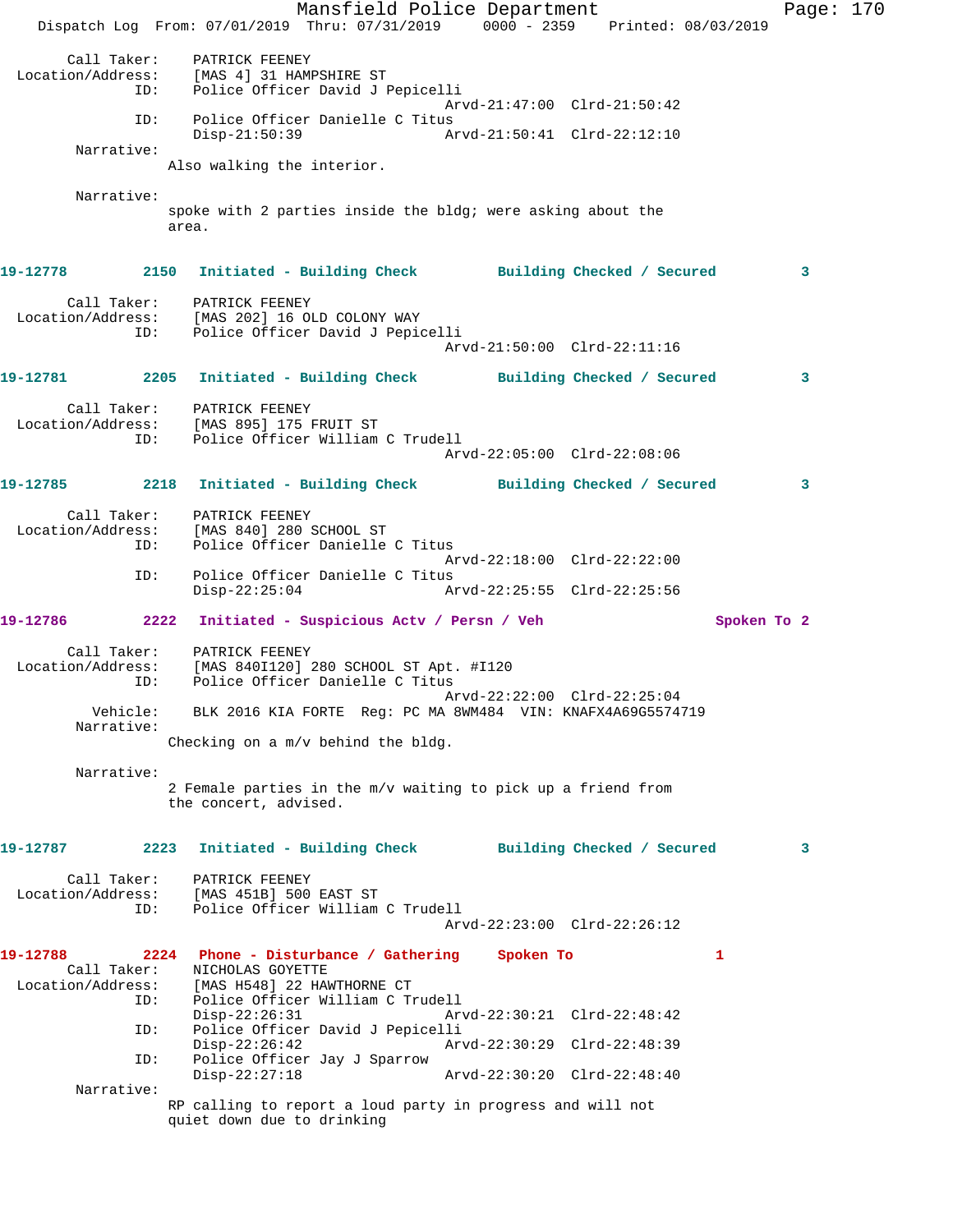Mansfield Police Department Page: 171 Dispatch Log From: 07/01/2019 Thru: 07/31/2019 0000 - 2359 Printed: 08/03/2019 Narrative: all parties spoken with and advised. **Note MAS 2319** Note Taker: GARIN EISELE accidental 911 by male/female. Female walked over to Norton Sgt. Dennett who is on a detail for xifinty center and confirmed that everything is ok. **For Date: 07/15/2019 - Monday 19-12798 0017 Radio - Assist Citizen - P S A Services Rendered 3**  Call Taker: GARIN EISELE Location/Address: [MAS 894] 905 SOUTH MAIN ST Apt. #C Police Officer Christopher D Sorge Disp-00:23:17 Arvd-00:24:58 Clrd-01:09:26 ID: Sergeant Robert S Pierce Disp-00:36:41 Arvd-00:42:36 Clrd-01:09:26 Narrative: attleboro officer reporting he is out with two juveniles that are stranded Narrative: m1 & m12 transproting bothe juveniles back to the station to get them home; sm 20243 mi & 18398.4 mi. Narrative: Sgt. Pierce off, 20245 Narrative: Ofc. Sorge off 18408. Narrative: m1 reports that spoke to mother, older sister is en route to pick the 2 youths up. Narrative: Party picking up the girls now. Refer To Incident: 19MAS-592-OF **19-12802 0057 Initiated - Building Check Building Checked / Secured 3** Call Taker: PATRICK FEENEY Location/Address: [MAS 417] 9 FRANCIS AVE ID: Police Officer Andrew J Kelley Arvd-00:57:00 Clrd-01:03:37 **19-12803 0107 Initiated - Building Check Building Checked / Secured 3** Call Taker: PATRICK FEENEY Location/Address: [MAS 1015] 30 CHAUNCY ST ID: Police Officer Andrew J Kelley Arvd-01:07:00 Clrd-01:09:09 **19-12805 0138 Initiated - Assist Citizen - P S A Services Rendered 3**  Call Taker: PATRICK FEENEY Vicinity of: [MAS H3244] 606 SCHOOL ST ID: Sergeant Robert S Pierce Arvd-01:38:00 Clrd-01:39:22 Narrative: Spoke to  $19 \t{y/o}$  male, out walking to a friends house. Declined offers of a ride. **19-12809 0204 Initiated - Building Check Building Checked / Secured 3**

 Call Taker: PATRICK FEENEY Location/Address: [MAS 1015] 30 CHAUNCY ST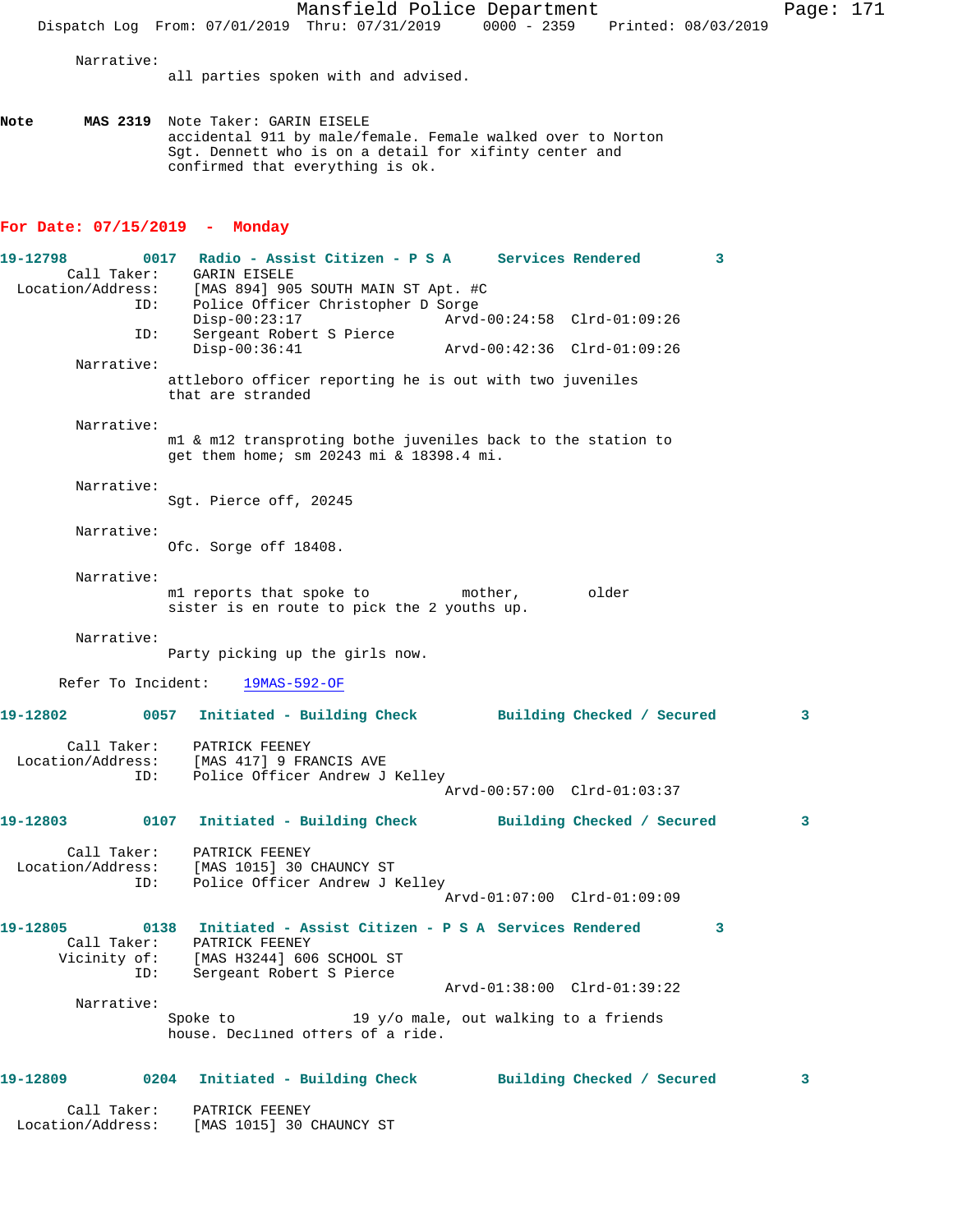|                                  |      |                                                                                | Mansfield Police Department |                            | Page: $172$ |  |
|----------------------------------|------|--------------------------------------------------------------------------------|-----------------------------|----------------------------|-------------|--|
|                                  |      | Dispatch Log From: 07/01/2019 Thru: 07/31/2019 0000 - 2359 Printed: 08/03/2019 |                             |                            |             |  |
|                                  | ID:  | Police Officer Christopher D Sorge                                             | Arvd-02:04:00 Clrd-02:09:19 |                            |             |  |
| 19-12810                         | 0220 | Initiated - Building Check                                                     |                             | Building Checked / Secured | 3           |  |
| Call Taker:<br>Location/Address: | ID:  | PATRICK FEENEY<br>[MAS 1015] 30 CHAUNCY ST<br>Sergeant Robert S Pierce         |                             |                            |             |  |
|                                  |      |                                                                                | Arvd-02:20:00 Clrd-02:27:53 |                            |             |  |
| 19-12812                         |      | 0225 Initiated - Building Check                                                |                             | Building Checked / Secured | 3           |  |
| Call Taker:<br>Location/Address: |      | PATRICK FEENEY                                                                 |                             |                            |             |  |
|                                  | ID:  | Police Officer Christopher D Sorge                                             | Arvd-02:25:00 Clrd-02:33:51 |                            |             |  |
| Vehicle:                         |      |                                                                                |                             |                            |             |  |
| Narrative:                       |      |                                                                                |                             |                            |             |  |

|            | 19-12821 0246 Radio - Building Check Building Checked / Secured                                                                                                                                           |                             | $\mathbf{3}$ |
|------------|-----------------------------------------------------------------------------------------------------------------------------------------------------------------------------------------------------------|-----------------------------|--------------|
|            | Call Taker: GARIN EISELE<br>Location/Address: [MAS 1016] 4 ERICK RD<br>ID: Police Officer Andrew J Kelley<br>Disp-02:47:18 Arvd-02:49:08 Clrd-02:49:10                                                    |                             |              |
|            | 19-12822 0249 Radio - Building Check Building Checked / Secured 3                                                                                                                                         |                             |              |
|            | Call Taker: GARIN EISELE<br>Location/Address: [MAS 992] 660 EAST ST<br>ID: Police Officer Andrew J Kelley<br>Disp-02:50:18 Arvd-02:50:25 Clrd-02:53:53                                                    |                             |              |
|            | 19-12824          0257 Initiated - Proactive Patrol            Services Rendered<br>Call Taker: NICHOLAS GOYETTE<br>Location/Address: [MAS 322] 31 HAMPSHIRE ST<br>ID: Police Officer Christopher D Sorge |                             | 3            |
|            |                                                                                                                                                                                                           | Arvd-02:57:00 Clrd-03:13:25 |              |
| Narrative: | Checking the area.                                                                                                                                                                                        |                             |              |
|            |                                                                                                                                                                                                           |                             |              |
|            | 19-12827      0312  Initiated - Building Check      Building Checked / Secured                                                                                                                            |                             | 3            |
| ID:        | Call Taker: PATRICK FEENEY<br>Location/Address: [MAS 834] 261 CHAUNCY ST<br>Sergeant Robert S Pierce                                                                                                      |                             |              |
|            |                                                                                                                                                                                                           |                             |              |
| ID:        | 19-12828 		 0424 Alarm - Alarm - Burglar 		 False / Accidental Alarm 1<br>Call Taker: PATRICK FEENEY<br>Location/Address: [MAS 840A] 280 SCHOOL ST Apt. #A<br>Police Officer Christopher D Sorge          |                             |              |
|            | $Disp-04:26:24$                                                                                                                                                                                           | Arvd-04:30:34 Clrd-04:30:46 |              |
| ID:        | Sergeant Robert S Pierce<br>$Disp-04:26:24$                                                                                                                                                               | Arvd-04:30:18 Clrd-04:32:32 |              |
| ID:        | Police Officer Christopher D Sorge                                                                                                                                                                        |                             |              |
|            | $Disp-04:30:47$                                                                                                                                                                                           | Arvd-04:30:48 Clrd-04:32:32 |              |
| Narrative: | Right rear dining room glass break                                                                                                                                                                        |                             |              |
| Narrative: | Bldg checks secure.                                                                                                                                                                                       |                             |              |
|            |                                                                                                                                                                                                           |                             |              |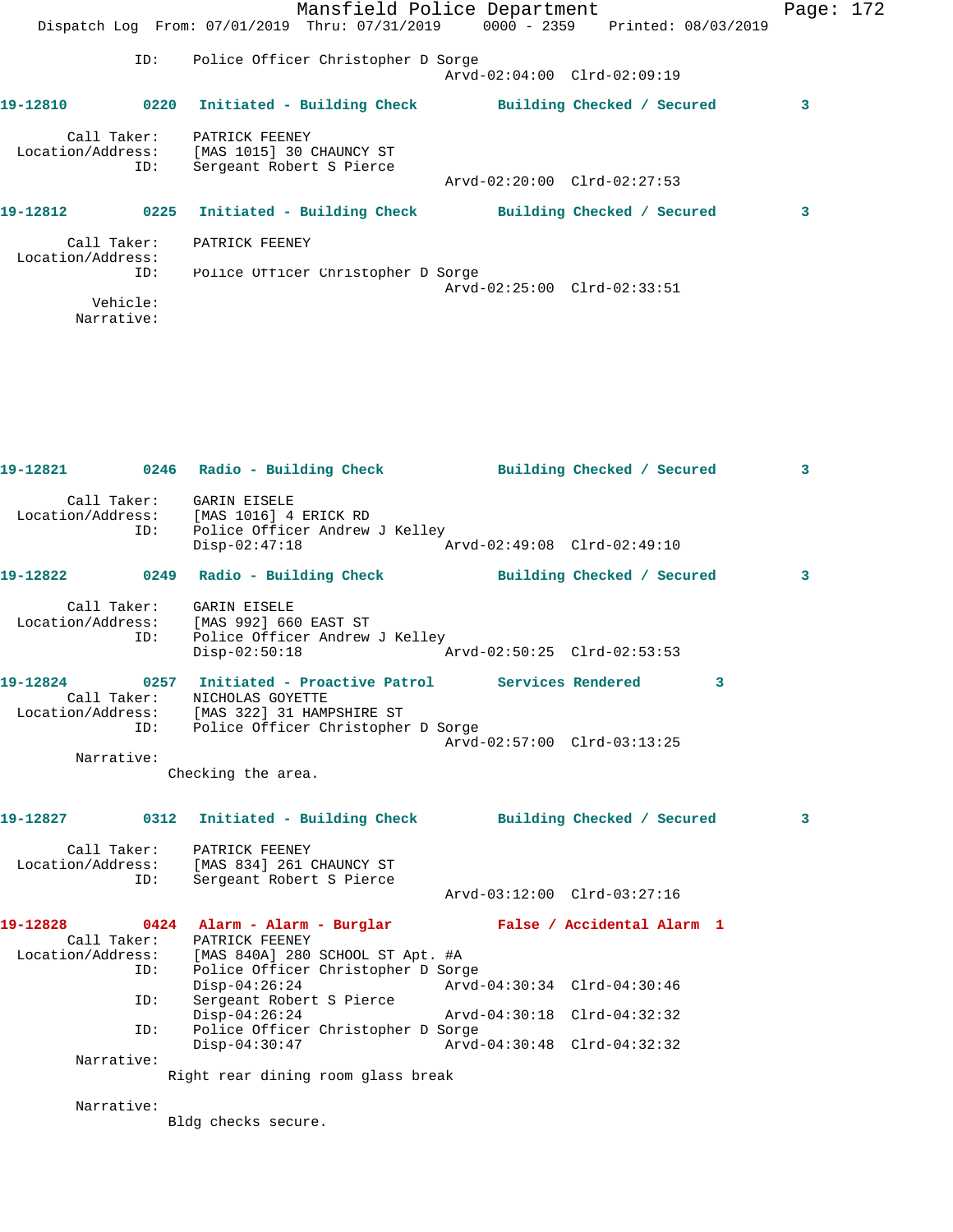Mansfield Police Department Fage: 173 Dispatch Log From: 07/01/2019 Thru: 07/31/2019 0000 - 2359 Printed: 08/03/2019 **19-12830 0551 Initiated - Motor Vehicle Stop Verbal Warning 3**  Call Taker: PATRICK FEENEY Vicinity of: [MAS 3] 291 NORTH MAIN ST ID: Police Officer Christopher D Sorge Arvd-05:51:00 Clrd-05:53:18 Vehicle: WHI 1999 CHEV TAHOE Reg: PC MA 7AR652 VIN: 3GNEK18R4XG194618 **19-12832 0610 911 - Assist Fire Department Transported to Hospital 3**  Call Taker: PATRICK FEENEY Location/Address: [MAS 2] 60 FORBES BLVD Apt. #529 ID: Police Officer Christopher D Sorge Disp-06:13:12 Arvd-06:17:07 Clrd-06:24:39 Narrative: Caller reports male party poss. foot injury. **19-12833 0616 Initiated - Selective Enforcement/RADAR Services Rendered 3**  Call Taker: PATRICK FEENEY Location/Address: [MAS] HOPE ST ID: Police Officer Andrew J Kelley Arvd-06:16:00 Clrd-06:32:50 Narrative: Traffic enforcement in the area. No violations observed. **19-12835 0703 Initiated - Motor Vehicle Stop Citation / Warning Issued 3**  Call Taker: APRIL LEHANE Location/Address: [MAS] 562 MAPLE ST @ 3 JENNIFER LN ID: Police Officer Andrew J Kelley Arvd-07:03:00 Clrd-07:09:42 Vehicle: RED 2005 FORD UT ESCAPE Reg: PC MA 1084AV VIN: 1FMYU93145KA73119 **19-12839 0827 Walk-In - Child Safety Seat Program Services Rendered 3**  Call Taker: Support Staff Matthew Todesco Location/Address: [MAS 153] 50 WEST ST ID: Police Officer Nicole M Boldrighini Disp-08:29:19 Support Staff Amanda Crisfulla<br>Vehicle: BLK 2010 FORD F150 Req: PC MA BLK 2010 FORD F150 Reg: PC MA 784LL9 VIN: 1FTFX1EV5AFD69712 Narrative: Ofc. Boldrighini installing a child safety seat. Narrative: one seat installed **Note MAS 0852** Note Taker: APRIL LEHANE accidental 911 call from 36 Marshall Ave. Female was getting in vehicle. She has left residence **19-12853 1022 Initiated - Motor Vehicle Stop Citation / Warning Issued 3**  Call Taker: APRIL LEHANE Vicinity of: [MAS] 954 MAPLE ST ID: Sergeant Thomas R Connor Arvd-10:22:00 Clrd-10:32:23 Vehicle: BLU 2002 VOLK JETTA Reg: PC MA 1LJE45 VIN: 3VWSK69M52M152624 Narrative: citation issued for speed **19-12854 1028 Initiated - Traffic Enforcement / Activity Citation / Warning Issued 2**  Call Taker: APRIL LEHANE<br>Vicinity of: [MAS] 600 WE. of: [MAS] 600 WEST ST<br>ID: Police Officer Nio Police Officer Nicole M Boldrighini Arvd-10:28:00 Clrd-11:02:56 Support Staff Amanda Crisfulla Vehicle: GRY 2018 HOND CIVIC Reg: PC MA 9JL680 VIN: 2HGFC2F78JH528577

Narrative: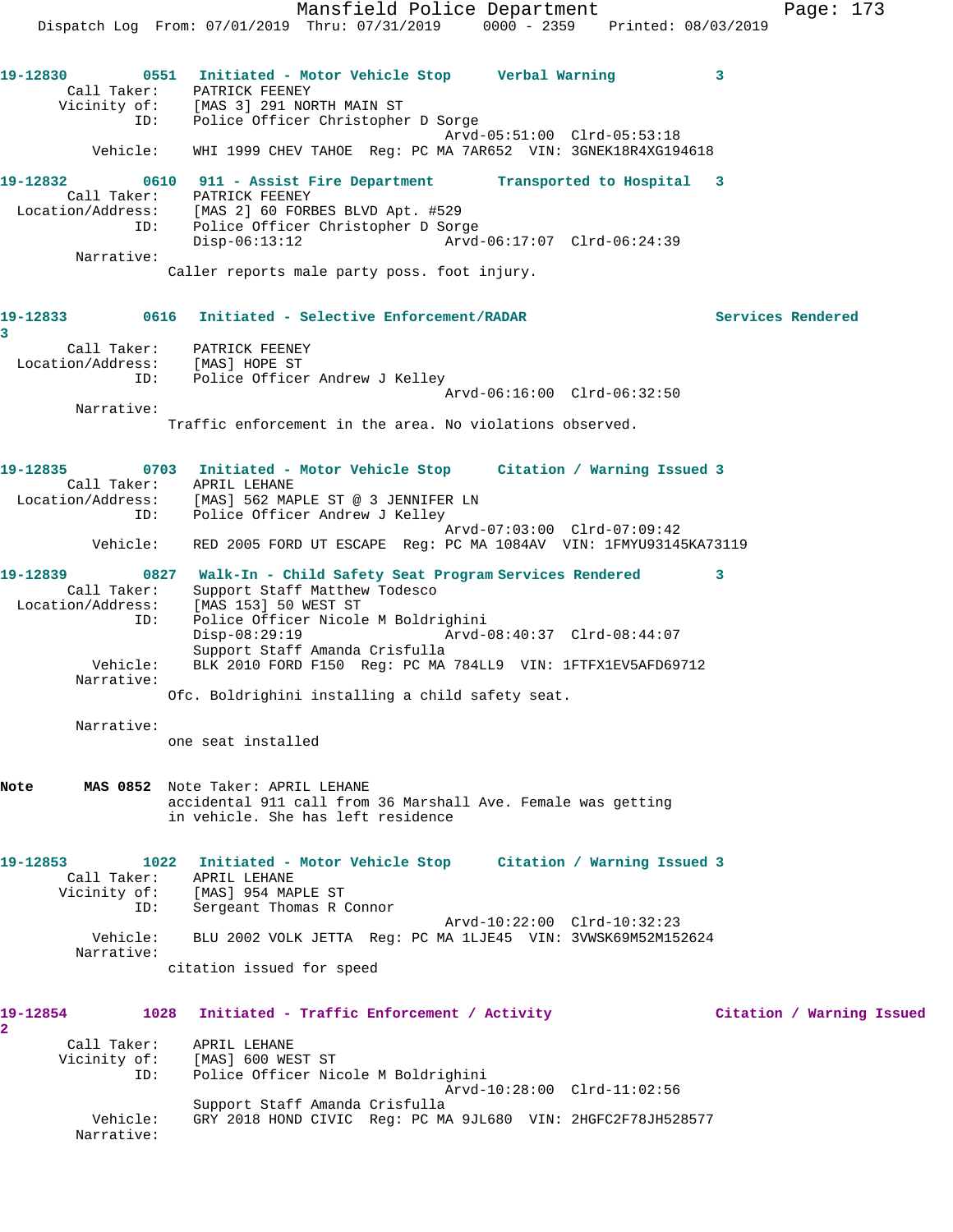citation issued

|                          | citation issued                                                                                                                                                                                            |                             |                         |
|--------------------------|------------------------------------------------------------------------------------------------------------------------------------------------------------------------------------------------------------|-----------------------------|-------------------------|
|                          | 19-12855 1054 Initiated - Motor Vehicle Stop Verbal Warning 3<br>Call Taker: APRIL LEHANE<br>Location/Address: [MAS] 307 NORTH MAIN ST @ 8 PLEASANT ST<br>ID: Police Officer Michael T Fitzgerald          |                             |                         |
| Narrative:               | Vehicle: GRY 2014 MERZ SPRINT Reg: CO MA S78977 VIN: WD4PE7DC1E5939932<br>verbal warning                                                                                                                   | Arvd-10:54:00 Clrd-10:57:26 |                         |
|                          |                                                                                                                                                                                                            |                             |                         |
|                          | 19-12860 1120 Initiated - Motor Vehicle Stop Citation / Warning Issued 3<br>Call Taker: APRIL LEHANE<br>Location/Address: [MAS] 400 RTE 140 NB @ 287 CHAUNCY ST<br>ID: Police Officer Nicole M Boldrighini |                             |                         |
|                          |                                                                                                                                                                                                            | Arvd-11:20:00 Clrd-11:28:53 |                         |
| Narrative:               | Support Staff Amanda Crisfulla<br>Vehicle: BLK 2018 AUDI A5 Reg: PAR MA 523D VIN: WAUENCF53JA043428                                                                                                        |                             |                         |
|                          | my stop ma pc 523d citation red light                                                                                                                                                                      |                             |                         |
|                          | 19-12863     1136 Initiated - Motor Vehicle Stop    Verbal Warning                                                                                                                                         |                             | $\overline{\mathbf{3}}$ |
|                          | Call Taker: APRIL LEHANE<br>Location/Address: [MAS 255] 377 CHAUNCY ST<br>ID: Detective Gregory S Martell                                                                                                  |                             |                         |
| Narrative:               | Vehicle: BLK 2007 CHEV SILVER Reg: PC MA 9JMK10 VIN: 1GCHK23D27F125726                                                                                                                                     | Arvd-11:36:00 Clrd-11:37:36 |                         |
|                          | verbal warning for red light violation                                                                                                                                                                     |                             |                         |
| $\overline{a}$           | 19-12866 1153 Initiated - Traffic Enforcement / Activity Citation / Warning Issued                                                                                                                         |                             |                         |
| Call Taker: APRIL LEHANE |                                                                                                                                                                                                            |                             |                         |
|                          | Location/Address: [MAS] 86 EASTMAN ST @ 2 STURBRIDGE DR<br>ID: Police Officer Michael T Fitzgerald                                                                                                         | Arvd-11:53:00 Clrd-12:21:08 |                         |
| Narrative:               | Vehicle: BLU 2012 HYUN SONATA Reg: PC MA 3YBT10 VIN: 5NPEB4AC0CH331653                                                                                                                                     |                             |                         |
|                          | citation issued                                                                                                                                                                                            |                             |                         |
|                          | 19-12868 1222 Initiated - Animal Complaints Services Rendered                                                                                                                                              |                             | $\overline{\mathbf{3}}$ |
|                          | Call Taker: APRIL LEHANE                                                                                                                                                                                   |                             |                         |
|                          | Location/Address: [MAS] 229 OLD ELM ST @ 1107 SCHOOL ST                                                                                                                                                    |                             |                         |

 ID: Animal Control Steven Simonds Arvd-12:22:00 Clrd-12:29:56 Narrative:

> rp is reporting a racoon in middle of roadway injured from being struck by a vehicle

Narrative:

clear- animal is deceased. ACO2 removed it from roadway

**19-12869 1240 Initiated - Proactive Patrol Building Checked / Secured 3**

 Call Taker: APRIL LEHANE Location/Address: [MAS 417] 9 FRANCIS AVE ID: Police Officer Michael T Fitzgerald Arvd-12:40:00 Clrd-12:47:32

Narrative:

Checking the area.

## **19-12871 1244 Initiated - Proactive Patrol Services Rendered 3**  Call Taker: APRIL LEHANE Location/Address: [MAS 907E] 390 WEST ST ID: Police Officer Nicole M Boldrighini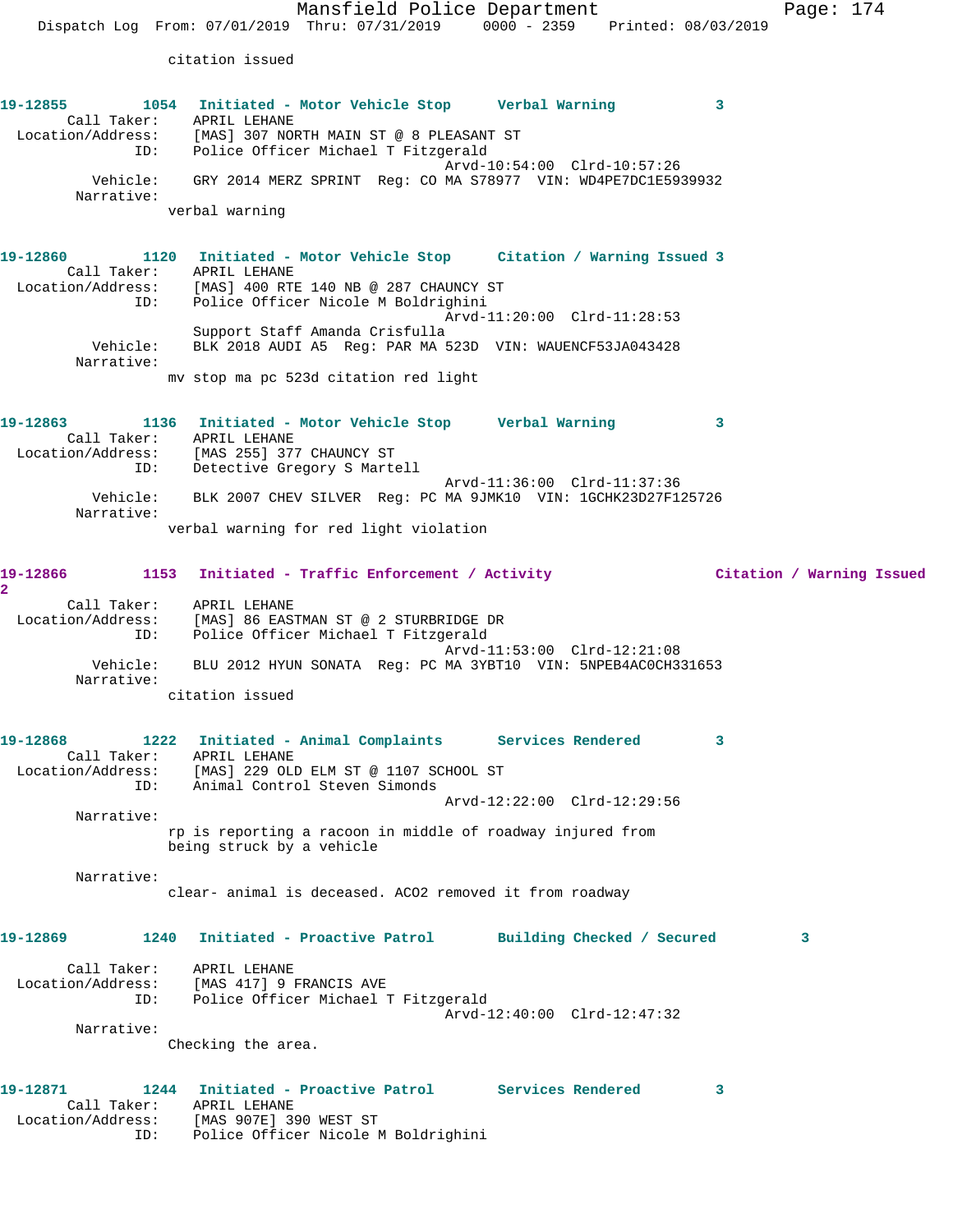Mansfield Police Department Page: 175 Dispatch Log From: 07/01/2019 Thru: 07/31/2019 0000 - 2359 Printed: 08/03/2019 Arvd-12:44:00 Clrd-12:52:22 Support Staff Amanda Crisfulla Narrative: Checking the area. **19-12874 1321 Phone - Motor Veh Acc - No Injury Accident Report 1**  Call Taker: APRIL LEHANE Vicinity of: [MAS 143B] 131 COPELAND DR ID: Police Officer Michael T Fitzgerald Disp-13:22:00 Arvd-13:23:41 Clrd-13:42:23<br>ID: Sergeant Thomas R Connor Sergeant Thomas R Connor<br>Disp-13:22:04 Disp-13:22:04 Clrd-13:23:53 Vehicle: BLU 2003 GMC UT ENVOY Reg: PC MA 6NR132 VIN: 1GKDT13S032175387 Vehicle: RED 2015 NISS ALTIMA Reg: PC MA 8TRZ20 VIN: 1N4AL3AP0FC294893 Narrative: minor mva no injuries reported Narrative: citation issued for failure to inspect and failure to use care and caution Refer To Accident: 19MAS-258-AC **19-12876 1330 Initiated - Proactive Patrol Building Checked / Secured 3** Call Taker: APRIL LEHANE Location: [MAS] TRAIN STATION LOTS ID: Sergeant Thomas R Connor Arvd-13:30:00 Clrd-13:38:41 **19-12875 1335 Initiated - Motor Vehicle Stop Citation / Warning Issued 3**  Call Taker: APRIL LEHANE Location/Address: [MAS] 145 SCHOOL ST @ 231 SPRING ST ID: Police Officer Nicole M Boldrighini Arvd-13:35:00 Clrd-13:41:31 Support Staff Amanda Crisfulla Vehicle: RED 2005 CHEV COLORA Reg: PC MA 2KK713 VIN: 1GCCS148958176194 Narrative: citation issued **19-12877 1346 Initiated - Motor Vehicle Stop Citation / Warning Issued 3**  Call Taker: APRIL LEHANE Location/Address: [MAS 834] 261 CHAUNCY ST ID: Police Officer Michael T Fitzgerald Arvd-13:46:00 Clrd-13:51:21 Vehicle: BLK 2018 TOYT CAMRY Reg: PC MA 1GMA71 VIN: 4T1B11HK9JU592649 **19-12878 1348 Phone - Well Being Check Transported to Hospital 3**  Call Taker: APRIL LEHANE Location/Address: [MAS H5442] 66 FRUIT ST ID: Sergeant Thomas R Connor Disp-13:49:11 Arvd-13:53:18 Clrd-14:24:01 ID: Detective Gregory S Martell Disp-13:49:19 Arvd-13:51:18 Clrd-14:18:36 ID: Police Officer Michael T Fitzgerald Disp-13:51:28 Arvd-13:52:38 Clrd-14:24:01 Narrative: 911 call from caretaker at the residence. She reports male party is acting erratically Narrative: Sgt Connor requesting EMS for transport Narrative: Voluntary transport to Sturdy **19-12881 1439 Initiated - Proactive Patrol Building Checked / Secured 3** Call Taker: APRIL LEHANE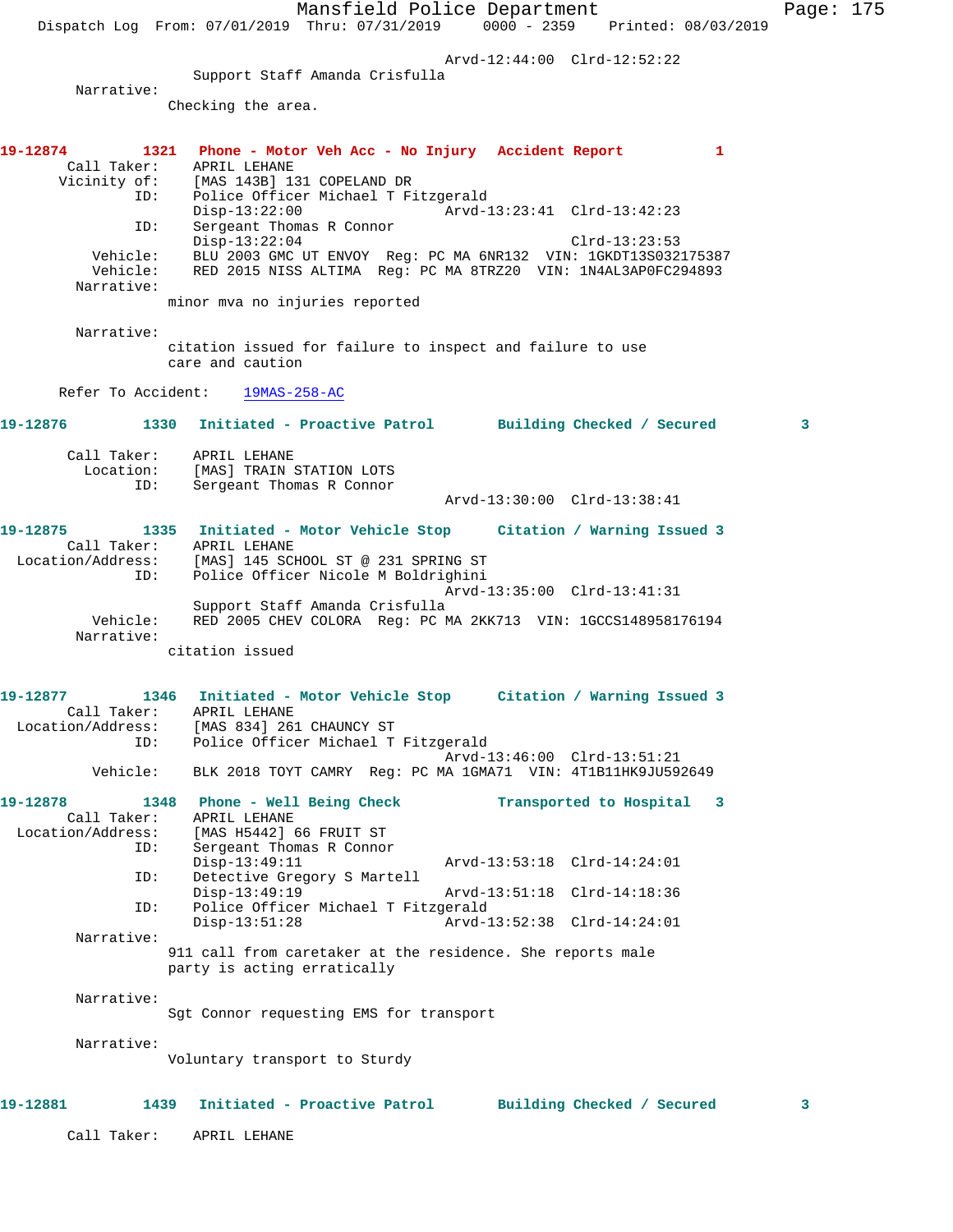Mansfield Police Department Fage: 176 Dispatch Log From: 07/01/2019 Thru: 07/31/2019 0000 - 2359 Printed: 08/03/2019 Location/Address: [MAS 840] 280 SCHOOL ST ID: Police Officer Nicole M Boldrighini Arvd-14:39:00 Clrd-14:49:11 Support Staff Amanda Crisfulla Narrative: Checking the area. **19-12890 1630 Phone - Disturbance / Gathering Spoken To 1**  Call Taker: Support Staff Derek M Stark Location/Address: [MAS 281A] 1 CROCKER ST ID: Police Officer Danielle C Titus Disp-16:32:30 Arvd-16:38:13 Clrd-16:44:34 ID: Police Officer William C Trudell Disp-16:32:30 Arvd-16:38:15 Clrd-16:44:34 Narrative: Amtrak Police reporting teenage male (white male, black shirt and blue jeans) thats hanging off the platform. Narrative: Ofc Trudell spoke with the teen. He was there with his grandfather watching trains. They were advised. **19-12898 1731 Initiated - Traffic Enforcement / Activity Citation / Warning Issued 2**  Call Taker: APRIL LEHANE Location/Address: [MAS] 20 COPELAND DR @ 167 WEST ST ID: Police Officer William C Trudell Arvd-17:31:00 Clrd-17:56:47 Vehicle: GRY 2011 HOND ACCORD Reg: PC MA 77KN43 VIN: 1HGCP3F82BA003939 2016 CHRY VN TOWN AND COUNTRY Reg: PC DE PC033622 VIN: 2C4RC1BG6GR254634 Narrative: citation issued **19-12899 1734 Walk-In - Identity Theft Incident Report 1**  Call Taker: Support Staff Derek M Stark Location/Address: [MAS H5000] 14 TIMBERLINE DR ID: Police Officer Danielle C Titus Disp-17:41:01 Arvd-17:49:19 Clrd-18:28:59 Narrative: Walk in party to Mansfield Police lobby seeking a police report for identity theft. Involved had false Khols and Verizon accounts opened in her name. Refer To Incident: 19MAS-593-OF **19-12902 1750 Phone - 911 Hang-ups & Verifications Confirmed misdial/Accdntl Call 2**  Call Taker: APRIL LEHANE Location/Address: [MAS H3259] 19 DEER PATH LN ID: Police Officer Jay J Sparrow Disp-17:51:42 Arvd-17:59:12 Clrd-18:06:15<br>ID: Police Officer Nicole P Newport Police Officer Nicole P Newport Disp-17:51:45 Arvd-17:56:06 Clrd-18:06:15<br>Vehicle: BLK 2013 HOND UT PILOT Req: PC MA 655VS6 VIN: 5FNYF4H98D BLK 2013 HOND UT PILOT Reg: PC MA 655VS6 VIN: 5FNYF4H98DB082515 Narrative: 911 hang up call pinging in the area of 19 Deer Path Lane. Officers spoke with the residents. There was a group of youths that just left the house. No issues **19-12903 1752 Phone - Road Hazards Services Rendered 3**  Call Taker: Support Staff Derek M Stark<br>Location/Address: [MAS H1466] 199 WILLOW ST ess: [MAS H1466] 199 WILLOW ST<br>TD: Police Officer William C Tr Police Officer William C Trudell<br>Disp-17:59:15 Arv Disp-17:59:15 Arvd-17:59:41 Clrd-18:02:32 Narrative: Caller reporting broken glass all over the roadway. Narrative: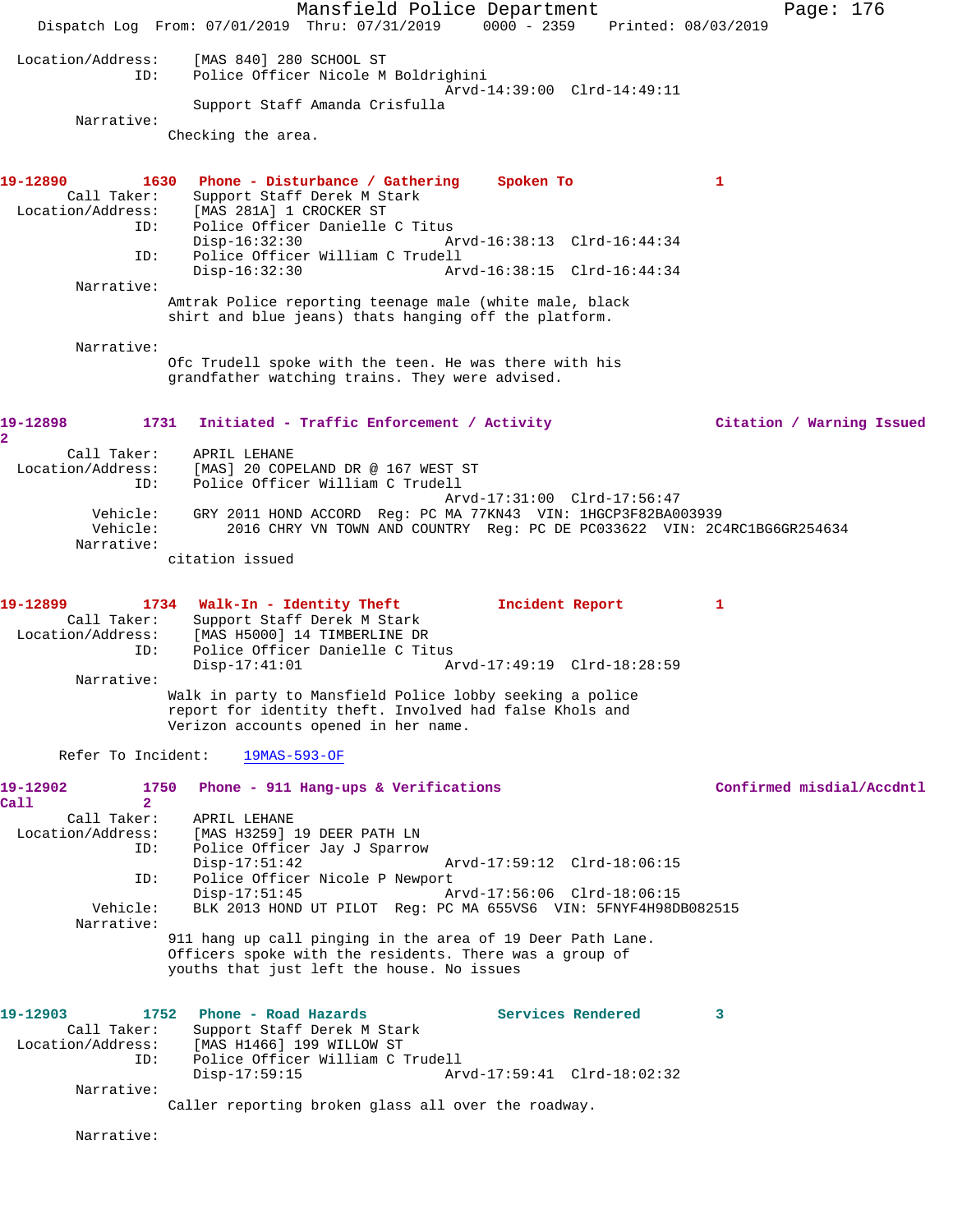Mansfield Police Department Fage: 177 Dispatch Log From: 07/01/2019 Thru: 07/31/2019 0000 - 2359 Printed: 08/03/2019 Ofc Trudell moved a small amount of glass to the side. DPW sent to DPW **19-12905 1803 Initiated - Traffic Enforcement / Activity Citation / Warning Issued 2**  Call Taker: APRIL LEHANE Location/Address: [MAS] 20 COPELAND DR @ 167 WEST ST ID: Police Officer William C Trudell Arvd-18:03:00 Clrd-18:28:10 Vehicle: BRO 2015 HOND UT ODYS Reg: PC MA 686TC5 VIN: 5FNRL5H60FB012289 Narrative: citation issued **19-12906 1820 Initiated - Traffic Enforcement / Activity Citation / Warning Issued 2**  Call Taker: APRIL LEHANE Location/Address: [MAS] 562 MAPLE ST @ 3 JENNIFER DR ID: Police Officer Nicole P Newport Arvd-18:20:00 Clrd-19:07:06 Vehicle: GRY 2018 TOYT UT RAV4 Reg: PC MA 34NJ38 VIN: 2T3RFREV5JW736377 Narrative: Out with MA 34NJ38 Narrative: Cited for speed. **19-12907 1823 Phone - 911 Hang-ups & Verifications Confirmed misdial/Accdntl Call 2**  Call Taker: APRIL LEHANE Location/Address: [MAS H3789] 25 SPRING ST ID: Police Officer Jay J Sparrow Disp-18:23:53 Arvd-18:26:56 Clrd-18:27:37 Narrative: 911 accidental call. Ofc Sparrow to confirm Narrative: clear- confirmed accidental **19-12915 1931 Alarm - Assist Fire Department Services Rendered 3**  Call Taker: JAMES VIERA Location/Address: [MAS] 150 RUMFORD AVE ID: Police Officer William C Trudell Disp-19:34:09 Narrative: Audible alarm sounding, residents evacuating. **19-12916 1935 Initiated - Proactive Patrol Services Rendered 3**  Call Taker: JAMES VIERA Location/Address: [MAS 43] 137 MILL ST ID: Police Officer Nicole P Newport Arvd-19:35:00 Clrd-19:54:06 **19-12920 2003 Initiated - Building Check Building Checked / Secured 3** Call Taker: JAMES VIERA Location/Address: [MAS] 4 ERICK RD @ 15 BONNEY LN ID: Police Officer Nicole P Newport Arvd-20:03:00 Clrd-20:10:09 **19-12922 2015 Initiated - Building Check Building Checked / Secured 3** Call Taker: JAMES VIERA Location/Address: [MAS 1002] 250 EAST ST ID: Police Officer Nicole P Newport Arvd-20:15:00 Clrd-20:42:27 **19-12923 2025 Initiated - Building Check Building Checked / Secured 3**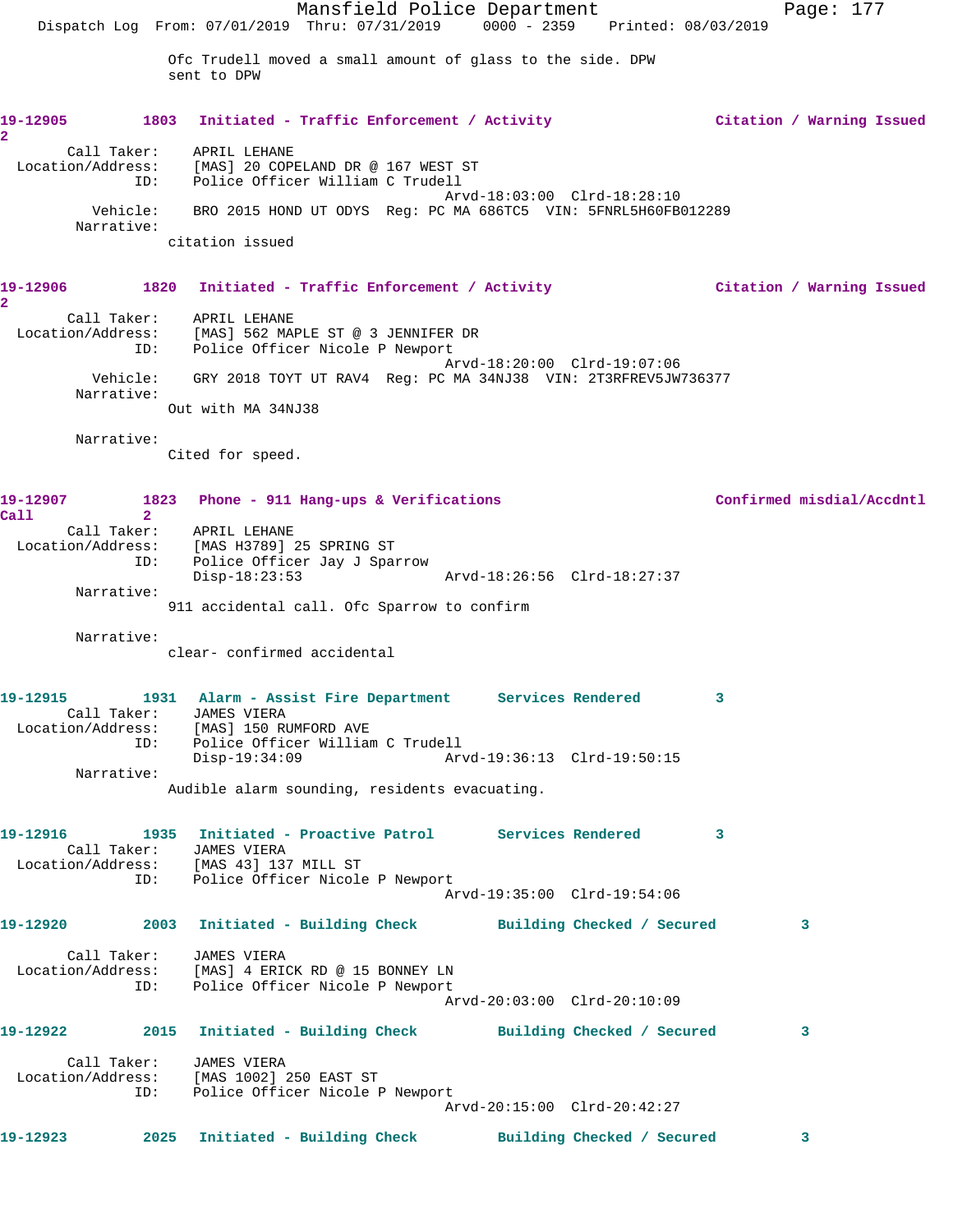Mansfield Police Department Page: 178 Dispatch Log From: 07/01/2019 Thru: 07/31/2019 0000 - 2359 Printed: 08/03/2019 Call Taker: JAMES VIERA Location/Address: [MAS 411] 60 FORBES BLVD ID: Police Officer Danielle C Titus Arvd-20:25:00 Clrd-20:36:58 **19-12926 2058 Initiated - Building Check Building Checked / Secured 3** Call Taker: JAMES VIERA Location/Address: [MAS 840] 280 SCHOOL ST ID: Police Officer Jay J Sparrow Arvd-20:58:00 Clrd-21:14:53 **19-12928 2111 Phone - Noise Complaint Spoken To 2**  Call Taker: JAMES VIERA Location/Address: [MAS H5032] 180 BALCOM ST ID: Police Officer Jay J Sparrow Disp-21:15:35 Arvd-21:22:21 Clrd-21:25:45 Narrative: Caller reported male operating backhoe in yard. All quiet on arrival, he was advised. **19-12929 2118 Initiated - Building Check Building Checked / Secured 3** Call Taker: JAMES VIERA Location/Address: [MAS 814] 50 WEST CHURCH ST ID: Police Officer Danielle C Titus Arvd-21:18:00 Clrd-21:23:31 **19-12936 2232 Phone - Assist Fire Department MSPR Form 3**  Call Taker: LINDSAY MITCHELL Location/Address: [MAS] 107 SCHOOL ST ID: Sergeant Lawrence G Crosman<br>Disp-22:32:00 Disp-22:32:00 Arvd-22:39:35 Clrd-22:44:25<br>ID: Police Officer William C Trudell Police Officer William C Trudell<br>Disp-22:32:00 Arv Disp-22:32:00 Arvd-22:35:21 Clrd-22:44:26 ID: Police Officer Nicole P Newport Disp-22:32:00 Arvd-22:34:53 Clrd-22:44:26 ID: Police Officer Danielle C Titus<br>Disp-22:32:00 Ar Disp-22:32:00 Arvd-22:34:52 Clrd-22:44:27<br>ID: Police Officer Jay J Sparrow Police Officer Jay J Sparrow Disp-22:32:00 Arvd-22:35:18 Clrd-22:44:28 Narrative: Assist MFD. **19-12938 2323 911 - 911 Hang-ups & Verifications Confirmed misdial/Accdntl Call 2** Call Taker: JAMES VIERA Location/Address: [MAS 422] 15 PARK ST Apt. #309 ID: Police Officer William C Trudell Disp-23:25:30 Arvd-23:28:20 Clrd-23:30:24 **For Date: 07/16/2019 - Tuesday 19-12940 0027 911 - Animal Complaints Services Rendered 3**  Call Taker: JAMES VIERA Location/Address: [MAS H5747] 28 LINDEN ST ID: Police Officer Andrew J Kelley Disp-00:29:23 Arvd-00:36:27 Clrd-00:45:26 Vehicle: RED 2014 SUBA OUTBAC Reg: PC MA 47GN13 VIN: 4S4BRBCC1E3253295 Narrative: Caller states dog at the house across the street has been outside barking for 30 minutes. Narrative: Resident had fallen asleep on the couch. Dog is now inside.

**19-12942 0045 Initiated - Proactive Patrol Building Checked / Secured 3**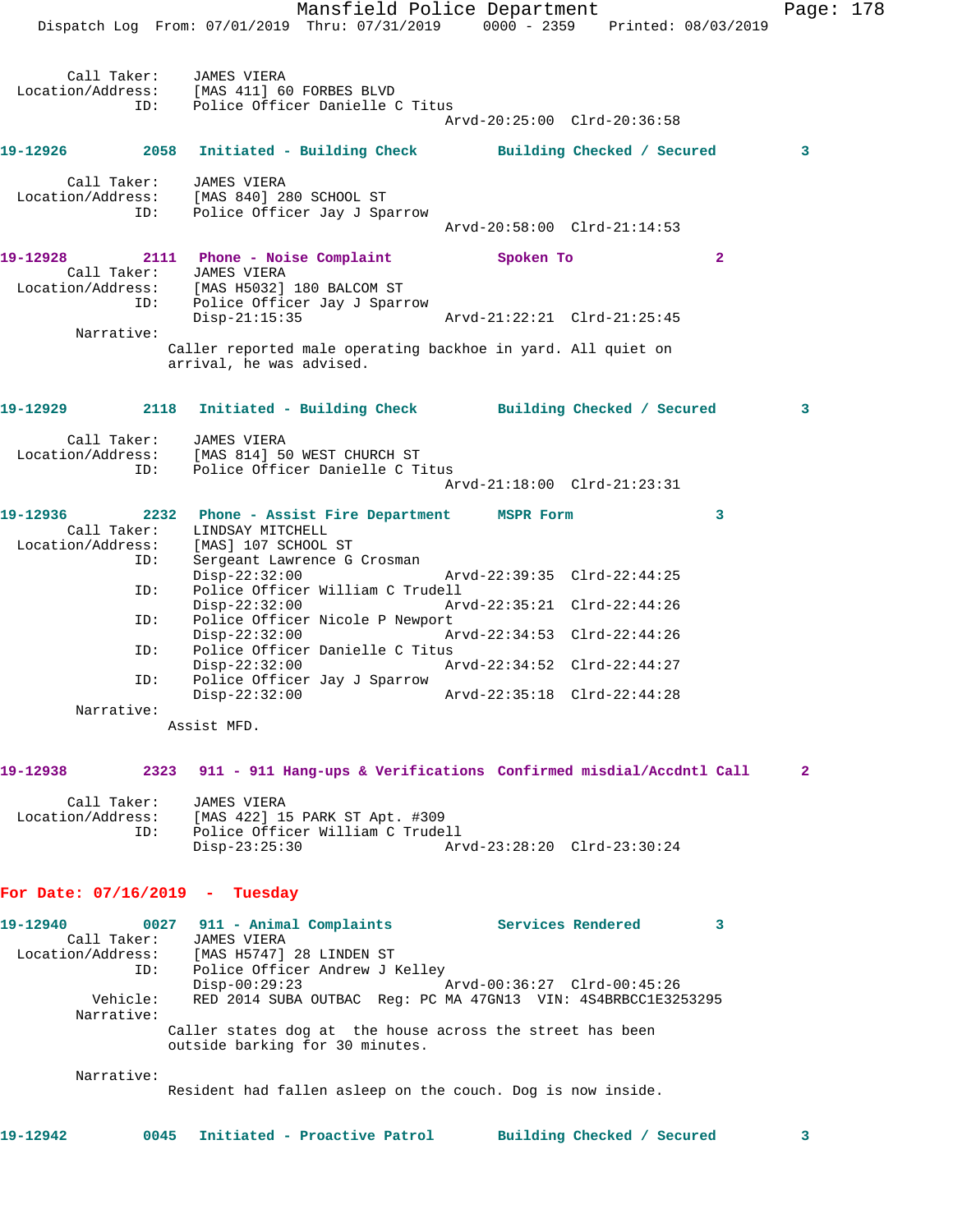Mansfield Police Department Page: 179 Dispatch Log From: 07/01/2019 Thru: 07/31/2019 0000 - 2359 Printed: 08/03/2019 Call Taker: Police Officer Andrew J Kelley Location/Address: [MAS] ROCK ST ID: Police Officer Andrew J Kelley Arvd-00:48:07 Clrd-00:48:52 Narrative: Checking the area. **19-12944 0103 Initiated - Motor Vehicle Stop Verbal Warning 3**  Call Taker: JAMES VIERA Location/Address: [MAS] 500 EAST ST ID: Police Officer Christopher D Sorge Arvd-01:03:00 Clrd-01:14:21 ID: Patrolman David Schepis Disp-01:05:32 Arvd-01:05:35 Clrd-01:14:17 ID: Police Officer Meghan Birnie Disp-01:05:52 Arvd-01:05:55 Clrd-01:11:31 Vehicle: GRY 2010 HOND ACCORD Reg: PC MA 2MBR81 VIN: 1HGCP2F84AA129325 Narrative: MV stop for MV infractions. Narrative: Verbal warning for marked lanes. **19-12945 0107 Initiated - Motor Vehicle Stop Citation / Warning Issued 3**  Call Taker: JAMES VIERA Vicinity of: [MAS] 50 WEST ST ID: Police Officer Andrew J Kelley Arvd-01:07:00 Clrd-01:13:32 Vehicle: GRY 2017 CHEV SONIC Reg: PC MA 6FS135 VIN: 1G1JB5SG5H4151435 Narrative: Cited for failure to stop at red light. **19-12947 0119 Initiated - Proactive Patrol Services Rendered 3**  Call Taker: JAMES VIERA Location/Address: [MAS 281A] 1 CROCKER ST ID: Police Officer Andrew J Kelley Arvd-01:19:00 Clrd-01:25:12 Narrative: Check the area. **19-12948 0124 Initiated - Building Check Building Checked / Secured 3** Call Taker: JEFFREY KEEFE Vicinity of: [MAS 840] 280 SCHOOL ST ID: Police Officer Meghan Birnie Arvd-01:24:00 Clrd-01:33:27 **19-12950 0132 Initiated - Proactive Patrol Services Rendered 3**  Call Taker: JAMES VIERA Location/Address: [MAS 992] 660 EAST ST ID: Police Officer Christopher D Sorge Arvd-01:32:00 Clrd-01:34:43 Narrative: Checking the area. **19-12951 0139 911 - Alarm - Burglar Building Checked / Secured 1** Call Taker: JAMES VIERA Location/Address: [MAS 840G100] 280 SCHOOL ST Apt. #G100 ID: Police Officer Andrew J Kelley<br>Disp-01:40:50 Disp-01:40:50 <br>ID: Police Officer Meghan Birnie<br> Police Officer Meghan Birnie<br>Disp-01:40:50 Disp-01:40:50 Arvd-01:42:49 Clrd-01:47:00 ID: Patrolman David Schepis Disp-01:42:17 Arvd-01:42:21 Clrd-01:46:57 Narrative: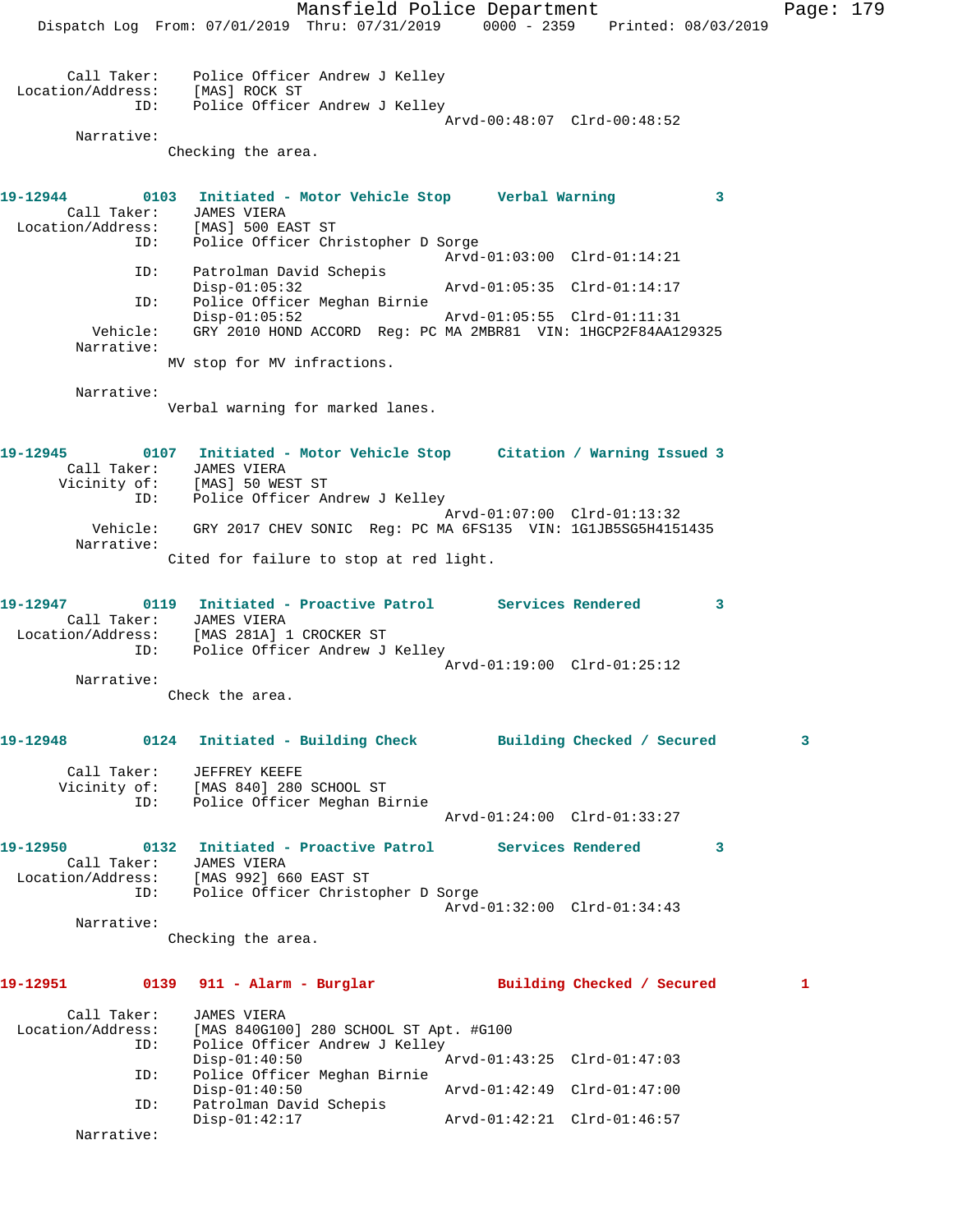Mansfield Police Department Fage: 180 Dispatch Log From: 07/01/2019 Thru: 07/31/2019 0000 - 2359 Printed: 08/03/2019 Carryout rear door activation. Narrative: Building checks tight. 2 sweepers in the area may have set it off. Units clear. **19-12952 0150 Initiated - Proactive Patrol Building Checked / Secured 3** Call Taker: JAMES VIERA Location/Address: [MAS 982] 111 HOPE ST ID: Police Officer Christopher D Sorge Arvd-01:50:00 Clrd-01:58:47 Narrative: Checking the area. **19-12954 0154 Initiated - Alarm - Vehicle Investigated - No Report 2**  Call Taker: JAMES VIERA Location/Address: [MAS 240A] 189 CHAUNCY ST ess. Inno 2000.<br>ID: Patrolman David Schepis Arvd-01:54:00 Clrd-01:56:37 Narrative: Checking on a car alarm sounding. Narrative: Spoke with clerk who stated it has been going on and off all night and is possibly the reason it is at the shop. **19-12955 0200 Initiated - Building Check Building Checked / Secured 3** Call Taker: JAMES VIERA Location/Address: [MAS 907E] 390 WEST ST ID: Police Officer Meghan Birnie Arvd-02:00:00 Clrd-02:08:42 Narrative: Checking the area. **19-12956 0201 Initiated - Building Check Building Checked / Secured 3** Call Taker: JAMES VIERA Location/Address: [MAS 451B] 500 EAST ST ID: Police Officer Christopher D Sorge Arvd-02:01:00 Clrd-02:05:03 Narrative: Checking the area. **19-12957 0203 Initiated - Building Check Building Checked / Secured 3** Call Taker: JAMES VIERA Location/Address: [MAS 1015] 30 CHAUNCY ST ID: Police Officer Andrew J Kelley Arvd-02:03:00 Clrd-02:06:12 **19-12958 0205 Initiated - Escort / Transport Services Rendered 3**  Call Taker: JAMES VIERA Location/Address: [MAS 451B] 500 EAST ST ID: Police Officer Christopher D Sorge Arvd-02:05:00 Clrd-02:09:26 Narrative: Male transported to residence at 21 Erick Road. **19-12961 0241 Initiated - Building Check Building Checked / Secured 3** Call Taker: JAMES VIERA Location/Address: [MAS 1002] 250 EAST ST ID: Police Officer Christopher D Sorge Arvd-02:41:00 Clrd-02:43:22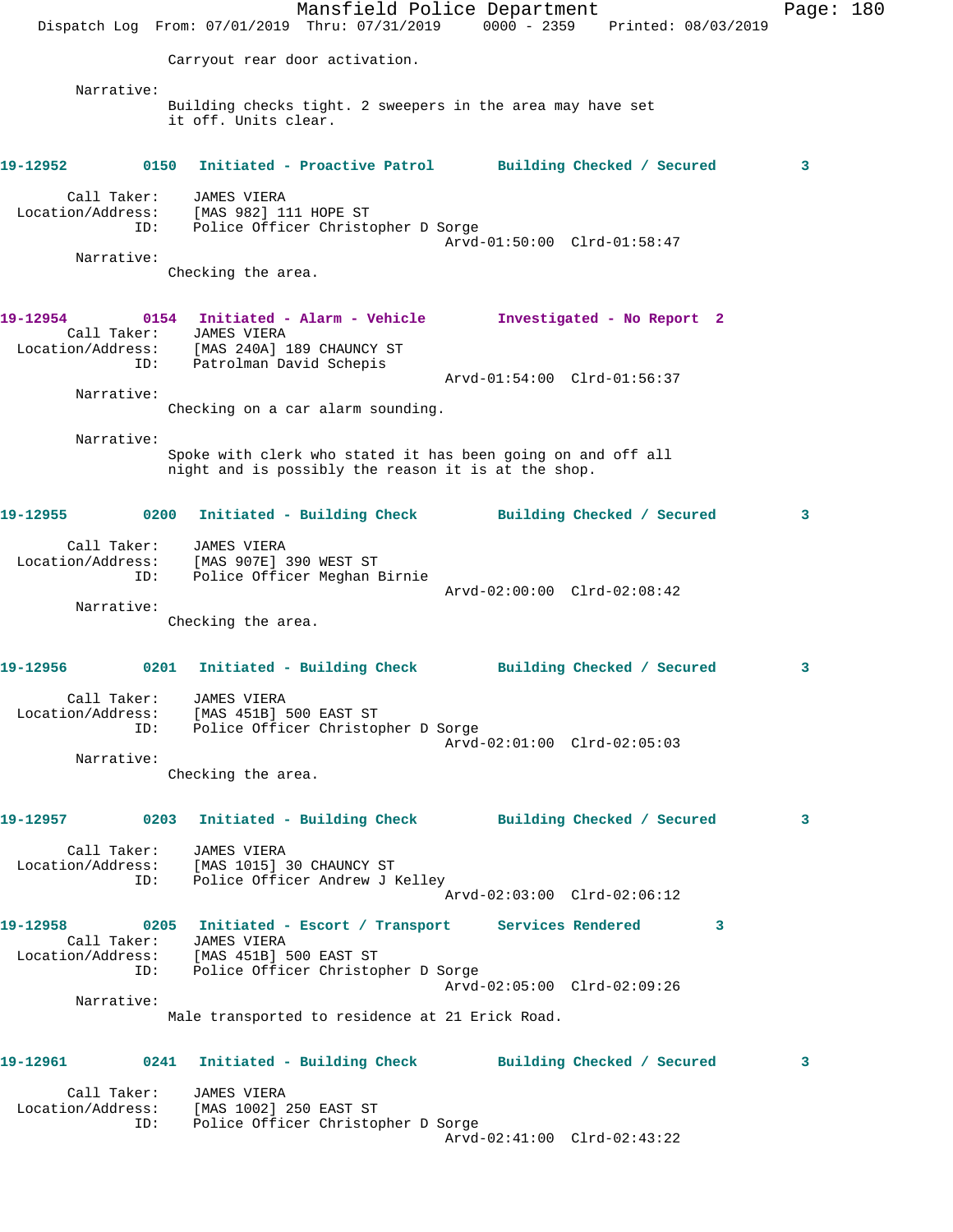Mansfield Police Department Page: 181

Dispatch Log From: 07/01/2019 Thru: 07/31/2019 0000 - 2359 Printed: 08/03/2019

Narrative:

Checking the area.

**19-12968 0444 Initiated - Motor Vehicle Stop Citation / Warning Issued 3**  Call Taker: LINDSAY MITCHELL Location/Address: [MAS] 153 EASTMAN ST @ 4 MONAHAN LN ID: Police Officer Christopher D Sorge Arvd-04:44:00 Clrd-04:52:15 ID: Police Officer Andrew J Kelley Disp-04:49:03 Arvd-04:49:04 Clrd-04:52:17 Vehicle: GRY 2003 INFI G35 Reg: PC MA 1FZL61 VIN: JNKCV51E43M004893 Narrative: R/O cited for speed, verbal to the passenger for seat belt violation 19-12969 0607 Initiated - Traffic Enforcement / Activity **Services Rendered 2**  Call Taker: JAMES VIERA Location/Address: [MAS] PLAIN ST ID: Police Officer Meghan Birnie Arvd-06:07:00 Clrd-06:29:21 Narrative: No violations. **19-12974 0653 Initiated - Motor Vehicle Stop Summons 3**  Call Taker: TARA LAKO Location/Address: [MAS 164] 175 NORTH MAIN ST ID: Police Officer Andrew J Kelley<br>Disp-06:53:01 Disp-06:53:01 Arvd-06:53:01 Clrd-07:18:01 ID: Police Officer Meghan Birnie<br>Disp-06:58:01<br>Vehicle: GRY 2009 CADI DTG - Disp-06:58:01 Arvd-06:58:02 Clrd-07:06:01 Vehicle: GRY 2009 CADI DTS Reg: PC MA 1KHS91 VIN: 1G6KD57Y79U149228 Towed: For: Unlicensed Operation By: Achins Garage To: Achins Garage Released To: GRIFFIN On: 07/16/2019 @ 1444 Narrative: 0700 Ofc Kelley requesting a tow, Achin's is en route 0718 Ofc Kelley is clear, Achin's has the vehicle. Operator was offered a ride to work (Oakland and Maple) declined and decided to walk. Refer To Summons: 19MAS-342-AR Summons: GRIFFIN, MALCOLM KHAMAL Address: 51 SHORE DR PLYMOUTH, MA Age: 25<br>Charges: LIC LICENSE SUSPENDED, OP MV WITH SPEEDING IN VIOL SPECIAL REGULATION **19-12975 0656 Walk-In - Assist Citizen - P S A Services Rendered 3**  Call Taker: TARA LAKO Location/Address: [MAS H3525] 858 SCHOOL ST ID: Police Officer Christopher D Sorge Disp-06:56:01 Arvd-06:56:01 Clrd-07:03:01 Narrative: Ofc Sorge out with a walk in. Male only speaks Spanish and will return at 11am with his son or daughter who will act as a translator. **19-12973 0802 911 - Suicide (attempted) Incident Report 1**  Call Taker: CARLY MORIARTY Location/Address: Narrative: REPORT OF AN OVERDOSE Narrative: REPORT TO FOLLOW

Refer To Incident: 19MAS-595-OF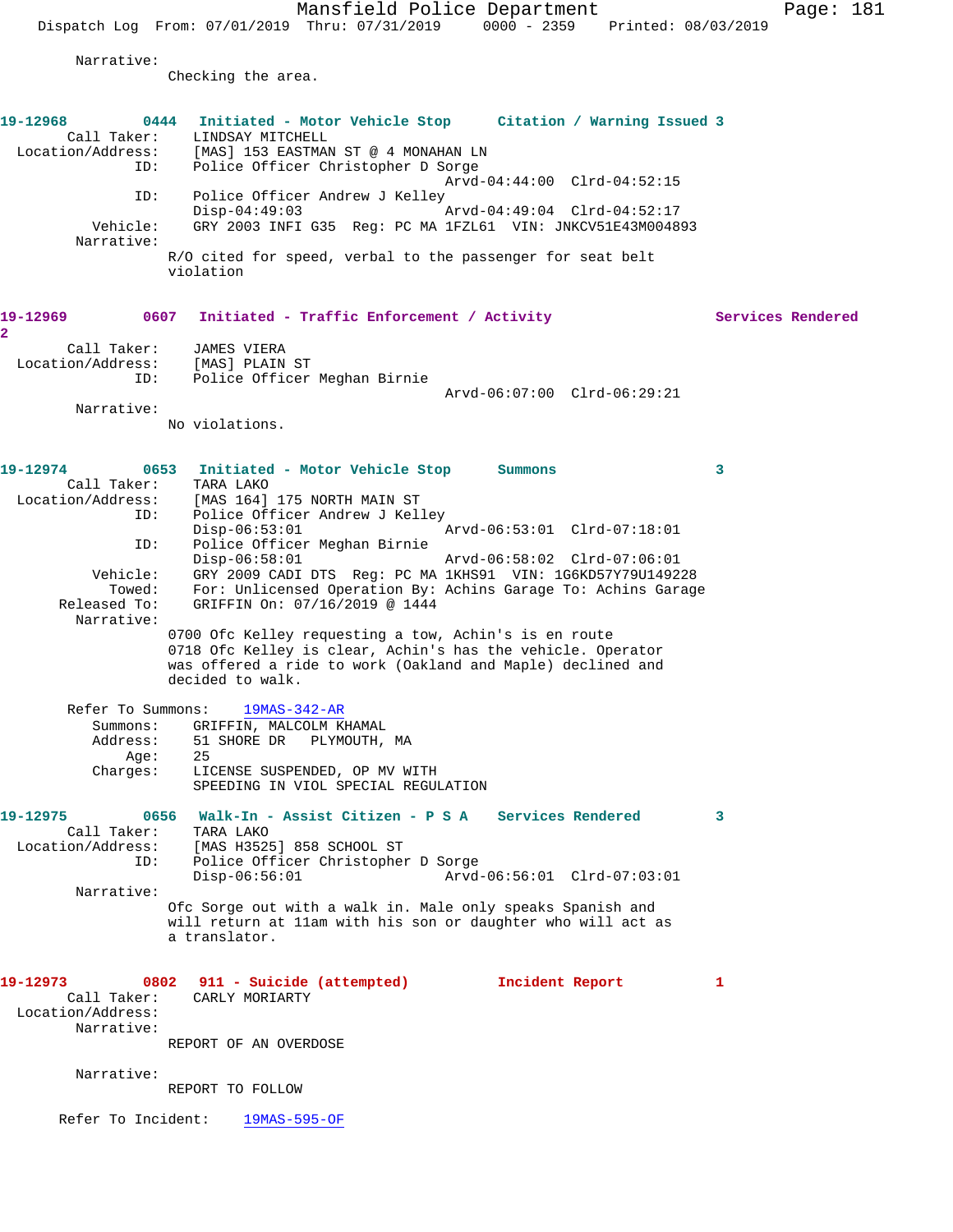|                                                                               |                                                                                                                                                                         | Mansfield Police Department                                       |                             |  |   | Page: 182                 |
|-------------------------------------------------------------------------------|-------------------------------------------------------------------------------------------------------------------------------------------------------------------------|-------------------------------------------------------------------|-----------------------------|--|---|---------------------------|
|                                                                               | Dispatch Log From: 07/01/2019 Thru: 07/31/2019 0000 - 2359 Printed: 08/03/2019                                                                                          |                                                                   |                             |  |   |                           |
| 19-12977<br>Call Taker:<br>Location/Address: [MAS 153] 50 WEST ST             | 0827 Walk-In - Child Safety Seat Program Services Rendered                                                                                                              | Support Staff Matthew Todesco                                     |                             |  | 3 |                           |
| ID:                                                                           | Disp-08:28:59                                                                                                                                                           | Police Officer Nicole M Boldrighini                               |                             |  |   |                           |
| Vehicle:<br>Narrative:                                                        | Ofc. Boldrighini installing a child safety seat.                                                                                                                        | WHI 2014 AUDI UT Q5 Reg: PC MA 6LTP80 VIN: WA1DGAFP5EA047107      |                             |  |   |                           |
|                                                                               |                                                                                                                                                                         |                                                                   |                             |  |   |                           |
| 19-12980<br>3                                                                 | 0851 Initiated - Selective Enforcement/RADAR                                                                                                                            |                                                                   |                             |  |   | Citation / Warning Issued |
| Call Taker:<br>Location/Address: [MAS] 287 CHAUNCY ST @ 400 RTE 140 NB<br>ID: | TARA LAKO                                                                                                                                                               | Police Officer Michael T Fitzgerald                               |                             |  |   |                           |
| Vehicle:<br>Narrative:                                                        |                                                                                                                                                                         | BLK 2016 ELA Req: PC RI 404646 VIN: KMHDH4AE9GU607654             | Arvd-08:51:00 Clrd-09:09:06 |  |   |                           |
|                                                                               | Traffic enforcement in the area.                                                                                                                                        |                                                                   |                             |  |   |                           |
| Narrative:                                                                    | Citation issued for failure to stop/failure to slow                                                                                                                     |                                                                   |                             |  |   |                           |
| 19-12981 0900 Initiated - Proactive Patrol Building Checked / Secured         |                                                                                                                                                                         |                                                                   |                             |  |   | 3                         |
| Call Taker:<br>Location/Address: [MAS 170] 255 HOPE ST                        | TARA LAKO<br>ID:                                                                                                                                                        | Police Officer Nicole M Boldrighini                               | Arvd-09:00:00 Clrd-09:33:49 |  |   |                           |
| Narrative:                                                                    | Checking the area.                                                                                                                                                      |                                                                   |                             |  |   |                           |
| 19-12982<br>Call Taker:                                                       | 0907 Other - Assist Fire Department Referred to Other Agency 3<br>TARA LAKO                                                                                             |                                                                   |                             |  |   |                           |
| Location/Address: [MAS 904] 575 WEST ST<br>ID:                                | $Disp-09:09:19$                                                                                                                                                         | Police Officer Michael T Fitzgerald                               |                             |  |   |                           |
| Narrative:                                                                    | Ofc Fitzgerald to assist MFD with a master box activation                                                                                                               |                                                                   |                             |  |   |                           |
| 19-12983                                                                      | 0932                                                                                                                                                                    | Initiated - Proactive Patrol                                      | Building Checked / Secured  |  |   | 3                         |
| Call Taker:<br>Location/Address:<br>ID:                                       | TARA LAKO<br>[MAS] WINTHROP AVE                                                                                                                                         | Police Officer John R Armstrong                                   | Arvd-09:32:00 Clrd-09:44:34 |  |   |                           |
| Narrative:                                                                    |                                                                                                                                                                         |                                                                   |                             |  |   |                           |
|                                                                               | Checking the area.                                                                                                                                                      |                                                                   |                             |  |   |                           |
| 19-12985<br>Call<br>$\mathbf{2}$                                              | 0948                                                                                                                                                                    | Phone - 911 Hang-ups & Verifications                              |                             |  |   | Confirmed misdial/Accdntl |
| Call Taker:<br>Location/Address:<br>ID:                                       | APRIL LEHANE<br>[MAS H735] 481 BIRD RD<br>$Disp-09:49:09$                                                                                                               | Police Officer Nicole M Boldrighini                               | Arvd-09:54:56 Clrd-10:03:36 |  |   |                           |
| Narrative:                                                                    | Ofc Boldrighini out to confirm an abandoned 911 call. Upon<br>call back, caller stated he hit the button accidentally and<br>thought he hung up before it went through. |                                                                   |                             |  |   |                           |
| 19-12986<br>1                                                                 | 1005                                                                                                                                                                    | Initiated - Hazardous Condition - Wire Dwn                        |                             |  |   | Referred to Other Agency  |
| Call Taker:<br>Location/Address:<br>ID:                                       | CARLY MORIARTY                                                                                                                                                          | [MAS] 35 SCHOOL ST @ 12 DAY AVE<br>Police Officer David W Kinahan | Arvd-10:08:00 Clrd-10:53:18 |  |   |                           |
| ID:                                                                           |                                                                                                                                                                         | Executive Lieutenant Francis W Archer JR                          |                             |  |   |                           |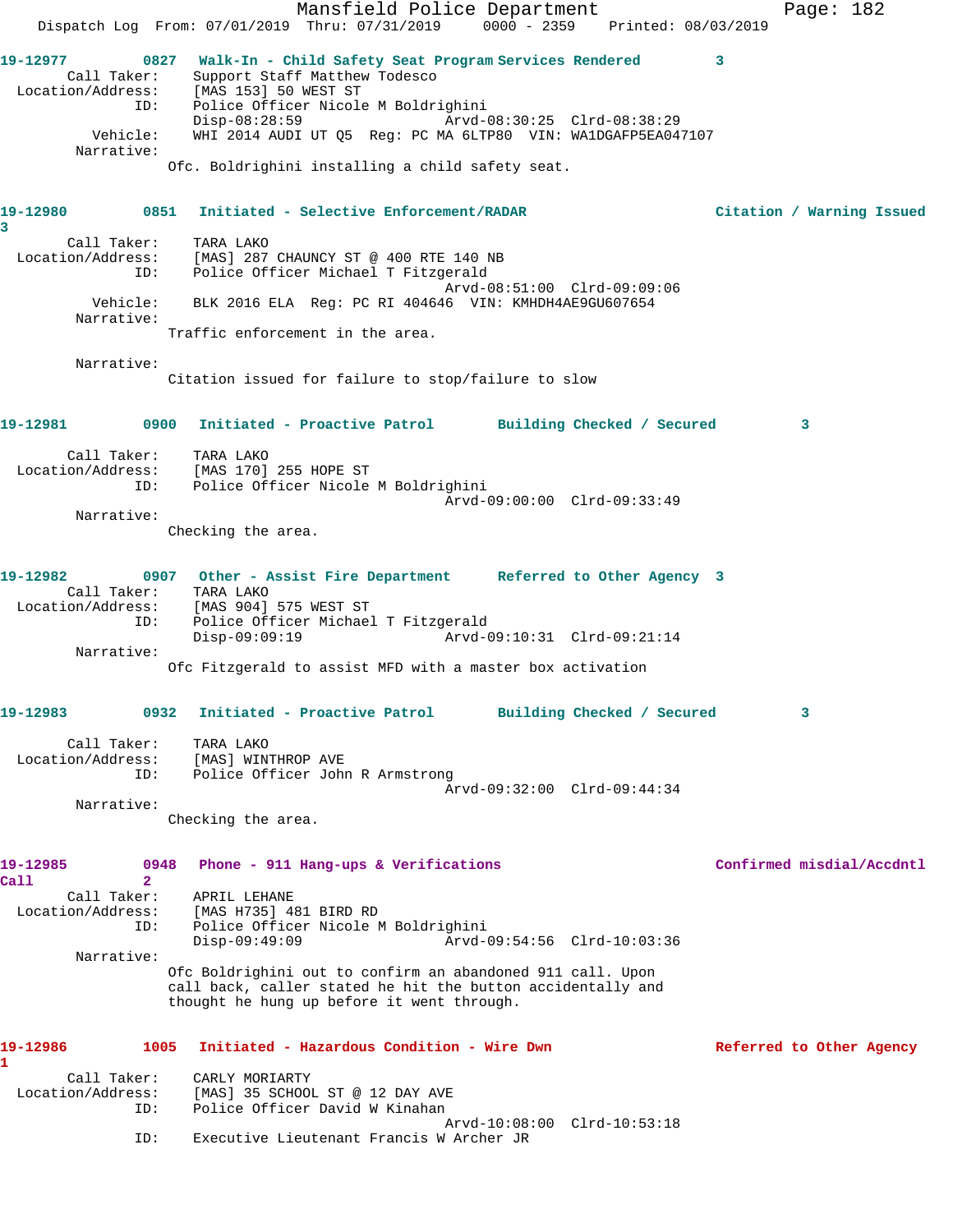Mansfield Police Department Page: 183 Dispatch Log From: 07/01/2019 Thru: 07/31/2019 0000 - 2359 Printed: 08/03/2019 Disp-10:11:22 Arvd-10:11:25 Clrd-10:14:28<br>Vehicle: WHI 2007 MACK 700 Reg: MA 4170A VIN: 1M2AT13CX7M003414 Vehicle: WHI 2007 MACK 700 Reg: MA 4170A VIN: 1M2AT13CX7M003414 Narrative: ML1 REPORTING A TRUCK TAKING WIRES DOWN WHILE UNLOADING A CONTAINER AT THE RESIDENCE ACROSS THE STREET Narrative: LIGHT DEPT AND VERIZON NOTIFIED AND ON SCENE Narrative: VERIZON POLE #8 SNAPPED AT THE BOTTOM OF THE POLE Narrative: Ofc Kinahan reports Verizon rep is on scene Refer To Accident: 19MAS-260-AC **19-12990 1017 Initiated - Proactive Patrol Building Checked / Secured 3** Call Taker: TARA LAKO Location/Address: [MAS 411] 60 FORBES BLVD ID: Police Officer Michael T Fitzgerald Arvd-10:17:00 Clrd-10:21:46 Narrative: Checking the area. **19-12991 1025 Phone - Motor Veh Acc - No Injury Accident Report 1**  Call Taker: TARA LAKO<br>Location/Address: [MAS 451] ess: [MAS 451] 500 EAST ST<br>ID: Police Officer John R Police Officer John R Armstrong<br>Disp-10:27:19 A Disp-10:27:19 Arvd-10:30:16 Clrd-10:46:15<br>TD: Lieutenant Roy D Bain JR Lieutenant Roy D Bain JR<br>Disp-10:29:15 Disp-10:29:15 Arvd-10:29:17 Clrd-10:35:19<br>ID: Police Officer Nicole M Boldrighini Police Officer Nicole M Boldrighini<br>Disp-10:34:06 Arvd-Disp-10:34:06 Arvd-10:34:08 Clrd-10:46:53<br>Vehicle: BLK 1999 FORD F250 Req: CO MA T54048 VIN: 1FTNX21L1XEB83 BLK 1999 FORD F250 Reg: CO MA T54048 VIN: 1FTNX21L1XEB83041 Vehicle: GRY 2009 NISS ALTIMA Reg: PC MA 474YH9 VIN: 1N4AL21E69N540704 Narrative: Ofc Armstrong responding for the MVA, vehicles pulled off into the parking lot. Narrative: Ofc Armstrong requesting MFD to the scene for an evaluation Refer To Accident: 19MAS-261-AC **19-12992 1049 Initiated - Community Policing Building Checked / Secured 3** Call Taker: CARLY MORIARTY<br>ion/Address: [MAS 982] 111 HOPE ST Location/Address:<br>ID: Police Officer Nicole M Boldrighini Arvd-10:49:00 Clrd-11:11:58 Narrative: COMMUNITY POLICING **19-12994 1120 Initiated - Serve Warrant Not Home / No Answer 3**  Call Taker: TARA LAKO Location/Address:<br>ID: Sergeant Thomas R Connor Arvd-11:20:00 Clrd-12:07:43<br>ID: Police Officer Nicole M Boldrighini Police Officer Nicole M Boldrighini<br>Disp-11:23:56 Arvd-Arvd-11:23:58 Clrd-12:07:45 Vehicle: Narrative: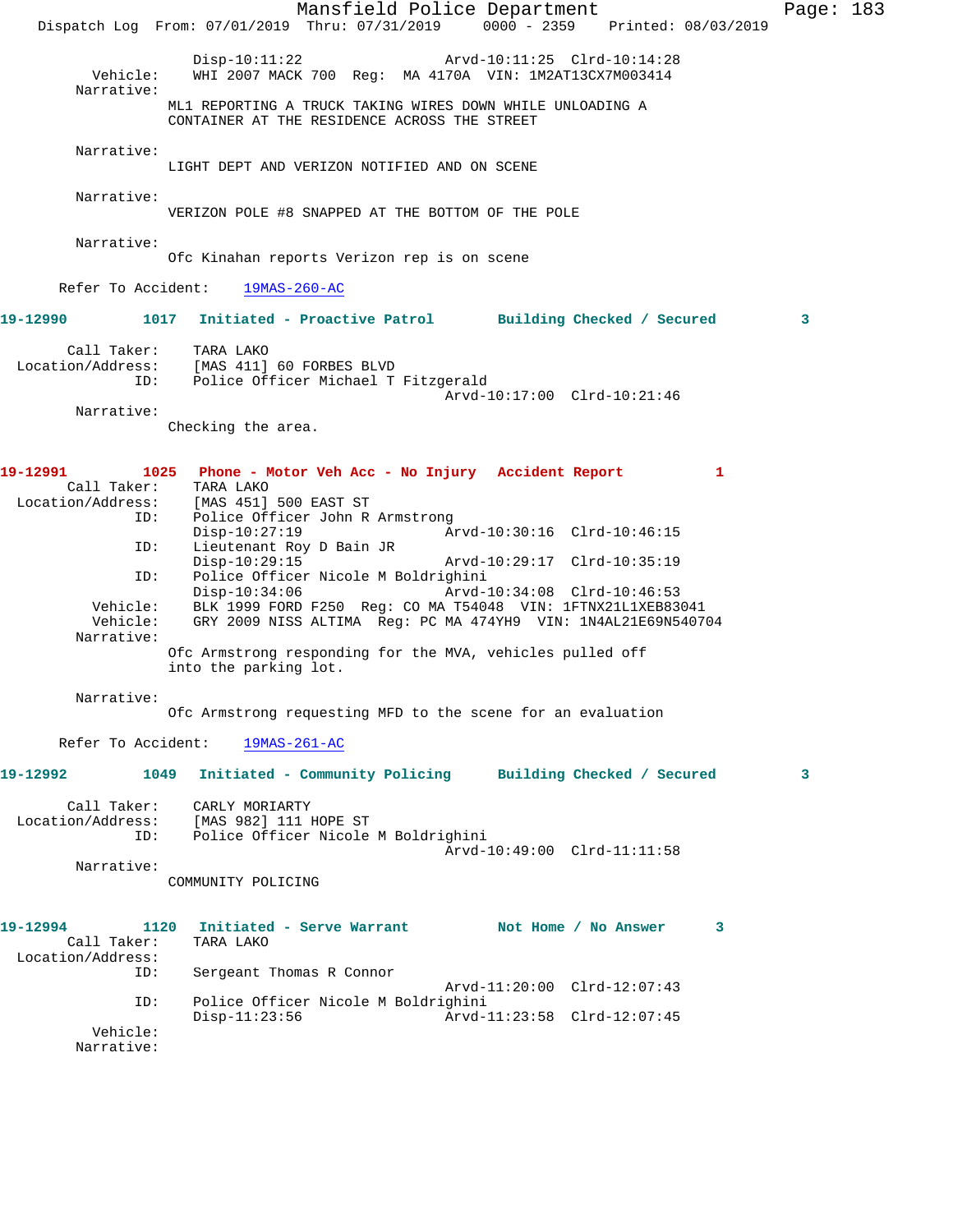Narrative:

| 19-12996                        |                                | 1157 Initiated - Selective Enforcement/RADAR                                                                                                                                                                         |                 |                             |                   | Citation / Warning Issued |  |
|---------------------------------|--------------------------------|----------------------------------------------------------------------------------------------------------------------------------------------------------------------------------------------------------------------|-----------------|-----------------------------|-------------------|---------------------------|--|
| 3<br>Call Taker:                | ID:                            | TARA LAKO<br>Location/Address: [MAS 1019] 792 WEST ST<br>Police Officer Michael T Fitzgerald                                                                                                                         |                 | Arvd-11:57:00 Clrd-12:26:25 |                   |                           |  |
| Narrative:                      | Vehicle:<br>Vehicle:           | 2018 FORD Ecosport Se Req: PC CT AT33174 VIN: MAJ6P1UL9JC188295<br>BLK 2012 JEEP GRANDC Req: PAS MA NE83KE VIN: 1C4RJFBT9CC129016                                                                                    |                 |                             |                   |                           |  |
|                                 |                                | Traffic enforcement in the area.                                                                                                                                                                                     |                 |                             |                   |                           |  |
| Narrative:                      |                                | Citations issued for speed                                                                                                                                                                                           |                 |                             |                   |                           |  |
| 19-12997                        |                                | 1207 Initiated - Proactive Patrol Building Checked / Secured                                                                                                                                                         |                 |                             |                   | 3                         |  |
| Call Taker:                     |                                | TARA LAKO<br>Location/Address: [MAS 417] 9 FRANCIS AVE<br>ID: Police Officer Nicole M Boldrighini                                                                                                                    |                 | Arvd-12:07:00 Clrd-12:17:29 |                   |                           |  |
| Narrative:                      |                                | Checking the area.                                                                                                                                                                                                   |                 |                             |                   |                           |  |
| 19-13001                        | ID:                            | 1253 Initiated - Follow up Investigation Services Rendered<br>Call Taker: TARA LAKO<br>Location/Address: [MAS H437] 107 SCHOOL ST<br>Police Officer Michael N Fenore                                                 |                 |                             | 3                 |                           |  |
| Narrative:                      |                                | Police Officer David M Sennott<br>POP unit out on a follow up                                                                                                                                                        |                 | Arvd-12:53:00 Clrd-13:00:30 |                   |                           |  |
| 19-13002<br>Location/Address:   | Call Taker:<br>ID:<br>Vehicle: | 1253 Walk-In - Vandalism<br>Support Staff Matthew Todesco<br>[MAS 108B] 885 SOUTH MAIN ST<br>Police Officer Michael T Fitzgerald<br>$Disp-12:57:13$<br>BLK 2018 MITS ECLIPS Req: PC MA 9JA215 VIN: JA4AT5AA4JZ038323 | Incident Report | Arvd-13:02:41 Clrd-13:05:38 | 3                 |                           |  |
| Narrative:                      |                                | RP into the station to report her car was damaged at the<br>Xfinity Center on Friday night.                                                                                                                          |                 |                             |                   |                           |  |
| Refer To Incident:              |                                | $19MAS-596-OF$                                                                                                                                                                                                       |                 |                             |                   |                           |  |
| 19-13005                        | 1326                           | Initiated - Selective Enforcement/RADAR                                                                                                                                                                              |                 |                             | Services Rendered |                           |  |
| 3<br>Location/Address:          | Call Taker:<br>ID:             | TARA LAKO<br>[MAS] 62 HOPE ST @ 155 CHURCH ST<br>Police Officer Nicole M Boldrighini                                                                                                                                 |                 | Arvd-13:26:00 Clrd-13:39:14 |                   |                           |  |
| Narrative:                      |                                | Traffic enforcement in the area.                                                                                                                                                                                     |                 |                             |                   |                           |  |
|                                 |                                |                                                                                                                                                                                                                      |                 |                             |                   |                           |  |
| 19-13008<br>Call Taker:         | 1336                           | Walk-In - Larceny - Value Unknown Incident Report<br>Support Staff Matthew Todesco                                                                                                                                   |                 |                             | 2                 |                           |  |
| Location/Address:<br>Narrative: | ID:                            | Police Officer Nicole M Boldrighini<br>$Disp-13:39:31$                                                                                                                                                               |                 | Arvd-13:43:18 Clrd-14:02:46 |                   |                           |  |
|                                 |                                |                                                                                                                                                                                                                      |                 |                             |                   |                           |  |

Refer To Incident: 19MAS-597-OF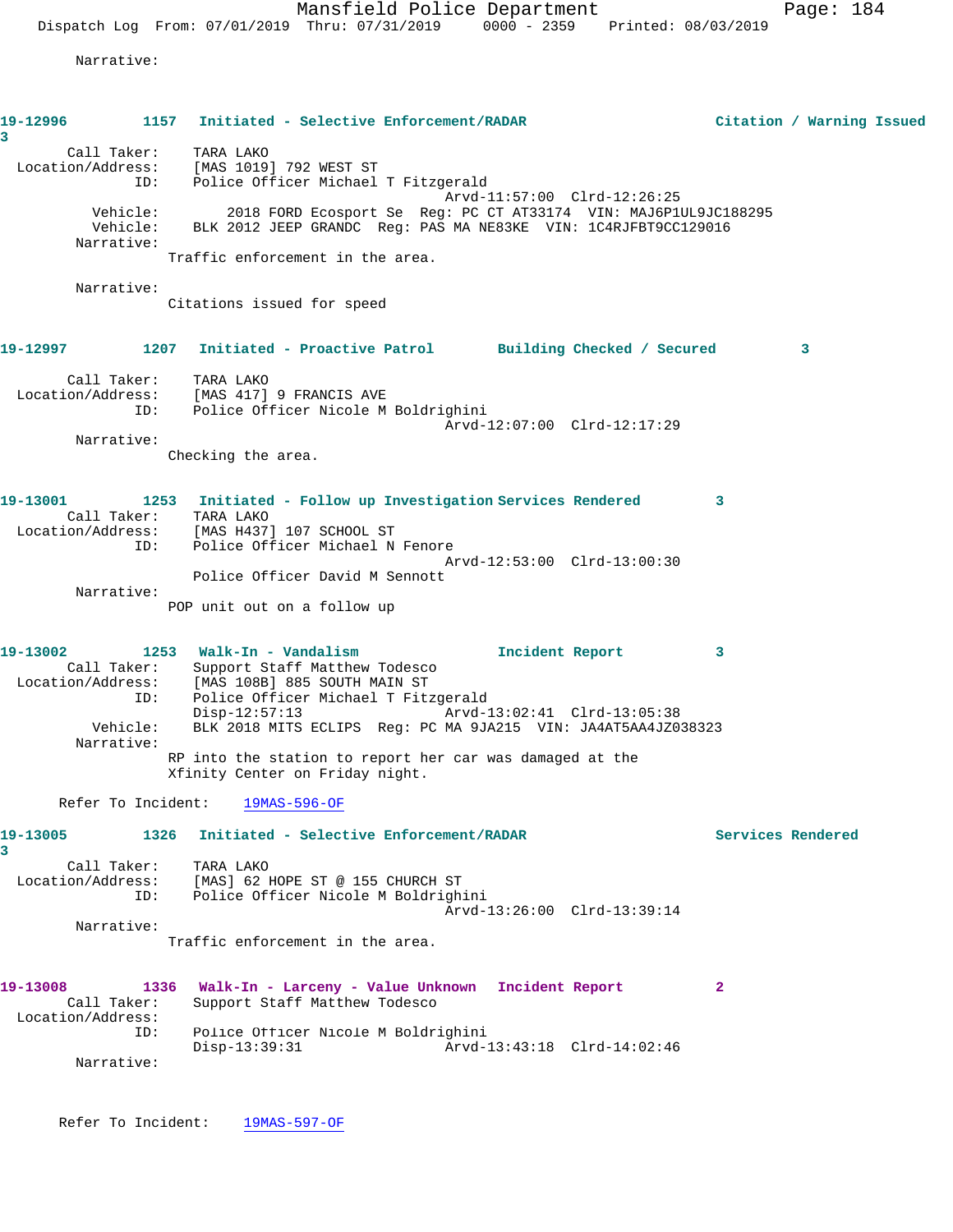Mansfield Police Department Fage: 185 Dispatch Log From: 07/01/2019 Thru: 07/31/2019 0000 - 2359 Printed: 08/03/2019 **19-13009 1352 Initiated - Serve Warrant Not Home / No Answer 3** 

| Call Taker:       | TARA LAKO                       |                             |
|-------------------|---------------------------------|-----------------------------|
| Location/Address: |                                 |                             |
| ID:               | Sergeant Thomas R Connor        |                             |
|                   |                                 | Arvd-13:52:00 Clrd-13:54:21 |
| ID:               | Police Officer John R Armstrong |                             |
|                   | Disp-13:53:08                   | Arvd-13:53:10 Clrd-13:54:26 |
| Narrative:        |                                 |                             |

| 19-13010                                            |     | 1359 Initiated - Investigations                                                                                                                                                                                                                                              | Investigated - No Action Req.               |   | 3 |
|-----------------------------------------------------|-----|------------------------------------------------------------------------------------------------------------------------------------------------------------------------------------------------------------------------------------------------------------------------------|---------------------------------------------|---|---|
|                                                     |     | Call Taker: TARA LAKO<br>Location/Address: [EAO] 25 ROBERT DR<br>ID: Police Officer John<br>Police Officer John R Armstrong                                                                                                                                                  | Arvd-13:59:00 Clrd-14:11:25                 |   |   |
| Narrative:                                          |     | Ofc Armstrong out looking for vehicle from call                                                                                                                                                                                                                              |                                             |   |   |
| Narrative:                                          |     | OFFICER ARMSTRONG REPORTING THE LOT CHECKED NEGATIVE FOR THE<br>VEHICLE                                                                                                                                                                                                      |                                             |   |   |
| 19-13011<br>ID:                                     | ID: | 1407 911 - Well Being Check Spoken To<br>Call Taker: CARLY MORIARTY<br>Location/Address: [MAS] 25 COBB ST Apt. #R104<br>Police Officer Michael T Fitzgerald<br>$Disp-14:12:47$<br>Police Officer John R Armstrong<br>Disp-14:13:03 Enrt-14:13:03 Arvd-14:18:40 Clrd-14:21:38 |                                             | 3 |   |
| Narrative:                                          |     | WELL BEING CHECK REQUESTED ON ELDERLY FEMALE WHO HAS NOT<br>ANSWERED THE PHONE IN A COUPLE DAYS                                                                                                                                                                              |                                             |   |   |
| Narrative:                                          |     | Ofc Fitzgerald spoke with the female, checks ok. Female<br>reports she has been arguing with her daughter and was<br>staying with family for the past couple of days. Female<br>stated she would give her daughter a call.                                                   |                                             |   |   |
| 19-13014<br>Call Taker:<br>Location/Address:<br>ID: |     | 1435 Initiated - Motor Vehicle Stop Citation / Warning Issued 3<br>TARA LAKO<br>[MAS 202] 16 OLD COLONY WAY<br>Police Officer John R Armstrong                                                                                                                               | Arvd-14:35:00 Clrd-14:42:01                 |   |   |
| Vehicle:<br>Narrative:                              |     | WHI 2017 NISS ROGUE Reg: PC MA 7BJ239 VIN: JN8AT2MV4HW278457<br>Citation issued for inspection sticker                                                                                                                                                                       |                                             |   |   |
| 19-13015<br>Call Taker:<br>Location/Address:        | ID: | 1438 Initiated - Motor Vehicle Stop<br>TARA LAKO<br>[MAS] 173 CHAUNCY ST @ 12 PERKINS AVE<br>Police Officer Michael T Fitzgerald                                                                                                                                             | No Transport<br>Arvd-14:38:00 Clrd-14:41:56 | 3 |   |
| Vehicle:<br>Narrative:                              |     | WHI 2014 FRHT SPRINT Req: CO MA R75375 VIN: WDYPF1CC0E5874579<br>Citation issued for speed                                                                                                                                                                                   |                                             |   |   |
|                                                     |     |                                                                                                                                                                                                                                                                              |                                             |   |   |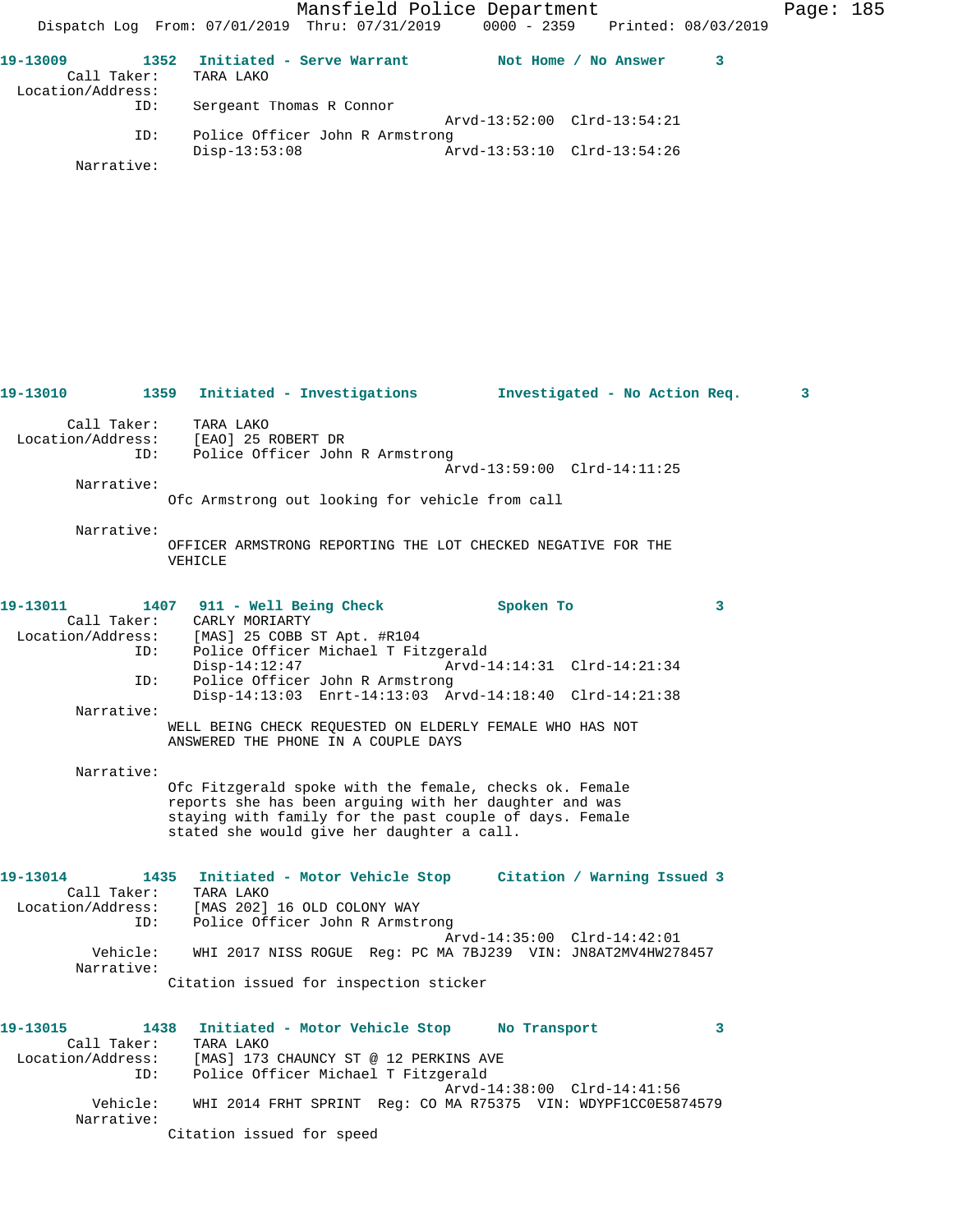Dispatch Log From: 07/01/2019 Thru: 07/31/2019 0000 - 2359 Printed: 08/03/2019

| 19-13016          | 1445               | Initiated - Proactive Patrol                                                | Building Checked / Secured  |  |
|-------------------|--------------------|-----------------------------------------------------------------------------|-----------------------------|--|
| Location/Address: | Call Taker:<br>ID: | TARA LAKO<br>[MAS 840] 280 SCHOOL ST<br>Police Officer Michael T Fitzgerald |                             |  |
|                   | Narrative:         | Checking the area.                                                          | Arvd-14:45:00 Clrd-14:55:21 |  |

**Note MAS 1445** 

| 19-13022<br>$\overline{\mathbf{2}}$                                                            | 1553 Initiated - Traffic Enforcement / Activity                                                                                                                                                                                                                                                                                                                                                                                                        |              | Services Rendered |
|------------------------------------------------------------------------------------------------|--------------------------------------------------------------------------------------------------------------------------------------------------------------------------------------------------------------------------------------------------------------------------------------------------------------------------------------------------------------------------------------------------------------------------------------------------------|--------------|-------------------|
| Call Taker:<br>Location/Address:<br>ID:<br>Narrative:                                          | Police Officer David W Kinahan<br>[MAS 840] 280 SCHOOL ST<br>Police Officer David W Kinahan<br>Arvd-15:57:42 Clrd-15:58:46                                                                                                                                                                                                                                                                                                                             |              |                   |
|                                                                                                | Officer Kinahan deployed Speed Trailer to the area.                                                                                                                                                                                                                                                                                                                                                                                                    |              |                   |
| 19-13026<br>Call Taker:<br>Location/Address:<br>Vehicle:<br>Vehicle:<br>Vehicle:<br>Narrative: | 1635<br>Radio - Xfinity Event<br>Arrest(s) Made<br>Support Staff Matthew Todesco<br>[MAS 108B] 885 SOUTH MAIN ST<br>GRY 2014 GMC ACADIA Req: PC RI DEREK7 VIN: 1GKKVPKD0EJ321660<br>Vehicle: GRY 2009 JEEP PATRIO Reg: PC MA 4LH747 VIN: 1J4FT28A49D170131<br>BLK 2018 HYUN SONATA Req: PC RI 75918 VIN: 5NPE34AF1JH725795<br>WHI 2016 BMW CONVT Req: PC MA 6HW486 VIN: WBA1L9C55GV325745<br>All Accident, incident, and arrest numbers are associated | $\mathbf{2}$ |                   |
|                                                                                                | with the Jennifer Lopez show.                                                                                                                                                                                                                                                                                                                                                                                                                          |              |                   |
| Narrative:                                                                                     | EOD will be starting the interior sweep                                                                                                                                                                                                                                                                                                                                                                                                                |              |                   |
| Narrative:                                                                                     | 1859 the general doors were open.                                                                                                                                                                                                                                                                                                                                                                                                                      |              |                   |
| Narrative:                                                                                     | Red team will be responding to Lot 9 on the woodside for the<br>reported 911 hang up with no answer on call back<br>Officers checked the area and report there are no issues.                                                                                                                                                                                                                                                                          |              |                   |
| Narrative:                                                                                     | Front Gate reports assisting a 10 year female reunite with<br>her mother and sister.                                                                                                                                                                                                                                                                                                                                                                   |              |                   |
| Narrative:                                                                                     | Compound is dealing with one at this time.                                                                                                                                                                                                                                                                                                                                                                                                             |              |                   |
|                                                                                                | Interior officers are responding to the opening of 4 and 5<br>on ring row for the report of an usher who has passed out.                                                                                                                                                                                                                                                                                                                               |              |                   |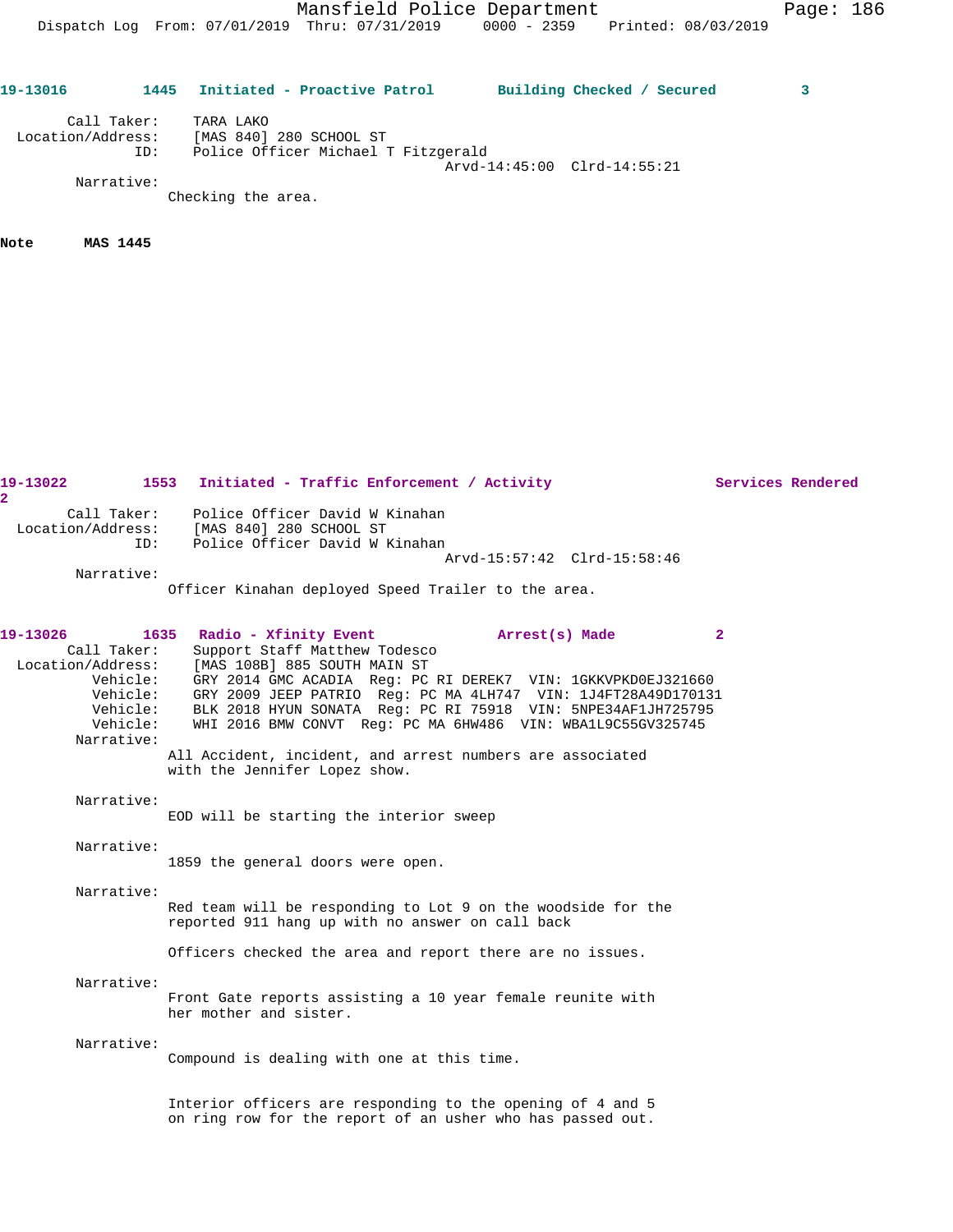Mansfield Police Department Page: 187 Dispatch Log From: 07/01/2019 Thru: 07/31/2019 Narrative: Lt Archer reports one in custody Narrative: Lt Bain reports 13084 through the door. Lt Bain reports Ticketmaster was down until 2058. T1 is driving one to the station. Narrative: T1 is off at the station Narrative: Lt Archer reports a female inside is reporting she was assaulted, Officers Fayles and Haynes responding. Lt Archer reports officers checked the area. the female then became belligerent and would not give any information. She declined any police assistance Narrative: Interior officers request EMS to the opening of section 1 Narrative: Blue team is responding to Lot 3 by the barricades for a person who struck one with his M/V and would like to now speak with an officer. Ofc Armstrong reports a report was taken. Narrative: TRANSPORTING ONE PRISONER TO NEW BEDFORD SM: 25086 Narrative: Security requests a female officer step out side of the compound Narrative: Ofc Seaward reports at 2300 hours they will not let any M/V's onto the property through the main gate. The pick up's will have to use the pump house road. Narrative: Lt Archer reports the final through the door was 13350. Narrative: Blue team is responding to the area of Lot 4 across from the VIP lot for the report of a male who just assaulted a female. Narrative: Compound reports there are two PC's in the compound at this time. Narrative: House lights at 2300 Narrative: Ramp officer reports a minor MVA on the ramp. He reports the damage is under and will be a paper exchange only. Ramp officers report MA/PC 4LH747 refused to stop, drove around the MVA and on to the highway MSP advised. Narrative: Ofc Ellender reports he is off with MA/PC 4LH747 and will investigate the complaint. Narrative: Red team is off with a minor MVA Lot 9 row 3. The cars are MA/PC 6HW486 and MA/PC 8CR841. Officers report this is a paper exchange only. Ofc Fenore reports the BMW rear ended

the Toyota.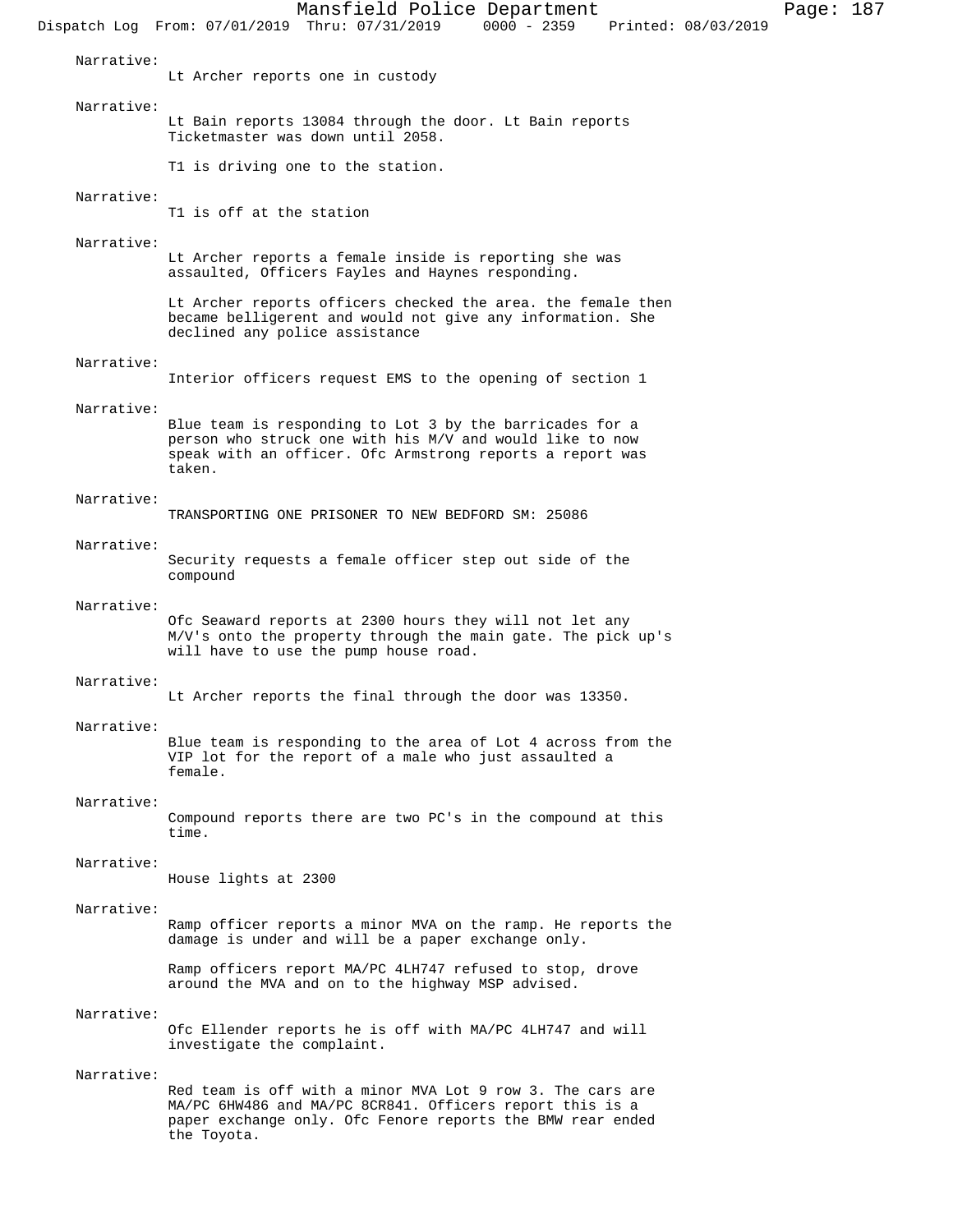Officers are responding to Lot A for a reported past hit & run.Ofc Martell reports this is a mal damage, the car was "keyed" OF taken

#### Narrative:

Cart 1 are responding to Lot 9 on the wood line for a reported MVA with a verbal argument Ofc Walsh reports the involved operators are not arguing at this time. They will be assisting with a paper exchange.

Officers are also responding for a responding to the truck gate for a argument between employees. Ofc Armstrong reports security was not allowing people to leave via the truck gate and the employee was advised of the complaint and was sent on their way with no issues.

### Narrative:

Cart 1 off with RI WL556 RI/OLN 9010802 and MA/PC 4XX447 MA/OLN s82269395 damage was under oficers assisted wityh a paper exchange only

## Narrative:

Officers are of in Lot 9 with MA/PC 4EX624 Ma/OLS S31707662 and MA/PC 6HS413 MA/OLN S95885597. this was a minor MVA officers reports this is a paper exchange only damage is under.

# Narrative:

Blue team is off with a MVA on the main road out with MA/PC 6896BM and RI BT419. There is injury on this MVA and a report was taken. See report 19MAS-264-AC.

## Narrative:

Officers are off in Lot 9 with a minor MV. MA/PC 351EF8 MA/OLN S09792705 and RI/PC V686 RI/OLN 9631156. Damage is reported to be under, officers assisted with a paper exchange only.

#### Narrative:

Detail clear at 0030 Refer To Accident: 19MAS-262-AC Refer To Accident:  $\frac{19MAS-264-AC}{19MAS-264-AC}$ Refer To Arrest: 19MAS-344-AR Arrest: DELOUCHREY, PAUL R JR Address: 93 CENTRAL ST Apt. #B FOXBOROUGH, MA Age: 35 Charges: DEFAULT WARRANT Refer To P/C: 19MAS-345-AR P/C: FURTADO, TRACI Address: 16 ALBROW AVE TAUNTON, MA Age: 47 Charges: PROTECTIVE CUSTODY Refer To P/C: 19MAS-346-AR P/C: DRAYTON, LYNN M Address: 48 SEYMOUR ST NEW BEDFORD, MA<br>Age: 47  $Age:$ Charges: PROTECTIVE CUSTODY<br>r To Incident: 19MAS-600-OF Refer To Incident: **19-13027 1715 Initiated - Selective Enforcement/RADAR Services Rendered**

**3**  Call Taker: TARA LAKO Location/Address: [MAS] 400 RTE 140 NB @ 287 CHAUNCY ST ID: Police Officer Joshua S Ellender Arvd-17:15:00 Clrd-17:39:06

Narrative:

Traffic enforcement in the area.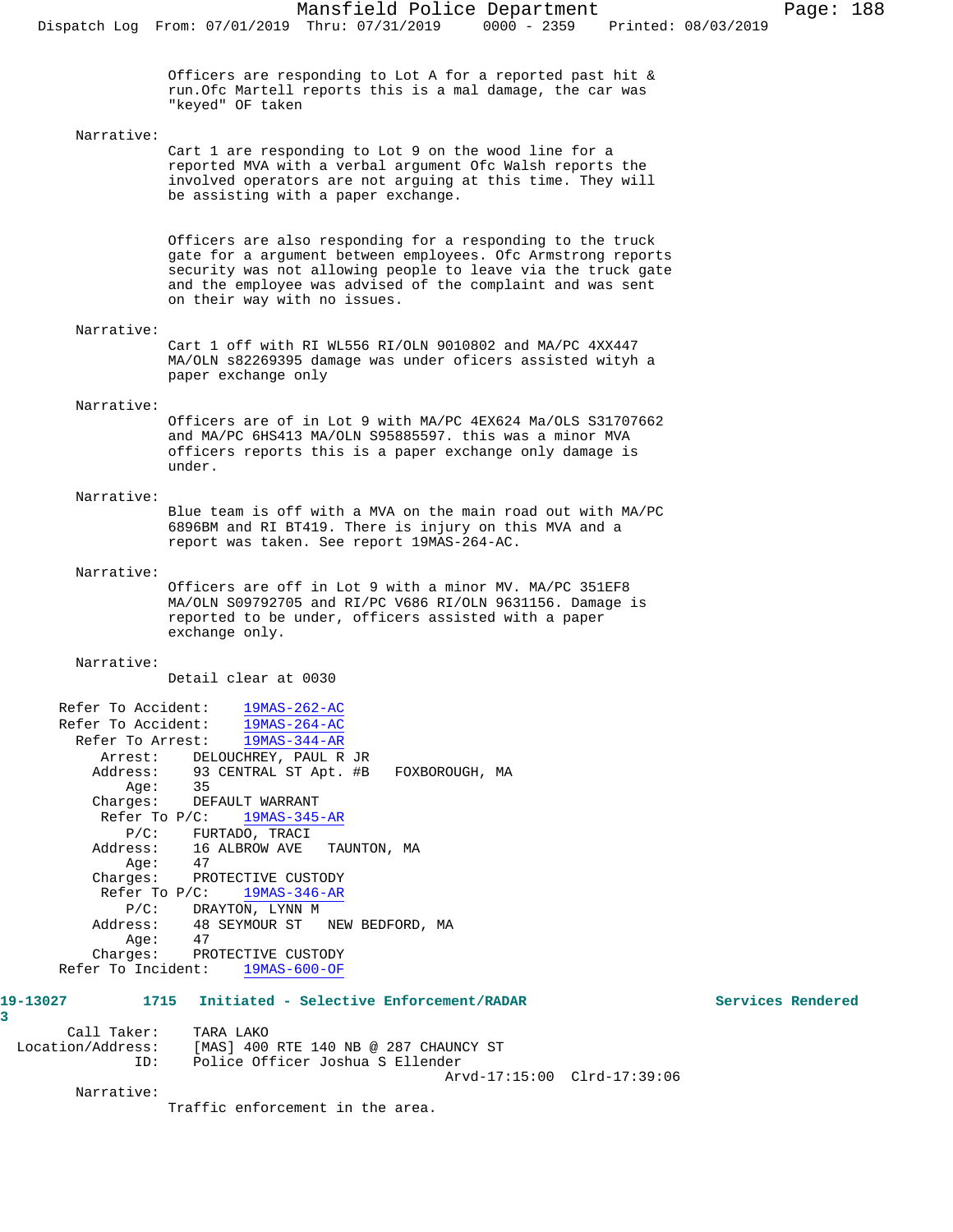Dispatch Log From: 07/01/2019 Thru: 07/31/2019 0000 - 2359 Printed: 08/03/2019

**19-13029 1743 Initiated - Motor Vehicle Stop Citation / Warning Issued 3**  Call Taker: TARA LAKO Location/Address: [MAS] SCHOOL ST ID: Police Officer Joshua S Ellender Arvd-17:43:00 Clrd-17:49:21 Vehicle: WHI 2012 VOLV 2D C30 Reg: PC NH 3859619 VIN: YV1672MK0C2274105 Narrative: Citation issued

**Note MAS 1751** 

| Call Taker:       | TARA LAKO                                                            |   |                   |
|-------------------|----------------------------------------------------------------------|---|-------------------|
| Location/Address: | [MAS 192] 9 OXFORD RD                                                |   |                   |
| ID:               | Police Officer Nicole P Newport                                      |   |                   |
|                   | $Disp-17:56:17$<br>Arvd-18:00:31 Clrd-18:03:32                       |   |                   |
| ID:               | Police Officer Jay J Sparrow                                         |   |                   |
|                   | $Disp-17:56:21$<br>Arvd-18:00:38 Clrd-18:03:30                       |   |                   |
| Vehicle:          | BRO 1999 TOYT CAMRY Req: PC MA 5VM453 VIN: 4T1BG22K4XU575571         |   |                   |
| Narrative:        |                                                                      |   |                   |
|                   | Alarm company reports zone 15, lobby motion. Alarm company           |   |                   |
|                   | has attempted to contact the business and rep, reached               |   |                   |
|                   | voicemail.                                                           |   |                   |
| Narrative:        |                                                                      |   |                   |
|                   |                                                                      |   |                   |
|                   | Ofc Newport reports 3 vehicles in the lot, believe to be<br>cleaners |   |                   |
|                   |                                                                      |   |                   |
| Narrative:        |                                                                      |   |                   |
|                   | Ofc Newport reports speaking with one of the cleaners who            |   |                   |
|                   | entered in the wrong code, officers clear.                           |   |                   |
|                   |                                                                      |   |                   |
|                   |                                                                      |   |                   |
| 19-13032          | 1758 Walk-In - Investigations<br>Incident Report                     | 3 |                   |
| Call Taker:       | Support Staff Katherine Gillis                                       |   |                   |
|                   | Location/Address: [MAS] 792 WEST ST Apt. #UC210                      |   |                   |
| ID:               | Police Officer Nicole P Newport                                      |   |                   |
|                   | $Disp-18:13:43$<br>Arvd-18:13:45 Clrd-18:53:23                       |   |                   |
| Narrative:        |                                                                      |   |                   |
|                   | RP reports that she would like to file a police report               |   |                   |
|                   | because her prescribed medications are missing                       |   |                   |
|                   |                                                                      |   |                   |
|                   | Refer To Incident: 19MAS-599-OF                                      |   |                   |
|                   |                                                                      |   |                   |
| 19-13033          | 1821<br>Initiated - Selective Enforcement/RADAR                      |   | Services Rendered |
| 3                 |                                                                      |   |                   |
|                   |                                                                      |   |                   |

**19-13030 1753 Phone - Alarm - Burglar False / Accidental Alarm 1** 

| Call Taker:       | TARA LAKO                       |
|-------------------|---------------------------------|
| Location/Address: | [MAS] 44 MILL ST @ 5 EPHRIAM DR |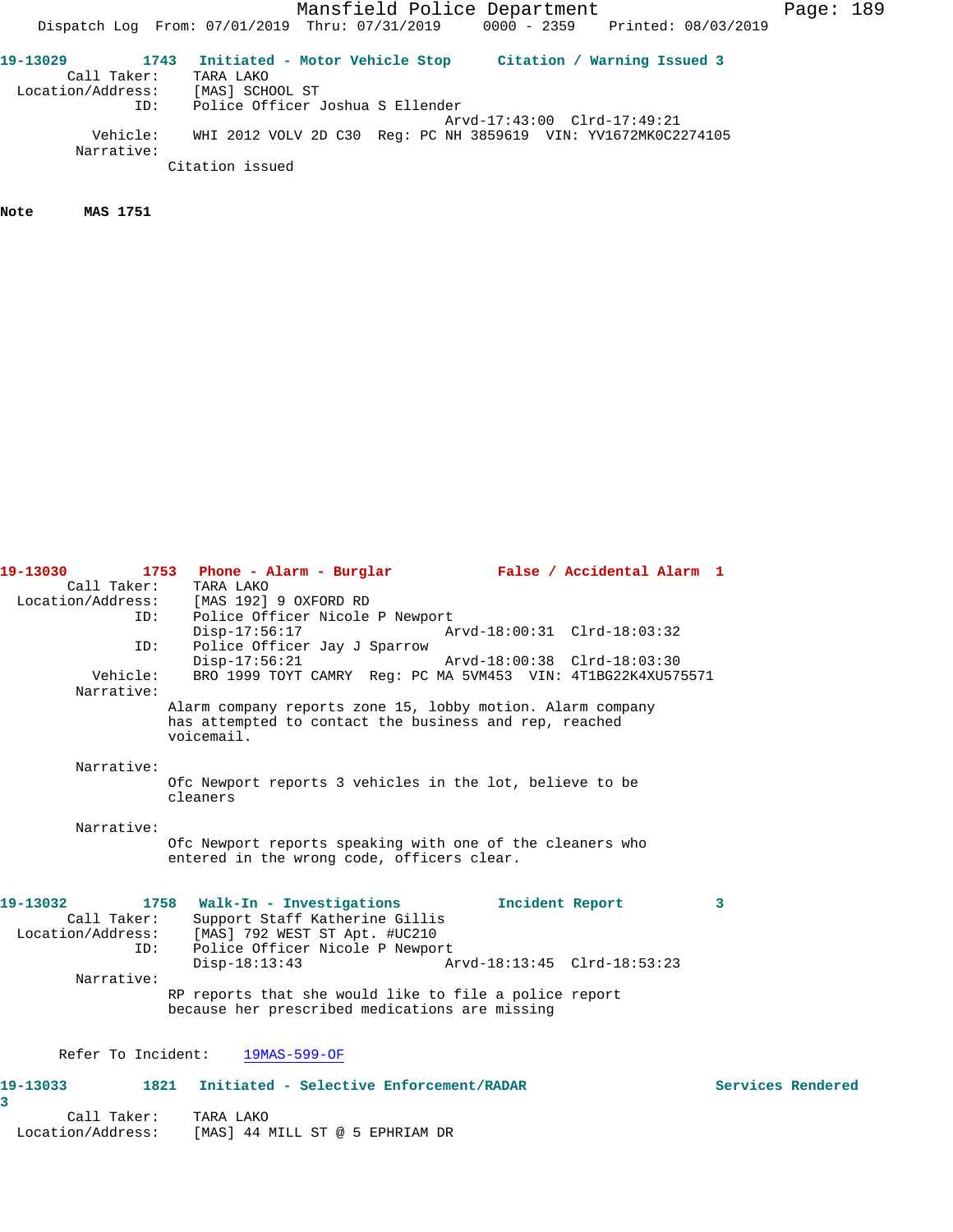Mansfield Police Department Fage: 190 Dispatch Log From: 07/01/2019 Thru: 07/31/2019 0000 - 2359 Printed: 08/03/2019 ID: Police Officer William C Trudell Arvd-18:21:00 Clrd-18:32:09 Narrative: Traffic enforcement in the area. **19-13034 1828 Phone - 911 Hang-ups & Verifications False / Accidental Alarm 2**  Call Taker: TARA LAKO Location/Address: [MAS H1932] 62 POTASH RD ID: Police Officer William C Trudell Disp-18:32:53 Arvd-18:38:21 Clrd-18:39:39 Narrative: Ofc Trudell out to confirm accidental 911 by a child Narrative: Ofc Trudell verified accidental **19-13037 1838 Initiated - Proactive Patrol Services Rendered 3**  Call Taker: TARA LAKO Location/Address: [MAS 840] 280 SCHOOL ST ID: Police Officer Joshua S Ellender Arvd-18:38:00 Clrd-19:03:46 Narrative: Checking the area. 19-13038 1842 Initiated - Traffic Enforcement / Activity **Services Rendered 2**  Call Taker: LINDSAY MITCHELL Location/Address: [MAS] 562 MAPLE ST @ 3 JENNIFER DR ID: Police Officer William C Trudell Arvd-18:42:00 Clrd-19:26:56 Vehicle: WHI 2016 BMW 320 Reg: PAV MA GODARA VIN: WBA8E1G58GNT37926 Vehicle: 2003 TOYT 4D Reg: PAS CA 7PHB213 VIN: 4T1BF28B63U321669 Narrative: Out with MA GODARA, cited for speed Narrative: Out with CA 7PHB213, cited for speed **19-13042 1904 Initiated - Motor Vehicle Stop Citation / Warning Issued 3**  Call Taker: LINDSAY MITCHELL Location/Address: [MAS] 700 WEST ST ID: Police Officer Joshua S Ellender Arvd-19:04:00 Clrd-19:11:23 Vehicle: WHI 2011 TOYT HIGHLA Reg: PC MA 74XA49 VIN: 5TDBK3EH4BS056915 Narrative: Cited for speed **19-13045 1935 Phone - Alarm - Burglar Building Checked / Secured 1** Call Taker: LINDSAY MITCHELL Location/Address: [MAS H5810] 18 MCKENZI LN ID: Police Officer Joshua S Ellender Disp-19:38:49 Arvd-19:43:47 Clrd-19:48:18 ID: Police Officer Jay J Sparrow Disp-19:38:58 Arvd-19:43:50 Clrd-19:48:15 Narrative: Alarm co reports an entry exit alarm Narrative: PARTIES ON SITE ARE FRIENDS OF THE HOMEOWNERS. **19-13047 2008 Initiated - Building Check Building Checked / Secured 3** Call Taker: LINDSAY MITCHELL Location/Address: [MAS 411] 60 FORBES BLVD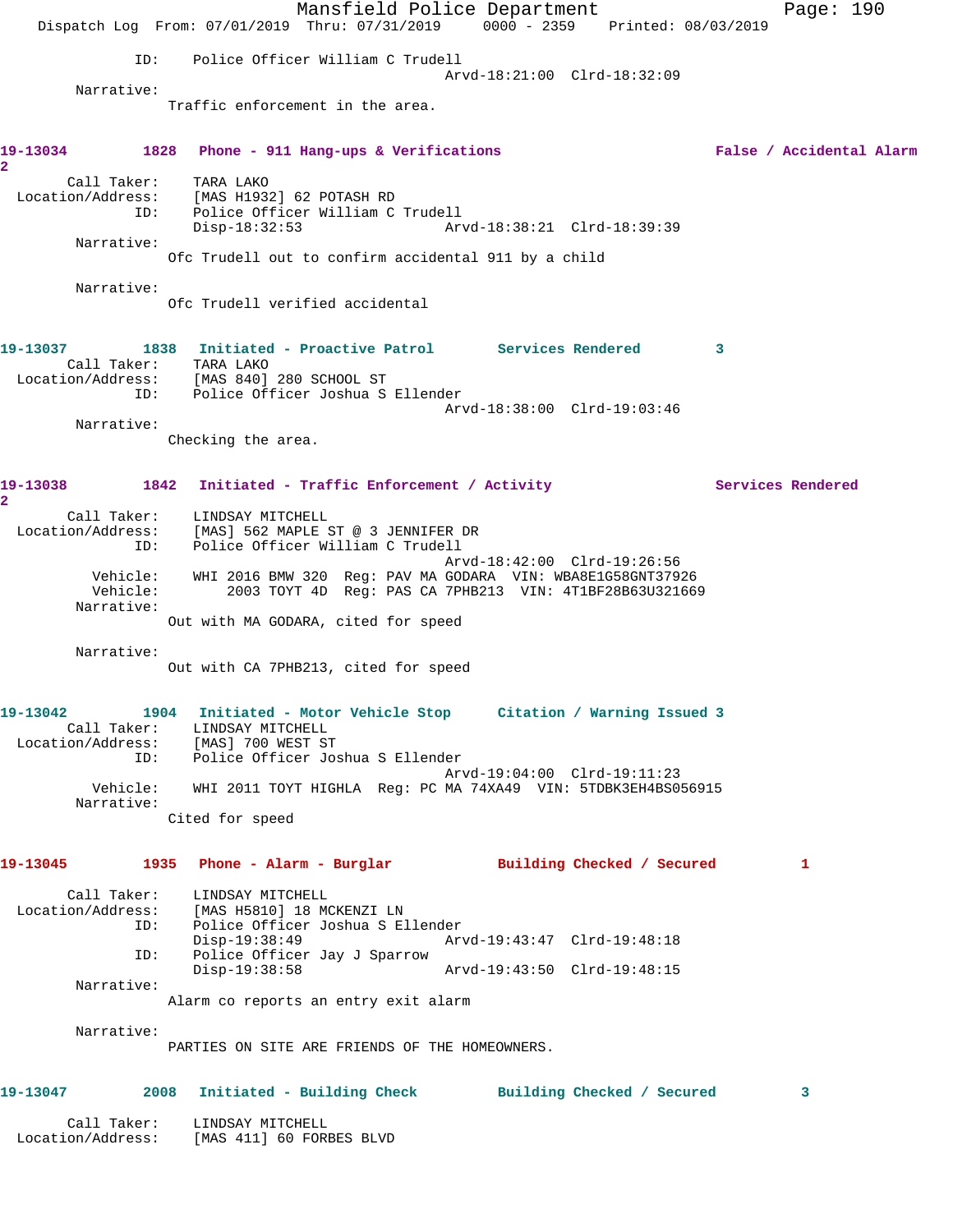Mansfield Police Department Page: 191 Dispatch Log From: 07/01/2019 Thru: 07/31/2019 0000 - 2359 Printed: 08/03/2019 ID: Police Officer Joshua S Ellender Arvd-20:08:00 Clrd-20:13:49 **19-13049 2014 Initiated - Building Check Services Rendered 3**  Call Taker: LINDSAY MITCHELL Location/Address: [MAS 322] 31 HAMPSHIRE ST ID: Police Officer Joshua S Ellender Arvd-20:14:00 Clrd-20:18:14 Narrative: NY HML6141 van door is open, looks like an oversight **19-13054 2052 Phone - Assist Citizen - P S A Services Rendered 3**  Call Taker: JEFFREY KEEFE Location/Address: [MAS 1] 50 WEST ST ID: Police Officer Joshua S Ellender Disp-20:55:47 Arvd-20:55:51 Clrd-20:55:55 Narrative: CP INTO THE STATION TO REPORT AN ISSUE TO THE DESK OFFICER. THE CP STATED SHE HAD KNOWLEDGE OF A MISSING DOG. PTL ELLANDER REQUESTED THE ISSUE BE IN THE LOG. **19-13055 2102 Phone - Alarm - Burglar Building Checked / Secured 1** Call Taker: JEFFREY KEEFE Location/Address: [MAS 156] 27 ANGELL ST Police Officer William C Trudell<br>Disp-21:04:41 Arv Disp-21:04:41 Arvd-21:06:37 Clrd-21:10:37 ID: Police Officer Jay J Sparrow Disp-21:04:49 Arvd-21:07:25 Clrd-21:10:40 Narrative: COMMERICAL BURGLAR ALARM REAR ENTRY. **19-13057 2147 Phone - Motor Veh Acc - No Injury Investigated - Report Taken 1** Call Taker: JEFFREY KEEFE Vicinity of: [MAS 871] 789 EAST ST ID: Police Officer Jay J Sparrow Disp-21:48:56 Arvd-21:53:30 Clrd-22:41:29 ID: Police Officer William C Trudell Arvd-21:53:32 Clrd-22:41:36 ID: Sergeant Lawrence G Crosman<br>Disp-22:01:16 Disp-22:01:16 Arvd-22:01:53 Clrd-22:39:51 Vehicle: BLK 2013 INFI SD JX35 Reg: PC MA 8DDZ90 VIN: 5N1AL0MM8DC336584 Towed: For: Accident By: Achins Garage To: Achins Garage Released To: ALLBRITTON On: 07/25/2019 @ 1337 Vehicle: BLU 2017 BMW SD X3 Reg: PC MA 5ZE193 VIN: 5UXWX9C32H0W73401 Narrative: TWO CAR MVA Narrative: MFD EN ROUTE FOR FLUID. Narrative: ROAD SHUT DOWN EAST AT EASTMAN. Refer To Accident: 19MAS-263-AC **19-13062 2258 Initiated - Building Check Building Checked / Secured 3** Call Taker: JEFFREY KEEFE Vicinity of: [MAS 1015] 30 CHAUNCY ST ID: Police Officer Nicole P Newport Arvd-22:58:00 Clrd-23:05:36 **19-13063 2322 Initiated - Motor Vehicle Stop Services Rendered 3**  Call Taker: LINDSAY MITCHELL Location/Address: [MAS] 287 CHAUNCY ST @ 400 RTE 140 NB ID: Police Officer Joshua S Ellender Arvd-23:22:00 Clrd-23:37:18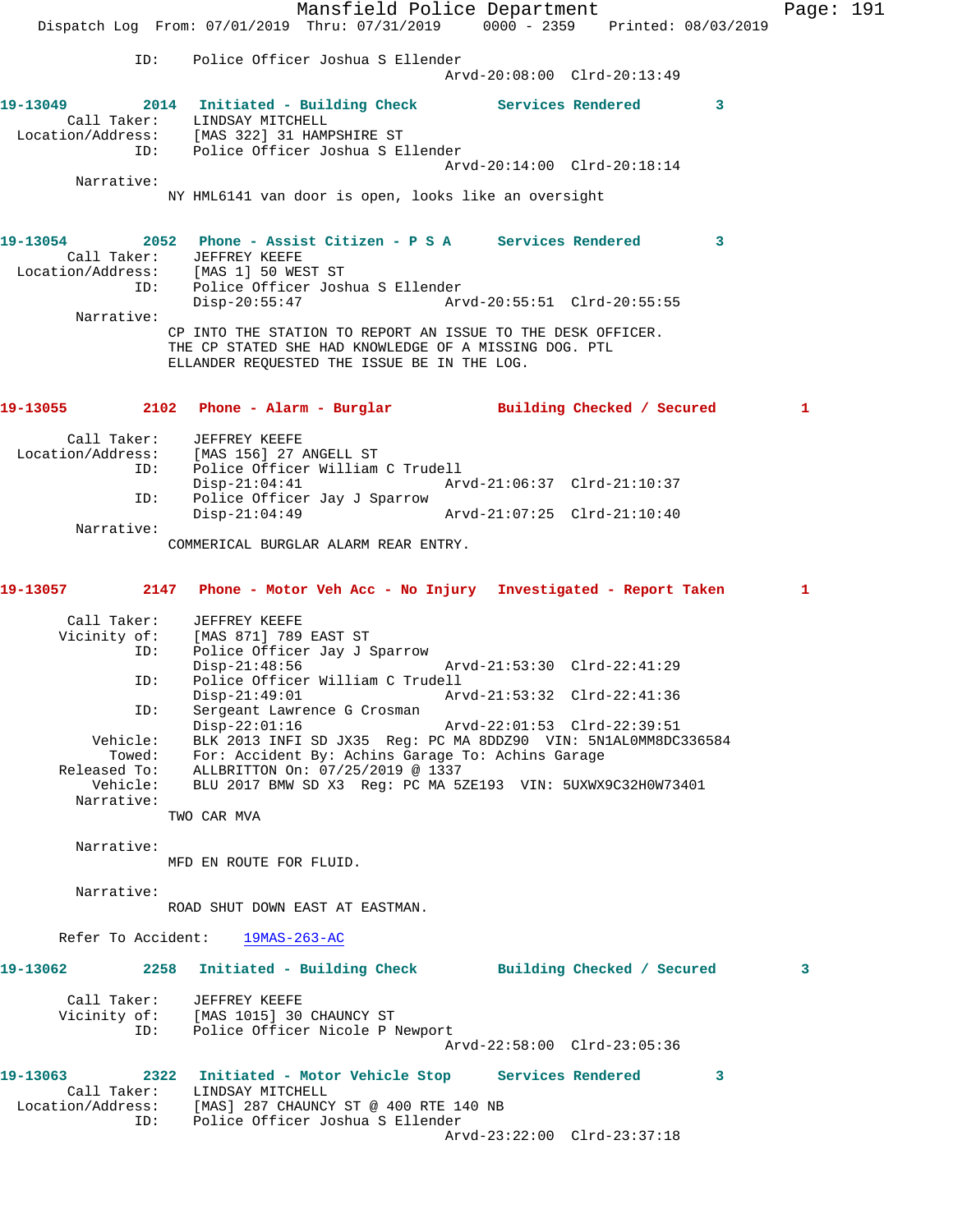Mansfield Police Department Page: 192 Dispatch Log From: 07/01/2019 Thru: 07/31/2019 0000 - 2359 Printed: 08/03/2019 ID: Sergeant Lawrence G Crosman Disp-23:23:02 Arvd-23:23:04 Clrd-23:37:20 ID: Police Officer Nicole P Newport<br>Disp-23:23:12 Az Disp-23:23:12 Arvd-23:23:14 Clrd-23:37:19<br>Vehicle: GRY 2009 JEEP UT PATRIO Reg: PC MA 4LH747 VIN: 1J4FT28A4 GRY 2009 JEEP UT PATRIO Reg: PC MA 4LH747 VIN: 1J4FT28A49D170131 Narrative: Out with the vehicle wanted for failure to stop for the detail Officer at the Xfinity. Narrative: Advised a summons may follow **19-13064 2325 911 - Motor Veh Acc - Hit & Run Services Rendered 1**  Call Taker: JAMES VIERA Location/Address: [MAS 902] 875 SOUTH MAIN ST Vehicle: BLK 2018 SONATA Reg: PC RI 757918 VIN: 5NPE34AF1JH725795

Given to command post.

# **For Date: 07/17/2019 - Wednesday**

Narrative:

| 19-13065          | 0011       | Phone - Larceny - Value Unknown     |                             | Unfounded/Unverifed         | 2 |
|-------------------|------------|-------------------------------------|-----------------------------|-----------------------------|---|
| Call Taker:       |            | LINDSAY MITCHELL                    |                             |                             |   |
| Location/Address: |            | [MAS 322] 31 HAMPSHIRE ST           |                             |                             |   |
|                   | ID:        | Patrolman David Schepis             |                             |                             |   |
|                   |            | $Disp-00:12:56$                     |                             | Arvd-00:18:17 Clrd-00:22:34 |   |
|                   | ID:        | Police Officer Meghan Birnie        |                             |                             |   |
|                   |            | $Disp-00:16:17$                     | Arvd-00:17:33 Clrd-00:17:35 |                             |   |
|                   | ID:        | Police Officer Michael T Fitzgerald |                             |                             |   |
|                   |            | $Disp-00:17:31$                     |                             | Arvd-00:18:17 Clrd-00:22:30 |   |
|                   | Narrative: |                                     |                             |                             |   |

Taxi fare evasion

**19-13066 0015 Phone - 911 Hang-ups & Verifications Unfounded/Unverifed 2**  Call Taker: LINDSAY MITCHELL<br>Vicinity of: [MAS] 15 COLONIA of: [MAS] 15 COLONIAL DR<br>ID: Police Officer Andrew Police Officer Andrew J Kelley Disp-00:19:21 Arvd-00:27:42 Clrd-00:28:11 ID: Police Officer Meghan Birnie Disp-00:19:27 Arvd-00:27:44 Clrd-00:28:09 Narrative: No answer on the call back. Narrative: Checked the area, garage is open at 11 Colonial. MA 8ZA157 in the driveway. **19-13069 0033 Phone - Larceny - Value Unknown Services Rendered 2**  Call Taker: JEFFREY KEEFE Location/Address: [MAS 4] 31 HAMPSHIRE ST ID: Police Officer Michael T Fitzgerald Disp-00:35:10 Arvd-00:35:51 Clrd-01:14:56<br>ID: Patrolman David Schepis Patrolman David Schepis<br>Disp-00:35:38 Disp-00:35:38 Arvd-00:35:59 Clrd-01:14:56 Narrative: A TAXI DRIVER HAD A FAIR SKIP OUT AND RUN BACK INTO THE HOLIDAY INN.

#### Narrative:

TWO SEPERATE FAIRS WERE EVADED ONE FROM ROOM 267 AND 277.

Narrative:

PARTY AGREED TO PAY FAIR IT WAS A MISUNDERSTANDING.

**19-13072 0043 Initiated - Building Check Building Checked / Secured 3**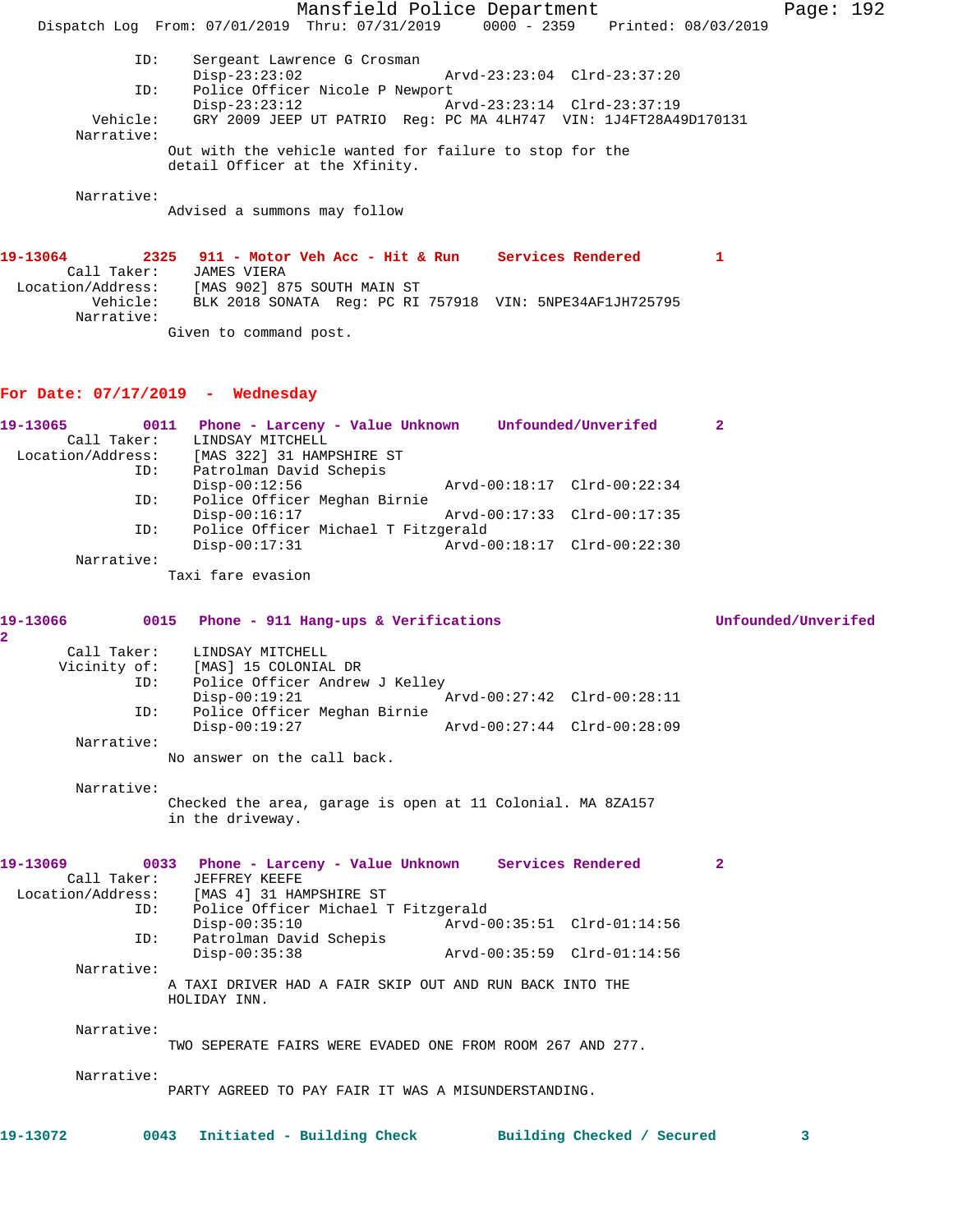Dispatch Log From: 07/01/2019 Thru: 07/31/2019 0000 - 2359 Printed: 08/03/2019 Call Taker: JEFFREY KEEFE Location/Address: [MAS] HOPE ST ID: Police Officer Andrew J Kelley Arvd-00:43:00 Clrd-00:46:57 **19-13076 0121 Initiated - Proactive Patrol Building Checked / Secured 3** Call Taker: JEFFREY KEEFE Vicinity of: [MAS 281A] 1 CROCKER ST ID: Patrolman KERRY A KILROY Arvd-01:21:00 Clrd-01:23:36 ID: Police Officer Michael T Fitzgerald Disp-01:24:31 Arvd-01:24:34 Clrd-01:53:23 **19-13077 0122 Initiated - Proactive Patrol Building Checked / Secured 3** Call Taker: JEFFREY KEEFE Vicinity of: [MAS 1015] 30 CHAUNCY ST ID: Police Officer Michael T Fitzgerald Arvd-01:22:00 Clrd-01:24:26 ID: Police Officer Meghan Birnie Disp-01:24:12 Arvd-01:24:16 Clrd-01:25:33 **19-13078 0124 Initiated - Proactive Patrol Building Checked / Secured 3** Call Taker: JEFFREY KEEFE Location/Address: [MAS 907E] 390 WEST ST ID: Patrolman David Schepis Arvd-01:24:00 Clrd-01:27:28 **19-13079 0129 Initiated - Proactive Patrol Building Checked / Secured 3** Call Taker: JEFFREY KEEFE Location/Address: [MAS 840] 280 SCHOOL ST ID: Patrolman David Schepis Arvd-01:29:00 Clrd-01:32:55 **19-13082 0147 Initiated - Proactive Patrol Building Checked / Secured 3** Call Taker: JEFFREY KEEFE Vicinity of: [MAS 1019] 792 WEST ST ID: Patrolman David Schepis Arvd-01:47:00 Clrd-01:51:44 **19-13083 0148 Initiated - Proactive Patrol Building Checked / Secured 3** Call Taker: JEFFREY KEEFE Location/Address: [MAS 987A] 125 HIGH ST Apt. #1-4 ID: Police Officer Meghan Birnie Arvd-01:48:00 Clrd-01:53:45 **19-13084 0150 Initiated - Proactive Patrol Building Checked / Secured 3** Call Taker: JEFFREY KEEFE Location/Address: [MAS 451B] 500 EAST ST ID: Police Officer Donald MacLean Arvd-01:50:00 Clrd-02:06:37 **19-13087 0223 Initiated - Proactive Patrol Building Checked / Secured 3** Call Taker: JEFFREY KEEFE Vicinity of: [MAS 894] 905 SOUTH MAIN ST Apt. #C ID: Police Officer Michael T Fitzgerald Arvd-02:23:00 Clrd-02:24:44 **19-13089 0246 Phone - Animal Complaints Unfounded/Unverifed 3**  Call Taker: JAMES VIERA Location/Address: [MAS] RESERVOIR ST ID: Patrolman David Schepis Disp-02:47:26 Arvd-02:56:27 Clrd-02:56:30

Narrative:

Mansfield Police Department Page: 193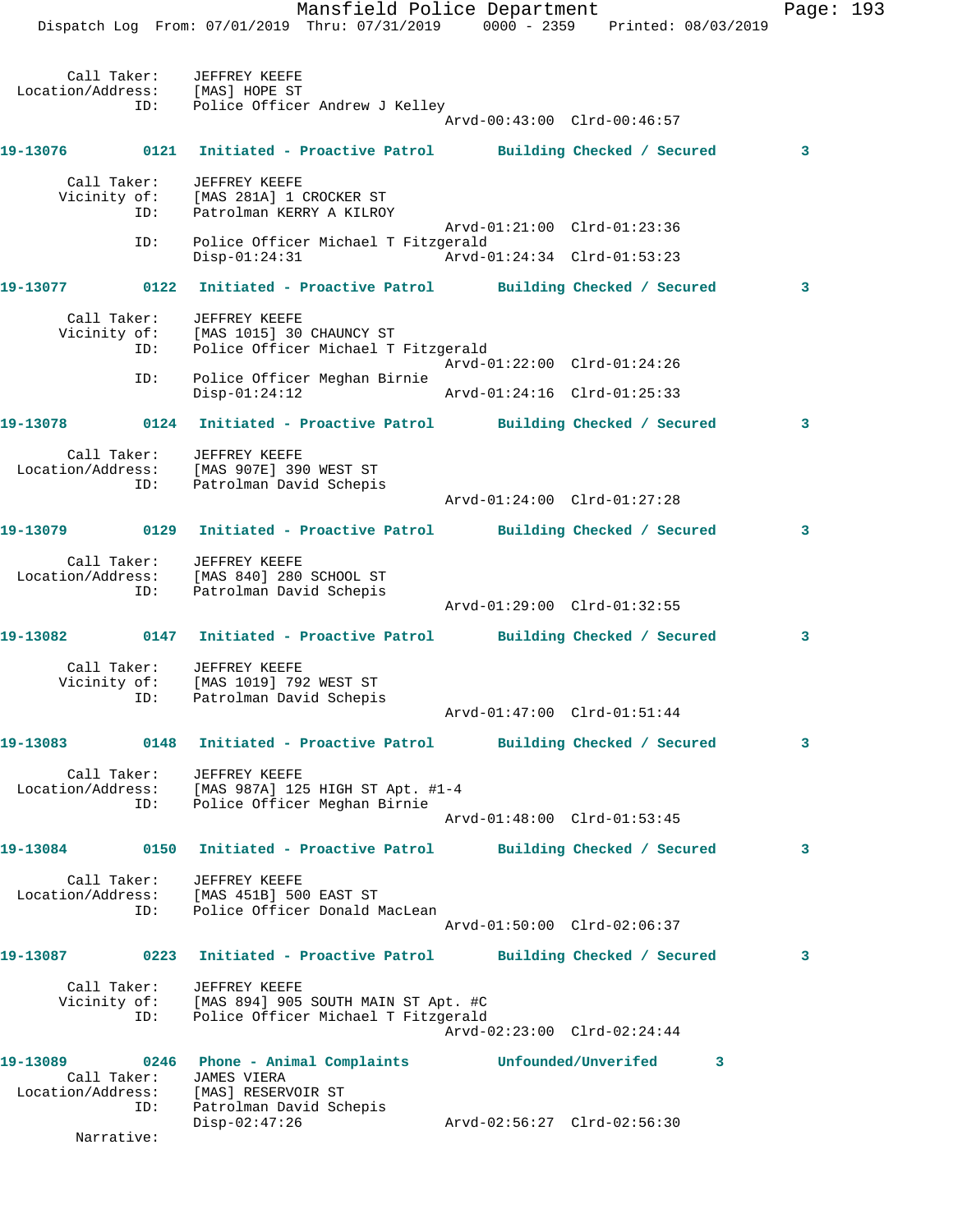Mansfield Police Department Page: 194 Dispatch Log From: 07/01/2019 Thru: 07/31/2019 0000 - 2359 Printed: 08/03/2019 Front desk reports receiving a call for a possibly injured raccoon. Narrative: Nothing found in or around the roadway. **19-13090 0246 Initiated - Proactive Patrol Building Checked / Secured 3** Call Taker: Police Officer Andrew J Kelley Location/Address: [MAS 2] 60 FORBES BLVD ID: Police Officer Andrew J Kelley Arvd-02:47:56 Clrd-02:51:14 Narrative: Checking the area. **19-13091 0251 Initiated - Proactive Patrol Building Checked / Secured 3** Call Taker: JEFFREY KEEFE Location/Address: [MAS 9] 25 COBB ST Apt. #C105 ID: Police Officer Meghan Birnie Arvd-02:51:00 Clrd-03:20:16 **19-13092 0252 Initiated - Proactive Patrol Building Checked / Secured 3** Call Taker: Police Officer Andrew J Kelley Location/Address: [MAS 4] 31 HAMPSHIRE ST ID: Police Officer Andrew J Kelley Arvd-02:53:22 Clrd-02:58:33 Narrative: Checking the area. **19-13093 0257 911 - Disturbance / Gathering Investigated - Report Taken 1** Call Taker: JEFFREY KEEFE Location/Address:

| ID:        |                 | Police Officer Michael T Fitzgerald |                             |  |
|------------|-----------------|-------------------------------------|-----------------------------|--|
|            | Disp-02:59:24   |                                     | Arvd-03:01:28 Clrd-03:19:35 |  |
| ID:        |                 | Police Officer Andrew J Kelley      |                             |  |
|            | Disp-02:59:39   |                                     |                             |  |
| TD:        |                 | Police Officer Donald MacLean       |                             |  |
|            | $Disp-03:00:26$ |                                     | Arvd-03:01:47 Clrd-03:19:38 |  |
| Narrative: |                 |                                     |                             |  |

Refer To Incident: 19MAS-601-OF

| 19-13097          | 0459 | Phone - Alarm - Burglar                  |                             |  | Building Checked / Secured |  |
|-------------------|------|------------------------------------------|-----------------------------|--|----------------------------|--|
| Call Taker:       |      | JEFFREY KEEFE                            |                             |  |                            |  |
| Location/Address: |      | [MAS 840A] 280 SCHOOL ST Apt. #A         |                             |  |                            |  |
|                   | ID:  | Police Officer Michael T Fitzgerald      |                             |  |                            |  |
|                   |      | $Disp-05:00:50$                          | Arvd-05:02:23 Clrd-05:08:14 |  |                            |  |
|                   | ID:  | Patrolman David Schepis                  |                             |  |                            |  |
|                   |      | $Disp-05:00:58$                          | Arvd-05:02:21 Clrd-05:08:14 |  |                            |  |
| Narrative:        |      |                                          |                             |  |                            |  |
|                   |      | COMMERCIAL ALARM RIGHT REAR GLASS BREAK. |                             |  |                            |  |
| Narrative:        |      |                                          |                             |  |                            |  |
|                   |      | BUILDING CHECKS SECURE.                  |                             |  |                            |  |
|                   |      |                                          |                             |  |                            |  |

| 19-13098          |             |                                | 0504 911 - 911 Hang-ups & Verifications Services Rendered |  |  |
|-------------------|-------------|--------------------------------|-----------------------------------------------------------|--|--|
| Call Taker:       | JAMES VIERA |                                |                                                           |  |  |
| Location/Address: |             | [MAS H2839] 16 SHADY BROOK LN  |                                                           |  |  |
| TD:               |             | Police Officer Andrew J Kelley |                                                           |  |  |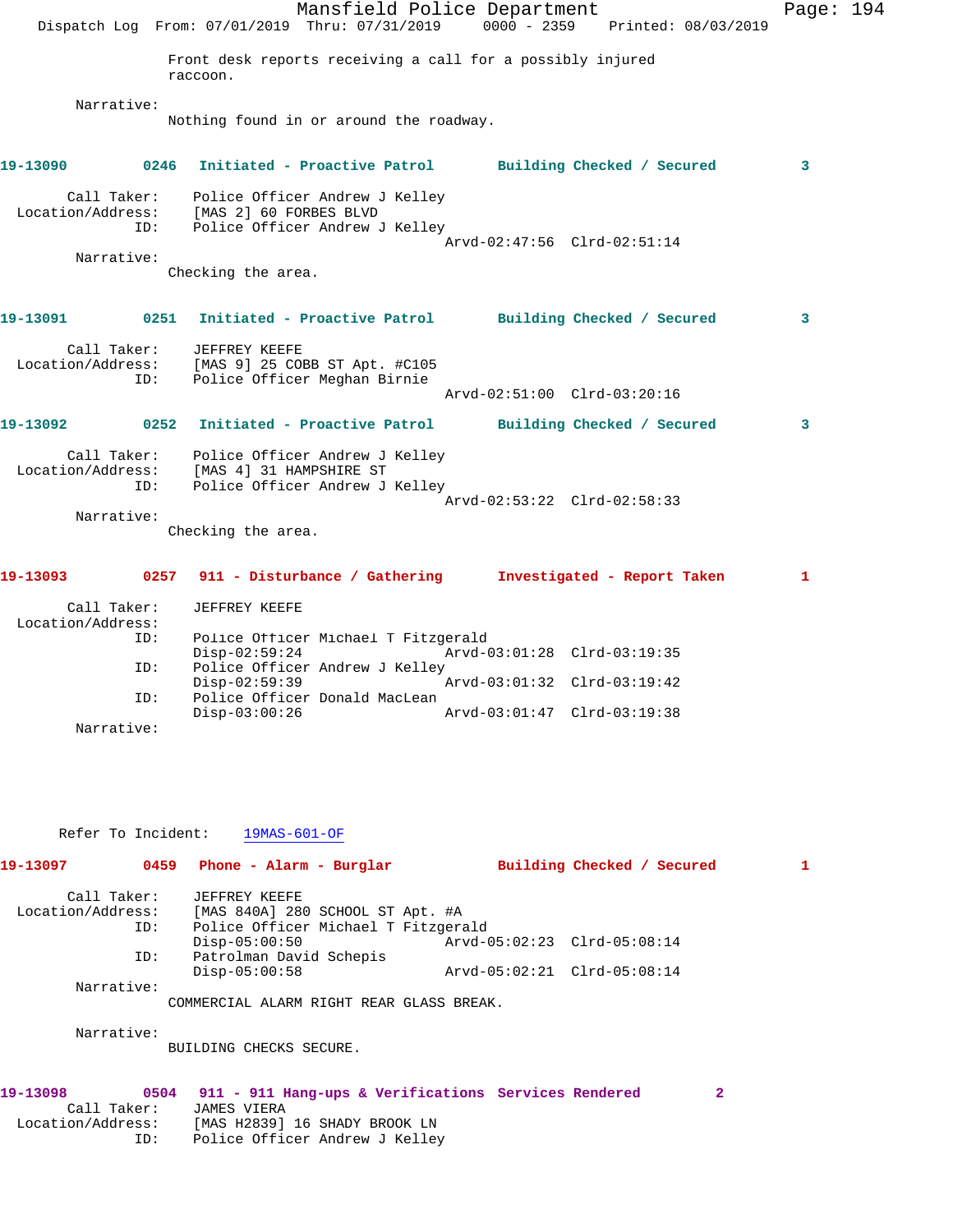Mansfield Police Department Page: 195 Dispatch Log From: 07/01/2019 Thru: 07/31/2019 0000 - 2359 Printed: 08/03/2019 Disp-05:06:22 Arvd-05:09:20 Clrd-05:15:17 ID: Police Officer Donald MacLean<br>Disp-05:06:22 Disp-05:06:22 Arvd-05:10:26 Clrd-05:15:14 Narrative: No conversation on 2 callbacks. Narrative: Spoke with male, no issues. He was getting ready for work and may have pocket dialed. Spoke with mother who also stated no issues. **19-13099 0516 Initiated - Motor Vehicle Stop Citation / Warning Issued 3**  Call Taker: JEFFREY KEEFE Vicinity of: [MAS] RTE 140 NB @ FORBES BLVD ID: Patrolman David Schepis Arvd-05:16:00 Clrd-05:24:35 ID: Police Officer Meghan Birnie Disp-05:21:04 Arvd-05:21:06 Clrd-05:25:32 Vehicle: WHI 2006 CHEV VN EXPCUT Reg: CO MA T22927 VIN: 1GBHG31U061179357 Narrative: MV STOP Narrative: CITATION FOR RED LIGHT. **19-13100 0529 Phone - Animal Complaints Unfounded/Unverifed 3**  Call Taker: JEFFREY KEEFE Location/Address: [MAS H6452] 765 WARE ST ID: Police Officer Andrew J Kelley Disp-05:30:49 Arvd-05:40:35 Clrd-05:47:53 Narrative: BAT IN THE HOUSE. **19-13101 0616 Initiated - Selective Enforcement/RADAR Services Rendered 3**  Call Taker: JEFFREY KEEFE Vicinity of: [MAS] 100 WILLIAMS ST @ 225 TREMONT ST ID: Patrolman David Schepis Arvd-06:16:00 Clrd-06:26:33 Narrative: SELECTIVE ENFORCEMENT. **19-13102 0619 Initiated - Selective Enforcement/RADAR Citation / Warning Issued 3**  Call Taker: JEFFREY KEEFE Vicinity of: [MAS] 259 OAKLAND ST @ 34 MAPLE ST ID: Police Officer Andrew J Kelley Arvd-06:19:00 Clrd-06:37:58 Vehicle: GRY 2011 NISS LL XTERRA Reg: PC MA 65RF19 VIN: 5N1AN0NW4BC521688 Narrative: RADAR Narrative: ONE CITE FOR SPEED. 19-13103 0621 Initiated - Traffic Enforcement / Activity **Services Rendered 2**  Call Taker: JEFFREY KEEFE Location/Address: [MAS] 348 SOUTH MAIN ST @ 25 EDGEWOOD ST ID: Police Officer Meghan Birnie Arvd-06:21:00 Clrd-06:44:11 Narrative: TRAFFIC ENFORCEMENT. **19-13104 0625 Phone - Alarm - Burglar Building Checked / Secured 1**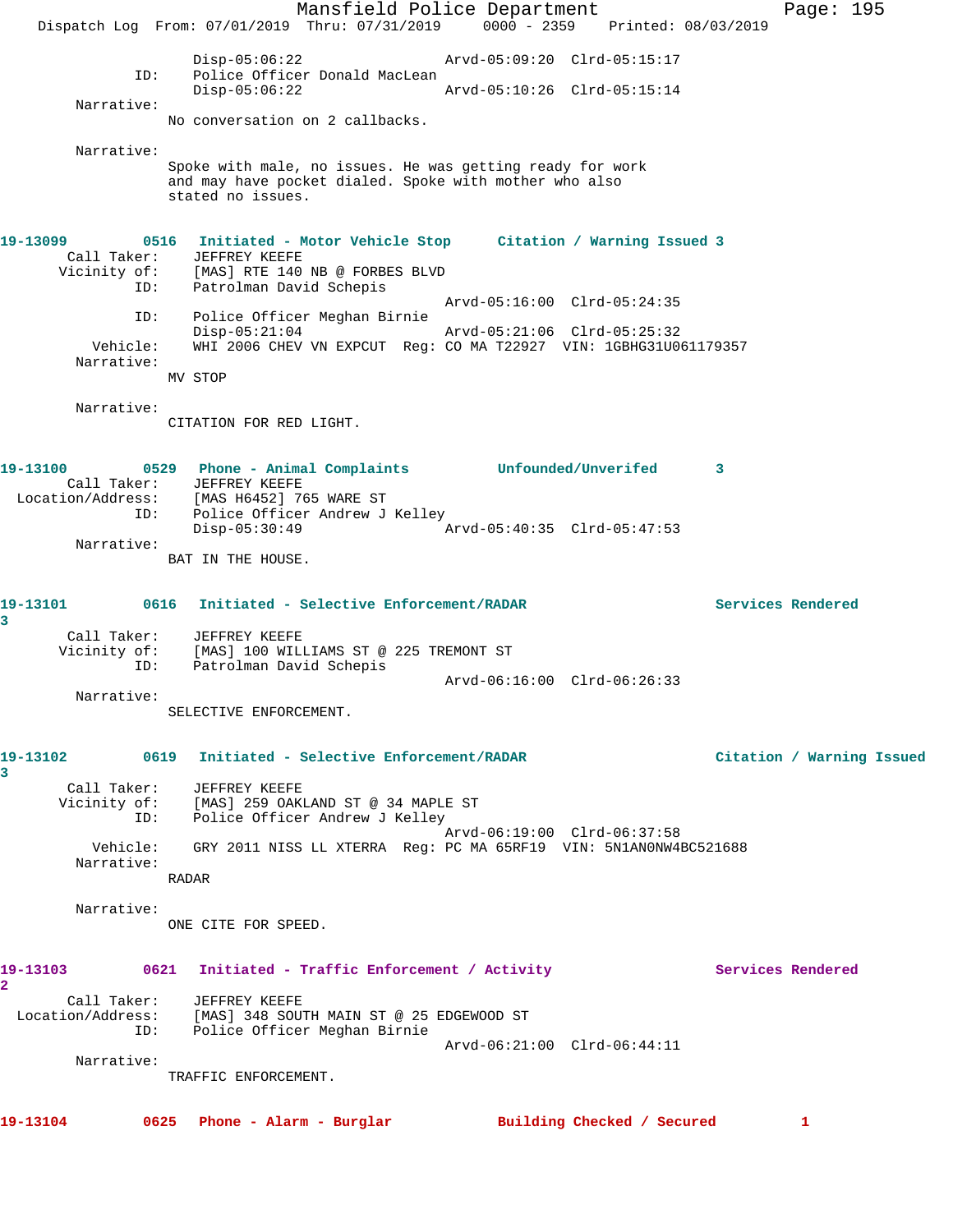Mansfield Police Department Fage: 196 Dispatch Log From: 07/01/2019 Thru: 07/31/2019 0000 - 2359 Printed: 08/03/2019 Call Taker: JEFFREY KEEFE Location/Address: [MAS 840G100] 280 SCHOOL ST Apt. #G100 ID: Patrolman David Schepis Disp-06:26:55 Arvd-06:29:14 Clrd-06:32:41 ID: Police Officer Donald MacLean Disp-06:27:07 Arvd-06:29:36 Clrd-06:32:45 Narrative: COMMERCIAL BURGLAR ALARM REAR DOOR DELIVERY DOOR. **19-13106 0635 Initiated - Disabled Motor Vehicle Services Rendered 3**  Call Taker: JEFFREY KEEFE Vicinity of: [MAS] 1107 SCHOOL ST @ 229 OLD ELM ST ID: Patrolman David Schepis Arvd-06:35:00 Clrd-06:41:21 Vehicle: Vehicle: GRY 2005 HOND LL CIVIC Reg: PC MA 31K210 VIN: 1HGEM22535L040501 Narrative: **DMV**  Narrative: VEHICLE NOT A HAZARD. PRIVATE TOW ON SITE. **19-13107 0639 Initiated - Building Check Building Checked / Secured 3** Call Taker: JEFFREY KEEFE Location: [MAS] FOXBOROUGH AREA HOTELS ID: Police Officer Andrew J Kelley Arvd-06:39:00 Clrd-06:46:54 Narrative: INVESTIGATIONS **19-13109 0650 Initiated - Motor Vehicle Stop Citation / Warning Issued 3**  Call Taker: APRIL LEHANE Location/Address: [MAS 1005A] 292 CHAUNCY ST ID: Police Officer Andrew J Kelley Arvd-06:50:00 Clrd-06:57:01 Vehicle: RED 1990 MACK TR 600 Reg: MA 74116 VIN: 1M2AY75Y5LM006177 Vehicle: RED 1990 MACK TT 600 Reg: AP MA 74116 **19-13110 0652 Phone - Alarm - Burglar False / Accidental Alarm 1**  Call Taker: APRIL LEHANE Location/Address: [MAS 1000] 229 SCHOOL ST ID: Patrolman David Schepis Disp-06:55:10 Arvd-06:58:27 Clrd-06:59:41<br>ID: Police Officer Michael T Fitzgerald Police Officer Michael T Fitzgerald<br>Disp-06:55:15 Arvd-0 Disp-06:55:15 Arvd-06:59:06 Clrd-06:59:41 Narrative: service bay motion alarm Narrative: Employees on scene report a door was left unsecured. Manager on way to reset alarm **19-13111 0655 Phone - Motor Veh Acc - Hit & Run Incident Report 1**  Call Taker: APRIL LEHANE Location/Address: [MAS] 1 MANSFIELD AVE ID: Police Officer Meghan Birnie Disp-06:55:47 Arvd-06:57:13 Clrd-07:09:55 Vehicle: WHI 2016 ACUR UT RDX Reg: PAS MA IC76PE VIN: 5J8TB4H36GL013813 Vehicle: BLK 2018 NISS SENTRA Reg: PC MA 1KTE11 VIN: 3N1AB7AP8JY220161 Narrative: 911 caller reporting a hit and run Refer To Incident: 19MAS-602-OF **19-13115 0738 Phone - Alarm - Burglar Building Checked / Secured 1** Call Taker: TARA LAKO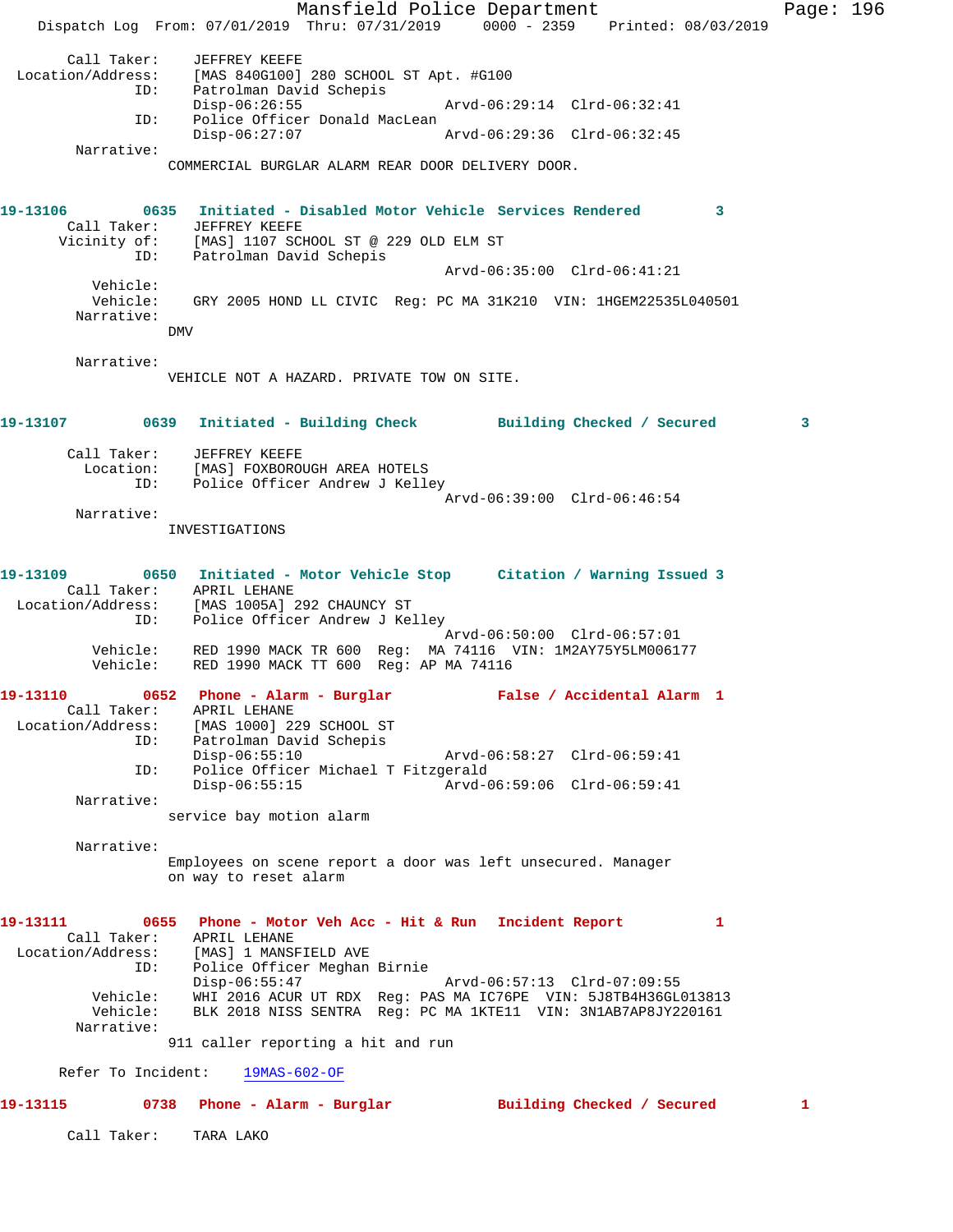|                   |                                                                                | Mansfield Police Department |                   |   | Page: 197 |  |
|-------------------|--------------------------------------------------------------------------------|-----------------------------|-------------------|---|-----------|--|
|                   | Dispatch Log From: 07/01/2019 Thru: 07/31/2019 0000 - 2359 Printed: 08/03/2019 |                             |                   |   |           |  |
| Location/Address: | [MAS 840] 280 SCHOOL ST Apt. #A100                                             |                             |                   |   |           |  |
| ID:               | Patrolman David Schepis                                                        |                             |                   |   |           |  |
|                   | $Disp-07:39:42$                                                                |                             | $Clrd-07:40:06$   |   |           |  |
| ID:               | Sergeant Lawrence G Crosman                                                    |                             |                   |   |           |  |
|                   | $Disp-07:39:55$                                                                | Arvd-07:42:54 Clrd-07:46:28 |                   |   |           |  |
| Narrative:        |                                                                                |                             |                   |   |           |  |
|                   | right rear dining room glass break                                             |                             |                   |   |           |  |
| Narrative:        |                                                                                |                             |                   |   |           |  |
|                   | Building checks hand tight. Audible sounding inside                            |                             |                   |   |           |  |
|                   |                                                                                |                             |                   |   |           |  |
| 19–13116          | 0817 Radio - Serve Warrant                                                     |                             | Services Rendered | 3 |           |  |
| Call Taker:       | APRIL LEHANE                                                                   |                             |                   |   |           |  |
| Location/Address: |                                                                                |                             |                   |   |           |  |
| ID:               | Police Officer Michael T Fitzgerald                                            |                             |                   |   |           |  |

Disp-08:18:07 Arvd-08:18:11 Clrd-08:43:22

Disp-08:18:16 Arvd-08:20:12 Clrd-08:30:23

ID: Sergeant Thomas R Connor

Narrative:

| 19-13122<br>Narrative:                       | 0852 Phone - Animal Complaints Cancelled Enroute<br>Call Taker: APRIL LEHANE<br>Vicinity of: [MAS] 376 ELM ST<br>rp is reporting a loose dog in the area. Black with white                                                                                                                                        |                             | 3              |
|----------------------------------------------|-------------------------------------------------------------------------------------------------------------------------------------------------------------------------------------------------------------------------------------------------------------------------------------------------------------------|-----------------------------|----------------|
|                                              | paws                                                                                                                                                                                                                                                                                                              |                             |                |
| Narrative:                                   | Owner now has the dog                                                                                                                                                                                                                                                                                             |                             |                |
| ID:<br>Narrative:                            | 19-13124 0907 Initiated - Motor Vehicle Stop Citation / Warning Issued 3<br>Call Taker: APRIL LEHANE<br>Location/Address: [MAS] 821 MAPLE ST @ 3 KELI LN<br>Police Officer Michael T Fitzgerald<br>Vehicle: BLK 2014 HYUN SANTAF Reg: PC MA 1TG141 VIN: 5XYZU3LA0EG182172<br>citation issue for speed             | Arvd-09:07:00 Clrd-09:10:38 |                |
| 19-13130<br>Call Taker:<br>ID:<br>Narrative: | 1010 Walk-In - Larceny - Value Unknown Incident Report<br>Support Staff Matthew Todesco<br>Location/Address: [MAS H2184] 1725 WEST ST<br>Police Officer John R Armstrong<br>$Disp-10:14:01$<br>RP into the station to speak with an officer in regards to a<br>fake check used to buy something from Craigs list. |                             | $\overline{2}$ |
|                                              | Refer To Incident: 19MAS-604-OF                                                                                                                                                                                                                                                                                   |                             |                |
| Call Taker:<br>ID:                           | 19-13136 1048 Phone - Lost / Found Property Returned to Home / Family 3<br>APRIL LEHANE<br>Location/Address: [MAS 195A] 254 CHAUNCY ST<br>Police Officer John R Armstrong<br>$Disp-10:49:47$                                                                                                                      | Arvd-10:55:50 Clrd-11:10:12 |                |
| Narrative:                                   |                                                                                                                                                                                                                                                                                                                   |                             |                |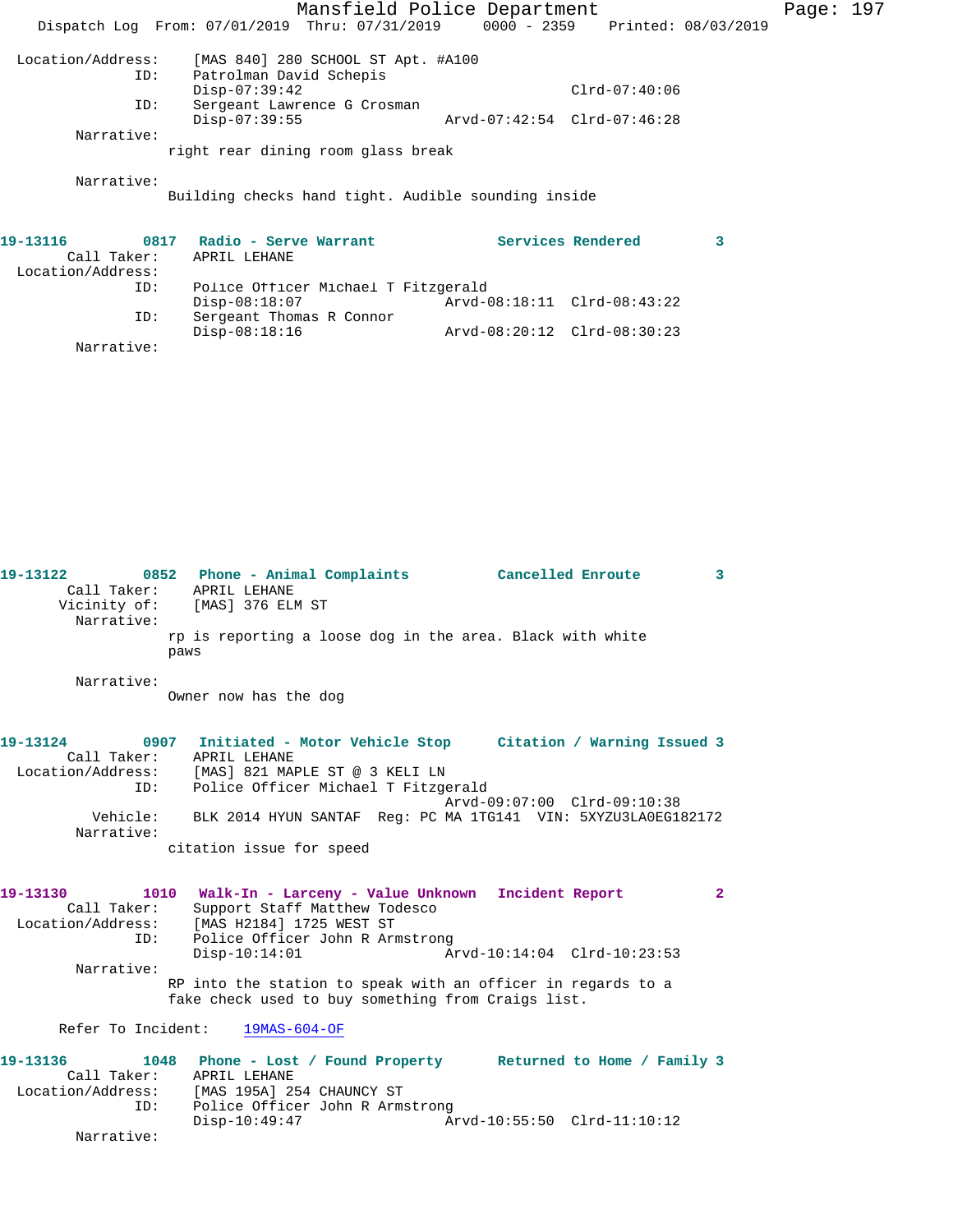Mansfield Police Department Page: 198 Dispatch Log From: 07/01/2019 Thru: 07/31/2019 0000 - 2359 Printed: 08/03/2019 wallet was left at restaraunt two weeks ago Narrative: Ofc Armstrong returned to the wallet to owner **19-13139 1114 Initiated - Proactive Patrol Building Checked / Secured 3** Call Taker: APRIL LEHANE Location/Address: [MAS 840] 280 SCHOOL ST ID: Police Officer John R Armstrong Arvd-11:14:00 Clrd-11:22:18 Narrative: Checking the area. **19-13141 1138 911 - Animal Complaints Spoken To 3**  Call Taker: CARLY MORIARTY Location/Address: [MAS] 3 RIDGEVIEW LN @ 396 FRANKLIN ST ID: animal control Jeffrey S Collins Disp-11:39:29 Arvd-11:46:00 Clrd-11:50:59 Vehicle: RED 2006 HOND ACCORD Reg: PC MA 51RZ85 VIN: 1HGCM568X6A050307 Narrative: rp is reporting a dog in a vehicle for over 20 minutes Narrative: aco reporting the dog is not in distress, windows were open. owner has come to the vehicle and is heading home **19-13145 1208 Initiated - Motor Vehicle Stop Citation / Warning Issued 3**  Call Taker: CARLY MORIARTY Location/Address: [MAS 81] 30 CHAUNCY ST ID: Police Officer John R Armstrong Arvd-12:08:00 Clrd-12:26:08 Vehicle: GRN 1998 BUIC 4D LESABRE Reg: PC MA 6TJ244 Narrative: MVS-CITATION ISSUED **19-13152 1401 Phone - Alarm - Burglar Building Checked / Secured 1** Call Taker: APRIL LEHANE Location/Address: [MAS H4282] 860 MAPLE ST ID: Police Officer Michael T Fitzgerald Disp-14:02:33 Arvd-14:02:57 Clrd-14:06:08 ID: Sergeant Thomas R Connor Disp-14:02:38 Clrd-14:06:08 Narrative: garage door activation Narrative: clear house checks secured **Note 1450** Note Taker: APRIL LEHANE 911 hangup from Tadius of 1709 meters No answer on call back **19-13158 1552 Other - Xfinity Event Arrest(s) Made 2**  Call Taker: Sergeant Brian P Thibault Location/Address: [MAS 108B] 885 SOUTH MAIN ST Vehicle: RED 2007 JEEP UT WRANGL Reg: PAS MA NE43VZ VIN: 1J8GA59147L184154 Vehicle: 2016 CR-V Reg: PC RI IF342 VIN: 2HKRM4H54GH626814 Vehicle: BLK 2009 HOND CIVIC Reg: PC MA 6561CA VIN: 2HGFA16559H363890 Narrative: The following log entries and report numbers are associated with the 7/17/19 Heart Concert at the Xfinity Center. Narrative: Sgt Thibault reports they are starting the interior EOD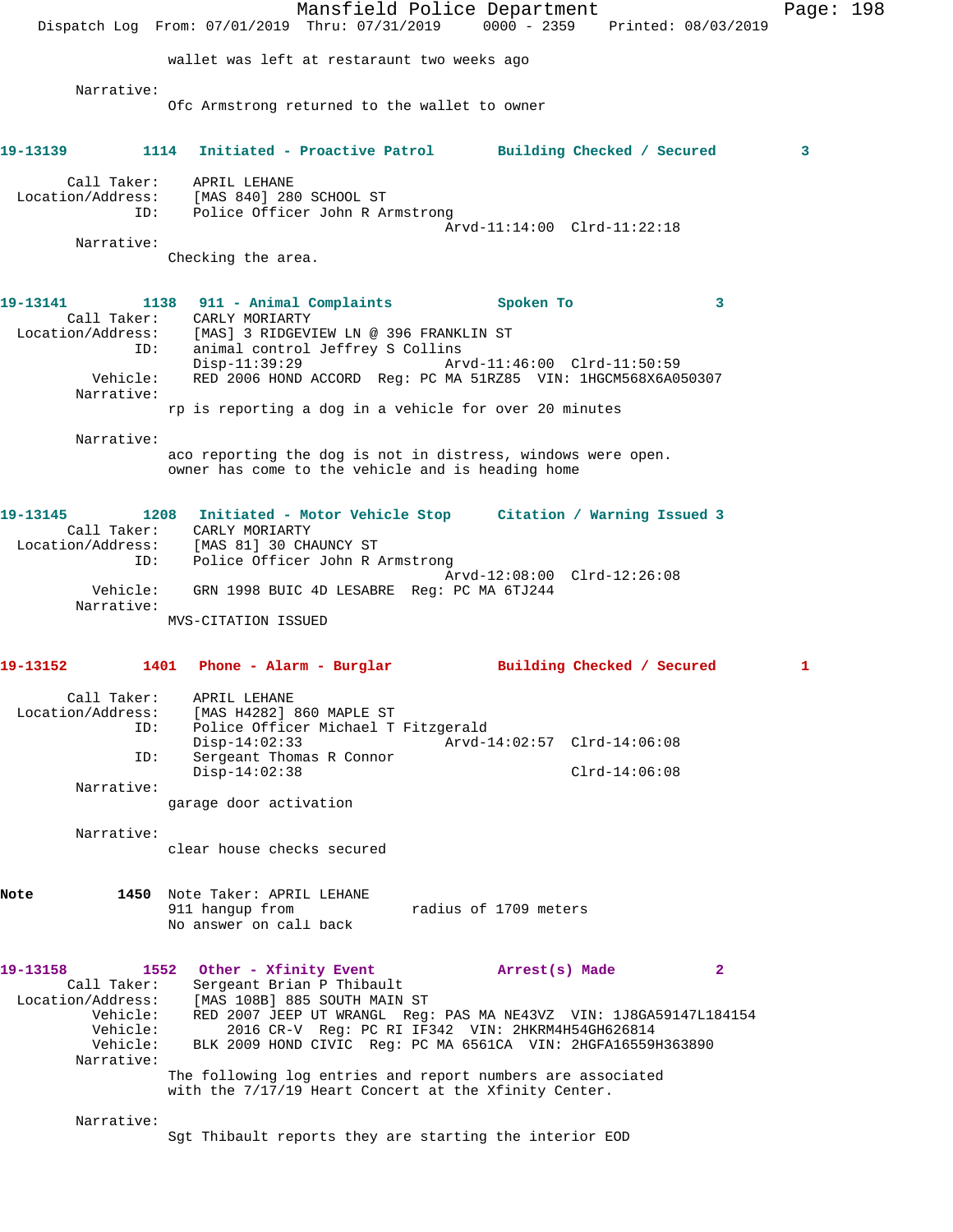sweep.

Sgt Thibault reports the EOD sweep is completed.

# Narrative:

Narrative:

Sgt Pierce is going to check on a person driving a red Jeep for a report that the operator

Sg Pierce reports the RO was confused on where to park and was not drinking alcohol at all. Officers are clear.

# Narrative:

Ofc Stark reports the operator of RI IF345 was upset about having to part in the A lot. The person was spoken to and is now ok.

# Narrative:

Ofc Stark reports another upset patron about having to park in the A,B,C lot

# Narrative:

Officer reports one of the security personnel was directing people to put their umbrellas in the woods by the MaKenna gate.

# Narrative:

Sgt Pierce reports starting the push into the venue.

#### Narrative:

Lt Archer reports 5805 through the gate.

# Narrative:

Sgt Pierce reports he is transporting a couple who were advised to leave the show to the Limo lot.

### Narrative:

Lt Archer reports 8102 through the door

## Narrative:

Officers are responding to the area of the box office, for a female who has fallen and has a face laceration.

### Narrative:

Officers are investigating a poss assault on a employee in the area of Section 11. Ofc Ventola reports wants<br>no further police assistance. will be ejected from the will be ejected from the property

Sgt Thibault reports he is clear, the female has declined any further assistance.

# Narrative:

Ofc Lattanzio reports he is walking one intoxicated female to the compound

#### Narrative:

Ofc Walsh reports 248-AR was released to

## Narrative:

T1 is transporting one to 50 West St starting miles/timne 9854/2139

Ending miles/time 9857/2145

### Narrative:

Finale through the door was 8586

Narrative: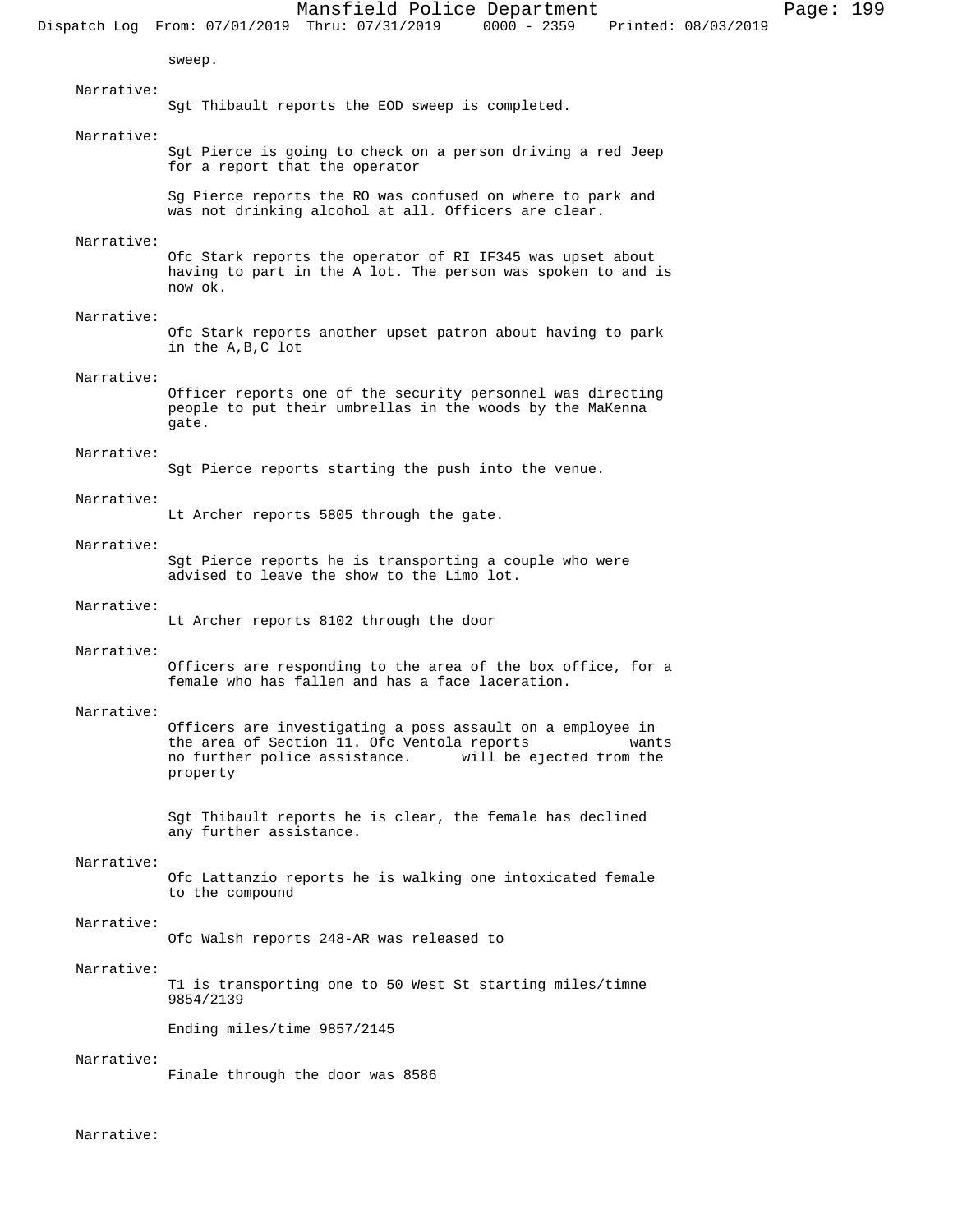| $0000 - 2359$<br>Dispatch Log From: 07/01/2019 Thru: 07/31/2019<br>Printed: 08/03/2019                                                                                                                                                           |  |
|--------------------------------------------------------------------------------------------------------------------------------------------------------------------------------------------------------------------------------------------------|--|
| Officers are responding to the back of Section 8 for a<br>combative patron who is assaulting security staff.<br>Sgt Thibault reports walking down with one female who will<br>be trespassed.<br>was trespassed and ejected from the<br>property. |  |
| Narrative:<br>Blue team is responding to Lot 1 to assist with the Uber<br>drivers.                                                                                                                                                               |  |
| Blue team reports they will be clear, the Uber drivers were<br>advised of the complaint.                                                                                                                                                         |  |
| Narrative:                                                                                                                                                                                                                                       |  |
| Red team to the front gate for an unruly patron. Ofc Kelley<br>reports the person left the venue and tried to re enter the<br>property. The subject left the area with no issues.                                                                |  |
| Narrative:                                                                                                                                                                                                                                       |  |
| Officers are checking the area of Lot 1 for bootleggers. The<br>report is of subjects who all seperated.                                                                                                                                         |  |
| Officers report the parties have been removed from the<br>property.                                                                                                                                                                              |  |
| Narrative:<br>Red team is responding to the front gate for the unruly<br>party is back.                                                                                                                                                          |  |
| Ofc Kelley reports the male has an issue and he is standing<br>by with the the male until he is reunited with his mother.                                                                                                                        |  |
|                                                                                                                                                                                                                                                  |  |
| Narrative:<br>White team is responding to assist a female who has struck<br>her head in lot 9 by the food stand. White team reports the<br>curb is no longer painted. Management will be notified.                                               |  |
| Narrative:<br>House lights at 2257 HRS                                                                                                                                                                                                           |  |
| Narrative:                                                                                                                                                                                                                                       |  |
| Red team is headed to lot 9 to take a report her pocketbook<br>was stolen from her car                                                                                                                                                           |  |
| Narrative:<br>Detail is clear.                                                                                                                                                                                                                   |  |
| Narrative:<br>Incident number requested for B&E to MV.                                                                                                                                                                                           |  |
| Refer To $P/C$ :<br>19MAS-348-AR                                                                                                                                                                                                                 |  |
| $P/C$ :<br>AUBREY, NOELLE L<br>66 CENTRAL ST<br>Address:<br>MANSFIELD, MA<br>52<br>Age:                                                                                                                                                          |  |
| Charges: PROTECTIVE CUSTODY                                                                                                                                                                                                                      |  |
| Refer To $P/C$ :<br>19MAS-349-AR<br>$P/C$ :<br>ANDERZ, TAKJANA                                                                                                                                                                                   |  |
| 245 MANTON ST PAWTUCKET, RI<br>Address:<br>Age:<br>53                                                                                                                                                                                            |  |
| Charges:<br>Drunkenness<br>Refer To Incident:<br>$19MAS-606-OF$                                                                                                                                                                                  |  |
|                                                                                                                                                                                                                                                  |  |
| 19-13160<br>1645 911 - Motor Veh Acc - No Injury Accident Report<br>1<br>Call Taker:<br>CARLY MORIARTY<br>Location/Address:<br>[FOX] 2 HAMPSHIRE ST @ 141 GREEN ST                                                                               |  |

ID: Police Officer William C Trudell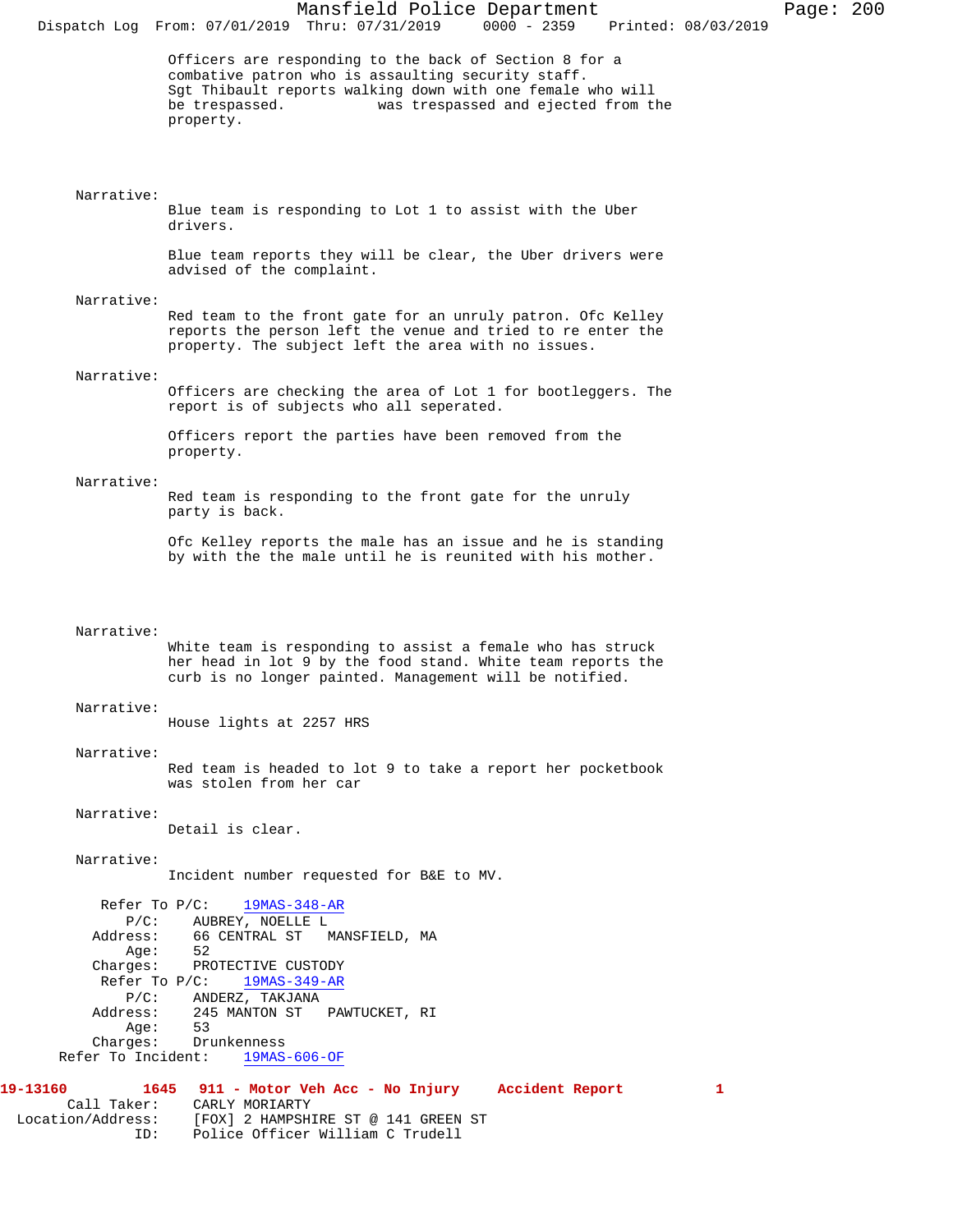Mansfield Police Department Page: 201 Dispatch Log From: 07/01/2019 Thru: 07/31/2019 0000 - 2359 Printed: 08/03/2019 Disp-16:47:09 Arvd-16:50:11 Clrd-17:08:05<br>ID: Police Officer Nicole P Newport Police Officer Nicole P Newport<br>Disp-16:47:31 Ar Disp-16:47:31 Arvd-16:52:37 Clrd-17:21:04 ID: Patrolman SHAWN A BUCKLEY Disp-16:51:43 Arvd-17:04:27 Clrd-17:22:27 ID: Patrolman KELLY COLVIN Disp-16:51:47 Arvd-16:57:48 Clrd-17:25:30 Vehicle: WHI 2016 MAXIMA Reg: PC RI DR956 VIN: 1N4AA6AP7GC445673 Vehicle: GRY 2006 VOLK PASSAT Reg: PC MA 9KBF60 VIN: WVWAU73C66P081299 Vehicle: BLU 2002 NISS MAXIMA Reg: PC MA 592GG9 VIN: JN1DA31A22T320870 Narrative: 911 calls reporting an mva one vehicle into the woods Narrative: Mva located in Foxboro-units responding Narrative: Central street notified for tows Refer To Accident: 19FOX-217-AC 19-13165 1733 Phone - Suspicious Actv / Persn / Veh Gone on Arrival **2**  Call Taker: Support Staff Katherine Gillis<br>Location/Address: [MAS H1876] CLAIRE AVE [MAS H1876] CLAIRE AVE ID: Police Officer William C Trudell Disp-17:42:48 Arvd-17:46:31 Clrd-17:49:19 Narrative: RP reports strange vehicle parked on Claire Ave at corner of Balcom St. RP would like an officer to check it out and reports a man sitting in the car with front seat reclined. The vehicle is a Black SUV GMC. Narrative: Ptl. Trudell reporting no vehicle in the area **19-13169 1807 Walk-In - Erratic Oper MV / Road Rage Spoken To 3** Call Taker: Support Staff Katherine Gillis Location/Address: [MAS H3200] 22 ELYSE RD ID: Police Officer David J Pepicelli Disp-18:20:17 Arvd-18:27:55 Clrd-19:01:43 Narrative: Rp into the station reports being followed home after a road rage incident requesting to speak with an officer for advice. **19-13175 1905 Initiated - Motor Vehicle Stop Citation / Warning Issued 3**  Call Taker: JAMES VIERA Location/Address: [MAS] 287 CHAUNCY ST ID: Police Officer Joshua S Ellender Arvd-19:05:00 Clrd-19:14:50 Vehicle: GRY 2005 VOLV UT XC90 Reg: PC MA 8KZ797 VIN: YV1CZ592651217794 Narrative: MV stop for tail light. Narrative: Cited for failure to slow or stop at red light Copeland @ Chauncy. 19-13176 1912 Initiated - Traffic Enforcement / Activity **Services Rendered 2**  Call Taker: JAMES VIERA Location/Address: [MAS H3242] 90 TREMONT ST Police Officer William C Trudell Arvd-19:12:00 Clrd-20:22:45 19-13177 1915 Initiated - Traffic Enforcement / Activity **Services Rendered 2**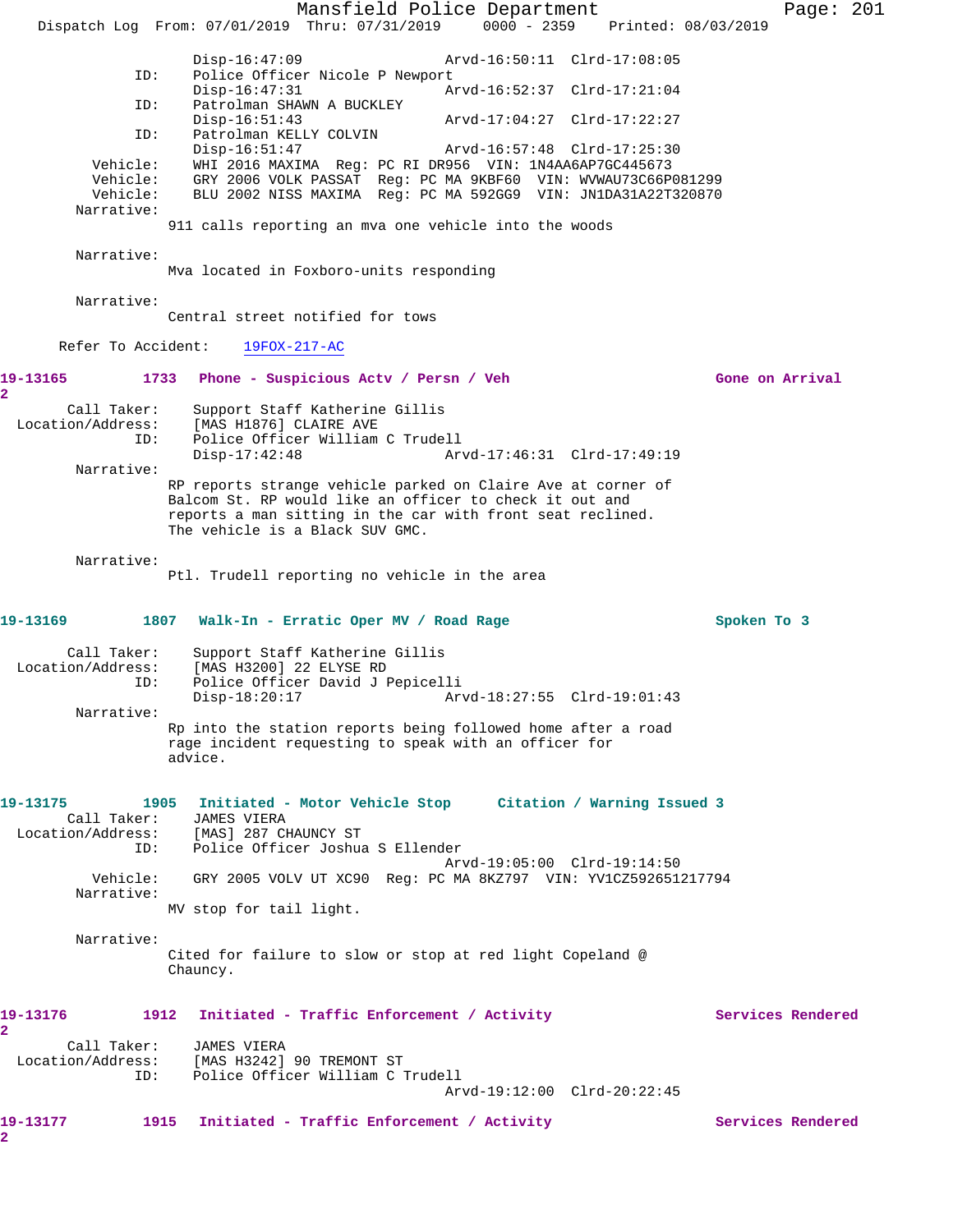Mansfield Police Department Page: 202 Dispatch Log From: 07/01/2019 Thru: 07/31/2019 0000 - 2359 Printed: 08/03/2019 Call Taker: JAMES VIERA Location/Address: [MAS] 99 COPELAND DR @ 235 CHAUNCY ST ID: Police Officer Joshua S Ellender Arvd-19:15:00 Clrd-19:51:37 19-13178 1915 Initiated - Traffic Enforcement / Activity **Services Rendered 2**  Call Taker: JAMES VIERA Vicinity of: [MAS 1002] 300 EAST ST @ 2 WARE ST ID: Police Officer David J Pepicelli Arvd-19:15:00 Clrd-19:59:22 Vehicle: BLU 2011 SUBA OUTBAC Reg: PC MA 995RT8 VIN: 4S4BRBLC7B3446448 Narrative: Out with 995RT8. Narrative: Citation issued for improper use of cell phone. Narrative: clear. Top speed 39 and average speed 33. **19-13182 1944 Initiated - Proactive Patrol Services Rendered 3**  Call Taker: JEFFREY KEEFE Location/Address: [MAS] 110 SPRING ST @ 179 DEAN ST ID: Police Officer Nicole P Newport Arvd-19:44:00 Clrd-20:31:59 Narrative: Clear. No violations and average speed of 35. **19-13183 2138 Initiated - Building Check Building Checked / Secured 3** Call Taker: JAMES VIERA Location/Address: [MAS 1002] 250 EAST ST ID: Police Officer David J Pepicelli Arvd-21:38:00 Clrd-21:56:33 Narrative: . **19-13184 2156 Initiated - Building Check Building Checked / Secured 3** Call Taker: JAMES VIERA Location/Address: [MAS 139] 265 FRUIT ST ID: Police Officer David J Pepicelli Arvd-21:56:00 Clrd-21:59:43 Narrative: . **19-13185 2158 Initiated - Building Check Services Rendered 3**  Call Taker: JAMES VIERA Location/Address: [MAS 927] 50 PLYMOUTH ST ID: Police Officer William C Trudell Arvd-21:58:00 Clrd-22:02:30 Narrative: . **19-13186 2159 Initiated - Building Check Building Checked / Secured 3** Call Taker: JAMES VIERA Location/Address: [MAS 895] 175 FRUIT ST ID: Police Officer David J Pepicelli Arvd-21:59:00 Clrd-22:06:22 Narrative: . **19-13187 2205 Initiated - Building Check Building Checked / Secured 3**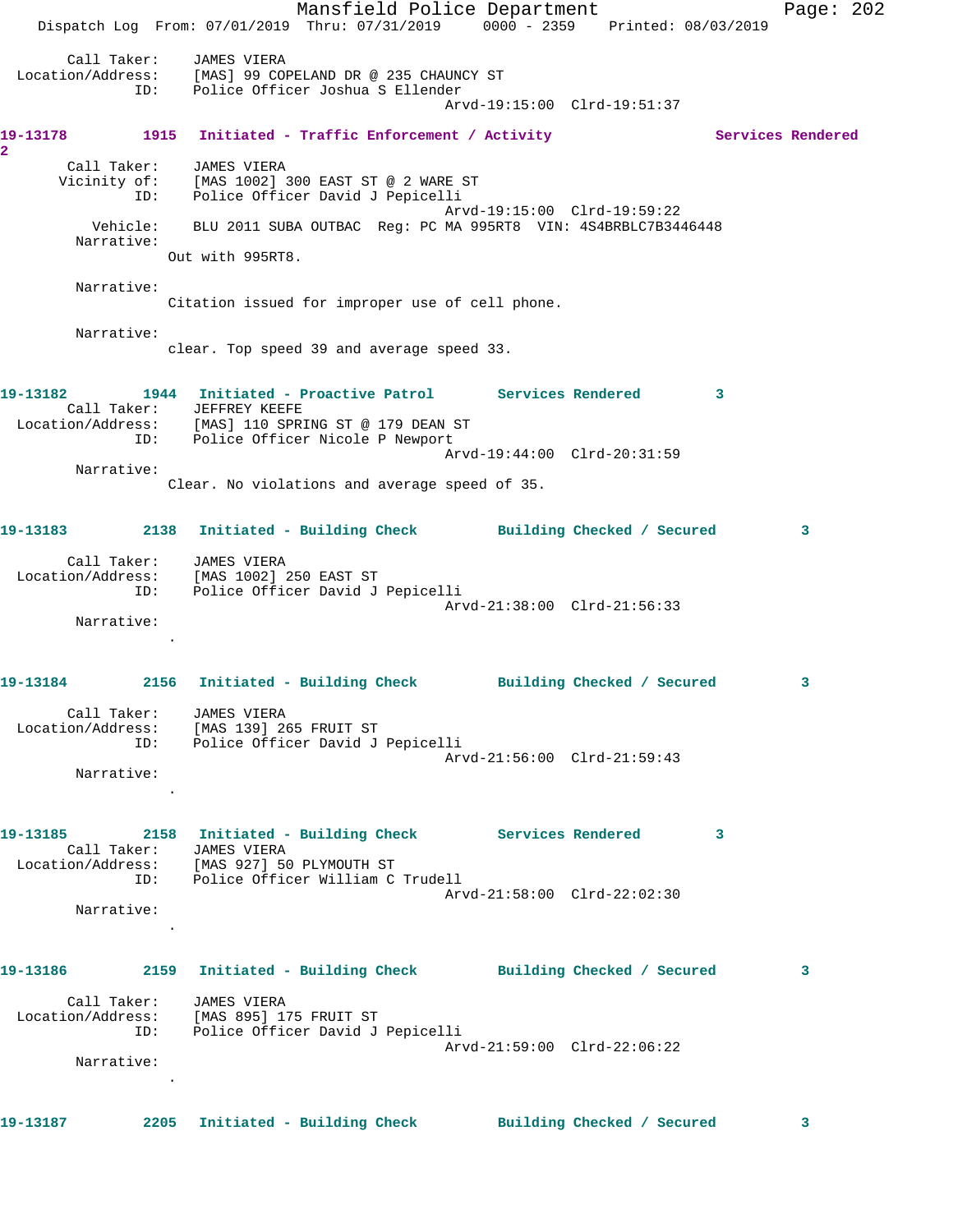Mansfield Police Department Page: 203 Dispatch Log From: 07/01/2019 Thru: 07/31/2019 0000 - 2359 Printed: 08/03/2019 Call Taker: JAMES VIERA Location/Address: [MAS 840] 280 SCHOOL ST ID: Police Officer William C Trudell Arvd-22:05:00 Clrd-22:08:16 Narrative: . **19-13190 2220 911 - Alarm - Burglar Building Checked / Secured 1** Call Taker: JAMES VIERA Location/Address: [MAS 969B110] 333 SCHOOL ST Apt. #110 ID: Police Officer William C Trudell Disp-22:21:49 Arvd-22:25:22 Clrd-22:30:02 ID: Police Officer Joshua S Ellender Arvd-22:25:24 Clrd-22:30:05 Narrative: Rear door activation. Narrative: Unsecured rear door was found, appears to have been an oversight. Business has been checked and door was secured. **19-13195 2306 911 - Alarm - Burglar Building Checked / Secured 1** Call Taker: JAMES VIERA Location/Address: [MAS 840G100] 280 SCHOOL ST Apt. #G100 Police Officer William C Trudell Disp-23:07:52 Arvd-23:11:57 Clrd-23:15:40<br>TD: Police Officer Nicole P Newport Police Officer Nicole P Newport Disp-23:07:52 Clrd-23:08:36 ID: Sergeant Jeffrey G Bombard Disp-23:12:07 Arvd-23:12:10 Clrd-23:15:37 Narrative: Carryout rear door activation. **19-13199 2338 Initiated - Assist Fire Department Referred to Other Agency 3**  Call Taker: JAMES VIERA Location/Address: [MAS 1] 50 WEST ST ID: Sergeant Jeffrey G Bombard Arvd-23:38:00 Clrd-23:48:38 Narrative: Requesting FD for alarm panel sounding showing juvenile detention. No alarms sounding in building and nothing showing in cell. Narrative: Panel appears to have reset itself. **19-13200 2349 911 - Noise Complaint Unfounded/Unverifed 2**  Call Taker: JAMES VIERA Location/Address: [MAS H2442] 88 HIGHLAND AVE ID: Police Officer Joshua S Ellender Disp-23:50:56 Arvd-23:54:52 Clrd-07/18/2019 @ 00:00:01<br>ID: Sergeant Jeffrey G Bombard Sergeant Jeffrey G Bombard Disp-23:59:12 Clrd-07/18/2019 @ 00:00:11 Narrative: Anonymous neighbor reports possible loud party Narrative: All quiet at residence and in the area since arrival. House is in darkness. **19-13201 2355 Phone - Alarm - Burglar Building Checked / Secured 1** Call Taker: LINDSAY MITCHELL Location/Address: [MAS 65] 30 CHAUNCY ST Police Officer William C Trudell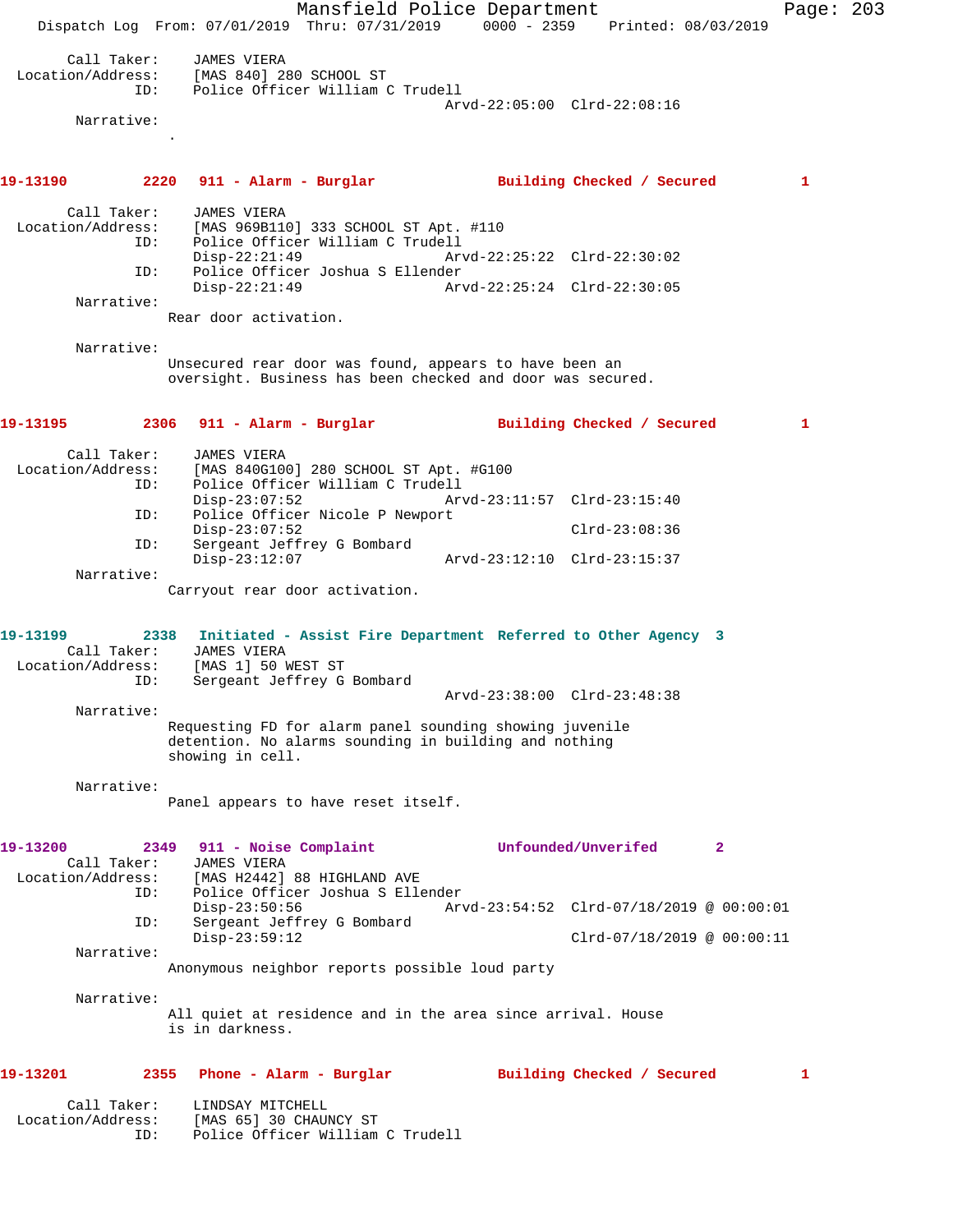|                                                                                                             | Dispatch Log From: 07/01/2019 Thru: 07/31/2019 0000 - 2359 Printed: 08/03/2019                                                                                                    | Mansfield Police Department                                    |  |                             |   | Page: $204$ |  |
|-------------------------------------------------------------------------------------------------------------|-----------------------------------------------------------------------------------------------------------------------------------------------------------------------------------|----------------------------------------------------------------|--|-----------------------------|---|-------------|--|
|                                                                                                             |                                                                                                                                                                                   | $Disp-23:58:04$ $Arvd-23:58:19$ $Clrd-07/18/2019$ @ $00:06:12$ |  |                             |   |             |  |
| Narrative:                                                                                                  | Responding for a panic alarm                                                                                                                                                      |                                                                |  |                             |   |             |  |
| For Date: $07/18/2019$ - Thursday                                                                           |                                                                                                                                                                                   |                                                                |  |                             |   |             |  |
| Note                                                                                                        | 0001 Note Taker: JAMES VIERA<br>911 hangup that mapped in the area of Arnold Palmer Blvd in<br>Norton. Norton PD advised. Several attempts made to callback<br>went to voicemail. |                                                                |  |                             |   |             |  |
| 19-13203<br>Call Taker:                                                                                     | 0036 Phone - Alarm - Burglar               False / Accidental Alarm 1<br>LINDSAY MITCHELL<br>Location/Address: [MAS 65] 30 CHAUNCY ST<br>ID:                                      | Police Officer Donald MacLean                                  |  |                             |   |             |  |
| ID:                                                                                                         | $Disp-00:38:42$                                                                                                                                                                   | Police Officer Michelle Bellevue                               |  | Arvd-00:41:50 Clrd-00:42:28 |   |             |  |
| Narrative:                                                                                                  | $Disp-00:38:49$                                                                                                                                                                   |                                                                |  | Arvd-00:40:59 Clrd-00:42:31 |   |             |  |
|                                                                                                             | Alarm co reports a silent panic alarm                                                                                                                                             |                                                                |  |                             |   |             |  |
| Narrative:                                                                                                  | Problem with alarm system. They are on the phone with their<br>alarm company.                                                                                                     |                                                                |  |                             |   |             |  |
| 19-13205                                                                                                    | 0103 Initiated - Building Check Services Rendered<br>Call Taker: JAMES VIERA<br>Location/Address: [MAS 2] 60 FORBES BLVD<br>ID:                                                   | Police Officer Michelle Bellevue                               |  |                             | 3 |             |  |
| Narrative:                                                                                                  |                                                                                                                                                                                   |                                                                |  | Arvd-01:03:00 Clrd-01:14:45 |   |             |  |
|                                                                                                             | Checking the area.                                                                                                                                                                |                                                                |  |                             |   |             |  |
| 19-13208                                                                                                    | 0116 Initiated - Building Check Building Checked / Secured                                                                                                                        |                                                                |  |                             |   | 3           |  |
| Call Taker:<br>Location/Address:                                                                            | JAMES VIERA<br>[MAS] 4 ERICK RD @ 15 BONNEY LN<br>ID: Patrolman David Schepis                                                                                                     |                                                                |  |                             |   |             |  |
|                                                                                                             |                                                                                                                                                                                   |                                                                |  | Arvd-01:16:00 Clrd-01:26:39 |   |             |  |
| 19-13207 0117 Initiated - Proactive Patrol Building Checked / Secured                                       |                                                                                                                                                                                   |                                                                |  |                             |   | 3           |  |
| Location/Address: [FOX 838] 2 FOXBOROUGH BLVD                                                               | Call Taker: LINDSAY MITCHELL<br>ID: Police Officer Michelle Bellevue                                                                                                              |                                                                |  | Arvd-01:17:00 Clrd-01:19:50 |   |             |  |
| Narrative:                                                                                                  | Checking the area                                                                                                                                                                 |                                                                |  |                             |   |             |  |
| 19-13210 0120 Initiated - Building Check Services Rendered<br>Location/Address: [FOX 49] 35 FOXBOROUGH BLVD | Call Taker: JAMES VIERA<br>ID: Police Officer Michelle Bellevue                                                                                                                   |                                                                |  |                             | 3 |             |  |
|                                                                                                             |                                                                                                                                                                                   |                                                                |  | Arvd-01:20:00 Clrd-01:23:30 |   |             |  |
|                                                                                                             |                                                                                                                                                                                   |                                                                |  |                             |   | 3           |  |
|                                                                                                             | Call Taker: JEFFREY KEEFE<br>Vicinity of: [FOX 14] 4 FISHER ST<br>ID: Police Officer Michelle Bellevue                                                                            |                                                                |  | Arvd-01:26:00 Clrd-01:28:48 |   |             |  |
| 19-13213 0131 Initiated - Building Check Building Checked / Secured                                         |                                                                                                                                                                                   |                                                                |  |                             |   | 3           |  |
| Location/Address: [MAS 4] 31 HAMPSHIRE ST                                                                   | Call Taker: JAMES VIERA                                                                                                                                                           |                                                                |  |                             |   |             |  |
|                                                                                                             |                                                                                                                                                                                   |                                                                |  |                             |   |             |  |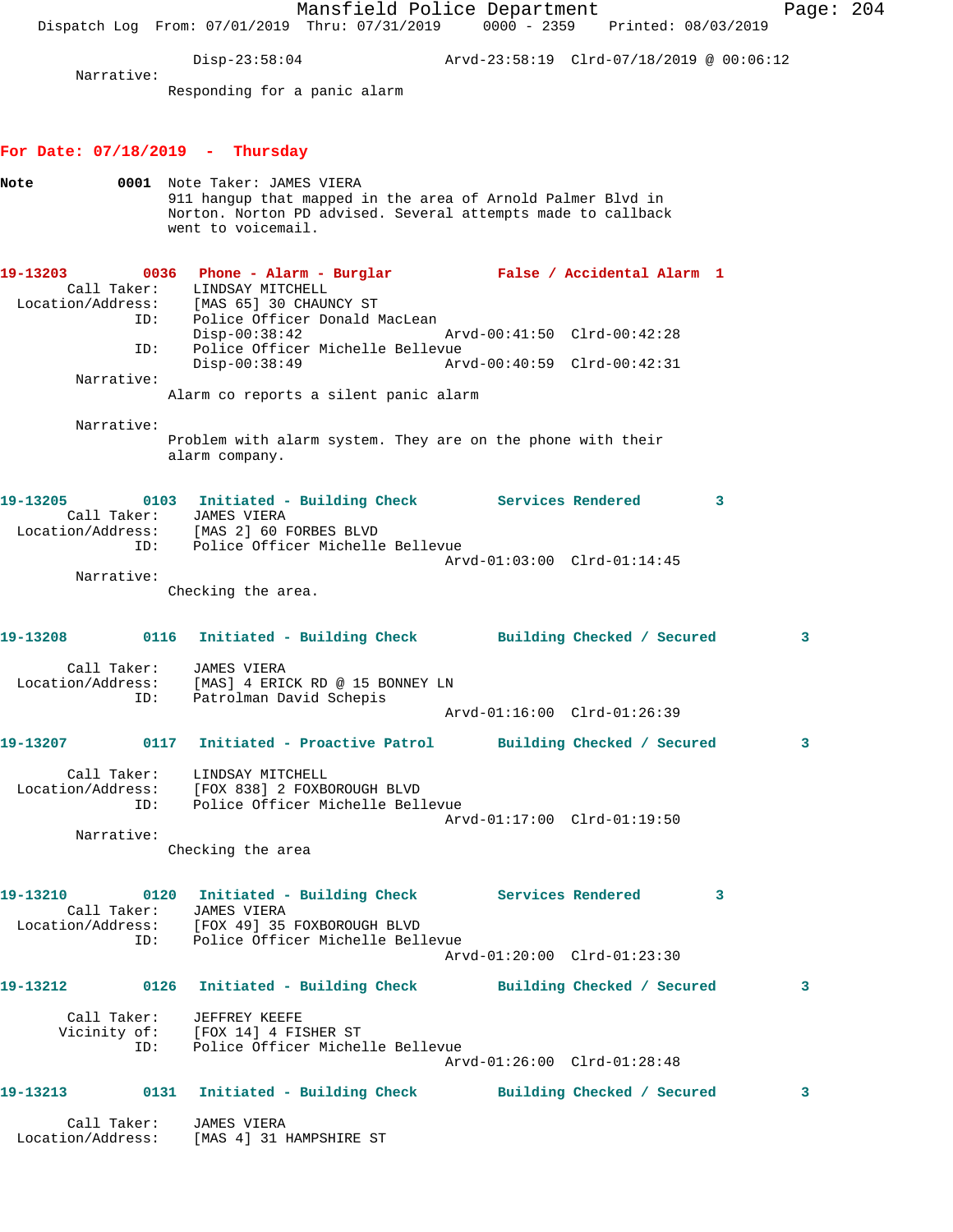Mansfield Police Department Page: 205 Dispatch Log From: 07/01/2019 Thru: 07/31/2019 0000 - 2359 Printed: 08/03/2019 ID: Police Officer Michelle Bellevue Arvd-01:31:00 Clrd-01:51:41 **19-13214 0142 Initiated - Building Check Building Checked / Secured 3** Call Taker: JAMES VIERA Location/Address: [MAS 417] 9 FRANCIS AVE ID: Patrolman David Schepis Arvd-01:42:00 Clrd-01:47:23 **19-13215 0150 Initiated - Building Check Building Checked / Secured 3** Call Taker: JAMES VIERA Location/Address: [MAS 124] 241 FRANCIS AVE ID: Patrolman David Schepis Arvd-01:50:00 Clrd-01:51:30 **19-13216 0152 Other - Follow up Investigation Unfounded/Unverifed 3**  Call Taker: JAMES VIERA Location/Address: [MAS 2] 60 FORBES BLVD ID: Police Officer Michelle Bellevue Disp-01:52:48 Arvd-01:54:26 Clrd-01:57:44 Narrative: Checking for a female who was reported missing last week. Narrative: Lot checks negative for her vehicle. **19-13217 0200 Initiated - Building Check Building Checked / Secured 3** Call Taker: JAMES VIERA Location/Address: [MAS 281A] RIVER ST ID: Police Officer Meghan Birnie Arvd-02:00:00 Clrd-02:09:34 **19-13218 0200 Initiated - Building Check Building Checked / Secured 3** Call Taker: JAMES VIERA Location/Address: [MAS 840] 280 SCHOOL ST ID: Police Officer Michelle Bellevue Arvd-02:00:00 Clrd-02:10:31 **19-13220 0210 Initiated - Building Check Building Checked / Secured 3** Call Taker: JAMES VIERA Location/Address: [MAS 281A] 1 CROCKER ST ID: Police Officer Meghan Birnie Arvd-02:10:00 Clrd-02:12:00 **19-13221 0213 Initiated - Building Check Building Checked / Secured 3** Call Taker: JAMES VIERA Location/Address: [MAS 280] 440 FORBES BLVD ID: Police Officer Michelle Bellevue Arvd-02:13:00 Clrd-02:17:29 **19-13222 0222 911 - Alarm - Burglar False / Accidental Alarm 1**  Call Taker: JAMES VIERA Location/Address: [MAS 202] 16 OLD COLONY WAY ID: Police Officer Meghan Birnie Disp-02:23:38 Arvd-02:24:51 Clrd-02:27:46 Police Officer Michelle Bellevue Disp-02:23:38<br>Disp-02:23:38 Clrd-02:26:22<br>Disp-02:23:38 Clrd-02:26:22 Narrative: Bar door activation. Narrative: Ofc Birnie speaking with an employee who states she reset the alarm.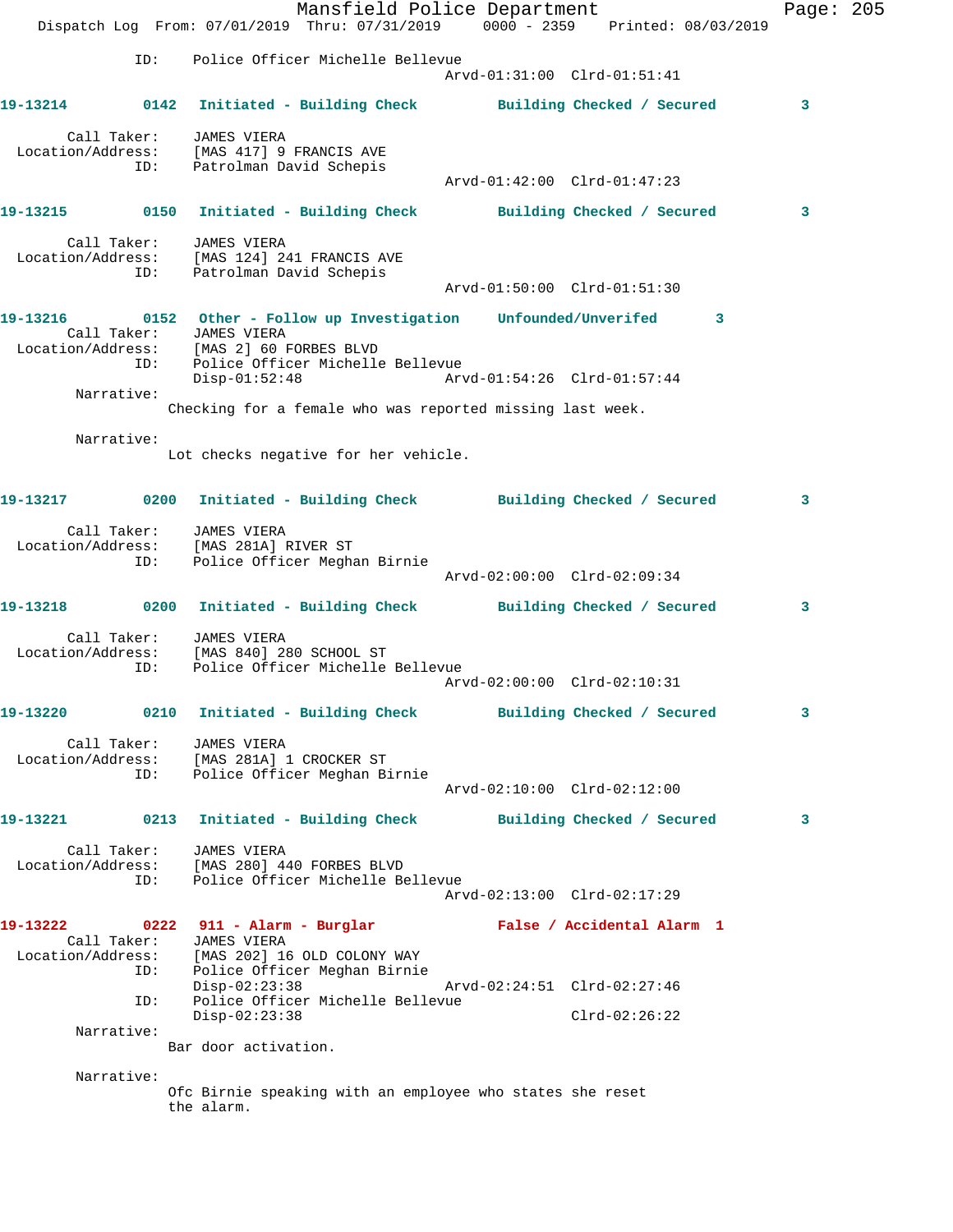Mansfield Police Department Page: 206 Dispatch Log From: 07/01/2019 Thru: 07/31/2019 0000 - 2359 Printed: 08/03/2019 **19-13226 0329 911 - Alarm - Burglar Building Checked / Secured 1** Call Taker: JAMES VIERA<br>Location/Address: [MAS 840A] [MAS 840A] 280 SCHOOL ST Apt. #A ID: Police Officer Meghan Birnie Disp-03:31:35 Arvd-03:34:50 Clrd-03:39:23 ID: Police Officer Michelle Bellevue Disp-03:31:35 Arvd-03:35:41 Clrd-03:39:25 Narrative: Right rear dining room glass break. Narrative: Appears tight. **19-13228 0410 Phone - 911 Hang-ups & Verifications Confirmed misdial/Accdntl Call 2**  Call Taker: JEFFREY KEEFE Location/Address: [MAS 401A] 360 FORBES BLVD ID: Police Officer Michelle Bellevue Disp-04:12:18 Arvd-04:18:51 Clrd-04:25:55 Narrative: VERIFICATION OF THE MISDIAL. Narrative: CONFIRMED. **19-13229 0442 911 - Alarm - Burglar Building Checked / Secured 1** Call Taker: JAMES VIERA<br>ion/Address: [MAS] 1028 MAPLE ST Location/Address: ID: Patrolman David Schepis<br>Disp-04:43:42 Disp-04:43:42 Arvd-04:50:08 Clrd-04:56:37 ID: Police Officer Meghan Birnie Disp-04:43:46 Arvd-04:50:20 Clrd-04:56:30 Narrative: Kitchen/foyer motion. Narrative: Ofc Schepis reports no cars in the driveway, 2 cars in the garage. Narrative: No answer at the door. House checks secure. **19-13233 0628 Initiated - Traffic Enforcement / Activity Services Rendered 2**  Call Taker: JAMES VIERA Vicinity of: [MAS] 436 SOUTH MAIN ST @ 3 MICHAEL LN<br>ID: Police Officer Meghan Birnie Police Officer Meghan Birnie Arvd-06:28:00 Clrd-06:44:58 **19-13236 0713 Walk-In - Harass. Electronic Communicat Incident Report 3**  Call Taker: Support Staff Amanda Crisfulla Location/Address: [MAS] 35 JACOB DR ID: Police Officer Michelle Bellevue Disp-07:18:04 Arvd-07:25:01 Clrd-07:48:56 Narrative: Rp in lobby stating his neighbor is making false reports about him to the police. Ex-wife is also involved Refer To Incident: 19MAS-607-OF **19-13237 0722 Phone - Alarm - Burglar False / Accidental Alarm 1**  Call Taker: APRIL LEHANE<br>Location/Address: [MAS 171] 127 ess: [MAS 171] 127 NORTH MAIN ST<br>ID: Police Officer Donald MacLea Police Officer Donald MacLean<br>Disp-07:24:50 Disp-07:24:50 Arvd-07:25:24 Clrd-07:26:51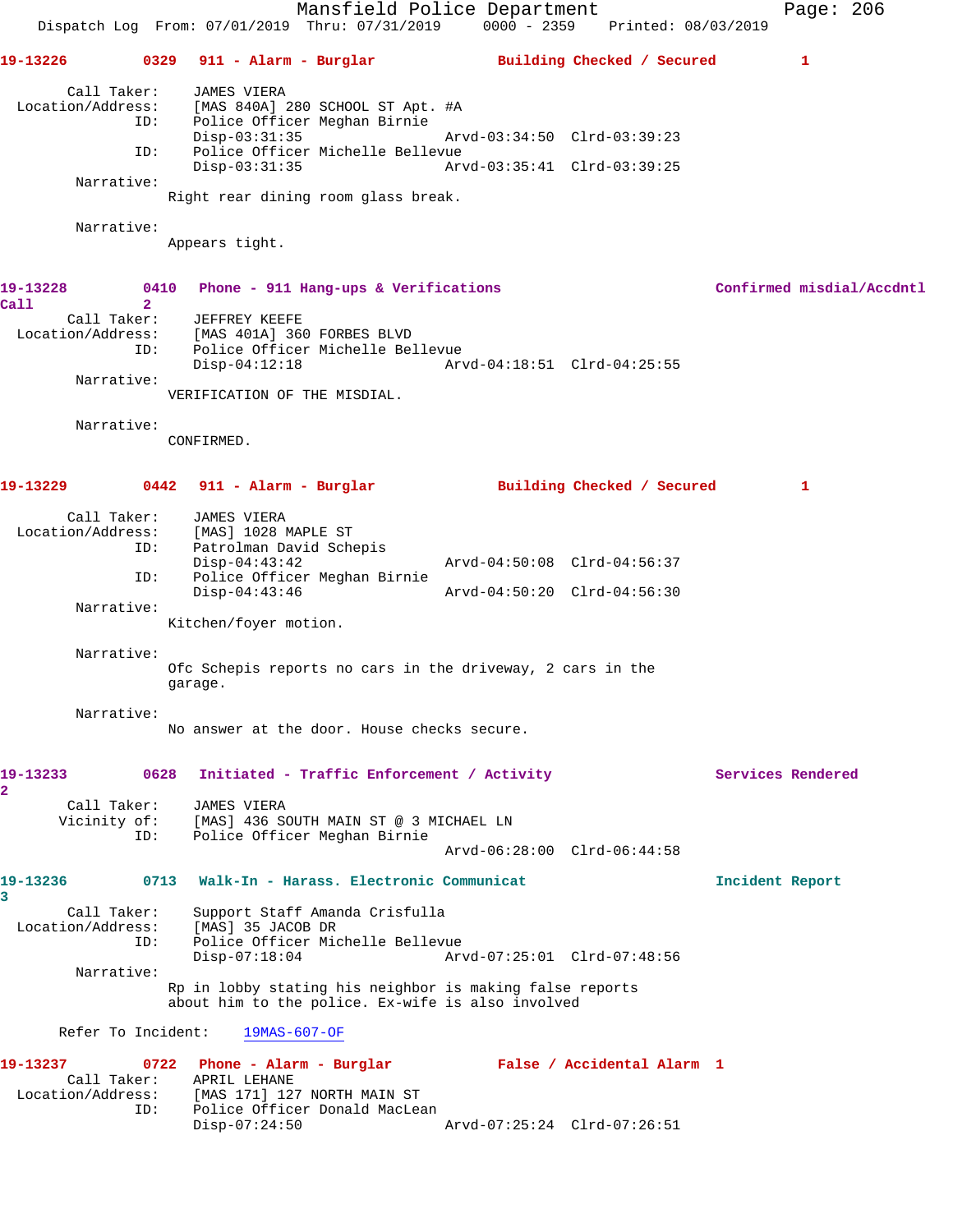|                                         | Dispatch Log From: 07/01/2019 Thru: 07/31/2019 0000 - 2359 Printed: 08/03/2019                                                                                       | Mansfield Police Department |                             |                   | Page: $207$ |  |
|-----------------------------------------|----------------------------------------------------------------------------------------------------------------------------------------------------------------------|-----------------------------|-----------------------------|-------------------|-------------|--|
| ID:<br>Narrative:                       | Patrolman David Schepis<br>$Disp-07:24:57$                                                                                                                           |                             | Arvd-07:25:19 Clrd-07:26:49 |                   |             |  |
|                                         | Burglar interior middle door with acknowledgement<br>Neil Sperani on site gave invalid passcode                                                                      |                             |                             |                   |             |  |
| Narrative:                              | Ofc MacLean reports speaking with party on site, confirmed<br>accidental                                                                                             |                             |                             |                   |             |  |
| 19-13242<br>0850<br>3                   | Initiated - Selective Enforcement/RADAR                                                                                                                              |                             |                             | Services Rendered |             |  |
| Call Taker:<br>Location/Address:<br>ID: | TARA LAKO<br>[MAS] 1350 EAST ST @ 20 NORTH ST<br>Police Officer Joshua S Ellender                                                                                    |                             |                             |                   |             |  |
| Narrative:                              | Traffic enforcement in the area.                                                                                                                                     |                             | Arvd-08:50:00 Clrd-09:35:00 |                   |             |  |
| Narrative:                              | No violations                                                                                                                                                        |                             |                             |                   |             |  |
| Note                                    | MAS 1032 Note Taker: APRIL LEHANE<br>911 call from west side of mansfield. Unable to reach caller                                                                    |                             |                             |                   |             |  |
| 19-13256<br>Location/Address:<br>ID:    | 1143 Initiated - Motor Vehicle Stop Citation / Warning Issued 3<br>Call Taker: TARA LAKO<br>[MAS] 173 CHAUNCY ST @ 12 PERKINS AVE<br>Police Officer John R Armstrong |                             |                             |                   |             |  |
| Vehicle:<br>Narrative:                  | WHI 2008 NISS ALTIMA Reg: PC MA 6FE193 VIN: 1N4AL21E48C271645<br>Citation issued for inpection sticker                                                               |                             | Arvd-11:43:00 Clrd-11:47:07 |                   |             |  |
|                                         |                                                                                                                                                                      |                             |                             |                   |             |  |
| 19-13264                                | 1307 Initiated - Proactive Patrol Building Checked / Secured                                                                                                         |                             |                             |                   | 3           |  |
| Call Taker:<br>Location/Address:        | TARA LAKO<br>[MAS 840] 280 SCHOOL ST<br>ID: Sergeant Thomas R Connor                                                                                                 |                             | Arvd-13:07:00 Clrd-13:30:41 |                   |             |  |
| Narrative:                              | Checking the area.                                                                                                                                                   |                             |                             |                   |             |  |
| 19-13266                                | 1319 Initiated - Proactive Patrol Building Checked / Secured                                                                                                         |                             |                             |                   | 3           |  |
| Call Taker:<br>ID:                      | TARA LAKO<br>Location/Address: [MAS] WINTHROP AVE<br>Police Officer John R Armstrong                                                                                 |                             | Arvd-13:19:00 Clrd-13:27:44 |                   |             |  |
| Narrative:                              | Checking the area.                                                                                                                                                   |                             |                             |                   |             |  |
| 19-13267<br>3                           | 1334 Initiated - Selective Enforcement/RADAR                                                                                                                         |                             |                             | Services Rendered |             |  |
| Call Taker:<br>Location/Address:<br>ID: | TARA LAKO<br>[MAS] WEST ST<br>Sergeant Thomas R Connor                                                                                                               |                             |                             |                   |             |  |
| Narrative:                              | Traffic enforcement in the area.                                                                                                                                     |                             | Arvd-13:34:00 Clrd-14:19:27 |                   |             |  |
| Narrative:                              | Sgt Connor reports there is really light traffic, will be<br>relocating to 792 West                                                                                  |                             |                             |                   |             |  |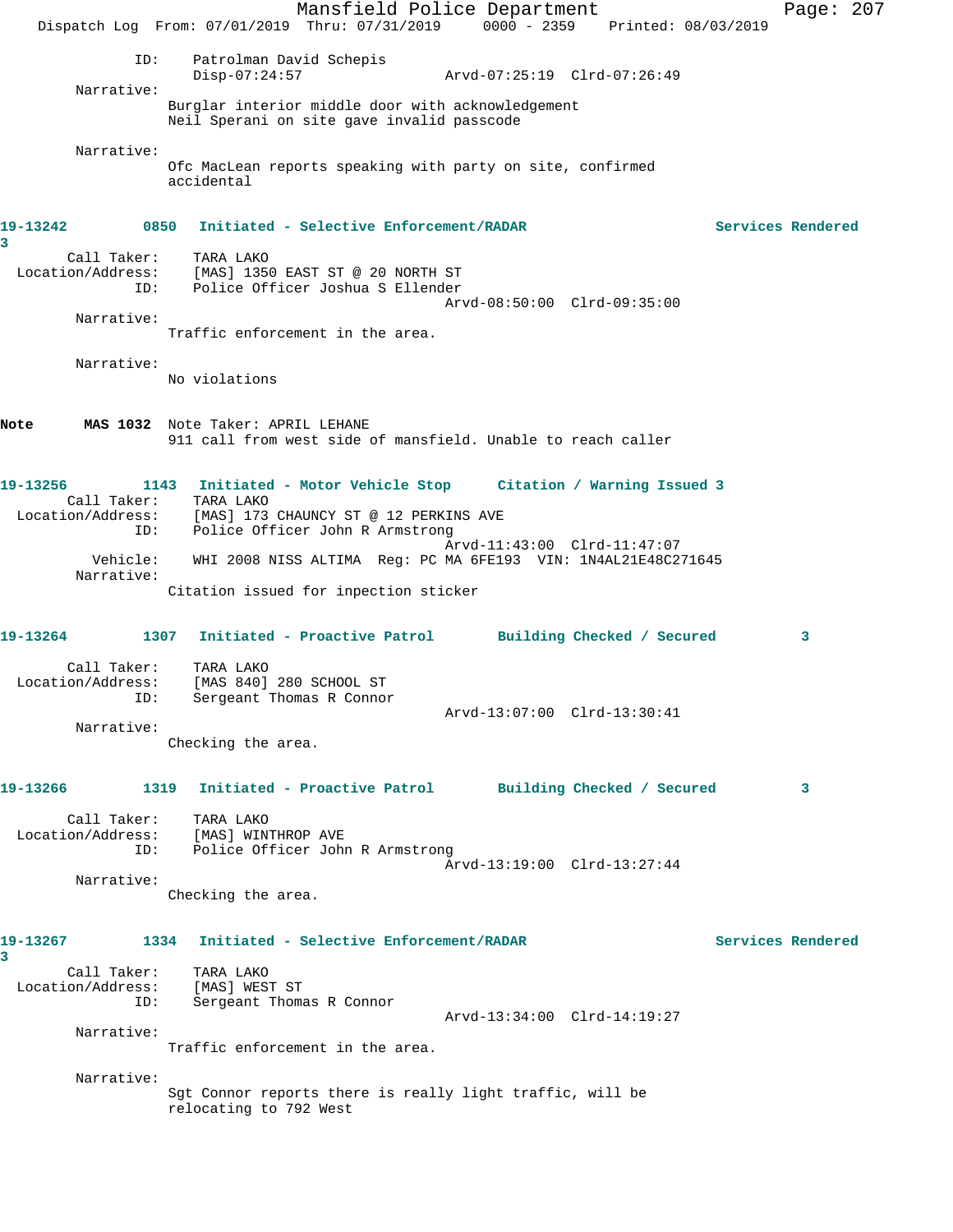Mansfield Police Department Page: 208 Dispatch Log From: 07/01/2019 Thru: 07/31/2019 0000 - 2359 Printed: 08/03/2019 19-13268 1338 Initiated - Traffic Enforcement / Activity **Services Rendered 2**  Call Taker: CARLY MORIARTY Location/Address: [MAS] 99 COPELAND DR @ 235 CHAUNCY ST ID: Police Officer John R Armstrong Arvd-13:38:00 Clrd-13:56:09 Narrative: TRAFFIC ENFORCEMENT **19-13269 1352 Walk-In - Follow up Investigation Services Rendered 3**  Call Taker: Support Staff Matthew Todesco Location/Address: [MAS H4895] 277 CENTRAL ST ID: Police Officer John R Armstrong<br>Disp-14:00:01 Ar Disp-14:00:01 Arvd-14:00:03 Clrd-14:17:46 Narrative: RP into the lobby to speak with an officer in regards to getting her belongings. Narrative: Ofc Armstrong reports RP was not at the station when he arrived, checked around the building, unfounded. Ofc Armstrong will be taking a ride down Central St to see if she is walking. Narrative: Ofc Armstrong reports RP is not in the area **19-13275 1434 Initiated - Motor Vehicle Stop Citation / Warning Issued 3**  Call Taker: TARA LAKO Location/Address: [MAS] 149 OAKLAND ST ID: Police Officer Joshua S Ellender Arvd-14:34:00 Clrd-14:39:53 Vehicle: RED 2007 KIA SPORTA Reg: PC MA 8PD360 VIN: KNDJF724777429827 Narrative: MVS-CITATION ISSUED **19-13276 1435 Phone - 911 Hang-ups & Verifications False / Accidental Alarm 2**  Call Taker: Kieran M Ruth Location/Address: [MAS 453] 651 SOUTH MAIN ST ID: Police Officer John R Armstrong Disp-14:41:18 Arvd-14:43:08 Clrd-14:44:11 Narrative: Out to confirm a 911 accidental Narrative: Ofc Armstrong confirmed accidental **19-13277 1441 Phone - 911 Hang-ups & Verifications Spoken To 2** Call Taker: TARA LAKO Location/Address: [MAS 55] 51 FRANCIS AVE ID: Police Officer Joshua S Ellender Disp-14:43:13 Arvd-14:45:50 Clrd-14:47:58 Narrative: Out to confirm an accidental 911 with the main office Narrative: Confirmed accidental **19-13279 1448 Other - Xfinity Event Services Rendered 2**  Call Taker: Lieutenant Roy D Bain JR Location/Address: [MAS 108B] 885 SOUTH MAIN ST Narrative: All below incidents, crashes, arrests are associated with 311/Dirty Heads concert.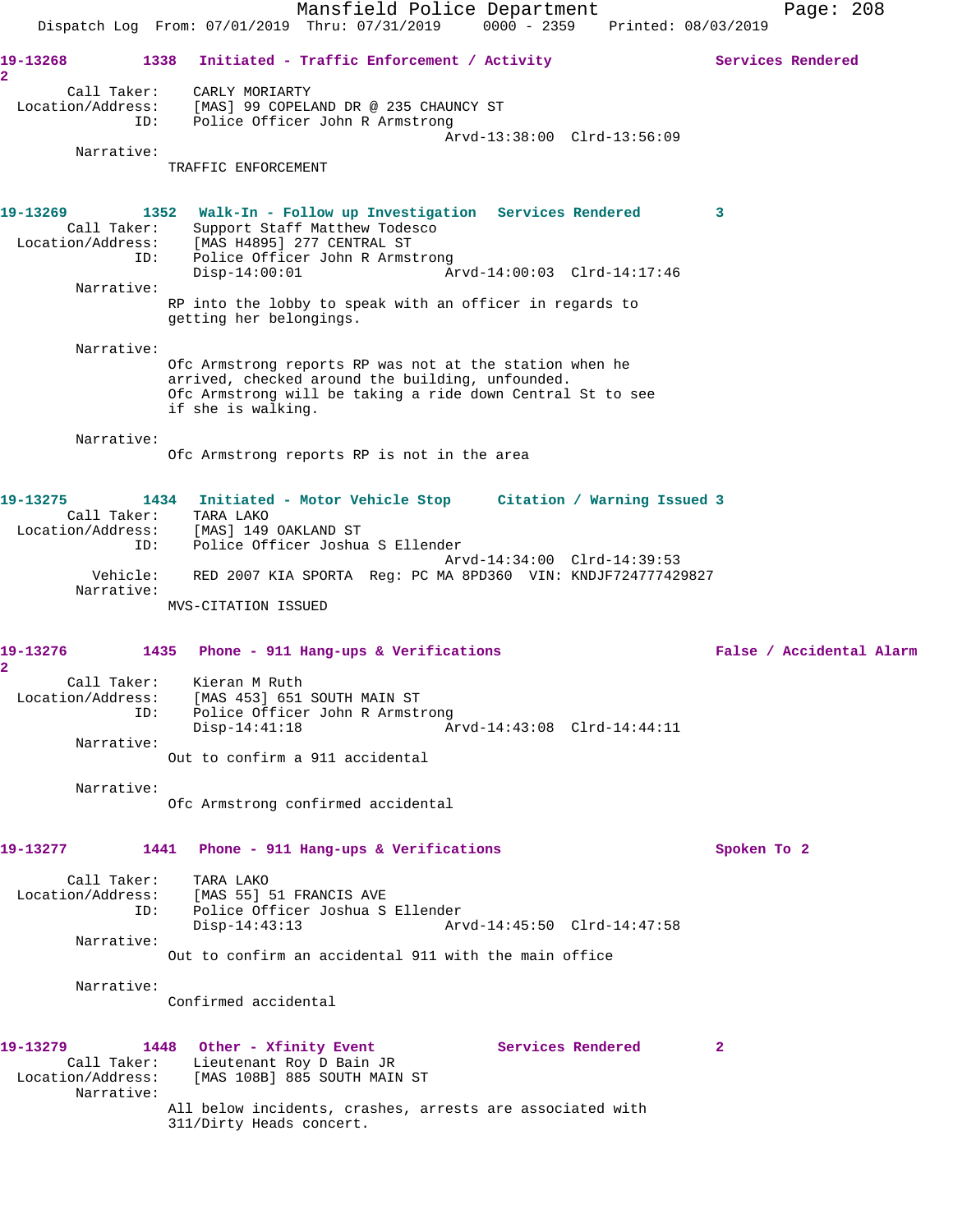Mansfield Police Department Page: 209 Dispatch Log From: 07/01/2019 Thru: 07/31/2019 0000 - 2359 Printed: 08/03/2019 Narrative: Wallet turned in to traffic personnel at Main Gate by Wallet contains ID of Narrative: AAA requested in Lot 10 Row 1 for a lockout Narrative: Two trespass notices given for Minor in Possession of Liquor inside the venue. Narrative: Security in to the compound with two patrons form the lawn.  $(1)$  and  $(2)$  eviction for rules violations. Both trespassed from the property by Security Mike Sexton in the presence of MPD Sgt. Thibault. Narrative: Sgt. Thiabult reports one in PC at PD Compound and requests AR number. placed in PC. Boulais was transported to MPD for processing in wagon T1 Ofc. Haynes. Refer To P/C: 19MAS-352-AR P/C: BOULAIS, KEVIN J Address: 121 NORTH ST WALPOLE, MA<br>Age: 30 Age:<br>:Charges PROTECTIVE CUSTODY **19-13281 1533 Radio - Intoxicated Person Protective Custody 1**  Call Taker:<br>Location/Address: [MAS] 10 RESERVOIR ST @ 800 SOUTH MAIN ST ID: Sergeant Thomas R Connor Disp-15:33:48 Arvd-15:39:44 Clrd-16:10:59<br>ID: Police Officer Joshua S Ellender Police Officer Joshua S Ellender<br>Disp-15:33:56 Ar Disp-15:33:56 Arvd-15:36:21 Clrd-16:31:47 Narrative: Lt Archer reports a detail officer at XFinity received a report of a high intox male in the area. Lt Bain will be responding from XFinity as well as shift cars. Narrative: 1541 Sgt Connor reports Ofc Ellender has the female in protective custody Narrative: 1541 Ofc Ellender reports he is transporting one female back to the station, SM 11175 Narrative: 1545 EM 11177 Narrative: Ofc Titus reports PC will be in female cell #1 Narrative: Ofc Ellender reports female PC has been released Refer To P/C: 19MAS-351-AR P/C: MCINNIS, MARIE ANN Address: 6 GENEVA ST MANSFIELD, MA Age:<br>:Charges PROTECTIVE CUSTODY **19-13285 1623 Phone - Assist Fire Department Referred to Other Agency 3**  Call Taker:<br>Location/Address: [MAS 220] 93 COPELAND DR Narrative: Assisting MFD with a vehicle lockout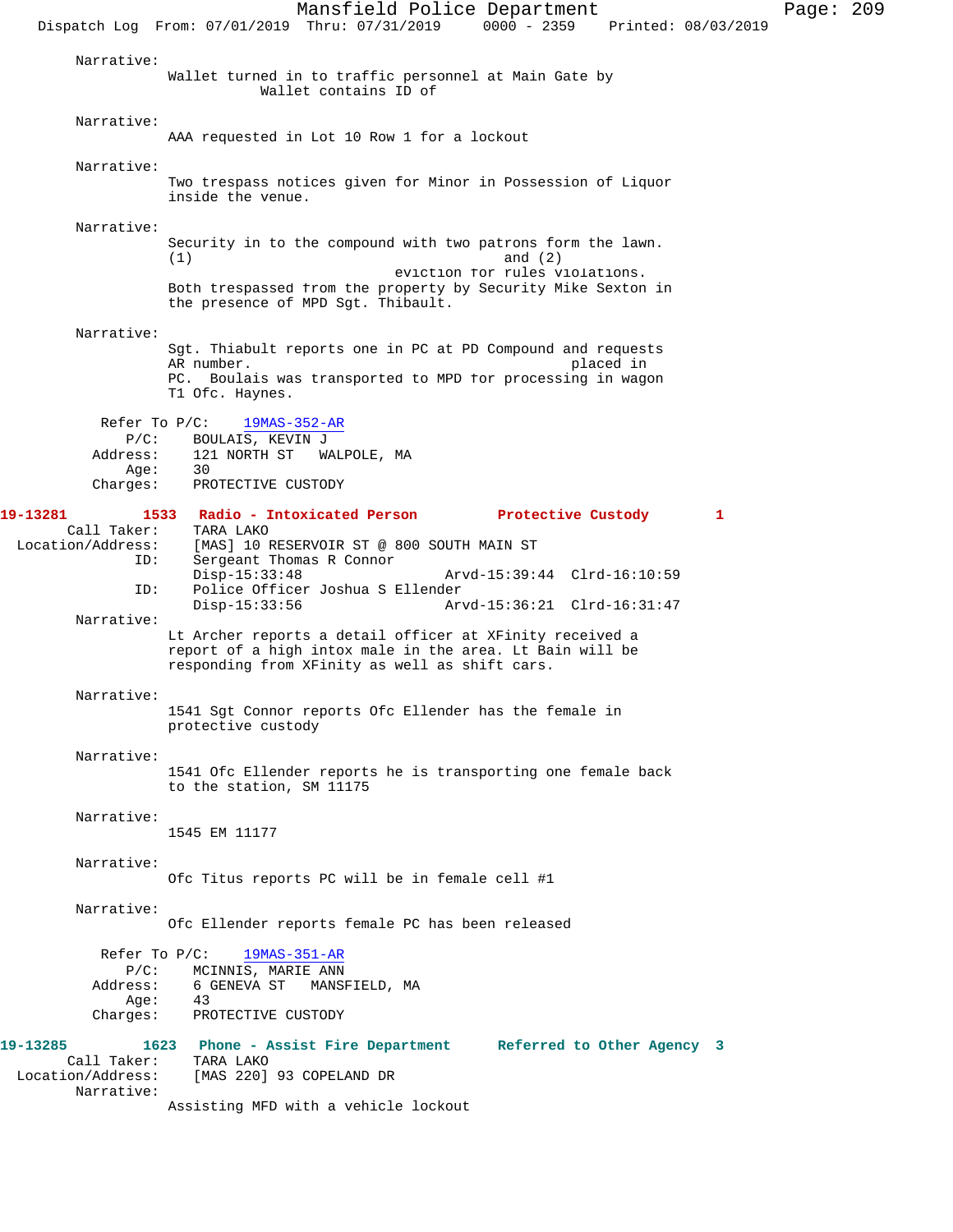Mansfield Police Department Page: 210 Dispatch Log From: 07/01/2019 Thru: 07/31/2019 0000 - 2359 Printed: 08/03/2019 **19-13291 1707 Phone - Identity Theft Incident Report 1**  Call Taker: Kieran M Ruth Location/Address: [MAS H2661] 14 ELYSE RD ID: Police Officer Joshua S Ellender Disp-17:09:05 Arvd-17:27:14 Clrd-17:45:45 Narrative: Ofc. Ellender in for a report of identity theft Refer To Incident: 19MAS-608-OF **19-13292 1719 Phone - Harass. Electronic Communicat Spoken To 3** Call Taker: Kieran M Ruth Location/Address: [MAS] 1 CEDAR CT Apt. #4E ID: Police Officer David J Pepicelli Disp-17:22:29 Arvd-17:27:58 Clrd-17:43:20 Narrative: Ofc. Pepicelli in for harassing phone calls Narrative: Ofc Pepicelli reports the RP is receiving calls from Lifeline, assisted RP of blocking the number. RP was advised if she were to get any more calls to block the number. **19-13299 1838 Initiated - Selective Enforcement/RADAR Citation / Warning Issued 3**  Call Taker: TARA LAKO Location/Address: [MAS 1019] 792 WEST ST ID: Police Officer Danielle C Titus Arvd-18:38:00 Clrd-19:00:03 Vehicle: RED 2010 TOYT SD SCIOXB Reg: PC MA 5055PH VIN: JTLZE4FE2A1106632 Narrative: Traffic enforcement in the area. Narrative: OFF WITH MA REG 5055PH. **19-13302 1900 Phone - Assist Fire Department Transported to Hospital 3**  Call Taker: LINDSAY MITCHELL Location/Address: [MAS 907D] 390 WEST ST Apt. #D ID: Police Officer Danielle C Titus Disp-19:00:38 Arvd-19:03:01 Clrd-19:22:54 Narrative: ASSIST MFD WITH M/E. **19-13303 1919 Phone - Suspicious Actv / Persn / Veh Unfounded/Unverifed 2**  Call Taker: Support Staff Amanda Crisfulla Location/Address: [MAS 1011] 50 WOOD AVE ID: Police Officer David J Pepicelli Disp-19:24:53 Arvd-19:28:34 Clrd-19:31:29 Narrative: Detail Ofc. for the MBTA reports passerby stating there is a vehicle at American Self Storage that appears to have been involved in a MVA. Described as a silver vehicle. **19-13307 1933 Initiated - Selective Enforcement/RADAR Citation / Warning Issued 3**  Call Taker: JEFFREY KEEFE<br>Vicinity of: [MAS] 86 EASTN [MAS] 86 EASTMAN ST @ 2 STURBRIDGE DR ID: Police Officer Joshua S Ellender Arvd-19:33:00 Clrd-19:45:29 Vehicle: GRY 2012 FORD UT ESCAPE Reg: PC MA 947SE6 VIN: 1FMCU0E72CKC72738 Narrative: OFF WITH MA REG 947SE6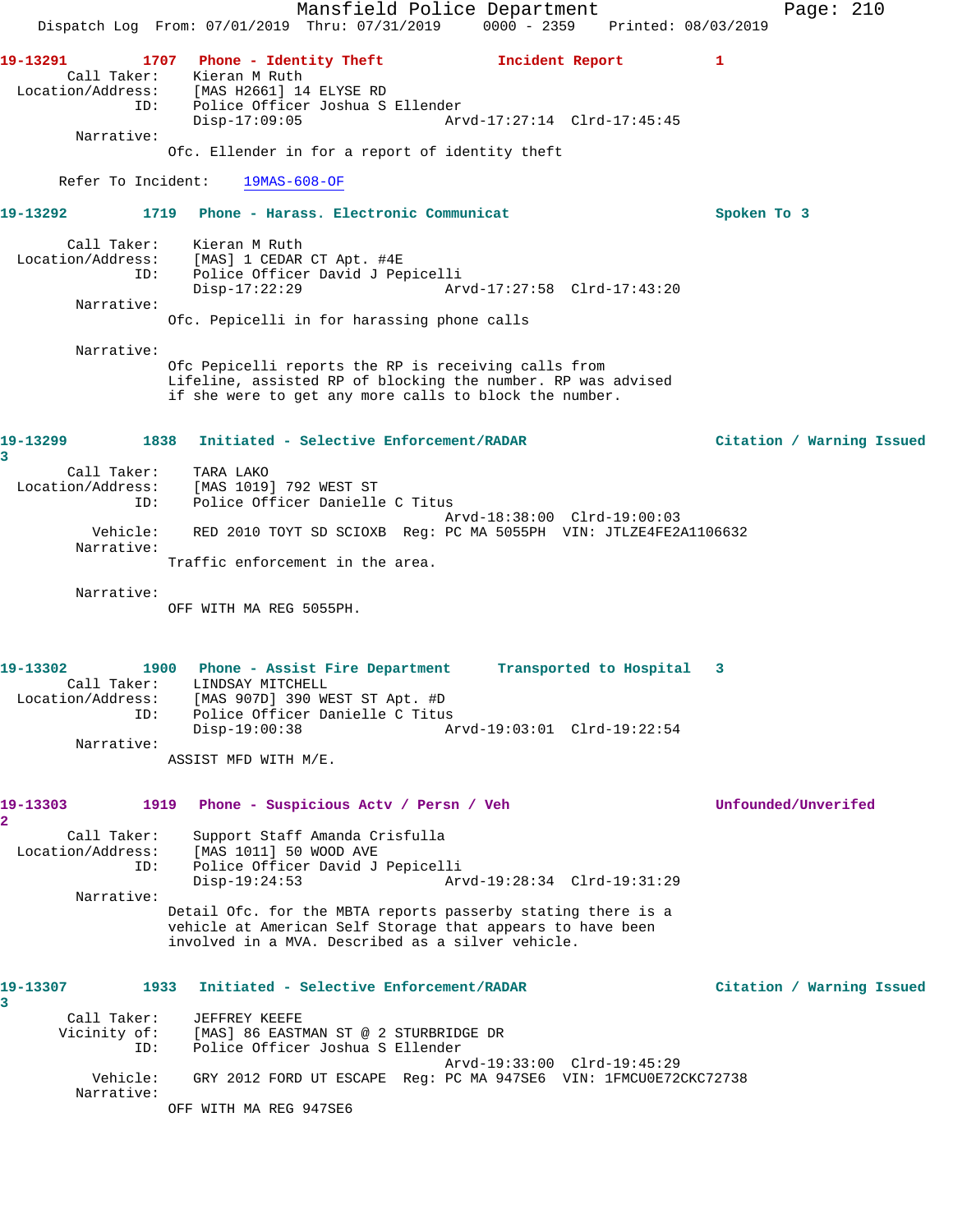Mansfield Police Department Page: 211 Dispatch Log From: 07/01/2019 Thru: 07/31/2019 0000 - 2359 Printed: 08/03/2019 **19-13308 1945 Initiated - Disabled Motor Vehicle Services Rendered 3**  Call Taker: JEFFREY KEEFE Vicinity of: [MAS] STURBRIDGE DR ID: Police Officer Joshua S Ellender Arvd-19:45:00 Clrd-20:01:42 Narrative: DMV RAN OUT OF GAS. **19-13311 1954 Phone - Erratic Oper MV / Road Rage Unfounded/Unverifed 3**  Call Taker: JAMES VIERA Location/Address: [MAS 840I160] 280 SCHOOL ST Apt. #I160 ID: Police Officer David J Pepicelli Disp-19:56:34 Arvd-20:00:28 Clrd-20:03:51 Vehicle: GRY 2009 FORD LGTCON Reg: PC MA 87DP47 VIN: 1FTRX14W59FB39946 Narrative: SP Foxboro advised they had been on the line with someone reporting erratic operation, MA reg 87DP47. Vehicle reportedly parked in the plaza and is unoccupied. **19-13317 2036 Initiated - Building Check Building Checked / Secured 3** Call Taker: JEFFREY KEEFE Vicinity of: [MAS] MAYFLOWER DR ID: Police Officer Joshua S Ellender Arvd-20:36:00 Clrd-20:37:18 Narrative: HOUSE CHECKS SECURE. **19-13318 2038 Initiated - Selective Enforcement/RADAR Services Rendered 3**  Call Taker: JEFFREY KEEFE Vicinity of: [MAS] 4 ERICK RD @ 15 BONNEY LN<br>TD: Police Officer Joshua S Ellender Police Officer Joshua S Ellender Arvd-20:38:00 Clrd-20:47:46 **19-13321 2053 Initiated - Proactive Patrol Services Rendered 3**  Call Taker: LINDSAY MITCHELL Location/Address: [MAS 322] 31 HAMPSHIRE ST ID: Police Officer Danielle C Titus Arvd-20:53:00 Clrd-20:57:05 Narrative: Checking the area. **19-13327 2133 Phone - Assist Fire Department Citation / Warning Issued 3**  Call Taker: JEFFREY KEEFE Location/Address: [MAS] 3 CEDAR CT Apt. #3B Narrative: NO RESPONCE FOR PD DUE TO OTHER CALLS LIFT ASSIST ONLY SGT WAS NOTIFIED. **19-13329 2216 Other - Threats - Harm Others Incident Report 2**  Call Taker: JAMES VIERA Location/Address: [MAS 848] 560 WEST ST ID: Police Officer Danielle C Titus<br>Disp-22:18:12 A Disp-22:18:12 Arvd-22:20:46 Clrd-22:47:24<br>ID: Police Officer David J Pepicelli Police Officer David J Pepicelli Disp-22:18:21 Arvd-22:22:53 Clrd-22:47:25 Narrative: Desk advising they received a call from business stating a male employee left earlier today making threats to harm other employees. Narrative: THE MALE LEFT THE AREA AT 1930. HE HAD MADE A STATEMENT WHILE LEAVING WORK THAT MADE OTHERS UNCOMFORTABLE.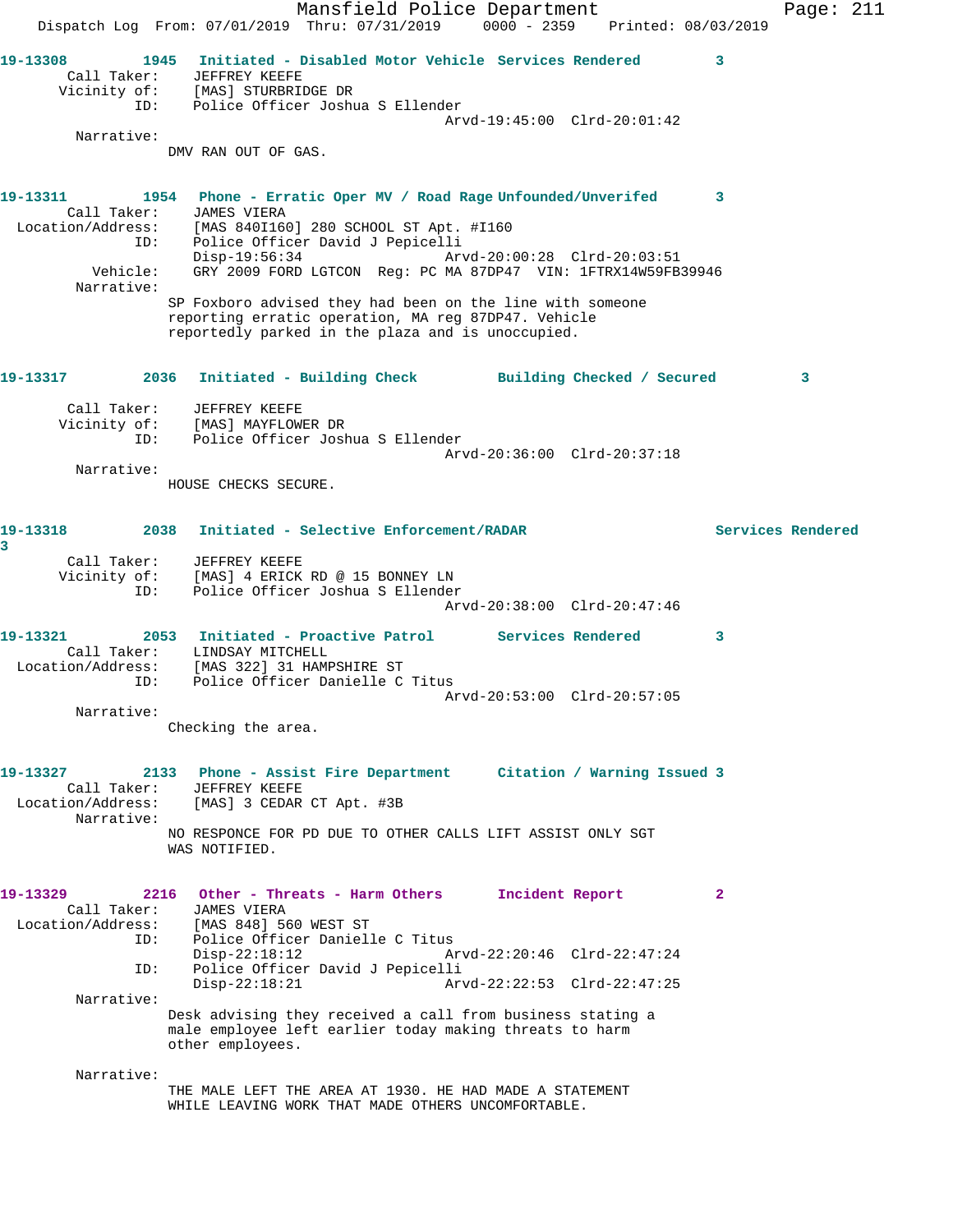Male clocked out when he was supposed to. He is unaware that he's been terminated. \*\*\*Extra Patrols\*\* requested tomorrow morning between 1030-1130am. Employer will attempt to contact the temp agency Refer To Incident: 19MAS-609-OF **19-13330 2250 Phone - Assist Fire Department Cancelled Enroute 3**  Call Taker: JEFFREY KEEFE Location/Address: [MAS 281A] 1 CROCKER ST ID: Police Officer David J Pepicelli Disp-22:53:57 Clrd-22:54:02 ID: Police Officer David J Pepicelli Disp-22:54:59 Clrd-23:03:02 ID: Police Officer Danielle C Titus Disp-22:55:03 Arvd-22:56:06 Clrd-23:03:08 Narrative: ASSIST MFD M/E Narrative: CANCELLED RESPONCE BY TRANSIT. **19-13331 2329 Phone - Assault - No Weapon Investigated - Report Taken 2** Call Taker: LINDSAY MITCHELL Location/Address: ID: Police Officer Joshua S Ellender Disp-23:30:08 Arvd-23:32:19 Clrd-23:55:00<br>ID: Police Officer David J Pepicelli ID: Police Officer David J Pepicelli Disp-23:30:08 Arvd-23:32:49 Clrd-23:54:18<br>ID: Sergeant Jeffrey G Bombard Sergeant Jeffrey G Bombard<br>Disp-23:32:44 Disp-23:32:44 Arvd-23:32:49 Clrd-23:53:15<br>ID: Police Officer Danielle C Titus Police Officer Danielle C Titus<br>Disp-23:32:47 Ar Disp-23:32:47 Arvd-23:36:32 Clrd-23:55:07 Narrative:

Refer To Incident: 19MAS-611-OF

# **For Date: 07/19/2019 - Friday**

Narrative:

|             |     |                                                                         |                             |                 | 1 |
|-------------|-----|-------------------------------------------------------------------------|-----------------------------|-----------------|---|
| Call Taker: |     | JEFFREY KEEFE                                                           |                             |                 |   |
|             |     | Location/Address: [MAS 4] 31 HAMPSHIRE ST                               |                             |                 |   |
|             | ID: | Police Officer Meghan Birnie                                            |                             |                 |   |
|             |     | $Disp-01:01:45$                                                         | Arvd-01:07:49 Clrd-01:27:43 |                 |   |
| ID:         |     | Sergeant Robert S Pierce                                                |                             |                 |   |
|             |     | $Disp-01:02:25$                                                         |                             |                 |   |
| ID:         |     | Police Officer Donald MacLean                                           |                             |                 |   |
|             |     | $Disp-01:04:51$                                                         |                             | $Clrd-01:12:54$ |   |
| Narrative:  |     |                                                                         |                             |                 |   |
|             |     | IRATE GUEST AT THE FRONT DESK.                                          |                             |                 |   |
|             |     |                                                                         |                             |                 |   |
| Narrative:  |     |                                                                         |                             |                 |   |
|             |     | GUEST WILL BE TRANSPORTED TO THE COMFORT IN FOXBOROUGH.                 |                             |                 |   |
|             |     |                                                                         |                             |                 |   |
|             |     | 19-13336 6 0125 Initiated - Building Check 6 Building Checked / Secured |                             |                 | 3 |
|             |     |                                                                         |                             |                 |   |
| Call Taker: |     | JEFFREY KEEFE                                                           |                             |                 |   |
|             |     | Vicinity of: [MAS 1002] 250 EAST ST                                     |                             |                 |   |
|             |     | ID: Police Officer Donald MacLean                                       |                             |                 |   |
|             |     |                                                                         | Arvd-01:25:00 Clrd-01:35:11 |                 |   |
|             |     |                                                                         |                             |                 |   |
| 19-13338    |     | 0139 Initiated - Proactive Patrol Building Checked / Secured            |                             |                 | 3 |
|             |     |                                                                         |                             |                 |   |
| Call Taker: |     | LINDSAY MITCHELL                                                        |                             |                 |   |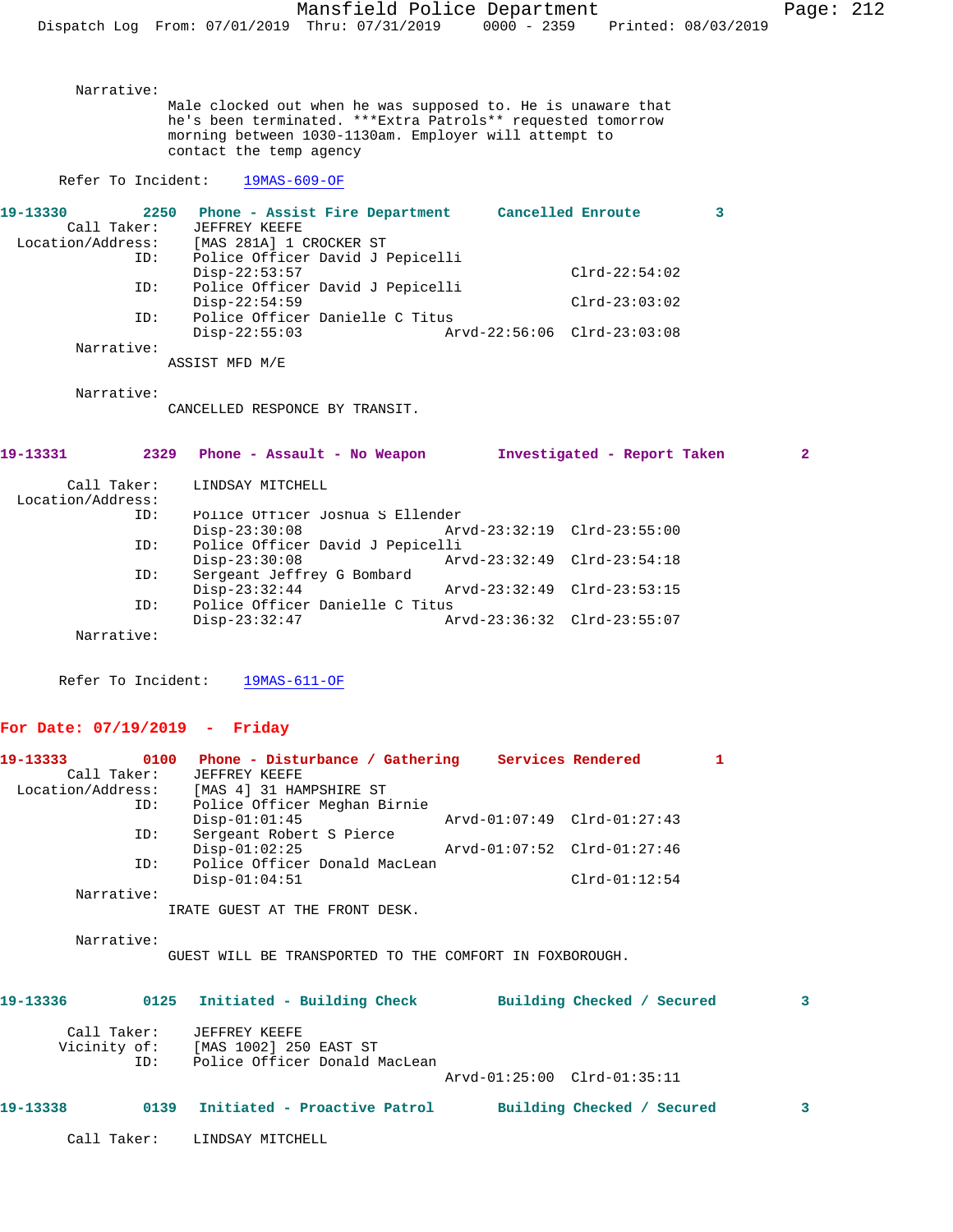|                           |                    | Dispatch Log From: 07/01/2019 Thru: 07/31/2019 0000 - 2359 Printed: 08/03/2019                                                                                             | Mansfield Police Department |   | Page: $213$         |  |
|---------------------------|--------------------|----------------------------------------------------------------------------------------------------------------------------------------------------------------------------|-----------------------------|---|---------------------|--|
| Location/Address:         | ID:                | [MAS 907E] 390 WEST ST<br>Police Officer Meghan Birnie                                                                                                                     | Arvd-01:39:00 Clrd-01:43:20 |   |                     |  |
|                           |                    | 19-13341 0139 Initiated - Proactive Patrol Building Checked / Secured                                                                                                      |                             |   | 3                   |  |
|                           |                    | Call Taker: LINDSAY MITCHELL<br>Location/Address: [MAS 451B] 500 EAST ST<br>ID: Police Officer Donald MacLean                                                              | Arvd-01:39:00 Clrd-01:47:32 |   |                     |  |
|                           | ID:                | Call Taker: JEFFREY KEEFE<br>Vicinity of: [MAS 840] 280 SCHOOL ST<br>Police Officer Meghan Birnie                                                                          |                             | 3 |                     |  |
|                           |                    |                                                                                                                                                                            | Arvd-01:43:00 Clrd-01:55:33 |   |                     |  |
|                           |                    | 19-13344 0155 Initiated - Building Check Services Rendered<br>Call Taker: LINDSAY MITCHELL<br>Location/Address: [MAS 992] 660 EAST ST<br>ID: Police Officer Donald MacLean |                             | 3 |                     |  |
|                           |                    |                                                                                                                                                                            | Arvd-01:55:00 Clrd-02:00:21 |   |                     |  |
|                           |                    | 19-13345 0207 Initiated - Proactive PatroL Building Checked / Secured                                                                                                      |                             |   | 3                   |  |
|                           | ID:                | Call Taker: LINDSAY MITCHELL<br>Location/Address: [MAS 927] 50 PLYMOUTH ST<br>Police Officer Meghan Birnie                                                                 | Arvd-02:07:00 Clrd-02:10:38 |   |                     |  |
| $\mathbf{2}^{\mathsf{I}}$ |                    | 19-13346 0208 Phone - 911 Hang-ups & Verifications                                                                                                                         |                             |   | Dispersed Gathering |  |
|                           | ID:                | Call Taker: JEFFREY KEEFE<br>Location/Address: [MAS H6414] 280 WARE ST<br>ID: Police Officer Meghan B<br>Police Officer Meghan Birnie                                      |                             |   |                     |  |
|                           | ID:                | $Disp-02:10:56$<br>Police Officer Donald MacLean                                                                                                                           | Arvd-02:15:33 Clrd-02:31:18 |   |                     |  |
|                           | ID:                | $Disp-02:11:01$<br>Sergeant Robert S Pierce                                                                                                                                | Arvd-02:14:31 Clrd-02:31:18 |   |                     |  |
|                           | Narrative:         | $Disp-02:11:05$                                                                                                                                                            | Arvd-02:16:29 Clrd-02:25:13 |   |                     |  |
|                           |                    | 911 VERIFICATION. FEMALE PARTY TRANSFER TO HER RESIDENCE.                                                                                                                  |                             |   |                     |  |
|                           | Narrative:         | SM: 76303 EM:76306.                                                                                                                                                        |                             |   |                     |  |
|                           |                    | 19-13347 0250 Initiated - Building Check Building Checked / Secured                                                                                                        |                             |   | 3                   |  |
|                           | Call Taker:<br>ID: | JEFFREY KEEFE<br>Vicinity of: [MAS 1015] 30 CHAUNCY ST<br>Sergeant Robert S Pierce                                                                                         |                             |   |                     |  |
|                           |                    |                                                                                                                                                                            | Arvd-02:50:00 Clrd-03:00:08 |   |                     |  |
|                           |                    | 19-13349      0301 Initiated - Building Check      Building Checked / Secured                                                                                              |                             |   | 3                   |  |
|                           |                    | Call Taker: JEFFREY KEEFE<br>Location/Address: [MAS 8] 377 CHAUNCY ST<br>ID: Police Officer Meghan Birnie                                                                  | Arvd-03:01:00 Clrd-03:04:38 |   |                     |  |
|                           |                    | 19-13350      0304  Initiated - Building Check      Building Checked / Secured                                                                                             |                             |   | 3                   |  |
|                           | ID:                | Call Taker: JAMES VIERA<br>Location/Address: [MAS] 4 ERICK RD @ 15 BONNEY LN<br>Police Officer Donald MacLean                                                              | Arvd-03:04:00 Clrd-03:13:16 |   |                     |  |
|                           |                    | 19-13351 0308 Initiated - Building Check Building Checked / Secured                                                                                                        |                             |   | 3                   |  |
|                           | Call Taker:        | JEFFREY KEEFE<br>Location/Address: [MAS 834] 261 CHAUNCY ST                                                                                                                |                             |   |                     |  |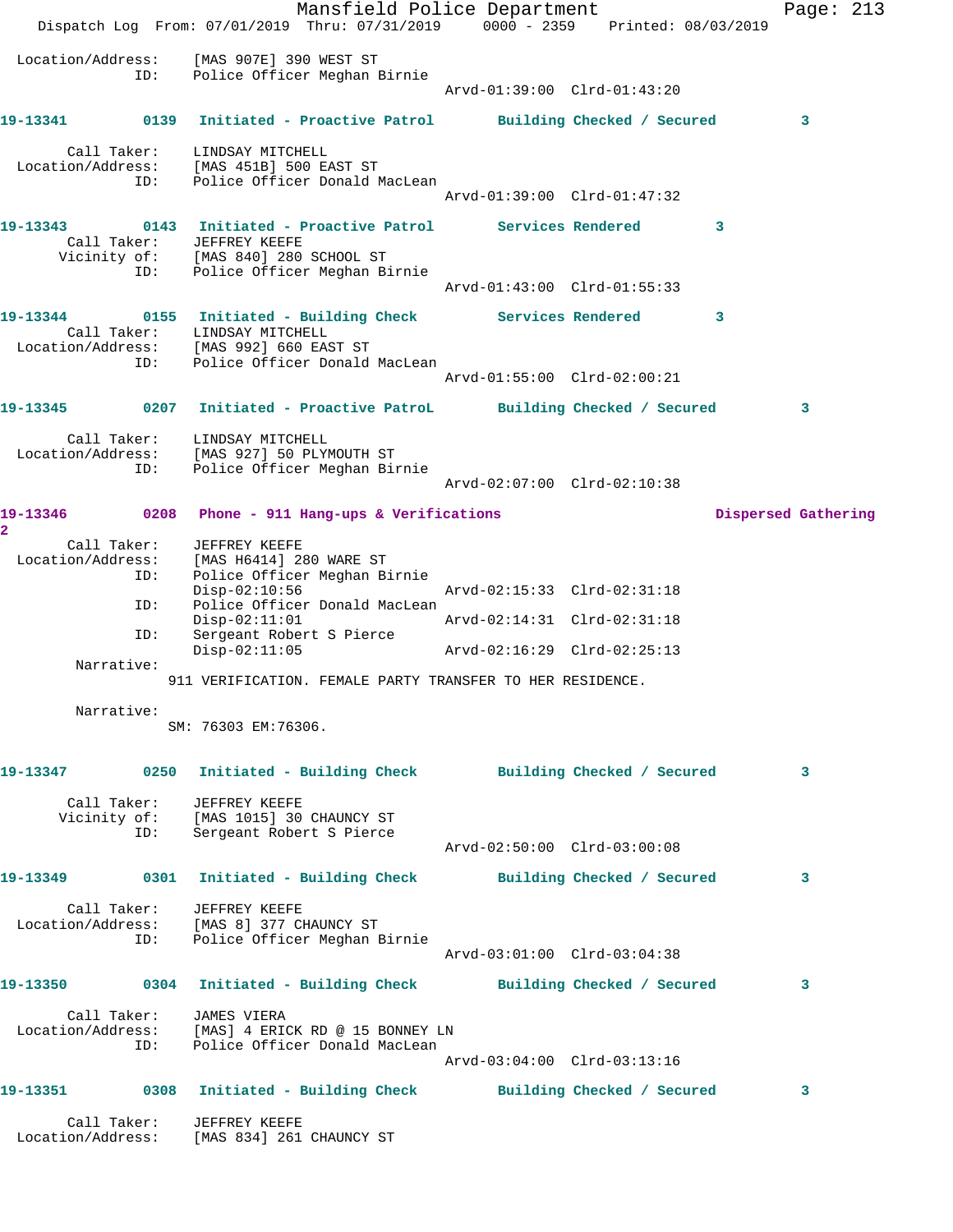Mansfield Police Department Page: 214 Dispatch Log From: 07/01/2019 Thru: 07/31/2019 0000 - 2359 Printed: 08/03/2019 ID: Sergeant Robert S Pierce Arvd-03:08:00 Clrd-03:18:14 **19-13352 0319 Phone - Alarm - Burglar Building Checked / Secured 1** Call Taker: JEFFREY KEEFE Location/Address: [MAS 840A] 280 SCHOOL ST Apt. #A ID: Police Officer Meghan Birnie Disp-03:21:34 Arvd-03:21:40 Clrd-03:25:27 ID: Sergeant Robert S Pierce Disp-03:21:58 Arvd-03:22:02 Clrd-03:24:13 Narrative: RIGHT REAR GLASS BREAK. Narrative: CHECKS SECURE. **19-13355 0420 Phone - Suspicious Actv / Persn / Veh Services Rendered 2**  Call Taker: JEFFREY KEEFE Location/Address: [MAS 240A] 189 CHAUNCY ST<br>ID: Police Officer Donald Mac Police Officer Donald MacLean<br>Disp-04:20:47 Disp-04:20:47 Arvd-04:20:55 Clrd-04:27:58<br>ID: Police Officer Meghan Birnie Police Officer Meghan Birnie<br>Disp-04:20:50 Disp-04:20:50 Arvd-04:21:00 Clrd-04:28:00 ID: Sergeant Robert S Pierce Disp-04:20:53 Arvd-04:20:57 Clrd-04:28:07 Vehicle: GRY 2007 LEXS LL GS Reg: PC RI 917027 VIN: JTHCE96S270004295 Vehicle: BGE 1999 LEXS SD ULX Reg: PC RI 308221 VIN: 1HGCG6650XA076189 Narrative: THE CLERK WITNESSED A MALE TAKING PLATES FROM A VEHICLE IN THE LOT. Narrative: PARTY CHECKS OKAY HE IS THE OWNER OF THE PLATES. **19-13364 0708 Phone - Assist Fire Department Referred to Other Agency 3**  Call Taker: Kieran M Ruth Location/Address: [MAS] 1 CEDAR CT Apt. #D1 ID: Sergeant Robert S Pierce Disp-07:09:04 Arvd-07:13:44 Clrd-07:20:48 Narrative: Out to assist MFD with a fall **19-13366 0811 Phone - Assist Fire Department Incident Report 3**  Call Taker: Kieran M Ruth Location/Address: [MAS 185A] 241 FRANCIS AVE Apt. #B ID: Police Officer John R Armstrong<br>Disp-08:13:27 Ar Disp-08:13:27 <br>
Vehicle: RED 2007 FRHT TT Reg: AP TX R340284 VIN: 1FUJBBCK67LV802 RED 2007 FRHT TT Reg: AP TX R340284 VIN: 1FUJBBCK67LV80265 Narrative: Out to assist MFD with a party pouring anti-freeze down a storm drain Narrative: Ofc. Armstrong reports an engine problem with the TT unit and the operator had overflow of diesel that he dumped into the storm drain. MFD was able to mitigate the fluids Refer To Incident: 19MAS-612-OF **19-13367 0821 Phone - Child Safety Seat Program Services Rendered 3**  Call Taker: Support Staff Matthew Todesco Location/Address: [MAS 153] 50 WEST ST ID: Police Officer Nicole M Boldrighini Disp-08:26:47 Arvd-08:30:59 Clrd-08:51:57<br>Vehicle: BLK 2016 AUDI Q5 Req: PC MA 6AW565 VIN: WAlD7AFP6GA136400 BLK 2016 AUDI Q5 Reg: PC MA 6AW565 VIN: WA1D7AFP6GA136400 Narrative: Ofc. Boldrighini installing a child safety seat.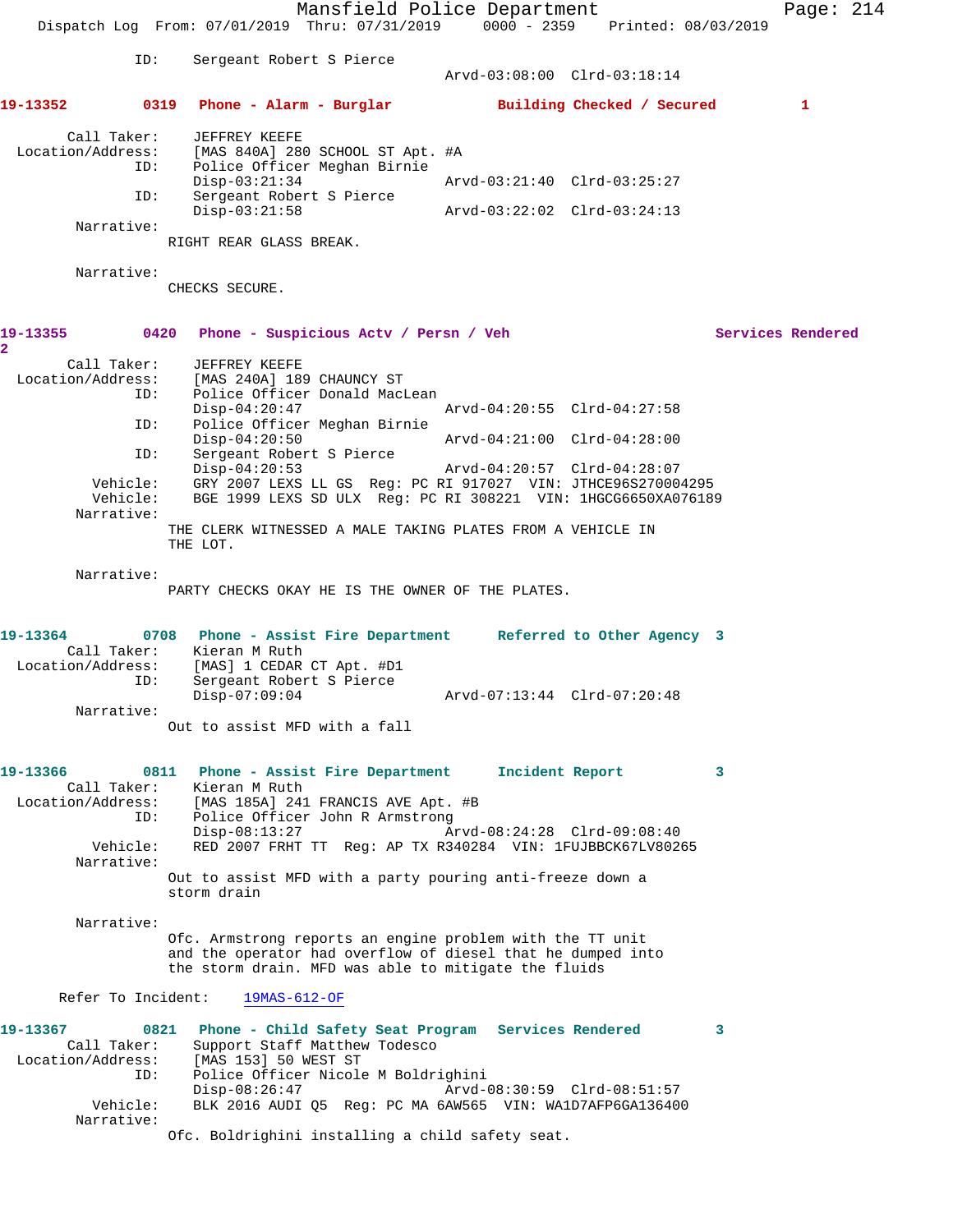Narrative:

1 seat installed

| 19-13368               | 0859 Phone - Assist Fire Department Referred to Other Agency 3<br>Call Taker: Kieran M Ruth     |                   |
|------------------------|-------------------------------------------------------------------------------------------------|-------------------|
| ID:                    | Location/Address: [MAS 170] 255 HOPE ST<br>Sergeant Brian P Thibault                            |                   |
|                        | $Disp-09:04:52$                                                                                 |                   |
| Vehicle:<br>Narrative: | BLU 1999 FORD UT EXPL Req: PC MA 77CX00 VIN: 1FMYU24E0XUB55431                                  |                   |
|                        | Out to assist MFD                                                                               |                   |
| Narrative:             |                                                                                                 |                   |
|                        | The patient vehicle will be left over night in the parking<br>1ot                               |                   |
| 19-13375               | 0945 Initiated - Proactive Patrol Building Checked / Secured                                    | 3                 |
|                        | Call Taker: Kieran M Ruth<br>Location/Address: [MAS 2] 60 FORBES BLVD                           |                   |
|                        | ID: Police Officer Nicole M Boldrighini                                                         |                   |
| Narrative:             | Arvd-09:45:00 Clrd-09:55:42                                                                     |                   |
|                        | Checking the area.                                                                              |                   |
| 19-13379               | 1020<br>Initiated - Motor Vehicle Stop Citation / Warning Issued 3                              |                   |
|                        | Call Taker: Kieran M Ruth                                                                       |                   |
| ID:                    | Vicinity of: [MAS] 100 RTE 140 SB @ 280 SCHOOL ST<br>Sergeant Brian P Thibault                  |                   |
| ID:                    | Arvd-10:20:00 Clrd-10:58:51<br>Police Officer Nicole M Boldrighini                              |                   |
|                        | $Disp-10:23:14$<br>Arvd-10:23:18 Clrd-10:25:43                                                  |                   |
| Vehicle:<br>Narrative: | BLK 2014 SUBA UT XVCROS Reg: PC MA 5DV382 VIN: JF2GPAGC1E8310121                                |                   |
|                        | MV stop showing REVO/INSC                                                                       |                   |
| Narrative:             |                                                                                                 |                   |
|                        | Sgt. Thibault reports the RO has an active insurance policy<br>and will be updated with the RMV |                   |
| Narrative:             |                                                                                                 |                   |
|                        | Citation for unregistered vehicle                                                               |                   |
| 19-13383               | 1043<br>Initiated - Proactive Patrol Building Checked / Secured                                 | 3                 |
| Call Taker:            | Kieran M Ruth                                                                                   |                   |
|                        | Location/Address: [MAS 840] 280 SCHOOL ST<br>ID: Police Officer Nicole M Boldrighini            |                   |
|                        | Arvd-10:43:00 Clrd-11:09:04                                                                     |                   |
| Narrative:             | Checking the area.                                                                              |                   |
| 19-13386<br>1124       | Initiated - Selective Enforcement/RADAR                                                         | Services Rendered |
| 3                      | Call Taker: Kieran M Ruth                                                                       |                   |
|                        | Vicinity of: [MAS] 600 WEST ST                                                                  |                   |
| ID:                    | Police Officer Nicole M Boldrighini<br>Arvd-11:24:00 Clrd-11:54:43                              |                   |
| Narrative:             |                                                                                                 |                   |
|                        | Traffic enforcement in the area.                                                                |                   |
| Narrative:             |                                                                                                 |                   |
|                        | NO VIOLATIONS                                                                                   |                   |
| 19-13390               | 1142<br>Initiated - Selective Enforcement/RADAR                                                 | Services Rendered |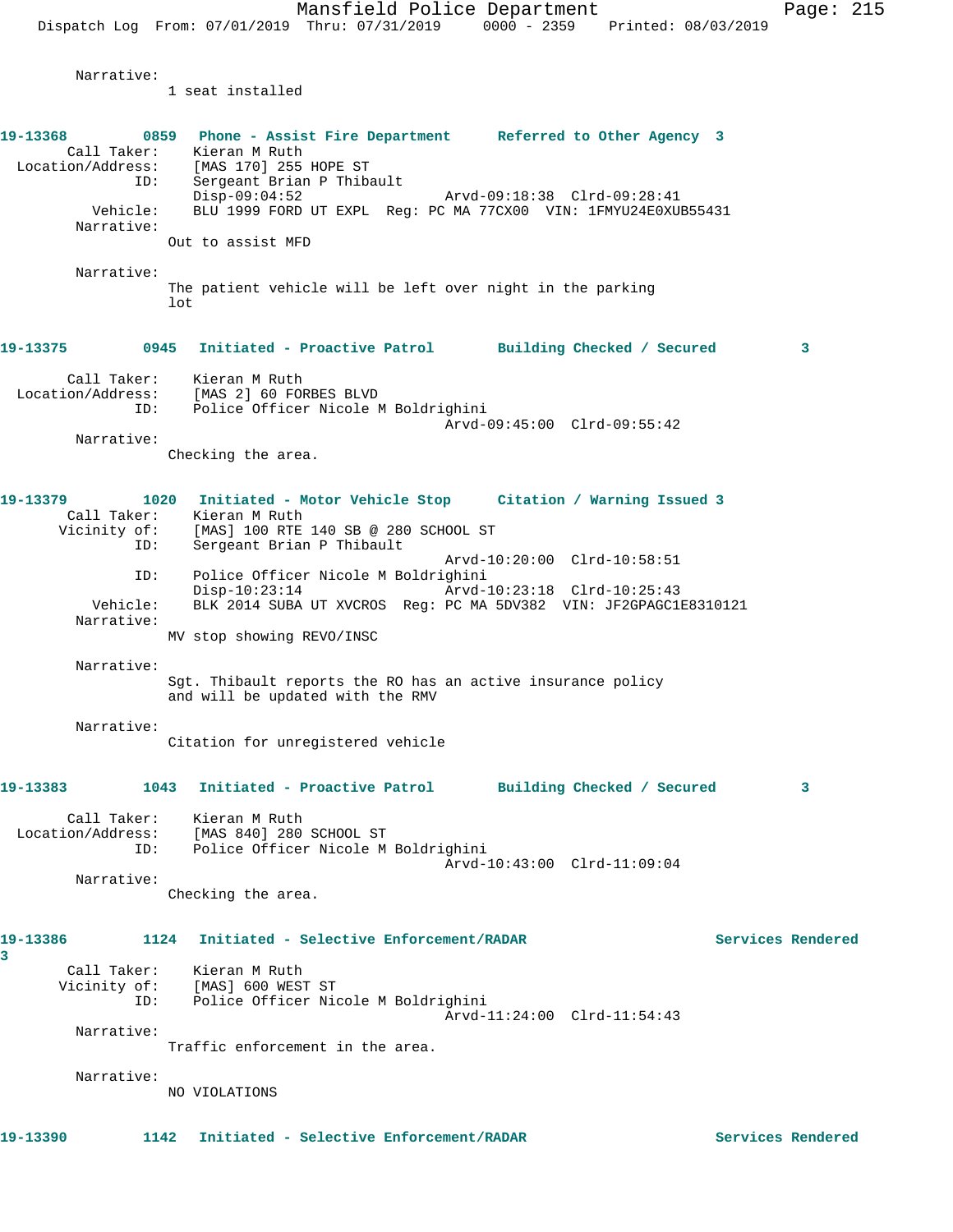Mansfield Police Department Page: 216 Dispatch Log From: 07/01/2019 Thru: 07/31/2019 0000 - 2359 Printed: 08/03/2019 **3**  Call Taker: Kieran M Ruth Location/Address: [MAS] 436 SOUTH MAIN ST @ 3 MICHAEL LN ID: Police Officer John R Armstrong Arvd-11:42:00 Clrd-11:47:03 Narrative: Traffic enforcement in the area. **19-13391 1145 Alarm - Assist Fire Department Referred to Other Agency 3**  Call Taker: Kieran M Ruth Location/Address: [MAS 417F] 15 FRANCIS AVE ID: Police Officer John R Armstrong Disp-11:47:03 Arvd-11:51:47 Clrd-12:23:23 Narrative: Out to assist MFD with a master box activation **19-13398 1227 Initiated - Proactive Patrol Building Checked / Secured 3** Call Taker: MEGHAN MILLS Location/Address: [MAS 907E] 390 WEST ST Police Officer Nicole M Boldrighini Arvd-12:27:00 Clrd-12:32:11 Narrative: CHECKING AREA **19-13403 1246 Phone - Assist Fire Department Incident Report 3**  Call Taker: Kieran M Ruth Location/Address: [MAS H6619] 87 WEST ST ID: Police Officer John R Armstrong Disp-12:47:03 Arvd-12:50:12 Clrd-14:13:35 ID: Sergeant Brian P Thibault Disp-12:47:58 Arvd-12:50:15 Clrd-14:18:55<br>ID: Police Officer Nicole M Boldrighini Police Officer Nicole M Boldrighini<br>Disp-12:50:29 Arvd- Disp-12:50:29 Arvd-12:50:33 Clrd-14:18:52 ID: Police Officer Michael N Fenore Disp-12:54:11 Arvd-13:04:27 Clrd-14:04:10 Police Officer David M Sennott<br>ID: Detective Anthony R Lattanzio Detective Anthony R Lattanzio Disp-12:54:18 Arvd-12:57:24 Clrd-13:17:46 ID: Detective Gregory S Martell Disp-12:54:27 Arvd-12:58:27 Clrd-14:04:14<br>TD: Detective Sergeant Christopher H Baker Detective Sergeant Christopher H Baker<br>Disp-12:54:46 Arvd-12: Disp-12:54:46 Arvd-12:57:39 Clrd-13:13:00<br>ID: Detective Christopher P Walsh Detective Christopher P Walsh Disp-13:13:30 Arvd-13:13:35 Clrd-14:06:32 Narrative: Out to assist MFD with a reported structure fire Narrative: Sgt. Thibault report smoke showing from the back of the detatched building Narrative: M17 at West and Copeland MD5 at West/Union and 4 corners MELD on location Narrative: A resident has been notified and will be on scene in approximatley 30 minutes Refer To Incident: 19MAS-613-OF **19-13405 1301 Phone - Follow up Investigation Incident Report 3**  Call Taker: Support Staff Matthew Todesco Location/Address: [MAS 153] 50 WEST ST ID: Detective Sergeant Christopher H Baker Disp-13:13:07 Arvd-13:13:15 Clrd-14:48:33<br>ID: Detective Anthony R Lattanzio Detective Anthony R Lattanzio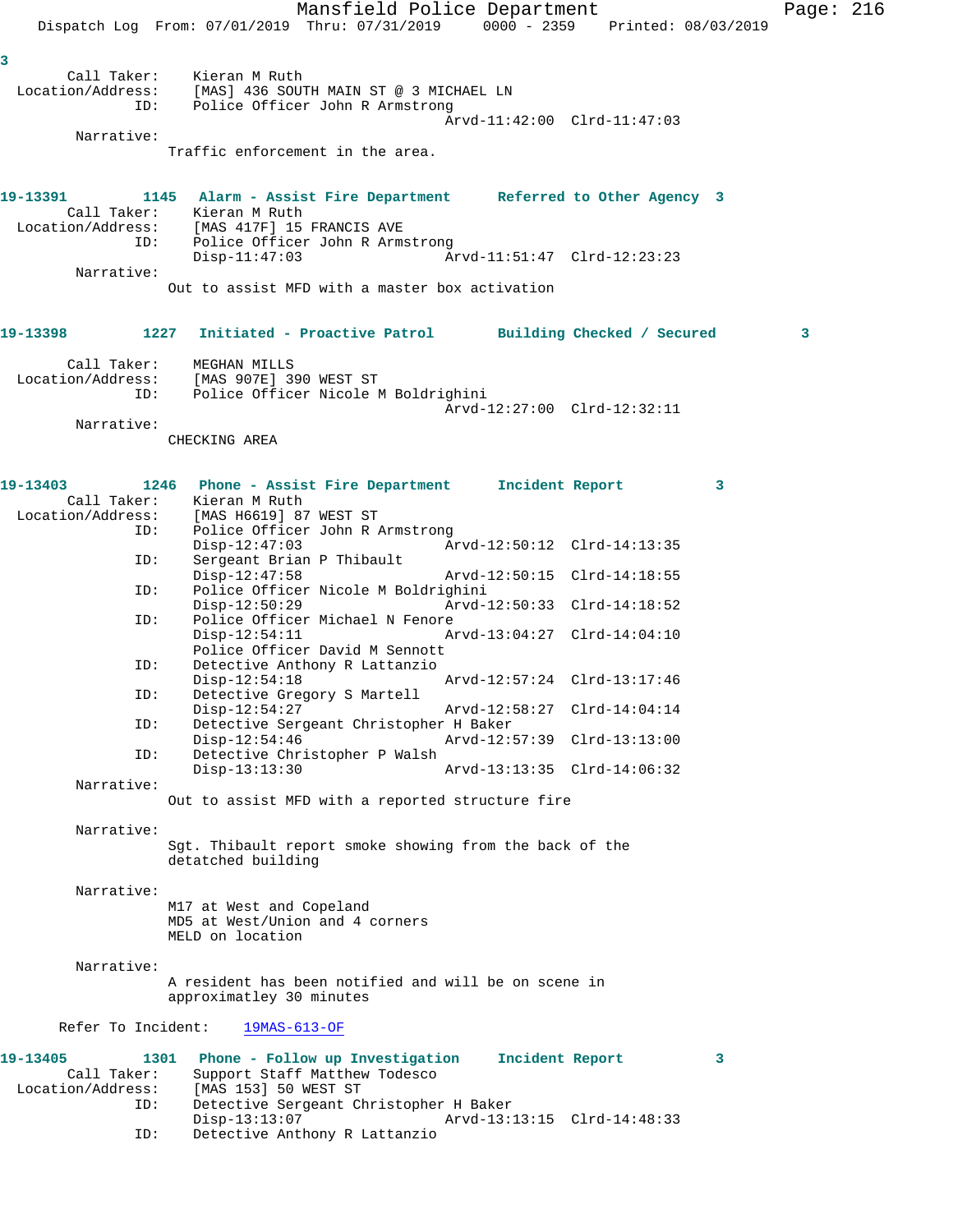Mansfield Police Department Page: 217 Dispatch Log From: 07/01/2019 Thru: 07/31/2019 0000 - 2359 Printed: 08/03/2019 Disp-13:17:55 Arvd-13:17:58 Clrd-14:48:29 Narrative: RP into the lobby to talk to an officer, Sgt Baker into talk to the party Narrative: . Refer To Incident: 19MAS-614-OF **Note 1327** Note Taker: DAVID SULLIVAN 911 OPEN LINE NO ANSWER ON CALL BACK. **19-13411 1455 911 - Assist Fire Department No Transport 3**  Call Taker: MEGHAN MILLS<br>Location/Address: [MAS] 12 PRAT [MAS] 12 PRATT ST ID: Police Officer John R Armstrong Disp-14:57:33 Clrd-14:57:58 ID: Police Officer Jay J Sparrow Disp-14:57:54 Arvd-15:00:48 Clrd-15:29:54 Narrative: MFD FOR M/E Narrative: MFD with asign off **19-13415 1600 Phone - 911 Hang-ups & Verifications Not Home / No Answer 2**  Call Taker: Kieran M Ruth Location/Address: [MAS H3662] 795 WARE ST ID: Detective Gregory S Martell Disp-16:10:00 Arvd-16:11:25 Clrd-16:13:57 Narrative: Out to confirm a 911 hang up Narrative: Ofc. Martell reports no one at home **19-13417 1641 Initiated - Selective Enforcement/RADAR Citation / Warning Issued 3**  Call Taker: Kieran M Ruth Location/Address: [MAS] 99 COPELAND DR @ 235 CHAUNCY ST ID: Police Officer Joshua S Ellender Arvd-16:41:00 Clrd-17:22:58 Vehicle: WHI 2016 HYUN SONATA Reg: PC MA 877RR6 VIN: 5NPE24AF6GH296598 Vehicle: GRY 2005 DODG UT DURANG Reg: PC MA 7JL278 VIN: 1D8HB58D05F534347 Vehicle: GRY 2005 HOND UT PILOT Reg: PAS MA PL1210 VIN: 2HKYF18525H521898 Vehicle: WHI 2007 CADI UT SRX Reg: PAR MA 1Z1 VIN: 1GYEE637770190452 Narrative: Traffic enforcement in the area. Narrative: Out with MA/877RR6, cited for a red light violation Narrative: Out with MA/7JL278, cited for red light violation Narrative: out with MA/PL1210, cited for red light violation Narrative: Out with MA/1Z1, cited for red light violation **19-13419 1711 Phone - Motor Veh Acc - Hit & Run Incident Report 1**  Call Taker: Kieran M Ruth Location/Address: [MAS] 562 MAPLE ST 116 @ 3 JENNIFER DR ID: Detective Gregory S Martell<br>Disp-17:30:14 Disp-17:30:14 Arvd-17:30:21 Clrd-17:34:51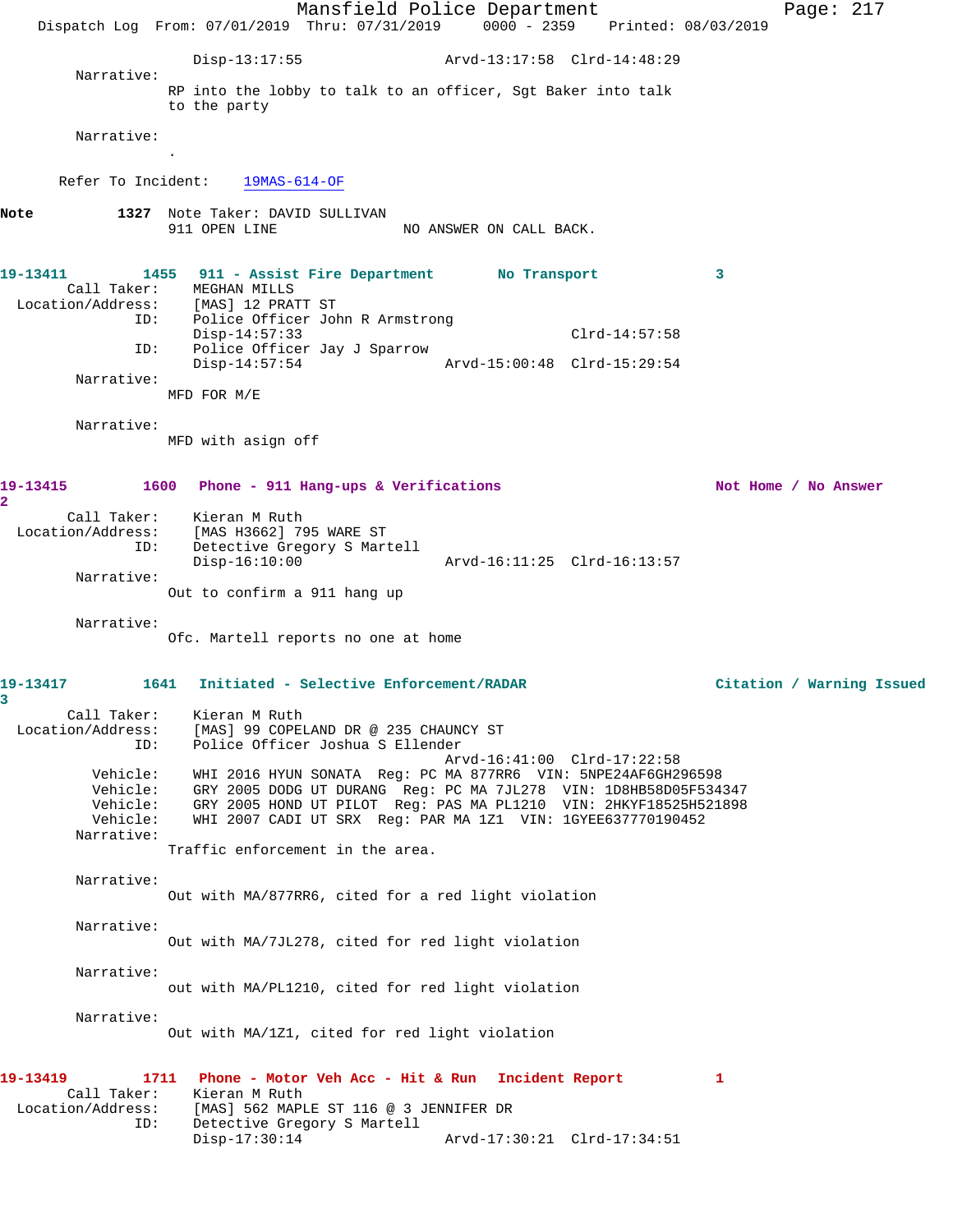Mansfield Police Department Page: 218 Dispatch Log From: 07/01/2019 Thru: 07/31/2019 0000 - 2359 Printed: 08/03/2019 Vehicle: GRY 2010 HOND ACCORD Reg: PC MA 2MBR81 VIN: 1HGCP2F84AA129325 Narrative: Ofc. Martell out for a MV hit and run Narrative: SUSP VEH BLACK SUV UNK PLATE Refer To Incident: 19MAS-615-OF **19-13421 1718 Initiated - Motor Vehicle Stop Citation / Warning Issued 3**  Call Taker: Kieran M Ruth Location/Address: [MAS] 491 MAPLE ST @ 421 FRANKLIN ST ID: Detective Gregory S Martell Arvd-17:18:00 Clrd-17:26:18 Vehicle: RED 2004 VOLV S40T5 Reg: PC MA 9LE834 VIN: YV1MS682542006286 Narrative: Out with MA/9LE834 Narrative: Cited **19-13425 1745 911 - Suspicious Actv / Persn / Veh Services Rendered 2**  Call Taker: DAVID SULLIVAN Location/Address: [MAS] 393 NORTH MAIN ST ID: Police Officer Danielle C Titus<br>Disp-18:06:26 Ar Disp-18:06:26 Arvd-18:18:39 Clrd-18:23:39 Narrative: REAR PARKING LOT RED OR MAROON HONDA CRV PAPER PLATE IN REAR WINDOW Narrative: Ofc. Titus reports the vehicle does not appear to abandoned. **19-13427 1758 Initiated - Motor Vehicle Stop Citation / Warning Issued 3**  Call Taker: Kieran M Ruth Location/Address: [MAS] 946 EAST ST @ 1 MILL ST ID: Detective Gregory S Martell Arvd-17:58:00 Clrd-18:39:00 Vehicle: WHI 2012 NISS SD ALTIMA Reg: PC MA 426EG6 Narrative: Out with MA/426EG6 Narrative: Citations for defective equipment, expired inspection Refer To Summons: 19MAS-354-AR Summons: KOURAFAS, JEKATERINA<br>Address: 13 MEADOWBROOK LN 13 MEADOWBROOK LN EASTON, MA<br>31 Age: Charges: UNLICENSED OPERATION OF MV **19-13430 1823 Initiated - Selective Enforcement/RADAR Citation / Warning Issued 3**  Call Taker: Kieran M Ruth Location/Address: [MAS] 167 WEST ST @ 20 COPELAND DR ID: Police Officer Danielle C Titus Arvd-18:23:00 Clrd-18:46:34 Vehicle: GRY 2007 BMW UT X5 Reg: PC MA 8CC291 VIN: 5UXFE435X7L016546 Narrative: Traffic enforcement in the area. Narrative: Out with MA/8CC291 Narrative: CITATION ISSUED - RED LIGHT VIOLATION. **19-13433 1834 Initiated - Proactive Patrol Building Checked / Secured 3**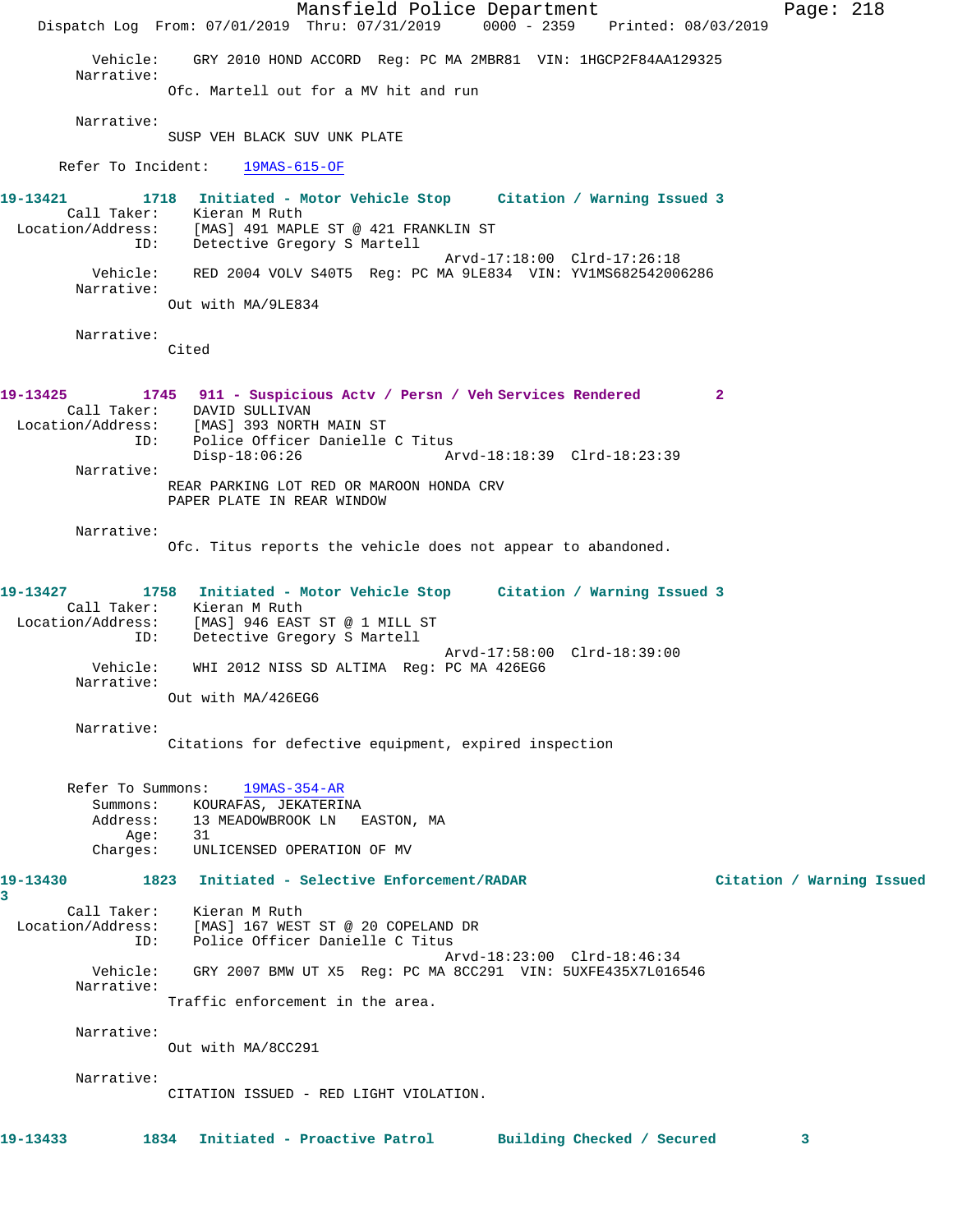Mansfield Police Department Page: 219 Dispatch Log From: 07/01/2019 Thru: 07/31/2019 0000 - 2359 Printed: 08/03/2019 Call Taker: Kieran M Ruth Location/Address: [MAS 840] 280 SCHOOL ST ID: Police Officer Jay J Sparrow Arvd-18:34:00 Clrd-19:07:02 Narrative: Checking the area. **19-13434 1849 Initiated - Selective Enforcement/RADAR Citation / Warning Issued 3**  Call Taker: DAVID SULLIVAN Location/Address: [MAS] 167 WEST ST @ 20 COPELAND DR ID: Police Officer Danielle C Titus Arvd-18:49:00 Clrd-19:15:27 Vehicle: BLK 2015 PILOT Reg: PC RI RW438 VIN: 5FNYF4H71FB005888 Vehicle: BLU 2007 HOND UT CRV Reg: PC MA 9912MC VIN: JHLRE48507C102846 Narrative: OUT FOR SELECTIVE ENFORCEMENT Narrative: Cited for red light violation Narrative: Out with MA 9912MC. RO cited for speed **19-13435 1913 911 - Assist Fire Department Referred to Other Agency 3**  Call Taker: GARIN EISELE<br>Location/Address: [MAS] 25 COB Exation: [MAS] 25 COBB ST Apt. #102<br>ID: Police Officer Danielle C Police Officer Danielle C Titus Disp-19:15:27 Arvd-19:18:21 Clrd-19:44:49 ID: Police Officer Joshua S Ellender Arvd-19:18:19 Clrd-19:44:52 Narrative: Officers responding for the report burning odor in a building. Units clear, MFD to handle Narrative: Fire investigated; issue with the air handler in the attic space; MFD handled. **19-13439 2003 Initiated - Proactive Patrol Building Checked / Secured 3** Call Taker: NICHOLAS GOYETTE Location/Address: [MAS 820C] 31 PLYMOUTH ST ID: Police Officer Michael N Fenore Arvd-20:03:00 Clrd-20:08:00 Narrative: Checking the area. **19-13440 2014 Phone - 911 Hang-ups & Verifications Confirmed misdial/Accdntl Call 2**  Call Taker: NICHOLAS GOYETTE Location/Address: [MAS 834] 261 CHAUNCY ST ID: Police Officer David J Pepicelli Disp-20:14:44 Arvd-20:15:31 Clrd-20:19:00 Narrative: Ofc. Pepicelli responding for a 911 misdial Narrative: Clear, confirmed accidental **19-13441 2018 Initiated - Motor Vehicle Stop Citation / Warning Issued 3**  Call Taker: NICHOLAS GOYETTE Location/Address: [MAS] 259 OAKLAND ST @ 34 MAPLE ST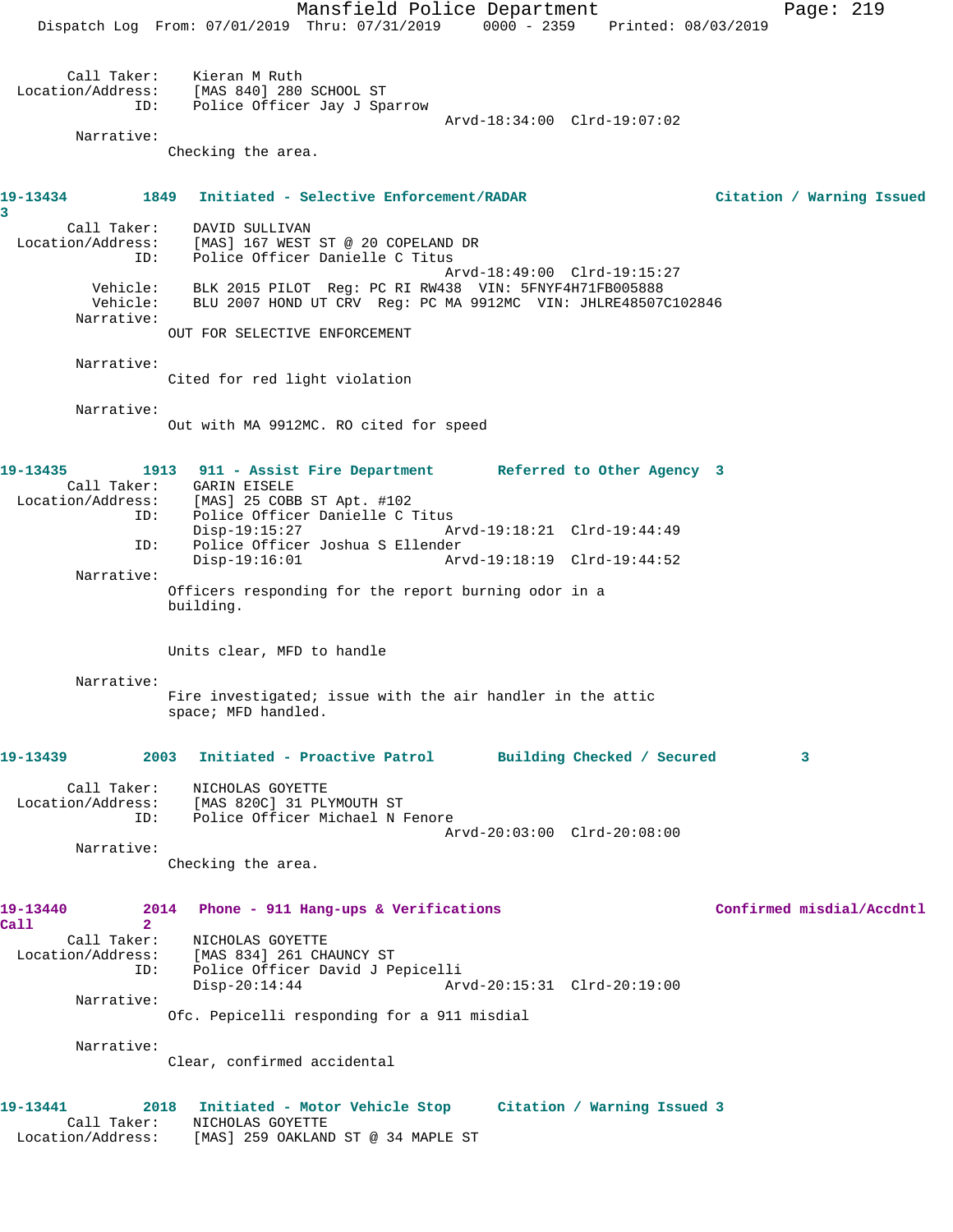Mansfield Police Department Page: 220 Dispatch Log From: 07/01/2019 Thru: 07/31/2019 0000 - 2359 Printed: 08/03/2019 ID: Police Officer Joshua S Ellender Arvd-20:18:00 Clrd-20:22:42 Vehicle: WHI 2018 FORD F150 Reg: PC MA 7SL296 VIN: 1FTEW1EP4JFD65702 Narrative: Out with MA 7SL296. RO cited for speed **19-13442 2024 Initiated - Fireworks / Explosives Viols. Spoken To 2** Call Taker: NICHOLAS GOYETTE Location/Address: [MAS H6697] 83 EAST ST ID: Police Officer Danielle C Titus Arvd-20:24:00 Clrd-20:26:25 ID: Police Officer David J Pepicelli Disp-20:24:30 Arvd-20:24:34 Clrd-20:26:23 Narrative: Officers out with a party setting off fireworks. Clear, they were advised **19-13443 2026 Initiated - Motor Vehicle Stop Citation / Warning Issued 3**  Call Taker: NICHOLAS GOYETTE Location/Address: [MAS 165] 91 CHAUNCY ST ID: Police Officer Joshua S Ellender Arvd-20:26:00 Clrd-20:30:38 Vehicle: WHI 2017 MERZ C300W4 Reg: PC MA 7PS161 VIN: 55SWF4KB3HU205497 Narrative: Out iwth MA 7PS161. RO cited for speed **19-13445 2032 Initiated - Motor Vehicle Stop Citation / Warning Issued 3**  Call Taker: NICHOLAS GOYETTE Location/Address: [MAS 240A] 189 CHAUNCY ST ID: Police Officer Danielle C Titus Arvd-20:32:00 Clrd-20:38:46 ID: Police Officer Joshua S Ellender Disp-20:32:27 Arvd-20:32:29 Clrd-20:38:44 Vehicle: BLK 2011 CHEV CAMARO Reg: PC MA 43CT07 VIN: 2G1FB1ED9B9166167 Narrative: Out with MA 43CT07. RO cited for failure to stop for a red light **19-13446 2036 Walk-In - Assist Citizen - P S A Spoken To 3**  Call Taker: PATRICK FEENEY Location/Address: [MAS 1] 50 WEST ST<br>ID: Police Officer Dan:

Disp-20:43:49 Arvd-20:43:51 Clrd-20:49:24

Police Officer Danielle C Titus<br>Disp-20:43:49 A

Narrative:

Narrative: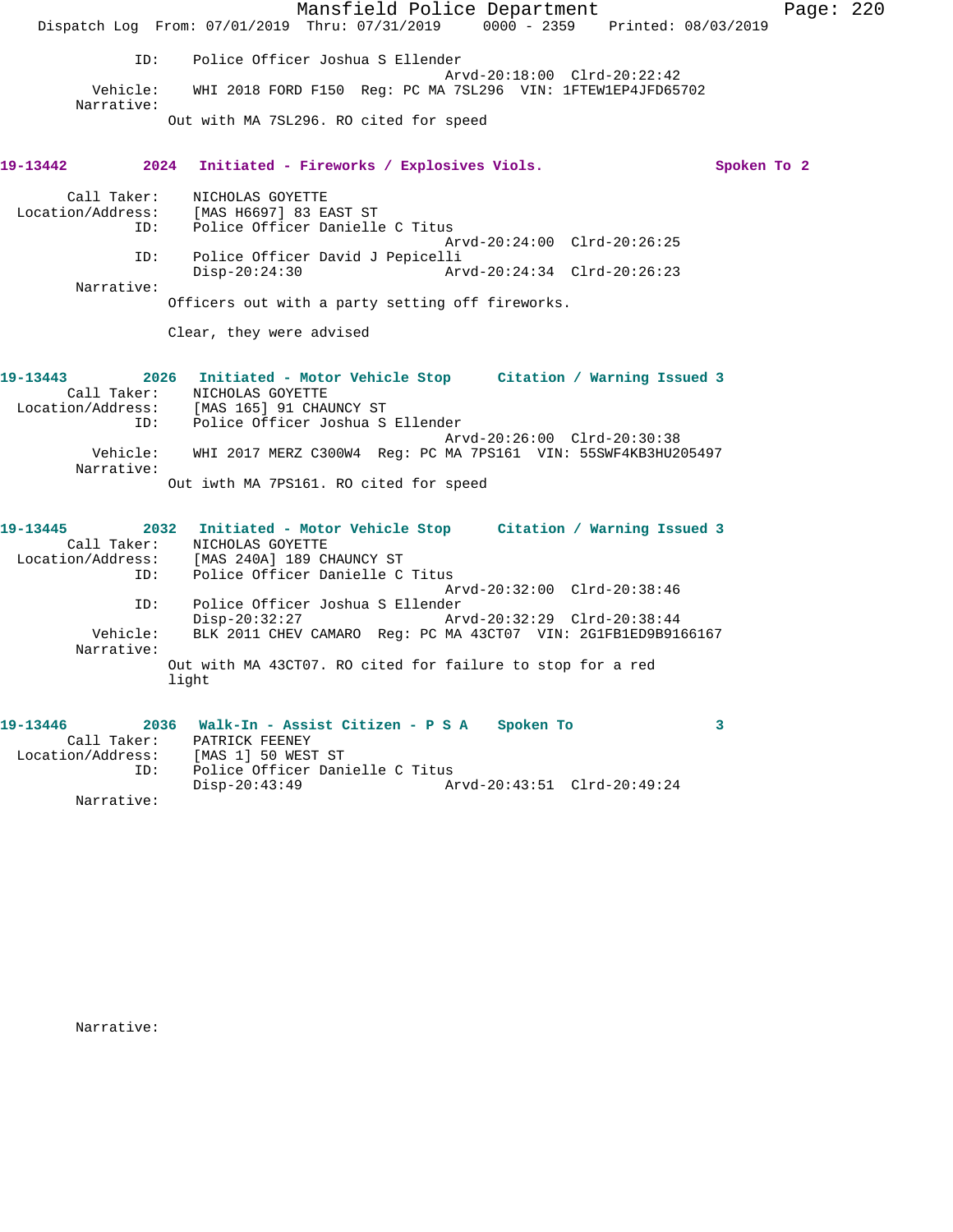Call Taker: NICHOLAS GOYETTE Location/Address: [MAS H6205] 26 SHAWMUT AVE ID: Police Officer Danielle C Titus Disp-21:07:33 Arvd-21:10:07 Clrd-21:25:32 ID: Police Officer Joshua S Ellender Arvd-21:10:09 Clrd-21:25:29 Narrative: Officers responding to speak with about him being unable to reach his councellor Narrative: Ofc. Titus reports speaking to who states his phone has not been working properly the past few days, and that is why his councellor cannot reach him. He was advised and is satisfied **19-13452 2125 Phone - Alarm - Burglar False / Accidental Alarm 1**  Call Taker: NICHOLAS GOYETTE Location/Address: [MAS 840J155] 280 SCHOOL ST Apt. #J155 ID: Detective Gregory S Martell Disp-21:29:00 Clrd-21:29:17<br>TD: Police Officer David J Pepicelli Police Officer David J Pepicelli<br>Disp-21:29:28 Arvo Disp-21:29:28 Arvd-21:34:58 Clrd-21:41:59<br>TD: Police Officer Jav J Sparrow Police Officer Jay J Sparrow<br>Disp-21:29:32 Disp-21:29:32 Arvd-21:32:11 Clrd-21:42:01 ID: Detective Gregory S Martell Disp-21:39:41 Arvd-21:39:43 Clrd-21:41:47 Narrative: Alarm company reporting a commercial burglary alarm. Zone: Front Door Motion. Narrative: M5 reports rear door checks tight. Narrative: Ofc. Sparrow reports things appear to be secure, a keyholder will need to respond. Both front doors are unlocked but the gate is secure. Narrative: Keyholder is responding, **19-13451 2126 911 - Suspicious Actv / Persn / Veh Spoken To 2**  Call Taker: PATRICK FEENEY Location/Address: [MAS 255] 377 CHAUNCY ST ID: Police Officer Joshua S Ellender Disp-21:29:34 Arvd-21:30:35 Clrd-22:30:13<br>ID: Police Officer Danielle C Titus Police Officer Danielle C Titus<br>Disp-21:29:39 Am Disp-21:29:39 Arvd-21:30:33 Clrd-22:15:51 ID: Detective Gregory S Martell Disp-21:41:51 Arvd-21:41:53 Clrd-22:15:58 ID: Police Officer David J Pepicelli Disp-21:43:26 Arvd-21:46:26 Clrd-22:14:55 ID: Police Officer Jay J Sparrow Disp-21:46:30 Arvd-21:46:32 Clrd-22:16:07 Vehicle: WHI 2000 FORD ECOVAN Reg: PC MA 9XP244 VIN: 1FTRE1422YHB70156 Vehicle: WHI 2006 FORD ECONOL Reg: PC MA 9NN786 VIN: 1FTNE24W56DA73237 Vehicle: RED 2005 JEEP UT GRACHE Reg: PC MA 1DKB25 VIN: 1J4GR48K15C618302 Narrative: 911 caller reports a group of 4 males drinking beer and believed to poured gasoline around a white van in the lot.

Narrative:

Caller described them as poss. h/m's, 1 wearing a red cap, the other wearing a blue shirt and white shorts.

| 2216 Initiated - Proactive Patrol<br>19-13457<br>Building Checked / Secured |  |
|-----------------------------------------------------------------------------|--|
|-----------------------------------------------------------------------------|--|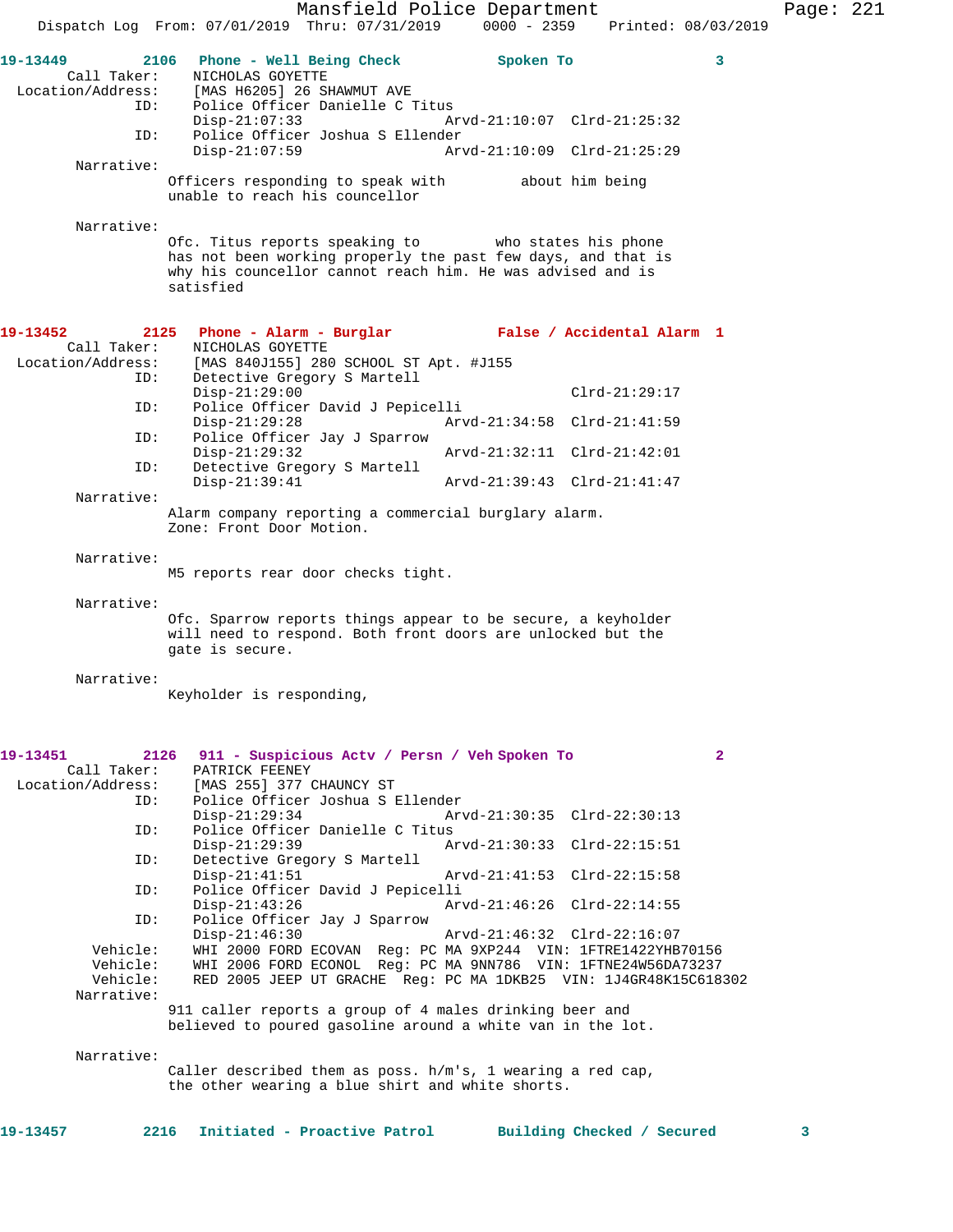Mansfield Police Department Page: 222 Dispatch Log From: 07/01/2019 Thru: 07/31/2019 0000 - 2359 Printed: 08/03/2019 Call Taker: NICHOLAS GOYETTE Location/Address: [MAS 820C] 31 PLYMOUTH ST ID: Police Officer Michael N Fenore Arvd-22:16:00 Clrd-22:30:28 **19-13458 2221 Initiated - Proactive Patrol Building Checked / Secured 3** Call Taker: NICHOLAS GOYETTE Location/Address: [MAS] 30 CHAUNCY ST ID: Police Officer Danielle C Titus Arvd-22:21:00 Clrd-22:26:44 Narrative: Checking the area. **19-13459 2221 Initiated - Proactive Patrol Building Checked / Secured 3** Call Taker: NICHOLAS GOYETTE Location/Address: [MAS 451B] 500 EAST ST ID: Detective Gregory S Martell Arvd-22:21:00 Clrd-22:26:34 Narrative: Checking the area. **19-13462 2239 Initiated - Proactive Patrol Building Checked / Secured 3** Call Taker: NICHOLAS GOYETTE Location/Address: [MAS 281A] 1 CROCKER ST ID: Police Officer Danielle C Titus Arvd-22:39:00 Clrd-22:49:27 Narrative: Checking the area. **19-13468 2311 Initiated - Proactive Patrol Spoken To 3**  Call Taker: NICHOLAS GOYETTE Location/Address: [MAS 554] 464 SCHOOL ST ID: Police Officer David J Pepicelli Arvd-23:11:00 Clrd-23:12:58 Vehicle: BLK 2012 VOLK JETTA Reg: PC MA 9JMP50 VIN: 3VWBP7AJ4CM012297 Narrative: Out speaking to an employee working on his personal vehicle

19-13472 2336 Phone - 911 Hang-ups & Verifications **Confirmed misdial/Accdntl Call 2**  Call Taker: NICHOLAS GOYETTE Location/Address: [MAS H4892] 340 EAST ST ID: Detective Gregory S Martell Disp-23:37:43 Arvd-23:40:48 Clrd-23:45:51 Narrative:

in the garage with the door open, he states he has

permission from the owner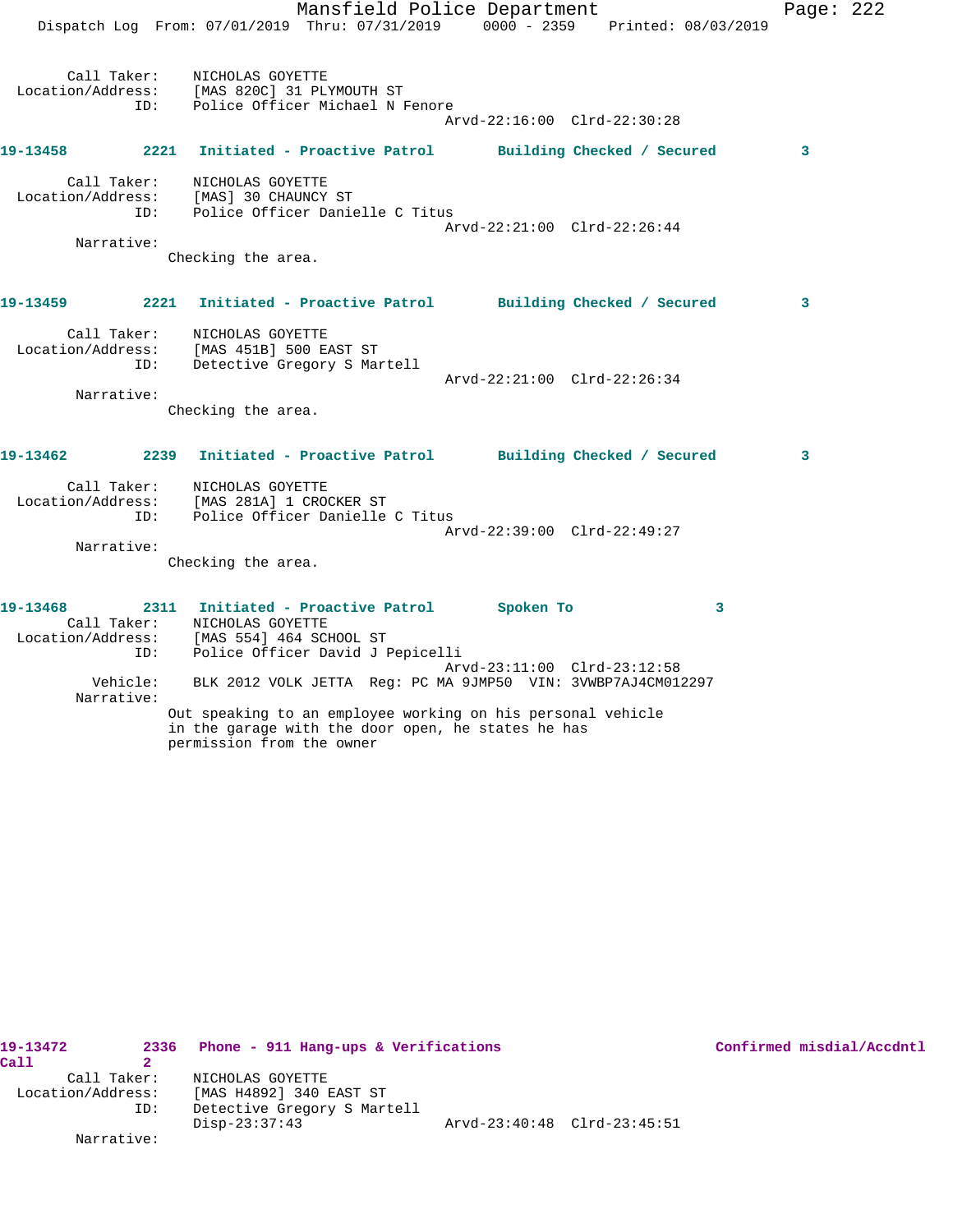|                                                                                 |                          | Dispatch Log From: 07/01/2019 Thru: 07/31/2019 0000 - 2359 Printed: 08/03/2019                                                                                                                                                                                                                                                                             | Mansfield Police Department |                                                           |                                    |                                                                                      | Page: 223 |  |
|---------------------------------------------------------------------------------|--------------------------|------------------------------------------------------------------------------------------------------------------------------------------------------------------------------------------------------------------------------------------------------------------------------------------------------------------------------------------------------------|-----------------------------|-----------------------------------------------------------|------------------------------------|--------------------------------------------------------------------------------------|-----------|--|
|                                                                                 |                          | Out to confirm a 911 misdial                                                                                                                                                                                                                                                                                                                               |                             |                                                           |                                    |                                                                                      |           |  |
| Narrative:                                                                      |                          | Clear, confirmed misdial                                                                                                                                                                                                                                                                                                                                   |                             |                                                           |                                    |                                                                                      |           |  |
| 19-13474                                                                        | 2340                     | 911 - 911 Hang-ups & Verifications Confirmed misdial/Accdntl Call                                                                                                                                                                                                                                                                                          |                             |                                                           |                                    |                                                                                      | 2         |  |
| Call Taker:<br>Location/Address:<br>Narrative:                                  | ID:<br>ID:               | PATRICK FEENEY<br>[MAS 43] 137 MILL ST Apt. #G6<br>Police Officer Danielle C Titus<br>$Disp-23:42:47$<br>Police Officer Joshua S Ellender<br>$Disp-23:42:54$<br>Out to confirm a misdial 911                                                                                                                                                               |                             | Arvd-23:48:12 Clrd-23:51:19                               | $Clrd-23:51:18$                    |                                                                                      |           |  |
| Narrative:                                                                      |                          | Clear, confirmed the accidental                                                                                                                                                                                                                                                                                                                            |                             |                                                           |                                    |                                                                                      |           |  |
| 19-13475<br>Call Taker:<br>Location/Address:<br>Narrative:<br>Narrative:        | ID:<br>ID:<br>ID:<br>ID: | 2354 Alarm - Alarm - Burglar<br>PATRICK FEENEY<br>[MAS H2821] 6 WINDSOR PL<br>Police Officer David J Pepicelli<br>$Disp-23:56:13$<br>Police Officer Danielle C Titus<br>$Disp-23:56:16$<br>Police Officer Danielle C Titus<br>$Disp-00:03:38$<br>Police Officer Meghan Birnie<br>$Disp-00:03:54$<br>Dining room motion.<br>0012 Clear, house checks secure |                             | False / Accidental Alarm 1                                | $Clrd-23:56:44$<br>$Clrd-23:56:46$ | Arvd-00:04:10 Clrd-07/20/2019 @ 00:12:38<br>Arvd-00:04:11 Clrd-07/20/2019 @ 00:12:34 |           |  |
| For Date: $07/20/2019$ - Saturday                                               |                          |                                                                                                                                                                                                                                                                                                                                                            |                             |                                                           |                                    |                                                                                      |           |  |
| 19-13479<br>Location/Address: [MAS 4] 31 HAMPSHIRE ST                           |                          | 0112 Initiated - Building Check<br>Call Taker: PATRICK FEENEY<br>ID: Police Officer Donald MacLean                                                                                                                                                                                                                                                         |                             | Building Checked / Secured<br>Arvd-01:12:00 Clrd-01:18:02 |                                    |                                                                                      |           |  |
| 19-13481 		 0120 Initiated - Building Check 		 Building Checked / Secured       |                          |                                                                                                                                                                                                                                                                                                                                                            |                             |                                                           |                                    |                                                                                      | 3         |  |
| Location/Address: [MAS 2] 60 FORBES BLVD                                        |                          | Call Taker: PATRICK FEENEY<br>ID: Police Officer Donald MacLean                                                                                                                                                                                                                                                                                            |                             | Arvd-01:20:00 Clrd-01:24:22                               |                                    |                                                                                      |           |  |
| 19-13482      0128  Initiated - Proactive Patrol     Building Checked / Secured |                          |                                                                                                                                                                                                                                                                                                                                                            |                             |                                                           |                                    |                                                                                      | 3         |  |
| Narrative:                                                                      |                          | Call Taker: NICHOLAS GOYETTE<br>Location/Address: [MAS 840] 280 SCHOOL ST<br>ID: Police Officer Donald MacLean<br>Checking the area.                                                                                                                                                                                                                       |                             | Arvd-01:28:00 Clrd-01:33:29                               |                                    |                                                                                      |           |  |
|                                                                                 |                          |                                                                                                                                                                                                                                                                                                                                                            |                             |                                                           |                                    |                                                                                      |           |  |
| 19-13484<br>Location/Address: [MAS 1002] 250 EAST ST                            | ID:                      | 0143 Initiated - Proactive Patrol Building Checked / Secured<br>Call Taker: NICHOLAS GOYETTE<br>Police Officer Meghan Birnie                                                                                                                                                                                                                               |                             | Arvd-01:43:00 Clrd-01:49:31                               |                                    |                                                                                      | 3         |  |
|                                                                                 |                          |                                                                                                                                                                                                                                                                                                                                                            |                             |                                                           |                                    |                                                                                      |           |  |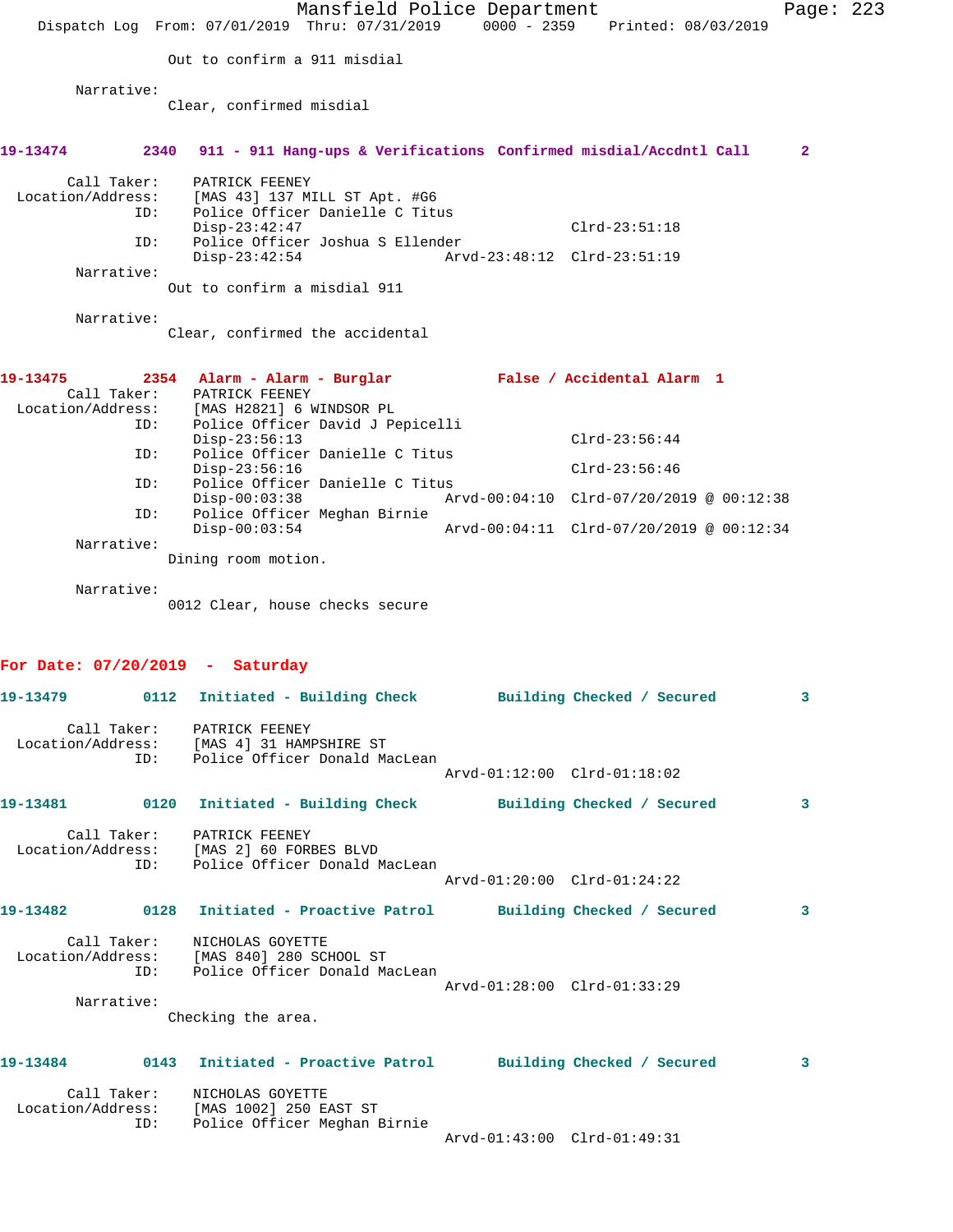Mansfield Police Department Page: 224 Dispatch Log From: 07/01/2019 Thru: 07/31/2019 0000 - 2359 Printed: 08/03/2019 Narrative: Checking the area. **19-13485 0149 Initiated - Proactive Patrol Building Checked / Secured 3** Call Taker: NICHOLAS GOYETTE Location/Address: [MAS 834] 261 CHAUNCY ST ID: Police Officer Donald MacLean Arvd-01:49:00 Clrd-01:54:03 Narrative: Checking the area. **19-13486 0149 Initiated - Proactive Patrol Building Checked / Secured 3** Call Taker: NICHOLAS GOYETTE Location/Address: [MAS 982] 111 HOPE ST ID: Police Officer Meghan Birnie Arvd-01:49:00 Clrd-01:53:53 Narrative: Checking the area. **19-13488 0206 Initiated - Proactive Patrol Building Checked / Secured 3** Call Taker: NICHOLAS GOYETTE Location/Address: [MAS 1016] 4 ERICK RD ID: Police Officer Meghan Birnie Arvd-02:06:00 Clrd-02:15:55 Narrative: Checking the area. **19-13489 0210 Initiated - Proactive Patrol Building Checked / Secured 3** Call Taker: NICHOLAS GOYETTE Location/Address: [MAS 987A] 125 HIGH ST Apt. #1-4 ID: Police Officer Danielle C Titus Arvd-02:10:00 Clrd-02:14:39 Narrative: Checking the area. **19-13490 0217 Initiated - Proactive Patrol Building Checked / Secured 3** Call Taker: NICHOLAS GOYETTE Location/Address: [MAS 820C] 31 PLYMOUTH ST ID: Police Officer John R Armstrong Arvd-02:17:00 Clrd-02:33:00 Narrative: Checking the area. **19-13491 0221 Initiated - Proactive Patrol Building Checked / Secured 3** Call Taker: NICHOLAS GOYETTE Location/Address: [MAS 992] 660 EAST ST ID: Police Officer Meghan Birnie Arvd-02:21:00 Clrd-02:24:16 Narrative: Checking the area. **19-13492 0222 Initiated - Proactive Patrol Building Checked / Secured 3** Call Taker: NICHOLAS GOYETTE Location/Address: [MAS 280] 440 FORBES BLVD ID: Police Officer Donald MacLean Arvd-02:22:00 Clrd-02:25:37 Narrative: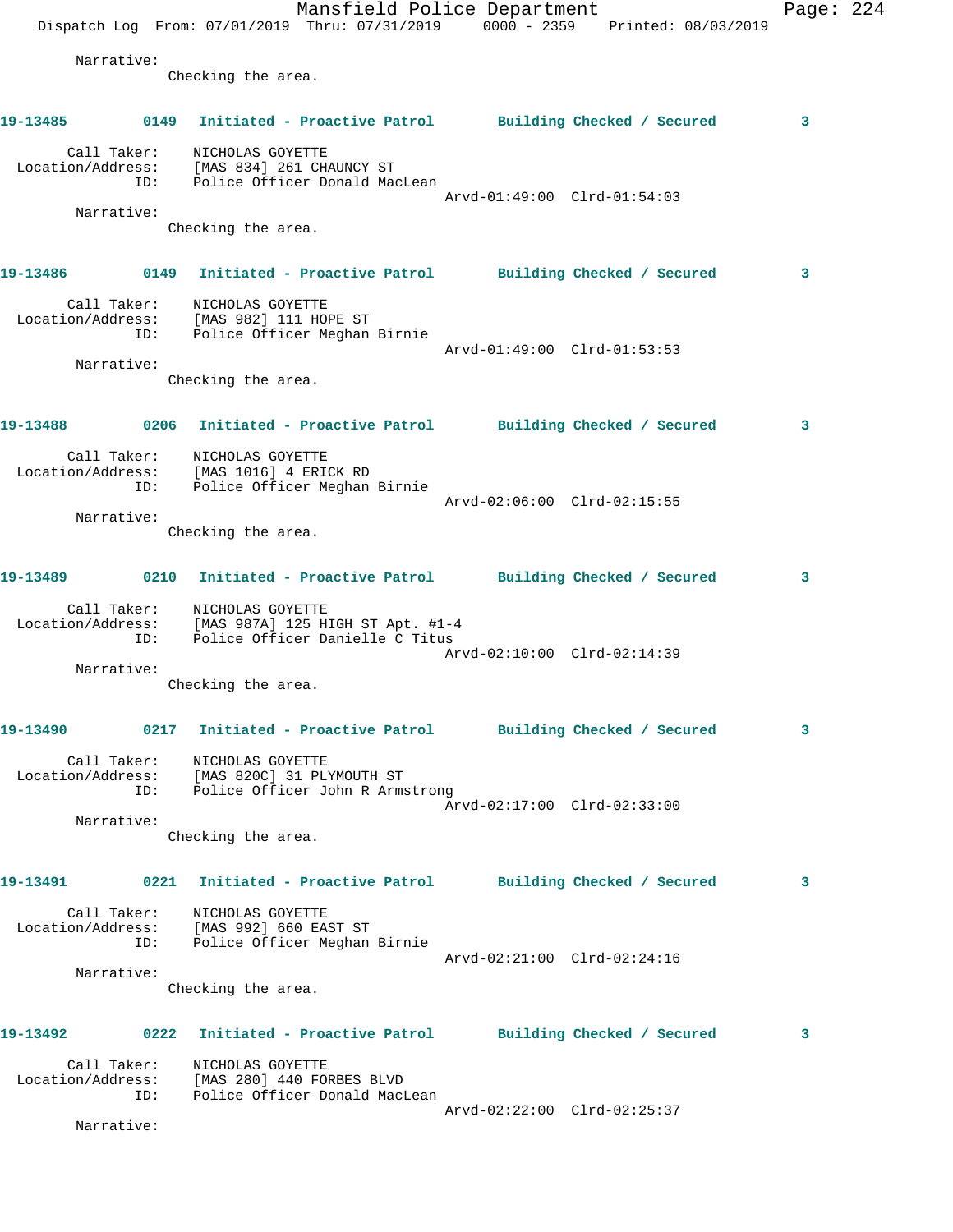Mansfield Police Department Page: 225 Dispatch Log From: 07/01/2019 Thru: 07/31/2019 0000 - 2359 Printed: 08/03/2019 Checking the area. **19-13495 0240 Initiated - Proactive Patrol Building Checked / Secured 3** Call Taker: NICHOLAS GOYETTE Location/Address: [MAS 451B] 500 EAST ST ID: Police Officer Meghan Birnie Arvd-02:40:00 Clrd-02:48:01 Narrative: Checking the area. **19-13497 0243 Initiated - Proactive Patrol Building Checked / Secured 3** Call Taker: NICHOLAS GOYETTE Location/Address: [MAS 907E] 390 WEST ST ID: Police Officer Donald MacLean Arvd-02:43:00 Clrd-02:46:21 Narrative: Checking the area. **19-13498 0245 Initiated - Proactive Patrol Spoken To 3**  Call Taker: NICHOLAS GOYETTE<br>Location/Address: [MAS 281A] 1 CRO [MAS 281A] 1 CROCKER ST ID: Police Officer Danielle C Titus Arvd-02:45:00 Clrd-02:56:45<br>ID: Police Officer Donald MacLean Police Officer Donald MacLean Disp-02:48:15 Arvd-02:49:35 Clrd-02:56:43 ID: Sergeant Robert S Pierce Disp-02:49:21 Arvd-02:49:22 Clrd-02:56:40 Narrative: Checking the area. Narrative: Ofc. Titus checking on three individuals leaving the North Common, Ofc. Maclean en route Narrative: Ofc. Titus reports the parties are currently homeless and state they will be getting a ride from one of the involved parties brothers in the morning. They were advised of the temperatures and were advised to call if they need assistance in locating a shelter **19-13499 0304 Phone - 911 Hang-ups & Verifications Confirmed misdial/Accdntl Call** 2<br>Call Taker: NICHOLAS GOYETTE Location/Address: [MAS 417F] 15 FRANCIS AVE Apt. #02 ID: Police Officer Meghan Birnie Disp-03:06:09 Arvd-03:10:00 Clrd-03:20:01 ID: Police Officer Danielle C Titus Disp-03:10:16 Arvd-03:10:19 Clrd-03:19:59 Narrative: Out for the accidental 911 **19-13500 0344 Alarm - Alarm - Burglar False / Accidental Alarm 1**  Call Taker: PATRICK FEENEY<br>Location/Address: [MAS 840G100] 2 ess: [MAS 840G100] 280 SCHOOL ST Apt. #G100<br>ID: Police Officer Donald MacLean Police Officer Donald MacLean Disp-03:45:18 Arvd-03:48:07 Clrd-03:50:11 ID: Police Officer Danielle C Titus Disp-03:45:19 Arvd-03:49:31 Clrd-03:50:13 Narrative: Carry out rear door. Narrative: Clear, card to be issued. The sprinkler may have hit the door and activated the alarm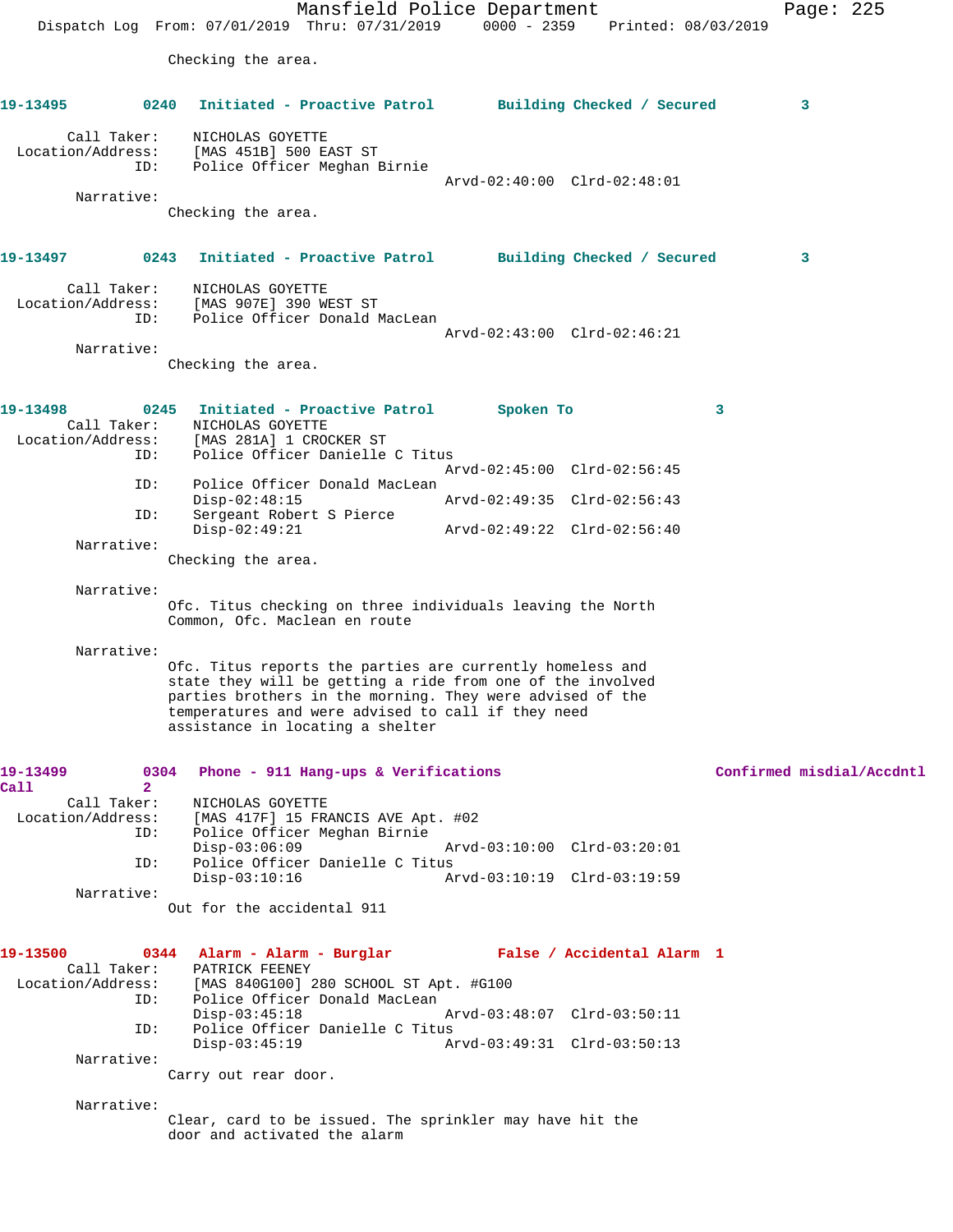ID: Police Officer Donald MacLean Disp-04:13:05 Arvd-04:19:41 Clrd-04:35:32 Narrative: Out to assist MFD with a Master Box alarm activation **19-13503 0433 Initiated - Proactive Patrol Building Checked / Secured 3** Call Taker: NICHOLAS GOYETTE Location/Address: [MAS 820C] 31 PLYMOUTH ST ID: Police Officer John R Armstrong Arvd-04:33:00 Clrd-04:44:57 Narrative: Checking the area. **19-13504 0538 Initiated - Proactive Patrol Building Checked / Secured 3** Call Taker: NICHOLAS GOYETTE Location/Address: [MAS 1015] 30 CHAUNCY ST ID: Police Officer Danielle C Titus Arvd-05:38:00 Clrd-05:42:02 Narrative: Checking the area. **19-13505 0551 Phone - Alarm - Burglar False / Accidental Alarm 1**  Call Taker: NICHOLAS GOYETTE Location/Address: [MAS 840G100] 280 SCHOOL ST Apt. #G100 ID: Police Officer Danielle C Titus<br>Disp-05:53:05 A Disp-05:53:05 Arvd-05:55:24 Clrd-05:56:25 Police Officer Donald MacLean<br>Disp-05:53:05<br>Arvd-05:54:21 Clrd-05:56:27 D: Police ULLIUL.<br>Disp-05:53:05 Narrative: Alarm company reporting a commercial burglary alarm. Zone: rear door Narrative:

Clear, same issue as before.

## **19-13506 0613 Phone - Suspicious Actv / Persn / Veh Spoken To 2**

 Call Taker: NICHOLAS GOYETTE Location/Address: [MAS 173] 72 PRATT ST ESS. [MAS 173] 72 PRAIL SI<br>ID: Police Officer Danielle C Titus<br>Disp-06:14:41 Ar Arvd-06:17:00 Clrd-06:25:51 Narrative: Ofc. Titus out to speak with a manager about a letter of disinvite for a customer making a female employee uncomfortable on a frequent basis

Narrative:

Location/Address: [MAS] 111 FORBES BLVD

Clear, parties advised. The involved has been frequenting the Deli and making a young female employee feel uncomfortable and is bringing her gifts. They were advised on the process going forward

| 19-13507          |             | 0645 Alarm - Assist Fire Department | Referred to Other Agency 3 |  |
|-------------------|-------------|-------------------------------------|----------------------------|--|
|                   | Call Taker: | Kieran M Ruth                       |                            |  |
| Location/Address: |             | [MAS 987] 125 HIGH ST Apt. #1-4     |                            |  |
|                   | ID:         | Police Officer Danielle C Titus     |                            |  |
|                   |             | Disp-06:48:44                       |                            |  |
|                   | Narrative:  |                                     |                            |  |
|                   |             | Out to assist MFD with a master box |                            |  |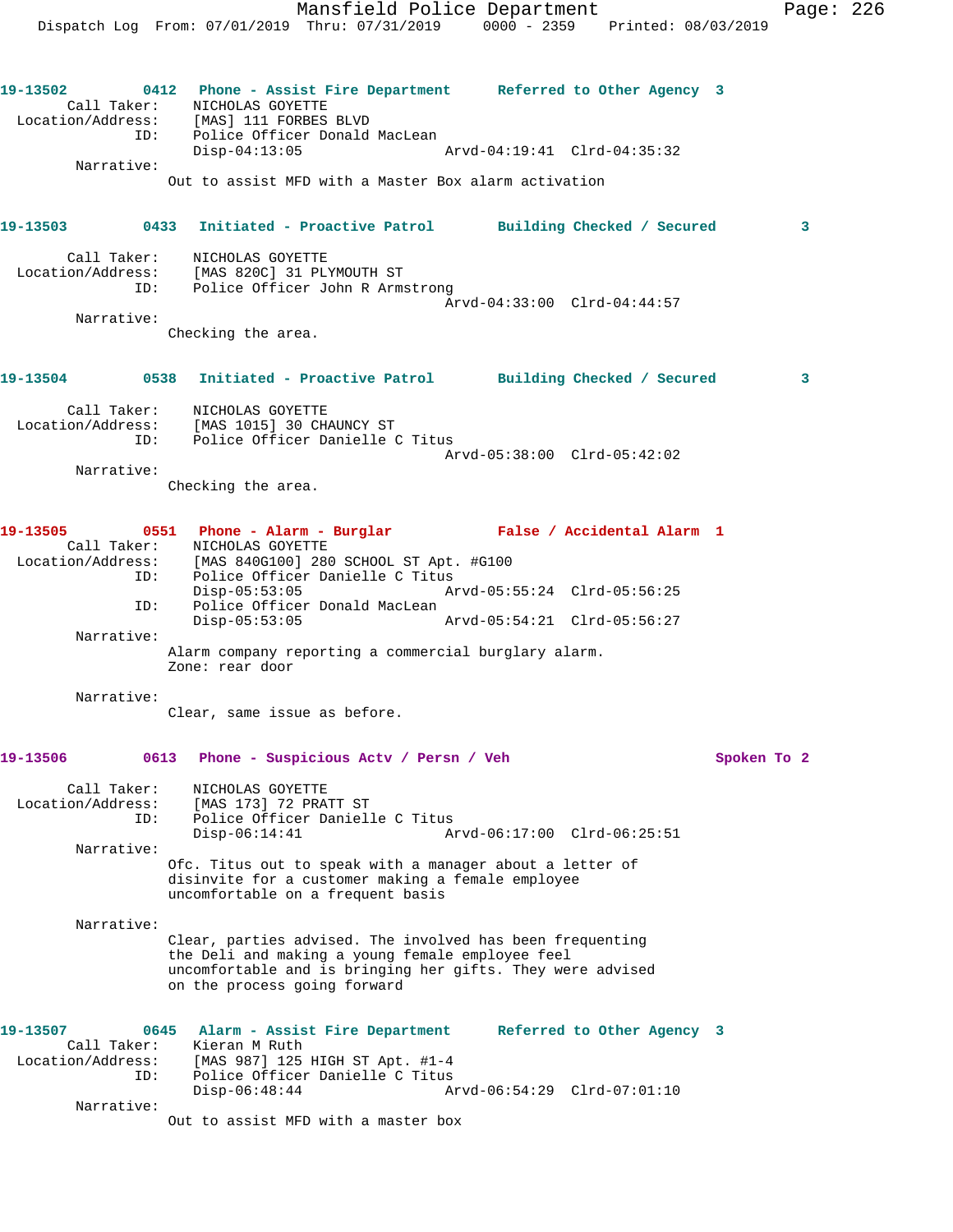Mansfield Police Department Page: 227 Dispatch Log From: 07/01/2019 Thru: 07/31/2019 0000 - 2359 Printed: 08/03/2019 Narrative: Accidental by workers **19-13508 0654 Initiated - Selective Enforcement/RADAR Citation / Warning Issued 3**  Call Taker: Kieran M Ruth Vicinity of: [MAS] 792 WEST ST ID: Police Officer Donald MacLean Arvd-06:54:00 Clrd-07:19:21 Vehicle: GRY 2005 CHEV MALIBU Reg: PC MA 714BR2 VIN: 1G1ZT52845F242835 Narrative: Traffic enforcement in the area. Narrative: Out with MA/714BR2, cited for speed **19-13509 0714 Initiated - Proactive Patrol Building Checked / Secured 3** Call Taker: Kieran M Ruth Location/Address: [MAS 820C] 31 PLYMOUTH ST ID: Police Officer John R Armstrong Arvd-07:14:00 Clrd-07:16:44 Narrative: Checking the area. **19-13510 0750 Phone - Assist Fire Department Services Rendered 3**  Call Taker: Kieran M Ruth Location/Address: [MAS H5161] 9 CORAL ST ID: Police Officer Joshua S Ellender Disp-07:51:00 Arvd-07:58:35 Clrd-07:59:30 Vehicle: WHI 2015 HYUN SD ELANTR Reg: PC MA 859ZG1 VIN: 5NPDH4AE5FH547367 Narrative: Out to assist MFD with a vehicle lockout **19-13513 0832 Radio - Child Safety Seat Program Services Rendered 3**  Call Taker: Kieran M Ruth Location/Address: [MAS 153] 50 WEST ST ID: Police Officer Nicole M Boldrighini Disp-08:33:16 Arvd-08:33:33 Clrd-08:46:35 Vehicle: RED 2018 HOND ODYSSE Reg: PC MA 77GX02 VIN: 5FNRL6H79JB088648 Narrative: Ofc. Boldrighini installing a child safety seat. Narrative: 2 seats installed **19-13516 0936 Initiated - Proactive Patrol Building Checked / Secured 3** Call Taker: Kieran M Ruth Location/Address: [MAS 2] 60 FORBES BLVD ID: Police Officer Joshua S Ellender Arvd-09:36:00 Clrd-09:45:35 **19-13518 0953 Initiated - Proactive Patrol Building Checked / Secured 3** Call Taker: Kieran M Ruth Location/Address: [MAS 820C] 31 PLYMOUTH ST ID: Detective Christopher P Walsh Arvd-09:53:00 Clrd-10:03:20 Narrative: Checking the area. **19-13519 1002 Initiated - Selective Enforcement/RADAR Citation / Warning Issued 3**  Call Taker: MEGHAN MILLS Location/Address: [MAS H9922] 600 WEST ST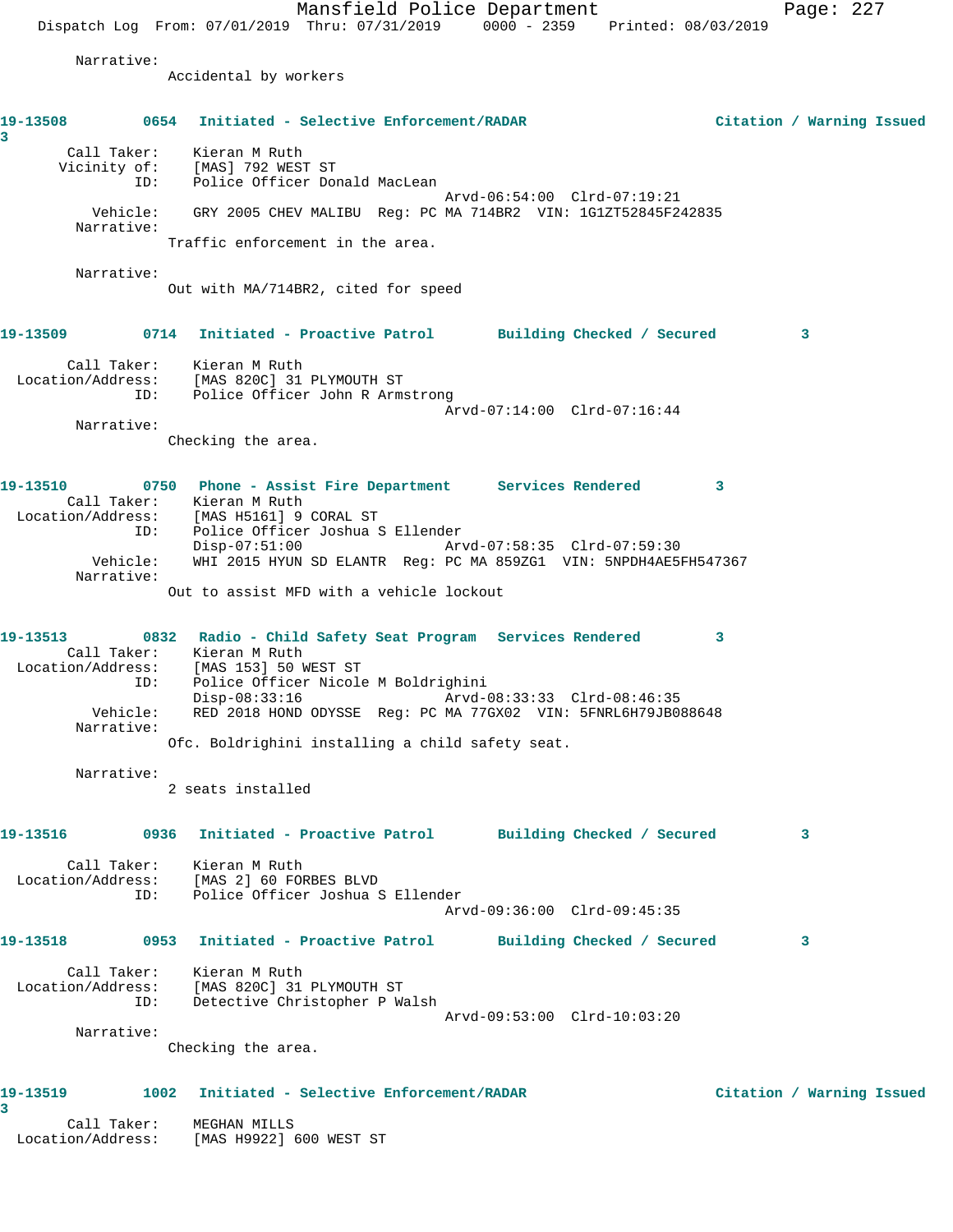Mansfield Police Department Page: 228 Dispatch Log From: 07/01/2019 Thru: 07/31/2019 0000 - 2359 Printed: 08/03/2019 ID: Police Officer Joshua S Ellender Arvd-10:02:00 Clrd-11:25:49 ID: Police Officer David J Pepicelli Disp-10:48:11 Arvd-10:48:14 Clrd-11:23:21<br>Vehicle: GRY 2018 TOYT 4D Reg: PC FL ITPS50 VIN: 4T1B11HK4JU01461 GRY 2018 TOYT 4D Reg: PC FL ITPS50 VIN: 4T1B11HK4JU014619 Vehicle: GRY 2005 HOND ACCORD Reg: PC MA 82TP90 VIN: 1HGCM55825A028186 Narrative: SELECTIVE ENFORCEMENT Narrative: Out with FL/ITPS50, cited for speed Narrative: Out with MA/82TP90 showing REVO/Insc Narrative: Ofc. Ellender requesting EMS for a 95/M passenger not feeling well Narrative: Achins on location for a private tow Narrative: Citation for unrgistered, uninsured and speed Refer To Summons: 19MAS-355-AR Summons: GRANT, LAWRENCE A Address: 347 BALCOM ST MANSFIELD, MA<br>Age: 66  $Age:$  Charges: REGISTRATION SUSPENDED, OP MV WITH UNINSURED MOTOR VEHICLE UNREGISTERED MOTOR VEHICLE SPEEDING IN VIOL SPECIAL REGULATION **19-13520 1003 Phone - Suspicious Actv / Persn / Veh Spoken To 2** Call Taker: Kieran M Ruth<br>Location/Address: [MAS 418E] 29 ess: [MAS 418E] 29 FRANCIS AVE Apt. #11<br>ID: Police Officer Nicole M Boldrighin Police Officer Nicole M Boldrighini Disp-10:04:56 Arvd-10:06:02 Clrd-10:16:24 ID: Police Officer David J Pepicelli Disp-10:04:56 Arvd-10:06:02 Clrd-10:21:56 Narrative: Ofc. Boldrighini and Pepicelli out for the report of 2 male parties trespassing on the property Narrative: Officers spoke with the rp and told her there is no hard copy of a trespass order and Ofc. Boldrighini will follow up with management **19-13522 1013 Walk-In - Suspicious Actv / Persn / Veh Unfounded/Unverifed** Call Taker: DAVID SULLIVAN Location/Address: [MAS H2312] 20 FAIRFIELD PARK Narrative: WALK IN TO STATION - SPEAK WITH OFFICER REGARDING SUSP ACTIVITY. Narrative: NO ISSUES. POLICE ARE AWARE OF THE VEHICLE IN QUESTION. **19-13524 1034 Phone - Assist Fire Department False / Accidental Alarm 3**  Call Taker: Kieran M Ruth Location/Address: [MAS 9996] 31 SUFFOLK RD Police Officer David J Pepicelli Disp-10:35:20 Arvd-10:37:41 Clrd-10:46:57 Narrative: Out to assist MFD with a central station alarm

**2**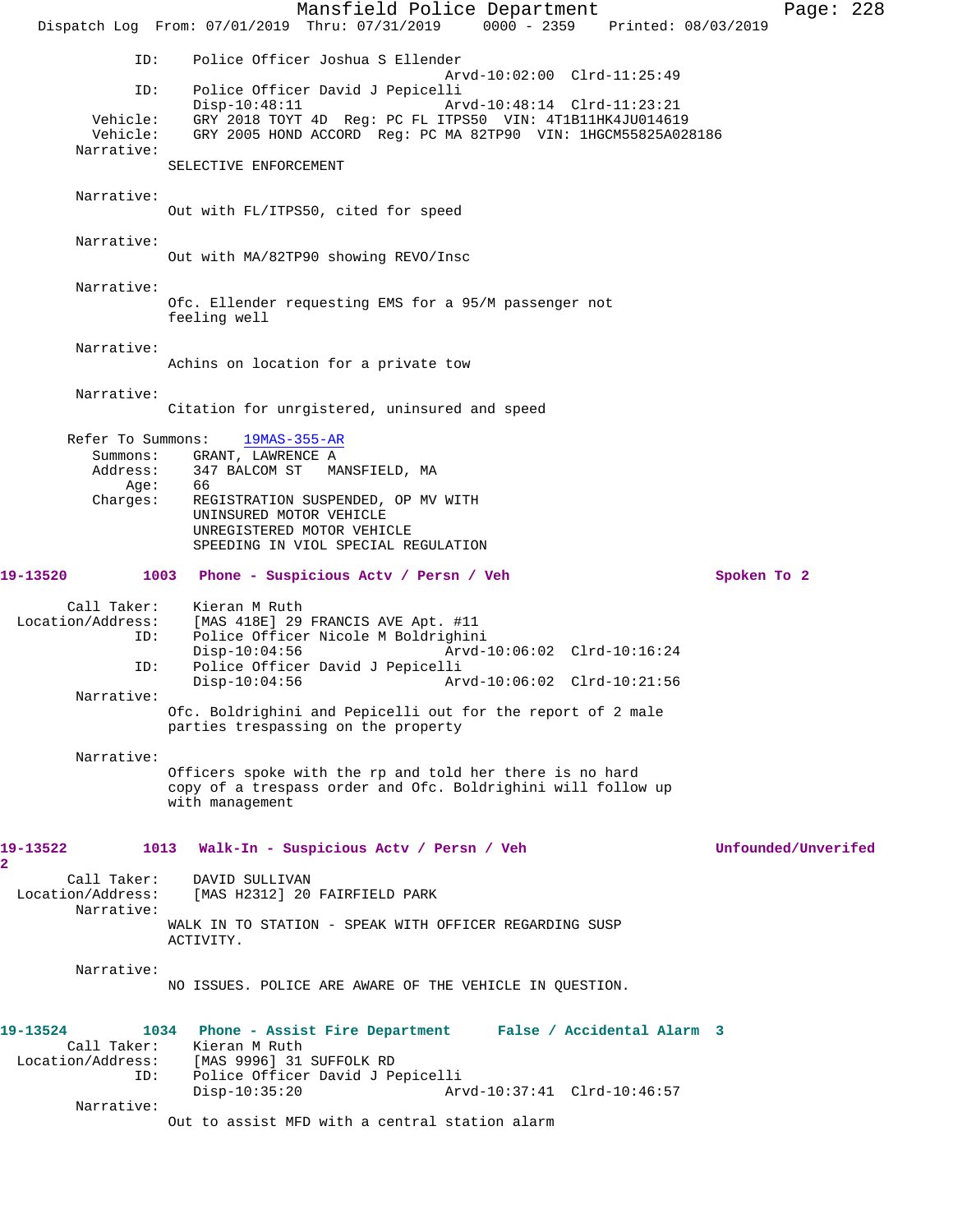Mansfield Police Department Fage: 229

Dispatch Log From: 07/01/2019 Thru: 07/31/2019 0000 - 2359 Printed: 08/03/2019

Narrative:

Accidental by employees

| 19-13525<br>Call | 2 <sup>1</sup>         | 1056 Phone - 911 Hang-ups & Verifications                                                                  |                             | Confirmed misdial/Accdntl |
|------------------|------------------------|------------------------------------------------------------------------------------------------------------|-----------------------------|---------------------------|
|                  | ID:                    | Call Taker: Kieran M Ruth<br>Vicinity of: [MAS H6214] 38 SHIELDS ST<br>Police Officer Nicole M Boldrighini |                             |                           |
|                  |                        | $Disp-10:57:56$                                                                                            | Arvd-10:59:26 Clrd-11:08:26 |                           |
|                  | Narrative:             | Out for an open 911 call in the area, no answer on call back                                               |                             |                           |
|                  | Narrative:             |                                                                                                            |                             |                           |
|                  |                        | The resident stated there are no issues and no parties in<br>the area                                      |                             |                           |
| 19-13528         |                        | 1129 Initiated - Motor Vehicle Stop Citation / Warning Issued 3<br>Call Taker: Kieran M Ruth               |                             |                           |
|                  | ID:                    | Location/Address: [MAS 1] 15 WEST ST @ 33 UNION ST<br>Police Officer Joshua S Ellender                     |                             |                           |
|                  | Vehicle:<br>Narrative: | BLU 2014 KIA FORTE Req: PC MA 2DG985 VIN: KNAFZ4A85E5147353                                                | Arvd-11:29:00 Clrd-11:34:08 |                           |
|                  |                        | Out with Ma/2DG985                                                                                         |                             |                           |
|                  | Narrative:             |                                                                                                            |                             |                           |
|                  |                        | Cited for a crosswalk violation                                                                            |                             |                           |
| 19-13530         |                        | 1152 Initiated - Proactive Patrol Building Checked / Secured                                               |                             | 3                         |
|                  |                        | Call Taker: Kieran M Ruth<br>Location/Address: [MAS 1002] 250 EAST ST                                      |                             |                           |
|                  |                        | ID: Police Officer Nicole M Boldrighini                                                                    |                             |                           |
|                  | Narrative:             |                                                                                                            | Arvd-11:52:00 Clrd-12:02:23 |                           |
|                  |                        | Checking the area.                                                                                         |                             |                           |
| 19-13531         |                        | 1200 Phone - Assist Fire Department Transported to Hospital 3<br>Call Taker: Kieran M Ruth                 |                             |                           |
|                  | ID:                    | Location/Address: [MAS 255] 377 CHAUNCY ST<br>Police Officer David J Pepicelli                             |                             |                           |
|                  | Narrative:             | $Disp-12:01:41$<br>Out for a 47/M coming out of a seizure                                                  | Arvd-12:05:15 Clrd-12:28:28 |                           |
|                  |                        |                                                                                                            |                             |                           |
|                  | Narrative:             | MFD to Norwood                                                                                             |                             |                           |
| 19-13532         |                        | 1202 Initiated - Proactive Patrol Building Checked / Secured                                               |                             | 3                         |
|                  | Call Taker:            | Kieran M Ruth<br>Location/Address: [MAS 170] 255 HOPE ST<br>ID: Police Officer Nicole M Boldrighini        |                             |                           |
|                  | Narrative:             |                                                                                                            | Arvd-12:02:00 Clrd-12:20:53 |                           |
|                  |                        | Checking the area.                                                                                         |                             |                           |
| 19-13533         | 1207                   | Initiated - Proactive Patrol Building Checked / Secured                                                    |                             | 3                         |
|                  | Call Taker:<br>ID:     | Kieran M Ruth<br>Location/Address: [MAS 820C] 31 PLYMOUTH ST<br>Detective Christopher P Walsh              |                             |                           |
|                  | Narrative:             |                                                                                                            | Arvd-12:07:00 Clrd-12:19:16 |                           |
|                  |                        | Checking the area.                                                                                         |                             |                           |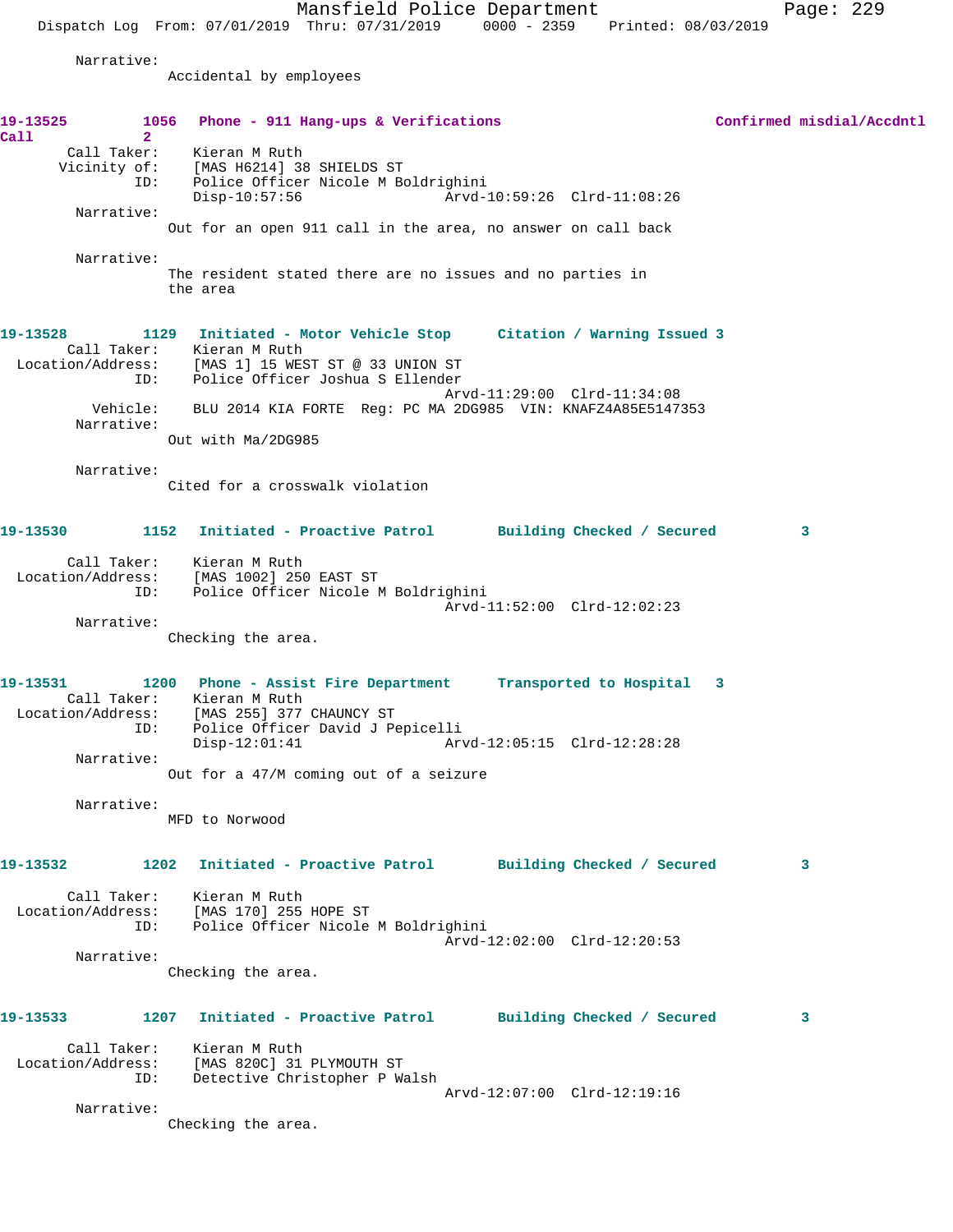Mansfield Police Department Fage: 230 Dispatch Log From: 07/01/2019 Thru: 07/31/2019 0000 - 2359 Printed: 08/03/2019 **19-13534 1209 Phone - Assist Fire Department Transported to Hospital 3**  Call Taker: Kieran M Ruth Location/Address: [MAS H1451] 1355 WEST ST ID: Police Officer Joshua S Ellender Disp-12:10:39 Arvd-12:15:41 Clrd-12:40:55 Narrative: Out to assist MFD with a 78/F that fainted **19-13536 1233 Initiated - Proactive Patrol Building Checked / Secured 3** Call Taker: Kieran M Ruth Location/Address: [MAS] 4 ERICK RD @ 15 BONNEY LN ID: Police Officer Nicole M Boldrighini Arvd-12:33:00 Clrd-12:49:45 Narrative: Checking the area. **19-13537 1233 911 - Assist Fire Department Transported to Hospital 3**  Call Taker: MEGHAN MILLS Location/Address: [MAS] 25 COBB ST Apt. #D102 ID: Police Officer David J Pepicelli Disp-12:34:35 Arvd-12:36:02 Clrd-12:54:32 Narrative: mfd for the m/e Narrative: MFD to SMH **19-13540 1246 Initiated - Building Check Transported to Hospital 3**  Call Taker: MEGHAN MILLS Location/Address: [MAS 840] 280 SCHOOL ST ID: Police Officer Joshua S Ellender Arvd-12:46:00 Clrd-12:52:16 Narrative: Out assiting MFD with an elderly female feeling ill Narrative: MFD to SMH **19-13541 1249 Initiated - Selective Enforcement/RADAR Citation / Warning Issued 3**  Call Taker: Kieran M Ruth Location/Address: [MAS] 150 OAKLAND ST ID: Police Officer Nicole M Boldrighini Arvd-12:49:00 Clrd-13:21:34 Vehicle: WHI 2015 KIA SORENT Reg: PC MA 785HZ4 VIN: 5XYKTCA67FG653867 Vehicle: WHI 2017 GMC UT YUKON Reg: PC MA 22TC01 VIN: 1GKS2CKJ2HR282163 Vehicle: GRY 2012 MERZ UT ML350 Reg: PC MA 935YV4 VIN: 4JGDA5HB9CA021117 Narrative: Traffic enforcement in the area. Narrative: Out with MA/785HZ4, cited for equipment violation Narrative: Out with MA/22TC01, cited for spee Narrative: Out with MA/935YV4, cited for speed **19-13542 1255 Phone - Assist Fire Department Referred to Other Agency 3**  Call Taker: Kieran M Ruth Location/Address: [MAS H4363] 31 LAKEVIEW AVE ID: Police Officer Joshua S Ellender Disp-12:56:27 Arvd-13:02:05 Clrd-13:05:30 Narrative: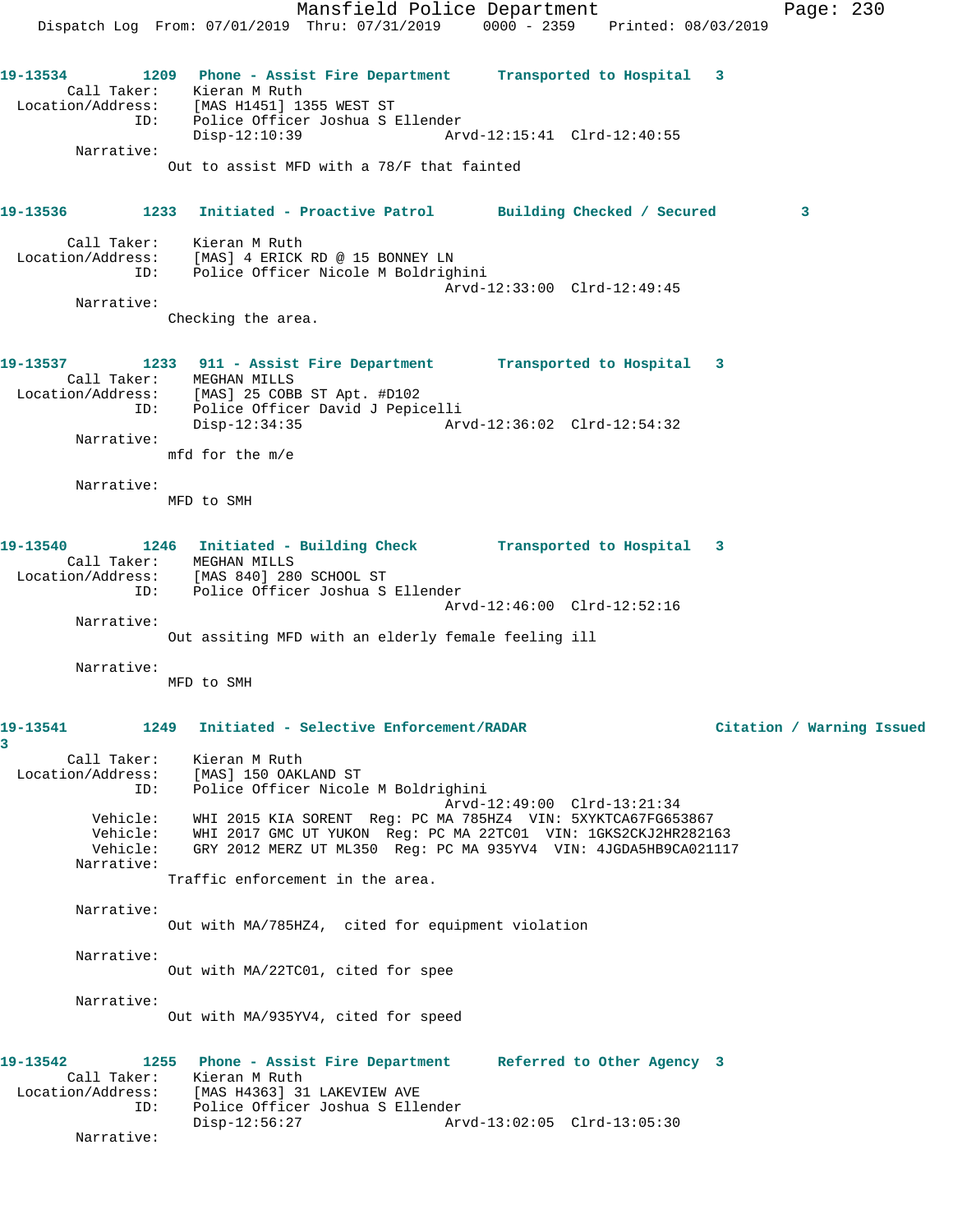|                                                            | Mansfield Police Department<br>Dispatch Log From: 07/01/2019 Thru: 07/31/2019 0000 - 2359 Printed: 08/03/2019                                                                                                             | Page: 231 |  |
|------------------------------------------------------------|---------------------------------------------------------------------------------------------------------------------------------------------------------------------------------------------------------------------------|-----------|--|
|                                                            | Out to assist MFD central station alarm                                                                                                                                                                                   |           |  |
| Narrative:                                                 | Food on the stove                                                                                                                                                                                                         |           |  |
| Note                                                       | MAS 1318 Note Taker: DAVID SULLIVAN<br>911 OPEN LINE FROM<br>UNABLE TO REDIAL AS IS 911 ONLY PHONE.                                                                                                                       |           |  |
| Note                                                       | MAS 1343 Note Taker: Kieran M Ruth<br>(11 open line, no answer on call back                                                                                                                                               |           |  |
| 19-13550                                                   | 1414 Initiated - Proactive Patrol Services Rendered<br>$\mathbf{3}$<br>Call Taker: Kieran M Ruth<br>Location/Address: [MAS 820C] 31 PLYMOUTH ST<br>ID: Detective Christopher P Walsh                                      |           |  |
| Narrative:                                                 | Arvd-14:14:00 Clrd-14:24:47<br>Checking the area.                                                                                                                                                                         |           |  |
| 19-13552<br>ID:                                            | 1443 Initiated - Motor Vehicle Stop Verbal Warning<br>3<br>Call Taker: Kieran M Ruth<br>Vicinity of: [MAS] 1107 SCHOOL ST @ 229 OLD ELM ST<br>Sergeant Thomas R Connor                                                    |           |  |
| Vehicle:<br>Narrative:                                     | Arvd-14:43:00 Clrd-14:47:17<br>RED 2014 GMC SIERRA Reg: PC MA 3BMX10 VIN: 3GTU2WEJ3EG512712<br>Out with MA/3BMX10                                                                                                         |           |  |
| Narrative:                                                 | Verbal                                                                                                                                                                                                                    |           |  |
| 19-13555<br>ID:                                            | 1521 Initiated - Animal Complaints Services Rendered<br>3<br>Call Taker: Kieran M Ruth<br>Location/Address: [MAS H4892] 340 EAST ST<br>Police Officer Nicole M Boldrighini                                                |           |  |
| ID:                                                        | Arvd-15:21:00 Clrd-15:38:53<br>Sergeant Thomas R Connor<br>$Disp-15:36:54$<br>Arvd-15:37:00 Clrd-15:46:44                                                                                                                 |           |  |
| Narrative:                                                 | Ofc. Boldrighini out with a cat that was struck by a vehicle                                                                                                                                                              |           |  |
| Narrative:                                                 | The owner is on scene                                                                                                                                                                                                     |           |  |
| 19-13556                                                   | Initiated - Proactive Patrol Building Checked / Secured<br>1537                                                                                                                                                           | 3         |  |
| Call Taker:<br>Location/Address:<br>ID:                    | Kieran M Ruth<br>[MAS 820C] 31 PLYMOUTH ST<br>Detective Christopher P Walsh<br>Arvd-15:37:00 Clrd-15:46:13                                                                                                                |           |  |
| Narrative:                                                 | Checking the area.                                                                                                                                                                                                        |           |  |
| 19-13558<br>Call Taker:<br>Location/Address:<br>ID:<br>ID: | 1613 Walk-In - Arrest<br>Arrest(s) Made<br>1<br>Support Staff Derek M Stark<br>[MAS 153] 50 WEST ST<br>Police Officer Jay J Sparrow<br>$Disp-16:19:11$<br>Arvd-16:20:48 Clrd-16:47:08<br>Police Officer David J Pepicelli |           |  |
| Narrative:                                                 | $Disp-16:19:15$<br>Arvd-16:20:01 Clrd-16:47:13<br>Walk in at Mansfield Police Department looking to turn<br>himself in for (2) active WMS warrants.                                                                       |           |  |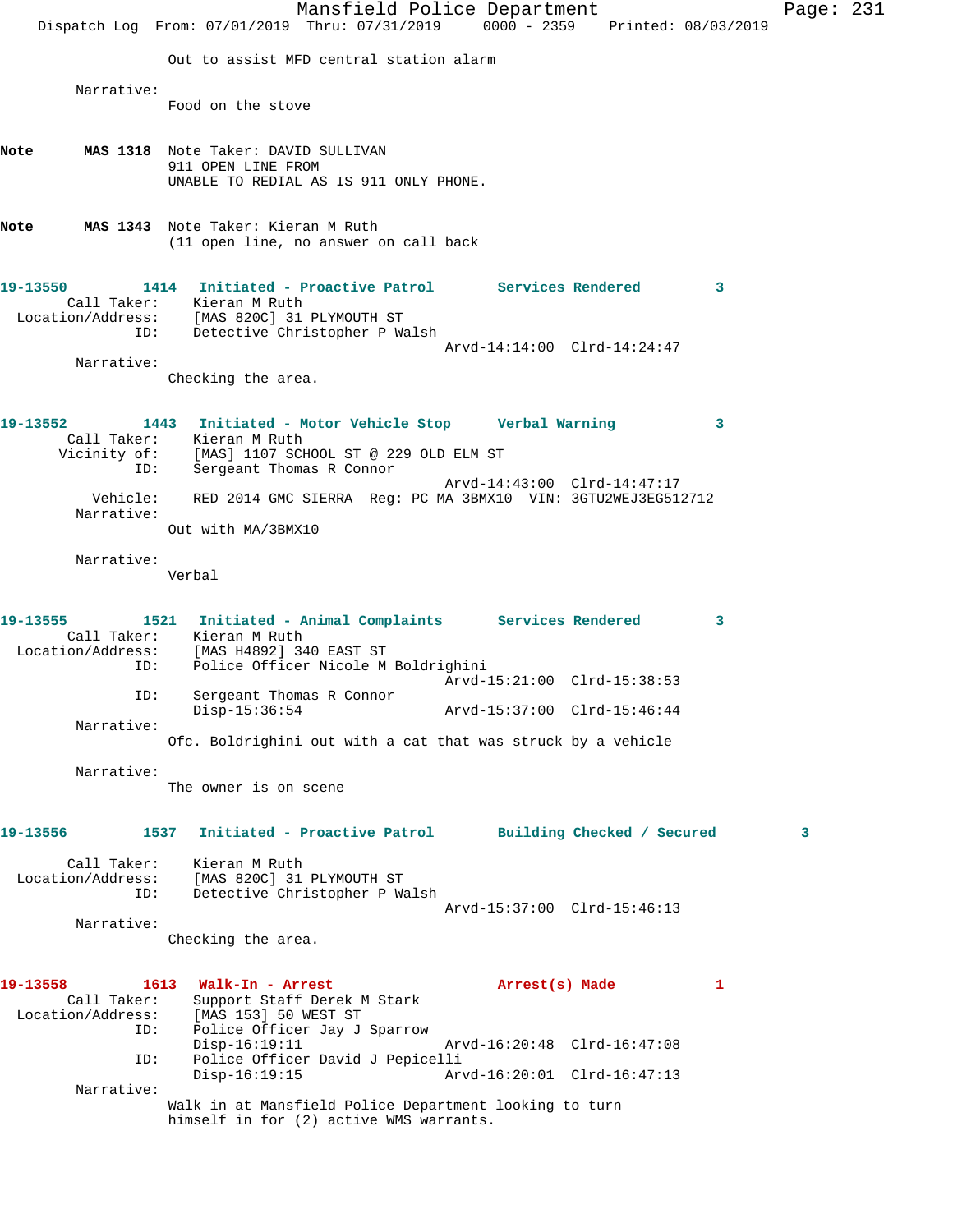Mansfield Police Department Page: 232 Dispatch Log From: 07/01/2019 Thru: 07/31/2019 0000 - 2359 Printed: 08/03/2019 Narrative: Party in custody Narrative: Party being held on NO bail Refer To Arrest: 19MAS-356-AR Arrest: HIOTES, JAMES WILLIAM Address: 5113 N SEVENTEENTH AVE Apt. #3 PHOENIX, AZ Age: 38 Charges: Warrant arrest Warrant arrest **19-13560 1711 Initiated - Proactive Patrol Building Checked / Secured 3** Call Taker: Kieran M Ruth Location/Address: [MAS 170] 255 HOPE ST ID: Police Officer Christopher D Sorge Arvd-17:11:00 Clrd-17:29:27 Narrative: Checking the area. **19-13563 1737 Initiated - Proactive Patrol Building Checked / Secured 3** Call Taker: Kieran M Ruth Location/Address: [MAS 820C] 31 PLYMOUTH ST ID: Police Officer Joshua S Ellender Arvd-17:37:00 Clrd-17:52:36 Narrative: Checking the area. **19-13564 1746 Initiated - Escort / Transport Services Rendered 3**  Call Taker: Kieran M Ruth Location/Address: [MAS 1] 50 WEST ST ID: Police Officer David J Pepicelli Arvd-17:46:00 Clrd-19:31:15 Narrative: Ofc. Pepicelli transporting to Ash St **19-13565 1751 Phone - 911 Hang-ups & Verifications Confirmed misdial/Accdntl Call 2**  Call Taker: Kieran M Ruth Location/Address: [MAS 969A110] 321 SCHOOL ST Apt. #A110 ID: Police Officer Danielle C Titus Disp-17:51:52 Arvd-17:55:51 Clrd-18:00:00 Narrative: Ofc. Titus out to confirm an accidental 911 call from a customer Narrative: Confirmed accidental **19-13566 1800 Initiated - Motor Vehicle Stop Citation / Warning Issued 3**  Call Taker: Kieran M Ruth Location/Address: [MAS] 173 CHAUNCY ST @ 12 PERKINS AVE ID: Police Officer Christopher D Sorge Arvd-18:00:00 Clrd-18:06:01 Vehicle: GRY 2002 INFI I35 Reg: PC MA 7DH218 VIN: JNKDA31A82T007267 Narrative: Out with MA/7DN218 **19-13568 1810 Phone - Assist Citizen - P S A Assisted Party 3**  Call Taker: Kieran M Ruth Location/Address: [MAS H3982] 232 MILL ST ID: Police Officer Christopher D Sorge Disp-18:15:44 Arvd-18:22:53 Clrd-18:49:04 Narrative: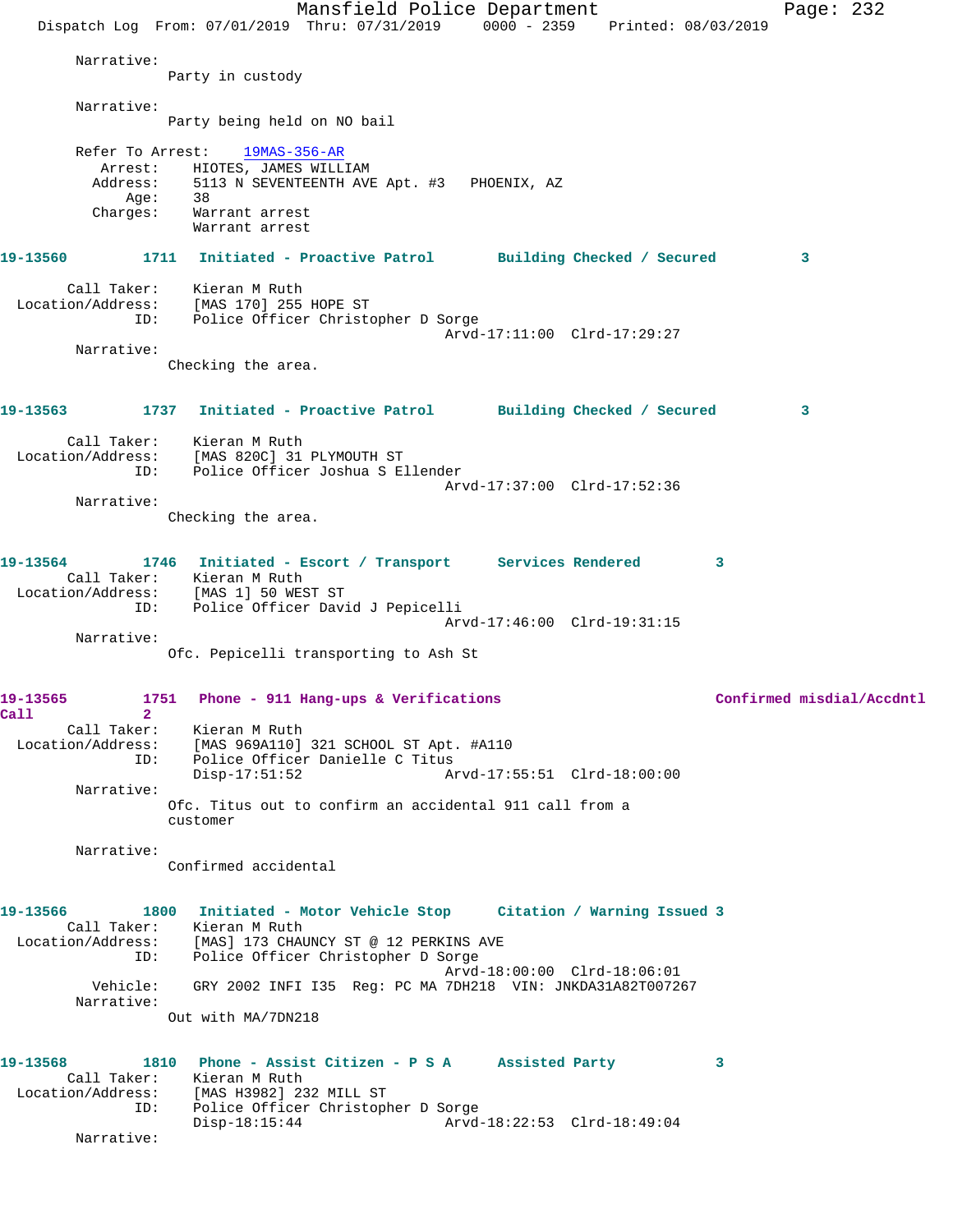Mansfield Police Department Page: 233 Dispatch Log From: 07/01/2019 Thru: 07/31/2019 0000 - 2359 Printed: 08/03/2019 Out for a public assist with an air conditioner Narrative: Officers requesting MEMA to the scene to assist elderly female in securing the air conditioner to the window and for other heat related issues. **19-13569 1815 Phone - Assist Fire Department Assisted Party 3**  Call Taker: Kieran M Ruth Location/Address: [MAS H6721] 1030 EAST ST ID: Police Officer Jay J Sparrow Disp-18:17:04 Arvd-18:24:01 Clrd-19:02:42 Narrative: Ofc. Sparrow out to assist MFD with a 76/F possibly experiencing a stroke **19-13571 1835 Initiated - Selective Enforcement/RADAR Citation / Warning Issued 3**  Call Taker: Kieran M Ruth Lair reserved bocation/Address:<br>ID: Police Officer Danielle C Titus Arvd-18:35:00 Clrd-19:04:56 Vehicle: BRO 2014 HOND ODYSSE Reg: PAS MA RW69VN VIN: 5FNRL5H44EB082259 Narrative: Traffic enforcement in the area. **19-13575 1900 Alarm - Alarm - Burglar False / Accidental Alarm 1**  Call Taker: GARIN EISELE Location/Address: [MAS 840F100B] 280 SCHOOL ST Apt. #F100 ID: Police Officer Christopher D Sorge Disp-19:03:40 Arvd-19:10:46 Clrd-19:17:14<br>ID: Police Officer Danielle C Titus Police Officer Danielle C Titus Disp-19:05:06 Arvd-19:07:53 Clrd-19:17:14 Vehicle: GRY 2015 HYUN GENESI Reg: PAV MA OZZY2 VIN: KMHGN4JE8FU063183 Narrative: FRONT DOOR MOTION Narrative: M15 reports business is still open; 1 m/v parked right in front of the door. Narrative: m15 reports that the m/v is an uber driver supposed to pick up an employee; front door is locked. Narrative: Building exterior checked. Building appears secure. Hand tight; all doors locked. Employee must have left prior to arrival. **19-13577 1919 Initiated - Selective Enforcement/RADAR Services Rendered 3**  Call Taker: PATRICK FEENEY Location/Address: [MAS] 1 SCHOOL ST @ 167 WEST ST ID: Police Officer Jay J Sparrow Arvd-19:19:00 Clrd-19:30:05 Narrative: No violations observed. **19-13579 1936 Alarm - Alarm - Burglar False / Accidental Alarm 1**  Call Taker: PATRICK FEENEY Location/Address:<br>ID: Police Officer Christopher D Sorge Disp-19:45:07 Arvd-19:47:52 Clrd-19:55:21 ID: Police Officer Jay J Sparrow Disp-19:45:28 Arvd-19:47:53 Clrd-19:55:21 Narrative: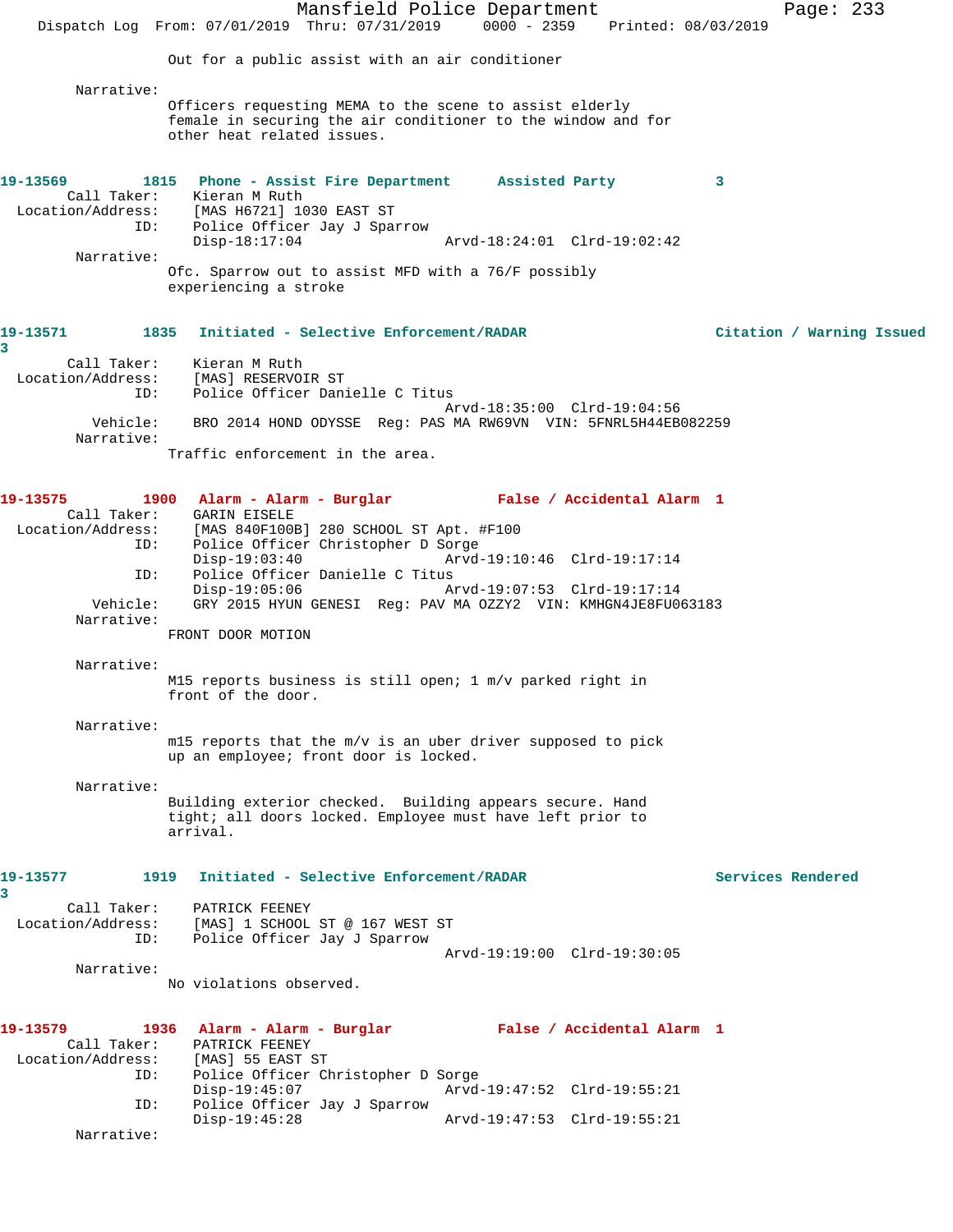Mansfield Police Department Fage: 234 Dispatch Log From: 07/01/2019 Thru: 07/31/2019 0000 - 2359 Printed: 08/03/2019 2nd floor motion sect b. Narrative: Building exterior checked. Building appears secure. **19-13581 1941 911 - Assist Fire Department No Transport 3**  Call Taker: PATRICK FEENEY Location/Address: [MAS] 261 CHAUNCY ST ID: Police Officer Danielle C Titus Disp-19:42:37 Clrd-19:44:17 ID: Police Officer David J Pepicelli Disp-19:44:08 Arvd-19:46:09 Clrd-19:56:45 Narrative: fem party fell unknown injuries. Narrative: NO TRANSPORT. **19-13583 2000 Initiated - Building Check Building Checked / Secured 3** Call Taker: PATRICK FEENEY Location/Address: [MAS 820C] 31 PLYMOUTH ST ID: Police Officer Joshua S Ellender Arvd-20:00:00 Clrd-20:12:01 **19-13585 2034 Initiated - Building Check Building Checked / Secured 3** Call Taker: PATRICK FEENEY Location/Address: [MAS 451B] 500 EAST ST ID: Police Officer Christopher D Sorge Arvd-20:34:00 Clrd-20:49:16 **19-13586 2035 Phone - Trespassing / Unwanted Person Spoken To 1** Call Taker: NICHOLAS GOYETTE Location/Address: [MAS 1019] 792 WEST ST ID: Police Officer Danielle C Titus<br>Disp-20:39:06 Ar Arvd-20:42:23 Clrd-20:47:39 Narrative: Anonymous RP calling to report trespassers in the pool area, violating posted signage Narrative: M15 reports that the parties are all residents; were in the pool late due to the extreme tempatures. Were advised of the posted signs. **19-13588 2055 Initiated - Proactive Patrol Services Rendered 3**  Call Taker: NICHOLAS GOYETTE Location/Address: [MAS 411] 60 FORBES BLVD ID: Police Officer Danielle C Titus Arvd-20:55:00 Clrd-20:59:00 Narrative: Checking the area. **19-13593 2130 Initiated - Building Check Building Checked / Secured 3** Call Taker: PATRICK FEENEY Location/Address: [MAS 4] 31 HAMPSHIRE ST ID: Police Officer Danielle C Titus Arvd-21:30:00 Clrd-21:35:52 **19-13595 2142 Initiated - Building Check Building Checked / Secured 3** Call Taker: PATRICK FEENEY Location/Address: [MAS 1016] 4 ERICK RD ID: Police Officer Christopher D Sorge Arvd-21:42:00 Clrd-21:48:00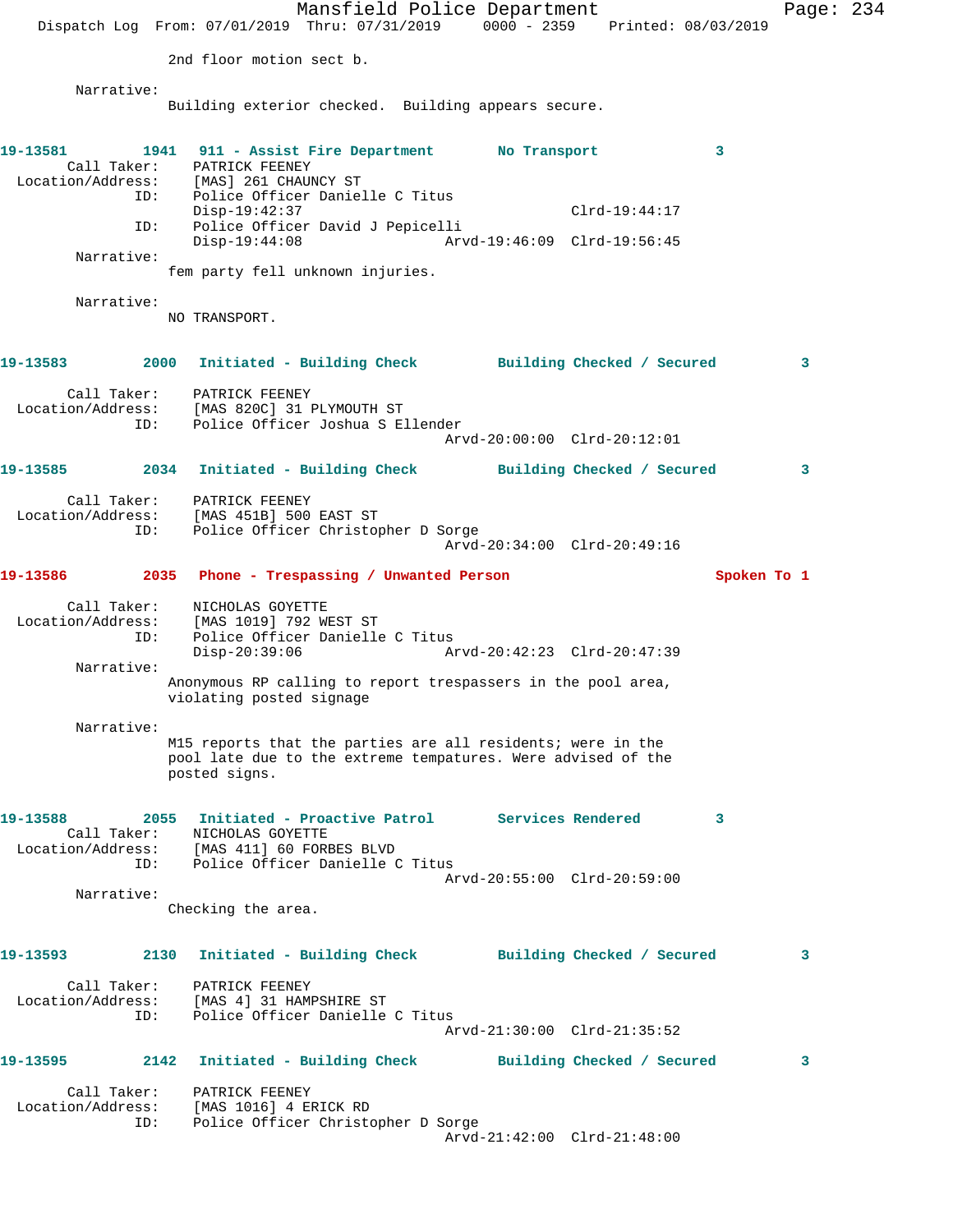## **19-13597 2151 Initiated - Building Check Building Checked / Secured 3** Call Taker: PATRICK FEENEY

 Location/Address: [MAS 202] 16 OLD COLONY WAY ID: Police Officer David J Pepicelli Arvd-21:51:00 Clrd-21:52:06 Narrative:

All quiet.

## **19-13598 2154 Initiated - Building Check Building Checked / Secured 3** Call Taker: PATRICK FEENEY Location/Address: [MAS 820C] 31 PLYMOUTH ST ID: Police Officer Joshua S Ellender Arvd-21:54:00 Clrd-22:09:57 **19-13599 2156 Initiated - Building Check Building Checked / Secured 3** Call Taker: PATRICK FEENEY Location/Address: [MAS 139] 265 FRUIT ST

 ID: Police Officer Christopher D Sorge Arvd-21:56:00 Clrd-21:56:20 **19-13600 2156 Initiated - Building Check Building Checked / Secured 3**

 Call Taker: PATRICK FEENEY Location/Address: [MAS 895] 175 FRUIT ST ID: Police Officer Christopher D Sorge Arvd-21:56:00 Clrd-21:56:40

**19-13605 2205 Initiated - Building Check Building Checked / Secured 3** Call Taker: PATRICK FEENEY

 Location/Address: [MAS 840] 280 SCHOOL ST ID: Police Officer Danielle C Titus Arvd-22:05:00 Clrd-22:15:10

## **19-13606 2209 Initiated - Building Check Building Checked / Secured 3**

 Call Taker: PATRICK FEENEY Location/Address: [MAS 987A] 125 HIGH ST Apt. #1-4 ID: Police Officer Jay J Sparrow Arvd-22:09:00 Clrd-22:14:54

19-13608 2217 Initiated - Suspicious Actv / Persn / Veh Services Rendered Call Taker: PATRICK FEENEY Vicinity of: [MAS 281A] 1 CROCKER ST ID: Police Officer Christopher D Sorge Arvd-22:17:00 Clrd-22:30:14 ID: Police Officer David J Pepicelli Disp-22:18:10 Arvd-22:20:16 Clrd-22:30:14<br>ID: Police Officer Danielle C Titus

Police Officer Danielle C Titus<br>Disp-22:18:14 Ar Disp-22:18:14 Arvd-22:20:15 Clrd-22:30:14 Narrative:

group of parties sleeping in the gazebo.

Narrative:

**2** 

m13 requests red roof be contacted to see the price of a room for the night.

Narrative:

unable to get through to the hotel; no answer.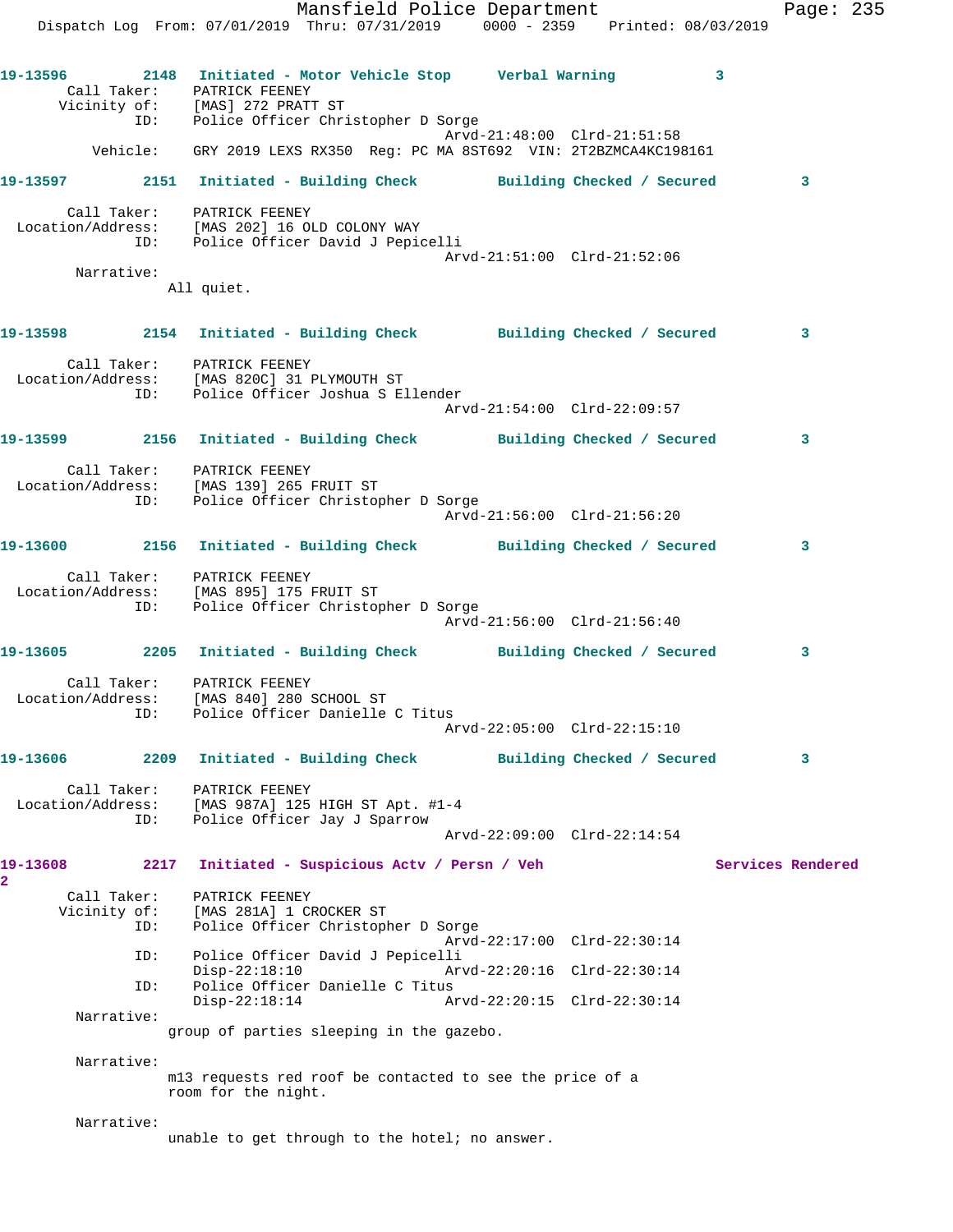Mansfield Police Department Page: 236 Dispatch Log From: 07/01/2019 Thru: 07/31/2019 0000 - 2359 Printed: 08/03/2019 Narrative: M12 reports all parties are homeless; unable to afford a hotel room; were advised they cannot sleep in the gazebo; offered services to which they declined. **19-13613 2253 Initiated - Motor Vehicle Stop Verbal Warning 3**  Call Taker: PATRICK FEENEY<br>Location/Address: [MAS] EASTMAN EXATE: THAS LOCATION AND @ EAST ST<br>ID: Police Officer Christopher Police Officer Christopher D Sorge Arvd-22:53:00 Clrd-23:00:30<br>ID: Police Officer David J Pepicelli Police Officer David J Pepicelli Disp-22:56:44 Arvd-22:56:46 Clrd-23:00:30<br>Vehicle: YEL 2017 CHEV SPARK Req: PC MA 1YAY90 VIN: KL8CB6SA8HC74: Vehicle: YEL 2017 CHEV SPARK Reg: PC MA 1YAY90 VIN: KL8CB6SA8HC742052 **19-13614 2259 Initiated - Assist Law Enfrc Agncy Unfounded/Unverifed 3**  Call Taker: NICHOLAS GOYETTE Location/Address: [MAS 1017] RTE 140 SB ID: Police Officer Danielle C Titus Arvd-22:59:00 Clrd-23:01:25 Narrative: Ofc. Titus out for a report of backed up traffic, mvs backing up the onramp while other mvs are attempting to access it Narrative: Checks clear. **19-13617 2326 Initiated - Building Check Building Checked / Secured 3** Call Taker: PATRICK FEENEY<br>Location/Address: [MAS 820C] 31 1 ess: [MAS 820C] 31 PLYMOUTH ST<br>ID: Police Officer Joshua S E Police Officer Joshua S Ellender Arvd-23:26:00 Clrd-07/21/2019 @ 00:13:28 **For Date: 07/21/2019 - Sunday 19-13619 0011 Phone - Alarm - Burglar Building Checked / Secured 1** Call Taker: NICHOLAS GOYETTE Location/Address: [MAS H3350] 30 BELLA VISTA AVE Police Officer Danielle C Titus<br>Disp-00:14:33 A Disp-00:14:33 Arvd-00:17:01 Clrd-00:34:31 ID: Police Officer Christopher D Sorge Disp-00:14:38 <br>
D: Patrolman David Schepis <br>
D: Patrolman David Schepis Patrolman David Schepis<br>Disp-00:21:07 Disp-00:21:07 Arvd-00:21:09 Clrd-00:34:31 Narrative: rear door burgular alarm, Narrative: units reports open unsecured door. Narrative: Interior checks ok; all units clear. Narrative: Unable to secure the back door, all phone numbers associated with home owner exhausted without success **19-13625 0038 Initiated - Motor Vehicle Stop Citation / Warning Issued 3**  Call Taker: PATRICK FEENEY<br>Vicinity of: [MAS 253] 330 1 of: [MAS 253] 330 PRATT ST Apt. #A<br>ID: Sergeant Robert S Pierce Sergeant Robert S Pierce Arvd-00:38:00 Clrd-00:42:59

ID: Patrolman David Schepis

Disp-00:39:54 Arvd-00:39:56 Clrd-00:42:59<br>Vehicle: GLD 2011 PRIUS Req: PC RI KQ49 VIN: JTDKN3DU4B0269999

GLD 2011 PRIUS Reg: PC RI KQ49 VIN: JTDKN3DU4B0269999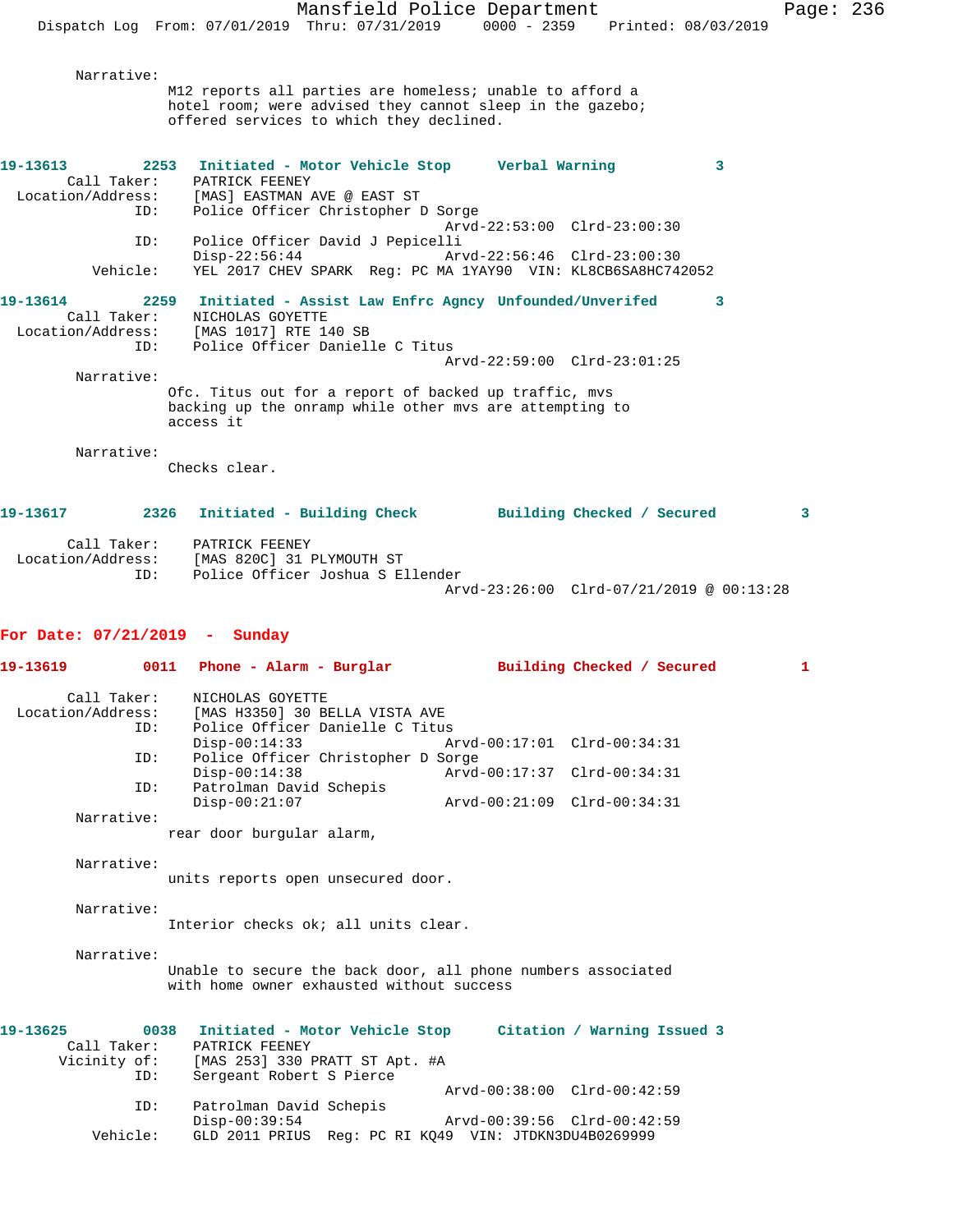Dispatch Log From: 07/01/2019 Thru: 07/31/2019 0000 - 2359 Printed: 08/03/2019 **19-13628 0051 Initiated - Suspicious Actv / Persn / Veh Services Rendered 2**  Call Taker: PATRICK FEENEY Location/Address: [MAS 425] 6 PARK ROW ID: Police Officer Danielle C Titus Arvd-00:51:00 Clrd-00:54:51 Vehicle: Reg: PC MA EV65OS Vehicle: BLU 2017 MODELS Reg: PAS MA EV650S VIN: 5YJSA1E21HF224283 Narrative: m/v stopped in front of the bldg; party is playing pokemon; checks out. **19-13629 0056 Initiated - Building Check Building Checked / Secured 3** Call Taker: PATRICK FEENEY Location/Address: [MAS 417] 9 FRANCIS AVE ID: Patrolman David Schepis Arvd-00:56:00 Clrd-01:02:07 **19-13630 0103 Initiated - Building Check Building Checked / Secured 3** Call Taker: PATRICK FEENEY Location/Address: [MAS 124] 241 FRANCIS AVE ID: Patrolman David Schepis Arvd-01:03:00 Clrd-01:05:06 **19-13631 0112 Initiated - Building Check Building Checked / Secured 3** Call Taker: PATRICK FEENEY Location/Address: [MAS 2] 60 FORBES BLVD ID: Police Officer Christopher D Sorge Arvd-01:12:00 Clrd-01:17:10 19-13632 0113 Initiated - Suspicious Actv / Persn / Veh Services Rendered **2**  Call Taker: PATRICK FEENEY Location/Address: [MAS 982] 111 HOPE ST ID: Patrolman David Schepis Arvd-01:13:00 Clrd-01:25:52 ID: Police Officer Danielle C Titus<br>Disp-01:15:05 Mrvd-01:15:07 Clrd-01:25:52 Disp-01:15:05 Arvd-01:15:07 Clrd-01:25:52 Vehicle: BLU 2002 TOYT CAMRY Reg: PC MA 6LK275 VIN: 4T1BE32K62U618621 Narrative: m/v in the area; checking on it. Narrative: empty m/v; checking the area. Narrative: M/v is locked up tight; no one in the area. **19-13633 0123 Initiated - Building Check Building Checked / Secured 3** Call Taker: PATRICK FEENEY Location/Address: [MAS 840] 280 SCHOOL ST ID: Police Officer Christopher D Sorge Arvd-01:23:00 Clrd-01:26:36 **19-13635 0131 Initiated - Motor Vehicle Stop Verbal Warning 3**  Call Taker: PATRICK FEENEY Location/Address: [MAS] 100 RTE 140 SB @ 280 SCHOOL ST ID: Police Officer Christopher D Sorge Arvd-01:31:00 Clrd-01:36:32 ID: Police Officer Danielle C Titus Disp-01:34:36 Arvd-01:34:38 Clrd-01:36:32 Vehicle: GRY 2004 LEXS UT RX330 Reg: PC MA 2AF418 VIN: JTJHA31U540017060 Narrative: verbal to the oper and verbal to the pass. for no sb.

Mansfield Police Department Fage: 237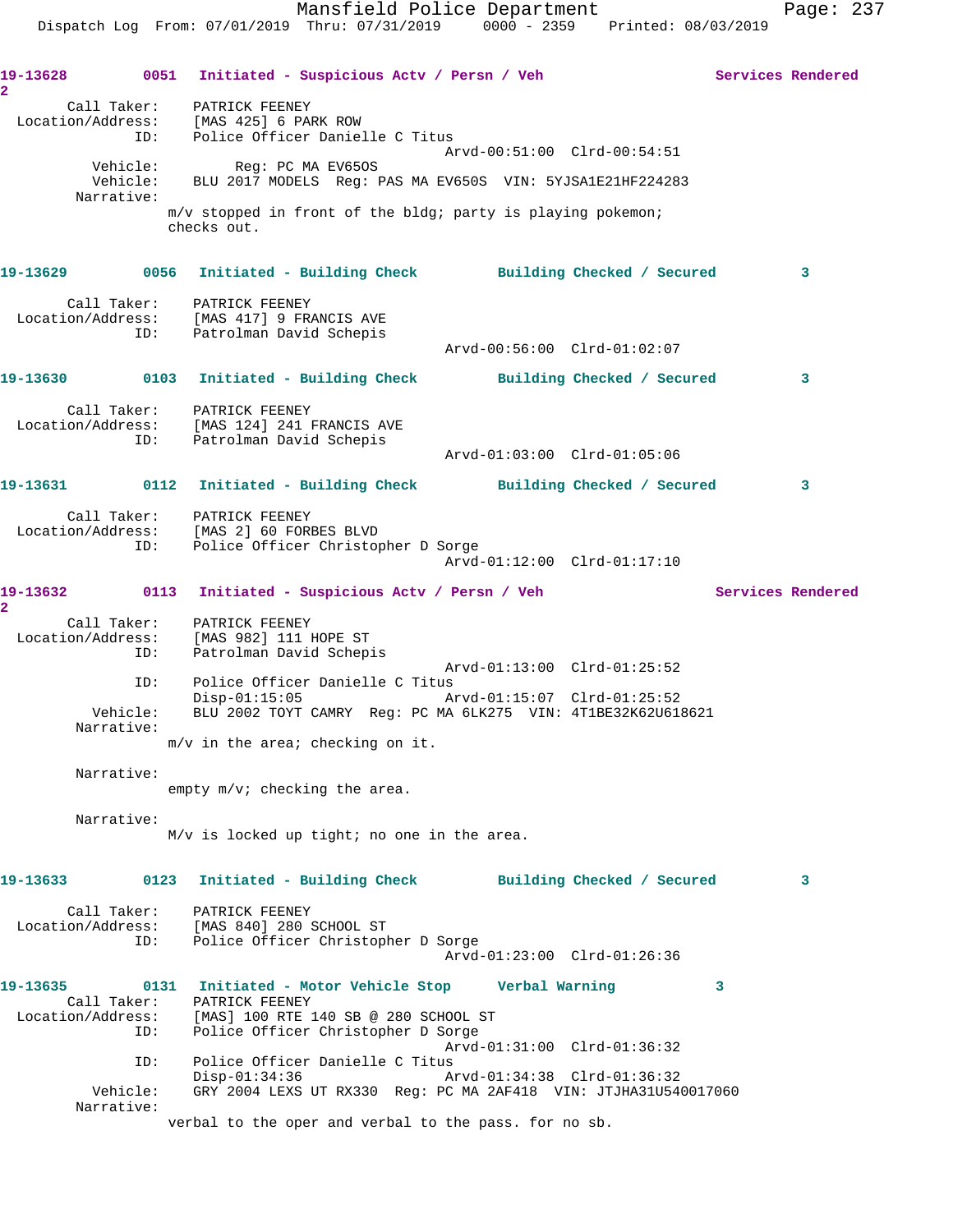Arvd-01:48:00 Clrd-01:51:43

**19-13637 0144 Initiated - Building Check Building Checked / Secured 3** Call Taker: PATRICK FEENEY Location/Address: [MAS 139] 265 FRUIT ST ID: Patrolman David Schepis Arvd-01:44:00 Clrd-01:48:33 Vehicle: GRY 2013 LEXS GS350 Reg: PC MA 8641MV VIN: JTHCE1BL5D5016844 Vehicle: BLU 2006 CHEV SILVER Reg: PC MA 7YS943 VIN: 2GCEK19B261265977 Vehicle: BLU 2015 AUDI A4 Reg: PAV MA MYPVD VIN: WAUFFAFL5FN022262 Narrative: 3 m/v in the lot all not occupied.

**19-13638 0148 Initiated - Building Check Building Checked / Secured 3** Call Taker: PATRICK FEENEY Location/Address: [MAS 834] 261 CHAUNCY ST ID: Police Officer Christopher D Sorge Arvd-01:48:00 Clrd-01:53:31 **19-13639 0148 Initiated - Building Check Building Checked / Secured 3**

 Call Taker: PATRICK FEENEY Location/Address: [MAS 895] 175 FRUIT ST ID: Patrolman David Schepis

**19-13641 0151 Initiated - Building Check Building Checked / Secured 3** Call Taker: PATRICK FEENEY

 Location/Address: [MAS 281A] 1 CROCKER ST ID: Police Officer Danielle C Titus Arvd-01:51:00 Clrd-01:59:03

**19-13642 0155 Initiated - Building Check Building Checked / Secured 3** Call Taker: PATRICK FEENEY

 Location/Address: [MAS 322] 31 HAMPSHIRE ST ID: Police Officer Christopher D Sorge Arvd-01:55:00 Clrd-02:02:12

**19-13643 0158 Initiated - Building Check Building Checked / Secured 3** Call Taker: PATRICK FEENEY Location/Address: [MAS 1002] 250 EAST ST ID: Patrolman David Schepis Arvd-01:58:00 Clrd-02:02:47

**19-13644 0201 Initiated - Building Check Building Checked / Secured 3**

 Call Taker: PATRICK FEENEY Location/Address: [MAS 820C] 31 PLYMOUTH ST ID: Police Officer Joshua S Ellender Arvd-02:01:00 Clrd-02:11:53 Narrative:

Ofc. Stark reporting that the main entrance to the building appears to have a broken window which is covered by a 12x6 piece of wood. M1 advised, contact with management will be made in the morning for repairs. Notification to be sent to inform dept.

**19-13646 0206 Initiated - Building Check Building Checked / Secured 3** Call Taker: PATRICK FEENEY Location/Address: [MAS 1016] 4 ERICK RD ID: Patrolman David Schepis Arvd-02:06:00 Clrd-02:13:46

**19-13648 0222 Initiated - Motor Vehicle Stop Verbal Warning 3**  Call Taker: PATRICK FEENEY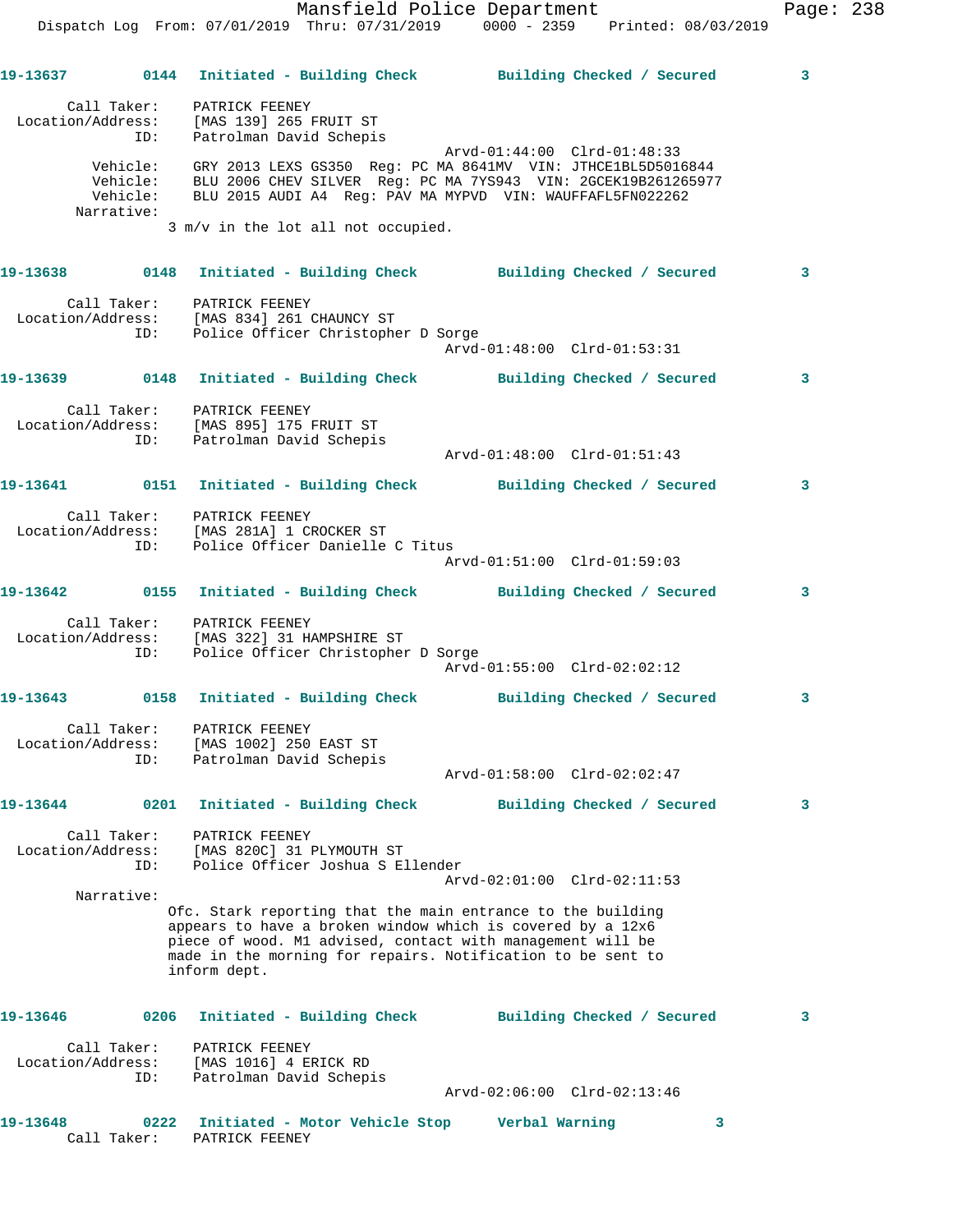Mansfield Police Department Page: 239 Dispatch Log From: 07/01/2019 Thru: 07/31/2019 0000 - 2359 Printed: 08/03/2019 Location/Address: [MAS] 86 EASTMAN ST @ 2 STURBRIDGE DR ID: Patrolman David Schepis Arvd-02:22:00 Clrd-02:38:28 ID: Police Officer Danielle C Titus Disp-02:26:10 Arvd-02:26:14 Clrd-02:38:28 Vehicle: WHI 2017 BMW MSERIE Reg: PC MA 7VH645 VIN: WBS3R9C52HK709522 **19-13651 0242 Initiated - Building Check Building Checked / Secured 3** Call Taker: PATRICK FEENEY Location/Address: [MAS 226E] 125 HIGH ST Apt. #1-4 ID: Police Officer Danielle C Titus Arvd-02:42:00 Clrd-02:46:05 **19-13653 0328 Phone - Alarm - Burglar False / Accidental Alarm 1**  Call Taker: NICHOLAS GOYETTE Location/Address: [MAS 840A] 280 SCHOOL ST Apt. #A ESS. THE CHAI ACCEPT CHRISTOPHER D SOME<br>ID: Police Officer Christopher D Sorge<br>Disp-03:30:09 Arvd- Disp-03:30:09 Arvd-03:32:19 Clrd-03:34:53 ID: Police Officer Danielle C Titus Disp-03:30:12 Arvd-03:32:18 Clrd-03:34:53 Narrative: commercial burglary alarm zone: 2 right rear dining room glass break Narrative: Alarm Card issued. Narrative: Building exterior checked. Building appears secure. **19-13654 0406 Initiated - Building Check Building Checked / Secured 3** Call Taker: PATRICK FEENEY Location/Address: [MAS 820C] 31 PLYMOUTH ST ID: Support Staff Derek M Stark Arvd-04:06:00 Clrd-04:17:24 **19-13657 0600 Initiated - Building Check Building Checked / Secured 3** Call Taker: PATRICK FEENEY Location/Address: [MAS 820C] 31 PLYMOUTH ST ID: Support Staff Derek M Stark Arvd-06:00:00 Clrd-06:13:41 **19-13658 0603 Initiated - Building Check Building Checked / Secured 3** Call Taker: MEGHAN MILLS Location/Address: [MAS 1015] 30 CHAUNCY ST ID: Police Officer Danielle C Titus Arvd-06:03:00 Clrd-06:05:50 Narrative: AREA CHECKED **19-13659 0613 Initiated - Selective Enforcement/RADAR Services Rendered 3**  Call Taker: PATRICK FEENEY Location/Address: [MAS] 263 FRANKLIN ST @ 30 WINTER ST ID: Patrolman David Schepis Arvd-06:13:00 Clrd-06:37:16 ID: Patrolman David Schepis Disp-06:37:23 Arvd-06:37:25 Clrd-06:57:41 Vehicle: BLU 2017 NISS MAXIMA Reg: PC MA 3PFK10 VIN: 1N4AA6AP8HC410772 Narrative: SELECTIVE ENFORCEMENT IN THE AREA **19-13660 0613 Initiated - Selective Enforcement/RADAR Services Rendered 3** 

Call Taker: PATRICK FEENEY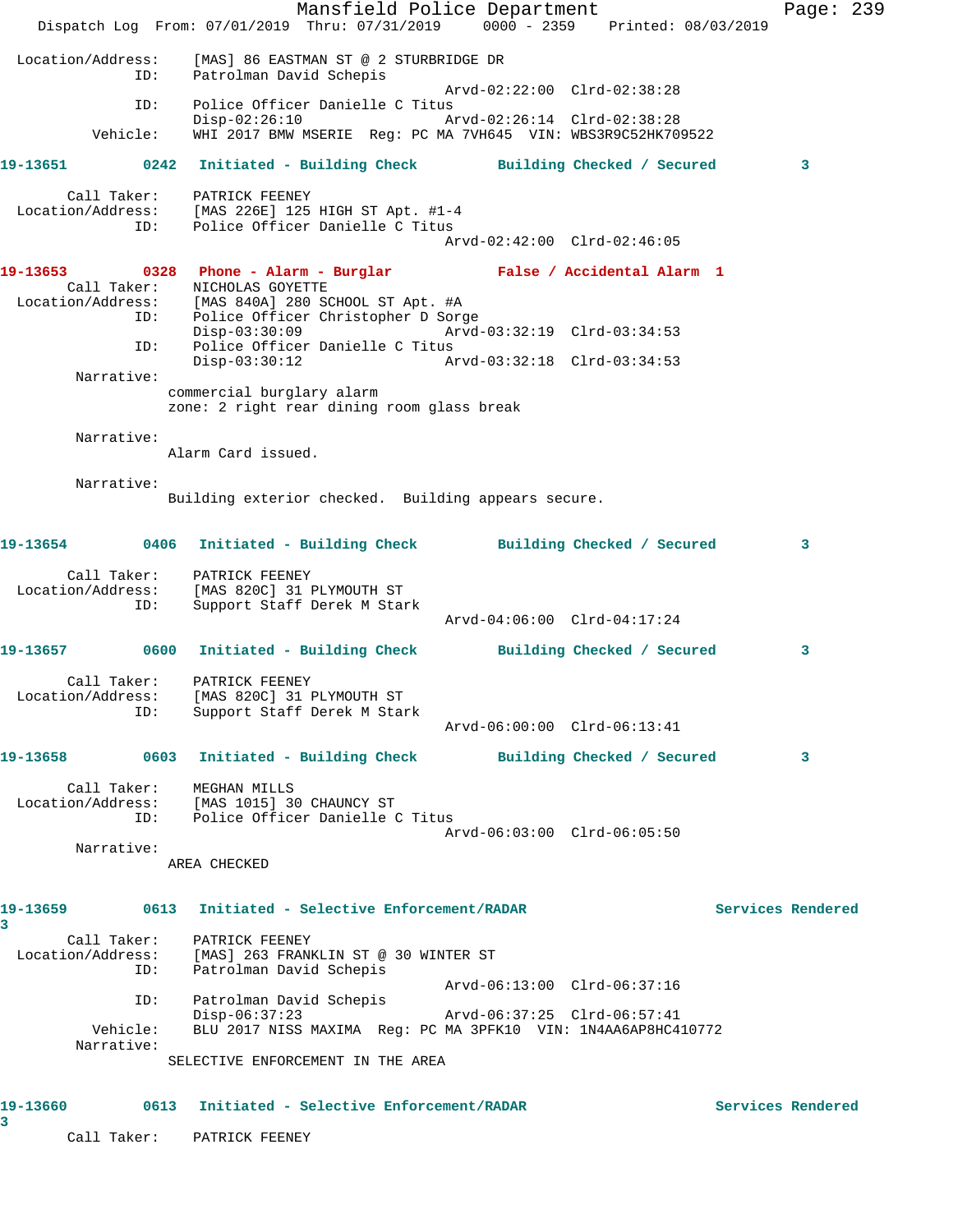Mansfield Police Department Page: 240 Dispatch Log From: 07/01/2019 Thru: 07/31/2019 0000 - 2359 Printed: 08/03/2019 Vicinity of: [MAS] 600 WEST ST ID: Police Officer Christopher D Sorge Arvd-06:13:00 Clrd-06:29:42 Narrative: No violations. **19-13661 0752 911 - Assist Fire Department Services Rendered 3**  Call Taker: DAVID SULLIVAN<br>Location/Address: [MAS H1911] 6 B [MAS H1911] 6 FREEDOM TRL ID: Patrolman David Schepis Disp-07:52:56 Clrd-07:55:29 ID: Police Officer Nicole M Boldrighini Disp-07:55:24 Arvd-07:59:09 Clrd-08:06:59 Narrative: ASSIST FIRE DEPT. **19-13662 0819 Phone - Suspicious Actv / Persn / Veh Investigated - No Report 2**  Call Taker: Kieran M Ruth<br>Location/Address: [MAS 255] 377 للنام الله عليه الله عليه الله عليه :<br>Ess: [MAS 255] 377 CHAUNCY ST<br>ID: Police Officer Christoph Police Officer Christopher D Sorge Disp-08:20:35 Clrd-08:22:44 ID: Police Officer Nicole M Boldrighini Disp-08:22:29 Arvd-08:22:51 Clrd-08:34:31 ID: Police Officer David M Sennott Arvd-08:22:52 Clrd-08:34:27 Narrative: Ofc. Sorge out for the report of a male party in a red shirt threatening an employee for not cashing a check Narrative: SUSP LEFT AREA UNABLE TO LOCATE. **19-13663 0830 Walk-In - Lost / Found Property Investigated - No Report 3**  Call Taker: DAVID SULLIVAN Location/Address: [MAS 1] 50 WEST ST ID: Sergeant Thomas R Connor Disp-08:49:27 Arvd-08:50:15 Clrd-08:54:11 ID: Police Officer David M Sennott<br>Disp-08:59:10 Disp-08:59:10 Arvd-08:59:13 Clrd-09:27:43 Narrative: PARTY WITH FOUND WALLETT IN STATION LOBBY. Narrative: SEE REPORT FOR FURTHER INFO. **19-13664 0835 911 - Assist Fire Department Services Rendered 3**  Call Taker: DAVID SULLIVAN Location/Address: [MAS H2200] 25 LINDEN ST ID: Police Officer Nicole M Boldrighini Disp-08:36:49 Arvd-08:38:59 Clrd-08:44:20 Narrative: ASSIST FIRE DEPT. **19-13665 0900 Initiated - Selective Enforcement/RADAR Services Rendered 3**  Call Taker: DAVID SULLIVAN Vicinity of: [MAS] 436 SOUTH MAIN ST @ 3 MICHAEL LN ID: Police Officer Nicole M Boldrighini Arvd-09:00:00 Clrd-09:29:42 Vehicle: BLU 2014 TOYT CAMRY Reg: PC MA 1KD817 VIN: 4T4BF1FK0ER417545 Narrative: SELECTIVE ENFORCEMENT IN THE AREA. Narrative: OFF WITH 1KD817 TRAFFIC STOP.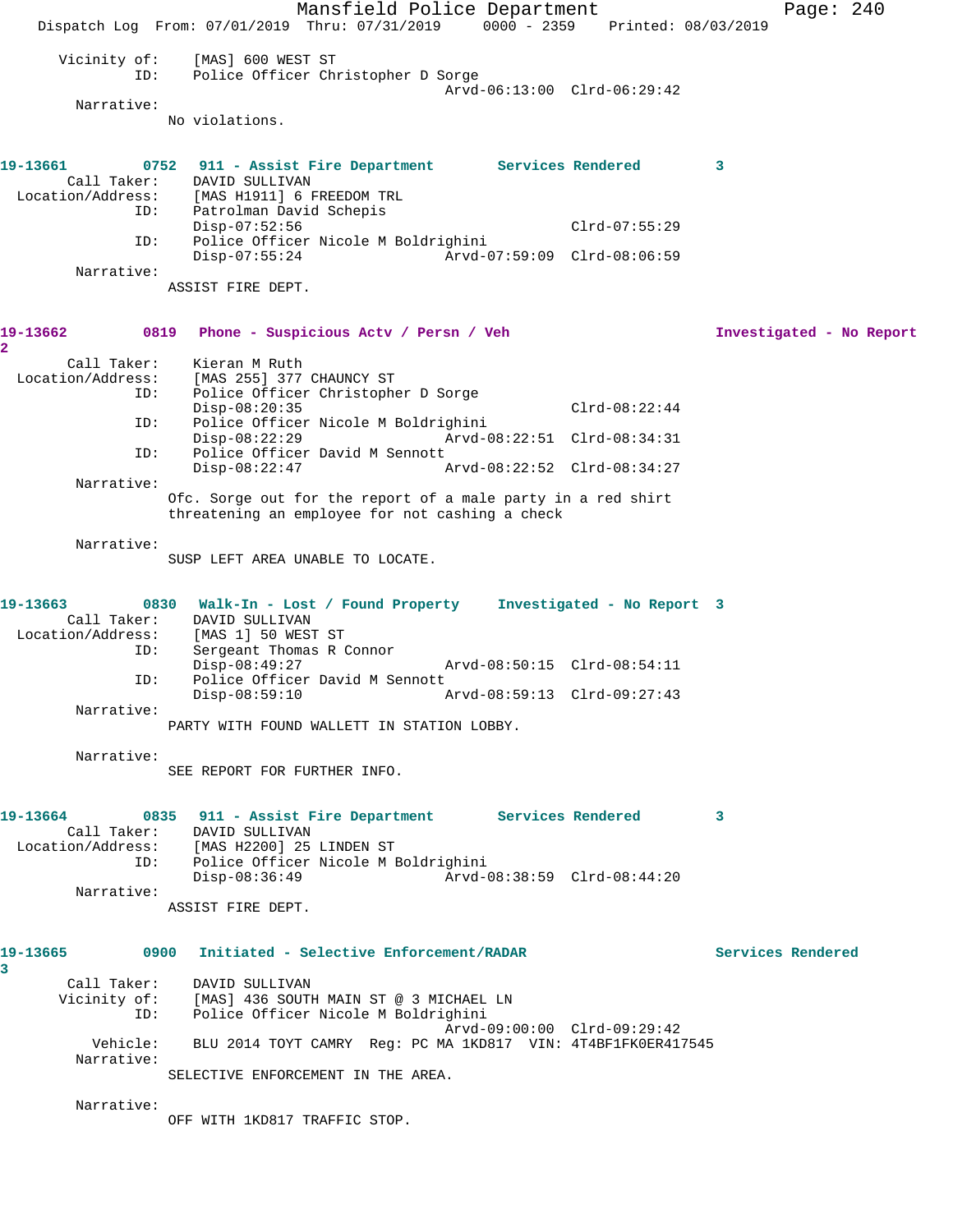Mansfield Police Department Page: 241 Dispatch Log From: 07/01/2019 Thru: 07/31/2019 0000 - 2359 Printed: 08/03/2019 Narrative: OPER SPOKEN TO. 19-13666 0903 Initiated - Building Check Services Rendered 3 Call Taker: DAVID SULLIVAN Location/Address: [MAS 820C] 31 PLYMOUTH ST ID: Sergeant Jeffrey G Bombard Arvd-09:03:00 Clrd-09:12:48 Narrative: AREA CHECK. **19-13667 0935 Initiated - Assist Citizen - P S A Services Rendered 3**  Call Taker: DAVID SULLIVAN Location/Address: [MAS 153] 50 WEST ST ID: Police Officer Nicole M Boldrighini Arvd-09:35:00 Clrd-09:52:00 Narrative: NON CRIMINAL FINGERPRINTING **19-13669 1005 Initiated - Building Check Services Rendered 3**  Call Taker: DAVID SULLIVAN Location/Address: [MAS 417] 9 FRANCIS AVE ID: Police Officer David M Sennott Arvd-10:05:00 Clrd-10:20:20 Narrative: BUILDING CHECK **19-13670 1022 Initiated - Building Check Services Rendered 3**  Call Taker: DAVID SULLIVAN Location/Address: [MAS 2] 60 FORBES BLVD ID: Police Officer Nicole M Boldrighini Arvd-10:22:00 Clrd-10:29:14 Narrative: BUILDING CHECK. **19-13672 1029 Initiated - Building Check Services Rendered 3**  Call Taker: DAVID SULLIVAN Location/Address: [MAS 433] 11 BONNEY LN ID: Police Officer David M Sennott Arvd-10:29:00 Clrd-10:40:27 Narrative: BUILDING CHECK **19-13673 1037 Radio - Well Being Check Investigated - No Report 3**  Call Taker: DAVID SULLIVAN Location/Address: [MAS 455] 30 WEBB PL Apt. #3 ID: Police Officer Nicole M Boldrighini Arvd-10:45:42 Clrd-10:52:33 ID: Police Officer David M Sennott Disp-10:41:06 Arvd-10:44:04 Clrd-10:52:30 Narrative: CHECK THE WELL BEING OF PARTY, Narrative:

> OFFICERS REPORT NO ANSWER AT THE DOOR. NEIGHBORS WERE SPOKEN TO AND WILL ADVISE TO CALL FOXBOROUGH.

| 19-13674          |             | 1101 Initiated - Proactive Patrol |                             | Services Rendered |  |
|-------------------|-------------|-----------------------------------|-----------------------------|-------------------|--|
|                   | Call Taker: | Kieran M Ruth                     |                             |                   |  |
| Location/Address: |             | [MAS 820C] 31 PLYMOUTH ST         |                             |                   |  |
|                   | ID:         | Sergeant Jeffrey G Bombard        |                             |                   |  |
|                   |             |                                   | Arvd-11:01:00 Clrd-11:11:15 |                   |  |
|                   | Narrative:  |                                   |                             |                   |  |

Checking the area.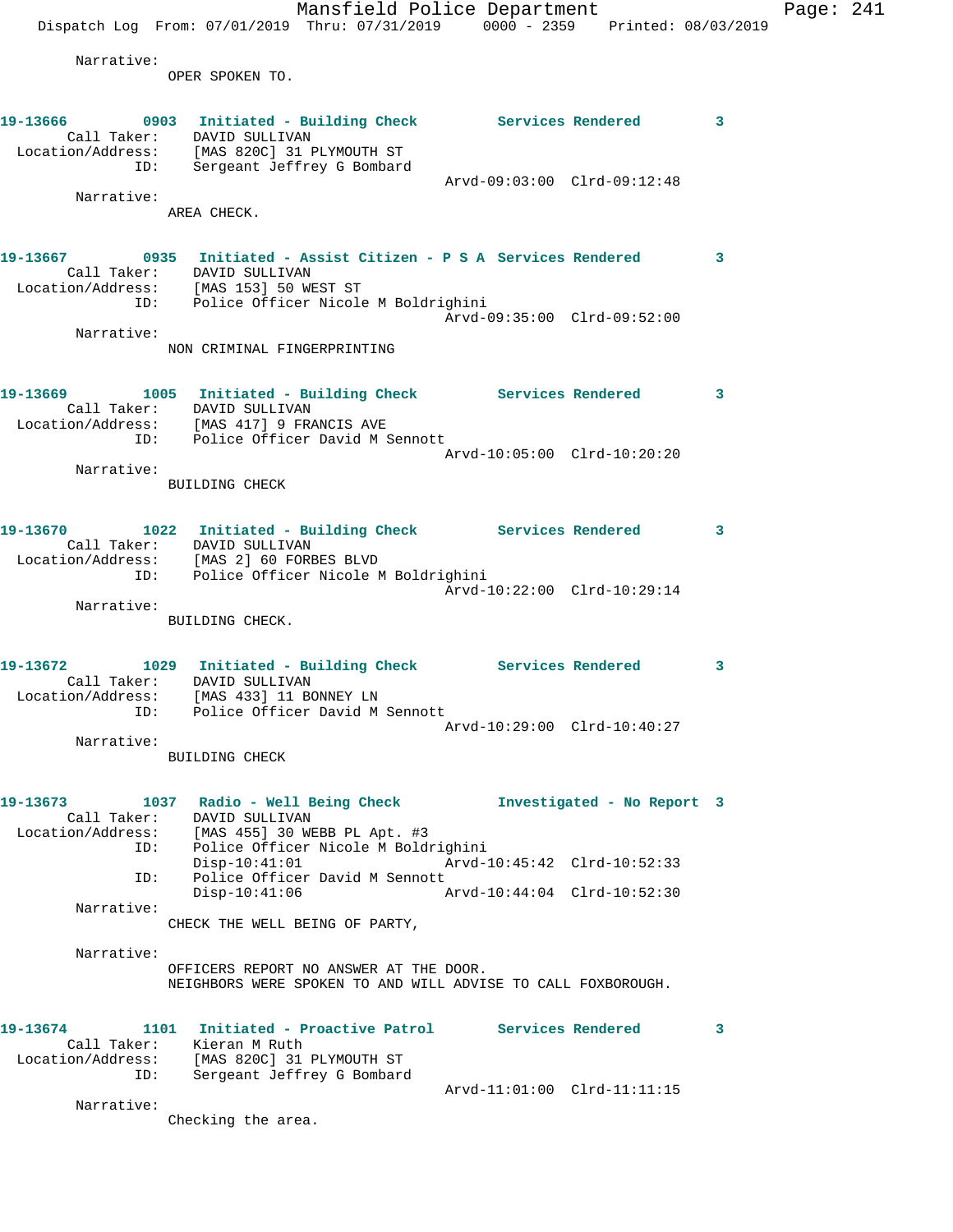Mansfield Police Department Fage: 242 Dispatch Log From: 07/01/2019 Thru: 07/31/2019 0000 - 2359 Printed: 08/03/2019 **19-13675 1103 Initiated - Building Check Services Rendered 3**  Call Taker: DAVID SULLIVAN Location/Address: [MAS 840] 280 SCHOOL ST ID: Police Officer Nicole M Boldrighini Arvd-11:03:00 Clrd-11:27:52 Narrative: BUILDING CHECK. **19-13680 1143 911 - Larceny - Value Unknown Investigated - Report Taken 2** Call Taker: DAVID SULLIVAN Location/Address: [MAS 2] 60 FORBES BLVD Apt. #128 ID: Police Officer Nicole M Boldrighini Disp-11:48:39 Arvd-11:54:39 Clrd-12:04:19 ID: Sergeant Thomas R Connor Arvd-11:54:14 Clrd-12:04:27 Narrative: MISSING PRESCRIBED MEDS FROM BACK PACK. Refer To Incident: 19MAS-616-OF **19-13679 1146 Initiated - Selective Enforcement/RADAR Services Rendered 3**  Call Taker: MEGHAN MILLS Location/Address: [MAS] 165 OTIS ST @ 6 PLANTINGFIELD RD ID: Police Officer Nicole M Boldrighini Arvd-11:46:00 Clrd-11:47:59 Narrative: OFF IN AREA SELECTIVE ENFORCEMENT NO ACTIVITY **19-13682 1207 Walk-In - Assist Citizen - P S A Investigated - Report Taken 3** Call Taker: MEGHAN MILLS Location/Address: [MAS H318] 7 GLADIOLA TER ID: Police Officer Michael T Fitzgerald Disp-12:09:06 Arvd-12:30:26 Clrd-12:37:00 Narrative: party in lobby regarding an on going issue with intoxicated male Refer To Incident: 19MAS-617-OF **19-13686 1253 Phone - Assist Non-Govrnmnt Agency Services Rendered 3**  Call Taker: Kieran M Ruth Location/Address: [MAS] 100 RTE 140 SB @ 280 SCHOOL ST ID: Police Officer Nicole M Boldrighini Disp-12:54:00 Arvd-12:56:48 Clrd-13:04:47 Vehicle: BLK 2009 SUBA IMPREZ Reg: PC MA 6VK615 VIN: JF1GE61659G508884 Narrative: Ofc. Boldrighini out to assist Achins with a DMV **19-13687 1308 Initiated - Building Check Services Rendered 3**  Call Taker: DAVID SULLIVAN Location/Address: [MAS 820C] 31 PLYMOUTH ST ID: Sergeant Jeffrey G Bombard Arvd-13:08:00 Clrd-13:09:36 Narrative: AREA CHECK **19-13691 1339 911 - Suspicious Actv / Persn / Veh Investigated - Report Taken 2** Call Taker: DAVID SULLIVAN Location/Address: [MAS 81] 30 CHAUNCY ST<br>ID: Police Officer Michael Police Officer Michael T Fitzgerald<br>Disp-13:41:25 Arvd-1 Arvd-13:47:30 Clrd-13:58:12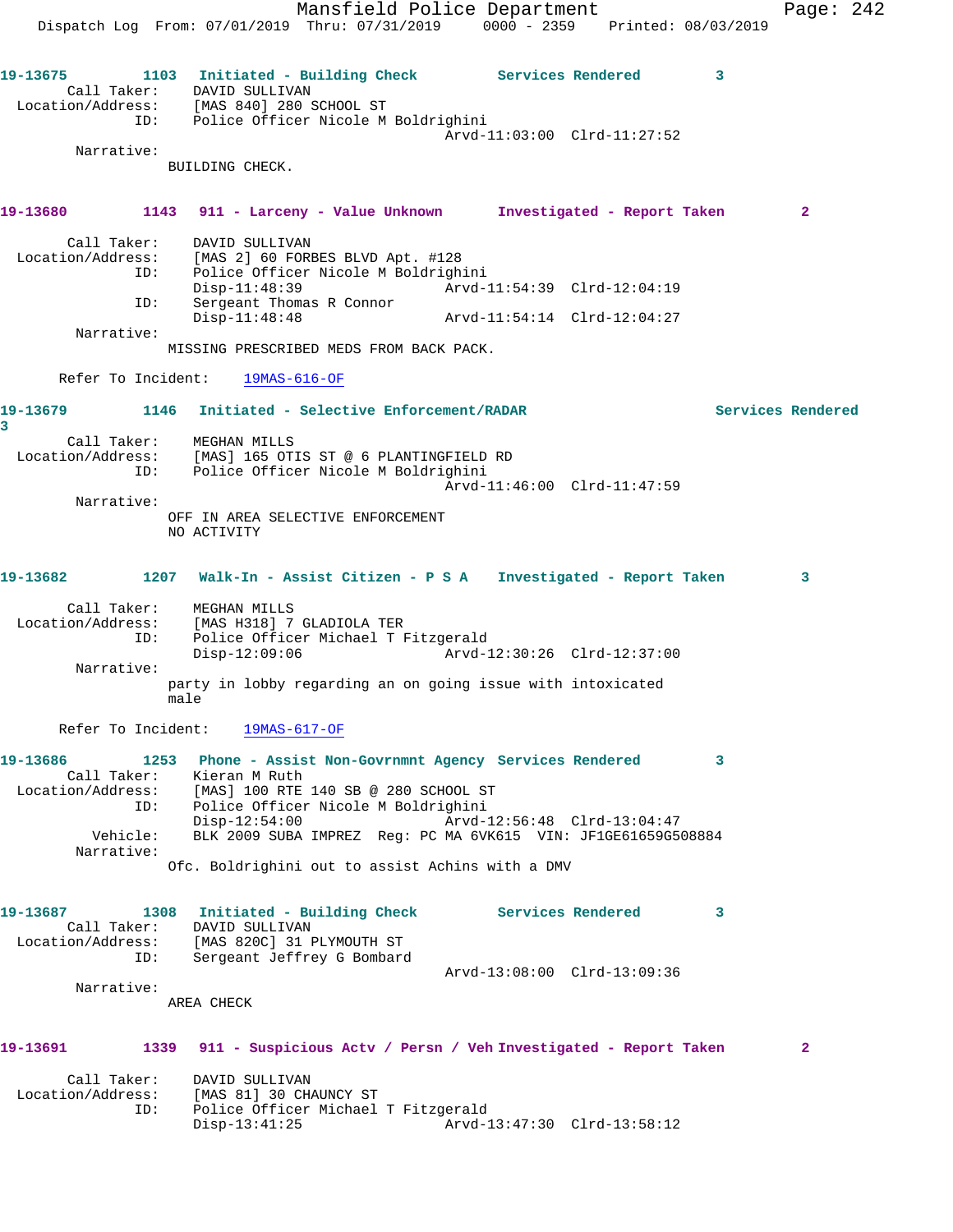Mansfield Police Department Page: 243 Dispatch Log From: 07/01/2019 Thru: 07/31/2019 0000 - 2359 Printed: 08/03/2019 Narrative: SEE CLERK REF PARTY ATTEMPTING TO USE FALSE ID SUSP NO LONGER ON SCENE. Refer To Incident: 19MAS-618-OF **19-13694 1348 911 - Assist Fire Department Transported to Hospital 3**  Call Taker: DAVID SULLIVAN Location/Address: [MAS] 25 COBB ST Apt. #L211 ID: Police Officer Nicole M Boldrighini Disp-13:53:18 Arvd-13:54:21 Clrd-14:04:45 Narrative: ASSIST FIRE **19-13697 1445 Initiated - Motor Vehicle Stop Spoken To 3**  Call Taker: DAVID SULLIVAN Location/Address: [MAS] 99 SOUTH MAIN ST @ 35 SPRING ST ID: Sergeant Thomas R Connor Arvd-14:45:00 Clrd-14:49:45 Vehicle: GRY 2015 NISS SENTRA Reg: PC MA 4YLN50 VIN: 3N1AB7AP0FL695565 Narrative: OFF WITH TRAFFIC STOP. Narrative: OPER WAS SPOKEN TO. **19-13698 1501 Initiated - Building Check Building Checked / Secured 3** Call Taker: MEGHAN MILLS Location/Address: [MAS 820C] 31 PLYMOUTH ST ID: Sergeant Jeffrey G Bombard Arvd-15:01:00 Clrd-15:10:53 Narrative: building check **19-13699 1514 Initiated - Disabled Motor Vehicle Services Rendered 3**  Call Taker: DAVID SULLIVAN Vicinity of: [MAS 451C] 500 EAST ST ID: Police Officer Michael T Fitzgerald Arvd-15:14:00 Clrd-15:21:33 Vehicle: BLK 2016 FORD FUSION Reg: PC MA 6HX222 VIN: 3FA6P0T92GR230722 Narrative: OFF WITH A DISABLED VEHICLE. Narrative: off the roadway, arranging for a tow **19-13700 1517 Initiated - Proactive Patrol Services Rendered 3**  Call Taker: Kieran M Ruth Location/Address: [MAS 170] 255 HOPE ST ID: Sergeant Thomas R Connor Arvd-15:17:00 Clrd-15:17:55 Narrative: Checking the area. **19-13702 1527 Walk-In - Lost / Found Property Services Rendered 3**  Call Taker: DAVID SULLIVAN Location/Address: [MAS 1] 50 WEST ST ID: Sergeant Thomas R Connor Disp-15:29:07 Clrd-15:29:12 Narrative: PARTY TURNED IN 3 .22 ROUNDS FOUND AT FULL POND WATER FALL. **19-13704 1545 911 - Erratic Oper MV / Road Rage Gone on Arrival 3**  Call Taker: MEGHAN MILLS Location/Address: [MAS] 304 ELM ST @ 1 BROOKSIDE RD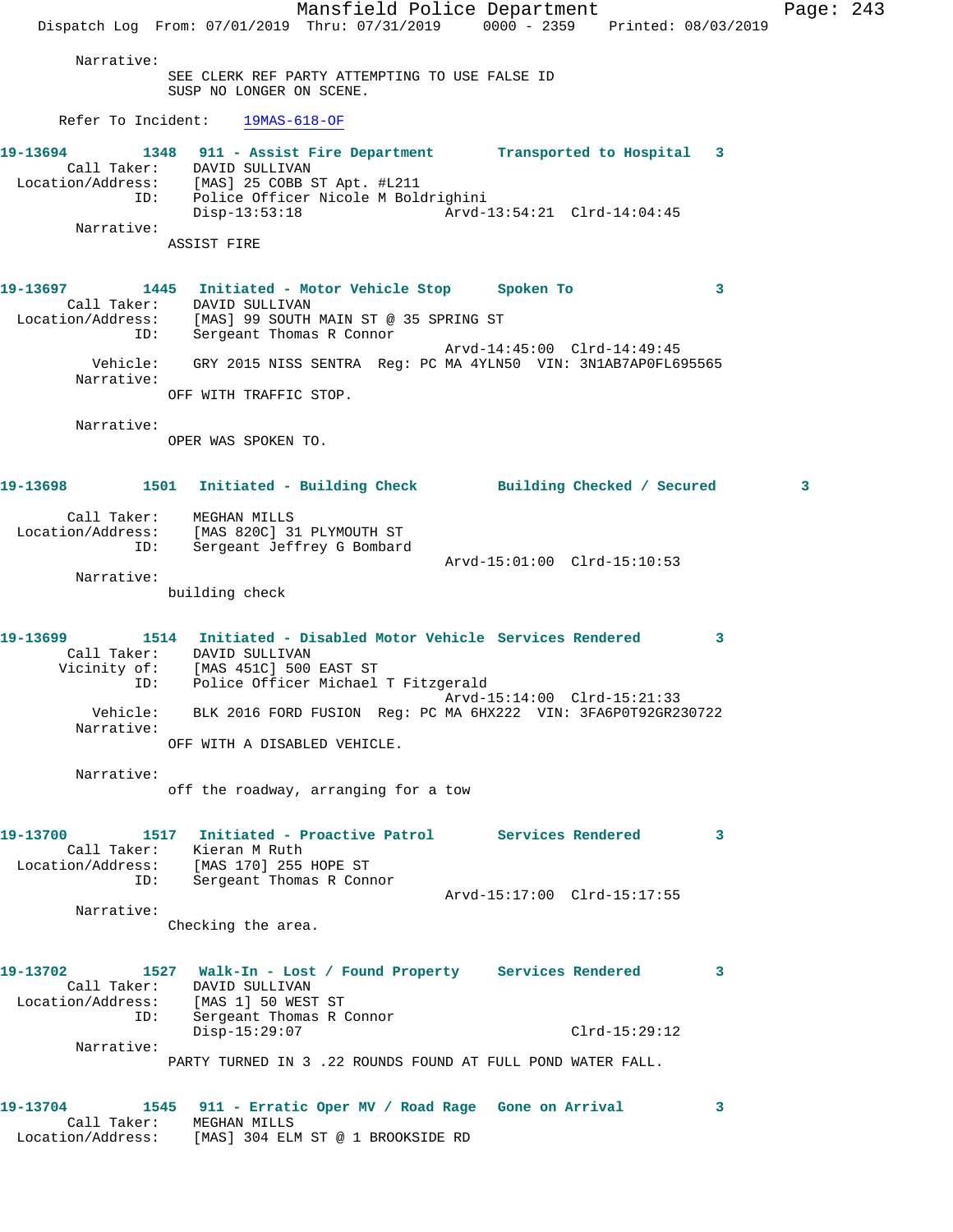Mansfield Police Department Page: 244 Dispatch Log From: 07/01/2019 Thru: 07/31/2019 0000 - 2359 Printed: 08/03/2019 ID: Police Officer Nicole M Boldrighini Disp-15:47:34 Clrd-15:59:34 ID: Police Officer Jay J Sparrow Disp-15:59:29 Arvd-16:04:09 Clrd-16:42:25 Narrative: black gmc Narrative: area checked negative **19-13708 1654 Initiated - Building Check Services Rendered 3**  Call Taker: DAVID SULLIVAN Location/Address: [MAS 170] 255 HOPE ST ID: Sergeant Brian P Thibault Arvd-16:54:00 Clrd-16:55:35 Narrative: OFFICER REPORTS THE COOLING SHELTER HAS CLOSED FOR THE DAY. 19-13709 1700 Initiated - Traffic Enforcement / Activity **Services Rendered** Call Taker: DAVID SULLIVAN<br>Vicinity of: [MAS] 20 COPELA [MAS] 20 COPELAND DR @ 167 WEST ST OI: [PAS] AV CORELAND DR & 10. 1221 Arvd-17:00:00 Clrd-17:44:29 Narrative: OFF FOR TRAFFIC ENFORCEMENT IN THIS AREA Narrative: NO VIOLATIONS ISSUED. **19-13710 1703 Phone - Alarm - Burglar Investigated - No Report 1**  Call Taker: Kieran M Ruth Location/Address: [MAS 12] 250 EAST ST ID: Police Officer Danielle C Titus Disp-17:04:40 Arvd-17:07:45 Clrd-17:21:04 ID: Police Officer Jay J Sparrow Disp-17:04:46 Clrd-17:05:40 ID: Sergeant Brian P Thibault Disp-17:05:54 Arvd-17:09:40 Clrd-17:21:00 Vehicle: WHI 2014 HOND RIDGEL Reg: PC MA 48MM50 VIN: 5FPYK1F7XEB007674 Narrative: Door 23 alarm Narrative: OFFICER REPORTS DOOR 22 IS OPEN AND NEEDS ATTENTION. DOOR 23 AS REPORTED APPEARS TO NO LONGER EXIST AS THAT AREA IS UNDER CONSTRUCTION. ATTEMPTING TO MAKE NOTIFICATION TO A SCHOOL REPRESENTATIVE. Narrative: MESSAGE LEFT FOR ONE CONTACT. OTHER CONTACTS NO VOICE MAIL - JUST RANG. Narrative: Sgt. Thibault spoke with a key holder and confirmed regarding door 23 no longer existing. **19-13712 1718 Initiated - Selective Enforcement/RADAR Citation / Warning Issued** Call Taker: DAVID SULLIVAN Vicinity of: [MAS H9922] 600 WEST ST ID: Police Officer Jay J Sparrow Arvd-17:18:00 Clrd-17:59:05 Vehicle: BLK 2017 TOYT CAMRY Reg: PC MA 4DB672 VIN: 4T1BF1FK0HU745367 Narrative: SELECTIVE ENFORCEMENT IN THE AREA. Narrative:

**2** 

**3**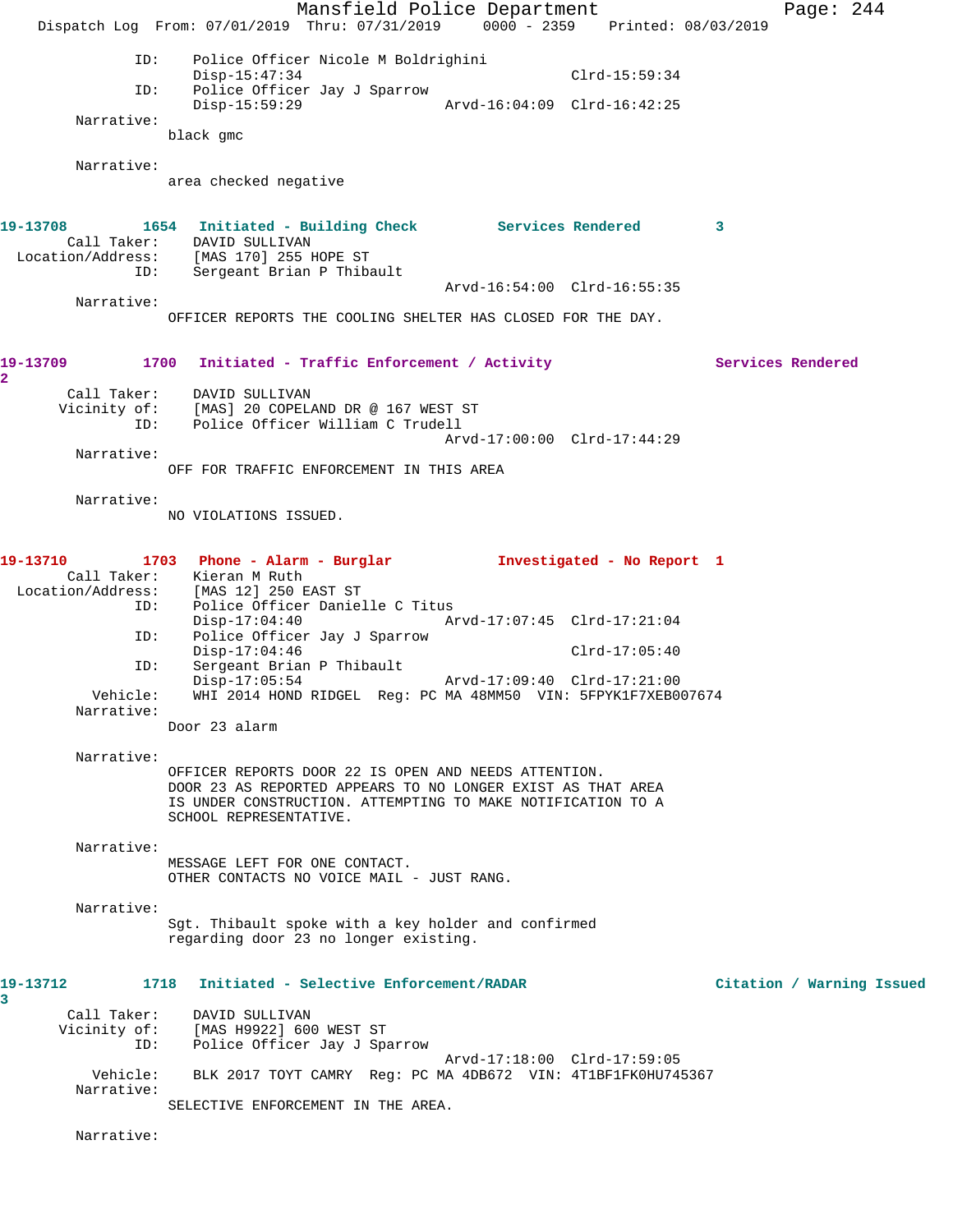|                                      | Mansfield Police Department<br>Dispatch Log From: 07/01/2019 Thru: 07/31/2019                                                                              |                             | 0000 - 2359 Printed: 08/03/2019 | Page: 245                 |  |
|--------------------------------------|------------------------------------------------------------------------------------------------------------------------------------------------------------|-----------------------------|---------------------------------|---------------------------|--|
|                                      | OFF WEST AT HAMPSHIRE MA REG 4DB672.                                                                                                                       |                             |                                 |                           |  |
|                                      |                                                                                                                                                            |                             |                                 |                           |  |
| Narrative:                           | CITATION WAS ISSUED.                                                                                                                                       |                             |                                 |                           |  |
| 1748<br>19-13714<br>3                | Initiated - Selective Enforcement/RADAR                                                                                                                    |                             |                                 | Citation / Warning Issued |  |
| ID:                                  | Call Taker: DAVID SULLIVAN<br>Vicinity of: [MAS] 126 NORTH MAIN ST @ 10 VILLA ST<br>Police Officer William C Trudell                                       |                             |                                 |                           |  |
| Vehicle:<br>Narrative:               | BLK 2013 PIL Reg: PC RI NK213 VIN: 5FNYF4H21DB073562                                                                                                       | Arvd-17:48:00 Clrd-18:12:49 |                                 |                           |  |
|                                      | SELECTIVE ENFORCEMENT IN TYHIS AREA                                                                                                                        |                             |                                 |                           |  |
| Narrative:                           | OFF WITH NK 213 RI REG.<br>CITATION ISSUED.                                                                                                                |                             |                                 |                           |  |
| 19-13717<br>Call Taker:              | 1804 Phone - Assist Non-Govrnmnt Agency Services Rendered<br>Support Staff Derek M Stark<br>Location/Address: [MAS H1158] 46 HIGHLAND AVE                  |                             |                                 | 3                         |  |
| ID:<br>Narrative:                    | Police Officer William C Trudell<br>$Disp-18:17:40$                                                                                                        | Arvd-18:22:05 Clrd-18:26:30 |                                 |                           |  |
|                                      | Caller reporting there is an abandoned refrigerator outside<br>by the street with its doors are still attached.                                            |                             |                                 |                           |  |
| Narrative:                           | NO ONE AT HOME.<br>DOORS WERE REMOVED BY THE OFFICER.                                                                                                      |                             |                                 |                           |  |
| 19-13715<br>Location/Address:<br>ID: | 1809 Initiated - Building Check Services Rendered<br>Call Taker: DAVID SULLIVAN<br>[MAS 840] 280 SCHOOL ST<br>Police Officer Jay J Sparrow                 |                             |                                 | 3                         |  |
| Narrative:                           |                                                                                                                                                            | Arvd-18:09:00 Clrd-18:17:55 |                                 |                           |  |
|                                      | AREA CHECK.                                                                                                                                                |                             |                                 |                           |  |
| 19-13716<br>ID:                      | 1810 Initiated - Building Check Services Rendered<br>Call Taker: DAVID SULLIVAN<br>Location/Address: [MAS 820C] 31 PLYMOUTH ST<br>Sergeant Robert S Pierce |                             |                                 | 3                         |  |
| Narrative:                           |                                                                                                                                                            | Arvd-18:10:00 Clrd-18:14:14 |                                 |                           |  |
| Narrative:                           | AREA CHECK                                                                                                                                                 |                             |                                 |                           |  |
|                                      | CHECK COMPLETE                                                                                                                                             |                             |                                 |                           |  |
| 2221<br>19-13730                     | Initiated - Proactive Patrol Building Checked / Secured                                                                                                    |                             |                                 | 3                         |  |
| ID:                                  | Call Taker: NICHOLAS GOYETTE<br>Location/Address: [MAS 987A] 125 HIGH ST Apt. #1-4<br>Police Officer Danielle C Titus                                      |                             |                                 |                           |  |
| Narrative:                           |                                                                                                                                                            | Arvd-22:21:00 Clrd-22:24:45 |                                 |                           |  |
|                                      | Checking the area.                                                                                                                                         |                             |                                 |                           |  |
| 19-13732<br>Call Taker:              | 2248 Initiated - Follow up Investigation Services Rendered<br>NICHOLAS GOYETTE<br>Location/Address: [MAS 153] 50 WEST ST                                   |                             |                                 | 3                         |  |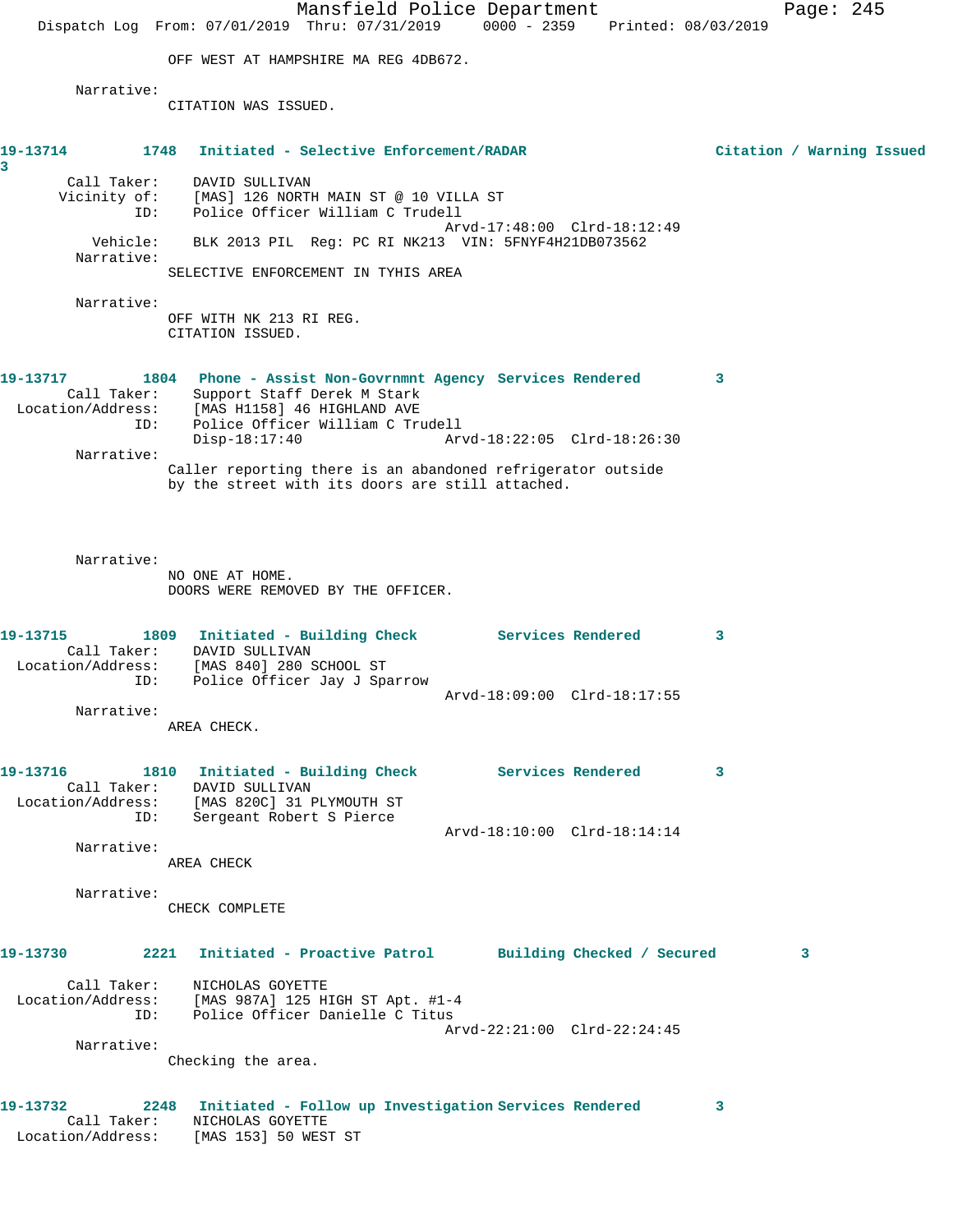|               |                     |                                                                        | Mansfield Police Department<br>Dispatch Log From: 07/01/2019 Thru: 07/31/2019 0000 - 2359 Printed: 08/03/2019         |                             |                            |                                          | Page: 246 |  |
|---------------|---------------------|------------------------------------------------------------------------|-----------------------------------------------------------------------------------------------------------------------|-----------------------------|----------------------------|------------------------------------------|-----------|--|
|               | ID:                 |                                                                        | Detective Gregory S Martell                                                                                           | Arvd-22:48:00 Clrd-22:56:45 |                            |                                          |           |  |
| 19-13733 2001 |                     |                                                                        | 2255 Initiated - Proactive Patrol Building Checked / Secured                                                          |                             |                            |                                          | 3         |  |
|               | Call Taker:<br>ID:  | NICHOLAS GOYETTE<br>Location/Address: [MAS 1016] 4 ERICK RD            | Police Officer Danielle C Titus                                                                                       |                             |                            |                                          |           |  |
|               | Narrative:          |                                                                        |                                                                                                                       | Arvd-22:55:00 Clrd-23:03:46 |                            |                                          |           |  |
|               |                     | Checking the area.                                                     |                                                                                                                       |                             |                            |                                          |           |  |
|               |                     |                                                                        | 19-13734 2255 Initiated - Proactive Patrol Building Checked / Secured                                                 |                             |                            |                                          | 3         |  |
|               | Call Taker:<br>ID:  | NICHOLAS GOYETTE<br>Location/Address: [MAS 322] 31 HAMPSHIRE ST        | Police Officer Jay J Sparrow                                                                                          |                             |                            |                                          |           |  |
|               | Narrative:          |                                                                        |                                                                                                                       | Arvd-22:55:00 Clrd-22:59:40 |                            |                                          |           |  |
|               |                     | Checking the area.                                                     |                                                                                                                       |                             |                            |                                          |           |  |
|               |                     |                                                                        | 19-13736  2259 Initiated - Proactive Patrol Building Checked / Secured                                                |                             |                            |                                          | 3         |  |
|               | Call Taker:<br>ID:  | NICHOLAS GOYETTE<br>Location/Address: [MAS 411] 60 FORBES BLVD         | Police Officer Jay J Sparrow                                                                                          |                             |                            |                                          |           |  |
|               | Narrative:          |                                                                        |                                                                                                                       | Arvd-22:59:00 Clrd-23:03:17 |                            |                                          |           |  |
|               |                     | Checking the area.                                                     |                                                                                                                       |                             |                            |                                          |           |  |
| 19-13738      |                     | Call Taker: PATRICK FEENEY<br>Location/Address: [MAS 8] 377 CHAUNCY ST | 2318 911 - Disturbance / Gathering Arrest(s) Made                                                                     |                             |                            | 1                                        |           |  |
|               | ID:<br>ID:          | $Disp-23:18:58$                                                        | Police Officer Jay J Sparrow<br>Police Officer William C Trudell                                                      |                             |                            | Arvd-23:28:34 Clrd-07/22/2019 @ 00:43:03 |           |  |
|               |                     | $Disp-23:19:01$                                                        |                                                                                                                       |                             |                            |                                          |           |  |
|               | ID:                 | Disp-23:28:39                                                          | Sergeant Brian P Thibault                                                                                             | Arvd-23:28:41 Clrd-23:37:41 |                            |                                          |           |  |
|               | Narrative:          | issues inside the store                                                | Officers responding for a w/m party wearing a white/blue<br>tank tank said to be possibly intoxicated and was causing |                             |                            |                                          |           |  |
|               | Narrative:          |                                                                        | Ofc. Trudell reports one in custody, PC                                                                               |                             |                            |                                          |           |  |
|               | Narrative:          |                                                                        | Ofc. Sparrow transporting the involved to the station                                                                 |                             |                            |                                          |           |  |
|               | Narrative:          | See AR report for further                                              |                                                                                                                       |                             |                            |                                          |           |  |
|               | Refer To Arrest:    | $19MAS-357-AR$                                                         |                                                                                                                       |                             |                            |                                          |           |  |
|               | Arrest:<br>Address: | PATNODE, ZACHARRY<br>48 SOUTHPARK LN                                   | MANSFIELD, MA                                                                                                         |                             |                            |                                          |           |  |
|               | Age:<br>Charges:    | 32<br>STRAIGHT WARRANT                                                 |                                                                                                                       |                             |                            |                                          |           |  |
|               |                     | For Date: $07/22/2019$ - Monday                                        |                                                                                                                       |                             |                            |                                          |           |  |
| Note          |                     | 0014 Note Taker: NICHOLAS GOYETTE<br>911 call received from            |                                                                                                                       |                             |                            |                                          |           |  |
|               |                     |                                                                        | Wireless phase 1, no answer on call back                                                                              |                             |                            |                                          |           |  |
| 19-13742      | 0108                |                                                                        | Initiated - Proactive Patrol                                                                                          |                             | Building Checked / Secured |                                          | 3         |  |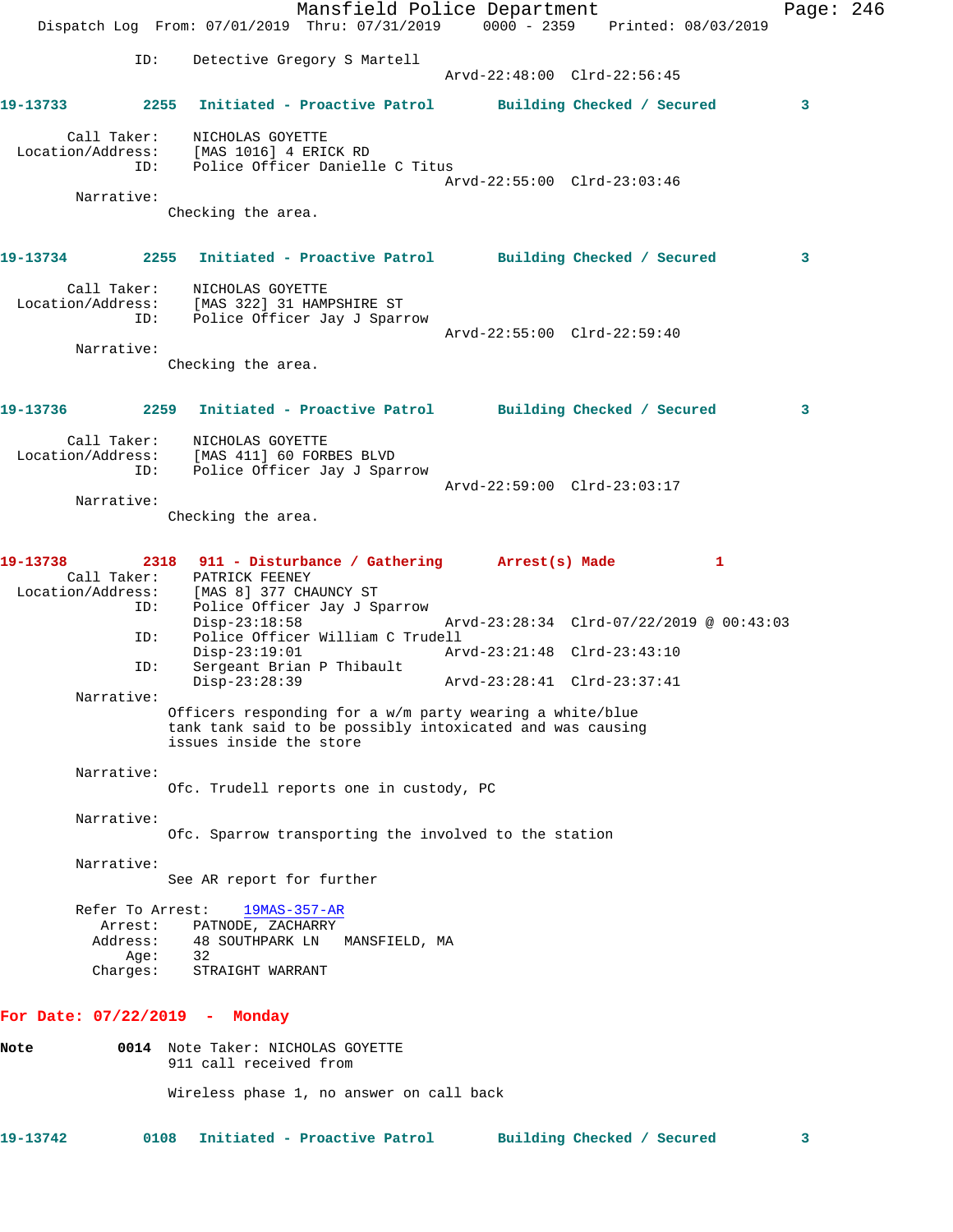|                   |                    | Mansfield Police Department<br>Dispatch Log From: 07/01/2019 Thru: 07/31/2019 0000 - 2359 Printed: 08/03/2019 |                             |                            | Page: 247 |  |
|-------------------|--------------------|---------------------------------------------------------------------------------------------------------------|-----------------------------|----------------------------|-----------|--|
|                   | Call Taker:<br>ID: | NICHOLAS GOYETTE<br>Location/Address: [MAS 281A] 1 CROCKER ST<br>Patrolman David Schepis                      |                             |                            |           |  |
|                   | Narrative:         |                                                                                                               | Arvd-01:08:00 Clrd-01:09:26 |                            |           |  |
|                   |                    | Checking the area.                                                                                            |                             |                            |           |  |
|                   |                    |                                                                                                               |                             |                            | 3         |  |
|                   | Call Taker:<br>ID: | NICHOLAS GOYETTE<br>Location/Address: [MAS 304B] 1 MANSFIELD AVE<br>Patrolman David Schepis                   |                             |                            |           |  |
|                   |                    |                                                                                                               | Arvd-01:09:00 Clrd-01:10:09 |                            |           |  |
|                   | Narrative:         |                                                                                                               |                             |                            |           |  |
|                   |                    | Checking the area of 1 Mansfield and the Train Station                                                        |                             |                            |           |  |
|                   |                    | 19-13746      0112 Initiated - Proactive Patrol     Building Checked / Secured                                |                             |                            | 3         |  |
|                   | ID:                | Call Taker: NICHOLAS GOYETTE<br>Location/Address: [MAS 987A] 125 HIGH ST Apt. #1-4<br>Patrolman David Schepis |                             |                            |           |  |
|                   | Narrative:         |                                                                                                               | Arvd-01:12:00 Clrd-01:14:44 |                            |           |  |
|                   |                    | Checking the area.                                                                                            |                             |                            |           |  |
|                   |                    |                                                                                                               |                             |                            |           |  |
|                   |                    | 19-13747 0113 Initiated - Proactive Patrol Building Checked / Secured                                         |                             |                            | 3         |  |
|                   | Call Taker:<br>ID: | NICHOLAS GOYETTE<br>Location/Address: [MAS 907E] 390 WEST ST<br>Police Officer Meghan Birnie                  |                             |                            |           |  |
|                   |                    |                                                                                                               | Arvd-01:13:00 Clrd-01:20:13 |                            |           |  |
|                   | Narrative:         |                                                                                                               |                             |                            |           |  |
|                   |                    | Checking the area.                                                                                            |                             |                            |           |  |
|                   |                    | 19-13750 0126 Initiated - Proactive Patrol Building Checked / Secured                                         |                             |                            | 3         |  |
| Call Taker:       | ID:                | NICHOLAS GOYETTE<br>Location/Address: [MAS 322] 31 HAMPSHIRE ST<br>Police Officer Meghan Birnie               |                             |                            |           |  |
|                   | Narrative:         |                                                                                                               | Arvd-01:26:00 Clrd-01:33:24 |                            |           |  |
|                   |                    | Checking the area.                                                                                            |                             |                            |           |  |
| 19-13759          |                    | 0149 Initiated - Proactive Patrol Building Checked / Secured                                                  |                             |                            | 3         |  |
| Location/Address: | Call Taker:<br>ID: | NICHOLAS GOYETTE<br>[MAS 840] 280 SCHOOL ST<br>Police Officer Meghan Birnie                                   |                             |                            |           |  |
|                   |                    |                                                                                                               | Arvd-01:49:00 Clrd-02:03:23 |                            |           |  |
|                   | Narrative:         |                                                                                                               |                             |                            |           |  |
|                   |                    | Checking the area.                                                                                            |                             |                            |           |  |
| 19-13761          |                    | 0155 Initiated - Proactive Patrol Building Checked / Secured                                                  |                             |                            | 3         |  |
|                   | Call Taker:<br>ID: | NICHOLAS GOYETTE<br>Location/Address: [MAS 488] FRANCIS AVE<br>Sergeant Robert S Pierce                       |                             |                            |           |  |
|                   |                    |                                                                                                               | Arvd-01:55:00 Clrd-02:06:07 |                            |           |  |
|                   | Narrative:         | Checking the area.                                                                                            |                             |                            |           |  |
|                   |                    |                                                                                                               |                             |                            |           |  |
| 19-13762          |                    | 0209 Initiated - Proactive Patrol                                                                             |                             | Building Checked / Secured | 3         |  |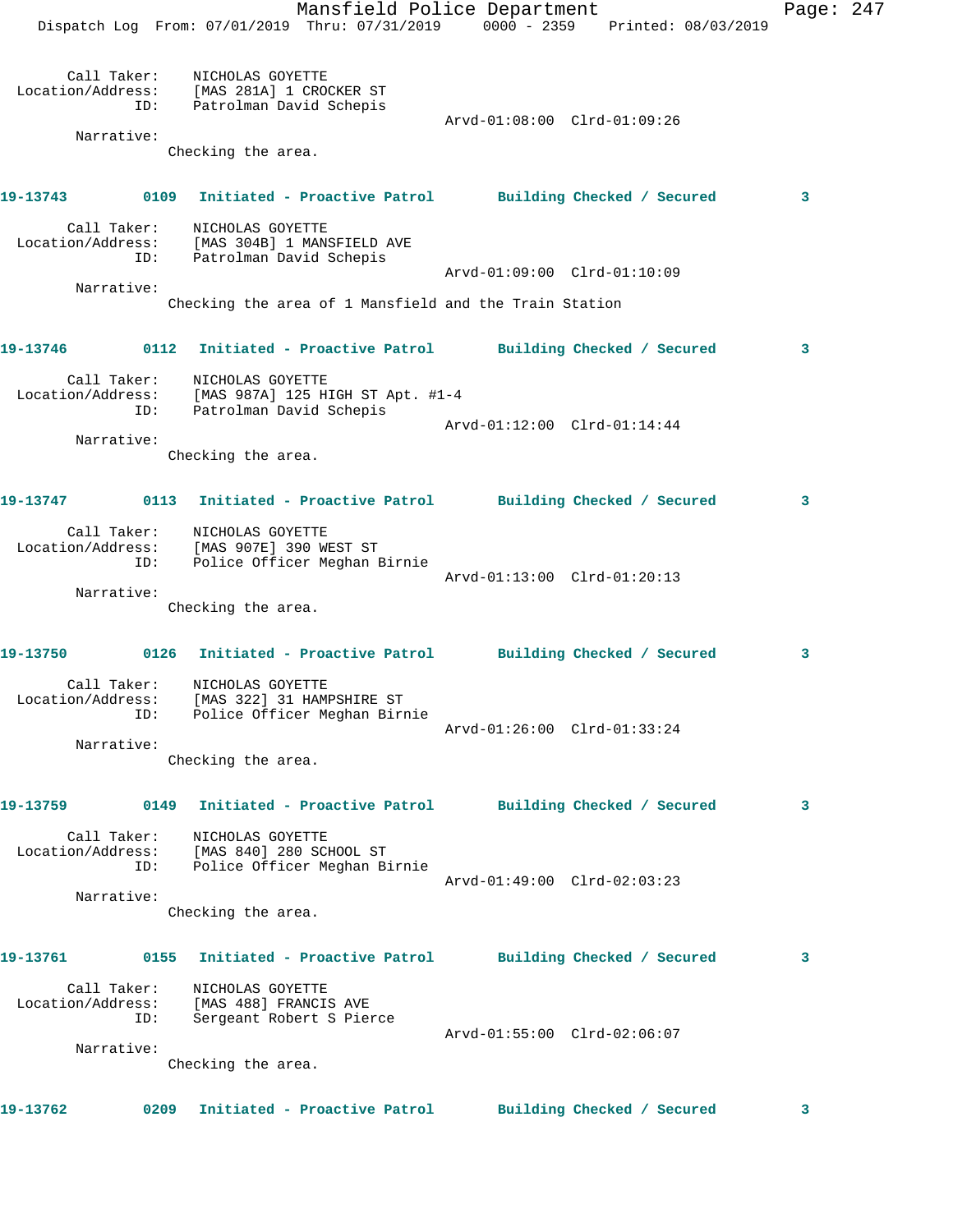Mansfield Police Department Page: 248 Dispatch Log From: 07/01/2019 Thru: 07/31/2019 0000 - 2359 Printed: 08/03/2019 Call Taker: NICHOLAS GOYETTE Location/Address: [MAS 927] 50 PLYMOUTH ST ID: Police Officer Meghan Birnie Arvd-02:09:00 Clrd-02:14:42 Narrative: Checking the area. **19-13764 0212 Initiated - Suspicious Actv / Persn / Veh Spoken To 2** Call Taker: NICHOLAS GOYETTE Location/Address: [MAS] 307 NORTH MAIN ST @ 8 PLEASANT ST ID: Police Officer Christopher D Sorge Arvd-02:12:00 Clrd-02:14:35 ID: Patrolman David Schepis Disp-02:13:07 Arvd-02:14:28 Clrd-02:14:32 Narrative: Out speaking with a male party Narrative: Clear, he was kicked out of the Red Roof due to an earlier incident and is on his way **19-13766 0215 Phone - Assist Fire Department Building Checked / Secured 3** Call Taker: NICHOLAS GOYETTE Location/Address: [MAS] 6 ERICK RD ID: Police Officer Christopher D Sorge Disp-02:16:40 Arvd-02:20:29 Clrd-02:28:52 Narrative: Out to assist MFD with a Master Box alarm activation **19-13767 0222 Initiated - Suspicious Actv / Persn / Veh Spoken To 2** Call Taker: NICHOLAS GOYETTE Location/Address: [MAS] FRUIT ST ID: Sergeant Robert S Pierce Arvd-02:22:00 Clrd-02:25:19 Vehicle: BLU 2010 CHEV UT TRAVER Reg: PC MA 9LS415 VIN: 1GNLVGED7AS111550 Narrative: Checking on a mv Narrative: Clear, male and female sleeping in the back that state they are homeless at the moment, they are moving along **19-13770 0243 Initiated - Proactive Patrol Building Checked / Secured 3** Call Taker: NICHOLAS GOYETTE Location/Address: [MAS 834] 261 CHAUNCY ST ID: Sergeant Robert S Pierce Arvd-02:43:00 Clrd-02:49:02 Narrative: Checking the area. **19-13772 0249 Initiated - Proactive Patrol Building Checked / Secured 3** Call Taker: NICHOLAS GOYETTE Location/Address: [MAS 253] 330 PRATT ST Apt. #A ID: Police Officer Christopher D Sorge Arvd-02:49:00 Clrd-03:01:47 Narrative: Checking the area. **19-13775 0301 Initiated - Suspicious Actv / Persn / Veh Spoken To 2** Call Taker: NICHOLAS GOYETTE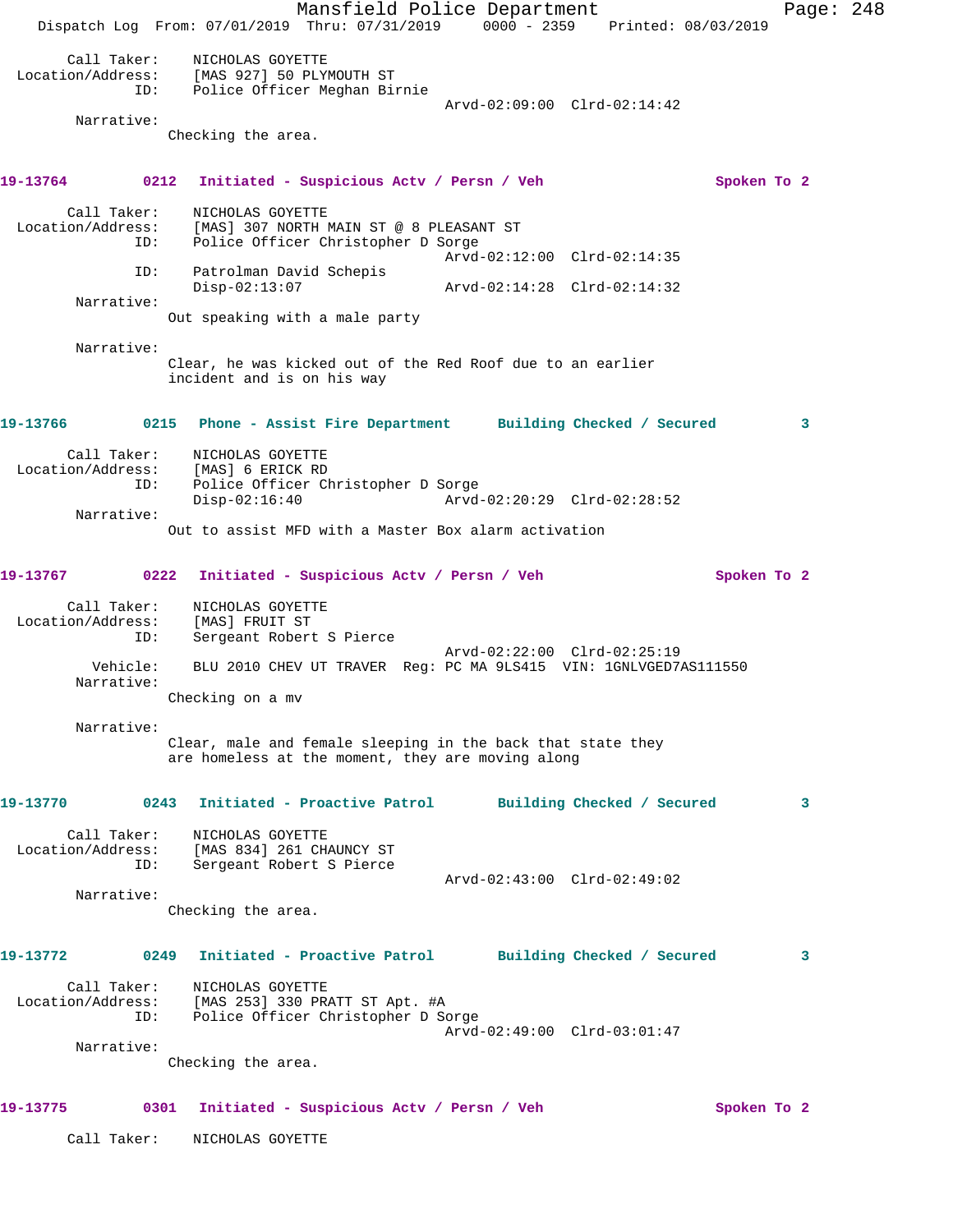|                                              | Mansfield Police Department<br>Dispatch Log From: 07/01/2019 Thru: 07/31/2019 0000 - 2359                                                                 |                                    | Printed: 08/03/2019 |   | Page: $249$ |  |
|----------------------------------------------|-----------------------------------------------------------------------------------------------------------------------------------------------------------|------------------------------------|---------------------|---|-------------|--|
| Location/Address:<br>ID:                     | [MAS 2] 60 FORBES BLVD<br>Police Officer Christopher D Sorge                                                                                              | Arvd-03:01:00 Clrd-03:18:05        |                     |   |             |  |
| ID:                                          | Police Officer Meghan Birnie                                                                                                                              |                                    |                     |   |             |  |
| ID:                                          | $Disp-03:04:03$<br>Sergeant Robert S Pierce                                                                                                               | Arvd-03:08:56 Clrd-03:18:04        |                     |   |             |  |
| Vehicle:<br>Narrative:                       | $Disp-03:08:59$<br>Reg: PAS NJ Z48KDF<br>Checking on a mv                                                                                                 | Arvd-03:09:01 Clrd-03:18:07        |                     |   |             |  |
| Narrative:                                   | Clear, parties sent on their way                                                                                                                          |                                    |                     |   |             |  |
| 19-13776<br>Call Taker:<br>Location/Address: | Phone - Well Being Check<br>0311<br>NICHOLAS GOYETTE<br>[MAS 411] 60 FORBES BLVD                                                                          | Arrest(s) Made                     |                     | 3 |             |  |
| ID:<br>ID:                                   | Police Officer Christopher D Sorge<br>$Disp-03:12:00$<br>Police Officer Meghan Birnie                                                                     | Arvd-03:13:44 Clrd-06:20:05        |                     |   |             |  |
| ID:                                          | $Disp-03:12:00$<br>Patrolman David Schepis                                                                                                                | Arvd-03:13:44 Clrd-03:42:59        |                     |   |             |  |
| ID:                                          | $Disp-03:12:00$                                                                                                                                           | Arvd-03:13:44 Clrd-03:42:27        |                     |   |             |  |
|                                              | Sergeant Robert S Pierce<br>$Disp-03:12:00$                                                                                                               | Arvd-03:13:44 Clrd-06:20:07        |                     |   |             |  |
| ID:                                          | Patrolman MICHAEL D ALBERTS<br>$Disp-03:51:29$                                                                                                            |                                    | $Clrd-03:53:53$     |   |             |  |
| ID:                                          | Matthew J DiMartino<br>$Disp-03:51:34$                                                                                                                    |                                    | $Clrd-03:53:43$     |   |             |  |
| ID:                                          | Detective Gregory S Martell<br>$Disp-04:07:59$                                                                                                            | Arvd-04:18:16 Clrd-04:49:29        |                     |   |             |  |
| ID:                                          | Police Officer Meghan Birnie<br>$Disp-04:18:22$                                                                                                           | Arvd-04:23:59 Clrd-04:49:31        |                     |   |             |  |
| Vehicle:<br>Narrative:                       | GRN 2000 FORD E250 Reg: CO MA S45507 VIN: 1FTNE24L8YHA76862<br>911 caller reports that he would like a well being check on<br>a female party in room 416. |                                    |                     |   |             |  |
| Narrative:                                   | States that he believes she is doing drug and poss. intox.<br>States she did not make statements to harm herself.                                         |                                    |                     |   |             |  |
| Narrative:                                   | Units already on scene looking to talk with the RP;                                                                                                       |                                    |                     |   |             |  |
| Narrative:                                   | Female party in room 416 checks fine; all ok.                                                                                                             |                                    |                     |   |             |  |
| Narrative:                                   | Units on scene report that the RP is staying at the Hotel.                                                                                                |                                    |                     |   |             |  |
| Narrative:                                   | Room 323 is where<br>desk.                                                                                                                                | is staying; confirmed by the front |                     |   |             |  |
| Narrative:                                   | M1 requests mutual aid from Foxboro; foxboro cars 26/27<br>responding.                                                                                    |                                    |                     |   |             |  |
| Narrative:                                   | Ofc. Sorge reporting two in custody                                                                                                                       |                                    |                     |   |             |  |
| Narrative:                                   | See AR report(s) for further                                                                                                                              |                                    |                     |   |             |  |
| Narrative:                                   | 0449 D5/M4 clear, heading to the station                                                                                                                  |                                    |                     |   |             |  |
| Narrative:                                   | D5 clear                                                                                                                                                  |                                    |                     |   |             |  |
|                                              |                                                                                                                                                           |                                    |                     |   |             |  |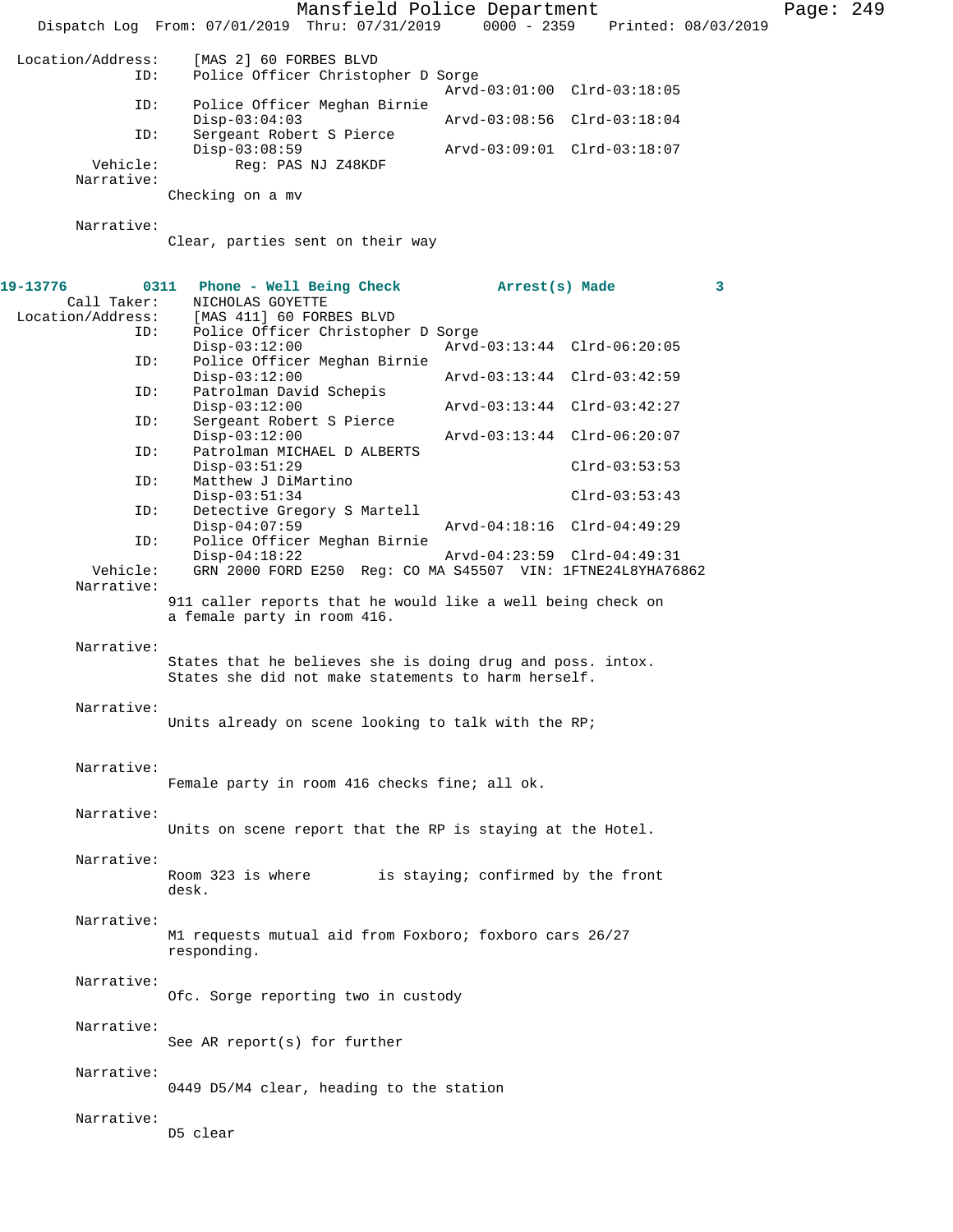Dispatch Log From: 07/01/2019 Thru: 07/31/2019 0000 - 2359 Printed: 08/03/2019

 Narrative: Ofc. Sorge reports Clerk is releasing one of the prisoners Refer To Arrest: 19MAS-358-AR Arrest: MACLELLAN, KEVIN M<br>Address: 336 LINCOLN ST Apt. 336 LINCOLN ST Apt. #2 STOUGHTON, MA Age: 24 Charges: DISORDERLY CONDUCT Refer To Arrest: 19MAS-359-AR Arrest: Address: Age: 22 Charges: ABUSE PREVENTION ORDER, VIOLATE **Note 6452** Note Taker: PATRICK FEENEY<br>
911 call from # ; caller states he is on 495NB, near mile marker 29.7, struck a deer. No injuries; call transfered to MSP. **Note 6506** Note Taker: PATRICK FEENEY<br>911 call from cell # ; geocodes to 8 Maude Ter in Walpole; RP reports accidental, he was looking for his voicemail. Walpole PD contacted to confirm the accidental. **19-13780 0647 Initiated - Selective Enforcement/RADAR Services Rendered 3**  Call Taker: NICHOLAS GOYETTE Location/Address: [MAS] WALNUT ST ID: Sergeant Robert S Pierce Arvd-06:47:00 Clrd-07:10:08 Narrative: Traffic enforcement in the area. Narrative: NO INFRACTIONS NOTED. 19-13781 0700 Initiated - Police Detail - Traffic Cntrl **Services Rendered 3**  Call Taker: Patrolman KERRY A KILROY Vicinity of: [FOX] FORBES BLVD ID: Officer Brendan Fayles Arvd-07:00:00 Clrd-11:06:37 ID: Patrolman SHAWN A BUCKLEY<br>Disp-07:55:27 Disp-07:55:27 Arvd-07:55:50 Clrd-16:22:16 Mansfield BRENDAN FAYLES Narrative: Fayles on detail for Walsh construction on Forbes Blvd **19-13782 0728 Initiated - Traffic Cntrl / Dirctn Services Rendered 3**  Call Taker: DAVID SULLIVAN Location/Address: [MAS] RUMFORD AVE ID: Police Officer William C Trudell Arvd-07:28:00 Clrd-16:11:18 Narrative: DETAIL RUMFORD AVE BETWEEN WEST AND VILLA. **19-13785 0833 Initiated - Escort / Transport Prisoner Monitored/Released 3** Call Taker: DAVID SULLIVAN Location/Address: [MAS 1] 50 WEST ST ID: Detective Gregory S Martell Arvd-08:33:00 Clrd-10:01:09 Narrative: TRANSPORTING ONE TO ADC.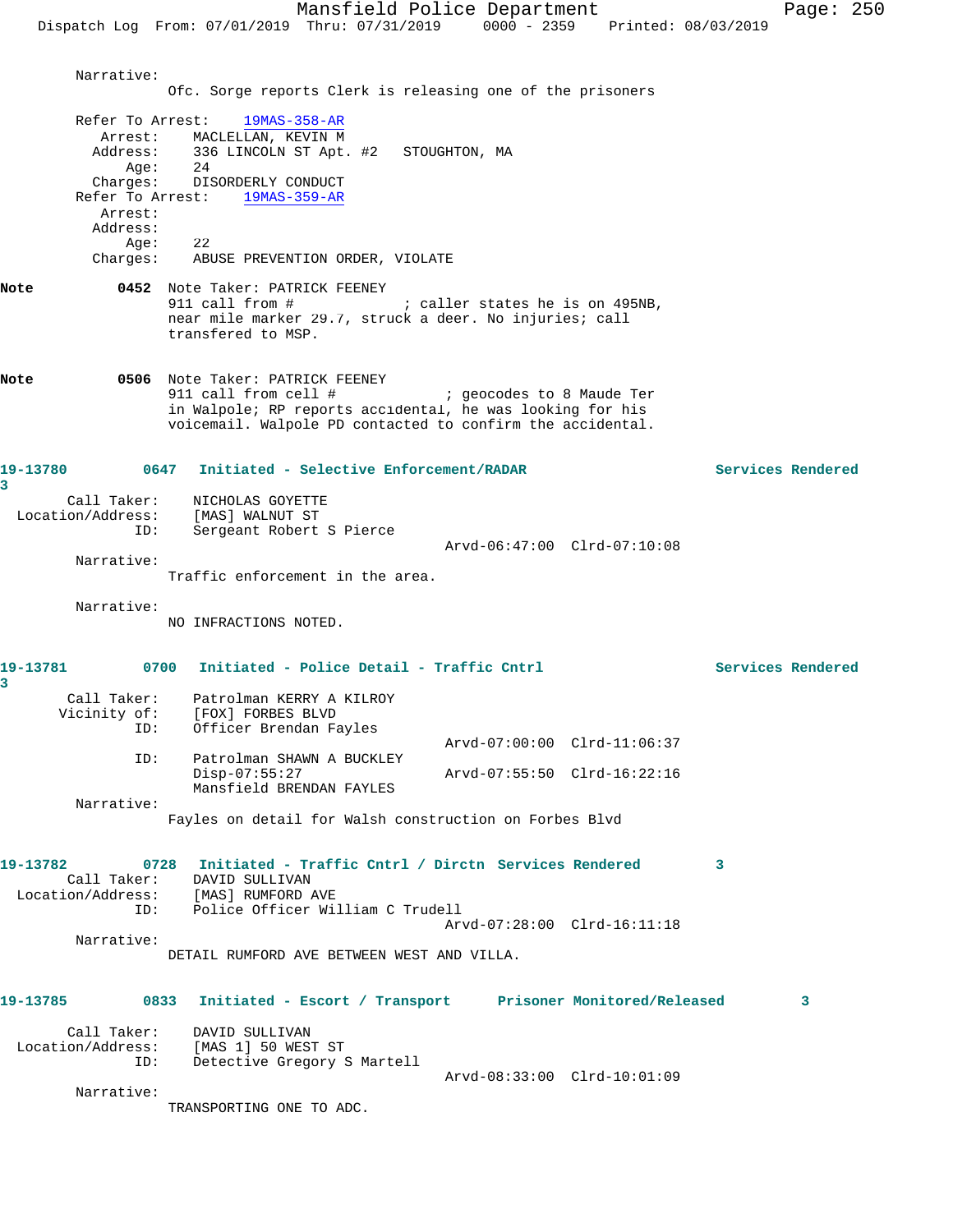Mansfield Police Department Page: 251 Dispatch Log From: 07/01/2019 Thru: 07/31/2019 0000 - 2359 Printed: 08/03/2019 **19-13787 0858 Initiated - Motor Vehicle Stop Citation / Warning Issued 3**  Call Taker: DAVID SULLIVAN Location/Address: [MAS] 52 WILLOW ST @ 231 SPRING ST ID: Police Officer John R Armstrong Arvd-08:58:00 Clrd-09:18:57 Vehicle: GRY 2018 NISS UT KICKS Reg: PC MA 57E430 VIN: 3N1CP5CU8JL542166 Narrative: OFF WITH TRAFFIC STOP. Narrative: Cited for unlicensed operation Refer To Summons: 19MAS-360-AR Summons: GONYER, KATELYN M<br>Address: 792 WEST ST MANS 792 WEST ST – MANSFIELD, MA<br>39 Age: 39 Charges: LICENSE SUSPENDED, OP MV WITH **19-13789 0903 Initiated - Selective Enforcement/RADAR Citation / Warning Issued 3**  Call Taker: DAVID SULLIVAN Location/Address: [MAS] RESERVOIR ST ID: Police Officer Gregg S Kennedy Arvd-09:03:00 Clrd-09:32:16 Vehicle: RED 2011 TOYT UT 4RUNNE Reg: PC MA 6498VD VIN: JTEBU5JR4B5045306 Narrative: SELECTIVE ENFORCEMENT IN THE AREA. Narrative: OFF WITH MA REG 6498 VD PRIOR TO SOUTH MAIN ST. Narrative: CITATION ISSUED **19-13791 0912 Initiated - Motor Vehicle Stop Citation / Warning Issued 3**  Call Taker: DAVID SULLIVAN Location/Address: [MAS] 3 KELI LN @ 821 MAPLE ST ID: Police Officer Michael T Fitzgerald Arvd-09:12:00 Clrd-09:19:46 Vehicle: RED 2007 HOND UT PILOT Reg: PC MA 4XES80 VIN: 5FNYF18547B008931 Narrative: OFF WITH TRAFFIC STOP THAT AREA Narrative: CITATION ISSUED **19-13792 0921 Initiated - Motor Vehicle Stop Citation / Warning Issued 3**  Call Taker: DAVID SULLIVAN Location/Address: [MAS] 10 PRATT ST @ 389 NORTH MAIN ST ID: Police Officer Michael T Fitzgerald Arvd-09:21:00 Clrd-09:28:28 Vehicle: BLU 2011 HOND UT PILOT Reg: PC MA 7657YP VIN: 5FNYF4H66BB087344 Narrative: OFF WITH TRAFFIC STOP Narrative: CITATION ISSUED **19-13795 0936 Initiated - Traffic Enforcement / Activity Citation / Warning Issued 2**  Call Taker: MEGHAN MILLS Location/Address: [MAS] 1350 EAST ST @ 20 NORTH ST ID: Police Officer Michael T Fitzgerald Arvd-09:36:00 Clrd-10:06:51 Vehicle: BLU 2007 HOND SD ACCORD Reg: PC MA 5KT216 VIN: 1HGCM56487A157919 Narrative: TRAFFIC ENFORCEMENT

Narrative: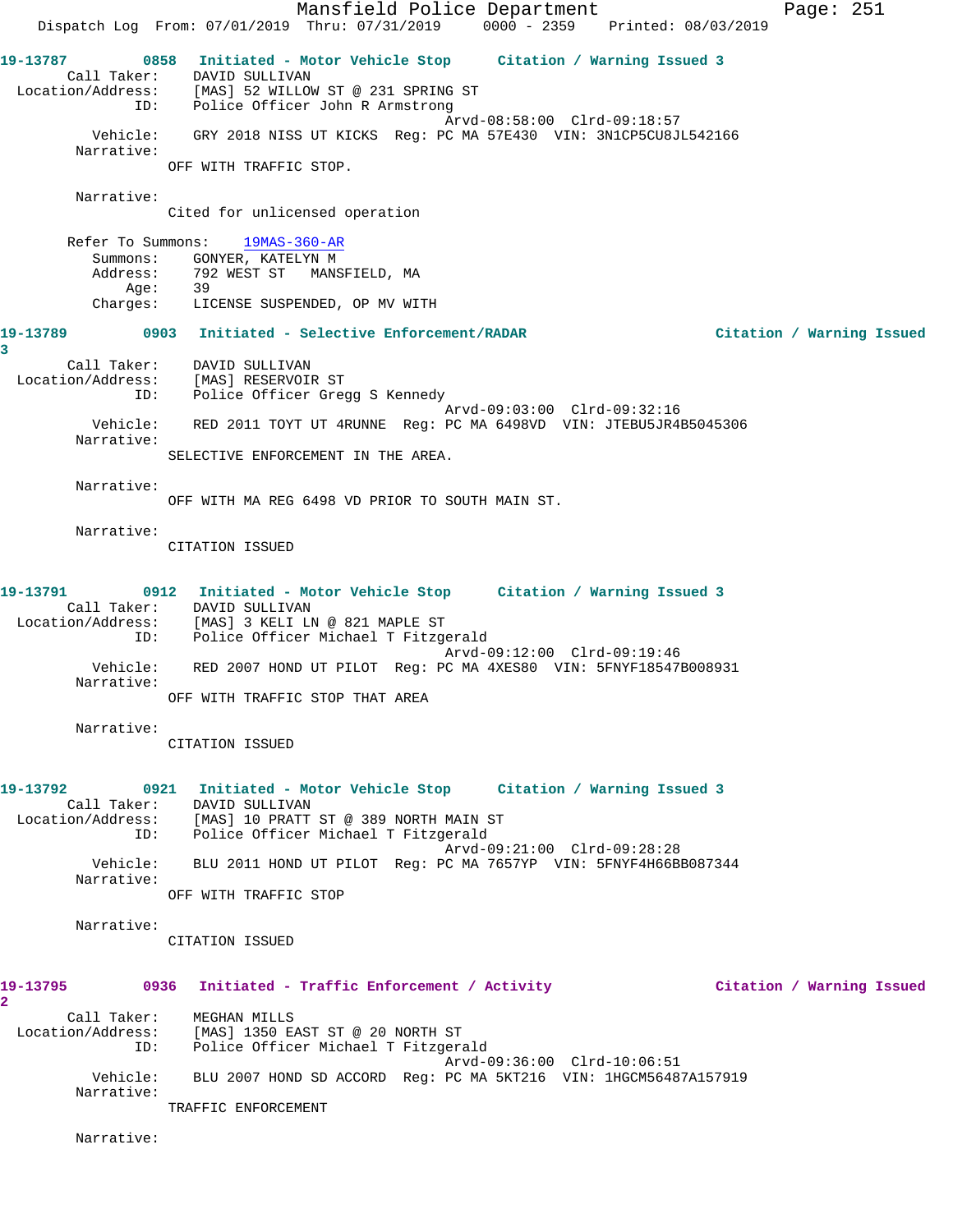**19-13796 0940 Initiated - Proactive Patrol Services Rendered 3**  Call Taker: Kieran M Ruth Location/Address: [MAS 840] 280 SCHOOL ST ID: Police Officer Gregg S Kennedy Arvd-09:40:00 Clrd-09:46:28 Narrative: Checking the area. **19-13803 1008 Initiated - Motor Vehicle Stop Citation / Warning Issued 3**  Call Taker: DAVID SULLIVAN Location/Address: [MAS] SOUTH MAIN ST ID: Police Officer John R Armstrong Arvd-10:08:00 Clrd-10:14:08 Vehicle: WHI 2005 GMC SIERRA Reg: PC MA 5KM489 VIN: 1GTHK23245F893350 Narrative: OFF WITH TRAFFIC STOP Narrative: CITATION ISSUED **19-13806 1025 Initiated - Motor Vehicle Stop Citation / Warning Issued 3**  Call Taker: DAVID SULLIVAN Vicinity of: [MAS H4141] 976 MAPLE ST ID: Police Officer Michael T Fitzgerald Arvd-10:25:00 Clrd-10:34:30 Vehicle: GRN 2018 SUBA UT OUTBAC Reg: PC MA 1SLT54 VIN: 4S4BSAFC1J3374364 Narrative: OFF WITH TRAFFIC STOP Narrative: CITATION ISSUED **19-13807 1026 Initiated - Motor Vehicle Stop Citation / Warning Issued 3**  Call Taker: DAVID SULLIVAN Vicinity of: [MAS 292A] 88 CHILSON AVE ID: Police Officer John R Armstrong Arvd-10:26:00 Clrd-10:43:56 Vehicle: GRY 2017 KIA SORENT Reg: PC MA 6PP364 VIN: 5XYPKDA59HG317839 Narrative: OFF WITH TRAFFIC STOP. Narrative: CITATION ISSUED 19-13809 1044 Initiated - Building Check Services Rendered 3 Call Taker: DAVID SULLIVAN Location/Address: [MAS 281A] 1 CROCKER ST ID: Police Officer John R Armstrong Arvd-10:44:00 Clrd-10:53:44 Narrative: AREA CHECK **19-13810 1046 Initiated - Motor Vehicle Stop Citation / Warning Issued 3**  Call Taker: DAVID SULLIVAN Location/Address: [MAS] RTE 140 SB ID: Police Officer Gregg S Kennedy Arvd-10:46:00 Clrd-10:53:06 Vehicle: GRY 2016 CHEV CORV Reg: PAV MA MRHTRD VIN: 1G1YT2D69G5601272 Narrative: TRAFFIC STOP IN AREA

Narrative:

CITATION ISSUED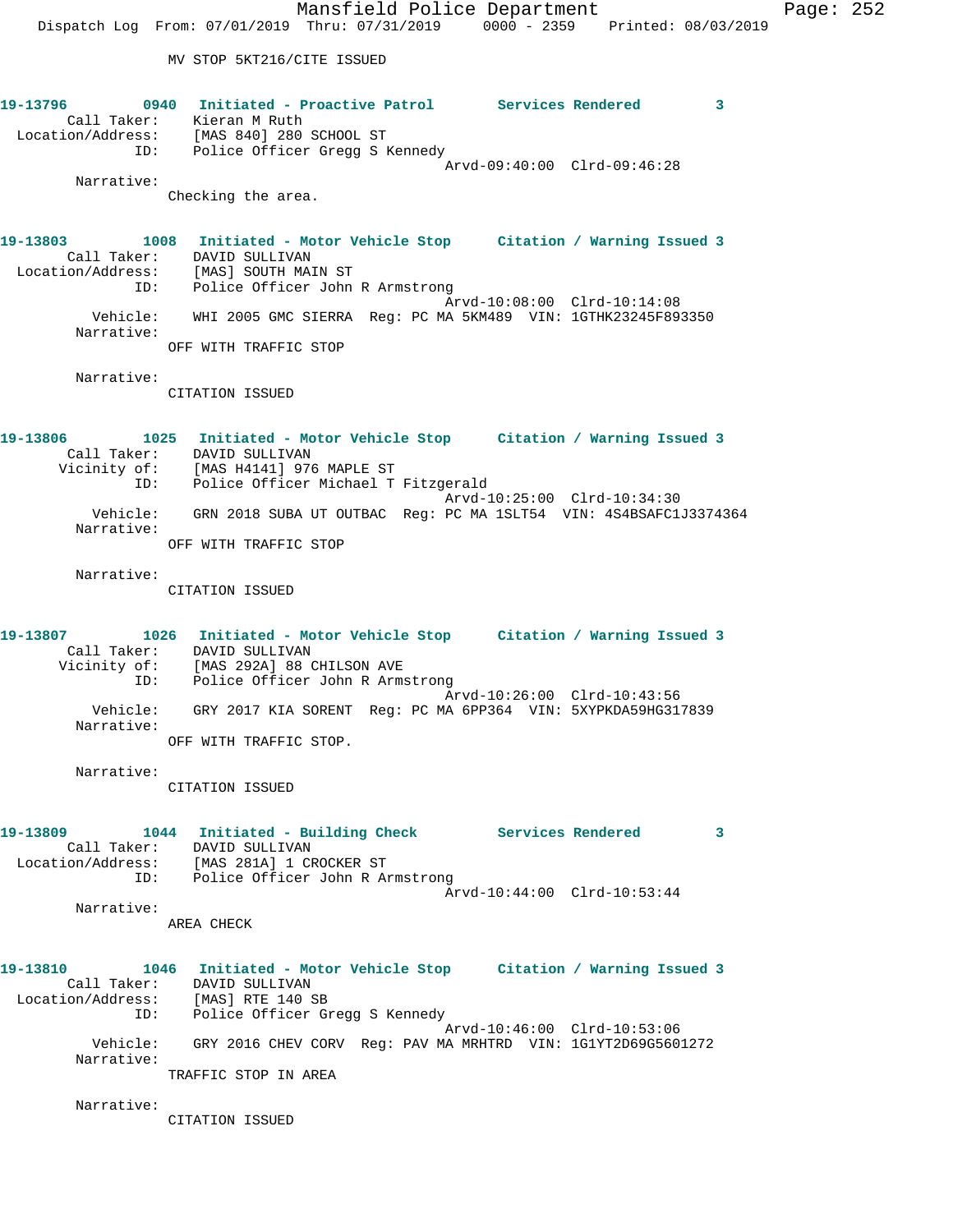Mansfield Police Department Page: 253 Dispatch Log From: 07/01/2019 Thru: 07/31/2019 0000 - 2359 Printed: 08/03/2019 **19-13812 1052 Phone - Shoplifting Investigated - No Report 3**  Call Taker: Kieran M Ruth Location/Address: [MAS 260] 70 COPELAND DR ID: Police Officer John R Armstrong Disp-10:54:07 Arvd-10:56:09 Clrd-11:34:44 Vehicle: WHI 2019 1500 Reg: PC MA 8KZ215 VIN: 1C6SRFBT6KN530480 Narrative: RP called in a shoplifting Narrative: OFFICER SPOKE WITH SUSPECT. NO REPORT REQUIRED. **19-13813 1056 911 - Assist Fire Department Services Rendered 3**  Call Taker: MEGHAN MILLS Location/Address: [MAS 946] 631 EAST ST Apt. #M103 ID: Police Officer Michael T Fitzgerald Disp-10:58:24 Arvd-11:03:27 Clrd-11:07:25 Narrative: MFD FOR SMOKE IN WASHING MACHINE. Narrative: ASSIST FIRE DEPT. **19-13814 1103 Initiated - School Officer Activity Investigated - Report Taken 3** Call Taker: MEGHAN MILLS Location/Address: ID: Detective Derek M McCune Arvd-11:03:00 Clrd-11:04:23 Narrative: Refer To Summons: 19MAS-362-AR Summons: Address: Age: 29 Charges: A&B ON FAMILY / HOUSEHOLD MEMBER A&B WITH DANGEROUS WEAPON Refer To Incident: 19MAS-623-OF **19-13816 1135 Initiated - Motor Veh Acc - No Injury Accident Report 1**  Call Taker: DAVID SULLIVAN Location/Address: [MAS] 62 PRATT ST @ 1 CHAUNCY ST ID: Police Officer John R Armstrong Arvd-11:35:00 Clrd-12:02:59 Sergeant Thomas R Connor<br>Disp-11:37:00 Disp-11:37:00 Arvd-11:37:04 Clrd-12:02:59 Vehicle: BRO 2001 TOYT CAMRY Reg: PC MA 514VE2 VIN: 4T1BG22K41U839556 Towed: For: Accident By: Central Street Garage To: Central Street Garage Vehicle: WHI 2016 NISS ROGUE Reg: PC MA 19KY71 VIN: 5N1AT2MV4GC869542 Towed: For: Accident By: Central Street Garage To: Central Street Garage Narrative: AUTO ACCIDENT Narrative: REQ FOR 1 TOW CENTRAL ST NOTIFEID AND RESPONDING Narrative: CENTRAL ST ON SCENE. Narrative: CENTRAL ST HAS THE VEHICLE Refer To Accident: 19MAS-266-AC **19-13817 1201 911 - Assist Fire Department Services Rendered 3**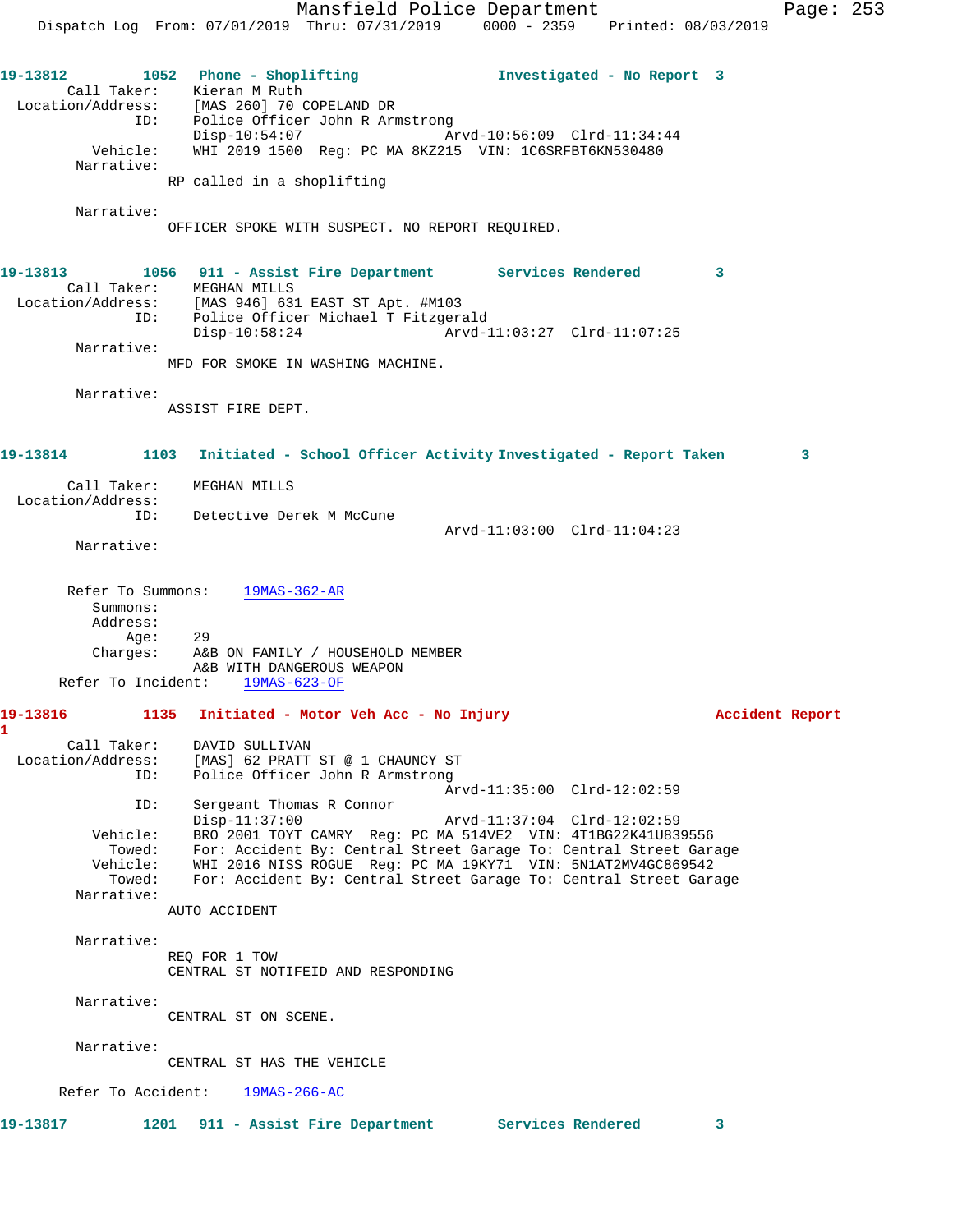Mansfield Police Department Fage: 254 Dispatch Log From: 07/01/2019 Thru: 07/31/2019 0000 - 2359 Printed: 08/03/2019 Call Taker: DAVID SULLIVAN Location/Address: [MAS H4935] 27 RIVERWOOD DR ID: Police Officer John R Armstrong Disp-12:03:21 Clrd-12:04:44 ID: Police Officer Gregg S Kennedy<br>Disp-12:04:36 Arv Arvd-12:11:47 Clrd-12:23:43 Narrative: ASSIST FIRE DEPT **19-13818 1207 911 - Assist Fire Department Services Rendered 3**  Call Taker: DAVID SULLIVAN Location/Address: [MAS H5818] 104 MILL ST ID: Police Officer Michael T Fitzgerald Arvd-12:15:29 Clrd-12:33:59 Narrative: ASSIST THE FIRE DEPT. **19-13820 1209 911 - Motor Veh Acc - No Injury Services Rendered 1**  Call Taker: MEGHAN MILLS Location/Address: [MAS 10A] 305 FORBES BLVD ID: Police Officer John R Armstrong Disp-12:11:03 Arvd-12:20:16 Clrd-12:43:24 Vehicle: GRY 2002 TOYT UT HIGHLA Reg: PAR MA 96153 VIN: JTEHF21A620090242 Vehicle: GRY 2008 HIGHLANDER Reg: PC RI DC562 VIN: JTEES41AX82040385 Narrative: NO INJURY Narrative: PAPERS WERE EXCHANGED Refer To Accident: 19MAS-267-AC **19-13823 1250 911 - 911 Hang-ups & Verifications Unfounded/Unverifed 2**  Call Taker: DAVID SULLIVAN Location/Address: [MAS 181B] 150 OAKLAND ST ID: Police Officer John R Armstrong Disp-12:51:33 Clrd-12:53:02 ID: Police Officer Michael T Fitzgerald  $Arvd-12:54:30$   $Clrd-13:00:02$  Narrative: 911 OPEN LINE FROM CEL PHONE IN THIS AREA. NO ANSWER ON CALL BACK. Narrative: AREA CHECK WAS NEGATIVE. SPOKE TO CONSTRUCTION CREW ALL SET. **19-13826 1306 Initiated - Follow up Investigation Services Rendered 3**  Call Taker: DAVID SULLIVAN Location/Address: [MAS H3574] 80 WALNUT ST ID: Police Officer Gregg S Kennedy Arvd-13:06:00 Clrd-13:35:39 Narrative: OFF SPEAKING TO A PARTY. **19-13828 1326 Initiated - Traffic Enforcement / Activity Spoken To 2** Call Taker: DAVID SULLIVAN Vicinity of: [MAS 1002] 250 EAST ST Police Officer Michael T Fitzgerald Arvd-13:26:00 Clrd-14:19:19 Vehicle: BLU 2002 CHEV PK SILVER Reg: PC MA 7YJ112 VIN: 2GCEK19T221350675 Narrative: TRAFFIC ENFORCEMENT IN THE AREA. Narrative: MV STOP 7YJ112 Narrative: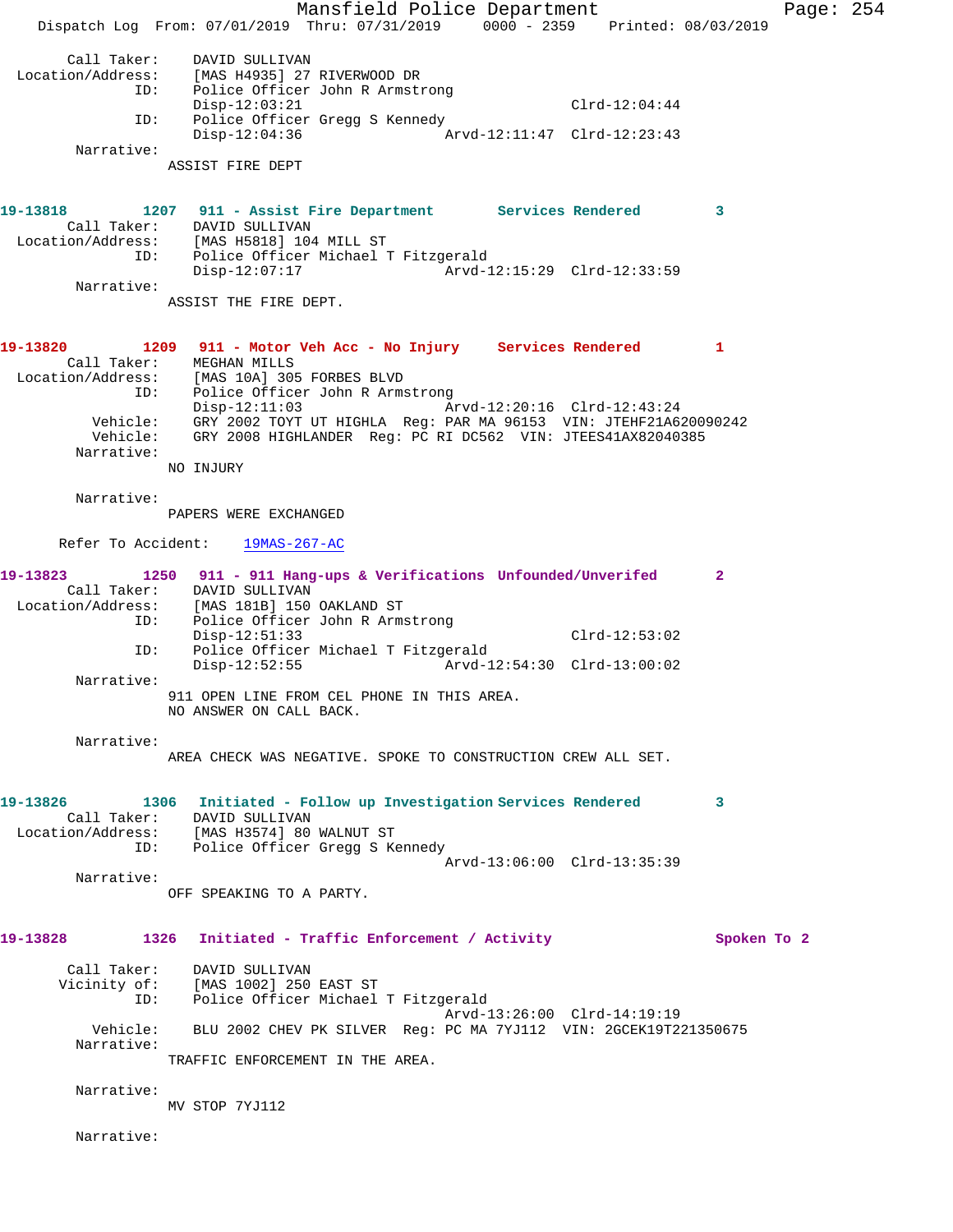PARTIES WERE SPOKEN TO. THE VEHICLE WILL BE PARKED.

|                                         | 19-13831 1404 Phone - Parking Violations Spoken To<br>Call Taker: DAVID SULLIVAN<br>Location/Address: [MAS] PARK ST |                             | 3                       |
|-----------------------------------------|---------------------------------------------------------------------------------------------------------------------|-----------------------------|-------------------------|
|                                         | ID: Police Officer Gregg S Kennedy<br>$Disp-14:06:10$                                                               | Arvd-14:12:44 Clrd-14:13:33 |                         |
| Narrative:                              | LANDSCAPERS TRUCK PARKED ON NEW SIDEWALK.                                                                           |                             |                         |
|                                         |                                                                                                                     |                             |                         |
| Narrative:                              | PARTIES WERE SPOKEN TO AND WILL MOVE OFF THE SIDEWALK.                                                              |                             |                         |
| 19-13834                                | 1425 911 - Well Being Check Services Rendered<br>Call Taker: DAVID SULLIVAN                                         |                             | $\overline{\mathbf{3}}$ |
|                                         | Location/Address: [MAS 2] 60 FORBES BLVD Apt. #417<br>ID: Police Officer Michael T Fitzgerald                       |                             |                         |
|                                         | $Disp-14:28:10$<br>ID: Police Officer Gregg S Kennedy                                                               |                             |                         |
| Narrative:                              | Disp-14:28:16                                                                                                       |                             |                         |
|                                         | DESK CLERK REQUESTING CHECK THE WELL BEING OF OCCUPANT ROOM<br>417.                                                 |                             |                         |
| Narrative:                              | OFFICERS ARE SPEAKING WITH PARTY                                                                                    |                             |                         |
| Narrative:                              |                                                                                                                     |                             |                         |
|                                         | Ofc. Kennedy reports the party has left the Red Roof and has<br>been picked up                                      |                             |                         |
|                                         | 19-13837 1455 911 - Motor Veh Acc - Hit & Run Investigated - Report Taken                                           |                             | 1                       |
|                                         | Call Taker: DAVID SULLIVAN<br>Location/Address: [MAS 232A] 65 COPELAND DR<br>ID: Police Officer Gregg S Kennedy     |                             |                         |
| ID:                                     | $Disp-14:57:05$<br>Police Officer John R Armstrong                                                                  | $Clrd-14:58:08$             |                         |
|                                         | Disp-14:58:03 Arvd-15:00:22 Clrd-15:12:50                                                                           |                             |                         |
| Vehicle:<br>Narrative:                  | BLK 2008 BUIC LUCERN Reg: PC MA 7GZ538 VIN: 1G4HP57288U189547                                                       |                             |                         |
|                                         | HIT AND RUN                                                                                                         |                             |                         |
|                                         | Refer To Incident: 19MAS-624-OF                                                                                     |                             |                         |
| 19-13838<br>1455<br>3                   | Walk-In - Erratic Oper MV / Road Rage                                                                               |                             | Services Rendered       |
| Call Taker:<br>Location/Address:        | Support Staff Matthew Todesco<br>[MAS 425] 6 PARK ROW                                                               |                             |                         |
| ID:                                     | Police Officer Gregg S Kennedy                                                                                      |                             |                         |
| Narrative:                              | $Disp-15:09:29$                                                                                                     | Arvd-15:17:30 Clrd-15:17:53 |                         |
|                                         | RP would like to speak with an officer in regards to almost<br>being hot by a car walking out of Town Hall          |                             |                         |
| Narrative:                              | PARTY WAS SPOKEN TO.                                                                                                |                             |                         |
| 19-13841                                | 1503<br>Initiated - Follow up Investigation Services Rendered                                                       |                             | 3                       |
| Call Taker:<br>Location/Address:<br>ID: | DAVID SULLIVAN<br>[MAS 81] 30 CHAUNCY ST<br>Police Officer Michael T Fitzgerald                                     |                             |                         |
|                                         |                                                                                                                     | Arvd-15:03:00 Clrd-16:11:04 |                         |
| Narrative:                              | OFF FOR A FOLLOW UP.                                                                                                |                             |                         |
| 19-13844                                | 1518<br>Phone - Assist Citizen - P S A                                                                              | Services Rendered           | 3                       |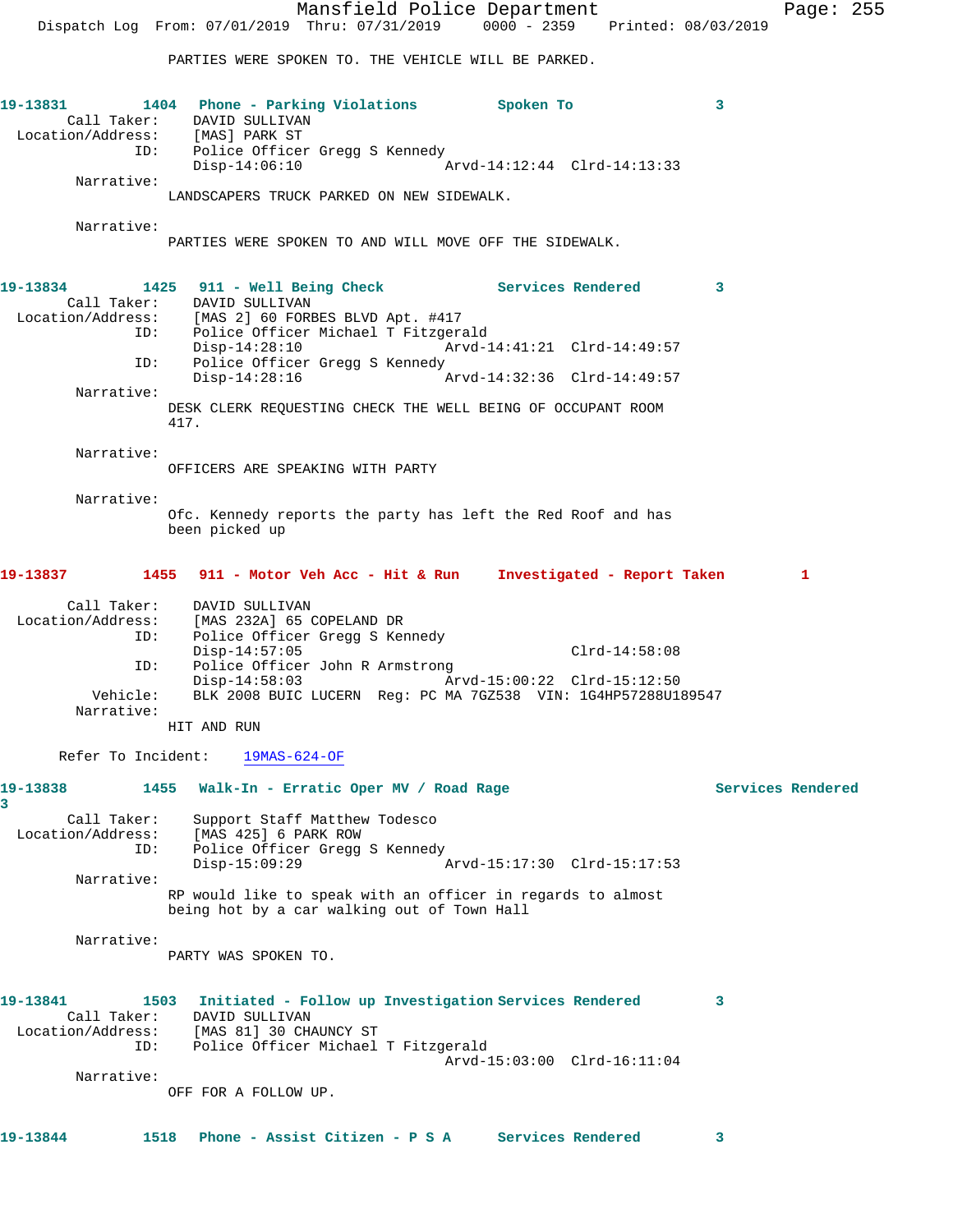Mansfield Police Department Page: 256 Dispatch Log From: 07/01/2019 Thru: 07/31/2019 0000 - 2359 Printed: 08/03/2019 Call Taker: Kieran M Ruth<br>Location/Address: [MAS 16] 46 CH ess: [MAS 16] 46 CHAUNCY ST<br>ID: Police Officer John R 2 Police Officer John R Armstrong<br>Disp-15:21:10 A Disp-15:21:10 Arvd-15:21:13 Clrd-15:24:34 Narrative: Out for a needle found in a trash barrel Narrative: DISPOSSED OF IN SHARPS CONTAINER. **19-13851 1741 Phone - 911 Hang-ups & Verifications Unfounded/Unverifed 2**  Call Taker: Kieran M Ruth Location/Address: [MAS 43] 137 MILL ST<br>ID: Police Officer Willia Police Officer William C Trudell Disp-17:43:00<br>Th: Patrolman David Schepis Patrolman David Schepis<br>Disp-17:43:05 Disp-17:43:05 Arvd-17:49:56 Clrd-17:59:18 Narrative: 911 open line answered on call back but but just background noise **19-13853 1810 Initiated - Selective Enforcement/RADAR Citation / Warning Issued 3**  Call Taker: Kieran M Ruth Location/Address: [MAS] 436 SOUTH MAIN ST @ 3 MICHAEL LN ID: Patrolman David Schepis Arvd-18:10:00 Clrd-18:45:55 Vehicle: BLK 2017 KIA OPTIMA Reg: PC MA 591MY3 VIN: 5XXGU4L34HG176933 Narrative: Traffic enforcement in the area. Narrative: OFF WITH MA REG 591 MY3 AREA NEW ENGLAND TIRE. Narrative: CITATION ISSUED **19-13854 1814 Initiated - Selective Enforcement/RADAR Services Rendered 3**  Call Taker: DAVID SULLIVAN Vicinity of: [MAS H9922] 600 WEST ST ID: Police Officer Jay J Sparrow Arvd-18:14:00 Clrd-18:54:19 Narrative: OFFICER OFF IN AREA FOR SELECTIVE ENFORCEMENT. Narrative: NO ACTIVITY. **19-13855 1818 Initiated - Selective Enforcement/RADAR Citation / Warning Issued 3**  Call Taker: DAVID SULLIVAN Location/Address: [MAS] 562 MAPLE ST @ 3 JENNIFER DR ID: Police Officer William C Trudell Arvd-18:18:00 Clrd-18:41:54 Vehicle: BLU 2007 STRN AURA Reg: PC MA 8MD587 VIN: 1G8ZS57NX7F289440 Narrative: OFF IN AREA FOR SELECTIVE ENFORCEMENT. Narrative: Out with MA/8MD587 Narrative: CITATION ISSUED **19-13856 1844 Phone - Animal Complaints Spoken To 3**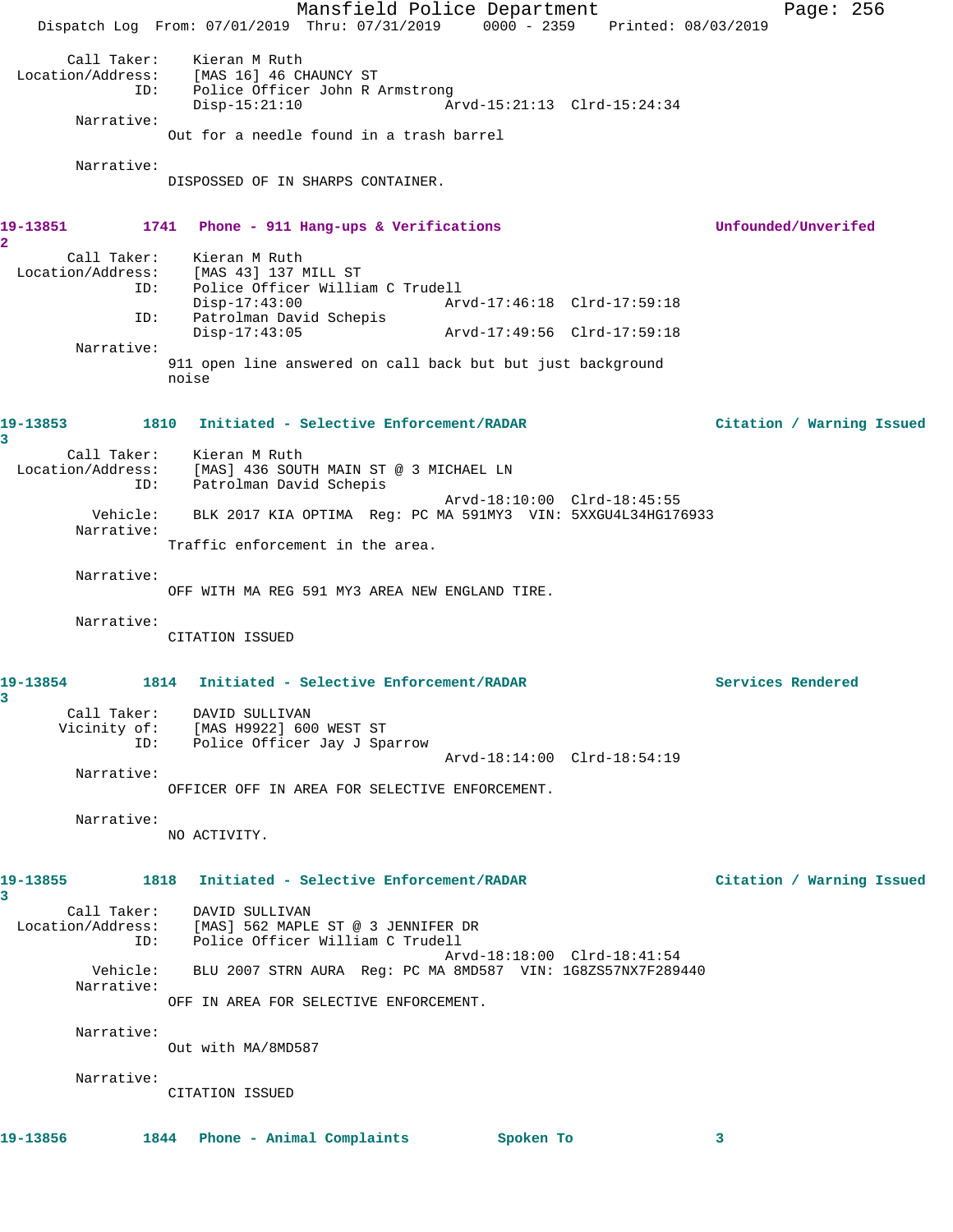Mansfield Police Department Page: 257 Dispatch Log From: 07/01/2019 Thru: 07/31/2019 0000 - 2359 Printed: 08/03/2019 Call Taker: Kieran M Ruth Location/Address: [MAS H3152] 55 HOPE ST ID: Patrolman David Schepis Disp-18:51:47 Arvd-19:00:38 Clrd-19:00:40 Narrative: RP states a squirrel is acting strangely Narrative: The squirrel ran up a telephone pole and is not acting strange, rp advised. **19-13859 1853 Initiated - Community Policing Services Rendered 3**  Call Taker: DAVID SULLIVAN<br>Location/Address: [FOX 309] 97 GH [FOX 309] 97 GREEN ST ID: Sergeant VALESAY C COLLINS Arvd-18:53:00 Clrd-19:25:39 ID: Patrolman David Schepis Disp-19:05:27 Clrd-19:05:34 Narrative: SGT OFF FOR COMMUNITY POLICING ACTIVITIES. **Note 1859** Note Taker: NICHOLAS GOYETTE 911 open line received from Sharon 11 meters of 186 Massapoag Ave 2 Sharon PD avised **19-13860 1903 Phone - Harass. Electronic Communicat Services Rendered 3**  Call Taker: NICHOLAS GOYETTE<br>Location/Address: [MAS] 56 DRAPER 1 ess: [MAS] 56 DRAPER AVE Apt. #3<br>ID: Patrolman David Schepis Patrolman David Schepis<br>Disp-19:05:37 Disp-19:05:37 Arvd-19:09:14 Clrd-19:16:18 Narrative: RP calling to report receiving suspicious phone calls Narrative: M2 reports poss. robo calls; exchange is not matching to a local area. RP advised. **19-13863 1938 Phone - 911 Hang-ups & Verifications Confirmed misdial/Accdntl Call 2**  Call Taker: NICHOLAS GOYETTE Location/Address: [MAS H3613] 52 TREMONT ST ID: Police Officer Jay J Sparrow Disp-19:38:52 Arvd-19:46:16 Clrd-19:49:24 Narrative: Out for a 911 misdial Narrative: Confirmed accidental; new smart phone lock button activation, caller advised. **19-13864 1939 Initiated - Building Check Building Checked / Secured 3** Call Taker: PATRICK FEENEY Location/Address: [MAS 1002] 250 EAST ST ID: Police Officer William C Trudell Arvd-19:39:00 Clrd-19:46:10 **19-13865 1943 Radio - Assist Fire Department Services Rendered 3**  Call Taker: PATRICK FEENEY Location/Address: [MAS H2471] 167 WINTER ST ID: Police Officer William C Trudell Disp-19:46:14 Arvd-19:50:04 Clrd-19:54:25 Narrative: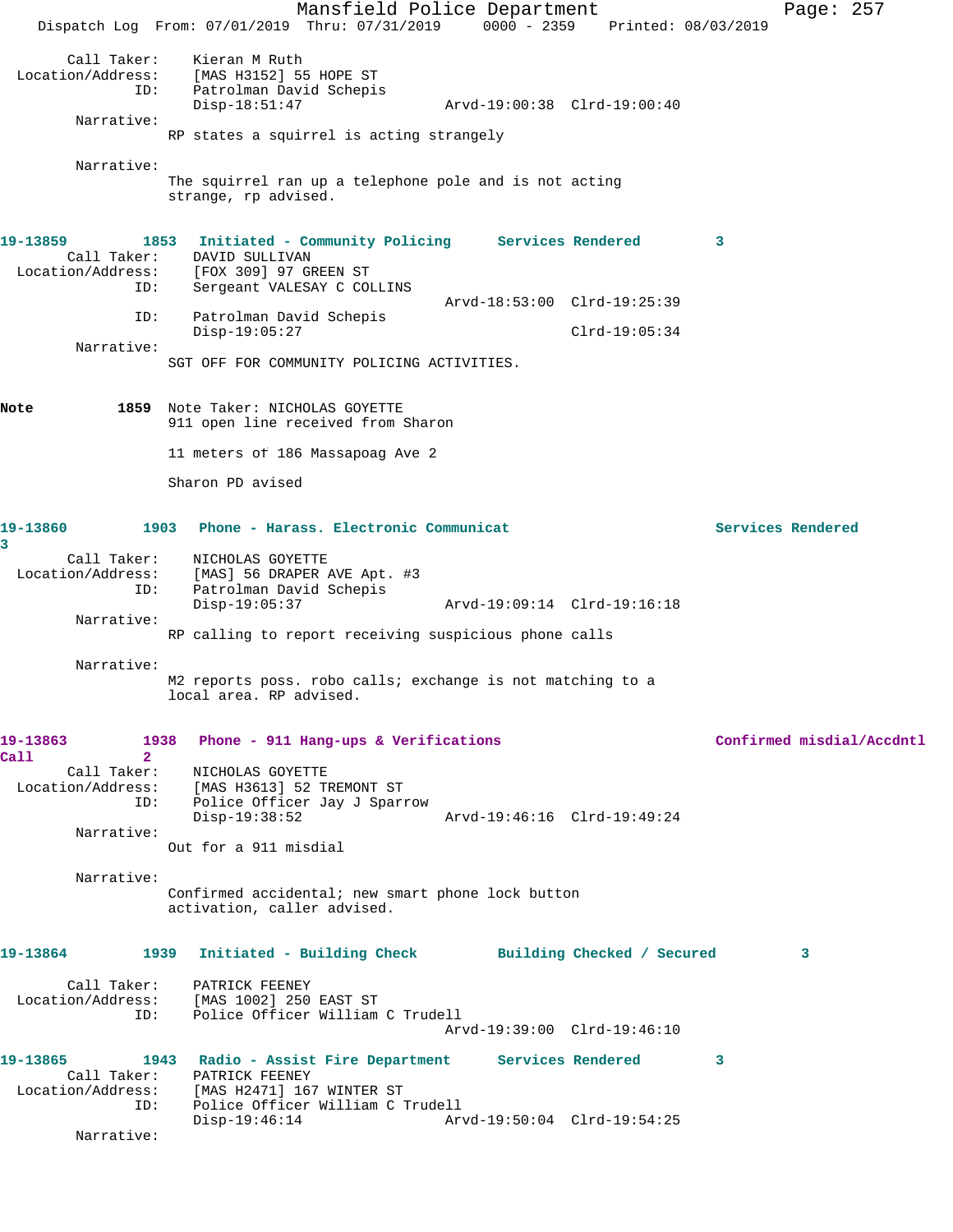|                          |                   |      |                             | Mansfield Police Department<br>Dispatch Log From: 07/01/2019 Thru: 07/31/2019 0000 - 2359 Printed: 08/03/2019     |  |                             | Page: $258$ |                         |
|--------------------------|-------------------|------|-----------------------------|-------------------------------------------------------------------------------------------------------------------|--|-----------------------------|-------------|-------------------------|
|                          |                   |      | MFD reports alarm sounding. |                                                                                                                   |  |                             |             |                         |
|                          | Narrative:        |      |                             | Faulty alarm; all units clear.                                                                                    |  |                             |             |                         |
| Note                     |                   | 1947 | Note Taker: PATRICK FEENEY  | 911 hangup again for an address in Sharon, 182 Massapog Ave<br>apt 2. Same as previous call. Sharon PD contacted. |  |                             |             |                         |
|                          |                   |      |                             | 1954 Phone - Suspicious Acty / Persn / Veh                                                                        |  |                             |             | Transported to Hospital |
| 19-13866<br>$\mathbf{2}$ |                   |      |                             |                                                                                                                   |  |                             |             |                         |
|                          | Call Taker:       |      | NICHOLAS GOYETTE            |                                                                                                                   |  |                             |             |                         |
|                          | Location/Address: |      |                             |                                                                                                                   |  |                             |             |                         |
|                          |                   | ID:  | Patrolman David Schepis     |                                                                                                                   |  |                             |             |                         |
|                          |                   |      | $Disp-19:57:01$             |                                                                                                                   |  | Arvd-19:58:36 Clrd-20:33:50 |             |                         |
|                          |                   | ID:  |                             | Police Officer William C Trudell                                                                                  |  |                             |             |                         |
|                          |                   |      | $Disp-19:57:21$             |                                                                                                                   |  | Arvd-20:03:53 Clrd-20:44:40 |             |                         |
|                          |                   | ID:  |                             | Sergeant Lawrence G Crosman                                                                                       |  | Arvd-20:06:37 Clrd-20:33:46 |             |                         |
|                          |                   | ID:  | $Disp-19:58:01$             | Police Officer Michael N Fenore                                                                                   |  |                             |             |                         |
|                          |                   |      | $Disp-20:00:37$             |                                                                                                                   |  | Arvd-20:00:38 Clrd-20:33:47 |             |                         |

Narrative:

Refer To Incident:  $\frac{19MAS-625-OF}{}$ 

| 19-13869   | 2040 Other - Assist Fire Department<br>Call Taker: PATRICK FEENEY<br>Location/Address: [MAS] 377 CHAUNCY ST<br>ID: Police Officer Jay J Sparrow |                             | Services Rendered | 3                 |
|------------|-------------------------------------------------------------------------------------------------------------------------------------------------|-----------------------------|-------------------|-------------------|
|            | $Disp-20:44:05$                                                                                                                                 |                             |                   |                   |
| Narrative: |                                                                                                                                                 |                             |                   |                   |
|            | Master box activation; fire reports false alarm; all units<br>clear.                                                                            |                             |                   |                   |
| 19-13870   | 2042 911 - Assist Fire Department Services Rendered                                                                                             |                             |                   | 3                 |
|            | Call Taker: PATRICK FEENEY                                                                                                                      |                             |                   |                   |
|            | Location/Address: [MAS H6391] 85 WARE ST                                                                                                        |                             |                   |                   |
|            | ID: Patrolman David Schepis                                                                                                                     |                             |                   |                   |
| ID:        | $Disp-20:43:17$<br>Police Officer Jay J Sparrow                                                                                                 | Arvd-20:49:05 Clrd-21:06:06 |                   |                   |
|            | $Disp-20:43:54$                                                                                                                                 |                             | $Clrd-20:44:01$   |                   |
| Narrative: |                                                                                                                                                 |                             |                   |                   |
|            | 911 caller reports house struck by lightning; hole in the<br>wall; odor of smoke in the home; no fire showing.                                  |                             |                   |                   |
| Narrative: |                                                                                                                                                 |                             |                   |                   |
|            | All units clearing; MFD handled.                                                                                                                |                             |                   |                   |
| 19-13873   | 2120<br>Phone - Harass. Electronic Communicat                                                                                                   |                             |                   | Services Rendered |

**3** 

Call Taker: NICHOLAS GOYETTE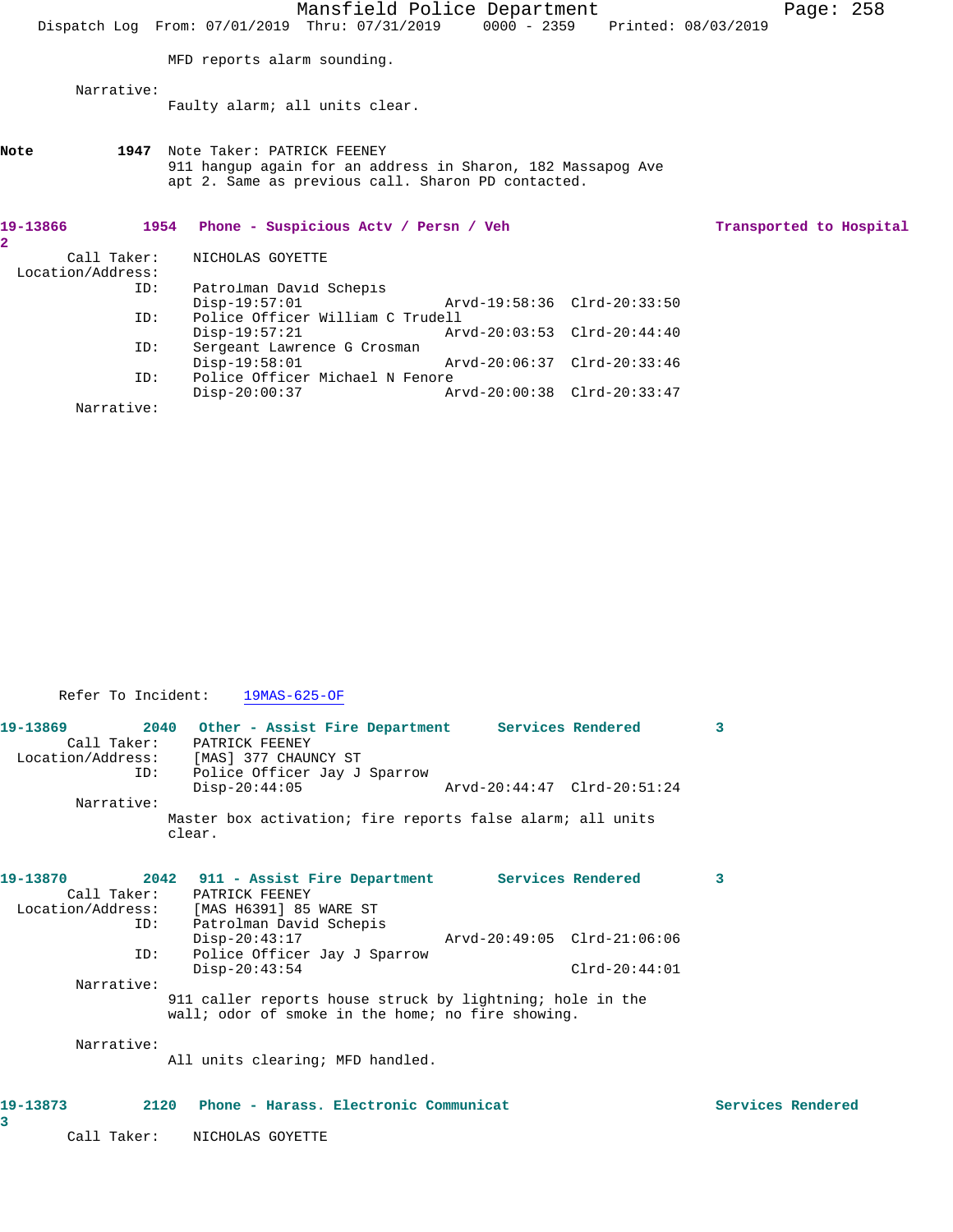Mansfield Police Department Fage: 259 Dispatch Log From: 07/01/2019 Thru: 07/31/2019 0000 - 2359 Printed: 08/03/2019 Location/Address: [MAS 43] 137 MILL ST ID: Police Officer William C Trudell Disp-21:23:30 Arvd-21:32:36 Clrd-21:51:08 Narrative: CAller reports he cell phone was hacked and she is being harassed Narrative: M10 advised the RP to seek assistance from her phone provider & tech support; does not appear her phone was hacked. **19-13874 2123 Initiated - Building Check Building Checked / Secured 3** Call Taker: PATRICK FEENEY Location/Address: [MAS 322] 31 HAMPSHIRE ST ID: Police Officer Jay J Sparrow Arvd-21:23:00 Clrd-21:28:12 **19-13875 2128 Initiated - Building Check Building Checked / Secured 3** Call Taker: PATRICK FEENEY Location/Address: [MAS 2] 60 FORBES BLVD ID: Police Officer Jay J Sparrow Arvd-21:28:00 Clrd-21:32:37 **19-13878 2233 Radio - Building Check Building Checked / Secured 3** Call Taker: GARIN EISELE Location/Address: [MAS 417] 9 FRANCIS AVE ID: Patrolman David Schepis Disp-22:34:40 Arvd-22:34:46 Clrd-22:37:57 **19-13879 2253 Initiated - Suspicious Actv / Persn / Veh Building Checked / Secured 2**  Call Taker: PATRICK FEENEY Location/Address: [MAS 982] 111 HOPE ST ID: Patrolman David Schepis Arvd-22:53:00 Clrd-22:56:07 Vehicle: WHI 2016 HOND PILOT Reg: PC MA 4CN287 VIN: 5FNYF6H98GB005031 Narrative: m/v all locked up; no one around. **19-13880 2259 Initiated - Suspicious Actv / Persn / Veh Services Rendered 2**  Call Taker: PATRICK FEENEY Location/Address: [MAS 982] 111 HOPE ST ID: Patrolman David Schepis Arvd-22:59:00 Clrd-23:01:55 Vehicle: GRY 2010 HOND UT PILOT Reg: PC MA 1RP651 VIN: 5FNYF4H27AB030338 Vehicle: WHI 2014 HOND ACCORD Reg: PC MA 7YVS70 VIN: 1HGCR2F3XEA084475 Narrative: M2 reports a couple of m/v's parked in the area; all leaving now; kids were playing basketball in the area. **19-13881 2309 911 - Assist Fire Department Services Rendered 3**  Call Taker: GARIN EISELE Location/Address: [MAS H1518] 243 CENTRAL ST ID: Patrolman David Schepis Disp-23:10:37 Clrd-23:11:57 ID: Police Officer Jay J Sparrow Disp-23:11:19 Arvd-23:13:28 Clrd-23:37:16 Narrative: Oil leak contained; FD put down speedi-dry. Company to come out and remove the oil. **19-13884 2349 Alarm - Alarm - Burglar False / Accidental Alarm 1**  Call Taker: PATRICK FEENEY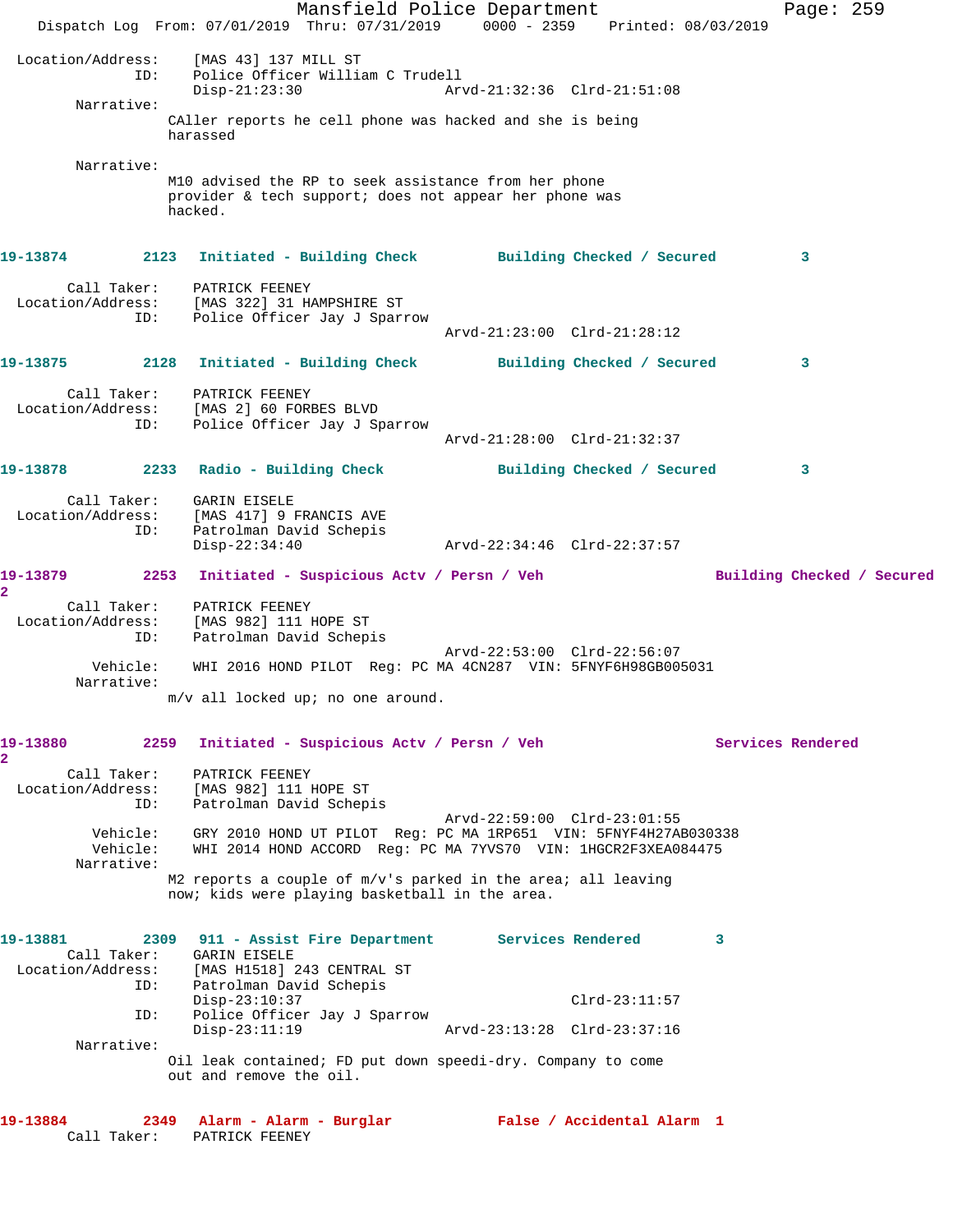|                                  |                                                                                                     | Mansfield Police Department                                                    | Page: 260 |
|----------------------------------|-----------------------------------------------------------------------------------------------------|--------------------------------------------------------------------------------|-----------|
|                                  |                                                                                                     | Dispatch Log From: 07/01/2019 Thru: 07/31/2019 0000 - 2359 Printed: 08/03/2019 |           |
| Location/Address:                | [MAS 10B] 305 FORBES BLVD                                                                           |                                                                                |           |
| ID:                              | Patrolman David Schepis<br>$Disp-23:50:57$                                                          | Arvd-23:51:00 Clrd-23:51:02                                                    |           |
| ID:                              | Patrolman David Schepis                                                                             |                                                                                |           |
| ID:                              | $Disp-23:51:07$<br>Police Officer William C Trudell                                                 | Arvd-23:53:32 Clrd-23:58:59                                                    |           |
| ID:                              | $Disp-23:51:28$<br>Police Officer Andrew J Kelley                                                   | $Clrd-23:51:47$                                                                |           |
|                                  | $Disp-23:53:32$                                                                                     | Arvd-23:53:34 Clrd-23:53:36                                                    |           |
| ID:                              | Police Officer Andrew J Kelley<br>$Disp-23:53:37$                                                   | Arvd-23:54:44 Clrd-23:58:59                                                    |           |
| Vehicle:<br>Narrative:           |                                                                                                     | WHI 2019 HYUN UT TUCSON Reg: PC MA 2LGM61 VIN: KM8J2CA48KU922587               |           |
|                                  | Warehouse entry alarm.                                                                              |                                                                                |           |
| Narrative:                       |                                                                                                     |                                                                                |           |
|                                  | Building exterior checked. Building appears secure.                                                 |                                                                                |           |
|                                  |                                                                                                     |                                                                                |           |
| For Date: $07/23/2019$ - Tuesday |                                                                                                     |                                                                                |           |
|                                  |                                                                                                     | 19-13887   0114 Initiated - Building Check   Building Checked / Secured        | 3         |
| Call Taker:                      | PATRICK FEENEY                                                                                      |                                                                                |           |
| ID:                              | Location/Address: [MAS 417] 9 FRANCIS AVE<br>Police Officer Andrew J Kelley                         |                                                                                |           |
|                                  |                                                                                                     | Arvd-01:14:00 Clrd-01:28:26                                                    |           |
| 19-13888                         |                                                                                                     | 0121 Initiated - Building Check Building Checked / Secured                     | 3         |
|                                  | Call Taker: PATRICK FEENEY                                                                          |                                                                                |           |
| ID:                              | Location/Address: [MAS 840] 280 SCHOOL ST<br>Patrolman David Schepis                                |                                                                                |           |
|                                  |                                                                                                     | Arvd-01:21:00 Clrd-01:24:12                                                    |           |
| 19-13889                         |                                                                                                     | 0122 Phone - Alarm - Burglar               False / Accidental Alarm 1          |           |
| Call Taker:                      | NICHOLAS GOYETTE<br>Location/Address: [MAS 969A110] 321 SCHOOL ST Apt. #A110                        |                                                                                |           |
| ID:                              | Patrolman David Schepis                                                                             |                                                                                |           |
| ID:                              | $Disp-01:24:28$<br>Police Officer Meghan Birnie                                                     | Arvd-01:25:03 Clrd-01:27:58                                                    |           |
| Narrative:                       | $Disp-01:24:33$                                                                                     | Arvd-01:27:09 Clrd-01:27:58                                                    |           |
|                                  | zone: rear dining infra red motion                                                                  |                                                                                |           |
|                                  | rep: none yet                                                                                       |                                                                                |           |
| Narrative:                       | Building exterior checked. Building appears secure.                                                 |                                                                                |           |
|                                  |                                                                                                     |                                                                                |           |
| 19-13890                         |                                                                                                     | 0128 Initiated - Building Check Building Checked / Secured                     | 3         |
|                                  | Call Taker: PATRICK FEENEY                                                                          |                                                                                |           |
|                                  | Location/Address: [MAS 840] 280 SCHOOL ST<br>ID: Patrolman David Schepis<br>Patrolman David Schepis |                                                                                |           |
|                                  |                                                                                                     | Arvd-01:28:00 Clrd-01:31:43                                                    |           |
|                                  |                                                                                                     | 19-13892 		 0134 Initiated - Building Check 		 Building Checked / Secured      | 3         |
|                                  | Call Taker: PATRICK FEENEY                                                                          |                                                                                |           |
|                                  | Location/Address: [MAS 907E] 390 WEST ST                                                            |                                                                                |           |
|                                  | ID: Patrolman David Schepis                                                                         | Arvd-01:34:00 Clrd-01:38:41                                                    |           |
| 19-13893                         |                                                                                                     | 0135 Initiated - Building Check Building Checked / Secured                     | 3         |
|                                  |                                                                                                     |                                                                                |           |
| Location/Address:                | Call Taker: PATRICK FEENEY<br>[MAS 195A] 254 CHAUNCY ST                                             |                                                                                |           |
| ID:                              | Police Officer Meghan Birnie                                                                        | Arvd-01:35:00 Clrd-01:38:26                                                    |           |
|                                  |                                                                                                     |                                                                                |           |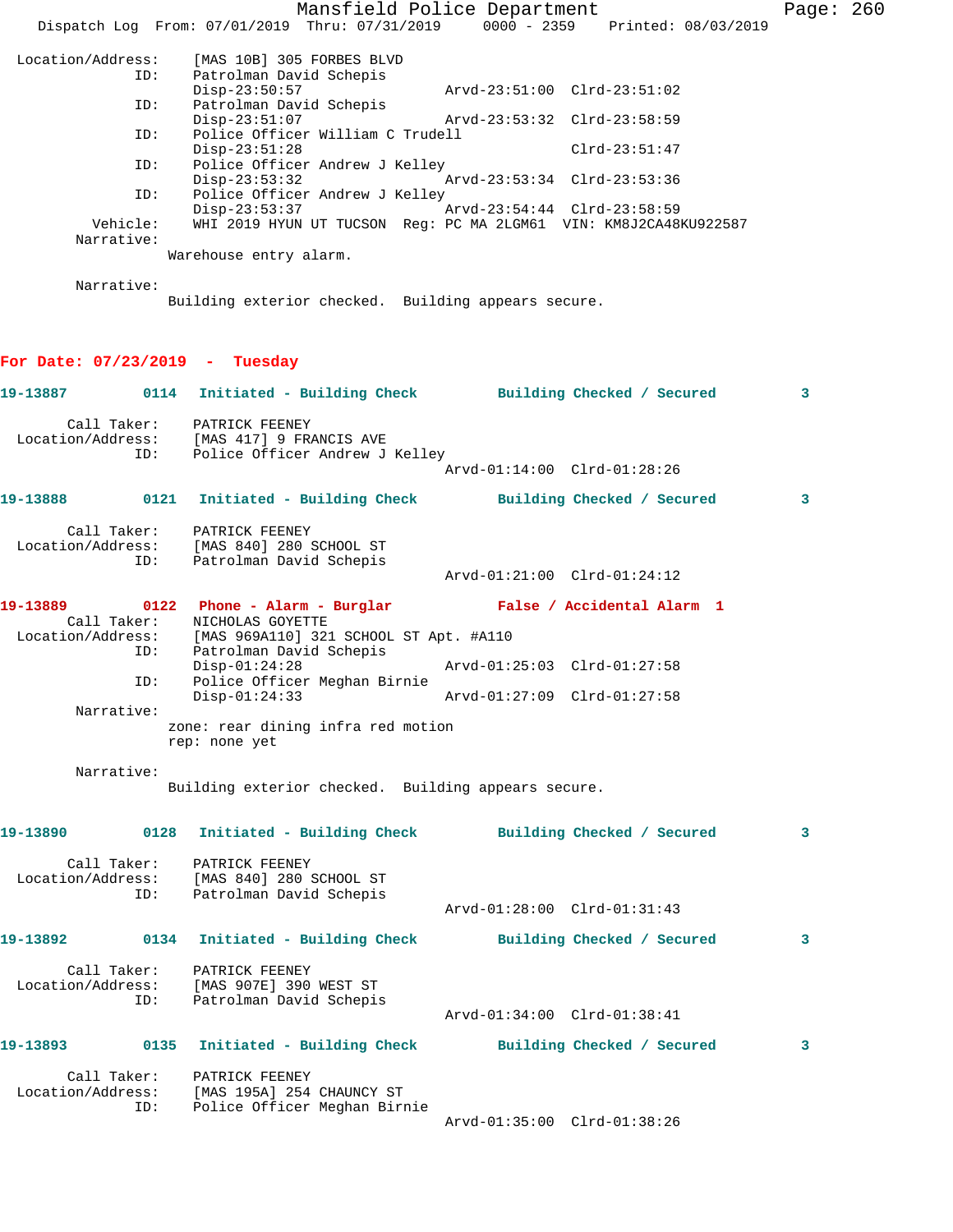Mansfield Police Department Page: 261 Dispatch Log From: 07/01/2019 Thru: 07/31/2019 0000 - 2359 Printed: 08/03/2019 **19-13895 0144 Initiated - Building Check Building Checked / Secured 3** Call Taker: PATRICK FEENEY Location/Address: [MAS 281A] 1 CROCKER ST ID: Police Officer Meghan Birnie Arvd-01:44:00 Clrd-01:44:00 ID: Police Officer Meghan Birnie Disp-01:44:43 Arvd-01:44:55 Clrd-01:47:55 **19-13896 0144 Initiated - Building Check Building Checked / Secured 3** Call Taker: PATRICK FEENEY Location/Address: [MAS 304A] 1 MANSFIELD AVE ID: Police Officer Meghan Birnie Arvd-01:44:00 Clrd-01:44:43 **19-13897 0146 Other - Assist Fire Department Services Rendered 3**  Call Taker: PATRICK FEENEY Location/Address: [MAS] 6 ERICK RD ID: Police Officer Andrew J Kelley Disp-01:47:42 Arvd-01:52:25 Clrd-01:58:01 Narrative: Fire alarm activation. Narrative: FD investigated; alarm is faulty. **19-13898 0148 911 - Assist Fire Department Transported to Hospital 3**  Call Taker: PATRICK FEENEY Location/Address: [MAS H5631] 14 JAMES ST ID: Patrolman David Schepis Disp-01:51:22 Arvd-01:54:21 Clrd-02:04:32 **19-13900 0158 Initiated - Building Check Building Checked / Secured 3** Call Taker: PATRICK FEENEY Location/Address: [MAS 1016] 4 ERICK RD ID: Police Officer Andrew J Kelley Arvd-01:58:00 Clrd-02:02:53 **19-13902 0203 Initiated - Building Check Building Checked / Secured 3** Call Taker: PATRICK FEENEY Location/Address: [MAS 992] 660 EAST ST ID: Police Officer Andrew J Kelley Arvd-02:03:00 Clrd-02:09:03 **19-13903 0203 Initiated - Building Check Building Checked / Secured 3** Call Taker: PATRICK FEENEY Location/Address: [MAS 82] 45 CHAUNCY ST ID: Police Officer Meghan Birnie Arvd-02:03:00 Clrd-02:07:27 **19-13905 0217 Initiated - Building Check Building Checked / Secured 3** Call Taker: PATRICK FEENEY Location/Address: [MAS 322] 31 HAMPSHIRE ST ID: Patrolman David Schepis Arvd-02:17:00 Clrd-02:24:00 **19-13908 0223 Initiated - Proactive Patrol Services Rendered 3**  Call Taker: Police Officer Andrew J Kelley Location/Address: [MAS 4] 31 HAMPSHIRE ST ID: Patrolman David Schepis Disp-03:12:43 Clrd-03:12:49 Narrative: Checking the area.

**19-13906 0224 Initiated - Building Check Building Checked / Secured 3**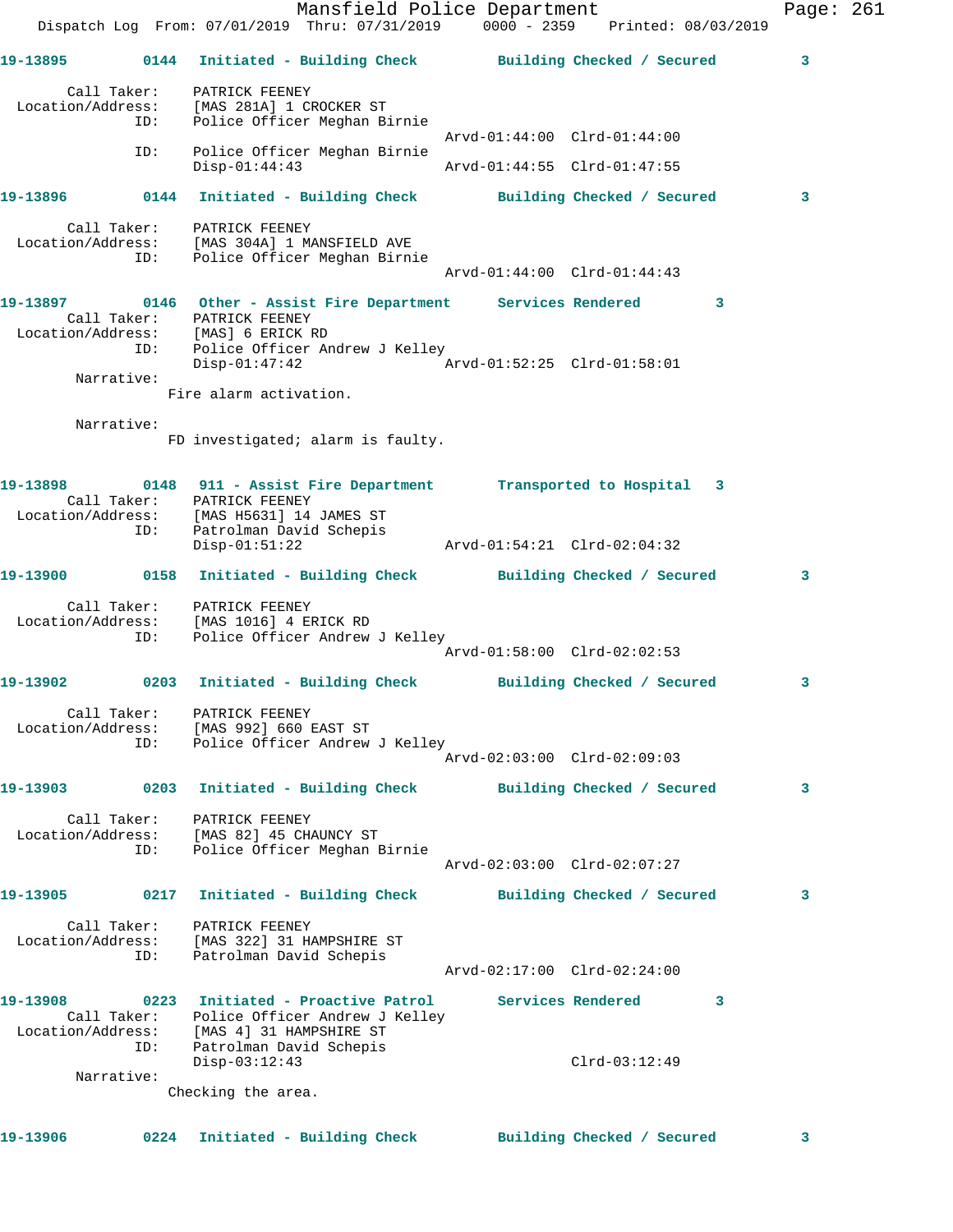Mansfield Police Department Page: 262 Dispatch Log From: 07/01/2019 Thru: 07/31/2019 0000 - 2359 Printed: 08/03/2019 Call Taker: PATRICK FEENEY Location/Address: [MAS 2] 60 FORBES BLVD ID: Patrolman David Schepis Arvd-02:24:00 Clrd-02:27:01 Narrative: Out on foot. Narrative: M2 reports all is quiet; staff report no issues. **19-13907 0226 Initiated - Building Check Building Checked / Secured 3** Call Taker: PATRICK FEENEY Location/Address: [MAS 281A] 1 CROCKER ST ID: Police Officer Meghan Birnie Arvd-02:26:00 Clrd-02:35:11 **19-13909 0227 Initiated - Proactive Patrol Services Rendered 3**  Call Taker: Police Officer Andrew J Kelley Location/Address: [MAS 4] 31 HAMPSHIRE ST ID: Patrolman David Schepis Disp-03:13:29 Arvd-03:13:32 Clrd-03:13:33 Narrative: Checking the area. **19-13910 0229 Initiated - Building Check Building Checked / Secured 3** Call Taker: PATRICK FEENEY Location/Address: [MAS 322] 31 HAMPSHIRE ST ID: Police Officer Andrew J Kelley Arvd-02:29:00 Clrd-02:34:27 **19-13911 0231 Initiated - Building Check Building Checked / Secured 3** Call Taker: PATRICK FEENEY Location/Address: [MAS 834] 261 CHAUNCY ST ID: Patrolman David Schepis Arvd-02:31:00 Clrd-02:39:31 **19-13912 0234 Initiated - Building Check Building Checked / Secured 3** Call Taker: PATRICK FEENEY Location/Address: [MAS 2] 60 FORBES BLVD ID: Police Officer Andrew J Kelley Arvd-02:34:00 Clrd-02:38:39 **19-13913 0238 Initiated - Investigations Services Rendered 3**  Call Taker: PATRICK FEENEY Location/Address: [FOX 49] 35 FOXBOROUGH BLVD ID: Police Officer Andrew J Kelley Arvd-02:38:00 Clrd-02:42:31 **19-13915 0258 Alarm - Alarm - Burglar False / Accidental Alarm 1**  Call Taker: PATRICK FEENEY Location/Address: [MAS 840G100] 280 SCHOOL ST Apt. #G100 ID: Patrolman David Schepis Disp-02:59:36 Arvd-03:04:27 Clrd-03:06:37 ID: Police Officer Meghan Birnie Disp-02:59:40 Arvd-03:04:29 Clrd-03:06:37 Narrative: carry out & rear door. Narrative: Building exterior checked. Building appears secure. **19-13916 0308 Initiated - Building Check Building Checked / Secured 3** Call Taker: PATRICK FEENEY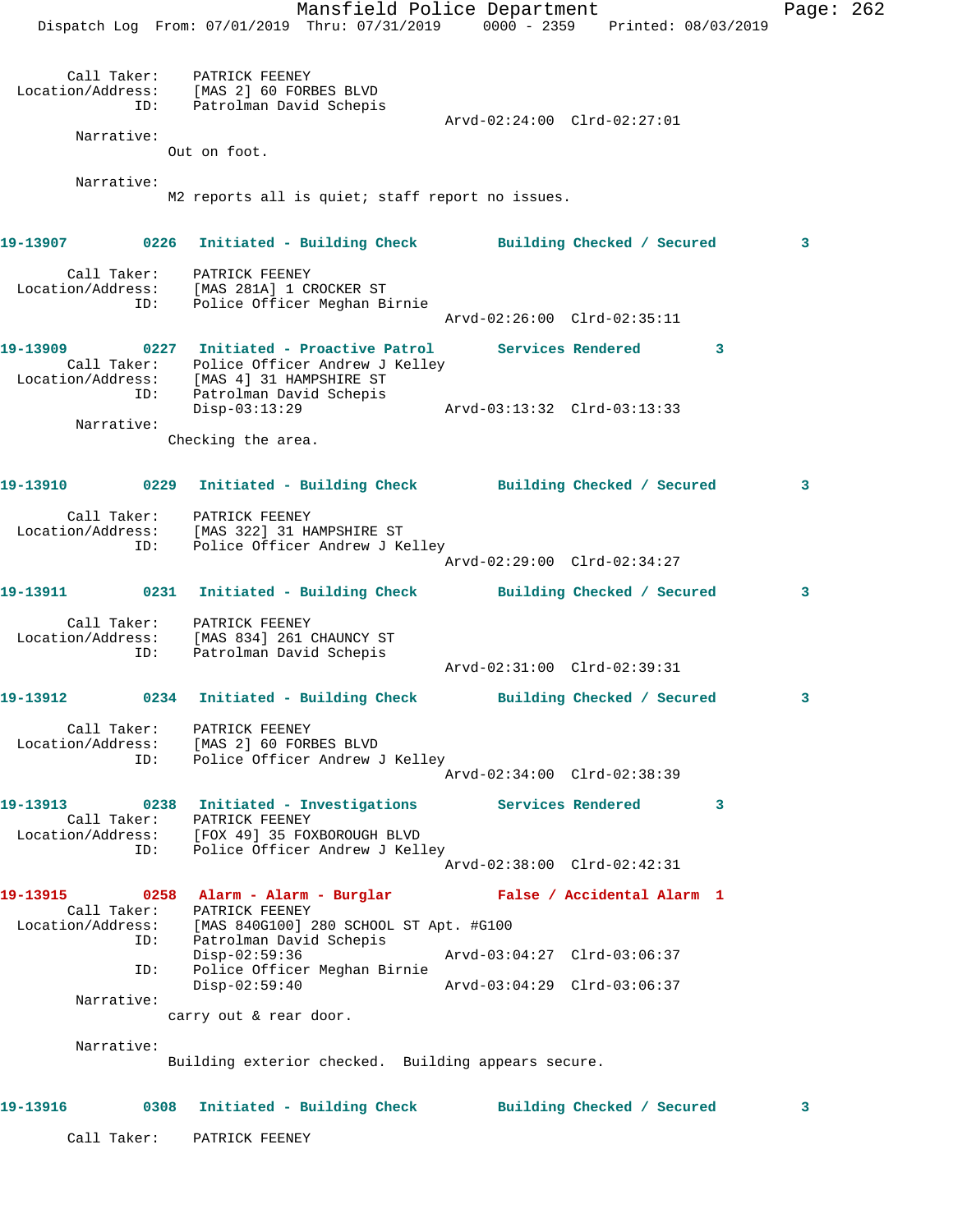Mansfield Police Department Page: 263 Dispatch Log From: 07/01/2019 Thru: 07/31/2019 0000 - 2359 Printed: 08/03/2019 Location/Address: [MAS 927] 50 PLYMOUTH ST ID: Patrolman David Schepis Arvd-03:08:00 Clrd-03:12:36 **19-13918 0350 Initiated - Building Check Building Checked / Secured 3** Call Taker: PATRICK FEENEY Location/Address: [MAS 170] 255 HOPE ST Police Officer Andrew J Kelley Arvd-03:50:00 Clrd-04:00:27 **Note 0602** Note Taker: NICHOLAS GOYETTE Wireless phase 1, 911 open line received, no success on call back 0 19-13921 0617 Radio - Serve Warrant Not Home / No Answer 3 Call Taker: CARLY MORIARTY Location/Address: [MAS H1963] 48 SOUTHPARK LN Patrolman David Schepis<br>Disp-06:19:15 Disp-06:19:15 Arvd-06:19:24 Clrd-06:25:10<br>TD: Sergeant Lawrence G Crosman Sergeant Lawrence G Crosman<br>Disp-06:19:18 Arvd-06:19:37 Clrd-06:25:10 ID: Police Officer Meghan Birnie Disp-06:19:21 Arvd-06:19:40 Clrd-06:24:28 Vehicle: GRN 2004 NISS TITAN Reg: PC MA 3444JI VIN: 1N6AA07BX4N518342 Narrative: UNITS ATTEMPTING TO SERVE PROBATION WARRANT Narrative: Party no longer resides there; simply uses it as a mailing location. The residents do not know his current where abouts; state that he is homeless. **19-13924 0634 Phone - Suspicious Actv / Persn / Veh Incident Report 2**  Call Taker: NICHOLAS GOYETTE Location/Address: [MAS H5553] 18 HERITAGE LN ID: Police Officer Andrew J Kelley Disp-06:35:54 Arvd-06:40:00 Clrd-07:02:16 ID: Police Officer Meghan Birnie Arvd-06:42:46 Clrd-07:02:16 Narrative: RP reporting three young girls in her home and shes not sure where they came from, also she had an argument with someone named Kelly who lives next door Narrative: Ofc Kelley reports this an ongoing issue. They may need to adjust Kathleen's medications. She is with family at this time. Refer To Incident: 19MAS-626-OF **19-13929 0711 Phone - 911 Hang-ups & Verifications Confirmed misdial/Accdntl Call 2**  Call Taker: APRIL LEHANE<br>Location/Address: [MAS H132] 14 ess: [MAS H132] 14 WOODLAND WAY<br>ID: Police Officer Meghan Birn Police Officer Meghan Birnie<br>Disp-07:12:29 Disp-07:12:29 Arvd-07:15:22 Clrd-07:18:07 Narrative: 911 accidental call Narrative: confirmed accidental dial by homeowner **19-13942 1007 Initiated - Proactive Patrol Building Checked / Secured 3**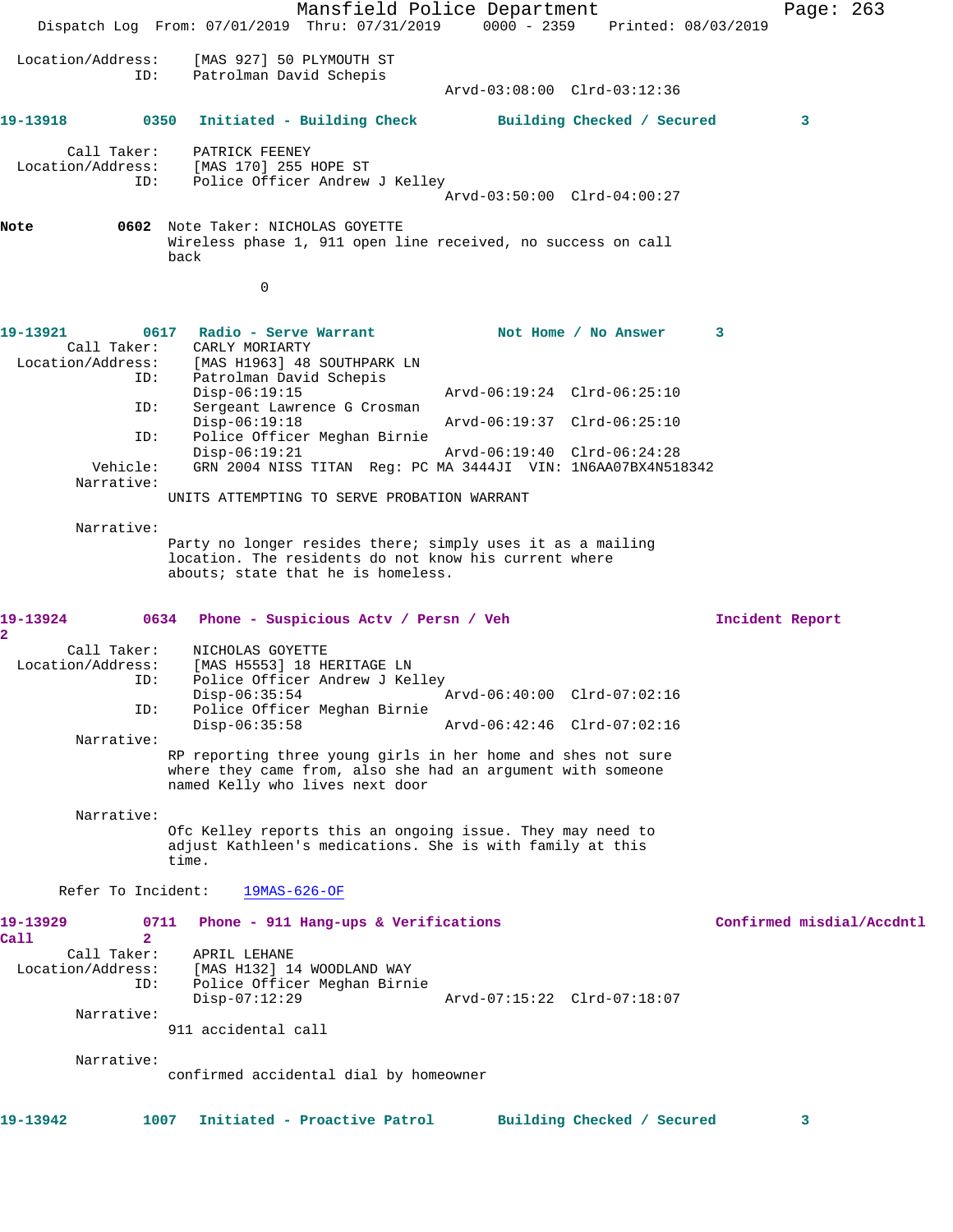Mansfield Police Department Page: 264 Dispatch Log From: 07/01/2019 Thru: 07/31/2019 0000 - 2359 Printed: 08/03/2019 Call Taker: APRIL LEHANE Location/Address: [MAS 840] 280 SCHOOL ST ID: Police Officer John R Armstrong Arvd-10:07:00 Clrd-10:20:27 Narrative: Checking the area. **19-13943 1015 Initiated - School Officer Activity Incident Report 3**  Call Taker: APRIL LEHANE<br>Location/Address: [MAS H4552] 7 [MAS H4552] 7 SMITH RD ID: Detective Derek M McCune Arvd-10:15:00 Clrd-10:16:35 Refer To Incident: 19MAS-628-OF **19-13944 1029 Initiated - Proactive Patrol Building Checked / Secured 3** Call Taker: APRIL LEHANE Location/Address: [MAS 840] 280 SCHOOL ST ID: Police Officer Matthew A Souza Arvd-10:29:00 Clrd-11:01:21 Narrative: Checking the area. **19-13956 1150 Phone - Digital/Electronic Crime Incident Report 3**  Call Taker: TARA LAKO Location/Address: [MAS 960] 792 WEST ST Apt. #D106 ID: Police Officer John R Armstrong<br>Disp-11:53:23 Disp-11:53:23 Arvd-11:58:34 Clrd-13:03:31 Narrative: Elderly female requesting to speak with an officer about a scam Narrative: Ofc Armstrong followed up with TD Bank. See report for further Refer To Incident: 19MAS-629-OF Refer To Incident: 19MAS-630-OF **19-13961 1251 Radio - Motor Veh Acc - No Injury Accident Report 1**  Call Taker: APRIL LEHANE<br>Location/Address: [MAS] 100 RTI [MAS] 100 RTE 140 NB @ 170 SCHOOL ST ID: Police Officer Matthew A Souza<br>Disp-12:51:58 Disp-12:51:58 Arvd-12:54:02 Clrd-14:06:06<br>ID: Sergeant Thomas R Connor Sergeant Thomas R Connor Disp-12:52:36 Arvd-12:57:14 Clrd-13:55:16 ID: Police Officer Gregg S Kennedy<br>Disp-12:57:51 Disp-12:57:51 Arvd-13:05:08 Clrd-13:14:56<br>Vehicle: GRY 2013 TOYT 4D CAMRY Reg: PC MA JG63 GRY 2013 TOYT 4D CAMRY Reg: PC MA JG63 Towed: For: Accident By: Central Street Garage To: Central Street Garage Vehicle: 2004 GDAN TL Reg: 5 ME 238331C 2004 GDAN TL Reg: 5 ME 238331C Vehicle: WHI 1997 FRHT TT FDL120 Reg: AP MA 8343A Narrative: MFD reporting an MVA involving a TT unit Narrative: Tow Truck is en route for the TT Unit Narrative: Chris' Towing on location Narrative: citation issued to the operator of TT Unit for failure to stop at red light and unlicensed operation Narrative: CHRIS' HAS THE VEHICLE, OPERATOR WAS PICKED UP BY ANOTHER PARTY Refer To Accident: 19MAS-268-AC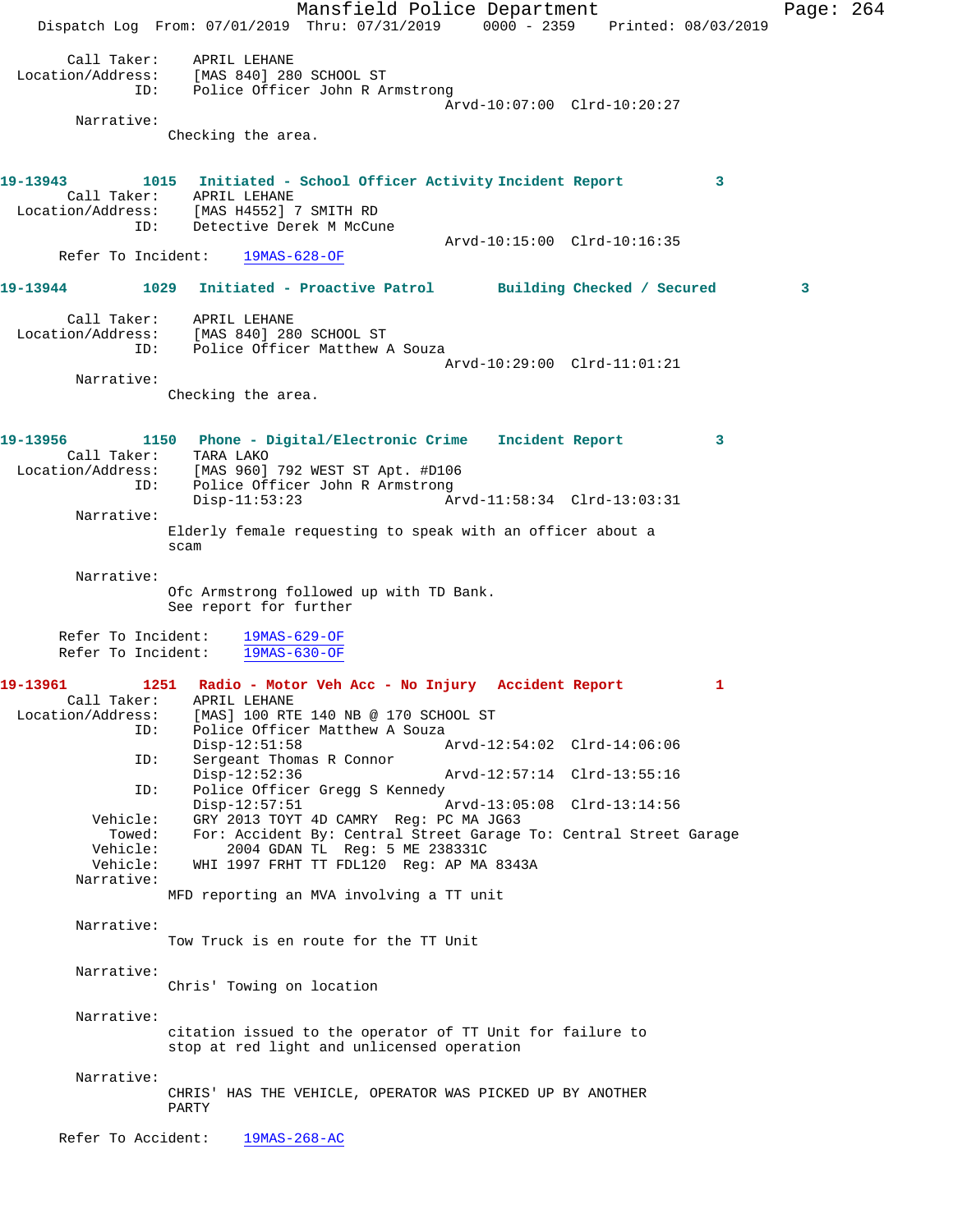|                                       | Mansfield Police Department                                                      |                 | Page: 265                  |
|---------------------------------------|----------------------------------------------------------------------------------|-----------------|----------------------------|
|                                       | Dispatch Log From: 07/01/2019 Thru: 07/31/2019 0000 - 2359 Printed: 08/03/2019   |                 |                            |
| Refer To Summons:                     | $19MAS-361-AR$                                                                   |                 |                            |
| Summons:                              | MUTZ, EMERSON RODRIGUES                                                          |                 |                            |
| Address:                              | 188 LAWRENCE ST Apt. #2<br>FRAMINGHAM, MA                                        |                 |                            |
| Age:                                  | 43                                                                               |                 |                            |
| Charges:                              | UNLICENSED OPERATION OF MV<br>STOP/YIELD, FAIL TO                                |                 |                            |
|                                       |                                                                                  |                 |                            |
| 19-13963                              | 1335 Phone - Suspicious Actv / Persn / Veh                                       |                 | Building Checked / Secured |
| 2<br>Call Taker:                      | TARA LAKO                                                                        |                 |                            |
| Location/Address:                     | [MAS H620] 31 PILGRIM RD                                                         |                 |                            |
| ID:                                   | Police Officer Gregg S Kennedy                                                   |                 |                            |
| Narrative:                            | $Disp-13:39:21$<br>Arvd-13:43:18 Clrd-13:49:43                                   |                 |                            |
|                                       | Neighbor reporting an open door, no vehicles in the area                         |                 |                            |
|                                       |                                                                                  |                 |                            |
| Narrative:                            |                                                                                  |                 |                            |
|                                       | RESIDENCE CHECKED-PTL. KENNEDY SECURED THE DOOR AS BEST HE<br>COULD              |                 |                            |
|                                       |                                                                                  |                 |                            |
|                                       |                                                                                  |                 |                            |
| 19-13967                              | 1429 Phone - Well Being Check Not Home / No Answer                               |                 | 3                          |
| Call Taker:<br>Location/Address:      | APRIL LEHANE<br>[MAS 417] 9 FRANCIS AVE                                          |                 |                            |
| ID:                                   | Police Officer Matthew A Souza                                                   |                 |                            |
|                                       | $Disp-14:33:02$                                                                  | $Clrd-14:34:07$ |                            |
| ID:                                   | Police Officer Gregg S Kennedy<br>$Disp-14:33:29$<br>Arvd-14:37:09 Clrd-14:46:17 |                 |                            |
| ID:                                   | Sergeant Thomas R Connor                                                         |                 |                            |
|                                       | Arvd-14:42:56 Clrd-14:46:17<br>$Disp-14:34:12$                                   |                 |                            |
| ID:                                   | Police Officer Michael N Fenore                                                  |                 |                            |
|                                       | $Disp-14:42:53$<br>Police Officer David M Sennott                                | $Clrd-14:46:17$ |                            |
| Narrative:                            |                                                                                  |                 |                            |
|                                       | well being check on resident not responding in over a week                       |                 |                            |
|                                       | MELD shut power off a week ago to the residence                                  |                 |                            |
| Narrative:                            |                                                                                  |                 |                            |
|                                       | Officers gained entry with Station Pointe staff. There was                       |                 |                            |
|                                       | nobody home at this time. Party appears to be avoiding                           |                 |                            |
|                                       | leasing office                                                                   |                 |                            |
|                                       |                                                                                  |                 |                            |
| 19-13968                              | 1439<br>Phone - 911 Hang-ups & Verifications                                     |                 | Confirmed misdial/Accdntl  |
| $\overline{2}$<br>Call<br>Call Taker: | APRIL LEHANE                                                                     |                 |                            |
| Location/Address:                     | [MAS 907] 390 WEST ST Apt. #A                                                    |                 |                            |
| ID:                                   | Police Officer Michael T Fitzgerald                                              |                 |                            |
|                                       | $Disp-14:40:02$<br>Arvd-14:40:12 Clrd-14:43:47                                   |                 |                            |
| ID:                                   | Police Officer Matthew A Souza<br>$Disp-14:40:07$<br>Arvd-14:40:14 Clrd-14:43:50 |                 |                            |
| Narrative:                            |                                                                                  |                 |                            |
|                                       | clear- confirmed accidental dial                                                 |                 |                            |
|                                       |                                                                                  |                 |                            |
| 19-13969                              | 1442 Walk-In - Motor Veh Acc - No Injury Accident Report                         |                 | $\mathbf{1}$               |
| Call Taker:                           | Support Staff Matthew Todesco                                                    |                 |                            |
| Location/Address:                     | [MAS H6223] 15 SOUTH ST                                                          |                 |                            |
| ID:                                   | Police Officer Matthew A Souza<br>Disp-14:46:09                                  | $Clrd-14:48:04$ |                            |
| ID:                                   | Police Officer Michael T Fitzgerald                                              |                 |                            |
|                                       | $Disp-14:48:09$<br>Arvd-14:52:03 Clrd-15:25:05                                   |                 |                            |
| Vehicle:                              | BLK 2007 TOYT SOLARA Reg: PC MA 52CJ65 VIN: 4T1FA38P77U107698                    |                 |                            |
| Vehicle:<br>Narrative:                | GRN 2010 MACK LEU Req: CO MA N81671 VIN: 1M2AU02C5AM004843                       |                 |                            |
|                                       | RP into the station to report her car was struck by a trash                      |                 |                            |
|                                       | truck.                                                                           |                 |                            |
| Narrative:                            |                                                                                  |                 |                            |
|                                       | Ofc Fitzgerald will be contacting Waste Management. Damage                       |                 |                            |
|                                       | is over \$1000.00                                                                |                 |                            |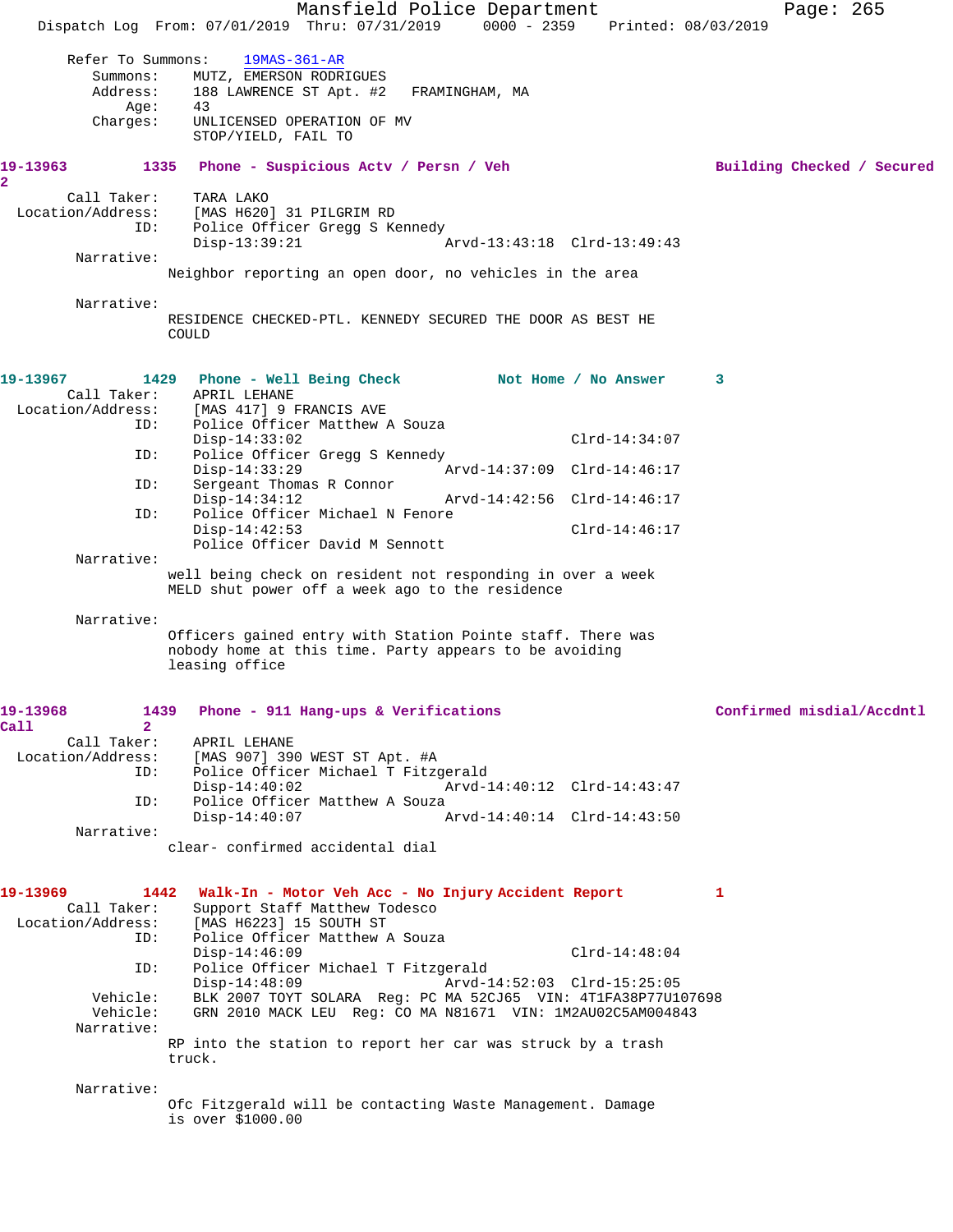Mansfield Police Department Page: 266 Dispatch Log From: 07/01/2019 Thru: 07/31/2019 0000 - 2359 Printed: 08/03/2019 Refer To Accident: 19MAS-269-AC **19-13975 1718 Walk-In - Property Offenses - non specfc Incident Report 2**  Call Taker: Support Staff Katherine Gillis Location/Address: [MAS H654] 14 CHILSON AVE Apt. #1 ID: Sergeant Thomas R Connor Disp-17:23:21 Arvd-17:36:50 Clrd-17:40:12 Narrative: RP reports that her laptop amazon package was stolen and would like to speak to an officer to file a police report. Narrative: See report for further Refer To Incident: 19MAS-631-OF **19-13978 1826 Initiated - Motor Vehicle Stop Citation / Warning Issued 3**  Call Taker: APRIL LEHANE Location/Address: [MAS] 445 STEARNS AVE @ 1 CARRIAGE HOUSE LN ID: Police Officer David J Pepicelli Arvd-18:26:00 Clrd-18:39:03 Vehicle: WHI 2015 TOYT CAMRY Reg: PC MA 1TDM94 VIN: 4T1BF1FK1FU008742 Narrative: citation issued for speed 19-13979 1829 Initiated - Traffic Enforcement / Activity **Services Rendered 2**  Call Taker: APRIL LEHANE Vicinity of: [MAS H1128] 91 OTIS ST ID: Police Officer William C Trudell Arvd-18:29:00 Clrd-19:06:58 Narrative: Ofc Trudell on selective enforcement **19-13981 1848 Initiated - Motor Vehicle Stop Citation / Warning Issued 3**  Call Taker: LINDSAY MITCHELL Location/Address: [MAS] 250 HOPE ST @ 9 ROBIN HILL RD ID: Police Officer David J Pepicelli Arvd-18:48:00 Clrd-18:53:54 Vehicle: BLK 2017 SUBA UT FOREST Reg: PC MA 1SZ473 VIN: JF2SJAEC4HH489578 Narrative: Cited for failure to inspect **19-13984 1912 Initiated - Motor Vehicle Stop Citation / Warning Issued 3**  Call Taker: JAMES VIERA Location/Address: [MAS] 15 WEST ST @ 33 UNION ST ID: Police Officer David J Pepicelli Arvd-19:12:00 Clrd-19:18:11 Vehicle: GRY 2008 AUDI A6 Reg: PC MA 8CN834 VIN: WAUKH74F58N122888 Narrative: Citation issued for failure to inspect. **19-13986 1913 Phone - Animal Complaints Gone on Arrival 3**  Call Taker: Support Staff Katherine Gillis Location/Address: [MAS 139E] 265 FRUIT ST ID: Police Officer David J Pepicelli Arvd-19:41:46 Clrd-19:48:36 Narrative: RP reports that there is a small light brown dog at the fence of the airport. Worried that the dog might get hit by traffic, requesting an officer to check it out. Narrative: Nothing found.

**19-13988 1919 Phone - Suspicious Actv / Persn / Veh Unfounded/Unverifed**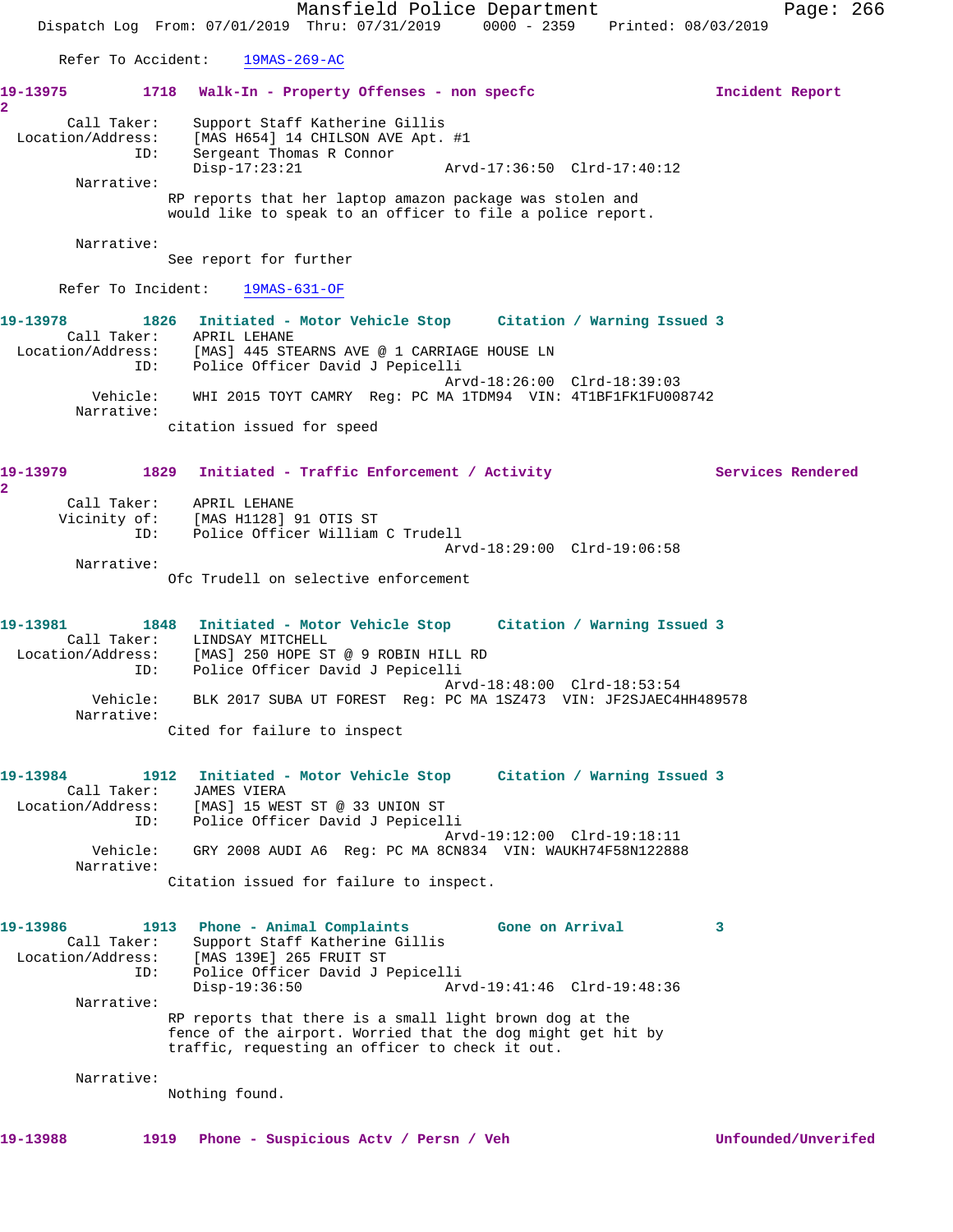Mansfield Police Department Fage: 267 Dispatch Log From: 07/01/2019 Thru: 07/31/2019 0000 - 2359 Printed: 08/03/2019 **2**  Call Taker: JAMES VIERA Location/Address: [MAS] RTE 140 NB ID: Sergeant Jeffrey G Bombard Sergeant Jeffrey G Bombard<br>Disp-19:22:59 Clrd-19:23:41 ID: Sergeant Thomas R Connor Disp-19:23:34 Arvd-19:27:45 Clrd-19:30:40 Narrative: Report of approximately a dozen baseballs in the roadway. Narrative: Nothing found. **19-13991 1948 Initiated - Building Check Building Checked / Secured 3** Call Taker: JAMES VIERA Location/Address: [MAS 840] 280 SCHOOL ST ID: Police Officer William C Trudell Arvd-19:48:00 Clrd-19:56:49 **19-13992 1957 Initiated - Building Check Building Checked / Secured 3** Call Taker: JAMES VIERA Location/Address: [MAS 849] 287 SCHOOL ST ID: Police Officer William C Trudell Arvd-19:57:00 Clrd-20:00:24 **19-13993 2002 Initiated - Building Check Building Checked / Secured 3** Call Taker: JAMES VIERA Location/Address: [MAS 907E] 390 WEST ST ID: Police Officer William C Trudell Arvd-20:02:00 Clrd-20:08:57 **19-13994 2011 Initiated - Building Check Building Checked / Secured 3** Call Taker: JAMES VIERA Location/Address: [MAS 411] 60 FORBES BLVD ID: Police Officer William C Trudell Arvd-20:11:00 Clrd-20:19:53 **19-13995 2018 911 - Motor Veh Acc - No Injury Incident Report 1**  Call Taker: JAMES VIERA Location/Address: [MAS 840F100B] 333 SCHOOL ST Apt. #F100 ID: Police Officer William C Trudell Disp-20:19:53 Arvd-20:22:19 Clrd-20:47:07 ID: Sergeant Thomas R Connor Disp-20:19:53 Arvd-20:25:20 Clrd-20:52:43 Vehicle: GRY 2012 HOND ACCORD Reg: PAS MA VT16092 VIN: 1HGCP3F81CA010365 Towed: For: Accident By: Central Street Garage To: Central Street Garage Released To: YANCHUK On: 07/24/2019 @ 0923 Vehicle: WHI 2018 FORD F150 Reg: CO MA T51754 VIN: 1FTFW1E51JFA84511 Narrative: Sgt. Connor and Ofc Trudell responding for a 2 car MVA. Ofc. Trudell requesting wrecker for one. Central Street responding. Narrative: Ofc Trudell requesting a tow for a second vehicle. Central Street advised. Narrative: Ofc Trudell clear. Female operator cited for failure to yield. Refer To Accident: 19MAS-270-AC **19-13999 2141 Phone - Disturbance / Gathering Services Rendered 1**  Call Taker: LINDSAY MITCHELL Vicinity of: [MAS] 241 FRANCIS AVE @ 50 MAPLE ST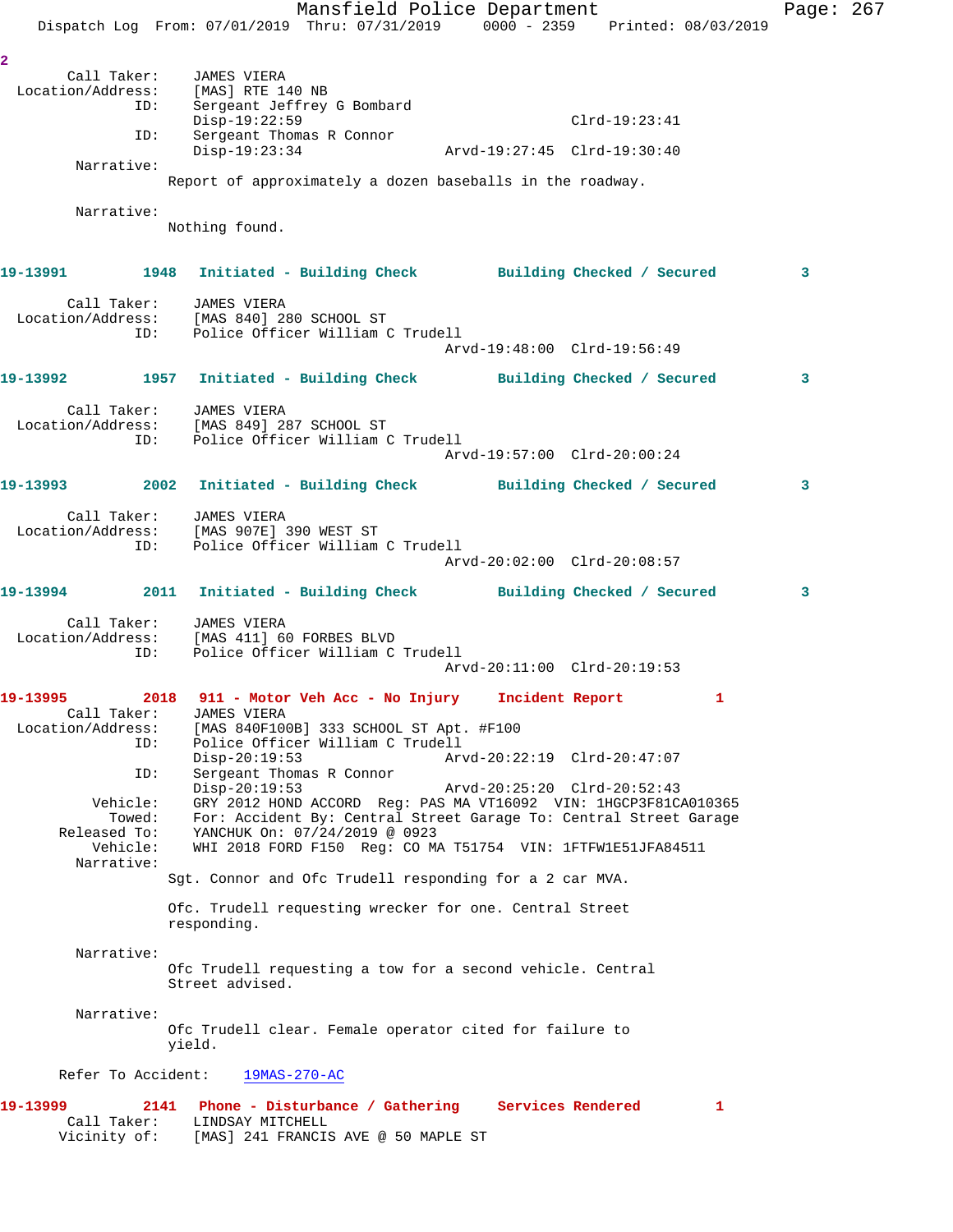Mansfield Police Department Fage: 268 Dispatch Log From: 07/01/2019 Thru: 07/31/2019 0000 - 2359 Printed: 08/03/2019 ID: Sergeant Thomas R Connor Disp-21:41:00 Arvd-21:49:04 Clrd-21:50:43 Narrative: Reports of a TT Unit idling since 5pm Narrative: Sgt Connor reports several TT units idling in the area. Both lanes of travel are open. This is a usual occurance as they wait to drop off at National Lumber. **19-14001 2223 911 - 911 Hang-ups & Verifications Confirmed misdial/Accdntl Call 2** Call Taker: JAMES VIERA Location/Address: [MAS 417C] 5 FRANCIS AVE Apt. #25 Police Officer William C Trudell Disp-22:25:09 Arvd-22:29:52 Clrd-22:36:34<br>TD: Sergeant Thomas R Connor sergeant Thomas R Connor<br>Disp-22:25:46 Disp-22:25:46 Arvd-22:29:55 Clrd-22:36:40 ID: Police Officer David J Pepicelli Disp-22:29:47 Arvd-22:29:50 Clrd-22:36:36 Narrative: Caller states accidental. Narrative: Confirmed accidental. **19-14003 2253 Initiated - Building Check Building Checked / Secured 3** Call Taker: JAMES VIERA Location/Address: [MAS 927] 50 PLYMOUTH ST ID: Police Officer William C Trudell Arvd-22:53:00 Clrd-22:58:52 Narrative: Ofc Trudell off with a vehicle in the back lot. Narrative: Clear, a couple of young kids. They are on their way. **For Date: 07/24/2019 - Wednesday 19-14010 0050 Initiated - Proactive Patrol Services Rendered 3**  Call Taker: JAMES VIERA Location/Address: [MAS 4] 31 HAMPSHIRE ST ID: Police Officer Meghan Birnie Arvd-00:50:00 Clrd-01:31:39 Narrative: Ofc Birnie checking the area hotel lots. **19-14013 0106 Initiated - Building Check Services Rendered 3**  Call Taker: JAMES VIERA Location/Address: [MAS 1002] 250 EAST ST ID: Police Officer Donald MacLean Arvd-01:06:00 Clrd-01:15:36 **19-14015 0112 Initiated - Building Check Building Checked / Secured 3** Call Taker: JAMES VIERA Location/Address: [MAS 417] 9 FRANCIS AVE ID: Patrolman David Schepis Arvd-01:12:00 Clrd-01:17:45 19-14016 **0119** Initiated - Building Check Services Rendered 3 Call Taker: LINDSAY MITCHELL Location/Address: [MAS 451B] 500 EAST ST ID: Police Officer Donald MacLean Arvd-01:19:00 Clrd-01:29:21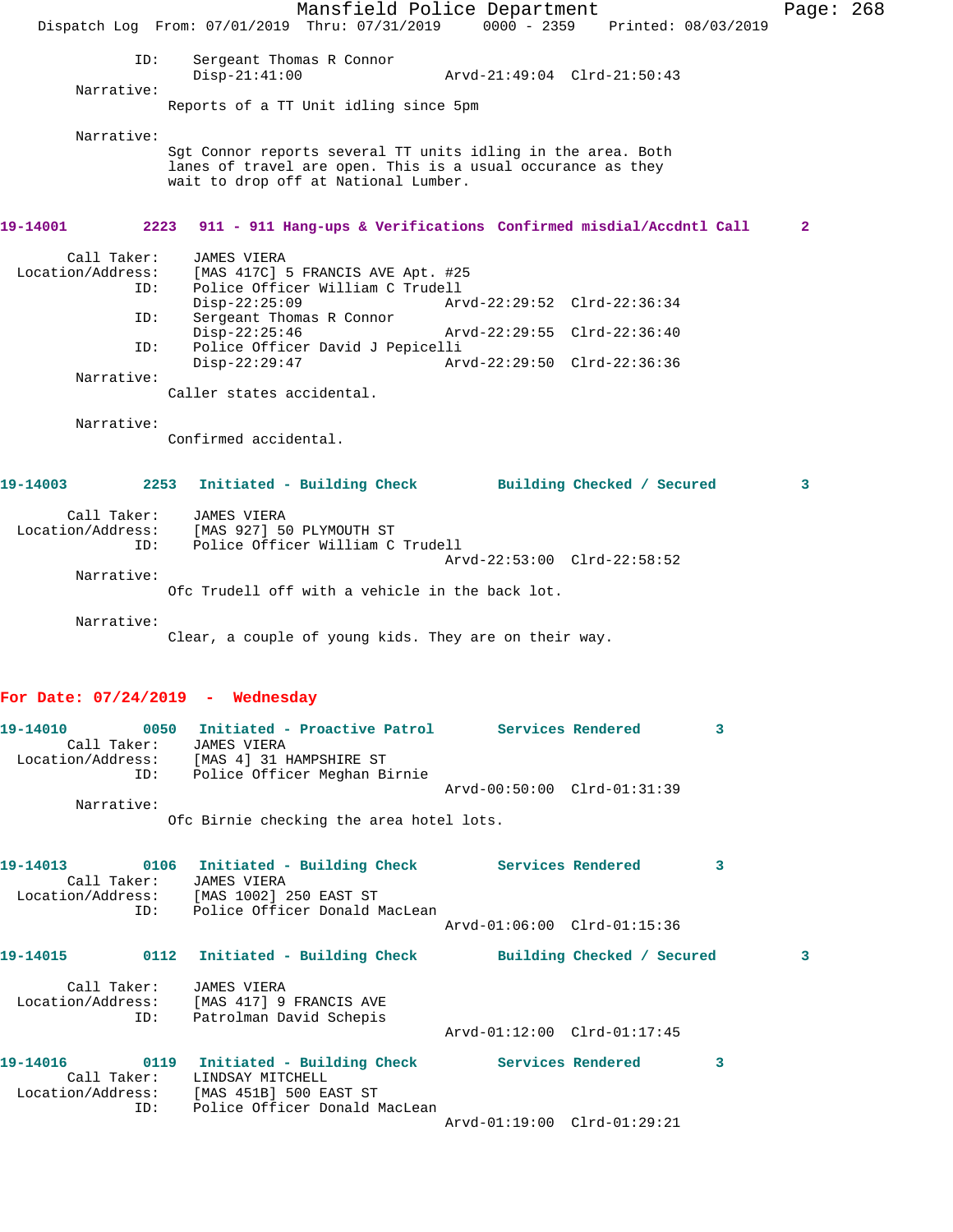Mansfield Police Department Page: 269 Dispatch Log From: 07/01/2019 Thru: 07/31/2019 0000 - 2359 Printed: 08/03/2019 **19-14017 0119 Initiated - Building Check Investigated - No Report 3**  Call Taker: JAMES VIERA Location/Address: [MAS 124] 241 FRANCIS AVE ID: Patrolman David Schepis Arvd-01:19:00 Clrd-01:42:04 ID: Police Officer Donald MacLean Disp-01:29:39 Arvd-01:35:31 Clrd-01:42:06 Vehicle: YEL 2011 FRHT BU CHASSI Reg: SB MA 45949 VIN: 4UZABRDU9BCAT8827 Vehicle: YEL 2011 FRHT BU CHASSI Reg: SB MA SB45943 VIN: 4UZABRDU8BCAW4979 Narrative: Checking on bus #194, hazard lights are on. Narrative: Ofc Schepis reports he attempted to turn off hazards but they keep turning back on. Radio may have been taken out. Doors were closed on his arrival. He is checking other buses. Narrative: Bus #7 also has an open door and the radio is also gone. Narrative: Ofc Schepis reports the older buses have no radios in them, the newer buses all have radios. No damage noted to any of the buses. unable to reach a rep from the bus company. Rep for the lot stated he would email them in the morning. **19-14022 0143 Initiated - Building Check Building Checked / Secured 3** Call Taker: JAMES VIERA Location/Address: [MAS 281A] 1 CROCKER ST ID: Patrolman David Schepis Arvd-01:43:00 Clrd-02:01:44 **19-14023 0145 Initiated - Suspicious Actv / Persn / Veh M/V Plates Seized 2**  Call Taker: JAMES VIERA Location/Address: [MAS 2] 60 FORBES BLVD ID: Police Officer Meghan Birnie Arvd-01:45:00 Clrd-01:50:04 Vehicle: GRY 2014 KIA OPTIMA Reg: PC MA 1SJ298 VIN: 5XXGN4A72EG350531 Narrative: registration on vehicle in lot is revoked. Ofc Birnie seizing the plates. Narrative: Note was left on the windshield. **19-14024 0148 Initiated - Building Check Services Rendered 3**  Call Taker: LINDSAY MITCHELL Location/Address: [MAS 992] 660 EAST ST ID: Police Officer Donald MacLean Arvd-01:48:00 Clrd-01:55:51 **19-14026 0152 Initiated - Suspicious Actv / Persn / Veh Services Rendered 2**  Call Taker: LINDSAY MITCHELL Location/Address: [MAS 411] 60 FORBES BLVD ID: Police Officer Meghan Birnie Arvd-01:52:00 Clrd-01:57:32 Vehicle: GRY 2015 JEEP CHER Reg: PC MA 6FJ565 VIN: 1C4PJMDB3FW593115 Narrative: MA 6FJ565 parked in the lot, plates are revoked for insurance. Ofc Birnie seizing the plates **19-14027 0206 Initiated - Building Check Building Checked / Secured 3** Call Taker: JAMES VIERA Location/Address: [MAS] 4 ERICK RD @ 15 BONNEY LN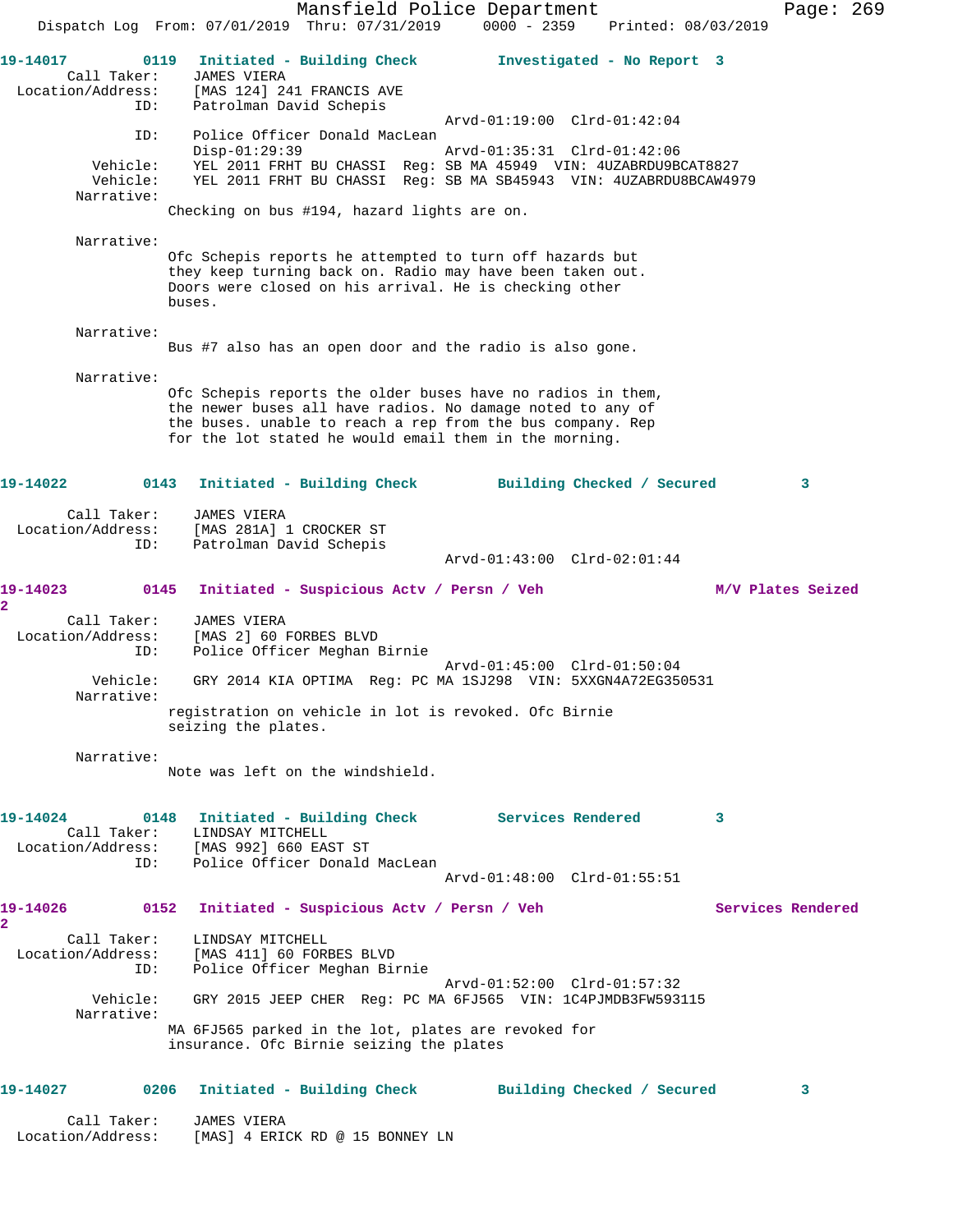Mansfield Police Department Page: 270 Dispatch Log From: 07/01/2019 Thru: 07/31/2019 0000 - 2359 Printed: 08/03/2019 ID: Police Officer Donald MacLean Arvd-02:06:00 Clrd-02:20:20 **19-14028 0206 Initiated - Proactive Patrol Building Checked / Secured 3** Call Taker: JEFFREY KEEFE Vicinity of: [MAS 840] 280 SCHOOL ST ID: Police Officer Meghan Birnie Arvd-02:06:00 Clrd-02:20:07 **19-14030 0237 Initiated - Building Check Building Checked / Secured 3** Call Taker: LINDSAY MITCHELL Location/Address: [MAS 907E] 390 WEST ST ID: Police Officer Meghan Birnie Arvd-02:37:00 Clrd-02:45:50 **19-14033 0301 Initiated - Building Check Building Checked / Secured 3** Call Taker: JAMES VIERA Location/Address: [MAS 927] 50 PLYMOUTH ST ID: Police Officer Meghan Birnie Arvd-03:01:00 Clrd-03:06:04 **19-14037 0321 911 - Suspicious Actv / Persn / Veh Unfounded/Unverifed 2**  Call Taker: JAMES VIERA Location/Address: [MAS 957A103] 163 RUMFORD AVE Apt. #103 ID: Police Officer Meghan Birnie Disp-03:22:31 Arvd-03:24:23 Clrd-03:30:39 ID: Patrolman David Schepis Disp-03:22:35 Arvd-03:24:20 Clrd-03:43:51 ID: Police Officer Donald MacLean Disp-03:24:03 Arvd-03:24:08 Clrd-03:28:31<br>ID: Sergeant Lawrence G Crosman Sergeant Lawrence G Crosman<br>Disp-03:24:12 Disp-03:24:12 Arvd-03:24:16 Clrd-03:37:07 Narrative: Caller reported a male outside rear slider. Narrative: Screen is intact, no damage. Ofc Schepis checking the area for anyone on foot. Narrative: Nobody in the area on foot. **19-14038 0328 Phone - Assist Fire Department Referred to Other Agency 3**  Call Taker: LINDSAY MITCHELL Location/Address: [MAS 417A] 1 FRANCIS AVE Apt. #6 ID: Police Officer Donald MacLean Disp-03:29:10 Arvd-03:31:51 Clrd-03:43:31 Narrative: Assist with a medical 19-14040 0354 Phone - Suspicious Actv / Persn / Veh Gone on Arrival **2**  Call Taker: JAMES VIERA Location/Address: [MAS 894] 905 SOUTH MAIN ST Apt. #C ID: Patrolman David Schepis Disp-03:55:11 Arvd-03:57:31 Clrd-04:01:48 Narrative: Employee reports that they don't open until 5am but a male has been sitting in a silver car at one of the pumps. While on the phone she stated that the vehicle was gone. **19-14043 0557 911 - Alarm - Burglar False / Accidental Alarm 1**  Call Taker: JAMES VIERA Location/Address: [MAS 192] 9 OXFORD RD ID: Police Officer Meghan Birnie Disp-05:58:53 Arvd-06:05:34 Clrd-06:05:54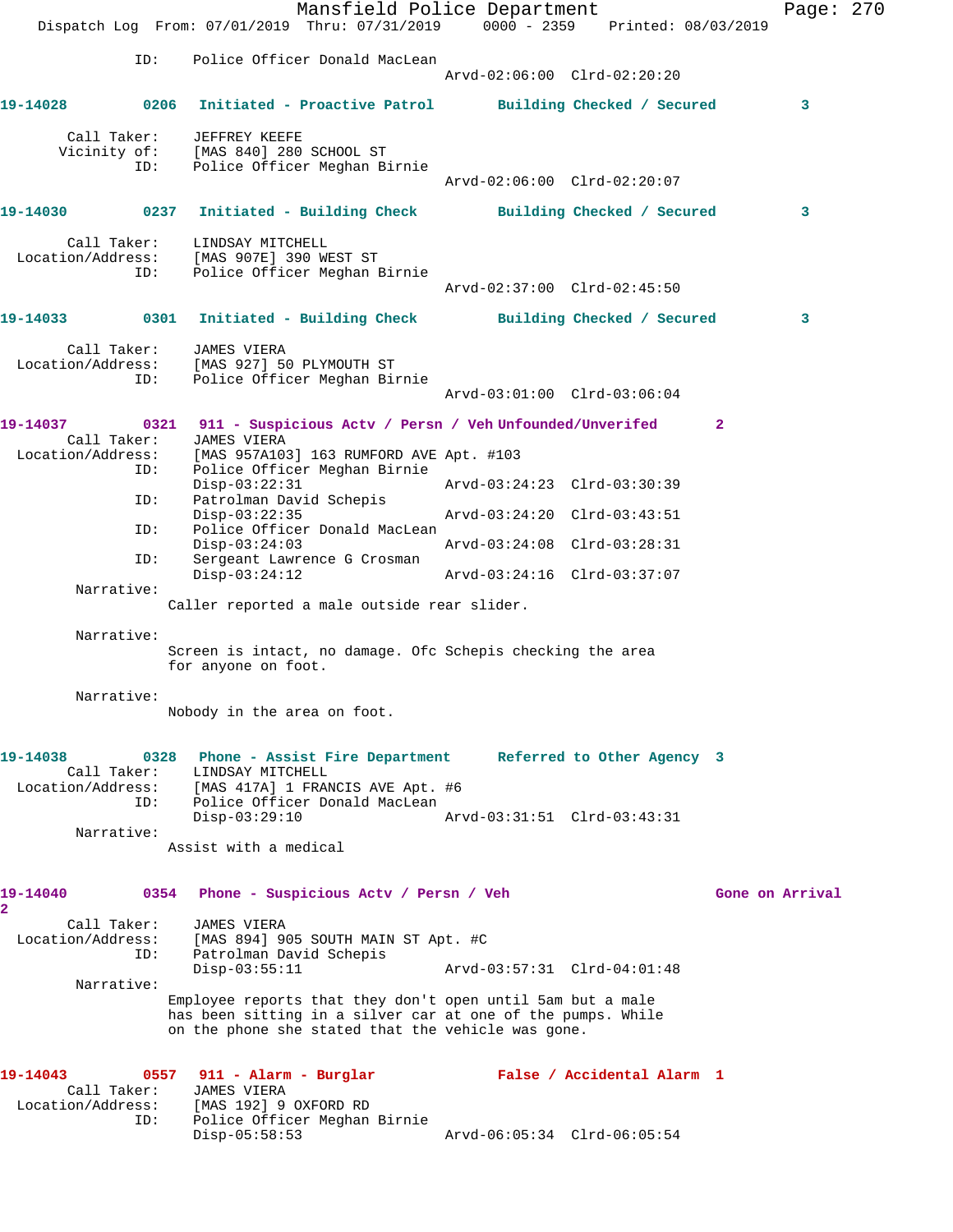Mansfield Police Department Page: 271 Dispatch Log From: 07/01/2019 Thru: 07/31/2019 0000 - 2359 Printed: 08/03/2019 ID: Patrolman David Schepis Disp-05:58:53 Arvd-06:01:21 Clrd-06:05:56 Vehicle: GRY 2019 DODG UT JOURNE Reg: PC MA 1GDF85 VIN: 3C4PDDEG8KT732415 Vehicle: GRY 2019 JEEP UT CHEROK Reg: PC MA 1DJK83 VIN: 1C4PJMCXXKD477557 Narrative: Lobby motion and front door. Narrative: 2 vehicles in the lot. Confirmed accidental by employees. **19-14044 0610 Initiated - Traffic Enforcement / Activity Services Rendered 2**  Call Taker: JAMES VIERA Location/Address: [MAS] 287 CHAUNCY ST @ 400 RTE 140 NB ID: Police Officer Meghan Birnie Arvd-06:10:00 Clrd-06:30:36 Narrative: No violations. 19-14045 0613 Initiated - Traffic Enforcement / Activity **Services Rendered 2**  Call Taker: JAMES VIERA Vicinity of: [MAS] 18 NORTH MAIN ST @ 12 HIGH ST ID: Patrolman David Schepis Arvd-06:13:00 Clrd-06:46:09 **19-14046 0625 Initiated - Selective Enforcement/RADAR Services Rendered 3**  Call Taker: CARLY MORIARTY Location/Address: [MAS] 263 FRANKLIN ST @ 30 WINTER ST ID: Police Officer Donald MacLean Arvd-06:25:00 Clrd-06:44:14 Narrative: SELECTIVE ENFORCEMENT Narrative: No violations. **19-14051 0747 Phone - Traffic / Roadway Complaint Gone on Arrival 2**  Call Taker: TARA LAKO Location/Address: [MAS] 227 MILL ST @ 2 PLOWSHARE CT ID: Police Officer Matthew A Souza Disp-08:02:08 Arvd-08:02:12 Clrd-08:02:32 Narrative: RP reports a tractor trailer blocking an entire lane of traffic in the area. RP did state they appeared to be unloading something off the truck. Narrative: Ofc Souza reports the tractor trailer is no longer in the area **19-14057 0918 Initiated - Follow up Investigation Services Rendered 3**  Call Taker: TARA LAKO Location/Address: [MAS 418B] 23 FRANCIS AVE Apt. #05 ID: Police Officer Matthew A Souza Arvd-09:18:00 Clrd-09:38:19 ID: Detective Kenneth E Wright Disp-09:20:19 Arvd-09:20:22 Clrd-09:38:17 Narrative: Ofc Souza assisting Det Wright with a follow up **19-14062 1011 Initiated - Selective Enforcement/RADAR Services Rendered 3**  Call Taker: TARA LAKO Location/Address: [MAS] 436 SOUTH MAIN ST @ 3 MICHAEL LN

ID: Police Officer Gregg S Kennedy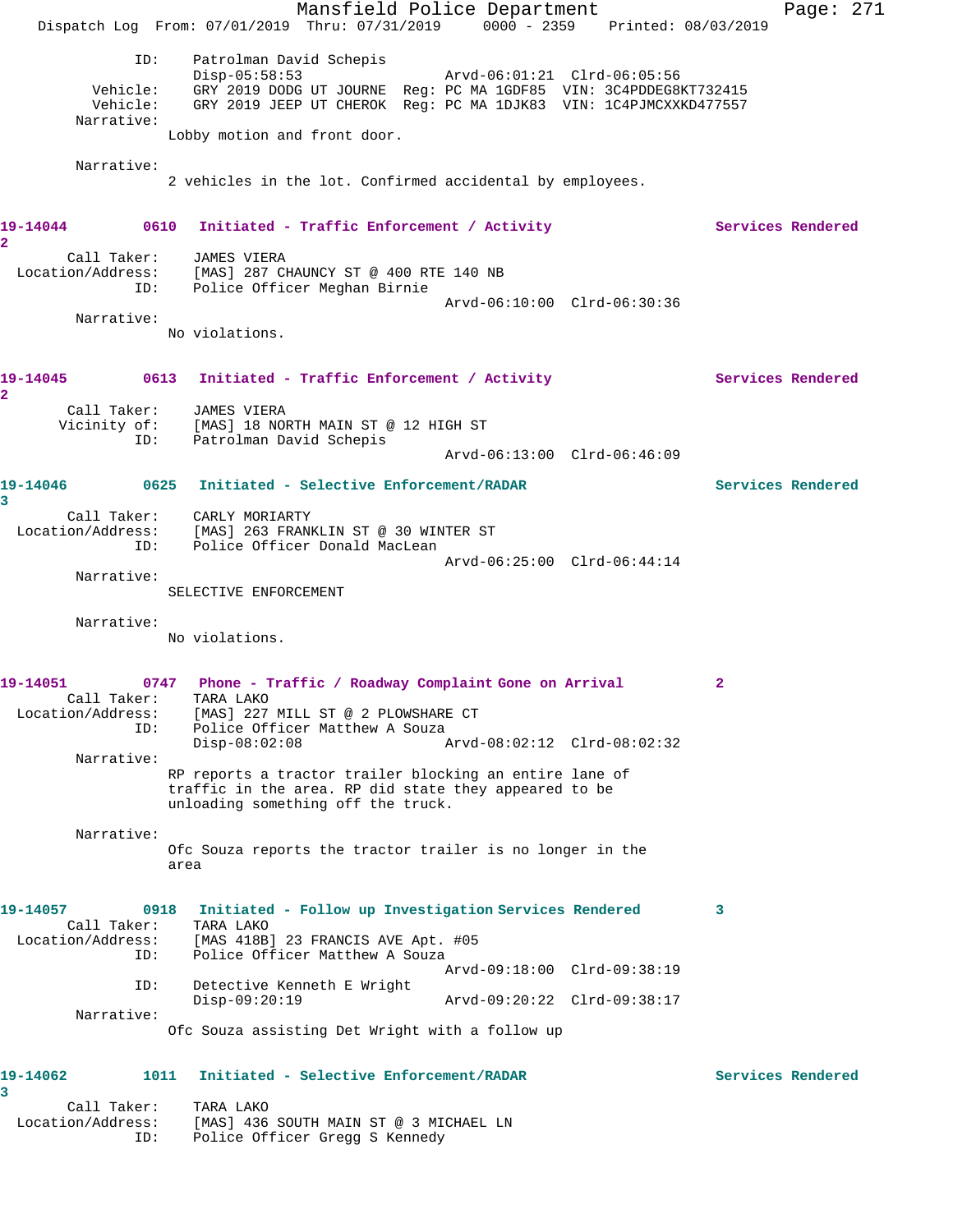Mansfield Police Department Page: 272 Dispatch Log From: 07/01/2019 Thru: 07/31/2019 0000 - 2359 Printed: 08/03/2019 Arvd-10:11:00 Clrd-10:35:25 Narrative: Traffic enforcement in the area. **19-14063 1031 Phone - Lost / Found Property Services Rendered 3**  Call Taker: APRIL LEHANE Location/Address: [MAS 195A] 254 CHAUNCY ST Police Officer Gregg S Kennedy<br>Disp-10:35:41 Arvd-10:41:03 Clrd-10:48:51 Narrative: is looking for an officer to pick up a wallet that was left behind last night Narrative: Ofc Kennedy reports he has the item, the gentleman lives on Union St and will attempt to drop it off Narrative: Ofc Kennedy was able to return the item to the owner **19-14064 1033 Initiated - Selective Enforcement/RADAR Services Rendered 3**  Call Taker: TARA LAKO Location/Address: [MAS 1019] 792 WEST ST ID: Police Officer John R Armstrong Arvd-10:33:00 Clrd-11:01:27 Narrative: Traffic enforcement in the area. **19-14066 1050 Initiated - Proactive Patrol Building Checked / Secured 3** Call Taker: TARA LAKO Location/Address: [MAS] WINTHROP AVE<br>ID: Police Officer Gree Police Officer Gregg S Kennedy Arvd-10:50:00 Clrd-10:56:23 Narrative: Checking the area. **19-14067 1053 Initiated - Follow up Investigation Services Rendered 3**  Call Taker: TARA LAKO<br>Location/Address: [MAS 12] ess: [MAS 12] 250 EAST ST<br>ID: Police Officer Matth Police Officer Matthew A Souza Arvd-10:53:00 Clrd-12:23:44 ID: Police Officer John R Armstrong Disp-11:08:22 Arvd-11:08:24 Clrd-11:15:07<br>Detective Christopher P Walsh Detective Christopher P Walsh<br>Disp-11:05:00 Disp-11:05:00 Arvd-11:05:23 Clrd-11:15:41 Narrative: Ofc Souza reports he was flagged down in the parking lot by a parent who reports her daughter is missing from summer camp Narrative: Father gives description of a female with dirty blonde hair with a pink backpack and glasses Narrative: Det Walsh believes he sees the female walking on School St by Firestone Narrative: Det Walsh is out with the daughter in the parking lot of 287 School St. Daughter stated she was hot at the camp and needed to cool off Narrative: Det Walsh reports daughter has been reunited with her father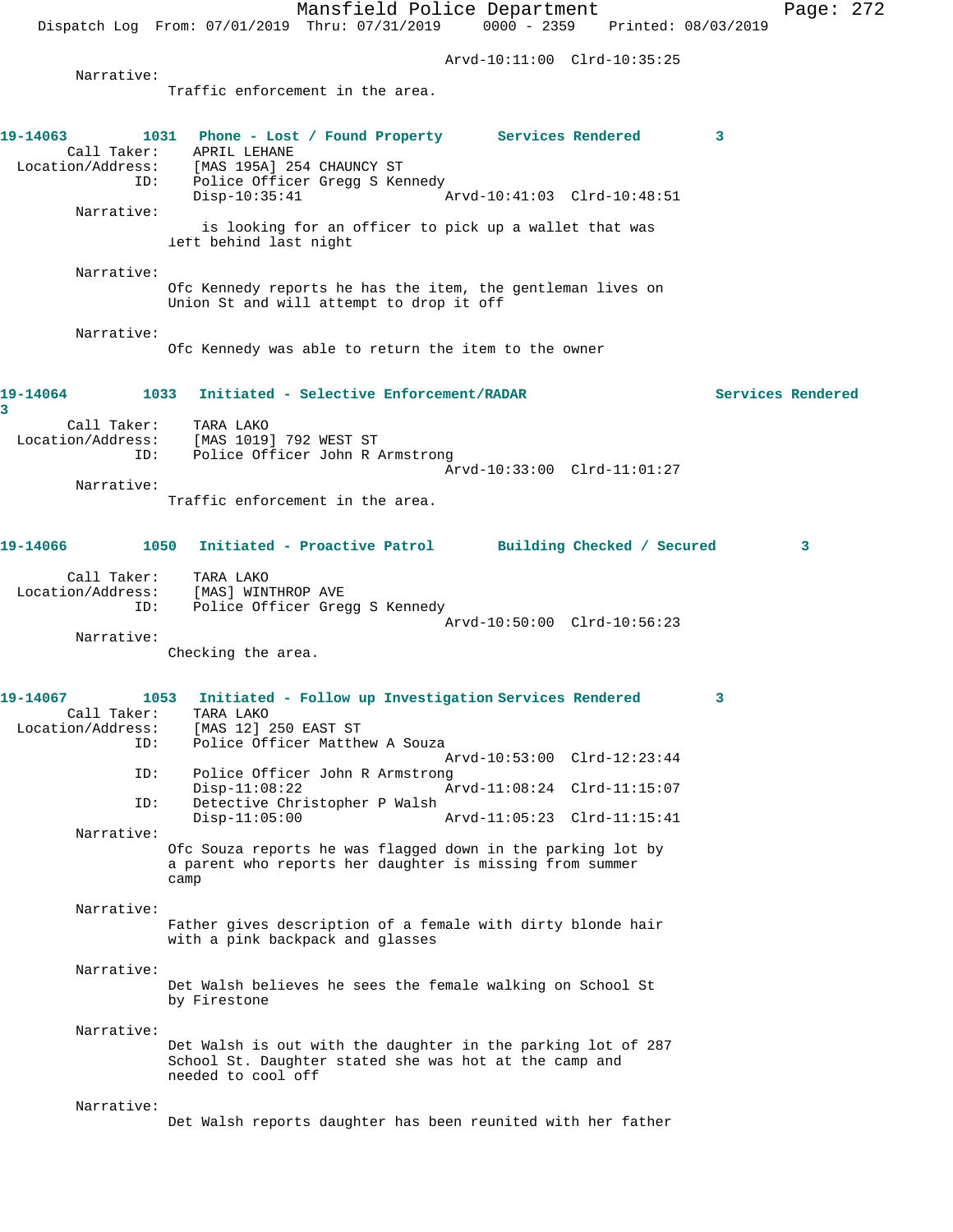Mansfield Police Department Page: 273 Dispatch Log From: 07/01/2019 Thru: 07/31/2019 0000 - 2359 Printed: 08/03/2019 **19-14068 1056 Radio - Selective Enforcement/RADAR Services Rendered 3**  Call Taker: CARLY MORIARTY Location/Address: [MAS] 377 NORTH MAIN ST @ 44 CROCKER ST ID: Police Officer Gregg S Kennedy Disp-10:58:07 Arvd-10:58:14 Clrd-11:26:19 Narrative: SELECTIVE ENFORCEMENT **19-14071 1136 Initiated - Proactive Patrol Building Checked / Secured 3** Call Taker: TARA LAKO Location/Address: [MAS 840] 280 SCHOOL ST ID: Police Officer John R Armstrong Arvd-11:36:00 Clrd-11:44:01 Narrative: Checking the area. **19-14072 1144 Phone - Erratic Oper MV / Road Rage Spoken To 3**  Call Taker: TARA LAKO Location/Address: [MAS] RTE 140 SB ID: Police Officer John R Armstrong Disp-11:46:30 Arvd-11:46:33 Clrd-11:46:36 Vehicle: BLU 2003 JEEP LL LIBERTY Reg: CO MA R65584 Narrative: Off duty officer reports a blue Jeep Liberty is smoking and one tire is down to the rim. Narrative: PTL. ARMSTRONG WAS ABLE TO CATCH UP WITH THE VEHICLE AT THE JEEP DEALERSHIP, VEHICLE WAS OVERHEATING. NO ISSUE **19-14073 1205 Phone - Alarm - Burglar Building Checked / Secured 1** Call Taker: CARLY MORIARTY Location/Address: [MAS H2103] 67 ANGELL ST ID: Police Officer John R Armstrong Disp-12:08:03 Arvd-12:11:15 Clrd-12:11:20<br>ID: Sergeant Brian P Thibault Sergeant Brian P Thibault Disp-12:08:07 Arvd-12:12:52 Clrd-12:16:13 ID: Police Officer Gregg S Kennedy Arvd-12:12:54 Clrd-12:22:13 Narrative: LIVING ROOM WINDOW ALARM REPORTED, HOMEOWNER IS ON SCENE AND UNSURE WHY THE ALARM WAS ACTIVATED **19-14079 1226 Initiated - Follow up Investigation Services Rendered 3**  Call Taker: TARA LAKO Location/Address: [MAS] 23 FRANCIS AVE ID: Police Officer Matthew A Souza Arvd-12:26:00 Clrd-12:43:47 Narrative: Out on a follow up **19-14080 1317 Phone - Lost / Found Property Services Rendered 3**  Call Taker: TARA LAKO<br>Location/Address: [MAS MAS12 [MAS MAS12] 1007 WEST ST ID: Police Officer John R Armstrong<br>Disp-13:19:57 Ar Disp-13:19:57 Arvd-13:25:55 Clrd-13:29:45 Narrative: RP reports a newer mountain bike found in the back area of the lot. RP has moved the bike to the front door of the church. Narrative: Ofc Armstrong has the bike, will be returning to the station to tag it.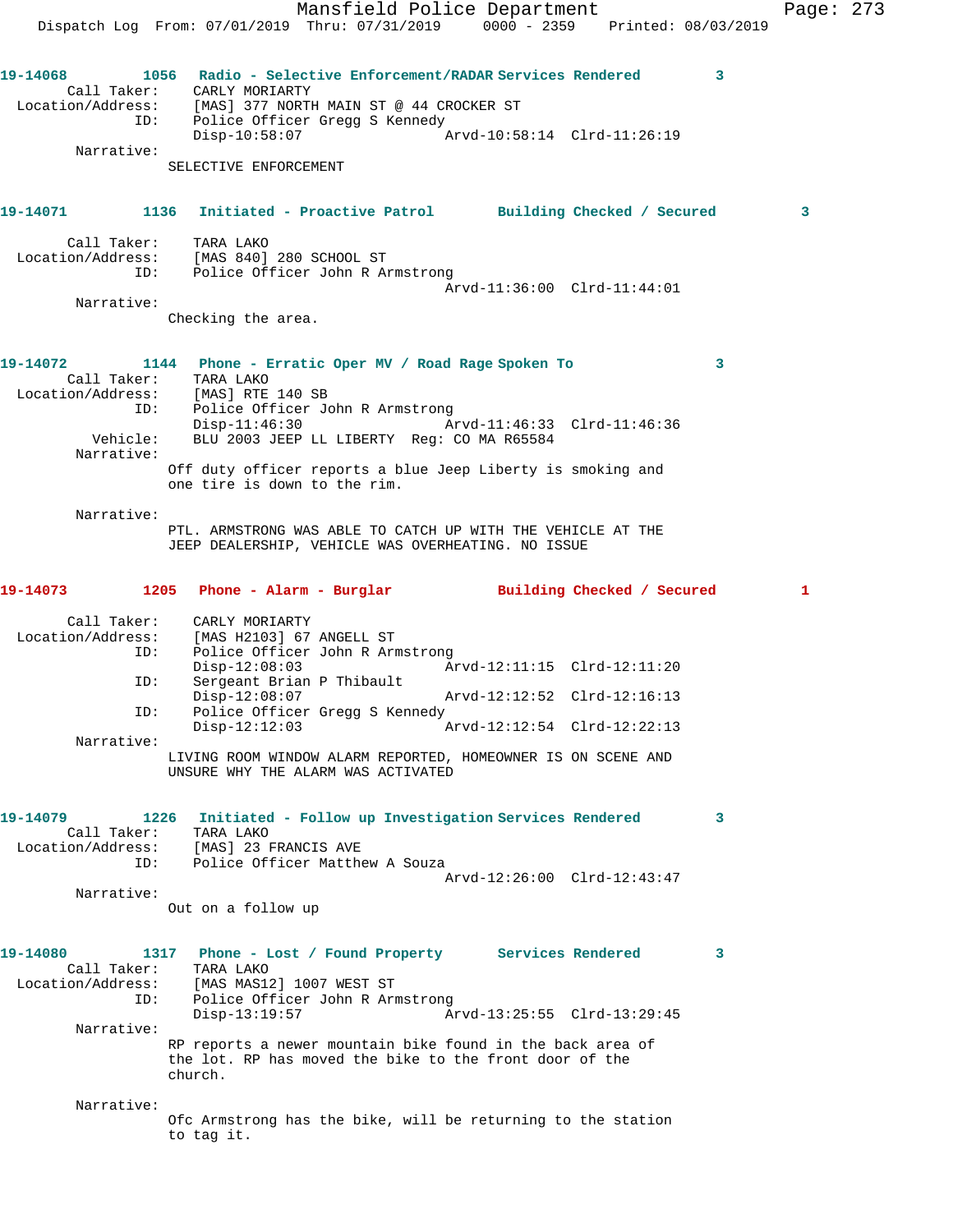| 19-14081          | 1319 | Walk-In - Follow up Investigation                            | Spoken To                   |                 | 3 |
|-------------------|------|--------------------------------------------------------------|-----------------------------|-----------------|---|
| Call Taker:       |      | Support Staff Matthew Todesco                                |                             |                 |   |
| Location/Address: |      | [MAS] WARE ST                                                |                             |                 |   |
|                   | ID:  | Police Officer Gregg S Kennedy                               |                             |                 |   |
|                   |      | $Disp-13:23:07$                                              |                             | $Clrd-13:24:15$ |   |
|                   | ID:  | Sergeant Brian P Thibault                                    |                             |                 |   |
|                   |      | $Disp-13:24:11$                                              | Arvd-13:25:57 Clrd-14:01:14 |                 |   |
| Narrative:        |      |                                                              |                             |                 |   |
|                   |      | RP into the lobby to speak with an officer in regards to the |                             |                 |   |
|                   |      | past call                                                    |                             |                 |   |
|                   |      |                                                              |                             |                 |   |
| Narrative:        |      |                                                              |                             |                 |   |
|                   |      | Sqt Thibault reports the party was seeking advice about a    |                             |                 |   |
|                   |      | section 35. Sqt Thibault will be following up with POP.      |                             |                 |   |
|                   |      |                                                              |                             |                 |   |
|                   |      |                                                              |                             |                 |   |

**Note MAS 1429** Note Taker: TARA LAKO

|      |            | 19-14092 1506 Phone - Assist Fire Department Referred to Other Agency 3 |                            |  |
|------|------------|-------------------------------------------------------------------------|----------------------------|--|
|      |            | Call Taker: TARA LAKO                                                   |                            |  |
|      |            | Location/Address: [MAS] 150 RUMFORD AVE                                 |                            |  |
|      |            | ID: Police Officer John R Armstrong                                     |                            |  |
|      |            | $Disp-15:07:31$                                                         |                            |  |
|      | Narrative: |                                                                         |                            |  |
|      |            | Assist MFD with the master box activation                               |                            |  |
|      |            |                                                                         |                            |  |
| Note |            | 1545 Note Taker: PATRICK FEENEY                                         |                            |  |
|      |            | 911 hangup from multiple call backs made;                               |                            |  |
|      |            | party picked up; states that it was accidental; no need for             |                            |  |
|      |            | pd/fd/ems, traveling in a m/v.                                          |                            |  |
| Note |            | 1553 Note Taker: PATRICK FEENEY                                         |                            |  |
|      |            | 911 call from The caller looking to report an                           |                            |  |
|      |            | erratic oper in the Providence, RI area that occured approx             |                            |  |
|      |            | 20 mins ago. Party advised and provided the number to                   |                            |  |
|      |            | Providence PD.                                                          |                            |  |
|      |            |                                                                         |                            |  |
|      |            |                                                                         | False / Accidental Alarm 1 |  |
|      |            | Call Taker: PATRICK FEENEY                                              |                            |  |
|      |            | Location/Address: [MAS 29] 101 NORFOLK ST                               |                            |  |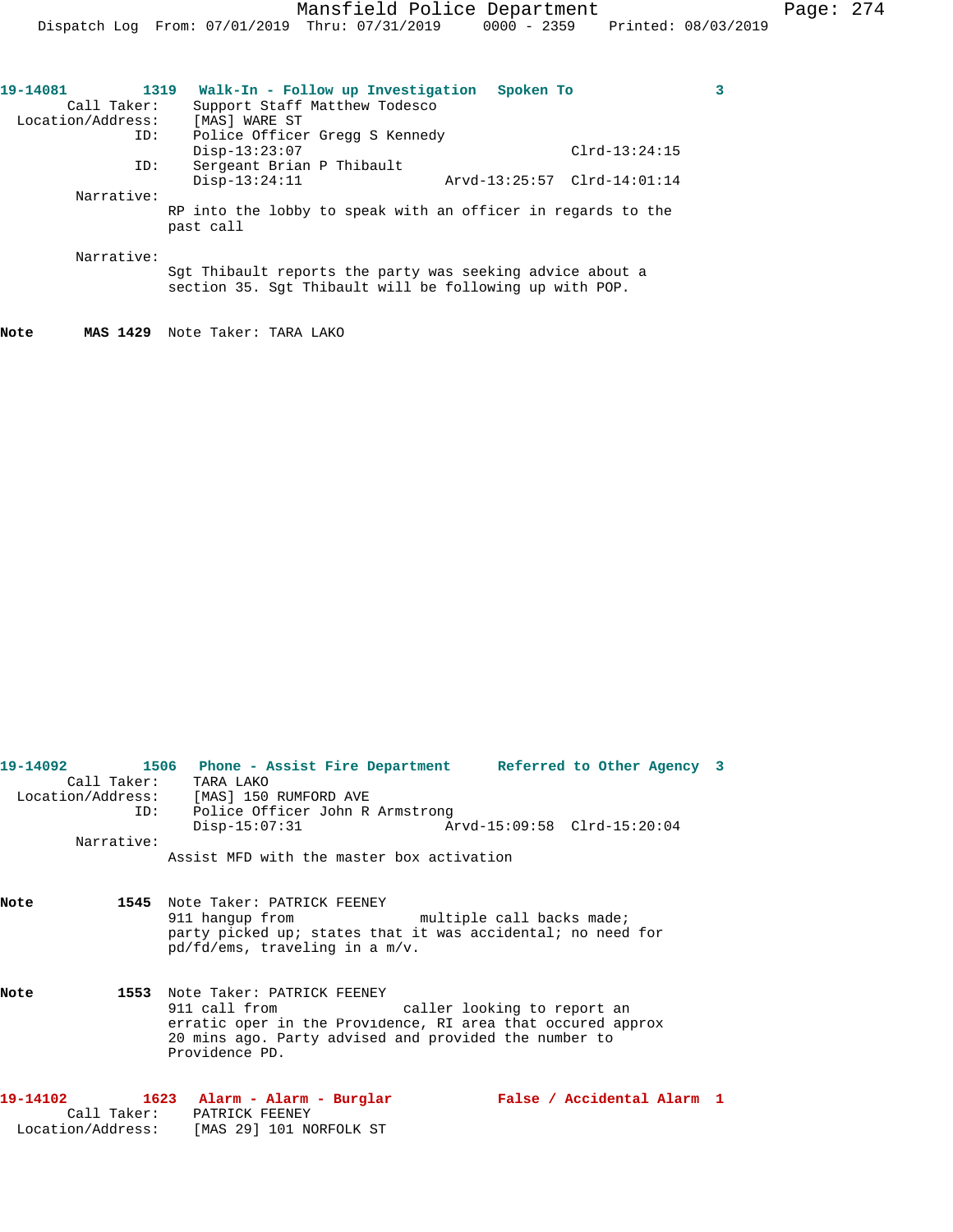Mansfield Police Department Page: 275 Dispatch Log From: 07/01/2019 Thru: 07/31/2019 0000 - 2359 Printed: 08/03/2019 ID: Sergeant Lawrence G Crosman Disp-16:25:05 Clrd-16:26:05 ID: Police Officer David J Pepicelli Disp-16:25:14 Arvd-16:28:00 Clrd-16:32:25<br>ID: Lieutenant Roy D Bain JR Lieutenant Roy D Bain JR Disp-16:26:00 Arvd-16:27:56 Clrd-16:32:23 Narrative: door G & Door H Narrative: ALARM COMPANY REPORTING AN EMPLOYEE ON SCENE WHO PROVIDES A PROPER PASSCODE AND WAS TESTING THE ALARM SYSYTEM Narrative: Ofc Pepicelli reports Lt Bain spoke with who states they were working on the alarms. They have been advised in the future to contact MPD directly before they test the alarms Narrative: Lt Bain report the alarm testing was done by their compliance officer who did notify the alarm company but forgot to advise the alarm company not to notify MPD. **19-14104 1626 911 - Investigations Incident Report 3**  Call Taker: PATRICK FEENEY<br>Location/Address: [MAS 431] 14 BO External (MAS 431) 14 BONNEY LN<br>ID: Police Officer Danielle Police Officer Danielle C Titus<br>Disp-16:31:20 A Disp-16:31:20 Arvd-16:41:35 Clrd-17:39:22 Narrative: Caller reports that a party is there looking to talk to an ofc regarding an issue of abuse. Narrative: Ofc Titus reports speaking with the son and father who came home. The son is upset of the divorce of his parents and both are ok staying with one another. Narrative: DCF NOTIFIED. Refer To Incident: 19MAS-632-OF **19-14106 1645 Phone - Motor Veh Acc - No Injury Accident Report 1**  Call Taker: TARA LAKO Location/Address: [MAS 907A] 390 WEST ST Apt. #B ID: Sergeant Lawrence G Crosman Disp-16:49:45 Arvd-16:52:39 Clrd-17:13:58<br>TD: Sergeant Jeffrey G Bombard Sergeant Jeffrey G Bombard<br>Disp-16:50:43 Disp-16:50:43 Arvd-16:53:31 Clrd-17:02:03 Vehicle: BRO 2014 LINC MKZ Reg: PC MA 89MB85 VIN: 3LN6L2J90ER832015 RED 2016 HYUN VELOST Reg: PC MA 9AFW70 VIN: KMHTC6ADXGU294191 Narrative: RP reports an MVA in the lot, possibly involving a pedestrian Narrative: Sgt Crosman reports this is not a pedestrian accident, it is a 2 car MVA Narrative: Sgt Crosman reports one transport by MFD, RO of Lincoln MKZ. Refer To Accident: 19MAS-271-AC **19-14111 1722 Initiated - Motor Vehicle Stop Citation / Warning Issued 3**  .<br>Call Taker: Location/Address: [MAS 865] 14 SOUTH MAIN ST ID: Police Officer David J Pepicelli Arvd-17:22:00 Clrd-17:48:09 Vehicle: WHI 2015 HOND FIT Reg: PC MA 3CE314 VIN: 3HGGK5H86FM778469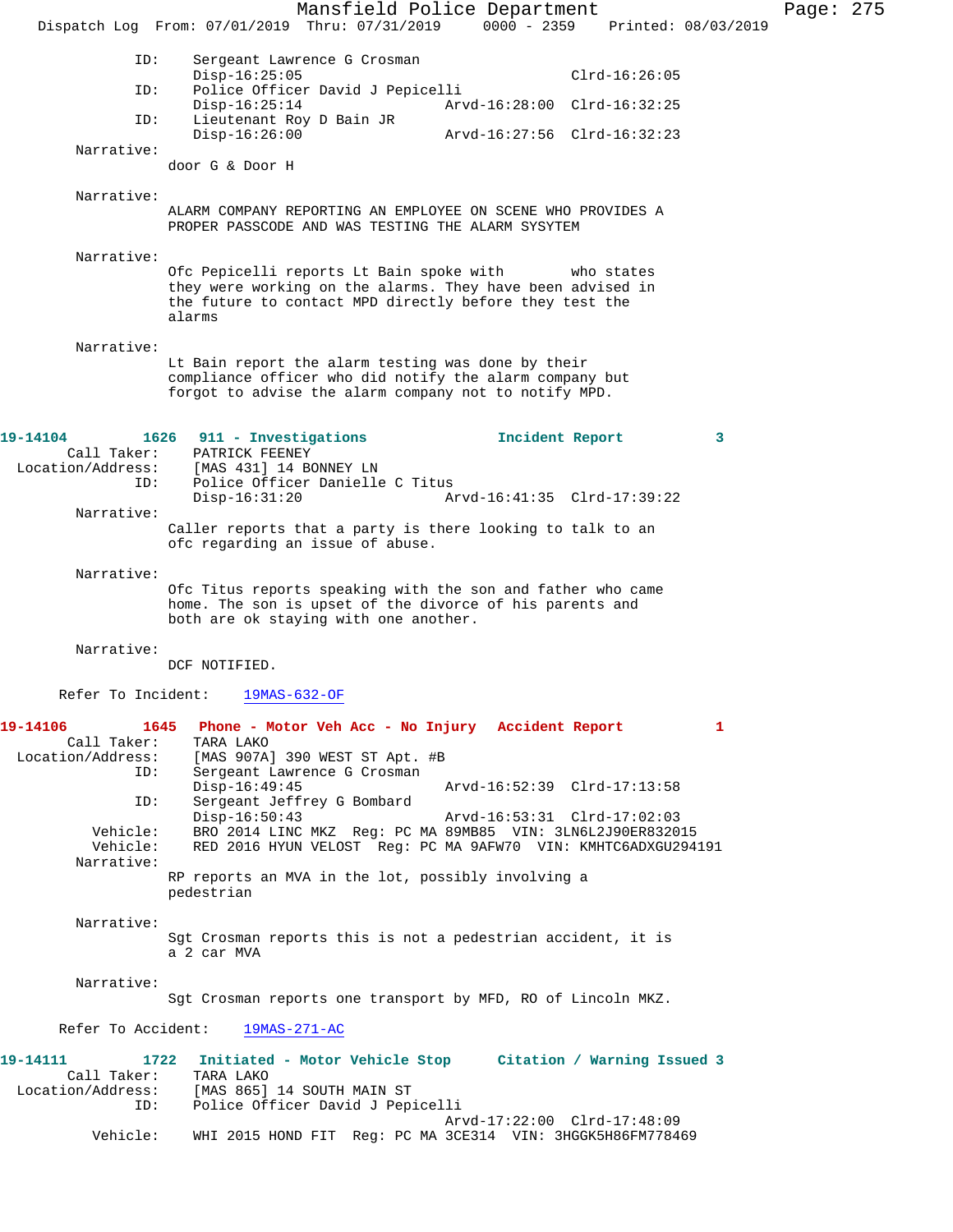Mansfield Police Department Page: 276 Dispatch Log From: 07/01/2019 Thru: 07/31/2019 0000 - 2359 Printed: 08/03/2019 Towed: For: Unregistered/Uninsured By: Central Street Garage To: Owner's Residence Narrative: Central St is en route for the vehicle, showing EXPI/NONR Narrative: Citation issued for operating unregistered MV and failure to inspect Narrative: Ofc Pepicelli reports Central St has the vehicle. Will be a private tow to the residence. **19-14112 1748 Initiated - Traffic Enforcement / Activity Citation / Warning Issued** Call Taker: TARA LAKO Location/Address: [MAS] NORTH MAIN ST ID: Police Officer David J Pepicelli Arvd-17:48:00 Clrd-19:02:24 Vehicle: WHI 2014 CHRY TOWN Reg: PAS MA FW2497 VIN: 2C4RC1BG6ER249723 Vehicle: BLK 2019 FORD FUSION Reg: PC MA 1PVH81 VIN: 3FA6P0H76KR218430 Vehicle: GRY 2018 HYUN SD SONATA Reg: PC MA 7ET218 VIN: 5NPE34AF3JH623415 Narrative: Ofc Pepicelli observing crosswalks Narrative: Citation issued for crosswalk violation, offense occurred at North Main and Court Narrative: Citation issued for speed, South Main @ Cobb Narrative: CITATION ISSUED FOR SPEED 7ET218. **Note MAS 1840** Note Taker: TARA LAKO **19-14118 1902 Radio - Parking Violations Vehicle Towed 3**  Call Taker: JEFFREY KEEFE Vicinity of: [MAS] HIGHLAND AVE ID: Police Officer David J Pepicelli Disp-19:03:48 Arvd-19:31:48 Clrd-19:35:43 Vehicle: GRY 2018 JEEP LL COMPAS Reg: PC MA 7CT646 VIN: 3C4NJDBB5JT436968 Towed: For: Private Tow By: Central Street Garage To: Central Street Garage Narrative: VEHICLE BLOCKING TRAFFIC BEHIND THE JEEP DEALER ON HIGHLAND AVE. Narrative: JEEP DEALERSHIP WILL TOW THE VEHICLE FROM THE ROADWAY. Narrative: CENTRAL ST WILL HAVE THE TOW. **19-14119 1908 Initiated - Selective Enforcement/RADAR Services Rendered** Call Taker: JEFFREY KEEFE Location/Address: [MAS] 792 WEST ST

**2** 

**3** 

ID: Sergeant Lawrence G Crosman

Arvd-19:08:00 Clrd-19:44:07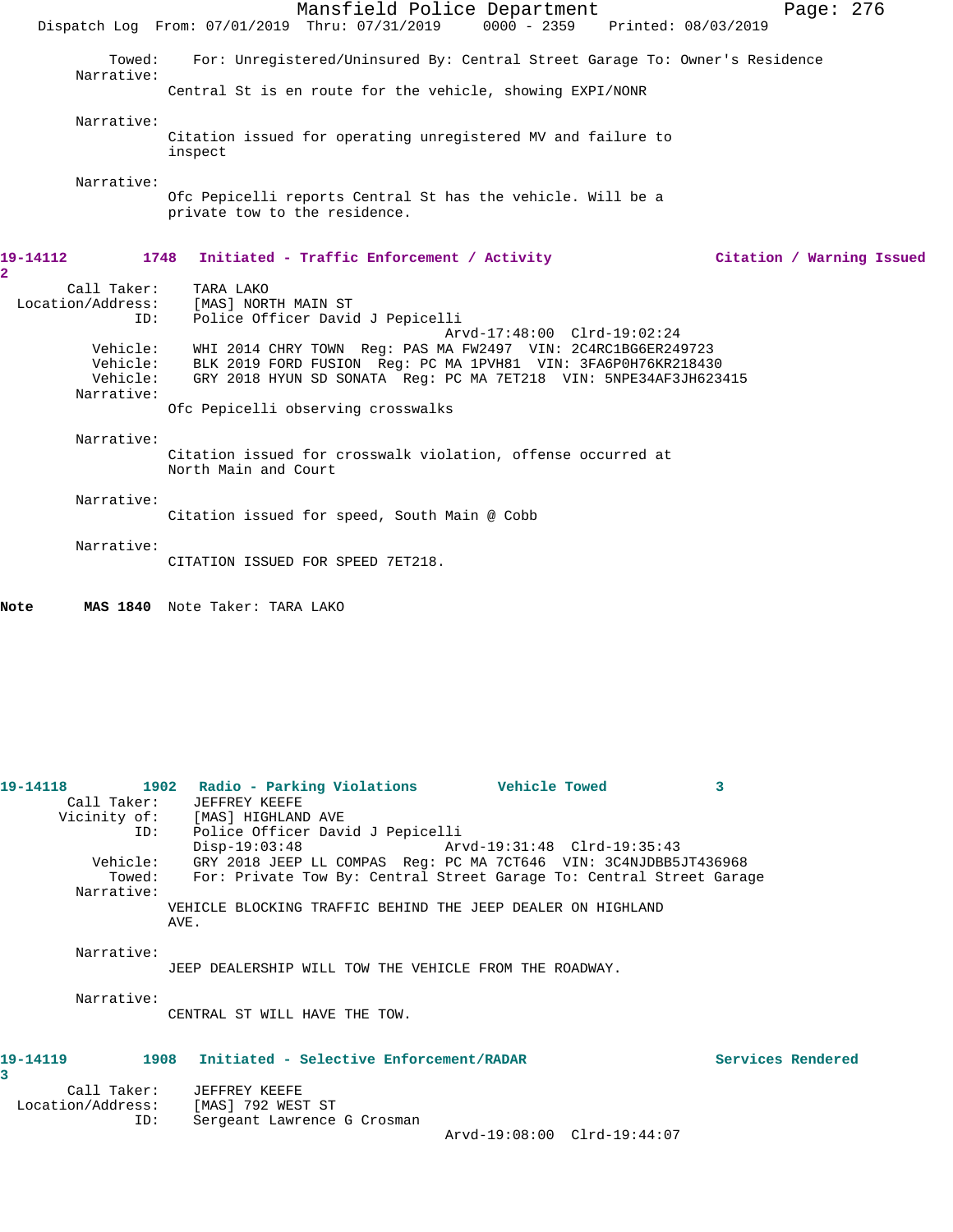Narrative:

NO CITATIONS

| 19-14120<br>1     |                                  | 1913 Phone - Hazardous Condition - Wire Dwn                                                                                                                                                    |                                                                |  |           |                             |              | Services Rendered |
|-------------------|----------------------------------|------------------------------------------------------------------------------------------------------------------------------------------------------------------------------------------------|----------------------------------------------------------------|--|-----------|-----------------------------|--------------|-------------------|
|                   | ID:                              | Call Taker: JEFFREY KEEFE<br>Location/Address: [MAS H1476] 45 UNION ST<br>Disp-19:17:13                                                                                                        | Police Officer Danielle C Titus                                |  |           |                             |              |                   |
|                   | Narrative:                       | LOW HANGING WIRE.                                                                                                                                                                              |                                                                |  |           |                             |              |                   |
|                   | Narrative:                       | LIGHT DEPT. PAGE SENT OUT.                                                                                                                                                                     |                                                                |  |           |                             |              |                   |
|                   | Narrative:                       | LIGHT DEPARTMENT FIXED THE ISSUE.                                                                                                                                                              |                                                                |  |           |                             |              |                   |
| Note              |                                  | MAS 1919 Note Taker: JAMES VIERA<br>Caller reporting scam phone calls from Theory . No<br>personal info given out and he does not want to see an<br>officer.<br>Caller - from 1180 East Street |                                                                |  |           |                             |              |                   |
| 19-14122          | ID:                              | 1937 Walk-In - Identity Theft<br>Call Taker: Support Staff Amanda Crisfulla<br>Location/Address: [MAS H3912] 82 LAWNDALE RD<br>$Disp-19:42:02$                                                 | Police Officer David J Pepicelli                               |  | Spoken To | Arvd-19:43:26 Clrd-19:56:02 | $\mathbf{1}$ |                   |
|                   | Narrative:                       | Rp in lobby requesting to speak with an Ofc abou scam via<br>text requesting money via gift cards                                                                                              |                                                                |  |           |                             |              |                   |
|                   | Narrative:                       | PARTY WAS ABLE TO GET HER MONEY BACK FROM CVS. PARTY WAS<br>ADVISED TO CHECK HER CREDIT REPORT.                                                                                                |                                                                |  |           |                             |              |                   |
| Note              |                                  | MAS 1944 Note Taker: JEFFREY KEEFE<br>911 OPEN LINE. 1700 MEETERS FROM 33 SUFFOLK RD. NOT ABLE TO<br>CALL BACK. SOUNDED LIKE YOUNG CHILD PLAYING WITH THE PHONE.                               |                                                                |  |           |                             |              |                   |
| 19-14123          |                                  | 1950 Phone - Alarm - Burglar                                                                                                                                                                   |                                                                |  |           | Building Checked / Secured  |              | 1                 |
| Location/Address: | Call Taker:<br>ID:<br>ID:        | JEFFREY KEEFE<br>[MAS H3524] 58 FRUIT ST<br>$Disp-19:51:14$                                                                                                                                    | Police Officer Danielle C Titus<br>Sergeant Lawrence G Crosman |  |           | Arvd-19:53:31 Clrd-20:00:26 |              |                   |
|                   | Narrative:                       | $Disp-19:51:21$<br>MULTIPLE ALARM TRIPS ENTRY EXIT, BATHROOM WINDOW AND<br>INTERIOR TRIP.                                                                                                      |                                                                |  |           | Arvd-19:53:32 Clrd-20:00:29 |              |                   |
| 19-14124          |                                  | 2019                                                                                                                                                                                           | Radio - Follow up Investigation Investigated - Report Taken    |  |           |                             |              | 3                 |
| Location/Address: | Call Taker:<br>ID:<br>Narrative: | JEFFREY KEEFE<br>$Disp-20:20:49$                                                                                                                                                               | [MAS H4075] 7 CHESSMAN RD<br>Police Officer Michael N Fenore   |  |           | $Clrd-20:32:04$             |              |                   |
|                   |                                  | FOLLOW UP TO PREVEOUS CALL.                                                                                                                                                                    |                                                                |  |           |                             |              |                   |
|                   |                                  | Refer To Incident: 19MAS-633-OF                                                                                                                                                                |                                                                |  |           |                             |              |                   |
| 19-14125          |                                  | 2042                                                                                                                                                                                           | Initiated - Proactive Patrol                                   |  |           | Building Checked / Secured  |              | 3                 |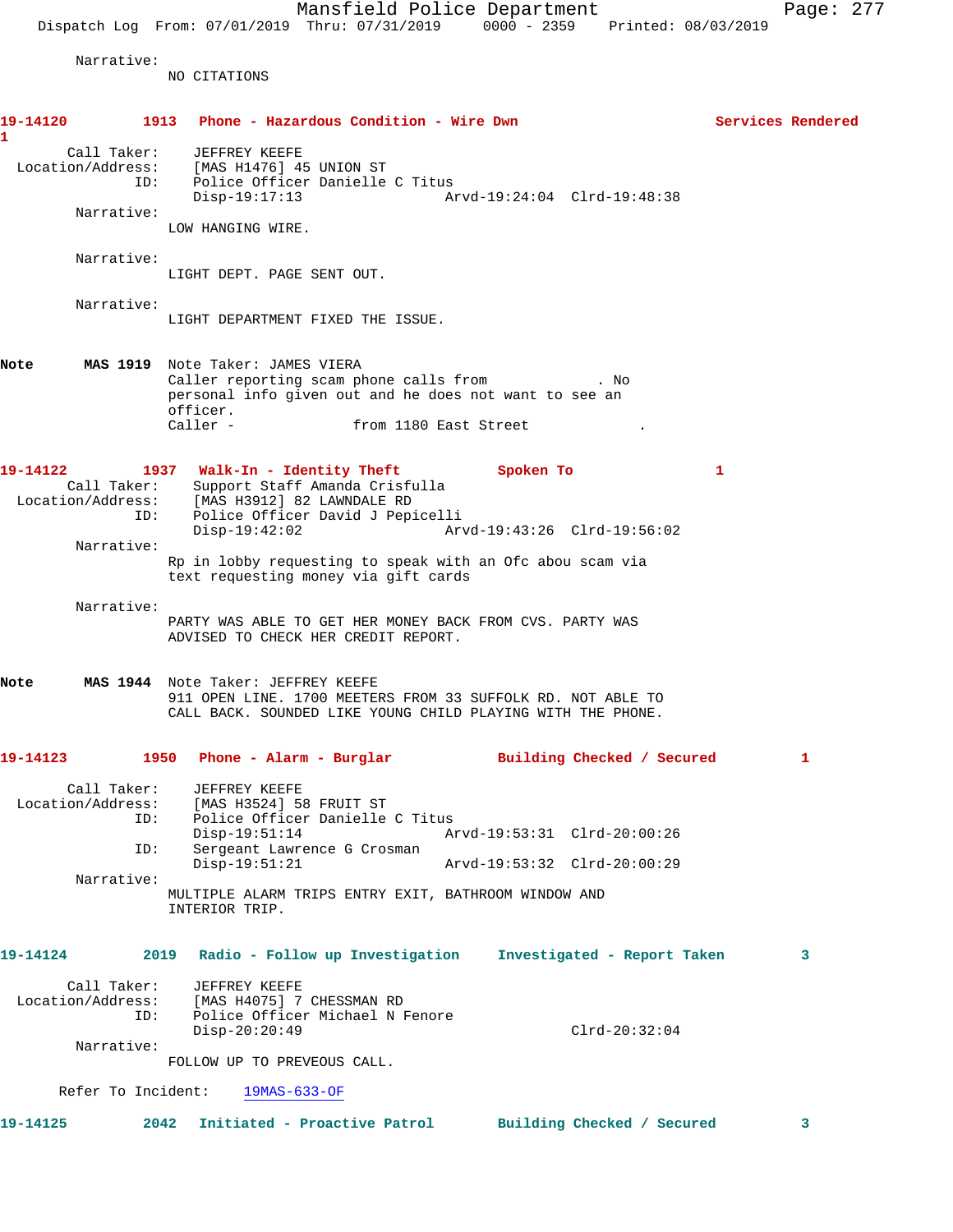Mansfield Police Department Fage: 278 Dispatch Log From: 07/01/2019 Thru: 07/31/2019 0000 - 2359 Printed: 08/03/2019 Call Taker: JEFFREY KEEFE Location/Address: [MAS] 4 ERICK RD @ 15 BONNEY LN ID: Police Officer Danielle C Titus Arvd-20:42:00 Clrd-20:52:37 **19-14126 2043 Initiated - Building Check Building Checked / Secured 3** Call Taker: JEFFREY KEEFE Vicinity of: [MAS 10] 885 S MAIN ST ID: Sergeant Lawrence G Crosman Arvd-20:43:00 Clrd-20:44:34 Narrative: CHECK OF FACILITY DUE TO FUNCTION. ALL IN ORDER. **19-14127 2051 Initiated - Proactive Patrol Building Checked / Secured 3** Call Taker: JEFFREY KEEFE Vicinity of: [MAS 840] 280 SCHOOL ST ID: Sergeant Lawrence G Crosman Arvd-20:51:00 Clrd-21:18:45 **19-14128 2109 Initiated - Selective Enforcement/RADAR Services Rendered 3**  Call Taker: JEFFREY KEEFE Vicinity of: [MAS] 562 MAPLE ST @ 3 JENNIFER DR ID: Police Officer Danielle C Titus Arvd-21:09:00 Clrd-21:44:43 Narrative: No violations/average speed 38 **19-14129 2153 Initiated - Building Check Building Checked / Secured 3** Call Taker: JEFFREY KEEFE Vicinity of: [MAS 1002] 250 EAST ST ID: Police Officer Danielle C Titus Arvd-21:53:00 Clrd-22:01:39 **19-14130 2205 911 - 911 Hang-ups & Verifications Confirmed misdial/Accdntl Call 2** Call Taker: JEFFREY KEEFE Location/Address: [MAS 4] 31 HAMPSHIRE ST ID: Sergeant Lawrence G Crosman Disp-22:06:21 Arvd-22:11:57 Clrd-22:18:02 ID: Police Officer David J Pepicelli Disp-22:06:35 Arvd-22:11:03 Clrd-22:18:02 Narrative: HANG UP VERIFICATION IN THE POOL AREA. Narrative: CHILDREN PRESENT IN THE POOL AREA. CONFIRMED ACCIDENTAL. **19-14131 2214 Initiated - Building Check Services Rendered 3**  Call Taker: JEFFREY KEEFE Vicinity of: [MAS 417] 9 FRANCIS AVE ID: Police Officer Danielle C Titus Arvd-22:14:00 Clrd-22:29:02 Vehicle: WHI 2019 SUBA 4D LEGACY Reg: PC VA UTD6359 VIN: 4S3BNAN65K3020257 Narrative: AREA CHECKS SECURE. ONE VEHICLE CHECKED. **19-14132 2219 Initiated - Building Check Building Checked / Secured 3** Call Taker: JEFFREY KEEFE Vicinity of: [MAS 2] 60 FORBES BLVD ID: Sergeant Lawrence G Crosman Arvd-22:19:00 Clrd-22:25:01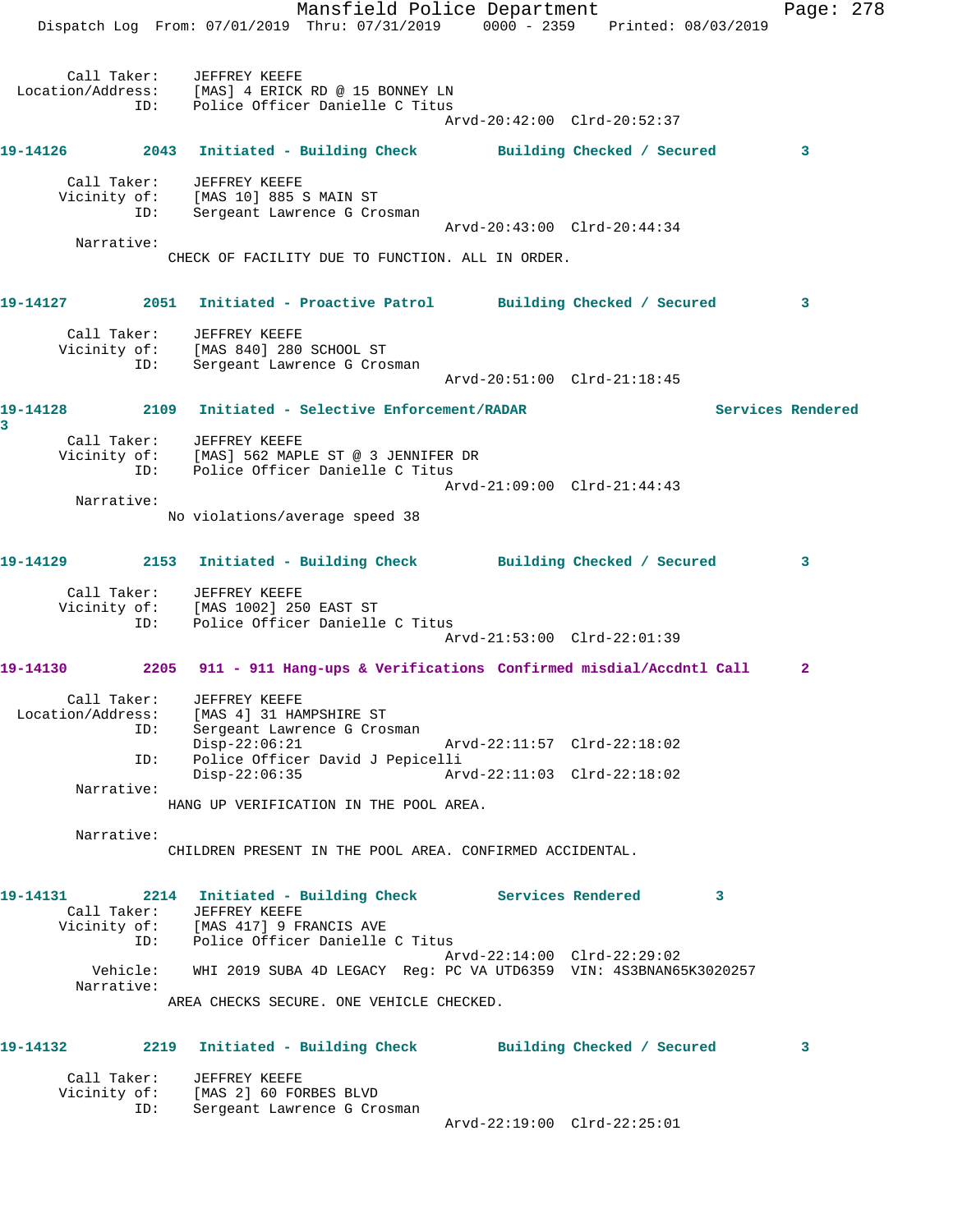Mansfield Police Department Page: 279 Dispatch Log From: 07/01/2019 Thru: 07/31/2019 0000 - 2359 Printed: 08/03/2019 **19-14133 2224 Phone - Well Being Check Services Rendered 3**  Call Taker: JEFFREY KEEFE Location/Address: [MAS H2871] 16 PARK ST Apt. #D ID: Police Officer David J Pepicelli Disp-22:28:54 Arvd-22:28:59 Clrd-22:58:33 ID: Police Officer Danielle C Titus<br>Disp-22:31:18 Ar Disp-22:31:18 Arvd-22:31:23 Clrd-22:58:30 Narrative: CHECK ON RESIDENT. Narrative: RESIDENT CHECKS OKAY. **19-14134 2255 Initiated - Proactive Patrol Services Rendered 3**  Call Taker: LINDSAY MITCHELL Location/Address: [MAS 992] 660 EAST ST ID: Police Officer Danielle C Titus Arvd-22:55:00 Clrd-23:01:54 **19-14135 2301 911 - Suspicious Actv / Persn / Veh Protective Custody 2**  Call Taker: JEFFREY KEEFE<br>Location/Address: [MAS] 16 ERICK RD Location/Address: [MAS] 16 ERICK RD ID: Police Officer Danielle C Titus Disp-23:03:22 Arvd-23:06:41 Clrd-23:41:02 ID: Police Officer David J Pepicelli Disp-23:03:25 Arvd-23:06:39 Clrd-23:15:08<br>TD: Sergeant Jeffrey G Bombard Sergeant Jeffrey G Bombard Disp-23:04:04 Enrt-23:04:04 Arvd-23:07:52 Clrd-23:30:01 Narrative: CP REPORTED A HEAVY SET MALE LAYING DOWN IN FRONT OF THE BUILDING AND WOULD LIKE HIM CHECKED ON. Narrative: PD REQUESTED MFD TO RESPOND FOR THE MALE DUE TO HIGH INTOX. Narrative: MALE PARTY PLACED IN PROTECTIVE CUSTODY. Refer To P/C: 19MAS-363-AR P/C: PUSHEE, ERIC J 16 ERICK RD Apt. #23 MANSFIELD, MA Age: 51 Charges: PROTECTIVE CUSTODY **19-14136 2314 Phone - Intoxicated Person Protective Custody 1**  Call Taker: LINDSAY MITCHELL Location/Address: [MAS 255] 377 CHAUNCY ST ID: Sergeant Lawrence G Crosman Disp-23:15:08 Arvd-23:18:53 Clrd-23:41:24 ID: Police Officer David J Pepicelli Arvd-23:33:54 Clrd-23:41:21 Narrative: Responding for an intoxicated male requesting to be transported to Plymouth. Narrative: MALE PARTY PLACED IN PROTECTIVE CUSTODY. Refer To P/C: 19MAS-364-AR P/C: GARCIA, JASON SCOTT<br>Address: 310 MEMORIAL DR PI 310 MEMORIAL DR PLYMOUTH, MA Age: 46 Charges: PROTECTIVE CUSTODY **For Date: 07/25/2019 - Thursday 19-14137 0033 911 - Assist Fire Department Transported to Hospital 3**  Call Taker: JEFFREY KEEFE Location/Address: [MAS H3178] 136 OAK ST

ID: Patrolman David Schepis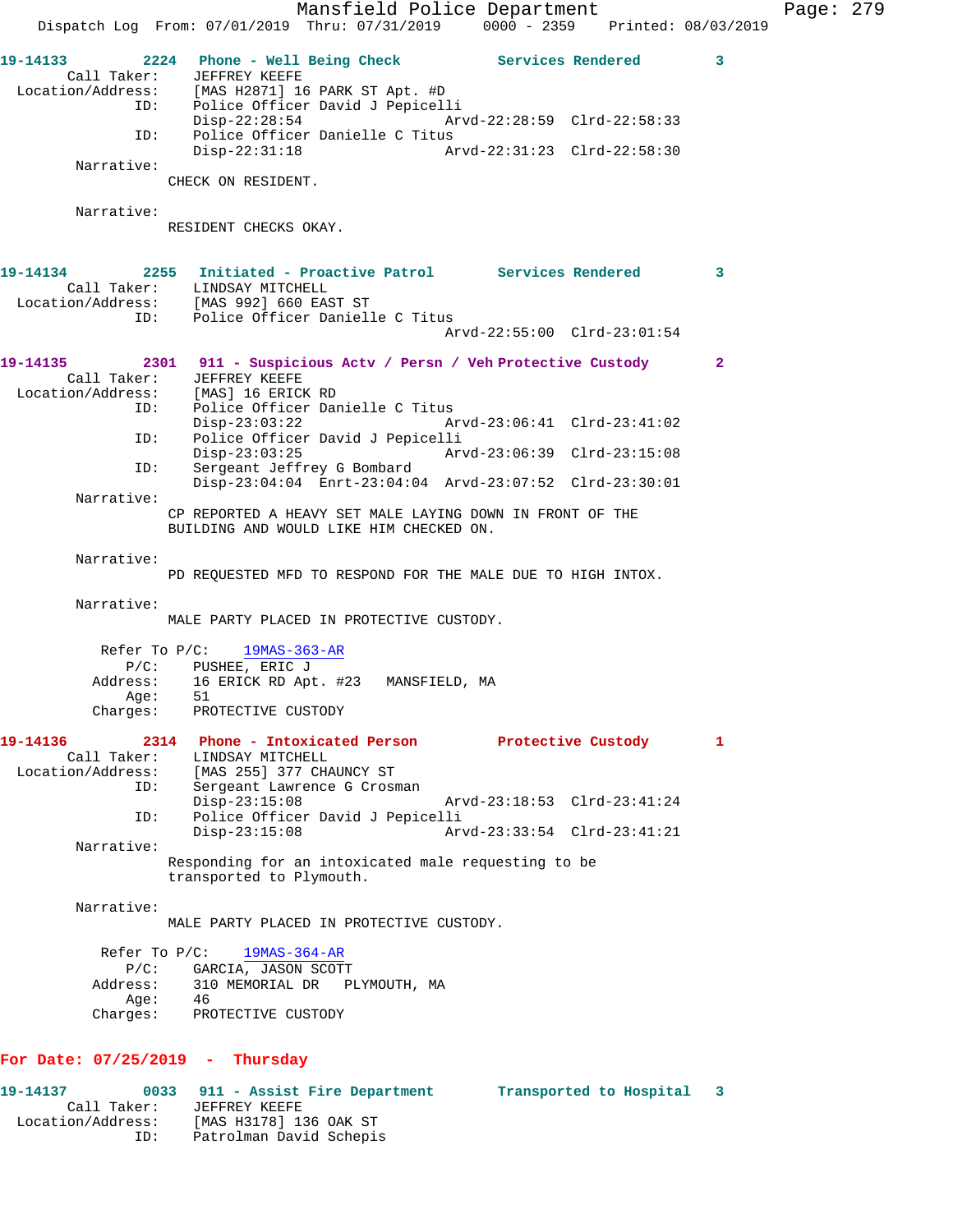|                                             |            |                                                                                                           | Mansfield Police Department<br>Dispatch Log From: 07/01/2019 Thru: 07/31/2019 0000 - 2359 Printed: 08/03/2019                                 |                             |  | Page: $280$ |  |
|---------------------------------------------|------------|-----------------------------------------------------------------------------------------------------------|-----------------------------------------------------------------------------------------------------------------------------------------------|-----------------------------|--|-------------|--|
|                                             |            |                                                                                                           | Disp-00:37:16 Arvd-00:44:31 Clrd-01:01:09                                                                                                     |                             |  |             |  |
|                                             | Narrative: | ASSIST MFD WITH A M/E                                                                                     |                                                                                                                                               |                             |  |             |  |
|                                             |            |                                                                                                           | 19-14139      0119 Radio - Proactive Patrol       Building Checked / Secured                                                                  |                             |  | 3           |  |
|                                             |            | Call Taker: JEFFREY KEEFE<br>Location/Address: [MAS 281A] 1 CROCKER ST<br>$Disp-01:23:38$                 | ID: Police Officer Meghan Birnie                                                                                                              |                             |  |             |  |
|                                             |            | Call Taker: JAMES VIERA                                                                                   | 19-14140 0119 Initiated - Building Check Services Rendered 3<br>Location/Address: [MAS 1002] 250 EAST ST<br>ID: Police Officer Donald MacLean |                             |  |             |  |
|                                             |            |                                                                                                           |                                                                                                                                               | Arvd-01:19:00 Clrd-01:27:31 |  |             |  |
|                                             |            |                                                                                                           | 19-14142   0133   Initiated - Building Check   Building Checked / Secured                                                                     |                             |  | 3           |  |
|                                             |            | Call Taker: LINDSAY MITCHELL<br>Location/Address: [MAS 411] 60 FORBES BLVD<br>ID: Patrolman David Schepis |                                                                                                                                               | Arvd-01:33:00 Clrd-01:36:40 |  |             |  |
|                                             |            |                                                                                                           | 19-14143 0134 Initiated - Building Check Building Checked / Secured                                                                           |                             |  | 3           |  |
|                                             |            | Call Taker: LINDSAY MITCHELL                                                                              | Location/Address: [MAS 451B] 500 EAST ST<br>ID: Police Officer Donald MacLean                                                                 |                             |  |             |  |
|                                             |            |                                                                                                           |                                                                                                                                               | Arvd-01:34:00 Clrd-01:40:11 |  |             |  |
|                                             |            |                                                                                                           | 19-14145 0136 Initiated - Building Check Building Checked / Secured                                                                           |                             |  | 3           |  |
|                                             | ID:        | Call Taker: LINDSAY MITCHELL<br>Location/Address: [MAS 65] 30 CHAUNCY ST                                  | Police Officer Meghan Birnie                                                                                                                  | Arvd-01:36:00 Clrd-01:42:25 |  |             |  |
|                                             |            |                                                                                                           | 19-14146 		 0137 Initiated - Building Check 		 Building Checked / Secured                                                                     |                             |  | 3           |  |
| Location/Address: [MAS 322] 31 HAMPSHIRE ST | ID:        | Call Taker: LINDSAY MITCHELL<br>Patrolman David Schepis                                                   |                                                                                                                                               |                             |  |             |  |
|                                             |            |                                                                                                           |                                                                                                                                               | Arvd-01:37:00 Clrd-01:41:29 |  |             |  |
|                                             |            | Call Taker: JEFFREY KEEFE                                                                                 | 19-14147      0144  Initiated - Proactive Patrol     Building Checked / Secured                                                               |                             |  | 3           |  |
|                                             |            | Location: [MAS] AREA HOTELS<br>ID: Patrolman David Schepis                                                |                                                                                                                                               | Arvd-01:44:00 Clrd-01:51:22 |  |             |  |
|                                             | Narrative: |                                                                                                           | PROACTIVE PATROL OF THE AREA HOTELS.                                                                                                          |                             |  |             |  |
|                                             |            |                                                                                                           | 19-14151 		 0202 Initiated - Proactive Patrol 		 Building Checked / Secured                                                                   |                             |  | 3           |  |
|                                             | ID:        | Call Taker: JEFFREY KEEFE<br>Location/Address: [MAS 281A] 1 CROCKER ST                                    | Police Officer Meghan Birnie                                                                                                                  |                             |  |             |  |
|                                             |            |                                                                                                           |                                                                                                                                               | Arvd-02:02:00 Clrd-02:10:11 |  | 3           |  |
|                                             |            |                                                                                                           | 19-14152              0203   Initiated - Building Check             Building Checked / Secured                                                |                             |  |             |  |
|                                             |            | Call Taker: JAMES VIERA<br>Location/Address: [MAS 992] 660 EAST ST                                        | ID: Police Officer Donald MacLean                                                                                                             | Arvd-02:03:00 Clrd-02:07:14 |  |             |  |
| 19-14153                                    |            |                                                                                                           | 0203 Initiated - Proactive Patrol Building Checked / Secured                                                                                  |                             |  | 3           |  |
|                                             |            |                                                                                                           |                                                                                                                                               |                             |  |             |  |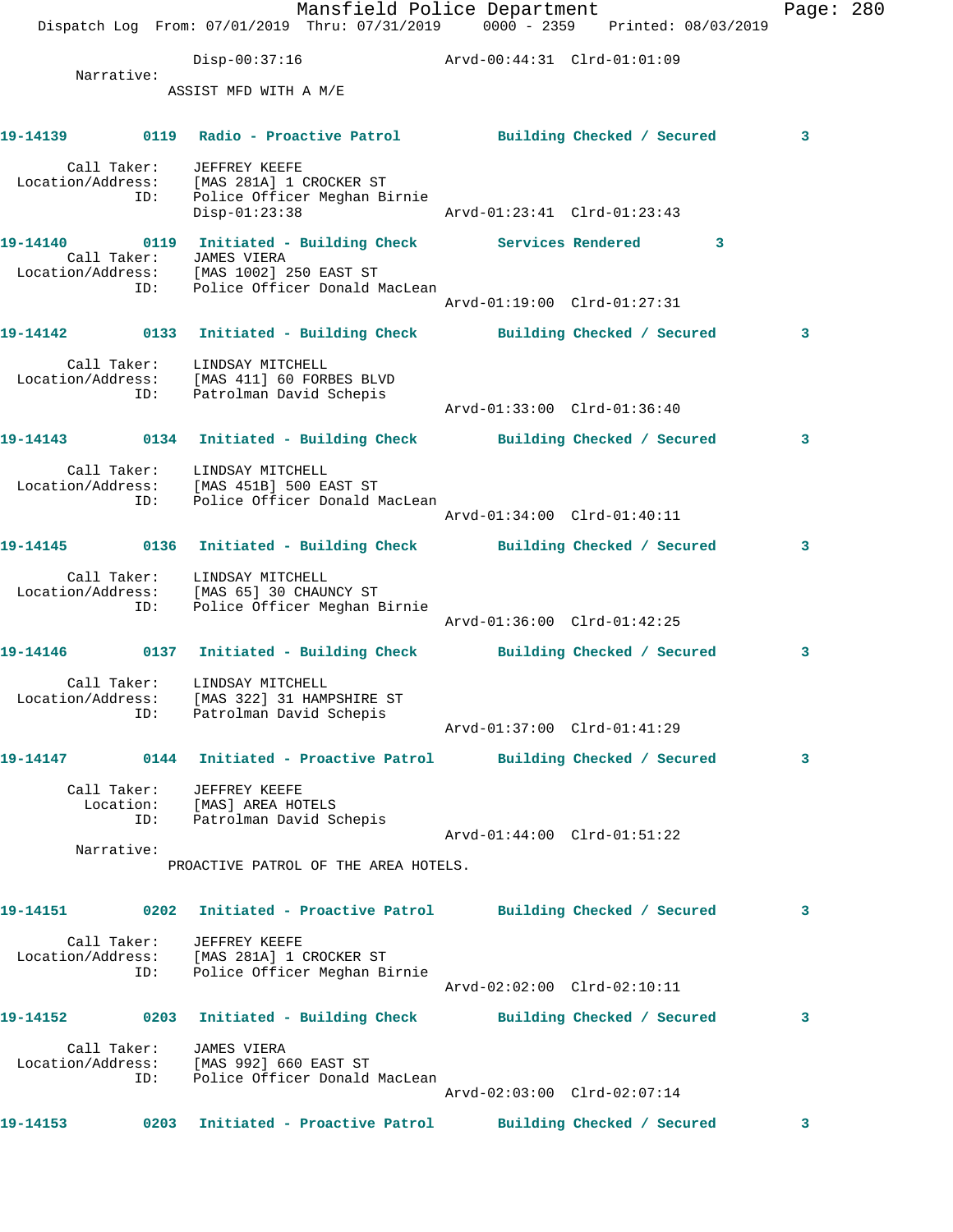Mansfield Police Department Page: 281 Dispatch Log From: 07/01/2019 Thru: 07/31/2019 0000 - 2359 Printed: 08/03/2019 Call Taker: JEFFREY KEEFE Location/Address: [MAS 840] 280 SCHOOL ST ID: Patrolman David Schepis Arvd-02:03:00 Clrd-02:12:25 **19-14155 0212 Initiated - Proactive Patrol Building Checked / Secured 3** Call Taker: JEFFREY KEEFE Location/Address: [MAS] 4 ERICK RD @ 15 BONNEY LN ID: Police Officer Donald MacLean Arvd-02:12:00 Clrd-02:24:13 **19-14156 0215 Initiated - Proactive Patrol Building Checked / Secured 3** Call Taker: JEFFREY KEEFE Location/Address: [MAS 907E] 390 WEST ST ID: Patrolman David Schepis Arvd-02:15:00 Clrd-02:19:55 **19-14158 0235 911 - Motor Veh Acc - No Injury Arrest(s) Made 1**  Call Taker: JEFFREY KEEFE Location/Address: [MAS] 742 NORTH MAIN ST ID: Police Officer Meghan Birnie Disp-02:39:05 Arvd-02:39:36 Clrd-03:20:06 ID: Police Officer Donald MacLean Disp-02:39:23 Arvd-02:41:06 Clrd-03:31:52 ID: MICHAEL A SAULNIER<br>Disp-02:42:11 Arvd-02:56:05 Clrd-03:02:58 ID: Patrolman David Schepis Disp-02:44:04 Arvd-02:44:07 Clrd-03:01:59 Vehicle: GRN 2002 CHEV SD CAVALI Reg: PC MA 7SPV20 VIN: 1G1JF524427476657 Towed: For: OUI Related By: Central Street Garage To: Central Street Garage Released To: RYAN On: 07/27/2019 @ 1314 Narrative: SINGLE VEHICLE MVA ON NORTH MAIN ST. Narrative: FFD REQUESTED. Narrative: CENTRAL ST REQUESTED. Narrative: SINGLE OPERATOR ON THE SCENE ONE POSSIBLE TWO OCCUPANTS FLED THE SCENE. OPERATOR TAKEN INTO CUSTODY. Narrative: MELD enroute Refer To Accident: 19MAS-280-AC Refer To Arrest: 19MAS-365-AR Arrest: RYAN, BRANDON THOMAS Address: 10 MORSE ST FOXBOROUGH, MA Age: 23 Charges: OUI-LIQUOR OR .08% NEGLIGENT OPERATION OF MOTOR VEHICLE **19-14161 0315 911 - Suspicious Actv / Persn / Veh Services Rendered 2**  Call Taker: JEFFREY KEEFE Location/Address: [MAS H4564] 630 WARE ST ID: Sergeant Robert S Pierce Disp-03:17:47 Arvd-03:23:49 Clrd-03:26:36 Narrative: CP REPORTED A PICKUP TRUCK STOPPING AT EVERY RESIDENTS ON WARE ST. Narrative: THE VEHICLE IS THE WATER DEPARTMENT.

**19-14167 0452 Initiated - Escort / Transport Services Rendered 3**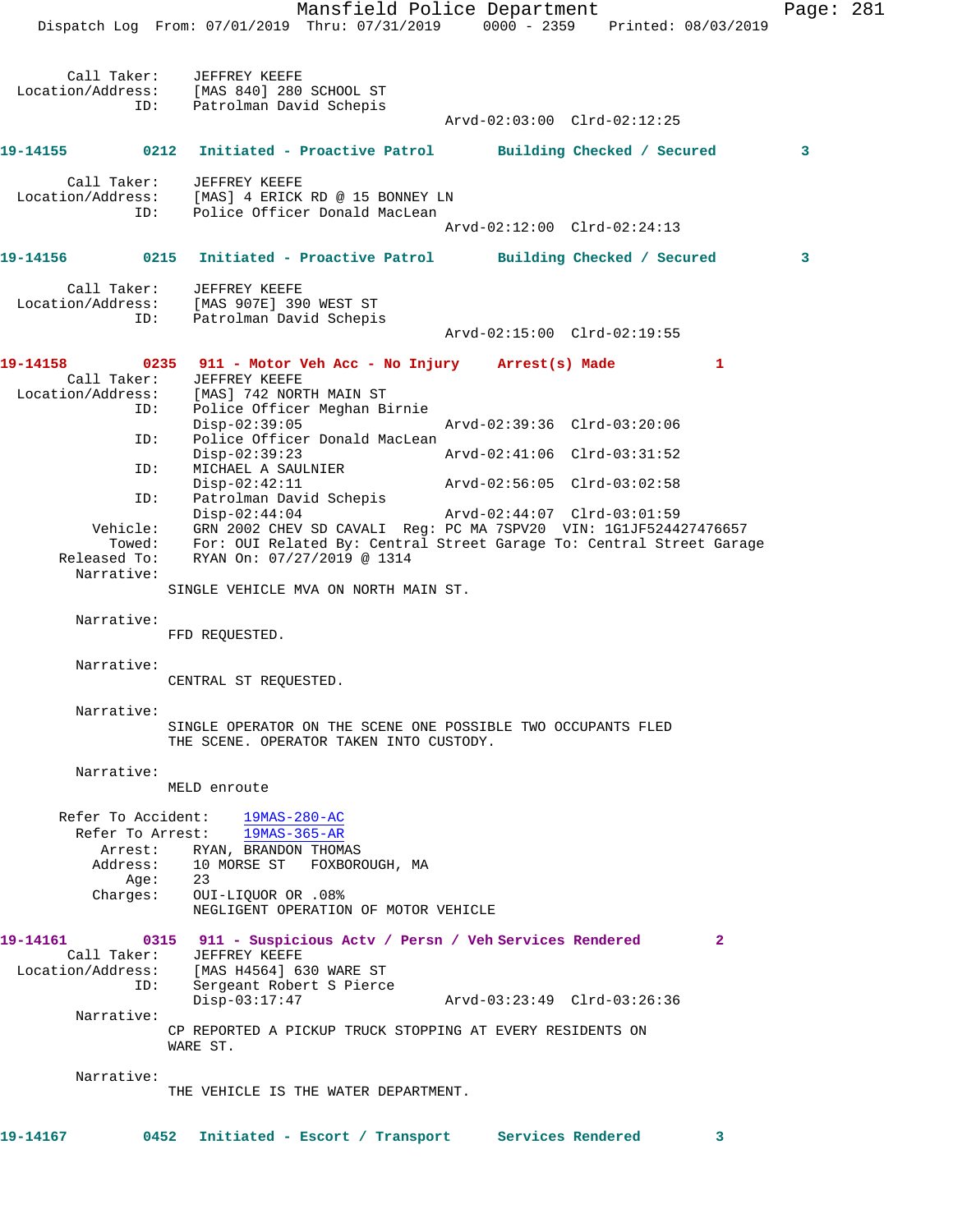Mansfield Police Department Page: 282 Dispatch Log From: 07/01/2019 Thru: 07/31/2019 0000 - 2359 Printed: 08/03/2019 Call Taker: LINDSAY MITCHELL Location/Address: [FOX] 10 MORSE ST ID: Patrolman David Schepis Arvd-04:52:00 Clrd-04:59:29 Narrative: Transporting male to his residence 19-14168 **0500** Phone - Suspicious Actv / Persn / Veh Services Rendered **2**  Call Taker: LINDSAY MITCHELL<br>Location/Address: [MAS 196B] 288 N [MAS 196B] 288 NORTH MAIN ST ID: Police Officer Meghan Birnie Disp-05:01:50 Clrd-05:02:01 ID: Sergeant Robert S Pierce Disp-05:02:10 Arvd-05:07:42 Clrd-05:13:08 ID: Police Officer Donald MacLean Disp-05:08:08 Arvd-05:08:12 Clrd-05:13:08 ID: Patrolman David Schepis<br>Disp-05:11:16 Disp-05:11:16 Arvd-05:11:18 Clrd-05:13:08<br>Vehicle: WHI 2007 FORD VN E350 Req: CO MA N19074 VIN: 1FDWE35L47DE WHI 2007 FORD VN E350 Reg: CO MA N19074 VIN: 1FDWE35L47DB32368 Narrative: RP reports a box truck running since 9 pm last night, unsure if its occupied Narrative: THE TRUCK WAS FOUND RUNNING WITH NO ONE AROUND. THE VEHICLE WAS TURNED OFF AND SECURED. **19-14170 0515 911 - Assist Fire Department Referred to Other Agency 3**  Call Taker: JEFFREY KEEFE Location/Address: [MAS 9] 25 COBB ST Apt. #C105 ID: Police Officer Donald MacLean Disp-05:17:21 Arvd-05:23:11 Clrd-05:24:48 Narrative: ASSIST FIRE ON A MEDICAL. **19-14178 0722 Radio - Assist Fire Department Services Rendered 3**  Call Taker: APRIL LEHANE Location/Address: [MAS 904] 575 WEST ST ID: Patrolman David Schepis<br>Disp-07:23:29 Disp-07:23:29 Arvd-07:28:45 Clrd-07:33:14 Narrative: assist MFD with a Master Box Activation **19-14181 0757 Initiated - Police Detail - Traffic Cntrl Services Rendered 3**  Call Taker: Patrolman SCOTT J DION Location/Address: [FOX] 25 FORBES BLVD @ 25 FOXBOROUGH BLVD ID: Patrolman CHRISTOPHER J DIMODICA Arvd-07:57:00 Clrd-14:44:19 ID: Officer Kenneth Bennett Disp-08:00:56 Arvd-08:01:02 Clrd-14:44:15 Narrative: Officer working police detail for Walsh Construction. **19-14182 0805 Phone - Alarm - Burglar False / Accidental Alarm 1**  Call Taker: APRIL LEHANE Location/Address: [MAS] 800 SOUTH MAIN ST ID: Police Officer Matthew A Souza<br>Disp-08:06:44 Disp-08:06:44 Arvd-08:15:53 Clrd-08:20:01 Narrative: Burglar alarm at Spade Technologies. Unknown suite Narrative: Ofc Souza reports no issues. New employees were having trouble with the alarm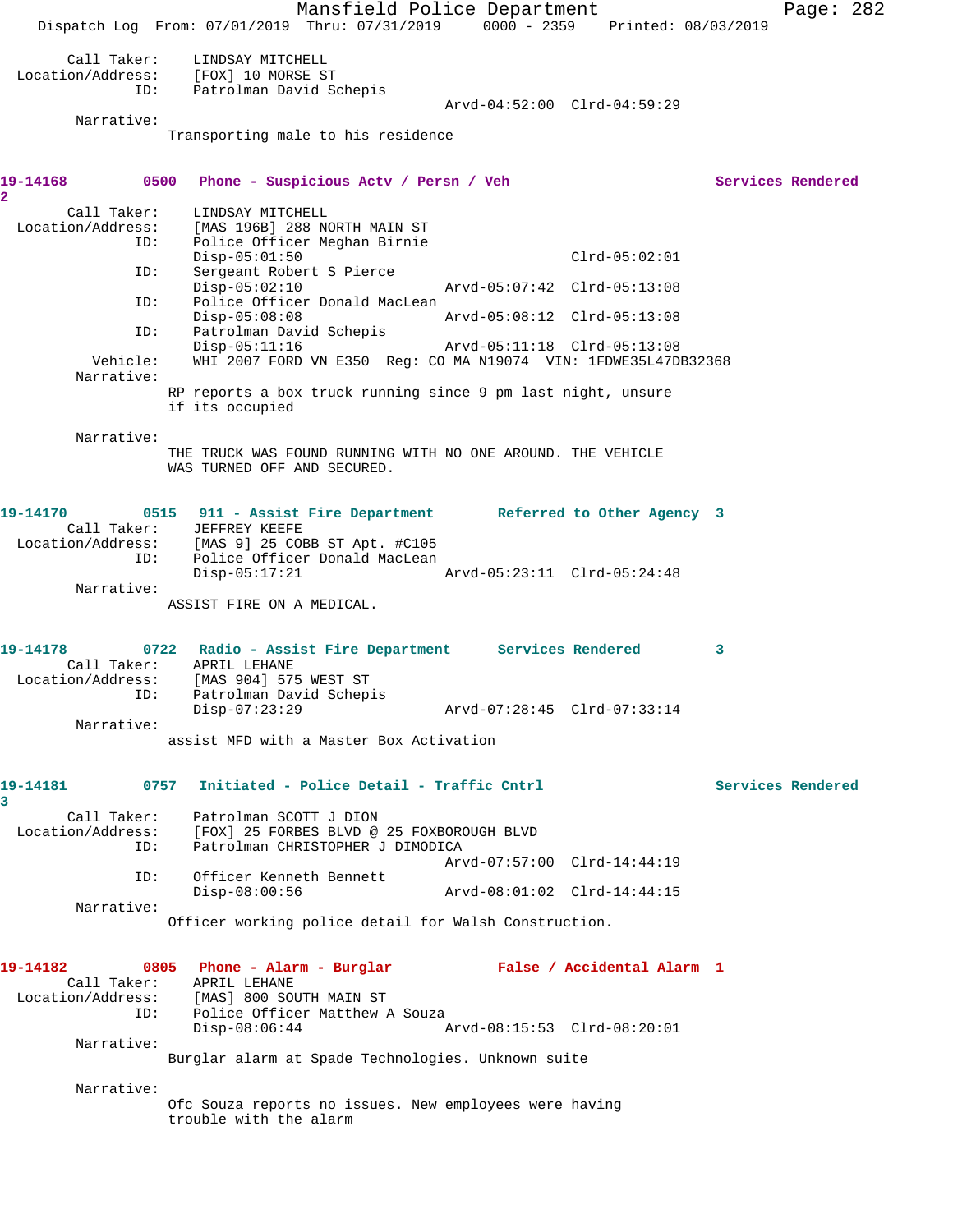Mansfield Police Department Fage: 283 Dispatch Log From: 07/01/2019 Thru: 07/31/2019 0000 - 2359 Printed: 08/03/2019 **19-14183 0823 Walk-In - Child Safety Seat Program Services Rendered 3**  Call Taker: Support Staff Matthew Todesco Location/Address: [MAS 153] 50 WEST ST ID: Police Officer Nicole M Boldrighini Disp-08:24:31 Arvd-08:34:29 Clrd-08:40:29 Vehicle: BLU 2014 HOND ACCO Reg: PC MA 852WW9 VIN: 1HGCR2F59EA018579 Narrative: Ofc. boldrighini installing a child safety seat. Narrative: clear- one seat installed **19-14191 0906 Initiated - Citizen Complaint Removed Hazard 3**  Call Taker: APRIL LEHANE Location/Address: [MAS] OAK ST ID: Detective Anthony R Lattanzio Arvd-09:06:00 Clrd-09:23:56 Narrative: Det Lattanzio checking on report of illegal dumping Narrative: DET LATTANZIO REPORTING LANDSCAPING DEBRIS AND A TARP, ITEMS REMOVED **19-14195 0940 Initiated - Motor Vehicle Stop Verbal Warning 3**  Call Taker: APRIL LEHANE Location/Address: [MAS] 255 NORTH MAIN ST @ 8 COTTAGE ST ID: Police Officer Matthew A Souza Arvd-09:40:00 Clrd-09:46:34 Vehicle: BLU 2012 SUBA IMPREZ Reg: PC MA 2XT288 VIN: JF1GR7E68CG233572 Narrative: verbal warning **19-14200 0947 Initiated - Traffic Enforcement / Activity Citation / Warning Issued 2**  Call Taker: APRIL LEHANE Location/Address: [MAS] 245 OAKLAND ST @ 1 FRANCIS AVE ID: Police Officer John R Armstrong Arvd-09:47:00 Clrd-10:11:54 ID: Police Officer Nicole M Boldrighini Disp-09:48:16 Arvd-09:48:18 Clrd-10:11:54 Vehicle: GRY 2010 FORD F150 Reg: PC MA 981LJ9 VIN: 1FTEW1E82AFA44119 Vehicle: WHI 2009 ACUR TSX Reg: PC MA 9HGN50 VIN: JH4CU26609C008084 Narrative: 2 citations issued for stop sign violations **19-14201 0959 Initiated - Proactive Patrol Building Checked / Secured 3** Call Taker: APRIL LEHANE Location/Address: [MAS 840] 280 SCHOOL ST ID: Police Officer Matthew A Souza Arvd-09:59:00 Clrd-10:32:04 Narrative: Checking the area. **19-14209 1118 Initiated - Proactive Patrol Building Checked / Secured 3** Call Taker: APRIL LEHANE Location/Address: [MAS 281A] 1 CROCKER ST ID: Police Officer Nicole M Boldrighini Arvd-11:18:00 Clrd-11:40:24 Narrative: Checking the area.

**19-14214 1206 Phone - Suspicious Actv / Persn / Veh Gone on Arrival**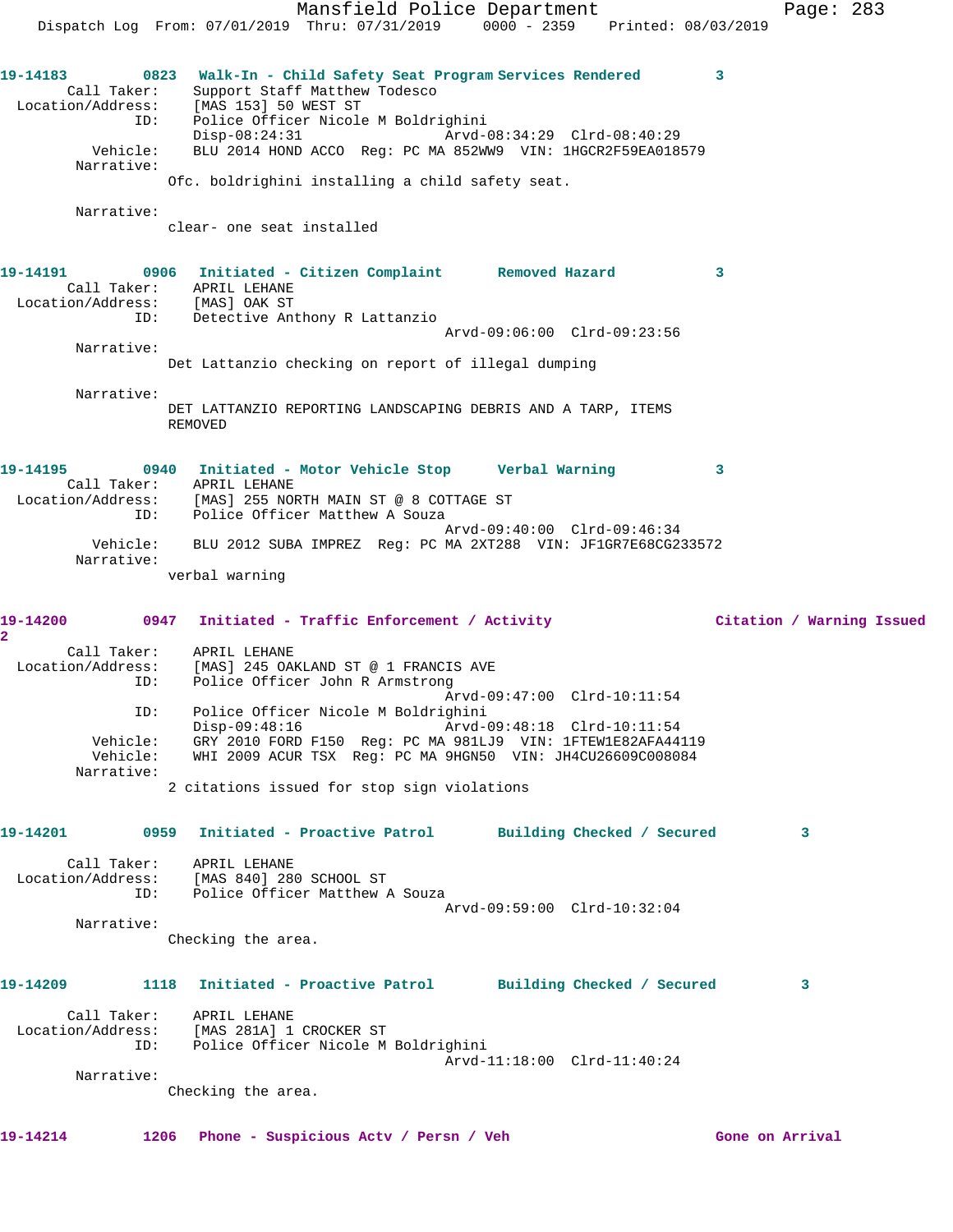Mansfield Police Department Page: 284 Dispatch Log From: 07/01/2019 Thru: 07/31/2019 0000 - 2359 Printed: 08/03/2019 **2**  Call Taker: APRIL LEHANE Location/Address: [MAS 262] 60 OAKLAND ST ID: Police Officer Nicole M Boldrighini Disp-12:08:23 Clrd-12:13:20 ID: Police Officer John R Armstrong<br>Disp-12:08:28 Ar Disp-12:08:28 Arvd-12:11:41 Clrd-12:13:20 Narrative: rp is reporting a tan vehicle parked in the lot. Two males entered the vehicle wearing high vis vests. Narrative: Ofc Armstrong reports no vehicles in the lot matching that description. **19-14217 1219 Walk-In - Missing Person Returned to Home / Family 1**  Call Taker: CARLY MORIARTY Location/Address: [MAS H6343] 109 UNION ST ID: Police Officer Nicole M Boldrighini Disp-12:20:57 Arvd-12:23:00 Clrd-12:32:00 ID: Sergeant Brian P Thibault Disp-12:26:01 Arvd-12:26:03 Clrd-12:32:00 Vehicle: BLK 2008 TOYT AVALON Reg: CO MA R29484 VIN: 4T1BK36BX8U299431 Narrative: WALK IN REPORTING AN ELDERLY FEMALE LOCATED AT THE ABOVE ADDRESS, PARTY STANDING BY WITH HER UNTIL OFFICERS ARRIVE Narrative: PTL. BOLDRIGHINI REPORTING THE FEMALE PARTY RESIDES AT WILLOW CROSSING AND HAS BEEN PICKED UP BY STAFF Refer To Incident: 19MAS-634-OF **19-14219 1236 Phone - Animal Complaints Services Rendered 3**  ID: Animal Control Steven Simonds<br>Disp-12:38:54 Disp-12:38:54 Arvd-12:43:53 Clrd-12:47:13 Vehicle: GRN 2002 TOYT COROLL Reg: PC MA 33W460 VIN: 2T1BR12E52C579296 Narrative: 911 caller reporting a dog left in a vehicle. Narrative: ACO2 located the owner. They will be moving the dog to a different vehicle with AC **19-14220 1238 Initiated - Traffic Cntrl / Dirctn Services Rendered 3**  ID: Sergeant Brian P Thibault Arvd-12:38:00 Clrd-12:41:43 Narrative: SGT THIBAULT ASSISTING A DUMP TRUCK WITH MAKING A DELIVERY **19-14221 1239 Walk-In - Shoplifting Summons 3**  Call Taker: Support Staff Matthew Todesco Location/Address: [MAS 255] 377 CHAUNCY ST ID: Police Officer Matthew A Souza Disp-12:41:28 Arvd-13:02:57 Clrd-13:17:11 Vehicle: BRO 2001 TOYT SEQUOI Reg: PC MA 6XW742 VIN: 5TDBT48A71S045276 Narrative: RP into the station to report a past shoplifting. Refer To Summons: 19MAS-368-AR Summons: GARRIGAN, KATIE FRANCES Address: 16 CEDAR ST FOXBOROUGH, MA

 Call Taker: APRIL LEHANE Vicinity of: [MAS 963D1] 242 NORTH MAIN ST

## Call Taker: CARLY MORIARTY Location/Address: [MAS] 28 SCHOOL ST @ 67 CORAL ST

 Age: 36 Charges: SHOPLIFTING BY ASPORTATION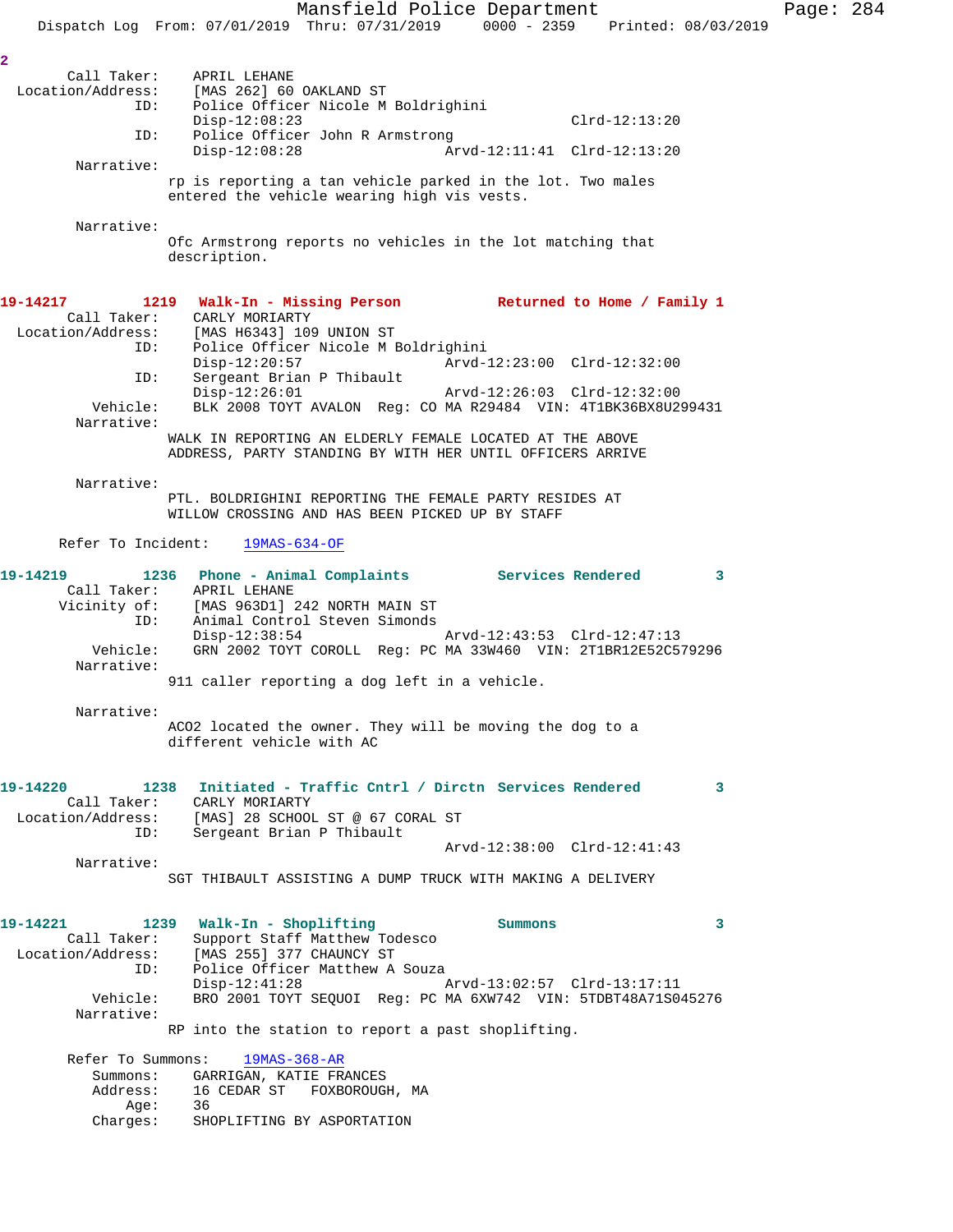Mansfield Police Department Page: 285 Dispatch Log From: 07/01/2019 Thru: 07/31/2019 0000 - 2359 Printed: 08/03/2019 **19-14226 1312 Initiated - Suspicious Actv / Persn / Veh Services Rendered 2**  Call Taker: APRIL LEHANE Location/Address: [MAS 840A] 280 SCHOOL ST Apt. #A ID: Sergeant Brian P Thibault Arvd-13:12:00 Clrd-13:18:24 Vehicle: WHI 2018 TOYT COROLL Reg: PC MA 6YEW70 VIN: 2T1BURHEXJC105041 Narrative: Sgt Thibault checking on a vehicle unoccupied with door open Narrative: RO was located, employee at Fridays, apparent oversight **19-14232 1350 Radio - Motor Veh Acc - No Injury Accident Report 1**  Call Taker: APRIL LEHANE Location/Address: [MAS] 151 RUMFORD AVE @ 7 WEST CHURCH ST ID: Police Officer Nicole M Boldrighini Disp-13:50:39 Arvd-13:53:57 Clrd-14:09:13 Vehicle: WHI 2018 DODG VN PORMAS Reg: CO MA T77324 Vehicle: YEL 2014 CAT BH BACKHOE Reg: MXN MA M91496 Narrative: Sgt Connor reporting a collision between back hoe and a UPS truck Refer To Accident: 19MAS-272-AC **19-14237 1429 Phone - Property Offenses - non specfc Incident Report 2**  Call Taker: APRIL LEHANE Location/Address: [MAS H5627] 30 JACOB DR ID: Sergeant Brian P Thibault Disp-14:34:10 Arvd-14:40:36 Clrd-14:48:15 ID: Police Officer Matthew A Souza<br>Disp-14:44:50 A Disp-14:44:50 Arvd-14:44:53 Clrd-15:09:10<br>ID: Detective Christopher P Walsh Detective Christopher P Walsh<br>Disp-14:58:22 Disp-14:58:22 Arvd-14:58:29 Clrd-15:09:10 Vehicle: BLU 2015 AUDI A4 Reg: PC MA 8KS862 VIN: WAUFFAFL7FN009349 Narrative: Homeowner reporting damage to his vehicle while he was away (monday-thursday). Narrative: Det Walsh is responding with a camera Refer To Incident: 19MAS-635-OF **19-14240 1447 Radio - Well Being Check Incident Report 3**  Call Taker: APRIL LEHANE<br>Location/Address: [MAS 447H] 26 ess: [MAS 447H] 26 BICENTENNIAL CT Apt. #H<br>ID: Police Officer John R Armstrong Police Officer John R Armstrong<br>Disp-14:48:11 A Arvd-14:55:18 Clrd-15:43:29 ID: Sergeant Brian P Thibault Disp-14:48:19 <br>TD: Detective Kenneth F. Wright<br>TD: Detective Kenneth F. Wright Detective Kenneth E Wright<br>Disp-15:11:27 Disp-15:11:27 Arvd-15:11:33 Clrd-15:43:29 ID: Lieutenant Roy D Bain JR Disp-15:42:53 Arvd-15:43:00 Clrd-16:28:16 Narrative: Lt Bain requesting a well being check based on comments made Narrative: Officers checked the residence. He is not at home. Neighbors beleive he left on foot 10 minutes ago. Narrative: Officers will be checking the area. He may be headed to town hall Narrative: Lt Bain is out at the north Common speaking to the male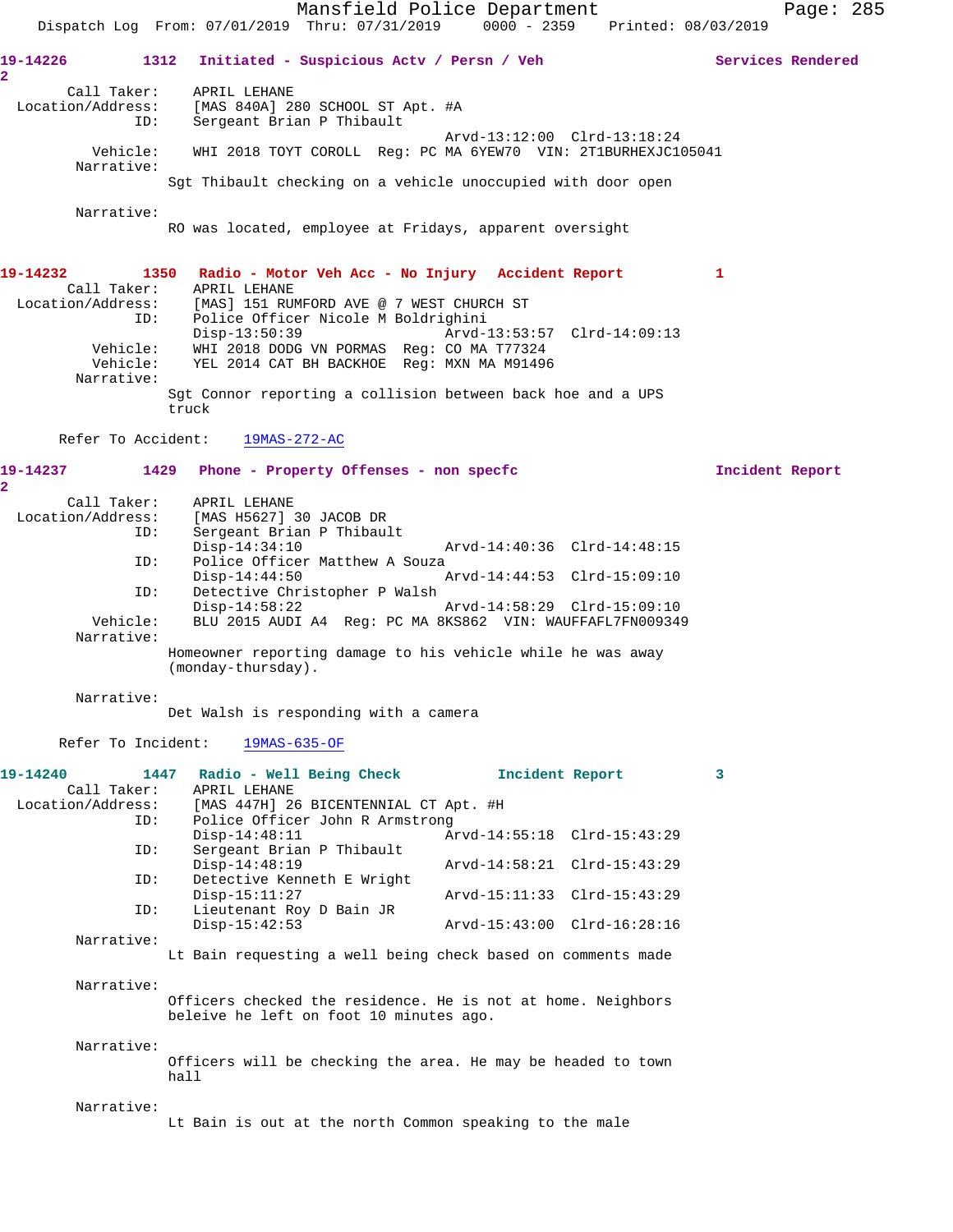Mansfield Police Department Page: 286 Dispatch Log From: 07/01/2019 Thru: 07/31/2019 0000 - 2359 Printed: 08/03/2019 Narrative: Lt Bain transporting male back home Refer To Incident: 19MAS-636-OF **19-14241 1453 Phone - Neighbor Dispute Spoken To 3**  Call Taker: Support Staff Matthew Todesco Location/Address: [MAS H5596] 220 HOPE ST ID: Animal Control Steven Simonds Disp-14:56:18 Arvd-15:01:22 Clrd-15:01:36<br>ID: Police Officer Nicole M Boldrighini Police Officer Nicole M Boldrighini<br>Disp-15:01:17 Arvd-Arvd-15:11:31 Clrd-15:18:18 Narrative: RP into the station to report her neighbor is parking unregistered cars on the roadway and she can not see pulling out of her driveway. Narrative: Ofc Boldrighini will be looking in to theis matter further. **19-14249 1643 Walk-In - Assist Citizen - P S A Services Rendered 3**  Call Taker: Support Staff Amanda Crisfulla Location/Address: [MAS] 50 WEST ST Narrative: Rp into lobby to look for his belongings from previous arrest. He was advised by Ofc. Sorge that his belongings are at Attleboro District Court. **19-14251 1715 Phone - Assist Fire Department Referred to Other Agency 3**  Call Taker: TARA LAKO Location/Address: [MAS 434] 13 BONNEY LN Apt. #07 ID: Police Officer Jay J Sparrow Disp-17:16:18 Arvd-17:20:41 Clrd-17:35:45 Narrative: ASSIST FD WITH OVEN FIRE **19-14261 1906 Initiated - Selective Enforcement/RADAR Citation / Warning Issued 3**  Call Taker: LINDSAY MITCHELL Location/Address: [MAS] 600 WEST ST ID: Police Officer David J Pepicelli Arvd-19:06:00 Clrd-19:54:56 Vehicle: BLK 2014 TOYT UT RAV4 Reg: PC MA 1086HV VIN: 2T3BFREVXEW168201 Narrative: MV stop West @ Hampshire 1086HV. Narrative: Citation for speed. **19-14266 2022 Initiated - Selective Enforcement/RADAR Services Rendered 3**  Call Taker: JAMES VIERA Location/Address: [MAS] OAKLAND ST ID: Police Officer Danielle C Titus Arvd-20:22:00 Clrd-20:50:47 **19-14270 2049 911 - Animal Complaints Services Rendered 3**  Call Taker: JEFFREY KEEFE<br>ion/Address: [MAS] 14 WEBB PL Location/Address: ID: Police Officer Danielle C Titus<br>Disp-20:51:26 Ar Disp-20:51:26 Arvd-20:53:48 Clrd-21:12:09 Narrative: CP FOUND A MISSING DOG. (SILVER LAB) Narrative: Ofc Titus advises RP believes dogs owner is on Wilson Place. She is walking the dog over there and Ofc Titus will meet her there.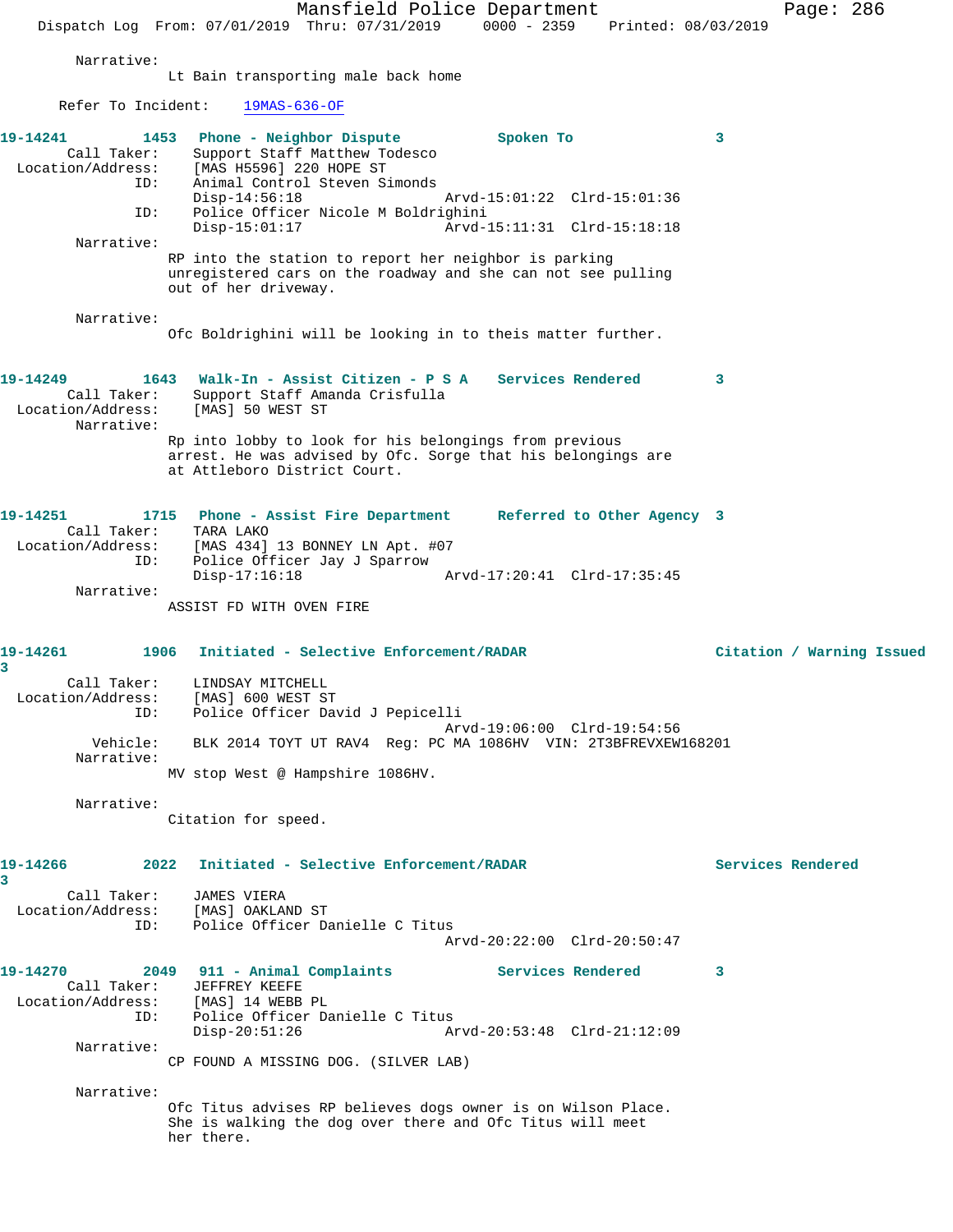Mansfield Police Department Fage: 287 Dispatch Log From: 07/01/2019 Thru: 07/31/2019 0000 - 2359 Printed: 08/03/2019 Narrative: Dog was droppped off at #47 Wilson Place. **19-14272 2201 Initiated - Building Check Building Checked / Secured 3** Call Taker: JAMES VIERA Location/Address: [MAS 1015] 30 CHAUNCY ST ID: Police Officer Christopher D Sorge Arvd-22:01:00 Clrd-22:10:23 **19-14273 2204 Initiated - Building Check Building Checked / Secured 3** Call Taker: JAMES VIERA Location/Address: [MAS 4] 31 HAMPSHIRE ST ID: Police Officer David J Pepicelli Arvd-22:04:00 Clrd-22:18:14 **19-14275 2220 Initiated - Building Check Services Rendered 3**  Call Taker: JAMES VIERA Location/Address: [MAS 1002] 250 EAST ST ID: Police Officer Jay J Sparrow Arvd-22:20:00 Clrd-22:23:54 **19-14276 2221 Initiated - Motor Vehicle Stop Verbal Warning 3**  Call Taker: JAMES VIERA Vicinity of: [MAS 2] 60 FORBES BLVD ID: Police Officer Christopher D Sorge Arvd-22:21:00 Clrd-22:25:06 Vehicle: GRY 2001 ACUR SD 32TL Reg: PC MA 6VX657 VIN: 19UUA56641A021146 Narrative: Verbal warning for failure to stop at red light. **19-14277 2223 911 - Suspicious Actv / Persn / Veh Spoken To 2**  Call Taker: JEFFREY KEEFE Location/Address: [MAS 304B] 1 MANSFIELD AVE Apt. #B ID: Police Officer Jay J Sparrow<br>Disp-22:24:46 Disp-22:24:46 Arvd-22:27:47 Clrd-22:34:26<br>ID: Police Officer Danielle C Titus Police Officer Danielle C Titus Disp-22:24:51 Arvd-22:28:11 Clrd-22:34:29 ID: Police Officer David J Pepicelli Arvd-22:30:32 Clrd-22:34:15 ID: Police Officer Christopher D Sorge Disp-22:30:26 Arvd-22:30:30 Clrd-22:35:21 Narrative: CP REPORTS MALE SLEEPING IN THE GRASSEY AREA BEHIND BUILDING B. Narrative: Male was dropped off by a friend. He will be trying to get a train to Boston tonight. 19-14274 2230 Other - Police Detail - Traffic Cntrl **Services Rendered 3**  Call Taker: Patrolman STEPHEN J EASTER Location/Address: [FOX] COCASSET ST<br>ID: Officer Dallas O'B Officer Dallas O'Brien<br>Disp-22:16:40 Disp-22:16:40 Arvd-22:16:44 Clrd-23:05:00 ID: Officer Dallas O'Brien<br>Disp-23:09:47 Disp-23:09:47 Arvd-23:09:50 Clrd-07/26/2019 @ 05:50:32 Narrative: Ptl. O'Brien (MPD) working detail at RR crossing on Cocasset St.

| 19-14278          |             | 2234 Initiated - Building Check | Services Rendered |  |
|-------------------|-------------|---------------------------------|-------------------|--|
|                   | Call Taker: | JAMES VIERA                     |                   |  |
| Location/Address: |             | [MAS 1015] 30 CHAUNCY ST        |                   |  |
|                   | ID:         | Police Officer Danielle C Titus |                   |  |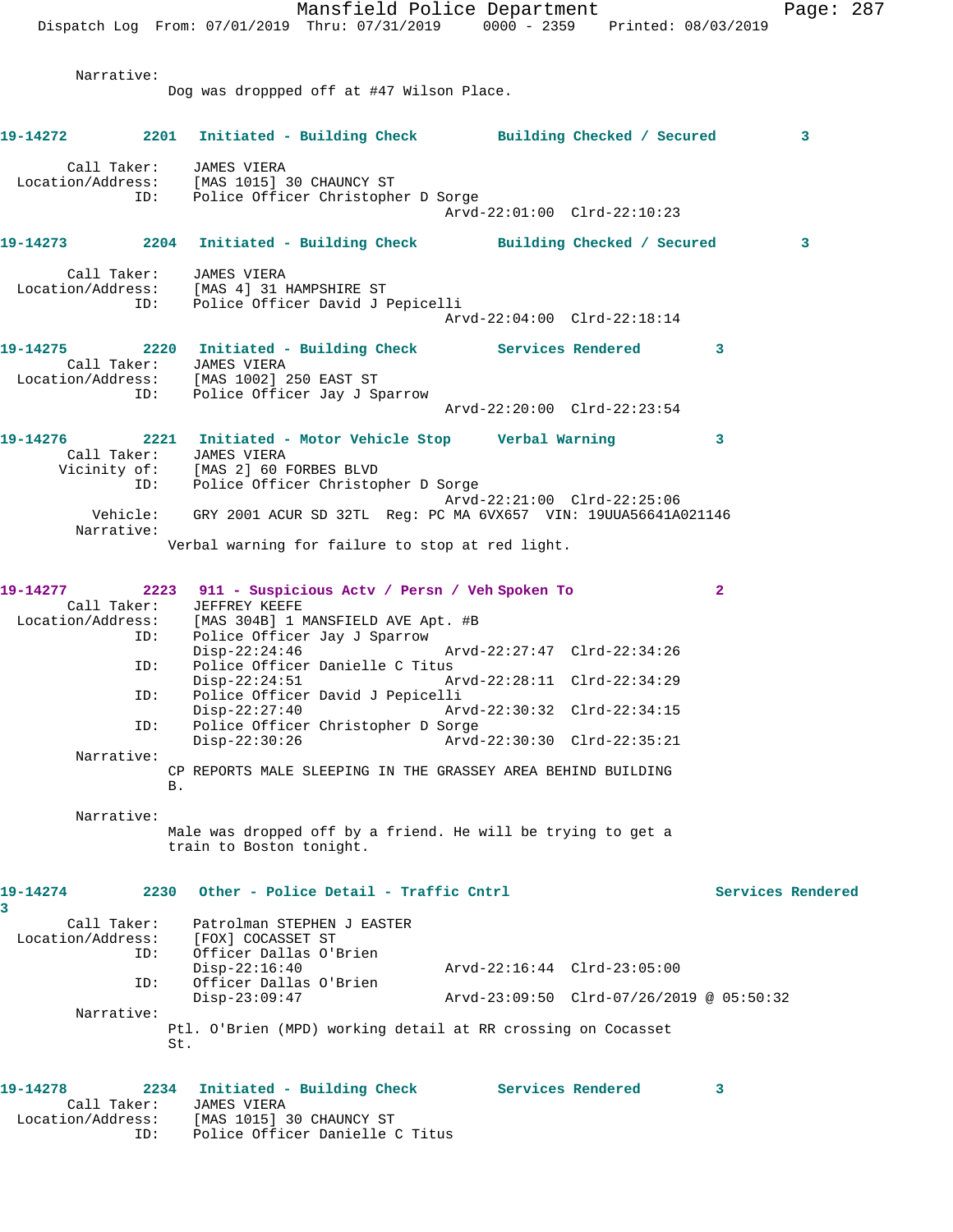Dispatch Log From: 07/01/2019 Thru: 07/31/2019 0000 - 2359 Printed: 08/03/2019 Arvd-22:34:00 Clrd-22:37:38 **19-14281 2237 Initiated - Building Check Services Rendered 3**  Call Taker: LINDSAY MITCHELL Location/Address: [MAS 987A] 125 HIGH ST Apt. #1-4 ID: Police Officer Danielle C Titus Arvd-22:37:00 Clrd-22:42:15 **19-14284 2305 Initiated - Motor Vehicle Stop Verbal Warning 3**  Call Taker: JAMES VIERA Location/Address: [FOX] 132 CENTRAL ST ID: Officer Dallas O'Brien Arvd-23:05:00 Clrd-23:05:01 ID: PAUL POLITSOPOULOS<br>Disp-23:05:42 Disp-23:05:42 Arvd-23:05:46 Clrd-23:09:48 Patrolman STEPHEN M McGRATH<br>Vehicle: BLU 2000 TOYT AVALON Reg: P BLU 2000 TOYT AVALON Reg: PC MA 8SS787 VIN: 4T1BF28B8YU033109 Narrative: Party is on their way. **19-14285 2307 Phone - Motor Veh Acc - No Injury Accident Report 1**  Call Taker: LINDSAY MITCHELL Location/Address: [MAS 255] 377 CHAUNCY ST ID: Police Officer David J Pepicelli Arvd-23:11:53 Clrd-23:35:14 Vehicle: WHI 2010 DODG AVENGE Reg: PC MA 162FN1 VIN: 1B3CC4FB2AN131358 Vehicle: WHI 2016 ACUR 4D XXX Reg: PC NY JFN9811 VIN: 19UUB1F32GA015933 Narrative: Parties were advised of what they need to do. Refer To Accident: 19MAS-273-AC **19-14286 2312 911 - Suspicious Actv / Persn / Veh Referred to Other Agency 2**  Call Taker: JEFFREY KEEFE Location/Address: [MAS] 149 OAKLAND ST ID: Police Officer Danielle C Titus Disp-23:13:37 Arvd-23:16:00 Clrd-23:31:29 ID: Police Officer Christopher D Sorge<br>Disp-23:13:44 Arvd- Disp-23:13:44 Arvd-23:14:15 Clrd-23:31:26 Narrative: Report of female laying on the grass. Ofc Sorge off with that individual between Francis Ave and the Chocolate Factory. Requestting FD for possible fall. Narrative: MFD will be transporting. **19-14287 2316 Phone - Disturbance / Gathering Services Rendered 1**  Call Taker: LINDSAY MITCHELL Location/Address: [MAS] 50 KING ST ID: Sergeant Jeffrey G Bombard Disp-23:17:29 Arvd-23:18:45 Clrd-23:24:20 ID: Police Officer Jay J Sparrow Arvd-23:19:11 Clrd-23:24:23 Narrative: RP reports hearing female voices yelling. Sgt Bombard reports speaking with two sisters who were just talking, no physical altercation took place. Rest of the area checks ok 19-14289 **2337** 911 - Well Being Check Services Rendered 3 Call Taker: JEFFREY KEEFE<br>Location/Address: [MAS 424] 149 [MAS 424] 149 OAKLAND ST Apt. #38 ID: Police Officer Christopher D Sorge Disp-23:40:01 Arvd-23:46:33 Clrd-23:51:30 ID: Police Officer Danielle C Titus Disp-23:40:07 Arvd-23:46:35 Clrd-23:51:26

Narrative:

Mansfield Police Department Page: 288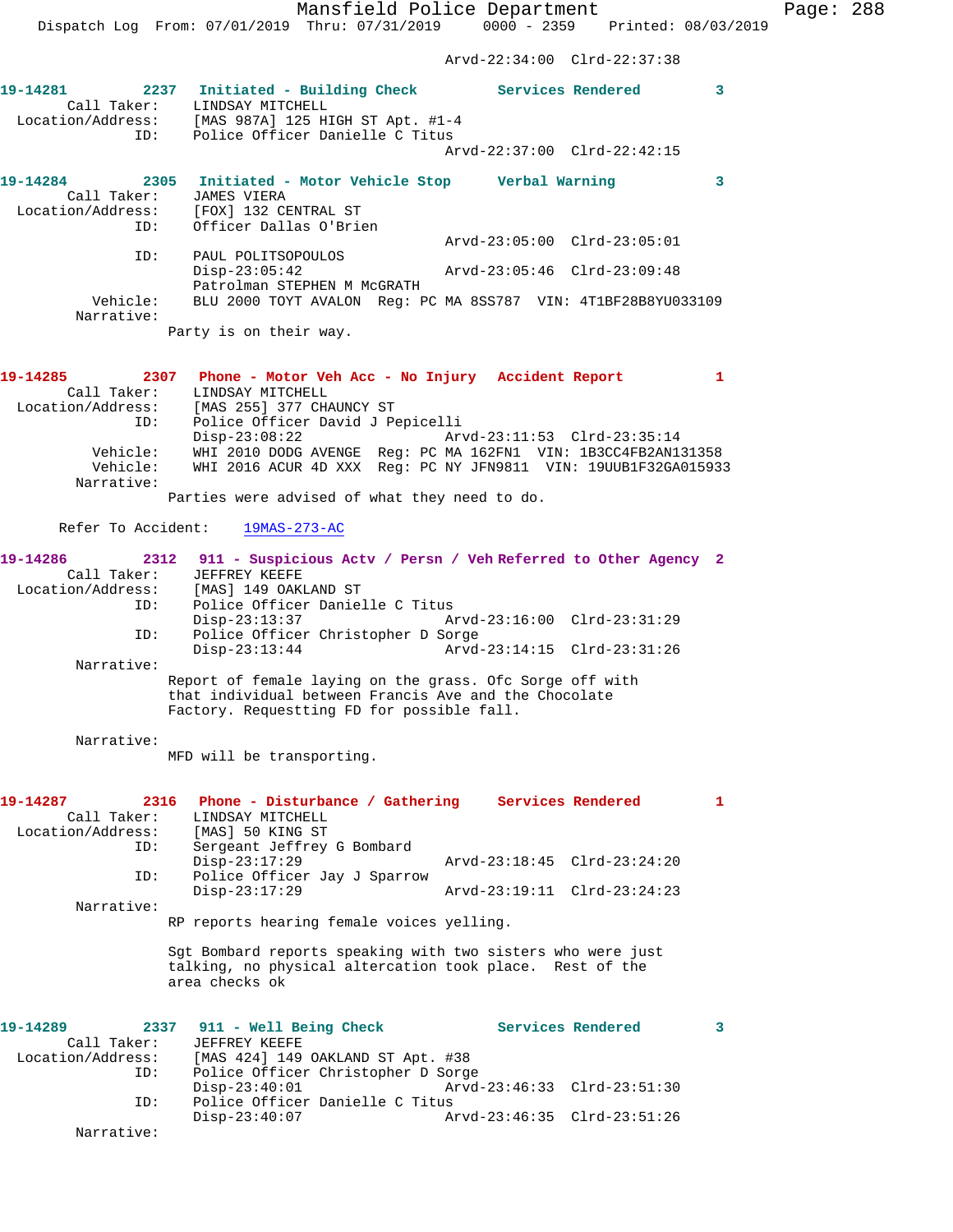Mansfield Police Department Page: 289 Dispatch Log From: 07/01/2019 Thru: 07/31/2019 0000 - 2359 Printed: 08/03/2019 CP REQUESTED A WELL BEING CHECK ON A MALE PARTY AT THE TWIN OAKS APARTMENTS. Narrative: Male is fine, he was sleeping. **For Date: 07/26/2019 - Friday 19-14293 0116 Initiated - Suspicious Actv / Persn / Veh Spoken To 2** Call Taker: JAMES VIERA Location/Address: [MAS 262] 60 OAKLAND ST ID: Police Officer Christopher D Sorge Arvd-01:16:00 Clrd-01:22:04 Vehicle: GRY 2012 KIA SOUL Reg: PC MA 7BX738 VIN: KNDJT2A64C7353282 Vehicle: WHI 2019 JEEP UT Reg: PC FL LJVJ39 VIN: 1C4PJLDB3KD170387 Narrative: Vehicle occupied x3. Occupants refused to roll windows down, he is clear. **19-14296 0140 Initiated - Motor Vehicle Stop Verbal Warning 3**  Call Taker: JAMES VIERA Location/Address: [MAS 260] 70 COPELAND DR ID: Police Officer Christopher D Sorge Arvd-01:40:00 Clrd-01:50:23 Vehicle: BLK 2018 HYUN Tucson Limited Reg: PC CT AP61535 VIN: KM8J3CA4XJU746850 Narrative: Verbal for no headlights. **19-14297 0215 Initiated - Building Check Building Checked / Secured 3** Call Taker: JAMES VIERA Location/Address: [MAS 1015] 30 CHAUNCY ST ID: Police Officer Andrew J Kelley Arvd-02:15:00 Clrd-02:23:58 **19-14298 0219 Initiated - Building Check Building Checked / Secured 3** Call Taker: JAMES VIERA Location/Address: [MAS 281A] 1 CROCKER ST ID: Sergeant Robert S Pierce Arvd-02:19:00 Clrd-02:28:35 **19-14299 0220 Initiated - Building Check Building Checked / Secured 3** Call Taker: JAMES VIERA Location/Address: [MAS 253] 330 PRATT ST Apt. #A ID: Police Officer Christopher D Sorge Arvd-02:20:00 Clrd-02:25:08 **19-14300 0224 Initiated - Building Check Building Checked / Secured 3** Call Taker: JAMES VIERA Location/Address: [MAS 4] 31 HAMPSHIRE ST ID: Police Officer Andrew J Kelley Arvd-02:24:00 Clrd-02:34:09 **19-14301 0234 Initiated - Building Check Services Rendered 3**  Call Taker: JAMES VIERA Location/Address: [MAS 2] 60 FORBES BLVD ID: Police Officer Andrew J Kelley Arvd-02:34:00 Clrd-02:38:30 **19-14303 0235 Initiated - Building Check Services Rendered 3**  Call Taker: JAMES VIERA Location/Address: [MAS] FRANCIS AVE ID: Police Officer Christopher D Sorge Arvd-02:35:00 Clrd-02:43:11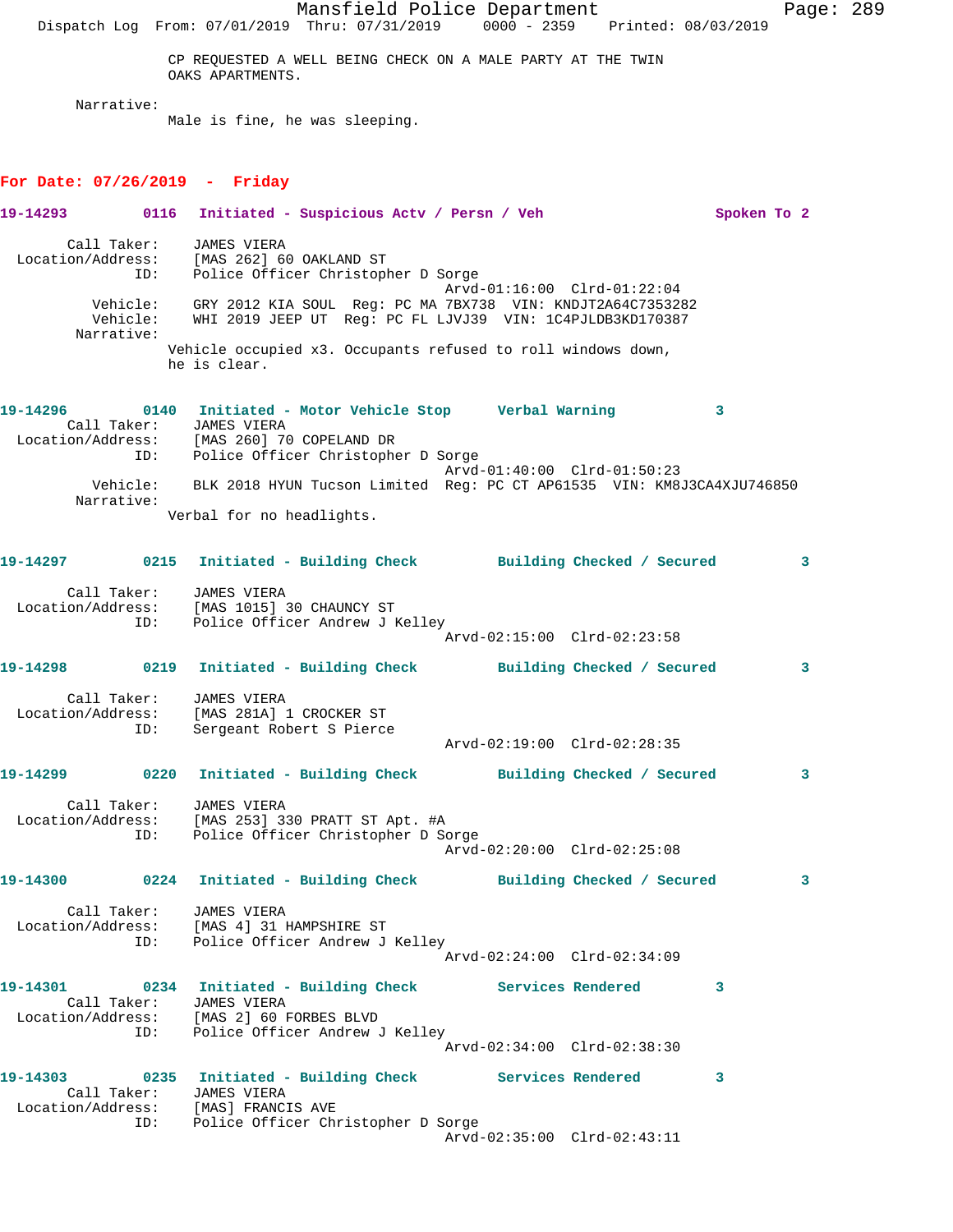Mansfield Police Department Fage: 290 Dispatch Log From: 07/01/2019 Thru: 07/31/2019 0000 - 2359 Printed: 08/03/2019 **19-14306 0252 Initiated - Building Check Building Checked / Secured 3** Call Taker: JAMES VIERA Location/Address: [MAS] COPELAND DR ID: Sergeant Robert S Pierce Arvd-02:52:00 Clrd-02:58:06 **19-14308 0303 Initiated - Building Check Building Checked / Secured 3** Call Taker: JAMES VIERA Location/Address: [MAS 4] 31 HAMPSHIRE ST ID: Police Officer Andrew J Kelley Arvd-03:03:00 Clrd-03:07:38 **19-14312 0309 Initiated - Building Check Building Checked / Secured 3** Call Taker: JAMES VIERA Location/Address: [MAS 834] 261 CHAUNCY ST ID: Sergeant Robert S Pierce Arvd-03:09:00 Clrd-03:22:46 **19-14313 0310 Initiated - Building Check Building Checked / Secured 3** Call Taker: JAMES VIERA Location/Address: [MAS 451B] 500 EAST ST ID: Police Officer Christopher D Sorge Arvd-03:10:00 Clrd-03:29:23 **19-14315 0321 Other - Assist Law Enfrc Agncy Services Rendered 3**  Call Taker: JAMES VIERA Location/Address: [MAS] CENTRAL ST ID: Sergeant Robert S Pierce Disp-03:23:35 Clrd-03:26:58 Vehicle: GRY 2002 JAGU XTYPE Reg: PC MA 9YY126 VIN: SAJEA51C52WC19887 Narrative: Clear. Foxboro has the vehicle. **19-14316 0327 Initiated - Building Check Building Checked / Secured 3** Call Taker: JAMES VIERA Location/Address: [MAS 840] 280 SCHOOL ST ID: Police Officer Andrew J Kelley Arvd-03:27:00 Clrd-03:43:16 **19-14322 0509 911 - 911 Hang-ups & Verifications Confirmed misdial/Accdntl Call 2** Call Taker: JEFFREY KEEFE Location/Address: [MAS] 5 CEDAR CT Apt. #5A ID: Police Officer Christopher D Sorge Disp-05:10:42 Arvd-05:16:03 Clrd-05:16:12 Narrative: VERIFICATION OF CALL. **19-14323 0608 Initiated - Selective Enforcement/RADAR Services Rendered 3**  Call Taker: JAMES VIERA Location/Address: [MAS] 263 FRANKLIN ST @ 30 WINTER ST ID: Police Officer Christopher D Sorge Arvd-06:08:00 Clrd-06:40:36 Narrative: No violations. Top speed of 46 mph. **19-14324 0608 Initiated - Selective Enforcement/RADAR Services Rendered 3**  Call Taker: JEFFREY KEEFE Location/Address: [MAS] 1 CHAUNCY ST @ 62 PRATT ST ID: Sergeant Robert S Pierce Arvd-06:08:00 Clrd-06:44:25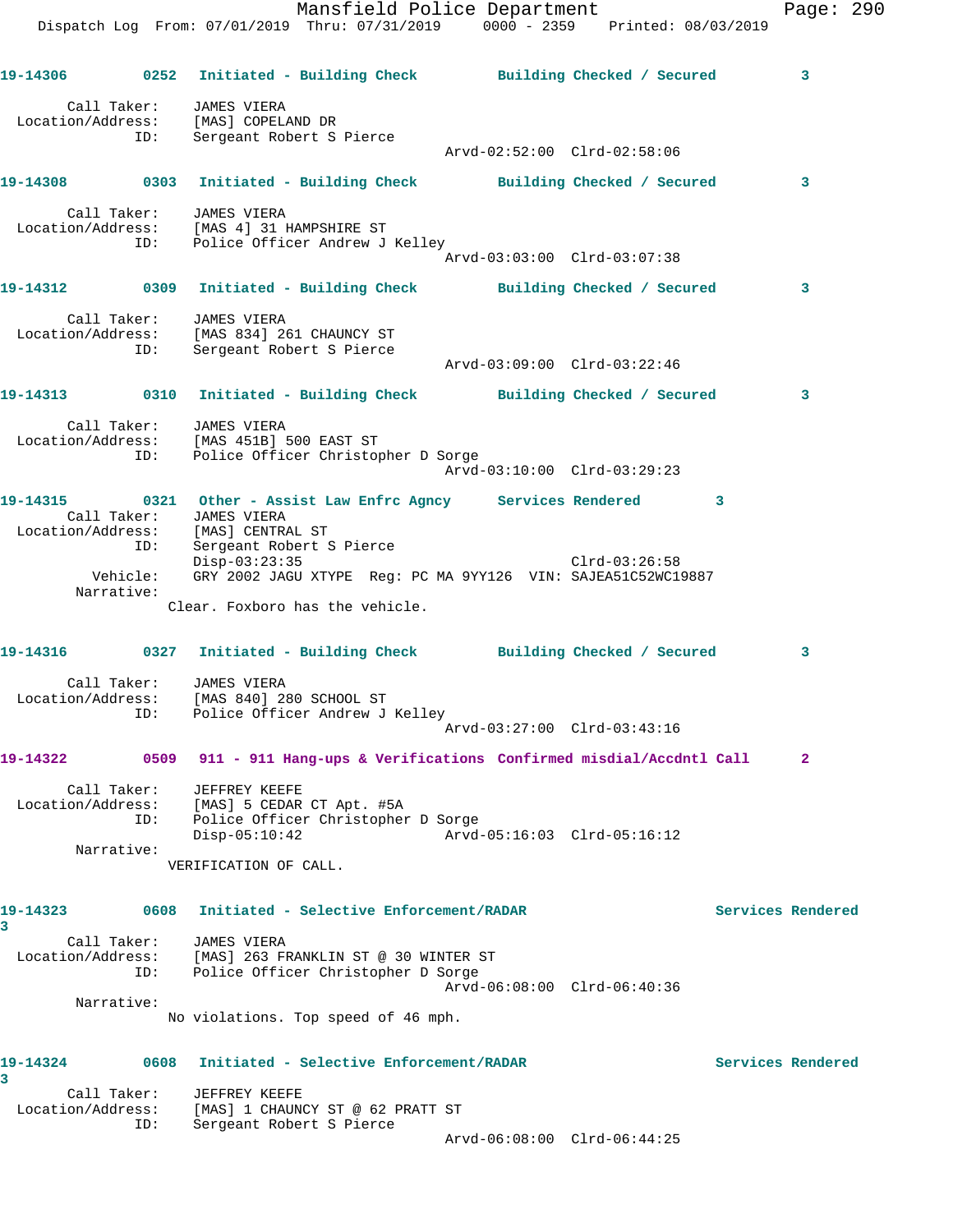|                                                                               | Mansfield Police Department<br>$0000 - 2359$<br>Dispatch Log From: 07/01/2019 Thru: 07/31/2019<br>Printed: 08/03/2019                                                                                                                                                                                                                             | Page: 291 |  |
|-------------------------------------------------------------------------------|---------------------------------------------------------------------------------------------------------------------------------------------------------------------------------------------------------------------------------------------------------------------------------------------------------------------------------------------------|-----------|--|
| Narrative:                                                                    | RADAR PATROL.                                                                                                                                                                                                                                                                                                                                     |           |  |
| Narrative:                                                                    | High speed of 42 mph.                                                                                                                                                                                                                                                                                                                             |           |  |
| 19-14326                                                                      | 0653 Phone - Alarm - Burglar<br>Building Checked / Secured                                                                                                                                                                                                                                                                                        | 1         |  |
| Call Taker:<br>Vicinity of:<br>ID:<br>ID:<br>Vehicle:<br>Narrative:           | JEFFREY KEEFE<br>[MAS 840A] 280 SCHOOL ST Apt. #A<br>Police Officer Andrew J Kelley<br>$Disp-06:55:35$<br>Arvd-06:58:38 Clrd-07:02:52<br>Police Officer Christopher D Sorge<br>$Disp-06:55:43$<br>Arvd-06:59:27 Clrd-07:02:56<br>BLK 2014 INFI UT QX60 Reg: PC MA 78XW08 VIN: 5N1AL0MM7EC552640<br>ALARM FOR RIGHT REAR DINNING ROOM GLASS BREAK. |           |  |
| Narrative:                                                                    | Ofc Kelley reports vehicle in the lot                                                                                                                                                                                                                                                                                                             |           |  |
|                                                                               | Ofc Kelley reports building checks handtight, card to be<br>issued.                                                                                                                                                                                                                                                                               |           |  |
| Note                                                                          | MAS 0711 Note Taker: PATRICK FEENEY<br>Mansfield Electric is doing transformer work; 60 Maple St in<br>Mansfield will be without power. Tenants notified.                                                                                                                                                                                         |           |  |
| 19-14330<br>Call Taker:<br>Location/Address:<br>ID:<br>Narrative:             | 0838 Walk-In - Follow up Investigation Services Rendered<br>3<br>Support Staff Matthew Todesco<br>Police Officer Nicole M Boldrighini<br>$Disp-08:41:11$<br>Arvd-08:41:14 Clrd-08:49:30                                                                                                                                                           |           |  |
| 19-14331<br>Call Taker:<br>Location/Address:<br>ID:<br>Vehicle:<br>Narrative: | 0839<br>Walk-In - Child Safety Seat Program Services Rendered<br>Support Staff Matthew Todesco<br>[MAS 153] 50 WEST ST<br>Police Officer Nicole M Boldrighini<br>$Disp-08:49:39$<br>Arvd-08:49:50 Clrd-09:02:13<br>BLK 2018 OTHR 4D TESLA MODEL3 Req: PC MA EV722J<br>Ofc. Boldrighini installing a child safety seat.                            |           |  |
| 19-14333                                                                      | 0851 Phone - Alarm - Burglar<br>Building Checked / Secured                                                                                                                                                                                                                                                                                        | 1         |  |
| Call Taker:<br>Location/Address:<br>ID:<br>Narrative:                         | TARA LAKO<br>[MAS H9864] 201 COPELAND DR<br>Police Officer Matthew A Souza<br>$Disp-08:54:30$<br>Arvd-09:04:16 Clrd-09:09:06<br>Zone 17 - Front right door, unable to reach a rep                                                                                                                                                                 |           |  |
| Narrative:                                                                    | ADT requesting to cancel                                                                                                                                                                                                                                                                                                                          |           |  |
| Narrative:                                                                    | Ofc Souza to continue to confirm the accidental alarm                                                                                                                                                                                                                                                                                             |           |  |
| Narrative:                                                                    | PTL. SOUZA CONFIRMING ACCIDENTAL ACTIVATION BY NEW EMPLOYEES                                                                                                                                                                                                                                                                                      |           |  |
| 19-14335                                                                      | Initiated - Motor Vehicle Stop<br>Citation / Warning Issued 3<br>0905                                                                                                                                                                                                                                                                             |           |  |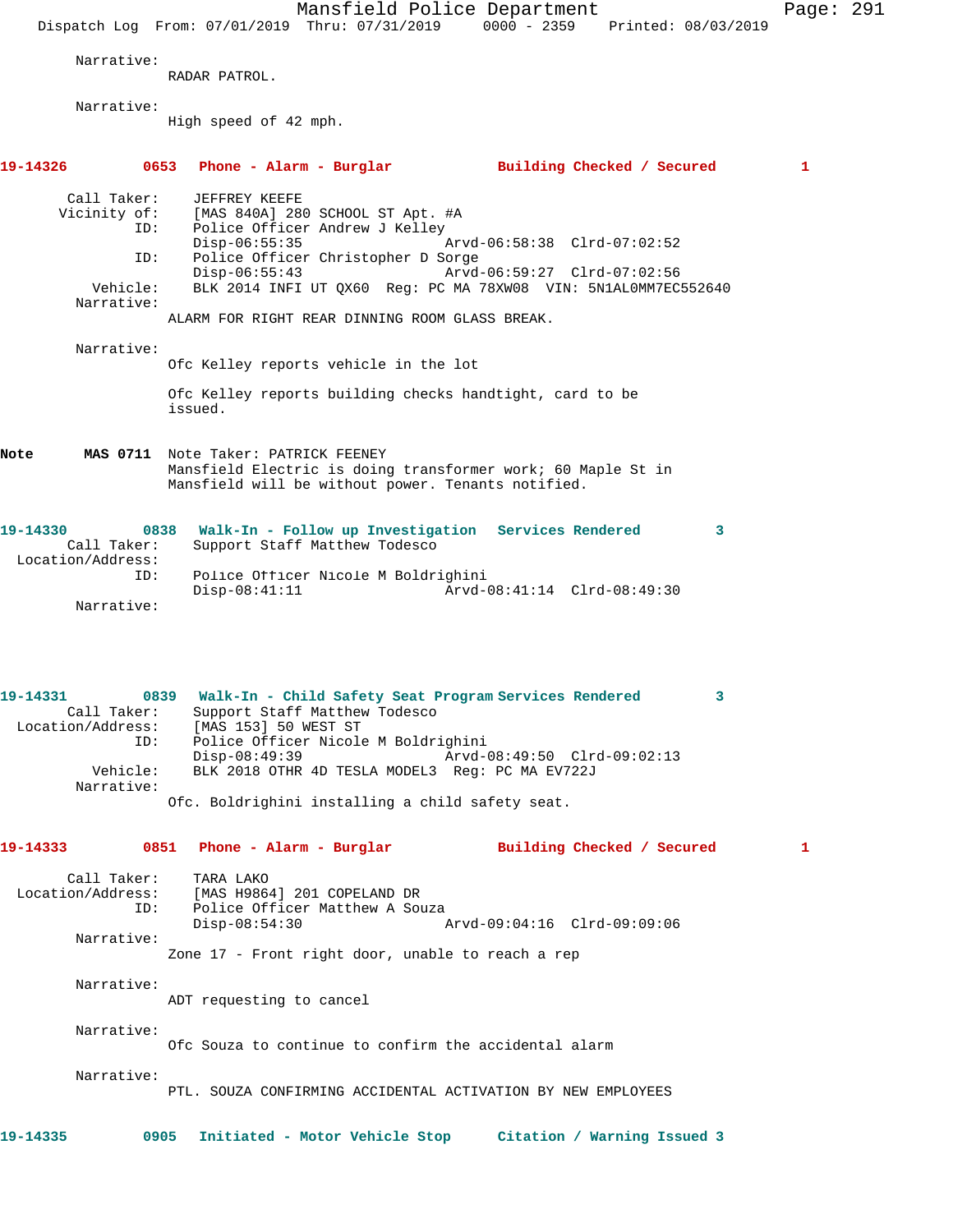|                                              |             | Mansfield Police Department                                                                                                                                                                                                  |                             | Page: 292                |
|----------------------------------------------|-------------|------------------------------------------------------------------------------------------------------------------------------------------------------------------------------------------------------------------------------|-----------------------------|--------------------------|
|                                              |             | Dispatch Log From: 07/01/2019 Thru: 07/31/2019 0000 - 2359 Printed: 08/03/2019                                                                                                                                               |                             |                          |
| Call Taker:<br>Location/Address:             | ID:         | CARLY MORIARTY<br>[MAS] 173 CHAUNCY ST @ 12 PERKINS AVE<br>Police Officer Michael T Fitzgerald                                                                                                                               | Arvd-09:05:00 Clrd-09:09:44 |                          |
| Narrative:                                   |             | Vehicle: GRY 2007 GMC LL YUKON Reg: PC MA 2BP718                                                                                                                                                                             |                             |                          |
|                                              |             | MVS-CITATION ISSUED                                                                                                                                                                                                          |                             |                          |
| 3                                            |             |                                                                                                                                                                                                                              |                             | <b>Services Rendered</b> |
|                                              | ID:         | Call Taker: TARA LAKO<br>Location/Address: [MAS] HOPE ST<br>Police Officer Michael T Fitzgerald                                                                                                                              |                             |                          |
| Narrative:                                   |             |                                                                                                                                                                                                                              | Arvd-09:31:00 Clrd-09:49:27 |                          |
|                                              |             | Traffic enforcement in the area.                                                                                                                                                                                             |                             |                          |
|                                              |             | 19-14338 		 0935 Initiated - Proactive Patrol 		 Building Checked / Secured                                                                                                                                                  |                             | 3                        |
|                                              |             | Call Taker: TARA LAKO<br>Location/Address: [MAS 417] 9 FRANCIS AVE<br>ID: Police Officer Nicole M Boldrighini                                                                                                                |                             |                          |
| Narrative:                                   |             |                                                                                                                                                                                                                              | Arvd-09:35:00 Clrd-09:44:48 |                          |
|                                              |             | Checking the area.                                                                                                                                                                                                           |                             |                          |
| 19-14345                                     | ID:         | 1005 Initiated - Motor Vehicle Stop Verbal Warning<br>Call Taker: TARA LAKO<br>Location/Address: [MAS] EAST ST<br>Sergeant Thomas R Connor                                                                                   |                             | 3                        |
| Narrative:                                   | Vehicle:    | WHI 2015 VOLV S80 Reg: PC MA 4BX152 VIN: YV1902MM3F1187876                                                                                                                                                                   | Arvd-10:05:00 Clrd-10:11:56 |                          |
|                                              |             | verbal warning for speed                                                                                                                                                                                                     |                             |                          |
| 19-14346<br>3                                |             | 1006 Initiated - Selective Enforcement/RADAR                                                                                                                                                                                 |                             | Services Rendered        |
| Call Taker:<br>Narrative:                    | ID:         | TARA LAKO<br>Location/Address: [MAS] 562 MAPLE ST @ 3 JENNIFER DR<br>Police Officer Nicole M Boldrighini                                                                                                                     | Arvd-10:06:00 Clrd-10:17:08 |                          |
|                                              |             | Traffic enforcement in the area.                                                                                                                                                                                             |                             |                          |
| 19-14348                                     | 1015        | Phone - Harass, Electronic Communicat                                                                                                                                                                                        |                             | Spoken To 3              |
| Call Taker:<br>Location/Address:             | ID:         | PATRICK FEENEY<br>[MAS H1886] 41 NORTH ST<br>Police Officer Nicole M Boldrighini<br>$Disp-10:17:24$                                                                                                                          | Arvd-10:24:24 Clrd-10:38:29 |                          |
| Narrative:                                   |             | Caller looking to talk to an ofc about harassment over the<br>cell phone.                                                                                                                                                    |                             |                          |
| Narrative:                                   |             |                                                                                                                                                                                                                              |                             |                          |
|                                              |             | Ofc Boldrighini reports no issue at this time. RP wanted to<br>report a conversation she had last night with a male who is<br>supposed to return keys today. RP was advised to call if the<br>male does not return the keys. |                             |                          |
| 19-14353<br>Call Taker:<br>Location/Address: | 1057<br>ID: | Initiated - Follow up Investigation Spoken To<br>TARA LAKO<br>[MAS H3187] 230 HOPE ST<br>Police Officer Nicole M Boldrighini                                                                                                 |                             | 3                        |
|                                              | Vehicle:    | GRY 2000 CHEV SILVER Req: PC MA 5NN374 VIN: 1GCGK29U5YE430888                                                                                                                                                                | Arvd-10:57:00 Clrd-11:02:59 |                          |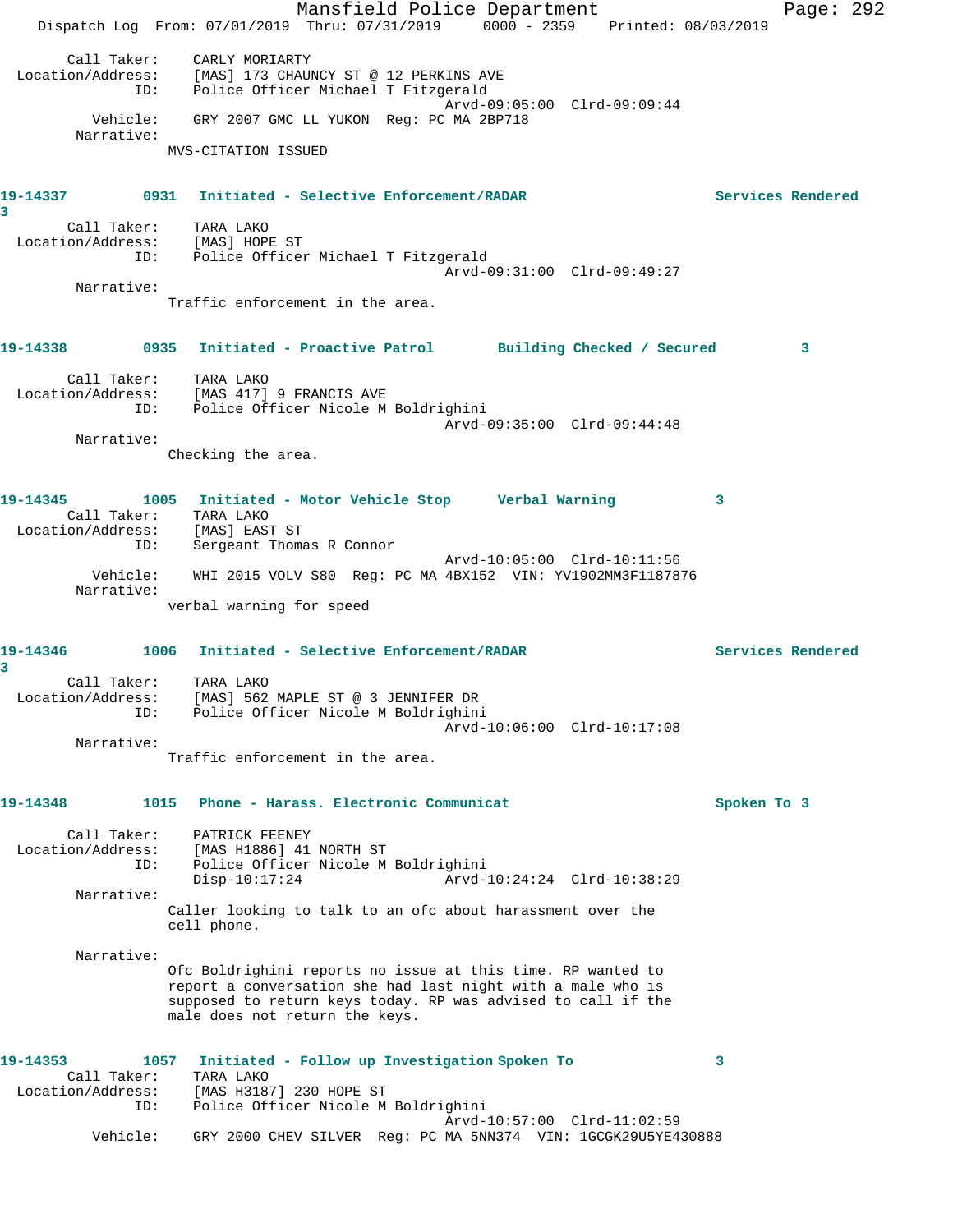Mansfield Police Department Page: 293 Dispatch Log From: 07/01/2019 Thru: 07/31/2019 0000 - 2359 Printed: 08/03/2019 Narrative: Out on a follow up from yesterday Narrative: Clear **19-14356 1103 Phone - Abandoned MV Spoken To 3**  Call Taker: PATRICK FEENEY Vicinity of: [MAS] 11 WINTHROP AVE ID: Police Officer Matthew A Souza Disp-11:07:41 Arvd-11:13:08 Clrd-11:18:42 Narrative: Caller reports a bunch of unregistered m/v's parked at the vacant lot across from her house; thinks theyre dumped there. Narrative: Ofc Souza reports there are trailers and tractors at this location, all with valid plates Narrative: Ofc Souza spoke with RP and was concerned who actually owns the property Narrative: Ofc Souza reports speaking with the property owner and will be getting the vehicles out of the lot on Monday or Tuesday. Ofc Souza will be going over to advise the RP. **19-14360 1121 Initiated - Follow up Investigation Services Rendered 3**  Call Taker: TARA LAKO Location/Address: [MAS 953] 100 COPELAND DR Apt. #8 ID: Police Officer Matthew A Souza Arvd-11:21:00 Clrd-11:30:58<br>Vehicle: RED 2007 MACK TR CXN613 Reg: MA 73093 VIN: 1M1AK06Y77N0 RED 2007 MACK TR CXN613 Reg: MA 73093 VIN: 1M1AK06Y77N022411 Narrative: Ofc Souza out on a follow up regarding vehicles parked on Winthrop Ave Narrative: Ofc Souza reports APR is no longer at this location. **19-14362 1142 Initiated - Selective Enforcement/RADAR Services Rendered 3**  Call Taker: TARA LAKO Location/Address: [MAS] 87 ESSEX ST @ 4 JONATHAN RD ID: Police Officer Nicole M Boldrighini Arvd-11:42:00 Clrd-12:07:30 Narrative: Traffic enforcement in the area. Narrative: Clear, high of 37mph **19-14363 1202 Initiated - Selective Enforcement/RADAR Services Rendered 3**  Call Taker: TARA LAKO Location/Address: [MAS] 436 SOUTH MAIN ST @ 3 MICHAEL LN ID: Police Officer Michael T Fitzgerald Arvd-12:02:00 Clrd-12:39:37 Narrative: Traffic enforcement in the area. **19-14365 1214 Initiated - Proactive Patrol Building Checked / Secured 3** Call Taker: TARA LAKO Location/Address: [MAS 170] 255 HOPE ST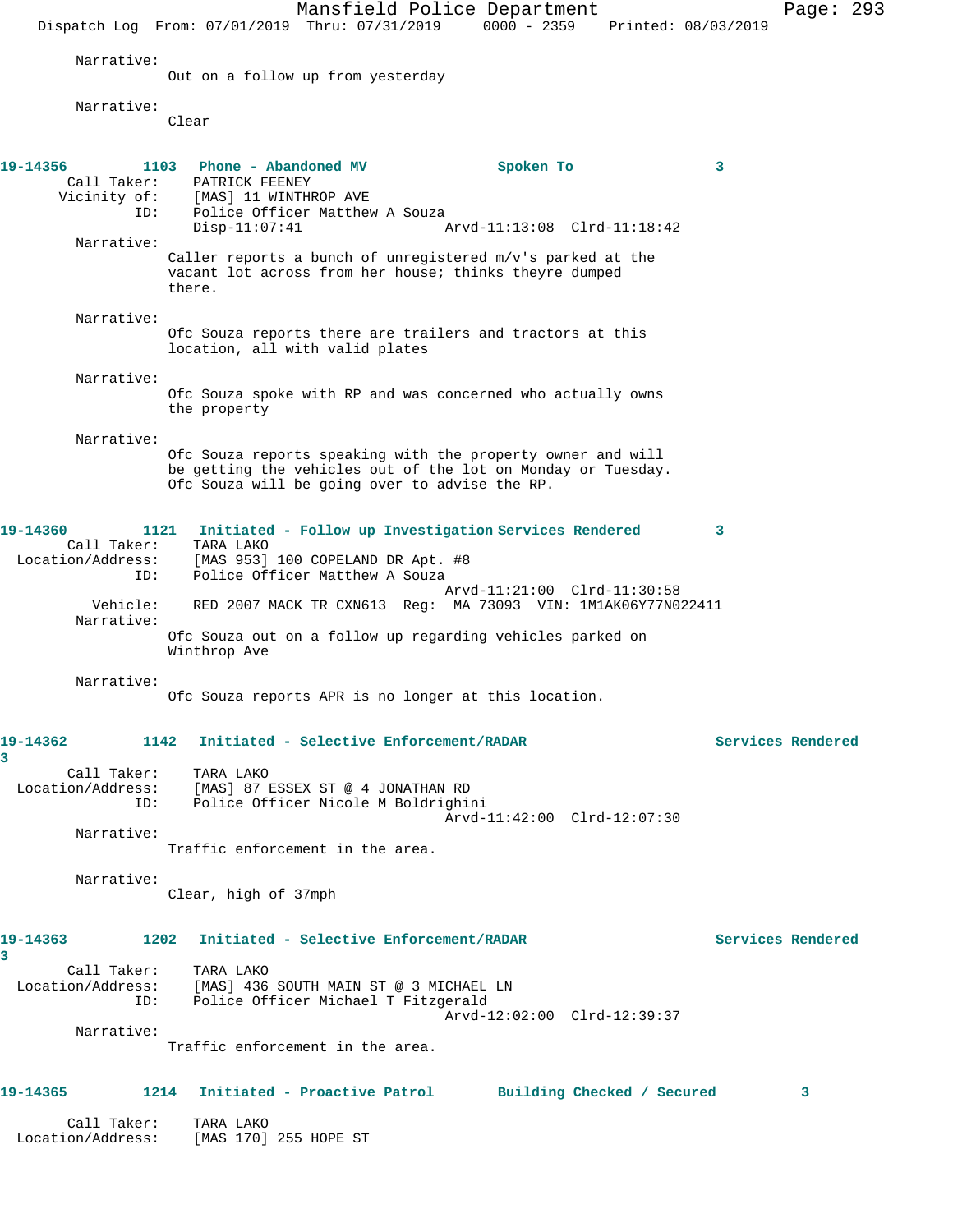Mansfield Police Department Page: 294 Dispatch Log From: 07/01/2019 Thru: 07/31/2019 0000 - 2359 Printed: 08/03/2019 ID: Police Officer Nicole M Boldrighini Arvd-12:14:00 Clrd-12:45:14 Narrative: Checking the area. **Note MAS 1302** Note Taker: PATRICK FEENEY Call from called 911 2x; no location, caller states hes at the Miltons Warehouse in Mansfield, states his phone is broken, no issue. Parties name is **Note MAS 1313** Note Taker: PATRICK FEENEY 911 call from  $\qquad \qquad ;$  caller states accidental while out driving. No emergency. **19-14372 1317 Initiated - Proactive Patrol Building Checked / Secured 3** Call Taker: TARA LAKO Location/Address: [MAS] 4 ERICK RD @ 15 BONNEY LN ID: Police Officer Nicole M Boldrighini Arvd-13:17:00 Clrd-13:26:39 Narrative: Checking the area. **19-14375 1340 Initiated - Proactive Patrol Services Rendered 3**  Call Taker: CARLY MORIARTY Location/Address: [MAS] 280 SCHOOL ST ID: Police Officer Matthew A Souza Arvd-13:40:00 Clrd-13:42:52 ID: Police Officer Matthew A Souza Arvd-13:47:00 Clrd-14:07:44 Narrative: CHECK OF THE AREA Narrative: Checking the area. **19-14376 1343 Phone - Road Hazards Services Rendered 3**  Call Taker: TARA LAKO Location/Address: [MAS] 100 RTE 140 SB @ 280 SCHOOL ST ID: Police Officer Matthew A Souza Disp-13:44:54 Arvd-13:45:32 Clrd-13:46:01 Narrative: RP reports a rake in the roadway just past the intersection Ofc Souza reports it was a piece of a plastic bumper that has been moved off to the side of the road, no longer a hazard. **19-14378 1355 Phone - Erratic Oper MV / Road Rage Gone on Arrival 3**  Call Taker: TARA LAKO Location/Address: [MAS] 660 EAST ST @ 25 FRANKLIN ST ID: Police Officer Nicole M Boldrighini Disp-13:55:00 Arvd-13:56:55 Clrd-14:00:58 Vehicle: GRY 2010 TOYT 4H PRIUS Reg: LV MA LV80599 Narrative: RP reports a vehicle all over the road traveling Eastbound. Last known location DPW when RP turned off Narrative: Ofc Boldrighini reports checked from Hope to 500 East and back through the schools, nothing found. **19-14381 1452 Radio - Road Hazards Spoken To 3**  Call Taker: TARA LAKO Location/Address: [MAS H42] 114 DEAN ST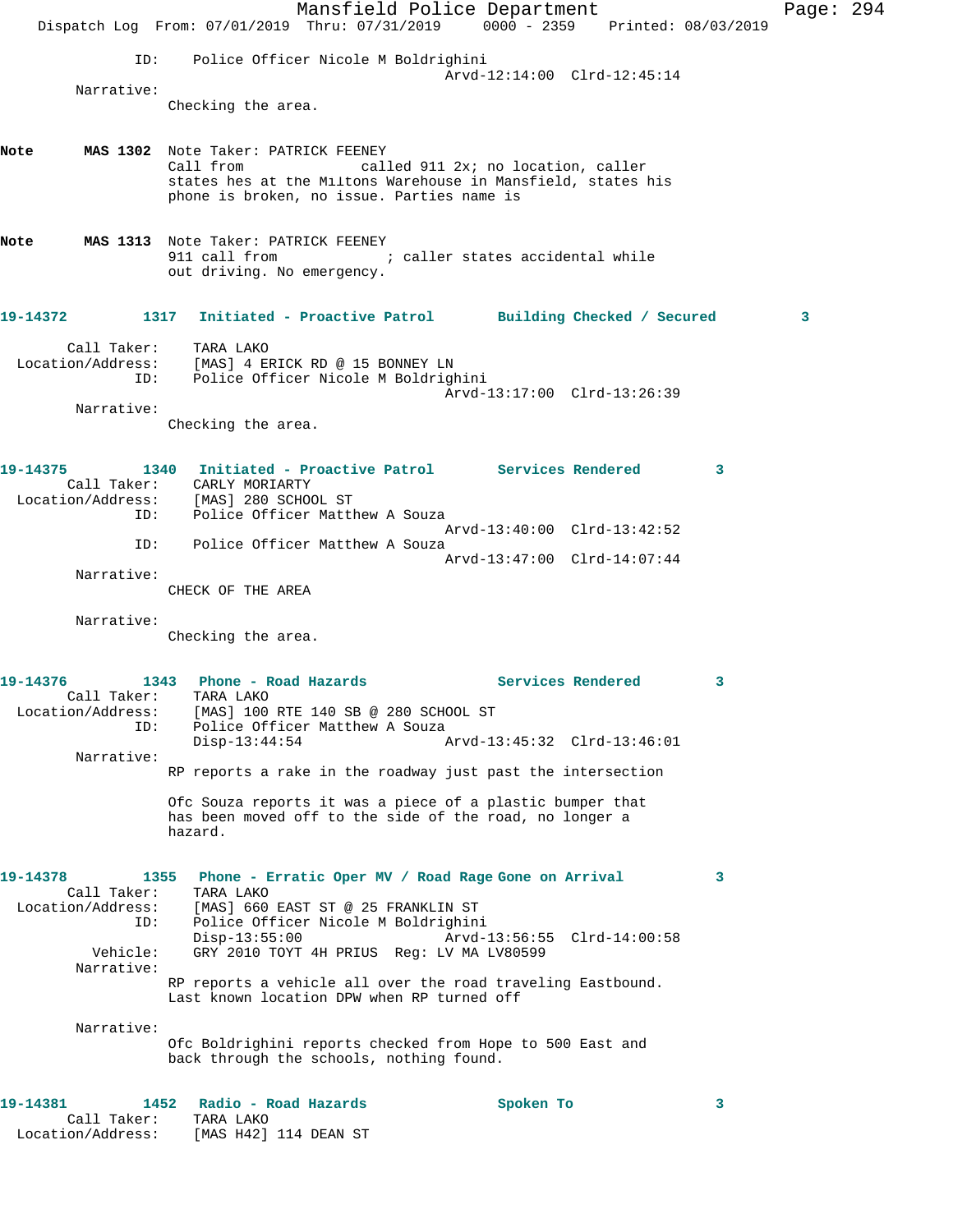|                                                     |                                                                                                 | Mansfield Police Department<br>Dispatch Log From: 07/01/2019 Thru: 07/31/2019 0000 - 2359 Printed: 08/03/2019                    |                                                |   | Page: 295 |  |
|-----------------------------------------------------|-------------------------------------------------------------------------------------------------|----------------------------------------------------------------------------------------------------------------------------------|------------------------------------------------|---|-----------|--|
| ID:<br>Narrative:                                   | $Disp-14:55:47$                                                                                 | Police Officer Michael T Fitzgerald                                                                                              | Arvd-15:12:20 Clrd-15:14:11                    |   |           |  |
|                                                     |                                                                                                 | Sqt Connor received a report there is a dumpster in the<br>middle of the roadway impeding traffic                                |                                                |   |           |  |
| Narrative:                                          | CONES                                                                                           | RESIDENT REPORTING THEY WILL HAVE THE DUMPSTER REMOVED BY<br>THE CONTRACTOR, IN THE MEAN TIME THEY WILL MARK IT OFF WITH         |                                                |   |           |  |
| 19-14383<br>Call Taker:<br>ID:                      | 1508 Phone - Road Hazards<br>TARA LAKO<br>Location/Address: [MAS] GILBERT ST<br>$Disp-15:13:29$ | Police Officer Matthew A Souza                                                                                                   | Gone on Arrival<br>Arvd-15:23:15 Clrd-15:23:52 | 3 |           |  |
| Narrative:                                          |                                                                                                 | RP reports a red gas can in the roadway that fell off a<br>landscaping truck and is possibly leaking fuel                        |                                                |   |           |  |
| Narrative:                                          |                                                                                                 | Ofc Souza checked the area to the town line and at the four<br>corners, negative findings for the can.                           |                                                |   |           |  |
| 19-14384<br>Call Taker:<br>Location/Address:<br>ID: | $Disp-15:31:15$                                                                                 | 1528 Walk-In - Follow up Investigation Services Rendered<br>Support Staff Matthew Todesco<br>Police Officer Nicole M Boldrighini | Arvd-15:44:41 Clrd-15:45:30                    | 3 |           |  |

**19-14390 1603 Walk-In - Vandalism Spoken To 3**  Call Taker: Support Staff Derek M Stark Location/Address: [MAS 840I140C] 280 SCHOOL ST Apt. #I140<br>ID: Police Officer Danielle C Titus Police Officer Danielle C Titus<br>Disp-16:09:16 Disp-16:09:16 Arvd-16:25:23 Clrd-16:30:36<br>Vehicle: GRY 2015 CHEV UT EQUINOX Req: PC MA 44CP49 VIN: 2GNFLEEK GRY 2015 CHEV UT EQUINOX Reg: PC MA 44CP49 VIN: 2GNFLEEK6F6132101 Narrative: Walk in at Mansfield Police looking to speak with an officer after her car was vandalized while she was in Wines & More. She came out to find an unknown substance all over the side of her car. Narrative: Ofc Titus reports there was food on the RP's vehicle, nobody visible in the area. No damage to the vehicle. **19-14393 1637 Walk-In - Banking - Finance Offense Incident Report 3**  Call Taker: Support Staff Derek M Stark<br>Location/Address: [MAS 153] 50 WEST ST ess: [MAS 153] 50 WEST ST<br>ID: Police Officer Jay J Police Officer Jay J Sparrow<br>Disp-16:43:40 Disp-16:43:40 Arvd-16:43:46 Clrd-17:36:28 Narrative: Walk in parties who are representatives of "Friends of Mansfield Library" reporting a fraud of \$700 was taken out of there bank account through a Progressive Lease through Wells Fargo. Mansfield Bank has requested parties seek police report. Refer To Incident: 19MAS-639-OF

**19-14395 1705 Walk-In - Larceny over \$1200 Incident Report 2**  Call Taker: Support Staff Derek M Stark

Narrative: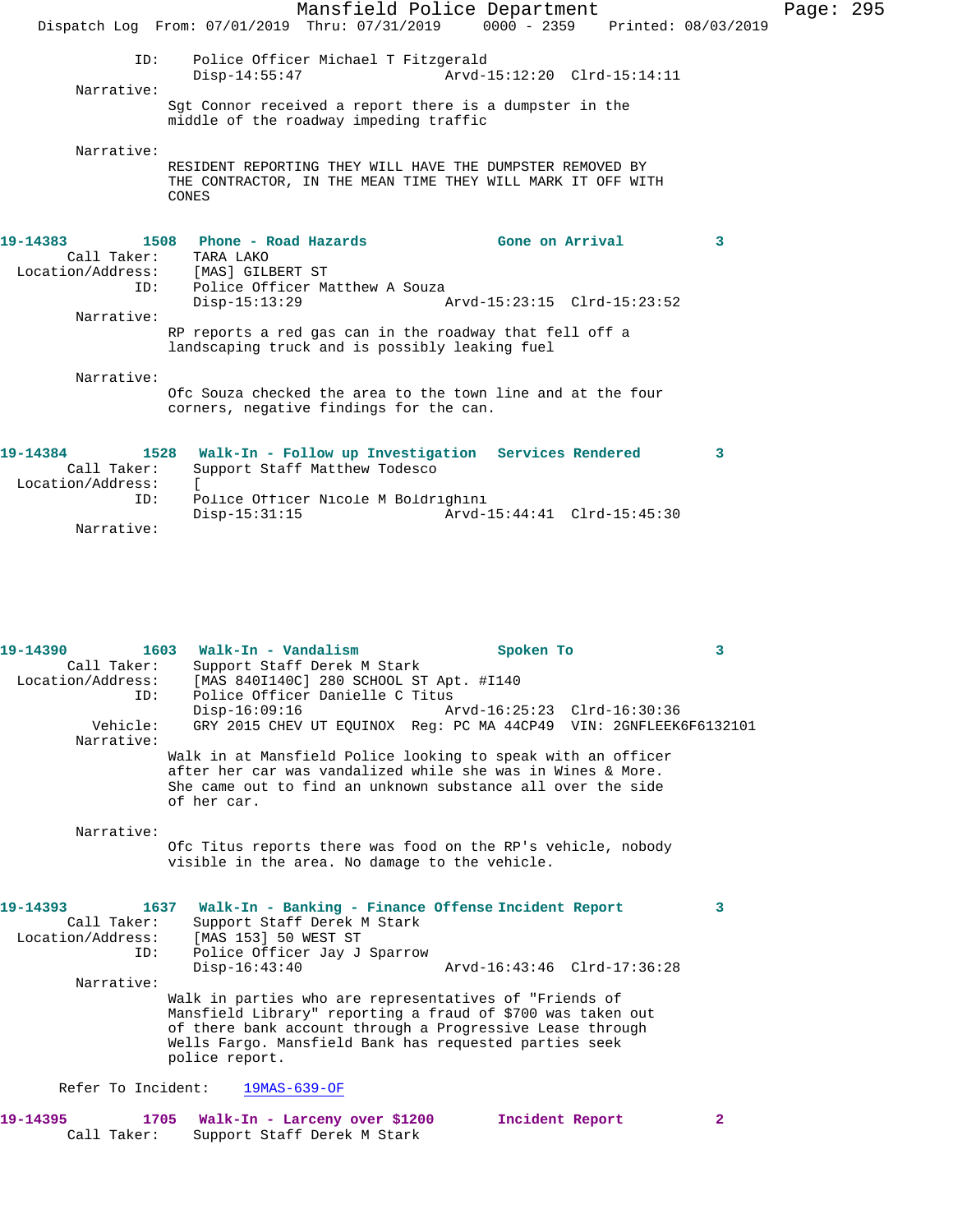Mansfield Police Department Page: 296 Dispatch Log From: 07/01/2019 Thru: 07/31/2019 0000 - 2359 Printed: 08/03/2019 Location/Address: [MAS 820A] 31 PLYMOUTH ST Police Officer Danielle C Titus<br>Disp-17:09:12 Disp-17:09:12 Arvd-17:17:42 Clrd-17:45:47 Narrative: Walk in at Mansfield Police lobby, Human Resources manager from Barrett Industries reporting fired employee has stolen "thousands" in medical equipment and is selling it on E-Bay. Narrative: Ofc Titus reports they believe it is a former employee, but have no evidence. Refer To Incident: 19MAS-640-OF **19-14404 1748 Initiated - Motor Vehicle Stop Citation / Warning Issued 3**  Call Taker: TARA LAKO Location/Address: [MAS 900A] 242 CHAUNCY ST Apt. #1 ID: Police Officer Christopher D Sorge Arvd-17:48:00 Clrd-17:52:53 ID: Police Officer Jay J Sparrow Disp-17:51:53 Arvd-17:51:55 Clrd-17:52:52<br>Vehicle: WHI 2018 MINCOO Reg: PC MA 46FV01 VIN: WMZYV9C31J3B91834 WHI 2018 MINCOO Reg: PC MA 46FV01 VIN: WMZYV9C31J3B91834 Narrative: Failure to stop 106/140. Operator checks ok **19-14405 1758 Initiated - Motor Vehicle Stop Verbal Warning 3**  Call Taker: TARA LAKO Location/Address: [MAS 969A110] 321 SCHOOL ST Apt. #A110 ID: Police Officer Christopher D Sorge Arvd-17:58:00 Clrd-18:00:01 Vehicle: GRY 2002 BMW 325I Reg: PC MA 19Z450 VIN: WBAET37412NH00266 Narrative: Verbal for failure to inspect and display front plate **19-14406 1802 Initiated - Motor Vehicle Stop Verbal Warning 3**  Call Taker: TARA LAKO Location/Address: [MAS] RTE 140 SB ID: Police Officer Christopher D Sorge Arvd-18:02:00 Clrd-18:07:49 Vehicle: BLK 2019 CHEV IMPALA Reg: PC MA 1PHP94 VIN: 1G11Z5SA2KU135613 Narrative: Verbal warning for red light violation, School at 140 **19-14409 1815 Initiated - Motor Vehicle Stop Citation / Warning Issued 3**  Call Taker: TARA LAKO Location/Address: [MAS] 800 SOUTH MAIN ST<br>ID: Police Officer William Police Officer William C Trudell Arvd-18:15:00 Clrd-18:25:28 ID: Police Officer Christopher D Sorge Disp-18:17:55 Arvd-18:17:58 Clrd-18:25:32<br>Vehicle: BLK 2003 GMC UT ENVOY Req: PC MA 8LY538 VIN: 1GKET16S736 BLK 2003 GMC UT ENVOY Reg: PC MA 8LY538 VIN: 1GKET16S736226263 Narrative: Citation issued for red light violation, offense occurred at 495S off ramp onto South Main **19-14410 1836 911 - 911 Hang-ups & Verifications Unfounded/Unverifed 2**  Call Taker: PATRICK FEENEY<br>Vicinity of: [MAS] 601 EAST of: [MAS] 601 EAST ST<br>ID: Police Officer Wil Police Officer William C Trudell Disp-18:38:30 Arvd-18:43:01 Clrd-18:47:21 ID: Police Officer Christopher D Sorge Disp-18:38:34 Arvd-18:43:03 Clrd-18:47:19 Narrative: 911 hangup; multiple call backs made, female caller state phone did it by accident; keeps hanging up. Narrative: Ofc Trudell reports units checked the area, nothing found.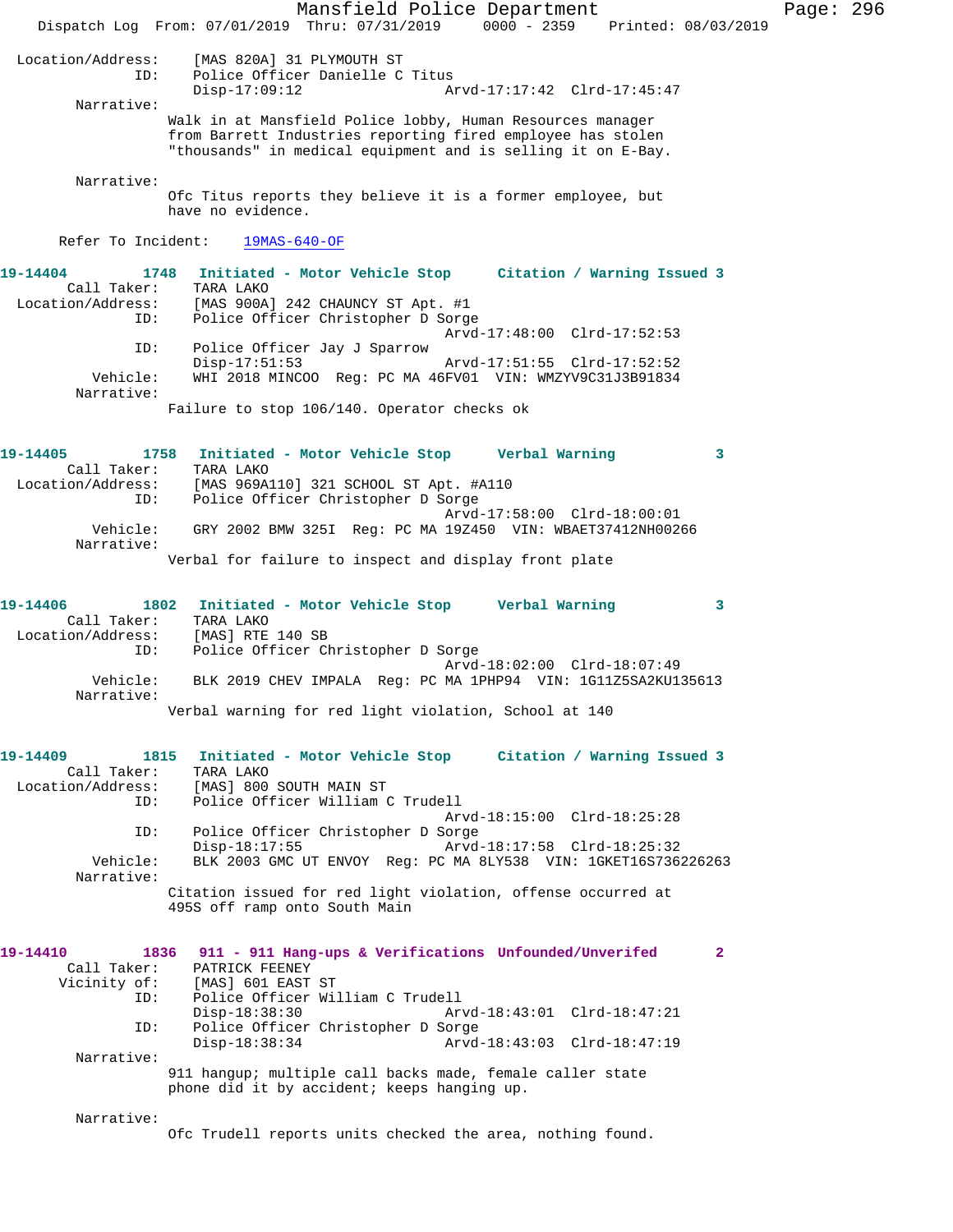**19-14412 1853 Initiated - Motor Vehicle Stop Arrest(s) Made 3**  Call Taker: LINDSAY MITCHELL Location/Address: [MAS] THOMAS ST<br>ID: Police Officer W Police Officer William C Trudell Arvd-18:53:00 Clrd-19:12:23 ID: Police Officer Christopher D Sorge Disp-19:02:19 Arvd-19:02:21 Clrd-19:12:22<br>TD: Police Officer Danielle C Titus ID: Police Officer Danielle C Titus Disp-19:04:35 Arvd-19:06:24 Clrd-19:12:24 Vehicle: WHI 2007 PONT SD G6 Reg: PC MA 49W890 VIN: 1G2ZF58B874176391 Narrative: MV STOP Narrative: ONE IN CUSTODY. Narrative: CITATION ISSUED FOR IMPROPER TURN. Refer To Arrest: 19MAS-369-AR Arrest: ALLEN, DERRIS CANARD Address: 53 TAUNTON AVE HYDE PARK, MA<br>Age: 22<br>Charges:  $\cdot$  $E = \text{Age}:$  Charges: Warrant arrest Warrant arrest Warrant arrest **19-14417 1958 Walk-In - Assist Citizen - P S A Services Rendered 3**  Call Taker: Support Staff Derek M Stark<br>Location/Address: [MAS] 107 SCHOOL ST ess: [MAS] 107 SCHOOL ST<br>ID: Police Officer Will Police Officer William C Trudell Disp-20:02:25 Arvd-20:02:31 Clrd-20:02:33 ID: Police Officer William C Trudell Disp-20:03:10 Arvd-20:03:11 Clrd-20:08:14 Narrative: Walk in party looking for a PBT as he is on probation and missed a report time. Narrative: Ofc. Trudell provided involved with a PBT and results are .000 **19-14419 2021 Initiated - Selective Enforcement/RADAR Services Rendered 3**  Call Taker: JEFFREY KEEFE Vicinity of: [MAS H5498] 275 GILBERT ST ID: Police Officer Danielle C Titus Arvd-20:21:00 Clrd-20:51:41 Narrative: AVE SPEED 36 MAX 40. **19-14421 2056 Initiated - Proactive Patrol Building Checked / Secured 3** Call Taker: JEFFREY KEEFE Vicinity of: [MAS 4] 31 HAMPSHIRE ST ID: Police Officer Danielle C Titus Arvd-20:56:00 Clrd-21:01:26 **19-14422 2101 Initiated - Proactive Patrol Building Checked / Secured 3** Call Taker: JEFFREY KEEFE Location/Address: [MAS 2] 60 FORBES BLVD ID: Police Officer Danielle C Titus Arvd-21:01:00 Clrd-21:08:05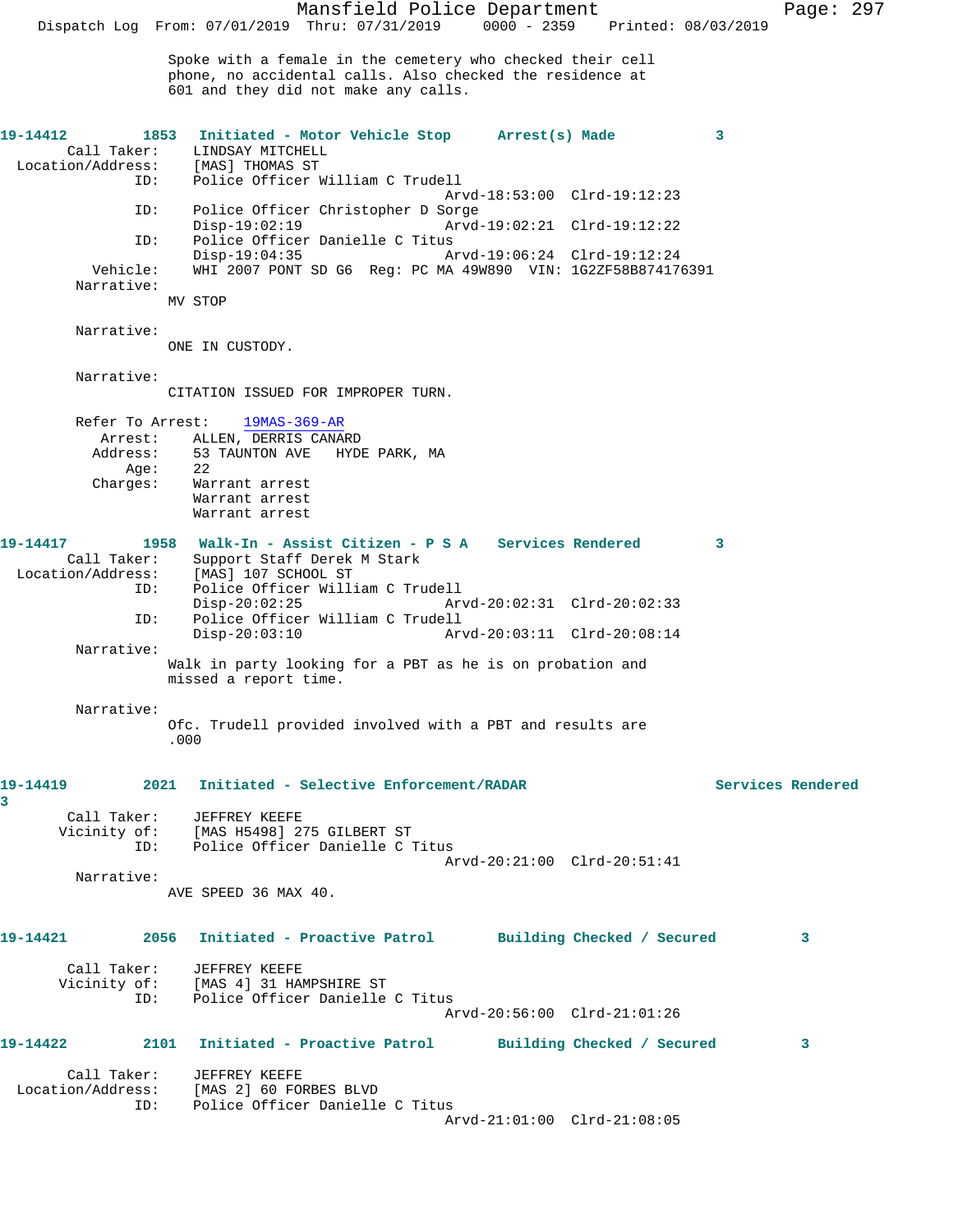|                                                                              | Mansfield Police Department<br>Dispatch Log From: 07/01/2019 Thru: 07/31/2019 0000 - 2359 Printed: 08/03/2019             |                             | Page: 298    |  |
|------------------------------------------------------------------------------|---------------------------------------------------------------------------------------------------------------------------|-----------------------------|--------------|--|
| 19-14430<br>Call Taker: JEFFREY KEEFE<br>Location/Address: [MAS] 16 ERICK RD | 2246 911 - Suspicious Actv / Persn / Veh Transported to Hospital 2<br>ID: Police Officer Jay J Sparrow<br>$Disp-22:47:33$ | Arvd-22:56:32 Clrd-23:21:21 |              |  |
| ID:                                                                          | Police Officer William C Trudell<br>Disp-22:47:39                                                                         | Arvd-22:56:29 Clrd-23:21:17 |              |  |
| Narrative:                                                                   |                                                                                                                           |                             |              |  |
|                                                                              | CP FROM ERIC RD REPORTED A POSSIBLE SUSP MALE IN THE AREA OF<br>BUILDING 20.                                              |                             |              |  |
| Narrative:                                                                   | PARTY TRANSPORTED TO THE HOSPITAL.                                                                                        |                             |              |  |
|                                                                              |                                                                                                                           |                             | $\mathbf{3}$ |  |
| Call Taker: JEFFREY KEEFE<br>ID:                                             | Location/Address: [MAS 840] 280 SCHOOL ST<br>Police Officer Danielle C Titus                                              | Arvd-22:55:00 Clrd-23:03:30 |              |  |
|                                                                              | 19-14432 2317 Initiated - Proactive Patrol Building Checked / Secured                                                     |                             | 3            |  |
|                                                                              |                                                                                                                           |                             |              |  |
| Call Taker: JEFFREY KEEFE<br>ID:                                             | Vicinity of: [MAS 202] 16 OLD COLONY WAY<br>Police Officer Danielle C Titus                                               | Arvd-23:17:00 Clrd-23:18:30 |              |  |
|                                                                              |                                                                                                                           |                             | 3            |  |
| Call Taker: JEFFREY KEEFE<br>ID:                                             | Location/Address: [MAS 1015] 30 CHAUNCY ST<br>Police Officer Christopher D Sorge                                          | Arvd-23:19:00 Clrd-23:40:01 |              |  |

## **For Date: 07/27/2019 - Saturday**

| $19 - 14435$      |                        | 0051 Initiated - Motor Vehicle Stop |  | Spoken To                   |                                                                   |
|-------------------|------------------------|-------------------------------------|--|-----------------------------|-------------------------------------------------------------------|
|                   | Call Taker:            | JEFFREY KEEFE                       |  |                             |                                                                   |
| Location/Address: |                        | [MAS 160] 80 NORTH MAIN ST          |  |                             |                                                                   |
|                   | ID:                    | Police Officer Christopher D Sorge  |  |                             |                                                                   |
|                   |                        |                                     |  | Arvd-00:51:00 Clrd-00:53:58 |                                                                   |
|                   | Vehicle:<br>Narrative: |                                     |  |                             | GRY 2002 LNDR SD DISCOV Req: PAS MA FF77HA VIN: SALTY124X2A763077 |
|                   |                        | VERBAL EOUIPMENT.                   |  |                             |                                                                   |

| 19-14437<br>Call Taker: | JEFFREY KEEFE<br>Vicinity of: [MAS 1002] 250 EAST ST<br>ID: Police Officer David M Sennott                                                                           | $\overline{3}$ |
|-------------------------|----------------------------------------------------------------------------------------------------------------------------------------------------------------------|----------------|
|                         | Arvd-00:55:00 Clrd-01:06:56                                                                                                                                          |                |
| Call Taker:             | JEFFREY KEEFE<br>Location: [MAS] RIVER ST TRAIN LOTS<br>ID: Police Officer Meghan Birnie                                                                             | 3              |
|                         | $Disp-01:00:51$                                                                                                                                                      |                |
| 19-14439                | 0104 Initiated - Proactive Patrol Services Rendered<br>Call Taker: LINDSAY MITCHELL<br>Location/Address: [MAS 281A] 1 CROCKER ST<br>ID: Police Officer Meghan Birnie | 3              |
|                         | Arvd-01:04:00 Clrd-01:05:22                                                                                                                                          |                |
| 19-14441                | Call Taker: LINDSAY MITCHELL<br>Location/Address: [MAS] 400 SCHOOL ST @ 0 OLD SCHOOL ST<br>ID: Police Officer Christopher D Sorge                                    | 3              |
|                         | Arvd-01:18:00 Clrd-01:20:14                                                                                                                                          |                |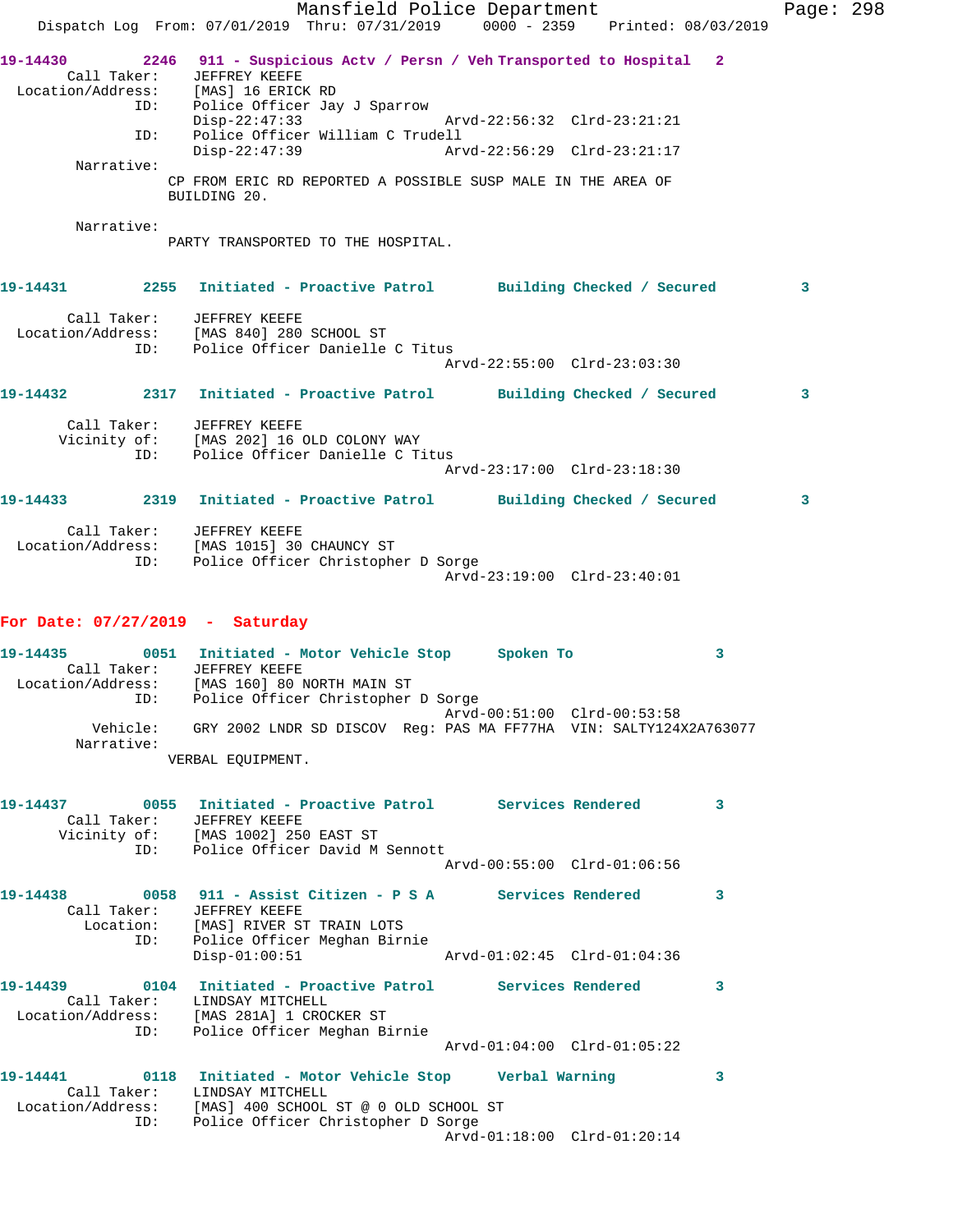|                                                                                                                                                                                   | Dispatch Log From: 07/01/2019 Thru: 07/31/2019 0000 - 2359 Printed: 08/03/2019                                                                                                                | Mansfield Police Department |                             |  | Page: 299         |  |
|-----------------------------------------------------------------------------------------------------------------------------------------------------------------------------------|-----------------------------------------------------------------------------------------------------------------------------------------------------------------------------------------------|-----------------------------|-----------------------------|--|-------------------|--|
|                                                                                                                                                                                   | Vehicle: WHI 2006 TOYT UT HIGHLA Reg: PC MA 153HL8 VIN: JTEEP21A860149362                                                                                                                     |                             |                             |  |                   |  |
| Narrative:                                                                                                                                                                        |                                                                                                                                                                                               |                             |                             |  |                   |  |
|                                                                                                                                                                                   | verbal for failure to inspect                                                                                                                                                                 |                             |                             |  |                   |  |
| 19-14442   0120 Initiated - Building Check   Building Checked / Secured                                                                                                           |                                                                                                                                                                                               |                             |                             |  | 3                 |  |
| Location/Address: [MAS 417] 9 FRANCIS AVE                                                                                                                                         | Call Taker: LINDSAY MITCHELL<br>ID: Police Officer David M Sennott                                                                                                                            |                             |                             |  |                   |  |
|                                                                                                                                                                                   |                                                                                                                                                                                               |                             | Arvd-01:20:00 Clrd-01:30:01 |  |                   |  |
| 19-14443  0129  Initiated - Proactive Patrol  Building Checked / Secured                                                                                                          |                                                                                                                                                                                               |                             |                             |  | 3                 |  |
| Call Taker: JEFFREY KEEFE<br>Location/Address: [MAS 834] 261 CHAUNCY ST<br>ID:                                                                                                    | Sergeant Robert S Pierce                                                                                                                                                                      |                             | Arvd-01:29:00 Clrd-01:35:20 |  |                   |  |
| 19-14444   0138   Initiated - Proactive Patrol   Building Checked / Secured                                                                                                       |                                                                                                                                                                                               |                             |                             |  | 3                 |  |
|                                                                                                                                                                                   | Call Taker: JEFFREY KEEFE                                                                                                                                                                     |                             |                             |  |                   |  |
|                                                                                                                                                                                   | Vicinity of: [MAS 814] 50 WEST CHURCH ST<br>ID: Police Officer Meghan Birnie                                                                                                                  |                             |                             |  |                   |  |
|                                                                                                                                                                                   |                                                                                                                                                                                               |                             | Arvd-01:38:00 Clrd-01:44:34 |  |                   |  |
| 19-14445 0143 Initiated - Proactive Patrol Services Rendered 3<br>Call Taker: JEFFREY KEEFE<br>Location/Address: [MAS 907E] 390 WEST ST<br>ID: Police Officer Christopher D Sorge |                                                                                                                                                                                               |                             |                             |  |                   |  |
|                                                                                                                                                                                   |                                                                                                                                                                                               |                             | Arvd-01:43:00 Clrd-01:47:58 |  |                   |  |
| 19-14446      0145  Initiated - Proactive Patrol     Building Checked / Secured                                                                                                   |                                                                                                                                                                                               |                             |                             |  | 3                 |  |
| Location/Address: [MAS] 4 ERICK RD @ 15 BONNEY LN<br>ID:                                                                                                                          | Call Taker: JEFFREY KEEFE<br>Police Officer David M Sennott                                                                                                                                   |                             |                             |  |                   |  |
|                                                                                                                                                                                   |                                                                                                                                                                                               |                             | Arvd-01:45:00 Clrd-01:53:35 |  |                   |  |
| 19-14447 0149 Initiated - Motor Vehicle Stop Citation / Warning Issued 3<br>Location/Address: [MAS] 905 SOUTH MAIN ST<br>ID: Police Officer Christopher D Sorge                   | Call Taker: JEFFREY KEEFE                                                                                                                                                                     |                             |                             |  |                   |  |
|                                                                                                                                                                                   |                                                                                                                                                                                               |                             | Arvd-01:49:00 Clrd-01:58:12 |  |                   |  |
| ID:<br>Vehicle:                                                                                                                                                                   | Police Officer Meghan Birnie<br>$Disp-01:54:01$<br>GRY 2001 HOND SD CIVIC Req: PC MA 65FK88 VIN: 1HGEM22581L118748                                                                            |                             | Arvd-01:54:04 Clrd-01:58:11 |  |                   |  |
| Narrative:                                                                                                                                                                        | VERBAL WARNING.                                                                                                                                                                               |                             |                             |  |                   |  |
|                                                                                                                                                                                   |                                                                                                                                                                                               |                             |                             |  |                   |  |
| 19-14448<br>3                                                                                                                                                                     | 0152 Initiated - Recovered Stolen Motor Vehicle                                                                                                                                               |                             |                             |  | Vehicle Towed     |  |
| Call Taker:<br>Location/Address:<br>ID:                                                                                                                                           | LINDSAY MITCHELL<br>[MAS] 228 PRATT ST @ 6 BICENTENNIAL CT<br>Sergeant Robert S Pierce                                                                                                        |                             |                             |  |                   |  |
| Vehicle:                                                                                                                                                                          | BLK 2014 HOND CIVIC Req: PC MA 431YY1 VIN: 2HGFG4A58EH704474<br>Towed: For: RECOVERED STOLEN By: Central Street Garage To: Central Street Garage<br>Released To: APONTE On: 07/27/2019 @ 1734 |                             | Arvd-01:52:00 Clrd-02:28:07 |  |                   |  |
| Narrative:                                                                                                                                                                        | ABANDONED VEHICLE IS COMING BACK STOLEN.                                                                                                                                                      |                             |                             |  |                   |  |
| Narrative:                                                                                                                                                                        | TOW HAS BEEN REQUESTED.                                                                                                                                                                       |                             |                             |  |                   |  |
| Narrative:                                                                                                                                                                        |                                                                                                                                                                                               |                             |                             |  |                   |  |
|                                                                                                                                                                                   | Franklin PD cleared the vehicle from NCIC and they will<br>notify the owner                                                                                                                   |                             |                             |  |                   |  |
| 19-14449                                                                                                                                                                          | 0155 Initiated - Suspicious Actv / Persn / Veh                                                                                                                                                |                             |                             |  | Services Rendered |  |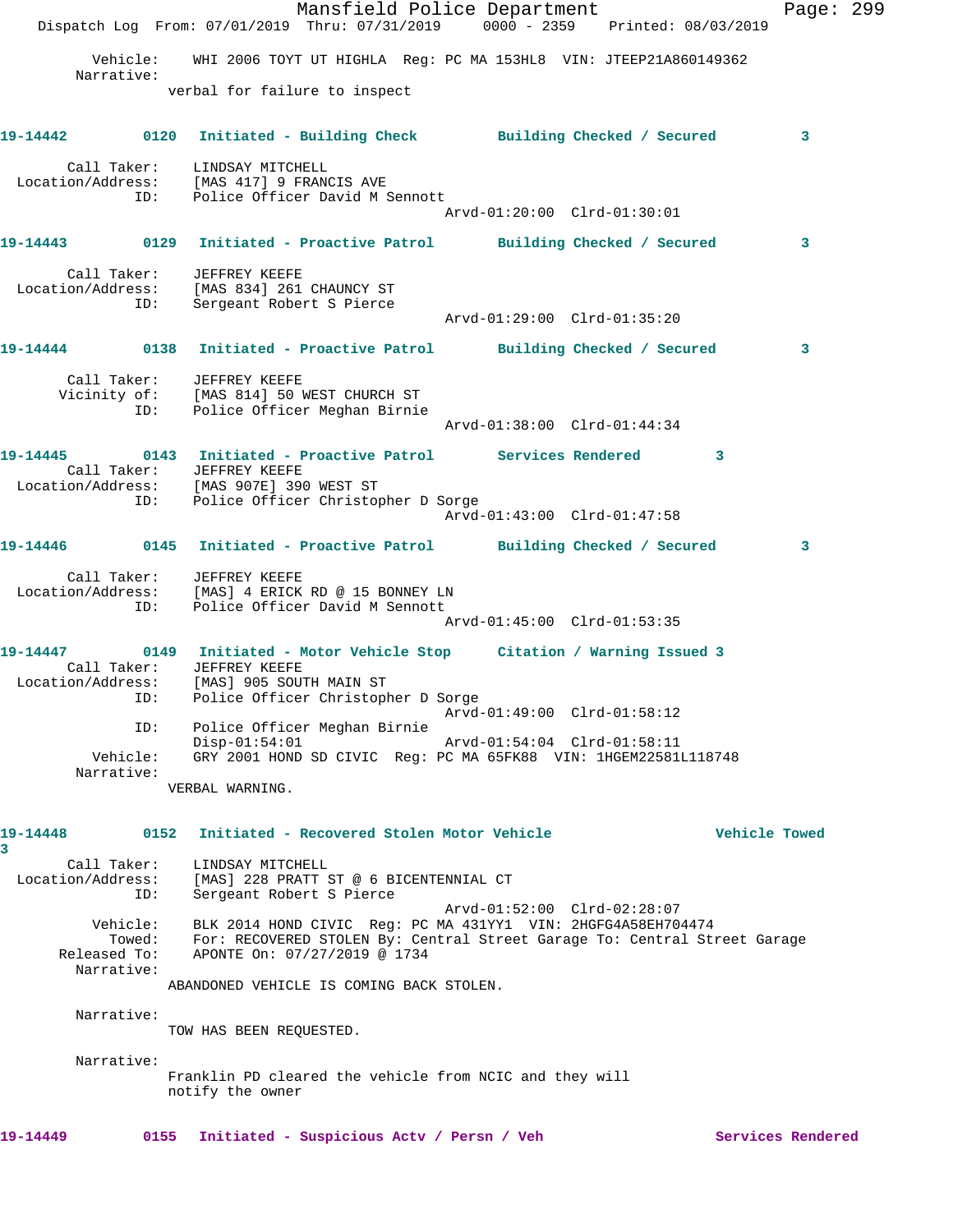Mansfield Police Department Fage: 300 Dispatch Log From: 07/01/2019 Thru: 07/31/2019 0000 - 2359 Printed: 08/03/2019 **2**  Call Taker: LINDSAY MITCHELL Vicinity of: [MAS] 500 EAST ST ID: Police Officer David M Sennott Arvd-01:55:00 Clrd-01:59:00 ID: Police Officer Christopher D Sorge Disp-01:58:20 Arvd-01:58:21 Clrd-01:59:03 Narrative: Checking on male standing on the side of the roadway Narrative: Checks ok he is walking home **19-14450 0201 Initiated - Motor Vehicle Stop Citation / Warning Issued 3**  Call Taker: JEFFREY KEEFE Location/Address: [MAS] 263 FRANKLIN ST @ 30 WINTER ST ID: Police Officer Christopher D Sorge Arvd-02:01:00 Clrd-02:09:50 Vehicle: WHI 2019 JEEP UT GRCHER Reg: PC MA 64V240 VIN: 1C4RJFAG0KC635451 Narrative: VERBAL FOR SPEED. **19-14451 0215 Initiated - Building Check Building Checked / Secured 3** Call Taker: JEFFREY KEEFE Vicinity of: [MAS 820C] 31 PLYMOUTH ST ID: Police Officer Michael T Fitzgerald Arvd-02:15:00 Clrd-02:18:56 ID: Police Officer John R Armstrong Arvd-02:18:53 Clrd-02:25:43 **19-14452 0218 Initiated - Motor Vehicle Stop Citation / Warning Issued 3**  Call Taker: JEFFREY KEEFE Location/Address: [MAS] 255 HOPE ST @ 141 PRATT ST ID: Police Officer Christopher D Sorge Arvd-02:18:00 Clrd-02:24:07 ID: Police Officer Meghan Birnie Disp-02:20:00 Arvd-02:20:04 Clrd-02:24:07 2001 SD 9-3 Reg: PC RI WT490 VIN: YS3DD55H912044756 Narrative: VERBAL FOR DEFECTIVE. **19-14453 0226 Initiated - Proactive Patrol Building Checked / Secured 3** Call Taker: JEFFREY KEEFE Location/Address: [MAS 2] 60 FORBES BLVD ID: Police Officer Christopher D Sorge Arvd-02:26:00 Clrd-02:30:32 **19-14454 0230 Initiated - Proactive Patrol Building Checked / Secured 3** Call Taker: JEFFREY KEEFE Location/Address: [MAS 4] 31 HAMPSHIRE ST ID: Police Officer Christopher D Sorge Arvd-02:30:00 Clrd-02:39:43 **19-14455 0253 Initiated - Proactive Patrol Building Checked / Secured 3** Call Taker: JEFFREY KEEFE Vicinity of: [MAS 992] 660 EAST ST ID: Police Officer David M Sennott Arvd-02:53:00 Clrd-02:55:23 **19-14457 0314 Initiated - Building Check Services Rendered 3**  Call Taker: LINDSAY MITCHELL Location/Address: [MAS 895] 175 FRUIT ST ID: Police Officer David M Sennott Arvd-03:14:00 Clrd-03:34:03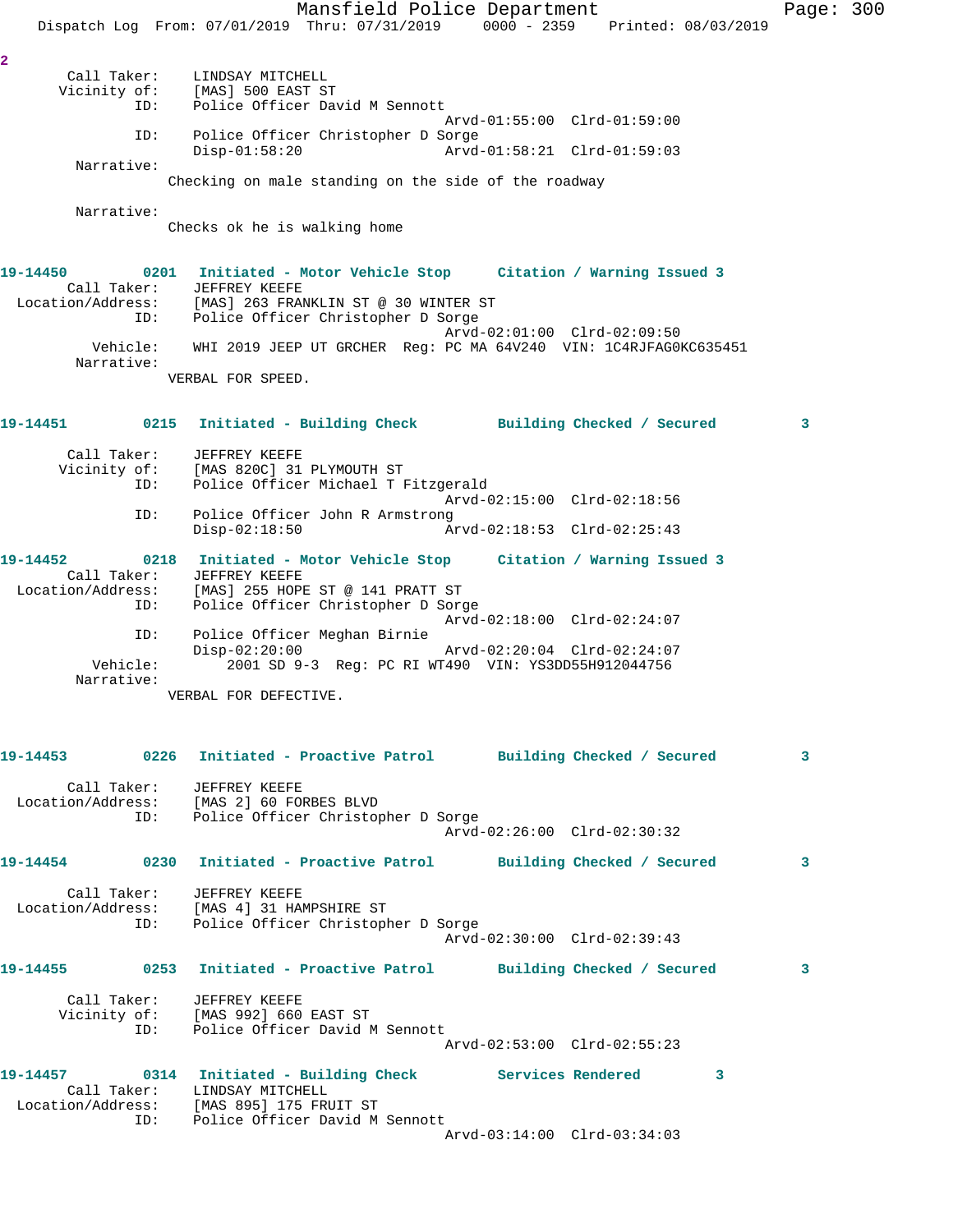Mansfield Police Department Fage: 301 Dispatch Log From: 07/01/2019 Thru: 07/31/2019 0000 - 2359 Printed: 08/03/2019 **19-14459 0431 Initiated - Building Check Services Rendered 3**  Call Taker: JEFFREY KEEFE Location/Address: [MAS 820C] 31 PLYMOUTH ST ID: Police Officer John R Armstrong Arvd-04:31:00 Clrd-04:42:10 **19-14462 0610 Initiated - Selective Enforcement/RADAR Services Rendered 3**  Call Taker: JEFFREY KEEFE Location/Address: [MAS] 99 COPELAND DR @ 235 CHAUNCY ST ID: Police Officer Meghan Birnie Arvd-06:10:00 Clrd-06:30:34 **19-14469 0701 Initiated - Proactive Patrol Building Checked / Secured 3** Call Taker: Kieran M Ruth Location/Address: [MAS 820C] 31 PLYMOUTH ST ID: Police Officer John R Armstrong Arvd-07:01:00 Clrd-07:13:53 Narrative: Checking the area. **19-14471 0705 Initiated - Motor Vehicle Stop Spoken To 3**  Call Taker: MEGHAN MILLS Location/Address: [MAS] 200 RTE 140 SB @ 90 NORFOLK ST ID: Police Officer Christopher D Sorge Arvd-07:05:00 Clrd-07:08:00 Vehicle: GRY 2009 FORD PK F150 Reg: PC MA 9BL977 VIN: 1FTRX14859FA44725 Narrative: MV STOP Narrative: VEHICLE MOVED TO PARKING LOT. RENEWING ONLINE **19-14472 0725 Phone - Animal Complaints Spoken To 3**  Call Taker: Kieran M Ruth Location/Address: [MAS H2050] 30 POTASH RD ID: Police Officer David M Sennott Disp-07:26:39 Arvd-07:32:31 Clrd-07:37:18 Vehicle: GRY 2016 FORD F350 Reg: PC MA 7FMK20 VIN: 1FT8X3B6XGEA07634 Narrative: Ofc. Sennott out for the report of a dog in a P/U truck Narrative: The dog is in MA/7FMK20 and is not in distress, owner spoken to **19-14475 0817 Phone - Erratic Oper MV / Road Rage Spoken To 3**  Call Taker: Support Staff Philip D Seaward Location/Address: [MAS] 2 PARK ROW @ 39 SOUTH MAIN ST ID: Police Officer Gregg S Kennedy Police Officer Gregg S Kennedy<br>Disp-08:31:04 Arvd-08:36:34 Clrd-08:38:38 Narrative: RP called to report two parties wearing "Mansfield EMA" dark-blue t-shirts drove into Park Row through the Do Not Enter signs and parked to go over to the Cafe on the Common. RP requested an officer speak with the operator. Narrative: Parties advised **19-14476 0828 Phone - Child Safety Seat Program Services Rendered 3**  Call Taker: Support Staff Philip D Seaward Location/Address: [MAS 153] 50 WEST ST ID: Police Officer Nicole M Boldrighini Disp-08:30:05 Arvd-08:31:53 Clrd-08:42:16 Vehicle: BLU 2019 INFI UT QX50 Reg: PC MA 9AP567 VIN: 3PCAJ5M31KF110143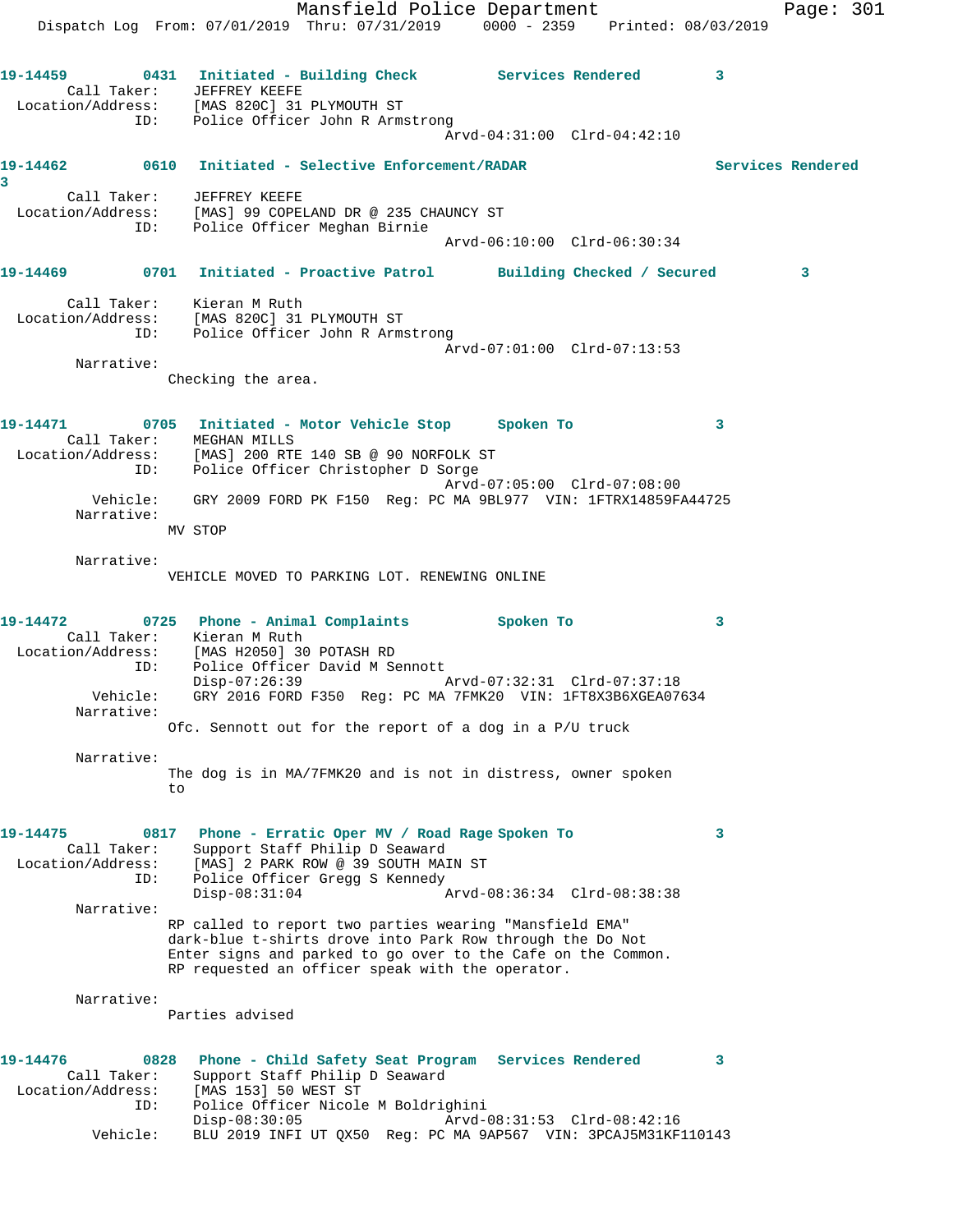Mansfield Police Department Page: 302 Dispatch Log From: 07/01/2019 Thru: 07/31/2019 0000 - 2359 Printed: 08/03/2019 Narrative: Ofc. Boldrighini installing a child safety seat. **19-14477 0900 Initiated - Proactive Patrol Building Checked / Secured 3** Call Taker: Kieran M Ruth Location/Address: [MAS 820C] 31 PLYMOUTH ST ID: Police Officer William C Trudell Arvd-09:00:00 Clrd-09:15:36 Narrative: Checking the area. **19-14478 0918 Initiated - Motor Vehicle Stop Citation / Warning Issued 3**  Call Taker: Kieran M Ruth Vicinity of: [MAS H2902] 602 MAPLE ST ID: Police Officer Michael T Fitzgerald Arvd-09:18:00 Clrd-09:25:27 Vehicle: BLK 2011 MERZ C300 Reg: PC MA 8EE671 VIN: WDDGF8BB4BF541603 Narrative: Out with MA/8EE671 Narrative: Citation for speed, the citation will be mailed due to issues with the printer. RO advised **19-14479 0929 Initiated - Selective Enforcement/RADAR Verbal Warning 3**  Call Taker: Kieran M Ruth Vicinity of: [MAS] 600 WEST ST ID: Police Officer Nicole M Boldrighini Arvd-09:29:00 Clrd-09:58:17 Vehicle: WHI 2010 LEXS 4T RX Reg: PAS MN 215RCV VIN: JTJBC1BA3A2401816 Narrative: Traffic enforcement in the area. Narrative: Out with MN/215RCV, verbal **19-14484 1000 911 - Assist Fire Department Transported to Hospital 3**  Call Taker: MEGHAN MILLS Location/Address: [MAS 959A] 68 SPRING ST Apt. #103 ID: Police Officer Gregg S Kennedy<br>Disp-10:03:09 Disp-10:03:09 Arvd-10:08:58 Clrd-10:19:51 Narrative: mfd for the m/e Narrative: MFD transporting **19-14486 1028 Initiated - Motor Vehicle Stop Citation / Warning Issued 3**  Call Taker: Kieran M Ruth Vicinity of: [MAS 834] 261 CHAUNCY ST ID: Police Officer Nicole M Boldrighini Arvd-10:28:00 Clrd-10:34:36 Vehicle: WHI 2007 HOND ODYSSE Reg: PAS MA CIE965 VIN: 5FNRL38877B012653 Narrative: Out with MA/CIE965 Narrative: Cited for a red light violation **19-14488 1041 Initiated - Motor Vehicle Stop Citation / Warning Issued 3**  Call Taker: Kieran M Ruth Vicinity of: [MAS H835] 446 MAPLE ST ID: Police Officer Michael T Fitzgerald Arvd-10:41:00 Clrd-10:58:22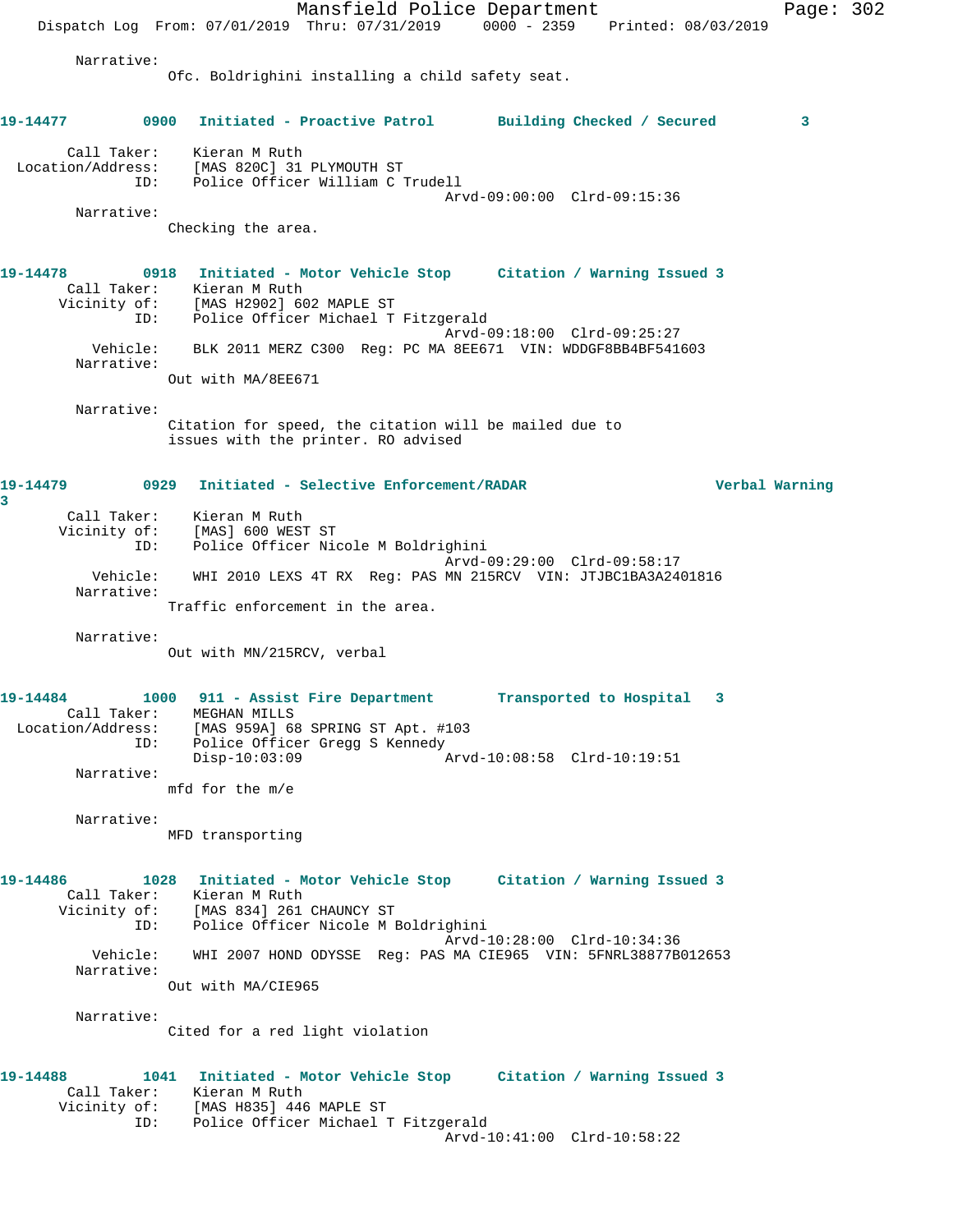Mansfield Police Department Page: 303 Dispatch Log From: 07/01/2019 Thru: 07/31/2019 0000 - 2359 Printed: 08/03/2019 Vehicle: BLU 2013 SUBA IMPREZA LIMITE Reg: PC GA CHB6741 VIN: JF1GJAH65DH019327 Narrative: Out with GA/CHB6741 Narrative: Cited for expired registration and defective equipment **19-14489 1101 Initiated - Proactive Patrol Services Rendered 3**  Call Taker: Kieran M Ruth Vicinity of: [MAS 907E] 390 WEST ST ID: Police Officer Nicole M Boldrighini Arvd-11:01:00 Clrd-11:08:48 Narrative: Checking the area. **19-14490 1101 Phone - Assist Fire Department Referred to Other Agency 3**  Call Taker: MEGHAN MILLS Location/Address: [MAS] 219 NORTH MAIN ST ID: Police Officer Gregg S Kennedy Disp-11:02:16 Arvd-11:06:37 Clrd-11:17:10 Narrative: mfd for the alarm **19-14492 1128 Initiated - Building Check Building Checked / Secured 3** Call Taker: MEGHAN MILLS Location/Address: [MAS 820C] 31 PLYMOUTH ST ID: Police Officer William C Trudell Arvd-11:28:00 Clrd-11:38:48 **19-14494 1128 Phone - Suspicious Actv / Persn / Veh Citation / Warning Issued 2**  Call Taker: Kieran M Ruth<br>Vicinity of: [MAS 417] 9 FF of: [MAS 417] 9 FRANCIS AVE<br>ID: Police Officer Nicole M Police Officer Nicole M Boldrighini<br>Disp-11:29:58 Arvd-1 Disp-11:29:58 Arvd-11:38:18 Clrd-11:47:49 ID: Police Officer Gregg S Kennedy Disp-11:29:58 Arvd-11:38:33 Clrd-11:47:49 Vehicle: BLK 2008 BMW 2D Reg: PC FL Y19XRS VIN: WBSWD93558PY40152 Narrative: Out for a red BMW with FL registration that has been parked in the area for approximately 3 hours Narrative: Ofc. Kennedy reports he spoke with parties that stated the vehicle was being pushed along earlier. A parking citation was issued **19-14497 1215 911 - Assist Fire Department Referred to Other Agency 3**  Call Taker: MEGHAN MILLS Location/Address: [MAS H4435] 21 HEMLOCK LN ID: Police Officer Michael T Fitzgerald Disp-12:17:47 Arvd-12:24:01 Clrd-12:45:08 Narrative: Out to assist MFD Narrative: Ofc. Fitzgerald reports the RP was told to call because of possible neglect, but the patient is not being neglected **19-14500 1242 Initiated - Proactive Patrol Building Checked / Secured 3** Call Taker: Kieran M Ruth Location/Address: [MAS 840] 280 SCHOOL ST ID: Police Officer Nicole M Boldrighini Arvd-12:42:00 Clrd-12:58:53 Narrative: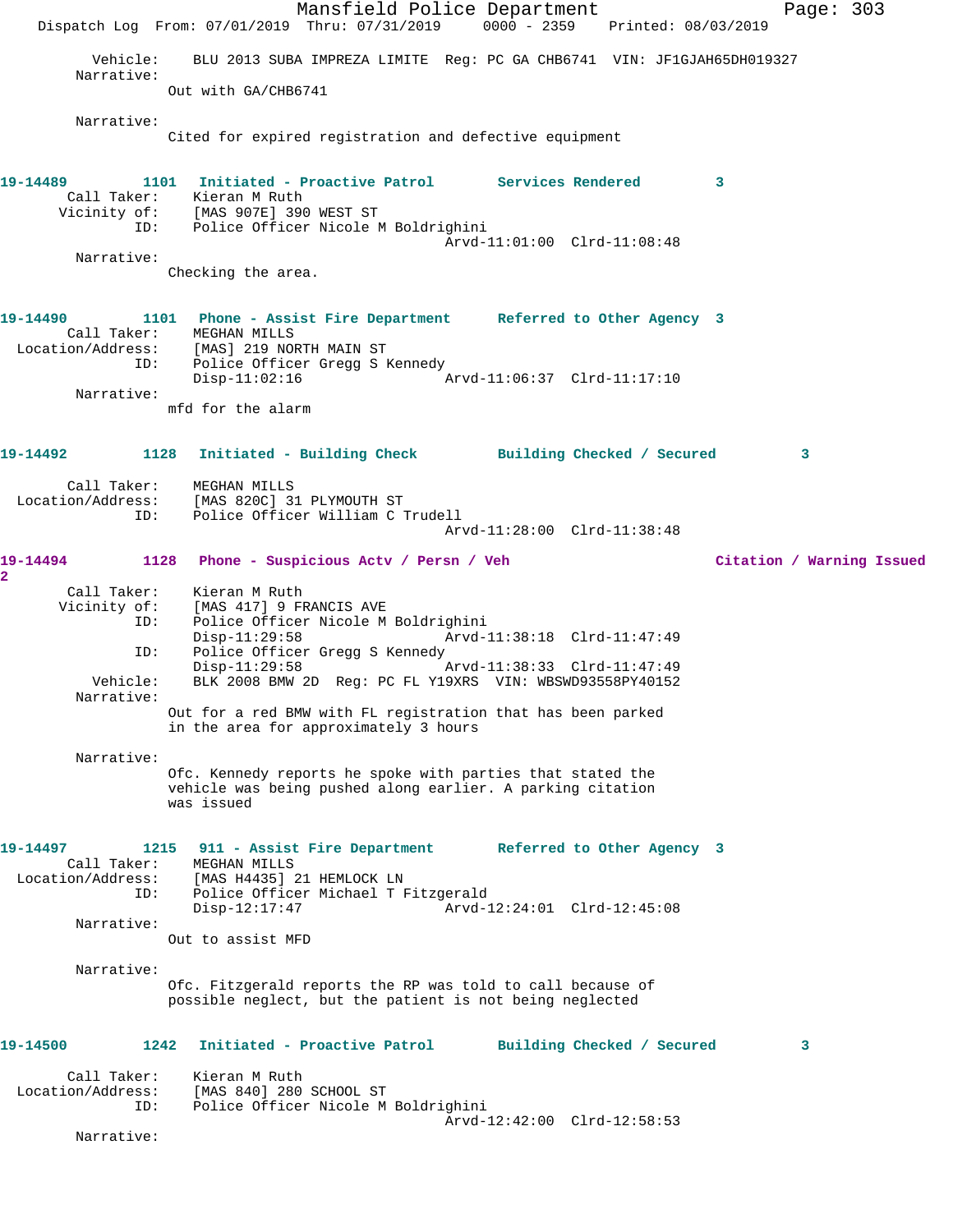Mansfield Police Department Page: 304 Dispatch Log From: 07/01/2019 Thru: 07/31/2019 0000 - 2359 Printed: 08/03/2019 Checking the area. **19-14501 1245 Initiated - Proactive Patrol Building Checked / Secured 3** Call Taker: Kieran M Ruth Location/Address: [MAS] COBB ST ID: Police Officer Michael T Fitzgerald Arvd-12:45:00 Clrd-12:59:12 Narrative: Checking the bike path **19-14508 1357 Initiated - Motor Vehicle Stop Citation / Warning Issued 3**  Call Taker: Kieran M Ruth Location/Address: [MAS] 449 NORTH MAIN ST @ 5 FULLER PL ID: Police Officer Nicole M Boldrighini Arvd-13:57:00 Clrd-14:04:36 Vehicle: GRY 2010 FORD 4D FOCUS Reg: PC NH 2213571 VIN: 1FAHP3FN8AW284629 Narrative: Out with NH/2213574 Narrative: Cited for a red light violation **19-14510 1403 911 - Assist Fire Department Referred to Other Agency 3**  Call Taker: MEGHAN MILLS Location/Address: [MAS 907A] 390 WEST ST Apt. #B ID: Police Officer Nicole M Boldrighini Disp-14:08:10 Arvd-14:08:36 Clrd-14:18:45 Narrative: Assisting MFD with an EMS call **19-14512 1411 Phone - 911 Hang-ups & Verifications Confirmed misdial/Accdntl Call 2**  Call Taker: Kieran M Ruth Location/Address: [MAS 43] 137 MILL ST ID: Police Officer Michael T Fitzgerald Disp-14:12:54 Arvd-14:18:08 Clrd-14:25:47 Narrative: Ofc. Fitzgerald out to confirm an accidental (11 call from Riverside lot 8 Narrative: Confirmed accidental **19-14515 1444 Initiated - Proactive Patrol Building Checked / Secured 3** Call Taker: Kieran M Ruth Location/Address: [MAS 820C] 31 PLYMOUTH ST ID: Police Officer William C Trudell Arvd-14:44:00 Clrd-15:01:33 Narrative: Checking the area. **19-14516 1446 911 - Suspicious Actv / Persn / Veh Unfounded/Unverifed 2**  Call Taker: DAVID SULLIVAN Location/Address: [MAS 235A] 377 CHAUNCY ST Narrative: CLERK REPORTING A MALE PARTY HARASSING CUSTOMERS, ASKING FOR MONEY. DURING CALL REPORTING PARTY STATED SUSPECT LEFT IN A VEHICLE AND NO LONGER WANTED TO SEE AN OFFICER. **19-14517 1459 Walk-In - Child Safety Seat Program Services Rendered 3**  Call Taker: Support Staff Philip D Seaward Location/Address: [MAS 153] 50 WEST ST ID: Police Officer Nicole M Boldrighini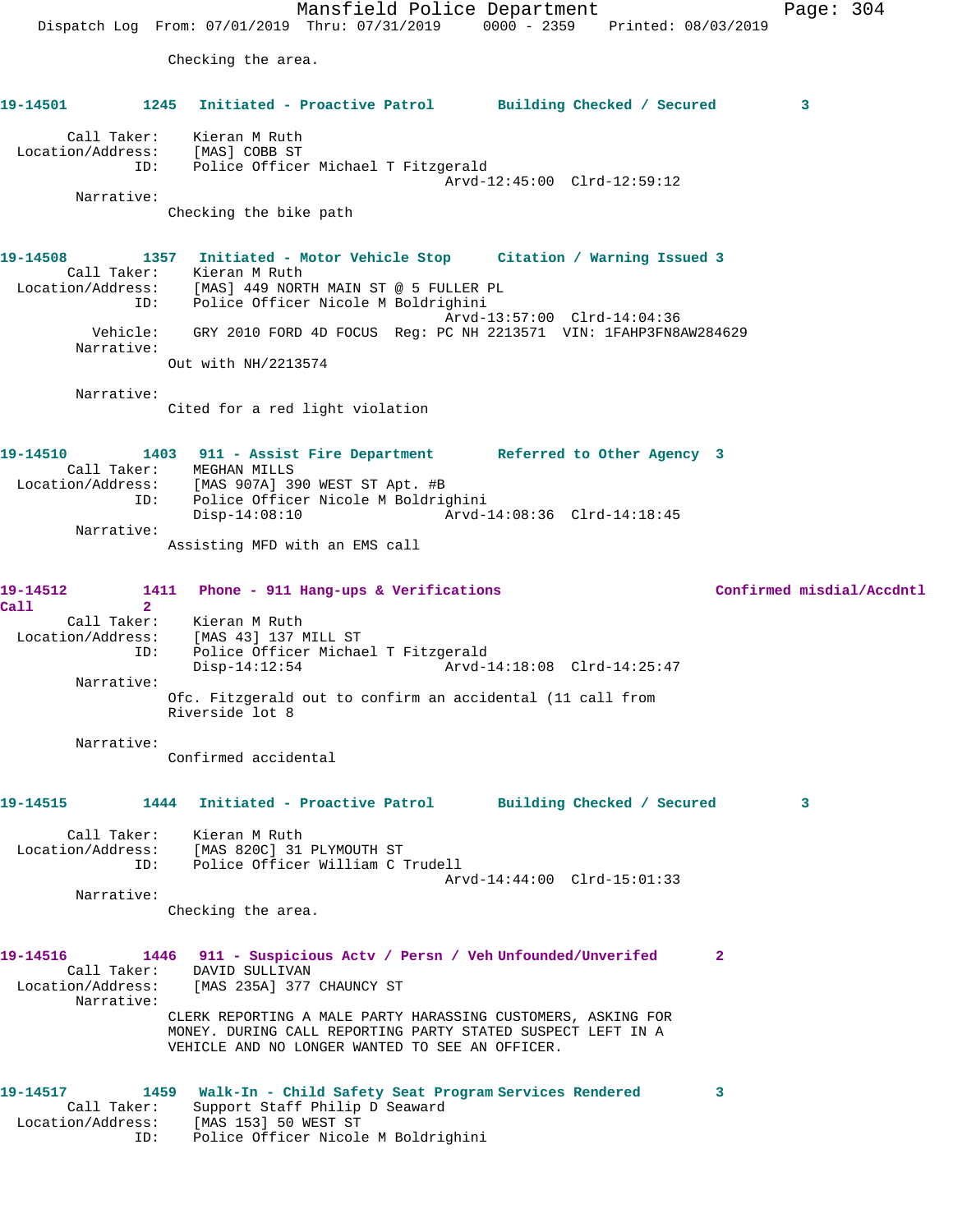Mansfield Police Department Page: 305 Dispatch Log From: 07/01/2019 Thru: 07/31/2019 0000 - 2359 Printed: 08/03/2019 Disp-15:01:29 Arvd-15:06:39 Clrd-15:23:45<br>Vehicle: WHI 2018 VOLK ATLAS Req: PC MA 2JEY41 VIN: 1V2RR2CA6JC58 WHI 2018 VOLK ATLAS Reg: PC MA 2JEY41 VIN: 1V2RR2CA6JC580186 Narrative: Ofc. Boldrighini installing a child safety seat. Narrative: 1 seat installed **19-14518 1506 Walk-In - Identity Theft Incident Report 1**  Call Taker: Support Staff Philip D Seaward Location/Address: [MAS 191] 71 MAPLE ST ID: Police Officer Michael T Fitzgerald Disp-15:09:14 Arvd-15:09:20 Clrd-16:03:25 Narrative: RP walked into the station lobby to report being the victim of identity fraud. Ofc. Fitzgerald to handle. Refer To Incident: 19MAS-641-OF **19-14524 1551 Radio - Assist Citizen - P S A Services Rendered 3**  Call Taker: Kieran M Ruth Location/Address: [MAS] 10 CONNORS AVE @ 51 FRANCIS AVE ID: Police Officer Gregg S Kennedy Disp-15:53:55 Arvd-16:04:22 Clrd-16:08:13 Narrative: Out to assist a party pick up a vehicle Narrative: Services rendered **19-14528 1626 Phone - Assist Fire Department Cancelled Enroute 3**  Call Taker: Kieran M Ruth Location/Address: [MAS H513] 40 LANCASHIRE DR Narrative: MFD FOR THE ALARM Narrative: ALARM COMPANY CANCELLED **19-14529 1633 Phone - Alarm - Burglar False / Accidental Alarm 1**  Call Taker: MEGHAN MILLS Location/Address: [MAS 333] 245 EAST ST ID: Police Officer William C Trudell Disp-16:34:05 Arvd-16:38:39 Clrd-17:11:44 ID: Police Officer Nicole P Newport<br>Disp-16:34:05 Az Disp-16:34:05 Arvd-16:39:01 Clrd-17:11:48 Narrative: MUSIC ROOM Narrative: Ofc. Trudell reporting an opened door/ window leading to the music room Narrative: Oficers conducted a walk through with a rep. **19-14532 1646 911 - Well Being Check Spoken To 3**  Call Taker: DAVID SULLIVAN<br>Location/Address: [MAS 1019] 792 [MAS 1019] 792 WEST ST Apt. #G301 ID: Police Officer Gregg S Kennedy<br>Disp-16:54:20 Disp-16:54:20 Arvd-16:59:00 Clrd-17:11:32 ID: Police Officer Jay J Sparrow Disp-16:54:24 Arvd-17:02:47 Clrd-17:10:57 Narrative:<br>R/P STATES WAS ACTING STRAGELY WHILE NEAR THE MAIN BUILDING. LAST SEEN WEARING A RED HAT AND A PINK SHIRT. APPEARS TO HAVE RETURNED TO HIS APARTMENT G301. CALLER CONCERNED FOR HIS WELL BEING.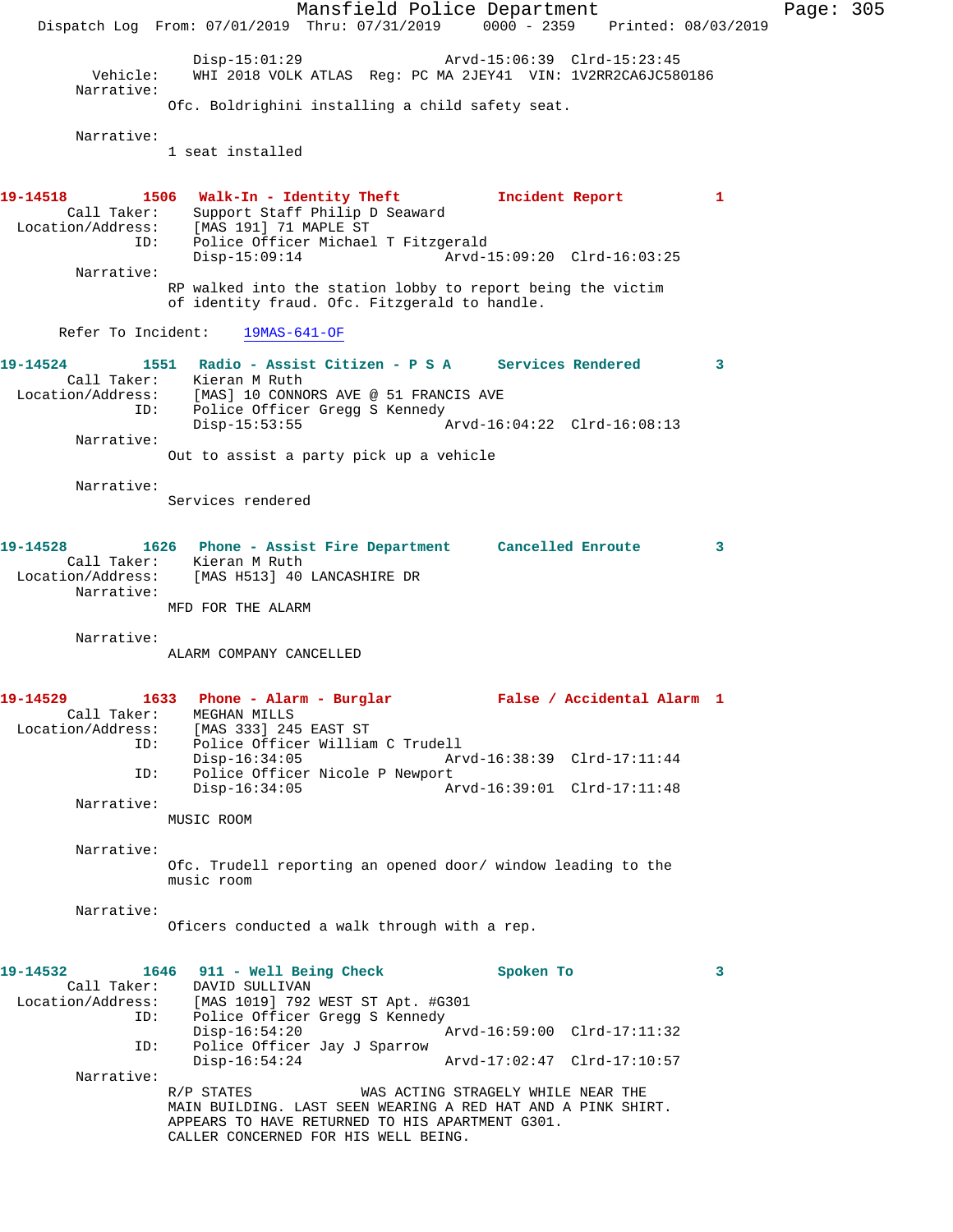Mansfield Police Department Page: 306 Dispatch Log From: 07/01/2019 Thru: 07/31/2019 0000 - 2359 Printed: 08/03/2019 Narrative: Ofc. Kennedy reports the party seems fine and needs no sdditional attention **19-14537 1706 911 - 911 Hang-ups & Verifications Confirmed misdial/Accdntl Call 2** Call Taker: DAVID SULLIVAN<br>Location/Address: [MAS 43] 137 M] ess: [MAS 43] 137 MILL ST<br>ID: Police Officer Willia Police Officer William C Trudell<br>Disp-17:13:53 Ar Arvd-17:18:51 Clrd-17:23:45 ID: Police Officer Nicole P Newport Disp-17:14:03 Arvd-17:18:31 Clrd-17:23:42 Narrative: ACCIDENTAL 911 CALL CAMPSITE RIVERSIDE 8 PHONE IN POCKET WHILE PLAYING BASKETBALL. Narrative: Confirmed accidental, the parents are going to take the childs phone for the evening **Note MAS 1721** Note Taker: DAVID SULLIVAN OPEN 911 LINE FROM REDIAL WENT TO VOICEMAIL. **Note MAS 1729** Note Taker: Kieran M Ruth 911 open line from the tower at Xfinity, no answer on call back **19-14538 1730 Radio - Proactive Patrol Building Checked / Secured 3** Call Taker: Kieran M Ruth<br>ion/Address: [MAS 820Cl 21 Location/Address: [MAS 820C] 31 PLYMOUTH ST ID: Officer Richard C Brown<br>Disp-17:33:00 Disp-17:33:00 Arvd-17:34:03 Clrd-17:52:12 Narrative: Checking the area **19-14540 1811 911 - 911 Hang-ups & Verifications Confirmed misdial/Accdntl Call 2** Call Taker: DAVID SULLIVAN Location/Address: [MAS] 143 NORTH MAIN ST Police Officer Nicole P Newport Disp-18:13:39 Arvd-18:23:19 Clrd-18:24:22<br>TD: Police Officer Jav J Sparrow Police Officer Jay J Sparrow Disp-18:15:37 Clrd-18:24:29 Narrative: 911 OPEN LINE NO ANSWER ON REDIAL. Narrative: Ofc. Newport checked Jimmy's pub and the area, nothing found **19-14547 2004 Initiated - Building Check Building Checked / Secured 3** Call Taker: PATRICK FEENEY<br>Location/Address: [MAS 417] 9 FR. [MAS 417] 9 FRANCIS AVE ID: Police Officer Nicole P Newport Arvd-20:04:00 Clrd-20:13:14 **19-14548 2006 911 - Motor Veh Acc - Hit & Run Investigated - Report Taken 1** Call Taker: PATRICK FEENEY Location/Address: [MAS 8] 377 CHAUNCY ST Police Officer William C Trudell<br>Disp-20:07:58 Ar Arvd-20:15:10 Clrd-20:29:59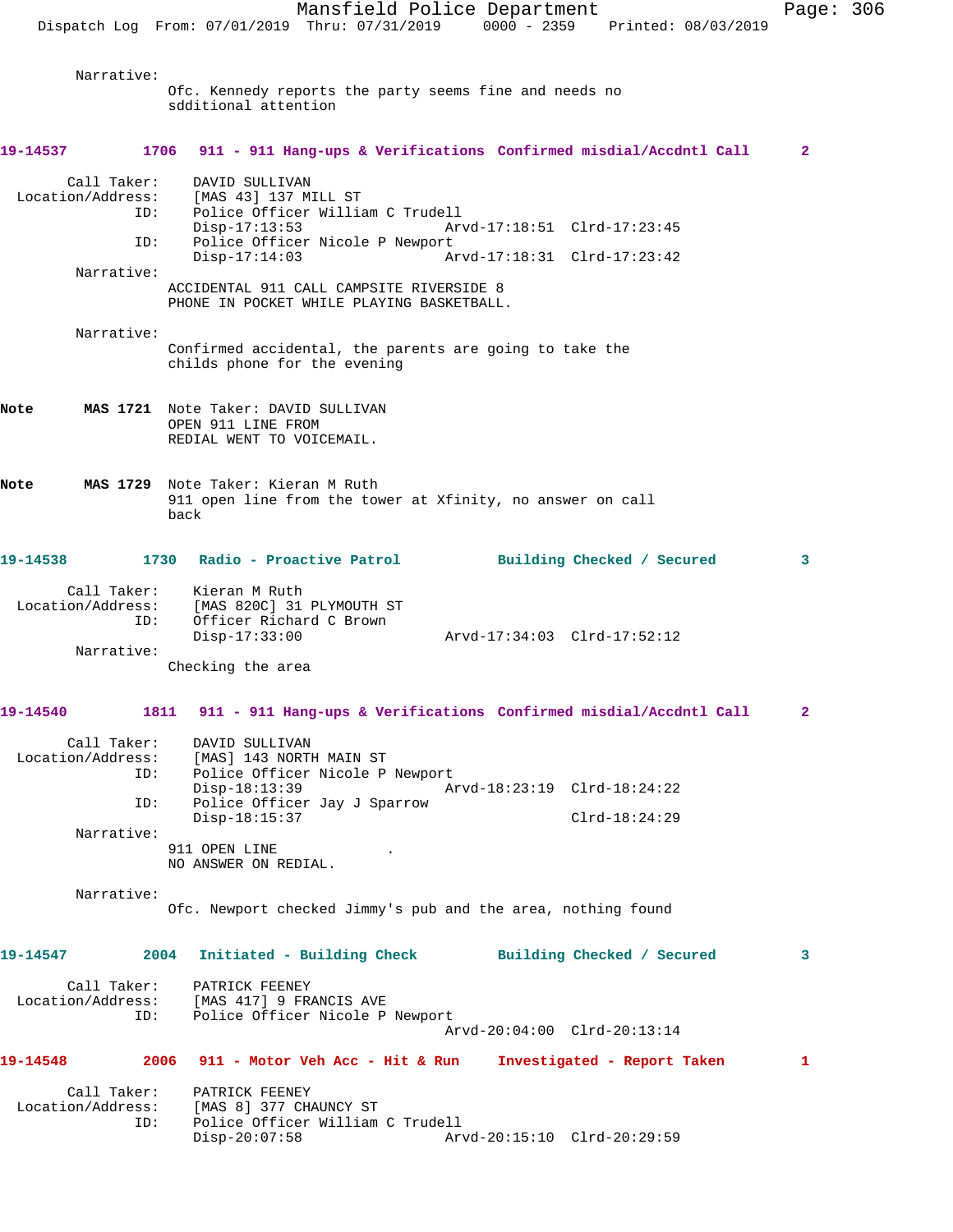Mansfield Police Department Page: 307 Dispatch Log From: 07/01/2019 Thru: 07/31/2019 0000 - 2359 Printed: 08/03/2019 Vehicle: GRY 2010 MAZD 3 Reg: PC MA 1XWY91 VIN: JM1BL1S6XA1288838 Narrative: 911 caller reports a past hit and run to his m/v. Silver Mazada 3. Narrative: Ofc. Trudell reports this happened between 1920-2000 tonight, will be reviewing footage Narrative: M10 reports unable to view the video at this time. Refer To Incident: 19MAS-643-OF **19-14550 2019 Initiated - Proactive Patrol Building Checked / Secured 3** Call Taker: NICHOLAS GOYETTE Location/Address: [MAS 1002] 250 EAST ST ID: Police Officer Nicole P Newport Arvd-20:19:00 Clrd-20:36:44 Narrative: Checking the area. **19-14553 2130 911 - Disturbance / Gathering Arrest(s) Made 1**  Call Taker: PATRICK FEENEY Vicinity of: Police Officer Jay J Sparrow<br>Disp-21:31:35 Disp-21:31:35 Arvd-21:32:52 Clrd-23:12:27 ID: Police Officer Nicole P Newport Disp-21:32:44 Arvd-21:32:49 Clrd-22:55:06 ID: Police Officer William C Trudell Disp-21:32:47 Arvd-21:33:04 Clrd-23:11:16<br>TD: Police Officer William C Trudell

Disp-23:11:27 Arvd-23:11:29 Clrd-23:29:42

 Refer To Arrest: 19MAS-383-AR Arrest: Age: 61 Charges: A&B ON FAMILY / HOUSEHOLD MEMBER STRANGULATION OR SUFFOCATION Refer To Summons: 19MAS-399-AR Summons:

ID: Police Officer William C Trudell

Narrative: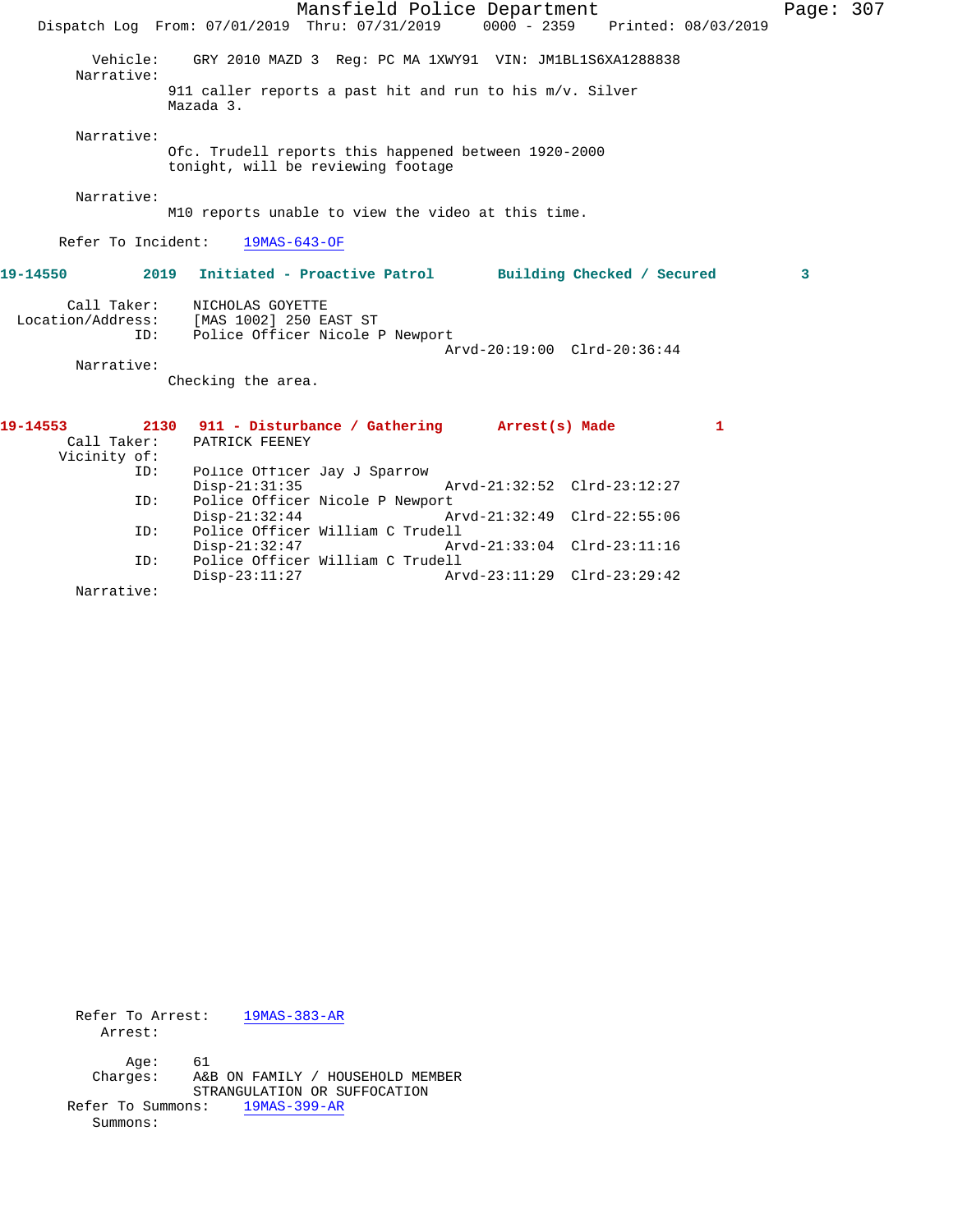Mansfield Police Department Page: 308 Dispatch Log From: 07/01/2019 Thru: 07/31/2019 0000 - 2359 Printed: 08/03/2019 Age: 61 Charges: A&B ON +60/DISABLED **19-14555 2152 911 - Disturbance / Gathering Spoken To 1**  Call Taker: PATRICK FEENEY Location/Address: [MAS H6205] 26 SHAWMUT AVE ID: Police Officer Gregg S Kennedy<br>Disp-21:57:09 Disp-21:57:09<br>ID: Patrolman ADAM W BYRNES Patrolman ADAM W BYRNES Disp-21:57:18 Clrd-22:00:46 Narrative: Ofc. Kennedy and FPD C23 responding for the disturbance Narrative: Ofc. Kennedy reporting FPD unit can cancel, everything is calm. Narrative: Ofc. Kennedy reporting he will be speaking with his father inside, left on his bike. left on his bike. Refer To Incident: 19MAS-645-OF **19-14558 2259 Phone - Suspicious Actv / Persn / Veh Unfounded/Unverifed 2**  Call Taker: NICHOLAS GOYETTE Location/Address: [MAS] THOMAS ST ID: Police Officer Gregg S Kennedy<br>Disp-22:59:40 Disp-22:59:40 Arvd-23:00:36 Clrd-23:03:42 Narrative: Out for the report of juveniles possibly throwing objects over the railing Narrative: Clear, nothing showing **19-14560 2301 Phone - Assist Law Enfrc Agncy Services Rendered 3**  Call Taker: NICHOLAS GOYETTE Location/Address: [MAS] RTE 140 NB Vehicle: RED 2008 FORD ESCAPE Reg: PC MA 9EB168 VIN: 1FMCU93158KE32587 Narrative: BOLO from norton for an erratic operator, shift cars and Xfinity details advised **19-14561 2312 Phone - Assist Fire Department Services Rendered 3**  Call Taker: NICHOLAS GOYETTE Location/Address: [MAS 840A] 280 SCHOOL ST Apt. #A ID: Police Officer Jay J Sparrow Disp-23:12:55 Arvd-23:18:03 Clrd-23:27:20 Narrative: Out to assist MFD with a mv lockout Narrative: access gained by FD; no damage. **Note MAS 2313** Note Taker: GARIN EISELE 911 hangup on call back no answer radius over 300 feet in area of 885 south main street **19-14564 2328 Phone - Suspicious Actv / Persn / Veh Spoken To 2** Call Taker: NICHOLAS GOYETTE Location/Address: [MAS] SOUTH MAIN ST<br>ID: Police Officer Jay J Police Officer Jay J Sparrow Disp-23:29:23 Arvd-23:30:23 Clrd-23:34:36 ID: Police Officer Gregg S Kennedy Disp-23:29:27 Clrd-23:30:17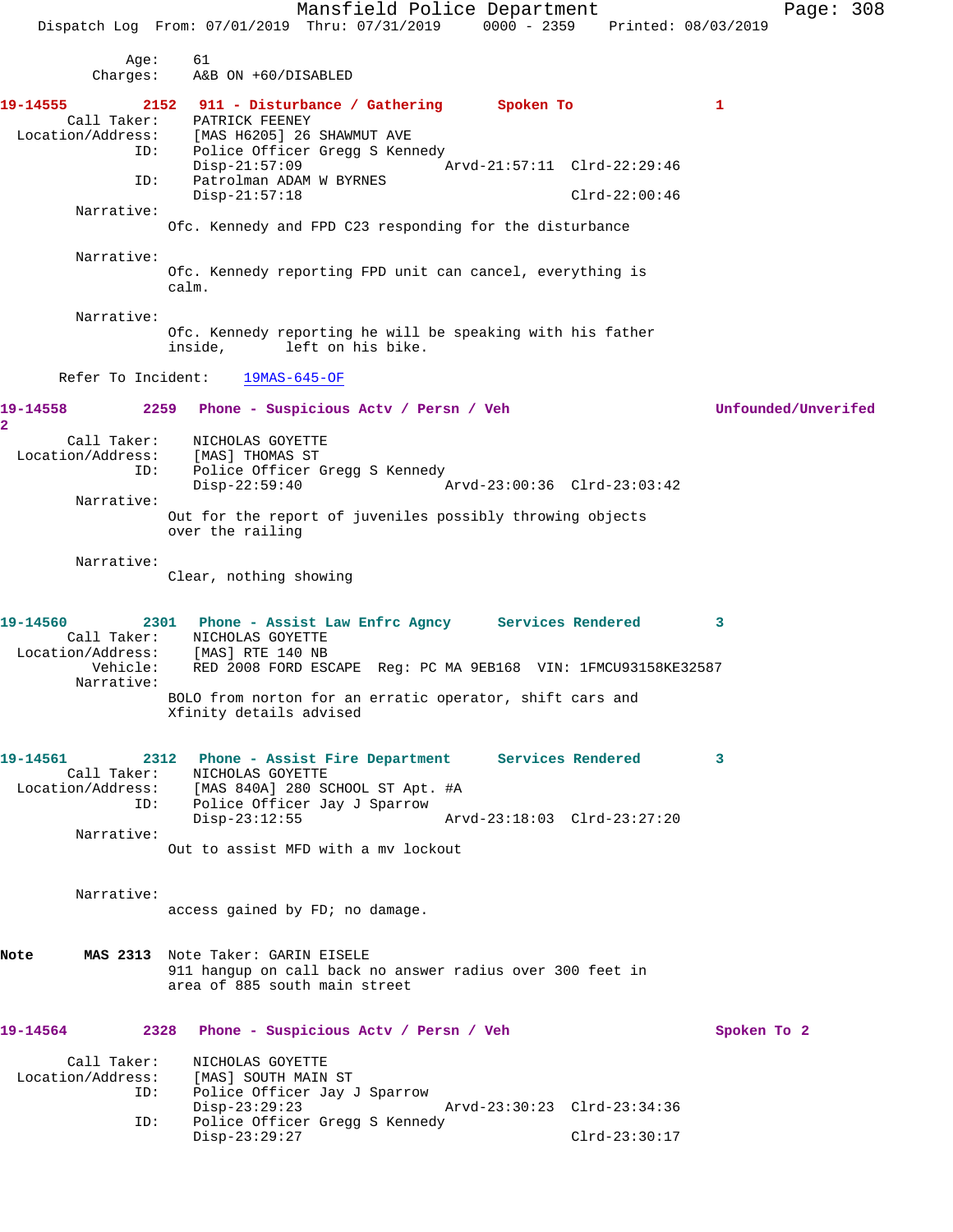Mansfield Police Department Page: 309 Dispatch Log From: 07/01/2019 Thru: 07/31/2019 0000 - 2359 Printed: 08/03/2019 ID: Police Officer Nicole P Newport Disp-23:30:21 Arvd-23:30:25 Clrd-23:34:35<br>ID: Police Officer William C Trudell Police Officer William C Trudell<br>Disp-23:30:30 Ar Disp-23:30:30 Arvd-23:30:32 Clrd-23:34:33<br>Vehicle: WHI 2013 FORD EXPLOR Reg: PC MA 6SG852 VIN: 1FM5K8B80DGC WHI 2013 FORD EXPLOR Reg: PC MA 6SG852 VIN: 1FM5K8B80DGC76057 Narrative: Report from the CP, 5 highly intoxicated males tried to jump in the back of the rps mv. WAlking from S. main towards Fruit St. Narrative: Ofc. Newport reports 6SG852 taking 6 parties back home Narrative: Ofc. Sparrow reports parties state they did not try to enter the mv and it was a misunderstanding over a request to use a phone **19-14566 2359 Phone - Erratic Oper MV / Road Rage Referred to Other Agency 3**  Call Taker: NICHOLAS GOYETTE Location/Address: [MAS 108B] 885 SOUTH MAIN ST Vehicle: GRY 2011 NISS SENTRA Reg: PC MA 3DZ777 VIN: 3N1CB6AP2BL697203 Narrative: RP calling to report 3DZ777 is possibly highly intoxicated and poured something onto her mv and fled from police before entering 495NB. MSP advsied.

## **For Date: 07/28/2019 - Sunday**

| 19-14567<br>Narrative:     | $0008$ 911 - Alarm - Burglar<br>Call Taker: GARIN EISELE<br>Location/Address: [MAS H4079] 14 POTASH RD<br>M4 AND M2 RESPONDING FOR AUDIBLE ALARM, NIEGHBOR STATES HE                      | False / Accidental Alarm 1  |                     |
|----------------------------|-------------------------------------------------------------------------------------------------------------------------------------------------------------------------------------------|-----------------------------|---------------------|
|                            | MAY SEE FLASHLIGHT                                                                                                                                                                        |                             |                     |
| Narrative:                 | POSSIBLE DUE TO POWER OUTAGE IN AREA                                                                                                                                                      |                             |                     |
| Note                       | 0018 Note Taker: NICHOLAS GOYETTE<br>911 call from 141 Pratt reporting a power outage, caller<br>advised                                                                                  |                             |                     |
| Note                       | MAS 0025 Note Taker: PATRICK FEENEY<br>Multiple 911 callers reporting traffic lights out<br>Pratt/Hope; M1 advised, MELD en route.                                                        |                             |                     |
| 19-14569<br>$\overline{2}$ | 0030 Phone - 911 Hang-ups & Verifications                                                                                                                                                 |                             | Unfounded/Unverifed |
| Call Taker:<br>ID:         | NICHOLAS GOYETTE<br>Location/Address: [MAS 411] 60 FORBES BLVD<br>Police Officer Meghan Birnie<br>$Disp-00:31:29$                                                                         | Arvd-00:36:19 Clrd-00:44:21 |                     |
| Narrative:                 |                                                                                                                                                                                           |                             |                     |
|                            | Out for an accidental 911                                                                                                                                                                 |                             |                     |
| Narrative:                 | Clear, room # given does not exist and no parties by the<br>last name are guests. Walk through completed, nothing<br>appears out of place.                                                |                             |                     |
| 19-14570<br>ID:            | 0032 Alarm - Assist Fire Department Referred to Other Agency 3<br>Call Taker: GARIN EISELE<br>Location/Address: [MAS 185A] 241 FRANCIS AVE Apt. #B<br>Police Officer Michael T Fitzgerald |                             |                     |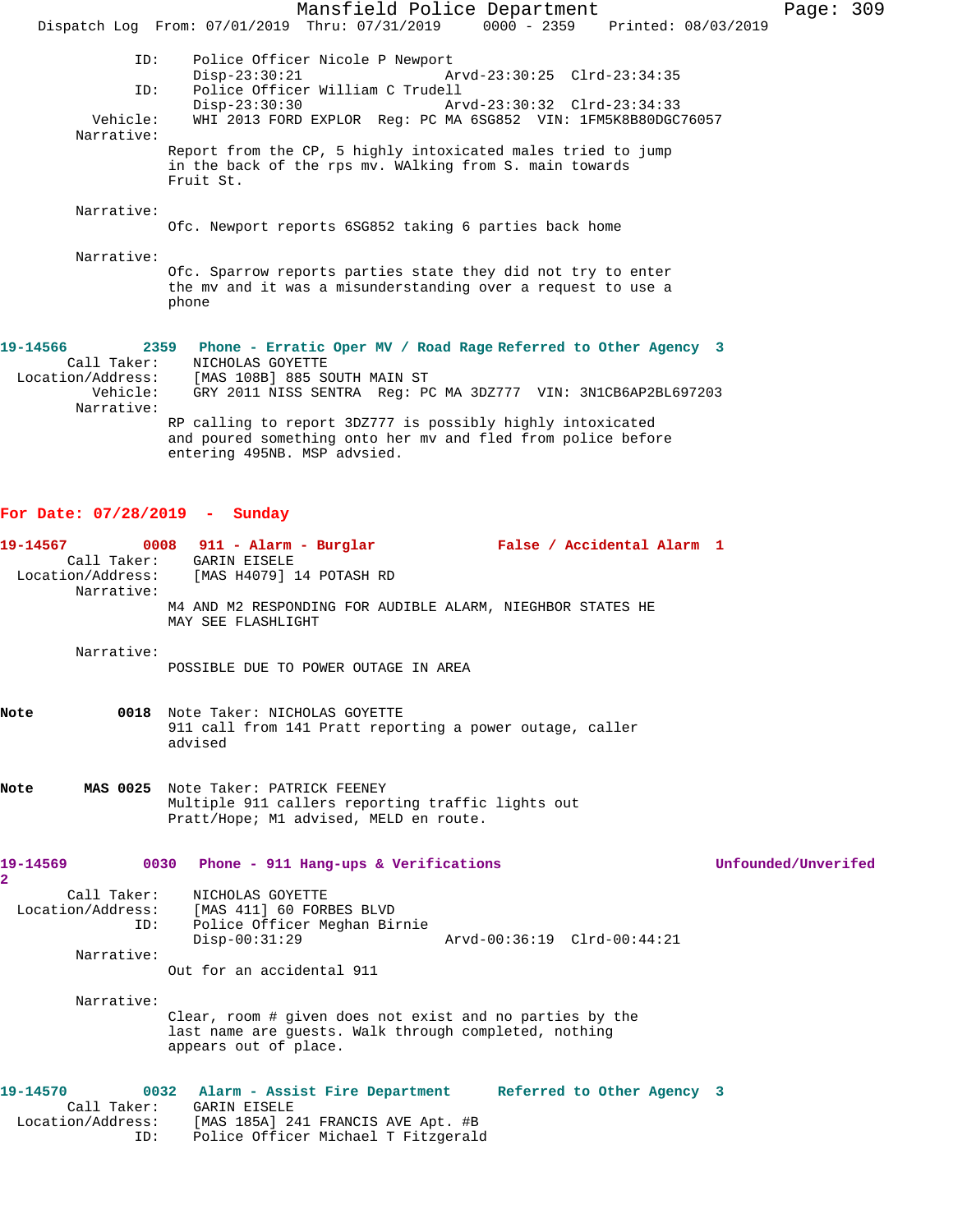Mansfield Police Department Fage: 310 Dispatch Log From: 07/01/2019 Thru: 07/31/2019 0000 - 2359 Printed: 08/03/2019 Disp-00:34:06 Arvd-00:34:07 Clrd-01:06:01 **19-14571 0045 Phone - Noise Complaint Spoken To 2**  Call Taker: Support Staff Derek M Stark Location/Address: [MAS H4857] 274 MILL ST ID: Police Officer Meghan Birnie<br>Disp-00:50:17 Disp-00:50:17 Arvd-00:55:43 Clrd-00:59:52 ID: Patrolman David Schepis Disp-00:50:20 Arvd-00:55:45 Clrd-00:59:54 Narrative: Caller reporting that involved address has had a "rager" (party) going all day and his walls shaking. Narrative: Clear, parties spoken to and will be bringing it in for the night **19-14573 0106 Initiated - Proactive Patrol Building Checked / Secured 3** Call Taker: NICHOLAS GOYETTE Location/Address: [MAS 417] 9 FRANCIS AVE ID: Police Officer Michael T Fitzgerald Arvd-01:06:00 Clrd-01:11:09 Narrative: Checking the area. **19-14574 0108 Phone - Larceny over \$1200 Incident Report 2**  Call Taker: NICHOLAS GOYETTE Location/Address: [MAS H5544] 11 HENRY ST ID: Patrolman David Schepis Disp-01:08:52 Arvd-01:23:20 Clrd-01:42:52 ID: Police Officer Michael T Fitzgerald Disp-01:11:32 Arvd-01:13:21 Clrd-01:49:57 ID: Detective Kenneth E Wright<br>Disp-01:13:29 Disp-01:13:29 Arvd-01:13:30 Clrd-01:49:58 Narrative: reporting a party named stole her<br>and in the last ten minutes and may in the last ten minutes and may be returning with it but is unsure Narrative: Clear, see OF report for further Refer To Incident: 19MAS-647-OF **19-14586 0143 Phone - Assist Fire Department Services Rendered 3**  Call Taker: NICHOLAS GOYETTE Location/Address: [MAS] 241 FRANCIS AVE Apt. #A ID: Patrolman David Schepis Disp-01:43:22 Arvd-01:49:56 Clrd-01:56:34 Narrative: Out to assist MFD **19-14589 0153 Initiated - Proactive Patrol Building Checked / Secured 3** Call Taker: NICHOLAS GOYETTE Location/Address: [MAS 1016] 4 ERICK RD ID: Police Officer Michael T Fitzgerald Arvd-01:53:00 Clrd-02:02:38 Narrative: Checking the area. **19-14590 0205 Initiated - Proactive Patrol Building Checked / Secured 3** Call Taker: NICHOLAS GOYETTE Location/Address: [MAS 281A] 1 CROCKER ST

ID: Patrolman David Schepis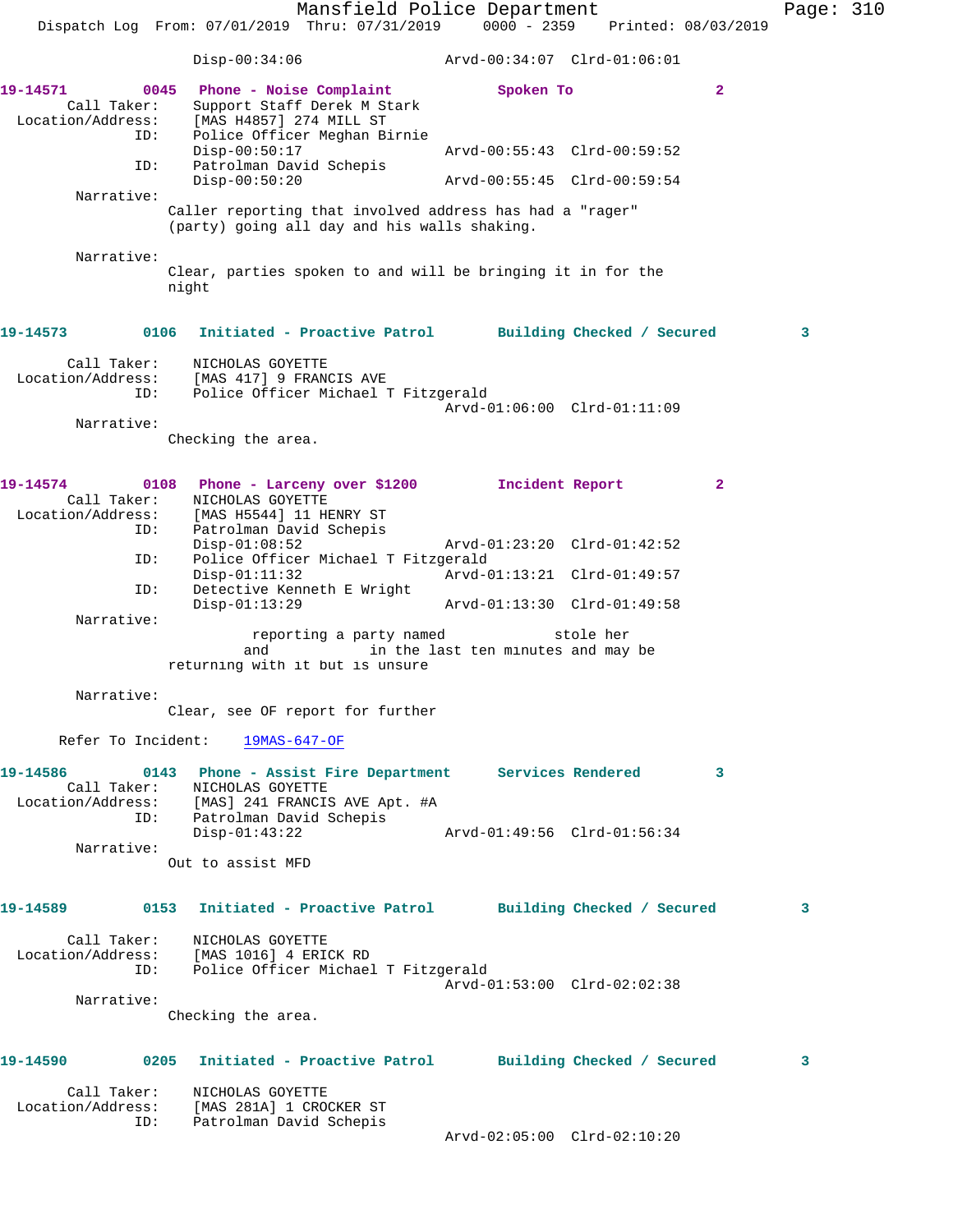Mansfield Police Department Page: 311 Dispatch Log From: 07/01/2019 Thru: 07/31/2019 0000 - 2359 Printed: 08/03/2019 Narrative: Checking the area. **19-14591 0205 Initiated - Proactive Patrol Building Checked / Secured 3** Call Taker: NICHOLAS GOYETTE Location/Address: [MAS 451B] 500 EAST ST ID: Police Officer Michael T Fitzgerald Arvd-02:05:00 Clrd-02:06:16 Narrative: Checking the area. **19-14595 0231 Initiated - Proactive Patrol Building Checked / Secured 3** Call Taker: NICHOLAS GOYETTE Location/Address: [MAS 840] 280 SCHOOL ST ID: Police Officer Meghan Birnie Arvd-02:31:00 Clrd-02:41:14 Narrative: Checking the area. **19-14596 0251 Initiated - Proactive Patrol Building Checked / Secured 3** Call Taker: NICHOLAS GOYETTE Location/Address: [MAS 322] 31 HAMPSHIRE ST ID: Police Officer Meghan Birnie Arvd-02:51:00 Clrd-03:01:57 Narrative: Checking the area. **Note MAS 0311** Note Taker: PATRICK FEENEY Resident of **Exerch** dialed 911 regarding the power. She ( is dependant on a LVAD machine. She states that it is on battery power and should last approx. 17 hours. States she needs no assistance at this time; was just wanting to know about the power situation. Advised to call 911 immediately if battery drops or her situation changes. **19-14598 0313 Phone - Alarm - Burglar Referred to Other Agency 1**  Call Taker: NICHOLAS GOYETTE Location/Address: [MAS] 241 FRANCIS AVE ID: Police Officer Michael T Fitzgerald Disp-03:16:10 Arvd-03:20:22 Clrd-03:24:32<br>ID: Patrolman David Schepis Patrolman David Schepis<br>Disp-03:16:25 Disp-03:16:25 Arvd-03:18:32 Clrd-03:24:29 Vehicle: BLK 2013 FORD F150 Reg: CO MA R82889 VIN: 1FTFX1EF3DFB13839 Narrative: advance warehouse right rail side beam sensors Narrative: Ofc. Schepis reporting a pickup truck by fire alarm panel, Richard Bros on site Narrative: Clear, spoke to Richard Bros who will be heading to Maple St to speak with MELD **19-14601 0327 Initiated - Proactive Patrol Building Checked / Secured 3** Call Taker: NICHOLAS GOYETTE Location/Address: [MAS 1002] 250 EAST ST ID: Police Officer Michael T Fitzgerald Arvd-03:27:00 Clrd-03:35:10 Narrative: Checking the area.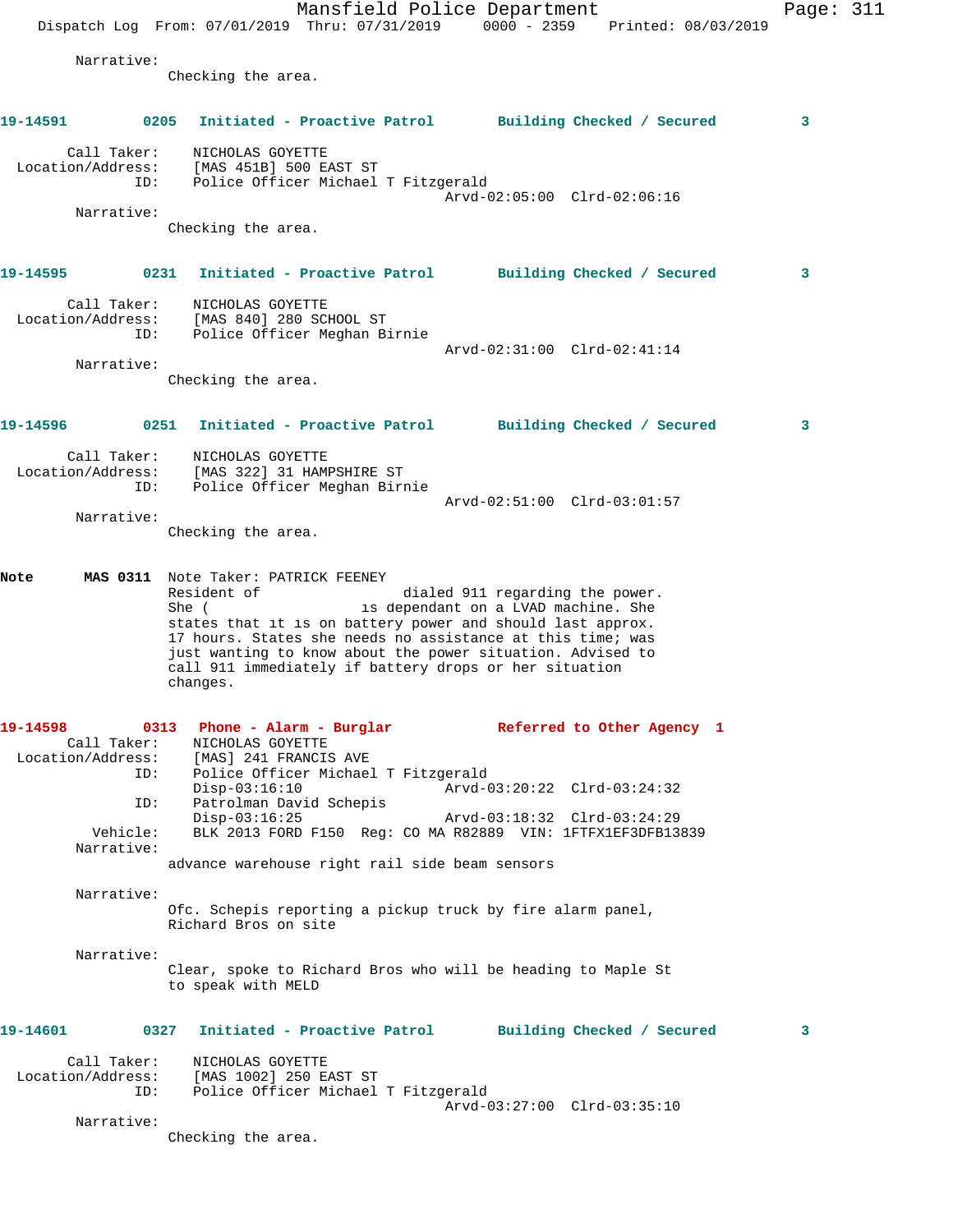Dispatch Log From: 07/01/2019 Thru: 07/31/2019 0000 - 2359 Printed: 08/03/2019

**19-14602 0339 Phone - 911 Hang-ups & Verifications Spoken To 2** Call Taker: NICHOLAS GOYETTE Location/Address: [MAS H3168] 19 NOREEN RD ID: Police Officer Michael T Fitzgerald Disp-03:45:27 Arvd-03:47:27 Clrd-03:51:56 Narrative: Out to follow up with a caller who stated she has overheating and having anxiety due to the power being out Narrative: Clear, no medical attention needed, power came back on as Ofc. Fitzgerald was speaking to the caller **Note MAS 0346** Note Taker: PATRICK FEENEY 911 caller from 1 Noreen reporting the power outage; advised on the extent and that MELD is working on it. RP reports that there is a beeping somewhere in the house, unknown source, poss. smoke/CO detector. Party declined to have FD response but will call back if anything changes. **19-14604 0401 Initiated - Alarm - Burglar Building Checked / Secured 1** Call Taker: NICHOLAS GOYETTE Location/Address: [MAS 293] 2 CHAUNCY ST ID: Detective Kenneth E Wright Arvd-04:01:00 Clrd-04:09:01 Narrative: Det. Wright reporting an audible alarm Narrative: Clear, building checks handtight and alarm has reset **19-14606 0538 Phone - Assist Fire Department Referred to Other Agency 3**  Call Taker: NICHOLAS GOYETTE Location/Address: [MAS H2701] 15 BASIN ST ID: Patrolman David Schepis Disp-05:42:08 Arvd-05:46:03 Clrd-05:52:16 Narrative: Out to assist MFD **19-14608 0622 Phone - Assist Fire Department Services Rendered 3**  Call Taker: NICHOLAS GOYETTE Location/Address: [MAS 433] 11 BONNEY LN Apt. #14 ID: Police Officer Michael T Fitzgerald<br>Disp-06:24:55 Arvd-0 Disp-06:24:55 Arvd-06:33:02 Clrd-06:38:30 Narrative: Out to assist MFD with a lockout Narrative: Access gained **19-14614 0825 Phone - Motor Veh Acc - Ped / Bicy Accident Report 1**  Call Taker: Kieran M Ruth<br>Vicinity of: [MAS H3339] 6 of: [MAS H3339] 6 DARBY DR<br>ID: Police Officer Nicola Police Officer Nicole M Boldrighini<br>Disp-08:26:29 Arvd-0 Disp-08:26:29 Arvd-08:29:33 Clrd-08:41:47 ID: Police Officer Michael T Fitzgerald Disp-08:26:29 <br>D: Police Officer John R Armstrong<br>D: Police Officer John R Armstrong Police Officer John R Armstrong<br>Disp-08:26:29 Ar Disp-08:26:29 Arvd-08:30:30 Clrd-08:40:55 Vehicle: WHI 2013 GMC ACADIA Reg: PC MA 52GN92 VIN: 1GKKVRKD7DJ233327 Narrative: Out for the report of a child struck by a vehicle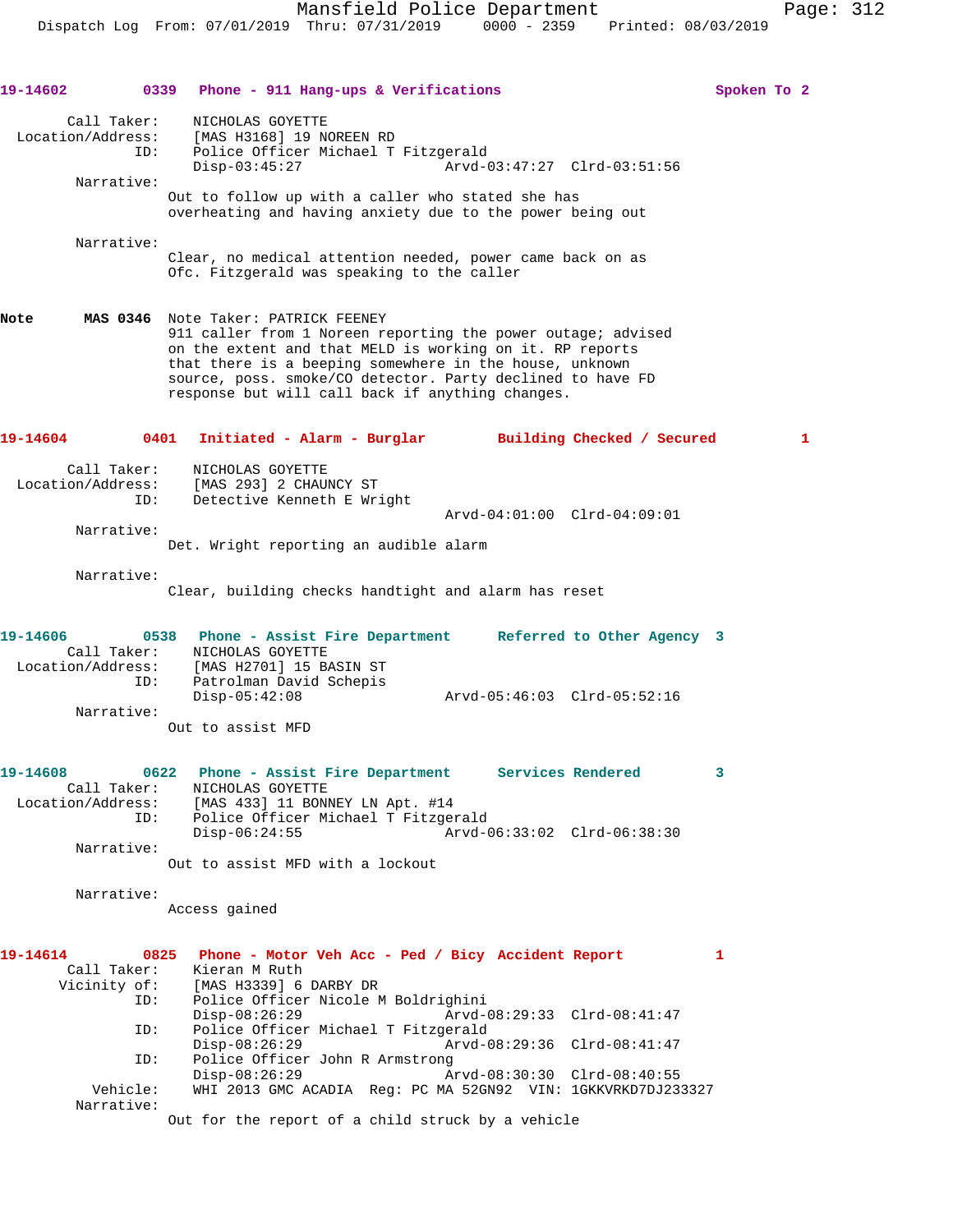Mansfield Police Department Page: 313 Dispatch Log From: 07/01/2019 Thru: 07/31/2019 0000 - 2359 Printed: 08/03/2019 Refer To Accident: 19MAS-274-AC **19-14616 0920 Initiated - Follow up Investigation Not Home / No Answer 3**  Call Taker: Kieran M Ruth Location/Address: [MAS H4465] 109 OAKLAND ST ID: Police Officer Michael T Fitzgerald Arvd-09:20:00 Clrd-09:24:11 Narrative: Out on a follow up **19-14617 0922 Initiated - Proactive Patrol Building Checked / Secured 3** Call Taker: Kieran M Ruth Location/Address: [MAS 820C] 31 PLYMOUTH ST ID: Police Officer William C Trudell Arvd-09:22:00 Clrd-09:40:55 Narrative: Checking the area. **19-14618 0958 Walk-In - Fingerprinting - non crimnl Services Rendered 3**  Call Taker: Officer Brendan Fayles Location/Address: [MAS H6321] 122 TREMONT ST ID: Police Officer Gregg S Kennedy Disp-10:03:54 Arvd-10:08:33 Clrd-10:47:47 Narrative: RP in the station for fingerprinting. **19-14620 1027 Initiated - Follow up Investigation Incident Report 3**  Call Taker: Kieran M Ruth Location/Address: [MAS H4465] 109 OAKLAND ST ID: Police Officer Michael N Fenore Arvd-10:27:00 Clrd-10:32:00 Narrative: Follow up Refer To Incident: 19MAS-649-OF **19-14622 1050 Initiated - Motor Vehicle Stop Verbal Warning 3**  Call Taker: Kieran M Ruth Location/Address: [MAS 82] 45 CHAUNCY ST ID: Police Officer Gregg S Kennedy Arvd-10:50:00 Clrd-10:53:24 Vehicle: WHI 2013 TOYT COROLL Reg: PC MA 638TB7 VIN: 2T1BU4EE3DC125434 Narrative: Out with MA/638TB7 Narrative: Verbal **19-14623 1055 Initiated - Proactive Patrol Building Checked / Secured 3** Call Taker: MEGHAN MILLS Location/Address: [MAS 982] 111 HOPE ST ID: Police Officer Nicole M Boldrighini Arvd-10:55:00 Clrd-11:05:19 Narrative: check **19-14629 1200 Initiated - Motor Vehicle Stop Citation / Warning Issued 3**  Call Taker: Kieran M Ruth Location/Address: [MAS] 200 CHAUNCY ST @ 234 CENTRAL ST ID: Police Officer Michael T Fitzgerald Arvd-12:00:00 Clrd-12:24:51 Vehicle: RED 2011 FORD UT EXPLOR Reg: PC MA 7171EO VIN: 1FMHK8D81BGA74481 Narrative: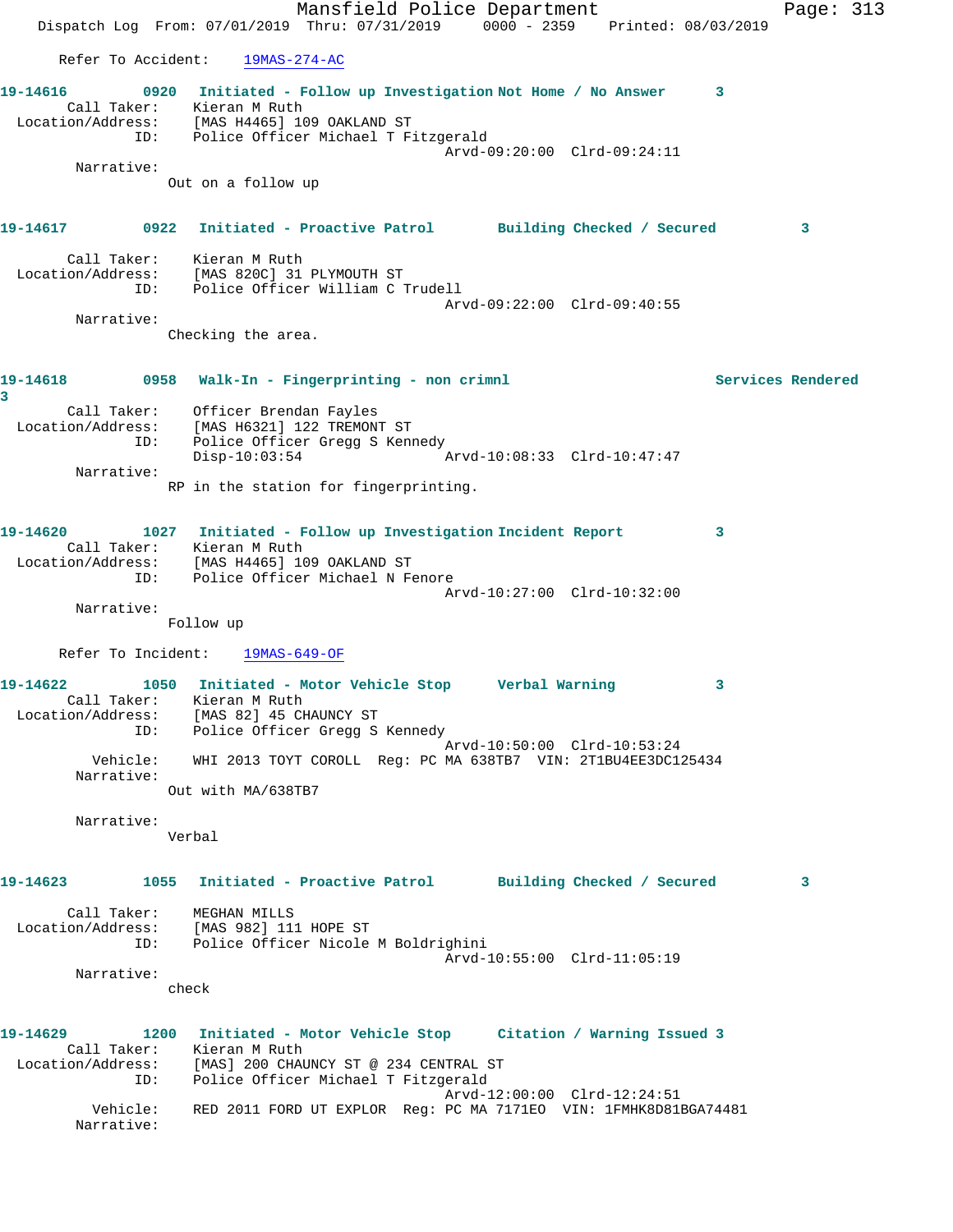Mansfield Police Department Page: 314 Dispatch Log From: 07/01/2019 Thru: 07/31/2019 0000 - 2359 Printed: 08/03/2019 Out with MA/7171EO Narrative: Operator is on a learning permit with no licensed drivers in the vehicle. A licensed driver is en route Narrative: Cited for unlicensed operations and failure to stop Refer To Summons: 19MAS-385-AR Summons: RECINOS, ANA Y Address: 60 PEARL ST Apt. #2 ATTLEBORO, MA Age: 34 Charges: UNLICENSED OPERATION OF MV STOP/YIELD, FAIL TO **19-14630 1204 Phone - Motor Veh Acc - No Injury Services Rendered 1**  Call Taker: Kieran M Ruth Location/Address: [MAS 235A] 377 CHAUNCY ST ID: Police Officer Gregg S Kennedy<br>Disp-12:05:56 Arvd-12:10:18 Clrd-12:21:51 Narrative: Out for an MVA with no inuries in the parking lot Narrative: ALSO RECEIVED 911 HANG UP WITH NO ANSWER ON REDIAL FROM FROM THIS SAME LOCATION. Narrative: Paper exchange only **19-14631 1206 Walk-In - Assist Citizen - P S A Spoken To 3**  Call Taker: Officer Brendan Fayles Location/Address:<br>ID: Police Officer<br>Disp-12:14:00 Police Officer Nicole M Boldrighini

Disp-12:14:00 Arvd-12:14:58 Clrd-12:36:32

**19-14634 1228 Initiated - Selective Enforcement/RADAR Citation / Warning Issued 3**  Call Taker: Kieran M Ruth Location/Address: [MAS] 436 SOUTH MAIN ST @ 3 MICHAEL LN ID: Police Officer Michael T Fitzgerald Arvd-12:28:00 Clrd-13:01:35 Vehicle: RED 2008 GMC ENVOY Reg: PAS MA VTEP11 VIN: 1GKDT13S282245706 Narrative: Traffic enforcement in the area. Narrative: Out with MA/VTEP11, cited for speed and defective equipment **19-14635 1235 Radio - Proactive Patrol Building Checked / Secured 3** Call Taker: Kieran M Ruth<br>Location/Address: [MAS 820C] 31 Location/Address: [MAS 820C] 31 PLYMOUTH ST ID: Police Officer William C Trudell Disp-12:35:00 Arvd-12:37:05 Clrd-12:52:49 Narrative: Checking the area. **Note MAS 1306** Note Taker: DAVID SULLIVAN RESIDENT FROM 90 FRANKLIN ST CALLED REQUESTING WATER SERVICE BE TURNED BACK. DISPATCH NOTFIED WATER DEPT REP. WILL

Narrative: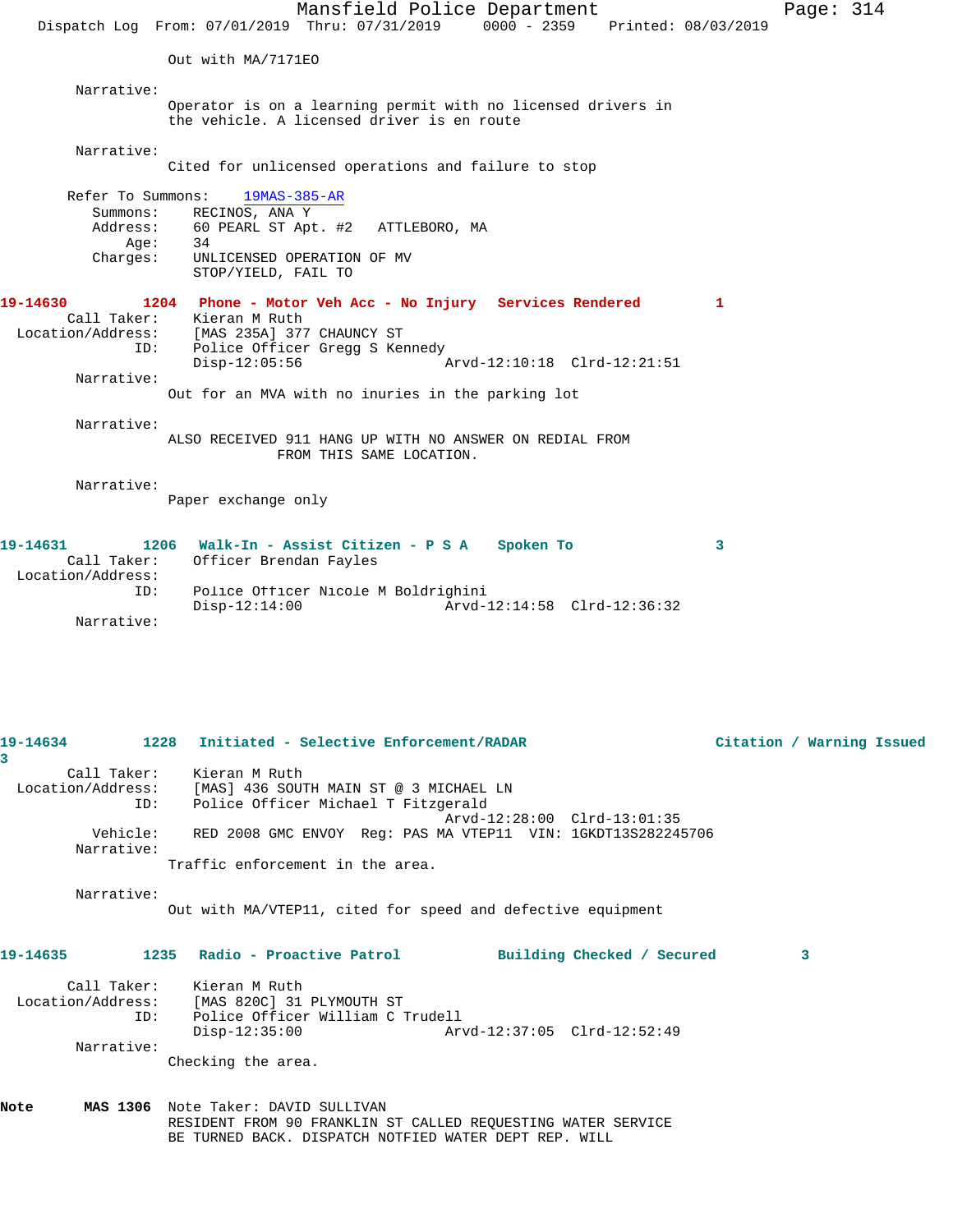Mansfield Police Department Page: 315 Dispatch Log From: 07/01/2019 Thru: 07/31/2019 0000 - 2359 Printed: 08/03/2019 RESPOND. **19-14639 1312 Initiated - Proactive Patrol Building Checked / Secured 3** Call Taker: Kieran M Ruth Location/Address: [MAS 847] RIVER ST ID: Police Officer Michael T Fitzgerald Arvd-13:12:00 Clrd-13:21:25 Narrative: Checking the area. **19-14641 1407 Phone - Suspicious Actv / Persn / Veh Protective Custody 2**  Call Taker: Kieran M Ruth<br>Location/Address: [MAS H6205] 26 ESS: [MAS H6205] 26 SHAWMUT AVE<br>ID: Police Officer Nicole M Po Police Officer Nicole M Boldrighini Disp-14:09:15 Arvd-14:10:33 Clrd-14:24:49 ID: Police Officer Michael T Fitzgerald Disp-14:09:15 Arvd-14:09:41 Clrd-14:24:43<br>ID: Police Officer John R Armstrong Police Officer John R Armstrong<br>Disp-14:09:15 A Disp-14:09:15 Arvd-14:09:43 Clrd-14:24:39 Narrative: Out for a male party throwing away his ex-girlfriends belongings Narrative: 1 male in protective custody Narrative: Ofc. Fitzgerald transporting 1 male to MPD Narrative: In male cell 7 Narrative: Released at this time. Refer To P/C: 19MAS-386-AR P/C: METRANO, CHRISTOPHER MP Address: 26 SHAWMUT AVE MANSFIELD, MA Age: 42 Charges: PROTECTIVE CUSTODY **19-14646 1500 Phone - Assist Fire Department Referred to Other Agency 3**  Call Taker: Kieran M Ruth Location/Address: [MAS] FRANCIS AVE ID: Police Officer Nicole M Boldrighini Disp-15:01:13 Arvd-15:03:36 Clrd-15:13:14 Narrative: Out to assist MFD with a mulch fire **19-14647 1504 911 - Assist Fire Department Transported to Hospital 3**  Call Taker: MEGHAN MILLS Location/Address: [MAS 432] 12 BONNEY LN Apt. #7 ID: Police Officer Michael T Fitzgerald<br>Disp-15:06:59 Arvd-1 Arvd-15:13:38 Clrd-15:23:12 Narrative: MFD FOR THE M/E **Note 1522** Note Taker: DAVID SULLIVAN 911 OPEN LINE NO ANSWER ON CALL BACK. **19-14650 1613 911 - Disturbance / Gathering Transported to Hospital 1**  Call Taker: MEGHAN MILLS Location/Address: ID: Police Officer Andrew J Kelley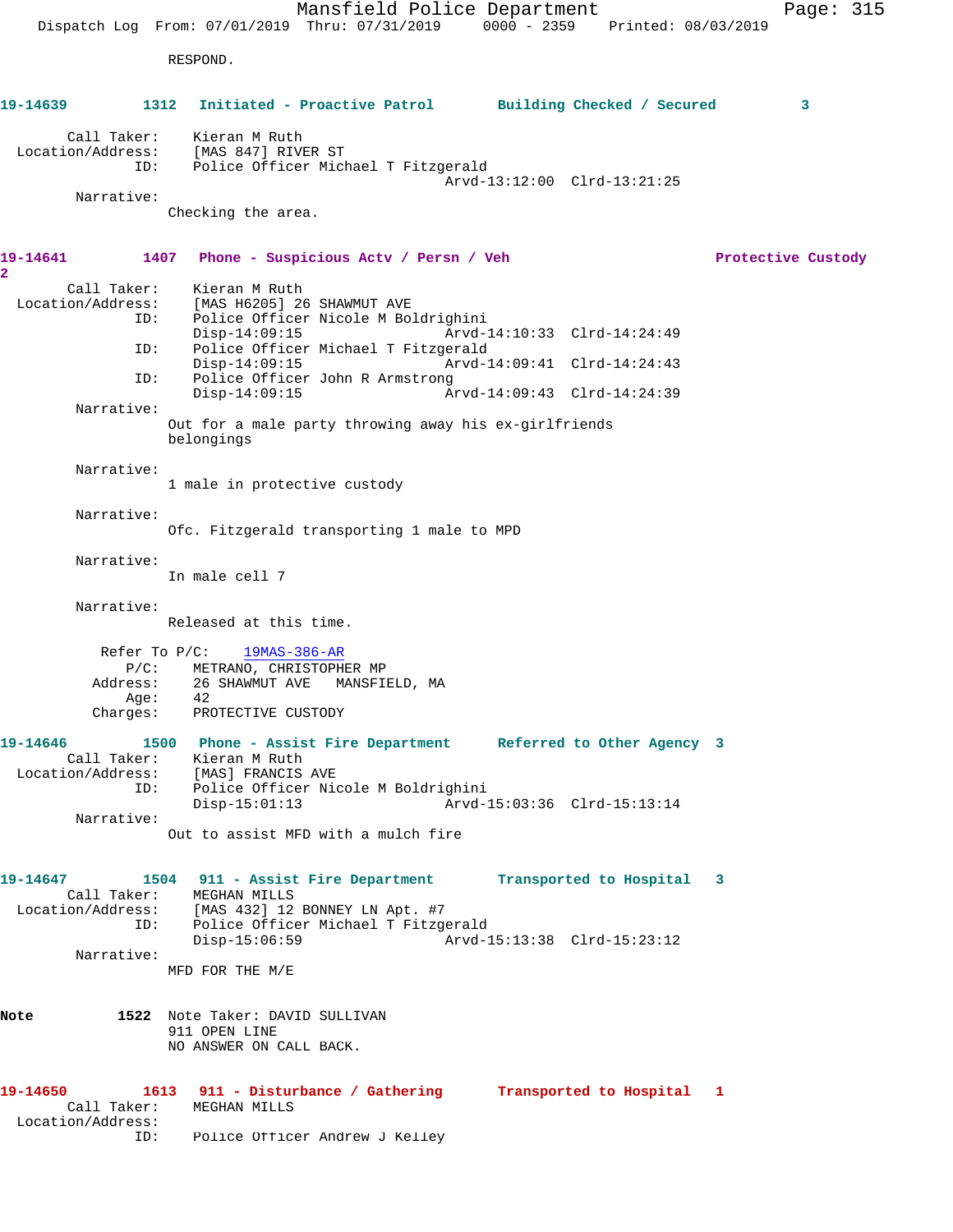Mansfield Police Department Page: 316 Dispatch Log From: 07/01/2019 Thru: 07/31/2019 0000 - 2359 Printed: 08/03/2019 Disp-16:14:27 Arvd-16:19:11 Clrd-17:42:15<br>ID: Police Officer Nicole P Newport Police Officer Nicole P Newport Disp-16:14:27 Arvd-16:19:15 Clrd-16:41:33 ID: Police Officer Jay J Sparrow Arvd-16:19:18 Clrd-16:41:33 ID: Police Officer William C Trudell Arvd-16:19:18 Clrd-16:41:33 Narrative: Refer To Incident: 19MAS-650-OF **19-14653 1741 Initiated - Follow up Investigation Services Rendered 3**  Call Taker: Kieran M Ruth Location/Address: ID: Police Officer Nicole P Newport Arvd-17:41:00 Clrd-19:56:16 Narrative: Ofc. Newport in the station for follow up phone calls Narrative: **19-14658 1857 Initiated - Building Check Building Checked / Secured 3** Call Taker: PATRICK FEENEY Location/Address: [MAS 43] 137 MILL ST ID: Police Officer William C Trudell Arvd-18:57:00 Clrd-19:10:23 **19-14659 1912 911 - Motor Veh Acc - No Injury Services Rendered 1**  Call Taker: PATRICK FEENEY Location/Address: [MAS 292A] 88 CHILSON AVE ID: Police Officer William C Trudell Disp-19:13:57 Arvd-19:20:23 Clrd-19:27:23 Vehicle: WHI 2013 BMW 4D 3SERIE Reg: PC MA 7VH375 VIN: WBA3B3C58DJ811655 Vehicle: BLU 2018 JEEP COMPAS Reg: PC MA 9RM545 VIN: 3C4NJDBB3JT434622 Narrative: 911 CALLER REPORTS 2 CAR CRASH NO INJURIES. Narrative: M12 reports minor damage; assisting with the exchange of info. **19-14661 1930 Initiated - Building Check Building Checked / Secured 3** Call Taker: PATRICK FEENEY Location/Address: [MAS 840] 280 SCHOOL ST ID: Police Officer Andrew J Kelley Arvd-19:30:00 Clrd-19:32:04 **19-14662 1933 Radio - Assist Fire Department Cancelled Enroute 3**  Call Taker: PATRICK FEENEY Location/Address: [MAS H3138] 65 STEARNS AVE ID: Police Officer William C Trudell Disp-19:34:23 Clrd-19:38:13 ID: Police Officer Andrew J Kelley Disp-19:34:35 Clrd-19:38:13<br>ID: Police Officer Jay J Sparrow Police Officer Jay J Sparrow<br>Disp-19:34:46 Disp-19:34:46 Clrd-19:38:13 Narrative: Assist FD with fire alarm sounding.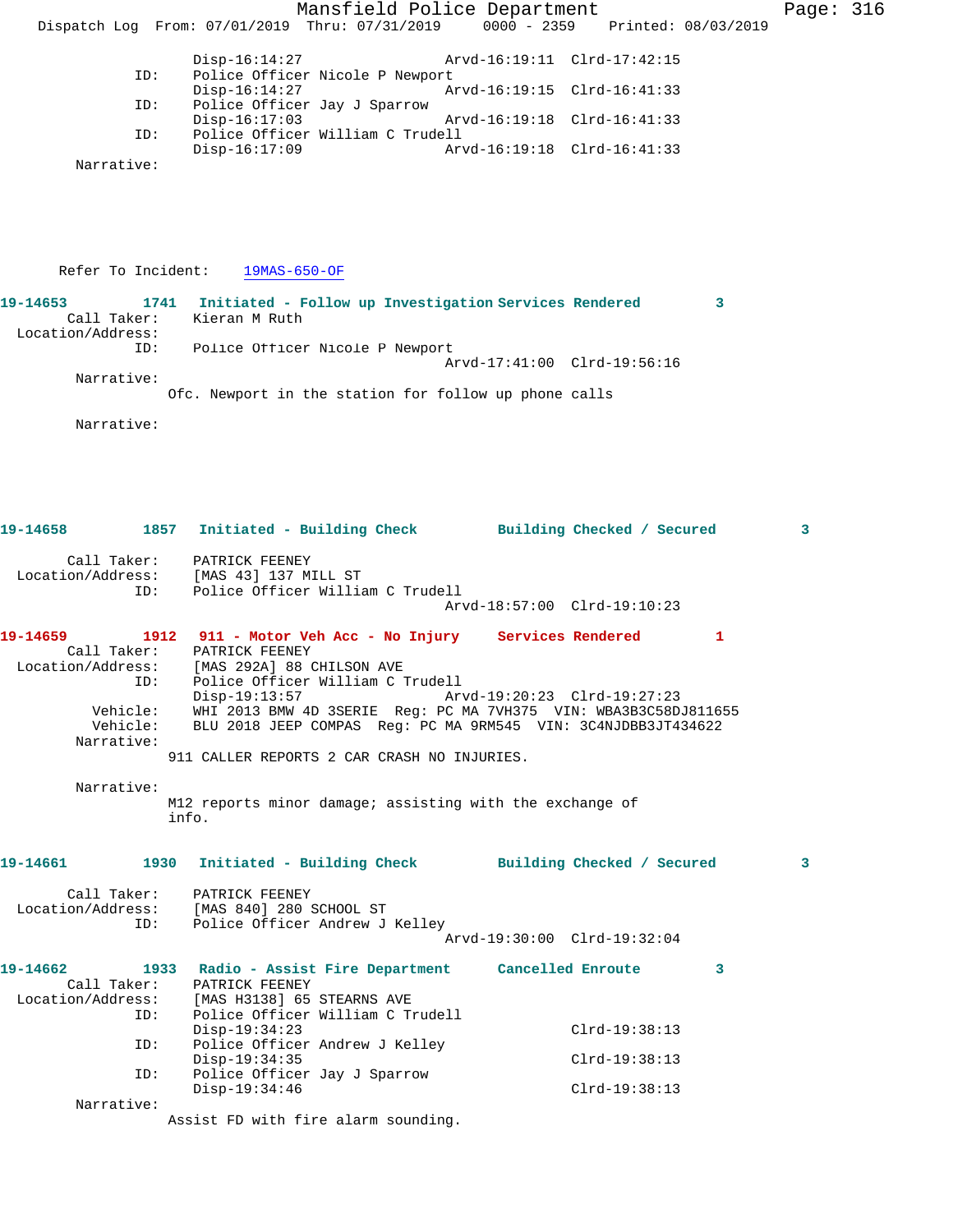Mansfield Police Department Page: 317 Dispatch Log From: 07/01/2019 Thru: 07/31/2019 0000 - 2359 Printed: 08/03/2019 Narrative: FD responded and cleared; confirmed accidental due to food on the stove. **19-14663 1942 Phone - Suspicious Actv / Persn / Veh Services Rendered 2**  Call Taker: PATRICK FEENEY Location/Address: [MAS 982] 111 HOPE ST Police Officer William C Trudell<br>Disp-19:56:00 Art Disp-19:56:00 Arvd-19:56:49 Clrd-19:58:28 Narrative: Caller reports finding a bullet casing in the parking lot that he would like to turn over to PD. Narrative: Item to be disposed of. **19-14664 1946 Initiated - Motor Vehicle Stop Citation / Warning Issued 3**  Call Taker: PATRICK FEENEY Location/Address: [MAS 1] 50 WEST ST<br>TD: Police Officer Will Police Officer William C Trudell Arvd-19:46:00 Clrd-19:56:00 Vehicle: GRY 2019 CHEV TRAX Reg: PC MA 2LBP51 VIN: 3GNCJNSB9KL256687 **19-14665 1951 911 - Well Being Check Spoken To 3**  Call Taker: PATRICK FEENEY Location/Address: [MAS] 16 PLAIN ST @ 1689 WEST ST ID: Police Officer Andrew J Kelley Disp-19:53:26 Arvd-20:02:54 Clrd-20:11:26 ID: Police Officer Nicole P Newport<br>Disp-19:56:21 A Disp-19:56:21 Arvd-20:11:24 Clrd-20:11:28 Vehicle: BLU 2005 BUIC LESABR Reg: PC MA 8KG218 VIN: 1G4HP52K05U168193 Narrative: House on the corner; reported erratic oper pulled in there; concerned there maybe something wrong the oper. Narrative: Clear, spoke to the involved party who states they ate chinese food and it spilled in the mv. All checks out **19-14668 2028 Initiated - Building Check Building Checked / Secured 3** Call Taker: PATRICK FEENEY Location/Address: [MAS H291] 244 WEST ST Police Officer Nicole P Newport Arvd-20:28:00 Clrd-20:30:45 Vehicle: GRY 2013 TOYT 4D CAMRY Reg: PC MA 28KY03 VIN: 4T1BF1FK4DU292140 Vehicle: RED 2014 TOYT COROLL Reg: PC MA 403WVF VIN: 5YFBURHE6EP117743 Narrative: 2 m/v in the drive. Narrative: Checks all clear. **19-14673 2149 Initiated - Proactive Patrol Building Checked / Secured 3** Call Taker: Police Officer Andrew J Kelley Location/Address: [MAS 894] 905 SOUTH MAIN ST Apt. #C ID: Police Officer Andrew J Kelley Arvd-21:51:36 Clrd-21:56:00 Narrative: Checking the area. **19-14674 2201 Initiated - Building Check Building Checked / Secured 3** Call Taker: PATRICK FEENEY Location/Address: [MAS 991] 23 FREDRIC LN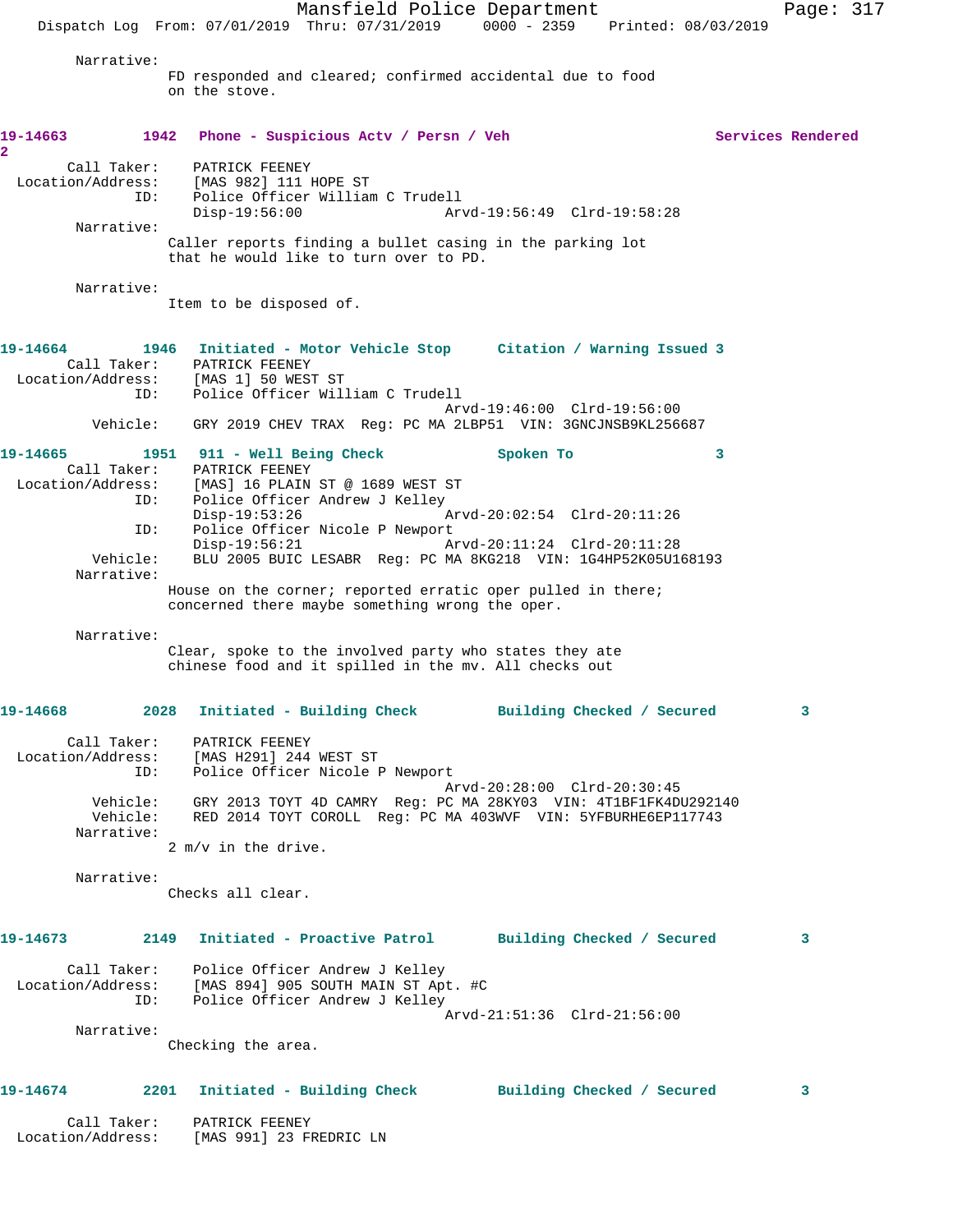|                   |          | Mansfield Police Department<br>Dispatch Log From: 07/01/2019 Thru: 07/31/2019 0000 - 2359 Printed: 08/03/2019       |                             |                          |   | Page: $318$ |  |
|-------------------|----------|---------------------------------------------------------------------------------------------------------------------|-----------------------------|--------------------------|---|-------------|--|
|                   |          |                                                                                                                     |                             |                          |   |             |  |
|                   | ID:      | Police Officer William C Trudell                                                                                    | Arvd-22:01:00 Clrd-22:06:30 |                          |   |             |  |
| 19-14676          |          | 2213 Initiated - Building Check Building Checked / Secured                                                          |                             |                          |   | 3           |  |
|                   |          | Call Taker: PATRICK FEENEY<br>Location/Address: [MAS H974] 50 OLD NORTH TRL<br>ID: Police Officer William C Trudell |                             |                          |   |             |  |
|                   |          |                                                                                                                     | Arvd-22:13:00 Clrd-22:17:44 |                          |   |             |  |
| Location/Address: |          | Call Taker: PATRICK FEENEY                                                                                          |                             | <b>Services Rendered</b> | 3 |             |  |
|                   | ID:      | Police Officer Andrew J Kelley                                                                                      |                             |                          |   |             |  |
|                   | ID:      | $Disp-22:23:45$<br>Police Officer Nicole P Newport                                                                  |                             |                          |   |             |  |
|                   | ID:      | $Disp-22:23:45$<br>Police Officer Jay J Sparrow                                                                     |                             |                          |   |             |  |
|                   |          | $Disp-22:25:41$                                                                                                     | Arvd-22:25:44 Clrd-22:40:18 |                          |   |             |  |
|                   | Vehicle: |                                                                                                                     |                             |                          |   |             |  |
|                   |          |                                                                                                                     |                             |                          |   |             |  |

Narrative:

|            |     | 19-14678 2223 Initiated - Building Check Building Checked / Secured                                                                                                                            |                             |   | $\mathbf{3}$ |
|------------|-----|------------------------------------------------------------------------------------------------------------------------------------------------------------------------------------------------|-----------------------------|---|--------------|
|            |     | Call Taker: PATRICK FEENEY<br>Location/Address: [MAS H4805] 29 MILL ST<br>ID: Police Officer William C Trudell                                                                                 |                             |   |              |
|            |     |                                                                                                                                                                                                | Arvd-22:23:00 Clrd-22:25:49 |   |              |
| 19-14679   |     | 2233 Phone - Well Being Check                   Services Rendered<br>Call Taker: PATRICK FEENEY<br>Location/Address: [MAS H1666] 64 CROCKER ST Apt. #2<br>ID: Police Officer William C Trudell |                             | 3 |              |
|            |     | Disp-22:38:30 Arvd-22:38:41 Clrd-22:48:54                                                                                                                                                      |                             |   |              |
|            | ID: | Police Officer Nicole P Newport                                                                                                                                                                |                             |   |              |
|            |     | $Disp-22:42:12$                                                                                                                                                                                | Arvd-22:42:17 Clrd-22:48:54 |   |              |
| Narrative: |     | RP calling to request a well being check on her neice. She<br>states she has not heard from her in 8 hours and has<br>attemtped to raise her via phone from Maine without success.             |                             |   |              |
| Narrative: |     | Units speaking with mow.                                                                                                                                                                       |                             |   |              |
| Narrative: |     | M12/M14 report that she checks ok;                                                                                                                                                             |                             |   |              |

She is going to reach out to the RP.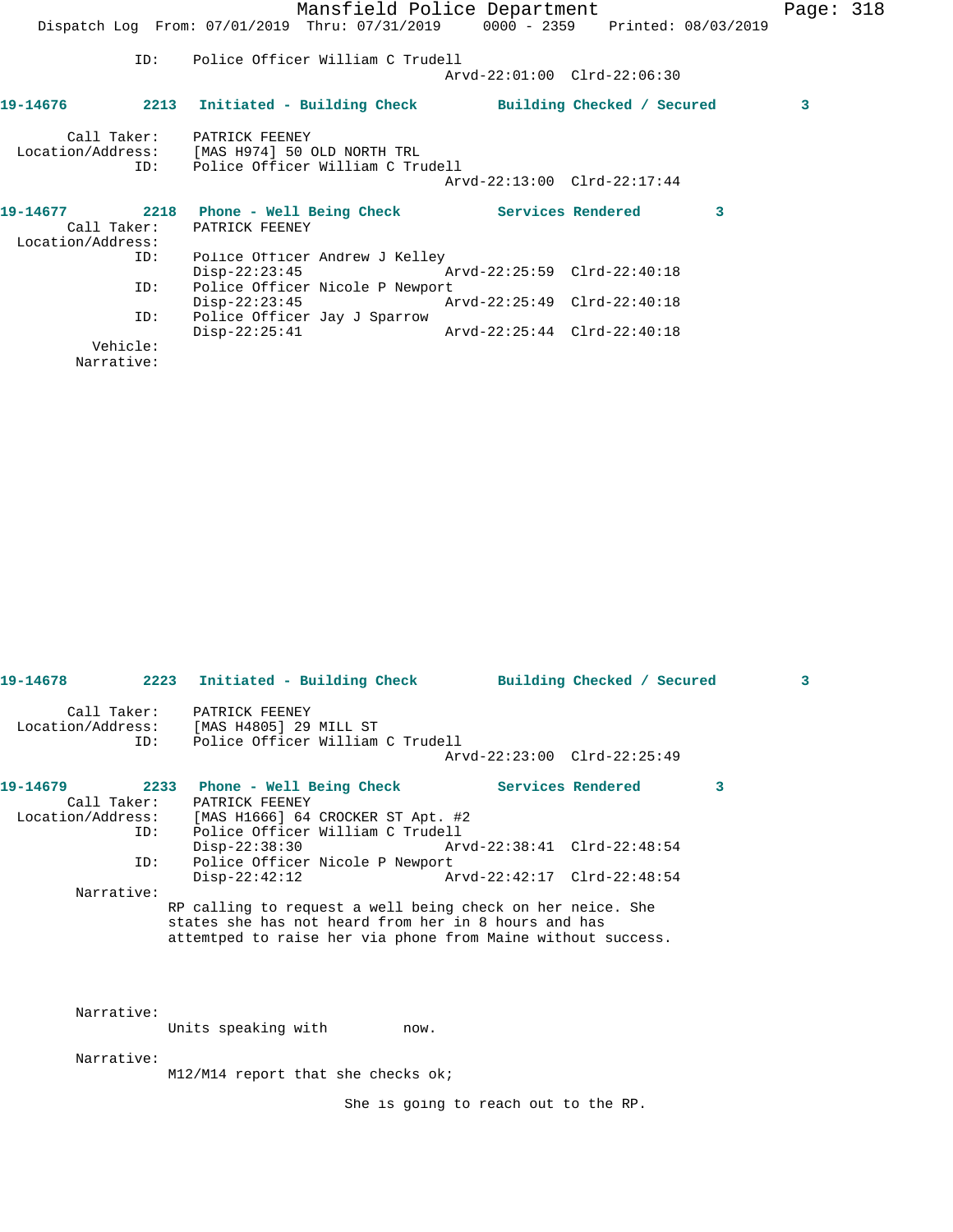| 19-14680          | 2257 Phone - Suspicious Actv / Persn / Veh                                                                                                      |                             |  | Services Rendered |
|-------------------|-------------------------------------------------------------------------------------------------------------------------------------------------|-----------------------------|--|-------------------|
| 2<br>Call Taker:  | PATRICK FEENEY                                                                                                                                  |                             |  |                   |
| Location/Address: | [MAS] 14 COURT ST @ 79 NORTH MAIN ST                                                                                                            |                             |  |                   |
| ID:               | Police Officer Nicole P Newport                                                                                                                 |                             |  |                   |
|                   | $Div3 - 22:59:30$ $Av3 - 23:01:24$ $Clrd-23:30:58$                                                                                              |                             |  |                   |
| ID:               | Police Officer Andrew J Kelley                                                                                                                  |                             |  |                   |
|                   | Disp-22:59:35                                                                                                                                   |                             |  |                   |
| ID:               | Police Officer William C Trudell                                                                                                                |                             |  |                   |
|                   | $Disp-23:01:22$                                                                                                                                 | Arvd-23:01:26 Clrd-23:30:58 |  |                   |
| ID:               | Police Officer Jay J Sparrow                                                                                                                    |                             |  |                   |
|                   | $Disp-23:01:23$                                                                                                                                 | Arvd-23:01:26 Clrd-23:08:23 |  |                   |
| Narrative:        |                                                                                                                                                 |                             |  |                   |
|                   | Caller reports a party attempting to gain entry to several<br>$m/v's$ ; Caller states party did not get into his $m/v$ but<br>tried the handle. |                             |  |                   |
| Narrative:        |                                                                                                                                                 |                             |  |                   |
|                   | Described as younger $w/m$ late teens to 20's with grey hoodie<br>and shorts on. Poss. ducked into the backyards off Court St.                  |                             |  |                   |
| Narrative:        |                                                                                                                                                 |                             |  |                   |

M14 reports checked the area with negative results; unable to locate anyone matching the description.

## **For Date: 07/29/2019 - Monday**

| 19-14684<br>3     | 0043               | Initiated - Erratic Oper MV / Road Rage                                                                                                     |                             |                            |  | Gone on Arrival |
|-------------------|--------------------|---------------------------------------------------------------------------------------------------------------------------------------------|-----------------------------|----------------------------|--|-----------------|
|                   | Call Taker:<br>ID: | PATRICK FEENEY<br>Location/Address: [MAS 1002] 250 EAST ST<br>Patrolman David Schepis                                                       | Arvd-00:43:00 Clrd-00:57:48 |                            |  |                 |
|                   | ID:                | Police Officer Andrew J Kelley                                                                                                              |                             |                            |  |                 |
|                   | Narrative:         | $Disp-00:44:21$                                                                                                                             | Arvd-00:47:32 Clrd-00:57:48 |                            |  |                 |
|                   |                    | Report of white camaro going approx $70 +$ mph past the<br>school; approaching 4 corners.                                                   |                             |                            |  |                 |
|                   | Narrative:         | Units believe the m/v comes back to a Hodges St address.                                                                                    |                             |                            |  |                 |
|                   | Narrative:         | Units checked the area with negative results; m/v at 41<br>Hodges is an older grey Camaro, the $m/v$ in question is a<br>white newer model. |                             |                            |  |                 |
| 19-14687          | 0102               | Initiated - Building Check Building Checked / Secured                                                                                       |                             |                            |  | 3               |
|                   | Call Taker:<br>ID: | PATRICK FEENEY<br>Location/Address: [MAS 992] 660 EAST ST<br>Police Officer Andrew J Kelley                                                 | Arvd-01:02:00 Clrd-01:10:13 |                            |  |                 |
| 19-14688 0103     |                    | Initiated - Building Check                                                                                                                  |                             | Building Checked / Secured |  | 3               |
|                   | Call Taker:<br>ID: | PATRICK FEENEY<br>Location/Address: [MAS 840] 280 SCHOOL ST<br>Patrolman David Schepis                                                      | Arvd-01:03:00 Clrd-01:08:29 |                            |  |                 |
| 19-14691 0114     |                    | Initiated - Building Check                                                                                                                  |                             | Building Checked / Secured |  | 3               |
| Location/Address: | Call Taker:<br>ID: | PATRICK FEENEY<br>[MAS 281A] 1 CROCKER ST<br>Police Officer Meghan Birnie                                                                   | Arvd-01:14:00 Clrd-01:18:55 |                            |  |                 |
| 19-14692          | 0135               | Initiated - Building Check                                                                                                                  |                             | Building Checked / Secured |  | 3               |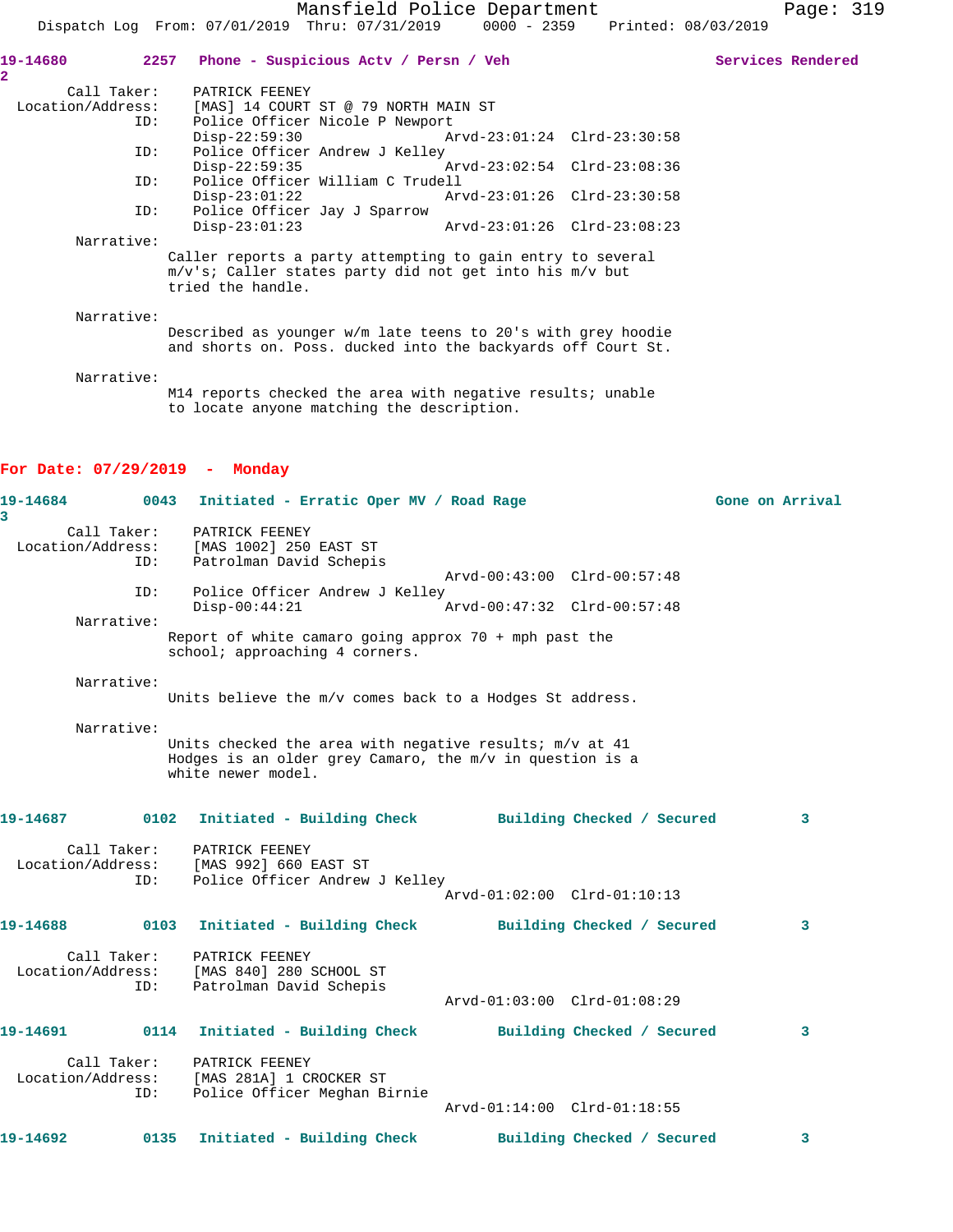Mansfield Police Department Page: 320 Dispatch Log From: 07/01/2019 Thru: 07/31/2019 0000 - 2359 Printed: 08/03/2019 Call Taker: PATRICK FEENEY Location/Address: [MAS 281A] 1 CROCKER ST ID: Police Officer Meghan Birnie Arvd-01:35:00 Clrd-01:41:34 Narrative: Check of the lots. **19-14693 0138 Initiated - Building Check Building Checked / Secured 3** Call Taker: PATRICK FEENEY Location/Address: [MAS 907E] 390 WEST ST ID: Patrolman David Schepis Arvd-01:38:00 Clrd-01:40:41 **19-14694 0143 Initiated - Building Check Building Checked / Secured 3** Call Taker: PATRICK FEENEY Location/Address: [MAS 927] 50 PLYMOUTH ST ID: Patrolman David Schepis Arvd-01:43:00 Clrd-01:46:54 **19-14695 0203 Initiated - Building Check Building Checked / Secured 3** Call Taker: PATRICK FEENEY Location/Address: [MAS 65] 30 CHAUNCY ST ID: Police Officer Meghan Birnie Arvd-02:03:00 Clrd-02:08:32 **19-14696 0204 Initiated - Building Check Building Checked / Secured 3** Call Taker: PATRICK FEENEY Location/Address: [MAS 991] 23 FREDRIC LN ID: Police Officer Andrew J Kelley Arvd-02:04:00 Clrd-02:09:04 **19-14697 0213 Initiated - Building Check Building Checked / Secured 3** Call Taker: PATRICK FEENEY Location/Address: [MAS 1016] 4 ERICK RD ID: Police Officer Andrew J Kelley Arvd-02:13:00 Clrd-02:16:18 19-14699 **1912** 0220 Initiated - Suspicious Actv / Persn / Veh Building Checked / Secured **2**  Call Taker: PATRICK FEENEY Location/Address: [MAS 934] RUMFORD AVE ID: Police Officer Meghan Birnie Arvd-02:20:00 Clrd-02:24:04 Vehicle: BLU 2002 FORD MUSTAN Reg: PC MA 57K480 VIN: 1FAFP42XX2F122622 Narrative: m/v moving along. **19-14700 0225 Initiated - Building Check Building Checked / Secured 3** Call Taker: PATRICK FEENEY Location/Address: [MAS 2] 60 FORBES BLVD ID: Patrolman David Schepis Arvd-02:25:00 Clrd-02:27:19 **19-14701 0228 Initiated - Building Check Building Checked / Secured 3** Call Taker: PATRICK FEENEY Location/Address: [MAS] MILL ST ID: Police Officer Andrew J Kelley Arvd-02:28:00 Clrd-02:30:56 **19-14702 0238 Initiated - Building Check Building Checked / Secured 3**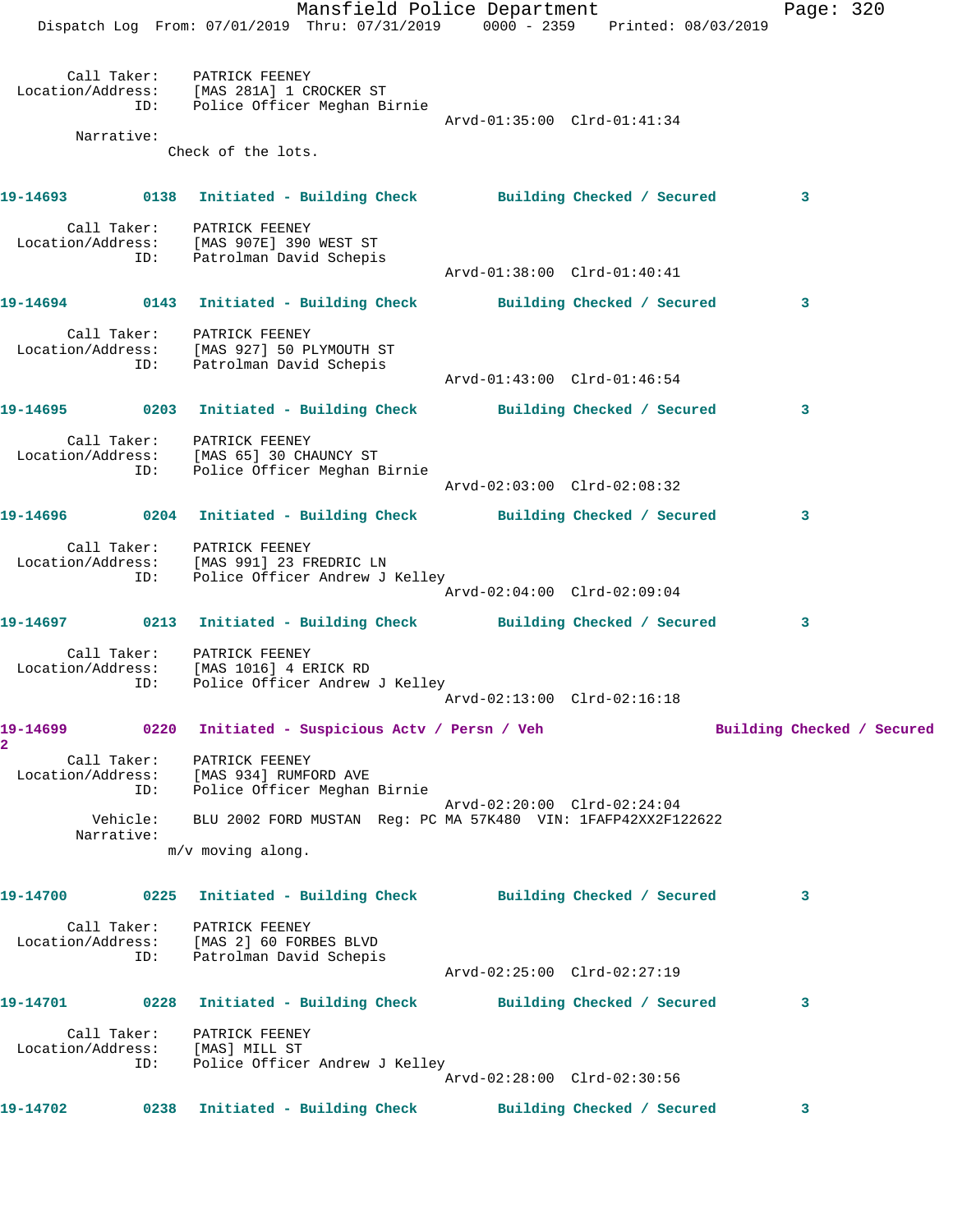Mansfield Police Department Page: 321 Dispatch Log From: 07/01/2019 Thru: 07/31/2019 0000 - 2359 Printed: 08/03/2019 Call Taker: PATRICK FEENEY Location/Address: [MAS 425] 6 PARK ROW ID: Police Officer Meghan Birnie Arvd-02:38:00 Clrd-02:41:51 Narrative: checking on a male party Narrative: party is playing harry potter gam on his phone **19-14703 0243 Initiated - Building Check Building Checked / Secured 3** Call Taker: PATRICK FEENEY Location/Address: [MAS 322] 31 HAMPSHIRE ST ID: Police Officer Andrew J Kelley Arvd-02:43:00 Clrd-03:09:09 **19-14706 0316 Phone - Alarm - Burglar False / Accidental Alarm 1**  Call Taker: NICHOLAS GOYETTE Location/Address: [MAS 840A] 280 SCHOOL ST Apt. #A ID: Patrolman David Schepis Disp-03:18:07 Arvd-03:19:04 Clrd-03:22:33 ID: Police Officer Meghan Birnie Disp-03:18:09 Arvd-03:20:35 Clrd-03:22:33 Narrative: zone: rear dining room glass break rep: no reps listed Narrative: Building exterior checked. Building appears secure. **19-14707 0407 Phone - Assist Fire Department Services Rendered 3**  Call Taker: PATRICK FEENEY Location/Address: [MAS 417G] 17 FRANCIS AVE ID: Police Officer Andrew J Kelley<br>Disp-04:08:25 Disp-04:08:25 Arvd-04:13:55 Clrd-04:30:19 Narrative: FAULTY DETECTOR **19-14708 0418 Phone - Alarm - Burglar False / Accidental Alarm 1**  Call Taker: NICHOLAS GOYETTE Location/Address: [MAS 840A] 280 SCHOOL ST Apt. #A ID: Police Officer Meghan Birnie Disp-04:19:41 Arvd-04:21:05 Clrd-04:24:32 ID: Patrolman David Schepis Disp-04:19:49 Arvd-04:20:53 Clrd-04:24:32 Narrative: zone: right rear dining glass break rep: none responding Narrative: Building exterior checked. Building appears secure. **19-14710 0430 Initiated - Building Check Building Checked / Secured 3** Call Taker: PATRICK FEENEY Location: [MAS] BUILDING 11 ID: Police Officer Andrew J Kelley Arvd-04:30:00 Clrd-04:35:17 Narrative: DOOR SECURED **19-14712 0544 Initiated - Motor Vehicle Stop Citation / Warning Issued 3**  Call Taker: PATRICK FEENEY Vicinity of: [MAS H2211] 357 ELM ST ID: Patrolman David Schepis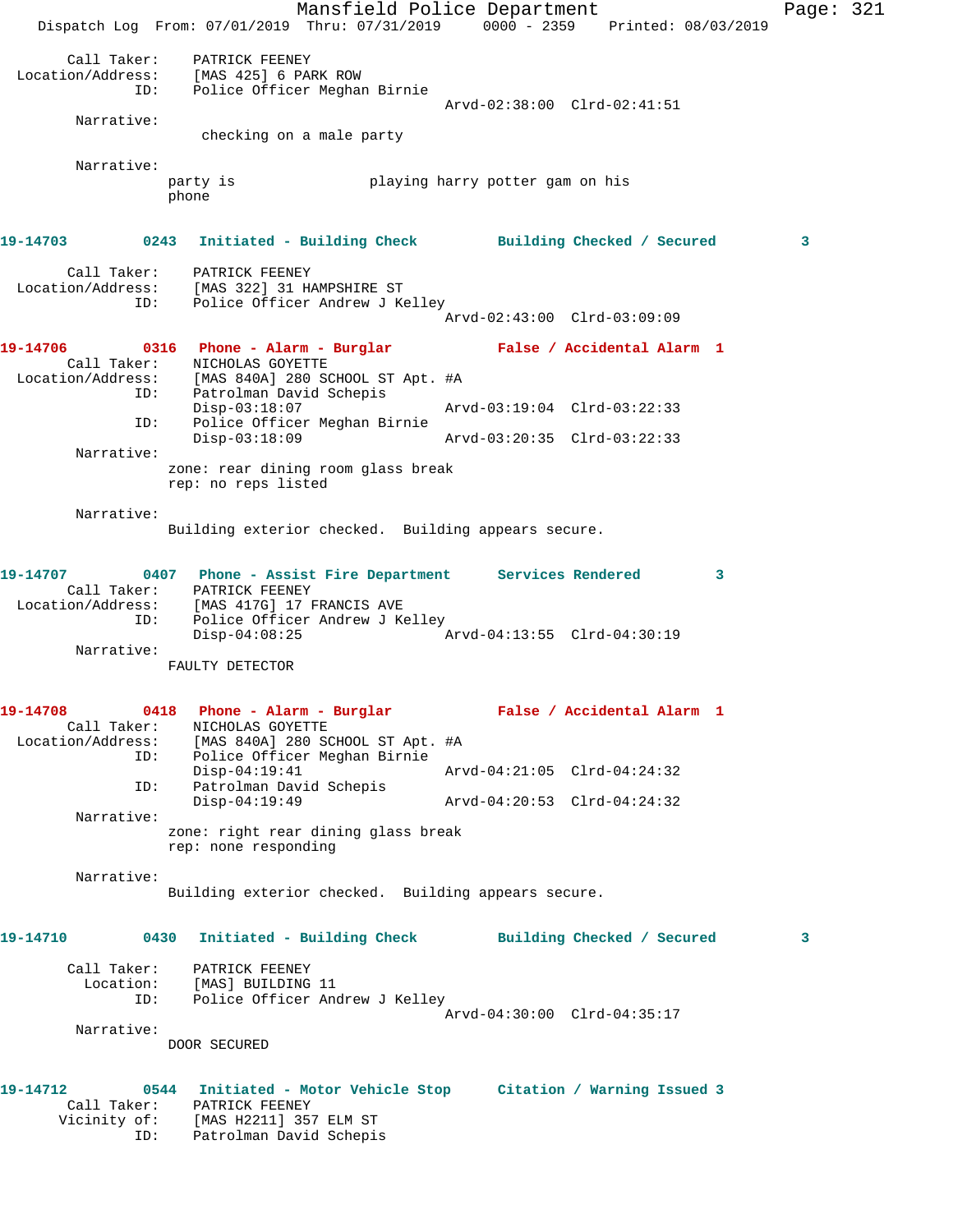|                                              | Mansfield Police Department<br>Dispatch Log From: 07/01/2019 Thru: 07/31/2019 0000 - 2359 Printed: 08/03/2019 |                   | Page: $322$ |
|----------------------------------------------|---------------------------------------------------------------------------------------------------------------|-------------------|-------------|
|                                              | Arvd-05:44:00 Clrd-05:50:07<br>Vehicle: GRY 2018 HOND CIVIC Req: PC MA 8PG966 VIN: SHHFK7H99JU415058          |                   |             |
| $\overline{2}$                               |                                                                                                               | Services Rendered |             |
| Location/Address: [MAS] ELM ST<br>ID:        | Call Taker: PATRICK FEENEY<br>Patrolman David Schepis                                                         |                   |             |
| Narrative:                                   | Arvd-05:50:00 Clrd-06:46:45<br>Vehicle: GRY 2019 NISS FRONTI Reg: PC MA 8MV549 VIN: 1N6AD0EVXKN719501         |                   |             |
|                                              | OFF SELECTIVE ENFORCEMENT IN THE AREA.                                                                        |                   |             |
| 19-14716<br>$\overline{\mathbf{2}}$          | 0603 Initiated - Traffic Enforcement / Activity                                                               | Services Rendered |             |
| ID:                                          | Call Taker: PATRICK FEENEY<br>Location/Address: [MAS] NORTH MAIN ST<br>Police Officer Meghan Birnie           |                   |             |
| Narrative:                                   | Arvd-06:03:00 Clrd-06:41:19<br>Vehicle: GRY 2018 JEEP GRANDC Req: CO MA T81476 VIN: 1C4RJFAG9JC401730         |                   |             |
|                                              | off for selective enforcement in the area.                                                                    |                   |             |
| 19-14721<br>Call Taker:<br>Location/Address: | 0850 Initiated - Follow up Investigation Services Rendered<br>3<br>DAVID SULLIVAN                             |                   |             |
| ID:                                          | Sergeant Thomas R Connor<br>Arvd-08:50:00 Clrd-08:54:44                                                       |                   |             |

Narrative:

| 19-14723<br>Call Taker:<br>ID: | 0858 Walk-In - Follow up Investigation Services Rendered<br>Support Staff Matthew Todesco<br>Location/Address: [MAS 153] 50 WEST ST<br>Police Officer Gregg S Kennedy | 3                        |
|--------------------------------|-----------------------------------------------------------------------------------------------------------------------------------------------------------------------|--------------------------|
| Narrative:                     | $Disp-08:59:45$<br>Arvd-09:13:05 Clrd-09:22:31                                                                                                                        |                          |
|                                | RP ino the station to speak with Ofc Kennedy                                                                                                                          |                          |
| 19-14724<br>Call Taker:        | 0906 Initiated - Follow up Investigation Services Rendered<br>DAVID SULLIVAN<br>Location/Address: [MAS 153] 50 WEST ST<br>ID: Police Officer John R Armstrong         | 3                        |
|                                | Arvd-09:06:00 Clrd-09:41:36                                                                                                                                           |                          |
| Narrative:                     | AT STATION FOR FOLLOW UP.                                                                                                                                             |                          |
| 19-14726<br>2.                 | 0914 Phone - 911 Hang-ups & Verifications                                                                                                                             | Investigated - No Report |
| ID:                            | Call Taker: Kieran M Ruth<br>Location/Address: [MAS 888B] 15 BERKSHIRE RD Apt. #B<br>Sergeant Thomas R Connor                                                         |                          |
|                                | $Disp-09:17:42$                                                                                                                                                       |                          |
| Narrative:                     | 911 hang up, upon call back Susan at the front desk stated                                                                                                            |                          |
|                                |                                                                                                                                                                       |                          |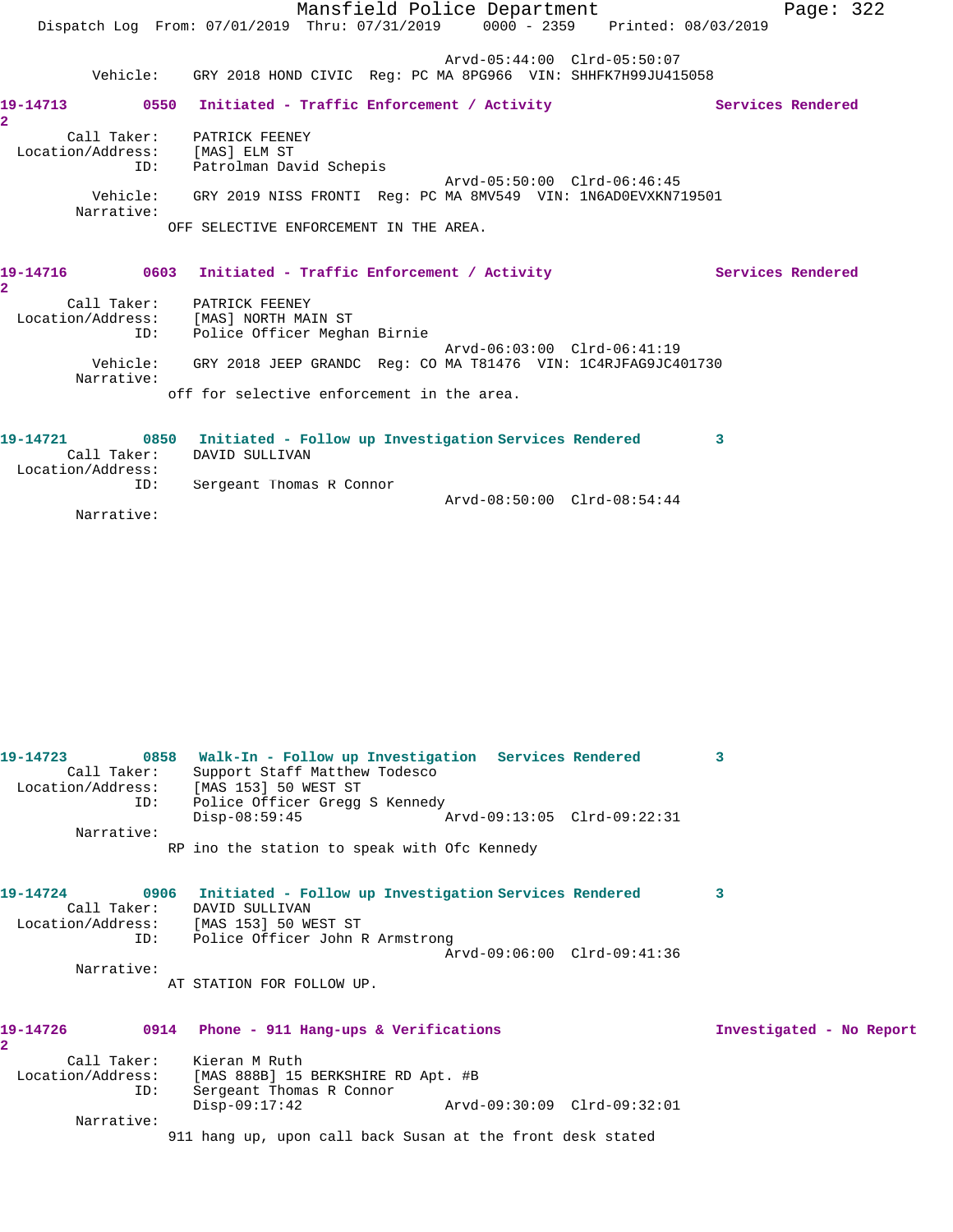Mansfield Police Department Page: 323 Dispatch Log From: 07/01/2019 Thru: 07/31/2019 0000 - 2359 Printed: 08/03/2019 an accidental Narrative: CONFIRMED ACCIDENTAL. **19-14729 0952 Initiated - Selective Enforcement/RADAR Citation / Warning Issued 3**  Call Taker: DAVID SULLIVAN Location/Address: [MAS H3540] 861 WEST ST ID: Police Officer John R Armstrong Arvd-09:52:00 Clrd-10:01:09 Vehicle: GRY 2010 TOYT UT HIGHLA Reg: PC MA 392DT8 VIN: 5TDDK3EH9AS007801 Narrative: SELECTIVE ENFORCEMENT IN THE AREA. Narrative: OFF WITH MA REG 392DT8. Narrative: CITATION ISSUED **19-14735 1041 Initiated - Building Check Services Rendered 3**  Call Taker: DAVID SULLIVAN Location/Address: [MAS] RIVER ST ID: Police Officer John R Armstrong Arvd-10:41:00 Clrd-10:49:41 Narrative: AREA CHECK **19-14737 1053 Initiated - Building Check Building Checked / Secured 3** Call Taker: DAVID SULLIVAN Location/Address: [MAS 840] 280 SCHOOL ST ID: Police Officer John R Armstrong Arvd-10:53:00 Clrd-11:05:41 Narrative: AREA CHECK. **19-14738 1058 Initiated - Road Hazards Spoken To 3**  Call Taker: MEGHAN MILLS Location/Address: [MAS] 54 CHAUNCY ST @ 363 NORTH MAIN ST ID: Sergeant Thomas R Connor Arvd-10:58:00 Clrd-11:06:18 Narrative: off with crew blocking the roadway Narrative: PARTIES WERE SPOKEN TO. MOVING THE EQUIPMENT. **19-14740 1114 Initiated - Motor Vehicle Stop Spoken To 3**  Call Taker: DAVID SULLIVAN Location/Address: [MAS] 15 WEST ST @ 33 UNION ST ID: Police Officer David W Kinahan Arvd-11:14:00 Clrd-11:17:13 Vehicle: GRY 2012 FORD UT ESCAPE Reg: PC MA 3DF247 VIN: 1FMCU9EG4CKA26357 Narrative: OFF WITH TRAFFIC STOP IN THIS AREA. Narrative: OPERATOR WAS SPOKEN TO. **19-14741 1114 Walk-In - Identity Theft Investigated - Report Taken 1** Call Taker: Support Staff Matthew Todesco Location/Address: [MAS H5571] 98 HIGH ST ID: Police Officer John R Armstrong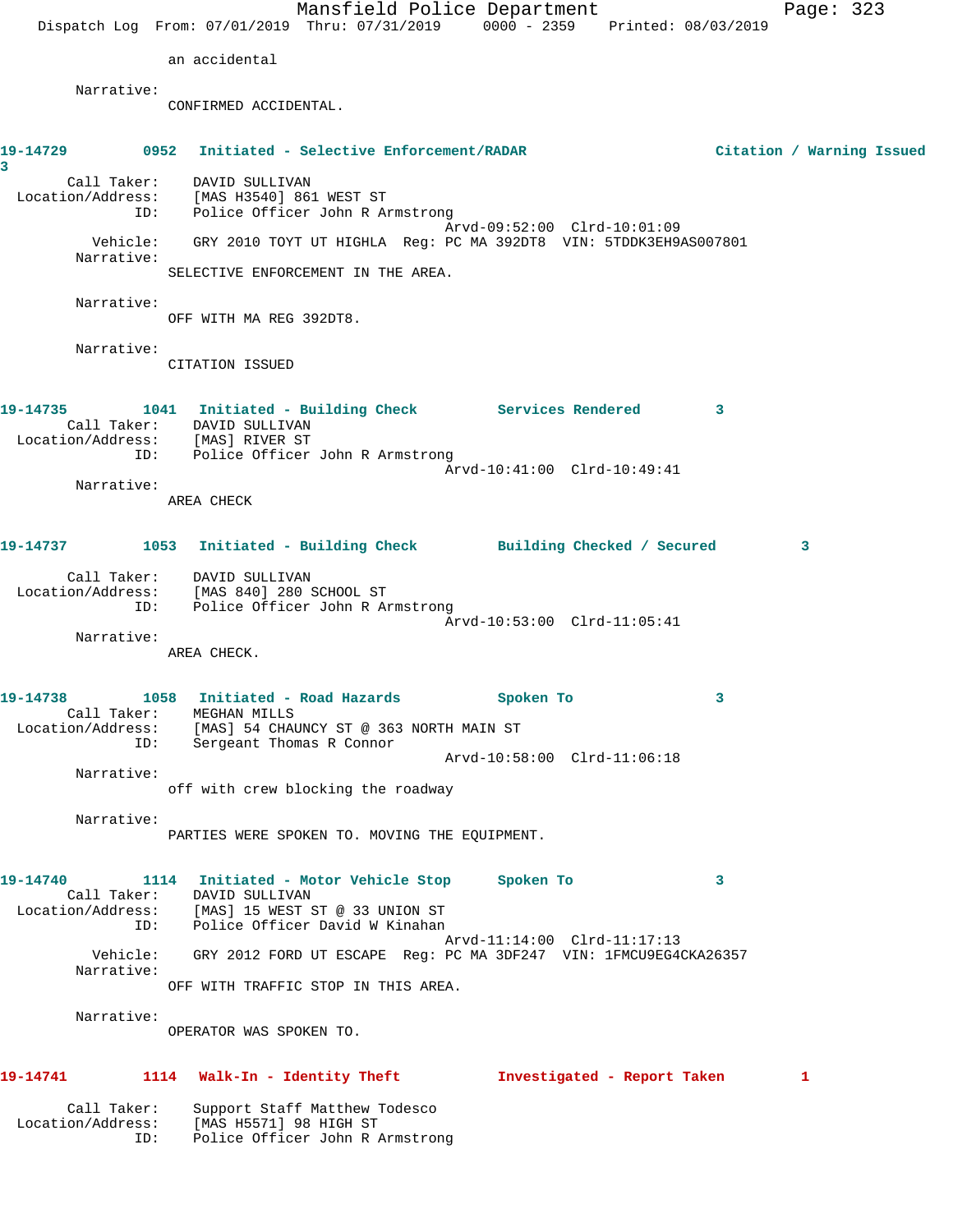|                                        | Dispatch Log From: 07/01/2019 Thru: 07/31/2019 0000 - 2359 Printed: 08/03/2019                                             | Mansfield Police Department     |                             |                          | Page: 324 |
|----------------------------------------|----------------------------------------------------------------------------------------------------------------------------|---------------------------------|-----------------------------|--------------------------|-----------|
|                                        |                                                                                                                            |                                 |                             |                          |           |
| Narrative:                             | Disp-11:16:52                                                                                                              |                                 |                             |                          |           |
|                                        | RP into the station to report a bank paperwork scam.                                                                       |                                 |                             |                          |           |
| Refer To Incident:                     | 19MAS-651-OF                                                                                                               |                                 |                             |                          |           |
| 19-14742                               | 1128 Phone - 911 Hang-ups & Verifications                                                                                  |                                 |                             | Investigated - No Report |           |
| $\overline{\mathbf{2}}$<br>Call Taker: | Kieran M Ruth                                                                                                              |                                 |                             |                          |           |
| ID:                                    | Location/Address: [MAS 834] 261 CHAUNCY ST<br>Sergeant Thomas R Connor                                                     |                                 |                             |                          |           |
| Narrative:                             | $Disp-11:32:05$                                                                                                            |                                 | Arvd-11:34:13 Clrd-11:39:01 |                          |           |
|                                        | CONFIRMED ACCIDENTAL.                                                                                                      |                                 |                             |                          |           |
|                                        |                                                                                                                            |                                 |                             |                          |           |
| 19-14744                               | 1130 Initiated - Parking Violations Spoken To<br>Call Taker: DAVID SULLIVAN                                                |                                 |                             | 3                        |           |
| Location/Address: [MAS] PARK ST<br>ID: | Sergeant Thomas R Connor                                                                                                   |                                 |                             |                          |           |
|                                        | Vehicle: BLK 2015 JEEP UT WRAUNL Reg: PC MA 213EP7 VIN: 1C4BJWDG7FL683550                                                  |                                 | Arvd-11:30:00 Clrd-11:31:14 |                          |           |
| Narrative:                             | PARKING VIOLATIONS.                                                                                                        |                                 |                             |                          |           |
|                                        |                                                                                                                            |                                 |                             |                          |           |
| 19-14748                               | 1154 911 - Suspicious Actv / Persn / Veh Investigated - No Report 2                                                        |                                 |                             |                          |           |
| Call Taker:                            | MEGHAN MILLS<br>Location/Address: [MAS H3567] 9 WEBSTER ST                                                                 |                                 |                             |                          |           |
| ID:                                    | $Disp-11:56:40$                                                                                                            | Police Officer John R Armstrong | $Clrd-11:57:24$             |                          |           |
| ID:                                    | Sergeant Thomas R Connor<br>$Disp-11:57:20$                                                                                |                                 |                             |                          |           |
| Narrative:                             | rp (not on scene) states her daughter told her a black suv                                                                 |                                 |                             |                          |           |
|                                        | with blue plates was observing their house and did not<br>identify himself                                                 |                                 |                             |                          |           |
| Narrative:                             |                                                                                                                            |                                 |                             |                          |           |
|                                        | SGT CONFIRM BLACK SUV WITH BLUE PLATES WAS ON SCENE                                                                        |                                 |                             |                          |           |
|                                        | PREVIOUSLY. OCCUPANT APPEARED TO LOOK AT THE ROOF LINE. MAY<br>BE RELATED TO RECENT ROOF REPAIRS. DISPATCH WILL ATTEMPT TO |                                 |                             |                          |           |
|                                        | CONFIRM WITH INSPECTORS OFFICE.                                                                                            |                                 |                             |                          |           |
| Narrative:                             | building depaartment confirmed building inspector was                                                                      |                                 |                             |                          |           |
|                                        | checking the property                                                                                                      |                                 |                             |                          |           |
|                                        | 19-14749 1158 Phone - Assist Fire Department Services Rendered                                                             |                                 |                             | 3                        |           |
|                                        | Call Taker: Kieran M Ruth<br>Location/Address: [MAS H3090] 2 GORDON CT                                                     |                                 |                             |                          |           |
|                                        | ID: Police Officer Gregg S Kennedy<br>$Disp-11:59:22$                                                                      |                                 | Arvd-12:10:49 Clrd-12:14:52 |                          |           |
| Narrative:                             |                                                                                                                            |                                 |                             |                          |           |
|                                        | Out to assist MFD with alarms sounding                                                                                     |                                 |                             |                          |           |
|                                        |                                                                                                                            |                                 |                             | 3                        |           |
|                                        | Call Taker: DAVID SULLIVAN<br>Location/Address: [MAS 960A] 792 WEST ST Apt. #A                                             |                                 |                             |                          |           |
| Narrative:                             | FROM MANSFIELD FRONT DESK                                                                                                  |                                 |                             |                          |           |
|                                        | PRIVATE TOW THIS LOCATION<br>MA REG 2178ST GRAY TOYT AVALON                                                                |                                 |                             |                          |           |
|                                        | LOGGED AT DESK AS PRIVATE TOW,<br>ENTERED FOR INFORMATIONAL PURPOSES ONLY.                                                 |                                 |                             |                          |           |
|                                        |                                                                                                                            |                                 |                             |                          |           |
| 19-14752                               | 1215 Phone - Alarm - Burglar                                                                                               |                                 | Investigated - Report Taken | 1                        |           |
|                                        | Call Taker: Kieran M Ruth                                                                                                  |                                 |                             |                          |           |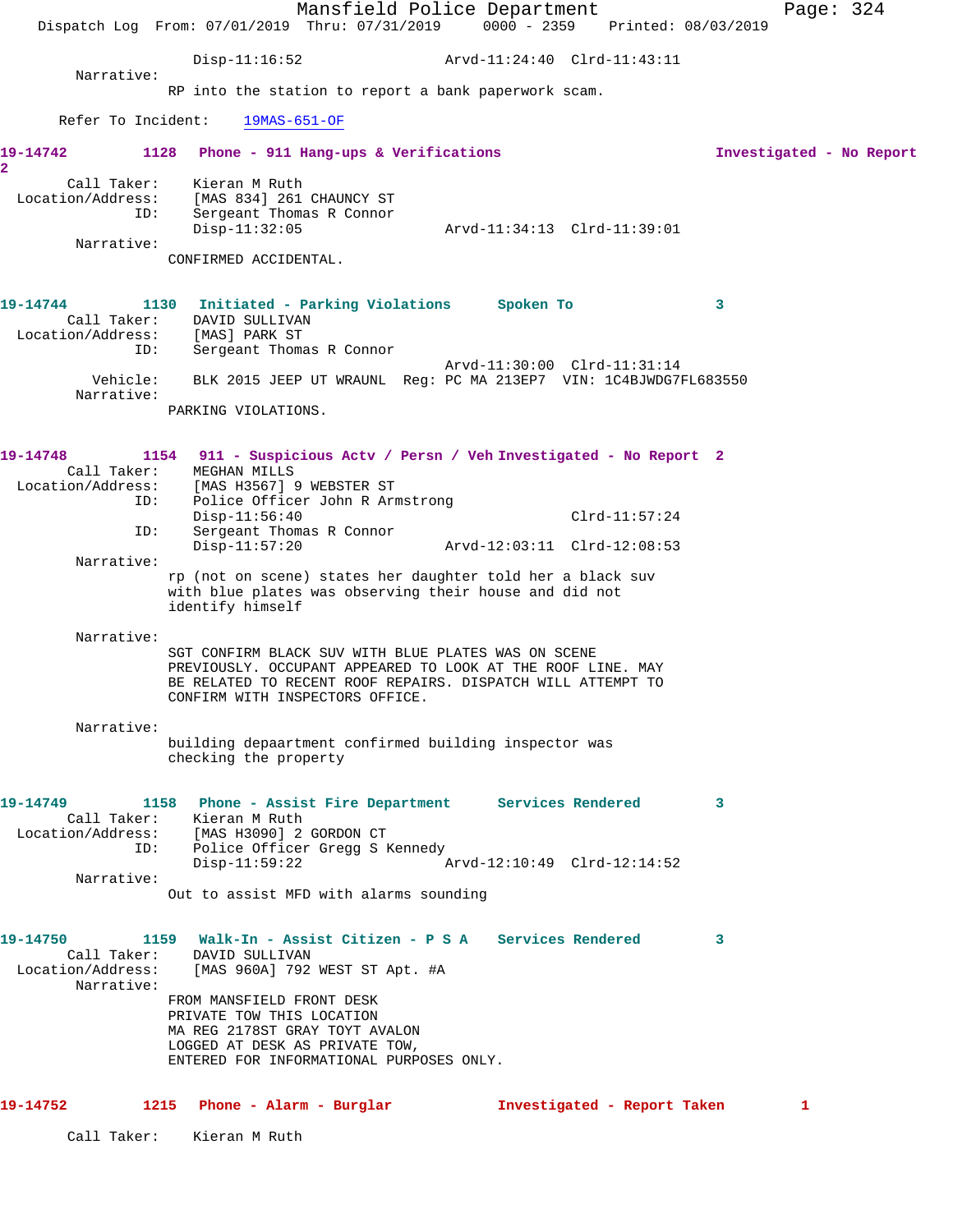Mansfield Police Department Page: 325 Dispatch Log From: 07/01/2019 Thru: 07/31/2019 0000 - 2359 Printed: 08/03/2019 Location/Address: [MAS H2103] 67 ANGELL ST Police Officer Gregg S Kennedy<br>Disp-12:17:11 A Disp-12:17:11 Arvd-12:24:37 Clrd-12:41:37 ID: Sergeant Thomas R Connor Disp-12:17:16 Arvd-12:22:31 Clrd-12:41:43 Vehicle: GRY 2015 NISS ROGUE Reg: PAS MA CIZ864 VIN: KNMAT2MV9FP558099 Narrative: Out for the living room window alarms. Narrative: REPORT TAKEN. Refer To Incident: 19MAS-652-OF **19-14753 1251 Phone - Lost / Found Property Services Rendered 3**  Call Taker: Kieran M Ruth Location/Address: [MAS 992G] 660 EAST ST Apt. #8 ID: Police Officer Gregg S Kennedy Disp-12:52:48 Arvd-12:58:51 Clrd-13:16:28 ID: Police Officer Gregg S Kennedy<br>Disp-13:36:53 A Arvd-13:41:42 Clrd-13:45:23 Narrative: Out to take possession of a wallet Narrative: OFFICER RETURNING PROPERTY TO OWNER HOME. Narrative: PROPERTY RETURNED. **19-14756 1323 911 - Erratic Oper MV / Road Rage Unfounded/Unverifed 3**  Call Taker: DAVID SULLIVAN Location/Address: [MAS] WARREN AVE ID: Police Officer John R Armstrong<br>Disp-13:36:03 Disp-13:36:03 Arvd-13:39:42 Clrd-13:41:56 Vehicle: BLU 2018 CHEV EQUINO Reg: PC MA 2XP596 VIN: 3GNAXSEV7JL361155 Narrative: RESIDENT REPORTS MA REG 2XP596 OPER ERRATICALLY/HIGH SPEEDS THROUGH AREA. CALLER LEFT THE AREA. Narrative: NO MATCHING VEHICLE FOUND. **19-14757 1343 Initiated - Suspicious Actv / Persn / Veh Investigated - Report Taken 2**  Call Taker: DAVID SULLIVAN Location/Address: [MAS 907] 390 WEST ST Apt. #A ID: Detective Gregory S Martell Arvd-13:43:00 Clrd-13:44:00 Narrative: REQUESTED BY DETECTIVES. Refer To Incident: 19MAS-653-OF **19-14758 1343 Other - Message Delivery Services Rendered 3**  Call Taker: MEGHAN MILLS Location/Address: [MAS H3221] 6 ERICK RD Apt. #70 ID: Police Officer Gregg S Kennedy Disp-13:47:48 Arvd-13:53:49 Clrd-13:56:50 Narrative: needs to contact ptl azevedo from foxborough police regarding damage her son did to property at the ymca in foxborough. Narrative: NO RESPONSE AT THE ADDRESS. **19-14759 1351 Initiated - Disabled Motor Vehicle Services Rendered 3**  Call Taker: DAVID SULLIVAN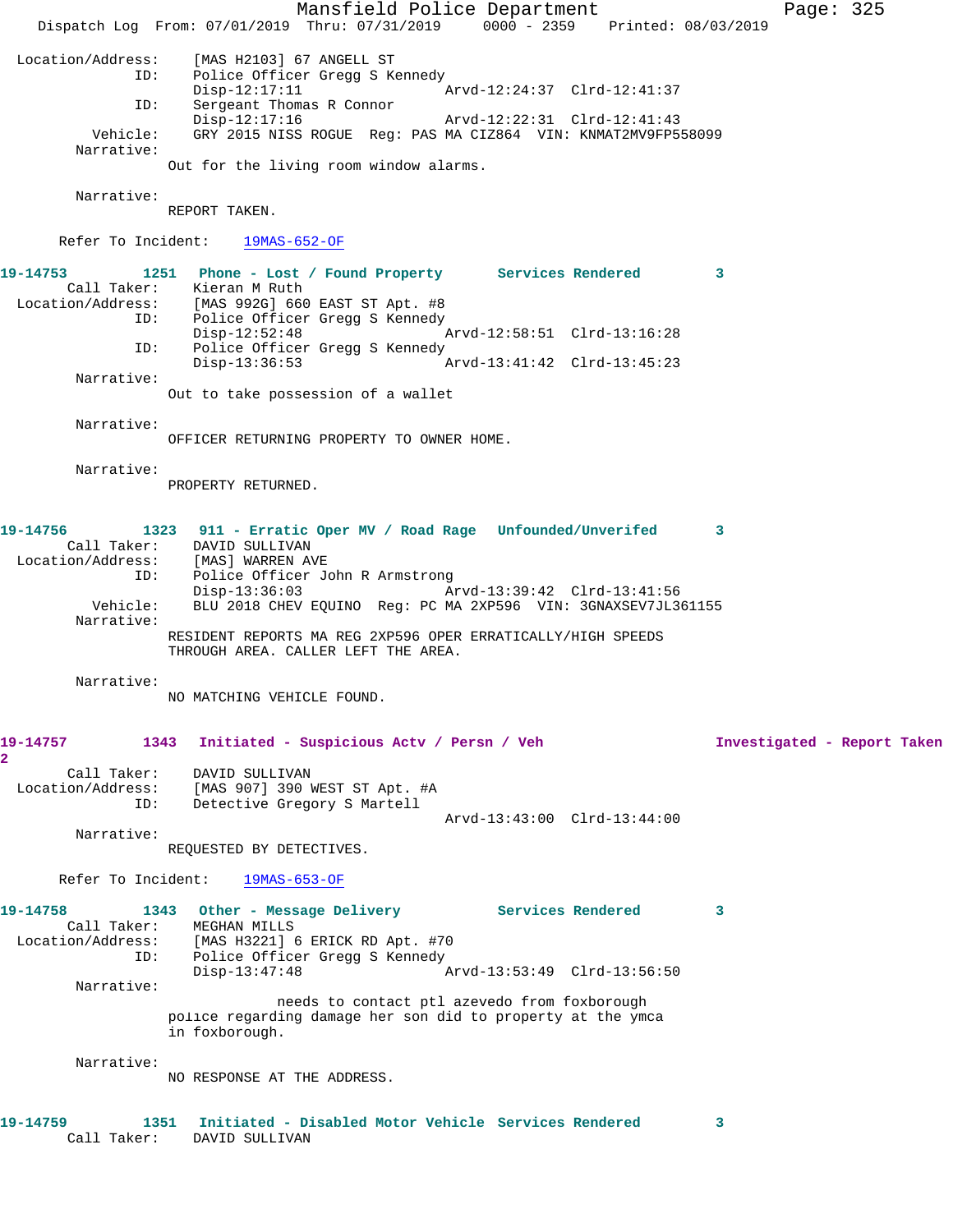Mansfield Police Department Page: 326 Dispatch Log From: 07/01/2019 Thru: 07/31/2019 0000 - 2359 Printed: 08/03/2019 Location/Address: [MAS] CHAUNCY ST ID: Police Officer John R Armstrong Arvd-13:51:00 Clrd-14:07:27 Vehicle: RED 2004 TOYT RAV4 Reg: PC MA 3HG142 VIN: JTEHD20V740033089 Towed: For: Disabled Vehicle By: Achins Garage To: Achins Garage Narrative: OFF WITH DISABLED VEHICLE. Narrative: OFFICER REQUEST A TOW, Narrative: Achins' en route Narrative: OFFICER SPOKE TO ACHINS OPERATOR. **19-14761 1401 Phone - 911 Hang-ups & Verifications Spoken To 2** Call Taker: Kieran M Ruth Location/Address: [MAS 442] 40 BALCOM ST ID: Police Officer John R Armstrong Disp-14:12:28 Arvd-14:15:54 Clrd-14:16:05 Narrative: Out to confirm a 911 abandoned Narrative: OFFICER CONFIRMED CALL WAS ACCIDENTAL. **19-14763 1431 Initiated - Motor Vehicle Stop Spoken To 3**  Call Taker: DAVID SULLIVAN Location/Address: [MAS] 200 RTE 140 NB @ 90 NORFOLK ST ID: Police Officer John R Armstrong Arvd-14:31:00 Clrd-14:34:27 Vehicle: RED 2008 LINC MKX Reg: PC MA 6WF469 VIN: 2LMDU88C18BJ10701 Narrative: OFFICER OFF WITH TRAFFIC STOP Narrative: PARTY WAS SPOKE TO. 19-14766 1445 Phone - ACO Activity **19-14766** Services Rendered 3 Call Taker: DAVID SULLIVAN Location/Address: [MAS] FRANKLIN ST ID: animal control Jeffrey S Collins Disp-14:47:57 Arvd-14:49:44 Clrd-15:12:41 Narrative: LOOSE BLK AND WHITE DOG IN AREA. Narrative: DOG RETURNED TO OWNER 6 PINE VIEW TERRACE. **19-14774 1639 Initiated - Motor Vehicle Stop Citation / Warning Issued 3**  Call Taker: DAVID SULLIVAN Location/Address: [MAS 834] 261 CHAUNCY ST ID: Police Officer Joshua S Ellender Arvd-16:39:00 Clrd-16:45:13 Vehicle: GRY 2007 NISS ALTIMA Reg: PC MA 7XM379 VIN: 1N4AL21E57C120361 Narrative: OFFICER OFF WITH TRAFFIC STOP. Narrative: CITATION ISSUED. **19-14778 1700 Initiated - Proactive Patrol Investigated - No Report 3**  Call Taker: DAVID SULLIVAN Location/Address: [MAS] GILBERT ST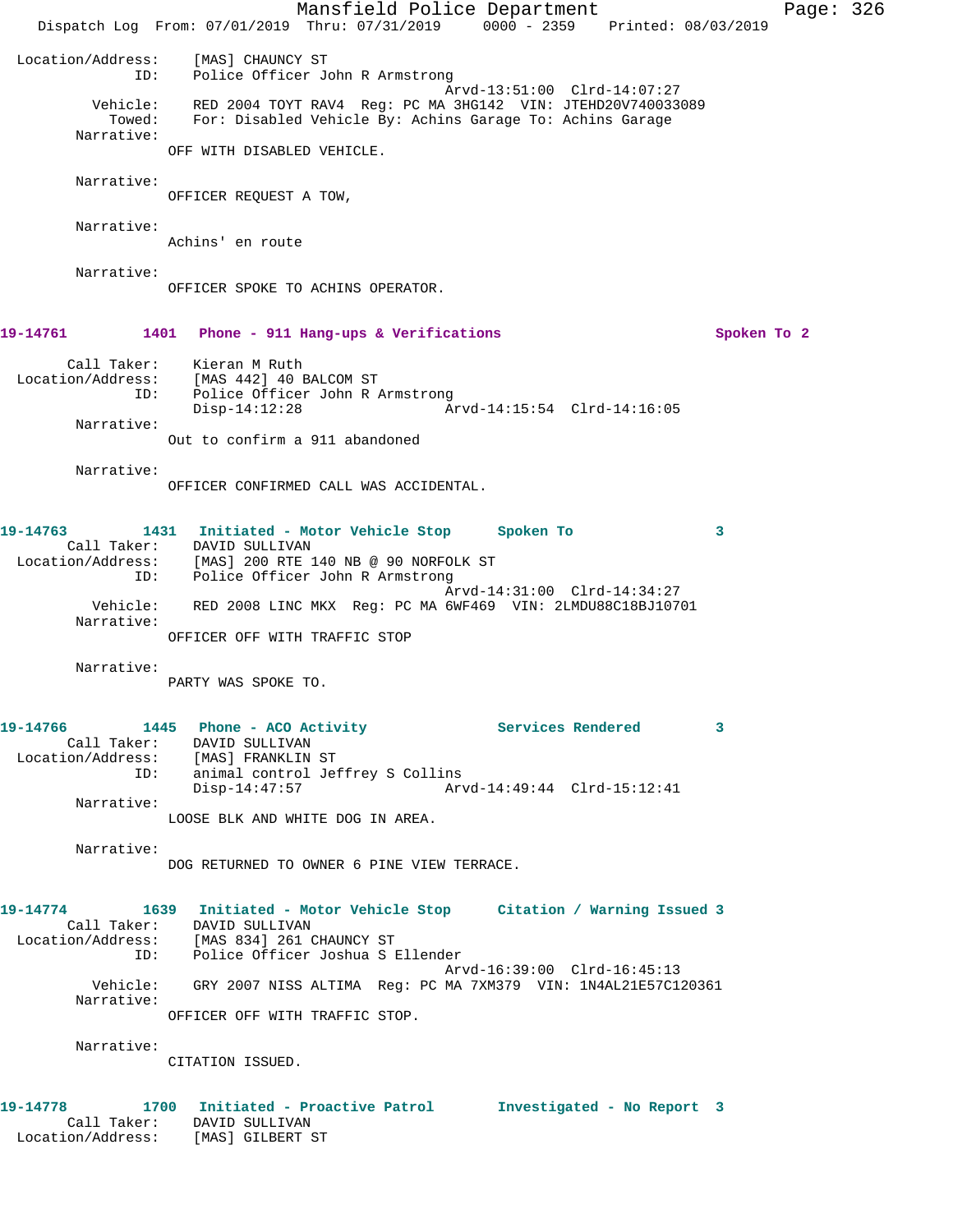Mansfield Police Department Page: 327 Dispatch Log From: 07/01/2019 Thru: 07/31/2019 0000 - 2359 Printed: 08/03/2019 ID: Police Officer William C Trudell Arvd-17:00:00 Clrd-17:02:31 Narrative: While checking the area, Ofc. Trudell reports the chain holding the gate together is undone. Checking further. Narrative: MELD workers on scene. No issues. Clear. **19-14779 1702 Initiated - Selective Enforcement/RADAR Services Rendered 3**  Call Taker: DAVID SULLIVAN Vicinity of: [MAS] GILBERT ST ID: Police Officer William C Trudell Arvd-17:02:00 Clrd-18:00:35 Narrative: SELECTIVE ENFORCEMENT IN THE AREA. Narrative: NO ACTIVITY **19-14782 1729 Phone - Alarm - Burglar Investigated - No Report 1**  Call Taker: Kieran M Ruth Location/Address: [MAS 987D] 125 HIGH ST Apt. #7 ID: Police Officer Michael T Fitzgerald Disp-17:31:06 Arvd-17:35:20 Clrd-17:40:56 ID: Police Officer Joshua S Ellender Disp-17:31:30 Arvd-17:33:05 Clrd-17:41:00 Narrative: Out for an interior motion alarm Narrative: CHECKED BLDG APPEARED SECURE. WAS SOME WORK GOING ON AS WELL UNK IF WAS RELATED. **19-14783 1749 Phone - Motor Veh Acc - Hit & Run Investigated - Report Taken 1** Call Taker: Kieran M Ruth Location/Address: [MAS H3096] 71 DEER PATH LN ID: Police Officer Nicole P Newport Disp-17:51:35 Arvd-17:58:17 Clrd-18:19:54 Vehicle: BLU 2018 SUBA WRX Reg: PC MA 5ZWF70 VIN: JF1VA1K61J9825879 Narrative: REQ FOR PD REF PAST HIT AND RUN. Narrative: . Narrative: VEHICLE NOT ON SITE. ALREADY AT BODY SHOP FOR REPAIR. OFFICER WILL ATTEMPT TO VIEW VEHICLE THERE. AUTO BODY PROS CHAUNCY ST. Narrative: OFFICER ABLE TO VIEW VEHICLE DAMAGE - SUBSTANTIAL FRONT END DAMAGE. Refer To Incident: 19MAS-654-OF **19-14784 1811 Phone - Assist Citizen - P S A Services Rendered 3**  Call Taker: Kieran M Ruth Location/Address: [MAS H6205] 26 SHAWMUT AVE ID: Police Officer Michael T Fitzgerald Disp-18:13:59 Arvd-18:22:06 Clrd-18:23:42 ID: Police Officer Joshua S Ellender Disp-18:22:19 Arvd-18:22:24 Clrd-18:23:36 Narrative: Out to assist with getting belongings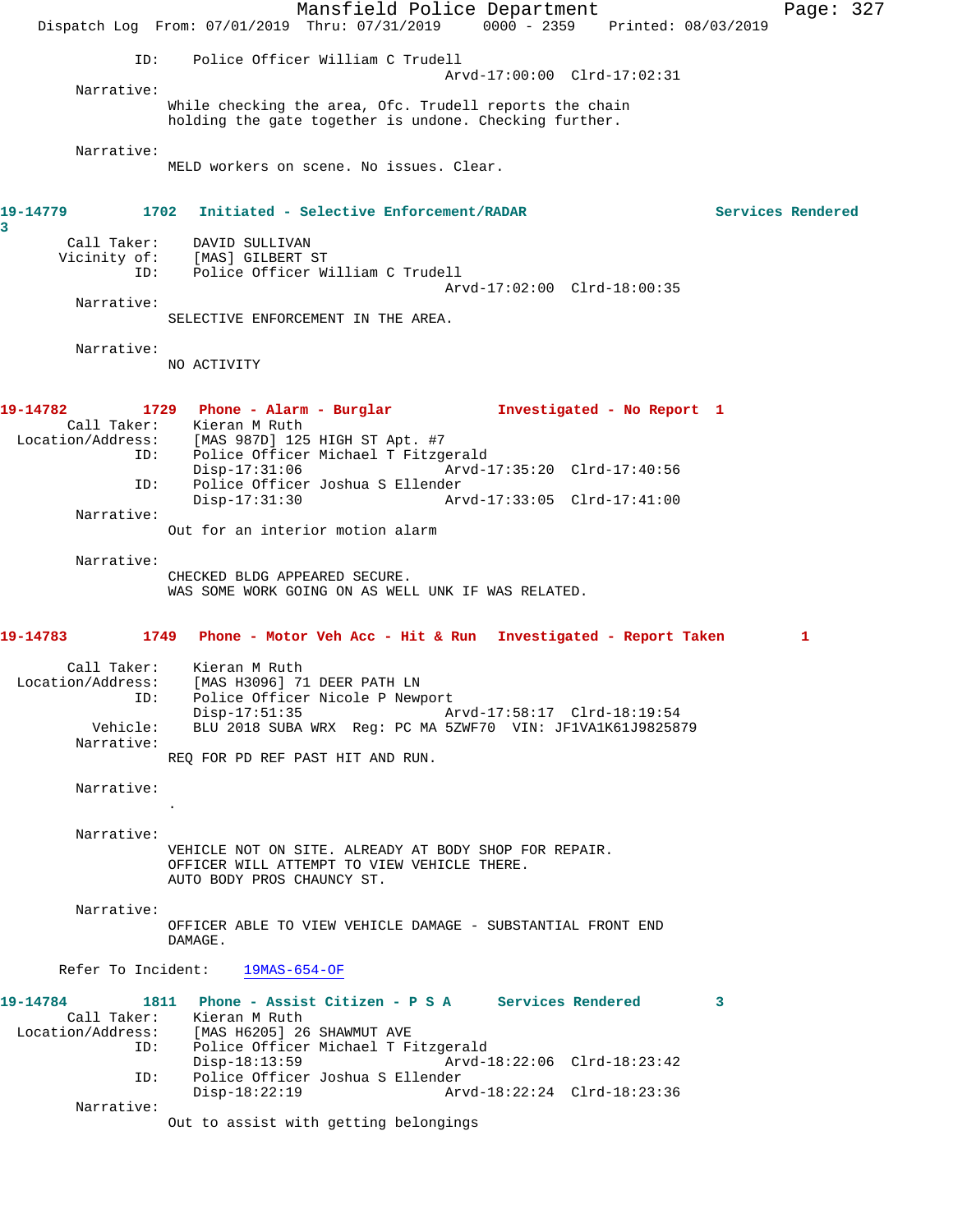Mansfield Police Department Page: 328 Dispatch Log From: 07/01/2019 Thru: 07/31/2019 0000 - 2359 Printed: 08/03/2019 Narrative: OFFICER REPORTS SPOKE TO THE FEMALE PARTY. FEMALE WAS CONCERNED ABOUT PROPERTY STORED IN DRIVEWAY AS WELL AS HELP TO RETRIEVE BELONGINGS. WILL CALL PD IF FURTHER PROBLEMS. Refer To Incident: 19MAS-655-OF **19-14785 1848 Initiated - Selective Enforcement/RADAR Citation / Warning Issued** Call Taker: DAVID SULLIVAN Location/Address: [MAS] 110 SPRING ST @ 179 DEAN ST ID: Police Officer Nicole P Newport Arvd-18:48:00 Clrd-19:33:23 Vehicle: GRY 2012 MAZD MAZDA3 Reg: PC MA 15P930 VIN: JM1BL1V85C1563211 Narrative: IN AREA SELECTIVE ENFORCEMENT. Narrative: Out with MA 15P930. Operator cited Narrative: Clear, one violation and average speed of 35 **19-14787 1858 Walk-In - Follow up Investigation Spoken To 3**  Call Taker: Support Staff Katherine Gillis Location/Address: [MAS H5627] 30 JACOB DR ID: Police Officer Joshua S Ellender Disp-19:06:18 Arvd-19:09:17 Clrd-19:44:09 Narrative: Walk in would like to speak with an officer about options in regards to his neighbor. Narrative: Clear, party advised and did had evidence that supports the original damage. Information to be passed along to Ofc. Souza. **19-14789 1932 Phone - Intoxicated Person Referred to Other Agency 1**  Call Taker: NICHOLAS GOYETTE Location/Address: [MAS 430] 16 ERICK RD Apt. #23 ID: Police Officer Michael T Fitzgerald Disp-19:33:10 Arvd-19:38:19 Clrd-19:48:18<br>ID: Police Officer Nicole P Newport Police Officer Nicole P Newport<br>Disp-19:33:27 A Disp-19:33:27 Arvd-19:37:52 Clrd-19:56:18<br>ID: Police Officer William C Trudell Police Officer William C Trudell<br>Disp-19:36:36 Ar Disp-19:36:36 Arvd-19:41:33 Clrd-19:56:15<br>TD: Sergeant Jeffrey G Bombard Sergeant Jeffrey G Bombard<br>Disp-19:38:06 Disp-19:38:06 Arvd-19:38:10 Clrd-19:48:19 Narrative: Officers responding for unwanted guest, RP requesting the removal of Narrative: RP reports that her husband is intoxicated and she wants him to leave but he is refusing. Narrative: States all is calm at this time; party is laying on the couch. Narrative: Narrative: Narrative: No weapons involved.

**3**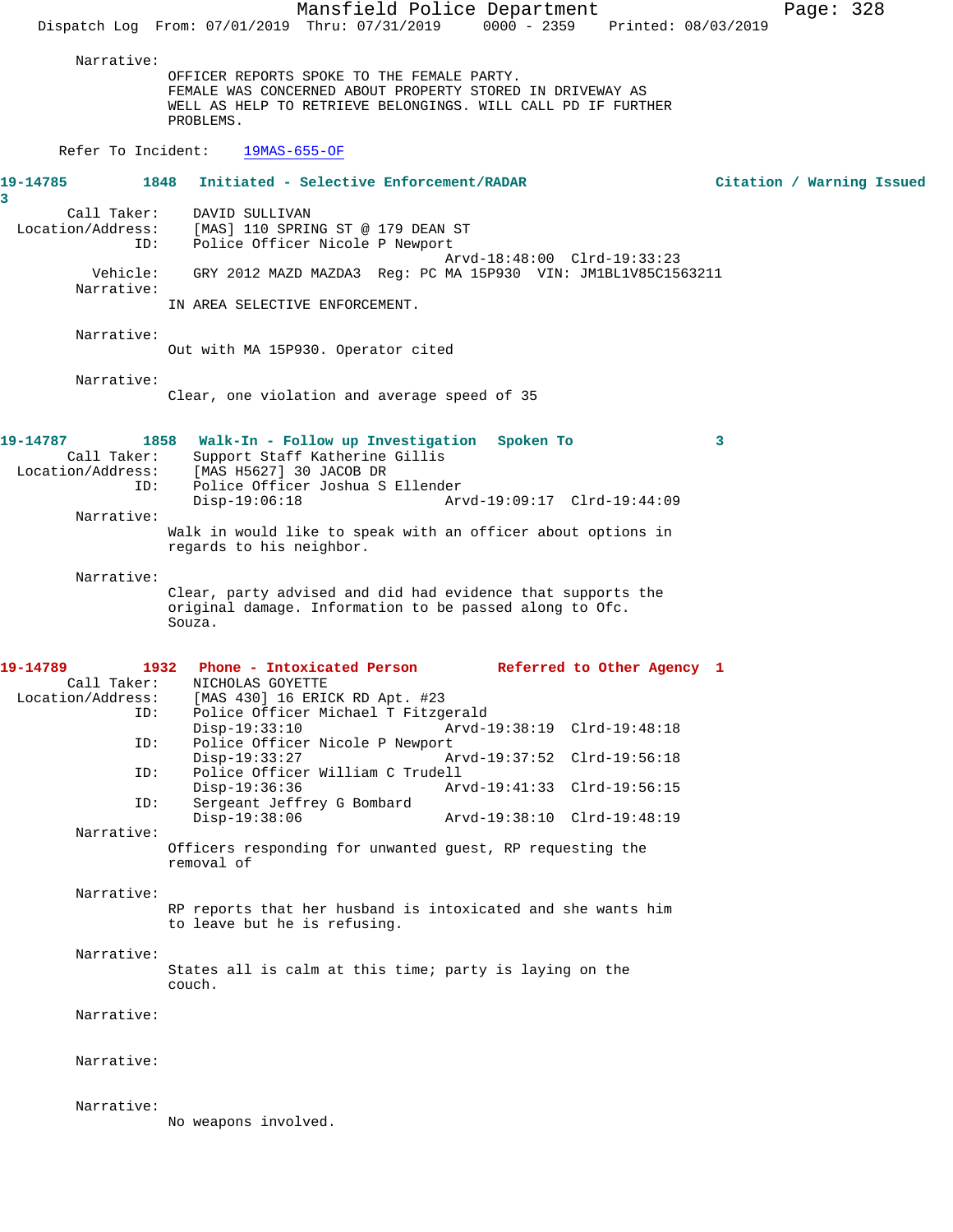Mansfield Police Department Page: 329 Dispatch Log From: 07/01/2019 Thru: 07/31/2019 0000 - 2359 Printed: 08/03/2019 Narrative: Sgt. Bombard requesting MFD Narrative: Units clear, involved went voluntarily to Sturdy **19-14790 1946 Phone - Threats - Harm Others Summons 2**  Call Taker: NICHOLAS GOYETTE Location/Address: Police Officer Joshua S Ellender<br>Disp-19:47:11 Arv Disp-19:47:11 Arvd-19:55:53 Clrd-20:13:08 ID: Police Officer Michael N Fenore Disp-19:47:11 Arvd-19:49:14 Clrd-20:44:33

Arvd-19:51:56 Clrd-20:13:06

Disp-19:48:28 Arvd-19:51:51 Clrd-20:44:27

Police Officer David M Sennott<br>ID: Sergeant Jeffrey G Bombard Sergeant Jeffrey G Bombard<br>Disp-19:48:24

Narrative:

ID: Police Officer Michael T Fitzgerald

| Summons:         | Refer To Summons: 19MAS-387-AR                                                                                                                                                                    |   |
|------------------|---------------------------------------------------------------------------------------------------------------------------------------------------------------------------------------------------|---|
| Age:<br>Charges: | 42<br>DISORDERLY CONDUCT<br>RESIST ARREST<br>ASSAULT<br>ASSAULT                                                                                                                                   |   |
|                  | 19-14791                2026 Initiated - Proactive Patrol          Building Checked / Secured                                                                                                     | з |
| ID:              | Call Taker: NICHOLAS GOYETTE<br>Location/Address: [MAS 927] 50 PLYMOUTH ST<br>Police Officer William C Trudell<br>Arvd-20:26:00 Clrd-20:38:12                                                     |   |
| Narrative:       | Checking the area.                                                                                                                                                                                |   |
|                  | 19-14792 2034 Initiated - Follow up Investigation Services Rendered<br>3<br>Call Taker: NICHOLAS GOYETTE<br>Location/Address: [MAS 267] 165 NORTH MAIN ST<br>ID: Police Officer Joshua S Ellender |   |
| Narrative:       | Arvd-20:34:00 Clrd-20:48:07                                                                                                                                                                       |   |
|                  | Ofc. Ellender out to investigate the rear of Town News after<br>reported some of her property from 26 Shawmut Ave.<br>was put into a dumpster by the father.                                      |   |
| Narrative:       |                                                                                                                                                                                                   |   |
|                  | Clear, property recovered and will bring it to Shawmut ave,<br>will pick it all up tomorrow                                                                                                       |   |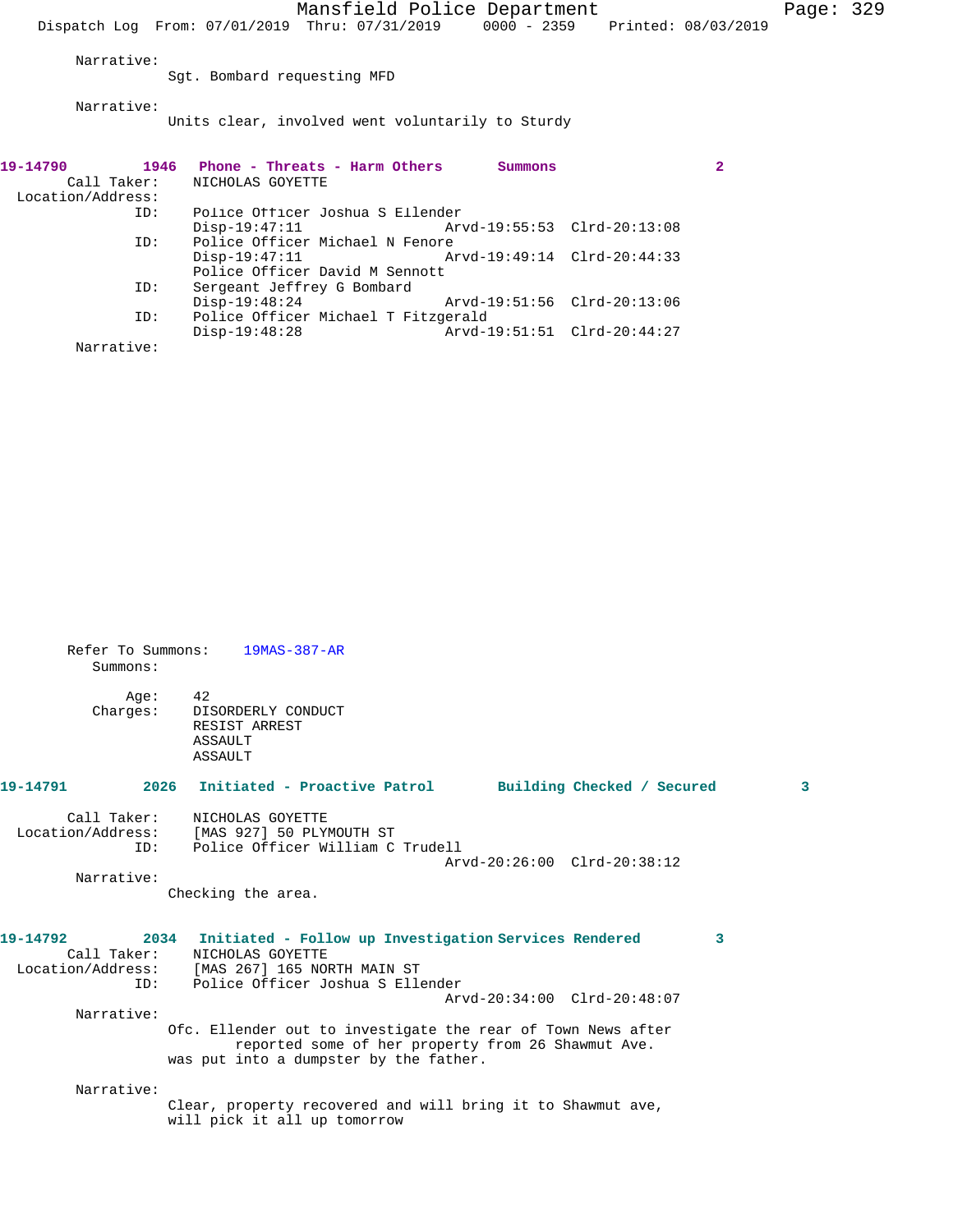| 19-14796<br>2237  | Walk-In - Larceny over \$1200  |  |  |                                     | Incident Report                                      |                             | $\mathbf{2}^-$ |  |
|-------------------|--------------------------------|--|--|-------------------------------------|------------------------------------------------------|-----------------------------|----------------|--|
| Call Taker:       | Support Staff Katherine Gillis |  |  |                                     |                                                      |                             |                |  |
| Location/Address: | [MAS H3022] 460 WARE ST        |  |  |                                     |                                                      |                             |                |  |
| ID:               |                                |  |  | Police Officer Michael T Fitzgerald |                                                      |                             |                |  |
|                   | $Disp-22:42:27$                |  |  |                                     |                                                      | Arvd-22:52:53 Clrd-23:12:17 |                |  |
| Narrative:        |                                |  |  |                                     |                                                      |                             |                |  |
|                   |                                |  |  |                                     | RP would like to speak with an officer in regards to |                             |                |  |

fraudulent activity that took place on his debt card.

Narrative:

RP was advised, see OF report for further.

Refer To Incident: 19MAS-656-OF

| 19-14799          |          | 2313 911 - Suspicious Actv / Persn / Veh Services Rendered    |                             |  |
|-------------------|----------|---------------------------------------------------------------|-----------------------------|--|
| Call Taker:       |          | PATRICK FEENEY                                                |                             |  |
| Location/Address: |          | [MAS] 10 CONNORS AVE                                          |                             |  |
|                   | ID:      | Police Officer Michael T Fitzgerald                           |                             |  |
|                   |          | $Disp-23:17:10$                                               | Arvd-23:23:01 Clrd-23:34:14 |  |
|                   | ID:      | Police Officer Nicole P Newport                               |                             |  |
|                   |          | $Disp-23:17:15$                                               | Arvd-23:23:34 Clrd-23:34:10 |  |
|                   | Vehicle: | BLU 2000 TOYT AVALON Req: PC MA 8SS787 VIN: 4T1BF28B8YU033109 |                             |  |
| Narrative:        |          |                                                               |                             |  |
|                   |          | Report of a my parked by the pool for two hours               |                             |  |
|                   |          |                                                               |                             |  |

Narrative:

Units clear, unable to locate the owner. Message left with an in house number, keys will be left at MPD. mv secured.

## **For Date: 07/30/2019 - Tuesday**

|             |             | 19-14802 0124 Initiated - Proactive Patrol Building Checked / Secured                                                   |                             |  |             | 3 |
|-------------|-------------|-------------------------------------------------------------------------------------------------------------------------|-----------------------------|--|-------------|---|
| Narrative:  | Call Taker: | NICHOLAS GOYETTE<br>Location/Address: [MAS 1002] 250 EAST ST<br>ID: Police Officer Donald MacLean<br>Checking the area. | Arvd-01:24:00 Clrd-01:29:47 |  |             |   |
|             |             |                                                                                                                         |                             |  |             |   |
|             |             | 19-14803      0124   Initiated - Proactive Patrol     Cancelled Enroute<br>Call Taker: NICHOLAS GOYETTE                 |                             |  | 3           |   |
|             | ID:         | Location/Address: [MAS 322] 31 HAMPSHIRE ST<br>Police Officer Meghan Birnie                                             | Arvd-01:24:00 Clrd-01:35:15 |  |             |   |
| Narrative:  |             | Checking the area of the hotels                                                                                         |                             |  |             |   |
|             |             | 19-14804 0125 Initiated - Building Check Building Checked / Secured                                                     |                             |  |             | 3 |
|             | ID:         | Call Taker: PATRICK FEENEY<br>Location/Address: [MAS 281A] 1 CROCKER ST<br>Patrolman David Schepis                      |                             |  |             |   |
| Narrative:  |             | Checking the area.                                                                                                      | Arvd-01:25:00 Clrd-01:29:19 |  |             |   |
| 19-14805    |             | 0133 Initiated - Suspicious Acty / Persn / Veh                                                                          |                             |  | Spoken To 2 |   |
| Call Taker: | ID:         | NICHOLAS GOYETTE<br>Location/Address: [MAS 934] RUMFORD AVE<br>Patrolman David Schepis                                  |                             |  |             |   |
| Narrative:  | Vehicle:    | BRO 2002 TOYT UT RAV Req: PC MA 9LK451 VIN: JTEGH20V820050061                                                           | Arvd-01:33:00 Clrd-01:35:02 |  |             |   |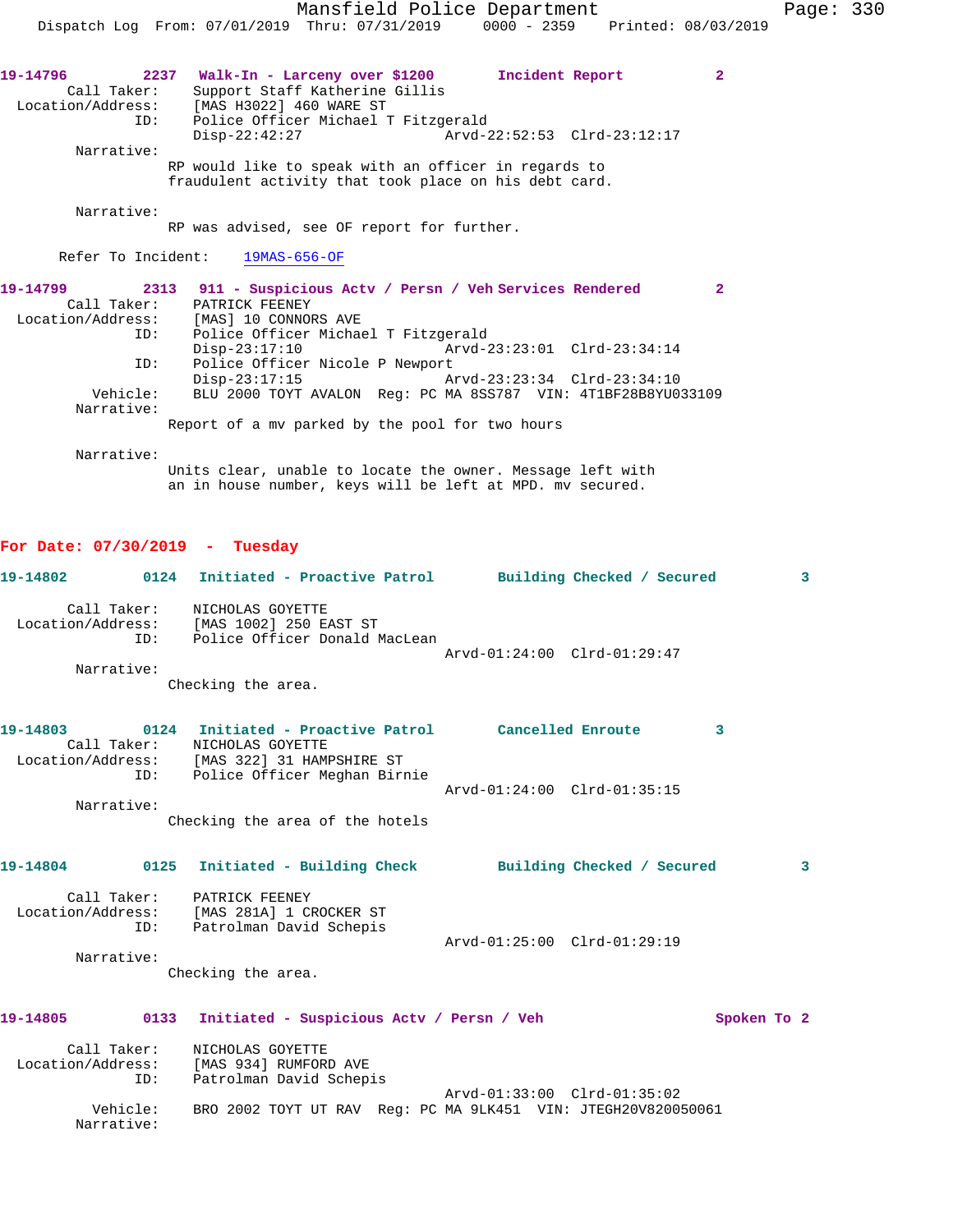Mansfield Police Department Page: 331 Dispatch Log From: 07/01/2019 Thru: 07/31/2019 0000 - 2359 Printed: 08/03/2019 Checking on a mv, advised and are moving along **19-14806 0135 Initiated - Proactive Patrol Building Checked / Secured 3** Call Taker: NICHOLAS GOYETTE Location/Address: [MAS 451B] 500 EAST ST ID: Police Officer Donald MacLean Arvd-01:35:00 Clrd-01:38:14 Narrative: Checking the area. **19-14807 0135 Initiated - Proactive Patrol Building Checked / Secured 3** Call Taker: NICHOLAS GOYETTE Location/Address: [MAS 2] 60 FORBES BLVD ID: Police Officer Meghan Birnie Arvd-01:35:00 Clrd-01:38:34 Narrative: Checking the area. **19-14808 0136 Initiated - Proactive Patrol Building Checked / Secured 3** Call Taker: NICHOLAS GOYETTE Location/Address: [MAS 987A] 125 HIGH ST Apt. #1-4 ID: Patrolman David Schepis Arvd-01:36:00 Clrd-01:37:08 Narrative: Checking the area. **19-14809 0143 Initiated - Suspicious Actv / Persn / Veh Spoken To 2** Call Taker: NICHOLAS GOYETTE Location/Address: [MAS 170] 255 HOPE ST<br>ID: Patrolman David Schep: Patrolman David Schepis Arvd-01:43:00 Clrd-01:54:23 ID: Police Officer Donald MacLean Disp-01:44:06 Arvd-01:46:57 Clrd-01:54:17 ID: Sergeant Lawrence G Crosman<br>Disp-01:44:08 Disp-01:44:08 Arvd-01:45:08 Clrd-01:54:20<br>Vehicle: WHI MERC SPRINTER Reg: PAS NC 20W8SM VIN: WD3PE7DC2E5825 WHI MERC SPRINTER Reg: PAS NC 20W8SM VIN: WD3PE7DC2E5825393 Narrative: Checking on a mv Narrative: Clear, party checks out and is remaining there until moving along to his next location **19-14811 0157 Initiated - Proactive Patrol Building Checked / Secured 3** Call Taker: NICHOLAS GOYETTE Location/Address: [MAS 992] 660 EAST ST ID: Police Officer Donald MacLean Arvd-01:57:00 Clrd-02:02:29 Narrative: Checking the area. **19-14812 0158 Initiated - Proactive Patrol Building Checked / Secured 3** Call Taker: NICHOLAS GOYETTE Location/Address: [MAS 840] 280 SCHOOL ST ID: Police Officer Meghan Birnie Arvd-01:58:00 Clrd-02:12:48 Narrative: Checking the area.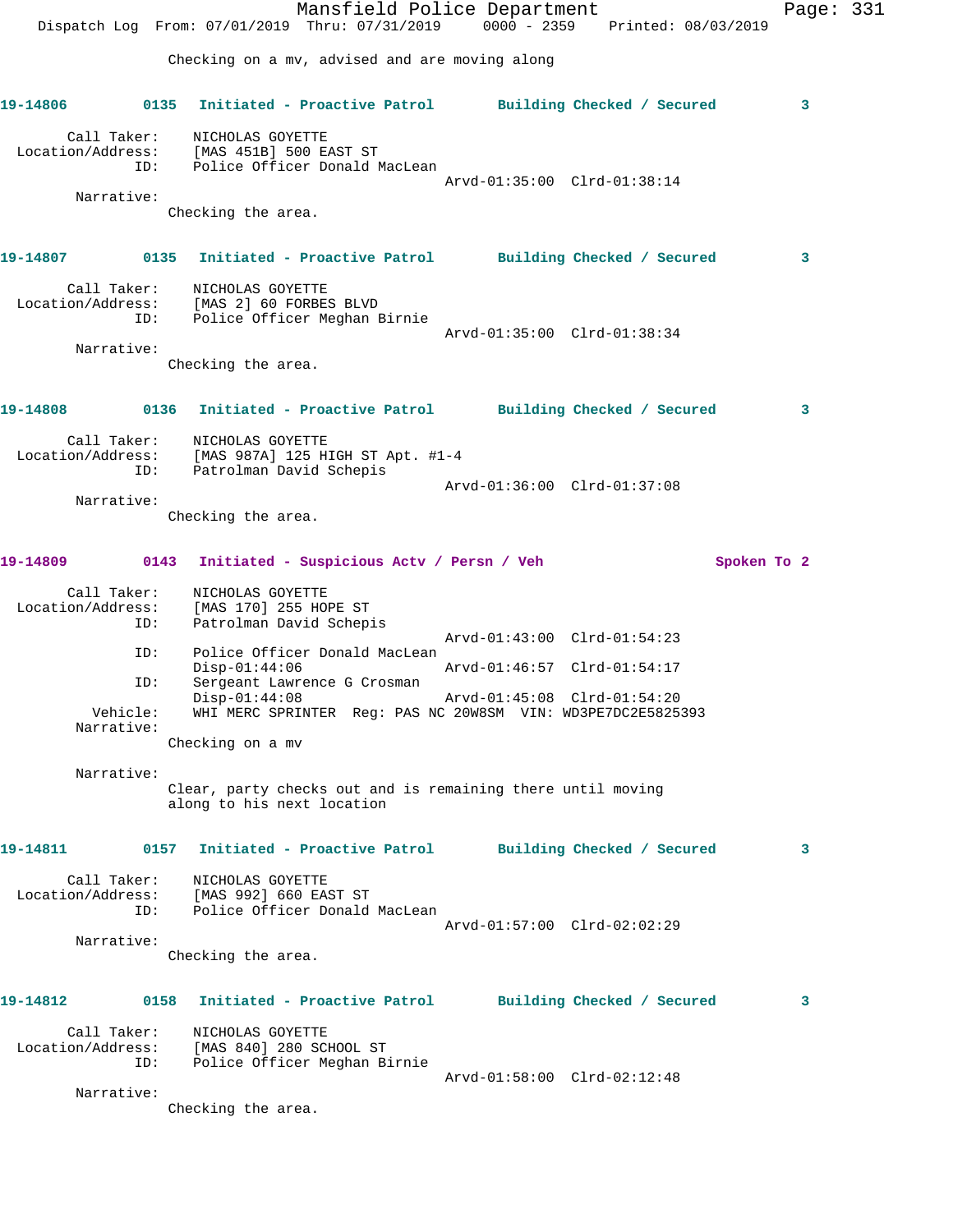Mansfield Police Department Fage: 332 Dispatch Log From: 07/01/2019 Thru: 07/31/2019 0000 - 2359 Printed: 08/03/2019 **19-14816 0207 Initiated - Proactive Patrol Building Checked / Secured 3** Call Taker: NICHOLAS GOYETTE Location/Address: [MAS 1016] 4 ERICK RD ID: Police Officer Donald MacLean Arvd-02:07:00 Clrd-02:17:27 Narrative: Checking the area. **19-14817 0217 Initiated - Proactive Patrol Building Checked / Secured 3** Call Taker: NICHOLAS GOYETTE Location/Address: [MAS 927] 50 PLYMOUTH ST ID: Police Officer Meghan Birnie Arvd-02:17:00 Clrd-02:21:12 Narrative: Checking the area. **19-14822 0232 Initiated - Building Check Building Checked / Secured 3** Call Taker: PATRICK FEENEY Location/Address: [MAS 907E] 390 WEST ST ID: Police Officer Meghan Birnie Arvd-02:32:00 Clrd-02:41:27 Narrative: Checking the area. **19-14828 0458 Phone - Assist Fire Department Referred to Other Agency 3**  Call Taker: NICHOLAS GOYETTE Location/Address: [MAS H5274] 10 EASTBROOK RD ID: Police Officer Donald MacLean<br>Disp-05:02:06 Disp-05:02:06 Arvd-05:08:40 Clrd-05:16:14 Narrative: Out to assist MFD **19-14832 0540 Initiated - Motor Vehicle Stop Citation / Warning Issued 3**  Call Taker: NICHOLAS GOYETTE Location/Address: [MAS] 200 CHAUNCY ST @ 234 CENTRAL ST ID: Patrolman David Schepis Arvd-05:40:00 Clrd-05:48:36 Vehicle: GRY 2011 HYUN TUCSON Reg: PC MA 9MN710 VIN: KM8JUCAC0BU172698 Narrative: Out with MA 9MN710. RO cited **19-14836 0548 Initiated - Selective Enforcement/RADAR Spoken To 3** Call Taker: MEGHAN MILLS Location/Address: [MAS] 173 CHAUNCY ST @ 12 PERKINS AVE ID: Patrolman David Schepis Arvd-05:48:00 Clrd-06:32:26 ID: Sergeant Lawrence G Crosman Disp-06:03:17 Arvd-06:03:20 Clrd-06:08:03 Vehicle: WHI 2015 LNDR UT RANGE Reg: PC MA 7YZ496 VIN: SALWG2VFXFA625242 Narrative: Out with MA 7YZ496. Verbal to the RO **19-14853 0951 Phone - Animal Complaints Gone on Arrival 3**  Call Taker: APRIL LEHANE Location/Address: [MAS 255] 377 CHAUNCY ST ID: animal control Jeffrey S Collins<br>Disp-09:52:29 Arv Disp-09:52:29 Arvd-09:58:44 Clrd-10:01:13 Vehicle: GRY 2001 TOYT UT RUNNER Reg: PC MA 8FX816 VIN: JT3HN86R810347851 Narrative: PARKING LOT CHECKED NEGATIVE FOR VEHICLE WITH DOG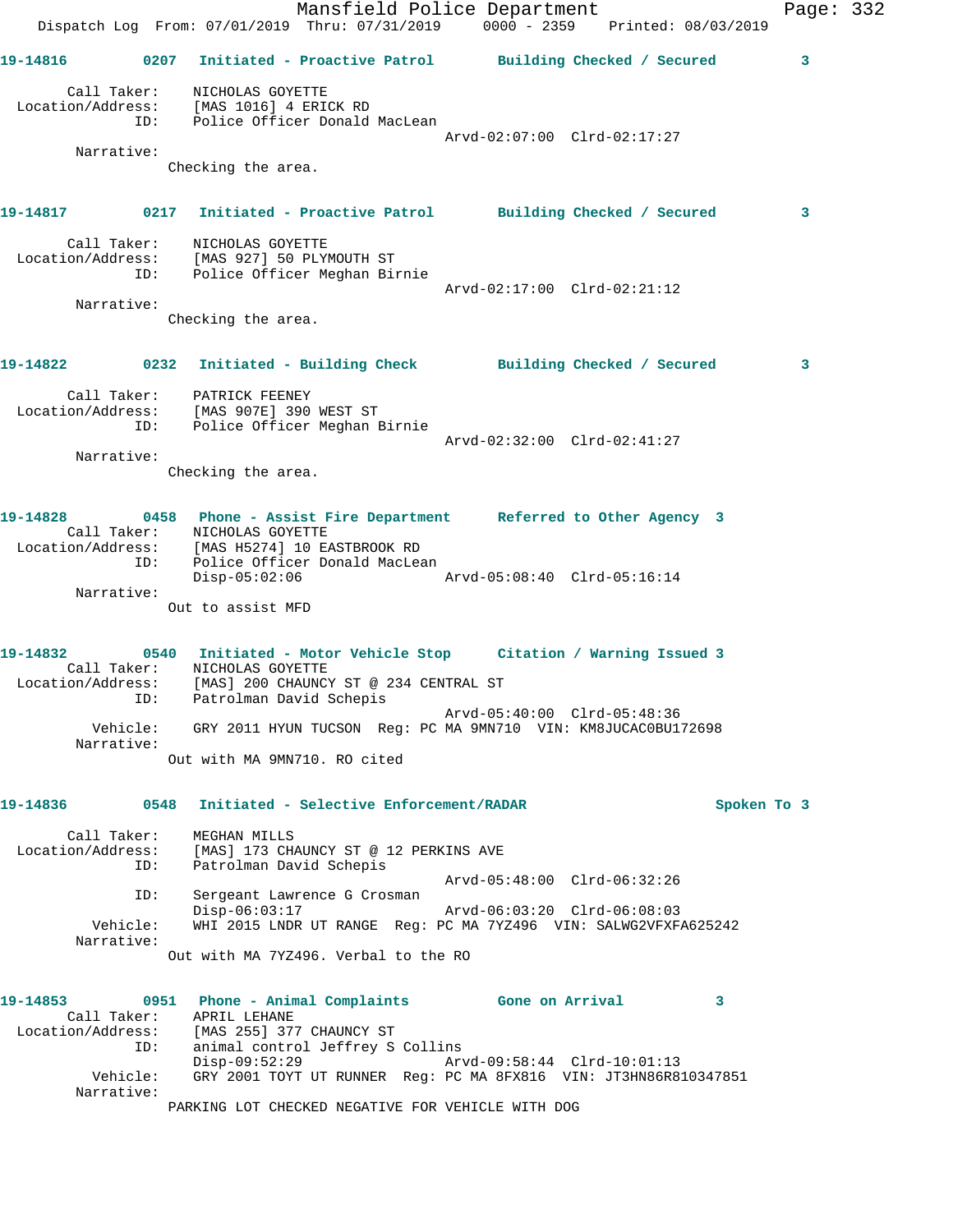Mansfield Police Department Fage: 333 Dispatch Log From: 07/01/2019 Thru: 07/31/2019 0000 - 2359 Printed: 08/03/2019 **19-14854 0952 911 - Assist Fire Department Services Rendered 3**  Call Taker: MEGHAN MILLS Location/Address: [MAS] 25 COBB ST ID: Police Officer Matthew A Souza Disp-09:54:34 Arvd-09:59:28 Clrd-10:05:39 Narrative: MFD FOR THE FALL **19-14855 1010 Initiated - Community Policing Services Rendered 3**  Call Taker: APRIL LEHANE Location/Address: [MAS 968A] 1 VILLA ST ID: Police Officer Gregg S Kennedy Arvd-10:10:00 Clrd-11:08:42 **19-14860 1035 Phone - Alarm - Burglar Building Checked / Secured 1** Call Taker: APRIL LEHANE Location/Address: [MAS H6005] 36 PATTYS RD ID: Police Officer Matthew A Souza<br>Disp-10:37:28 Mrvd-10:40:38 Clrd-10:44:30 Disp-10:37:28 Arvd-10:40:38 Clrd-10:44:30 ID: Sergeant Brian P Thibault Disp-10:37:33 Arvd-10:43:40 Clrd-10:44:30 Narrative: Alarm company reporting a panic alarm from residence Narrative: Alarm company reporting they spoke with who gave a correct passcode. Narrative: House is secure **19-14870 1259 Initiated - Motor Vehicle Stop Citation / Warning Issued 3**  Call Taker: APRIL LEHANE Location/Address: [MAS] RUMFORD AVE @ COTTAGE ST ID: Police Officer Matthew A Souza Arvd-12:59:00 Clrd-13:05:47 Vehicle: WHI 2011 GMC TERRAI Reg: CO MA R49808 VIN: 2CTFLTEC5B6474367 Narrative: citation issued **19-14872 1314 Initiated - Follow up Investigation Incident Report 3**  Call Taker: APRIL LEHANE Location/Address: [MAS 1] 50 WEST ST ID: Detective Gregory S Martell Arvd-13:14:00 Clrd-13:15:32 Refer To Incident: 19MAS-657-OF **19-14873 1403 Initiated - Proactive Patrol Building Checked / Secured 3** Call Taker: APRIL LEHANE Location/Address: [MAS 840] 280 SCHOOL ST ID: Police Officer Gregg S Kennedy Arvd-14:03:00 Clrd-14:10:28 Narrative: Checking the area. **19-14874 1410 Phone - Assist Fire Department Services Rendered 3**  Call Taker: APRIL LEHANE Location/Address: [MAS H1421] 7 BARNBOARD RD ID: Police Officer Matthew A Souza<br>Disp-14:11:30 Disp-14:11:30 Arvd-14:23:38 Clrd-14:24:58 Narrative: assist MFD with a smoke detector activation **19-14877 1427 Phone - 911 Hang-ups & Verifications Confirmed misdial/Accdntl Call 2**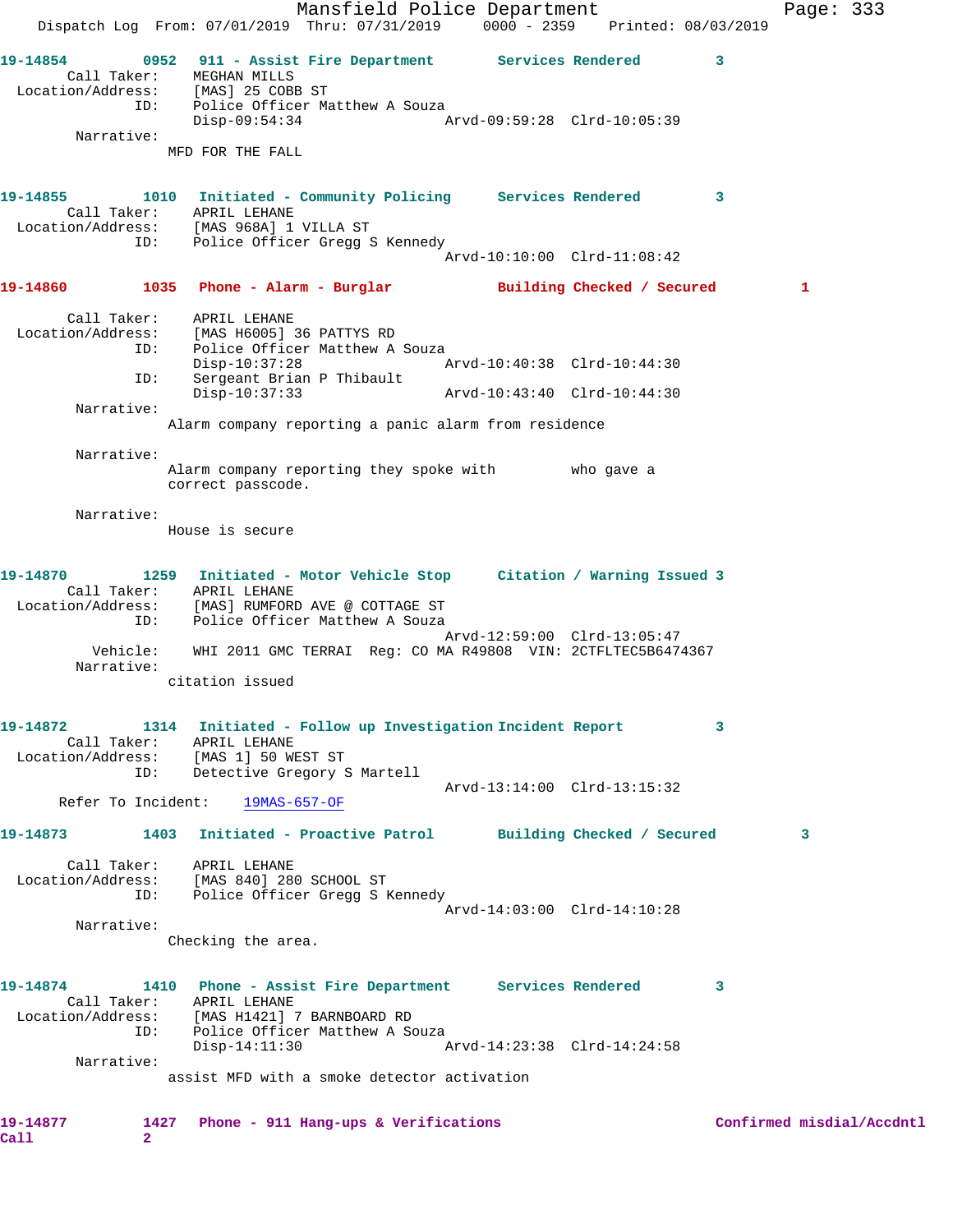|                                                | Dispatch Log From: 07/01/2019 Thru: 07/31/2019 0000 - 2359 Printed: 08/03/2019                                                                                             | Mansfield Police Department                                         |                                                            |   | Page: 334         |  |
|------------------------------------------------|----------------------------------------------------------------------------------------------------------------------------------------------------------------------------|---------------------------------------------------------------------|------------------------------------------------------------|---|-------------------|--|
|                                                | Call Taker: APRIL LEHANE<br>Location/Address: [MAS 840I180] 280 SCHOOL ST Apt. #I180<br>ID: Police Officer Gregg S Kennedy<br>$Disp-14:28:07$                              |                                                                     | Arvd-14:34:44 Clrd-14:36:29                                |   |                   |  |
| Narrative:                                     | Ofc Kennedy confirming an accidental 911 call from<br>store Manager                                                                                                        |                                                                     |                                                            |   |                   |  |
| 19-14878<br>$\mathbf{2}$                       | 1432 Walk-In - Traffic / Roadway Complaint                                                                                                                                 |                                                                     |                                                            |   | Services Rendered |  |
| Call Taker:<br>Location/Address:<br>ID:        | Support Staff Matthew Todesco<br>[MAS] HIGH ST<br>Police Officer David W Kinahan<br>$Disp-14:33:34$                                                                        |                                                                     | Arvd-14:35:43 Clrd-15:17:27                                |   |                   |  |
| Narrative:                                     | RP into the station to report a traffic complaint, Ofc<br>Kinahan in to speak with the RP.                                                                                 |                                                                     |                                                            |   |                   |  |
| 19-14880                                       | 1449 Initiated - Motor Vehicle Stop Citation / Warning Issued 3<br>Call Taker: APRIL LEHANE<br>Location/Address: [MAS 858] 245 OAKLAND ST<br>ID: Sergeant Brian P Thibault |                                                                     |                                                            |   |                   |  |
| Narrative:                                     | Vehicle: GRY 2014 CHEV CRUZE Req: PC MA 7SY714 VIN: 1G1PC5SB8E7101523                                                                                                      |                                                                     | Arvd-14:49:00 Clrd-15:00:04                                |   |                   |  |
|                                                | Citation to the RO for unregistered and failure to inspect                                                                                                                 |                                                                     |                                                            |   |                   |  |
| 19-14884<br>ID:                                | 1536 Initiated - Motor Vehicle Stop Verbal Warning<br>Call Taker: APRIL LEHANE<br>Location/Address: [MAS] NELSON WAY                                                       | Police Officer Michael N Fenore                                     | Arvd-15:36:00 Clrd-15:40:10                                | 3 |                   |  |
| Vehicle:<br>Narrative:                         | Police Officer David M Sennott<br>verbal warning for stop sign violation                                                                                                   | GRY 2008 KIA SEDONA Reg: PC MA 83VW21 VIN: KNDMB233086256094        |                                                            |   |                   |  |
| 19-14888<br>ID:                                | 1645 Phone - Disabled Motor Vehicle Services Rendered<br>Call Taker: APRIL LEHANE<br>Location/Address: [MAS] 100 RTE 140 NB @ 170 SCHOOL ST                                | Police Officer Nicole P Newport                                     |                                                            | 3 |                   |  |
| Narrative:                                     | $Disp-16:46:50$<br>RP is reporting a DMV at the intersection. RO has AAA en<br>route                                                                                       |                                                                     | Arvd-16:59:21 Clrd-17:15:46                                |   |                   |  |
| Narrative:                                     | AAA is on scene                                                                                                                                                            |                                                                     |                                                            |   |                   |  |
| 19-14894                                       | 1817 Phone - Alarm - Burglar Confirmed misdial/Accdntl Call                                                                                                                |                                                                     |                                                            |   | 1                 |  |
| Call Taker:<br>Location/Address:<br>ID:<br>ID: | APRIL LEHANE<br>[MAS H2808] 19 STILLBROOK LN<br>$Disp-18:19:11$<br>$Disp-18:19:40$                                                                                         | Police Officer Joshua S Ellender<br>Police Officer Michael N Fenore | Arvd-18:23:05 Clrd-18:25:30<br>Arvd-18:22:17 Clrd-18:25:30 |   |                   |  |
| Narrative:                                     | Alarm company reporting an entry exit zone alarm. They spoke                                                                                                               | Police Officer David M Sennott                                      |                                                            |   |                   |  |
|                                                | with a                                                                                                                                                                     | who gave an incorrect passcode                                      |                                                            |   |                   |  |
| Narrative:                                     | clear- confirmed accidental                                                                                                                                                |                                                                     |                                                            |   |                   |  |
| 19-14895<br>1829                               |                                                                                                                                                                            | Initiated - Proactive Patrol Services Rendered                      |                                                            | 3 |                   |  |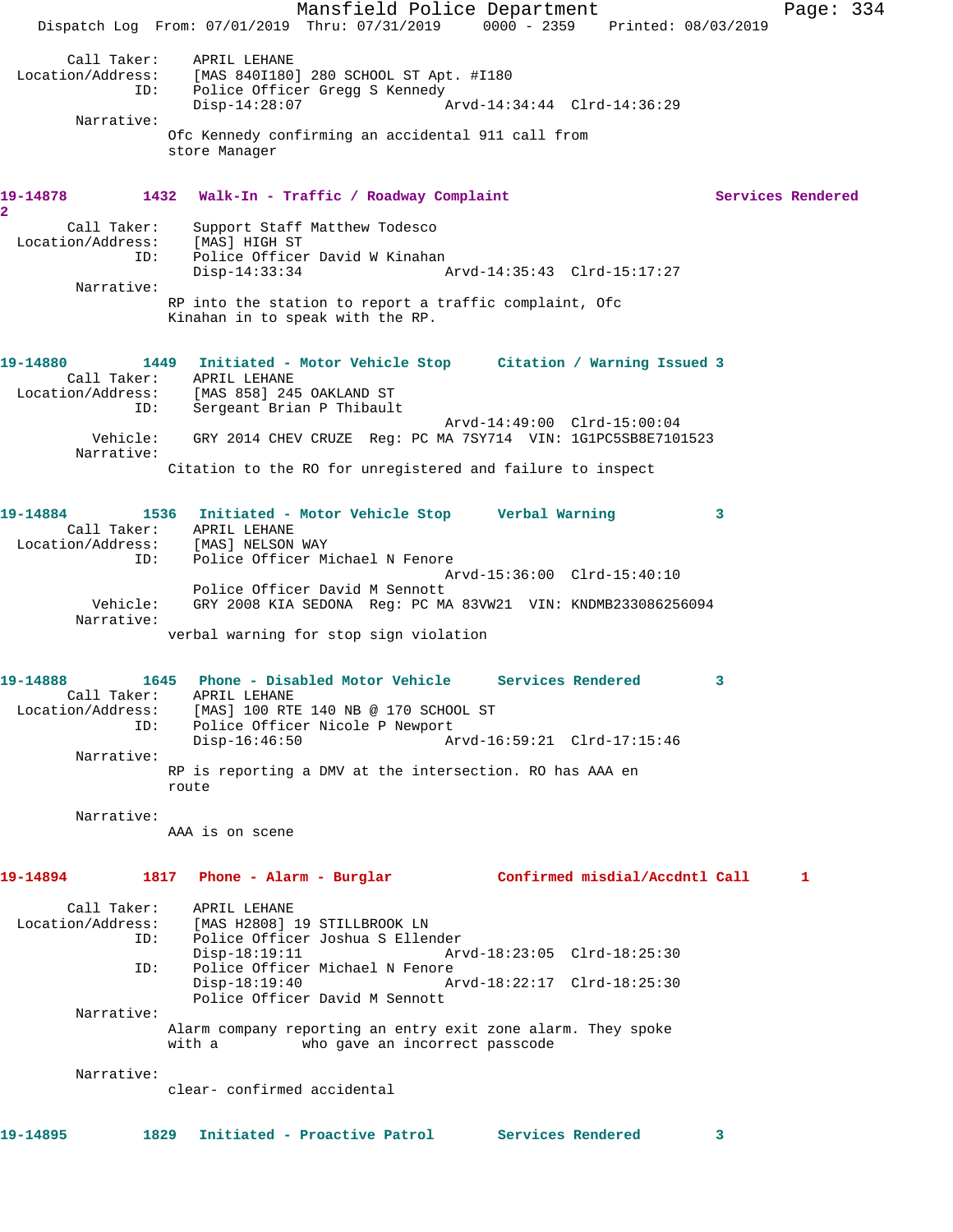Mansfield Police Department Page: 335 Dispatch Log From: 07/01/2019 Thru: 07/31/2019 0000 - 2359 Printed: 08/03/2019 Call Taker: APRIL LEHANE Location/Address: [MAS 840] 280 SCHOOL ST ID: Police Officer Nicole P Newport Arvd-18:29:00 Clrd-19:15:00 Narrative: Checking the area. **19-14896 1834 Initiated - Traffic Enforcement / Activity Citation / Warning Issued 2**  Call Taker: APRIL LEHANE Location/Address: [MAS] 86 EASTMAN ST @ 2 STURBRIDGE DR ID: Police Officer Joshua S Ellender Arvd-18:34:00 Clrd-19:08:39 Vehicle: GRY 2012 TOYT CAMRY Reg: PC MA 737KP2 VIN: 4T4BF1FK4CR186551 Vehicle: GRY 2018 TOYT UT HIGHLA Reg: PC MA 1JMT11 VIN: 5TDJZRFH1JS815415 Vehicle: GRN 2012 JEEP UT WRANGL Reg: PC MA 7PEE80 VIN: 1C4AJWAG9CL167377 Narrative: Ofc Ellender on selective enforcement Narrative: Out with MA/737KP2 **Note MAS 1858** Note Taker: PATRICK FEENEY party is out driving; no emergency. **Note 2022** Note Taker: NICHOLAS GOYETTE 911 hangup received. WPH2 364 meters in the area of Fairway lane. Caller says they're at Mass Premier in Mansfield and leaving. no apparent emergency **19-14901 2023 911 - Suspicious Actv / Persn / Veh Services Rendered 2**  Call Taker: PATRICK FEENEY Location/Address: [MAS H6736] 1308 EAST ST ID: Police Officer Joshua S Ellender Disp-20:26:04 Arvd-20:35:03 Clrd-20:38:41 Narrative: 911 caller reports that a m/v pulled up in front of the house, black sedan, occupied 2x by a male/female. Narrative: RP reports parties came up to the door; never seen them before. Narrative: RP reports that the m/v left the area headed to Easton; EPD notified. Narrative: M2 reports that the RP was able to get in touch with her mother, believed to be guests of the mom; EPD notified. **19-14903 2041 Initiated - Motor Vehicle Stop Citation / Warning Issued 3**  Call Taker: PATRICK FEENEY<br>Vicinity of: [MAS] 112 EAST [MAS] 112 EAST ST ID: Police Officer Joshua S Ellender Arvd-20:41:00 Clrd-20:49:52 Vehicle: GRY 2004 TOYT COROLL Reg: PC MA 1HSN74 VIN: JTDBR32E442019296 **19-14905 2105 Phone - Suspicious Actv / Persn / Veh Services Rendered 2**  Call Taker: NICHOLAS GOYETTE Location/Address: [MAS 812B] 243 CHAUNCY ST ID: Police Officer Danielle C Titus<br>Disp-21:06:28 Am Arvd-21:17:32 Clrd-21:25:12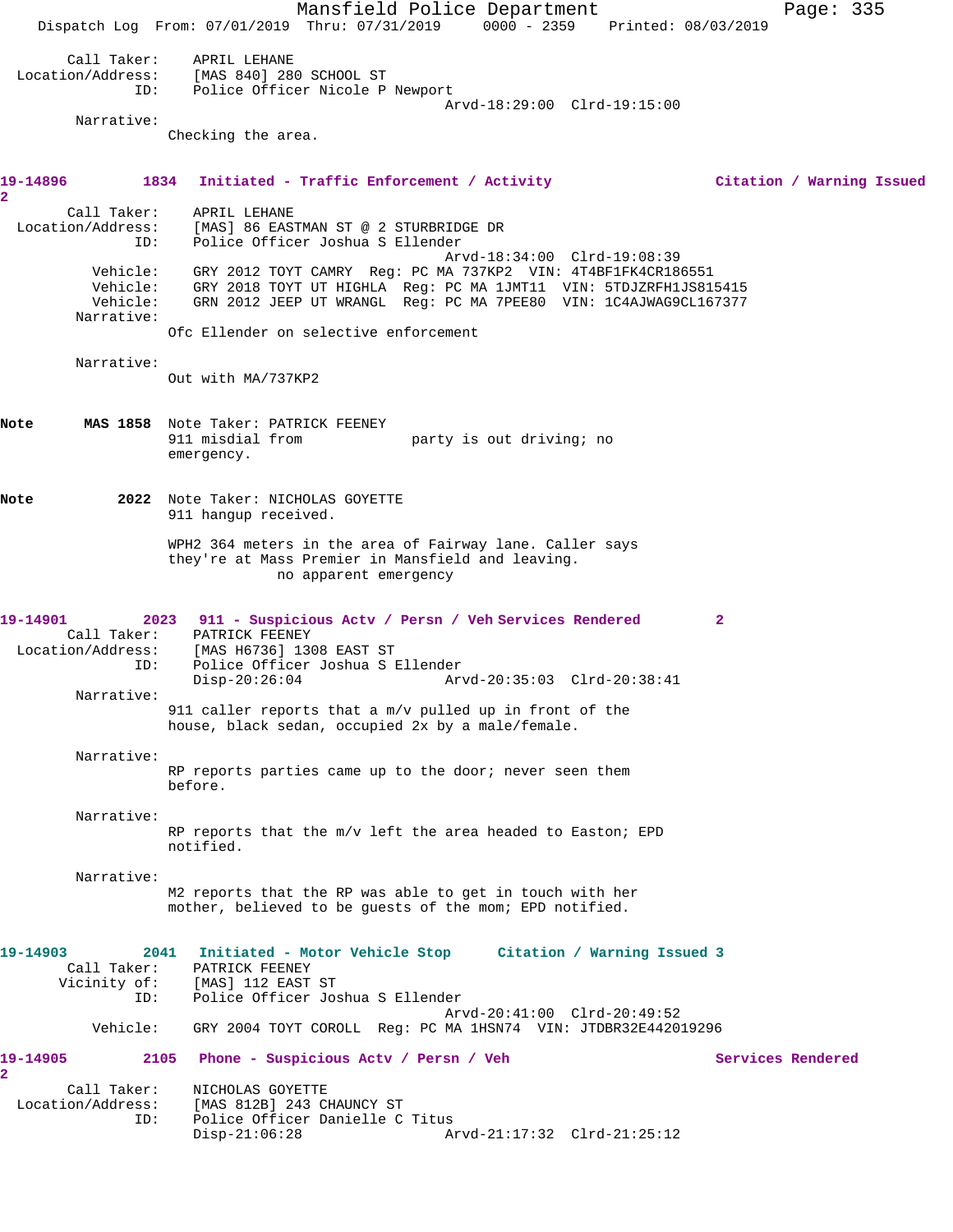Mansfield Police Department Page: 336 Dispatch Log From: 07/01/2019 Thru: 07/31/2019 0000 - 2359 Printed: 08/03/2019 Narrative: CAller reports a can inside of a glove, and would like someone to check it out Narrative: located just to the outside of the door on the right. No protruding wires, leaking fluids. Narrative: Ofc. Titus reports a spray bottle of fluid Narrative: disposed of. **19-14907 2140 Other - Assist Fire Department Services Rendered 3**  Call Taker: PATRICK FEENEY Location/Address: [MAS 858] 245 OAKLAND ST ID: Police Officer Joshua S Ellender Disp-21:42:49 Arvd-21:47:33 Clrd-21:59:50 **19-14908 2143 Phone - Alarm - Burglar False / Accidental Alarm 1**  Call Taker: <br>
MICHOLAS GOYETTE<br>
Location/Address: [MAS H3283] 8 MIC [MAS H3283] 8 MICHAEL LN ----<br>ID: Police Officer Danielle C Titus<br>Disp-21:45:41 Ar Disp-21:45:41 Arvd-21:49:01 Clrd-21:52:26 ID: Police Officer David J Pepicelli Disp-21:45:46 Arvd-21:49:00 Clrd-21:52:26 Narrative: zone: living room motion keyholder: not yet **19-14909 2152 Phone - Well Being Check False / Accidental Alarm 3**  Call Taker: NICHOLAS GOYETTE Vicinity of: [MAS] 133 MILL ST ID: Police Officer Danielle C Titus Disp-21:56:17 Arvd-22:00:01 Clrd-22:14:31 ID: Police Officer Nicole P Newport<br>Disp-21:56:26 Az Disp-21:56:26 Arvd-22:03:50 Clrd-22:14:31<br>Vehicle: WHI 2019 SUBA OUTBAC Req: PC MA 9PC151 VIN: 4S4BSAFC5K33 Vehicle: WHI 2019 SUBA OUTBAC Reg: PC MA 9PC151 VIN: 4S4BSAFC5K3309776 Narrative: Telematics company reports SOS button activation in the m/v with no response on the other end. Narrative: No 133 Mill st; units checking the area; no vehicle matching on the street; checking Canoe River. Narrative: M14 reports that the  $m/v$  is at Canoe River; checking the site now. Narrative: M14 reports located the m/v; light on in the interior. Narrative: Accidental by the owner; was looking for the interior light & hit the SOS button. **For Date: 07/31/2019 - Wednesday 19-14913 0054 Initiated - Building Check Building Checked / Secured 3**

 Call Taker: PATRICK FEENEY Location/Address: [MAS 1002] 250 EAST ST Police Officer Michelle Bellevue Arvd-00:54:00 Clrd-01:02:16<br>ID: Patrolman CHRISTOPHER J DIMODICA Patrolman CHRISTOPHER J DIMODICA Disp-00:59:05 Clrd-00:59:18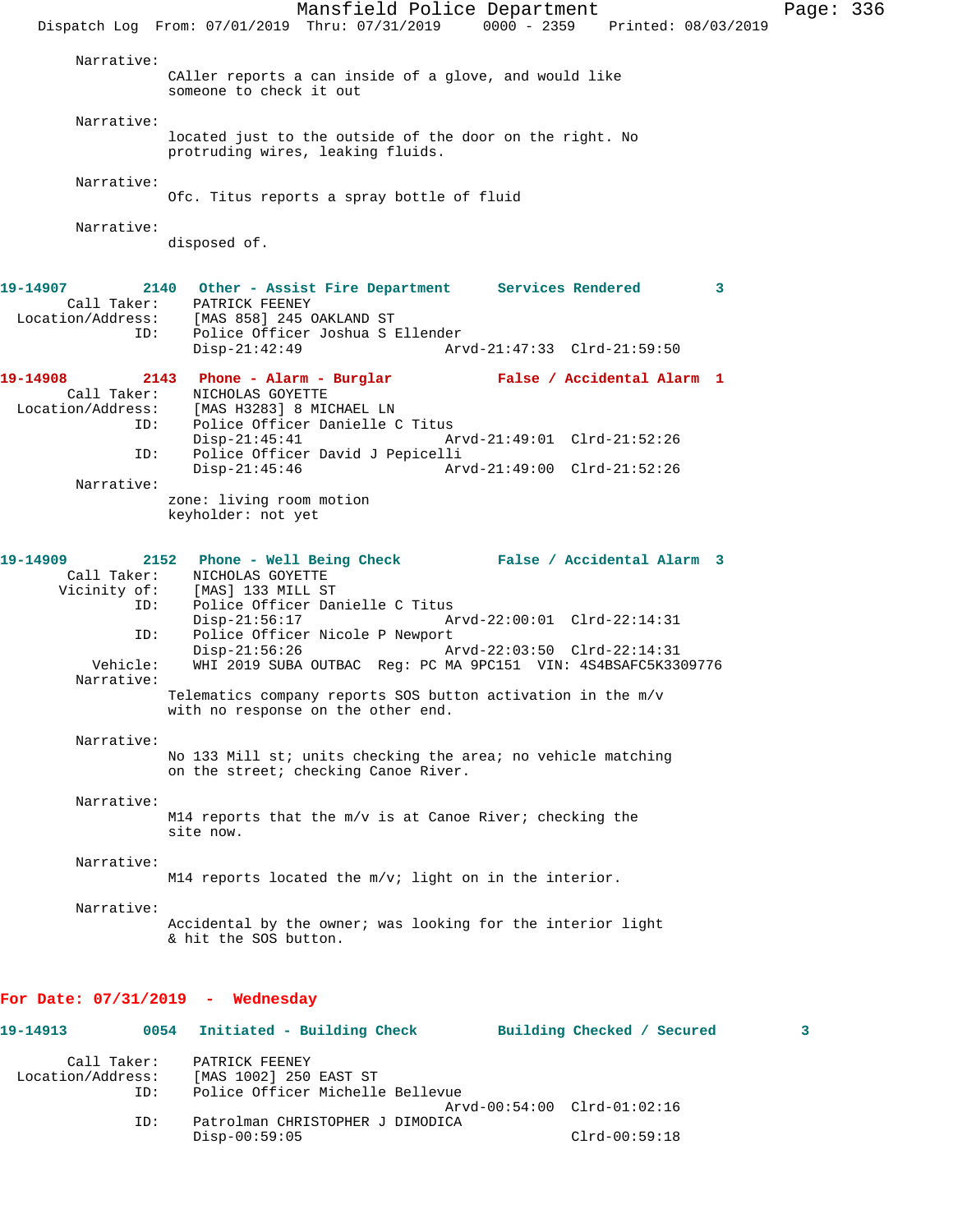|          |            | Mansfield Police Department<br>Dispatch Log From: 07/01/2019 Thru: 07/31/2019 0000 - 2359 Printed: 08/03/2019 |                             |                            | Page: 337 |  |
|----------|------------|---------------------------------------------------------------------------------------------------------------|-----------------------------|----------------------------|-----------|--|
|          |            | 19-14915      0111 Initiated - Building Check      Building Checked / Secured                                 |                             |                            | 3         |  |
|          |            | Call Taker: PATRICK FEENEY<br>Location/Address: [MAS 907E] 390 WEST ST<br>ID: Patrolman David Schepis         | Arvd-01:11:00 Clrd-01:16:41 |                            |           |  |
|          |            | 19-14916 0119 Initiated - Building Check Building Checked / Secured                                           |                             |                            | 3         |  |
|          |            | Call Taker: PATRICK FEENEY<br>Location/Address: [MAS 840] 280 SCHOOL ST<br>ID: Patrolman David Schepis        | Arvd-01:19:00 Clrd-01:24:27 |                            |           |  |
|          |            | 19-14917 		 0133 Initiated - Building Check 		 Building Checked / Secured                                     |                             |                            | 3         |  |
|          |            | Call Taker: PATRICK FEENEY<br>Location/Address: [MAS 195A] 254 CHAUNCY ST<br>ID: Police Officer Meghan Birnie |                             |                            |           |  |
|          |            |                                                                                                               | Arvd-01:33:00 Clrd-01:36:05 |                            |           |  |
|          |            | 19-14918      0138  Initiated - Building Check      Building Checked / Secured                                |                             |                            | 3         |  |
|          |            | Call Taker: PATRICK FEENEY<br>Location/Address: [MAS 65] 30 CHAUNCY ST<br>ID: Police Officer Meghan Birnie    | Arvd-01:38:00 Clrd-01:46:18 |                            |           |  |
|          |            |                                                                                                               |                             |                            | 3         |  |
|          |            | Call Taker: PATRICK FEENEY<br>Location/Address: [MAS 4] 31 HAMPSHIRE ST<br>ID: Patrolman David Schepis        | Arvd-01:55:00 Clrd-01:58:41 |                            |           |  |
|          |            | 19-14922   0158   Initiated - Proactive Patrol   Building Checked / Secured                                   |                             |                            | 3         |  |
|          |            | Call Taker: NICHOLAS GOYETTE<br>Location/Address: [MAS 411] 60 FORBES BLVD<br>ID: Patrolman David Schepis     | Arvd-01:58:00 Clrd-02:02:46 |                            |           |  |
|          | Narrative: | Checking the area.                                                                                            |                             |                            |           |  |
| 19-14924 |            | 0202 Initiated - Building Check Building Checked / Secured                                                    |                             |                            | 3         |  |
|          | ID:        | Call Taker: PATRICK FEENEY<br>Location/Address: [MAS 281A] 1 CROCKER ST<br>Police Officer Meghan Birnie       | Arvd-02:02:00 Clrd-02:09:44 |                            |           |  |
|          |            | 19-14925 0204 Initiated - Building Check Building Checked / Secured                                           |                             |                            | 3         |  |
|          | ID:        | Call Taker: PATRICK FEENEY<br>Location/Address: [MAS 4] 31 HAMPSHIRE ST<br>Patrolman David Schepis            | Arvd-02:04:00 Clrd-02:07:38 |                            |           |  |
|          |            | 19-14926 		 0204 Initiated - Proactive Patrol 		 Building Checked / Secured                                   |                             |                            | 3         |  |
|          | ID:        | Call Taker: NICHOLAS GOYETTE<br>Location/Address: [MAS 834] 261 CHAUNCY ST<br>Police Officer Donald MacLean   | Arvd-02:04:00 Clrd-02:26:26 |                            |           |  |
|          | Narrative: | Checking the area.                                                                                            |                             |                            |           |  |
|          |            |                                                                                                               |                             |                            |           |  |
| 19-14927 |            | 0206 Initiated - Building Check                                                                               |                             | Building Checked / Secured | 3         |  |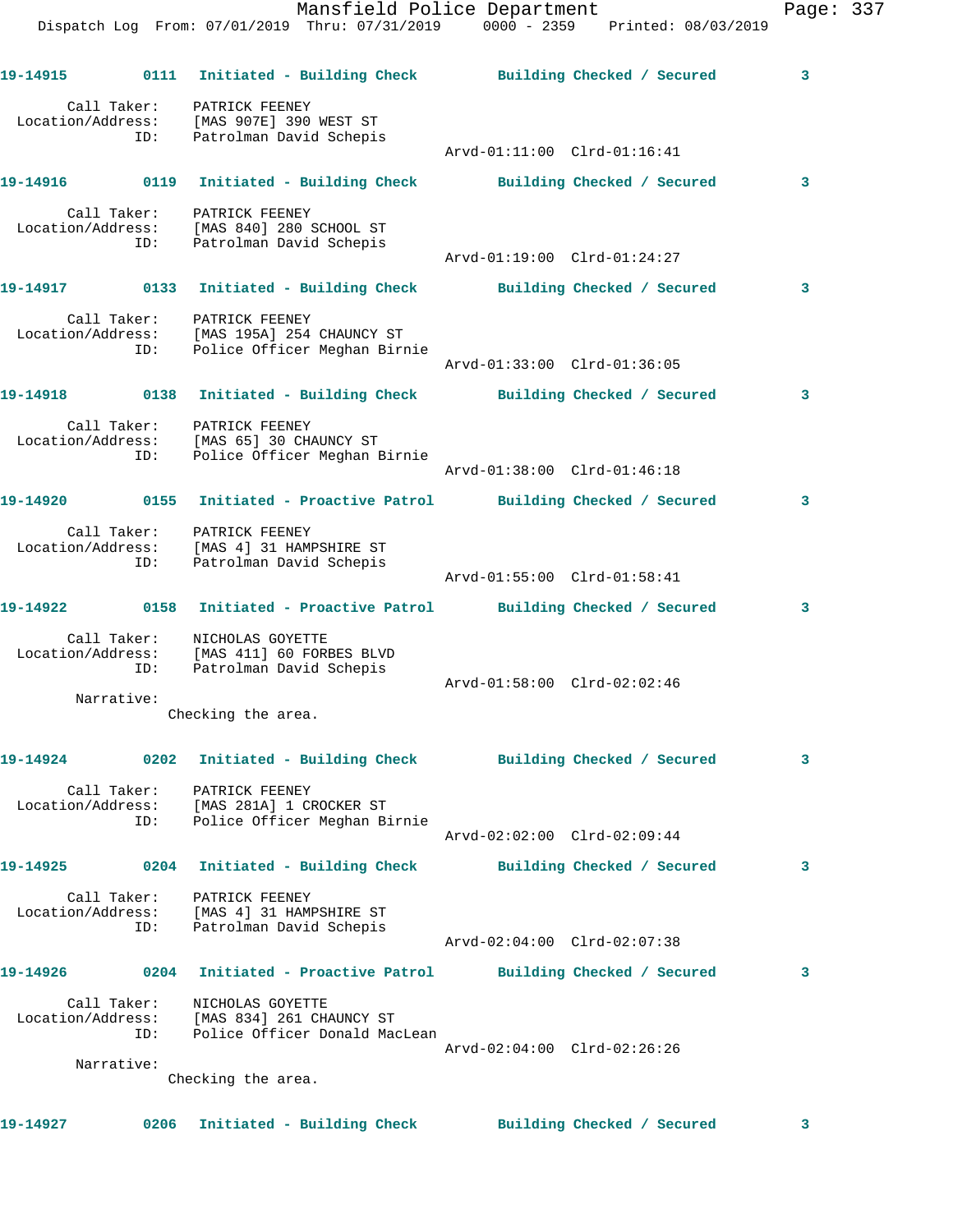Mansfield Police Department Fage: 338 Dispatch Log From: 07/01/2019 Thru: 07/31/2019 0000 - 2359 Printed: 08/03/2019 Call Taker: PATRICK FEENEY Location/Address: [MAS 992] 660 EAST ST ID: Police Officer Michelle Bellevue Arvd-02:06:00 Clrd-02:07:44 Vehicle: WHI 2016 FORD CUTVAN Reg: MA LV85426 VIN: 1FDEE3FL7GDC10734 Narrative: m/v in the lot; unoccupied. **19-14928 0208 Initiated - Building Check Building Checked / Secured 3** Call Taker: PATRICK FEENEY Location/Address: [MAS 1016] 4 ERICK RD ID: Police Officer Michelle Bellevue Arvd-02:08:00 Clrd-02:21:28 19-14929 **19-14929** 0209 Initiated - Building Check Services Rendered 3 Call Taker: Initiated - Bu<br>Call Taker: PATRICK FEENEY<br>Location/Address: Location/Address: [FOX 49] 35 FOXBOROUGH BLVD ID: Patrolman David Schepis Arvd-02:09:00 Clrd-02:15:43 **19-14930 0221 Initiated - Building Check Building Checked / Secured 3** Call Taker: PATRICK FEENEY Location/Address: [MAS 987A] 125 HIGH ST Apt. #1-4 ID: Police Officer Meghan Birnie Arvd-02:21:00 Clrd-02:26:14 **19-14931 0227 Initiated - Building Check Building Checked / Secured 3** Call Taker: PATRICK FEENEY Location/Address: [MAS 451B] 500 EAST ST ID: Police Officer Michelle Bellevue Arvd-02:27:00 Clrd-02:33:05 **19-14932 0243 911 - Erratic Oper MV / Road Rage Gone on Arrival 3**  Call Taker: PATRICK FEENEY Vicinity of: [MAS] 1814 WEST ST @ 6 OLD FARM RD ID: Patrolman David Schepis Disp-02:44:12 Arvd-02:49:45 Clrd-02:49:52 Narrative: North Attleboro pd reports an erratic oper; dark suv on wrong side of road. Narrative: Unable to locate; checked West from 140 to the line with negative results. **19-14940 0434 Phone - Assist Fire Department Services Rendered 3**  Call Taker: NICHOLAS GOYETTE Location/Address: [MAS H2902] 602 MAPLE ST ID: Police Officer Michelle Bellevue Disp-04:35:01 Arvd-04:41:35 Clrd-04:46:08 Narrative: Out to assist MFD **19-14944 0545 Initiated - Traffic Enforcement / Activity Citation / Warning Issued 2**  Call Taker: PATRICK FEENEY Vicinity of: [MAS] 792 WEST ST ID: Patrolman David Schepis Arvd-05:45:00 Clrd-06:45:07 Vehicle: WHI 2008 FORD ESCAPE Reg: PC MA 9JML40 VIN: 1FMCU93138KC00800 Vehicle: WHI 2011 FORD FUSION Reg: PC MA 793ZG5 VIN: 3FAHP0HA6BR182243 Vehicle: GRY 2015 VOLK JETTA Reg: PC MA 6VCY90 VIN: 3VW2K7AJXFM283402 19-14945 **0555** Initiated - Traffic Enforcement / Activity **Services Rendered** 

**2**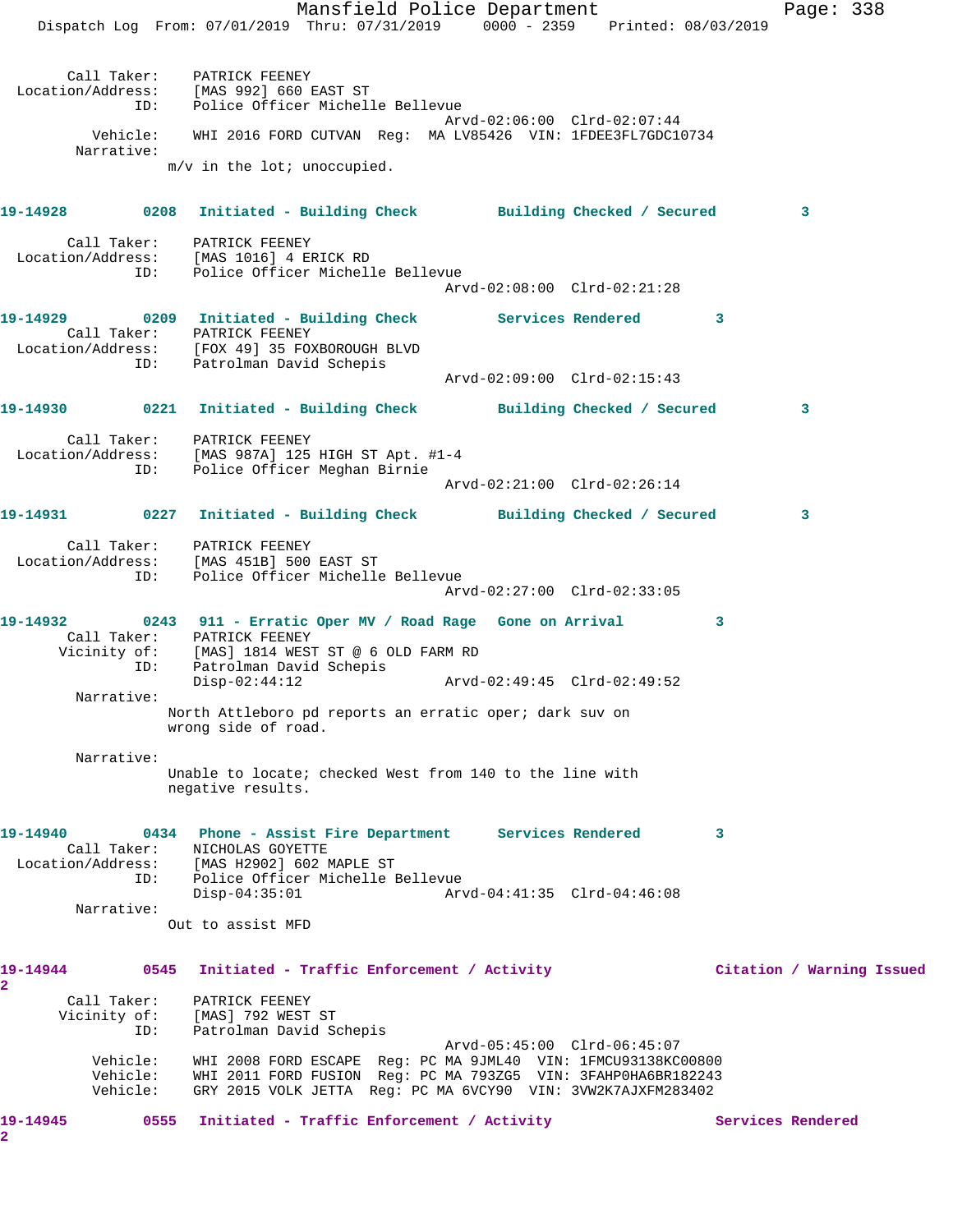Mansfield Police Department Fage: 339 Dispatch Log From: 07/01/2019 Thru: 07/31/2019 0000 - 2359 Printed: 08/03/2019 Call Taker: PATRICK FEENEY Location/Address: [MAS] 235 CHAUNCY ST @ 99 COPELAND DR ID: Police Officer Meghan Birnie Arvd-05:55:00 Clrd-06:17:38 Narrative: no violations **19-14946 0602 Initiated - Building Check Building Checked / Secured 3** Call Taker: PATRICK FEENEY Location/Address: [MAS 991] 23 FREDRIC LN ID: Police Officer Michelle Bellevue Arvd-06:02:00 Clrd-06:05:39 Vehicle: GRY 2017 HOND ACCORD Reg: PC MA 5NS728 VIN: 1HGCR2F3XHA029755 **19-14947 0613 Initiated - Building Check Building Checked / Secured 3** Call Taker: PATRICK FEENEY Location/Address: [MAS] 29 MILL ST ID: Police Officer Michelle Bellevue Arvd-06:13:00 Clrd-06:16:35 **19-14957 0725 Phone - Disabled Motor Vehicle Gone on Arrival 3**  Call Taker: APRIL LEHANE Location/Address: [MAS] 35 SPRING ST @ 99 SOUTH MAIN ST ID: Police Officer Meghan Birnie Disp-07:26:54 Arvd-07:29:42 Clrd-07:30:29 Narrative: caller reporting a TT unit may be stuck at the corner Narrative: Ofc Birnie checked the area. Nothing found in that location **19-14958 0747 Phone - Disturbance / Gathering Services Rendered 1**  Call Taker: APRIL LEHANE Location/Address: [MAS 401A] 360 FORBES BLVD ID: Police Officer Meghan Birnie Disp-07:49:55 Arvd-07:54:25 Clrd-08:07:29 ID: Patrolman David Schepis Disp-07:49:59 Arvd-07:54:27 Clrd-08:08:15 Narrative: 911 caller reporting she was asked to leave by her employer but, they will not give her a reason. Second call from the company requesting police for the employee who will not leave Narrative: Officers spoke with both parties. Female has agreed to leave. She is waiting for her belongings. **19-14960 0810 Phone - 911 Hang-ups & Verifications Spoken To 2** Call Taker: APRIL LEHANE Location/Address: [MAS 400E] 111 FORBES BLVD ID: Police Officer Matthew A Souza<br>Disp-08:11:22 A Disp-08:11:22 Arvd-08:29:15 Clrd-08:31:32 Narrative: confirming an accidental 911 Narrative: CONFIRMED ACCIDENTAL **19-14961 0829 Walk-In - Child Safety Seat Program Services Rendered 3**  Call Taker: Support Staff Matthew Todesco Location/Address: [MAS 153] 50 WEST ST ID: Police Officer Nicole M Boldrighini Disp-08:30:11 Arvd-08:35:28 Clrd-08:47:56 Vehicle: BLU 2014 TOYT UT RAV4 Reg: PC MA 5TK749 VIN: 2T3ZFREV9EW117657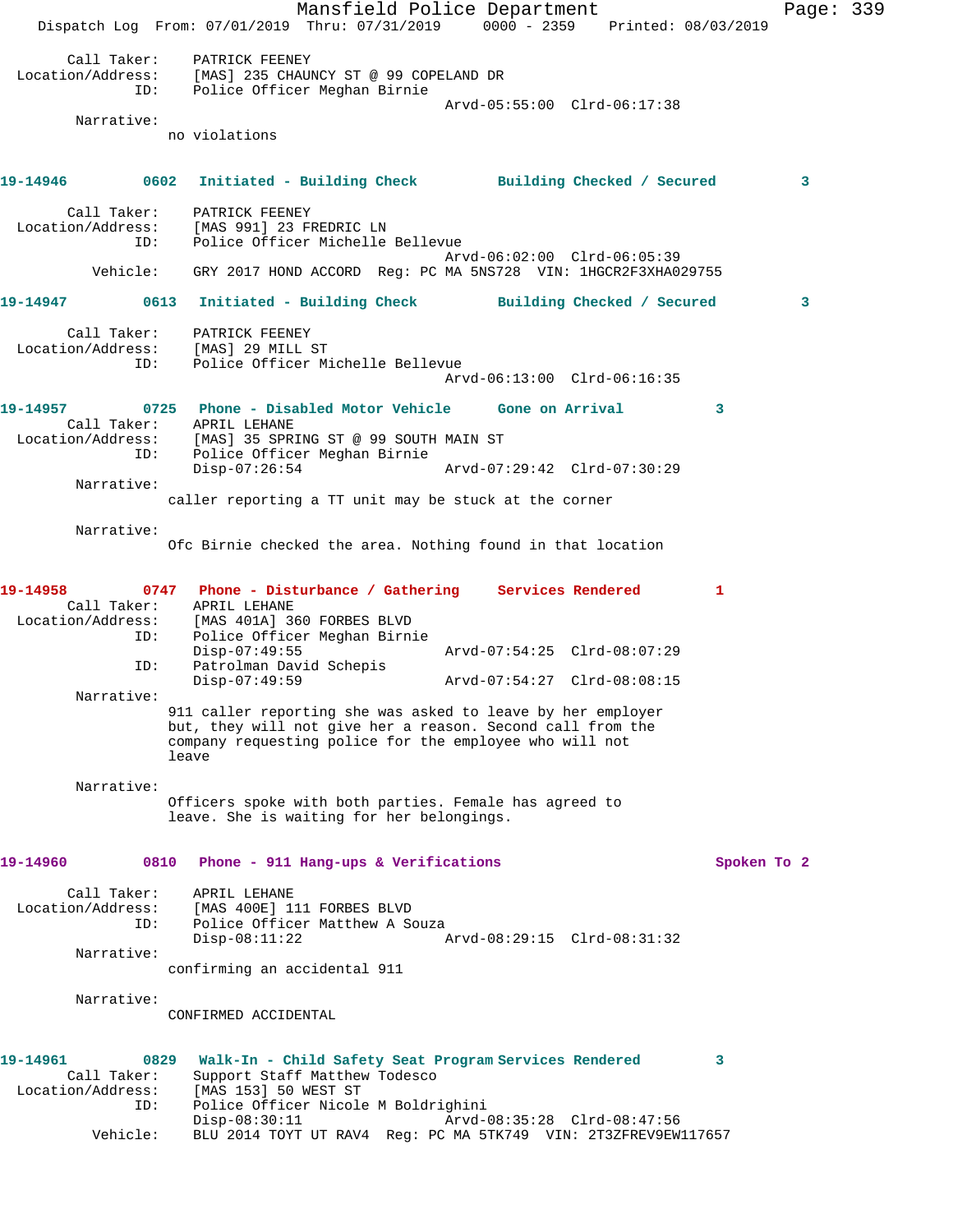|                                                                                                   | Mansfield Police Department<br>Dispatch Log From: 07/01/2019 Thru: 07/31/2019 0000 - 2359<br>Printed: 08/03/2019                                                                                                   | Page: 340                 |
|---------------------------------------------------------------------------------------------------|--------------------------------------------------------------------------------------------------------------------------------------------------------------------------------------------------------------------|---------------------------|
|                                                                                                   |                                                                                                                                                                                                                    |                           |
| Narrative:                                                                                        | Ofc. Boldroghini installing a child safety seat.                                                                                                                                                                   |                           |
| Narrative:                                                                                        | one seat installed                                                                                                                                                                                                 |                           |
| Note                                                                                              | MAS 0920 Note Taker: APRIL LEHANE<br>Detail officer on Stearns Ave reports MA PC 38M141 barely<br>grazed the mailbox at 106 Stearns. There was prior damage to<br>the mailbox                                      |                           |
| 19-14970<br>0947                                                                                  | Phone - 911 Hang-ups & Verifications                                                                                                                                                                               | Confirmed misdial/Accdntl |
| Call<br>$\overline{2}$<br>Call Taker:<br>Location/Address:<br>ID:<br>ID:                          | APRIL LEHANE<br>[MAS H1357] 19 COOPER RD<br>Police Officer Nicole M Boldrighini<br>$Disp-09:47:41$<br>Arvd-09:54:12 Clrd-09:54:46<br>Sergeant Lawrence G Crosman<br>$Disp-09:47:41$<br>Arvd-09:49:43 Clrd-09:54:46 |                           |
| Narrative:                                                                                        | Sgt Crosman confirming a 911 hang up call                                                                                                                                                                          |                           |
| Narrative:                                                                                        | clear- confirmed accidental                                                                                                                                                                                        |                           |
| 19-14975                                                                                          | 1019<br>Walk-In - Suspicious Actv / Persn / Veh                                                                                                                                                                    | Spoken To 2               |
| Call Taker:<br>Location/Address:<br>ID:                                                           | Support Staff Matthew Todesco<br>[MAS 422] 15 PARK ST Apt. #310<br>Police Officer Nicole M Boldrighini<br>$Disp-10:20:39$<br>Arvd-10:23:50 Clrd-10:41:48                                                           |                           |
| Narrative:                                                                                        | Ofc Boldrighini is responding to the station to speak with<br>the RP who reports there was an unknown male in her building<br>the other night.                                                                     |                           |
| Narrative:                                                                                        | rp wanted to report a male who she does not know left the<br>building on $7/26$ at 0430.                                                                                                                           |                           |
| 19-14976<br>$\overline{\mathbf{2}}$                                                               | 1022<br>Phone - Suspicious Acty / Persn / Veh                                                                                                                                                                      | Gone on Arrival           |
| Call Taker:<br>Location/Address:<br>ID:                                                           | TARA LAKO<br>[MAS] 35 HAMPDEN RD<br>Police Officer Matthew A Souza<br>Arvd-10:26:52 Clrd-10:30:34<br>$Disp-10:23:54$                                                                                               |                           |
| Narrative:                                                                                        | RP reporting a silver sedan running for 2 hours now, unknown<br>if occupied. Vehicle parked in the front of the building.                                                                                          |                           |
| Narrative:                                                                                        | Ofc Souza reports no vehicles in front of the building                                                                                                                                                             |                           |
| 19-14977<br>1031<br>Call<br>$\mathbf{2}$<br>Call Taker:<br>Location/Address:<br>ID:<br>Narrative: | Phone - 911 Hang-ups & Verifications<br>TARA LAKO<br>[MAS H3394] 8 CONCETTA CIR<br>Sergeant Lawrence G Crosman<br>$Disp-10:32:23$<br>Arvd-10:39:53 Clrd-10:41:57                                                   | Confirmed misdial/Accdntl |
|                                                                                                   | Confirm an accidental 911, RP states her son was playing<br>with the phone                                                                                                                                         |                           |
| Narrative:                                                                                        | clear- confirmed accidental dial by child                                                                                                                                                                          |                           |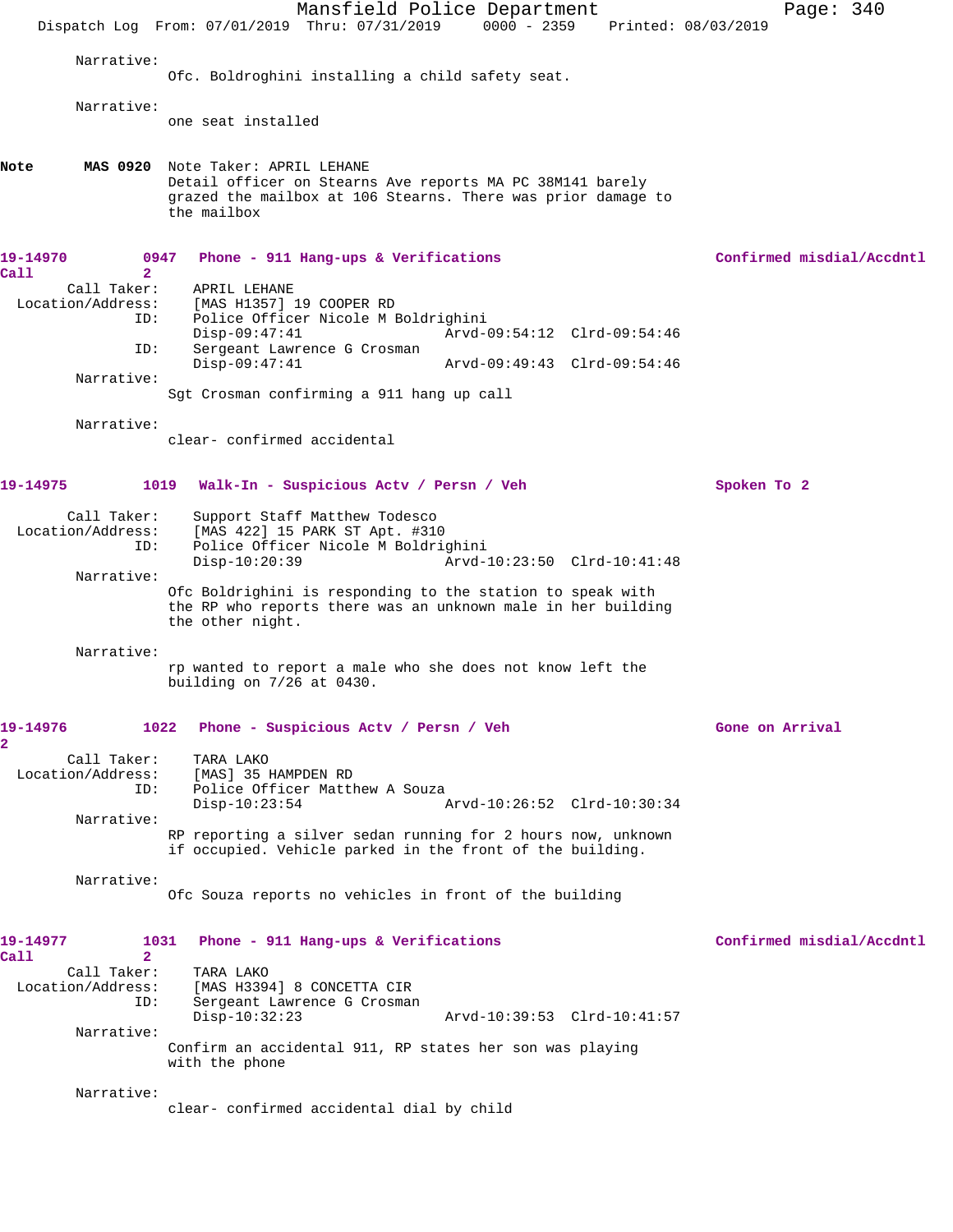Mansfield Police Department Fage: 341 Dispatch Log From: 07/01/2019 Thru: 07/31/2019 0000 - 2359 Printed: 08/03/2019 **19-14978 1044 Initiated - Motor Vehicle Stop Verbal Warning 3**  Call Taker: APRIL LEHANE Location/Address: [MAS] COPELAND DR ID: Police Officer David W Kinahan Arvd-10:44:00 Clrd-10:47:36 Vehicle: BLK 2005 CHEV IMPALA Reg: PC MA 7172XX VIN: 2G1WF52E359376244 Narrative: clear- verbal warning for speed **19-14979 1046 Initiated - Proactive Patrol Building Checked / Secured 3** Call Taker: APRIL LEHANE Location/Address: [MAS 281A] 1 CROCKER ST ID: Police Officer Nicole M Boldrighini Arvd-10:46:00 Clrd-11:15:11 Narrative: Checking the area. **19-14981 1102 Initiated - Proactive Patrol Building Checked / Secured 3** Call Taker: APRIL LEHANE Location/Address: [MAS 840] 280 SCHOOL ST ID: Police Officer Matthew A Souza Arvd-11:02:00 Clrd-11:37:52 Narrative: Checking the area. **19-14982 1108 Initiated - Motor Vehicle Stop Citation / Warning Issued 3**  Call Taker: APRIL LEHANE Location/Address: [MAS 812B] 243 CHAUNCY ST ID: Police Officer David W Kinahan Arvd-11:08:00 Clrd-11:14:06 Vehicle: WHI 2015 GMC SAVANA Reg: CO MA R79948 VIN: 1GTW7FCF4F1169160 Narrative: citation issued for texting while driving **19-14983 1118 Phone - Motor Veh Acc - No Injury Accident Report 1**  Call Taker: APRIL LEHANE Location/Address: [MAS] 126 CHURCH ST ID: Police Officer David W Kinahan Disp-11:18:31 Arvd-11:26:19 Clrd-11:48:06 Vehicle: GRY 2004 MERZ C320 Reg: PC MA 2ZF278 VIN: WDBRF84J94F472674 Vehicle: GRY 2016 TOYT CAMRY Reg: PC MA 4MT397 VIN: 4T4BF1FK9GR578964 Narrative: caller reporting a minor mva no injuries. Refer To Accident: 19MAS-275-AC **19-14986 1132 Phone - Motor Veh Acc - No Injury Accident Report 1**  Call Taker: TARA LAKO Location/Address: [MAS H1969] 9 LEWIS RD ID: Sergeant Lawrence G Crosman Disp-11:34:49 Arvd-11:42:36 Clrd-12:01:40 Vehicle: GRY 2011 DODG CARAVA Reg: PC MA 5035CX VIN: 2D4RN3DG2BR668671 Vehicle: 2014 FORD TK Reg: CO PA ZFW2808 VIN: 1FTNE2EL9EDA67184 Narrative: RP reports a minor MVA, no injuries. Narrative: report taken Refer To Accident: 19MAS-276-AC **19-14987 1132 Walk-In - Harass. Electronic Communicat Incident Report 3**  Call Taker: Support Staff Matthew Todesco

Location/Address: [MAS 156] 27 ANGELL ST

ID: Police Officer Nicole M Boldrighini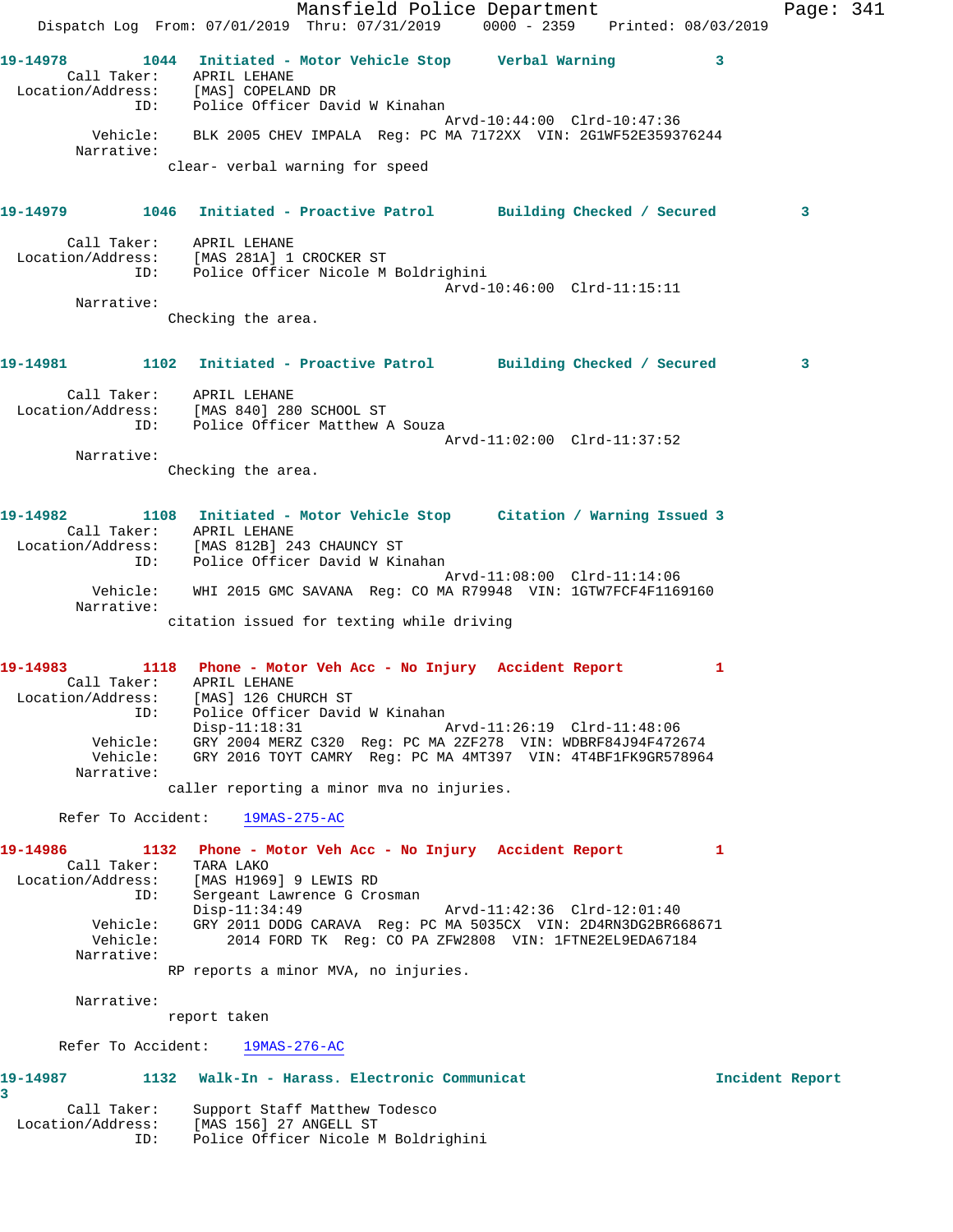Mansfield Police Department Page: 342 Dispatch Log From: 07/01/2019 Thru: 07/31/2019 0000 - 2359 Printed: 08/03/2019 Disp-11:34:22 Arvd-11:36:36 Clrd-11:59:07 Narrative: Issue with a driver of construction crew who was beligerant when asked to move his vehicle Refer To Incident: 19MAS-659-OF **19-14991 1315 Initiated - Motor Vehicle Stop Citation / Warning Issued 3**  Call Taker: APRIL LEHANE Location/Address: [MAS 273] 423 NORTH MAIN ST ID: Sergeant Brian P Thibault Arvd-13:15:00 Clrd-13:26:08 Vehicle: RED 2005 CHEV SILVER Reg: PC MA 8CW232 VIN: 1GCHK29U35E148233 Narrative: citation issued for failure to inspect and defective equipment **19-14992 1331 Initiated - Community Policing Services Rendered 3**  Call Taker: APRIL LEHANE Location/Address: [MAS 170] 255 HOPE ST ID: Police Officer Matthew A Souza Arvd-13:31:00 Clrd-14:26:19 **19-14993 1338 Phone - Alarm - Burglar False / Accidental Alarm 1**  Call Taker: APRIL LEHANE Location/Address: [MAS H1434] 84 CHARLES ST ID: Police Officer Nicole M Boldrighini Disp-13:40:08 Arvd-13:43:06 Clrd-13:45:20 ID: Sergeant Lawrence G Crosman<br>Disp-13:40:32 Disp-13:40:32 Arvd-13:43:04 Clrd-13:45:20 Narrative: Alarm company reporting an entry exit door alarm activation Narrative: clear- confirmed accidental by father of resident to do work **19-14996 1355 Initiated - Follow up Investigation Spoken To 3**  Call Taker: APRIL LEHANE Location/Address: [MAS H3187] 230 HOPE ST ID: Police Officer Nicole M Boldrighini Arvd-13:55:00 Clrd-14:02:03 Narrative: Ofc Boldrighini on a parking follow up Narrative: clear- party was spoken to **19-15000 1423 Walk-In - Follow up Investigation Services Rendered 3**  Call Taker: Support Staff Matthew Todesco Location/Address: ID: Police Officer Michael N Fenore<br>Disp-14:26:33 Az Disp-14:26:33 Arvd-14:37:16 Clrd-14:45:48 Police Officer David M Sennott Narrative:

**Note 1551** Note Taker: APRIL LEHANE 911 abandoned call from The pinging in the area of Nomandy Farms . No answer on call back

**19-15013 1628 Walk-In - Lost / Found Property Incident Report 3**  Call Taker: Support Staff Amanda Crisfulla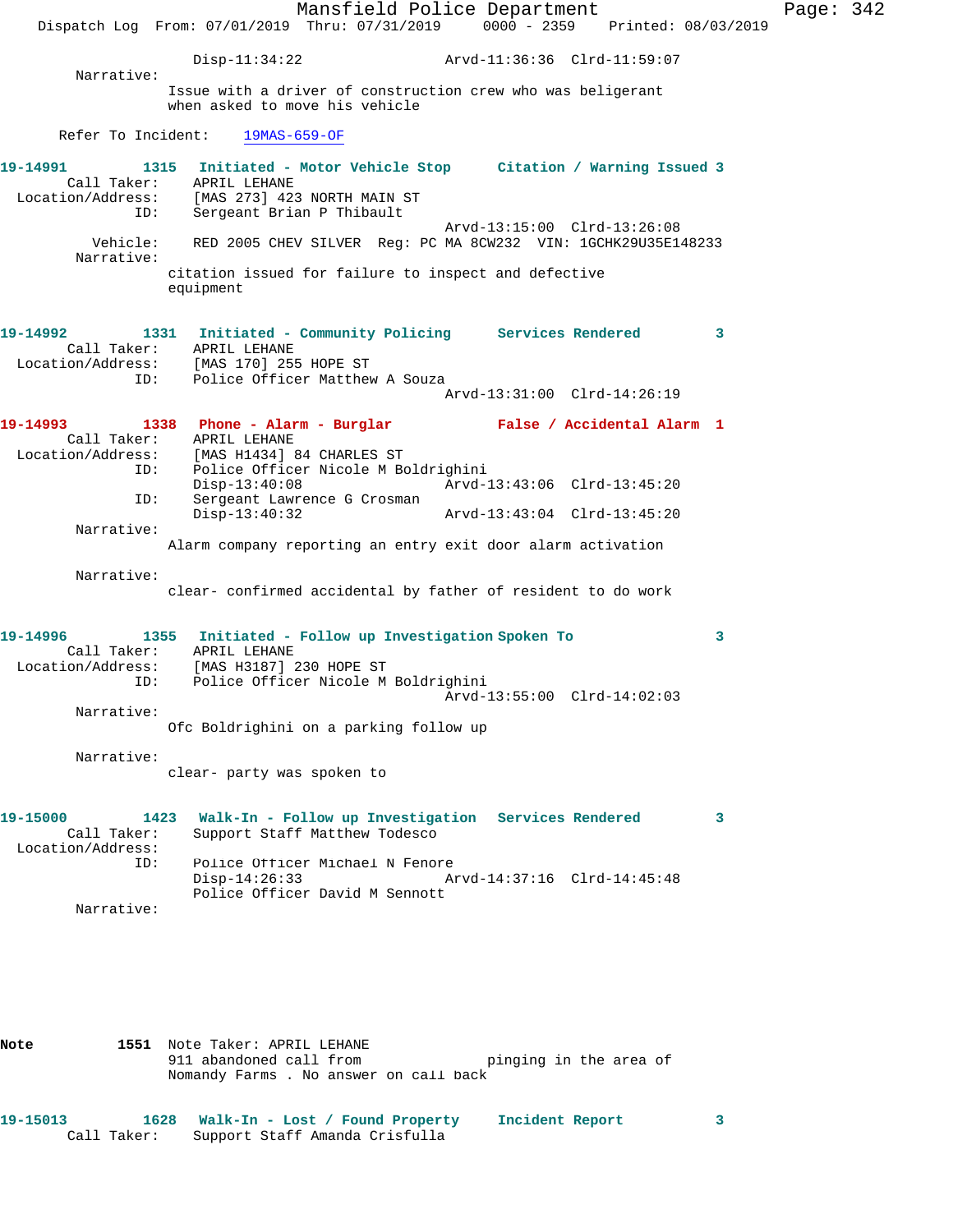Mansfield Police Department Fage: 343 Dispatch Log From: 07/01/2019 Thru: 07/31/2019 0000 - 2359 Printed: 08/03/2019 Location/Address: [MAS 1] 50 WEST ST ID: Police Officer Jay J Sparrow Arvd-16:43:07 Clrd-17:15:45 Narrative: Rp in lobby requesting to talk to an Ofc regarding a missing UPS package Refer To Incident: 19MAS-660-OF **19-15016 1659 Initiated - Motor Vehicle Stop Citation / Warning Issued 3**  Call Taker: CARLY MORIARTY Location/Address: [MAS] 91 CHAUNCY ST @ 6 HIGHLAND AVE ID: Police Officer Joshua S Ellender Arvd-16:59:00 Clrd-17:04:36 Vehicle: GRY 2013 HOND 4D CIVIC Reg: PC MA 1LD211 **19-15021 1747 Initiated - Proactive Patrol Building Checked / Secured 3** Call Taker: APRIL LEHANE Location/Address: [MAS 840] 280 SCHOOL ST ID: Police Officer David J Pepicelli Arvd-17:47:00 Clrd-18:15:50 Vehicle: BLU 2017 HOND ODYSSE Reg: PC MA 1KVF65 VIN: 5FNRL5H66HB025308 Narrative: Checking the area. Narrative: Ofc Pepicelli had a vehicle moved from the fire lane in front of Petco **19-15022 1747 Initiated - Traffic Enforcement / Activity Citation / Warning Issued 2**  Call Taker: APRIL LEHANE Location/Address: [MAS] 562 MAPLE ST @ 3 JENNIFER DR ID: Police Officer Jay J Sparrow Arvd-17:47:00 Clrd-18:26:10 Vehicle: BLK 2007 HOND CIVIC Reg: PC MA 555MP6 VIN: 2HGFG11687H511624 Narrative: Ofc Sparrow on traffic enforcement Narrative: citation issued for speed **19-15024 1819 Initiated - Traffic Enforcement / Activity Services Rendered 2**  Call Taker: APRIL LEHANE Location/Address: [MAS] 1 SCHOOL ST @ 167 WEST ST ID: Police Officer Danielle C Titus Arvd-18:19:00 Clrd-18:42:33 Vehicle: GRN 2014 TOYT PRIUS Reg: PC MA 1YL458 VIN: JTDKN3DU0E1856294 Narrative: Ofc Titus on selective enforcement Narrative: citation issued for red light violations **19-15025 1837 Walk-In - Motor Veh Acc - Hit & Run Accident Report 1**  Call Taker: Support Staff Amanda Crisfulla Location/Address: [MAS 1] 50 WEST ST ID: Police Officer Danielle C Titus Disp-18:43:57 Arvd-18:43:59 Clrd-19:00:26 ID: Police Officer Danielle C Titus<br>Disp-19:07:04 A Arvd-19:09:52 Clrd-19:23:44 Vehicle: RED 2010 TOYT PRIUS Reg: PAS MA RST919 VIN: JTDKN3DU0A0043344 Vehicle: BLK 2017 JEEP WRANGL Reg: PAS MA IC21LJ VIN: 1C4BJWDG6HL702978 Narrative: Rp in lobby requesting to speak with an Ofc. regarding a hit and run accident that he witnessed in the train parking lot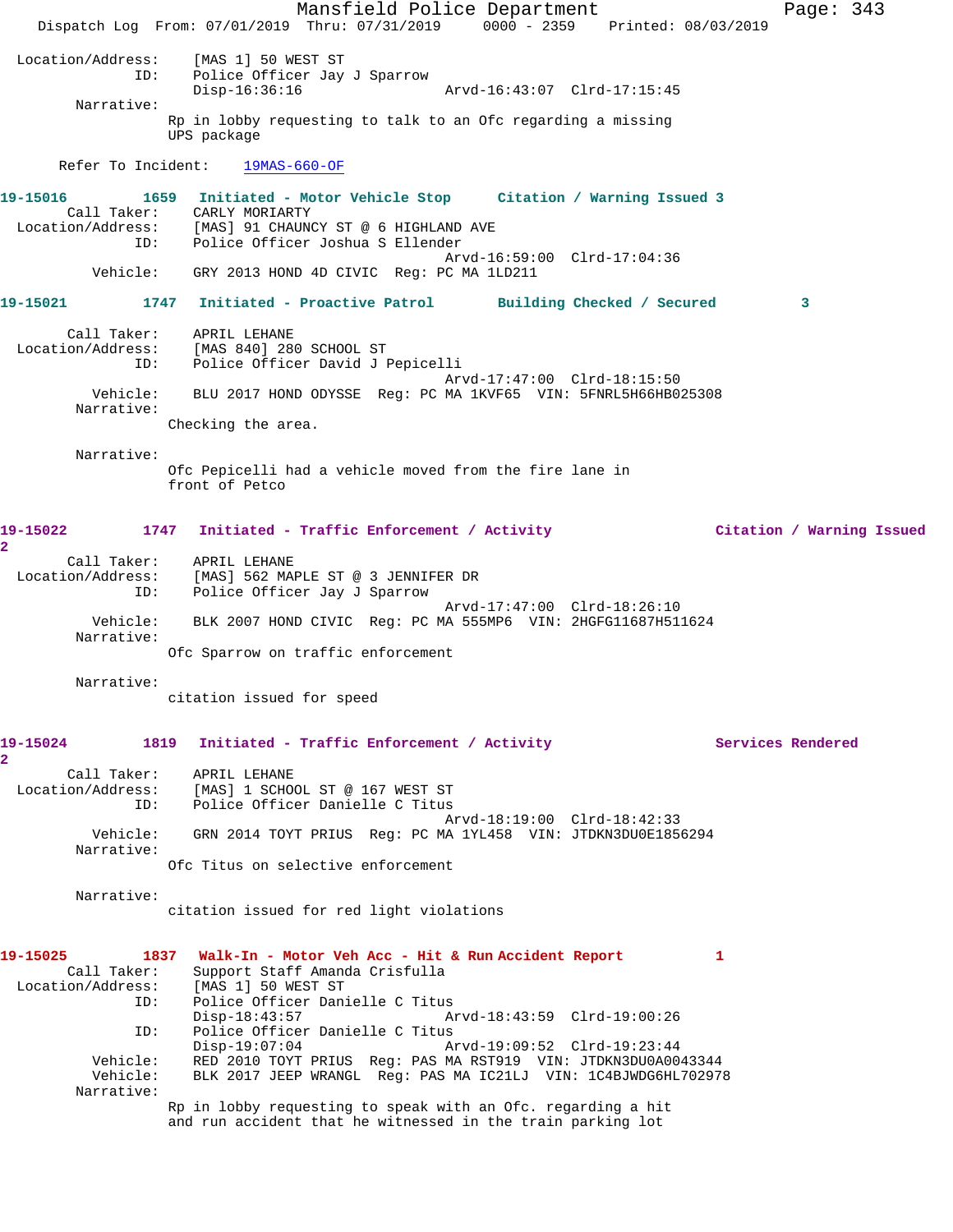Mansfield Police Department Page: 344 Dispatch Log From: 07/01/2019 Thru: 07/31/2019 0000 - 2359 Printed: 08/03/2019 Narrative: Ofc Titus responding to the lot to check for the black Jeep that was reportedly struck. Narrative: No apparent damage on the Jeep. Possibly just a scrape on the tow hitch. Narrative: Ofc Fayles reports suspect vehicle is back in the lot looking to speak with an officer. Narrative: Damage on suspect vehicle over \$1000. Refer To Accident: 19MAS-277-AC **19-15026 1901 Phone - Vandalism Spoken To 3**  Call Taker: JEFFREY KEEFE Location/Address: [MAS H2095] 28 STURBRIDGE DR ID: Police Officer Jay J Sparrow Disp-19:04:03 Arvd-19:06:56 Clrd-19:26:35 Narrative: CP REPORTED HER LAWN WAS VANDALIZED. Narrative: Possibly an animal got over low fence. Green beans are gone from vine. No report needed. **19-15027 1902 Initiated - Selective Enforcement/RADAR Citation / Warning Issued 3**  Call Taker: JAMES VIERA Location/Address: [MAS] WEST ST ID: Police Officer David J Pepicelli Arvd-19:02:00 Clrd-20:09:50 Vehicle: WHI 2009 TOYT CAMRY Reg: PAR MA K4164 VIN: 4T4BE46K29R138009 Narrative: Ofc Pepicelli off for radar in the 600 block. Narrative: Ofc Pepicelli off with K4164. Narrative: Cited for speed. Narrative: Clear. Average speed 35 mph and top speed 45 mph. **19-15028 1904 Initiated - Building Check Building Checked / Secured 3** Call Taker: JAMES VIERA Location/Address: [MAS H291] 244 WEST ST ID: Police Officer Danielle C Titus Arvd-19:04:00 Clrd-19:07:04 Vehicle: GRY 2013 TOYT CAMRY Reg: PC MA 28KY03 VIN: 4T1BF1FK4DU292140 Vehicle: RED 2014 TOYT COROLL Reg: PC MA 403WVF VIN: 5YFBURHE6EP117743 Narrative: 2 vehicles in the yard. **19-15029 1933 Phone - Suspicious Actv / Persn / Veh Spoken To 2** Call Taker: JEFFREY KEEFE<br>Location/Address: [MAS 199] 54 ( [MAS 199] 54 CHAUNCY ST @ 363 NORTH MAIN ST ID: Police Officer Jay J Sparrow Disp-19:35:13 Arvd-19:36:43 Clrd-19:39:30 ID: Police Officer Joshua S Ellender Disp-19:35:18 Arvd-19:36:35 Clrd-19:39:27 Narrative: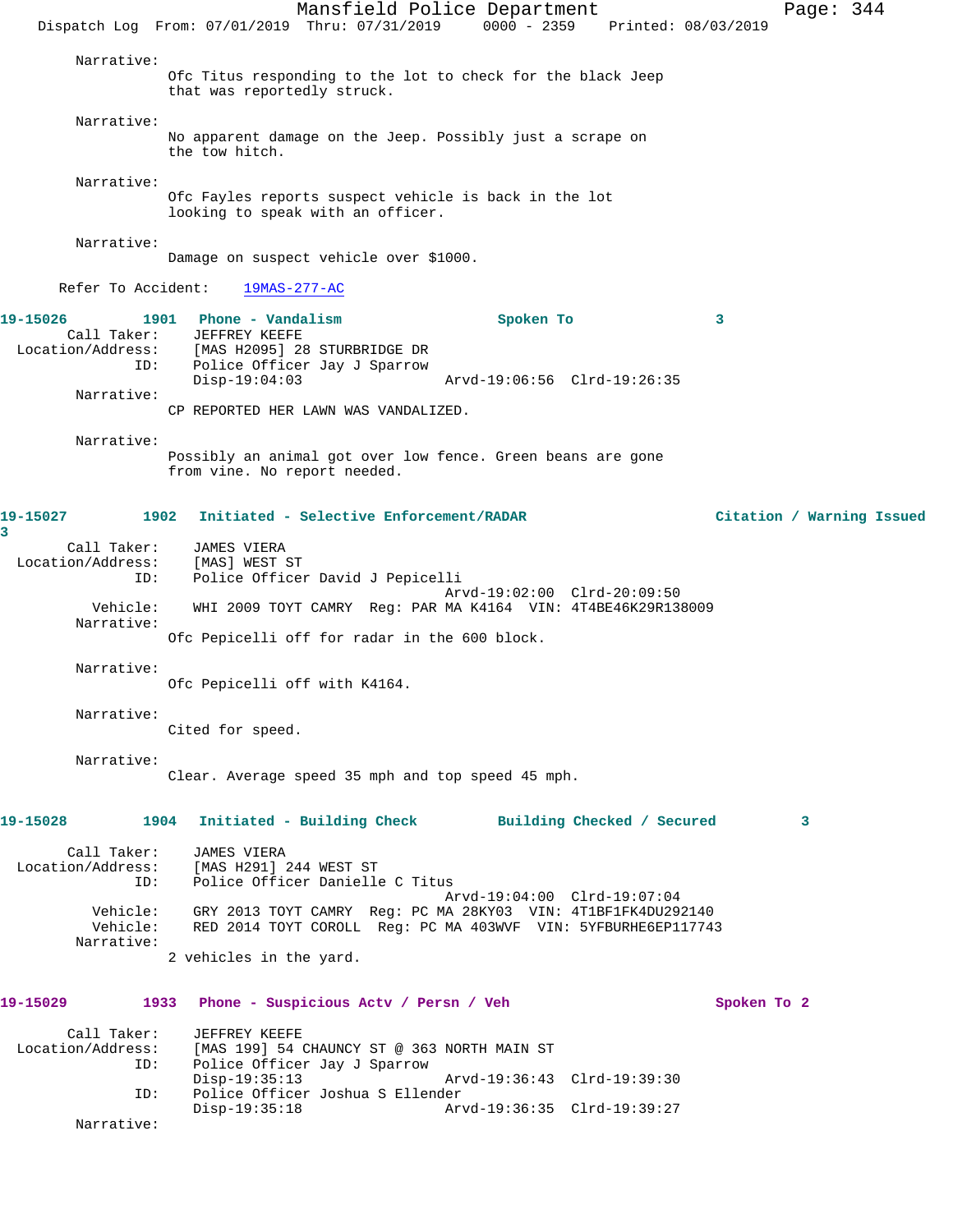Mansfield Police Department Page: 345 Dispatch Log From: 07/01/2019 Thru: 07/31/2019 0000 - 2359 Printed: 08/03/2019 SUSP MALE IN FRONT OF THE GULF STATION. Narrative: MALE PARTY CHECKS OKAY. **19-15030 2010 911 - Disturbance / Gathering Services Rendered 1**  Call Taker: JEFFREY KEEFE Location/Address: [MAS H6414] 280 WARE ST ID: Police Officer Danielle C Titus Disp-20:11:51 Clrd-20:12:45 Narrative: DUPLICATE CALL FOR CALL 19-15031. **19-15031 2010 Phone - Disturbance / Gathering Arrest(s) Made 1**  Call Taker: LINDSAY MITCHELL Location/Address: [MAS] 280 WARE ST ID: Police Officer Danielle C Titus<br>Disp-20:12:45 Arvd-20:16:00 Clrd-21:20:28 ID: Police Officer Joshua S Ellender Disp-20:12:45 Arvd-20:16:04 Clrd-21:20:02<br>TD: Police Officer David J Pepicelli Police Officer David J Pepicelli<br>Disp-20:16:44 Ar Arvd-20:16:46 Clrd-20:26:32 ID: Sergeant Jeffrey G Bombard Disp-20:17:27 Arvd-20:17:45 Clrd-20:42:00 Narrative: Officers responding for an unwanted guest Narrative: One in custody. Narrative: Ofc Titus transporting male to the station Refer To Arrest: 19MAS-388-AR Arrest: DARROW, LLOYD F<br>Address: 25 TOP FLIGHT AV 25 TOP FLIGHT AVE NORTON, MA Age: 50 Charges: B&E FOR MISDEMEANOR DESTRUCTION OF PROPERTY +\$1200, MALICIOUS c266 §127 **19-15033 2025 911 - Alarm - Burglar Building Checked / Secured 1** Call Taker: JAMES VIERA Location/Address: [MAS H428] 15 CEDAR RIDGE LN ID: Police Officer David J Pepicelli Disp-20:26:32 Arvd-20:37:52 Clrd-20:38:53 Narrative: Family room motion. Narrative: House checks secure. He spoke with neighbor from #19 who is speaking with the homeowner on the phone. Clear. **19-15034 2043 911 - Suspicious Actv / Persn / Veh Building Checked / Secured 2** Call Taker: JAMES VIERA<br>Vicinity of: [MAS] 52 WII of: [MAS] 52 WILLOW ST @ 2 MARIE DR<br>ID: Police Officer Jay J Sparrow Police Officer Jay J Sparrow<br>Disp-20:45:25 Disp-20:45:25 Arvd-20:49:41 Clrd-20:55:59 ID: Police Officer David J Pepicelli Disp-20:52:25 Arvd-20:52:44 Clrd-20:55:51 Narrative: Caller requests an officer to check on a male and female talking loudly outside new, vacant residence on the corner. Narrative: Spoke with RP who states he could not tell if anyone went inside due to pile of dirt. They will be checking the doors.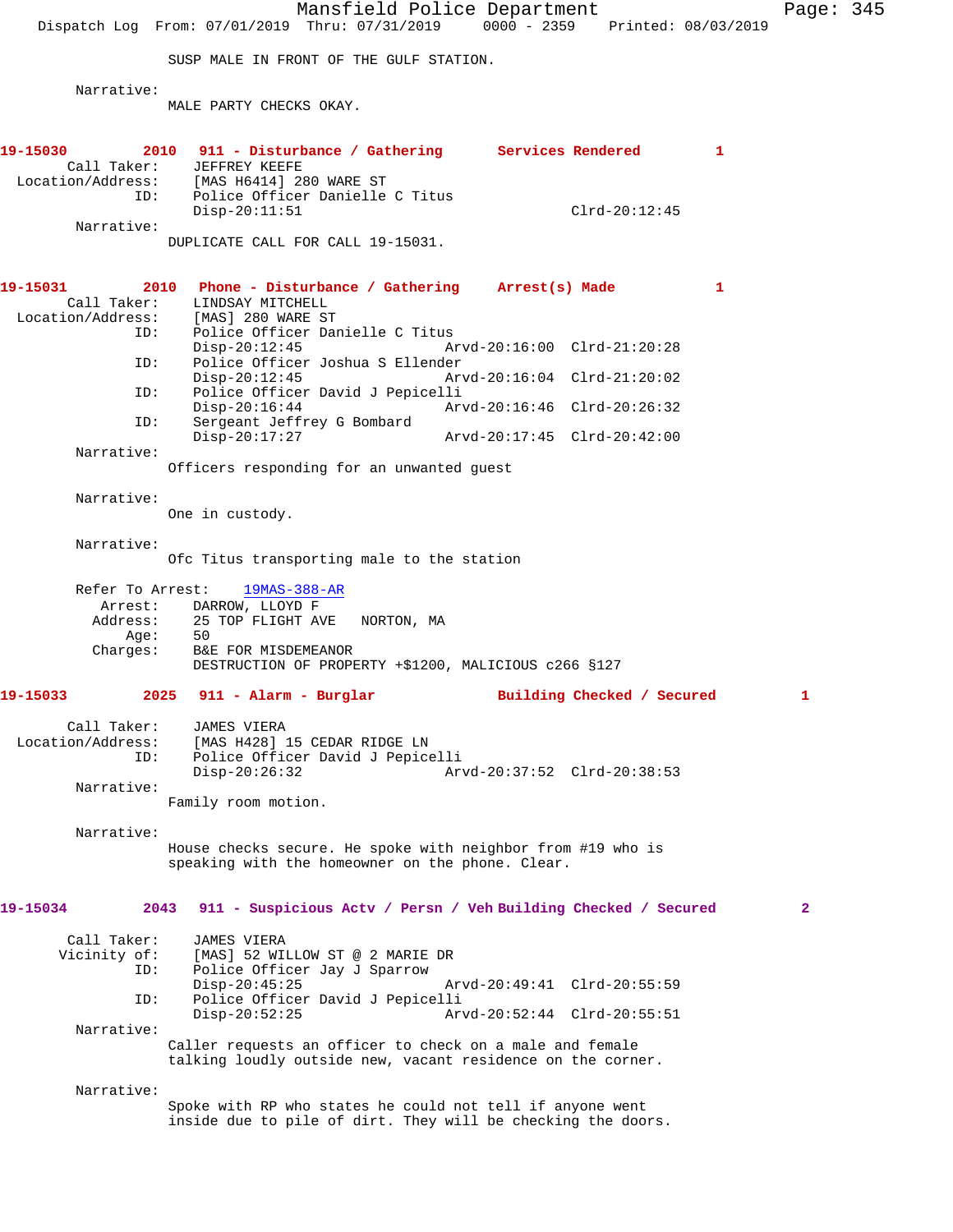Narrative:

All units checked secure.

| 19-15036   | 2122 | Phone - Road Hazards                          |                                                              | Referred to Other Agency 3 |
|------------|------|-----------------------------------------------|--------------------------------------------------------------|----------------------------|
|            |      | Call Taker: LINDSAY MITCHELL                  |                                                              |                            |
|            |      | Location/Address: [MAS H4678] 438 WILLIAMS ST |                                                              |                            |
|            | ID:  | Police Officer Jay J Sparrow                  |                                                              |                            |
|            |      | $Disp-21:24:56$                               | Arvd-21:30:47 Clrd-22:09:47                                  |                            |
| Narrative: |      |                                               |                                                              |                            |
|            |      | Tree blocking the roadway                     |                                                              |                            |
| Narrative: |      |                                               |                                                              |                            |
|            |      |                                               | Ofc Sparrow reports large branch blocking most of the        |                            |
|            |      |                                               | roadway and a driveway. He will attempt to move it but DPW   |                            |
|            |      |                                               | will most likely have to come out to move it with a backhoe. |                            |
| Narrative: |      |                                               |                                                              |                            |
|            |      | DPW rep enroute.                              |                                                              |                            |
|            |      |                                               |                                                              |                            |
| Narrative: |      |                                               |                                                              |                            |
|            |      |                                               | Ofc Sparrow was able to break off a large piece of the       |                            |
|            |      |                                               | branch to cleear the roadway. It is still blocking the       |                            |
|            |      |                                               | driveway to #421. He will stand by with lights for DPW.      |                            |

| 19-15039   | Call Taker: | 2203 911 - Disturbance / Gathering Gone on Arrival<br>JAMES VIERA                       |                             | $\mathbf{1}$            |
|------------|-------------|-----------------------------------------------------------------------------------------|-----------------------------|-------------------------|
|            |             | Location/Address: [MAS] 287 CHAUNCY ST                                                  |                             |                         |
|            | ID:         | Sergeant Jeffrey G Bombard                                                              |                             |                         |
|            |             | $Disp-22:05:27$                                                                         | Arvd-22:10:40 Clrd-22:14:33 |                         |
|            | ID:         | Police Officer David J Pepicelli                                                        |                             |                         |
|            |             | $Disp-22:05:27$                                                                         | Arvd-22:12:47 Clrd-22:14:36 |                         |
|            | ID:         | Police Officer Jay J Sparrow                                                            |                             |                         |
|            |             | $Disp-22:09:47$                                                                         | Arvd-22:12:24 Clrd-22:14:40 |                         |
| Narrative: |             |                                                                                         |                             |                         |
|            |             | Report of a female and at least 2 males outside yelling by<br>the exit near building C. |                             |                         |
|            |             |                                                                                         |                             |                         |
| Narrative: |             | Area checked negative.                                                                  |                             |                         |
|            |             |                                                                                         |                             |                         |
| 19-15040   |             | 2217 Initiated - Building Check Building Checked / Secured                              |                             | $\overline{\mathbf{3}}$ |
|            |             | Call Taker: JAMES VIERA                                                                 |                             |                         |
|            |             | Location/Address: [MAS 202] 16 OLD COLONY WAY                                           |                             |                         |
|            | ID:         | Police Officer David J Pepicelli                                                        |                             |                         |
|            |             |                                                                                         | Arvd-22:17:00 Clrd-22:18:07 |                         |
| 19-15041   |             | 2219 Initiated - Building Check Building Checked / Secured                              |                             | $\mathbf{3}$            |
|            |             |                                                                                         |                             |                         |
|            | Call Taker: | <b>JAMES VIERA</b>                                                                      |                             |                         |
|            |             | Location/Address: [MAS 1002] 250 EAST ST                                                |                             |                         |
|            | ID:         | Police Officer Jay J Sparrow                                                            |                             |                         |
|            |             |                                                                                         | Arvd-22:19:00 Clrd-22:34:23 |                         |
| Narrative: |             |                                                                                         |                             |                         |
|            |             | Checking the area.                                                                      |                             |                         |